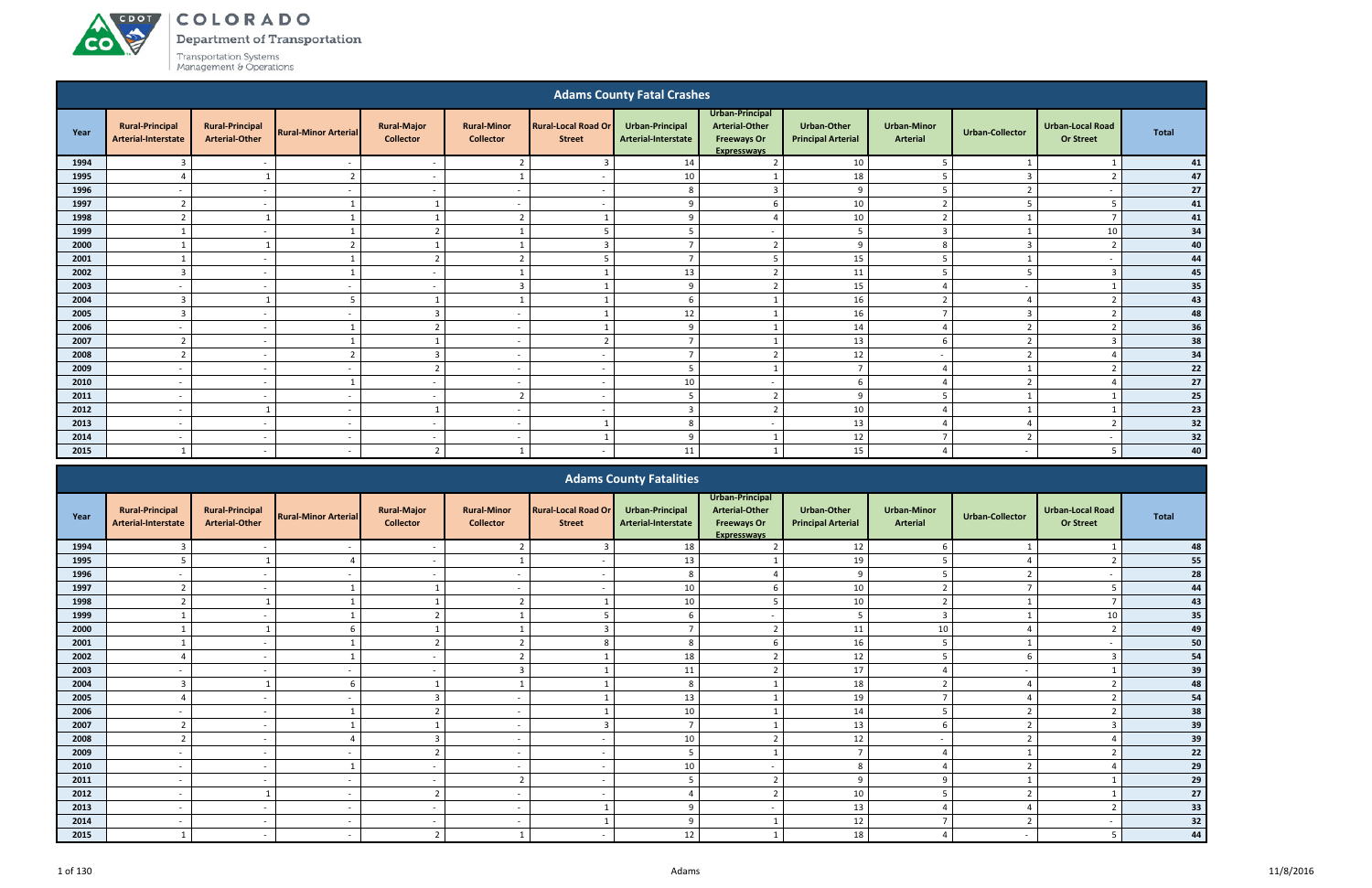Department of Transportation



ACDOT

|      |                |                     |                      | <b>Adams County Fatal Crashes</b> |                                   |                    |              |                 |                |                      | <b>Adams County Fatalities</b> |                            |                      |              |
|------|----------------|---------------------|----------------------|-----------------------------------|-----------------------------------|--------------------|--------------|-----------------|----------------|----------------------|--------------------------------|----------------------------|----------------------|--------------|
| Year | Interstate     | <b>U.S. Highway</b> | <b>State Highway</b> | <b>County Road</b>                | <b>Municipality /</b><br>Township | <b>Frontage Rd</b> | <b>Total</b> | Interstate      | U.S. Highway   | <b>State Highway</b> | <b>County Road</b>             | Municipality /<br>Township | <b>Frontage Road</b> | <b>Total</b> |
| 1994 | 15             |                     |                      |                                   | $\mathbf{q}$                      |                    | 41           | 19              | -9             |                      |                                | 10                         |                      | 48           |
| 1995 | 12             | 10                  |                      |                                   | 12                                |                    | 47           | 16              | 10             | h                    |                                | 13                         |                      | 55           |
| 1996 | 8              | -5                  |                      | 3                                 | 11                                |                    | 27           | 8               | - 6            |                      |                                | 11                         |                      | 28           |
| 1997 | 11             | 8                   |                      | 3                                 | 12                                |                    | 41           | 12              | 8              |                      |                                | 13                         |                      | 44           |
| 1998 | 11             | $\Omega$            |                      |                                   | $12\,$                            |                    | 41           | 12              | 10             |                      |                                | 12                         |                      | 43           |
| 1999 |                | ຳ                   |                      |                                   | 14                                |                    | 34           | 5               | $\mathbf{R}$   |                      |                                | 14                         |                      | 35           |
| 2000 | 8              | -6                  |                      | 8                                 | 13                                |                    | 40           | 8               | 6              |                      | 15                             | 15                         |                      | 49           |
| 2001 |                | 8                   |                      | 10                                | 13                                |                    | 44           | 8               | 10             | -5                   | 13                             | 13                         |                      | 50           |
| 2002 | 15             | $\alpha$            |                      | $\mathbf{r}$                      | 14                                |                    | 45           | 21              | $\mathbf{q}$   |                      |                                | 15                         |                      | 54           |
| 2003 |                | 10                  |                      |                                   | 8                                 |                    | 35           | 8               | 10             |                      |                                | 9                          |                      | 39           |
| 2004 | $\Omega$       |                     |                      |                                   | $15\,$                            |                    | 43           | 11              | -6             | 10                   |                                | 16                         |                      | 48           |
| 2005 | 15             | 8                   |                      | -6                                | 12                                |                    | 48           | 17              | 8              | 10                   |                                | 12                         |                      | 54           |
| 2006 | $\mathbf{q}$   | -6                  |                      | 6                                 | 12                                |                    | 36           | 10              | -6             | ຳ                    |                                | 13                         |                      | 38           |
| 2007 | 8              | 10                  |                      | 6                                 | -9                                |                    | 38           | 8               | 11             |                      |                                | 9                          |                      | 39           |
| 2008 |                | 8                   |                      |                                   | 8                                 |                    | 34           | 8               | 8              | 10                   |                                | 8                          |                      | 39           |
| 2009 | 5              |                     |                      |                                   |                                   |                    | 22           | 5               | -5             |                      |                                | $\mathbf{z}$               |                      | 22           |
| 2010 | 10             | 3                   |                      |                                   | 12                                |                    | 27           | 10 <sup>°</sup> |                |                      |                                | 13                         |                      | 29           |
| 2011 | -5             | h                   |                      |                                   | $\overline{ }$                    |                    | 25           | 5               | -6             | -3                   |                                | 11                         |                      | 29           |
| 2012 | $\overline{3}$ | .5                  |                      |                                   | $\overline{z}$                    |                    | 23           | $\overline{4}$  | - 5            | -6                   |                                | 9                          |                      | 27           |
| 2013 | 8              | $\mathbf{3}$        |                      |                                   | 13                                |                    | 32           | 9               | $\overline{3}$ |                      |                                | 13                         |                      | 33           |
| 2014 | $\Omega$       |                     |                      |                                   | $\mathbf{q}$                      |                    | 32           | 9               |                | -2                   |                                | 9                          |                      | 32           |
| 2015 | 11             | 5                   |                      | 6                                 | 13                                |                    | 40           | 12              | -5             | ຳ                    |                                | 16                         | $\overline{2}$       | 44           |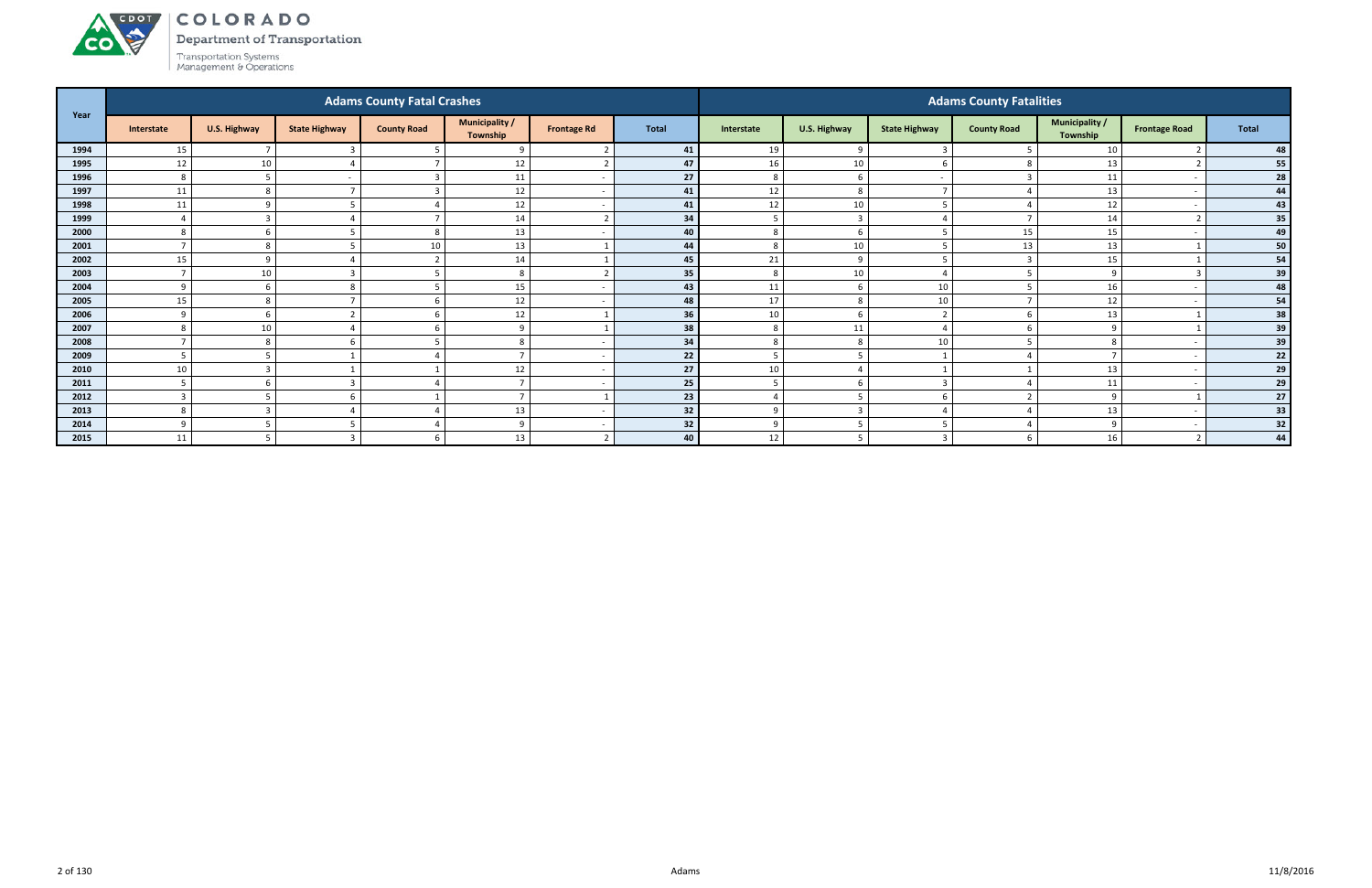# COLORADO

Department of Transportation

|      |                                               |                                                 |                             |                                        |                                        |                                             | <b>Alamosa County Fatal Crashes</b>    |                                                                                      |                                                 |                                |                          |                                             |                         |
|------|-----------------------------------------------|-------------------------------------------------|-----------------------------|----------------------------------------|----------------------------------------|---------------------------------------------|----------------------------------------|--------------------------------------------------------------------------------------|-------------------------------------------------|--------------------------------|--------------------------|---------------------------------------------|-------------------------|
| Year | <b>Rural-Principal</b><br>Arterial-Interstate | <b>Rural-Principal</b><br><b>Arterial-Other</b> | <b>Rural-Minor Arterial</b> | <b>Rural-Major</b><br><b>Collector</b> | <b>Rural-Minor</b><br><b>Collector</b> | <b>Rural-Local Road Or</b><br><b>Street</b> | Urban-Principal<br>Arterial-Interstate | Urban-Principal<br><b>Arterial-Other</b><br><b>Freeways Or</b><br><b>Expresswavs</b> | <b>Urban-Other</b><br><b>Principal Arterial</b> | <b>Urban-Minor</b><br>Arterial | <b>Urban-Collector</b>   | <b>Urban-Local Road</b><br><b>Or Street</b> | <b>Total</b>            |
| 1994 |                                               |                                                 |                             | $\overline{\phantom{a}}$               | $\overline{\phantom{a}}$               |                                             | $\overline{\phantom{a}}$               | $\overline{\phantom{a}}$                                                             | $\overline{\phantom{a}}$                        | $\overline{\phantom{a}}$       | $\overline{\phantom{a}}$ |                                             |                         |
| 1995 |                                               | $\overline{2}$                                  | $\overline{\phantom{a}}$    | $\overline{2}$                         | $\overline{\phantom{a}}$               | $\sim$                                      | $\overline{\phantom{a}}$               | $\overline{\phantom{a}}$                                                             | $\overline{\phantom{a}}$                        |                                | $\overline{\phantom{a}}$ | - -                                         | 5                       |
| 1996 | $\overline{\phantom{a}}$                      | $\overline{2}$                                  | $\overline{\phantom{a}}$    | $\sim$                                 | $\overline{a}$                         | $\overline{\phantom{a}}$                    | $\overline{\phantom{a}}$               | $\sim$                                                                               | $\sim$                                          | $\sim$                         | $\overline{a}$           | $\overline{\phantom{a}}$                    | $\overline{2}$          |
| 1997 |                                               |                                                 | $\overline{\phantom{a}}$    | $\overline{\phantom{a}}$               | $\overline{\phantom{a}}$               | $\overline{a}$                              | $\overline{\phantom{a}}$               | $\overline{\phantom{a}}$                                                             | $\overline{\phantom{a}}$                        | $\overline{a}$                 | $\overline{\phantom{a}}$ | $\overline{\phantom{a}}$                    |                         |
| 1998 | $\overline{\phantom{a}}$                      |                                                 | $\sim$                      | $\sim$                                 | $\overline{\phantom{a}}$               |                                             | $\sim$                                 | $\sim$                                                                               | $\overline{a}$                                  | $\sim$                         | $\sim$                   | $\overline{\phantom{a}}$                    | $\overline{2}$          |
| 1999 | $\overline{\phantom{a}}$                      | $\overline{2}$                                  | $\overline{\phantom{a}}$    | $\sim$                                 | $\overline{a}$                         | $\mathbf{1}$                                | $\overline{\phantom{a}}$               | $\overline{\phantom{a}}$                                                             | $\overline{a}$                                  | $\overline{\phantom{a}}$       | $\sim$                   | $\overline{\phantom{a}}$                    | 3                       |
| 2000 | $\overline{\phantom{a}}$                      | $\overline{a}$                                  | $\overline{\phantom{a}}$    | $\overline{\phantom{a}}$               | $\overline{a}$                         | $\sim$                                      | $\overline{\phantom{a}}$               | $\overline{a}$                                                                       | $\overline{1}$                                  | $\overline{\phantom{a}}$       | $\overline{\phantom{a}}$ | - -                                         |                         |
| 2001 |                                               | $\overline{\phantom{a}}$                        | $\overline{\phantom{a}}$    | $\overline{1}$                         | $\overline{\phantom{a}}$               |                                             | $\overline{\phantom{a}}$               | $\overline{\phantom{a}}$                                                             | $\overline{a}$                                  | $\overline{\phantom{a}}$       | $\overline{\phantom{a}}$ |                                             | $\overline{\mathbf{3}}$ |
| 2002 | $\overline{\phantom{a}}$                      | $\mathcal{D}$                                   |                             |                                        |                                        |                                             | $\overline{\phantom{a}}$               | $\overline{a}$                                                                       | $\overline{\phantom{a}}$                        | $\overline{a}$                 | $\sim$                   | $\overline{\phantom{a}}$                    | 6                       |
| 2003 | $\overline{\phantom{a}}$                      | $\overline{3}$                                  |                             | $\overline{2}$                         |                                        | $\overline{2}$                              | $\sim$                                 | $\sim$                                                                               | $\overline{2}$                                  | $\overline{\phantom{a}}$       | $\overline{a}$           | $\overline{\phantom{a}}$                    | 11                      |
| 2004 | $\overline{\phantom{a}}$                      |                                                 | $\sim$                      | $\overline{2}$                         | $\overline{\phantom{a}}$               | $\overline{\phantom{a}}$                    | $\sim$                                 | $\sim$                                                                               | $\sim$                                          | $\sim$                         | $\sim$                   | $\overline{\phantom{a}}$                    |                         |
| 2005 | $\overline{\phantom{a}}$                      |                                                 |                             | $\sim$                                 | $\overline{a}$                         | $\overline{\phantom{a}}$                    | $\sim$                                 | $\sim$                                                                               | $\overline{2}$                                  | $\overline{\phantom{a}}$       | $\sim$                   | $\overline{\phantom{a}}$                    |                         |
| 2006 | $\overline{\phantom{a}}$                      | $\mathbf{1}$                                    | $\overline{\phantom{a}}$    | $\overline{1}$                         | $\overline{a}$                         | $\sim$                                      | $\overline{\phantom{a}}$               | $\overline{\phantom{0}}$                                                             | $\overline{a}$                                  | $\sim$                         | $\overline{\phantom{a}}$ | - -                                         | $\overline{2}$          |
| 2007 |                                               | $\mathbf{3}$                                    | $\overline{\phantom{a}}$    | $\overline{3}$                         | $\overline{\phantom{a}}$               | $\sim$                                      | $\overline{\phantom{a}}$               | $\overline{\phantom{a}}$                                                             | $\overline{\phantom{a}}$                        | $\sim$                         |                          |                                             |                         |
| 2008 |                                               |                                                 | $\overline{\phantom{a}}$    | $\overline{1}$                         | $\overline{\phantom{a}}$               | $\overline{\phantom{a}}$                    | $\overline{\phantom{a}}$               | $\overline{\phantom{a}}$                                                             | $\overline{\phantom{a}}$                        | $\overline{\phantom{a}}$       |                          | $\overline{\phantom{a}}$                    |                         |
| 2009 | $\overline{\phantom{a}}$                      |                                                 | $\overline{\phantom{a}}$    | $\sim$                                 | $\overline{a}$                         |                                             | $\sim$                                 | $\sim$                                                                               | $\overline{a}$                                  | $\sim$                         | $\sim$                   | $\overline{\phantom{a}}$                    |                         |
| 2010 | $\overline{\phantom{a}}$                      | $\overline{3}$                                  | $\overline{\phantom{a}}$    | $\overline{1}$                         | $\overline{z}$                         | $\sim$                                      | $\overline{\phantom{a}}$               | $\sim$                                                                               | $\sim$                                          | $\sim$                         | $\sim$                   | $\overline{\phantom{a}}$                    |                         |
| 2011 | $\overline{\phantom{a}}$                      | $\overline{2}$                                  | $\overline{\phantom{a}}$    | $\sim$                                 | $\mathbf{1}$                           | $\overline{\phantom{a}}$                    | $\overline{a}$                         | $\sim$                                                                               | $\sim$                                          | $\overline{\phantom{a}}$       | $\sim$                   | $\overline{\phantom{a}}$                    |                         |
| 2012 | $\overline{\phantom{a}}$                      | ຳ                                               | $\overline{\phantom{a}}$    | $\overline{1}$                         | $\overline{\phantom{a}}$               | $\overline{\phantom{a}}$                    | $\overline{\phantom{a}}$               | $\overline{\phantom{a}}$                                                             | $\overline{a}$                                  | $\overline{\phantom{a}}$       | $\overline{\phantom{a}}$ | $\overline{\phantom{a}}$                    | 3                       |
| 2013 |                                               |                                                 | $\overline{\phantom{a}}$    | $\sim$                                 | $\overline{\phantom{a}}$               | $\sim$                                      | $\overline{\phantom{a}}$               | $\overline{\phantom{a}}$                                                             | $\mathbf{1}$                                    | $\sim$                         | $\overline{\phantom{a}}$ | $\overline{\phantom{a}}$                    | $\overline{2}$          |
| 2014 |                                               | $\overline{\phantom{a}}$                        | $\overline{\phantom{a}}$    |                                        | $\overline{\phantom{a}}$               | $\overline{\phantom{a}}$                    | $\overline{\phantom{a}}$               | $\overline{\phantom{a}}$                                                             |                                                 | $\overline{\phantom{a}}$       | $\sim$                   | $\overline{\phantom{a}}$                    | $\mathbf{z}$            |
| 2015 | $\overline{\phantom{a}}$                      |                                                 | $\sim$                      |                                        | $\sim$                                 |                                             | $\sim$                                 | $\overline{\phantom{a}}$                                                             |                                                 | $\sim$                         | $\sim$                   |                                             |                         |
|      |                                               |                                                 |                             |                                        |                                        |                                             | <b>Section</b><br>$\cdots$<br>.        |                                                                                      |                                                 |                                |                          |                                             |                         |

|      |                                               |                                                 |                             |                                        |                                        |                                             | <b>Alamosa County Fatalities</b>       |                                                                                      |                                          |                                       |                          |                                             |              |
|------|-----------------------------------------------|-------------------------------------------------|-----------------------------|----------------------------------------|----------------------------------------|---------------------------------------------|----------------------------------------|--------------------------------------------------------------------------------------|------------------------------------------|---------------------------------------|--------------------------|---------------------------------------------|--------------|
| Year | <b>Rural-Principal</b><br>Arterial-Interstate | <b>Rural-Principal</b><br><b>Arterial-Other</b> | <b>Rural-Minor Arterial</b> | <b>Rural-Major</b><br><b>Collector</b> | <b>Rural-Minor</b><br><b>Collector</b> | <b>Rural-Local Road Or</b><br><b>Street</b> | Urban-Principal<br>Arterial-Interstate | Urban-Principal<br><b>Arterial-Other</b><br><b>Freeways Or</b><br><b>Expresswavs</b> | Urban-Other<br><b>Principal Arterial</b> | <b>Urban-Minor</b><br><b>Arterial</b> | <b>Urban-Collector</b>   | <b>Urban-Local Road</b><br><b>Or Street</b> | <b>Total</b> |
| 1994 |                                               |                                                 |                             |                                        |                                        |                                             |                                        |                                                                                      |                                          |                                       |                          |                                             |              |
| 1995 |                                               |                                                 |                             | $\mathcal{L}$                          |                                        |                                             |                                        | $\overline{\phantom{a}}$                                                             |                                          |                                       |                          |                                             |              |
| 1996 |                                               | ຳ                                               |                             | $\sim$                                 | $\overline{\phantom{0}}$               | $\sim$                                      | $\blacksquare$                         | $\overline{\phantom{a}}$                                                             | $\sim$                                   | $\sim$                                |                          | $\overline{\phantom{a}}$                    |              |
| 1997 |                                               |                                                 |                             | $\sim$                                 |                                        |                                             |                                        | $\overline{a}$                                                                       | $\overline{\phantom{a}}$                 | $\overline{\phantom{a}}$              |                          | $\overline{\phantom{a}}$                    |              |
| 1998 |                                               |                                                 |                             | $\sim$                                 |                                        |                                             |                                        | $\overline{\phantom{a}}$                                                             |                                          | $\overline{\phantom{a}}$              |                          |                                             |              |
| 1999 |                                               | ຳ                                               |                             | $\sim$                                 | $\overline{\phantom{0}}$               |                                             |                                        | $\overline{\phantom{a}}$                                                             | $\overline{\phantom{a}}$                 | $\overline{\phantom{a}}$              |                          | $\overline{\phantom{a}}$                    |              |
| 2000 |                                               |                                                 |                             |                                        |                                        |                                             |                                        | $\overline{\phantom{a}}$                                                             |                                          |                                       |                          |                                             |              |
| 2001 | $\overline{\phantom{0}}$                      | $\sim$                                          | $\sim$                      | ി                                      | $\sim$                                 |                                             | $\sim$                                 | $\sim$                                                                               | $\overline{\phantom{a}}$                 | $\sim$                                | $\overline{\phantom{a}}$ |                                             |              |
| 2002 |                                               | $\overline{2}$                                  |                             |                                        |                                        |                                             |                                        | $\overline{\phantom{a}}$                                                             | $\overline{\phantom{a}}$                 | $\overline{\phantom{a}}$              |                          | $\overline{\phantom{a}}$                    |              |
| 2003 |                                               | b                                               |                             |                                        |                                        |                                             |                                        | $\overline{\phantom{0}}$                                                             | $\mathcal{L}$                            | $\overline{\phantom{a}}$              |                          | $\overline{\phantom{a}}$                    | 15           |
| 2004 |                                               |                                                 |                             |                                        |                                        |                                             |                                        | $\overline{\phantom{a}}$                                                             | $\overline{\phantom{a}}$                 |                                       |                          |                                             |              |
| 2005 |                                               |                                                 |                             |                                        |                                        |                                             |                                        | $\sim$                                                                               | $\mathcal{D}$                            | $\overline{\phantom{a}}$              |                          |                                             |              |
| 2006 | $\overline{\phantom{a}}$                      |                                                 | $\overline{\phantom{0}}$    |                                        | $\sim$                                 | $\sim$                                      | $\sim$                                 | $\sim$                                                                               | $\sim$                                   | $\sim$                                | $\overline{\phantom{a}}$ | $\overline{\phantom{a}}$                    |              |
| 2007 |                                               | $\overline{3}$                                  |                             | ി                                      |                                        |                                             |                                        | $\overline{\phantom{a}}$                                                             | $\overline{\phantom{a}}$                 | $\overline{\phantom{a}}$              |                          | $\overline{\phantom{a}}$                    |              |
| 2008 |                                               | $\overline{\phantom{a}}$                        |                             |                                        |                                        |                                             |                                        | $\overline{a}$                                                                       | $\overline{\phantom{a}}$                 | $\overline{\phantom{a}}$              |                          | $\overline{\phantom{a}}$                    |              |
| 2009 |                                               |                                                 |                             |                                        |                                        |                                             |                                        | $\overline{\phantom{0}}$                                                             | $\overline{\phantom{a}}$                 | $\overline{\phantom{a}}$              |                          | $\overline{\phantom{a}}$                    |              |
| 2010 |                                               | 3                                               |                             |                                        | $\mathbf{r}$                           |                                             |                                        | $\overline{\phantom{a}}$                                                             | $\overline{\phantom{a}}$                 | $\overline{\phantom{a}}$              |                          | $\overline{\phantom{a}}$                    |              |
| 2011 | $\overline{\phantom{a}}$                      | ຳ                                               | $\sim$                      | $\sim$                                 | $\overline{2}$                         | $\sim$                                      | $\overline{\phantom{a}}$               | $\overline{\phantom{a}}$                                                             | $\overline{\phantom{a}}$                 | $\overline{\phantom{a}}$              |                          | $\overline{\phantom{a}}$                    |              |
| 2012 |                                               | $\overline{3}$                                  |                             |                                        |                                        | $\sim$                                      |                                        | $\overline{\phantom{a}}$                                                             | $\overline{\phantom{a}}$                 | $\overline{\phantom{a}}$              |                          | $\overline{\phantom{a}}$                    |              |
| 2013 | $\overline{\phantom{a}}$                      |                                                 |                             | $\sim$                                 | $\overline{\phantom{a}}$               | $\sim$                                      |                                        | $\sim$                                                                               |                                          | $\overline{\phantom{a}}$              |                          | $\overline{\phantom{a}}$                    |              |
| 2014 |                                               |                                                 |                             |                                        |                                        |                                             |                                        | $\overline{\phantom{0}}$                                                             |                                          |                                       |                          |                                             |              |
| 2015 | $\overline{\phantom{0}}$                      |                                                 |                             |                                        |                                        |                                             |                                        | $\overline{\phantom{0}}$                                                             |                                          | $\overline{\phantom{a}}$              |                          |                                             |              |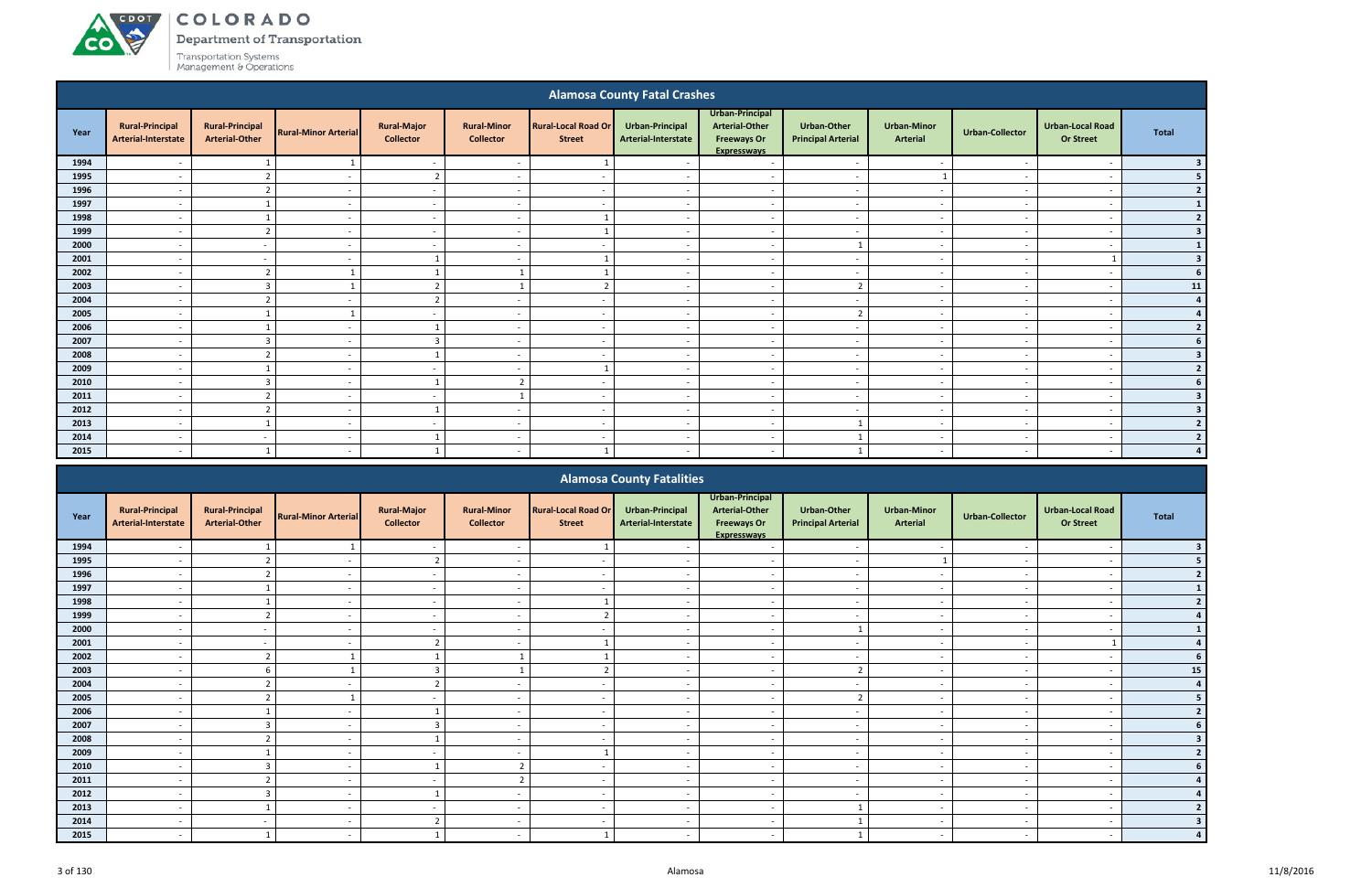

Department of Transportation

| Year |                          |                          |                          | <b>Alamosa County Fatal Crashes</b> |                          |                    |                |                          |                          |                          | <b>Alamosa County Fatalities</b> |                          |                          |                |
|------|--------------------------|--------------------------|--------------------------|-------------------------------------|--------------------------|--------------------|----------------|--------------------------|--------------------------|--------------------------|----------------------------------|--------------------------|--------------------------|----------------|
|      | Interstate               | U.S. Highway             | <b>State Highway</b>     | <b>County Road</b>                  | <b>Municipality</b>      | <b>Frontage Rd</b> | <b>Total</b>   | Interstate               | U.S. Highway             | <b>State Highway</b>     | <b>County Road</b>               | <b>Municipality</b>      | <b>Frontage Road</b>     | Total          |
| 1994 |                          |                          |                          |                                     |                          |                    |                |                          |                          |                          |                                  |                          |                          |                |
| 1995 | $\overline{\phantom{a}}$ | $\mathbf{\hat{z}}$       |                          | $\sim$                              |                          |                    |                | $\overline{\phantom{0}}$ | $\overline{2}$           | ຳ                        | $\overline{\phantom{a}}$         |                          | $\overline{\phantom{a}}$ | 5 <sub>1</sub> |
| 1996 | $\overline{\phantom{a}}$ | $\mathbf{\overline{1}}$  |                          | $\overline{\phantom{a}}$            | $\overline{\phantom{a}}$ |                    |                | $\sim$                   | $\overline{2}$           |                          |                                  | $\overline{\phantom{a}}$ |                          | 2              |
| 1997 | $\overline{\phantom{a}}$ |                          |                          |                                     | $\overline{\phantom{a}}$ |                    |                | $\overline{\phantom{0}}$ | $\overline{1}$           |                          |                                  |                          |                          | $\mathbf{1}$   |
| 1998 | $\overline{\phantom{a}}$ |                          | $\overline{\phantom{a}}$ |                                     | $\overline{\phantom{a}}$ |                    |                | $\overline{\phantom{0}}$ | - 1                      | $\overline{\phantom{a}}$ |                                  | $\sim$                   |                          | $2 \mid$       |
| 1999 | $\overline{\phantom{a}}$ |                          |                          |                                     |                          |                    |                |                          | $\overline{2}$           |                          |                                  |                          |                          | 4              |
| 2000 | $\overline{\phantom{a}}$ |                          | $\overline{\phantom{0}}$ |                                     | $\overline{\phantom{a}}$ |                    |                | $\overline{\phantom{a}}$ |                          |                          |                                  | $\overline{\phantom{0}}$ |                          | $\mathbf{1}$   |
| 2001 | $\overline{\phantom{a}}$ | $\sim$                   |                          | ຳ                                   |                          |                    |                | $\sim$                   | $\sim$                   |                          |                                  |                          |                          | 4              |
| 2002 | $\overline{\phantom{a}}$ | $\overline{2}$           |                          | $\mathbf{\hat{}}$                   | $\overline{\phantom{a}}$ |                    | 6 <sup>1</sup> | $\overline{\phantom{0}}$ | $\overline{2}$           | $\overline{2}$           |                                  |                          |                          | 6 <sup>1</sup> |
| 2003 | $\overline{\phantom{0}}$ |                          |                          | $\mathbf{\Gamma}$                   | $\overline{\phantom{0}}$ |                    | 11             | $\overline{\phantom{0}}$ | 8                        |                          |                                  | $\overline{\phantom{0}}$ |                          | 15             |
| 2004 | $\overline{\phantom{a}}$ | $\mathbf{\overline{a}}$  |                          | ຳ                                   | $\overline{\phantom{a}}$ |                    |                | $\overline{\phantom{0}}$ | ຳ                        |                          |                                  | $\overline{\phantom{a}}$ |                          | $\overline{a}$ |
| 2005 | $\overline{\phantom{a}}$ | $\mathbf{\overline{a}}$  |                          |                                     | $\overline{\phantom{a}}$ |                    |                |                          | $\overline{3}$           | $\overline{\phantom{a}}$ |                                  | $\overline{\phantom{0}}$ |                          | 5 <sub>1</sub> |
| 2006 | $\overline{\phantom{a}}$ |                          |                          |                                     | $\overline{\phantom{a}}$ |                    |                | $\overline{\phantom{0}}$ |                          |                          |                                  | $\overline{\phantom{0}}$ |                          | 2              |
| 2007 | $\overline{\phantom{a}}$ | $\overline{3}$           |                          |                                     | $\overline{\phantom{a}}$ |                    |                |                          | $\overline{\mathbf{3}}$  | $\overline{\phantom{a}}$ |                                  |                          |                          | 6 <sup>1</sup> |
| 2008 | $\overline{\phantom{0}}$ | $\overline{\phantom{a}}$ |                          |                                     | $\overline{\phantom{a}}$ |                    |                |                          | $\overline{a}$           | $\overline{\phantom{a}}$ |                                  | $\overline{\phantom{0}}$ |                          | 3 <sup>1</sup> |
| 2009 | $\overline{\phantom{a}}$ |                          |                          |                                     | $\overline{\phantom{a}}$ |                    |                | $\overline{\phantom{0}}$ |                          |                          |                                  |                          |                          | 2              |
| 2010 | $\overline{\phantom{a}}$ | $\mathbf{\overline{a}}$  |                          |                                     | $\overline{\phantom{a}}$ |                    |                |                          | $\overline{2}$           |                          |                                  |                          |                          | 6              |
| 2011 | $\overline{\phantom{0}}$ |                          |                          |                                     | $\overline{\phantom{a}}$ |                    |                | $\overline{\phantom{0}}$ |                          |                          |                                  | $\sim$                   |                          | 4              |
| 2012 | $\overline{\phantom{a}}$ |                          |                          |                                     | $\overline{\phantom{a}}$ |                    |                | $\sim$                   | $\overline{2}$           |                          |                                  | $\overline{\phantom{0}}$ | $\overline{\phantom{a}}$ | 4 <sup>1</sup> |
| 2013 | $\overline{\phantom{a}}$ | ຳ                        |                          |                                     | $\overline{\phantom{a}}$ |                    |                | $\overline{\phantom{0}}$ | $\overline{2}$           |                          |                                  | $\overline{\phantom{0}}$ |                          | 2              |
| 2014 | $\overline{\phantom{a}}$ | $\sim$                   |                          |                                     | $\overline{\phantom{a}}$ |                    |                | $\overline{\phantom{0}}$ | $\overline{\phantom{a}}$ |                          |                                  | $\overline{\phantom{a}}$ | $\overline{\phantom{a}}$ | 3 <sup>1</sup> |
| 2015 | $\overline{\phantom{a}}$ |                          |                          |                                     |                          |                    |                | $\overline{\phantom{0}}$ |                          |                          |                                  |                          |                          |                |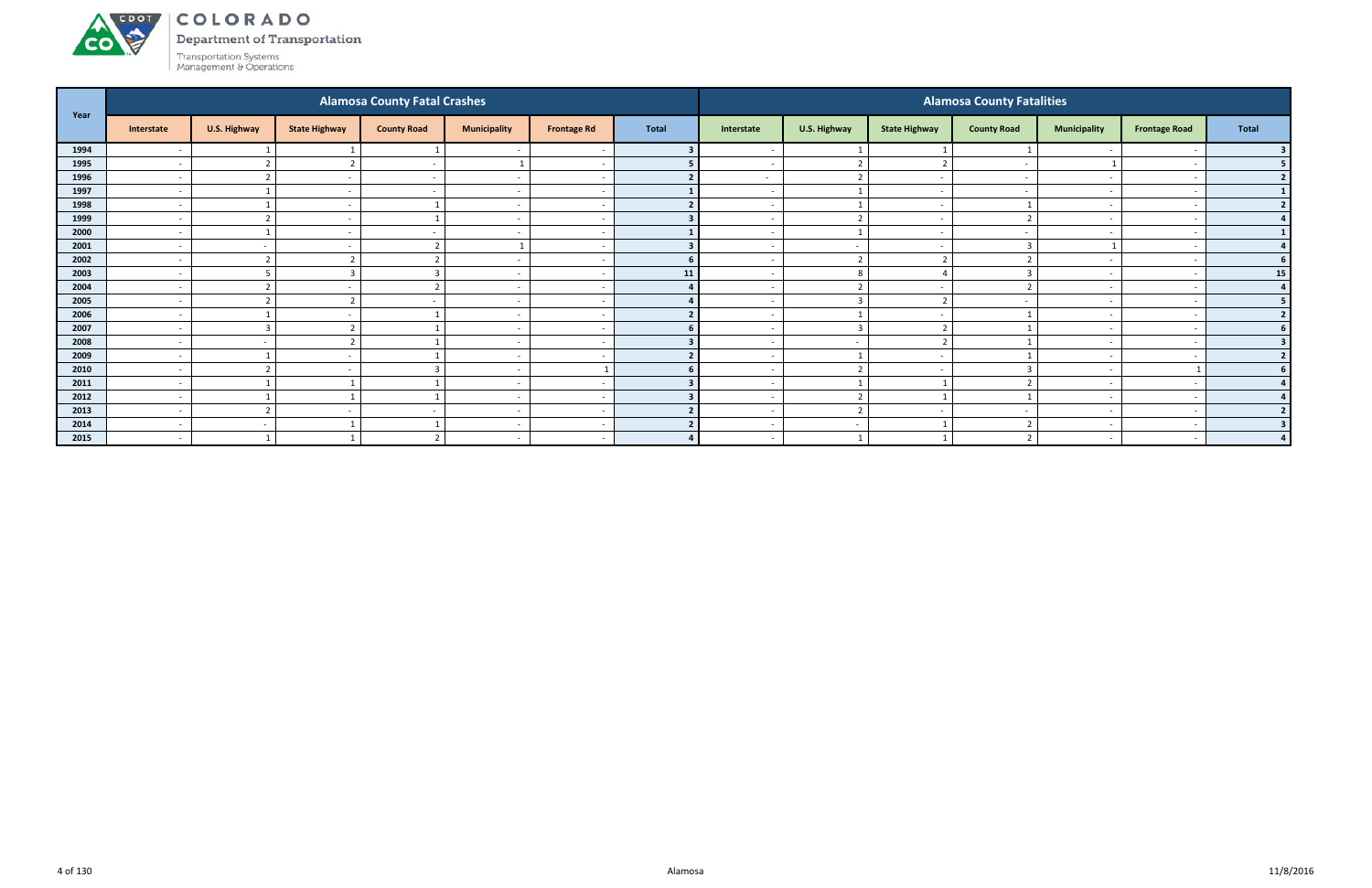#### ACDOL COLORADO

**CO** 

Department of Transportation

|      |                                               |                                                 |                             |                                        |                                        |                                             | <b>Arapahoe County Fatal Crashes</b>          |                                                                                      |                                                 |                                       |                          |                                             |              |
|------|-----------------------------------------------|-------------------------------------------------|-----------------------------|----------------------------------------|----------------------------------------|---------------------------------------------|-----------------------------------------------|--------------------------------------------------------------------------------------|-------------------------------------------------|---------------------------------------|--------------------------|---------------------------------------------|--------------|
| Year | <b>Rural-Principal</b><br>Arterial-Interstate | <b>Rural-Principal</b><br><b>Arterial-Other</b> | <b>Rural-Minor Arterial</b> | <b>Rural-Major</b><br><b>Collector</b> | <b>Rural-Minor</b><br><b>Collector</b> | <b>Rural-Local Road Or</b><br><b>Street</b> | <b>Urban-Principal</b><br>Arterial-Interstate | Urban-Principal<br><b>Arterial-Other</b><br><b>Freeways Or</b><br><b>Expresswavs</b> | <b>Urban-Other</b><br><b>Principal Arterial</b> | <b>Urban-Minor</b><br><b>Arterial</b> | <b>Urban-Collector</b>   | <b>Urban-Local Road</b><br><b>Or Street</b> | <b>Total</b> |
| 1994 |                                               | $\overline{\phantom{a}}$                        | $\sim$                      | -5                                     | $\overline{\phantom{a}}$               | $\overline{\phantom{a}}$                    |                                               | $\overline{\phantom{a}}$                                                             | $\overline{7}$                                  | $\overline{3}$                        | $\overline{3}$           |                                             | 25           |
| 1995 | $\overline{3}$                                | $\overline{\phantom{a}}$                        | $\sim$                      |                                        |                                        |                                             | з                                             | $\overline{a}$                                                                       | $\overline{7}$                                  |                                       | $\overline{\phantom{a}}$ | ຳ                                           | 23           |
| 1996 | $\mathbf{3}$                                  | $\sim$                                          | $\sim$                      | $\sim$                                 | $\sim$                                 | $\sim$                                      | $\overline{\phantom{a}}$                      | -6                                                                                   | 9                                               | $\boldsymbol{\varDelta}$              | $\overline{z}$           |                                             | 25           |
| 1997 | $\overline{3}$                                | $\sim$                                          |                             | $\overline{2}$                         | $\overline{2}$                         |                                             |                                               | -5                                                                                   | 10                                              | $\overline{4}$                        |                          | $\overline{a}$                              | 30           |
| 1998 | ຳ                                             | $\overline{\phantom{a}}$                        |                             | $\sim$                                 | $\overline{\phantom{a}}$               | $\overline{\phantom{a}}$                    |                                               |                                                                                      | 14                                              |                                       |                          | $\mathbf{a}$                                | 36           |
| 1999 | $\overline{2}$                                | $\sim$                                          | $\overline{\phantom{a}}$    | $\sim$                                 | $\overline{\phantom{a}}$               | -5                                          | ຳ                                             | - 2                                                                                  | 10                                              | $\overline{2}$                        | $\sim$                   | 11                                          | 34           |
| 2000 | $\overline{2}$                                | $\sim$                                          | $\sim$                      |                                        | $\overline{a}$                         | $\overline{2}$                              |                                               | Δ                                                                                    | 11                                              | 6                                     |                          | $\overline{3}$                              | 31           |
| 2001 | 5                                             | $\overline{\phantom{a}}$                        | $\overline{\phantom{a}}$    | $\sim$                                 | $\overline{\phantom{a}}$               | $\overline{\phantom{a}}$                    | $\overline{3}$                                | $\Lambda$                                                                            | 16                                              | 5                                     | 3                        |                                             | 37           |
| 2002 | $\overline{2}$                                | $\overline{\phantom{a}}$                        | $\sim$                      | $\sim$                                 | $\overline{2}$                         |                                             |                                               | -                                                                                    | 14                                              | ⊿                                     | 3                        |                                             | 38           |
| 2003 | $\overline{2}$                                | $\sim$                                          | $\overline{\phantom{a}}$    | $\sim$                                 |                                        | $\sim$                                      | $\mathbf{r}$                                  | $\overline{3}$                                                                       | 10                                              |                                       |                          |                                             | 24           |
| 2004 | $\mathbf{r}$                                  | $\sim$                                          | $\sim$                      | $\sim$                                 | $\overline{a}$                         | $\sim$                                      |                                               | $\boldsymbol{\varDelta}$                                                             | 16                                              | 6                                     | $\overline{\phantom{a}}$ | $\overline{a}$                              | 29           |
| 2005 |                                               | $\sim$                                          | $\overline{\phantom{a}}$    | $\sim$                                 | $\mathbf{1}$                           | $\sim$                                      |                                               | 6                                                                                    | 17                                              | $\overline{4}$                        | $\overline{\phantom{a}}$ |                                             | 31           |
| 2006 | h                                             | $\overline{\phantom{a}}$                        |                             | $\sim$                                 | $\overline{\phantom{a}}$               | $\overline{a}$                              |                                               | ຳ                                                                                    | 13                                              |                                       |                          |                                             | 35           |
| 2007 | $\overline{3}$                                | $\sim$                                          | $\sim$                      | $\sim$                                 | $\overline{a}$                         | $\overline{2}$                              | $\overline{3}$<br>$\mathbf{a}$                | $\overline{a}$                                                                       | 13                                              | -5                                    | $\overline{3}$           | $\mathbf{R}$                                | 32           |
| 2008 | $\Delta$                                      | $\sim$                                          | $\overline{a}$              | $\sim$                                 | $\overline{\phantom{0}}$               | $\sim$                                      |                                               | $\overline{3}$                                                                       | $11\,$                                          | $\overline{2}$                        |                          | $\overline{ }$                              | 34           |
| 2009 |                                               | $\overline{\phantom{a}}$                        |                             | $\sim$                                 | $\overline{\phantom{a}}$               | $\overline{z}$                              |                                               | $\overline{a}$                                                                       | 14                                              | $\mathbf{3}$                          | ₹                        |                                             | 28           |
| 2010 | $\overline{\phantom{a}}$                      | $\overline{\phantom{a}}$                        | $\overline{\phantom{a}}$    | $\sim$                                 |                                        | $\overline{a}$                              |                                               | $\overline{\phantom{a}}$                                                             | 11                                              | $\overline{2}$                        | $\overline{\phantom{a}}$ | ຳ                                           | 17           |
| 2011 |                                               | $\overline{\phantom{a}}$                        | $\sim$                      |                                        | $\sim$                                 |                                             | 3                                             |                                                                                      | 13                                              | 3                                     | $\overline{3}$           | $\overline{\phantom{a}}$                    | 26           |
| 2012 |                                               | $\overline{\phantom{a}}$                        | $\overline{\phantom{a}}$    | $\sim$                                 |                                        |                                             |                                               |                                                                                      | 12                                              |                                       | $\mathbf{r}$             | ຳ                                           | 26           |
| 2013 | $\Delta$                                      | $\sim$                                          | $\sim$                      | $\sim$                                 | $\overline{\phantom{a}}$               | $\overline{\phantom{a}}$                    | $\overline{2}$                                | $\overline{\phantom{a}}$                                                             | 8                                               |                                       | $\overline{\phantom{a}}$ |                                             | 21           |
| 2014 | 5                                             | . .                                             | $\overline{\phantom{a}}$    | $\sim$                                 | $\overline{\phantom{a}}$               | $\sim$                                      |                                               | 3                                                                                    | 15                                              | 3                                     | $\overline{\phantom{a}}$ |                                             | 29           |
| 2015 | $\overline{3}$                                | $-$                                             | $\sim$                      | $\sim$                                 |                                        | $\sim$                                      | $\Delta$                                      | $\overline{3}$                                                                       | 16                                              | 5                                     | $\overline{2}$           | $\overline{2}$                              | 36           |

|      |                                               |                                                 |                             |                                        |                                        |                                             | <b>Arapahoe County Fatalities</b>             |                                                                                      |                                          |                                       |                        |                                             |              |
|------|-----------------------------------------------|-------------------------------------------------|-----------------------------|----------------------------------------|----------------------------------------|---------------------------------------------|-----------------------------------------------|--------------------------------------------------------------------------------------|------------------------------------------|---------------------------------------|------------------------|---------------------------------------------|--------------|
| Year | <b>Rural-Principal</b><br>Arterial-Interstate | <b>Rural-Principal</b><br><b>Arterial-Other</b> | <b>Rural-Minor Arterial</b> | <b>Rural-Major</b><br><b>Collector</b> | <b>Rural-Minor</b><br><b>Collector</b> | <b>Rural-Local Road Or</b><br><b>Street</b> | <b>Urban-Principal</b><br>Arterial-Interstate | Urban-Principal<br><b>Arterial-Other</b><br><b>Freeways Or</b><br><b>Expresswavs</b> | Urban-Other<br><b>Principal Arterial</b> | <b>Urban-Minor</b><br><b>Arterial</b> | <b>Urban-Collector</b> | <b>Urban-Local Road</b><br><b>Or Street</b> | <b>Total</b> |
| 1994 |                                               |                                                 |                             |                                        |                                        |                                             |                                               |                                                                                      | $\overline{7}$                           |                                       |                        |                                             | 25           |
| 1995 |                                               |                                                 |                             |                                        |                                        |                                             |                                               | $\overline{\phantom{a}}$                                                             | $\overline{ }$                           |                                       |                        |                                             | 23           |
| 1996 |                                               | $\sim$                                          |                             | $\sim$                                 | $\overline{\phantom{a}}$               | $\overline{\phantom{0}}$                    |                                               |                                                                                      | 9                                        |                                       | 2                      |                                             | 28           |
| 1997 |                                               |                                                 |                             |                                        |                                        |                                             |                                               |                                                                                      | 10                                       |                                       |                        |                                             | $32$         |
| 1998 |                                               | $\sim$                                          |                             | $\sim$                                 | $\overline{\phantom{a}}$               | $\overline{\phantom{a}}$                    |                                               |                                                                                      | 14                                       |                                       |                        |                                             | 39           |
| 1999 |                                               | $\overline{a}$                                  |                             | $\sim$                                 |                                        |                                             |                                               |                                                                                      | 10                                       | $\mathcal{L}$                         |                        | 11                                          | 37           |
| 2000 |                                               | $\sim$                                          | $\overline{\phantom{0}}$    |                                        | $\overline{a}$                         |                                             |                                               |                                                                                      | 12                                       | 6                                     |                        |                                             | 34           |
| 2001 |                                               |                                                 |                             | $\sim$                                 | $\overline{a}$                         |                                             |                                               |                                                                                      | 18                                       |                                       | $\overline{3}$         |                                             | 40           |
| 2002 |                                               | $\sim$                                          |                             | $\sim$                                 | $\overline{2}$                         |                                             |                                               |                                                                                      | 15                                       |                                       | $\overline{3}$         |                                             | 39           |
| 2003 |                                               |                                                 |                             | $\sim$                                 |                                        |                                             |                                               |                                                                                      | 10                                       |                                       |                        |                                             | 24           |
| 2004 | $\mathcal{L}$                                 | $\sim$                                          | $\overline{\phantom{0}}$    | $\sim$                                 | $\overline{a}$                         | $\sim$                                      | $\mathbf{r}$                                  |                                                                                      | 16                                       | 6                                     |                        |                                             | 30           |
| 2005 |                                               |                                                 |                             | $\sim$                                 |                                        | $\sim$                                      |                                               |                                                                                      | 18                                       | 5                                     |                        |                                             | 35           |
| 2006 |                                               | $\overline{\phantom{0}}$                        |                             | $\sim$                                 | $\overline{a}$                         | $\overline{\phantom{0}}$                    |                                               |                                                                                      | 13                                       |                                       |                        |                                             | 40           |
| 2007 |                                               |                                                 |                             | $\sim$                                 |                                        | -                                           |                                               |                                                                                      | 14                                       |                                       |                        |                                             | 36           |
| 2008 |                                               | $\sim$                                          |                             | $\sim$                                 | $\overline{\phantom{a}}$               | $\overline{\phantom{a}}$                    |                                               |                                                                                      | 15                                       | ຳ                                     |                        |                                             | 44           |
| 2009 |                                               | $\sim$                                          | $\overline{\phantom{a}}$    | $\sim$                                 | $\overline{\phantom{a}}$               | $\mathbf{B}$                                |                                               | $\overline{\phantom{a}}$                                                             | 14                                       | $\overline{3}$                        | $\mathbf{3}$           |                                             | 29           |
| 2010 |                                               |                                                 |                             | $\sim$                                 |                                        |                                             |                                               |                                                                                      | 13                                       | $\mathcal{L}$                         |                        |                                             | 19           |
| 2011 |                                               |                                                 |                             |                                        |                                        |                                             |                                               |                                                                                      | 13                                       |                                       |                        |                                             | $\bf 27$     |
| 2012 | 8                                             | $\overline{\phantom{0}}$                        |                             | $\sim$                                 |                                        |                                             |                                               |                                                                                      | 12                                       |                                       |                        |                                             | 29           |
| 2013 |                                               | $\sim$                                          |                             | $\sim$                                 | $\overline{\phantom{a}}$               | $\overline{\phantom{0}}$                    |                                               | $\overline{\phantom{a}}$                                                             | 8                                        |                                       |                        |                                             | 21           |
| 2014 |                                               |                                                 |                             | $\sim$                                 |                                        |                                             |                                               |                                                                                      | 16                                       |                                       |                        |                                             | 30           |
| 2015 |                                               | $\sim$                                          |                             | $\sim$                                 |                                        | $\sim$                                      |                                               |                                                                                      | 16                                       | 6                                     | ຳ                      |                                             | 37           |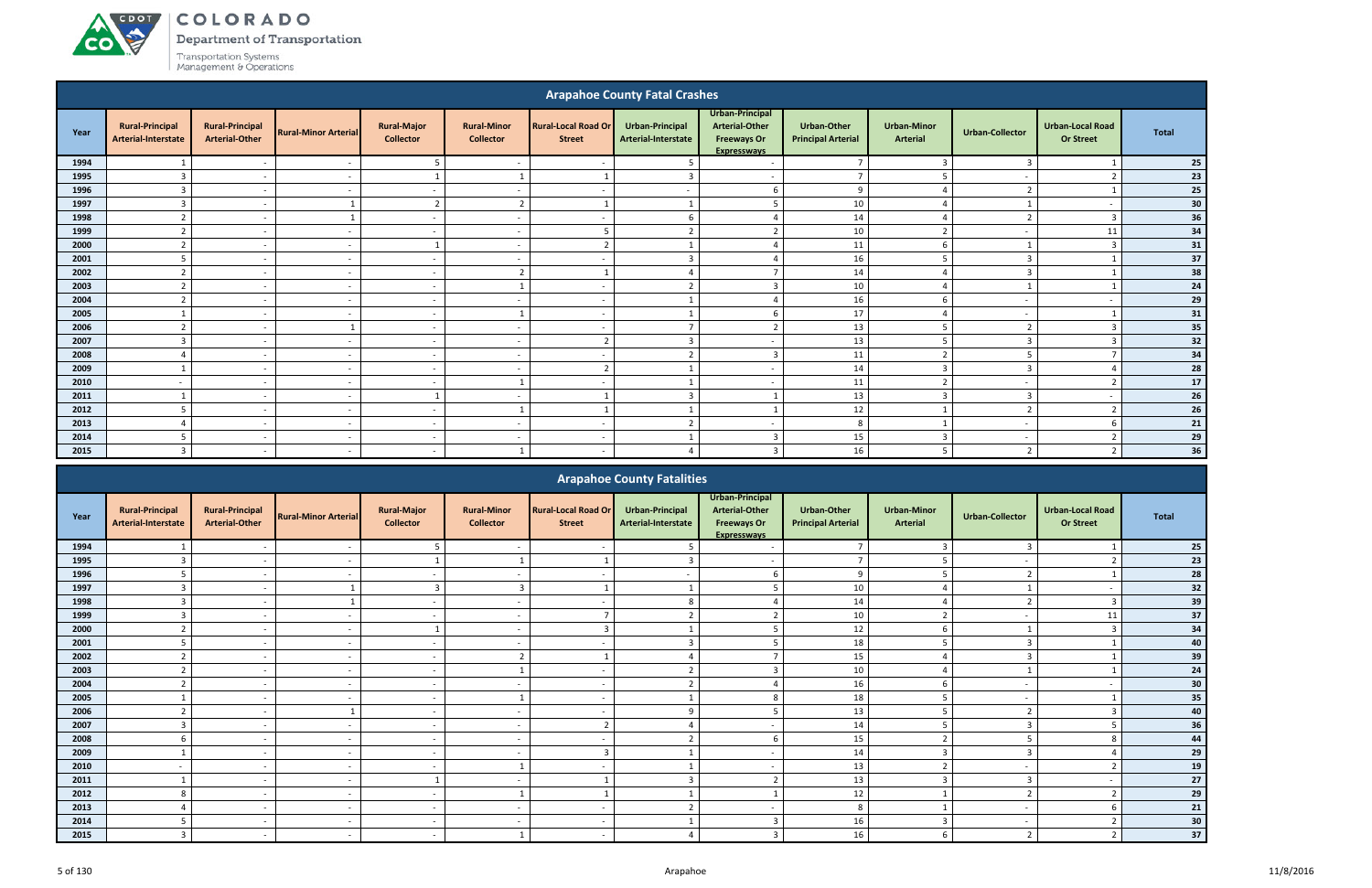#### ACDOL COLORADO

Department of Transportation

Transportation Systems<br>Management & Operations

**CO** 

| Year |                          |                          |                      | <b>Arapahoe County Fatal Crashes</b> |                     |                    |              |                |                          |                      | <b>Arapahoe County Fatalities</b> |                     |                          |              |
|------|--------------------------|--------------------------|----------------------|--------------------------------------|---------------------|--------------------|--------------|----------------|--------------------------|----------------------|-----------------------------------|---------------------|--------------------------|--------------|
|      | Interstate               | U.S. Highway             | <b>State Highway</b> | <b>County Road</b>                   | <b>Municipality</b> | <b>Frontage Rd</b> | <b>Total</b> | Interstate     | U.S. Highway             | <b>State Highway</b> | <b>County Road</b>                | <b>Municipality</b> | <b>Frontage Road</b>     | <b>Total</b> |
| 1994 | 5                        |                          |                      | 3                                    | 10                  |                    | 25           | 5              |                          |                      |                                   | 10                  |                          | 25           |
| 1995 | 6                        |                          |                      | $\overline{3}$                       | $\mathbf{q}$        |                    | 23           | 6              |                          |                      |                                   | 9                   |                          | 23           |
| 1996 | $\overline{3}$           |                          | $\Omega$             | $\overline{2}$                       | $\overline{ }$      |                    | 25           | 5              | $\overline{5}$           | $\Omega$             |                                   | $\overline{7}$      |                          | 28           |
| 1997 | $\overline{3}$           | $\overline{3}$           |                      |                                      | -9                  |                    | 30           | $\overline{3}$ | $\overline{3}$           |                      |                                   | 9                   |                          | 32           |
| 1998 | 8                        | ຳ                        | 13                   | $\overline{2}$                       | 11                  |                    | 36           | 11             | $\overline{2}$           | 13                   |                                   | 11                  |                          | 39           |
| 1999 |                          |                          |                      |                                      | 19                  |                    | 34           | 5              |                          |                      |                                   | 19                  |                          | 37           |
| 2000 | $\mathbf{\Omega}$        |                          |                      | 3                                    | 15                  |                    | 31           | $\overline{3}$ | 6                        |                      |                                   | 15                  |                          | 34           |
| 2001 | 8                        |                          |                      | 3                                    | 13                  |                    | 37           | 8              | - 6                      | 8                    |                                   | 15                  |                          | 40           |
| 2002 | -6                       | 3                        | 13                   |                                      | 15                  |                    | 38           | 6              | $\overline{3}$           | 14                   |                                   | 15                  |                          | 39           |
| 2003 |                          | r.<br>- 3                |                      | 3                                    | 10                  |                    | 24           |                | $\overline{3}$           |                      |                                   | 10                  |                          | 24           |
| 2004 | $\mathbf{R}$             |                          | 12                   |                                      | 13                  |                    | 29           |                |                          | 12                   |                                   | 13                  |                          | 30           |
| 2005 | $\overline{\phantom{a}}$ | $\overline{\phantom{a}}$ | 11                   | $\overline{2}$                       | 14                  |                    | 31           | $\overline{2}$ | $\overline{2}$           | 13                   |                                   | 15                  |                          | 35           |
| 2006 | $\alpha$                 |                          | 8                    | $\overline{3}$                       | 10                  |                    | 35           | 11             | $\overline{ }$           | q                    |                                   | 10                  |                          | 40           |
| 2007 | 6                        |                          |                      | $\overline{3}$                       | 15                  |                    | 32           | $\overline{7}$ | $\overline{\phantom{0}}$ | 8                    |                                   | 17                  |                          | 36           |
| 2008 | 6                        |                          |                      |                                      | 16                  |                    | 34           | 8              |                          | 14                   |                                   | 17                  |                          | 44           |
| 2009 | $\mathbf{\overline{1}}$  | $\mathbf{a}$             |                      |                                      | $12\,$              |                    | 28           | $\overline{2}$ | ્વ                       |                      |                                   | 12                  |                          | 29           |
| 2010 |                          | $\overline{\phantom{a}}$ |                      | $\mathbf{\overline{a}}$              | 8                   |                    | 17           |                |                          |                      |                                   | 8                   |                          | 19           |
| 2011 |                          | $\sim$                   |                      | 3                                    | 11                  |                    | 26           | $\Delta$       | $\overline{a}$           | $\Omega$             |                                   | 11                  |                          | 27           |
| 2012 | 6                        | -6                       |                      | $\overline{2}$                       | 11                  |                    | 26           | 9              | 6                        |                      |                                   | 11                  |                          | 29           |
| 2013 | 6                        |                          |                      | $\overline{2}$                       | $\mathbf{q}$        |                    | 21           | 6              |                          | 3                    |                                   | 9                   |                          | 21           |
| 2014 |                          |                          | ŏ                    |                                      | 13                  |                    | 29           | 5              |                          | $\Omega$             |                                   | 13                  |                          | 30           |
| 2015 | $\overline{ }$           |                          |                      | $\overline{2}$                       | 16                  |                    | 36           | $\overline{7}$ |                          |                      |                                   | 16                  | $\overline{\phantom{0}}$ | 37           |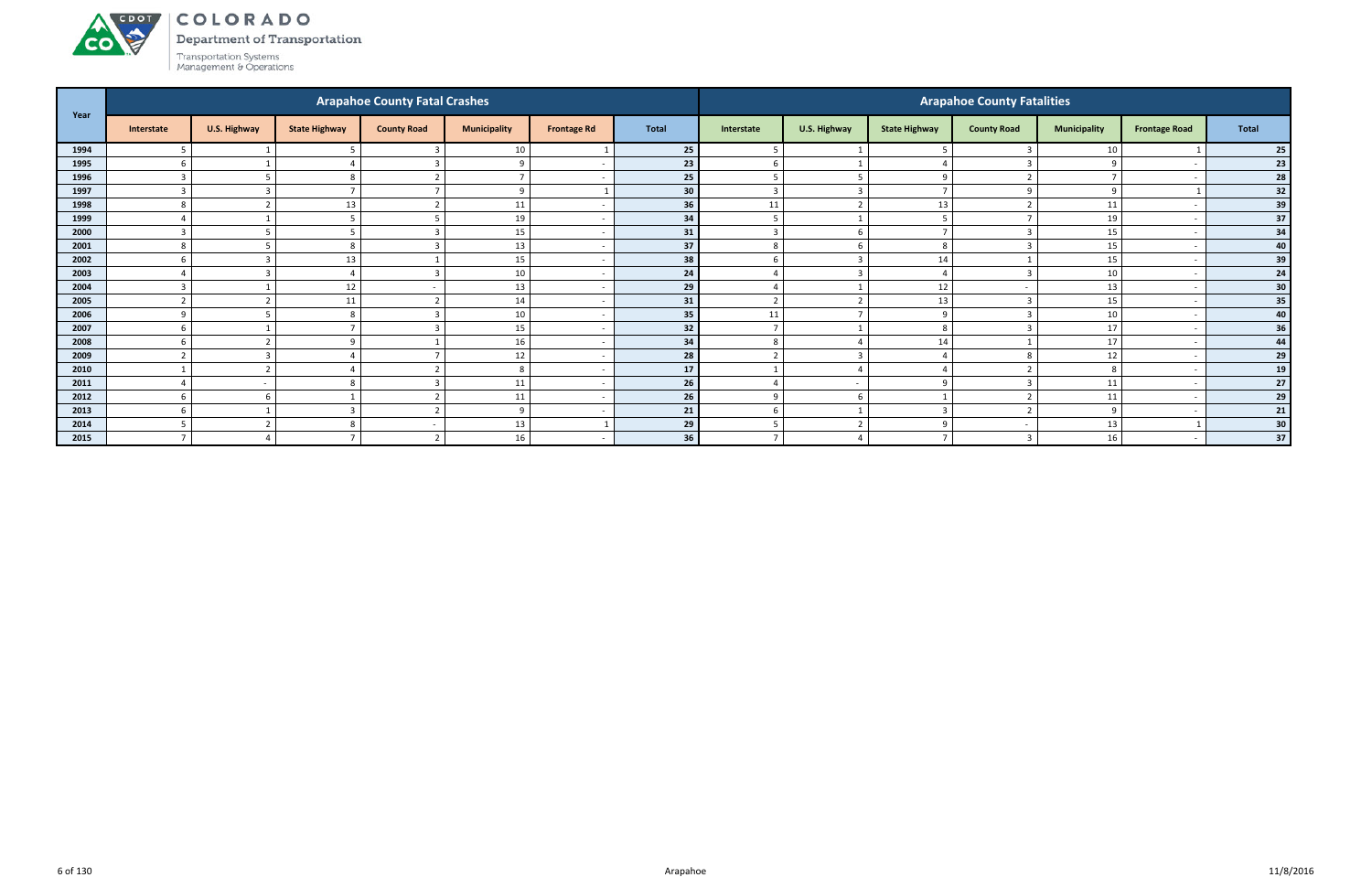COLORADO

Department of Transportation

|      |                                                                                                                                                                                                                    |                                                 |                             |                                        |                                        |                                             | <b>Archuleta County Fatal Crashes</b>  |                                                                               |                                                 |                                       |                          |                                             |                         |
|------|--------------------------------------------------------------------------------------------------------------------------------------------------------------------------------------------------------------------|-------------------------------------------------|-----------------------------|----------------------------------------|----------------------------------------|---------------------------------------------|----------------------------------------|-------------------------------------------------------------------------------|-------------------------------------------------|---------------------------------------|--------------------------|---------------------------------------------|-------------------------|
| Year | <b>Rural-Principal</b><br>Arterial-Interstate                                                                                                                                                                      | <b>Rural-Principal</b><br><b>Arterial-Other</b> | <b>Rural-Minor Arterial</b> | <b>Rural-Major</b><br><b>Collector</b> | <b>Rural-Minor</b><br><b>Collector</b> | <b>Rural-Local Road Or</b><br><b>Street</b> | Urban-Principal<br>Arterial-Interstate | Urban-Principal<br>Arterial-Other<br><b>Freeways Or</b><br><b>Expressways</b> | <b>Urban-Other</b><br><b>Principal Arterial</b> | <b>Urban-Minor</b><br><b>Arterial</b> | <b>Urban-Collector</b>   | <b>Urban-Local Road</b><br><b>Or Street</b> | <b>Total</b>            |
| 1994 |                                                                                                                                                                                                                    |                                                 |                             | $\sim$                                 |                                        |                                             |                                        | $\overline{\phantom{a}}$                                                      |                                                 |                                       |                          |                                             |                         |
| 1995 |                                                                                                                                                                                                                    |                                                 |                             |                                        |                                        |                                             |                                        | $\overline{\phantom{a}}$                                                      | $\overline{\phantom{a}}$                        | $\overline{\phantom{a}}$              |                          |                                             | $\overline{2}$          |
| 1996 | $\overline{\phantom{a}}$                                                                                                                                                                                           | $\sim$                                          | $\overline{\phantom{a}}$    | $\overline{2}$                         | $\overline{\phantom{a}}$               | $\overline{2}$                              | $\overline{a}$                         | $\sim$                                                                        | $\sim$                                          | $\sim$                                | $\overline{\phantom{a}}$ | $\overline{\phantom{a}}$                    |                         |
| 1997 | $\overline{\phantom{a}}$                                                                                                                                                                                           |                                                 | $\sim$                      |                                        | $\overline{\phantom{a}}$               | $\overline{\phantom{a}}$                    | $\overline{\phantom{a}}$               | $\overline{\phantom{a}}$                                                      | $\overline{\phantom{a}}$                        | $\sim$                                | $\overline{a}$           | $\overline{\phantom{a}}$                    | $\overline{2}$          |
| 1998 | $\overline{\phantom{0}}$                                                                                                                                                                                           | $\sim$                                          | $\mathbf{1}$                | $\sim$                                 | $\overline{\phantom{a}}$               | $\overline{\phantom{a}}$                    | $\overline{\phantom{a}}$               | $\overline{\phantom{a}}$                                                      | $\overline{\phantom{a}}$                        | $\overline{\phantom{a}}$              | $\sim$                   | $\overline{\phantom{a}}$                    | $\mathbf{1}$            |
| 1999 | $\overline{a}$<br>$\overline{\phantom{a}}$<br>$\overline{\phantom{a}}$<br>$\overline{\phantom{a}}$<br>$\overline{\phantom{a}}$<br>$\sim$<br>$\overline{\phantom{a}}$<br>$\overline{a}$<br>$\overline{\phantom{a}}$ |                                                 |                             |                                        |                                        |                                             |                                        |                                                                               | $\overline{\mathbf{3}}$                         |                                       |                          |                                             |                         |
| 2000 | $\overline{2}$<br>$\overline{a}$<br>$\overline{\phantom{a}}$<br>$\sim$<br>$\overline{\phantom{a}}$<br>$\sim$<br>$\overline{\phantom{a}}$<br>$\sim$<br>$\overline{\phantom{a}}$                                     |                                                 |                             |                                        |                                        |                                             |                                        |                                                                               |                                                 |                                       |                          | 3                                           |                         |
| 2001 | $\overline{\phantom{a}}$                                                                                                                                                                                           | $\overline{3}$                                  |                             | $\sim$                                 | $\overline{\phantom{a}}$               |                                             | $\sim$                                 | $\overline{a}$                                                                | $\overline{\phantom{a}}$                        | $\sim$                                | $\sim$                   | $\overline{\phantom{a}}$                    |                         |
| 2002 | $\overline{\phantom{a}}$                                                                                                                                                                                           | $\Delta$                                        | <b>.</b>                    | $\sim$                                 |                                        | $\overline{\phantom{a}}$                    |                                        | $\overline{\phantom{a}}$                                                      | $\overline{\phantom{a}}$                        | $\overline{\phantom{a}}$              | $\overline{a}$           | $\overline{\phantom{a}}$                    |                         |
| 2003 | $\overline{\phantom{a}}$                                                                                                                                                                                           | $\overline{3}$                                  | $\overline{\phantom{a}}$    | $\overline{2}$                         | $\overline{\phantom{a}}$               |                                             | $\overline{\phantom{a}}$               | $\overline{\phantom{a}}$                                                      | $\overline{\phantom{a}}$                        | $\overline{\phantom{a}}$              | $\sim$                   | $\overline{\phantom{a}}$                    |                         |
| 2004 |                                                                                                                                                                                                                    | $\Delta$                                        |                             | $\sim$                                 | $\overline{\phantom{a}}$               | $\overline{\phantom{a}}$                    |                                        | $\overline{a}$                                                                | $\overline{\phantom{a}}$                        | $\sim$                                |                          | $\overline{\phantom{a}}$                    |                         |
| 2005 |                                                                                                                                                                                                                    | $\overline{2}$                                  |                             | $\sim$                                 | $\mathbf{1}$                           |                                             |                                        | $\overline{a}$                                                                | $\overline{\phantom{a}}$                        | $\sim$                                | $\overline{\phantom{a}}$ | $\overline{\phantom{a}}$                    | -3                      |
| 2006 | $\overline{\phantom{a}}$                                                                                                                                                                                           | $\overline{2}$                                  |                             | $\sim$                                 | $\overline{\phantom{a}}$               |                                             |                                        | $\overline{a}$                                                                | $\overline{\phantom{a}}$                        | $\sim$                                |                          | $\overline{\phantom{a}}$                    | $\overline{2}$          |
| 2007 | $\overline{\phantom{a}}$                                                                                                                                                                                           | $\overline{\phantom{a}}$                        | $\overline{\phantom{a}}$    | $\sim$                                 | $\overline{\phantom{a}}$               |                                             |                                        | $\overline{a}$                                                                | $\overline{\phantom{a}}$                        | $\sim$                                | $\overline{\phantom{a}}$ | $\overline{\phantom{a}}$                    | $\sim$                  |
| 2008 | $\overline{\phantom{0}}$                                                                                                                                                                                           |                                                 |                             | $\sim$                                 | $\mathbf{1}$                           | $\overline{\phantom{a}}$                    | $\overline{\phantom{a}}$               | $\overline{a}$                                                                | $\overline{\phantom{a}}$                        | $\sim$                                | $\overline{\phantom{a}}$ | - -                                         | $\overline{\mathbf{3}}$ |
| 2009 | $\overline{\phantom{a}}$                                                                                                                                                                                           | $\sim$                                          |                             | -1                                     | $\sim$                                 | $\overline{\phantom{a}}$                    | $\sim$                                 | $\sim$                                                                        | $\overline{\phantom{a}}$                        | $\overline{\phantom{a}}$              | $\sim$                   | $\overline{\phantom{a}}$                    | $\overline{2}$          |
| 2010 | $\overline{\phantom{a}}$                                                                                                                                                                                           |                                                 | $\overline{\phantom{a}}$    | $\sim$                                 | $\overline{\phantom{a}}$               | $\overline{\phantom{a}}$                    | $\sim$                                 | $\overline{\phantom{a}}$                                                      | $\overline{\phantom{a}}$                        | $\sim$                                | $\sim$                   | $\overline{\phantom{a}}$                    |                         |
| 2011 | $\overline{a}$                                                                                                                                                                                                     | $\overline{2}$                                  |                             | $\sim$                                 | $\overline{\phantom{a}}$               | $\overline{\phantom{a}}$                    | $\sim$                                 | $\sim$                                                                        | $\overline{\phantom{a}}$                        | $\sim$                                | $\overline{\phantom{a}}$ | $\overline{\phantom{a}}$                    | $\overline{\mathbf{3}}$ |
| 2012 | $\overline{\phantom{a}}$                                                                                                                                                                                           |                                                 |                             | $\sim$                                 | $\overline{\phantom{a}}$               | $\overline{\phantom{a}}$                    | $\sim$                                 | $\overline{a}$                                                                | $\overline{\phantom{a}}$                        | $\sim$                                | $\sim$                   | $\overline{\phantom{a}}$                    |                         |
| 2013 | $\overline{\phantom{a}}$                                                                                                                                                                                           |                                                 | $\overline{\phantom{a}}$    | $\overline{\phantom{a}}$               | $\overline{\phantom{a}}$               |                                             |                                        | $\overline{\phantom{a}}$                                                      | $\overline{\phantom{a}}$                        | $\overline{\phantom{a}}$              | $\overline{\phantom{a}}$ | $\overline{\phantom{a}}$                    | $\mathbf{z}$            |
| 2014 | $\overline{\phantom{a}}$                                                                                                                                                                                           | $\overline{3}$                                  | $\overline{\phantom{a}}$    | $\overline{\phantom{a}}$               | $\overline{\phantom{a}}$               | $\overline{\phantom{a}}$                    | $\sim$                                 | $\overline{\phantom{a}}$                                                      | $\overline{\phantom{a}}$                        | $\overline{\phantom{a}}$              | $\sim$                   | $\overline{\phantom{a}}$                    |                         |
| 2015 |                                                                                                                                                                                                                    | 3                                               |                             | $\sim$                                 |                                        |                                             |                                        | $\overline{\phantom{a}}$                                                      |                                                 | $\overline{\phantom{a}}$              |                          |                                             |                         |
|      |                                                                                                                                                                                                                    |                                                 |                             |                                        |                                        |                                             | <b>Archuleta County Fatalities</b>     | <b>Urbon Dringinal</b>                                                        |                                                 |                                       |                          |                                             |                         |

|      |                                               |                                                 |                             |                                        |                                        |                                             | <b>AIGNUICLA COUILLY FALAILLICS</b>    |                                                                               |                                                 |                                       |                          |                                      |       |
|------|-----------------------------------------------|-------------------------------------------------|-----------------------------|----------------------------------------|----------------------------------------|---------------------------------------------|----------------------------------------|-------------------------------------------------------------------------------|-------------------------------------------------|---------------------------------------|--------------------------|--------------------------------------|-------|
| Year | <b>Rural-Principal</b><br>Arterial-Interstate | <b>Rural-Principal</b><br><b>Arterial-Other</b> | <b>Rural-Minor Arterial</b> | <b>Rural-Major</b><br><b>Collector</b> | <b>Rural-Minor</b><br><b>Collector</b> | <b>Rural-Local Road Or</b><br><b>Street</b> | Urban-Principal<br>Arterial-Interstate | Urban-Principal<br>Arterial-Other<br><b>Freeways Or</b><br><b>Expressways</b> | <b>Urban-Other</b><br><b>Principal Arterial</b> | <b>Urban-Minor</b><br><b>Arterial</b> | <b>Urban-Collector</b>   | Urban-Local Road<br><b>Or Street</b> | Total |
| 1994 |                                               |                                                 |                             |                                        |                                        |                                             |                                        |                                                                               |                                                 |                                       |                          |                                      |       |
| 1995 |                                               |                                                 |                             |                                        |                                        |                                             |                                        |                                                                               |                                                 | $\overline{\phantom{0}}$              |                          |                                      |       |
| 1996 |                                               |                                                 |                             |                                        |                                        |                                             |                                        | $\overline{\phantom{0}}$                                                      | $\overline{\phantom{a}}$                        | $\overline{\phantom{0}}$              |                          |                                      |       |
| 1997 | $\overline{\phantom{a}}$                      |                                                 | $\overline{\phantom{a}}$    |                                        | $\overline{\phantom{a}}$               |                                             | $\overline{\phantom{a}}$               | $\overline{\phantom{a}}$                                                      | $\overline{\phantom{a}}$                        | $\overline{\phantom{a}}$              | $\overline{\phantom{a}}$ | $\overline{\phantom{a}}$             |       |
| 1998 |                                               | $\overline{\phantom{a}}$                        |                             | $\overline{\phantom{a}}$               | $\overline{\phantom{a}}$               |                                             |                                        | $\overline{\phantom{a}}$                                                      | $\overline{\phantom{a}}$                        | $\overline{\phantom{a}}$              |                          |                                      |       |
| 1999 |                                               |                                                 |                             |                                        |                                        |                                             |                                        |                                                                               | $\overline{\phantom{a}}$                        | $\overline{\phantom{a}}$              |                          |                                      |       |
| 2000 |                                               |                                                 |                             |                                        |                                        |                                             |                                        | $\overline{\phantom{a}}$                                                      | $\overline{\phantom{a}}$                        | $\overline{\phantom{a}}$              |                          |                                      |       |
| 2001 |                                               |                                                 |                             |                                        |                                        |                                             |                                        |                                                                               |                                                 |                                       |                          |                                      |       |
| 2002 |                                               |                                                 |                             | $\overline{\phantom{a}}$               |                                        |                                             |                                        | $\overline{\phantom{a}}$                                                      | $\overline{\phantom{0}}$                        | $\overline{\phantom{a}}$              | $\overline{\phantom{0}}$ |                                      |       |
| 2003 | $\overline{\phantom{a}}$                      |                                                 |                             |                                        | $\overline{\phantom{a}}$               |                                             |                                        | $\overline{\phantom{a}}$                                                      | $\overline{a}$                                  | $\overline{\phantom{a}}$              | $\overline{\phantom{a}}$ | $\overline{\phantom{a}}$             | 11    |
| 2004 | $\overline{\phantom{0}}$                      |                                                 | $\overline{\phantom{a}}$    | $\overline{\phantom{a}}$               | $\overline{\phantom{a}}$               |                                             |                                        | $\overline{\phantom{a}}$                                                      | $\overline{\phantom{a}}$                        | $\overline{\phantom{a}}$              | $\overline{\phantom{a}}$ | $\overline{\phantom{0}}$             |       |
| 2005 |                                               |                                                 |                             | $\overline{\phantom{a}}$               |                                        |                                             |                                        |                                                                               | $\overline{\phantom{a}}$                        | $\overline{\phantom{a}}$              |                          |                                      |       |
| 2006 |                                               |                                                 |                             | $\sim$                                 |                                        |                                             |                                        |                                                                               |                                                 | $\overline{\phantom{a}}$              |                          |                                      |       |
| 2007 |                                               |                                                 |                             | $\overline{a}$                         |                                        |                                             |                                        |                                                                               |                                                 |                                       |                          |                                      |       |
| 2008 |                                               |                                                 |                             |                                        |                                        |                                             |                                        |                                                                               | $\overline{\phantom{0}}$                        | $\overline{\phantom{0}}$              |                          |                                      |       |
| 2009 | $\overline{\phantom{0}}$                      | $\overline{\phantom{a}}$                        |                             |                                        | $\overline{\phantom{a}}$               |                                             |                                        | $\overline{\phantom{a}}$                                                      | $\overline{\phantom{a}}$                        | $\overline{\phantom{a}}$              | $\overline{\phantom{a}}$ | $\overline{\phantom{a}}$             |       |
| 2010 |                                               |                                                 |                             |                                        |                                        |                                             |                                        |                                                                               | $\overline{\phantom{a}}$                        | $\overline{\phantom{a}}$              |                          |                                      |       |
| 2011 |                                               |                                                 |                             | $\overline{\phantom{a}}$               |                                        |                                             |                                        |                                                                               | $\overline{\phantom{a}}$                        | $\overline{\phantom{a}}$              |                          |                                      |       |
| 2012 |                                               |                                                 |                             | $\sim$                                 |                                        |                                             |                                        |                                                                               |                                                 | $\overline{\phantom{a}}$              |                          |                                      |       |
| 2013 |                                               |                                                 |                             | $\overline{a}$                         |                                        |                                             |                                        |                                                                               |                                                 |                                       |                          |                                      |       |
| 2014 |                                               |                                                 |                             | $\sim$                                 | $\overline{\phantom{a}}$               |                                             |                                        | $\overline{\phantom{0}}$                                                      | $\overline{\phantom{0}}$                        | $\overline{\phantom{a}}$              |                          |                                      |       |
| 2015 | $\overline{\phantom{0}}$                      |                                                 |                             | $\sim$                                 | $\overline{\phantom{a}}$               |                                             |                                        |                                                                               | $\sim$                                          | $\sim$                                |                          |                                      |       |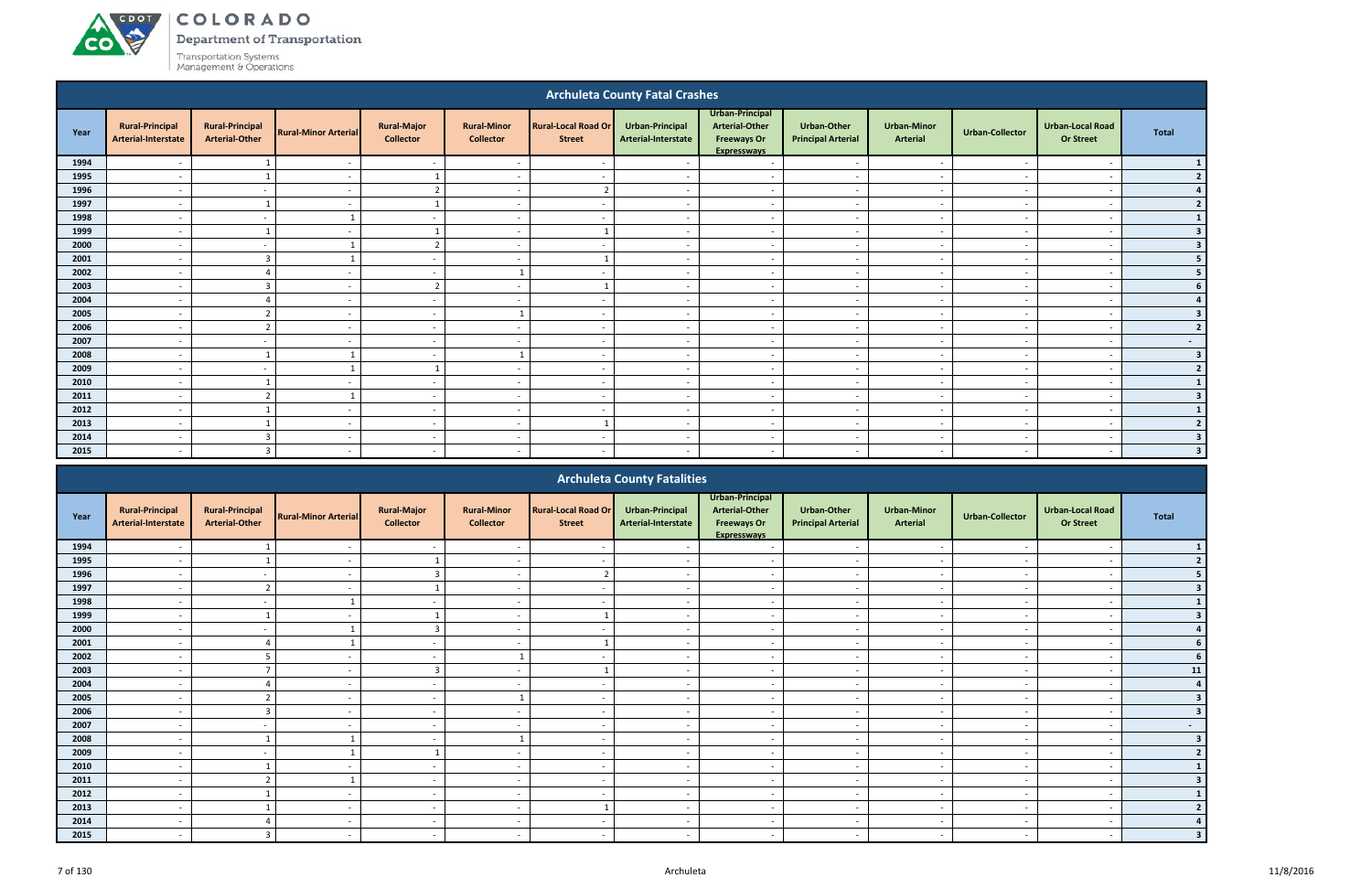# ACDOL **CO**

COLORADO

Department of Transportation

|      |                          |                          |                          | <b>Archuleta County Fatal Crashes</b> |                          |                    |                |                          |                          |                          | <b>Archuleta County Fatalities</b> |                          |                          |                |
|------|--------------------------|--------------------------|--------------------------|---------------------------------------|--------------------------|--------------------|----------------|--------------------------|--------------------------|--------------------------|------------------------------------|--------------------------|--------------------------|----------------|
| Year | Interstate               | U.S. Highway             | <b>State Highway</b>     | <b>County Road</b>                    | <b>Municipality</b>      | <b>Frontage Rd</b> | <b>Total</b>   | Interstate               | U.S. Highway             | <b>State Highway</b>     | <b>County Road</b>                 | <b>Municipality</b>      | <b>Frontage Road</b>     | Total          |
| 1994 | $\overline{\phantom{a}}$ |                          |                          |                                       |                          |                    |                |                          |                          |                          |                                    |                          |                          |                |
| 1995 | $\overline{\phantom{a}}$ |                          |                          |                                       | $\overline{\phantom{a}}$ |                    |                | $\overline{\phantom{a}}$ | $\overline{1}$           |                          |                                    | $\overline{\phantom{0}}$ | - -                      | 2 <sup>1</sup> |
| 1996 | $\overline{\phantom{a}}$ | $\sim$                   | $\mathbf{r}$             | $\overline{2}$                        | $\overline{\phantom{a}}$ |                    |                | $\sim$                   | $\sim$                   | -3                       |                                    | $\sim$                   |                          | 5 <sub>1</sub> |
| 1997 | $\overline{\phantom{a}}$ |                          |                          |                                       | $\overline{\phantom{a}}$ |                    |                | $\overline{\phantom{0}}$ | $\overline{2}$           |                          |                                    |                          |                          | 3 <sup>1</sup> |
| 1998 | $\overline{\phantom{0}}$ | $\sim$                   |                          | $\sim$                                | $\overline{\phantom{a}}$ |                    |                | $\overline{\phantom{0}}$ | $\sim$                   |                          | $\overline{\phantom{a}}$           | $\sim$                   | -                        | $\mathbf{1}$   |
| 1999 | $\overline{\phantom{a}}$ |                          |                          |                                       | $\overline{\phantom{a}}$ |                    |                |                          | $\overline{\phantom{0}}$ |                          |                                    | $\overline{\phantom{0}}$ |                          | 3 <sup>1</sup> |
| 2000 | $\overline{\phantom{a}}$ | $\overline{\phantom{0}}$ |                          |                                       | $\overline{\phantom{a}}$ |                    |                | $\overline{\phantom{a}}$ | $\sim$                   |                          | $\overline{\phantom{a}}$           | $\overline{\phantom{0}}$ | - -                      | 4              |
| 2001 | $\overline{\phantom{a}}$ | $\overline{3}$           |                          |                                       | $\sim$                   |                    |                | $\sim$                   | $\overline{a}$           |                          |                                    | $\sim$                   |                          | 6 <sup>1</sup> |
| 2002 | $\overline{\phantom{a}}$ | $\overline{4}$           |                          |                                       | $\overline{\phantom{a}}$ |                    |                | $\overline{\phantom{0}}$ | - 5                      |                          |                                    | $\overline{\phantom{0}}$ |                          | 6 <sup>1</sup> |
| 2003 | $\overline{\phantom{a}}$ | $\overline{3}$           |                          |                                       | $\overline{\phantom{a}}$ |                    |                | $\overline{\phantom{a}}$ | $\overline{ }$           | -3                       |                                    | $\overline{\phantom{0}}$ |                          | 11             |
| 2004 |                          |                          |                          |                                       | $\overline{\phantom{a}}$ |                    |                |                          |                          |                          |                                    |                          |                          | 4              |
| 2005 | $\overline{\phantom{a}}$ | ຳ                        | $\overline{\phantom{a}}$ |                                       | $\overline{\phantom{a}}$ |                    |                | $\overline{\phantom{0}}$ | $\overline{2}$           |                          |                                    | $\overline{\phantom{0}}$ | $\overline{\phantom{a}}$ | 3 <sup>1</sup> |
| 2006 | $\overline{\phantom{a}}$ | $\mathbf{r}$             | $\overline{\phantom{a}}$ | $\sim$                                | $\overline{\phantom{a}}$ |                    |                | $\sim$                   | $\overline{\mathbf{3}}$  | $\sim$                   | $\overline{\phantom{a}}$           | $\sim$                   |                          | 3 <sup>1</sup> |
| 2007 | $\overline{\phantom{a}}$ | $\sim$                   |                          |                                       | $\overline{\phantom{a}}$ |                    | $\sim$         | $\overline{\phantom{0}}$ | $\sim$                   | $\overline{\phantom{a}}$ |                                    | $\overline{\phantom{0}}$ | $\overline{\phantom{a}}$ | $\sim$ $-$     |
| 2008 | $\overline{\phantom{a}}$ | $\mathbf{\overline{a}}$  |                          |                                       | $\overline{\phantom{a}}$ |                    |                | $\overline{\phantom{0}}$ | $\overline{2}$           |                          |                                    | $\overline{\phantom{0}}$ |                          | 3 <sup>1</sup> |
| 2009 | $\overline{\phantom{a}}$ |                          |                          |                                       | $\overline{\phantom{a}}$ |                    |                |                          |                          |                          |                                    |                          |                          | 2              |
| 2010 | $\overline{\phantom{a}}$ |                          | $\overline{\phantom{a}}$ | $\sim$                                | $\overline{\phantom{a}}$ |                    |                | $\sim$                   | $\overline{1}$           | $\sim$                   | $\overline{\phantom{a}}$           | $\overline{\phantom{a}}$ | $\overline{\phantom{a}}$ | $\mathbf{1}$   |
| 2011 | $\overline{\phantom{a}}$ | $\overline{3}$           | $\overline{\phantom{a}}$ | $\sim$                                | $\overline{\phantom{a}}$ |                    |                | $\sim$                   | $\overline{\mathbf{3}}$  | $\sim$                   | $\overline{\phantom{a}}$           | $\sim$                   |                          | 3 <sup>1</sup> |
| 2012 | $\overline{\phantom{a}}$ |                          |                          |                                       | $\overline{\phantom{a}}$ |                    |                | $\overline{\phantom{0}}$ | $\overline{1}$           |                          |                                    | $\overline{\phantom{0}}$ |                          | $\mathbf{1}$   |
| 2013 | $\overline{\phantom{a}}$ |                          | $\overline{\phantom{a}}$ |                                       | $\overline{\phantom{a}}$ |                    |                | $\overline{\phantom{0}}$ |                          | $\sim$                   |                                    | $\overline{\phantom{a}}$ |                          | $2 \mid$       |
| 2014 | $\overline{\phantom{a}}$ |                          |                          |                                       | $\overline{\phantom{a}}$ |                    |                |                          |                          |                          |                                    |                          |                          | $\overline{4}$ |
| 2015 | $\overline{\phantom{a}}$ | $\mathbf{3}$             | $\overline{\phantom{0}}$ | $\sim$                                | $\overline{\phantom{a}}$ |                    | $\overline{2}$ | $\sim$                   | $\mathbf{R}$             | $\sim$                   | $\overline{\phantom{a}}$           | $\overline{a}$           | $\overline{\phantom{a}}$ | 3 <sup>1</sup> |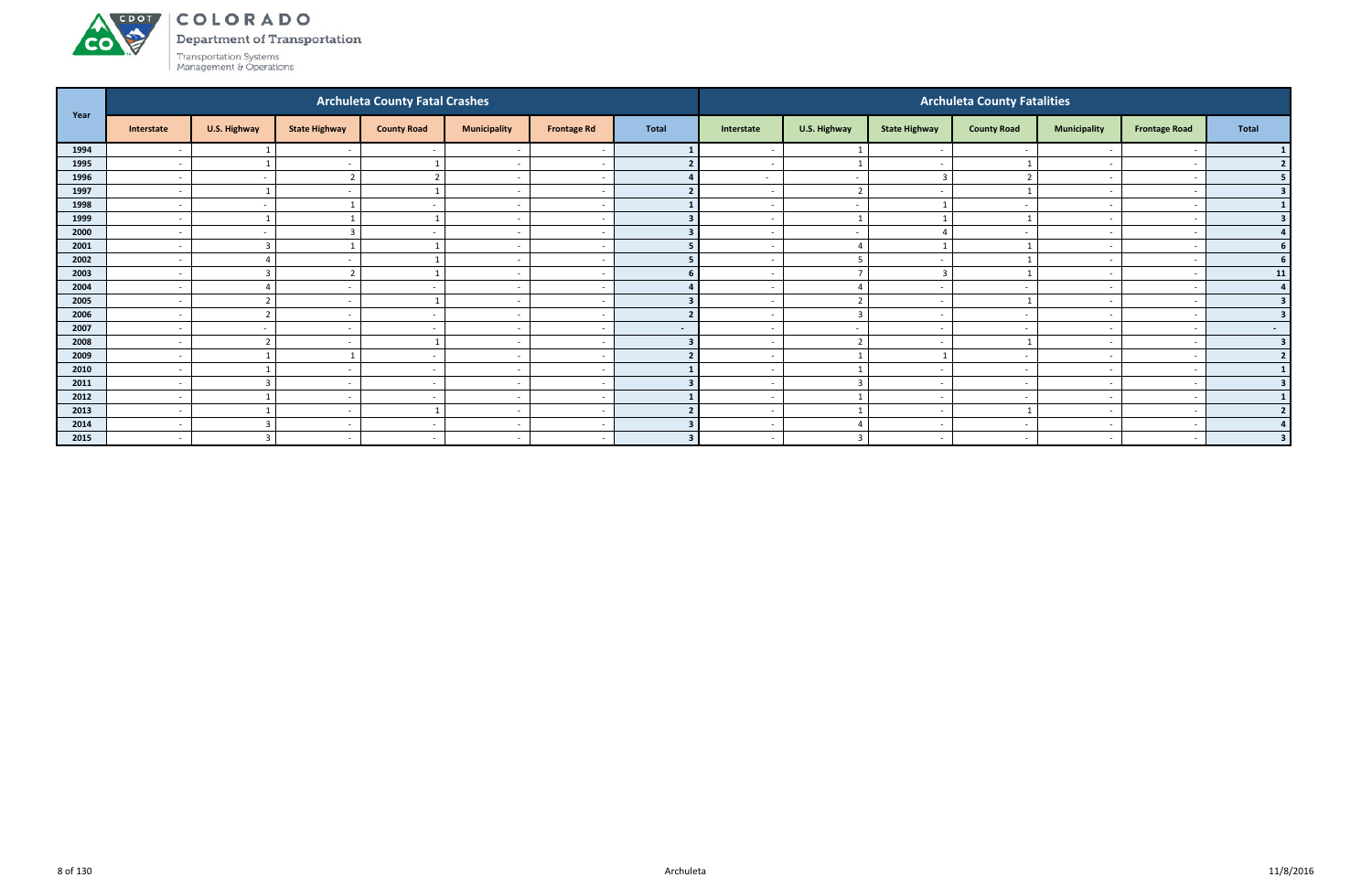#### ACDOL COLORADO

**CO** 

Department of Transportation

|         |                                               |                                                 |                             |                                        |                                        |                                             | <b>Baca County Fatal Crashes</b>       |                                                                                      |                                                 |                                       |                          |                                             |                         |
|---------|-----------------------------------------------|-------------------------------------------------|-----------------------------|----------------------------------------|----------------------------------------|---------------------------------------------|----------------------------------------|--------------------------------------------------------------------------------------|-------------------------------------------------|---------------------------------------|--------------------------|---------------------------------------------|-------------------------|
| Year    | <b>Rural-Principal</b><br>Arterial-Interstate | <b>Rural-Principal</b><br><b>Arterial-Other</b> | <b>Rural-Minor Arterial</b> | <b>Rural-Major</b><br><b>Collector</b> | <b>Rural-Minor</b><br><b>Collector</b> | <b>Rural-Local Road Or</b><br><b>Street</b> | Urban-Principal<br>Arterial-Interstate | Urban-Principal<br><b>Arterial-Other</b><br><b>Freeways Or</b><br><b>Expresswavs</b> | <b>Urban-Other</b><br><b>Principal Arterial</b> | <b>Urban-Minor</b><br><b>Arterial</b> | <b>Urban-Collector</b>   | <b>Urban-Local Road</b><br><b>Or Street</b> | <b>Total</b>            |
| 1994    | $\overline{\phantom{0}}$                      |                                                 | $\overline{\phantom{a}}$    |                                        | $\overline{\phantom{0}}$               | $\overline{\phantom{a}}$                    | $\overline{\phantom{a}}$               | $\overline{\phantom{a}}$                                                             | $\overline{\phantom{0}}$                        | $\sim$                                | $\overline{\phantom{a}}$ | $\overline{\phantom{a}}$                    | 2                       |
| 1995    |                                               | $\sim$                                          | $\sim$                      | $\sim$                                 |                                        |                                             |                                        | $\overline{\phantom{a}}$                                                             | $\overline{\phantom{0}}$                        | $\sim$                                |                          | $\overline{\phantom{a}}$                    | $\sim$ $-$              |
| 1996    | $\overline{\phantom{a}}$                      |                                                 |                             | $\mathbf{1}$                           | $\overline{\phantom{a}}$               | -2                                          |                                        | $\overline{\phantom{a}}$                                                             | $\overline{a}$                                  | $\overline{\phantom{a}}$              |                          | $\overline{\phantom{a}}$                    | 4                       |
| 1997    |                                               | 3                                               |                             |                                        |                                        | $\overline{\phantom{a}}$                    |                                        | $\overline{\phantom{a}}$                                                             | $\sim$                                          | $\sim$                                |                          | $\overline{\phantom{a}}$                    | 5 <sub>1</sub>          |
| 1998    | $\overline{\phantom{a}}$                      |                                                 | $\overline{2}$              | $\sim$                                 | $\overline{\phantom{a}}$               |                                             |                                        | $\overline{a}$                                                                       | $\sim$                                          | $\sim$                                |                          | $\overline{\phantom{a}}$                    | 3                       |
| 1999    |                                               | $\overline{\phantom{a}}$                        |                             | $\overline{\phantom{a}}$               | $\overline{\phantom{a}}$               |                                             |                                        | $\overline{a}$                                                                       | $\overline{\phantom{a}}$                        | $\sim$                                |                          |                                             | $4 \mid$                |
| 2000    |                                               | $\overline{\phantom{a}}$                        | $\overline{2}$              | $\sim$                                 | $\overline{\phantom{a}}$               |                                             |                                        | $\sim$                                                                               | $\overline{\phantom{0}}$                        | $\overline{\phantom{a}}$              |                          | $\overline{\phantom{a}}$                    | $\overline{2}$          |
| 2001    | $\overline{\phantom{a}}$                      |                                                 | $\overline{\phantom{a}}$    | $\overline{\phantom{a}}$               | $\overline{\phantom{a}}$               | $\overline{2}$                              | $\overline{\phantom{a}}$               | $\overline{a}$                                                                       | $\sim$                                          | $\overline{\phantom{a}}$              | $\overline{\phantom{a}}$ | $\overline{\phantom{a}}$                    | $\overline{\mathbf{3}}$ |
| 2002    |                                               |                                                 |                             | $\sim$                                 | $\overline{\phantom{a}}$               |                                             |                                        | $\sim$                                                                               | 1                                               | $\sim$                                |                          | $\overline{\phantom{a}}$                    | 4                       |
| 2003    |                                               | $\overline{2}$                                  |                             | $\overline{\phantom{a}}$               |                                        |                                             |                                        | $\overline{\phantom{a}}$                                                             |                                                 | $\overline{\phantom{a}}$              |                          | $\overline{\phantom{a}}$                    | $\overline{4}$          |
| 2004    | $\overline{\phantom{0}}$                      |                                                 | $\overline{\phantom{a}}$    | $\sim$                                 | $\mathbf{1}$                           |                                             | $\overline{\phantom{a}}$               | $\overline{\phantom{a}}$                                                             | $\sim$                                          | $\overline{\phantom{a}}$              | $\overline{\phantom{a}}$ | $\overline{\phantom{a}}$                    | $2 \mid$                |
| 2005    |                                               | $\overline{3}$                                  |                             | $\sim$                                 | $\overline{\phantom{a}}$               | $\overline{\phantom{a}}$                    |                                        | $\overline{\phantom{a}}$                                                             | $\sim$                                          | $\sim$                                |                          | $\overline{\phantom{a}}$                    | 3 <sup>1</sup>          |
| 2006    |                                               | $\overline{2}$                                  |                             |                                        | $\overline{2}$                         |                                             |                                        | $\overline{\phantom{a}}$                                                             | $\overline{\phantom{a}}$                        | $\overline{\phantom{a}}$              |                          | $\overline{\phantom{a}}$                    | 5 <sub>1</sub>          |
| 2007    |                                               | $\overline{\phantom{a}}$                        |                             | $\sim$                                 | $\overline{\phantom{0}}$               |                                             |                                        | $\overline{\phantom{a}}$                                                             | $\overline{\phantom{0}}$                        | $\sim$                                |                          | $\overline{\phantom{a}}$                    | $\mathbf{1}$            |
| 2008    |                                               | $\overline{2}$                                  |                             | 1                                      | $\overline{\phantom{a}}$               |                                             |                                        | $\overline{\phantom{a}}$                                                             | $\overline{\phantom{a}}$                        | $\overline{\phantom{a}}$              |                          | $\overline{\phantom{a}}$                    | 4                       |
| 2009    |                                               | $\overline{3}$                                  |                             | $\overline{\phantom{a}}$               |                                        |                                             |                                        | $\overline{\phantom{a}}$                                                             | $\overline{\phantom{a}}$                        | $\sim$                                |                          | $\overline{\phantom{a}}$                    | 5 <sub>1</sub>          |
| 2010    | $\overline{\phantom{0}}$                      | $\overline{3}$                                  |                             | $\sim$                                 | $\overline{\phantom{0}}$               | ຳ                                           | $\overline{\phantom{a}}$               | $\overline{\phantom{a}}$                                                             | $\overline{\phantom{a}}$                        | $\sim$                                | $\overline{\phantom{a}}$ | $\overline{\phantom{a}}$                    | 6 <sup>1</sup>          |
| 2011    |                                               |                                                 |                             | -1                                     | $\overline{\phantom{a}}$               |                                             |                                        | $\sim$                                                                               | $\overline{\phantom{a}}$                        | $\overline{\phantom{a}}$              |                          | $\overline{\phantom{a}}$                    | $\overline{2}$          |
| 2012    |                                               | $\overline{2}$                                  |                             | $\sim$                                 | $\overline{\phantom{a}}$               |                                             |                                        | $\sim$                                                                               | $\sim$                                          | $\sim$                                |                          | $\overline{\phantom{a}}$                    | $2 \mid$                |
| 2013    | $\overline{\phantom{0}}$                      |                                                 | $\mathbf{1}$                | $\sim$                                 | $\overline{\phantom{a}}$               | $\overline{\phantom{a}}$                    |                                        | $\overline{\phantom{a}}$                                                             | $\overline{\phantom{a}}$                        | $\sim$                                |                          | $\overline{\phantom{a}}$                    | 2 <sup>1</sup>          |
| 2014    | $\overline{\phantom{a}}$                      | $\overline{\phantom{a}}$                        | $\sim$                      | $\sim$                                 | $\overline{\phantom{a}}$               | $\overline{\phantom{a}}$                    | . .                                    | $\overline{a}$                                                                       | $\sim$                                          | $\overline{\phantom{a}}$              |                          | $\overline{\phantom{a}}$                    | $\sim$ $-$              |
| 2015    |                                               | $\overline{z}$                                  |                             | <b>.</b>                               |                                        |                                             |                                        |                                                                                      |                                                 |                                       |                          |                                             | 2 <sup>1</sup>          |
|         |                                               |                                                 |                             |                                        |                                        |                                             | <b>Baca County Fatalities</b>          |                                                                                      |                                                 |                                       |                          |                                             |                         |
| $V = V$ | <b>Rural-Principal</b>                        | <b>Rural-Principal</b>                          | <b>Dural Miner Arterial</b> | <b>Rural-Major</b>                     | <b>Rural-Minor</b>                     | <b>Rural-Local Road Or</b>                  | <b>Urban-Principal</b>                 | Urban-Principal<br><b>Arterial-Other</b>                                             | <b>Urban-Other</b>                              | <b>Urban-Minor</b>                    |                          | Urban-Local Road                            | <b>Tatal</b>            |

|      |                                               |                                                 |                             |                                        |                                        |                                             | <b>Paca County Fatalities</b>          |                                                                                      |                                                 |                                       |                          |                                             |                          |
|------|-----------------------------------------------|-------------------------------------------------|-----------------------------|----------------------------------------|----------------------------------------|---------------------------------------------|----------------------------------------|--------------------------------------------------------------------------------------|-------------------------------------------------|---------------------------------------|--------------------------|---------------------------------------------|--------------------------|
| Year | <b>Rural-Principal</b><br>Arterial-Interstate | <b>Rural-Principal</b><br><b>Arterial-Other</b> | <b>Rural-Minor Arterial</b> | <b>Rural-Major</b><br><b>Collector</b> | <b>Rural-Minor</b><br><b>Collector</b> | <b>Rural-Local Road Or</b><br><b>Street</b> | Urban-Principal<br>Arterial-Interstate | Urban-Principal<br><b>Arterial-Other</b><br><b>Freeways Or</b><br><b>Expresswavs</b> | <b>Urban-Other</b><br><b>Principal Arterial</b> | <b>Urban-Minor</b><br><b>Arterial</b> | Urban-Collector          | <b>Urban-Local Road</b><br><b>Or Street</b> | Total                    |
| 1994 |                                               |                                                 |                             |                                        |                                        |                                             |                                        |                                                                                      |                                                 |                                       |                          |                                             |                          |
| 1995 |                                               |                                                 |                             |                                        |                                        |                                             |                                        | $\overline{\phantom{0}}$                                                             |                                                 |                                       |                          | $\overline{\phantom{a}}$                    |                          |
| 1996 |                                               |                                                 |                             |                                        |                                        |                                             |                                        | $\overline{\phantom{0}}$                                                             |                                                 |                                       |                          |                                             |                          |
| 1997 |                                               | P                                               | $\sim$                      |                                        |                                        | $\sim$                                      | $\sim$                                 | $\sim$                                                                               | $\sim$                                          | $\overline{\phantom{a}}$              |                          | $\overline{\phantom{a}}$                    |                          |
| 1998 | $\overline{\phantom{0}}$                      |                                                 | 3                           | $\sim$                                 | $\overline{\phantom{0}}$               | $\sim$                                      |                                        | $\sim$                                                                               | $\overline{\phantom{a}}$                        | $\overline{\phantom{a}}$              |                          | $\overline{\phantom{a}}$                    |                          |
| 1999 |                                               | $\sim$                                          |                             | $\sim$                                 |                                        |                                             |                                        | $\overline{\phantom{a}}$                                                             | $\overline{\phantom{a}}$                        |                                       |                          |                                             |                          |
| 2000 |                                               |                                                 |                             | $\sim$                                 |                                        |                                             |                                        | $\sim$                                                                               | $\overline{\phantom{a}}$                        | $\overline{\phantom{a}}$              |                          |                                             |                          |
| 2001 |                                               |                                                 |                             | $\sim$                                 |                                        |                                             |                                        | $\overline{\phantom{0}}$                                                             |                                                 |                                       |                          |                                             |                          |
| 2002 |                                               |                                                 |                             | $\sim$                                 |                                        |                                             |                                        | $\overline{\phantom{a}}$                                                             |                                                 |                                       |                          |                                             |                          |
| 2003 |                                               |                                                 |                             | $\sim$                                 |                                        |                                             |                                        | $\sim$                                                                               | $\overline{\phantom{a}}$                        | $\overline{\phantom{a}}$              |                          | $\overline{\phantom{a}}$                    |                          |
| 2004 | $\overline{\phantom{0}}$                      |                                                 |                             | $\sim$                                 |                                        | $\sim$                                      | $\overline{\phantom{0}}$               | $\overline{\phantom{0}}$                                                             | $\overline{\phantom{a}}$                        | $\overline{\phantom{a}}$              | $\overline{\phantom{a}}$ | $\overline{\phantom{a}}$                    |                          |
| 2005 |                                               | 5                                               |                             | $\sim$                                 |                                        |                                             |                                        | $\overline{a}$                                                                       | $\overline{\phantom{a}}$                        | $\overline{\phantom{a}}$              |                          | $\overline{\phantom{a}}$                    |                          |
| 2006 |                                               |                                                 |                             |                                        |                                        |                                             |                                        | $\overline{\phantom{0}}$                                                             |                                                 |                                       |                          |                                             |                          |
| 2007 |                                               |                                                 |                             |                                        |                                        |                                             |                                        |                                                                                      |                                                 |                                       |                          |                                             |                          |
| 2008 |                                               | $\overline{3}$                                  |                             |                                        |                                        |                                             |                                        |                                                                                      |                                                 |                                       |                          |                                             |                          |
| 2009 |                                               |                                                 |                             | $\sim$                                 |                                        |                                             |                                        | $\overline{\phantom{0}}$                                                             | $\overline{\phantom{0}}$                        | $\overline{\phantom{a}}$              |                          | $\overline{\phantom{0}}$                    |                          |
| 2010 |                                               | 3                                               |                             | $\sim$                                 |                                        |                                             |                                        | $\overline{\phantom{a}}$                                                             | $\overline{\phantom{a}}$                        |                                       |                          |                                             |                          |
| 2011 |                                               |                                                 |                             |                                        |                                        | $\sim$                                      |                                        | $\sim$                                                                               | $\overline{\phantom{a}}$                        | $\overline{\phantom{a}}$              |                          | $\overline{\phantom{a}}$                    |                          |
| 2012 |                                               |                                                 |                             |                                        |                                        |                                             |                                        |                                                                                      |                                                 |                                       |                          |                                             |                          |
| 2013 |                                               |                                                 |                             | $\sim$                                 |                                        |                                             |                                        | $\overline{\phantom{0}}$                                                             |                                                 |                                       |                          |                                             |                          |
| 2014 |                                               |                                                 |                             |                                        |                                        | $\sim$                                      |                                        |                                                                                      |                                                 |                                       |                          |                                             | $\overline{\phantom{0}}$ |
| 2015 |                                               |                                                 |                             |                                        |                                        |                                             |                                        |                                                                                      |                                                 |                                       |                          |                                             |                          |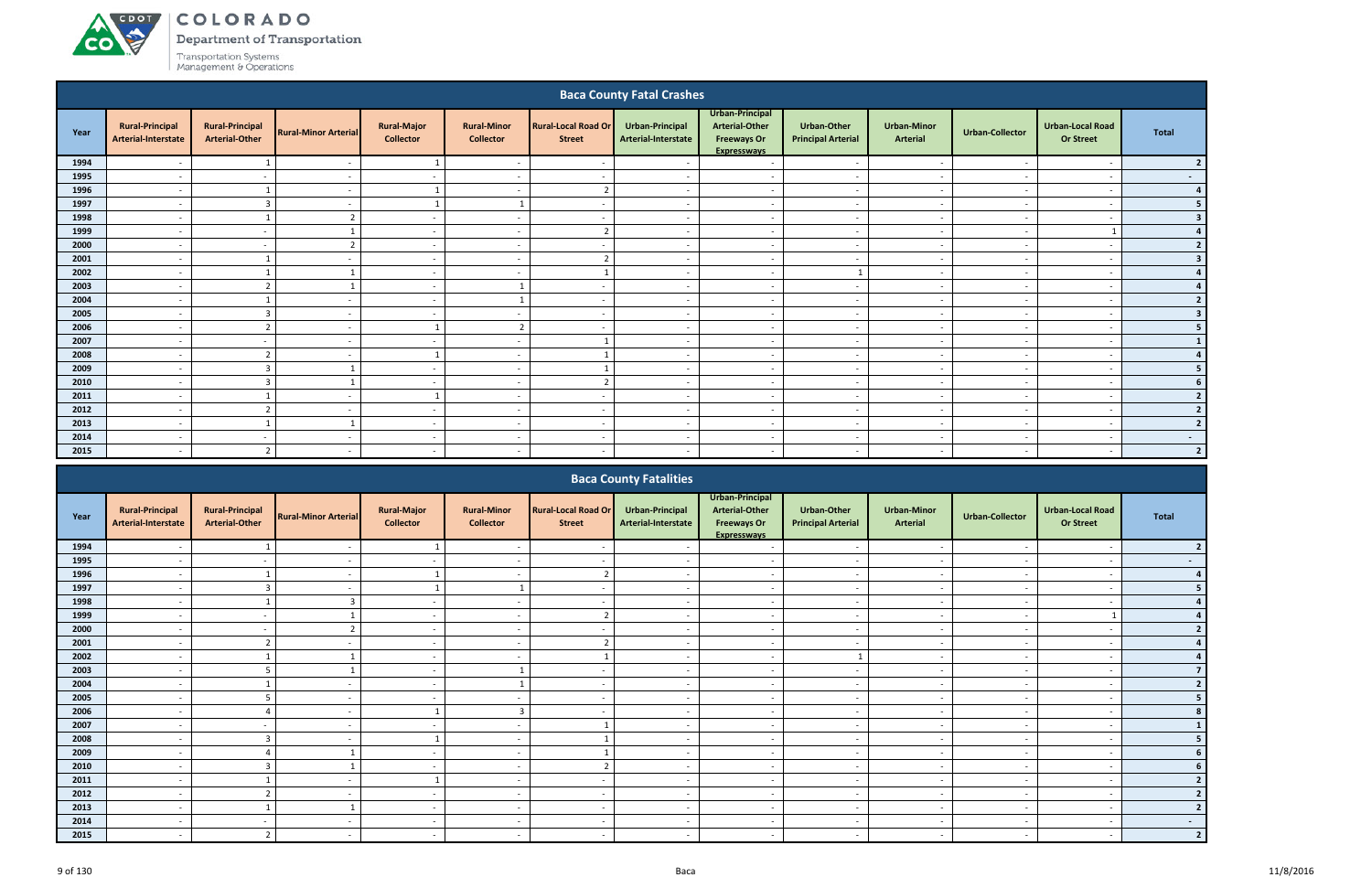

Department of Transportation

|      |                          |                         |                          | <b>Baca County Fatal Crashes</b> |                          |                          |                          |                          |                          |                          | <b>Baca County Fatalities</b> |                          |                          |                  |
|------|--------------------------|-------------------------|--------------------------|----------------------------------|--------------------------|--------------------------|--------------------------|--------------------------|--------------------------|--------------------------|-------------------------------|--------------------------|--------------------------|------------------|
| Year | Interstate               | U.S. Highway            | <b>State Highway</b>     | <b>County Road</b>               | <b>Municipality</b>      | <b>Frontage Rd</b>       | <b>Total</b>             | Interstate               | U.S. Highway             | <b>State Highway</b>     | <b>County Road</b>            | <b>Municipality</b>      | <b>Frontage Road</b>     | Total            |
| 1994 | $\overline{\phantom{a}}$ |                         |                          | $\sim$                           |                          |                          |                          |                          |                          |                          |                               |                          |                          |                  |
| 1995 | $\overline{\phantom{a}}$ | $\sim$                  | $\overline{\phantom{a}}$ | $\sim$                           | $\overline{\phantom{a}}$ | $\overline{\phantom{a}}$ | $\blacksquare$           | $\sim$                   | $\sim$                   | $\sim$                   |                               | $\overline{\phantom{0}}$ |                          | $\sim$ 100 $\mu$ |
| 1996 | $\overline{\phantom{a}}$ |                         |                          |                                  | $\overline{\phantom{a}}$ |                          |                          | $\sim$                   | 1                        | $\sim$                   |                               | $\sim$                   |                          | $\overline{4}$   |
| 1997 | $\overline{\phantom{a}}$ | $\overline{3}$          | $\overline{\phantom{a}}$ | ຳ                                | $\overline{\phantom{a}}$ |                          |                          | $\sim$                   | $\overline{\mathbf{3}}$  | $\overline{\phantom{a}}$ |                               | $\overline{\phantom{0}}$ |                          | 5 <sub>1</sub>   |
| 1998 | $\overline{\phantom{a}}$ | $\overline{3}$          |                          |                                  | $\overline{\phantom{0}}$ |                          |                          |                          | $\overline{4}$           | $\sim$                   |                               |                          |                          |                  |
| 1999 | $\overline{\phantom{a}}$ |                         |                          |                                  | $\overline{\phantom{a}}$ |                          |                          |                          |                          | $\overline{\phantom{a}}$ |                               |                          |                          |                  |
| 2000 | $\overline{\phantom{a}}$ | ຳ                       | $\overline{\phantom{a}}$ | $\sim$                           | $\overline{\phantom{a}}$ |                          |                          | $\overline{\phantom{a}}$ | $\mathcal{D}$            | $\sim$                   |                               |                          |                          | $\overline{2}$   |
| 2001 | $\overline{\phantom{a}}$ |                         | $\overline{\phantom{a}}$ |                                  | $\overline{\phantom{a}}$ |                          |                          | $\sim$                   | $\overline{2}$           | $\sim$                   |                               | $\sim$                   |                          |                  |
| 2002 | $\overline{\phantom{a}}$ | $\overline{3}$          |                          |                                  | $\overline{\phantom{a}}$ |                          |                          |                          | $\overline{3}$           | $\overline{\phantom{a}}$ |                               |                          |                          |                  |
| 2003 | $\overline{\phantom{a}}$ | $\overline{3}$          | $\overline{\phantom{a}}$ |                                  | $\overline{\phantom{a}}$ |                          |                          | $\overline{\phantom{a}}$ | 6                        | $\sim$                   |                               | $\overline{\phantom{0}}$ |                          |                  |
| 2004 | $\overline{\phantom{a}}$ |                         |                          |                                  | $\overline{\phantom{a}}$ |                          |                          |                          |                          | $\overline{\phantom{a}}$ |                               |                          |                          |                  |
| 2005 | $\overline{\phantom{a}}$ | $\overline{3}$          |                          |                                  | $\overline{\phantom{a}}$ |                          |                          |                          | 5                        | $\overline{\phantom{a}}$ |                               |                          |                          | 5 <sub>1</sub>   |
| 2006 | $\overline{\phantom{a}}$ | $\overline{2}$          |                          | ຳ                                | $\overline{\phantom{a}}$ |                          |                          | $\sim$                   | $\overline{a}$           |                          |                               | $\sim$                   |                          | 8                |
| 2007 | $\overline{\phantom{a}}$ | $\sim$                  | $\overline{\phantom{a}}$ |                                  | $\overline{\phantom{a}}$ |                          |                          | $\overline{\phantom{0}}$ | $\overline{\phantom{a}}$ | $\overline{\phantom{a}}$ |                               |                          |                          |                  |
| 2008 | $\overline{\phantom{a}}$ | $\mathbf{\overline{1}}$ |                          |                                  | $\overline{\phantom{a}}$ |                          |                          | $\overline{\phantom{0}}$ | $\overline{3}$           | $\sim$                   |                               |                          |                          | 5                |
| 2009 | $\overline{\phantom{a}}$ | Δ                       |                          |                                  | $\overline{\phantom{a}}$ | $\overline{\phantom{a}}$ |                          | $\sim$                   | -5                       | $\sim$                   |                               | $\overline{\phantom{a}}$ |                          |                  |
| 2010 | $\overline{\phantom{a}}$ | 4                       | $\overline{\phantom{a}}$ |                                  | $\overline{\phantom{a}}$ |                          |                          |                          | $\overline{4}$           | $\overline{\phantom{a}}$ |                               |                          |                          | 6 <sup>1</sup>   |
| 2011 | $\overline{\phantom{a}}$ |                         | $\overline{\phantom{a}}$ |                                  | $\overline{\phantom{a}}$ | $\overline{\phantom{a}}$ |                          | $\sim$                   |                          | $\sim$                   |                               | $\sim$                   |                          | $\overline{2}$   |
| 2012 | $\overline{\phantom{a}}$ | $\overline{2}$          | $\overline{\phantom{0}}$ | $\sim$                           | $\overline{\phantom{a}}$ | $\overline{\phantom{a}}$ |                          | $\sim$                   | $\overline{2}$           | $\sim$                   | $\overline{\phantom{a}}$      | $\overline{\phantom{0}}$ |                          |                  |
| 2013 | $\overline{\phantom{a}}$ | ຳ                       | $\overline{\phantom{a}}$ | $\sim$                           | $\overline{\phantom{a}}$ |                          |                          | $\sim$                   | $\overline{2}$           | $\sim$                   |                               | $\sim$                   |                          |                  |
| 2014 | $\overline{\phantom{a}}$ | $\sim$                  |                          | $\sim$                           | $\overline{\phantom{a}}$ | $\overline{\phantom{a}}$ | $\sim$                   | $\sim$                   | $\overline{\phantom{a}}$ | $\overline{\phantom{0}}$ |                               | $\overline{\phantom{0}}$ |                          | $\sim$           |
| 2015 | $\overline{\phantom{a}}$ | $\overline{2}$          | $\overline{\phantom{a}}$ | $\sim$                           | $\overline{\phantom{a}}$ | $\overline{\phantom{a}}$ | $\overline{\phantom{a}}$ | $\overline{\phantom{0}}$ | $\overline{2}$           | $\overline{\phantom{a}}$ | $\overline{\phantom{a}}$      |                          | $\overline{\phantom{a}}$ | 2 <sup>1</sup>   |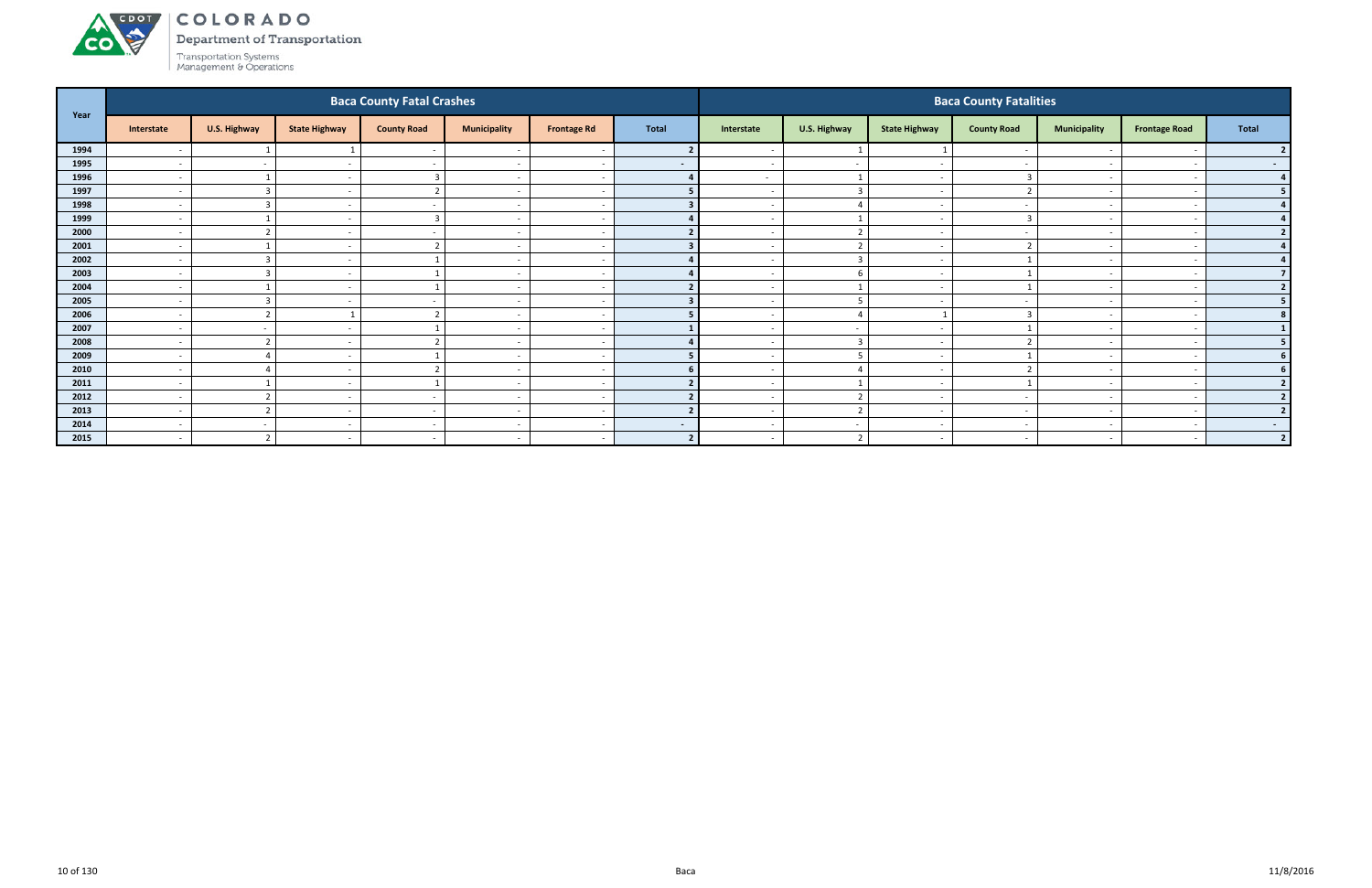# ACDOL **CO**

# COLORADO

Department of Transportation

|      |                                               |                                                 |                             |                                        |                                        |                                             | <b>Bent County Fatal Crashes</b>       |                                                                                      |                                                 |                                       |                          |                                             |                  |
|------|-----------------------------------------------|-------------------------------------------------|-----------------------------|----------------------------------------|----------------------------------------|---------------------------------------------|----------------------------------------|--------------------------------------------------------------------------------------|-------------------------------------------------|---------------------------------------|--------------------------|---------------------------------------------|------------------|
| Year | <b>Rural-Principal</b><br>Arterial-Interstate | <b>Rural-Principal</b><br><b>Arterial-Other</b> | <b>Rural-Minor Arterial</b> | <b>Rural-Major</b><br><b>Collector</b> | <b>Rural-Minor</b><br><b>Collector</b> | <b>Rural-Local Road Or</b><br><b>Street</b> | Urban-Principal<br>Arterial-Interstate | Urban-Principal<br><b>Arterial-Other</b><br><b>Freeways Or</b><br><b>Expressways</b> | <b>Urban-Other</b><br><b>Principal Arterial</b> | <b>Urban-Minor</b><br><b>Arterial</b> | Urban-Collector          | <b>Urban-Local Road</b><br><b>Or Street</b> | <b>Total</b>     |
| 1994 |                                               | $\overline{a}$                                  | $\overline{\phantom{a}}$    | $\sim$                                 |                                        | $\overline{\phantom{a}}$                    |                                        | $\sim$                                                                               | $\overline{\phantom{a}}$                        | $\overline{\phantom{a}}$              |                          | $\overline{\phantom{a}}$                    | $\mathbf{1}$     |
| 1995 |                                               |                                                 | $\overline{\phantom{a}}$    |                                        | $\overline{\phantom{a}}$               | $\overline{\phantom{a}}$                    | $\sim$                                 | $\overline{a}$                                                                       | $\overline{\phantom{a}}$                        | $\overline{\phantom{a}}$              |                          | $\overline{\phantom{a}}$                    | 2                |
| 1996 | $\overline{\phantom{a}}$                      | $\sim$                                          | $\overline{\phantom{a}}$    | $\sim$                                 | $\overline{\phantom{a}}$               | $\sim$                                      | $\sim$                                 | $\sim$                                                                               | $\sim$                                          | $\sim$                                | . .                      | $\sim$                                      | $\sim$ $-$       |
| 1997 | $\overline{\phantom{a}}$                      | $\overline{\phantom{a}}$                        | $\overline{\phantom{a}}$    | $\sim$                                 | $\overline{a}$                         | $\sim$                                      | $\overline{\phantom{a}}$               | $\sim$                                                                               | $\overline{\phantom{a}}$                        | $\sim$                                |                          | $\overline{\phantom{a}}$                    | $\sim 100$       |
| 1998 | $\overline{\phantom{a}}$                      | $\overline{\phantom{a}}$                        | $\overline{a}$              | $\sim$                                 | $\overline{a}$                         |                                             | $\sim$                                 | $\overline{a}$                                                                       | $\overline{\phantom{a}}$                        | $\overline{\phantom{a}}$              | $\overline{\phantom{a}}$ | $\overline{a}$                              | $\mathbf{1}$     |
| 1999 | $\overline{\phantom{a}}$                      | $\mathbf{1}$                                    | $\overline{a}$              | $\sim$                                 | $\overline{a}$                         | $\sim$                                      | $\overline{a}$                         | $\overline{a}$                                                                       | $\overline{\phantom{a}}$                        | $\sim$                                |                          | $\overline{\phantom{0}}$                    | $\vert$ 1        |
| 2000 |                                               |                                                 | $\overline{\phantom{a}}$    |                                        |                                        | $\overline{\phantom{a}}$                    |                                        | $\overline{\phantom{a}}$                                                             |                                                 | $\overline{\phantom{a}}$              |                          | $\overline{\phantom{a}}$                    | 3 <sup>1</sup>   |
| 2001 | $\overline{a}$                                |                                                 | $\overline{\phantom{a}}$    | $\sim$                                 | $\overline{a}$                         |                                             | $\sim$                                 | $\sim$                                                                               | $\overline{\phantom{a}}$                        | $\sim$                                | $\overline{\phantom{a}}$ | $\overline{\phantom{a}}$                    | $2 \mid$         |
| 2002 | $\overline{\phantom{a}}$                      | $\sim$                                          | $\overline{\phantom{a}}$    | $\sim$                                 | $\overline{a}$                         |                                             | $\sim$                                 | $\sim$                                                                               | $\overline{\phantom{0}}$                        | $\overline{\phantom{0}}$              | $\sim$                   | $\overline{\phantom{0}}$                    | $\mathbf{1}$     |
| 2003 | $\overline{\phantom{a}}$                      | $\overline{3}$                                  | $\overline{a}$              | $\sim$                                 | $\overline{a}$                         |                                             | $\sim$                                 | $\sim$                                                                               | $\sim$                                          | $\sim$                                | $\sim$                   | $\overline{a}$                              | 4                |
| 2004 | $\overline{\phantom{a}}$                      |                                                 | $\overline{\phantom{a}}$    | $\sim$                                 | $\overline{a}$                         | $\sim$                                      | $\sim$                                 | $\overline{a}$                                                                       | $\overline{\phantom{a}}$                        | $\sim$                                |                          | $\overline{\phantom{a}}$                    | $1\vert$         |
| 2005 | $\overline{\phantom{a}}$                      | $\overline{\phantom{a}}$                        | $\overline{\phantom{a}}$    |                                        |                                        | $\sim$                                      | $\sim$                                 | $\sim$                                                                               |                                                 | $\overline{\phantom{a}}$              |                          | $\overline{\phantom{a}}$                    | 4                |
| 2006 | $\overline{\phantom{a}}$                      | $\overline{\phantom{a}}$                        | $\sim$                      | $\sim$                                 | $\overline{a}$                         | $\sim$                                      | $\sim$                                 | $\sim$                                                                               | $\sim$                                          | $\sim$                                | $\overline{\phantom{a}}$ | $\overline{\phantom{0}}$                    | $\sim 100$       |
| 2007 | $\overline{\phantom{a}}$                      | $\overline{\mathbf{1}}$                         | $\overline{a}$              | $\sim$                                 | $\overline{a}$                         | $\sim$                                      | $\overline{\phantom{a}}$               | $\sim$                                                                               | $\sim$                                          | $\sim$                                | $\overline{\phantom{a}}$ | $\overline{\phantom{a}}$                    | $\mathbf{1}$     |
| 2008 | $\overline{a}$                                | $\overline{\phantom{a}}$                        | $\overline{\phantom{a}}$    | $\sim$                                 | $\mathbf{1}$                           | $\overline{\phantom{a}}$                    | $\sim$                                 | $\overline{a}$                                                                       | $\sim$                                          | $\sim$                                | $\overline{\phantom{a}}$ | $\overline{a}$                              | $\mathbf{1}$     |
| 2009 | $\overline{\phantom{a}}$                      | $\sim$                                          | $\overline{\phantom{a}}$    | $\sim$                                 | $\overline{a}$                         | $\overline{\phantom{a}}$                    | $\sim$                                 | $\overline{a}$                                                                       | $\sim$                                          | $\sim$                                |                          | $\overline{\phantom{a}}$                    | $\sim$           |
| 2010 | $\overline{\phantom{0}}$                      |                                                 | $\overline{\phantom{a}}$    | $\sim$                                 | $\overline{\phantom{a}}$               | $\overline{\phantom{a}}$                    | $\overline{a}$                         | $\overline{a}$                                                                       | $\overline{\phantom{a}}$                        | $\overline{\phantom{a}}$              |                          | $\overline{\phantom{a}}$                    | $\mathbf{1}$     |
| 2011 | $\overline{\phantom{a}}$                      | $\overline{\phantom{a}}$                        | $\overline{\phantom{a}}$    | $\sim$                                 | $\overline{\phantom{a}}$               | $\overline{\phantom{a}}$                    | $\overline{a}$                         | $\sim$                                                                               | $\overline{\phantom{a}}$                        | $\sim$                                | . .                      | $\overline{\phantom{a}}$                    | $\sim$           |
| 2012 | $\overline{\phantom{a}}$                      | $\overline{\phantom{a}}$                        | $\sim$                      | $\sim$                                 | $\overline{a}$                         | $\sim$                                      | $\sim$                                 | $\sim$                                                                               | $\sim$                                          | $\sim$                                | $\sim$                   | $\overline{\phantom{a}}$                    | $\sim$ 100 $\mu$ |
| 2013 | $\overline{\phantom{a}}$                      | $\overline{2}$                                  | $\overline{a}$              | $\sim$                                 | $\overline{a}$                         | $\overline{\phantom{a}}$                    | $\sim$                                 | $\overline{a}$                                                                       | $\overline{\phantom{a}}$                        | $\overline{\phantom{a}}$              | $\overline{\phantom{a}}$ | . —                                         | 2                |
| 2014 | $\overline{\phantom{a}}$                      | $\mathbf{1}$                                    | $\sim$                      | $\sim$                                 | $\overline{a}$                         | $\overline{\phantom{a}}$                    | $\sim$                                 | $\overline{a}$                                                                       | $\overline{\phantom{0}}$                        | $\overline{\phantom{a}}$              | . .                      | $\overline{\phantom{a}}$                    | $\vert$ 1        |
| 2015 |                                               |                                                 | $\overline{\phantom{a}}$    | $\sim$                                 | $\overline{\phantom{a}}$               | $\overline{a}$                              | $\overline{a}$                         | $\overline{a}$                                                                       |                                                 | $\overline{\phantom{a}}$              |                          |                                             | 1                |
|      |                                               |                                                 |                             |                                        |                                        |                                             |                                        |                                                                                      |                                                 |                                       |                          |                                             |                  |

|      |                                               |                                                 |                             |                                        |                                        |                                             | <b>Bent County Fatalities</b>                 |                                                                                      |                                                 |                                       |                          |                                             |                          |
|------|-----------------------------------------------|-------------------------------------------------|-----------------------------|----------------------------------------|----------------------------------------|---------------------------------------------|-----------------------------------------------|--------------------------------------------------------------------------------------|-------------------------------------------------|---------------------------------------|--------------------------|---------------------------------------------|--------------------------|
| Year | <b>Rural-Principal</b><br>Arterial-Interstate | <b>Rural-Principal</b><br><b>Arterial-Other</b> | <b>Rural-Minor Arterial</b> | <b>Rural-Major</b><br><b>Collector</b> | <b>Rural-Minor</b><br><b>Collector</b> | <b>Rural-Local Road Or</b><br><b>Street</b> | <b>Urban-Principal</b><br>Arterial-Interstate | Urban-Principal<br><b>Arterial-Other</b><br><b>Freeways Or</b><br><b>Expressways</b> | <b>Urban-Other</b><br><b>Principal Arterial</b> | <b>Urban-Minor</b><br><b>Arterial</b> | Urban-Collector          | <b>Urban-Local Road</b><br><b>Or Street</b> | <b>Total</b>             |
| 1994 |                                               |                                                 |                             |                                        |                                        |                                             |                                               |                                                                                      |                                                 |                                       |                          |                                             |                          |
| 1995 |                                               |                                                 |                             |                                        |                                        |                                             |                                               |                                                                                      |                                                 |                                       |                          |                                             | $\overline{2}$           |
| 1996 |                                               |                                                 |                             | $\sim$                                 | $\overline{\phantom{a}}$               | $\sim$                                      | $\overline{\phantom{a}}$                      | $\overline{\phantom{a}}$                                                             | $\sim$                                          | $\sim$                                | $\sim$                   | $\overline{\phantom{a}}$                    | $\sim$                   |
| 1997 |                                               |                                                 |                             | $\sim$                                 |                                        | $\overline{\phantom{0}}$                    |                                               | $\overline{\phantom{a}}$                                                             | $\sim$                                          | $\overline{\phantom{a}}$              |                          |                                             | $\sim$ $-$               |
| 1998 |                                               |                                                 |                             | $\sim$                                 |                                        |                                             |                                               | $\overline{\phantom{a}}$                                                             | $\overline{\phantom{a}}$                        | $\overline{\phantom{a}}$              |                          |                                             | $\mathbf{1}$             |
| 1999 |                                               |                                                 |                             | $\sim$                                 | $\overline{\phantom{a}}$               | $\sim$                                      |                                               | $\overline{\phantom{a}}$                                                             | $\overline{\phantom{a}}$                        | $\overline{\phantom{a}}$              | $\overline{\phantom{a}}$ |                                             |                          |
| 2000 |                                               |                                                 |                             |                                        |                                        |                                             |                                               | $\overline{\phantom{0}}$                                                             | $\sim$                                          | $\overline{\phantom{a}}$              |                          |                                             |                          |
| 2001 | $\overline{\phantom{0}}$                      | ຳ                                               | $\sim$                      | $\sim$                                 | $\overline{a}$                         |                                             | $\overline{\phantom{a}}$                      | $\overline{\phantom{a}}$                                                             | $\overline{\phantom{a}}$                        | $\sim$                                | $\sim$                   | $\overline{\phantom{a}}$                    |                          |
| 2002 |                                               |                                                 |                             | $\sim$                                 |                                        |                                             |                                               | $\overline{\phantom{a}}$                                                             | $\overline{\phantom{a}}$                        | $\sim$                                |                          |                                             |                          |
| 2003 |                                               |                                                 |                             | $\sim$                                 |                                        |                                             |                                               | $\overline{\phantom{a}}$                                                             | $\overline{\phantom{0}}$                        | $\overline{\phantom{a}}$              |                          |                                             |                          |
| 2004 |                                               |                                                 |                             |                                        | $\overline{\phantom{a}}$               | $\overline{\phantom{a}}$                    |                                               |                                                                                      | $\overline{\phantom{a}}$                        | $\overline{\phantom{a}}$              |                          |                                             |                          |
| 2005 |                                               |                                                 |                             |                                        | $\mathbf{r}$                           | $\overline{\phantom{0}}$                    |                                               | $\overline{\phantom{0}}$                                                             | $\overline{\phantom{a}}$                        | $\overline{\phantom{0}}$              |                          |                                             |                          |
| 2006 | $\overline{\phantom{a}}$                      | $\sim$                                          | $\sim$                      | $\sim$                                 | $\sim$                                 | $\overline{\phantom{a}}$                    | $\sim$                                        | $\overline{\phantom{a}}$                                                             | $\sim$                                          | $\sim$                                | $\sim$                   | $\overline{\phantom{a}}$                    | $\sim$                   |
| 2007 |                                               |                                                 |                             | $\sim$                                 |                                        | $\overline{\phantom{a}}$                    |                                               | $\overline{\phantom{a}}$                                                             | $\sim$                                          | $\sim$                                |                          |                                             | $\mathbf{1}$             |
| 2008 |                                               |                                                 |                             | $\sim$                                 |                                        | $\sim$                                      |                                               | $\overline{\phantom{a}}$                                                             | $\sim$                                          | $\sim$                                | $\overline{\phantom{a}}$ |                                             |                          |
| 2009 |                                               |                                                 |                             | $\sim$                                 |                                        | $\overline{\phantom{a}}$                    |                                               | $\overline{\phantom{0}}$                                                             | $\overline{\phantom{0}}$                        | $\overline{\phantom{0}}$              |                          |                                             | $\overline{\phantom{a}}$ |
| 2010 |                                               |                                                 |                             | $\sim$                                 | $\overline{\phantom{a}}$               | $\overline{\phantom{0}}$                    |                                               | $\overline{\phantom{a}}$                                                             | $\overline{\phantom{a}}$                        | $\overline{\phantom{a}}$              | $\overline{a}$           |                                             | $\mathbf{1}$             |
| 2011 | $\overline{\phantom{a}}$                      | $\sim$                                          |                             | $\sim$                                 | $\overline{\phantom{0}}$               | $\sim$                                      | $\overline{\phantom{a}}$                      | $\overline{\phantom{a}}$                                                             | $\overline{\phantom{a}}$                        | $\overline{\phantom{a}}$              | $\overline{\phantom{a}}$ |                                             | $\sim$ $-$               |
| 2012 |                                               |                                                 |                             | $\sim$                                 | $\overline{\phantom{a}}$               | $\sim$                                      |                                               | $\overline{\phantom{a}}$                                                             | $\sim$                                          | $\sim$                                |                          |                                             | $\sim$                   |
| 2013 |                                               | $\overline{3}$                                  |                             | $\sim$                                 | $\overline{a}$                         | $\sim$                                      | $\overline{\phantom{a}}$                      | $\overline{\phantom{a}}$                                                             | $\sim$                                          | $\sim$                                | $\sim$                   |                                             | $\overline{\mathbf{3}}$  |
| 2014 |                                               |                                                 |                             |                                        |                                        | $\overline{\phantom{0}}$                    |                                               |                                                                                      | $\overline{\phantom{a}}$                        | $\overline{\phantom{0}}$              |                          |                                             |                          |
| 2015 |                                               |                                                 |                             | $\sim$                                 | $\overline{\phantom{0}}$               | $\sim$                                      |                                               |                                                                                      | $\overline{\phantom{a}}$                        | $\overline{\phantom{0}}$              |                          |                                             |                          |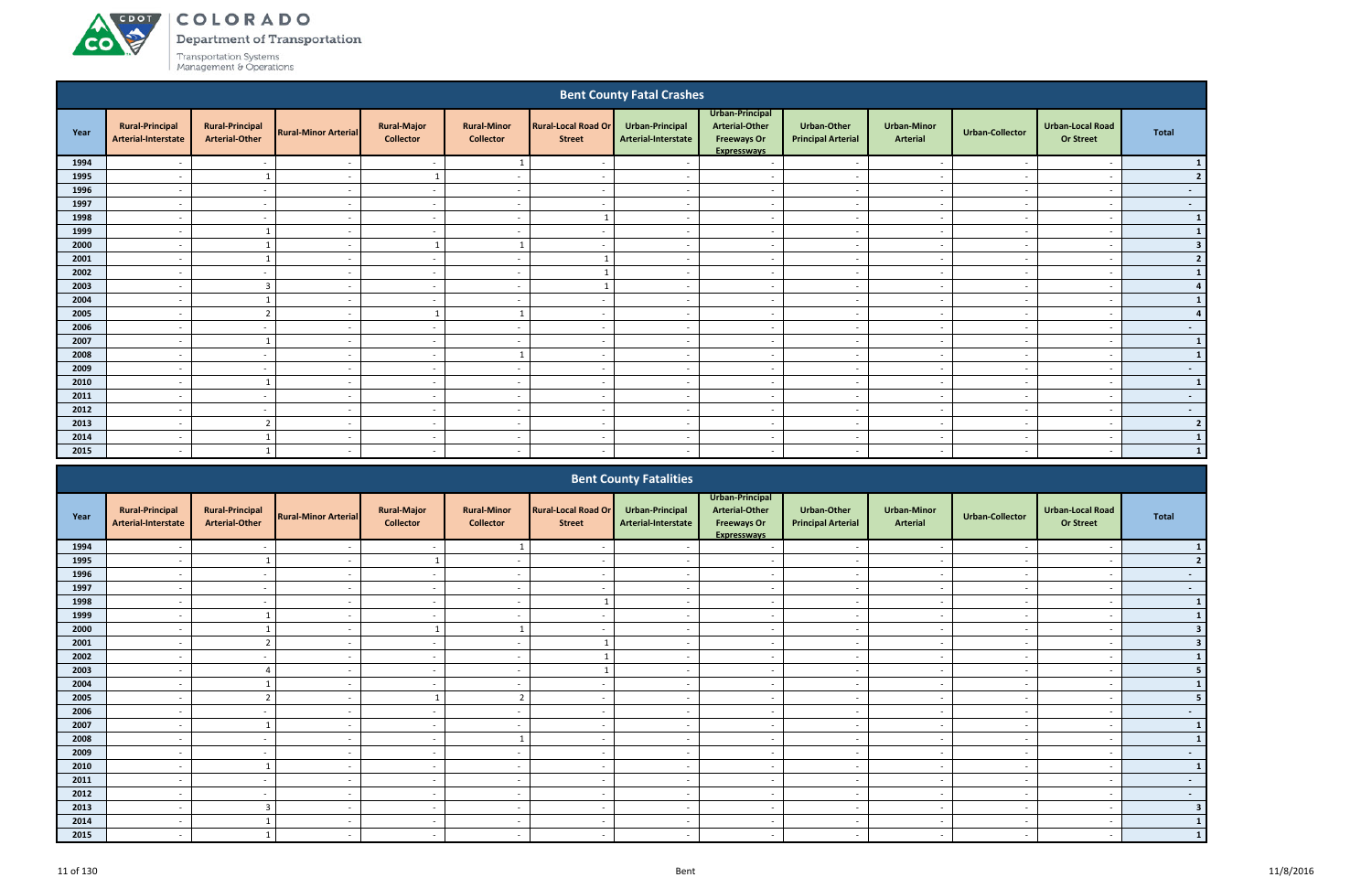

Department of Transportation

| Year |                          |                          |                          | <b>Bent County Fatal Crashes</b> |                          |                          |                |                          |                          |                          | <b>Bent County Fatalities</b> |                          |                          |                         |
|------|--------------------------|--------------------------|--------------------------|----------------------------------|--------------------------|--------------------------|----------------|--------------------------|--------------------------|--------------------------|-------------------------------|--------------------------|--------------------------|-------------------------|
|      | Interstate               | U.S. Highway             | <b>State Highway</b>     | <b>County Road</b>               | <b>Municipality</b>      | <b>Frontage Rd</b>       | <b>Total</b>   | Interstate               | U.S. Highway             | <b>State Highway</b>     | <b>County Road</b>            | <b>Municipality</b>      | <b>Frontage Road</b>     | <b>Total</b>            |
| 1994 | $\overline{\phantom{a}}$ | $\sim$                   |                          |                                  |                          | $\overline{\phantom{a}}$ |                | $\sim$                   | $\overline{\phantom{a}}$ |                          |                               |                          |                          |                         |
| 1995 | $\overline{\phantom{a}}$ |                          |                          |                                  | $\overline{\phantom{a}}$ | $\sim$                   |                |                          |                          | . —                      |                               |                          |                          | $\overline{\mathbf{z}}$ |
| 1996 | $\overline{a}$           | $\sim$                   | $\sim$                   | $\sim$ $-$                       | $\overline{\phantom{a}}$ | $\sim$                   | $\sim$         | $\sim$                   | $\overline{a}$           | $\sim$                   | $\sim$                        | $\sim$                   | $\overline{\phantom{a}}$ | $\sim$ 100 $\pm$        |
| 1997 | $\overline{\phantom{a}}$ | $\sim$                   | $\overline{\phantom{a}}$ | $\sim$                           | $\overline{\phantom{a}}$ | $\sim$                   | $\sim$         | $\sim$                   | $\sim$                   | $\sim$                   | $\overline{\phantom{a}}$      | $\overline{\phantom{0}}$ |                          | $\sim$ $-$              |
| 1998 | $\overline{\phantom{a}}$ | $\sim$                   | $\overline{\phantom{0}}$ |                                  | $\overline{\phantom{a}}$ | $\overline{\phantom{a}}$ |                |                          | $\overline{\phantom{a}}$ | $\sim$                   |                               | $\overline{\phantom{0}}$ |                          | $\mathbf{1}$            |
| 1999 | $\overline{\phantom{a}}$ |                          |                          |                                  | $\overline{\phantom{a}}$ | $\sim$                   |                |                          |                          | $\sim$                   |                               | $\overline{\phantom{0}}$ |                          |                         |
| 2000 | $\overline{\phantom{a}}$ |                          |                          |                                  | $\overline{\phantom{a}}$ | $\overline{\phantom{a}}$ |                |                          |                          |                          |                               |                          |                          | 3                       |
| 2001 | $\overline{a}$           |                          | $\overline{\phantom{a}}$ |                                  | $\overline{\phantom{0}}$ | $\overline{\phantom{a}}$ |                | $\sim$                   | $\overline{2}$           | $\sim$                   |                               |                          |                          | 3                       |
| 2002 | $\overline{a}$           | $\sim$                   | $\sim$                   |                                  | $\overline{\phantom{a}}$ | $\sim$                   |                | $\sim$                   | $\overline{\phantom{a}}$ | $\sim$                   |                               |                          |                          |                         |
| 2003 | $\overline{\phantom{a}}$ | $\overline{3}$           | $\overline{\phantom{0}}$ |                                  | $\overline{\phantom{0}}$ | $\overline{\phantom{a}}$ |                |                          | $\Delta$                 | $\sim$                   |                               | $\overline{\phantom{0}}$ |                          |                         |
| 2004 | $\overline{\phantom{a}}$ |                          |                          |                                  | $\overline{\phantom{a}}$ | $\sim$                   |                | $\overline{\phantom{0}}$ |                          | $\overline{\phantom{0}}$ |                               | $\overline{\phantom{0}}$ |                          |                         |
| 2005 | $\overline{\phantom{a}}$ | $\overline{\phantom{a}}$ |                          |                                  | $\overline{\phantom{a}}$ | $\overline{\phantom{a}}$ |                |                          | $\mathcal{L}$            |                          |                               |                          |                          |                         |
| 2006 | $\overline{\phantom{a}}$ | $\sim$                   | $\overline{\phantom{a}}$ | $\sim$                           | $\overline{\phantom{a}}$ | $\sim$                   | $\sim$         | $\sim$                   | $\overline{\phantom{a}}$ | $\sim$                   |                               | $\overline{\phantom{0}}$ |                          | $\sim$ 100 $\pm$        |
| 2007 | $\overline{\phantom{a}}$ |                          |                          | $\overline{\phantom{a}}$         | $\overline{\phantom{a}}$ | $\overline{\phantom{a}}$ |                |                          | $\mathbf{1}$             | $\sim$                   | $\overline{\phantom{a}}$      |                          |                          | $\mathbf{1}$            |
| 2008 | $\overline{\phantom{a}}$ | $\sim$                   | $\overline{\phantom{a}}$ | $\overline{\phantom{0}}$         |                          | $\overline{\phantom{a}}$ |                | $\overline{\phantom{a}}$ | $\sim$                   | $\sim$                   | $\overline{\phantom{a}}$      |                          |                          | $\mathbf{1}$            |
| 2009 | $\overline{\phantom{a}}$ | $\sim$                   |                          | $\sim$                           | $\overline{\phantom{a}}$ | $\sim$                   | $\blacksquare$ |                          | $\overline{\phantom{a}}$ | $\overline{\phantom{0}}$ |                               | $\overline{\phantom{0}}$ |                          | $\sim$ $-$              |
| 2010 | $\overline{\phantom{a}}$ |                          | $\overline{\phantom{0}}$ | $\sim$                           | $\overline{\phantom{0}}$ | $\overline{\phantom{a}}$ |                |                          | -1                       | $\sim$                   | $\overline{\phantom{0}}$      |                          |                          | $\vert$ 1               |
| 2011 | $\overline{\phantom{a}}$ | $\sim$                   | $\overline{\phantom{a}}$ | $\sim$                           | $\overline{\phantom{a}}$ | $\sim$                   | $\sim$         | $\sim$                   | $\sim$                   | $\sim$                   |                               | $\sim$                   |                          | $\sim$ $-$              |
| 2012 | $\overline{\phantom{a}}$ | $\sim$                   | $\overline{\phantom{a}}$ | <u>. на та</u>                   | $\overline{\phantom{a}}$ | $\sim$                   | $\sim$         | $\overline{\phantom{0}}$ | $\overline{\phantom{a}}$ | $\sim$                   | $\overline{\phantom{a}}$      |                          |                          | $\sim$ 100 $\mu$        |
| 2013 | $\overline{\phantom{a}}$ | $\overline{2}$           | $\overline{\phantom{0}}$ | $\overline{\phantom{a}}$         | $\overline{\phantom{a}}$ | $\sim$                   |                | $\overline{\phantom{0}}$ | $\overline{\mathbf{3}}$  | $\sim$                   |                               | $\overline{\phantom{0}}$ |                          | $\overline{\mathbf{3}}$ |
| 2014 | $\overline{\phantom{a}}$ |                          |                          | $\overline{\phantom{0}}$         | $\overline{\phantom{a}}$ | $\sim$                   |                | $\overline{\phantom{0}}$ |                          | $\sim$                   |                               | $\overline{\phantom{0}}$ |                          |                         |
| 2015 | $\overline{\phantom{a}}$ |                          | $\sim$                   | $\sim$                           | $\overline{\phantom{a}}$ | $\sim$                   |                | $\sim$                   |                          | $\sim$                   | $\overline{\phantom{0}}$      | $\overline{\phantom{0}}$ |                          | $\overline{1}$          |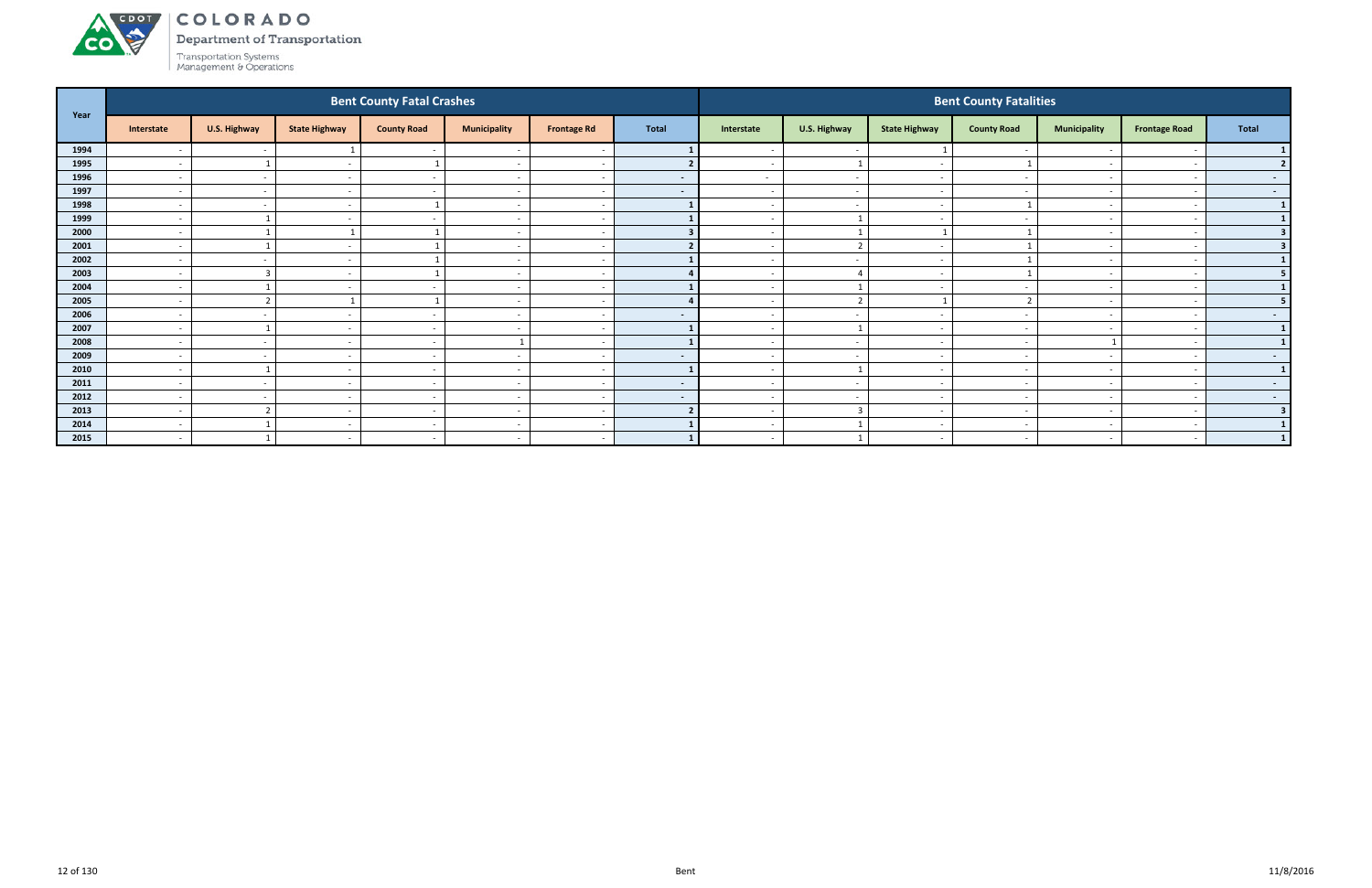COLORADO

Department of Transportation

|              |                                               |                                                 |                             |                                        |                                          |                                             | <b>Boulder County Fatal Crashes</b>        |                                                                                      |                                                 |                                       |                          |                                             |              |
|--------------|-----------------------------------------------|-------------------------------------------------|-----------------------------|----------------------------------------|------------------------------------------|---------------------------------------------|--------------------------------------------|--------------------------------------------------------------------------------------|-------------------------------------------------|---------------------------------------|--------------------------|---------------------------------------------|--------------|
| Year         | <b>Rural-Principal</b><br>Arterial-Interstate | <b>Rural-Principal</b><br><b>Arterial-Other</b> | <b>Rural-Minor Arterial</b> | <b>Rural-Major</b><br><b>Collector</b> | <b>Rural-Minor</b><br><b>Collector</b>   | <b>Rural-Local Road Or</b><br><b>Street</b> | Urban-Principal<br>Arterial-Interstate     | Urban-Principal<br><b>Arterial-Other</b><br><b>Freeways Or</b><br><b>Expressways</b> | <b>Urban-Other</b><br><b>Principal Arterial</b> | <b>Urban-Minor</b><br><b>Arterial</b> | <b>Urban-Collector</b>   | <b>Urban-Local Road</b><br><b>Or Street</b> | <b>Total</b> |
| 1994         | $\overline{\phantom{a}}$                      | 1                                               | 5                           | $\overline{3}$                         | $\overline{3}$                           |                                             | $\overline{\phantom{a}}$                   | 1                                                                                    | 5 <sup>5</sup>                                  |                                       | $\overline{\phantom{a}}$ | $\overline{\mathbf{3}}$                     | 23           |
| 1995         |                                               | $\overline{a}$                                  | $\overline{4}$              | 6                                      | $\overline{3}$                           |                                             | $\sim$                                     | $\overline{\phantom{a}}$                                                             | 5                                               | -5                                    | $\overline{2}$           | $\overline{\phantom{a}}$                    | 27           |
| 1996         | $\overline{\phantom{0}}$                      | $\overline{2}$                                  | 3                           | $\sim$                                 | 1                                        | $\overline{\phantom{a}}$                    | $\overline{a}$                             | $\overline{2}$                                                                       | 6                                               | $\overline{2}$                        | $\overline{\phantom{a}}$ | $\overline{\phantom{a}}$                    | ${\bf 16}$   |
| 1997         |                                               | $\overline{3}$                                  | $\overline{2}$              | $\sim$                                 | $\overline{4}$                           |                                             | $\overline{\phantom{a}}$                   | - 1                                                                                  | 6                                               | $\overline{2}$                        | $\sim$                   | $\overline{\phantom{a}}$                    | 19           |
| 1998         |                                               | 4                                               | 6                           | $\overline{2}$                         | $\overline{3}$                           |                                             | $\overline{a}$                             | $\sim$                                                                               | $\overline{3}$                                  |                                       | $\overline{\phantom{a}}$ | $\overline{\phantom{a}}$                    | 20           |
| 1999         |                                               | $\overline{a}$                                  | $\overline{2}$              | $\overline{\phantom{a}}$               | $\mathbf{1}$                             | $\overline{\phantom{a}}$                    | $\overline{a}$                             | - 1                                                                                  | $\overline{3}$                                  |                                       | $\overline{a}$           | -6                                          | 18           |
| 2000         |                                               | 6                                               | 5                           |                                        | $\mathbf{1}$                             |                                             |                                            | $\overline{2}$                                                                       | $\overline{4}$                                  | 6                                     | $\overline{\phantom{a}}$ |                                             | 26           |
| 2001         | $\overline{\phantom{a}}$                      | $\overline{7}$                                  | $\overline{7}$<br>5         | $\sim$<br>$\overline{2}$               | $\overline{2}$                           |                                             | $\overline{\phantom{a}}$                   | $\overline{2}$<br>$\overline{3}$                                                     | $\overline{4}$<br>8                             | $\overline{\phantom{a}}$              | $\overline{\phantom{a}}$ | $\overline{2}$<br>$\overline{2}$            | 25<br>30     |
| 2002<br>2003 | $\overline{\phantom{0}}$                      | -6<br>-6                                        | 3                           | $\sim$                                 | $\overline{\phantom{a}}$<br>$\mathbf{1}$ |                                             | $\overline{\phantom{a}}$<br>$\overline{a}$ | $\overline{2}$                                                                       | 5                                               | $\overline{2}$                        | $\sim$                   | $\overline{a}$                              |              |
| 2004         |                                               | $\overline{3}$                                  | $\overline{4}$              |                                        | $\overline{2}$                           | $\overline{\phantom{a}}$                    | $\sim$                                     | -1                                                                                   | $\overline{a}$                                  | $\overline{2}$                        | $\overline{2}$           |                                             | 19<br>20     |
| 2005         | $\overline{\phantom{0}}$                      | $\overline{7}$                                  | $\mathbf{1}$                | $\mathbf{1}$                           | $\overline{\phantom{0}}$                 | $\overline{\phantom{a}}$                    | $\overline{a}$                             | -1                                                                                   | 6                                               | $\overline{2}$                        | $\overline{\phantom{a}}$ | $\overline{3}$                              | 21           |
| 2006         |                                               | $\mathcal{P}$                                   |                             | $\mathbf{1}$                           | $\overline{\phantom{a}}$                 | $\overline{\phantom{a}}$                    | $\overline{a}$                             | $\overline{\mathbf{1}}$                                                              | 9                                               | -5                                    | $\overline{a}$           | $\overline{\phantom{a}}$                    | 18           |
| 2007         |                                               | $\overline{3}$                                  | $\overline{4}$              | $\overline{\phantom{a}}$               | $\overline{\phantom{a}}$                 | $\overline{2}$                              | $\overline{\phantom{a}}$                   | $\sim$                                                                               | $\overline{4}$                                  | $\overline{2}$                        | $\overline{\phantom{a}}$ | $\overline{a}$                              | 15           |
| 2008         | $\overline{a}$                                | $\overline{a}$                                  | $\overline{4}$              | 1                                      | 1                                        | $\overline{\phantom{a}}$                    | $\overline{\phantom{a}}$                   | $\overline{1}$                                                                       | $\overline{4}$                                  | $\overline{2}$                        | $\sim$                   | $\overline{2}$                              | 19           |
| 2009         |                                               |                                                 | $\overline{4}$              | $\overline{\phantom{a}}$               | $\overline{\phantom{a}}$                 |                                             |                                            | $\overline{2}$                                                                       | 8                                               | $\overline{3}$                        | $\overline{\phantom{a}}$ | $\overline{\phantom{a}}$                    | 18           |
| 2010         |                                               | $\overline{3}$                                  | 5                           | $\overline{2}$                         | $\overline{\phantom{a}}$                 |                                             | $\overline{a}$                             | $\overline{1}$                                                                       | $\overline{4}$                                  | $\overline{4}$                        | $\overline{a}$           | $\overline{\phantom{a}}$                    | 20           |
| 2011         |                                               | $\overline{2}$                                  | $\overline{2}$              | $\overline{2}$                         | $\overline{\phantom{a}}$                 | $\overline{\phantom{a}}$                    | $\overline{\phantom{a}}$                   |                                                                                      | $\overline{7}$                                  | $\overline{2}$                        | $\overline{\phantom{a}}$ |                                             | 17           |
| 2012         | $\overline{\phantom{a}}$                      | $\overline{3}$                                  | $\overline{2}$              | 1                                      | $\mathbf{1}$                             |                                             | $\overline{a}$                             | $\overline{2}$                                                                       | $8\phantom{1}$                                  | -5                                    | $\overline{\phantom{a}}$ | $\overline{\phantom{a}}$                    | 23           |
| 2013         |                                               | $\Delta$                                        | $\overline{3}$              | -1                                     | $\overline{\phantom{a}}$                 | $\overline{\phantom{a}}$                    | $\sim$                                     | $\overline{a}$                                                                       | $\overline{2}$                                  | $\overline{2}$                        | $\overline{\phantom{a}}$ | $\overline{\phantom{a}}$                    | 12           |
| 2014         |                                               | $\overline{2}$                                  | $\overline{4}$              |                                        | $\overline{\phantom{0}}$                 | $\overline{\phantom{a}}$                    | $\overline{\phantom{a}}$                   | $\overline{\phantom{a}}$                                                             | $\overline{4}$                                  | $\overline{2}$                        |                          | $\overline{\phantom{a}}$                    | ${\bf 14}$   |
| 2015         |                                               | $\overline{z}$                                  | 5                           | $\overline{\phantom{a}}$               |                                          |                                             |                                            | $\overline{2}$                                                                       | $\overline{4}$                                  | $\overline{3}$                        | $\overline{\phantom{a}}$ |                                             | 18           |
|              |                                               |                                                 |                             |                                        |                                          |                                             | <b>Boulder County Fatalities</b>           |                                                                                      |                                                 |                                       |                          |                                             |              |
| Year         | <b>Rural-Principal</b><br>Arterial-Interstate | <b>Rural-Principal</b><br><b>Arterial-Other</b> | <b>Rural-Minor Arterial</b> | <b>Rural-Major</b><br><b>Collector</b> | <b>Rural-Minor</b><br><b>Collector</b>   | <b>Rural-Local Road Or</b><br><b>Street</b> | Urban-Principal<br>Arterial-Interstate     | Urban-Principal<br><b>Arterial-Other</b><br><b>Freeways Or</b>                       | <b>Urban-Other</b><br><b>Principal Arterial</b> | <b>Urban-Minor</b><br><b>Arterial</b> | <b>Urban-Collector</b>   | <b>Urban-Local Road</b><br><b>Or Street</b> | <b>Total</b> |

|      |                                               |                                                 |                             |                                        |                                        |                                             | <b>BUULLER COURTLY FALATILIES</b>      |                                                                                      |                                                 |                                       |                 |                                             |              |
|------|-----------------------------------------------|-------------------------------------------------|-----------------------------|----------------------------------------|----------------------------------------|---------------------------------------------|----------------------------------------|--------------------------------------------------------------------------------------|-------------------------------------------------|---------------------------------------|-----------------|---------------------------------------------|--------------|
| Year | <b>Rural-Principal</b><br>Arterial-Interstate | <b>Rural-Principal</b><br><b>Arterial-Other</b> | <b>Rural-Minor Arterial</b> | <b>Rural-Major</b><br><b>Collector</b> | <b>Rural-Minor</b><br><b>Collector</b> | <b>Rural-Local Road Or</b><br><b>Street</b> | Urban-Principal<br>Arterial-Interstate | Urban-Principal<br><b>Arterial-Other</b><br><b>Freeways Or</b><br><b>Expresswavs</b> | <b>Urban-Other</b><br><b>Principal Arterial</b> | <b>Urban-Minor</b><br><b>Arterial</b> | Urban-Collector | <b>Urban-Local Road</b><br><b>Or Street</b> | <b>Total</b> |
| 1994 |                                               |                                                 | 6                           |                                        |                                        |                                             |                                        |                                                                                      |                                                 |                                       |                 |                                             | 24           |
| 1995 |                                               |                                                 |                             | 8                                      |                                        |                                             |                                        |                                                                                      |                                                 |                                       |                 |                                             | 31           |
| 1996 |                                               |                                                 |                             |                                        |                                        |                                             |                                        |                                                                                      |                                                 |                                       |                 |                                             | 18           |
| 1997 | $\overline{\phantom{a}}$                      |                                                 |                             | $\sim$                                 |                                        |                                             |                                        |                                                                                      |                                                 |                                       |                 | $\overline{\phantom{0}}$                    | 21           |
| 1998 |                                               |                                                 | $\mathsf{R}$                |                                        |                                        |                                             |                                        |                                                                                      |                                                 |                                       |                 |                                             | 24           |
| 1999 |                                               |                                                 |                             |                                        |                                        |                                             |                                        |                                                                                      |                                                 |                                       |                 |                                             | 18           |
| 2000 |                                               |                                                 |                             |                                        |                                        |                                             |                                        |                                                                                      |                                                 | 8                                     |                 |                                             | ${\bf 28}$   |
| 2001 |                                               |                                                 |                             |                                        |                                        |                                             |                                        |                                                                                      |                                                 |                                       |                 |                                             | 29           |
| 2002 |                                               |                                                 |                             |                                        |                                        |                                             |                                        |                                                                                      | $\alpha$                                        |                                       |                 |                                             | 33           |
| 2003 |                                               |                                                 |                             | $\overline{\phantom{a}}$               |                                        |                                             |                                        |                                                                                      |                                                 |                                       |                 |                                             | 20           |
| 2004 | $\overline{\phantom{a}}$                      |                                                 |                             |                                        | $\overline{2}$                         |                                             | $\overline{\phantom{0}}$               |                                                                                      | 5                                               | $\mathbf{r}$                          | $\overline{2}$  |                                             | 21           |
| 2005 |                                               | $\overline{ }$                                  |                             |                                        | $\overline{\phantom{0}}$               |                                             |                                        |                                                                                      | $\overline{7}$                                  | $\mathcal{L}$                         |                 |                                             | 23           |
| 2006 |                                               |                                                 |                             |                                        | $\overline{\phantom{a}}$               |                                             |                                        |                                                                                      | $\Omega$                                        |                                       |                 |                                             | ${\bf 18}$   |
| 2007 |                                               |                                                 |                             |                                        |                                        |                                             |                                        |                                                                                      |                                                 |                                       |                 |                                             | ${\bf 15}$   |
| 2008 |                                               |                                                 |                             |                                        |                                        |                                             |                                        |                                                                                      |                                                 |                                       |                 |                                             | 23           |
| 2009 | $\overline{\phantom{a}}$                      |                                                 |                             | $\overline{\phantom{a}}$               | $\overline{\phantom{a}}$               |                                             |                                        |                                                                                      | 8                                               |                                       |                 |                                             | 19           |
| 2010 |                                               |                                                 |                             |                                        | $\overline{\phantom{a}}$               |                                             |                                        |                                                                                      |                                                 |                                       |                 |                                             | ${\bf 20}$   |
| 2011 |                                               |                                                 |                             |                                        | $\overline{\phantom{a}}$               |                                             |                                        |                                                                                      | $\overline{\phantom{a}}$                        | $\mathbf{\hat{z}}$                    |                 |                                             | $17$         |
| 2012 |                                               |                                                 |                             |                                        | $\mathbf{r}$                           |                                             |                                        |                                                                                      | 8                                               |                                       |                 |                                             | $26\,$       |
| 2013 |                                               |                                                 |                             |                                        |                                        |                                             |                                        |                                                                                      |                                                 |                                       |                 |                                             | ${\bf 12}$   |
| 2014 |                                               |                                                 |                             |                                        | $\overline{\phantom{a}}$               |                                             |                                        |                                                                                      |                                                 |                                       |                 |                                             | 16           |
| 2015 |                                               |                                                 | $6\overline{6}$             |                                        | $\overline{\phantom{a}}$               |                                             |                                        |                                                                                      |                                                 |                                       |                 |                                             | 19           |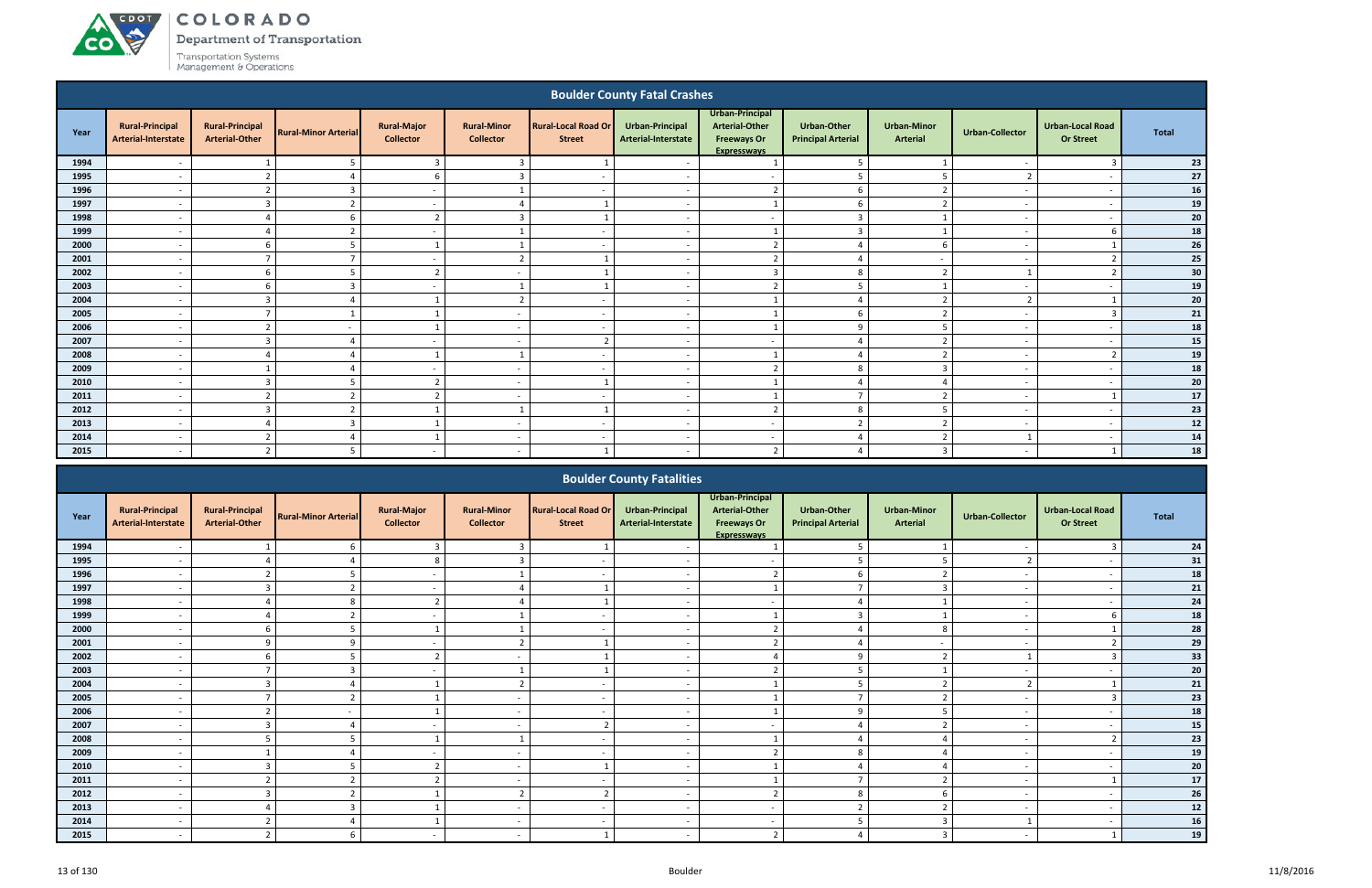#### ACDOT COLORADO

Department of Transportation

Transportation Systems<br>Management & Operations

**CO** 

| Year |                          |              |                      | <b>Boulder County Fatal Crashes</b> |                         |                    |       |                          |                          |                      | <b>Boulder County Fatalities (Yellow Columns)</b> |                     |                          |                                   |
|------|--------------------------|--------------|----------------------|-------------------------------------|-------------------------|--------------------|-------|--------------------------|--------------------------|----------------------|---------------------------------------------------|---------------------|--------------------------|-----------------------------------|
|      | Interstate               | U.S. Highway | <b>State Highway</b> | <b>County Road</b>                  | <b>Municipality</b>     | <b>Frontage Rd</b> | Total | Interstate               | U.S. Highway             | <b>State Highway</b> | <b>County Road</b>                                | <b>Municipality</b> | <b>Frontage Road</b>     | <b>Total</b>                      |
| 1994 | $\overline{\phantom{a}}$ |              | 10                   |                                     |                         |                    | 23    | $\overline{\phantom{0}}$ |                          | 10                   |                                                   |                     |                          | 24                                |
| 1995 | . .                      |              |                      |                                     | b                       |                    | 27    | $\overline{\phantom{0}}$ | 8                        |                      |                                                   | -6                  | $\overline{\phantom{a}}$ | $\begin{array}{c} 31 \end{array}$ |
| 1996 | $\overline{\phantom{a}}$ |              | 10                   |                                     |                         |                    | 16    | $\sim$                   | $\overline{3}$           | 12                   |                                                   |                     |                          | 18                                |
| 1997 | $\overline{\phantom{a}}$ |              |                      |                                     |                         |                    | 19    | $\overline{\phantom{0}}$ |                          |                      |                                                   |                     |                          | 21                                |
| 1998 | $\overline{\phantom{a}}$ |              |                      |                                     |                         |                    | 20    | $\overline{\phantom{a}}$ |                          |                      |                                                   |                     |                          | 24                                |
| 1999 | $\overline{\phantom{a}}$ |              |                      |                                     |                         |                    | 18    |                          |                          |                      |                                                   |                     |                          | 18                                |
| 2000 | $\overline{\phantom{a}}$ |              | 12                   |                                     | $\mathcal{D}$           |                    | 26    | $\sim$                   |                          | 12                   |                                                   | $\overline{2}$      | $\overline{\phantom{a}}$ | 28                                |
| 2001 | $\overline{\phantom{a}}$ |              | 15                   |                                     | $\mathbf{\overline{a}}$ |                    | 25    | $\overline{\phantom{0}}$ |                          | 18                   |                                                   | $\overline{2}$      |                          | 29                                |
| 2002 | $\overline{\phantom{a}}$ |              | 13                   |                                     |                         |                    | 30    | $\overline{\phantom{a}}$ | 11                       | 13                   |                                                   | -5                  |                          | 33                                |
| 2003 | $\overline{\phantom{a}}$ |              |                      |                                     |                         |                    | 19    | $\overline{\phantom{0}}$ | $\overline{\phantom{a}}$ | റ                    |                                                   | ി                   |                          | 20 <sub>2</sub>                   |
| 2004 |                          |              |                      |                                     |                         |                    | 20    |                          |                          |                      |                                                   |                     |                          | 21                                |
| 2005 | $\overline{\phantom{a}}$ |              |                      |                                     |                         |                    | 21    | $\overline{\phantom{a}}$ | 10                       |                      |                                                   |                     |                          | 23                                |
| 2006 | $\overline{\phantom{a}}$ |              |                      |                                     |                         |                    | 18    | $\overline{\phantom{0}}$ |                          |                      |                                                   |                     |                          | 18                                |
| 2007 | $\overline{\phantom{a}}$ |              |                      | ຳ                                   | $\mathbf{3}$            |                    | 15    | $\overline{\phantom{a}}$ | $\overline{3}$           |                      |                                                   | ຳ                   |                          | 15                                |
| 2008 | $\overline{\phantom{a}}$ |              |                      |                                     |                         |                    | 19    | $\overline{\phantom{a}}$ |                          |                      |                                                   |                     |                          | 23                                |
| 2009 | $\overline{\phantom{a}}$ |              | 10                   |                                     |                         |                    | 18    | $\overline{\phantom{a}}$ |                          | 10                   |                                                   |                     |                          | 19                                |
| 2010 | $\overline{\phantom{a}}$ |              |                      |                                     |                         |                    | 20    | $\overline{\phantom{a}}$ |                          |                      |                                                   |                     |                          | 20 <sup>1</sup>                   |
| 2011 | $\overline{\phantom{a}}$ |              |                      |                                     |                         |                    | 17    | $\overline{a}$           |                          |                      |                                                   |                     |                          | 17                                |
| 2012 | $\overline{\phantom{a}}$ |              |                      |                                     |                         |                    | 23    | $\sim$                   |                          |                      |                                                   | -5                  | $\overline{\phantom{a}}$ | $26\phantom{.}$                   |
| 2013 | $\overline{\phantom{a}}$ |              |                      |                                     |                         |                    | 12    | $\overline{\phantom{a}}$ |                          |                      |                                                   |                     |                          | 12                                |
| 2014 | $\overline{\phantom{a}}$ |              |                      |                                     |                         |                    | 14    | $\overline{a}$           |                          |                      |                                                   |                     |                          | 16                                |
| 2015 | $\overline{\phantom{a}}$ |              |                      |                                     |                         |                    | 18    | $\overline{\phantom{0}}$ |                          |                      |                                                   |                     |                          | 19                                |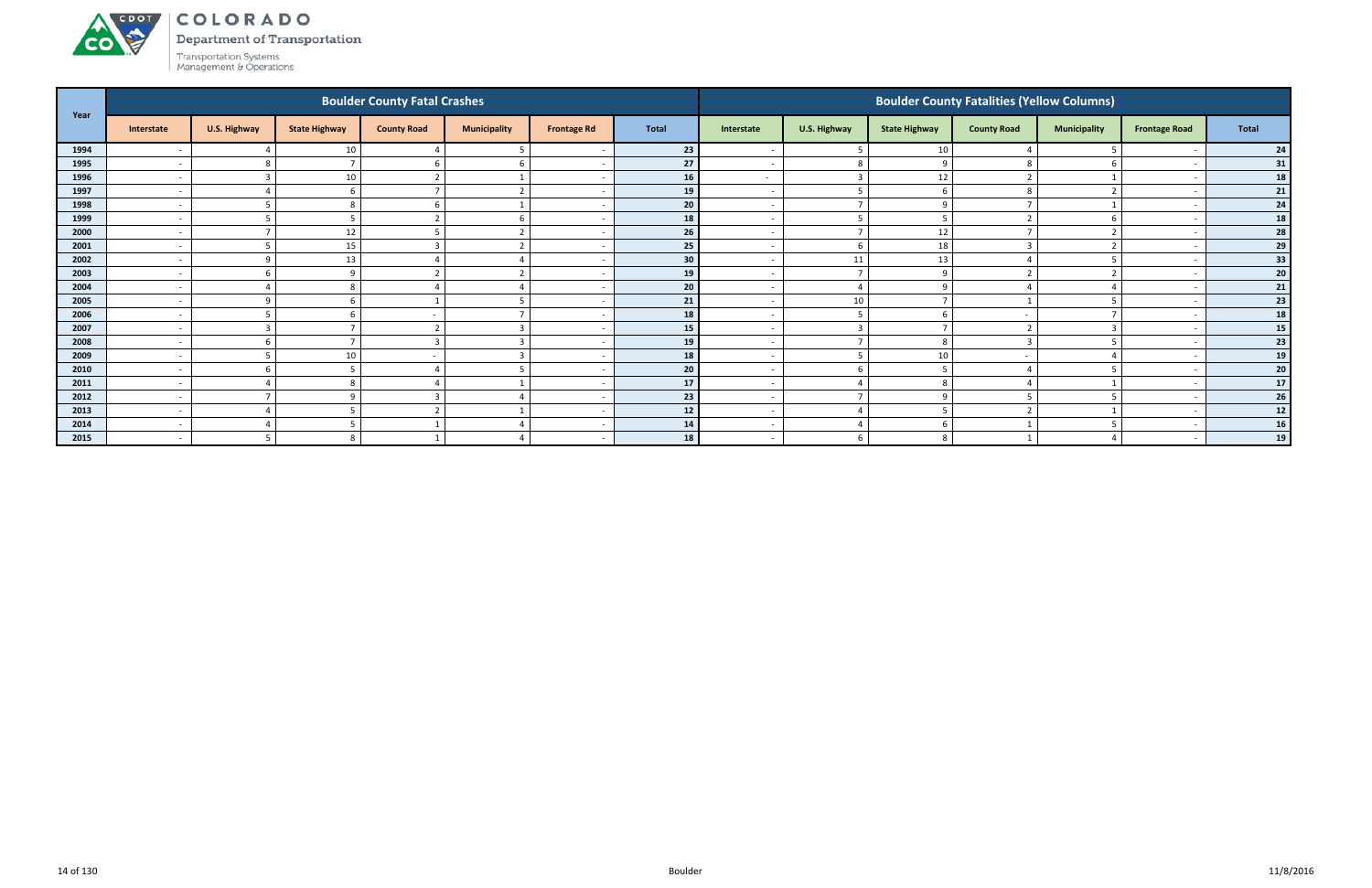

Department of Transportation

|              |                                               |                                                 |                             |                                        |                                        | <b>Broomfield County Fatal Crashes (Not a county until 1996)</b> |                                        |                                                                                      |                                          |                                       |                          |                                             |                |
|--------------|-----------------------------------------------|-------------------------------------------------|-----------------------------|----------------------------------------|----------------------------------------|------------------------------------------------------------------|----------------------------------------|--------------------------------------------------------------------------------------|------------------------------------------|---------------------------------------|--------------------------|---------------------------------------------|----------------|
| Year         | <b>Rural-Principal</b><br>Arterial-Interstate | <b>Rural-Principal</b><br><b>Arterial-Other</b> | <b>Rural-Minor Arterial</b> | <b>Rural-Major</b><br><b>Collector</b> | <b>Rural-Minor</b><br><b>Collector</b> | <b>Rural-Local Road Or</b><br><b>Street</b>                      | Urban-Principal<br>Arterial-Interstate | Urban-Principal<br><b>Arterial-Other</b><br><b>Freeways Or</b><br><b>Expresswavs</b> | Urban-Other<br><b>Principal Arterial</b> | <b>Urban-Minor</b><br><b>Arterial</b> | Urban-Collector          | <b>Urban-Local Road</b><br><b>Or Street</b> | <b>Total</b>   |
| 1994         | <b>DI UUITITIEIU WAS HUL</b><br>County until  |                                                 |                             |                                        |                                        |                                                                  |                                        |                                                                                      |                                          |                                       |                          |                                             |                |
| 1995         |                                               |                                                 |                             |                                        |                                        |                                                                  |                                        |                                                                                      |                                          |                                       |                          |                                             |                |
| 1996         |                                               |                                                 |                             |                                        |                                        |                                                                  |                                        |                                                                                      |                                          |                                       |                          |                                             |                |
| 1997         |                                               |                                                 |                             |                                        |                                        |                                                                  |                                        |                                                                                      |                                          |                                       |                          |                                             |                |
| 1998         |                                               |                                                 |                             |                                        |                                        |                                                                  |                                        |                                                                                      |                                          |                                       |                          |                                             |                |
| 1999         |                                               |                                                 |                             |                                        |                                        |                                                                  |                                        |                                                                                      |                                          |                                       |                          |                                             |                |
| 2000         |                                               |                                                 |                             |                                        |                                        |                                                                  |                                        |                                                                                      |                                          |                                       |                          |                                             |                |
| 2001         |                                               | $\overline{\phantom{a}}$                        | $\overline{\phantom{a}}$    | $\overline{\phantom{a}}$               | $\overline{\phantom{a}}$               |                                                                  |                                        | $\overline{\phantom{a}}$                                                             | $\overline{\phantom{0}}$                 | $\overline{\phantom{a}}$              |                          |                                             | $\sim$         |
| 2002         |                                               | $\overline{\phantom{a}}$                        |                             | $\sim$                                 | $\overline{\phantom{a}}$               |                                                                  |                                        |                                                                                      | $\overline{\phantom{0}}$                 |                                       |                          |                                             | 8 <sup>1</sup> |
| 2003         |                                               | $\overline{\phantom{a}}$                        | $\overline{\phantom{a}}$    | $\overline{\phantom{a}}$               | $\overline{\phantom{a}}$               |                                                                  |                                        | $\sim$                                                                               |                                          | $\overline{2}$                        |                          |                                             | 5 <sup>1</sup> |
| 2004         |                                               | $\overline{\phantom{a}}$                        |                             | $\sim$                                 | $\overline{\phantom{a}}$               | . .                                                              |                                        | $\sim$                                                                               | $\overline{\phantom{a}}$                 | $\sim$                                |                          |                                             | $\overline{4}$ |
| 2005         |                                               | $\overline{\phantom{a}}$                        |                             | $\overline{\phantom{a}}$               | $\overline{\phantom{a}}$               | $\overline{\phantom{a}}$                                         |                                        | $\overline{\phantom{a}}$                                                             | $\overline{\phantom{a}}$                 | $\sim$                                |                          |                                             | $\overline{2}$ |
| 2006         | $\overline{a}$                                | $\sim$                                          | $\overline{\phantom{a}}$    | $\sim$                                 | $\sim$                                 | $\sim$                                                           | $\sim$                                 | $\sim$                                                                               | $-$                                      | $\sim$                                | $\overline{\phantom{a}}$ | $\overline{\phantom{a}}$                    | $\sim$ $-$     |
| 2007         | $\overline{2}$                                | $\overline{\phantom{a}}$                        | $\overline{\phantom{a}}$    | $\sim$                                 | $\overline{\phantom{a}}$               | $\overline{\phantom{a}}$                                         |                                        | $\overline{\phantom{a}}$                                                             | $\overline{2}$                           | $\sim$                                |                          |                                             | 4              |
| 2008         |                                               | $\overline{\phantom{a}}$                        | $\sim$                      | $\sim$                                 | $\sim$                                 | $\overline{\phantom{a}}$                                         |                                        | $\overline{\phantom{a}}$                                                             | $\sim$                                   | $\sim$                                |                          | $\overline{\phantom{a}}$                    | $\overline{2}$ |
| 2009         | $\overline{\phantom{a}}$                      | $\overline{\phantom{a}}$                        | $\overline{\phantom{a}}$    | $\sim$                                 | $\overline{a}$                         | $\overline{\phantom{a}}$                                         | $\overline{\phantom{a}}$               | $\overline{a}$                                                                       | $\mathbf{1}$                             | $\sim$                                | $\sim$                   | $\overline{\phantom{a}}$                    | $\mathbf{1}$   |
| 2010         |                                               | $\overline{\phantom{a}}$                        | $\sim$                      | $\sim$                                 | $\overline{\phantom{a}}$               | $\overline{\phantom{a}}$                                         | $\overline{\phantom{a}}$               | $\overline{\phantom{a}}$                                                             | $\overline{a}$                           | $\sim$                                | $\overline{\phantom{a}}$ | $\overline{\phantom{a}}$                    | $\mathbf{1}$   |
| 2011         | $\overline{\phantom{a}}$                      | $\sim$                                          | $\overline{\phantom{a}}$    | $\sim$                                 | $\overline{\phantom{a}}$               | $\overline{\phantom{a}}$                                         | $\overline{\phantom{a}}$               | $\overline{\phantom{a}}$                                                             | $\sim$                                   | $\sim$                                | $\overline{\phantom{a}}$ |                                             | $\mathbf{1}$   |
| 2012         | $\overline{\phantom{a}}$                      | $\sim$                                          | $\overline{\phantom{a}}$    | $\sim$                                 | $\overline{\phantom{a}}$               | $\overline{\phantom{a}}$                                         | <b>.</b>                               | $\sim$                                                                               | 3                                        |                                       | $\overline{\phantom{a}}$ |                                             | 4              |
| 2013         | $\overline{\phantom{a}}$                      | $\overline{\phantom{a}}$                        | $\sim$                      | $\sim$                                 | $\overline{\phantom{a}}$               | $\overline{\phantom{a}}$                                         | 1                                      | $\mathbf{1}$                                                                         | $\mathbf{1}$                             | $\overline{\phantom{0}}$              | $\overline{\phantom{a}}$ | $\overline{\phantom{a}}$                    | $\overline{2}$ |
| 2014<br>2015 | $\overline{\phantom{0}}$                      | $\sim$                                          | $\sim$                      | $\sim$                                 | $\overline{\phantom{a}}$               | - -                                                              |                                        | $\overline{\phantom{0}}$                                                             | $\overline{\phantom{a}}$                 | $\sim$                                |                          |                                             |                |
|              |                                               |                                                 |                             | $\overline{\phantom{a}}$               |                                        |                                                                  |                                        |                                                                                      |                                          |                                       |                          |                                             |                |
|              |                                               |                                                 |                             |                                        |                                        |                                                                  | <b>Broomfield County Fatalities</b>    |                                                                                      |                                          |                                       |                          |                                             |                |

|      |                                               |                                                 |                             |                                        |                                        |                                             | <b>Broomfield County Fatalities</b>    |                                                                                      |                                          |                                       |                          |                                             |                |
|------|-----------------------------------------------|-------------------------------------------------|-----------------------------|----------------------------------------|----------------------------------------|---------------------------------------------|----------------------------------------|--------------------------------------------------------------------------------------|------------------------------------------|---------------------------------------|--------------------------|---------------------------------------------|----------------|
| Year | <b>Rural-Principal</b><br>Arterial-Interstate | <b>Rural-Principal</b><br><b>Arterial-Other</b> | <b>Rural-Minor Arterial</b> | <b>Rural-Major</b><br><b>Collector</b> | <b>Rural-Minor</b><br><b>Collector</b> | <b>Rural-Local Road Or</b><br><b>Street</b> | Urban-Principal<br>Arterial-Interstate | Urban-Principal<br><b>Arterial-Other</b><br><b>Freeways Or</b><br><b>Expressways</b> | Urban-Other<br><b>Principal Arterial</b> | <b>Urban-Minor</b><br><b>Arterial</b> | <b>Urban-Collector</b>   | <b>Urban-Local Road</b><br><b>Or Street</b> | Total          |
|      | Broomfield was not                            |                                                 |                             |                                        |                                        |                                             |                                        |                                                                                      |                                          |                                       |                          |                                             |                |
| 1994 | a County until                                |                                                 |                             |                                        |                                        |                                             |                                        |                                                                                      |                                          |                                       |                          |                                             |                |
| 1995 | November, 2001                                |                                                 |                             |                                        |                                        |                                             |                                        |                                                                                      |                                          |                                       |                          |                                             |                |
| 1996 |                                               |                                                 |                             |                                        |                                        |                                             |                                        |                                                                                      |                                          |                                       |                          |                                             |                |
| 1997 |                                               |                                                 |                             |                                        |                                        |                                             |                                        |                                                                                      |                                          |                                       |                          |                                             |                |
| 1998 |                                               |                                                 |                             |                                        |                                        |                                             |                                        |                                                                                      |                                          |                                       |                          |                                             |                |
| 1999 |                                               |                                                 |                             |                                        |                                        |                                             |                                        |                                                                                      |                                          |                                       |                          |                                             |                |
| 2000 |                                               |                                                 |                             |                                        |                                        |                                             |                                        |                                                                                      |                                          |                                       |                          |                                             |                |
| 2001 |                                               | $\qquad \qquad \blacksquare$                    |                             | $\overline{\phantom{a}}$               | $\overline{\phantom{a}}$               | $\overline{\phantom{a}}$                    | $\overline{\phantom{a}}$               | $\overline{\phantom{a}}$                                                             | $\overline{\phantom{a}}$                 | $\overline{\phantom{a}}$              | $\sim$                   | $\overline{\phantom{0}}$                    | $\sim$         |
| 2002 |                                               |                                                 |                             | $\overline{\phantom{a}}$               | $\overline{\phantom{a}}$               |                                             |                                        |                                                                                      | $\overline{\phantom{a}}$                 |                                       |                          |                                             | 9              |
| 2003 |                                               | $\overline{\phantom{a}}$                        |                             | $\sim$                                 | $\overline{\phantom{a}}$               | $\overline{\phantom{a}}$                    | $\overline{\phantom{a}}$               | $\overline{\phantom{a}}$                                                             | $\overline{2}$                           | $\mathbf{r}$                          | $\overline{\phantom{a}}$ |                                             |                |
| 2004 |                                               |                                                 |                             | $\overline{\phantom{a}}$               | $\overline{\phantom{a}}$               |                                             |                                        | $\overline{\phantom{a}}$                                                             | $\overline{\phantom{a}}$                 | $\overline{\phantom{a}}$              |                          |                                             |                |
| 2005 |                                               | $\overline{\phantom{a}}$                        |                             | $\sim$                                 | $\overline{\phantom{a}}$               |                                             | $\overline{\phantom{a}}$               | $\sim$                                                                               | $\overline{\phantom{a}}$                 | $\overline{\phantom{a}}$              |                          |                                             | $\overline{2}$ |
| 2006 | $\overline{\phantom{a}}$                      | $\sim$                                          | $\overline{\phantom{a}}$    | $\sim$                                 | $\overline{a}$                         | $\sim$                                      | $\sim$                                 | $\overline{a}$                                                                       | $\overline{\phantom{a}}$                 | $\overline{\phantom{a}}$              | $\overline{\phantom{a}}$ | $\overline{\phantom{a}}$                    | $\sim$         |
| 2007 | $\overline{2}$                                | $\overline{\phantom{a}}$                        |                             | $\overline{\phantom{a}}$               | $\overline{\phantom{a}}$               | $\qquad \qquad \blacksquare$                | $\overline{\phantom{a}}$               | $\overline{\phantom{a}}$                                                             | $\overline{2}$                           | $\overline{\phantom{a}}$              | $\sim$                   | $\overline{\phantom{0}}$                    |                |
| 2008 |                                               |                                                 |                             | $\overline{\phantom{a}}$               | $\overline{\phantom{a}}$               |                                             |                                        | $\overline{\phantom{a}}$                                                             | $\overline{\phantom{a}}$                 | $\overline{\phantom{a}}$              |                          |                                             |                |
| 2009 | $\overline{\phantom{a}}$                      | $\overline{\phantom{a}}$                        |                             | $\sim$                                 | $\overline{\phantom{a}}$               | $\overline{\phantom{a}}$                    | $\overline{\phantom{a}}$               | $\overline{\phantom{a}}$                                                             | $\overline{\mathbf{1}}$                  | $\overline{\phantom{a}}$              | $\sim$                   | $\overline{\phantom{a}}$                    |                |
| 2010 |                                               |                                                 |                             | $\overline{\phantom{a}}$               | $\overline{\phantom{a}}$               |                                             |                                        | $\overline{\phantom{a}}$                                                             | $\overline{\phantom{a}}$                 | $\overline{\phantom{a}}$              |                          |                                             |                |
| 2011 |                                               | $\overline{\phantom{a}}$                        |                             | $\overline{\phantom{a}}$               | $\overline{\phantom{a}}$               |                                             |                                        | $\overline{\phantom{a}}$                                                             | $\overline{\phantom{a}}$                 | $\overline{\phantom{a}}$              |                          |                                             |                |
| 2012 | $\overline{\phantom{a}}$                      | $\sim$                                          | $\sim$                      | $\sim$                                 | $\overline{\phantom{a}}$               | $\sim$                                      | $\sim$                                 | $\overline{\phantom{a}}$                                                             | $\overline{3}$                           |                                       | $\overline{\phantom{a}}$ | $\overline{\phantom{a}}$                    |                |
| 2013 |                                               |                                                 |                             |                                        | $\overline{\phantom{a}}$               |                                             |                                        |                                                                                      |                                          | $\overline{\phantom{a}}$              |                          |                                             |                |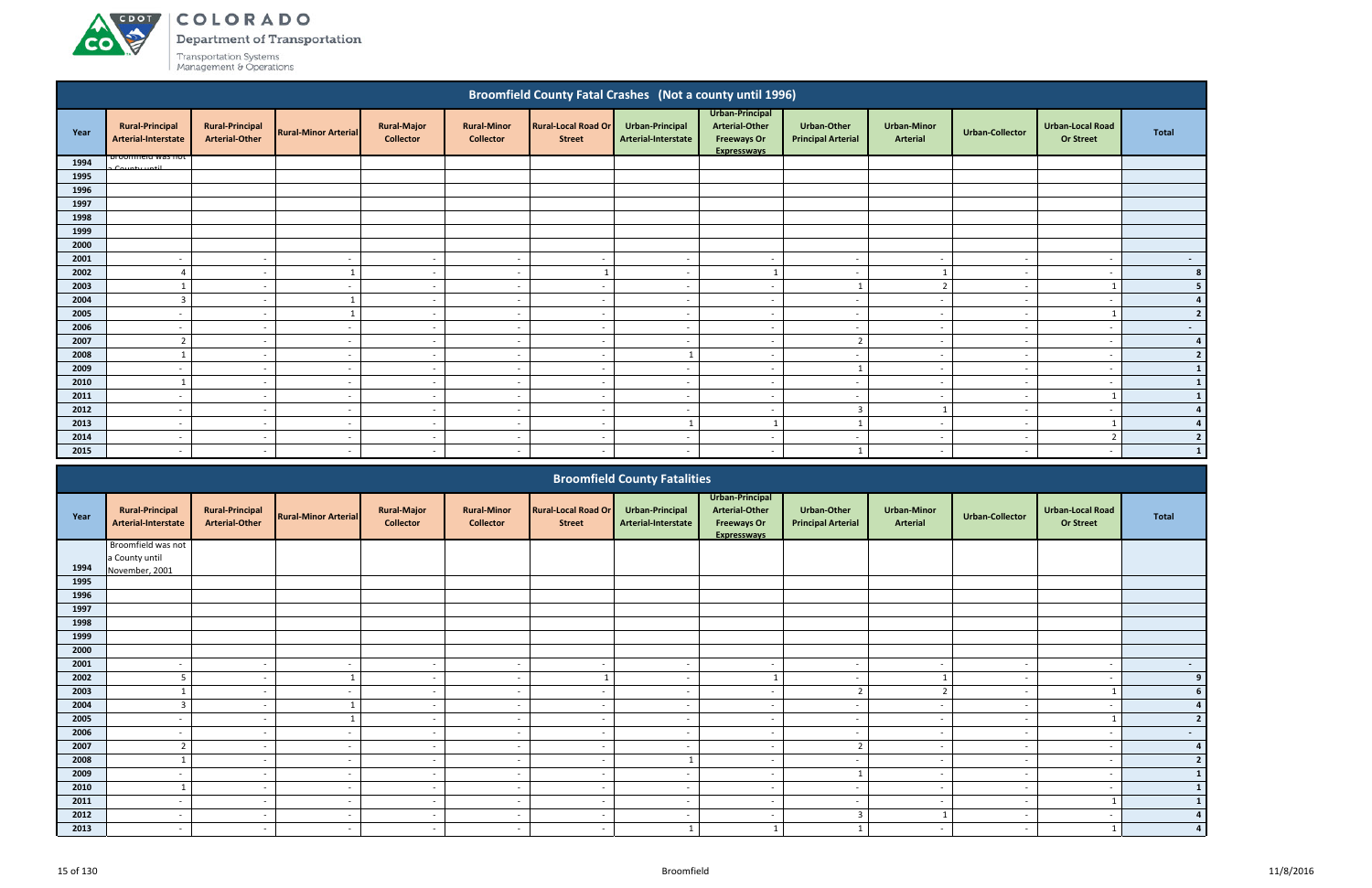**Department of Transportation** 

Transportation Systems<br>Management & Operations

ACDOL

**CO** 

| 2014 |  |  |  |  |  |  |
|------|--|--|--|--|--|--|
| 2015 |  |  |  |  |  |  |

| Year |                          |                          |                      | <b>Broomfield County Fatal Crashes</b> |                          |                          |                |                          |                          |                          | <b>Broomfield County On-System Fatalities (Yellow Coulumns)</b> |                          |                      |                |
|------|--------------------------|--------------------------|----------------------|----------------------------------------|--------------------------|--------------------------|----------------|--------------------------|--------------------------|--------------------------|-----------------------------------------------------------------|--------------------------|----------------------|----------------|
|      | Interstate               | U.S. Highway             | <b>State Highway</b> | <b>County Road</b>                     | <b>Municipality</b>      | <b>Frontage Rd</b>       | Total          | Interstate               | U.S. Highway             | <b>State Highway</b>     | <b>County Road</b>                                              | <b>Municipality</b>      | <b>Frontage Road</b> | <b>Total</b>   |
|      | Broomfield was not       |                          |                      |                                        |                          |                          |                | Broomfield was not       |                          |                          |                                                                 |                          |                      |                |
|      | a County until           |                          |                      |                                        |                          |                          |                | a County until           |                          |                          |                                                                 |                          |                      |                |
| 1994 | November, 2001           |                          |                      |                                        |                          |                          |                | November, 2001           |                          |                          |                                                                 |                          |                      |                |
| 1995 |                          |                          |                      |                                        |                          |                          |                |                          |                          |                          |                                                                 |                          |                      |                |
| 1996 |                          |                          |                      |                                        |                          |                          |                |                          |                          |                          |                                                                 |                          |                      |                |
| 1997 |                          |                          |                      |                                        |                          |                          |                |                          |                          |                          |                                                                 |                          |                      |                |
| 1998 |                          |                          |                      |                                        |                          |                          |                |                          |                          |                          |                                                                 |                          |                      |                |
| 1999 |                          |                          |                      |                                        |                          |                          |                |                          |                          |                          |                                                                 |                          |                      |                |
| 2000 |                          |                          |                      |                                        |                          |                          |                |                          |                          |                          |                                                                 |                          |                      |                |
| 2001 | $\overline{\phantom{a}}$ | $\overline{\phantom{a}}$ |                      | $\sim$                                 | $\overline{a}$           | $\overline{\phantom{a}}$ | $\sim$         | $\overline{\phantom{a}}$ | $\sim$                   |                          | $\sim$                                                          | $\overline{\phantom{a}}$ |                      | $\sim$ $-$     |
| 2002 |                          |                          |                      | $\overline{\phantom{a}}$               | ຳ                        |                          | 8              | 5                        |                          |                          |                                                                 | $\mathcal{D}$            |                      | 9              |
| 2003 |                          |                          |                      |                                        | $\overline{3}$           |                          |                |                          | $\overline{2}$           |                          |                                                                 | $\overline{3}$           |                      | 6              |
| 2004 | $\overline{3}$           | $\overline{\phantom{a}}$ |                      | $\sim$                                 | $\overline{a}$           |                          |                | $\overline{3}$           | $\sim$                   |                          | $\overline{\phantom{a}}$                                        | $\overline{\phantom{a}}$ |                      |                |
| 2005 |                          |                          |                      |                                        |                          |                          | $\overline{2}$ |                          | $\sim$                   |                          |                                                                 |                          |                      | $\overline{2}$ |
| 2006 | $\sim$                   | $\overline{\phantom{a}}$ |                      | $\overline{\phantom{a}}$               | $\sim$                   |                          | $\sim$         | $\overline{\phantom{a}}$ | $\sim$                   |                          | . .                                                             | $\overline{\phantom{a}}$ |                      | $\sim$ $-$     |
| 2007 | $\mathbf{\hat{z}}$       |                          |                      |                                        | $\sim$                   |                          | Δ              | $\mathcal{D}$            |                          |                          |                                                                 | $\overline{\phantom{a}}$ |                      | $\overline{a}$ |
| 2008 |                          | $\overline{\phantom{a}}$ |                      |                                        | $\overline{\phantom{0}}$ |                          |                |                          | $\overline{\phantom{a}}$ |                          |                                                                 | $\overline{\phantom{a}}$ |                      | 2 <sup>1</sup> |
| 2009 | $\overline{a}$           | $\sim$                   | $\sim$               | $\sim$                                 |                          |                          |                | $\overline{\phantom{a}}$ | $\sim$                   | $\overline{\phantom{a}}$ | $\sim$                                                          |                          |                      |                |
| 2010 |                          | $\overline{\phantom{a}}$ |                      |                                        | $\overline{\phantom{0}}$ |                          |                |                          | $\sim$                   | $\overline{\phantom{a}}$ |                                                                 | $\overline{\phantom{a}}$ |                      | 1              |
| 2011 | $\overline{\phantom{a}}$ |                          |                      |                                        |                          |                          |                | $\overline{\phantom{a}}$ | $\sim$                   |                          |                                                                 |                          |                      |                |
| 2012 | $\sim$                   |                          | $\overline{2}$       | $\sim$                                 |                          |                          |                | $\overline{\phantom{a}}$ |                          |                          | $\sim$                                                          |                          |                      | 4              |
| 2013 |                          |                          |                      | $\overline{\phantom{a}}$               |                          |                          |                |                          |                          |                          |                                                                 |                          |                      | $\Delta$       |
| 2014 | $\overline{\phantom{0}}$ | $\overline{\phantom{a}}$ | $\sim$               | $\overline{\phantom{a}}$               | ຳ                        |                          |                | $\overline{\phantom{a}}$ | $\sim$                   | $\overline{\phantom{a}}$ | . .                                                             | $\overline{2}$           |                      | $\overline{2}$ |
| 2015 | $\overline{\phantom{0}}$ |                          | $\sim$               |                                        | $\sim$                   |                          |                | $\overline{\phantom{a}}$ |                          | $\overline{\phantom{0}}$ |                                                                 | $\overline{\phantom{a}}$ |                      |                |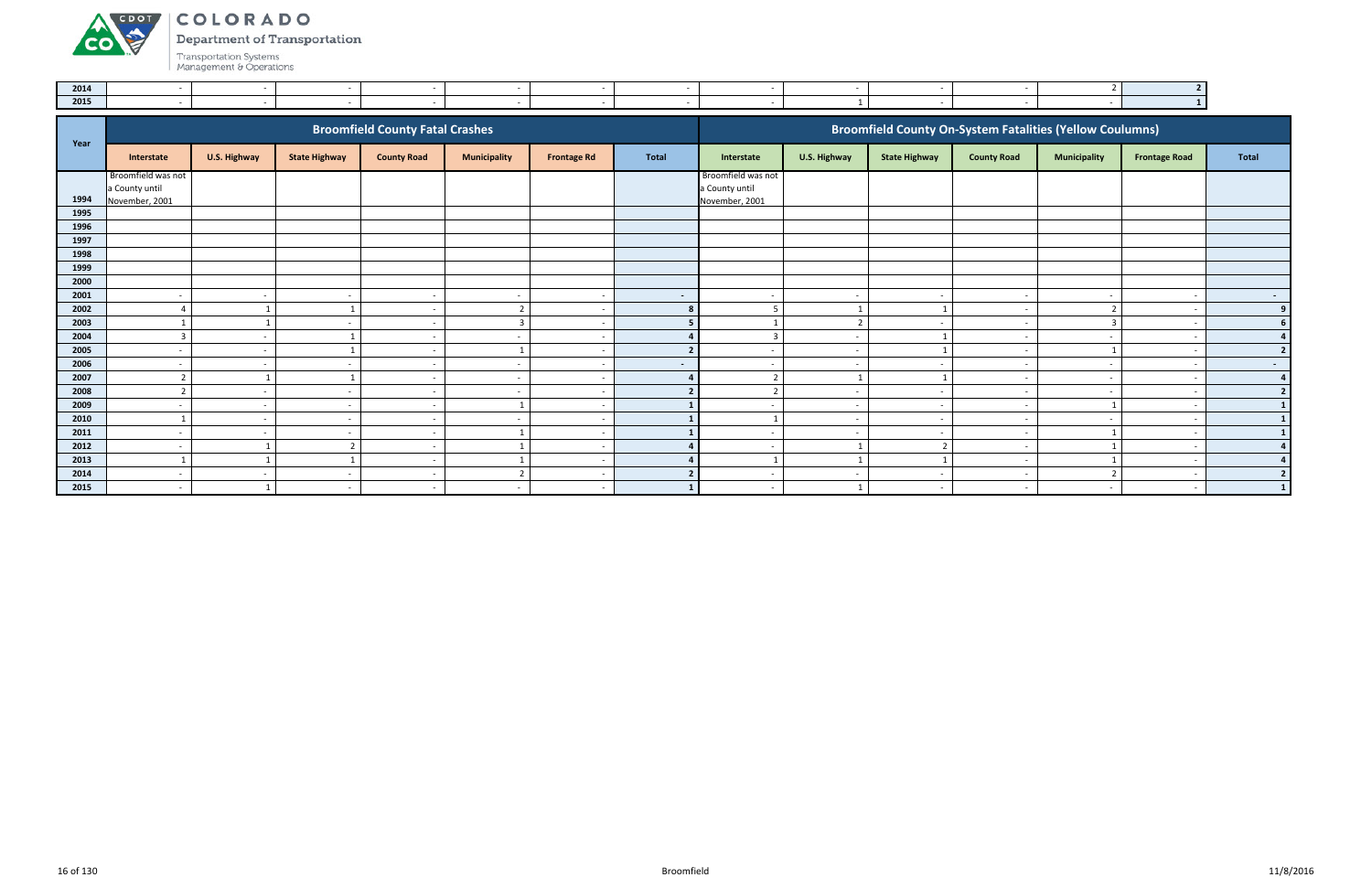COLORADO

Department of Transportation

|      |                                               |                                                 |                             |                                        |                                        |                                             | <b>Chaffee County Fatal Crashes</b>    |                                                                                      |                                          |                                |                          |                                             |                          |
|------|-----------------------------------------------|-------------------------------------------------|-----------------------------|----------------------------------------|----------------------------------------|---------------------------------------------|----------------------------------------|--------------------------------------------------------------------------------------|------------------------------------------|--------------------------------|--------------------------|---------------------------------------------|--------------------------|
| Year | <b>Rural-Principal</b><br>Arterial-Interstate | <b>Rural-Principal</b><br><b>Arterial-Other</b> | <b>Rural-Minor Arterial</b> | <b>Rural-Major</b><br><b>Collector</b> | <b>Rural-Minor</b><br><b>Collector</b> | <b>Rural-Local Road Or</b><br><b>Street</b> | Urban-Principal<br>Arterial-Interstate | Urban-Principal<br><b>Arterial-Other</b><br><b>Freeways Or</b><br><b>Expressways</b> | Urban-Other<br><b>Principal Arterial</b> | <b>Urban-Minor</b><br>Arterial | <b>Urban-Collector</b>   | <b>Urban-Local Road</b><br><b>Or Street</b> | <b>Total</b>             |
| 1994 |                                               |                                                 |                             |                                        |                                        | $\overline{\phantom{a}}$                    |                                        | $\overline{\phantom{a}}$                                                             | $\overline{\phantom{a}}$                 | $\overline{\phantom{a}}$       |                          |                                             |                          |
| 1995 | $\overline{\phantom{a}}$                      |                                                 | $\overline{\phantom{a}}$    | $\overline{1}$                         |                                        | $\sim$                                      | $\sim$                                 | $\sim$                                                                               | $\sim$                                   | $\sim$                         | $\sim$                   | $\overline{\phantom{a}}$                    |                          |
| 1996 | $\overline{\phantom{a}}$                      |                                                 | $\overline{\phantom{a}}$    | $\overline{1}$                         | $\sim$                                 | $\sim$                                      | $\sim$                                 | $\sim$                                                                               | $\overline{\phantom{a}}$                 | $\sim$                         | $\sim$                   | $\overline{\phantom{a}}$                    |                          |
| 1997 | $\overline{\phantom{a}}$                      | $\overline{z}$                                  | $\overline{\phantom{a}}$    | $\sim$                                 | $\mathbf{1}$                           | $\overline{\phantom{a}}$                    | $\overline{\phantom{a}}$               | $\overline{1}$                                                                       | $\overline{a}$                           | $\sim$                         | $\sim$                   | $\overline{\phantom{a}}$                    |                          |
| 1998 | $\overline{\phantom{a}}$                      |                                                 | $\overline{3}$              | $\sim$                                 | $\overline{a}$                         | $\sim$                                      | $\sim$                                 | $\overline{a}$                                                                       | $\overline{a}$                           | $\sim$                         | $\sim$                   | $\overline{\phantom{a}}$                    |                          |
| 1999 | $\overline{\phantom{a}}$                      | $\overline{\phantom{a}}$                        | $\overline{\phantom{a}}$    | $\sim$                                 | $\overline{a}$                         |                                             | $\overline{a}$                         | $\overline{\phantom{a}}$                                                             | $\overline{\phantom{a}}$                 | $\sim$                         | $\overline{\phantom{a}}$ | $\overline{\phantom{a}}$                    | 3                        |
| 2000 | $\overline{\phantom{a}}$                      | $\overline{3}$                                  | $\mathbf{1}$                | $\mathbf{1}$                           | $\overline{2}$                         | $\sim$                                      | $\overline{\phantom{a}}$               | $\overline{\phantom{a}}$                                                             | $\sim$                                   | $\sim$                         | $\overline{\phantom{a}}$ | $\overline{\phantom{a}}$                    | 7 <sup>1</sup>           |
| 2001 |                                               | $\overline{\mathbf{3}}$                         |                             | $\sim$                                 | $\overline{\phantom{a}}$               | $\sim$                                      | $\overline{\phantom{a}}$               | $\overline{\phantom{a}}$                                                             | $\overline{\phantom{a}}$                 | $\sim$                         |                          | $\overline{\phantom{a}}$                    | $\overline{\mathbf{3}}$  |
| 2002 |                                               | 5                                               | $\overline{\phantom{a}}$    | $\sim$                                 | $\overline{\phantom{a}}$               | $\overline{1}$                              | $\overline{\phantom{a}}$               | $\sim$                                                                               | $\overline{a}$                           | $\overline{\phantom{a}}$       | $\sim$                   | $\overline{\phantom{a}}$                    |                          |
| 2003 |                                               |                                                 |                             |                                        | $\overline{a}$                         | $\overline{\phantom{a}}$                    | $\overline{\phantom{a}}$               | $\overline{\phantom{a}}$                                                             | $\overline{2}$                           | $\overline{\phantom{a}}$       | $\sim$                   | $\overline{\phantom{a}}$                    |                          |
| 2004 | $\overline{\phantom{a}}$                      |                                                 | $\overline{\phantom{0}}$    |                                        |                                        | $\overline{\phantom{a}}$                    | $\overline{\phantom{a}}$               | $\overline{\phantom{a}}$                                                             | $\sim$                                   | $\overline{\phantom{a}}$       | $\sim$                   | $\overline{\phantom{a}}$                    |                          |
| 2005 | $\overline{\phantom{a}}$                      |                                                 |                             |                                        | $\overline{a}$                         | $\overline{\phantom{a}}$                    | $\overline{a}$                         | $\overline{\phantom{a}}$                                                             | $\overline{\phantom{a}}$                 | $\overline{\phantom{a}}$       | $\overline{\phantom{a}}$ | $\overline{\phantom{a}}$                    |                          |
| 2006 | $\overline{\phantom{a}}$                      | 6                                               |                             | $\sim$                                 | $\overline{\phantom{a}}$               | $\sim$                                      | $\sim$                                 | $\sim$                                                                               | $\overline{a}$                           | $\sim$                         | $\sim$                   | $\overline{\phantom{a}}$                    |                          |
| 2007 | $\overline{\phantom{a}}$                      | $\overline{2}$                                  | $\overline{\phantom{a}}$    | $\sim$                                 | $\overline{a}$                         | $\sim$                                      | $\sim$                                 | $\overline{a}$                                                                       | $\sim$                                   | $\sim$                         | $\sim$                   | $\overline{\phantom{a}}$                    | $\overline{2}$           |
| 2008 | $\overline{\phantom{a}}$                      | $\overline{2}$                                  | $\overline{a}$              | 1                                      | $\overline{a}$                         | $\overline{\phantom{a}}$                    | $\sim$                                 | $\overline{a}$                                                                       | $\overline{a}$                           | $\overline{\phantom{a}}$       | $\sim$                   | $\overline{\phantom{a}}$                    | 3                        |
| 2009 | $\overline{a}$                                | $\overline{a}$                                  |                             | $\sim$                                 | $\overline{a}$                         | $\overline{\phantom{a}}$                    | $\sim$                                 | $\sim$                                                                               | $\overline{a}$                           | $\overline{\phantom{a}}$       | $\sim$                   | $\overline{\phantom{a}}$                    |                          |
| 2010 | $\overline{\phantom{a}}$                      | $\overline{3}$                                  | $\overline{\phantom{a}}$    | $\overline{1}$                         | $\overline{a}$                         | $\overline{\phantom{a}}$                    | $\overline{\phantom{a}}$               | $\overline{\phantom{a}}$                                                             | $\overline{a}$                           | $\overline{\phantom{a}}$       | $\overline{\phantom{a}}$ | $\overline{\phantom{a}}$                    |                          |
| 2011 | $\overline{\phantom{0}}$                      | $\overline{3}$                                  | $\mathbf{1}$                | $\sim$                                 | $\overline{a}$                         | $\sim$                                      | $\overline{\phantom{a}}$               | $\overline{\phantom{a}}$                                                             | $\mathbf{1}$                             | $\sim$                         |                          | - -                                         |                          |
| 2012 |                                               | ຳ                                               |                             | $\sim$                                 |                                        | $\sim$                                      |                                        | $\overline{\phantom{a}}$                                                             | $\overline{\phantom{a}}$                 | $\sim$                         |                          | $\overline{\phantom{a}}$                    | 3                        |
| 2013 | $\overline{\phantom{a}}$                      |                                                 | $\overline{\phantom{a}}$    | $\sim$                                 | $\overline{\phantom{a}}$               | $\overline{\phantom{a}}$                    | $\overline{\phantom{a}}$               | $\overline{\phantom{a}}$                                                             | $\overline{\phantom{a}}$                 | $\sim$                         | $\sim$                   | $\overline{\phantom{a}}$                    |                          |
| 2014 | $\overline{\phantom{a}}$                      | $\mathcal{D}$                                   | $\overline{\phantom{a}}$    | $\sim$                                 | $\overline{\phantom{a}}$               | $\sim$                                      | $\overline{\phantom{a}}$               | $\overline{\phantom{a}}$                                                             | $\overline{\phantom{a}}$                 | $\sim$                         | $\sim$                   | $\overline{\phantom{a}}$                    | $\overline{\phantom{a}}$ |
| 2015 | $\overline{\phantom{a}}$                      |                                                 | $\overline{\phantom{a}}$    | $\sim$                                 | $\mathbf{1}$                           |                                             | $\overline{\phantom{a}}$               | $\overline{\phantom{a}}$                                                             | $\overline{\phantom{a}}$                 | $\sim$                         | $\sim$                   | $\overline{\phantom{a}}$                    | 3                        |
|      |                                               |                                                 |                             |                                        |                                        |                                             | <b>Chaffee County Fatalities</b>       |                                                                                      |                                          |                                |                          |                                             |                          |

|      |                                               |                                                 |                             |                                        |                                        |                                             | <b>Chaffee County Fatalities</b>       |                                                                                      |                                                 |                                       |                          |                                             |              |
|------|-----------------------------------------------|-------------------------------------------------|-----------------------------|----------------------------------------|----------------------------------------|---------------------------------------------|----------------------------------------|--------------------------------------------------------------------------------------|-------------------------------------------------|---------------------------------------|--------------------------|---------------------------------------------|--------------|
| Year | <b>Rural-Principal</b><br>Arterial-Interstate | <b>Rural-Principal</b><br><b>Arterial-Other</b> | <b>Rural-Minor Arterial</b> | <b>Rural-Major</b><br><b>Collector</b> | <b>Rural-Minor</b><br><b>Collector</b> | <b>Rural-Local Road Or</b><br><b>Street</b> | Urban-Principal<br>Arterial-Interstate | Urban-Principal<br><b>Arterial-Other</b><br><b>Freeways Or</b><br><b>Expresswavs</b> | <b>Urban-Other</b><br><b>Principal Arterial</b> | <b>Urban-Minor</b><br><b>Arterial</b> | <b>Urban-Collector</b>   | <b>Urban-Local Road</b><br><b>Or Street</b> | <b>Total</b> |
| 1994 |                                               |                                                 |                             |                                        | $\overline{\phantom{a}}$               |                                             |                                        |                                                                                      | $\overline{\phantom{a}}$                        |                                       |                          |                                             |              |
| 1995 |                                               |                                                 |                             |                                        |                                        |                                             |                                        |                                                                                      |                                                 |                                       |                          |                                             |              |
| 1996 | $\overline{\phantom{a}}$                      |                                                 |                             |                                        | $\blacksquare$                         |                                             |                                        | $\overline{\phantom{a}}$                                                             | $\overline{\phantom{a}}$                        | $\overline{\phantom{0}}$              |                          | $\overline{\phantom{0}}$                    |              |
| 1997 | $\overline{\phantom{0}}$                      |                                                 |                             | $\sim$                                 |                                        |                                             |                                        |                                                                                      | $\overline{\phantom{a}}$                        | $\overline{\phantom{a}}$              |                          | $\overline{\phantom{a}}$                    |              |
| 1998 |                                               |                                                 |                             | $\overline{\phantom{a}}$               | $\overline{\phantom{a}}$               |                                             |                                        | $\overline{\phantom{a}}$                                                             | $\overline{\phantom{a}}$                        | $\overline{\phantom{a}}$              |                          |                                             |              |
| 1999 | $\overline{\phantom{a}}$                      |                                                 |                             | $\sim$                                 | $\overline{\phantom{a}}$               |                                             |                                        | $\overline{\phantom{a}}$                                                             | $\overline{\phantom{a}}$                        | $\overline{\phantom{a}}$              |                          | $\overline{\phantom{a}}$                    |              |
| 2000 |                                               |                                                 |                             |                                        | $\mathbf{\hat{z}}$<br>ے                |                                             |                                        |                                                                                      |                                                 |                                       |                          |                                             |              |
| 2001 | $\overline{\phantom{a}}$                      |                                                 |                             | $\sim$                                 | $\overline{\phantom{a}}$               | $\overline{\phantom{a}}$                    |                                        | $\overline{\phantom{a}}$                                                             | $\sim$                                          | $\overline{\phantom{a}}$              |                          | $\overline{\phantom{a}}$                    |              |
| 2002 |                                               |                                                 |                             | $\sim$                                 | $\overline{\phantom{a}}$               |                                             |                                        | $\overline{\phantom{a}}$                                                             | $\overline{\phantom{a}}$                        | $\overline{\phantom{a}}$              |                          | $\overline{\phantom{a}}$                    |              |
| 2003 |                                               |                                                 |                             |                                        |                                        |                                             |                                        |                                                                                      | $\mathcal{L}$                                   | $\overline{\phantom{a}}$              |                          | $\overline{\phantom{0}}$                    |              |
| 2004 |                                               |                                                 |                             |                                        |                                        | $\overline{\phantom{a}}$                    |                                        | $\overline{\phantom{a}}$                                                             | $\overline{\phantom{a}}$                        | $\overline{\phantom{a}}$              |                          | $\overline{\phantom{a}}$                    |              |
| 2005 |                                               |                                                 |                             |                                        |                                        |                                             |                                        | $\overline{\phantom{a}}$                                                             | $\overline{\phantom{0}}$                        | $\overline{\phantom{0}}$              |                          |                                             |              |
| 2006 | $\overline{a}$                                |                                                 |                             | $\sim$                                 | $\sim$                                 | $\overline{\phantom{a}}$                    | $\sim$                                 | $\overline{\phantom{a}}$                                                             | $\overline{\phantom{a}}$                        | $\overline{\phantom{0}}$              | $\sim$                   | $\overline{\phantom{a}}$                    |              |
| 2007 |                                               |                                                 |                             | $\sim$                                 | $\overline{\phantom{a}}$               |                                             |                                        | $\overline{\phantom{a}}$                                                             | $\sim$                                          | $\overline{\phantom{0}}$              |                          | $\overline{\phantom{a}}$                    |              |
| 2008 |                                               |                                                 |                             |                                        | $\overline{\phantom{a}}$               | $\overline{\phantom{a}}$                    |                                        | $\overline{\phantom{a}}$                                                             | $\overline{\phantom{a}}$                        | $\overline{\phantom{a}}$              |                          | $\overline{\phantom{a}}$                    |              |
| 2009 |                                               |                                                 |                             | $\sim$                                 | $\overline{\phantom{a}}$               |                                             |                                        | $\overline{\phantom{a}}$                                                             | $\overline{\phantom{a}}$                        | $\overline{\phantom{0}}$              |                          | $\overline{\phantom{a}}$                    |              |
| 2010 |                                               |                                                 |                             |                                        | $\overline{\phantom{a}}$               |                                             |                                        | $\overline{\phantom{a}}$                                                             | $\overline{\phantom{a}}$                        | $\overline{\phantom{0}}$              |                          | $\overline{\phantom{0}}$                    |              |
| 2011 | $\overline{\phantom{a}}$                      |                                                 |                             | $\sim$                                 | $\overline{\phantom{a}}$               | $\overline{\phantom{0}}$                    | $\overline{\phantom{a}}$               | $\overline{\phantom{a}}$                                                             |                                                 | $\overline{\phantom{a}}$              | $\overline{\phantom{a}}$ | $\overline{\phantom{a}}$                    |              |
| 2012 |                                               |                                                 |                             | $\sim$                                 |                                        |                                             |                                        | $\overline{\phantom{a}}$                                                             | $\sim$                                          | $\overline{\phantom{a}}$              |                          | $\overline{\phantom{a}}$                    |              |
| 2013 | $\overline{\phantom{0}}$                      |                                                 | $\overline{\phantom{a}}$    | $\sim$                                 | $\overline{\phantom{a}}$               | $\overline{\phantom{a}}$                    | $\overline{\phantom{a}}$               | $\overline{\phantom{a}}$                                                             | $\sim$                                          | $\sim$                                | $\overline{\phantom{a}}$ | $\overline{\phantom{a}}$                    |              |
| 2014 |                                               |                                                 |                             | $\sim$                                 |                                        |                                             |                                        |                                                                                      | $\overline{\phantom{0}}$                        | $\overline{\phantom{0}}$              |                          |                                             |              |
| 2015 |                                               |                                                 |                             | $\sim$                                 |                                        |                                             |                                        |                                                                                      | $\overline{\phantom{a}}$                        | $\overline{\phantom{0}}$              |                          |                                             |              |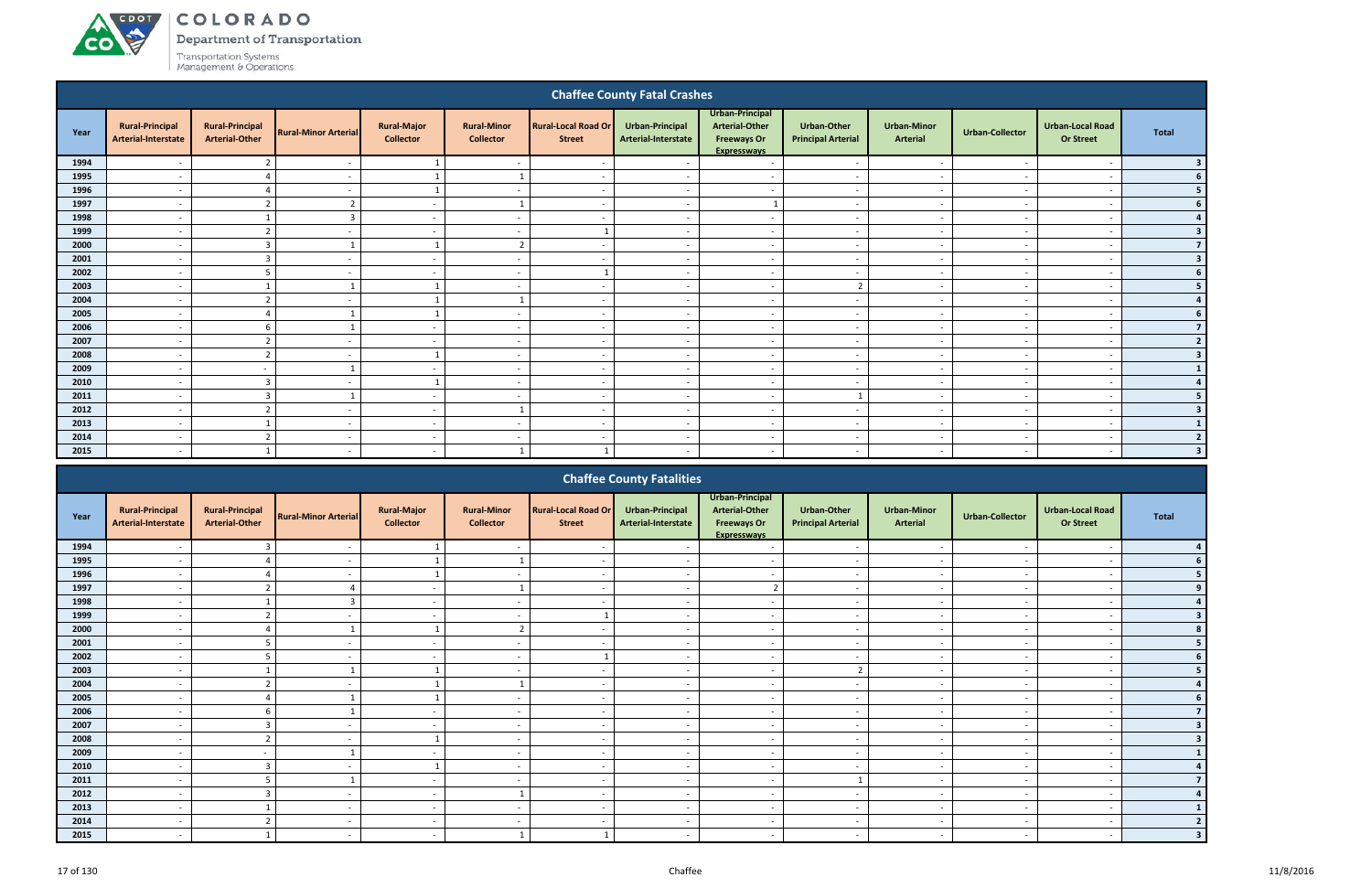COLORADO

Department of Transportation

| Year |                          |                    |                          |                          | <b>Chaffee County On-System Crashes (Yellow Columns)</b> |                          |              |                          |                |                          | <b>Chaffee County Fatalities</b> |                          |                      |              |
|------|--------------------------|--------------------|--------------------------|--------------------------|----------------------------------------------------------|--------------------------|--------------|--------------------------|----------------|--------------------------|----------------------------------|--------------------------|----------------------|--------------|
|      | Interstate               | U.S. Highway       | <b>State Highway</b>     | <b>County Road</b>       | <b>Municipality</b>                                      | <b>Frontage Rd</b>       | <b>Total</b> | Interstate               | U.S. Highway   | <b>State Highway</b>     | <b>County Road</b>               | <b>Municipality</b>      | <b>Frontage Road</b> | <b>Total</b> |
| 1994 |                          |                    |                          |                          |                                                          |                          |              |                          |                |                          |                                  |                          |                      |              |
| 1995 | $\sim$                   |                    | $\sim$                   |                          | $\overline{\phantom{a}}$                                 | $\overline{\phantom{a}}$ |              | $\overline{\phantom{0}}$ |                | $\sim$                   |                                  |                          |                      |              |
| 1996 | $\sim$                   |                    |                          |                          | $\overline{\phantom{a}}$                                 |                          |              | $\sim$                   |                | $\sim$                   |                                  |                          |                      |              |
| 1997 | $\overline{a}$           | 5                  |                          |                          | $\overline{\phantom{a}}$                                 |                          |              |                          | -8             | $\overline{\phantom{a}}$ |                                  |                          |                      |              |
| 1998 | $\sim$                   | 3                  |                          |                          | $\overline{\phantom{a}}$                                 |                          |              |                          | $\overline{3}$ |                          |                                  |                          |                      |              |
| 1999 | $\sim$                   |                    |                          |                          |                                                          |                          |              |                          |                |                          |                                  |                          |                      |              |
| 2000 | $\overline{a}$           | $\overline{3}$     |                          | <sup>-</sup>             |                                                          | -                        |              | $\overline{\phantom{0}}$ |                |                          |                                  |                          |                      |              |
| 2001 | $\sim$                   | $\mathbf{3}$       | $\overline{\phantom{a}}$ | $\overline{\phantom{a}}$ | $\overline{\phantom{a}}$                                 |                          |              |                          |                | $\overline{\phantom{0}}$ |                                  | $\overline{\phantom{0}}$ |                      |              |
| 2002 | $\overline{\phantom{0}}$ | 5                  |                          | $\overline{\phantom{a}}$ |                                                          |                          |              |                          | $\mathbf{r}$   | $\overline{\phantom{0}}$ |                                  |                          |                      |              |
| 2003 | $\sim$                   |                    | $\overline{\phantom{0}}$ | ٠.                       |                                                          |                          |              |                          |                | $\sim$                   |                                  |                          |                      |              |
| 2004 | $\sim$                   |                    |                          |                          |                                                          |                          |              |                          |                | . —                      |                                  |                          |                      |              |
| 2005 | $\overline{a}$           |                    | $\sim$                   |                          | $\overline{\phantom{a}}$                                 | $\overline{\phantom{a}}$ |              | $\overline{\phantom{0}}$ | $\mathbf{r}$   | $\sim$                   |                                  |                          |                      |              |
| 2006 | $\sim$                   |                    |                          |                          | $\overline{\phantom{a}}$                                 |                          |              |                          | $\overline{7}$ | $\sim$                   |                                  |                          |                      |              |
| 2007 | $\sim$                   | $\overline{2}$     | $\sim$                   |                          | $\overline{\phantom{a}}$                                 |                          |              |                          | $\overline{3}$ | $\sim$                   |                                  |                          |                      |              |
| 2008 | $\overline{a}$           | $\mathbf{\hat{z}}$ | $\sim$                   |                          | $\overline{\phantom{a}}$                                 |                          |              |                          | $\mathbf{a}$   | $\sim$                   |                                  |                          |                      |              |
| 2009 | $\overline{\phantom{0}}$ |                    |                          |                          |                                                          |                          |              |                          |                | $\sim$                   |                                  |                          |                      |              |
| 2010 | $\overline{a}$           | 3                  |                          |                          | $\overline{\phantom{a}}$                                 |                          |              |                          | $\mathbf{C}$   | $\sim$                   |                                  |                          |                      |              |
| 2011 | $\sim$                   |                    |                          |                          | $\overline{\phantom{a}}$                                 | $\overline{\phantom{a}}$ |              |                          | -6             |                          |                                  | $\overline{\phantom{0}}$ |                      |              |
| 2012 | $\sim$                   | $\overline{2}$     | $\overline{\phantom{0}}$ |                          | $\overline{\phantom{a}}$                                 | ٠.                       |              | $\overline{\phantom{0}}$ | $\mathbf{R}$   | $\sim$                   |                                  |                          |                      |              |
| 2013 | $\overline{a}$           |                    | $\overline{\phantom{0}}$ | . .                      | $\overline{\phantom{0}}$                                 |                          |              |                          |                | $\sim$                   |                                  |                          |                      |              |
| 2014 | $\overline{\phantom{0}}$ |                    | $\overline{\phantom{a}}$ |                          | $\overline{\phantom{a}}$                                 | $\overline{\phantom{a}}$ |              |                          |                | $\sim$                   |                                  |                          |                      |              |
| 2015 | $\overline{\phantom{a}}$ |                    |                          | $\mathbf{r}$             | $\overline{\phantom{0}}$                                 | $\overline{\phantom{a}}$ |              |                          |                | $\overline{\phantom{a}}$ |                                  |                          |                      | $\mathbf{R}$ |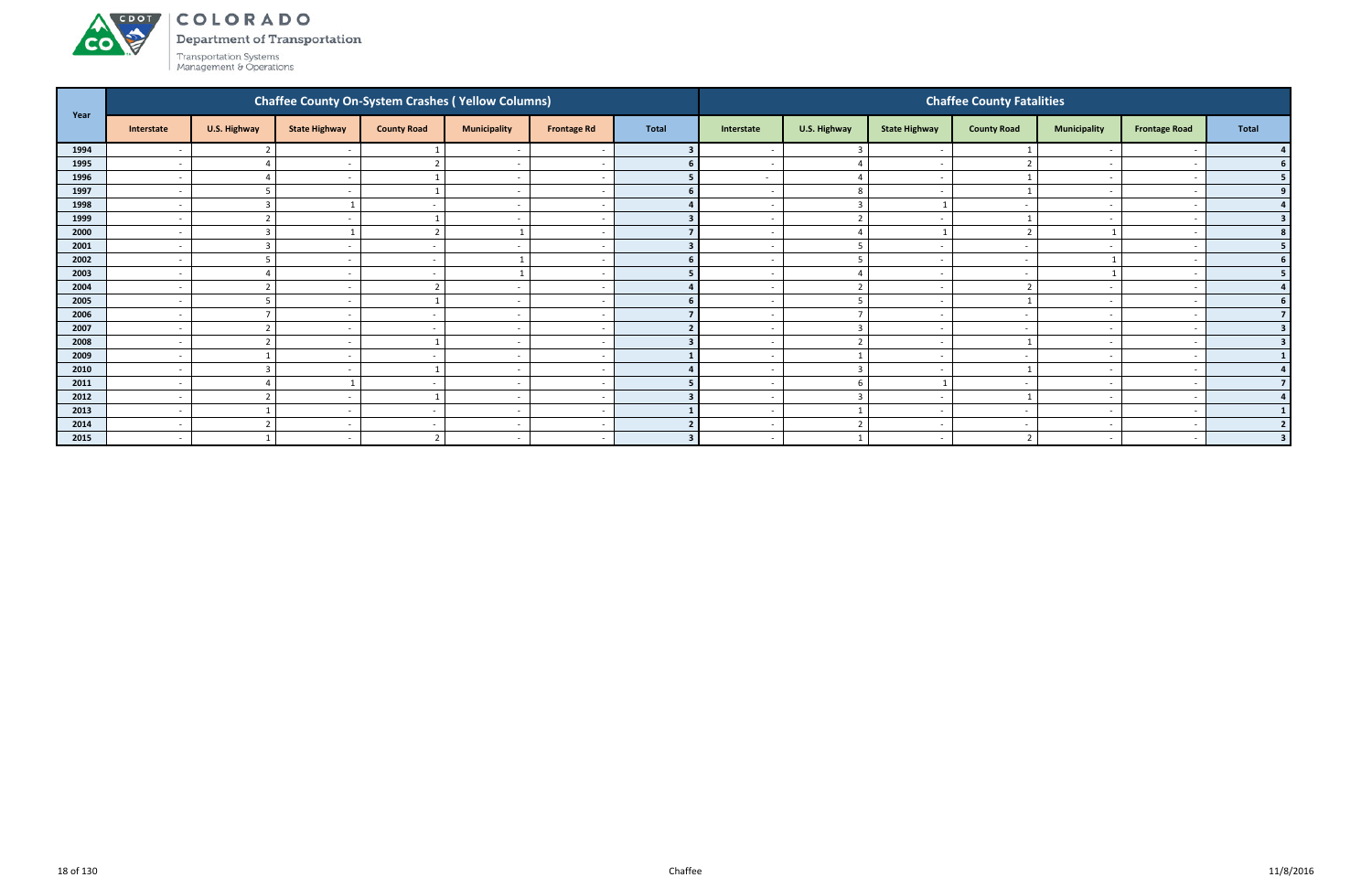#### ACDOT COLORADO

**CO** 

Department of Transportation

|      |                                               |                                                 |                             |                                        |                                        |                                             | <b>Cheyenne County Fatal Crashes</b>   |                                                                                      |                                          |                                |                          |                                             |                |
|------|-----------------------------------------------|-------------------------------------------------|-----------------------------|----------------------------------------|----------------------------------------|---------------------------------------------|----------------------------------------|--------------------------------------------------------------------------------------|------------------------------------------|--------------------------------|--------------------------|---------------------------------------------|----------------|
| Year | <b>Rural-Principal</b><br>Arterial-Interstate | <b>Rural-Principal</b><br><b>Arterial-Other</b> | <b>Rural-Minor Arterial</b> | <b>Rural-Major</b><br><b>Collector</b> | <b>Rural-Minor</b><br><b>Collector</b> | <b>Rural-Local Road Or</b><br><b>Street</b> | Urban-Principal<br>Arterial-Interstate | Urban-Principal<br><b>Arterial-Other</b><br><b>Freeways Or</b><br><b>Expressways</b> | Urban-Other<br><b>Principal Arterial</b> | <b>Urban-Minor</b><br>Arterial | <b>Urban-Collector</b>   | <b>Urban-Local Road</b><br><b>Or Street</b> | <b>Total</b>   |
| 1994 |                                               | $\sim$                                          | $\overline{\phantom{a}}$    | $\sim$                                 | $\overline{\phantom{a}}$               |                                             | $\sim$                                 | $\sim$                                                                               | $\overline{\phantom{a}}$                 | $\sim$                         | $\sim$                   | $\overline{\phantom{a}}$                    |                |
| 1995 | $\overline{\phantom{a}}$                      | $\sim$                                          |                             | $\sim$                                 | $\overline{\phantom{a}}$               |                                             | $\sim$                                 | $\overline{a}$                                                                       | $\overline{\phantom{a}}$                 | $\sim$                         | $\overline{a}$           | $\overline{\phantom{a}}$                    | 2              |
| 1996 | $\overline{\phantom{a}}$                      | $\sim$                                          | $\overline{\phantom{a}}$    | $\sim$                                 | $\overline{a}$                         | $\sim$                                      | $\overline{a}$                         | $\overline{a}$                                                                       | $\sim$                                   | $\sim$                         | $\overline{a}$           | $\overline{\phantom{a}}$                    | $\sim$         |
| 1997 |                                               |                                                 | $\overline{\phantom{a}}$    | $\overline{\phantom{a}}$               |                                        | $\overline{\phantom{a}}$                    |                                        | $\overline{\phantom{a}}$                                                             |                                          | $\overline{\phantom{a}}$       |                          |                                             | $\mathbf{1}$   |
| 1998 | $\overline{\phantom{a}}$                      | $\overline{\phantom{a}}$                        | $\overline{\phantom{a}}$    | $\sim$                                 | $\overline{\phantom{a}}$               | $\overline{\phantom{a}}$                    | $\sim$                                 | $\sim$                                                                               | $\overline{\phantom{a}}$                 | $\overline{\phantom{a}}$       | $\overline{\phantom{a}}$ | $\overline{\phantom{a}}$                    | $\sim$         |
| 1999 | $\overline{a}$                                |                                                 | $\overline{\phantom{a}}$    | $\sim$                                 | $\overline{\phantom{a}}$               | $\sim$                                      | $\sim$                                 | $\sim$                                                                               | $\sim$                                   | $\sim$                         | $\sim$                   | $\overline{\phantom{a}}$                    | $\mathbf{1}$   |
| 2000 | $\overline{a}$                                | $\sim$                                          |                             | $\sim$                                 | $\overline{a}$                         | $\sim$                                      | $\sim$                                 | $\sim$                                                                               | $\overline{a}$                           | $\sim$                         | $\overline{\phantom{a}}$ | $\overline{\phantom{a}}$                    |                |
| 2001 | $\overline{a}$                                |                                                 | $\sim$                      | $\sim$                                 | $\overline{a}$                         | $\overline{3}$                              | $\sim$                                 | $\overline{a}$                                                                       | $\overline{a}$                           | $\sim$                         | $\sim$                   | $\overline{\phantom{a}}$                    |                |
| 2002 | $\overline{\phantom{a}}$                      |                                                 | $\overline{a}$              | $\sim$                                 | $\overline{\phantom{a}}$               |                                             | $\overline{\phantom{a}}$               | $\overline{a}$                                                                       | $\overline{\phantom{a}}$                 | $\overline{\phantom{a}}$       | $\overline{\phantom{a}}$ | $\overline{\phantom{a}}$                    | $\overline{2}$ |
| 2003 | $\overline{\phantom{a}}$                      | $\overline{2}$                                  | $\overline{\phantom{a}}$    | $\sim$                                 | $\overline{\phantom{a}}$               | $\sim$                                      | $\overline{\phantom{a}}$               | $\overline{\phantom{a}}$                                                             | $\overline{\phantom{0}}$                 | $\sim$                         |                          | $\overline{\phantom{a}}$                    | $\overline{2}$ |
| 2004 |                                               |                                                 | $\overline{\phantom{a}}$    | $\overline{\phantom{a}}$               | $\overline{\phantom{a}}$               | $\overline{a}$                              |                                        | $\overline{\phantom{a}}$                                                             | $\overline{\phantom{a}}$                 | $\overline{a}$                 |                          | $\overline{\phantom{a}}$                    |                |
| 2005 | $\overline{\phantom{a}}$                      |                                                 |                             | $\sim$                                 | $\overline{a}$                         | $\overline{\phantom{a}}$                    | $\overline{\phantom{a}}$               | $\sim$                                                                               | $\overline{\phantom{a}}$                 | $\overline{\phantom{a}}$       | $\overline{\phantom{a}}$ | $\overline{\phantom{a}}$                    |                |
| 2006 | $\overline{\phantom{a}}$                      | $\mathbf{3}$                                    | $\sim$                      | $\sim$                                 | $\overline{\phantom{a}}$               | -1                                          | $\sim$                                 | $\overline{a}$                                                                       | $\overline{\phantom{a}}$                 | $\sim$                         | $\sim$                   | $\overline{\phantom{a}}$                    |                |
| 2007 | $\overline{a}$                                | $\overline{\phantom{a}}$                        |                             | $\sim$                                 | $\overline{a}$                         | $\sim$                                      | $\sim$                                 | $\overline{a}$                                                                       | $\overline{a}$                           | $\overline{\phantom{a}}$       | $\sim$                   | $\overline{\phantom{a}}$                    |                |
| 2008 | $\overline{\phantom{a}}$                      | $\overline{\phantom{a}}$                        | $\sim$                      | $\overline{\phantom{a}}$               | $\overline{\phantom{a}}$               | $\overline{\phantom{a}}$                    | $\sim$                                 | $\overline{a}$                                                                       | $\sim$                                   | $\overline{\phantom{a}}$       | $\sim$                   | $\overline{\phantom{a}}$                    | ÷              |
| 2009 | $\overline{\phantom{a}}$                      | $\sim$                                          | $\overline{\phantom{a}}$    | $\sim$                                 | $\overline{\phantom{a}}$               |                                             | $\overline{\phantom{a}}$               | $\overline{a}$                                                                       | $\overline{\phantom{0}}$                 | $\sim$                         | $\overline{\phantom{a}}$ | $\overline{\phantom{a}}$                    | $\mathbf{1}$   |
| 2010 | $\overline{\phantom{0}}$                      | $\overline{2}$                                  | $\overline{\phantom{a}}$    | $\sim$                                 | $\overline{\phantom{a}}$               |                                             | $\overline{\phantom{a}}$               | $\overline{a}$                                                                       | $\overline{\phantom{a}}$                 | $\sim$                         | - -                      | $\overline{\phantom{a}}$                    | 3              |
| 2011 |                                               |                                                 | $\overline{\phantom{a}}$    | $\sim$                                 |                                        | $\mathcal{D}$                               |                                        | $\overline{a}$                                                                       | $\overline{\phantom{a}}$                 | $\overline{\phantom{a}}$       |                          |                                             | 3              |
| 2012 | $\overline{a}$                                | $\overline{3}$                                  |                             | $\sim$                                 | $\overline{\phantom{a}}$               | $\sim$                                      | $\sim$                                 | $\sim$                                                                               | $\overline{\phantom{a}}$                 | $\sim$                         | $\sim$                   | $\overline{\phantom{a}}$                    |                |
| 2013 | $\overline{a}$                                | $\overline{2}$                                  | $\sim$                      | $\sim$                                 | $\overline{a}$                         | $\sim$                                      | $\sim$                                 | $\sim$                                                                               | $\sim$                                   | $\sim$                         | $\sim$                   | $\overline{\phantom{a}}$                    |                |
| 2014 | $\overline{a}$                                | $\overline{2}$                                  |                             | $\sim$                                 | $\overline{a}$                         | $\sim$                                      | $\sim$                                 | $\sim$                                                                               | $\overline{a}$                           | $\sim$                         | $\sim$                   | $\overline{\phantom{a}}$                    | -3             |
| 2015 | $\overline{a}$                                | $\sim$                                          | $\overline{\phantom{a}}$    | $\overline{\phantom{a}}$               | $\overline{a}$                         | $\sim$                                      | $\sim$                                 | $\overline{a}$                                                                       | $\sim$                                   | $\sim$                         | $\overline{\phantom{a}}$ | $\overline{\phantom{a}}$                    | $\sim$         |
|      |                                               |                                                 |                             |                                        |                                        |                                             | Chairman Compton Fotolitics            |                                                                                      |                                          |                                |                          |                                             |                |

|      |                                               |                                                 |                             |                                        |                                        |                                             | <b>Cheyenne County Fatalities</b>      |                                                                                      |                                                 |                                       |                          |                                             |              |
|------|-----------------------------------------------|-------------------------------------------------|-----------------------------|----------------------------------------|----------------------------------------|---------------------------------------------|----------------------------------------|--------------------------------------------------------------------------------------|-------------------------------------------------|---------------------------------------|--------------------------|---------------------------------------------|--------------|
| Year | <b>Rural-Principal</b><br>Arterial-Interstate | <b>Rural-Principal</b><br><b>Arterial-Other</b> | <b>Rural-Minor Arterial</b> | <b>Rural-Major</b><br><b>Collector</b> | <b>Rural-Minor</b><br><b>Collector</b> | <b>Rural-Local Road Or</b><br><b>Street</b> | Urban-Principal<br>Arterial-Interstate | Urban-Principal<br><b>Arterial-Other</b><br><b>Freeways Or</b><br><b>Expressways</b> | <b>Urban-Other</b><br><b>Principal Arterial</b> | <b>Urban-Minor</b><br><b>Arterial</b> | <b>Urban-Collector</b>   | <b>Urban-Local Road</b><br><b>Or Street</b> | <b>Total</b> |
| 1994 |                                               |                                                 |                             | $\overline{\phantom{a}}$               | $\overline{\phantom{a}}$               |                                             |                                        |                                                                                      | $\overline{\phantom{a}}$                        |                                       |                          |                                             |              |
| 1995 |                                               |                                                 |                             |                                        |                                        |                                             |                                        |                                                                                      |                                                 |                                       |                          |                                             |              |
| 1996 | $\overline{\phantom{a}}$                      | $\overline{\phantom{a}}$                        |                             | $\sim$                                 | $\overline{\phantom{a}}$               |                                             |                                        | $\overline{\phantom{a}}$                                                             | $\sim$                                          | $\overline{\phantom{a}}$              |                          | $\overline{\phantom{0}}$                    | $\sim$       |
| 1997 | $\overline{\phantom{a}}$                      |                                                 |                             | $\overline{\phantom{a}}$               | $\overline{\phantom{a}}$               |                                             |                                        | $\overline{\phantom{a}}$                                                             | $\overline{\phantom{a}}$                        | $\overline{\phantom{a}}$              |                          | $\overline{\phantom{a}}$                    |              |
| 1998 |                                               |                                                 |                             | $\overline{\phantom{a}}$               | $\overline{\phantom{a}}$               |                                             |                                        |                                                                                      | $\overline{\phantom{a}}$                        | $\overline{\phantom{a}}$              |                          |                                             | $\sim$       |
| 1999 | $\overline{\phantom{a}}$                      |                                                 |                             | $\sim$                                 | $\overline{\phantom{a}}$               |                                             |                                        | $\overline{\phantom{a}}$                                                             | $\sim$                                          | $\sim$                                |                          | $\overline{\phantom{a}}$                    |              |
| 2000 |                                               |                                                 |                             |                                        |                                        |                                             |                                        |                                                                                      |                                                 |                                       |                          |                                             |              |
| 2001 | $\overline{\phantom{a}}$                      |                                                 |                             | $\sim$                                 | $\overline{\phantom{0}}$               |                                             |                                        | $\overline{\phantom{0}}$                                                             | $\overline{\phantom{a}}$                        | $\overline{\phantom{0}}$              |                          | $\overline{\phantom{0}}$                    |              |
| 2002 |                                               |                                                 |                             | $\overline{\phantom{0}}$               | $\overline{\phantom{0}}$               |                                             |                                        | $\overline{\phantom{a}}$                                                             | $\overline{\phantom{a}}$                        | $\overline{\phantom{0}}$              |                          | $\overline{\phantom{0}}$                    |              |
| 2003 |                                               |                                                 |                             | $\overline{\phantom{a}}$               | $\overline{\phantom{a}}$               |                                             |                                        |                                                                                      | $\overline{\phantom{a}}$                        | $\overline{\phantom{a}}$              |                          |                                             |              |
| 2004 |                                               |                                                 |                             | $\sim$                                 | $\overline{\phantom{a}}$               |                                             |                                        | $\overline{\phantom{a}}$                                                             | $\sim$                                          | $\sim$                                |                          | $\overline{\phantom{a}}$                    |              |
| 2005 |                                               |                                                 |                             | $\overline{\phantom{a}}$               |                                        |                                             |                                        |                                                                                      | $\overline{\phantom{a}}$                        |                                       |                          |                                             |              |
| 2006 | $\overline{\phantom{a}}$                      |                                                 |                             | $\sim$                                 | $\overline{\phantom{a}}$               |                                             |                                        | $\overline{\phantom{a}}$                                                             | $\overline{\phantom{a}}$                        | $\sim$                                | $\overline{\phantom{a}}$ | $\overline{\phantom{a}}$                    |              |
| 2007 |                                               |                                                 |                             | $\overline{\phantom{a}}$               | $\overline{\phantom{a}}$               |                                             |                                        |                                                                                      | $\overline{\phantom{a}}$                        | $\overline{\phantom{0}}$              |                          |                                             |              |
| 2008 |                                               |                                                 |                             | $\overline{\phantom{a}}$               | $\overline{\phantom{a}}$               |                                             |                                        |                                                                                      | $\overline{\phantom{0}}$                        | $\overline{\phantom{0}}$              |                          |                                             |              |
| 2009 |                                               |                                                 |                             | $\overline{\phantom{a}}$               | $\overline{\phantom{a}}$               |                                             |                                        |                                                                                      | $\overline{\phantom{a}}$                        | $\overline{\phantom{a}}$              |                          |                                             |              |
| 2010 |                                               |                                                 |                             | $\overline{\phantom{a}}$               | $\overline{\phantom{a}}$               |                                             |                                        |                                                                                      | $\overline{\phantom{a}}$                        | $\overline{\phantom{0}}$              |                          |                                             |              |
| 2011 | $\overline{\phantom{a}}$                      | 6                                               | $\overline{\phantom{a}}$    | $\sim$                                 | $\overline{\phantom{a}}$               |                                             |                                        | $\overline{\phantom{a}}$                                                             | $\overline{\phantom{a}}$                        | $\sim$                                | $\overline{\phantom{a}}$ | $\overline{\phantom{a}}$                    |              |
| 2012 |                                               |                                                 |                             | $\sim$                                 | $\overline{\phantom{a}}$               |                                             |                                        | $\overline{\phantom{a}}$                                                             | $\overline{\phantom{a}}$                        | $\overline{\phantom{a}}$              |                          | $\overline{\phantom{0}}$                    |              |
| 2013 |                                               | $\mathcal{L}$                                   |                             | $\sim$                                 | $\overline{\phantom{a}}$               |                                             |                                        | $\overline{\phantom{a}}$                                                             | $\overline{\phantom{0}}$                        | $\overline{\phantom{0}}$              |                          | $\overline{\phantom{0}}$                    |              |
| 2014 |                                               |                                                 |                             | $\overline{\phantom{a}}$               | $\overline{\phantom{a}}$               |                                             |                                        | $\overline{\phantom{a}}$                                                             | $\overline{\phantom{a}}$                        | $\overline{\phantom{a}}$              |                          | $\overline{\phantom{0}}$                    |              |
| 2015 |                                               |                                                 |                             |                                        |                                        |                                             |                                        |                                                                                      | $\overline{\phantom{a}}$                        | $\overline{\phantom{a}}$              |                          |                                             | $\sim$       |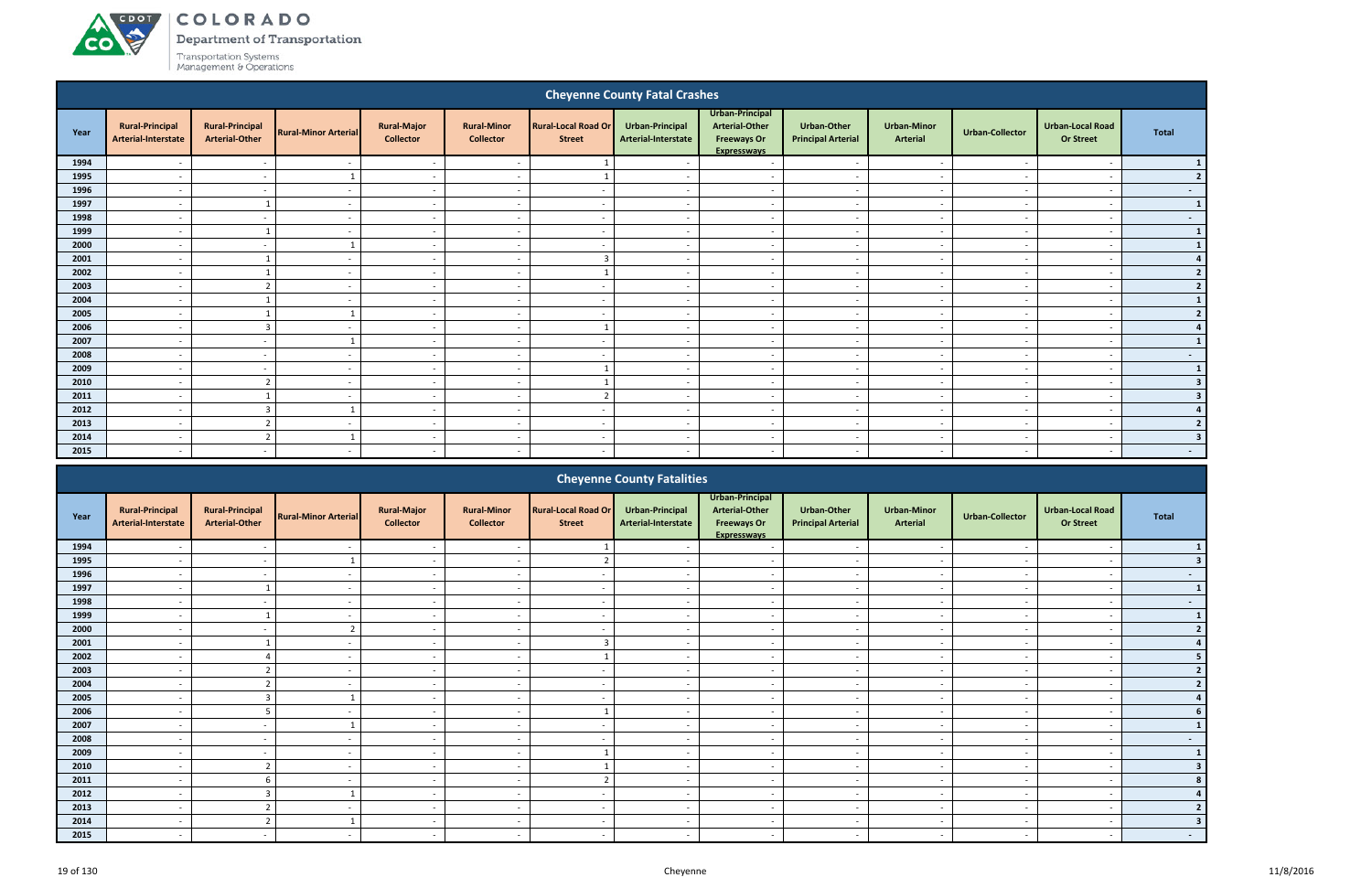

Department of Transportation

|      |                          |                          |                          | <b>Cheyenne County Fatal Crashes</b> |                          |                          |                          |                          |                          |                          | <b>Cheyenne County Fatalities</b> |                          |                          |                         |
|------|--------------------------|--------------------------|--------------------------|--------------------------------------|--------------------------|--------------------------|--------------------------|--------------------------|--------------------------|--------------------------|-----------------------------------|--------------------------|--------------------------|-------------------------|
| Year | Interstate               | U.S. Highway             | <b>State Highway</b>     | <b>County Road</b>                   | <b>Municipality</b>      | <b>Frontage Rd</b>       | <b>Total</b>             | Interstate               | U.S. Highway             | <b>State Highway</b>     | <b>County Road</b>                | <b>Municipality</b>      | <b>Frontage Road</b>     | <b>Total</b>            |
| 1994 | $\overline{\phantom{a}}$ | $\sim$                   |                          |                                      |                          | $\overline{\phantom{a}}$ |                          |                          | $\overline{\phantom{a}}$ | . —                      |                                   |                          |                          |                         |
| 1995 | $\sim$                   |                          | $\overline{\phantom{0}}$ |                                      | $\overline{\phantom{a}}$ | $\sim$                   |                          | $\sim$                   |                          | $\sim$                   |                                   | $\overline{\phantom{0}}$ |                          |                         |
| 1996 | $\overline{\phantom{a}}$ | $\sim$                   |                          | $\sim$                               | $\overline{\phantom{a}}$ | $\sim$                   | $\sim$                   | $\sim$                   | $\overline{\phantom{a}}$ | $\overline{\phantom{0}}$ |                                   | $\overline{\phantom{0}}$ |                          | $\sim$ $-$              |
| 1997 | $\overline{\phantom{a}}$ |                          |                          |                                      | $\overline{\phantom{a}}$ | $\overline{\phantom{a}}$ |                          |                          |                          | $\overline{\phantom{0}}$ |                                   | $\overline{\phantom{0}}$ |                          | $\mathbf{1}$            |
| 1998 | $\overline{\phantom{a}}$ | $\sim$                   |                          | $\overline{\phantom{a}}$             | $\overline{\phantom{a}}$ | $\overline{\phantom{a}}$ | $\overline{\phantom{a}}$ |                          | $\overline{\phantom{a}}$ | $\overline{\phantom{0}}$ |                                   | $\overline{\phantom{0}}$ |                          | $\sim$ 100 $\mu$        |
| 1999 |                          |                          |                          |                                      |                          | $\overline{\phantom{a}}$ |                          |                          |                          |                          |                                   |                          |                          | $\mathbf{1}$            |
| 2000 | $\overline{\phantom{a}}$ | $\sim$                   |                          | $\sim$                               | $\overline{\phantom{a}}$ | $\sim$                   |                          | $\sim$                   | $\overline{\phantom{a}}$ | ຳ                        |                                   |                          |                          | 2 <sup>1</sup>          |
| 2001 | $\overline{\phantom{a}}$ |                          |                          |                                      | $\overline{\phantom{a}}$ | $\sim$                   |                          |                          |                          | $\sim$                   |                                   | $\overline{\phantom{0}}$ |                          |                         |
| 2002 | $\overline{\phantom{a}}$ |                          |                          |                                      | $\overline{\phantom{a}}$ |                          |                          |                          | $\overline{a}$           | $\overline{\phantom{a}}$ |                                   |                          |                          | 5                       |
| 2003 | $\overline{\phantom{a}}$ | $\overline{2}$           |                          |                                      | $\overline{\phantom{a}}$ | $\sim$                   |                          |                          | $\overline{2}$           | $\sim$                   |                                   | $\overline{\phantom{0}}$ |                          | $\overline{2}$          |
| 2004 |                          |                          |                          |                                      |                          | $\overline{\phantom{a}}$ |                          |                          |                          | <u>т</u>                 |                                   |                          |                          |                         |
| 2005 | $\overline{\phantom{a}}$ | $\overline{\phantom{a}}$ | $\overline{\phantom{0}}$ | $\sim$                               | $\overline{a}$           | $\sim$                   |                          | $\overline{\phantom{0}}$ | $\overline{a}$           | $\sim$                   | $\overline{\phantom{a}}$          |                          |                          |                         |
| 2006 | $\overline{\phantom{a}}$ | $\overline{3}$           |                          |                                      | $\overline{\phantom{a}}$ | $\overline{\phantom{a}}$ |                          |                          | -5                       | $\overline{\phantom{0}}$ |                                   | $\overline{\phantom{0}}$ |                          |                         |
| 2007 | $\overline{\phantom{0}}$ |                          |                          | $\sim$                               | $\overline{\phantom{0}}$ | . .                      |                          |                          |                          | $\sim$                   |                                   | $\overline{\phantom{0}}$ |                          |                         |
| 2008 | $\overline{\phantom{a}}$ | $\sim$                   |                          |                                      | $\overline{\phantom{a}}$ | $\sim$                   | $\overline{\phantom{a}}$ |                          | $\overline{\phantom{a}}$ | $\sim$                   |                                   |                          |                          | $\sim$ 100 $\mu$        |
| 2009 | $\overline{\phantom{a}}$ | $\sim$                   |                          |                                      |                          | $\sim$                   |                          |                          | $\overline{\phantom{a}}$ | . —                      |                                   |                          |                          | $\mathbf{1}$            |
| 2010 | $\overline{a}$           | $\overline{2}$           | $\sim$                   |                                      | $\overline{\phantom{a}}$ | $\sim$                   |                          | $\sim$                   | $\overline{2}$           | $\sim$                   |                                   |                          |                          | $\overline{\mathbf{3}}$ |
| 2011 | $\overline{\phantom{a}}$ |                          |                          | $\mathbf{\hat{}}$                    | $\overline{\phantom{a}}$ | $\overline{\phantom{a}}$ |                          |                          | 6                        | $\sim$                   |                                   | $\overline{\phantom{0}}$ |                          |                         |
| 2012 | $\overline{\phantom{a}}$ | $\overline{4}$           |                          |                                      | $\overline{\phantom{0}}$ | $\overline{\phantom{a}}$ |                          |                          |                          | $\sim$                   |                                   |                          |                          |                         |
| 2013 | $\overline{\phantom{a}}$ | $\overline{2}$           | $\overline{\phantom{0}}$ | $\overline{\phantom{0}}$             | $\overline{\phantom{a}}$ | $\overline{\phantom{a}}$ |                          |                          | $\overline{2}$           | $\overline{\phantom{0}}$ |                                   | $\overline{\phantom{0}}$ |                          | ີ                       |
| 2014 | $\overline{\phantom{a}}$ | 3                        |                          |                                      | $\overline{\phantom{a}}$ | $\overline{\phantom{a}}$ |                          |                          |                          | $\overline{\phantom{a}}$ |                                   |                          |                          |                         |
| 2015 | $\overline{a}$           | $\sim$                   | $\overline{\phantom{a}}$ | $\sim$                               | $\overline{\phantom{a}}$ | $\sim$                   | $\sim$                   | $\sim$                   | $\sim$                   | $\sim$                   | $\overline{\phantom{a}}$          | $\sim$                   | $\overline{\phantom{0}}$ | $\sim$ 100 $\pm$        |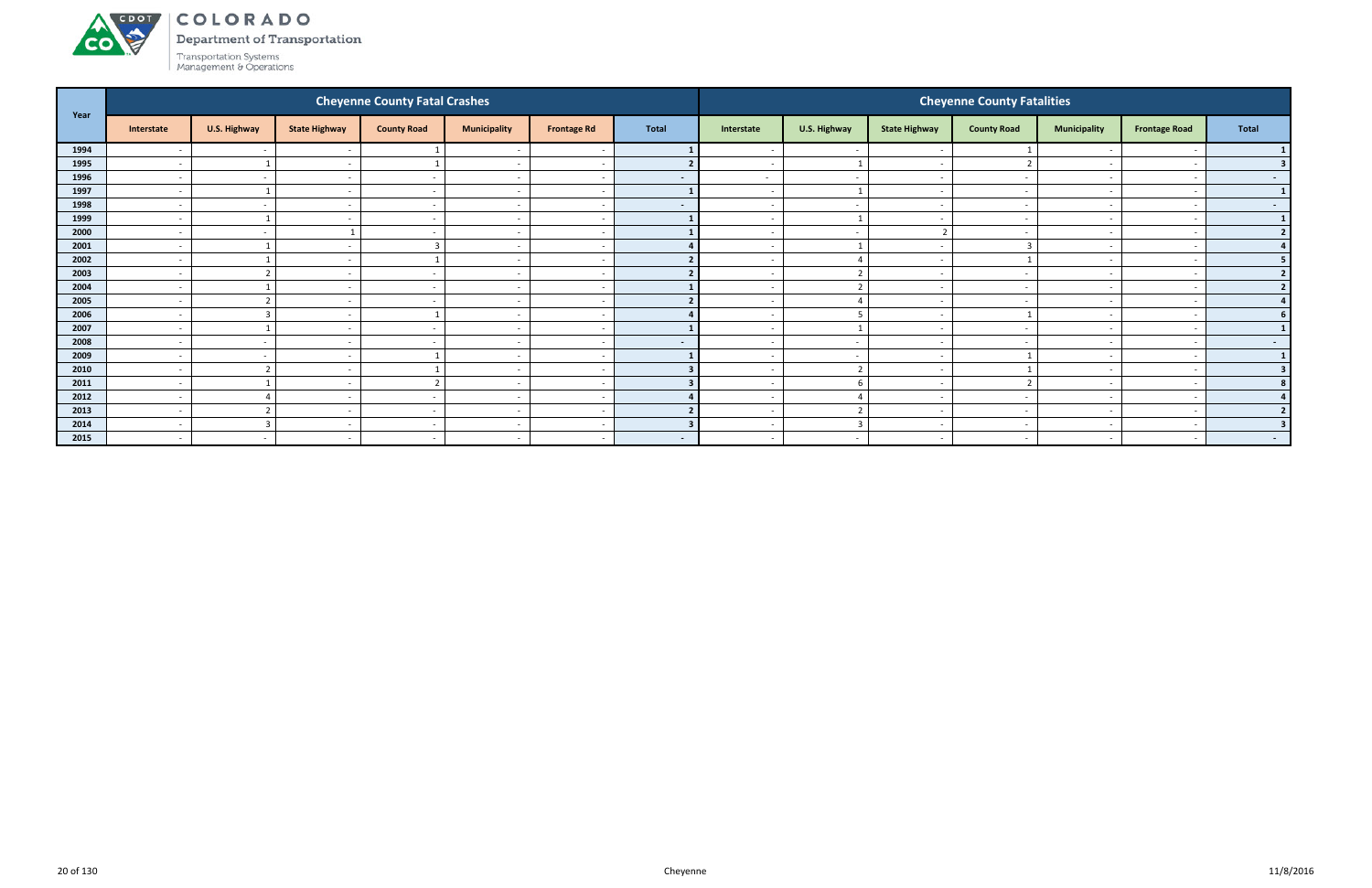# ACDOT

**CO** 

COLORADO

Department of Transportation

|              |                                                      |                                                 |                             |                                        |                                                      |                                             | <b>Conejos County Fatal Crashes</b>           |                                                                                      |                                                      |                                       |                                                      |                                                      |                         |
|--------------|------------------------------------------------------|-------------------------------------------------|-----------------------------|----------------------------------------|------------------------------------------------------|---------------------------------------------|-----------------------------------------------|--------------------------------------------------------------------------------------|------------------------------------------------------|---------------------------------------|------------------------------------------------------|------------------------------------------------------|-------------------------|
| Year         | <b>Rural-Principal</b><br>Arterial-Interstate        | <b>Rural-Principal</b><br><b>Arterial-Other</b> | <b>Rural-Minor Arterial</b> | <b>Rural-Major</b><br><b>Collector</b> | <b>Rural-Minor</b><br><b>Collector</b>               | <b>Rural-Local Road Or</b><br><b>Street</b> | <b>Urban-Principal</b><br>Arterial-Interstate | Urban-Principal<br><b>Arterial-Other</b><br><b>Freeways Or</b><br><b>Expresswavs</b> | <b>Urban-Other</b><br><b>Principal Arterial</b>      | <b>Urban-Minor</b><br><b>Arterial</b> | <b>Urban-Collector</b>                               | <b>Urban-Local Road</b><br><b>Or Street</b>          | <b>Total</b>            |
| 1994         |                                                      | $\overline{\phantom{a}}$                        | $\overline{2}$              | -1                                     | $\overline{\phantom{a}}$                             |                                             |                                               | $\overline{\phantom{a}}$                                                             | $\overline{\phantom{a}}$                             | $\overline{\phantom{a}}$              | .,                                                   | $\overline{\phantom{a}}$                             |                         |
| 1995         | $\overline{\phantom{a}}$                             | $\overline{\phantom{a}}$                        | $\overline{\phantom{a}}$    | - 1                                    | $\overline{\phantom{a}}$                             | $\overline{\phantom{a}}$                    | $\sim$                                        | $\overline{a}$                                                                       | $\sim$                                               | $\overline{a}$                        | $\overline{\phantom{a}}$                             | $\overline{\phantom{a}}$                             |                         |
| 1996         | $\overline{\phantom{a}}$                             |                                                 | $\overline{\phantom{a}}$    | $\sim$                                 | $\overline{\phantom{a}}$                             |                                             | $\overline{\phantom{a}}$                      | $\overline{a}$                                                                       | $\sim$                                               | $\overline{\phantom{a}}$              | $\overline{\phantom{a}}$                             |                                                      |                         |
| 1997         | $\overline{\phantom{a}}$                             | $\overline{\mathbf{1}}$                         | $\mathbf{1}$                | 1                                      | $\overline{\phantom{a}}$                             |                                             | $\overline{\phantom{a}}$                      | $\overline{a}$                                                                       | $\overline{a}$                                       | $\sim$                                | $\overline{\phantom{a}}$                             | $\overline{\phantom{a}}$                             | $\boldsymbol{a}$        |
| 1998         | $\overline{\phantom{a}}$                             | $\overline{\phantom{a}}$                        | $\overline{\phantom{a}}$    | $\overline{a}$                         | $\overline{\phantom{a}}$                             |                                             |                                               | $\overline{a}$                                                                       | $\overline{\phantom{a}}$                             | $\overline{\phantom{a}}$              | $\overline{\phantom{a}}$                             | $\overline{\phantom{a}}$                             | $\mathbf{1}$            |
| 1999<br>2000 | $\overline{\phantom{a}}$                             | $\overline{2}$                                  | $\overline{2}$              | $\sim$                                 | $\overline{\phantom{a}}$                             |                                             | $\sim$                                        | $\overline{a}$                                                                       | $\overline{\phantom{a}}$                             | $\overline{\phantom{a}}$              | $\sim$                                               |                                                      | 6<br>$\overline{2}$     |
| 2001         | $\overline{a}$<br>$\overline{\phantom{a}}$           | $\overline{\phantom{a}}$                        | $\sim$<br>$\mathbf{1}$      | $\sim$<br>- 1                          | $\overline{\phantom{a}}$<br>$\overline{\phantom{a}}$ | $\overline{\phantom{a}}$                    | $\overline{\phantom{a}}$<br>$\sim$            | $\overline{a}$<br>$\overline{a}$                                                     | $\overline{\phantom{a}}$<br>$\overline{\phantom{a}}$ | $\sim$<br>$\overline{\phantom{a}}$    | $\overline{\phantom{a}}$<br>$\overline{\phantom{a}}$ | $\overline{\phantom{a}}$<br>$\overline{\phantom{a}}$ | $\overline{2}$          |
| 2002         | $\overline{\phantom{a}}$                             | $\sim$                                          | $\overline{2}$              | $\sim$                                 | $\overline{2}$                                       | $\overline{\phantom{a}}$                    | $\overline{a}$                                | $\overline{a}$                                                                       | $\overline{\phantom{a}}$                             | $\sim$                                | $\overline{\phantom{a}}$                             | $\overline{\phantom{a}}$                             | $\Delta$                |
| 2003         | $\overline{\phantom{a}}$                             | - 1                                             | $\overline{2}$              | $\sim$                                 | $\mathbf{1}$                                         | $\overline{\phantom{a}}$                    | $\sim$                                        | $\overline{\phantom{a}}$                                                             | $\sim$                                               | $\overline{\phantom{a}}$              | $\overline{\phantom{a}}$                             | $\overline{\phantom{a}}$                             |                         |
| 2004         | $\overline{\phantom{a}}$                             | $\overline{\phantom{a}}$                        | $\overline{3}$              | $\sim$                                 | $\mathbf{1}$                                         | $\overline{\phantom{a}}$                    | $\overline{a}$                                | $\sim$                                                                               | $\sim$                                               | $\overline{a}$                        | $\overline{\phantom{a}}$                             | $\overline{\phantom{a}}$                             |                         |
| 2005         | $\overline{\phantom{a}}$                             | -1                                              | $\overline{a}$              | $\overline{\phantom{a}}$               | $\overline{\phantom{a}}$                             | $\overline{\phantom{a}}$                    | $\overline{\phantom{a}}$                      | $\overline{\phantom{a}}$                                                             | $\sim$                                               | $\overline{\phantom{a}}$              | $\overline{\phantom{a}}$                             | $\overline{\phantom{a}}$                             | -1                      |
| 2006         | $\overline{a}$                                       |                                                 | $\overline{\phantom{a}}$    | $\sim$                                 | $\overline{a}$                                       | $\overline{\phantom{a}}$                    | $\sim$                                        | $\overline{a}$                                                                       | $\sim$                                               | $\sim$                                | $\overline{\phantom{a}}$                             | $\overline{\phantom{a}}$                             | $\mathbf{1}$            |
| 2007         | $\overline{\phantom{a}}$                             | $\overline{2}$                                  | $\overline{\phantom{a}}$    | $\sim$                                 | $\overline{\phantom{a}}$                             | $\overline{\phantom{a}}$                    | $\sim$                                        | $\overline{a}$                                                                       | $\overline{\phantom{a}}$                             | $\sim$                                | $\sim$                                               | $\overline{\phantom{a}}$                             | $\overline{2}$          |
| 2008         | $\overline{\phantom{a}}$                             | $\overline{\phantom{a}}$                        | $\overline{\phantom{a}}$    | $\sim$                                 | $\overline{\phantom{a}}$                             | $\overline{\phantom{a}}$                    | $\overline{\phantom{a}}$                      | $\overline{a}$                                                                       | $\overline{a}$                                       | $\sim$                                | $\overline{\phantom{a}}$                             | $\overline{a}$                                       | $\sim 100$              |
| 2009         | $\overline{\phantom{a}}$                             | $\overline{\phantom{a}}$                        |                             | $\sim$                                 | $\overline{\phantom{a}}$                             | $\overline{\phantom{a}}$                    | $\overline{\phantom{a}}$                      | $\overline{a}$                                                                       | $\overline{\phantom{a}}$                             | $\overline{\phantom{a}}$              | $\overline{\phantom{a}}$                             | $\overline{\phantom{a}}$                             | $\mathbf{1}$            |
| 2010         | $\overline{\phantom{a}}$                             | $\overline{\phantom{a}}$                        | $\overline{\phantom{a}}$    | $\overline{2}$                         | $\overline{\phantom{a}}$                             |                                             | $\overline{a}$                                | $\overline{a}$                                                                       | $\overline{\phantom{a}}$                             | $\overline{\phantom{a}}$              | $\overline{a}$                                       | $\overline{\phantom{a}}$                             | $\overline{\mathbf{3}}$ |
| 2011         | $\overline{\phantom{a}}$                             |                                                 |                             | $\sim$                                 | $\overline{a}$                                       | $\overline{\phantom{a}}$                    | $\overline{\phantom{a}}$                      | $\sim$                                                                               | $\overline{\phantom{a}}$                             | $\sim$                                | $\overline{\phantom{a}}$                             | $\overline{\phantom{a}}$                             | $\overline{2}$          |
| 2012         | $\overline{\phantom{a}}$                             | $\overline{\phantom{a}}$                        | $\overline{\phantom{a}}$    | $\sim$                                 | $\overline{a}$                                       | $\overline{\phantom{a}}$                    | $\sim$                                        | $\overline{a}$                                                                       | $\overline{\phantom{a}}$                             | $\overline{\phantom{a}}$              | $\sim$                                               | $\overline{\phantom{a}}$                             | $\sim 100$              |
| 2013         | $\overline{a}$                                       | $\overline{a}$                                  | $\sim$                      | $\sim$                                 | 1                                                    | $\overline{\phantom{a}}$                    | $\overline{a}$                                | $\sim$                                                                               | $\overline{a}$                                       | $\overline{a}$                        | $\overline{\phantom{a}}$                             | $\overline{a}$                                       | $\mathbf{1}$            |
| 2014         | $\overline{\phantom{a}}$                             | $\sim$                                          | -1                          | $\sim$                                 | $\sim$                                               | $\overline{\phantom{a}}$                    | $\overline{\phantom{a}}$                      | $\overline{a}$                                                                       | $\overline{\phantom{a}}$                             | $\overline{\phantom{a}}$              | $\sim$                                               | $\overline{\phantom{a}}$                             | <sup>1</sup>            |
| 2015         | $\overline{\phantom{0}}$                             | $\overline{\phantom{a}}$                        | $\overline{2}$              | $\sim$                                 | $\overline{\phantom{0}}$                             | $\overline{\phantom{a}}$                    | $\overline{a}$                                | $\sim$                                                                               | $\overline{\phantom{a}}$                             | $\sim$                                | $\overline{a}$                                       | $\overline{\phantom{a}}$                             | $\overline{2}$          |
|              |                                                      |                                                 |                             |                                        |                                                      |                                             | <b>Conejos County Fatalities</b>              |                                                                                      |                                                      |                                       |                                                      |                                                      |                         |
| Year         | <b>Rural-Principal</b><br><b>Arterial-Interstate</b> | <b>Rural-Principal</b><br><b>Arterial-Other</b> | <b>Rural-Minor Arterial</b> | <b>Rural-Major</b><br><b>Collector</b> | <b>Rural-Minor</b><br><b>Collector</b>               | <b>Rural-Local Road Or</b><br><b>Street</b> | <b>Urban-Principal</b><br>Arterial-Interstate | Urban-Principal<br><b>Arterial-Other</b><br><b>Freeways Or</b><br><b>Expresswavs</b> | <b>Urban-Other</b><br><b>Principal Arterial</b>      | <b>Urban-Minor</b><br><b>Arterial</b> | <b>Urban-Collector</b>                               | <b>Urban-Local Road</b><br><b>Or Street</b>          | <b>Total</b>            |

|      |                                               |                                                 |                             |                                        |                                        |                                             | Conclos county rutunties               |                                                                                      |                                          |                                |                          |                                      |                          |
|------|-----------------------------------------------|-------------------------------------------------|-----------------------------|----------------------------------------|----------------------------------------|---------------------------------------------|----------------------------------------|--------------------------------------------------------------------------------------|------------------------------------------|--------------------------------|--------------------------|--------------------------------------|--------------------------|
| Year | <b>Rural-Principal</b><br>Arterial-Interstate | <b>Rural-Principal</b><br><b>Arterial-Other</b> | <b>Rural-Minor Arterial</b> | <b>Rural-Major</b><br><b>Collector</b> | <b>Rural-Minor</b><br><b>Collector</b> | <b>Rural-Local Road Or</b><br><b>Street</b> | Urban-Principal<br>Arterial-Interstate | Urban-Principal<br><b>Arterial-Other</b><br><b>Freeways Or</b><br><b>Expressways</b> | Urban-Other<br><b>Principal Arterial</b> | <b>Urban-Minor</b><br>Arterial | Urban-Collector          | Urban-Local Road<br><b>Or Street</b> | Total                    |
| 1994 |                                               |                                                 |                             |                                        | $\overline{\phantom{a}}$               |                                             |                                        |                                                                                      | $\overline{\phantom{a}}$                 |                                |                          |                                      |                          |
| 1995 |                                               |                                                 |                             |                                        |                                        |                                             |                                        |                                                                                      |                                          |                                |                          |                                      |                          |
| 1996 | $\overline{a}$                                |                                                 |                             |                                        | $\blacksquare$                         |                                             |                                        | $\overline{\phantom{a}}$                                                             | $\overline{\phantom{a}}$                 | $\overline{\phantom{0}}$       | $\sim$                   | $\overline{\phantom{a}}$             |                          |
| 1997 | $\overline{\phantom{a}}$                      |                                                 |                             |                                        | $\overline{\phantom{a}}$               |                                             | $\overline{\phantom{a}}$               | $\overline{\phantom{a}}$                                                             | $\overline{\phantom{a}}$                 | $\overline{\phantom{a}}$       | $\overline{\phantom{a}}$ | $\overline{\phantom{0}}$             |                          |
| 1998 |                                               |                                                 |                             |                                        | $\overline{\phantom{a}}$               |                                             |                                        | $\overline{\phantom{a}}$                                                             | $\overline{\phantom{a}}$                 | $\overline{\phantom{a}}$       |                          |                                      |                          |
| 1999 |                                               |                                                 |                             |                                        | $\overline{\phantom{a}}$               |                                             |                                        | $\overline{\phantom{a}}$                                                             | $\overline{\phantom{a}}$                 | $\overline{\phantom{a}}$       |                          |                                      |                          |
| 2000 |                                               |                                                 |                             |                                        |                                        |                                             |                                        |                                                                                      |                                          |                                |                          |                                      |                          |
| 2001 |                                               |                                                 |                             |                                        |                                        |                                             |                                        |                                                                                      |                                          |                                |                          |                                      |                          |
| 2002 |                                               |                                                 |                             | $\overline{\phantom{a}}$               | $\mathcal{L}$                          |                                             |                                        | $\overline{\phantom{a}}$                                                             | $\overline{\phantom{0}}$                 | $\overline{\phantom{a}}$       |                          |                                      |                          |
| 2003 | $\overline{\phantom{a}}$                      |                                                 |                             | $\sim$                                 |                                        | $\overline{\phantom{0}}$                    |                                        | $\overline{\phantom{a}}$                                                             | $\overline{\phantom{a}}$                 | $\overline{\phantom{a}}$       | $\overline{\phantom{a}}$ |                                      |                          |
| 2004 | $\overline{\phantom{a}}$                      |                                                 |                             | $\overline{\phantom{a}}$               |                                        | $\overline{\phantom{0}}$                    | $\overline{\phantom{a}}$               | $\overline{\phantom{a}}$                                                             | $\overline{\phantom{a}}$                 | $\overline{\phantom{a}}$       | $\overline{\phantom{a}}$ |                                      |                          |
| 2005 |                                               |                                                 |                             | $\overline{\phantom{a}}$               | $\overline{\phantom{0}}$               |                                             |                                        | $\overline{\phantom{a}}$                                                             | $\overline{\phantom{a}}$                 | $\overline{\phantom{a}}$       |                          |                                      |                          |
| 2006 |                                               |                                                 |                             | $\overline{\phantom{a}}$               | $\overline{\phantom{a}}$               | $\overline{\phantom{0}}$                    |                                        | $\overline{\phantom{a}}$                                                             | $\overline{\phantom{a}}$                 | $\overline{\phantom{a}}$       |                          |                                      |                          |
| 2007 |                                               |                                                 |                             |                                        |                                        |                                             |                                        | $\overline{\phantom{a}}$                                                             | $\overline{\phantom{a}}$                 | $\overline{\phantom{a}}$       |                          |                                      |                          |
| 2008 |                                               |                                                 |                             |                                        | $\overline{\phantom{a}}$               |                                             |                                        | $\overline{\phantom{a}}$                                                             | $\overline{\phantom{a}}$                 |                                |                          |                                      | $\sim$                   |
| 2009 | $\overline{\phantom{a}}$                      | $\overline{\phantom{a}}$                        |                             | $\overline{\phantom{a}}$               | $\overline{\phantom{a}}$               | $\overline{\phantom{a}}$                    | $\overline{\phantom{0}}$               | $\overline{\phantom{a}}$                                                             | $\overline{\phantom{a}}$                 | $\overline{\phantom{a}}$       | $\overline{a}$           | $\overline{\phantom{a}}$             | $\mathbf{1}$             |
| 2010 |                                               |                                                 |                             |                                        | $\overline{\phantom{a}}$               |                                             |                                        | $\overline{\phantom{a}}$                                                             | $\overline{\phantom{a}}$                 | $\overline{\phantom{a}}$       |                          |                                      |                          |
| 2011 |                                               |                                                 |                             |                                        |                                        |                                             |                                        |                                                                                      | $\overline{\phantom{a}}$                 |                                |                          |                                      |                          |
| 2012 |                                               |                                                 |                             |                                        | $\overline{\phantom{a}}$               |                                             |                                        | $\overline{\phantom{a}}$                                                             | $\overline{\phantom{a}}$                 | $\overline{\phantom{0}}$       |                          |                                      | $\overline{\phantom{0}}$ |
| 2013 |                                               |                                                 |                             |                                        |                                        |                                             |                                        |                                                                                      |                                          | $\overline{\phantom{a}}$       |                          |                                      |                          |
| 2014 |                                               |                                                 |                             |                                        |                                        |                                             |                                        |                                                                                      | $\overline{\phantom{a}}$                 |                                |                          |                                      |                          |
| 2015 |                                               |                                                 |                             |                                        | $\overline{\phantom{a}}$               | $\overline{\phantom{a}}$                    |                                        | $\overline{\phantom{0}}$                                                             | $\overline{\phantom{a}}$                 | $\overline{\phantom{0}}$       |                          |                                      |                          |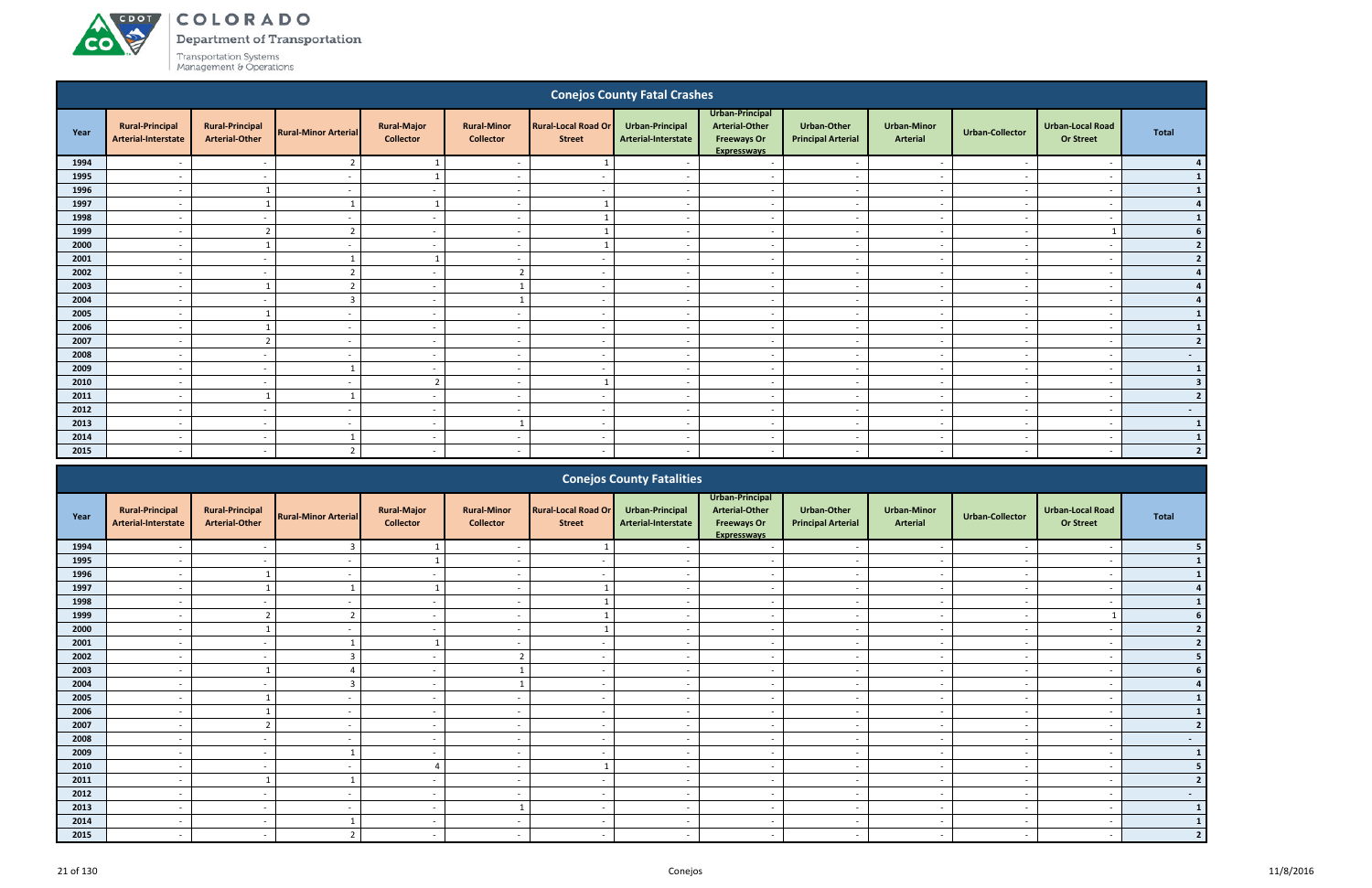

Department of Transportation

| Year |                          |                          |                      | <b>Conejos County Fatal Crashes</b> |                          |                    |                |                          |                          |                      | <b>Conejos County Fatalities</b> |                          |                          |                  |
|------|--------------------------|--------------------------|----------------------|-------------------------------------|--------------------------|--------------------|----------------|--------------------------|--------------------------|----------------------|----------------------------------|--------------------------|--------------------------|------------------|
|      | Interstate               | U.S. Highway             | <b>State Highway</b> | <b>County Road</b>                  | <b>Municipality</b>      | <b>Frontage Rd</b> | <b>Total</b>   | Interstate               | U.S. Highway             | <b>State Highway</b> | <b>County Road</b>               | <b>Municipality</b>      | <b>Frontage Road</b>     | Total            |
| 1994 | $\overline{\phantom{a}}$ | $\overline{2}$           |                      |                                     | $\overline{\phantom{a}}$ |                    |                | $\overline{\phantom{0}}$ | $\overline{3}$           |                      |                                  |                          |                          |                  |
| 1995 |                          | $\sim$                   |                      |                                     | $\overline{\phantom{a}}$ |                    |                |                          | $\overline{\phantom{a}}$ |                      |                                  |                          |                          | $\mathbf{1}$     |
| 1996 | $\overline{\phantom{a}}$ |                          |                      | $\sim$                              | $\sim$                   |                    |                | $\sim$                   | $\overline{\phantom{0}}$ | $\sim$               | $\overline{\phantom{a}}$         | $\overline{a}$           |                          | $\mathbf{1}$     |
| 1997 | $\overline{\phantom{a}}$ |                          |                      |                                     | $\overline{\phantom{a}}$ |                    |                | $\sim$                   | $\overline{1}$           | $\overline{2}$       |                                  | $\overline{\phantom{0}}$ | $\overline{\phantom{a}}$ | 4                |
| 1998 | $\overline{\phantom{a}}$ | $\sim$                   |                      |                                     | $\overline{\phantom{a}}$ |                    |                |                          | $\sim$                   |                      |                                  |                          |                          | $1\phantom{.}$   |
| 1999 | $\overline{\phantom{a}}$ | $\mathbf{\Gamma}$        |                      |                                     |                          |                    |                |                          | $\overline{2}$           |                      |                                  |                          |                          | 6 <sup>1</sup>   |
| 2000 | $\overline{\phantom{a}}$ |                          |                      |                                     | $\overline{\phantom{a}}$ |                    |                | $\overline{\phantom{0}}$ | $\overline{1}$           |                      |                                  | $\overline{\phantom{0}}$ |                          | 2                |
| 2001 | $\overline{\phantom{a}}$ | $\sim$                   |                      |                                     | $\overline{\phantom{a}}$ |                    |                | $\overline{\phantom{0}}$ | $\sim$                   |                      | $\overline{\phantom{a}}$         | $\overline{\phantom{0}}$ |                          | 2                |
| 2002 | $\overline{\phantom{a}}$ | $\sim$                   |                      |                                     | $\overline{\phantom{a}}$ |                    |                | $\overline{\phantom{0}}$ | $\sim$                   | $\overline{3}$       |                                  |                          |                          | 5 <sub>1</sub>   |
| 2003 | $\overline{\phantom{a}}$ |                          |                      |                                     | $\overline{\phantom{a}}$ |                    |                | $\overline{\phantom{0}}$ | $\overline{1}$           |                      |                                  | $\sim$                   |                          | 6 <sup>1</sup>   |
| 2004 | $\overline{\phantom{a}}$ | $\overline{\phantom{0}}$ |                      |                                     | $\overline{\phantom{a}}$ |                    |                |                          | $\overline{\phantom{a}}$ | 3                    |                                  |                          |                          | 4 <sup>1</sup>   |
| 2005 | $\overline{a}$           | $\sim$                   |                      | $\sim$                              | $\overline{\phantom{a}}$ |                    |                | $\overline{\phantom{0}}$ | $\sim$                   |                      | $\overline{\phantom{a}}$         | $\overline{\phantom{a}}$ | $\overline{\phantom{a}}$ | $\mathbf{1}$     |
| 2006 | $\overline{\phantom{a}}$ |                          |                      | $\sim$                              | $\sim$                   |                    |                | $\sim$                   | $\overline{\phantom{0}}$ | $\sim$               | $\overline{\phantom{a}}$         | $\overline{\phantom{a}}$ |                          | $\mathbf{1}$     |
| 2007 | $\overline{\phantom{a}}$ | $\overline{2}$           |                      |                                     | $\overline{\phantom{a}}$ |                    | $\overline{2}$ | $\overline{\phantom{0}}$ | $\overline{2}$           |                      |                                  | $\overline{\phantom{a}}$ |                          | 2                |
| 2008 | $\overline{\phantom{a}}$ | $\sim$                   |                      | $\sim$                              | $\overline{\phantom{a}}$ |                    | $\blacksquare$ | $\overline{\phantom{0}}$ | $\sim$                   | $\sim$               | $\overline{\phantom{a}}$         | $\overline{\phantom{0}}$ |                          | $\sim$ 100 $\mu$ |
| 2009 | $\overline{\phantom{a}}$ | $\sim$                   |                      |                                     | $\overline{\phantom{a}}$ |                    |                |                          | $\sim$                   |                      |                                  | $\overline{\phantom{0}}$ |                          | $\mathbf{1}$     |
| 2010 | $\overline{\phantom{a}}$ | $\sim$                   |                      | $\overline{2}$                      | $\overline{\phantom{a}}$ |                    |                | $\sim$                   | $\sim$                   | -3                   |                                  | $\sim$                   | $\overline{\phantom{a}}$ | 5 <sub>1</sub>   |
| 2011 | $\overline{\phantom{a}}$ |                          |                      | $\sim$                              | $\overline{\phantom{a}}$ |                    |                | $\sim$                   | $\overline{\phantom{0}}$ |                      | $\overline{\phantom{a}}$         | $\overline{\phantom{a}}$ |                          | 2                |
| 2012 | $\overline{\phantom{a}}$ | $\sim$                   |                      |                                     | $\overline{\phantom{a}}$ |                    | $\blacksquare$ | $\overline{\phantom{0}}$ | $\sim$                   |                      |                                  | $\overline{\phantom{0}}$ |                          | $\sim$ $-$       |
| 2013 | $\overline{\phantom{a}}$ | $\sim$                   |                      |                                     | $\overline{\phantom{a}}$ |                    |                | $\sim$                   | $\sim$                   | $\sim$               |                                  | $\overline{\phantom{a}}$ |                          | $\mathbf{1}$     |
| 2014 | $\overline{\phantom{a}}$ | $\sim$                   |                      |                                     | $\overline{\phantom{a}}$ |                    |                |                          | $\sim$                   |                      |                                  |                          |                          | $\mathbf{1}$     |
| 2015 | $\overline{\phantom{a}}$ | $\sim$                   |                      | $\sim$                              | $\overline{\phantom{a}}$ |                    | $\overline{2}$ | $\sim$                   | $\overline{a}$           | ຳ                    | $\overline{\phantom{0}}$         | $\overline{\phantom{0}}$ | $\overline{\phantom{a}}$ | 2 <sup>1</sup>   |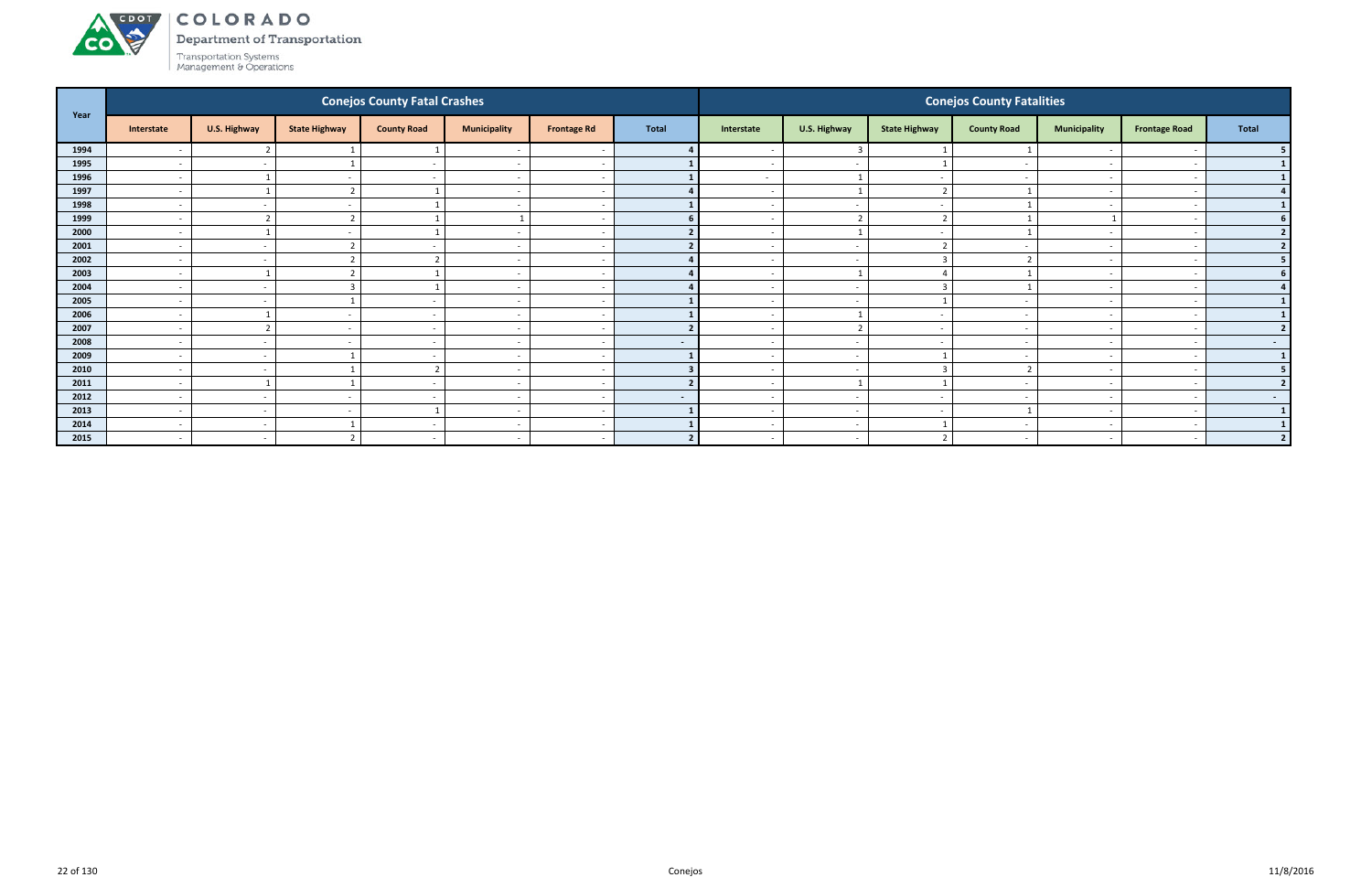ACDOT

**CO** 

**Department of Transportation** 

|      |                                               |                                                 |                             |                                        |                                        |                                             | <b>Clear Creek County Fatal Crashes</b> |                                                                                      |                                                 |                                |                          |                                             |                |
|------|-----------------------------------------------|-------------------------------------------------|-----------------------------|----------------------------------------|----------------------------------------|---------------------------------------------|-----------------------------------------|--------------------------------------------------------------------------------------|-------------------------------------------------|--------------------------------|--------------------------|---------------------------------------------|----------------|
| Year | <b>Rural-Principal</b><br>Arterial-Interstate | <b>Rural-Principal</b><br><b>Arterial-Other</b> | <b>Rural-Minor Arterial</b> | <b>Rural-Major</b><br><b>Collector</b> | <b>Rural-Minor</b><br><b>Collector</b> | <b>Rural-Local Road Or</b><br><b>Street</b> | Urban-Principal<br>Arterial-Interstate  | Urban-Principal<br><b>Arterial-Other</b><br><b>Freeways Or</b><br><b>Expresswavs</b> | <b>Urban-Other</b><br><b>Principal Arterial</b> | <b>Urban-Minor</b><br>Arterial | <b>Urban-Collector</b>   | <b>Urban-Local Road</b><br><b>Or Street</b> | <b>Total</b>   |
| 1994 | $\overline{2}$                                |                                                 | $\overline{2}$              |                                        |                                        |                                             |                                         | $\overline{a}$                                                                       |                                                 | . —                            |                          |                                             |                |
| 1995 | $\overline{7}$                                | $\sim$                                          | $\sim$                      | $\sim$                                 |                                        |                                             | $\sim$                                  | $\sim$                                                                               | $\overline{\phantom{a}}$                        | $\overline{\phantom{a}}$       | $\sim$                   | $\overline{\phantom{a}}$                    |                |
| 1996 | $\overline{2}$                                |                                                 | $\overline{\phantom{a}}$    | $\sim$                                 | $\overline{\phantom{a}}$               | $\overline{\phantom{a}}$                    | $\overline{\phantom{a}}$                | $\sim$                                                                               | $\overline{\phantom{a}}$                        | $\overline{\phantom{a}}$       | $\sim$                   | $\overline{\phantom{a}}$                    |                |
| 1997 | $\Delta$                                      |                                                 | $\overline{2}$              | $\overline{3}$                         | $\overline{\phantom{0}}$               | $\overline{\phantom{a}}$                    | $\overline{\phantom{a}}$                | $\overline{\phantom{a}}$                                                             | $\overline{\phantom{a}}$                        | $\sim$                         | $\sim$                   | $\overline{\phantom{a}}$                    | 10             |
| 1998 | .5                                            | $\overline{\phantom{a}}$                        | $\overline{\phantom{a}}$    | $\sim$                                 |                                        |                                             | $\sim$                                  | $\overline{\phantom{a}}$                                                             | $\overline{\phantom{a}}$                        | $\sim$                         | $\sim$                   | $\overline{\phantom{a}}$                    | $\overline{7}$ |
| 1999 | 5                                             | $\overline{2}$                                  | $\overline{\phantom{a}}$    | $\sim$                                 | $\overline{\phantom{a}}$               | $\overline{\phantom{a}}$                    | $\sim$                                  | $\overline{\phantom{a}}$                                                             | $\overline{\phantom{a}}$                        | $\sim$                         | $\sim$                   | $\overline{\phantom{a}}$                    | $\overline{7}$ |
| 2000 | $\overline{7}$                                |                                                 | $\sim$                      |                                        | $\overline{\phantom{a}}$               | . .                                         |                                         | $\overline{a}$                                                                       | $\overline{\phantom{a}}$                        | $\sim$                         | $\sim$                   | $\overline{\phantom{a}}$                    | ${\bf 10}$     |
| 2001 | 6                                             | $\overline{\phantom{a}}$                        | $\sim$                      | $\sim$                                 | $\overline{\phantom{0}}$               | $\overline{\phantom{a}}$                    | $\overline{\phantom{a}}$                | $\overline{a}$                                                                       | $\overline{\phantom{a}}$                        | $\overline{\phantom{a}}$       | $\overline{\phantom{a}}$ | - -                                         | 6              |
| 2002 | $\overline{2}$                                |                                                 | $\overline{2}$              | $\sim$                                 | $\overline{\phantom{a}}$               | $\overline{\phantom{a}}$                    | $\overline{\phantom{a}}$                | $\sim$                                                                               | $\overline{\phantom{a}}$                        | $\overline{\phantom{a}}$       | $\overline{\phantom{a}}$ | $\overline{\phantom{a}}$                    |                |
| 2003 | $\overline{3}$                                | $\overline{\phantom{a}}$                        |                             |                                        |                                        |                                             |                                         | $\overline{a}$                                                                       | - -                                             | $\sim$                         |                          | - -                                         | 5              |
| 2004 | $\overline{3}$                                |                                                 |                             | $\sim$                                 |                                        |                                             |                                         | $\overline{\phantom{a}}$                                                             |                                                 | $\overline{a}$                 |                          | $\overline{\phantom{a}}$                    |                |
| 2005 |                                               | $\overline{2}$                                  |                             | $\sim$                                 |                                        |                                             |                                         | $\overline{a}$                                                                       |                                                 | $\overline{\phantom{a}}$       |                          | $\overline{\phantom{a}}$                    | 3              |
| 2006 |                                               | $\overline{\phantom{a}}$                        | $\overline{\phantom{a}}$    | $\overline{2}$                         | $\overline{\phantom{a}}$               | $\overline{\phantom{a}}$                    | $\sim$                                  | $\overline{\phantom{a}}$                                                             | $\overline{\phantom{a}}$                        | $\overline{\phantom{a}}$       | $\sim$                   | $\overline{\phantom{a}}$                    |                |
| 2007 |                                               | $\overline{3}$                                  |                             | $\sim$                                 | $\overline{\phantom{a}}$               | $\overline{\phantom{a}}$                    | $\overline{\phantom{a}}$                | $\sim$                                                                               | $\overline{\phantom{a}}$                        | $\overline{\phantom{a}}$       | $\sim$                   | $\overline{\phantom{a}}$                    |                |
| 2008 | $\overline{2}$                                | $\sim$                                          | . .                         |                                        | $\overline{\phantom{a}}$               | $\overline{\phantom{a}}$                    | $\overline{\phantom{a}}$                | $\overline{\phantom{a}}$                                                             | $\overline{\phantom{a}}$                        | $\overline{\phantom{a}}$       | $\sim$                   | $\overline{\phantom{a}}$                    |                |
| 2009 |                                               | -                                               |                             |                                        | $\overline{\phantom{a}}$               |                                             |                                         | $\overline{\phantom{a}}$                                                             | $\overline{\phantom{a}}$                        | $\sim$                         |                          | $\overline{\phantom{a}}$                    |                |
| 2010 | $\overline{2}$                                | $\sim$                                          | $\overline{\phantom{a}}$    | $\sim$                                 | $\overline{\phantom{a}}$               | $\overline{\phantom{a}}$                    | $\sim$                                  | $\sim$                                                                               | $\overline{\phantom{a}}$                        | $\overline{\phantom{a}}$       | $\sim$                   | $\overline{\phantom{a}}$                    |                |
| 2011 | $\overline{2}$                                | $\sim$                                          | $\overline{\phantom{a}}$    | $\sim$                                 | $\overline{\phantom{a}}$               | $\overline{\phantom{a}}$                    | $\overline{\phantom{a}}$                | $\sim$                                                                               | $\overline{\phantom{a}}$                        | $\sim$                         | $\overline{\phantom{a}}$ | $\overline{\phantom{a}}$                    | $\overline{2}$ |
| 2012 | $\overline{a}$                                |                                                 | $\overline{\phantom{a}}$    |                                        | $\overline{\phantom{a}}$               | $\overline{\phantom{a}}$                    | $\sim$                                  | $\overline{a}$                                                                       | $\overline{\phantom{a}}$                        | $\sim$                         | $\sim$                   | $\overline{\phantom{a}}$                    |                |
| 2013 | $\overline{2}$                                | $\overline{2}$                                  | $\overline{2}$              | $\overline{2}$                         | $\sim$                                 | $\overline{\phantom{a}}$                    | $\sim$                                  | $\overline{a}$                                                                       | $\sim$                                          | $\sim$                         | $\overline{\phantom{a}}$ | $\overline{\phantom{a}}$                    |                |
| 2014 | $\overline{\phantom{a}}$                      | $\sim$                                          | $\overline{\phantom{0}}$    | $\sim$                                 | - -                                    | . .                                         | $\overline{\phantom{a}}$                | $\overline{a}$                                                                       | $\overline{\phantom{a}}$                        | $\sim$                         | $\sim$                   | $\overline{\phantom{a}}$                    | $\sim$         |
| 2015 | 3                                             | -                                               | 1                           | $\sim$                                 | -                                      |                                             |                                         | $\overline{\phantom{a}}$                                                             | $\overline{\phantom{a}}$                        | $\overline{\phantom{a}}$       | $\overline{\phantom{a}}$ |                                             | $\overline{a}$ |
|      |                                               |                                                 |                             |                                        |                                        |                                             | <b>Clear Creek County Fatalities</b>    |                                                                                      |                                                 |                                |                          |                                             |                |

|      |                                               |                                                 |                             |                                        |                                        |                                             | <b>Clear Creek County Fatalities</b>   |                                                                                      |                                                 |                                       |                          |                                             |                          |
|------|-----------------------------------------------|-------------------------------------------------|-----------------------------|----------------------------------------|----------------------------------------|---------------------------------------------|----------------------------------------|--------------------------------------------------------------------------------------|-------------------------------------------------|---------------------------------------|--------------------------|---------------------------------------------|--------------------------|
| Year | <b>Rural-Principal</b><br>Arterial-Interstate | <b>Rural-Principal</b><br><b>Arterial-Other</b> | <b>Rural-Minor Arterial</b> | <b>Rural-Major</b><br><b>Collector</b> | <b>Rural-Minor</b><br><b>Collector</b> | <b>Rural-Local Road Or</b><br><b>Street</b> | Urban-Principal<br>Arterial-Interstate | Urban-Principal<br><b>Arterial-Other</b><br><b>Freeways Or</b><br><b>Expresswavs</b> | <b>Urban-Other</b><br><b>Principal Arterial</b> | <b>Urban-Minor</b><br><b>Arterial</b> | <b>Urban-Collector</b>   | <b>Urban-Local Road</b><br><b>Or Street</b> | <b>Total</b>             |
| 1994 |                                               |                                                 |                             |                                        |                                        |                                             |                                        |                                                                                      |                                                 |                                       |                          |                                             |                          |
| 1995 |                                               |                                                 |                             |                                        |                                        |                                             |                                        |                                                                                      |                                                 |                                       |                          |                                             |                          |
| 1996 |                                               |                                                 |                             | $\sim$                                 | $\overline{\phantom{a}}$               |                                             |                                        | $\overline{\phantom{a}}$                                                             | $\sim$                                          | $\sim$                                |                          | $\overline{\phantom{a}}$                    |                          |
| 1997 | 6                                             |                                                 | $\overline{z}$              | $\mathbf{3}$                           | $\overline{\phantom{a}}$               |                                             |                                        | $\overline{\phantom{0}}$                                                             | $\overline{\phantom{0}}$                        | $\overline{\phantom{0}}$              |                          | $\overline{\phantom{0}}$                    | 12                       |
| 1998 |                                               |                                                 |                             | $\overline{\phantom{0}}$               |                                        |                                             |                                        |                                                                                      | $\overline{\phantom{a}}$                        |                                       |                          |                                             |                          |
| 1999 |                                               |                                                 |                             | $\sim$                                 | $\overline{\phantom{a}}$               |                                             |                                        | $\overline{\phantom{a}}$                                                             | $\overline{\phantom{a}}$                        | $\overline{\phantom{a}}$              |                          | $\overline{\phantom{a}}$                    | 8                        |
| 2000 |                                               |                                                 |                             |                                        |                                        |                                             |                                        |                                                                                      |                                                 |                                       |                          |                                             | 10                       |
| 2001 |                                               | $\overline{\phantom{a}}$                        |                             | $\sim$                                 | $\overline{\phantom{a}}$               | $\overline{\phantom{a}}$                    |                                        | $\overline{\phantom{a}}$                                                             | $\overline{\phantom{a}}$                        | $\sim$                                |                          | $\overline{\phantom{0}}$                    | 6                        |
| 2002 |                                               |                                                 |                             | $\sim$                                 | $\overline{\phantom{a}}$               |                                             |                                        | $\overline{\phantom{a}}$                                                             | $\overline{\phantom{a}}$                        | $\overline{\phantom{0}}$              |                          |                                             |                          |
| 2003 |                                               |                                                 |                             |                                        | $\overline{\phantom{0}}$               |                                             |                                        |                                                                                      | $\overline{\phantom{0}}$                        | $\overline{\phantom{0}}$              |                          |                                             |                          |
| 2004 |                                               |                                                 |                             | $\sim$                                 | $\overline{\phantom{a}}$               |                                             |                                        | $\overline{\phantom{a}}$                                                             | $\sim$                                          | $\overline{\phantom{a}}$              |                          | $\overline{\phantom{a}}$                    |                          |
| 2005 |                                               |                                                 |                             | $\overline{\phantom{0}}$               |                                        |                                             |                                        | $\overline{\phantom{0}}$                                                             | $\overline{\phantom{a}}$                        | $\overline{\phantom{a}}$              |                          |                                             |                          |
| 2006 |                                               | $\overline{\phantom{0}}$                        | $\overline{\phantom{a}}$    |                                        | $\overline{\phantom{a}}$               | $\overline{\phantom{a}}$                    | $\overline{\phantom{a}}$               | $\overline{\phantom{a}}$                                                             | $\overline{\phantom{a}}$                        | $\sim$                                | $\overline{\phantom{a}}$ | $\overline{\phantom{a}}$                    |                          |
| 2007 |                                               | $\mathbf{\Omega}$                               |                             | $\sim$                                 | $\overline{\phantom{a}}$               |                                             |                                        | $\overline{\phantom{a}}$                                                             | $\overline{\phantom{a}}$                        | $\sim$                                |                          | $\overline{\phantom{a}}$                    |                          |
| 2008 |                                               | $\overline{\phantom{a}}$                        |                             |                                        |                                        |                                             |                                        | $\overline{\phantom{a}}$                                                             | $\overline{\phantom{0}}$                        | $\overline{\phantom{0}}$              |                          | $\overline{\phantom{a}}$                    |                          |
| 2009 |                                               |                                                 |                             |                                        |                                        |                                             |                                        |                                                                                      | $\overline{\phantom{a}}$                        | $\overline{\phantom{0}}$              |                          |                                             |                          |
| 2010 |                                               |                                                 |                             | $\sim$                                 | $\overline{\phantom{a}}$               |                                             |                                        | $\overline{\phantom{0}}$                                                             | $\overline{\phantom{a}}$                        | $\overline{\phantom{0}}$              |                          |                                             |                          |
| 2011 | $\mathcal{L}$                                 | $\sim$                                          | $\overline{\phantom{a}}$    | $\sim$                                 | $\overline{\phantom{a}}$               | $\overline{\phantom{a}}$                    | $\overline{\phantom{a}}$               | $\overline{\phantom{a}}$                                                             | $\overline{\phantom{a}}$                        | $\sim$                                | $\overline{\phantom{a}}$ | $\overline{\phantom{a}}$                    |                          |
| 2012 |                                               |                                                 |                             |                                        | $\overline{\phantom{a}}$               |                                             |                                        | $\overline{\phantom{a}}$                                                             | $\overline{\phantom{a}}$                        | $\overline{\phantom{0}}$              |                          | $\overline{\phantom{a}}$                    |                          |
| 2013 |                                               |                                                 |                             | ി                                      | $\overline{\phantom{a}}$               |                                             |                                        | $\overline{\phantom{a}}$                                                             | $\overline{\phantom{a}}$                        | $\overline{\phantom{a}}$              |                          | $\overline{\phantom{a}}$                    |                          |
| 2014 |                                               | $\overline{\phantom{a}}$                        |                             | $\sim$                                 | $\overline{\phantom{a}}$               |                                             |                                        | $\overline{\phantom{a}}$                                                             | $\overline{\phantom{a}}$                        | $\overline{\phantom{a}}$              |                          | $\overline{\phantom{a}}$                    | $\overline{\phantom{0}}$ |
| 2015 |                                               |                                                 |                             |                                        |                                        |                                             |                                        |                                                                                      | $\overline{\phantom{a}}$                        | $\overline{\phantom{a}}$              |                          |                                             |                          |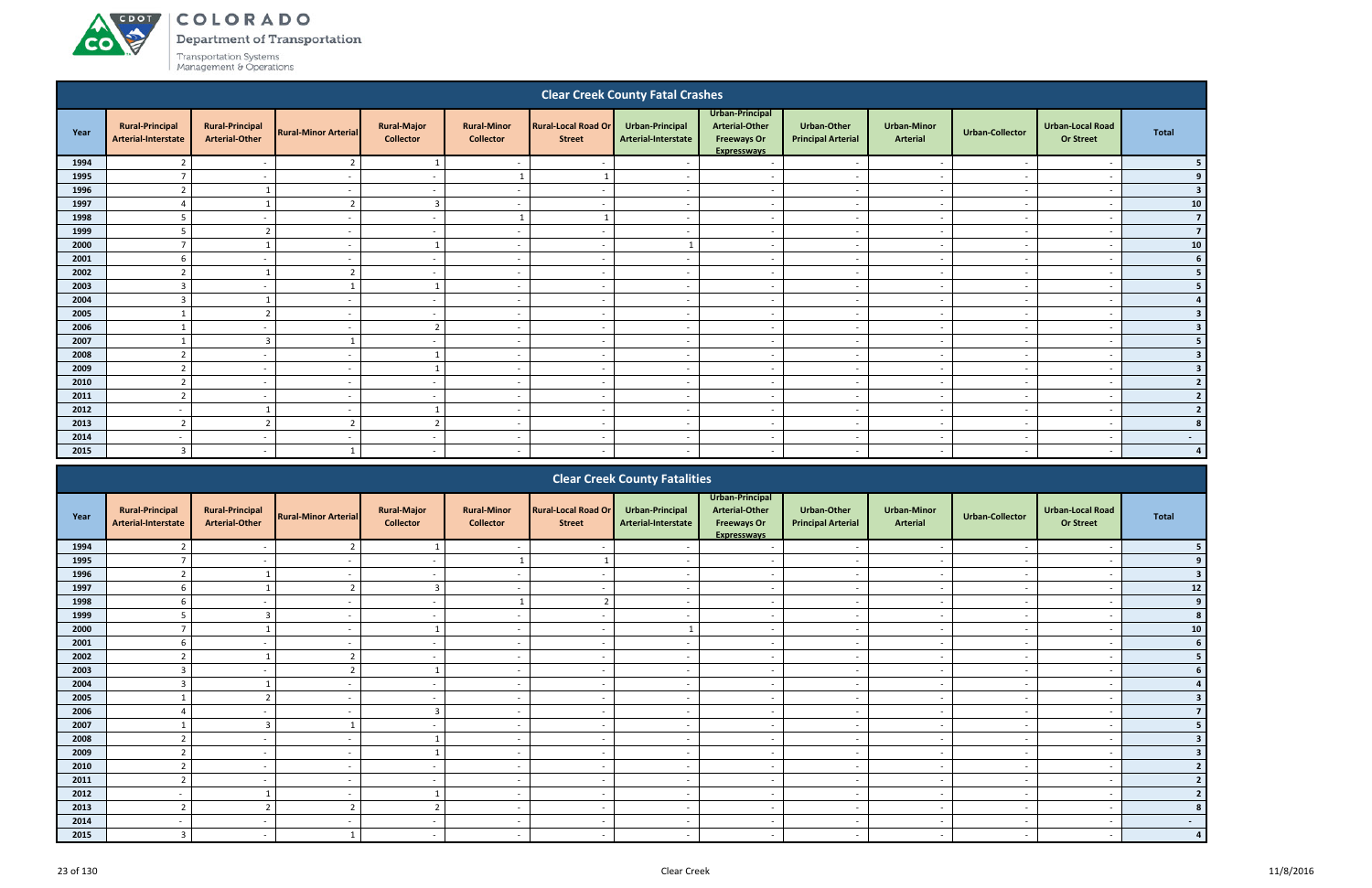#### ACDOT COLORADO

Department of Transportation

Transportation Systems<br>Management & Operations

**CO** 

| Year |                    |                          |                          | <b>Clear Creek County Fatal Crashes</b> |                          |                    |        |                          |                          |                      | <b>Clear Creek County Fatalities</b> |                          |                          |                 |
|------|--------------------|--------------------------|--------------------------|-----------------------------------------|--------------------------|--------------------|--------|--------------------------|--------------------------|----------------------|--------------------------------------|--------------------------|--------------------------|-----------------|
|      | Interstate         | U.S. Highway             | <b>State Highway</b>     | <b>County Road</b>                      | <b>Municipality</b>      | <b>Frontage Rd</b> | Total  | Interstate               | U.S. Highway             | <b>State Highway</b> | <b>County Road</b>                   | <b>Municipality</b>      | <b>Frontage Road</b>     | Total           |
| 1994 |                    |                          |                          |                                         | $\overline{\phantom{a}}$ |                    |        |                          |                          |                      |                                      |                          |                          |                 |
| 1995 |                    | $\sim$                   | $\sim$                   |                                         | $\sim$                   |                    |        |                          | $\overline{a}$           | $\sim$               |                                      | $\overline{\phantom{a}}$ | $\overline{\phantom{a}}$ | 9 <sub>1</sub>  |
| 1996 |                    |                          | $\overline{\phantom{a}}$ |                                         | $\overline{\phantom{a}}$ |                    |        | $\overline{2}$           |                          |                      |                                      | $\overline{\phantom{a}}$ |                          | 3 <sup>1</sup>  |
| 1997 |                    |                          |                          |                                         | $\sim$                   |                    | 10     | b                        | $\overline{3}$           |                      |                                      | $\overline{\phantom{0}}$ |                          | 12              |
| 1998 |                    |                          |                          |                                         | $\overline{\phantom{a}}$ |                    |        |                          | $\overline{a}$           |                      |                                      | $\overline{\phantom{a}}$ |                          | 9 <sup>1</sup>  |
| 1999 |                    |                          |                          |                                         | $\overline{\phantom{0}}$ |                    |        |                          |                          |                      |                                      |                          |                          | 8 <sup>1</sup>  |
| 2000 |                    |                          |                          | $\sim$                                  | $\sim$                   |                    | 10     | <u>–</u>                 |                          |                      | $\overline{a}$                       | $\overline{\phantom{a}}$ |                          | 10 <sup>1</sup> |
| 2001 |                    | $\sim$                   | $\overline{\phantom{a}}$ |                                         | $\overline{a}$           |                    |        | -6                       | $\sim$                   | $\sim$               | $\overline{\phantom{a}}$             | $\overline{\phantom{a}}$ |                          | 6 <sup>1</sup>  |
| 2002 |                    |                          |                          |                                         | $\overline{\phantom{a}}$ |                    |        |                          | $\overline{3}$           |                      |                                      | $\overline{\phantom{0}}$ |                          | 5 <sub>1</sub>  |
| 2003 |                    |                          |                          | $\overline{\phantom{a}}$                | $\sim$                   |                    |        | 3                        |                          |                      | $\overline{\phantom{a}}$             | $\overline{\phantom{0}}$ |                          | 6 <sup>1</sup>  |
| 2004 |                    |                          |                          |                                         | $\overline{\phantom{a}}$ |                    |        |                          |                          |                      |                                      |                          |                          |                 |
| 2005 |                    |                          | $\overline{\phantom{a}}$ | $\overline{\phantom{a}}$                | $\sim$                   |                    |        |                          |                          |                      | $\overline{\phantom{a}}$             | $\overline{\phantom{0}}$ |                          | 3 <sup>1</sup>  |
| 2006 |                    | $\sim$                   |                          |                                         | $-$                      |                    |        |                          | $\sim$                   |                      |                                      | $\overline{\phantom{0}}$ |                          | 7 <sup>1</sup>  |
| 2007 |                    |                          | $\overline{\phantom{a}}$ |                                         | $\overline{\phantom{a}}$ |                    |        |                          |                          | $\sim$               |                                      |                          |                          | 5 <sub>1</sub>  |
| 2008 |                    | $\sim$                   | <b>.</b>                 |                                         | $\overline{\phantom{a}}$ |                    |        |                          | $\overline{a}$           |                      |                                      | $\overline{\phantom{a}}$ |                          | 3 <sup>1</sup>  |
| 2009 |                    | $\sim$                   |                          |                                         | $\overline{\phantom{a}}$ |                    |        |                          | $\overline{\phantom{a}}$ |                      |                                      |                          |                          | 3 <sup>1</sup>  |
| 2010 | $\mathbf{\hat{z}}$ | $\sim$                   | $\overline{\phantom{a}}$ | $\sim$                                  | $\overline{\phantom{a}}$ |                    |        | ຳ                        | $\overline{\phantom{a}}$ | $\sim$               | $\overline{\phantom{a}}$             | $\overline{\phantom{a}}$ |                          | 2 <sup>1</sup>  |
| 2011 |                    | $\sim$                   | $\sim$                   |                                         | $\sim$                   |                    |        | $\overline{2}$           | $\sim$                   | $\sim$               | $\overline{\phantom{a}}$             | $\overline{\phantom{a}}$ |                          | 2               |
| 2012 | $\sim$             |                          | $\overline{\phantom{a}}$ |                                         | $\overline{a}$           |                    |        | $\overline{\phantom{a}}$ |                          | $\sim$               |                                      | $\overline{\phantom{a}}$ |                          | 2 <sup>1</sup>  |
| 2013 | $\mathbf{\cdot}$   |                          | $\overline{\phantom{a}}$ | ຳ                                       | $\overline{\phantom{a}}$ |                    |        | $\overline{2}$           |                          | $\sim$               |                                      | $\sim$                   |                          | 8               |
| 2014 | $\sim$             | $\overline{\phantom{0}}$ | $\overline{\phantom{a}}$ |                                         | $\sim$                   |                    | $\sim$ | $\overline{\phantom{0}}$ | $\sim$                   | $\sim$               |                                      | $\overline{\phantom{0}}$ |                          | $\sim$ $-$      |
| 2015 | $\overline{3}$     |                          | $\overline{\phantom{a}}$ | $\overline{\phantom{a}}$                | $\overline{\phantom{a}}$ |                    | 4      | $\overline{3}$           |                          |                      | $\overline{\phantom{a}}$             |                          | $\overline{\phantom{a}}$ | $\overline{4}$  |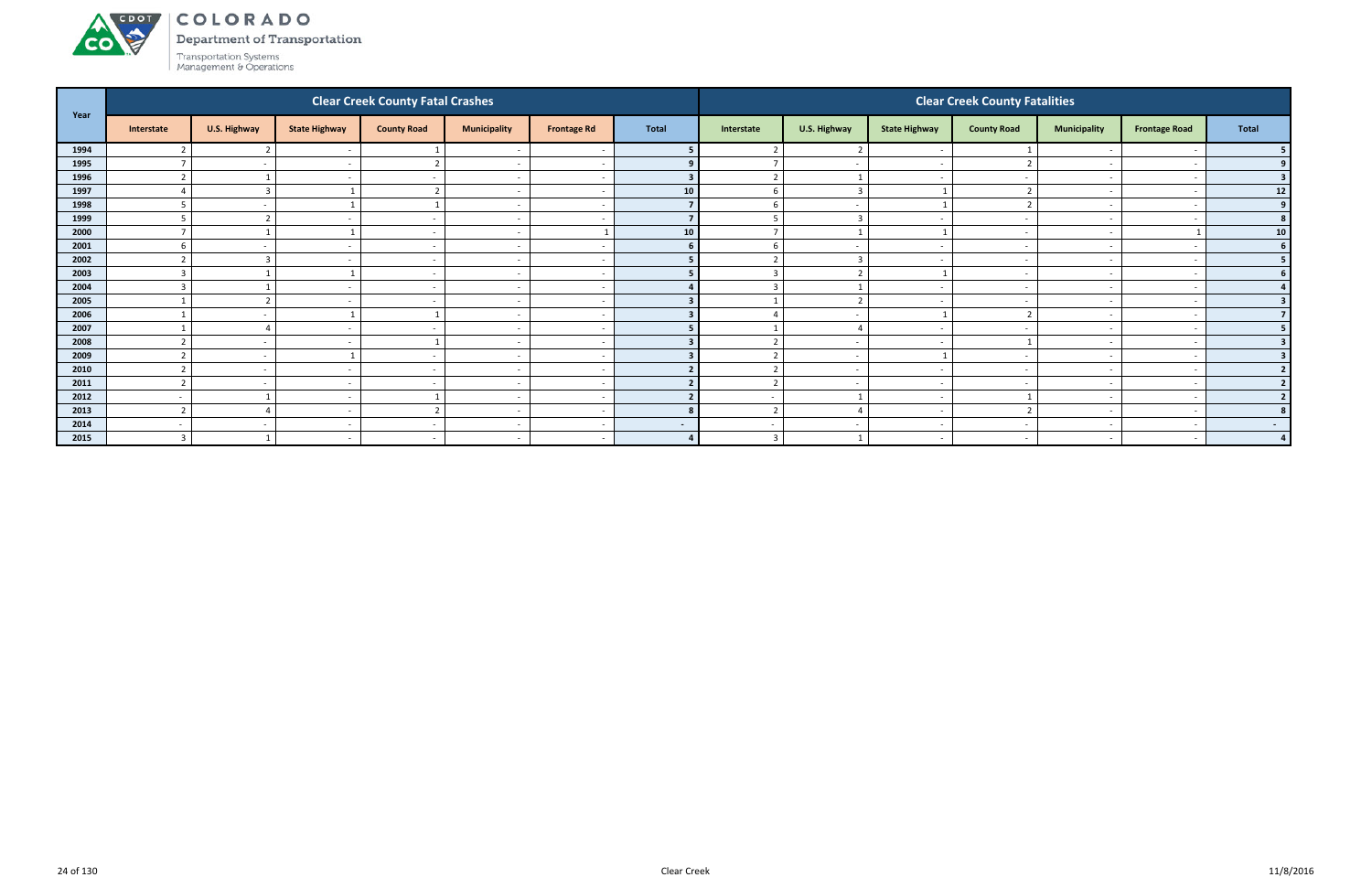COLORADO

Department of Transportation

|      |                                               |                                                 |                             |                                        |                                        |                                             | <b>Costilla County Fatal Crashes</b>   |                                                                                      |                                          |                                       |                          |                                             |                 |
|------|-----------------------------------------------|-------------------------------------------------|-----------------------------|----------------------------------------|----------------------------------------|---------------------------------------------|----------------------------------------|--------------------------------------------------------------------------------------|------------------------------------------|---------------------------------------|--------------------------|---------------------------------------------|-----------------|
| Year | <b>Rural-Principal</b><br>Arterial-Interstate | <b>Rural-Principal</b><br><b>Arterial-Other</b> | <b>Rural-Minor Arterial</b> | <b>Rural-Major</b><br><b>Collector</b> | <b>Rural-Minor</b><br><b>Collector</b> | <b>Rural-Local Road Or</b><br><b>Street</b> | Urban-Principal<br>Arterial-Interstate | Urban-Principal<br><b>Arterial-Other</b><br><b>Freeways Or</b><br><b>Expresswavs</b> | Urban-Other<br><b>Principal Arterial</b> | <b>Urban-Minor</b><br><b>Arterial</b> | <b>Urban-Collector</b>   | <b>Urban-Local Road</b><br><b>Or Street</b> | <b>Total</b>    |
| 1994 |                                               |                                                 |                             | $\sim$                                 | $\mathbf{1}$                           |                                             |                                        | $\overline{\phantom{a}}$                                                             | $\sim$                                   | $\overline{\phantom{a}}$              |                          | $\overline{\phantom{a}}$                    | $\mathbf{1}$    |
| 1995 |                                               |                                                 |                             | $\sim$                                 |                                        |                                             |                                        | $\overline{a}$                                                                       | $\mathbf{1}$                             | $\overline{\phantom{a}}$              |                          | $\overline{\phantom{a}}$                    | 3 <sup>1</sup>  |
| 1996 | $\overline{\phantom{a}}$                      |                                                 | 1                           | $\sim$                                 | $\sim$                                 |                                             | $\overline{\phantom{a}}$               | $\overline{a}$                                                                       | $\sim$                                   | $\sim$                                | $\overline{\phantom{a}}$ | $\overline{\phantom{a}}$                    | 2               |
| 1997 | $\overline{\phantom{a}}$                      |                                                 | $\overline{2}$              | $\sim$                                 | $\overline{\phantom{a}}$               |                                             | $\overline{\phantom{a}}$               | $\overline{a}$                                                                       | $\overline{a}$                           | $\sim$                                | $\overline{\phantom{a}}$ | $\overline{\phantom{a}}$                    | 4               |
| 1998 | $\overline{\phantom{a}}$                      |                                                 |                             | $\sim$                                 | $\overline{\phantom{a}}$               |                                             | $\sim$                                 | $\overline{a}$                                                                       | $\sim$                                   | $\sim$                                | $\sim$                   | $\overline{\phantom{a}}$                    | 3 <sup>1</sup>  |
| 1999 | $\overline{\phantom{0}}$                      |                                                 | $\overline{\phantom{a}}$    | $\sim$                                 | $\overline{\phantom{0}}$               | $\overline{\phantom{0}}$                    |                                        | $\sim$                                                                               | $\overline{\phantom{a}}$                 | $\sim$                                |                          | $\overline{\phantom{0}}$                    | $\mathbf{1}$    |
| 2000 |                                               | $\overline{\phantom{a}}$                        |                             | $\sim$                                 | $\overline{\phantom{a}}$               |                                             |                                        | $\overline{\phantom{a}}$                                                             | $\overline{\phantom{a}}$                 | $\sim$                                |                          | $\overline{\phantom{a}}$                    | 3 <sup>1</sup>  |
| 2001 | $\overline{\phantom{a}}$                      | $\sim$                                          | $\overline{\phantom{a}}$    | $\sim$                                 | $\mathbf{1}$                           | 3                                           | $\sim$                                 | $\overline{\phantom{a}}$                                                             | $\overline{\phantom{a}}$                 | $\overline{\phantom{a}}$              | $\sim$                   | $\overline{\phantom{a}}$                    | 4 <sup>1</sup>  |
| 2002 | $\overline{\phantom{a}}$                      | $\overline{\phantom{a}}$                        | $\overline{2}$              | $\overline{\phantom{a}}$               | $\overline{\phantom{a}}$               | $\overline{\phantom{a}}$                    |                                        | $\overline{\phantom{a}}$                                                             | $\overline{\phantom{a}}$                 | $\overline{\phantom{a}}$              |                          | $\overline{a}$                              | 2               |
| 2003 |                                               |                                                 |                             | $\sim$                                 |                                        |                                             |                                        | $\overline{\phantom{a}}$                                                             | $\overline{a}$                           | $\overline{\phantom{a}}$              |                          | $\overline{\phantom{a}}$                    | $\vert$ 1       |
| 2004 |                                               | $\overline{3}$                                  |                             | $\sim$                                 |                                        |                                             |                                        | $\sim$                                                                               | $\overline{\phantom{a}}$                 | $\sim$                                |                          | $\overline{\phantom{a}}$                    | 4               |
| 2005 | $\overline{\phantom{0}}$                      | $\overline{2}$                                  | $\sim$                      | $\sim$                                 | $\sim$                                 | $\overline{\phantom{0}}$                    | $\overline{\phantom{a}}$               | $\overline{\phantom{a}}$                                                             | $\sim$                                   | $\sim$                                | $\overline{\phantom{a}}$ | $\overline{\phantom{a}}$                    | 2               |
| 2006 | $\overline{\phantom{a}}$                      | $\overline{\phantom{a}}$                        | $\sim$                      | $\sim$                                 | $\sim$                                 | $\overline{\phantom{a}}$                    | $\overline{\phantom{a}}$               | $\overline{a}$                                                                       | $\sim$                                   | $\overline{\phantom{a}}$              | $\overline{\phantom{a}}$ | $\overline{\phantom{a}}$                    | $\sim 100$      |
| 2007 | $\overline{\phantom{a}}$                      | $\overline{\phantom{a}}$                        | $\overline{\phantom{a}}$    | $\sim$                                 | $\mathbf{1}$                           | $\overline{\phantom{a}}$                    | $\overline{\phantom{a}}$               | $\overline{a}$                                                                       | $\sim$                                   | $\sim$                                | $\overline{\phantom{a}}$ | $\overline{\phantom{a}}$                    | $\mathbf{1}$    |
| 2008 | $\overline{\phantom{a}}$                      | $\sim$                                          |                             | $\sim$                                 | $\overline{\phantom{a}}$               |                                             |                                        | $\overline{\phantom{a}}$                                                             | $\overline{\phantom{a}}$                 | $\sim$                                |                          | $\overline{\phantom{a}}$                    | $\vert$ 1       |
| 2009 | $\overline{\phantom{a}}$                      |                                                 | $\sim$                      | $\sim$                                 | $\overline{\phantom{0}}$               |                                             |                                        | $\sim$                                                                               | $\overline{\phantom{0}}$                 | $\sim$                                |                          | $\overline{\phantom{a}}$                    | $2 \mid$        |
| 2010 | $\overline{\phantom{a}}$                      | $\overline{2}$                                  |                             | $\sim$                                 | $\overline{\phantom{a}}$               | $\overline{\phantom{a}}$                    |                                        | $\overline{\phantom{a}}$                                                             | $\overline{a}$                           | $\sim$                                |                          | $\overline{\phantom{a}}$                    | 3 <sup>1</sup>  |
| 2011 |                                               |                                                 |                             | $\overline{\phantom{a}}$               | $\overline{\phantom{a}}$               |                                             |                                        | $\overline{\phantom{a}}$                                                             | $\overline{\phantom{a}}$                 | $\overline{\phantom{a}}$              |                          | $\overline{\phantom{a}}$                    | $1\vert$        |
| 2012 | $\overline{\phantom{a}}$                      |                                                 |                             | $\overline{\phantom{a}}$               | $\overline{\phantom{a}}$               | $\overline{\phantom{a}}$                    |                                        | $\overline{\phantom{a}}$                                                             | $\sim$                                   | $\overline{\phantom{a}}$              |                          | $\overline{\phantom{a}}$                    | $\mathbf{1}$    |
| 2013 | $\overline{\phantom{a}}$                      | $\overline{a}$                                  |                             | $\sim$                                 | $\overline{\phantom{a}}$               | $\overline{\phantom{0}}$                    |                                        | $\sim$                                                                               | $\overline{\phantom{a}}$                 | $\sim$                                |                          | $\overline{\phantom{a}}$                    | $\sim$          |
| 2014 | $\sim$                                        | $\overline{2}$                                  | $\overline{\phantom{a}}$    | $\mathbf{1}$                           | $\sim$                                 | $\overline{\phantom{a}}$                    | $\sim$                                 | $\overline{a}$                                                                       | $\overline{\phantom{0}}$                 | $\sim$                                | $\overline{\phantom{a}}$ | $\overline{\phantom{a}}$                    | 3 <sup>1</sup>  |
| 2015 | $\sim$                                        |                                                 | $\overline{\phantom{0}}$    | $\sim$                                 | $\overline{\phantom{0}}$               | $\overline{\phantom{0}}$                    | $\overline{\phantom{a}}$               | $\sim$                                                                               | $\sim$                                   | $\sim$                                | $\overline{\phantom{a}}$ | $\overline{\phantom{a}}$                    | $\vert 1 \vert$ |
|      |                                               |                                                 |                             |                                        |                                        |                                             | <b>Costilla County Fatalities</b>      | Ilrhan-Princinal                                                                     |                                          |                                       |                          |                                             |                 |

|      |                                               |                                                 |                             |                                        |                                        |                                             | COSTING COUNTY LATANTICS               |                                                                               |                                          |                                       |                          |                                             |        |
|------|-----------------------------------------------|-------------------------------------------------|-----------------------------|----------------------------------------|----------------------------------------|---------------------------------------------|----------------------------------------|-------------------------------------------------------------------------------|------------------------------------------|---------------------------------------|--------------------------|---------------------------------------------|--------|
| Year | <b>Rural-Principal</b><br>Arterial-Interstate | <b>Rural-Principal</b><br><b>Arterial-Other</b> | <b>Rural-Minor Arterial</b> | <b>Rural-Major</b><br><b>Collector</b> | <b>Rural-Minor</b><br><b>Collector</b> | <b>Rural-Local Road Or</b><br><b>Street</b> | Urban-Principal<br>Arterial-Interstate | Urban-Principal<br>Arterial-Other<br><b>Freeways Or</b><br><b>Expresswavs</b> | Urban-Other<br><b>Principal Arterial</b> | <b>Urban-Minor</b><br><b>Arterial</b> | <b>Urban-Collector</b>   | <b>Urban-Local Road</b><br><b>Or Street</b> | Total  |
| 1994 |                                               |                                                 |                             |                                        |                                        |                                             |                                        |                                                                               |                                          |                                       |                          |                                             |        |
| 1995 |                                               |                                                 |                             | $\overline{\phantom{a}}$               |                                        |                                             |                                        |                                                                               |                                          |                                       |                          |                                             |        |
| 1996 |                                               |                                                 |                             | $\overline{\phantom{a}}$               | $\overline{\phantom{a}}$               |                                             |                                        |                                                                               |                                          | $\overline{\phantom{a}}$              |                          |                                             |        |
| 1997 | $\overline{\phantom{a}}$                      |                                                 | 2                           | $\sim$                                 | $\overline{\phantom{a}}$               |                                             |                                        | $\overline{\phantom{a}}$                                                      | $\overline{\phantom{a}}$                 | $\sim$                                | $\overline{\phantom{a}}$ | $\overline{\phantom{a}}$                    |        |
| 1998 |                                               |                                                 |                             | $\overline{\phantom{0}}$               | $\overline{\phantom{a}}$               |                                             |                                        | $\overline{\phantom{a}}$                                                      | $\overline{\phantom{a}}$                 | $\overline{\phantom{a}}$              |                          | $\overline{\phantom{a}}$                    |        |
| 1999 |                                               |                                                 |                             | $\overline{\phantom{a}}$               |                                        |                                             |                                        |                                                                               | $\overline{\phantom{a}}$                 |                                       |                          |                                             |        |
| 2000 |                                               |                                                 |                             | $\sim$                                 | $\overline{\phantom{a}}$               |                                             |                                        | $\overline{\phantom{a}}$                                                      | $\blacksquare$                           | $\overline{\phantom{0}}$              |                          | $\overline{\phantom{a}}$                    |        |
| 2001 |                                               |                                                 |                             |                                        |                                        |                                             |                                        |                                                                               |                                          |                                       |                          |                                             |        |
| 2002 |                                               |                                                 |                             | $\overline{\phantom{a}}$               |                                        |                                             |                                        |                                                                               | $\overline{\phantom{0}}$                 | $\overline{\phantom{a}}$              |                          |                                             |        |
| 2003 |                                               |                                                 |                             | $\overline{a}$                         | $\blacksquare$                         |                                             |                                        | $\overline{\phantom{a}}$                                                      | $\sim$                                   | $\overline{\phantom{0}}$              |                          | $\overline{\phantom{a}}$                    |        |
| 2004 | $\overline{\phantom{a}}$                      |                                                 | $\overline{\phantom{a}}$    | $\overline{\phantom{a}}$               | $\overline{\phantom{a}}$               |                                             | $\overline{\phantom{a}}$               | $\overline{\phantom{a}}$                                                      | $\overline{\phantom{a}}$                 | $\overline{\phantom{a}}$              | $\overline{\phantom{a}}$ | $\overline{\phantom{a}}$                    |        |
| 2005 |                                               |                                                 |                             | $\overline{\phantom{a}}$               | $\overline{\phantom{a}}$               |                                             |                                        |                                                                               | $\sim$                                   | $\overline{\phantom{0}}$              |                          | $\overline{\phantom{a}}$                    |        |
| 2006 |                                               |                                                 |                             | $\overline{\phantom{a}}$               | $\overline{\phantom{a}}$               |                                             |                                        |                                                                               | $\overline{\phantom{0}}$                 | $\overline{\phantom{0}}$              |                          | $\overline{\phantom{a}}$                    | $\sim$ |
| 2007 |                                               |                                                 |                             | $\overline{\phantom{a}}$               |                                        |                                             |                                        |                                                                               | $\overline{\phantom{a}}$                 | $\overline{\phantom{a}}$              |                          | $\overline{\phantom{a}}$                    |        |
| 2008 |                                               |                                                 |                             |                                        |                                        |                                             |                                        |                                                                               |                                          |                                       |                          |                                             |        |
| 2009 | $\overline{a}$                                |                                                 |                             | $\overline{\phantom{a}}$               | $\blacksquare$                         |                                             |                                        | $\overline{\phantom{a}}$                                                      | $\overline{\phantom{a}}$                 | $\overline{\phantom{0}}$              |                          | $\overline{\phantom{0}}$                    |        |
| 2010 |                                               |                                                 |                             | $\overline{\phantom{a}}$               | $\overline{\phantom{a}}$               |                                             |                                        |                                                                               | $\overline{\phantom{a}}$                 | $\overline{\phantom{a}}$              |                          |                                             |        |
| 2011 |                                               | $\mathbf{\Omega}$<br>z.                         |                             | $\overline{\phantom{a}}$               | $\overline{\phantom{a}}$               |                                             |                                        | $\overline{\phantom{a}}$                                                      | $\sim$                                   | $\sim$                                |                          | $\overline{\phantom{a}}$                    |        |
| 2012 |                                               |                                                 |                             |                                        |                                        |                                             |                                        |                                                                               |                                          |                                       |                          |                                             |        |
| 2013 |                                               |                                                 |                             |                                        | $\overline{\phantom{a}}$               |                                             |                                        |                                                                               | $\overline{\phantom{a}}$                 | $\overline{\phantom{a}}$              |                          | $\overline{\phantom{a}}$                    | $\sim$ |
| 2014 |                                               | $\mathbf{\Omega}$<br>ے                          |                             |                                        |                                        |                                             |                                        |                                                                               |                                          | $\overline{\phantom{0}}$              |                          |                                             |        |
| 2015 |                                               |                                                 |                             |                                        |                                        |                                             |                                        |                                                                               |                                          |                                       |                          |                                             |        |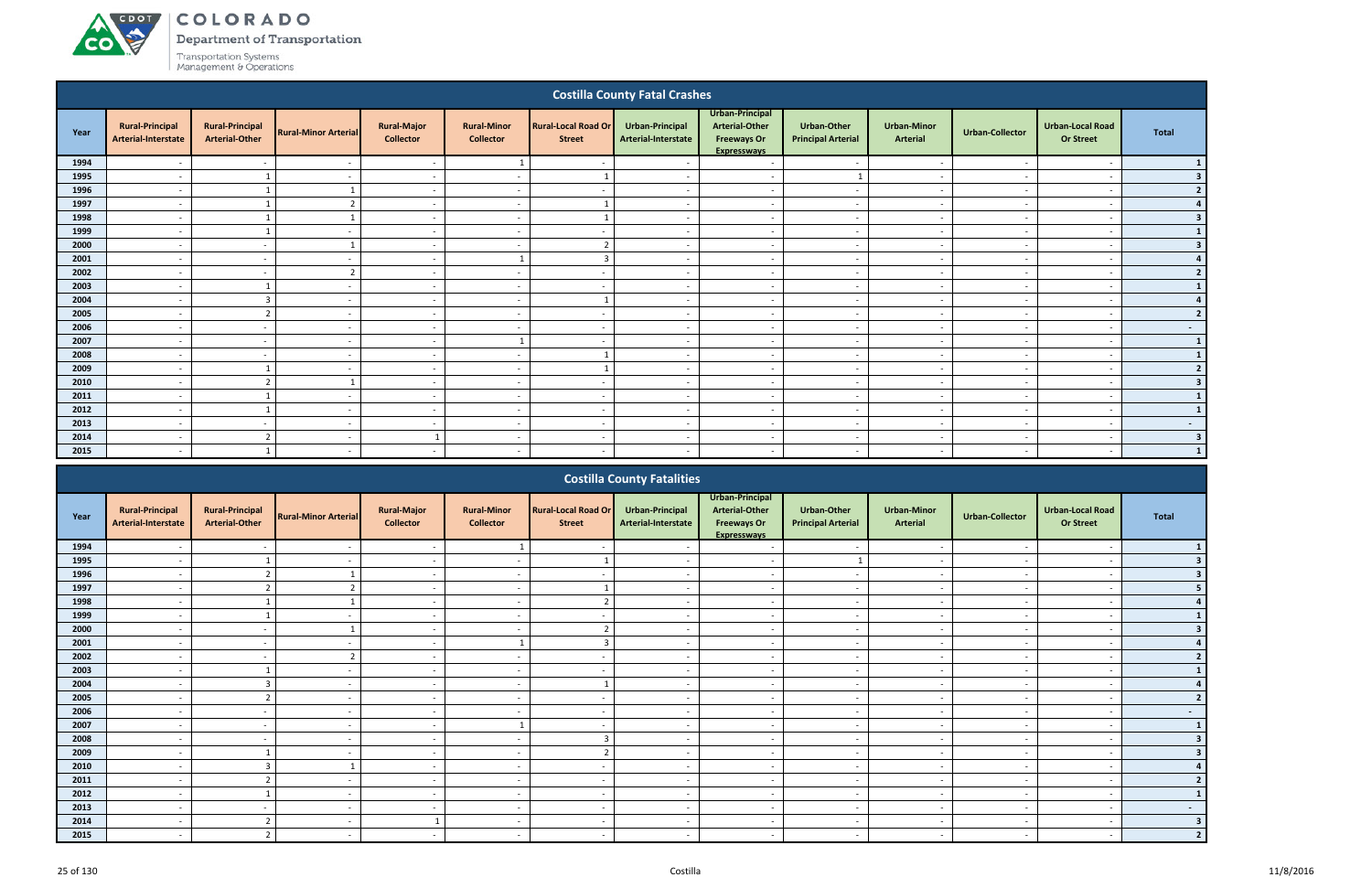#### ACDOT COLORADO

**CO** 

Department of Transportation

| Year |                          |              |                          | <b>Costilla County Fatal Crashes</b> |                          |                    |                |                          |                          |                          | <b>Costilla County Fatalities</b> |                          |                          |                  |
|------|--------------------------|--------------|--------------------------|--------------------------------------|--------------------------|--------------------|----------------|--------------------------|--------------------------|--------------------------|-----------------------------------|--------------------------|--------------------------|------------------|
|      | Interstate               | U.S. Highway | <b>State Highway</b>     | <b>County Road</b>                   | <b>Municipality</b>      | <b>Frontage Rd</b> | <b>Total</b>   | Interstate               | U.S. Highway             | <b>State Highway</b>     | <b>County Road</b>                | <b>Municipality</b>      | <b>Frontage Road</b>     | <b>Total</b>     |
| 1994 | $\overline{\phantom{a}}$ | $\sim$       |                          |                                      |                          |                    |                | $\overline{\phantom{0}}$ | $\sim$                   |                          |                                   |                          |                          |                  |
| 1995 | $\overline{\phantom{a}}$ | $\sim$       |                          |                                      | $\overline{\phantom{a}}$ |                    |                |                          | $\sim$                   |                          |                                   |                          |                          | 3 <sup>1</sup>   |
| 1996 | $\overline{\phantom{a}}$ |              |                          | $\sim$                               | $\sim$                   |                    |                | $\sim$                   | $\overline{2}$           |                          | $\overline{\phantom{a}}$          | $\sim$                   |                          | 3 <sup>1</sup>   |
| 1997 | $\overline{\phantom{a}}$ |              |                          |                                      | $\overline{\phantom{a}}$ |                    |                | $\overline{\phantom{0}}$ | $\overline{2}$           | $\overline{2}$           |                                   |                          |                          | 5 <sub>1</sub>   |
| 1998 | $\overline{\phantom{a}}$ |              |                          |                                      | $\overline{\phantom{a}}$ |                    |                | $\sim$                   | $\overline{1}$           |                          |                                   | $\overline{\phantom{0}}$ |                          | 4                |
| 1999 | $\overline{\phantom{a}}$ |              |                          |                                      | $\overline{\phantom{a}}$ |                    |                |                          |                          |                          |                                   |                          |                          | $\mathbf{1}$     |
| 2000 | $\overline{\phantom{0}}$ | $\sim$       |                          | ຳ                                    | $\overline{\phantom{a}}$ |                    |                | $\overline{\phantom{0}}$ | $\sim$                   |                          |                                   | $\overline{\phantom{0}}$ | $\overline{\phantom{0}}$ | 3                |
| 2001 | $\overline{\phantom{a}}$ | $\sim$       | $\overline{\phantom{a}}$ | Δ                                    | $\overline{\phantom{a}}$ |                    |                | $\sim$                   | $\sim$                   | $\sim$                   |                                   | $\overline{\phantom{a}}$ |                          | 4                |
| 2002 | $\overline{\phantom{a}}$ | $\sim$       |                          | $\sim$                               | $\overline{\phantom{a}}$ |                    |                | $\overline{\phantom{0}}$ | $\sim$                   | ຳ                        |                                   | $\overline{\phantom{0}}$ |                          | 2                |
| 2003 | $\overline{\phantom{a}}$ |              |                          |                                      | $\overline{\phantom{a}}$ |                    |                | $\overline{\phantom{0}}$ |                          |                          |                                   | $\overline{\phantom{a}}$ |                          | 1                |
| 2004 | $\blacksquare$           | 3            |                          |                                      | $\overline{\phantom{a}}$ |                    |                |                          | $\overline{3}$           |                          |                                   |                          |                          | 4 <sup>1</sup>   |
| 2005 | $\overline{\phantom{a}}$ | ຳ            | $\overline{\phantom{a}}$ | $\sim$                               | $\overline{\phantom{a}}$ |                    | $\overline{2}$ | $\sim$                   | $\overline{2}$           | $\overline{\phantom{a}}$ | $\sim$                            | $\sim$                   | $\sim$                   | 2                |
| 2006 | $\overline{\phantom{a}}$ | $\sim$       | $\overline{\phantom{0}}$ | $\overline{\phantom{a}}$             | $\overline{\phantom{a}}$ |                    | $\sim$         | $\sim$                   | $\sim$                   | $\overline{\phantom{a}}$ | $\overline{\phantom{a}}$          | $\sim$                   |                          | $\sim$ 100 $\pm$ |
| 2007 | $\overline{\phantom{a}}$ | $\sim$       | $\overline{\phantom{a}}$ |                                      | $\overline{\phantom{a}}$ |                    |                | $\overline{\phantom{0}}$ | $\sim$                   | $\sim$                   |                                   | $\overline{\phantom{0}}$ | -                        | $\mathbf{1}$     |
| 2008 | $\overline{\phantom{a}}$ | $\sim$       |                          |                                      | $\overline{\phantom{a}}$ |                    |                | $\overline{\phantom{a}}$ | $\sim$                   |                          |                                   | $\overline{\phantom{0}}$ |                          | 3 <sup>1</sup>   |
| 2009 | $\overline{\phantom{a}}$ |              |                          |                                      | $\overline{\phantom{a}}$ |                    |                |                          |                          |                          |                                   |                          |                          | 3 <sup>1</sup>   |
| 2010 | $\overline{\phantom{a}}$ | ຳ            |                          | $\sim$                               | $\overline{\phantom{a}}$ |                    |                | $\sim$                   | $\overline{\mathbf{3}}$  |                          | $\sim$                            | $\overline{\phantom{a}}$ | $\overline{\phantom{a}}$ | 4                |
| 2011 | $\overline{\phantom{a}}$ |              |                          |                                      | $\overline{\phantom{a}}$ |                    |                |                          | $\overline{2}$           |                          |                                   | $\overline{\phantom{0}}$ |                          | 2                |
| 2012 | $\overline{\phantom{a}}$ |              | $\overline{\phantom{a}}$ | $\sim$                               | $\overline{\phantom{a}}$ |                    |                | $\overline{\phantom{0}}$ | $\overline{\phantom{0}}$ | $\sim$                   | $\overline{\phantom{a}}$          | $\overline{\phantom{0}}$ |                          | 1 <sup>1</sup>   |
| 2013 | $\overline{\phantom{a}}$ | $\sim$       |                          |                                      | $\overline{\phantom{a}}$ |                    | $\sim$         |                          | $\overline{\phantom{a}}$ |                          |                                   |                          |                          | $\sim$ $-$       |
| 2014 | $\overline{\phantom{a}}$ | ຳ            | $\overline{\phantom{a}}$ |                                      | $\overline{\phantom{a}}$ |                    |                | $\sim$                   | $\overline{2}$           | $\overline{\phantom{a}}$ |                                   | $\overline{\phantom{0}}$ | $\overline{\phantom{0}}$ | 3 <sup>1</sup>   |
| 2015 | $\sim$                   |              | $\overline{\phantom{a}}$ | $\sim$                               | $\sim$                   |                    |                | $\overline{\phantom{0}}$ | $\overline{2}$           | $\sim$                   | $\sim$                            | $\overline{\phantom{0}}$ | $\sim$                   | 2                |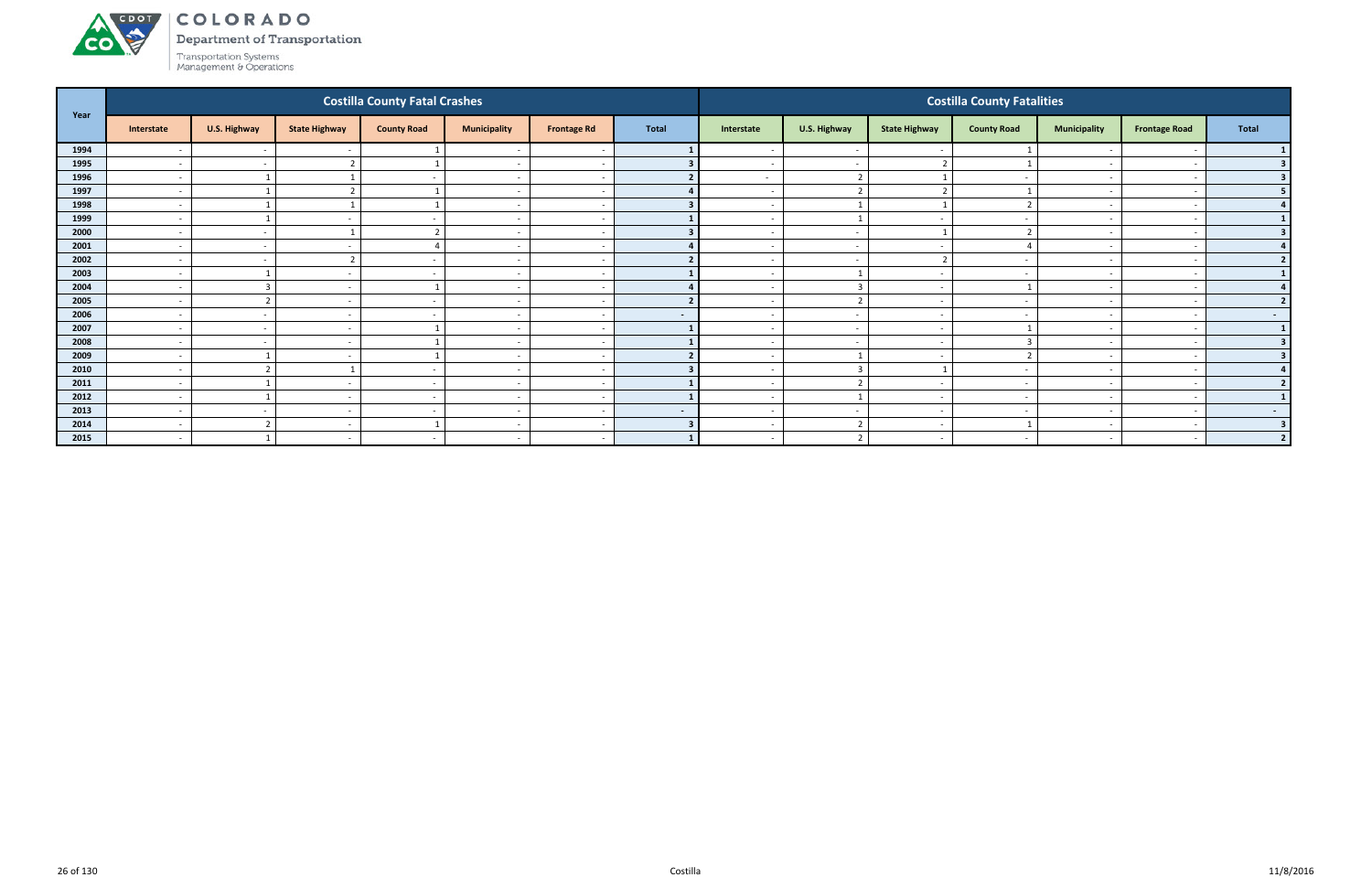# ACDOT

**CO** 

COLORADO

Department of Transportation

|      |                                               |                                                 |                             |                                        |                                        |                                             | <b>Crowley County Fatal Crashes</b>    |                                                                               |                                                 |                                |                          |                                             |                  |
|------|-----------------------------------------------|-------------------------------------------------|-----------------------------|----------------------------------------|----------------------------------------|---------------------------------------------|----------------------------------------|-------------------------------------------------------------------------------|-------------------------------------------------|--------------------------------|--------------------------|---------------------------------------------|------------------|
| Year | <b>Rural-Principal</b><br>Arterial-Interstate | <b>Rural-Principal</b><br><b>Arterial-Other</b> | <b>Rural-Minor Arterial</b> | <b>Rural-Major</b><br><b>Collector</b> | <b>Rural-Minor</b><br><b>Collector</b> | <b>Rural-Local Road Or</b><br><b>Street</b> | Urban-Principal<br>Arterial-Interstate | Urban-Principal<br><b>Arterial-Other</b><br><b>Freeways Or</b><br>Expressways | <b>Urban-Other</b><br><b>Principal Arterial</b> | <b>Urban-Minor</b><br>Arterial | <b>Urban-Collector</b>   | <b>Urban-Local Road</b><br><b>Or Street</b> | <b>Total</b>     |
| 1994 |                                               | $\sim$                                          | $\mathbf{1}$                | $\sim$                                 | 1                                      | $\sim$                                      |                                        | $\sim$                                                                        | $\overline{\phantom{a}}$                        | $\overline{\phantom{a}}$       | $\overline{\phantom{a}}$ | $\overline{\phantom{a}}$                    | 2                |
| 1995 |                                               | $\sim$                                          | $\overline{\phantom{a}}$    | $\overline{1}$                         |                                        | $\overline{\phantom{a}}$                    |                                        | $\sim$                                                                        | $\sim$                                          | $\overline{\phantom{a}}$       |                          | $\overline{\phantom{a}}$                    | 2                |
| 1996 | $\overline{\phantom{a}}$                      | $\sim$                                          | $\overline{\phantom{a}}$    | $\sim$                                 |                                        | $\overline{z}$                              | $\overline{\phantom{a}}$               | $\sim$                                                                        | $\overline{\phantom{a}}$                        | $\sim$                         | $\overline{\phantom{a}}$ | $\overline{\phantom{a}}$                    | 3 <sup>1</sup>   |
| 1997 | $\overline{\phantom{a}}$                      | $\sim$                                          | $\overline{\phantom{a}}$    | $\sim$                                 | $\overline{\phantom{a}}$               | $\overline{2}$                              | $\overline{\phantom{a}}$               | $\sim$                                                                        | $\overline{\phantom{a}}$                        | $\sim$                         |                          | $\overline{\phantom{a}}$                    | 2                |
| 1998 |                                               | $\overline{\phantom{a}}$                        | $\mathcal{I}$               | $\overline{1}$                         | $\overline{\phantom{a}}$               | $\overline{\phantom{a}}$                    | $\sim$                                 | $\overline{\phantom{a}}$                                                      | $\overline{\phantom{a}}$                        | $\overline{\phantom{a}}$       |                          | $\overline{\phantom{a}}$                    | 3 <sup>1</sup>   |
| 1999 |                                               | $\sim$                                          | $\overline{\phantom{a}}$    | $\overline{\phantom{a}}$               | $\overline{\phantom{a}}$               | $\sim$                                      | $\overline{\phantom{a}}$               | $\overline{a}$                                                                | $\overline{\phantom{a}}$                        | $\overline{\phantom{a}}$       |                          | $\overline{\phantom{a}}$                    | $\sim$ $-$       |
| 2000 | $\overline{\phantom{a}}$                      | $\overline{\phantom{a}}$                        | $\overline{2}$              | $\overline{\phantom{a}}$               | $\overline{\phantom{a}}$               | $\overline{\phantom{a}}$                    | $\sim$                                 | $\overline{\phantom{a}}$                                                      | $\overline{\phantom{a}}$                        | $\sim$                         |                          | $\overline{\phantom{a}}$                    | 2                |
| 2001 | $\overline{\phantom{a}}$                      | $\overline{a}$                                  | $\overline{\mathbf{3}}$     | $\overline{\phantom{a}}$               |                                        | $\overline{a}$                              |                                        | $\overline{\phantom{a}}$                                                      |                                                 | $\overline{\phantom{a}}$       |                          | $\overline{\phantom{a}}$                    | 4                |
| 2002 | $\overline{\phantom{a}}$                      | $\overline{\phantom{a}}$                        | $\overline{\phantom{a}}$    | $\sim$                                 | $\overline{a}$                         | $\overline{\phantom{a}}$                    | $\sim$                                 | $\overline{a}$                                                                | $\overline{\phantom{a}}$                        | $\sim$                         |                          | $\overline{\phantom{a}}$                    | $\sim$           |
| 2003 | $\overline{\phantom{a}}$                      | $\overline{\phantom{a}}$                        | $\overline{\phantom{a}}$    | $\sim$                                 | $\overline{\phantom{a}}$               | $\sim$                                      | $\overline{\phantom{a}}$               | $\overline{a}$                                                                | - -                                             | $\sim$                         |                          | $\sim$                                      | $\sim$ $-$       |
| 2004 | $\overline{\phantom{a}}$                      | $\overline{\phantom{a}}$                        |                             | $\overline{\phantom{a}}$               | $\overline{a}$                         | $\sim$                                      | $\overline{\phantom{a}}$               | $\overline{a}$                                                                | $\overline{\phantom{a}}$                        | $\sim$                         |                          | $\overline{\phantom{a}}$                    | $\vert$ 1        |
| 2005 | $\overline{a}$                                | $\overline{\phantom{a}}$                        | $\overline{\mathbf{1}}$     | $\overline{\phantom{a}}$               | $\overline{a}$                         |                                             | $\sim$                                 | $\sim$                                                                        | $\overline{\phantom{a}}$                        | $\sim$                         | $\overline{\phantom{a}}$ | $\overline{\phantom{a}}$                    | 2                |
| 2006 | $\overline{a}$                                | $\overline{\phantom{a}}$                        | $\overline{a}$              | $\overline{\phantom{a}}$               | $\overline{a}$                         | $\overline{\phantom{a}}$                    | $\sim$                                 | $\sim$                                                                        | $\overline{\phantom{a}}$                        | $\sim$                         | $\overline{\phantom{a}}$ | $\overline{\phantom{a}}$                    | $\sim 100$       |
| 2007 | $\overline{\phantom{a}}$                      | $\overline{\phantom{a}}$                        |                             | $\overline{1}$                         | $\mathbf{1}$                           | $\sim$                                      | $\sim$                                 | $\sim$                                                                        | $\overline{\phantom{a}}$                        | $\sim$                         | $\overline{\phantom{a}}$ | $\overline{\phantom{a}}$                    | 3 <sup>1</sup>   |
| 2008 | $\overline{\phantom{a}}$                      | $\overline{\phantom{a}}$                        | $\overline{1}$              | $\sim$                                 | $\overline{a}$                         | $\sim$                                      | $\sim$                                 | $\overline{a}$                                                                | $\sim$                                          | $\overline{\phantom{a}}$       | $\overline{\phantom{a}}$ | $\overline{\phantom{a}}$                    | $\vert$ 1        |
| 2009 | $\overline{a}$                                | $\overline{\phantom{a}}$                        | $\overline{a}$              | $\sim$                                 | $\overline{a}$                         | $\overline{\phantom{a}}$                    | $\sim$                                 | $\sim$                                                                        | $\sim$                                          | $\sim$                         | $\overline{\phantom{a}}$ | $\overline{a}$                              | $\sim$ 100 $\mu$ |
| 2010 | $\overline{\phantom{a}}$                      | $\overline{\phantom{a}}$                        | $\overline{\phantom{a}}$    | $\sim$                                 | $\overline{a}$                         | $\sim$                                      | $\sim$                                 | $\sim$                                                                        | $\sim$                                          | $\sim$                         | $\overline{\phantom{a}}$ | $\overline{\phantom{a}}$                    | $\sim$           |
| 2011 | $\overline{\phantom{a}}$                      | $\overline{\phantom{a}}$                        | $\overline{\phantom{a}}$    | $\sim$                                 | $\overline{\phantom{a}}$               | $\sim$                                      | $\sim$                                 | $\sim$                                                                        | $\overline{\phantom{a}}$                        | $\sim$                         |                          | $\overline{\phantom{a}}$                    | $\sim$           |
| 2012 | $\overline{\phantom{a}}$                      | $\overline{\phantom{a}}$                        | $\sim$                      | $\sim$                                 | $\overline{a}$                         | $\sim$                                      | $\overline{\phantom{a}}$               | $-$                                                                           | $\sim$                                          | $\sim$                         |                          | $\overline{\phantom{a}}$                    | $\sim$ $-$       |
| 2013 | $\overline{\phantom{a}}$                      | $\sim$                                          | $\overline{\phantom{a}}$    | $\sim$                                 | $\overline{\phantom{a}}$               | $\overline{\phantom{a}}$                    | $\sim$                                 | $\sim$                                                                        | $\mathbf{1}$                                    | $\sim$                         | $\overline{\phantom{a}}$ | $\overline{\phantom{a}}$                    | $\mathbf{1}$     |
| 2014 | $\overline{\phantom{a}}$                      | $\overline{\phantom{a}}$                        | $\overline{\phantom{a}}$    | $\sim$                                 | $\overline{\phantom{a}}$               | $\overline{\phantom{a}}$                    | $\sim$                                 | $\overline{\phantom{a}}$                                                      | $\overline{\phantom{a}}$                        | $\overline{\phantom{a}}$       |                          | $\overline{\phantom{a}}$                    | $\sim$ $-$       |
| 2015 | $\overline{\phantom{a}}$                      | $\overline{\phantom{a}}$                        | $\sim$                      | $\sim$                                 | $\overline{\phantom{a}}$               | $\overline{a}$                              | $\overline{\phantom{a}}$               | $\overline{a}$                                                                | $\sim$                                          | $\overline{\phantom{a}}$       | $\overline{\phantom{a}}$ | $\overline{\phantom{a}}$                    | $\sim$ $-$       |
|      |                                               |                                                 |                             |                                        |                                        |                                             | <b>Crowley County Fatalities</b>       |                                                                               |                                                 |                                |                          |                                             |                  |

|      |                                               |                                                 |                             |                                        |                                        |                                             | <b>Crowley County Fatalities</b>       |                                                                               |                                                 |                                       |                        |                                             |                          |
|------|-----------------------------------------------|-------------------------------------------------|-----------------------------|----------------------------------------|----------------------------------------|---------------------------------------------|----------------------------------------|-------------------------------------------------------------------------------|-------------------------------------------------|---------------------------------------|------------------------|---------------------------------------------|--------------------------|
| Year | <b>Rural-Principal</b><br>Arterial-Interstate | <b>Rural-Principal</b><br><b>Arterial-Other</b> | <b>Rural-Minor Arterial</b> | <b>Rural-Major</b><br><b>Collector</b> | <b>Rural-Minor</b><br><b>Collector</b> | <b>Rural-Local Road Or</b><br><b>Street</b> | Urban-Principal<br>Arterial-Interstate | Urban-Principal<br><b>Arterial-Other</b><br><b>Freeways Or</b><br>Expressways | <b>Urban-Other</b><br><b>Principal Arterial</b> | <b>Urban-Minor</b><br><b>Arterial</b> | <b>Urban-Collector</b> | <b>Urban-Local Road</b><br><b>Or Street</b> | Total                    |
| 1994 |                                               | $\sim$                                          |                             | $\sim$                                 |                                        | $\sim$                                      |                                        | $\overline{\phantom{a}}$                                                      | $\sim$                                          | $\overline{\phantom{a}}$              |                        | $\overline{\phantom{a}}$                    |                          |
| 1995 |                                               | $\overline{\phantom{0}}$                        |                             |                                        |                                        | $\overline{\phantom{a}}$                    |                                        | $\overline{\phantom{a}}$                                                      | $\overline{\phantom{0}}$                        | $\overline{\phantom{0}}$              |                        | $\overline{\phantom{a}}$                    |                          |
| 1996 |                                               |                                                 |                             |                                        | $\mathcal{L}$                          |                                             |                                        |                                                                               |                                                 |                                       |                        |                                             |                          |
| 1997 |                                               | $\sim$                                          |                             | $\sim$                                 | $\overline{\phantom{a}}$               | $\mathbf{\hat{z}}$                          |                                        | $\overline{\phantom{a}}$                                                      | $\overline{\phantom{a}}$                        | $\sim$                                |                        | $\overline{\phantom{a}}$                    |                          |
| 1998 |                                               |                                                 |                             |                                        |                                        | $\overline{\phantom{a}}$                    |                                        |                                                                               |                                                 |                                       |                        |                                             |                          |
| 1999 |                                               | $\sim$                                          |                             | $\sim$                                 | $\overline{\phantom{a}}$               | $\overline{\phantom{0}}$                    |                                        | $\overline{\phantom{a}}$                                                      | $\overline{\phantom{0}}$                        | $\overline{\phantom{a}}$              |                        | $\overline{\phantom{0}}$                    | $\sim$                   |
| 2000 | $\overline{\phantom{0}}$                      | $\sim$                                          |                             | $\sim$ $ \sim$                         | $\overline{\phantom{a}}$               | $\sim$                                      |                                        | $\overline{\phantom{0}}$                                                      | $\overline{\phantom{a}}$                        | $\overline{\phantom{a}}$              |                        | $\overline{\phantom{a}}$                    |                          |
| 2001 |                                               | $\sim$                                          |                             | $\sim$                                 |                                        | $\sim$                                      |                                        | $\overline{\phantom{a}}$                                                      | $\overline{\phantom{a}}$                        | $\overline{\phantom{a}}$              |                        | $\overline{\phantom{a}}$                    |                          |
| 2002 |                                               | $\sim$                                          |                             | $\sim$                                 | $\overline{\phantom{a}}$               | $\sim$                                      |                                        | $\overline{\phantom{a}}$                                                      | $\overline{\phantom{a}}$                        | $\overline{\phantom{a}}$              |                        | $\overline{\phantom{a}}$                    | $\overline{\phantom{0}}$ |
| 2003 |                                               |                                                 |                             | $\sim$                                 |                                        | $\overline{\phantom{a}}$                    |                                        |                                                                               |                                                 |                                       |                        |                                             | $\sim$                   |
| 2004 |                                               |                                                 |                             | $\sim$                                 |                                        |                                             |                                        | $\overline{\phantom{a}}$                                                      |                                                 |                                       |                        | $\overline{\phantom{a}}$                    |                          |
| 2005 | $\overline{\phantom{0}}$                      | $\sim$                                          |                             | $\sim$                                 | $\overline{\phantom{a}}$               |                                             |                                        | $\overline{a}$                                                                | $\overline{\phantom{a}}$                        | $\sim$                                |                        | $\overline{\phantom{a}}$                    |                          |
| 2006 |                                               | $\sim$                                          |                             | $\sim$                                 |                                        | $\overline{\phantom{a}}$                    |                                        | $\overline{\phantom{a}}$                                                      | $\overline{\phantom{a}}$                        | $\qquad \qquad \blacksquare$          |                        | $\overline{\phantom{a}}$                    | $\sim$                   |
| 2007 |                                               |                                                 |                             |                                        |                                        | $\overline{\phantom{a}}$                    |                                        | $\overline{\phantom{a}}$                                                      |                                                 |                                       |                        |                                             |                          |
| 2008 |                                               | $\sim$                                          |                             | $\sim$                                 | $\overline{\phantom{a}}$               | $\sim$                                      |                                        | $\overline{\phantom{a}}$                                                      | $\overline{\phantom{a}}$                        | $\overline{\phantom{a}}$              |                        | $\overline{\phantom{a}}$                    |                          |
| 2009 |                                               |                                                 |                             |                                        |                                        |                                             |                                        |                                                                               |                                                 |                                       |                        |                                             | $\sim$                   |
| 2010 |                                               | $\sim$                                          |                             | $\sim$                                 | $\overline{\phantom{a}}$               | $\sim$                                      |                                        | $\overline{\phantom{0}}$                                                      | $\sim$                                          | $\overline{\phantom{a}}$              |                        | $\overline{\phantom{a}}$                    | $\sim$                   |
| 2011 | $\overline{\phantom{0}}$                      | $\sim$                                          |                             | $\sim$ $-$                             | $\overline{\phantom{a}}$               | $\sim$                                      |                                        | $\overline{a}$                                                                | $\sim$                                          | $\overline{\phantom{a}}$              |                        | $\overline{\phantom{a}}$                    | $\sim$                   |
| 2012 |                                               |                                                 |                             | $\sim$                                 |                                        |                                             |                                        |                                                                               |                                                 |                                       |                        |                                             | $\sim$                   |
| 2013 |                                               | $\sim$                                          |                             | $\sim$                                 | $\overline{\phantom{0}}$               | $\sim$                                      |                                        | $\overline{\phantom{a}}$                                                      |                                                 | $\sim$                                |                        | $\overline{\phantom{a}}$                    | $\mathbf{1}$             |
| 2014 |                                               | $\sim$                                          |                             | $\sim$                                 | $\overline{\phantom{0}}$               | $\sim$                                      |                                        | $\overline{\phantom{a}}$                                                      |                                                 | $\overline{\phantom{a}}$              |                        | $\overline{\phantom{a}}$                    | $\sim$                   |
| 2015 |                                               |                                                 |                             |                                        |                                        | $\overline{\phantom{0}}$                    |                                        |                                                                               |                                                 |                                       |                        |                                             | $\sim$                   |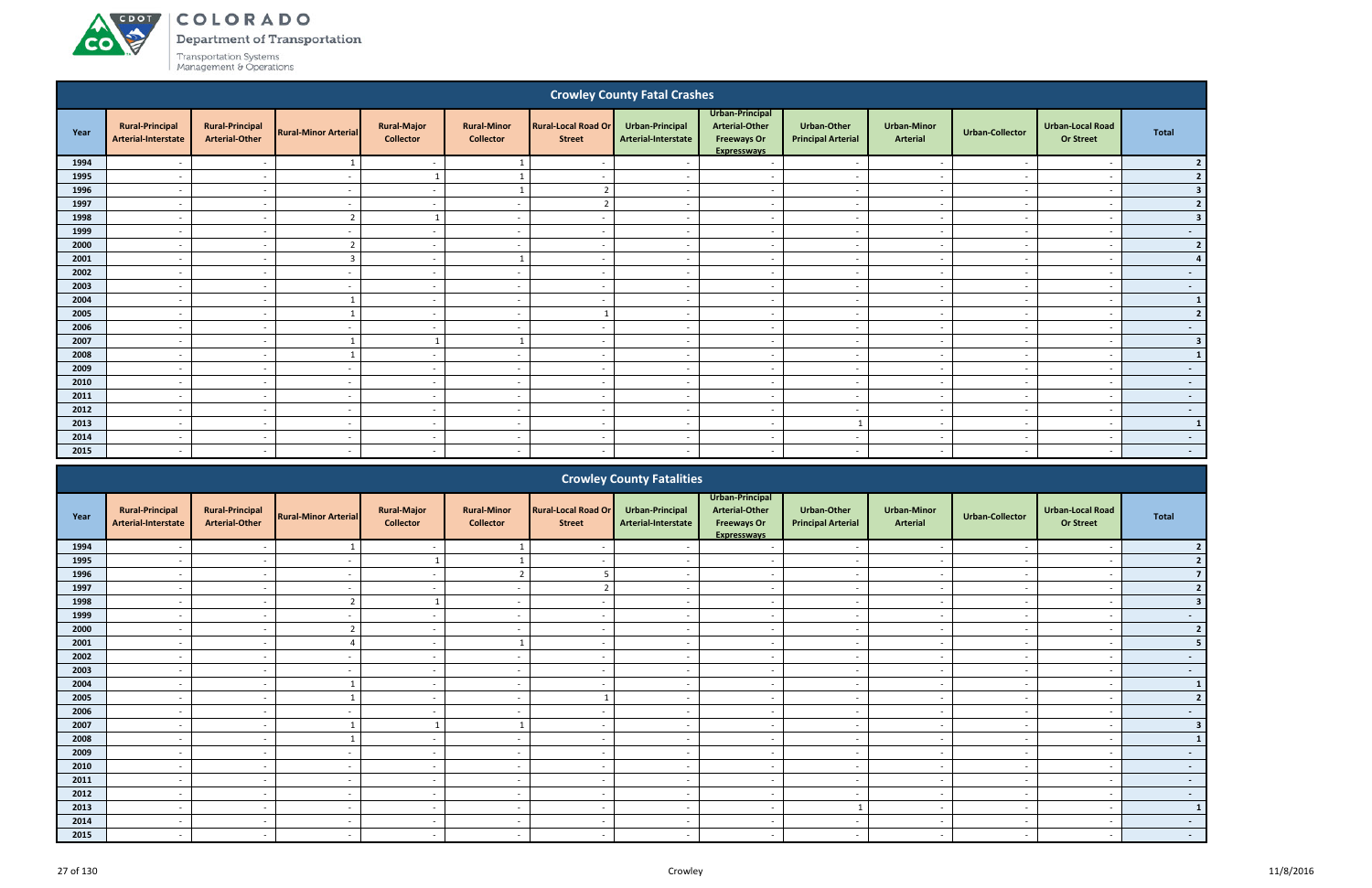

Department of Transportation

| Year |                          |              |                          | <b>Crowley County Fatal Crashes</b> |                          |                          |              |                          |                          |                          | <b>Crowley County Fatalities</b> |                          |                      |                         |
|------|--------------------------|--------------|--------------------------|-------------------------------------|--------------------------|--------------------------|--------------|--------------------------|--------------------------|--------------------------|----------------------------------|--------------------------|----------------------|-------------------------|
|      | Interstate               | U.S. Highway | <b>State Highway</b>     | <b>County Road</b>                  | <b>Municipality</b>      | <b>Frontage Rd</b>       | <b>Total</b> | Interstate               | U.S. Highway             | <b>State Highway</b>     | <b>County Road</b>               | <b>Municipality</b>      | <b>Frontage Road</b> | Total                   |
| 1994 | $\overline{\phantom{a}}$ | $\sim$       |                          |                                     |                          | $\overline{\phantom{a}}$ |              |                          | $\overline{\phantom{a}}$ |                          |                                  |                          |                      |                         |
| 1995 | $\overline{\phantom{a}}$ | $\sim$       |                          | $\sim$                              |                          | $\sim$                   |              | $\overline{\phantom{a}}$ | $\overline{\phantom{a}}$ |                          |                                  |                          |                      |                         |
| 1996 | $\overline{\phantom{a}}$ | $\sim$       |                          |                                     |                          | $\overline{a}$           |              | $\sim$                   | $\overline{a}$           | $\sim$                   |                                  | $\overline{2}$           |                      |                         |
| 1997 | $\overline{\phantom{a}}$ | $\sim$       |                          | ຳ                                   | $\overline{\phantom{a}}$ | $\sim$                   |              | $\sim$                   | $\overline{\phantom{a}}$ | $\sim$                   |                                  | $\overline{\phantom{0}}$ |                      |                         |
| 1998 | $\overline{\phantom{a}}$ | $\sim$       |                          | $\overline{\phantom{a}}$            | $\overline{\phantom{a}}$ | $\overline{\phantom{a}}$ |              |                          | $\overline{\phantom{a}}$ | $\overline{3}$           |                                  |                          |                      |                         |
| 1999 | $\overline{\phantom{a}}$ | $\sim$       |                          |                                     | $\overline{\phantom{a}}$ | $\sim$                   | $\sim$       |                          | $\overline{\phantom{a}}$ | . —                      |                                  |                          |                      | $\sim$                  |
| 2000 | $\sim$                   | $\sim$       |                          | $\sim$                              | $\overline{\phantom{a}}$ | $\overline{\phantom{a}}$ |              | $\overline{\phantom{0}}$ | $\overline{\phantom{a}}$ | $\overline{\phantom{a}}$ | $\overline{\phantom{a}}$         |                          |                      | $\overline{2}$          |
| 2001 | $\overline{\phantom{a}}$ | $\sim$       |                          |                                     | $\overline{\phantom{a}}$ | $\sim$                   |              |                          | $\sim$                   | $\overline{4}$           |                                  | $\overline{\phantom{0}}$ |                      | 5                       |
| 2002 | $\overline{\phantom{a}}$ | $\sim$       | $\overline{\phantom{a}}$ |                                     | $\overline{\phantom{a}}$ | $\overline{\phantom{a}}$ | $\sim$       |                          | $\overline{\phantom{a}}$ | $\overline{\phantom{0}}$ |                                  |                          |                      | $\sim$ $-$              |
| 2003 | $\overline{\phantom{a}}$ | $\sim$       |                          | $\sim$                              | $\overline{\phantom{a}}$ | $\sim$                   | $\sim$       | $\sim$                   | $\overline{\phantom{a}}$ | $\sim$                   |                                  | $\overline{\phantom{0}}$ |                      | $\sim$ $-$              |
| 2004 | $\overline{\phantom{a}}$ | $\sim$       |                          |                                     |                          | $\overline{\phantom{a}}$ |              |                          | $\overline{\phantom{a}}$ |                          |                                  |                          |                      | $\mathbf{1}$            |
| 2005 | $\overline{a}$           | $\sim$       |                          |                                     | $\overline{a}$           | $\sim$                   |              | $\sim$                   | $\sim$                   |                          |                                  |                          |                      | 2 <sup>1</sup>          |
| 2006 | $\overline{\phantom{a}}$ | $\sim$       |                          |                                     | $\overline{\phantom{a}}$ | $\sim$                   | $\sim$       | $\sim$                   | $\sim$                   | $\sim$                   |                                  | $\overline{\phantom{0}}$ |                      | $\sim$                  |
| 2007 | $\overline{\phantom{a}}$ | $\sim$       |                          |                                     | $\overline{\phantom{a}}$ | $\overline{\phantom{a}}$ | $\mathbf{R}$ |                          | $\overline{\phantom{a}}$ | $\mathbf{\overline{a}}$  |                                  |                          |                      | $\overline{\mathbf{3}}$ |
| 2008 | $\overline{\phantom{a}}$ | $\sim$       |                          | $\sim$                              | $\overline{\phantom{a}}$ | $\sim$                   |              | $\overline{\phantom{0}}$ | $\overline{\phantom{a}}$ |                          |                                  | $\overline{a}$           |                      |                         |
| 2009 | $\overline{\phantom{a}}$ | $\sim$       |                          |                                     | $\overline{\phantom{a}}$ | $\sim$                   | $\sim$       |                          | $\overline{\phantom{a}}$ | $\overline{\phantom{a}}$ |                                  |                          |                      | $\sim$                  |
| 2010 | $\overline{\phantom{a}}$ | $\sim$       | $\overline{\phantom{a}}$ | $\sim$                              | $\overline{\phantom{a}}$ | $\sim$                   | $\sim$       | $\sim$                   | $\overline{\phantom{a}}$ | $\sim$                   | $\overline{\phantom{a}}$         |                          |                      | $\sim$ 100 $\mu$        |
| 2011 | $\overline{\phantom{a}}$ | $\sim$       |                          | $\sim$                              | $\overline{\phantom{a}}$ | $\sim$                   | $\sim$       | $\sim$                   | $\sim$                   | $\overline{\phantom{0}}$ |                                  | $\sim$                   |                      | $\sim$ $-$              |
| 2012 | $\overline{\phantom{a}}$ | $\sim$       |                          | $\overline{\phantom{a}}$            | $\overline{\phantom{a}}$ | $\overline{\phantom{a}}$ | $\sim$       |                          | $\overline{\phantom{a}}$ | $\sim$                   |                                  |                          |                      | $\sim$ $-$              |
| 2013 | $\overline{\phantom{a}}$ | $\sim$       |                          | $\overline{\phantom{0}}$            | $\overline{\phantom{a}}$ | $\sim$                   |              | $\overline{\phantom{0}}$ | $\overline{\phantom{a}}$ |                          |                                  |                          |                      | $\mathbf{1}$            |
| 2014 | $\overline{\phantom{a}}$ | $\sim$       |                          | $\sim$                              | $\overline{\phantom{a}}$ | $\sim$                   | $\sim$       | $\overline{\phantom{0}}$ | $\overline{\phantom{a}}$ | $\overline{\phantom{a}}$ |                                  |                          |                      | $\sim$ $-$              |
| 2015 | $\overline{\phantom{a}}$ | $\sim$       | $\sim$                   | $\sim$                              | $\overline{\phantom{a}}$ | $\sim$                   | $\sim$       | $\sim$                   | $\overline{\phantom{a}}$ | $\sim$                   |                                  | $\overline{\phantom{0}}$ |                      | $\sim$ 100 $\mu$        |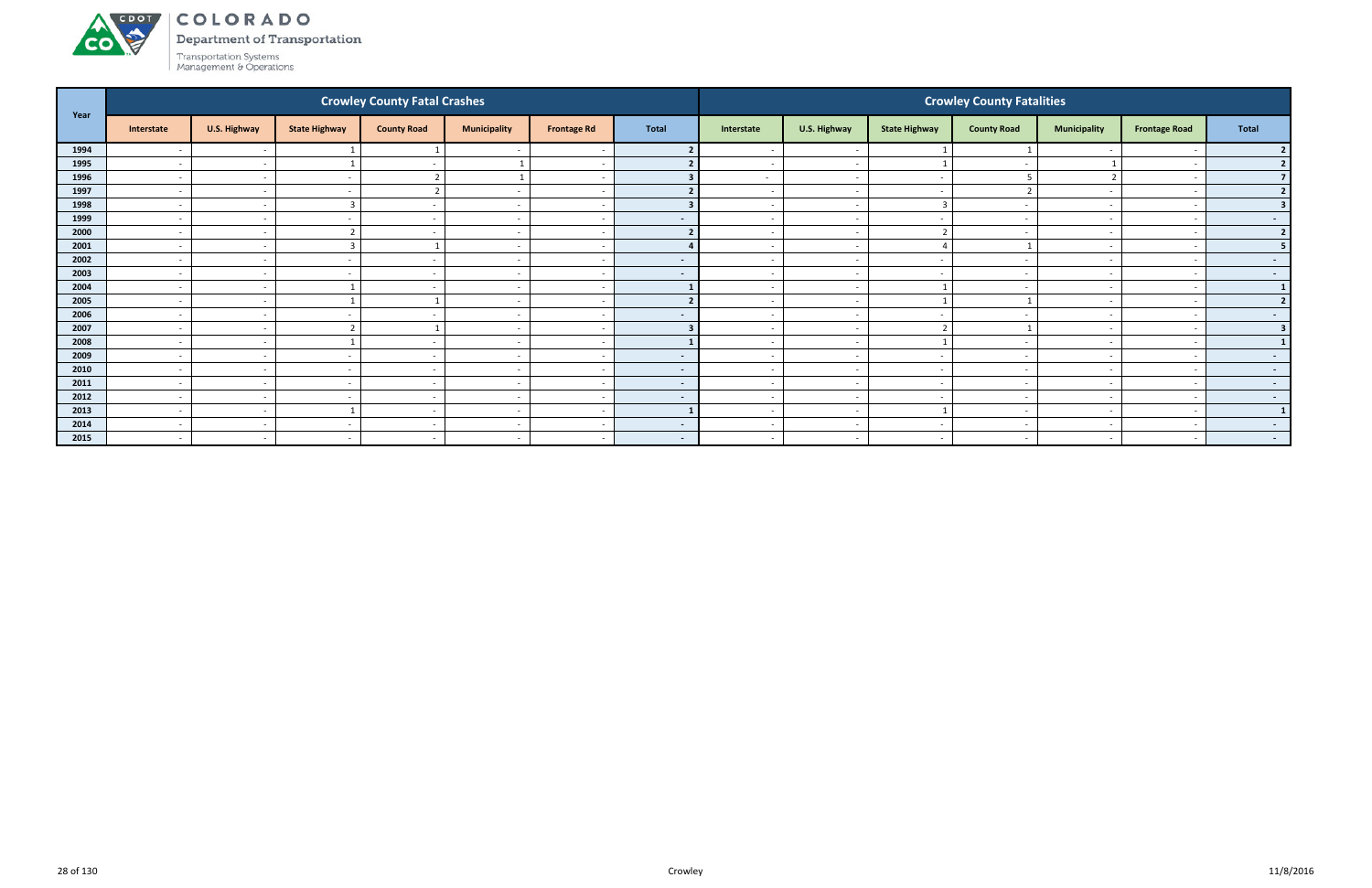# COLORADO

Department of Transportation

|      |                                               |                                                 |                             |                                        |                                        |                                             | <b>Custer County Fatal Crashes</b>            |                                                                                      |                                          |                                       |                          |                                             |                |
|------|-----------------------------------------------|-------------------------------------------------|-----------------------------|----------------------------------------|----------------------------------------|---------------------------------------------|-----------------------------------------------|--------------------------------------------------------------------------------------|------------------------------------------|---------------------------------------|--------------------------|---------------------------------------------|----------------|
| Year | <b>Rural-Principal</b><br>Arterial-Interstate | <b>Rural-Principal</b><br><b>Arterial-Other</b> | <b>Rural-Minor Arterial</b> | <b>Rural-Major</b><br><b>Collector</b> | <b>Rural-Minor</b><br><b>Collector</b> | <b>Rural-Local Road Or</b><br><b>Street</b> | <b>Urban-Principal</b><br>Arterial-Interstate | Urban-Principal<br><b>Arterial-Other</b><br><b>Freeways Or</b><br><b>Expresswavs</b> | Urban-Other<br><b>Principal Arterial</b> | <b>Urban-Minor</b><br><b>Arterial</b> | <b>Urban-Collector</b>   | <b>Urban-Local Road</b><br><b>Or Street</b> | <b>Total</b>   |
| 1994 |                                               | $\overline{\phantom{a}}$                        | $\overline{\phantom{a}}$    | $\sim$                                 | $\overline{\phantom{a}}$               | $\overline{\phantom{a}}$                    | $\overline{\phantom{a}}$                      | $\sim$                                                                               | $\overline{\phantom{a}}$                 | <b>.</b>                              |                          | $\overline{a}$                              | $\sim$         |
| 1995 | $\overline{\phantom{a}}$                      | $\overline{\phantom{a}}$                        | $\overline{\phantom{a}}$    | $\overline{2}$                         | $\overline{\phantom{a}}$               | $\sim$                                      | $\overline{\phantom{a}}$                      | $\overline{a}$                                                                       |                                          | $\overline{\phantom{a}}$              |                          | $\overline{\phantom{a}}$                    | 2 <sup>1</sup> |
| 1996 | $\overline{\phantom{a}}$                      | $\overline{\phantom{a}}$                        | $\overline{a}$              | $\sim$                                 | $\overline{a}$                         | $\overline{\phantom{a}}$                    | $\overline{\phantom{a}}$                      | $\sim$                                                                               | $\overline{\phantom{a}}$                 | $\overline{\phantom{a}}$              |                          | $\overline{\phantom{a}}$                    | $\sim 100$     |
| 1997 |                                               | $\overline{\phantom{a}}$                        | $\overline{\phantom{a}}$    |                                        | $\overline{\phantom{a}}$               | $\overline{\phantom{a}}$                    | $\overline{a}$                                | $\sim$                                                                               | $\overline{\phantom{a}}$                 | $\sim$                                |                          | $\overline{\phantom{a}}$                    | $\mathbf{1}$   |
| 1998 | $\overline{a}$                                | $\sim$                                          | $\overline{2}$              | $\overline{2}$                         | $\overline{a}$                         |                                             | $\sim$                                        | $\sim$                                                                               | $\overline{a}$                           | $\overline{\phantom{a}}$              | $\overline{\phantom{a}}$ | $\overline{a}$                              | 5 <sub>1</sub> |
| 1999 | $\overline{\phantom{0}}$                      | $\overline{\phantom{a}}$                        |                             | $\overline{\mathbf{1}}$                | $\overline{a}$                         | $\sim$                                      | $\sim$                                        | $\overline{a}$                                                                       | $\overline{\phantom{a}}$                 | $\sim$                                | $\overline{\phantom{a}}$ | $\overline{\phantom{a}}$                    | 2              |
| 2000 | $\overline{\phantom{a}}$                      | $\overline{\phantom{a}}$                        |                             |                                        | $\overline{\phantom{a}}$               | $\sim$                                      | $\overline{\phantom{a}}$                      | $\sim$                                                                               | $\overline{\phantom{a}}$                 | $\overline{\phantom{a}}$              |                          | $\overline{\phantom{a}}$                    | $\mathbf{1}$   |
| 2001 | $\overline{\phantom{a}}$                      | $\overline{\phantom{a}}$                        |                             | $\sim$                                 | $\overline{\phantom{a}}$               | $\overline{\phantom{a}}$                    | $\sim$                                        | $\sim$                                                                               | $\overline{\phantom{a}}$                 | $\overline{\phantom{a}}$              | $\overline{\phantom{a}}$ | $\overline{\phantom{a}}$                    | $1\vert$       |
| 2002 | $\overline{a}$                                | $\sim$                                          | $\overline{3}$              | $\overline{\phantom{a}}$               | $\overline{\phantom{a}}$               | $\sim$                                      | $\overline{\phantom{a}}$                      | $\sim$                                                                               | $\overline{\phantom{a}}$                 | $\sim$                                | <b>.</b>                 | $\overline{\phantom{a}}$                    | 3 <sup>1</sup> |
| 2003 | $\sim$                                        | $\sim$                                          | $\sim$                      | $\overline{\mathbf{1}}$                | $\overline{\phantom{a}}$               | $\overline{\phantom{a}}$                    | $\sim$                                        | $\sim$                                                                               | $\sim$                                   | $\sim$                                | $\overline{\phantom{a}}$ | $\overline{\phantom{a}}$                    | $\mathbf{1}$   |
| 2004 | $\overline{a}$                                | $\sim$                                          |                             | $\overline{\phantom{a}}$               | $\overline{a}$                         | $\sim$                                      | $\sim$                                        | $\sim$                                                                               | $\overline{a}$                           | $\overline{\phantom{a}}$              | <b>.</b>                 | $\overline{\phantom{a}}$                    | $\mathbf{1}$   |
| 2005 | $\overline{a}$                                | $\overline{\phantom{a}}$                        |                             | $\overline{\mathbf{1}}$                | $\overline{a}$                         | $\overline{\phantom{a}}$                    | $\sim$                                        | $\overline{a}$                                                                       | $\overline{\phantom{a}}$                 | $\overline{\phantom{a}}$              |                          | $\overline{a}$                              | 2              |
| 2006 | $\overline{\phantom{a}}$                      | $\overline{\phantom{a}}$                        |                             | $\sim$                                 | $\overline{\phantom{a}}$               |                                             | $\overline{\phantom{a}}$                      | $\overline{\phantom{a}}$                                                             | $\overline{\phantom{a}}$                 | $\overline{\phantom{a}}$              |                          | $\overline{\phantom{a}}$                    | 2 <sup>1</sup> |
| 2007 |                                               | $\overline{\phantom{a}}$                        |                             | $\sim$                                 |                                        | $\overline{\phantom{a}}$                    | $\overline{\phantom{a}}$                      | $\sim$                                                                               | $\overline{\phantom{a}}$                 | $\sim$                                |                          | $\overline{\phantom{a}}$                    | 2              |
| 2008 | $\sim$                                        | $\sim$                                          |                             | $\overline{1}$                         | $\overline{\phantom{a}}$               | $\sim$                                      | $\sim$                                        | $\sim$                                                                               | $\sim$                                   | $\sim$                                | $\overline{\phantom{a}}$ | $\overline{\phantom{a}}$                    | $\mathbf{2}$   |
| 2009 | $\overline{a}$                                | $\overline{a}$                                  | $\overline{2}$              | $\overline{a}$<br>$\overline{1}$       | $\overline{a}$                         | $\sim$                                      | $\sim$                                        | $\overline{a}$                                                                       | $\overline{a}$                           | $\sim$                                | $\overline{\phantom{a}}$ | $\overline{a}$                              | 2              |
| 2010 | $\overline{\phantom{a}}$                      | $\overline{a}$                                  | $\overline{a}$              |                                        | $\overline{\phantom{a}}$               | $\overline{a}$                              | $\overline{\phantom{a}}$                      | $\overline{a}$                                                                       | $\overline{\phantom{a}}$                 | $\sim$                                | . .                      | $\overline{\phantom{a}}$                    | $\mathbf{1}$   |
| 2011 | $\overline{\phantom{a}}$                      | $\overline{\phantom{a}}$                        |                             | $\sim$                                 | $\overline{\phantom{a}}$               | $\overline{\phantom{a}}$                    | $\overline{\phantom{a}}$                      | $\overline{\phantom{a}}$                                                             | $\overline{\phantom{a}}$                 | $\sim$                                |                          | $\overline{\phantom{a}}$                    | $\mathbf{1}$   |
| 2012 | $\overline{\phantom{a}}$                      | $\overline{\phantom{a}}$                        | ຳ                           | $\sim$                                 | $\overline{a}$                         | $\overline{\phantom{a}}$                    | $\overline{a}$                                | $\sim$                                                                               | $\overline{\phantom{a}}$                 | $\overline{\phantom{a}}$              |                          | $\overline{a}$                              | 2              |
| 2013 | $\overline{\phantom{a}}$                      | $\sim$                                          | $\overline{\phantom{a}}$    | $\sim$                                 | $\overline{\phantom{a}}$               | $\sim$                                      | $\sim$                                        | $\sim$                                                                               | $\sim$                                   | $\sim$                                | $\overline{\phantom{a}}$ | $\sim$                                      | $\sim 100$     |
| 2014 | $\overline{\phantom{a}}$                      | $\overline{\phantom{a}}$                        |                             | $\mathbf{1}$                           | $\overline{a}$                         | $\sim$                                      | $\sim$                                        | $\overline{a}$                                                                       | $\sim$                                   | $\sim$                                | $\overline{\phantom{a}}$ | $\overline{a}$                              | 2              |
| 2015 | $\overline{\phantom{a}}$                      | $\overline{\phantom{a}}$                        | $\overline{\phantom{a}}$    | $\sim$                                 | $\overline{a}$                         | $\sim$                                      | $\sim$                                        | $\sim$                                                                               | $\sim$                                   | $\sim$                                | $\sim$                   | $\overline{\phantom{0}}$                    | $\sim 100$     |
|      |                                               |                                                 |                             |                                        |                                        |                                             |                                               |                                                                                      |                                          |                                       |                          |                                             |                |

|      |                                               |                                                 |                             |                                        |                                        |                                             | <b>Custer County Fatalities</b>        |                                                                                      |                                                 |                                       |                          |                                             |                |
|------|-----------------------------------------------|-------------------------------------------------|-----------------------------|----------------------------------------|----------------------------------------|---------------------------------------------|----------------------------------------|--------------------------------------------------------------------------------------|-------------------------------------------------|---------------------------------------|--------------------------|---------------------------------------------|----------------|
| Year | <b>Rural-Principal</b><br>Arterial-Interstate | <b>Rural-Principal</b><br><b>Arterial-Other</b> | <b>Rural-Minor Arterial</b> | <b>Rural-Major</b><br><b>Collector</b> | <b>Rural-Minor</b><br><b>Collector</b> | <b>Rural-Local Road Or</b><br><b>Street</b> | Urban-Principal<br>Arterial-Interstate | Urban-Principal<br><b>Arterial-Other</b><br><b>Freeways Or</b><br><b>Expresswavs</b> | <b>Urban-Other</b><br><b>Principal Arterial</b> | <b>Urban-Minor</b><br><b>Arterial</b> | <b>Urban-Collector</b>   | <b>Urban-Local Road</b><br><b>Or Street</b> | Total          |
| 1994 |                                               |                                                 |                             |                                        |                                        |                                             |                                        |                                                                                      |                                                 |                                       |                          |                                             | $\sim$         |
| 1995 |                                               |                                                 |                             | $\overline{\phantom{a}}$               |                                        |                                             |                                        |                                                                                      |                                                 |                                       |                          |                                             | $\overline{2}$ |
| 1996 | $\overline{\phantom{0}}$                      | $\sim$                                          |                             | $\sim$                                 | $\overline{\phantom{a}}$               | $\sim$                                      | $\overline{\phantom{a}}$               | $\overline{\phantom{a}}$                                                             | $\sim$                                          | $\sim$                                |                          | $\overline{\phantom{a}}$                    | $\sim$         |
| 1997 |                                               |                                                 |                             |                                        | $\overline{\phantom{0}}$               | $\overline{\phantom{a}}$                    |                                        | $\overline{\phantom{0}}$                                                             | $\overline{\phantom{0}}$                        | $\overline{\phantom{0}}$              |                          |                                             |                |
| 1998 |                                               |                                                 |                             |                                        |                                        |                                             |                                        | $\overline{\phantom{a}}$                                                             | $\overline{\phantom{a}}$                        |                                       |                          |                                             |                |
| 1999 | $\overline{\phantom{0}}$                      | $\sim$                                          |                             |                                        | $\overline{\phantom{0}}$               | $\sim$                                      |                                        | $\overline{\phantom{a}}$                                                             | $\overline{\phantom{a}}$                        | $\overline{\phantom{a}}$              |                          | $\overline{\phantom{a}}$                    |                |
| 2000 |                                               |                                                 |                             |                                        |                                        |                                             |                                        |                                                                                      |                                                 |                                       |                          |                                             |                |
| 2001 |                                               | $\sim$                                          |                             | $\sim$                                 | $\overline{\phantom{a}}$               | $\sim$                                      |                                        | $\overline{\phantom{a}}$                                                             | $\overline{\phantom{a}}$                        | $\overline{\phantom{a}}$              |                          | $\overline{\phantom{0}}$                    |                |
| 2002 |                                               | $\sim$                                          |                             | $\sim$                                 | $\overline{\phantom{a}}$               | $\overline{\phantom{a}}$                    |                                        | $\overline{\phantom{0}}$                                                             | $\overline{\phantom{a}}$                        | $\overline{\phantom{a}}$              |                          | $\overline{\phantom{a}}$                    |                |
| 2003 |                                               |                                                 |                             |                                        |                                        | $\overline{\phantom{a}}$                    |                                        | $\overline{\phantom{0}}$                                                             | $\overline{\phantom{0}}$                        |                                       |                          | $\overline{\phantom{0}}$                    |                |
| 2004 | $\overline{\phantom{0}}$                      | $\sim$                                          |                             | $\sim$                                 | $\overline{\phantom{a}}$               | $\sim$                                      |                                        | $\overline{a}$                                                                       | $\overline{\phantom{a}}$                        | $\sim$                                |                          | $\overline{\phantom{a}}$                    |                |
| 2005 |                                               |                                                 |                             |                                        |                                        |                                             |                                        | $\overline{\phantom{0}}$                                                             | $\overline{\phantom{0}}$                        |                                       |                          |                                             |                |
| 2006 | $\overline{\phantom{0}}$                      | $\sim$                                          |                             | $\sim$                                 | $\sim$                                 |                                             | $\overline{\phantom{a}}$               | $\overline{\phantom{a}}$                                                             | $\overline{\phantom{a}}$                        | $\sim$                                | $\overline{\phantom{a}}$ | $\overline{\phantom{a}}$                    |                |
| 2007 |                                               |                                                 |                             |                                        | $\overline{ }$                         |                                             |                                        | $\overline{\phantom{a}}$                                                             | $\overline{\phantom{a}}$                        | $\overline{\phantom{a}}$              |                          |                                             |                |
| 2008 |                                               | $\sim$                                          |                             |                                        | $\overline{\phantom{a}}$               | $\sim$                                      |                                        | $\overline{\phantom{a}}$                                                             | $\overline{\phantom{a}}$                        | $\overline{\phantom{a}}$              |                          | $\overline{\phantom{a}}$                    |                |
| 2009 |                                               |                                                 |                             |                                        | $\overline{\phantom{0}}$               | $\overline{\phantom{0}}$                    |                                        | $\overline{\phantom{0}}$                                                             | $\overline{\phantom{a}}$                        |                                       |                          |                                             |                |
| 2010 |                                               |                                                 |                             |                                        | $\overline{\phantom{0}}$               | $\overline{\phantom{a}}$                    |                                        | $\overline{\phantom{0}}$                                                             | $\overline{\phantom{a}}$                        | $\overline{\phantom{a}}$              |                          |                                             |                |
| 2011 | $\overline{\phantom{0}}$                      | $\sim$                                          |                             | $\sim$                                 | $\overline{a}$                         | $\sim$                                      | $\overline{\phantom{a}}$               | $\sim$                                                                               | $\overline{\phantom{a}}$                        | $\sim$                                | $\overline{\phantom{a}}$ | $\overline{\phantom{a}}$                    |                |
| 2012 |                                               |                                                 |                             | $\sim$                                 | $\overline{\phantom{0}}$               | $\overline{\phantom{a}}$                    |                                        | $\sim$                                                                               | $\overline{\phantom{a}}$                        | $\overline{\phantom{a}}$              |                          | $\overline{\phantom{a}}$                    |                |
| 2013 |                                               | $\sim$                                          |                             | $\sim$                                 | $\overline{\phantom{0}}$               | $\sim$                                      | $\overline{\phantom{a}}$               | $\overline{\phantom{0}}$                                                             | $\overline{\phantom{a}}$                        | $\overline{a}$                        |                          | $\overline{\phantom{a}}$                    | $\sim$         |
| 2014 |                                               | $\sim$                                          |                             |                                        | $\overline{\phantom{a}}$               | $\sim$                                      |                                        | $\overline{\phantom{a}}$                                                             | $\overline{\phantom{a}}$                        | $\overline{\phantom{a}}$              |                          | $\overline{\phantom{a}}$                    |                |
| 2015 |                                               |                                                 |                             |                                        |                                        | $\overline{\phantom{a}}$                    |                                        |                                                                                      |                                                 |                                       |                          |                                             | $\sim$         |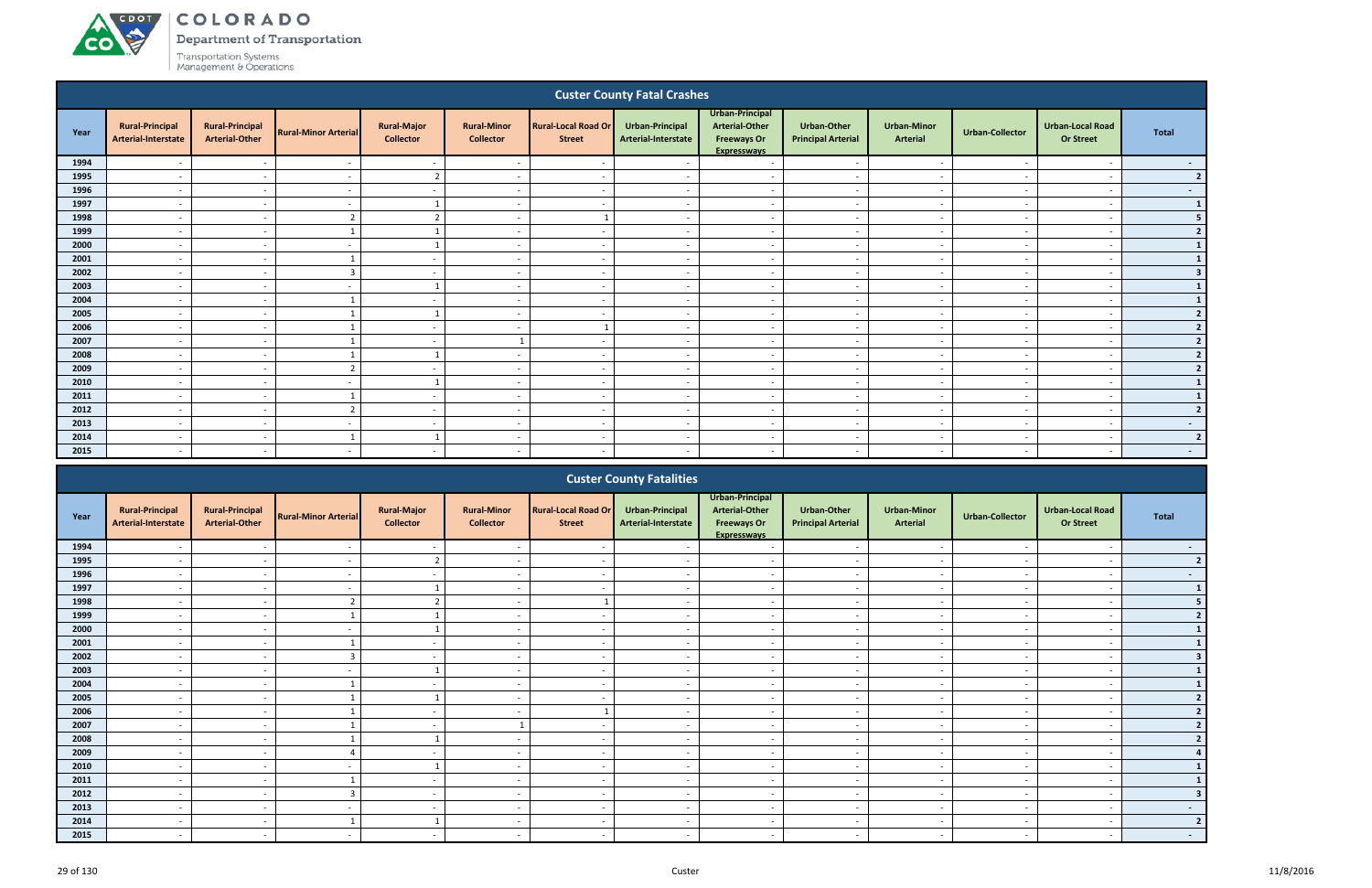

Department of Transportation

|      |                          |              |                          | <b>Custer County Fatal Crashes</b> |                          |                          |                          |                          |                          |                      | <b>Custer County Fatalities</b> |                          |                      |                  |
|------|--------------------------|--------------|--------------------------|------------------------------------|--------------------------|--------------------------|--------------------------|--------------------------|--------------------------|----------------------|---------------------------------|--------------------------|----------------------|------------------|
| Year | Interstate               | U.S. Highway | <b>State Highway</b>     | <b>County Road</b>                 | <b>Municipality</b>      | <b>Frontage Rd</b>       | <b>Total</b>             | Interstate               | U.S. Highway             | <b>State Highway</b> | <b>County Road</b>              | <b>Municipality</b>      | <b>Frontage Road</b> | Total            |
| 1994 |                          | $\sim$       |                          | $\sim$                             |                          |                          | $\sim$                   | $\sim$                   | $\overline{\phantom{a}}$ |                      |                                 |                          |                      | $\sim$           |
| 1995 | $\overline{\phantom{a}}$ | $\sim$       |                          | $\sim$                             | $\overline{\phantom{a}}$ | $\overline{\phantom{a}}$ |                          | $\sim$                   | $\sim$                   |                      | $\sim$                          | $\sim$                   |                      | 2 <sup>1</sup>   |
| 1996 | $\overline{\phantom{a}}$ | $\sim$       |                          | $\sim$                             | $\overline{\phantom{a}}$ | $\overline{\phantom{a}}$ | $\sim$ $-$               | $\sim$                   | $\overline{a}$           | $\sim$               |                                 | $\overline{\phantom{0}}$ |                      | $\sim$ 100 $\pm$ |
| 1997 | $\overline{\phantom{a}}$ | $\sim$       |                          |                                    | $\overline{\phantom{a}}$ |                          |                          | $\sim$                   | $\overline{a}$           |                      |                                 | $\overline{\phantom{0}}$ |                      | $\mathbf{1}$     |
| 1998 | $\overline{\phantom{a}}$ | $\sim$       |                          |                                    | $\overline{\phantom{a}}$ | <u>т</u>                 |                          |                          | $\overline{a}$           |                      |                                 |                          |                      | 5                |
| 1999 | $\overline{\phantom{a}}$ | $\sim$       |                          |                                    | $\overline{\phantom{a}}$ |                          |                          |                          | $\sim$                   |                      |                                 |                          |                      | $\mathbf{z}$     |
| 2000 | $\overline{\phantom{a}}$ | $\sim$       |                          | $\sim$                             | $\overline{\phantom{a}}$ | <u>т</u>                 |                          | $\sim$                   | $\sim$                   |                      | $\overline{\phantom{a}}$        | $\overline{\phantom{a}}$ |                      |                  |
| 2001 | $\overline{\phantom{a}}$ | $\sim$       |                          | $\sim$                             | $\overline{\phantom{a}}$ | $\overline{\phantom{a}}$ |                          | $\sim$                   | $\sim$                   |                      | $\overline{\phantom{a}}$        | $\sim$                   |                      |                  |
| 2002 | $\overline{\phantom{a}}$ | $\sim$       |                          | $\sim$                             | $\overline{\phantom{a}}$ |                          |                          |                          | $\overline{\phantom{a}}$ | $\overline{3}$       |                                 |                          |                      |                  |
| 2003 | $\overline{\phantom{a}}$ | $\sim$       |                          | $\sim$ $-$                         | $\overline{\phantom{a}}$ | $\overline{\phantom{a}}$ |                          | $\sim$                   | $\sim$                   |                      |                                 | $\overline{\phantom{0}}$ |                      |                  |
| 2004 | $\overline{\phantom{a}}$ | $\sim$       |                          | $\overline{\phantom{a}}$           | $\overline{\phantom{a}}$ |                          |                          |                          | $\overline{\phantom{a}}$ |                      |                                 |                          |                      |                  |
| 2005 | $\overline{\phantom{0}}$ | $\sim$       |                          | $\sim$                             | $\overline{\phantom{a}}$ | $\overline{\phantom{a}}$ |                          | $\sim$                   | $\sim$                   | $\mathbf{\cdot}$     | $\overline{\phantom{a}}$        | $\overline{\phantom{0}}$ |                      | $\overline{2}$   |
| 2006 | $\overline{\phantom{a}}$ | $\sim$       |                          |                                    | $\overline{\phantom{a}}$ | $\overline{\phantom{a}}$ |                          | $\sim$                   | $\sim$                   |                      |                                 | $\sim$                   |                      |                  |
| 2007 | $\overline{\phantom{a}}$ | $\sim$       |                          |                                    | $\mathbf{1}$             |                          |                          |                          | $\overline{\phantom{a}}$ | -1                   |                                 | $\mathbf{1}$             |                      | $\overline{2}$   |
| 2008 | $\overline{\phantom{a}}$ | $\sim$       |                          | $\sim$                             | $\overline{\phantom{a}}$ | . —                      |                          | $\sim$                   | $\sim$                   | $\mathbf{\Omega}$    |                                 | $\sim$                   |                      | $\mathbf{z}$     |
| 2009 | $\overline{\phantom{a}}$ | $\sim$       |                          | $\overline{\phantom{a}}$           | $\overline{\phantom{a}}$ |                          |                          |                          | $\sim$                   |                      |                                 |                          |                      |                  |
| 2010 | $\overline{\phantom{a}}$ | $\sim$       |                          | $\sim$                             | $\overline{\phantom{a}}$ | $\overline{\phantom{a}}$ |                          | $\sim$                   | $\sim$                   |                      | $\overline{\phantom{a}}$        | $\overline{\phantom{0}}$ |                      |                  |
| 2011 | $\overline{\phantom{a}}$ | $\sim$       |                          | $\sim$                             | $\overline{\phantom{a}}$ | $\overline{\phantom{a}}$ |                          | $\overline{\phantom{0}}$ | $\sim$                   |                      |                                 | $\sim$                   |                      |                  |
| 2012 | $\overline{\phantom{a}}$ | $\sim$       |                          | <b>.</b>                           | $\overline{\phantom{a}}$ |                          |                          |                          | $\overline{\phantom{a}}$ | $\overline{3}$       |                                 |                          |                      |                  |
| 2013 | $\overline{\phantom{a}}$ | $\sim$       |                          | $\sim$                             | $\overline{\phantom{a}}$ | $\overline{\phantom{a}}$ | $\sim$                   | $\sim$                   | $\overline{\phantom{a}}$ | $\sim$               |                                 | $\overline{\phantom{a}}$ |                      | $\sim$ 100 $\mu$ |
| 2014 | $\overline{\phantom{a}}$ | $\sim$       |                          | $\overline{\phantom{a}}$           | $\overline{\phantom{a}}$ | - -                      |                          |                          | $\sim$                   | ຳ                    |                                 |                          |                      | $\overline{2}$   |
| 2015 | $\overline{a}$           | $\sim$       | $\overline{\phantom{0}}$ | $\sim$                             | $\overline{\phantom{a}}$ | $\overline{\phantom{a}}$ | $\overline{\phantom{a}}$ | $\sim$                   | $\sim$                   | $\sim$               |                                 | $\sim$                   |                      | $\sim$ 100 $\mu$ |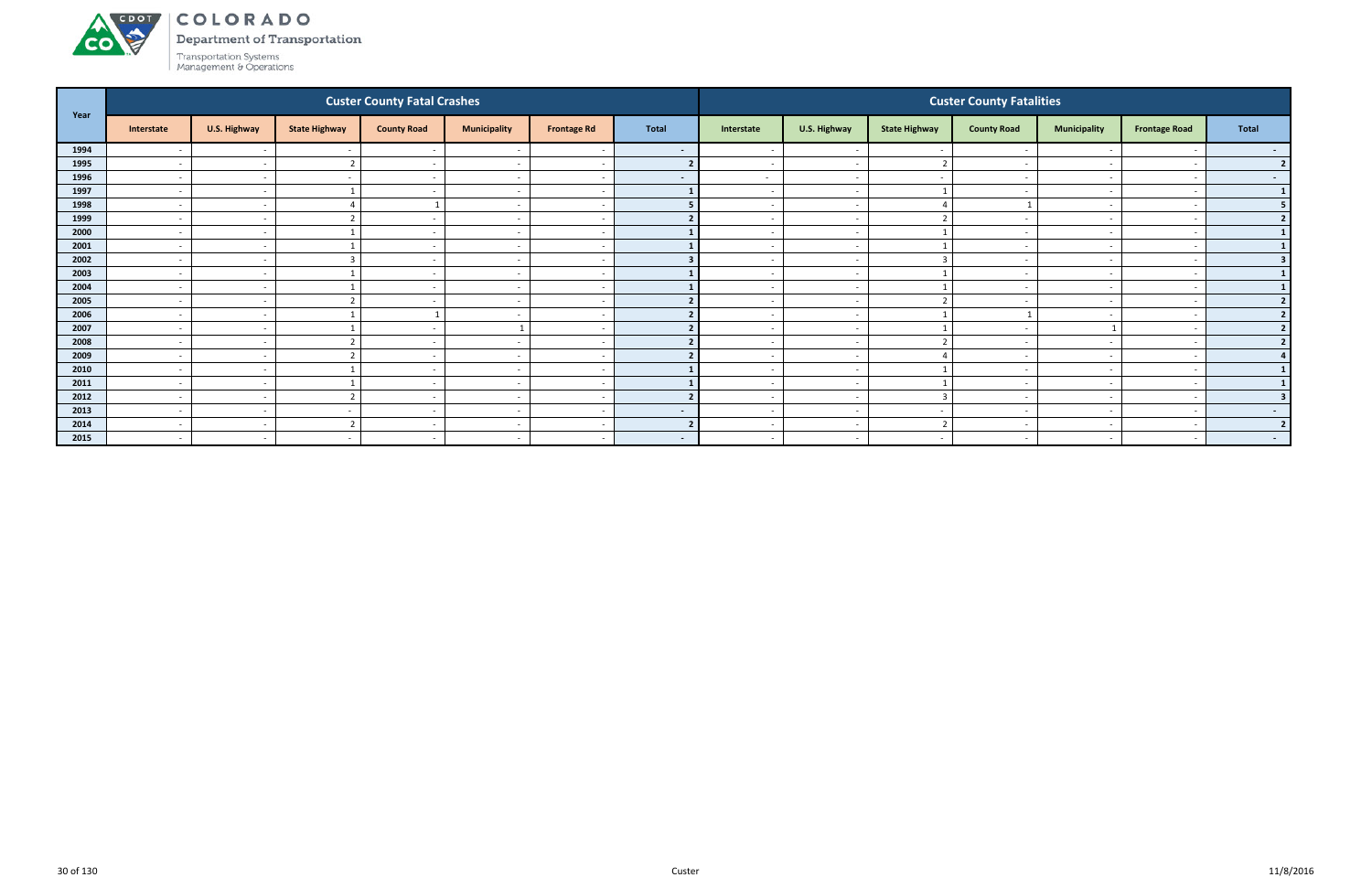# ACDOL

**CO** 

COLORADO

Department of Transportation

|          |                                               |                                                 |                             |                                        |                                        |                                             | <b>Delta County Fatal Crashes</b>             |                                                                                      |                                                 |                                |                             |                                             |                         |
|----------|-----------------------------------------------|-------------------------------------------------|-----------------------------|----------------------------------------|----------------------------------------|---------------------------------------------|-----------------------------------------------|--------------------------------------------------------------------------------------|-------------------------------------------------|--------------------------------|-----------------------------|---------------------------------------------|-------------------------|
| Year     | <b>Rural-Principal</b><br>Arterial-Interstate | <b>Rural-Principal</b><br><b>Arterial-Other</b> | <b>Rural-Minor Arterial</b> | <b>Rural-Major</b><br><b>Collector</b> | <b>Rural-Minor</b><br><b>Collector</b> | <b>Rural-Local Road Or</b><br><b>Street</b> | <b>Urban-Principal</b><br>Arterial-Interstate | Urban-Principal<br><b>Arterial-Other</b><br><b>Freeways Or</b><br><b>Expressways</b> | <b>Urban-Other</b><br><b>Principal Arterial</b> | <b>Urban-Minor</b><br>Arterial | <b>Urban-Collector</b>      | <b>Urban-Local Road</b><br><b>Or Street</b> | <b>Total</b>            |
| 1994     | $\overline{\phantom{a}}$                      | $\overline{\phantom{a}}$                        | $\overline{\phantom{a}}$    | -6                                     | $\overline{a}$                         |                                             | $\sim$                                        | $\sim$                                                                               | $\overline{a}$                                  | $\overline{\phantom{a}}$       | $\overline{\phantom{a}}$    | $\overline{\phantom{a}}$                    | $\overline{7}$          |
| 1995     |                                               | $\overline{2}$                                  | $\overline{\phantom{a}}$    | $\sim$                                 | $\overline{2}$                         | $\overline{\phantom{a}}$                    | $\overline{\phantom{a}}$                      | $\overline{\phantom{a}}$                                                             | $\overline{\phantom{a}}$                        | $\overline{\phantom{a}}$       | $\sim$                      | $\overline{\phantom{a}}$                    |                         |
| 1996     |                                               |                                                 | $\overline{3}$              | $\overline{\phantom{a}}$               | $\mathbf{1}$                           | $\overline{1}$                              | $\overline{\phantom{a}}$                      | $\overline{\phantom{a}}$                                                             | $\overline{\phantom{a}}$                        | $\overline{a}$                 | $\overline{\phantom{a}}$    | $\overline{\phantom{a}}$                    |                         |
| 1997     |                                               |                                                 | $\overline{z}$              | $\sim$                                 |                                        | $\sim$                                      | $\overline{\phantom{a}}$                      | $\overline{\phantom{a}}$                                                             | $\overline{\phantom{a}}$                        | $\sim$                         | $\overline{\phantom{a}}$    | $\overline{\phantom{a}}$                    |                         |
| 1998     | $\overline{\phantom{a}}$                      | $\overline{a}$                                  |                             | $\overline{1}$                         | $\overline{2}$                         | 1                                           | $\overline{\phantom{a}}$                      | $\overline{\phantom{a}}$                                                             | $\overline{\phantom{a}}$                        | $\overline{\phantom{a}}$       | $\sim$                      | $\overline{\phantom{a}}$                    |                         |
| 1999     |                                               | 5                                               |                             | $\overline{1}$                         | $\overline{\phantom{a}}$               | $\overline{\phantom{a}}$                    | $\overline{\phantom{a}}$                      | $\overline{\phantom{a}}$                                                             | $\overline{\phantom{a}}$                        | $\overline{\phantom{a}}$       | $\sim$                      | $\overline{\phantom{a}}$                    |                         |
| 2000     |                                               |                                                 | $\overline{\phantom{a}}$    | $\sim$                                 | $\overline{\phantom{a}}$               |                                             | $\overline{\phantom{a}}$                      | $\overline{\phantom{a}}$                                                             | $\overline{\phantom{a}}$                        | $\sim$                         | $\overline{\phantom{a}}$    | $\overline{\phantom{a}}$                    | $\overline{\mathbf{3}}$ |
| 2001     | $\overline{\phantom{a}}$                      |                                                 | $\overline{3}$              | $\overline{\phantom{a}}$               | $\mathbf{1}$                           | $\overline{1}$                              | $\sim$                                        | $\overline{\phantom{a}}$                                                             | $\overline{a}$                                  | $\overline{\phantom{a}}$       | $\overline{\phantom{a}}$    | $\overline{\phantom{a}}$                    |                         |
| 2002     | $\overline{\phantom{a}}$                      | $\overline{2}$                                  | $\mathbf{3}$                | $\overline{1}$                         | $\overline{\phantom{a}}$               | $\overline{2}$                              | $\overline{\phantom{a}}$                      | $\sim$                                                                               | $\overline{\phantom{a}}$                        | $\sim$                         | $\overline{\phantom{a}}$    | $\overline{\phantom{a}}$                    |                         |
| 2003     |                                               |                                                 |                             | $\sim$                                 | $\overline{\phantom{a}}$               | $\overline{\phantom{a}}$                    |                                               | $\sim$                                                                               | $\overline{\phantom{a}}$                        | $\overline{\phantom{a}}$       |                             |                                             |                         |
| 2004     | $\overline{\phantom{a}}$                      | $\overline{1}$                                  | $\overline{2}$              | $\overline{\phantom{a}}$               | $\overline{\phantom{a}}$               |                                             | $\overline{\phantom{a}}$                      | $\overline{\phantom{a}}$                                                             | $\overline{\phantom{a}}$                        | $\overline{\phantom{a}}$       | $\overline{\phantom{a}}$    | $\overline{\phantom{a}}$                    |                         |
| 2005     | $\overline{\phantom{a}}$                      | $\overline{\phantom{a}}$                        |                             | $\overline{1}$                         | $\mathbf{1}$                           |                                             | $\sim$                                        | $\sim$                                                                               | $\overline{\phantom{a}}$                        | $\sim$                         | $\overline{\phantom{a}}$    | $\overline{\phantom{a}}$                    |                         |
| 2006     |                                               |                                                 |                             | $\overline{3}$                         | $\overline{2}$                         |                                             | $\overline{\phantom{a}}$                      | $\overline{\phantom{a}}$                                                             | $\overline{\phantom{a}}$                        | $\overline{\phantom{a}}$       | $\sim$                      | $\overline{\phantom{a}}$                    |                         |
| 2007     |                                               | $\mathbf{1}$                                    |                             | $\sim$                                 | $\overline{\phantom{a}}$               | $\overline{2}$                              | $\overline{a}$                                | $\sim$                                                                               | $\overline{\phantom{a}}$                        | $\overline{\phantom{a}}$       | $\sim$                      | $\overline{\phantom{a}}$                    |                         |
| 2008     |                                               | $\overline{\phantom{a}}$                        |                             | $\sim$                                 | $\overline{\phantom{a}}$               |                                             | $\overline{a}$                                | $\sim$                                                                               | $\sim$                                          | $\overline{\phantom{a}}$       | $\sim$                      | $\overline{\phantom{a}}$                    |                         |
| 2009     |                                               |                                                 |                             | $\overline{\phantom{a}}$               |                                        | - 1                                         | $\overline{\phantom{a}}$                      | $\overline{\phantom{a}}$                                                             | $\overline{\phantom{a}}$                        | $\overline{\phantom{a}}$       | $\overline{\phantom{a}}$    | $\overline{\phantom{a}}$                    |                         |
| 2010     | $\overline{\phantom{a}}$                      | $\overline{2}$                                  | $\overline{3}$              | $\overline{\phantom{a}}$               | $\overline{\phantom{a}}$               | $\overline{\phantom{a}}$                    | $\overline{\phantom{a}}$                      | $\sim$                                                                               | $\overline{a}$                                  | $\overline{\phantom{a}}$       | $\overline{a}$              | $\overline{\phantom{a}}$                    |                         |
| 2011     | $\overline{\phantom{a}}$                      | $\overline{\phantom{a}}$                        | $\overline{2}$              | $\overline{1}$                         | $\overline{a}$                         | $\overline{2}$                              | $\overline{a}$                                | $\overline{\phantom{a}}$                                                             | $\overline{\phantom{a}}$                        | $\overline{\phantom{a}}$       | $\overline{\phantom{a}}$    | $\overline{\phantom{a}}$                    |                         |
| 2012     | $\overline{\phantom{a}}$                      |                                                 |                             | $\overline{2}$                         | $\mathbf{1}$                           | - 1                                         | $\overline{\phantom{a}}$                      | $\sim$                                                                               | $\mathbf{1}$                                    | -1                             | $\overline{\phantom{a}}$    | $\overline{\phantom{a}}$                    |                         |
| 2013     | $\overline{\phantom{a}}$                      | $\mathbf{1}$                                    | 5                           | $\overline{2}$                         | $\overline{\phantom{a}}$               | $\overline{\phantom{a}}$                    | $\overline{\phantom{a}}$                      | $\overline{a}$                                                                       | $\mathbf{1}$                                    | $\overline{\phantom{a}}$       | $\overline{\phantom{a}}$    | $\overline{\phantom{a}}$                    |                         |
| 2014     | $\overline{\phantom{a}}$                      | $\overline{\phantom{a}}$                        |                             | $\sim$                                 | $\overline{a}$                         | $\overline{2}$                              | $\overline{a}$                                | $\overline{\phantom{a}}$                                                             | $\overline{a}$                                  | $\overline{\phantom{a}}$       | $\overline{\phantom{a}}$    | $\overline{\phantom{a}}$                    | -3                      |
| 2015     | $\overline{\phantom{a}}$                      | $\overline{\phantom{a}}$                        | $\overline{\phantom{a}}$    | $\sim$                                 | $\overline{\phantom{a}}$               | $\overline{\phantom{a}}$                    | $\overline{\phantom{a}}$                      | $\overline{\phantom{a}}$                                                             | $\sim$                                          | $\overline{\phantom{a}}$       | $\sim$                      | $\overline{\phantom{a}}$                    | $\sim$                  |
|          |                                               |                                                 |                             |                                        |                                        |                                             | <b>Delta County Fatalities</b>                |                                                                                      |                                                 |                                |                             |                                             |                         |
| $V = -V$ | <b>Rural-Principal</b>                        | <b>Rural-Principal</b>                          | Dunal Milang Antonial       | <b>Rural-Major</b>                     | <b>Rural-Minor</b>                     | <b>Rural-Local Road Or</b>                  | Urban-Principal                               | Urban-Principal<br><b>Arterial-Other</b>                                             | <b>Urban-Other</b>                              | <b>Urban-Minor</b>             | <b>University Callenton</b> | Urban-Local Road                            | <b>TAALL</b>            |

|      |                                               |                                                 |                             |                                        |                                        |                                             | <b>PERA COMING I AGUNICS</b>           |                                                                                      |                                                 |                                       |                          |                                      |                         |
|------|-----------------------------------------------|-------------------------------------------------|-----------------------------|----------------------------------------|----------------------------------------|---------------------------------------------|----------------------------------------|--------------------------------------------------------------------------------------|-------------------------------------------------|---------------------------------------|--------------------------|--------------------------------------|-------------------------|
| Year | <b>Rural-Principal</b><br>Arterial-Interstate | <b>Rural-Principal</b><br><b>Arterial-Other</b> | <b>Rural-Minor Arterial</b> | <b>Rural-Major</b><br><b>Collector</b> | <b>Rural-Minor</b><br><b>Collector</b> | <b>Rural-Local Road Or</b><br><b>Street</b> | Urban-Principal<br>Arterial-Interstate | Urban-Principal<br><b>Arterial-Other</b><br><b>Freeways Or</b><br><b>Expressways</b> | <b>Urban-Other</b><br><b>Principal Arterial</b> | <b>Urban-Minor</b><br><b>Arterial</b> | <b>Urban-Collector</b>   | <b>Urban-Local Road</b><br>Or Street | Total                   |
| 1994 |                                               |                                                 |                             |                                        |                                        |                                             |                                        |                                                                                      |                                                 |                                       |                          |                                      |                         |
| 1995 |                                               |                                                 |                             | $\sim$                                 |                                        |                                             |                                        |                                                                                      |                                                 |                                       |                          |                                      |                         |
| 1996 |                                               |                                                 |                             | $\sim$                                 |                                        |                                             |                                        | $\overline{\phantom{a}}$                                                             | $\overline{\phantom{a}}$                        |                                       |                          |                                      |                         |
| 1997 | $\overline{\phantom{0}}$                      |                                                 |                             | $\sim$                                 |                                        | $\overline{\phantom{a}}$                    | $\overline{\phantom{a}}$               | $\overline{\phantom{a}}$                                                             | $\sim$                                          | $\sim$                                |                          | $\overline{\phantom{a}}$             |                         |
| 1998 |                                               |                                                 |                             |                                        | $\overline{3}$                         |                                             |                                        | $\overline{\phantom{a}}$                                                             | $\overline{\phantom{a}}$                        | $\overline{\phantom{a}}$              |                          | $\overline{\phantom{a}}$             |                         |
| 1999 |                                               |                                                 |                             |                                        |                                        |                                             |                                        | $\overline{\phantom{0}}$                                                             | $\overline{\phantom{a}}$                        |                                       |                          |                                      |                         |
| 2000 |                                               |                                                 |                             | $\sim$                                 | $\overline{\phantom{a}}$               |                                             |                                        | $\overline{\phantom{a}}$                                                             | $\overline{\phantom{a}}$                        | $\overline{\phantom{a}}$              |                          | $\overline{\phantom{a}}$             |                         |
| 2001 |                                               |                                                 |                             |                                        |                                        |                                             |                                        |                                                                                      |                                                 |                                       |                          |                                      |                         |
| 2002 |                                               |                                                 |                             |                                        |                                        |                                             |                                        | $\overline{\phantom{a}}$                                                             |                                                 |                                       |                          | $\overline{\phantom{0}}$             |                         |
| 2003 |                                               |                                                 |                             | $\sim$                                 | $\overline{\phantom{a}}$               | $\overline{\phantom{0}}$                    |                                        | $\sim$                                                                               | $\blacksquare$                                  | $\overline{\phantom{a}}$              |                          | $\overline{\phantom{a}}$             |                         |
| 2004 | $\overline{\phantom{0}}$                      |                                                 |                             | $\sim$                                 | $\overline{a}$                         |                                             | $\overline{\phantom{a}}$               | $\overline{\phantom{a}}$                                                             | $\overline{\phantom{a}}$                        | $\overline{\phantom{a}}$              | $\overline{\phantom{a}}$ | $\overline{\phantom{a}}$             |                         |
| 2005 |                                               |                                                 |                             |                                        | $\overline{\phantom{a}}$               |                                             |                                        | $\overline{\phantom{a}}$                                                             | $\overline{\phantom{a}}$                        |                                       |                          | $\overline{\phantom{a}}$             |                         |
| 2006 |                                               |                                                 |                             |                                        |                                        |                                             |                                        | $\overline{\phantom{a}}$                                                             | $\overline{\phantom{a}}$                        | $\overline{\phantom{a}}$              |                          | $\overline{\phantom{a}}$             |                         |
| 2007 |                                               |                                                 | $\Omega$                    | $\sim$                                 |                                        |                                             |                                        | $\overline{\phantom{a}}$                                                             | $\overline{\phantom{a}}$                        | $\overline{\phantom{a}}$              |                          | $\overline{\phantom{a}}$             | 14                      |
| 2008 |                                               |                                                 |                             |                                        |                                        |                                             |                                        |                                                                                      |                                                 |                                       |                          |                                      | $\overline{ }$          |
| 2009 |                                               |                                                 |                             | $\sim$                                 |                                        |                                             |                                        | $\overline{\phantom{a}}$                                                             | $\overline{\phantom{a}}$                        | $\overline{\phantom{a}}$              |                          | $\overline{\phantom{a}}$             |                         |
| 2010 | $\overline{\phantom{0}}$                      |                                                 |                             | $\sim$                                 | $\overline{\phantom{a}}$               |                                             |                                        | $\sim$                                                                               | $\overline{\phantom{a}}$                        |                                       |                          |                                      |                         |
| 2011 |                                               |                                                 |                             |                                        |                                        | ຳ                                           |                                        | $\overline{\phantom{a}}$                                                             |                                                 |                                       |                          | $\overline{\phantom{a}}$             |                         |
| 2012 |                                               |                                                 |                             |                                        |                                        |                                             |                                        |                                                                                      |                                                 |                                       |                          |                                      |                         |
| 2013 |                                               |                                                 |                             |                                        | $\overline{\phantom{a}}$               | $\overline{\phantom{a}}$                    |                                        |                                                                                      |                                                 |                                       |                          |                                      | ${\bf 10}$              |
| 2014 |                                               |                                                 |                             |                                        |                                        | ຳ                                           |                                        |                                                                                      |                                                 |                                       |                          |                                      | $\overline{\mathbf{3}}$ |
| 2015 |                                               |                                                 |                             |                                        |                                        |                                             |                                        |                                                                                      |                                                 |                                       |                          |                                      | $\sim$                  |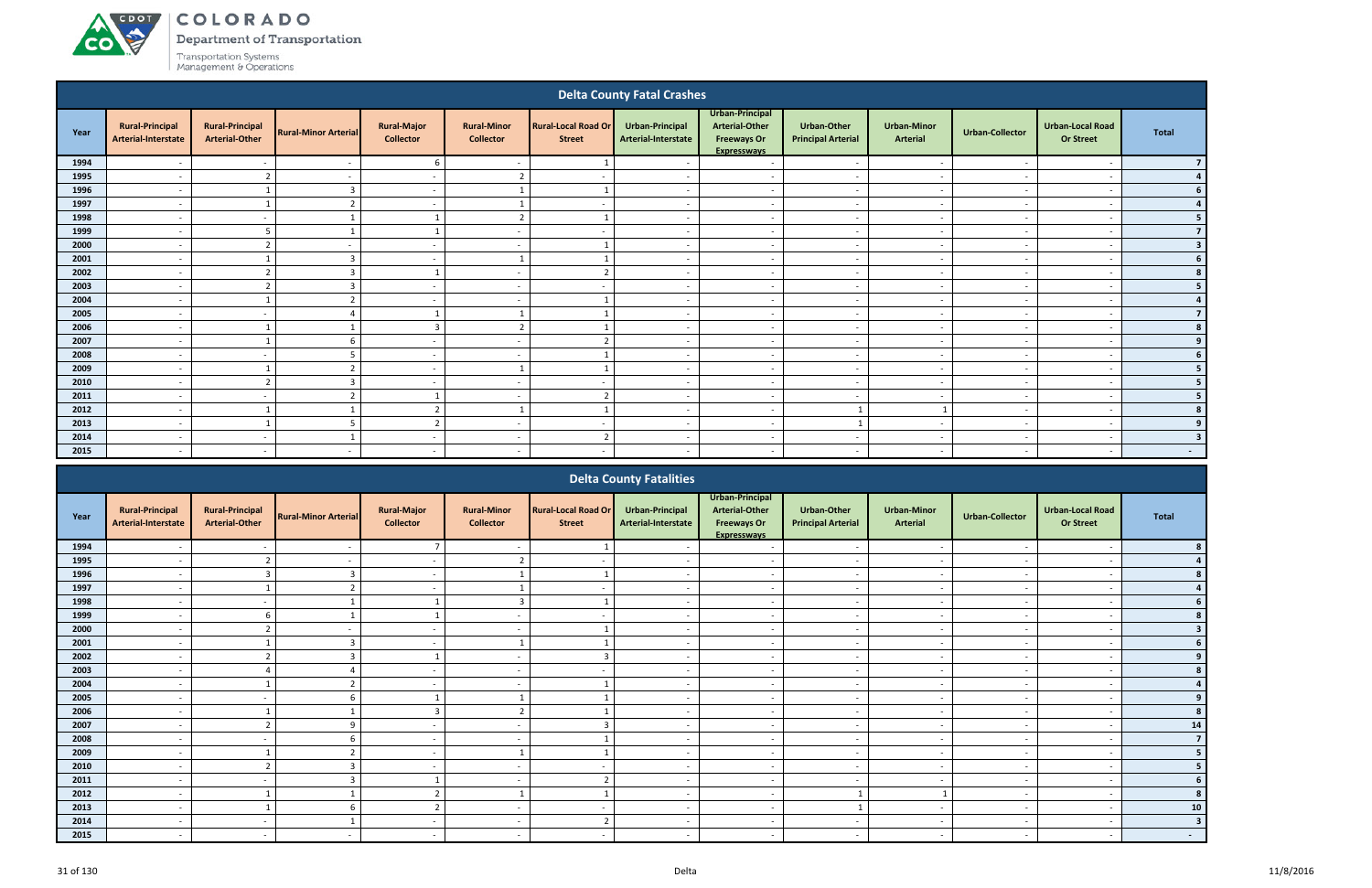#### ACDOL COLORADO

**CO** 

Department of Transportation

|      |                          |              |                      | <b>Delta County Fatal Crashes</b> |                          |                    |              |                          |                          |                      | <b>Delta County Fatalities</b> |                          |                      |                         |
|------|--------------------------|--------------|----------------------|-----------------------------------|--------------------------|--------------------|--------------|--------------------------|--------------------------|----------------------|--------------------------------|--------------------------|----------------------|-------------------------|
| Year | Interstate               | U.S. Highway | <b>State Highway</b> | <b>County Road</b>                | <b>Municipality</b>      | <b>Frontage Rd</b> | <b>Total</b> | Interstate               | U.S. Highway             | <b>State Highway</b> | <b>County Road</b>             | <b>Municipality</b>      | <b>Frontage Road</b> | <b>Total</b>            |
| 1994 | $\overline{\phantom{a}}$ | $\sim$       | 6                    | $\mathbf{1}$                      | $\overline{\phantom{a}}$ |                    |              | $\overline{\phantom{a}}$ | $\sim$                   |                      |                                |                          |                      |                         |
| 1995 | $\overline{\phantom{a}}$ | ຳ            |                      | $\mathbf{\overline{a}}$           | $\overline{\phantom{a}}$ |                    |              |                          | $\overline{2}$           |                      |                                |                          |                      |                         |
| 1996 | $\sim$                   |              | $\mathbf{R}$         | $\mathcal{L}$                     | $\sim$                   |                    |              | $\sim$ $-$               | $\overline{\mathbf{3}}$  | -3                   |                                | $\overline{\phantom{0}}$ |                      | 8 <sup>1</sup>          |
| 1997 | $\overline{\phantom{a}}$ | $\mathbf{1}$ |                      |                                   | $\overline{\phantom{a}}$ |                    |              | $\sim$                   | $\overline{1}$           | $\mathbf{\Omega}$    |                                | $\overline{\phantom{0}}$ |                      |                         |
| 1998 | $\overline{\phantom{a}}$ | $\sim$       |                      |                                   | $\overline{\phantom{a}}$ |                    |              |                          | $\overline{\phantom{a}}$ |                      |                                | $\overline{\phantom{0}}$ |                      |                         |
| 1999 | $\overline{\phantom{a}}$ | 5            | $\overline{ }$       |                                   | $\overline{\phantom{a}}$ |                    |              | $\overline{\phantom{0}}$ | 6                        | $\mathbf{\Omega}$    |                                | $\overline{\phantom{0}}$ |                      |                         |
| 2000 | $\overline{\phantom{a}}$ |              |                      |                                   | $\overline{\phantom{a}}$ |                    |              |                          |                          |                      |                                |                          |                      | $\overline{\mathbf{3}}$ |
| 2001 | $\sim$                   |              |                      | $\mathcal{L}$                     | $\overline{\phantom{a}}$ |                    |              | $\sim$                   | $\overline{\phantom{0}}$ | $\overline{3}$       |                                | $\overline{\phantom{0}}$ |                      | <b>6</b>                |
| 2002 | $\overline{\phantom{a}}$ | ຳ            | $\mathbf{r}$         | $\overline{3}$                    | $\overline{\phantom{a}}$ |                    |              | $\sim$                   | $\overline{2}$           | $\overline{3}$       |                                |                          |                      |                         |
| 2003 | $\overline{\phantom{a}}$ |              |                      |                                   | $\overline{\phantom{0}}$ |                    |              | $\overline{\phantom{0}}$ | $\Delta$                 |                      |                                | $\overline{\phantom{0}}$ |                      |                         |
| 2004 | $\overline{\phantom{a}}$ |              | $\overline{ }$       |                                   | $\overline{\phantom{a}}$ |                    |              | $\overline{\phantom{0}}$ |                          | $\mathbf{\Omega}$    |                                | $\overline{\phantom{0}}$ |                      |                         |
| 2005 | $\overline{\phantom{a}}$ | $\sim$       |                      | ຳ                                 | $\overline{\phantom{a}}$ |                    |              |                          | $\overline{\phantom{a}}$ |                      |                                |                          |                      |                         |
| 2006 | $\overline{\phantom{a}}$ |              |                      |                                   |                          |                    |              | $\sim$                   | $\overline{\phantom{0}}$ | $\mathbf{\Omega}$    |                                |                          |                      |                         |
| 2007 | $\overline{\phantom{a}}$ | $\mathbf{1}$ |                      |                                   | $\overline{\phantom{a}}$ |                    |              |                          | $\overline{2}$           | q                    |                                |                          |                      | 14                      |
| 2008 | $\overline{\phantom{a}}$ | $\sim$       |                      |                                   | $\overline{\phantom{a}}$ |                    |              | $\overline{\phantom{0}}$ | $\sim$                   | h                    |                                | $\overline{\phantom{0}}$ |                      | $\overline{7}$          |
| 2009 | $\overline{\phantom{a}}$ |              |                      |                                   | $\overline{\phantom{a}}$ |                    |              |                          |                          |                      |                                |                          |                      |                         |
| 2010 | $\overline{\phantom{a}}$ | ຳ            |                      |                                   | $\overline{\phantom{a}}$ |                    |              | $\overline{\phantom{a}}$ | $\mathbf{a}$             | 3                    |                                |                          |                      | 5 <sub>1</sub>          |
| 2011 | $\overline{\phantom{a}}$ | $\sim$       |                      | $\overline{2}$                    | $\sim$                   |                    |              | $\sim$                   | $\sim$                   |                      |                                | $\sim$                   |                      | 6                       |
| 2012 | $\overline{\phantom{a}}$ |              |                      |                                   |                          |                    |              | $\overline{\phantom{0}}$ | $\overline{1}$           |                      |                                |                          |                      | 8 <sup>1</sup>          |
| 2013 | $\overline{\phantom{a}}$ |              |                      |                                   | $\overline{\phantom{a}}$ |                    |              | $\overline{\phantom{a}}$ | $\overline{\phantom{0}}$ |                      |                                |                          |                      | 10 <sup>1</sup>         |
| 2014 | $\overline{\phantom{a}}$ | $\sim$       |                      | $\overline{2}$                    | $\overline{\phantom{a}}$ |                    |              | $\overline{\phantom{0}}$ | $\overline{\phantom{a}}$ |                      |                                | $\overline{\phantom{0}}$ |                      | $\overline{\mathbf{3}}$ |
| 2015 | $\sim$                   | $\sim$       |                      |                                   | $\overline{\phantom{a}}$ |                    | $\sim$       | $\sim$                   | $\sim$                   | $\sim$               |                                | $\sim$                   |                      | $\sim$ 100 $\mu$        |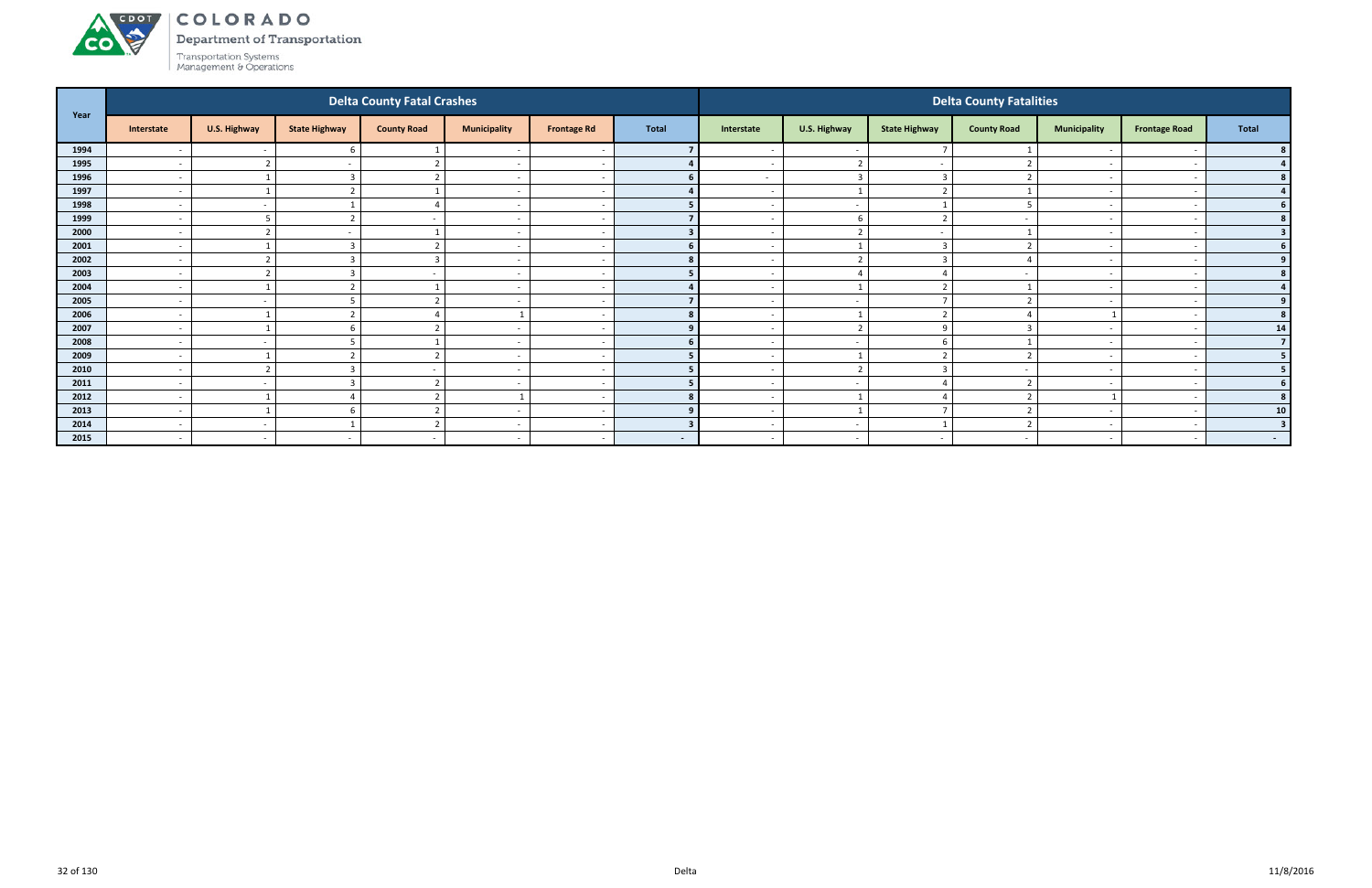# ACDOL **CO**

COLORADO

Department of Transportation

|      | <b>Denver County Fatal Crashes</b>                                                                                                           |                                                 |                             |                                        |                                        |                                             |                                               |                                                                                      |                                                 |                                       |                        |                                             |              |  |
|------|----------------------------------------------------------------------------------------------------------------------------------------------|-------------------------------------------------|-----------------------------|----------------------------------------|----------------------------------------|---------------------------------------------|-----------------------------------------------|--------------------------------------------------------------------------------------|-------------------------------------------------|---------------------------------------|------------------------|---------------------------------------------|--------------|--|
| Year | <b>Rural-Principal</b><br><b>Arterial-Interstate</b>                                                                                         | <b>Rural-Principal</b><br><b>Arterial-Other</b> | <b>Rural-Minor Arterial</b> | <b>Rural-Major</b><br><b>Collector</b> | <b>Rural-Minor</b><br><b>Collector</b> | <b>Rural-Local Road Or</b><br><b>Street</b> | <b>Urban-Principal</b><br>Arterial-Interstate | Urban-Principal<br><b>Arterial-Other</b><br><b>Freeways Or</b><br><b>Expresswavs</b> | <b>Urban-Other</b><br><b>Principal Arterial</b> | <b>Urban-Minor</b><br><b>Arterial</b> | <b>Urban-Collector</b> | <b>Urban-Local Road</b><br><b>Or Street</b> | <b>Total</b> |  |
| 1994 |                                                                                                                                              | $\overline{\phantom{a}}$                        |                             | $\mathbf{1}$                           | - -                                    |                                             | 9                                             |                                                                                      | 30                                              | 8                                     | $\overline{2}$         |                                             | 55           |  |
| 1995 |                                                                                                                                              | $\overline{\phantom{0}}$                        |                             | $\overline{2}$                         | $\overline{\phantom{a}}$               |                                             | 14                                            | ຳ                                                                                    | 21                                              |                                       |                        |                                             | 54           |  |
| 1996 |                                                                                                                                              | $\overline{\phantom{a}}$                        | . —                         | $\sim$                                 | $\overline{\phantom{a}}$               | $\overline{\phantom{a}}$                    | 9                                             | -5                                                                                   | 22                                              | 8                                     | <u>т</u>               |                                             | 56<br>65     |  |
| 1997 | 23<br>11<br>10<br>8<br>6<br>$\sim$<br>$\sim$<br>$\overline{\phantom{a}}$<br>$\overline{\phantom{a}}$                                         |                                                 |                             |                                        |                                        |                                             |                                               |                                                                                      |                                                 |                                       |                        |                                             |              |  |
| 1998 | 28<br>8<br>3<br>-3<br>$\overline{\phantom{a}}$<br>$\sim$<br>$\overline{\phantom{a}}$<br>$\overline{\phantom{a}}$<br>$\overline{\phantom{a}}$ |                                                 |                             |                                        |                                        |                                             |                                               |                                                                                      |                                                 |                                       |                        |                                             |              |  |
| 1999 | 17<br>6<br>11<br>8<br>$\overline{2}$<br>$\sim$<br>$\sim$<br>$\overline{\phantom{a}}$<br>$\overline{\phantom{a}}$                             |                                                 |                             |                                        |                                        |                                             |                                               |                                                                                      |                                                 |                                       |                        |                                             |              |  |
| 2000 | 14<br>29<br>22<br>10<br>$\overline{2}$<br>-5<br>$\sim$<br>$\sim$<br>$\overline{a}$<br>$\overline{\phantom{a}}$<br>$\sim$                     |                                                 |                             |                                        |                                        |                                             |                                               |                                                                                      |                                                 |                                       |                        |                                             | 82           |  |
| 2001 |                                                                                                                                              | $\overline{\phantom{a}}$                        | $\overline{\phantom{a}}$    | $\sim$                                 | $\overline{\phantom{a}}$               | $\overline{\phantom{a}}$                    | 9                                             |                                                                                      | 29                                              | 9                                     | q                      |                                             | 62           |  |
| 2002 |                                                                                                                                              | $\sim$                                          | $\sim$                      | $\sim$                                 | $\overline{a}$                         | $\sim$                                      | 10 <sup>1</sup>                               | $\overline{2}$                                                                       | 30 <sup>°</sup>                                 | 9                                     | 5                      | $\overline{7}$                              | 63           |  |
| 2003 |                                                                                                                                              | $\sim$                                          | $\sim$                      | $\sim$                                 | $\overline{\phantom{0}}$               | $\overline{\phantom{a}}$                    | 9                                             |                                                                                      | 17                                              | 17                                    | $\overline{3}$         | $\mathbf{z}$                                | 54           |  |
| 2004 |                                                                                                                                              | $\sim$                                          | $\sim$                      | $\sim$                                 | $\overline{a}$                         | $\overline{\phantom{a}}$                    | $\overline{7}$                                | 9                                                                                    | 24                                              | 10                                    |                        | $\Delta$                                    | 58           |  |
| 2005 | $\overline{\phantom{0}}$                                                                                                                     | $\sim$                                          | $\sim$                      | $\sim$                                 | $\overline{\phantom{a}}$               | $\overline{\phantom{a}}$                    | 10 <sup>1</sup>                               | $\overline{3}$                                                                       | 22                                              | $\overline{z}$                        | $\Delta$               |                                             | ${\bf 52}$   |  |
| 2006 | $\overline{\phantom{0}}$                                                                                                                     | $\overline{\phantom{a}}$                        | $\sim$                      | $\sim$                                 | $\overline{\phantom{a}}$               | $\overline{\phantom{0}}$                    | 6                                             | $\sim$                                                                               | 16                                              | $\overline{4}$                        |                        | $\Lambda$                                   | 31           |  |
| 2007 |                                                                                                                                              | $\overline{\phantom{a}}$                        | $\sim$                      | $\sim$                                 | $\overline{\phantom{a}}$               | $\overline{\phantom{a}}$                    | 6                                             | $\sim$                                                                               | 19                                              | $\overline{z}$                        |                        |                                             | 39           |  |
| 2008 | $\overline{\phantom{0}}$                                                                                                                     | $\sim$                                          | $\sim$                      | $\sim$                                 | $\sim$                                 | $\overline{\phantom{a}}$                    | 6                                             | $\overline{4}$                                                                       | 25                                              | 6                                     | $\overline{2}$         | $\overline{2}$                              | 45           |  |
| 2009 | $\overline{\phantom{0}}$                                                                                                                     | $\overline{\phantom{a}}$                        | $\sim$                      | $\sim$                                 | $\overline{\phantom{a}}$               | $\overline{\phantom{a}}$                    | 3                                             | $\overline{3}$                                                                       | 16                                              | 6                                     | $\Delta$               | $\overline{\mathbf{3}}$                     | 35           |  |
| 2010 | $\overline{\phantom{a}}$                                                                                                                     | $\sim$                                          | $\sim$                      | $\sim$                                 | $\overline{a}$                         | $\overline{\phantom{a}}$                    | $\Delta$                                      | $\overline{2}$                                                                       | 15                                              | 8                                     | $\overline{3}$         | $\overline{3}$                              | 35           |  |
| 2011 |                                                                                                                                              | $\sim$                                          | $\overline{\phantom{a}}$    | $\sim$                                 | $\overline{\phantom{a}}$               | $\overline{\phantom{a}}$                    | $\overline{7}$                                | $\overline{a}$                                                                       | 12                                              | $\Delta$                              | Δ                      |                                             | 31           |  |
| 2012 | $\sim$                                                                                                                                       | $\sim$                                          | $\sim$                      | $\sim$                                 | $\sim$                                 | $\overline{\phantom{a}}$                    | $\Delta$                                      |                                                                                      | 20                                              | $\overline{4}$                        | $\overline{2}$         | $\overline{3}$                              | 34           |  |
| 2013 |                                                                                                                                              | $\sim$                                          | $\sim$                      | $\sim$                                 | $\overline{\phantom{a}}$               | $\overline{\phantom{a}}$                    | 10                                            | $\overline{2}$                                                                       | 14                                              | $\overline{ }$                        |                        | $\mathbf{3}$                                | 37           |  |
| 2014 |                                                                                                                                              | $\sim$                                          | $\sim$                      | $\sim$                                 | $\overline{a}$                         | $\overline{\phantom{a}}$                    | 5                                             |                                                                                      | 17                                              | $\overline{7}$                        | $\Delta$               | h                                           | 40           |  |
| 2015 | $\overline{\phantom{a}}$                                                                                                                     | $\sim$                                          | $\sim$                      | $\sim$                                 | $\overline{a}$                         | $\overline{\phantom{a}}$                    | 12                                            | $\overline{a}$                                                                       | 24                                              | $\overline{z}$                        | $\overline{2}$         |                                             | 51           |  |
|      |                                                                                                                                              |                                                 |                             |                                        |                                        |                                             | <b>Denver County Fatalities</b>               |                                                                                      |                                                 |                                       |                        |                                             |              |  |

|      |                                               |                                                 |                             |                                        |                                        |                                             | <b>Denver County Fatalities</b>        |                                                                                      |                                                 |                                       |                        |                                             |       |
|------|-----------------------------------------------|-------------------------------------------------|-----------------------------|----------------------------------------|----------------------------------------|---------------------------------------------|----------------------------------------|--------------------------------------------------------------------------------------|-------------------------------------------------|---------------------------------------|------------------------|---------------------------------------------|-------|
| Year | <b>Rural-Principal</b><br>Arterial-Interstate | <b>Rural-Principal</b><br><b>Arterial-Other</b> | <b>Rural-Minor Arterial</b> | <b>Rural-Major</b><br><b>Collector</b> | <b>Rural-Minor</b><br><b>Collector</b> | <b>Rural-Local Road Or</b><br><b>Street</b> | Urban-Principal<br>Arterial-Interstate | Urban-Principal<br><b>Arterial-Other</b><br><b>Freeways Or</b><br><b>Expressways</b> | <b>Urban-Other</b><br><b>Principal Arterial</b> | <b>Urban-Minor</b><br><b>Arterial</b> | <b>Urban-Collector</b> | <b>Urban-Local Road</b><br><b>Or Street</b> | Total |
| 1994 |                                               |                                                 |                             |                                        | $\overline{\phantom{a}}$               |                                             | 10 <sup>1</sup>                        |                                                                                      | 30                                              |                                       |                        |                                             | 57    |
| 1995 | $\overline{\phantom{0}}$                      | $\sim$                                          |                             | $\overline{2}$                         | $\overline{\phantom{a}}$               | $\mathbf{\cdot}$                            | 16                                     |                                                                                      | 21                                              |                                       | $\overline{ }$         |                                             | 61    |
| 1996 |                                               |                                                 |                             | $\sim$                                 |                                        |                                             | $\mathbf{q}$                           |                                                                                      | 24                                              |                                       | $\overline{ }$         |                                             | 59    |
| 1997 |                                               |                                                 |                             | $\sim$                                 | $\overline{\phantom{0}}$               |                                             | 12                                     |                                                                                      | 25                                              | 10                                    |                        |                                             | 68    |
| 1998 |                                               |                                                 |                             | $\sim$                                 |                                        |                                             | 8                                      |                                                                                      | 31                                              | 3                                     |                        |                                             | 49    |
| 1999 | $\overline{\phantom{0}}$                      | $\sim$                                          |                             | $\sim$                                 | $\overline{\phantom{0}}$               |                                             |                                        |                                                                                      | 11                                              | $\alpha$                              | $\overline{2}$         | 23                                          | 52    |
| 2000 |                                               |                                                 |                             | $\sim$                                 |                                        | $\overline{\phantom{a}}$                    | 14                                     |                                                                                      | 29                                              | 23                                    | 10                     |                                             | 83    |
| 2001 |                                               |                                                 |                             | $\sim$                                 |                                        |                                             | 10                                     |                                                                                      | 30                                              | 10                                    | 9                      |                                             | 65    |
| 2002 |                                               |                                                 |                             | $\sim$                                 | $\overline{\phantom{0}}$               | $\sim$                                      | 10                                     |                                                                                      | 31                                              | q                                     |                        |                                             | 65    |
| 2003 |                                               |                                                 |                             | $\sim$                                 |                                        |                                             |                                        |                                                                                      | 18                                              | 17                                    |                        |                                             | 56    |
| 2004 | $\overline{\phantom{0}}$                      | $\sim$                                          | $\overline{a}$              | $\sim$                                 | $\overline{\phantom{0}}$               |                                             |                                        |                                                                                      | 25                                              | 11                                    |                        |                                             | 60    |
| 2005 |                                               |                                                 |                             | $\sim$                                 |                                        |                                             | 10                                     |                                                                                      | 23                                              | $\overline{ }$                        |                        |                                             | 53    |
| 2006 |                                               | $\sim$                                          |                             | $\sim$                                 | $\overline{\phantom{0}}$               | $\overline{\phantom{a}}$                    |                                        | $\overline{\phantom{0}}$                                                             | 17                                              | 6                                     |                        |                                             | 35    |
| 2007 |                                               |                                                 |                             | $\sim$                                 |                                        |                                             |                                        |                                                                                      | 19                                              |                                       |                        |                                             | 39    |
| 2008 |                                               |                                                 |                             | $\sim$                                 |                                        |                                             |                                        |                                                                                      | 26                                              |                                       |                        |                                             | 46    |
| 2009 | $\overline{\phantom{0}}$                      | $\sim$                                          | $\sim$                      | $\sim$                                 | $\overline{\phantom{a}}$               | $\sim$                                      |                                        |                                                                                      | 16                                              |                                       |                        |                                             | 36    |
| 2010 |                                               |                                                 |                             | $\sim$                                 |                                        |                                             |                                        |                                                                                      | 17                                              | 10                                    |                        |                                             | 40    |
| 2011 |                                               |                                                 |                             | $\sim$                                 |                                        |                                             |                                        |                                                                                      | 12                                              | 6                                     |                        |                                             | 33    |
| 2012 |                                               |                                                 |                             | $\sim$                                 |                                        |                                             |                                        |                                                                                      | 20                                              |                                       |                        |                                             | 36    |
| 2013 |                                               |                                                 |                             | $\sim$                                 |                                        |                                             | 10                                     |                                                                                      | 15                                              | $\Omega$                              |                        |                                             | 40    |
| 2014 | $\overline{\phantom{0}}$                      | $\sim$                                          |                             | $\sim$                                 | $\overline{\phantom{0}}$               | $\sim$                                      |                                        |                                                                                      | 17                                              |                                       | 6                      |                                             | 42    |
| 2015 |                                               |                                                 |                             |                                        |                                        |                                             | 13                                     |                                                                                      | 24                                              | $\overline{z}$                        | $\mathcal{L}$          |                                             | 52    |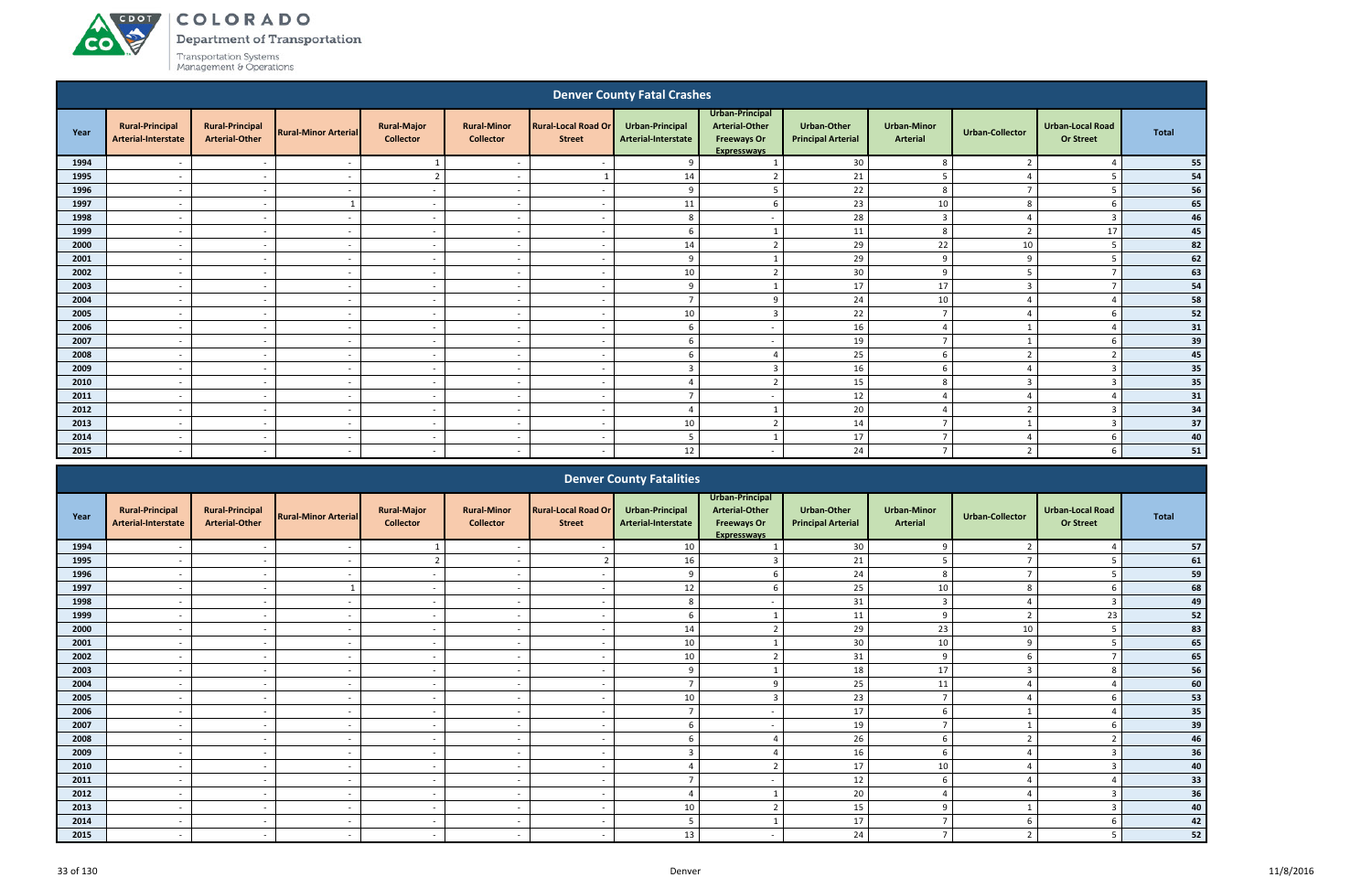Department of Transportation



ACDOT

|      |              |                     |                      | <b>Denver County Fatal Crashes</b> |                     |                    |              |                |                          |                      | <b>Denver County Fatalities</b> |                     |                          |       |
|------|--------------|---------------------|----------------------|------------------------------------|---------------------|--------------------|--------------|----------------|--------------------------|----------------------|---------------------------------|---------------------|--------------------------|-------|
| Year | Interstate   | <b>U.S. Highway</b> | <b>State Highway</b> | <b>County Road</b>                 | <b>Municipality</b> | <b>Frontage Rd</b> | <b>Total</b> | Interstate     | U.S. Highway             | <b>State Highway</b> | <b>County Road</b>              | <b>Municipality</b> | <b>Frontage Road</b>     | Total |
| 1994 | $\Omega$     |                     | 14                   |                                    | 25                  |                    | 55           | 10             | - 6                      | 15                   |                                 | 25                  |                          | 57    |
| 1995 | 12           |                     |                      |                                    | 25                  |                    | 54           | 13             | 8                        | 8                    |                                 | 29                  |                          | 61    |
| 1996 | $\mathsf{q}$ | 10                  |                      | $\sim$                             | 29                  |                    | 56           | 9              | 13                       | 8                    | $\overline{\phantom{a}}$        | 29                  |                          | 59    |
| 1997 | 10           | 11                  |                      |                                    | 38                  |                    | 65           | 11             | 11                       |                      |                                 | 40                  |                          | 68    |
| 1998 | 8            | .5                  | 14                   |                                    | 19                  |                    | 46           | 8              | 5                        | 16                   |                                 | 20                  |                          | 49    |
| 1999 | 6            | -3                  | 8                    |                                    | 28                  |                    | 45           | 6              | $\overline{3}$           | 8                    |                                 | 35                  |                          | 52    |
| 2000 | 14           | 11                  | 12                   |                                    | 45                  |                    | 82           | 14             | 11                       | 12                   |                                 | 46                  |                          | 83    |
| 2001 | $\mathbf{q}$ | 3                   | 12                   | $\sim$                             | 38                  |                    | 62           | 10             | $\overline{\mathbf{3}}$  | 12                   | $\overline{\phantom{a}}$        | 40                  |                          | 65    |
| 2002 | 10           | 13                  | 8                    |                                    | 32                  |                    | 63           | 10             | 13                       | 8                    |                                 | 34                  |                          | 65    |
| 2003 | 8            |                     | $\Omega$             |                                    | 30                  |                    | 54           | 8              | $\overline{7}$           | $\Omega$             |                                 | 31                  |                          | 56    |
| 2004 |              | 10                  | 17                   |                                    | 23                  |                    | 58           | $\overline{7}$ | 10                       | 18                   |                                 | 24                  |                          | 60    |
| 2005 | 10           |                     |                      |                                    | 32                  |                    | 52           | 10             |                          |                      |                                 | 33                  |                          | 53    |
| 2006 | -6           | 6                   |                      |                                    | 13                  |                    | 31           | $\overline{7}$ | -6                       |                      |                                 | 15                  |                          | 35    |
| 2007 | 6            |                     | 10                   |                                    | 19                  |                    | 39           | 6              | $\Delta$                 | 10                   |                                 | 19                  |                          | 39    |
| 2008 |              | 10                  |                      |                                    | 21                  |                    | 45           | 6              | 11                       | 8                    |                                 | 21                  |                          | 46    |
| 2009 | $\mathbf{R}$ | ຳ                   | 11                   |                                    | 19                  |                    | 35           | $\overline{3}$ | $\overline{2}$           | 11                   |                                 | 20                  |                          | 36    |
| 2010 |              | -                   |                      |                                    | 22                  |                    | 35           |                | $\overline{3}$           |                      |                                 | 27                  |                          | 40    |
| 2011 |              | $\mathbf{3}$        |                      |                                    | 15                  |                    | 31           |                | $\overline{3}$           |                      | $\overline{\phantom{a}}$        | 17                  |                          | 33    |
| 2012 |              |                     | 10                   | $\sim$                             | 16                  |                    | 34           | $\overline{4}$ |                          | 10                   |                                 | 18                  |                          | 36    |
| 2013 | 10           | ຳ                   | 8                    |                                    | 17                  |                    | 37           | 10             | $\overline{\phantom{a}}$ | q                    |                                 | 19                  |                          | 40    |
| 2014 |              |                     | 8                    |                                    | $20\,$              |                    | 40           | 5              |                          | 8                    |                                 | 22                  |                          | 42    |
| 2015 | 12           | 6                   | 10                   |                                    | 23                  |                    | 51           | 13             | -6                       | 10                   |                                 | 23                  | $\overline{\phantom{0}}$ | 52    |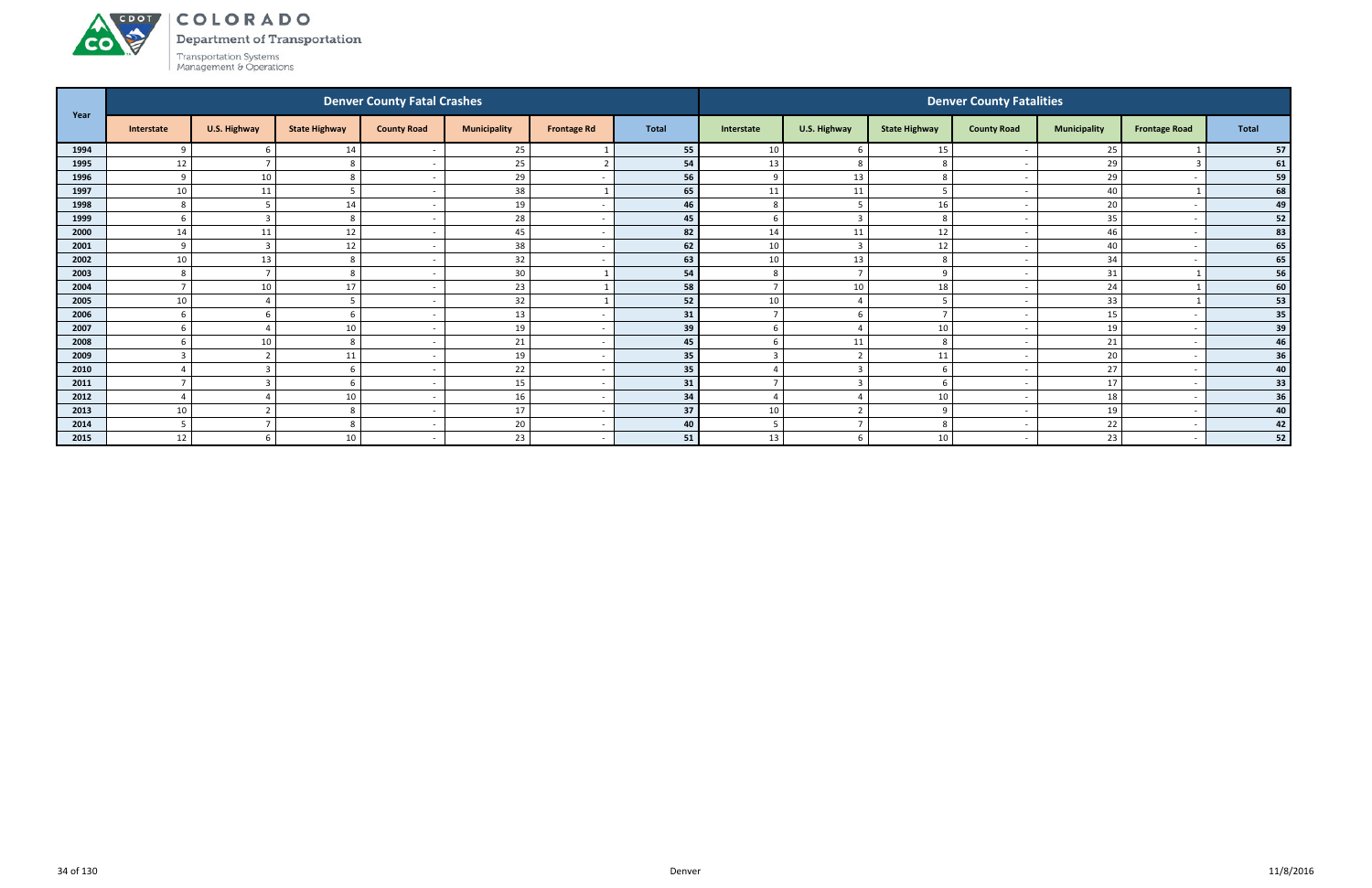COLORADO

Department of Transportation

| <b>Dolores County Fatal Crashes</b> |                                               |                                                 |                             |                                        |                                        |                                             |                                        |                                                                                      |                                                 |                                |                          |                                             |                  |
|-------------------------------------|-----------------------------------------------|-------------------------------------------------|-----------------------------|----------------------------------------|----------------------------------------|---------------------------------------------|----------------------------------------|--------------------------------------------------------------------------------------|-------------------------------------------------|--------------------------------|--------------------------|---------------------------------------------|------------------|
| Year                                | <b>Rural-Principal</b><br>Arterial-Interstate | <b>Rural-Principal</b><br><b>Arterial-Other</b> | <b>Rural-Minor Arterial</b> | <b>Rural-Major</b><br><b>Collector</b> | <b>Rural-Minor</b><br><b>Collector</b> | <b>Rural-Local Road Or</b><br><b>Street</b> | Urban-Principal<br>Arterial-Interstate | Urban-Principal<br><b>Arterial-Other</b><br><b>Freeways Or</b><br><b>Expresswavs</b> | <b>Urban-Other</b><br><b>Principal Arterial</b> | <b>Urban-Minor</b><br>Arterial | <b>Urban-Collector</b>   | <b>Urban-Local Road</b><br><b>Or Street</b> | <b>Total</b>     |
| 1994                                |                                               | $\overline{\phantom{a}}$                        | $\overline{\phantom{a}}$    | $\sim$                                 | $\overline{\phantom{a}}$               |                                             |                                        | $\sim$                                                                               | $\overline{\phantom{a}}$                        | $\overline{\phantom{a}}$       |                          | $\overline{a}$                              | $\mathbf{1}$     |
| 1995                                | $\overline{\phantom{a}}$                      | $\overline{\mathbf{1}}$                         | $\overline{\phantom{a}}$    | $\sim$                                 | $\mathbf{1}$                           | $\sim$                                      | $\sim$                                 | $\sim$                                                                               | $\overline{\phantom{a}}$                        | $\sim$                         | $\overline{\phantom{a}}$ | $\overline{\phantom{a}}$                    | 2                |
| 1996                                | $\overline{\phantom{a}}$                      | $\overline{2}$                                  | $\overline{\phantom{a}}$    | $\sim$                                 | $\overline{a}$                         | $\sim$                                      | $\sim$                                 | $\sim$                                                                               | $\sim$                                          | $\sim$                         |                          | $\overline{\phantom{0}}$                    | 2                |
| 1997                                | $\overline{\phantom{a}}$                      | $\overline{\phantom{a}}$                        | $\overline{\phantom{a}}$    | $\sim$                                 | $\overline{a}$                         | $\sim$                                      | $\sim$                                 | $\sim$                                                                               | $\sim$                                          | $\sim$                         | $\sim$                   | $\overline{\phantom{a}}$                    | $\sim 100$       |
| 1998                                | $\overline{\phantom{a}}$                      | $\overline{\mathbf{1}}$                         | $\sim$                      | $\sim$                                 | $\overline{a}$                         | $\sim$                                      | $\sim$                                 | $\sim$                                                                               | $\sim$                                          | $\sim$                         | $\overline{\phantom{a}}$ | $\overline{a}$                              | $\mathbf{1}$     |
| 1999                                | $\overline{\phantom{a}}$                      | $\overline{\mathbf{1}}$                         | $\overline{a}$              | $\sim$                                 | $\overline{a}$                         |                                             | $\sim$                                 | $\overline{a}$                                                                       | $\overline{\phantom{a}}$                        | $\sim$                         | $\sim$                   | $\overline{a}$                              | 2                |
| 2000                                | $\overline{\phantom{a}}$                      | $\overline{\phantom{a}}$                        | $\overline{1}$              | $\sim$                                 | $\overline{a}$                         | $\mathbf{1}$                                | $\sim$                                 | $\overline{a}$                                                                       | $\overline{\phantom{a}}$                        | $\sim$                         | $\overline{\phantom{a}}$ | $\overline{a}$                              | 2                |
| 2001                                |                                               | $\sim$                                          | $\overline{\phantom{a}}$    | $\sim$                                 | $\overline{\phantom{a}}$               | $\sim$                                      |                                        | $\overline{a}$                                                                       |                                                 | $\overline{\phantom{a}}$       |                          | $\overline{\phantom{a}}$                    | $\sim$           |
| 2002                                |                                               | $\overline{1}$                                  | $\overline{\phantom{a}}$    | $\sim$                                 | $\overline{\phantom{a}}$               |                                             | $\sim$                                 | $\overline{a}$                                                                       | $\overline{\phantom{a}}$                        | $\sim$                         |                          | $\overline{\phantom{a}}$                    | 2                |
| 2003                                |                                               | $\overline{a}$                                  | $\overline{\phantom{a}}$    | $\overline{\phantom{a}}$               | $\overline{\phantom{a}}$               | $\overline{a}$                              |                                        | $\overline{a}$                                                                       |                                                 | $\overline{\phantom{a}}$       |                          | $\overline{\phantom{a}}$                    | $\sim$           |
| 2004                                | $\overline{\phantom{a}}$                      | $\overline{2}$                                  | $\overline{\phantom{a}}$    | $\sim$                                 | $\overline{\phantom{a}}$               | $\sim$                                      | $\sim$                                 | $\overline{a}$                                                                       | $\overline{\phantom{0}}$                        | $\sim$                         | $\overline{\phantom{a}}$ | $\overline{\phantom{a}}$                    | 2                |
| 2005                                |                                               | $\overline{\phantom{a}}$                        | $\overline{a}$              | $\sim$                                 | $\overline{\phantom{a}}$               | $\sim$                                      | $\overline{\phantom{a}}$               | $\sim$                                                                               | $\sim$                                          | $\sim$                         |                          | $\sim$                                      | $\sim$ $-$       |
| 2006                                | $\overline{\phantom{a}}$                      | $\sim$                                          | $\overline{\phantom{a}}$    | $\sim$                                 | $\overline{\phantom{a}}$               | $\sim$                                      | $\sim$                                 | $\sim$                                                                               | $\overline{\phantom{0}}$                        | $\sim$                         | $\overline{\phantom{a}}$ | $\overline{\phantom{a}}$                    | $\sim$           |
| 2007                                | $\overline{\phantom{a}}$                      | $\overline{\phantom{a}}$                        |                             | $\sim$                                 | $\overline{a}$                         | $\sim$                                      | $\sim$                                 | $\overline{a}$                                                                       | $\sim$                                          | $\sim$                         | $\sim$                   | $\overline{a}$                              | $\mathbf{1}$     |
| 2008                                | $\overline{\phantom{a}}$                      | $\overline{\phantom{a}}$                        | $\sim$                      | $\sim$                                 | $\overline{a}$                         | $\sim$                                      | $\sim$                                 | $\overline{a}$                                                                       | $\sim$                                          | $\sim$                         | $\overline{\phantom{a}}$ | $\overline{a}$                              | $\sim$           |
| 2009                                | $\overline{\phantom{a}}$                      | $\overline{\phantom{a}}$                        | $\sim$                      | $\sim$                                 | $\overline{a}$                         | $\overline{\phantom{a}}$                    | $\sim$                                 | $\sim$                                                                               | $\sim$                                          | $\sim$                         | $\overline{\phantom{a}}$ | $\overline{a}$                              | $\sim$ $-$       |
| 2010                                | $\overline{\phantom{a}}$                      | $\overline{1}$                                  | $\overline{\mathbf{1}}$     | $\sim$                                 | $\overline{a}$                         | $\sim$                                      | $\sim$                                 | $\sim$                                                                               | $\overline{\phantom{a}}$                        | $\overline{a}$                 | $\overline{\phantom{a}}$ | $\overline{a}$                              | 2                |
| 2011                                | $\overline{\phantom{0}}$                      | $\sim$                                          | $\overline{\phantom{a}}$    | $\sim$                                 | $\overline{a}$                         | $\overline{\phantom{a}}$                    | $\overline{a}$                         | $\sim$                                                                               | $\sim$                                          | $\sim$                         |                          | $\overline{\phantom{a}}$                    | $\sim$           |
| 2012                                |                                               | $\sim$                                          | $\overline{\phantom{a}}$    | $\sim$                                 | $\overline{\phantom{a}}$               | $\overline{\phantom{a}}$                    |                                        | $\sim$                                                                               |                                                 | $\overline{\phantom{a}}$       |                          | $\overline{\phantom{a}}$                    | $\sim$           |
| 2013                                |                                               |                                                 | $\overline{\phantom{a}}$    | $\sim$                                 | $\overline{\phantom{a}}$               |                                             | $\sim$                                 | $\overline{a}$                                                                       | $\overline{\phantom{a}}$                        | $\sim$                         |                          | $\overline{\phantom{a}}$                    | 2 <sup>1</sup>   |
| 2014                                | $\overline{\phantom{a}}$                      | $\overline{\phantom{a}}$                        | $\overline{\phantom{a}}$    | $\sim$                                 | $\overline{\phantom{a}}$               | $\overline{\phantom{a}}$                    | $\sim$                                 | $\overline{\phantom{a}}$                                                             | $\overline{\phantom{a}}$                        | $\overline{\phantom{a}}$       |                          | $\overline{\phantom{a}}$                    | $\sim$ 100 $\mu$ |
| 2015                                | $\overline{a}$                                |                                                 | $\sim$                      | $\sim$                                 | $\overline{\phantom{a}}$               | $\sim$                                      | $\overline{\phantom{a}}$               | $\overline{\phantom{a}}$                                                             | $\sim$                                          | $\overline{\phantom{a}}$       | $\overline{\phantom{a}}$ | $\overline{\phantom{a}}$                    | $\vert$ 1        |
|                                     |                                               |                                                 |                             |                                        |                                        |                                             | <b>Dolores County Fatalities</b>       |                                                                                      |                                                 |                                |                          |                                             |                  |

|      |                                               |                                                 |                             |                                        |                                        |                                             | <b>Dolores County Fatalities</b>       |                                                                                      |                                                 |                                       |                          |                                             |                      |
|------|-----------------------------------------------|-------------------------------------------------|-----------------------------|----------------------------------------|----------------------------------------|---------------------------------------------|----------------------------------------|--------------------------------------------------------------------------------------|-------------------------------------------------|---------------------------------------|--------------------------|---------------------------------------------|----------------------|
| Year | <b>Rural-Principal</b><br>Arterial-Interstate | <b>Rural-Principal</b><br><b>Arterial-Other</b> | <b>Rural-Minor Arterial</b> | <b>Rural-Major</b><br><b>Collector</b> | <b>Rural-Minor</b><br><b>Collector</b> | <b>Rural-Local Road Or</b><br><b>Street</b> | Urban-Principal<br>Arterial-Interstate | Urban-Principal<br><b>Arterial-Other</b><br><b>Freeways Or</b><br><b>Expressways</b> | <b>Urban-Other</b><br><b>Principal Arterial</b> | <b>Urban-Minor</b><br><b>Arterial</b> | <b>Urban-Collector</b>   | <b>Urban-Local Road</b><br><b>Or Street</b> | Total                |
| 1994 |                                               |                                                 |                             |                                        |                                        |                                             |                                        |                                                                                      |                                                 |                                       |                          |                                             |                      |
| 1995 |                                               |                                                 |                             |                                        |                                        |                                             |                                        |                                                                                      |                                                 |                                       |                          |                                             |                      |
| 1996 | $\overline{\phantom{a}}$                      | $\mathcal{L}$                                   | $\overline{\phantom{a}}$    | $\sim$                                 | $\overline{\phantom{a}}$               | $\overline{\phantom{a}}$                    | $\overline{\phantom{a}}$               | $\overline{\phantom{a}}$                                                             | $\sim$                                          | $\sim$                                | $\sim$                   | $\overline{\phantom{a}}$                    |                      |
| 1997 |                                               |                                                 |                             | $\overline{\phantom{a}}$               | $\overline{\phantom{a}}$               |                                             |                                        | $\overline{\phantom{a}}$                                                             | $\overline{\phantom{0}}$                        | $\overline{\phantom{0}}$              |                          | $\overline{\phantom{a}}$                    | <b>START COMPANY</b> |
| 1998 |                                               |                                                 |                             | $\overline{\phantom{a}}$               | $\overline{\phantom{a}}$               |                                             |                                        |                                                                                      | $\overline{\phantom{0}}$                        | $\overline{\phantom{0}}$              |                          | $\overline{\phantom{a}}$                    | $\mathbf{r}$         |
| 1999 |                                               |                                                 |                             | $\overline{\phantom{0}}$               | $\overline{\phantom{a}}$               |                                             |                                        | $\overline{\phantom{a}}$                                                             | $\overline{\phantom{a}}$                        | $\overline{\phantom{0}}$              |                          |                                             |                      |
| 2000 |                                               |                                                 |                             | $\overline{\phantom{a}}$               | $\overline{\phantom{a}}$               |                                             |                                        | $\overline{\phantom{a}}$                                                             | $\overline{\phantom{0}}$                        | $\overline{\phantom{0}}$              |                          |                                             |                      |
| 2001 | $\overline{\phantom{a}}$                      | $\overline{\phantom{a}}$                        | $\overline{\phantom{a}}$    | $\sim$                                 | $\overline{\phantom{a}}$               |                                             | $\overline{\phantom{a}}$               | $\overline{\phantom{a}}$                                                             | $\overline{\phantom{a}}$                        | $\sim$                                | $\sim$                   | $\overline{\phantom{a}}$                    | $\sim$               |
| 2002 |                                               |                                                 |                             | $\overline{\phantom{a}}$               | $\overline{\phantom{a}}$               |                                             |                                        |                                                                                      | $\overline{\phantom{a}}$                        | $\overline{\phantom{a}}$              |                          |                                             |                      |
| 2003 | $\overline{\phantom{a}}$                      | $\overline{\phantom{a}}$                        |                             | $\overline{\phantom{a}}$               | $\overline{\phantom{a}}$               |                                             |                                        | $\overline{\phantom{a}}$                                                             | $\sim$                                          | $\overline{\phantom{0}}$              |                          | $\overline{\phantom{a}}$                    |                      |
| 2004 |                                               |                                                 |                             | $\overline{\phantom{a}}$               |                                        |                                             |                                        |                                                                                      | $\overline{\phantom{0}}$                        | $\overline{\phantom{0}}$              |                          |                                             |                      |
| 2005 |                                               | $\overline{\phantom{a}}$                        |                             | $\sim$                                 | $\blacksquare$                         |                                             |                                        | $\overline{\phantom{a}}$                                                             | $\sim$                                          | $\overline{\phantom{0}}$              |                          | $\overline{\phantom{a}}$                    | $\sim$               |
| 2006 | $\overline{\phantom{a}}$                      | $\overline{\phantom{a}}$                        | $\overline{\phantom{a}}$    | $\overline{\phantom{a}}$               | $\overline{\phantom{a}}$               | $\overline{\phantom{0}}$                    | $\overline{\phantom{0}}$               | $\overline{\phantom{a}}$                                                             | $\overline{\phantom{a}}$                        | $\overline{\phantom{a}}$              | $\overline{\phantom{a}}$ | $\overline{\phantom{a}}$                    | $\sim$               |
| 2007 |                                               |                                                 |                             | $\overline{\phantom{a}}$               | $\overline{\phantom{a}}$               |                                             |                                        |                                                                                      | $\sim$                                          | $\overline{\phantom{a}}$              |                          |                                             |                      |
| 2008 |                                               | $\overline{\phantom{a}}$                        |                             | $\sim$                                 | $\overline{\phantom{a}}$               |                                             |                                        | $\overline{\phantom{a}}$                                                             | $\sim$                                          | $\sim$                                |                          | $\overline{\phantom{a}}$                    | $\sim$               |
| 2009 |                                               |                                                 |                             | $\overline{\phantom{a}}$               |                                        |                                             |                                        |                                                                                      | $\overline{\phantom{a}}$                        | $\overline{\phantom{a}}$              |                          |                                             | $\sim$               |
| 2010 | $\overline{\phantom{a}}$                      |                                                 |                             | $\sim$                                 | $\overline{\phantom{a}}$               |                                             |                                        | $\overline{\phantom{a}}$                                                             | $\overline{\phantom{a}}$                        | $\sim$                                |                          | $\overline{\phantom{a}}$                    | 3                    |
| 2011 | $\overline{\phantom{a}}$                      | $\overline{\phantom{0}}$                        |                             | $\overline{\phantom{0}}$               | $\overline{\phantom{a}}$               |                                             |                                        | $\overline{\phantom{0}}$                                                             | $\overline{\phantom{a}}$                        | $\overline{\phantom{0}}$              |                          | $\overline{\phantom{a}}$                    | $\sim$               |
| 2012 |                                               |                                                 |                             |                                        |                                        |                                             |                                        |                                                                                      | $\overline{\phantom{a}}$                        | $\overline{\phantom{a}}$              |                          |                                             | $\sim$               |
| 2013 |                                               |                                                 |                             | $\overline{\phantom{a}}$               | $\overline{\phantom{a}}$               |                                             |                                        |                                                                                      | $\overline{\phantom{a}}$                        | $\overline{\phantom{a}}$              |                          |                                             | $\overline{2}$       |
| 2014 |                                               |                                                 |                             | $\sim$                                 | $\overline{\phantom{a}}$               |                                             |                                        | $\overline{\phantom{a}}$                                                             | $\sim$                                          | $\overline{\phantom{a}}$              |                          |                                             | $\sim$               |
| 2015 | $\overline{\phantom{a}}$                      |                                                 |                             | $\sim$                                 | $\overline{\phantom{a}}$               |                                             |                                        |                                                                                      | $\sim$                                          | $\sim$                                |                          |                                             |                      |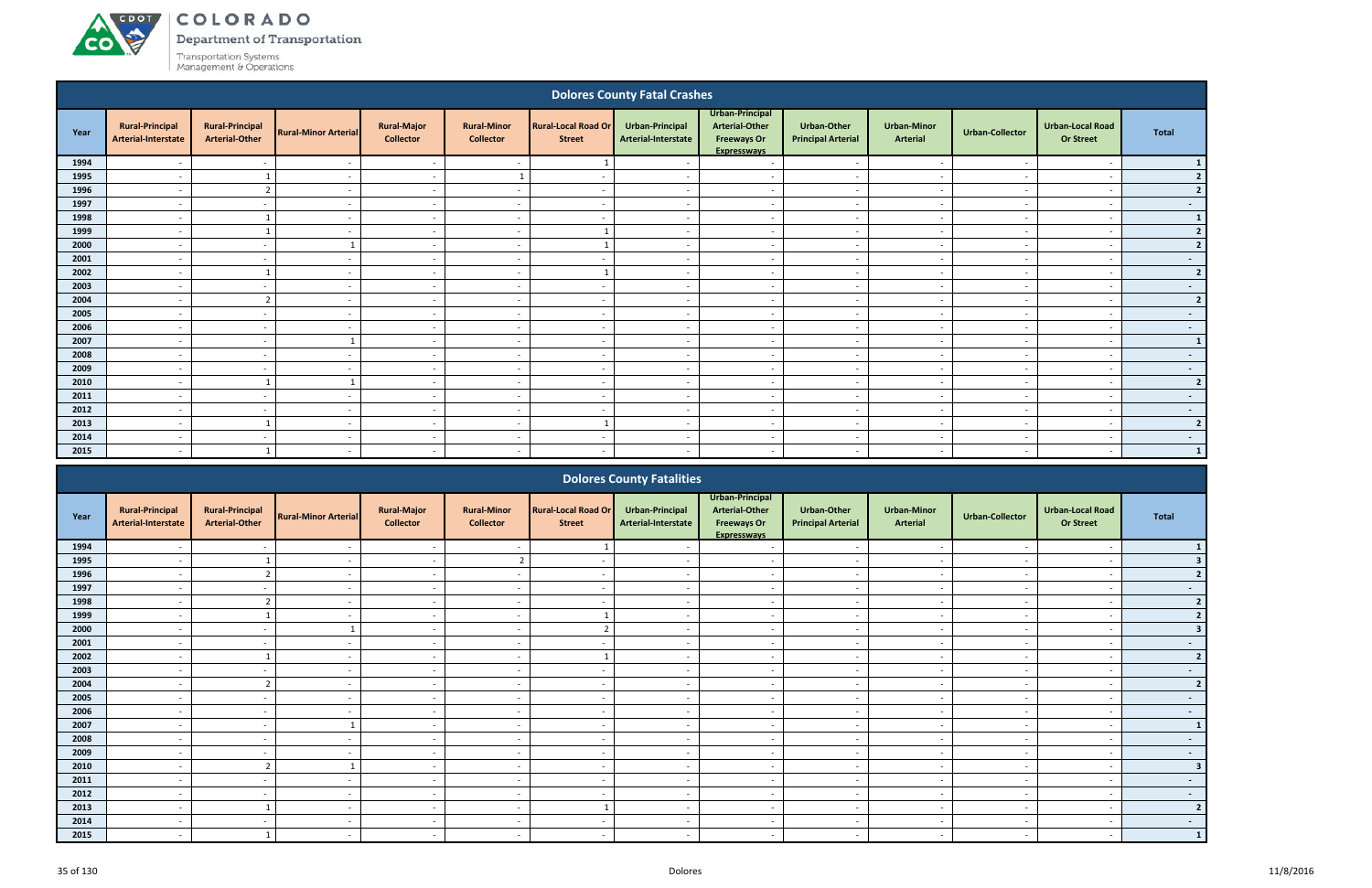

Department of Transportation

|      |                          |                   |                          | <b>Dolores County Fatal Crashes</b> |                          |                          |                          | <b>Dolores County Fatalities</b> |                          |                          |                          |                          |                          |                         |  |
|------|--------------------------|-------------------|--------------------------|-------------------------------------|--------------------------|--------------------------|--------------------------|----------------------------------|--------------------------|--------------------------|--------------------------|--------------------------|--------------------------|-------------------------|--|
| Year | Interstate               | U.S. Highway      | <b>State Highway</b>     | <b>County Road</b>                  | <b>Municipality</b>      | <b>Frontage Rd</b>       | <b>Total</b>             | Interstate                       | U.S. Highway             | <b>State Highway</b>     | <b>County Road</b>       | <b>Municipality</b>      | <b>Frontage Road</b>     | Total                   |  |
| 1994 |                          | $\sim$            |                          |                                     |                          |                          |                          |                                  | $\sim$                   |                          |                          |                          |                          |                         |  |
| 1995 | $\overline{\phantom{0}}$ |                   | $\overline{\phantom{a}}$ |                                     | $\overline{\phantom{a}}$ | $\overline{\phantom{a}}$ |                          | $\sim$                           | $\mathbf{1}$             | $\sim$                   |                          | $\overline{\phantom{a}}$ |                          |                         |  |
| 1996 | $\overline{\phantom{a}}$ |                   |                          | $\sim$                              | $\overline{\phantom{a}}$ | - -                      |                          | $\sim$                           | $\mathbf{1}$             | - 1                      |                          | $\sim$                   |                          |                         |  |
| 1997 | $\overline{\phantom{a}}$ | $\sim$            |                          |                                     | $\overline{\phantom{a}}$ |                          | $\blacksquare$           | $\sim$                           | $\overline{\phantom{a}}$ | $\sim$                   |                          | $\overline{\phantom{0}}$ |                          | $\sim$                  |  |
| 1998 | $\overline{\phantom{a}}$ |                   | $\overline{\phantom{a}}$ |                                     | $\overline{\phantom{a}}$ | $\overline{\phantom{a}}$ |                          |                                  | $\mathcal{L}$            | $\sim$                   |                          |                          |                          | $\overline{2}$          |  |
| 1999 | $\overline{\phantom{a}}$ |                   |                          |                                     | $\overline{\phantom{a}}$ |                          |                          |                                  |                          |                          |                          |                          |                          | $\mathbf{z}$            |  |
| 2000 | $\overline{\phantom{a}}$ | $\sim$            |                          |                                     | $\overline{\phantom{a}}$ | <u>т</u>                 |                          | $\sim$                           | $\overline{a}$           |                          |                          | $\overline{\phantom{a}}$ |                          |                         |  |
| 2001 | $\overline{\phantom{a}}$ | $\sim$            |                          |                                     | $\overline{\phantom{a}}$ | $\overline{\phantom{a}}$ | $\sim$                   | $\sim$                           | $\sim$                   | $\sim$                   |                          | $\sim$                   |                          | $\sim$                  |  |
| 2002 | $\overline{\phantom{a}}$ |                   |                          |                                     | $\overline{\phantom{a}}$ |                          | $\overline{2}$           |                                  | $\overline{1}$           | $\overline{\phantom{a}}$ |                          |                          |                          | 2 <sup>1</sup>          |  |
| 2003 | $\overline{\phantom{a}}$ | $\sim$            |                          | $\sim$                              | $\overline{\phantom{a}}$ | $\overline{\phantom{a}}$ | $\sim$                   | $\sim$                           | $\overline{a}$           | $\sim$                   |                          | $\sim$                   |                          | $\sim$ 100 $\mu$        |  |
| 2004 |                          | $\mathbf{\Gamma}$ |                          |                                     | $\overline{\phantom{a}}$ |                          |                          |                                  |                          |                          |                          |                          |                          | $\overline{2}$          |  |
| 2005 | $\overline{a}$           | $\sim$            | $\overline{\phantom{a}}$ | $\sim$                              | $\overline{\phantom{a}}$ | $\sim$                   | $\overline{\phantom{a}}$ | $\sim$                           | $\sim$                   | $\sim$                   | $\overline{\phantom{a}}$ | $\overline{\phantom{0}}$ |                          | $\sim$ 100 $\mu$        |  |
| 2006 | $\overline{\phantom{a}}$ | $\sim$            |                          | $\sim$                              | $\overline{\phantom{a}}$ | $\overline{\phantom{a}}$ | $\sim$                   | $\sim$                           | $\sim$                   | $\overline{\phantom{0}}$ |                          | $\sim$                   |                          | $\sim$ $-$              |  |
| 2007 | $\overline{\phantom{a}}$ | $\sim$            |                          | $\sim$                              | $\overline{\phantom{a}}$ |                          |                          | $\overline{\phantom{a}}$         | $\overline{\phantom{a}}$ |                          |                          | $\sim$                   |                          | $\mathbf{1}$            |  |
| 2008 | $\overline{\phantom{a}}$ | $\sim$            |                          |                                     | $\overline{\phantom{a}}$ | $\overline{\phantom{a}}$ | $\overline{\phantom{a}}$ | $\sim$                           | $\sim$                   | $\sim$                   |                          | $\overline{\phantom{0}}$ |                          | $\sim$ $-$              |  |
| 2009 | $\overline{\phantom{a}}$ | $\sim$            |                          |                                     | $\overline{\phantom{a}}$ |                          | $\sim$                   |                                  | $\sim$                   |                          |                          |                          |                          | $\sim$ $-$              |  |
| 2010 | $\overline{\phantom{a}}$ |                   |                          | $\sim$                              | $\overline{\phantom{a}}$ | . —                      | $\overline{2}$           | $\sim$                           | $\overline{2}$           |                          | $\overline{\phantom{a}}$ | $\overline{a}$           | $\overline{\phantom{a}}$ | $\overline{\mathbf{3}}$ |  |
| 2011 | $\overline{\phantom{a}}$ | $\sim$            | $\overline{\phantom{a}}$ | $\sim$                              | $\overline{\phantom{a}}$ | $\overline{\phantom{a}}$ | $\sim$                   | $\sim$                           | $\sim$                   | $\sim$                   |                          | $\sim$                   |                          | $\sim$ $-$              |  |
| 2012 | $\overline{\phantom{a}}$ | $\sim$            |                          |                                     | $\overline{\phantom{a}}$ |                          | $\sim$                   | $\sim$                           | $\sim$                   | $\sim$                   |                          | $\overline{\phantom{0}}$ |                          | $\sim$ $-$              |  |
| 2013 | $\overline{\phantom{a}}$ | $\sim$            |                          |                                     | $\overline{\phantom{a}}$ | $\overline{\phantom{a}}$ |                          | $\sim$                           | $\sim$                   |                          |                          | $\overline{\phantom{0}}$ |                          | $\overline{2}$          |  |
| 2014 | $\overline{\phantom{a}}$ | $\sim$            |                          |                                     | $\overline{\phantom{a}}$ |                          | $\sim$                   |                                  | $\sim$                   |                          |                          |                          |                          | $\sim$                  |  |
| 2015 | $\overline{\phantom{a}}$ |                   | $\overline{a}$           | $\sim$                              | $\sim$                   | $\sim$                   | $\blacksquare$           | $\sim$                           | $\overline{\phantom{0}}$ | $\sim$                   | $\overline{\phantom{a}}$ | $\sim$                   |                          | $\mathbf{1}$            |  |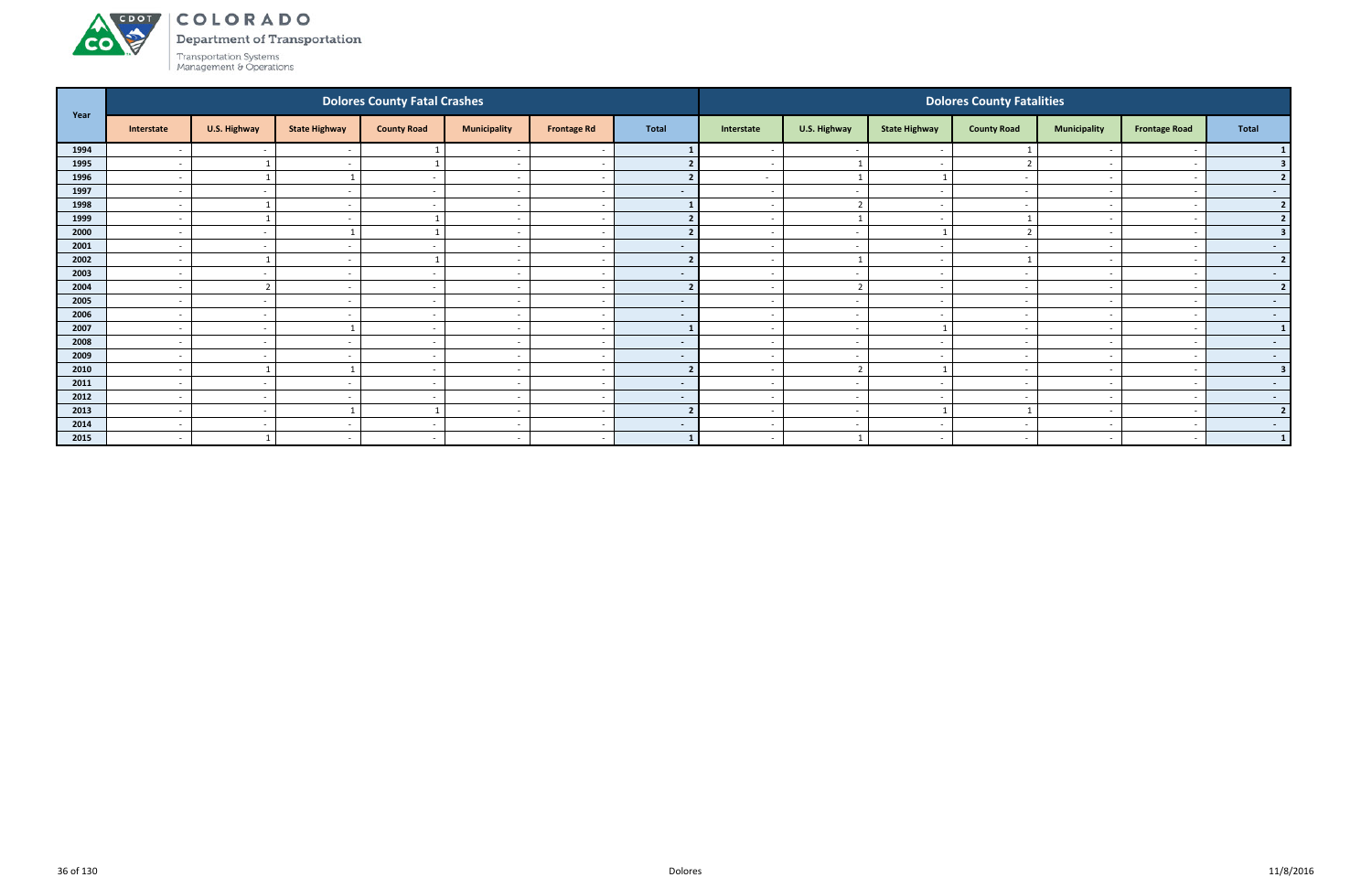ACDOL

**CO** 

Department of Transportation

|      |                                                      |                                                 |                             |                                        |                                        |                                             | <b>Douglas County Fatal Crashes</b>    |                                                                                      |                                                 |                                       |                          |                                             |              |
|------|------------------------------------------------------|-------------------------------------------------|-----------------------------|----------------------------------------|----------------------------------------|---------------------------------------------|----------------------------------------|--------------------------------------------------------------------------------------|-------------------------------------------------|---------------------------------------|--------------------------|---------------------------------------------|--------------|
| Year | <b>Rural-Principal</b><br><b>Arterial-Interstate</b> | <b>Rural-Principal</b><br><b>Arterial-Other</b> | <b>Rural-Minor Arterial</b> | <b>Rural-Major</b><br><b>Collector</b> | <b>Rural-Minor</b><br><b>Collector</b> | <b>Rural-Local Road Or</b><br><b>Street</b> | Urban-Principal<br>Arterial-Interstate | Urban-Principal<br><b>Arterial-Other</b><br><b>Freeways Or</b><br><b>Expresswavs</b> | <b>Urban-Other</b><br><b>Principal Arterial</b> | <b>Urban-Minor</b><br><b>Arterial</b> | <b>Urban-Collector</b>   | <b>Urban-Local Road</b><br><b>Or Street</b> | <b>Total</b> |
| 1994 | $\overline{z}$                                       | $\overline{\phantom{a}}$                        | $\overline{2}$              | $\overline{2}$                         | $\overline{2}$                         | $\overline{2}$                              | $\overline{\phantom{a}}$               | $\overline{\phantom{a}}$                                                             | $\overline{\phantom{a}}$                        | $\overline{\phantom{a}}$              | $\overline{\phantom{a}}$ | $\overline{\phantom{a}}$                    | 15           |
| 1995 |                                                      | $\overline{\phantom{a}}$                        | $\overline{\phantom{a}}$    | $\overline{2}$                         | $\mathbf{\cdot}$                       | $\mathbf{3}$                                | $\overline{\phantom{a}}$               | $\overline{a}$                                                                       | $\overline{\phantom{a}}$                        | $\overline{\phantom{a}}$              | $\overline{\phantom{a}}$ | $\overline{a}$                              | 11           |
| 1996 | $\mathbf{3}$                                         |                                                 | $\overline{z}$              | $\overline{3}$                         |                                        | $\overline{3}$                              | $\overline{3}$                         |                                                                                      |                                                 |                                       | $\overline{\phantom{a}}$ | $\overline{\phantom{a}}$                    | 19           |
| 1997 | 5                                                    |                                                 |                             | $\sim$                                 | $\sim$                                 | $\overline{z}$                              |                                        |                                                                                      | $\sim$                                          | -1                                    | $\sim$                   | $\sim$                                      | 12           |
| 1998 | $\overline{z}$                                       |                                                 | $\sim$                      | $\sim$                                 | $\overline{2}$                         | $\mathcal{L}$                               |                                        | $\overline{2}$                                                                       | $\overline{2}$                                  | $\overline{3}$                        | $\sim$                   | $\overline{3}$                              | 23           |
| 1999 | 9                                                    | $\sim$                                          | $\overline{3}$              | $\overline{1}$                         | $\overline{2}$                         | $\overline{2}$                              | $\overline{\phantom{a}}$               | $\overline{\mathbf{1}}$                                                              | $\overline{a}$                                  | $\sim$                                | $\overline{\phantom{a}}$ | $\overline{1}$                              | 19           |
| 2000 |                                                      |                                                 |                             |                                        | $\overline{\phantom{a}}$               |                                             | $\overline{\phantom{a}}$               | $\overline{2}$                                                                       | $\overline{\phantom{a}}$                        | $\sim$                                | $\overline{\phantom{a}}$ | $\overline{\phantom{a}}$                    | 14           |
| 2001 |                                                      |                                                 | 8                           | $\overline{2}$                         | $\overline{\phantom{a}}$               | $\mathsf{q}$                                |                                        |                                                                                      | $\overline{a}$                                  | $\overline{\phantom{a}}$              | $\sim$                   | $\overline{\phantom{a}}$                    | 26           |
| 2002 | 5                                                    | $\overline{2}$                                  |                             |                                        | $\mathbf{1}$                           | ⊿                                           |                                        | 5                                                                                    |                                                 | $\overline{\phantom{a}}$              | $\sim$                   |                                             | 22           |
| 2003 |                                                      |                                                 |                             |                                        |                                        | $\overline{2}$                              |                                        |                                                                                      | $\overline{a}$                                  |                                       | $\overline{\phantom{a}}$ | $\overline{a}$                              | 17           |
| 2004 | $\overline{3}$                                       |                                                 |                             |                                        |                                        |                                             | $\overline{2}$                         | -6                                                                                   | $\overline{2}$                                  |                                       | $\overline{2}$           | $\overline{\phantom{a}}$                    | 24           |
| 2005 |                                                      | $\overline{z}$                                  |                             | 5                                      |                                        |                                             | $\overline{3}$                         |                                                                                      |                                                 |                                       |                          |                                             | 22           |
| 2006 | 3                                                    | $\mathcal{P}$                                   |                             |                                        | $\overline{a}$                         | $\overline{\mathbf{3}}$                     | $\sim$                                 | $\Delta$                                                                             | $\overline{\phantom{a}}$                        | $\overline{\phantom{a}}$              | $\overline{\phantom{a}}$ | $\mathbf{3}$                                | 18           |
| 2007 |                                                      | $\overline{3}$                                  | $\overline{2}$              | $\sim$                                 | $\overline{2}$                         | $\overline{\phantom{a}}$                    | $\overline{2}$                         | $\overline{a}$                                                                       | $\overline{3}$                                  | $\overline{\phantom{a}}$              | $\sim$                   | $\overline{a}$                              | 13           |
| 2008 | $\overline{3}$                                       | $\overline{3}$                                  | $\mathbf{r}$                | $\overline{1}$                         | $\overline{\phantom{a}}$               | $\overline{1}$                              | $\overline{a}$                         |                                                                                      | $\overline{3}$                                  | $\overline{2}$                        |                          | $\overline{\phantom{a}}$                    | 19           |
| 2009 | $\overline{3}$                                       | $\overline{\phantom{a}}$                        |                             |                                        | $\overline{\phantom{a}}$               | $\overline{\phantom{a}}$                    | $\overline{\phantom{a}}$               | $\overline{3}$                                                                       | $\overline{a}$                                  | $\overline{2}$                        |                          |                                             | 11           |
| 2010 | $\mathcal{D}$                                        | $\overline{z}$                                  |                             | $\sim$                                 | $\overline{\phantom{a}}$               | $\overline{a}$                              | $\overline{2}$                         | $\overline{a}$                                                                       | 5                                               | $\sim$                                |                          | $\overline{\phantom{a}}$                    | 13           |
| 2011 | $\overline{\phantom{a}}$                             | $\overline{2}$                                  |                             | $\sim$                                 | $\overline{\phantom{a}}$               | $\overline{1}$                              | $\mathcal{P}$                          |                                                                                      | $\mathbf{1}$                                    |                                       | ຳ                        | $\sim$                                      | 11           |
| 2012 | $\overline{a}$                                       |                                                 |                             | $\sim$                                 | $\overline{2}$                         | $\overline{\phantom{a}}$                    | $\overline{2}$                         | $\Delta$                                                                             | $\overline{2}$                                  | $\overline{2}$                        | $\sim$                   | $\overline{\phantom{a}}$                    | 14           |
| 2013 | $\overline{3}$                                       | $\sim$                                          | $\overline{\phantom{a}}$    | $\overline{2}$                         | $\overline{2}$                         | $\overline{\mathbf{1}}$                     | $\overline{z}$                         |                                                                                      | $\overline{1}$                                  | $\sim$                                | $\overline{a}$           | $\overline{a}$                              | $12\,$       |
| 2014 | $\overline{\phantom{a}}$                             | $\overline{4}$                                  | $\sim$                      |                                        | $\overline{\phantom{a}}$               | $\overline{1}$                              |                                        |                                                                                      | $\overline{4}$                                  | $\overline{2}$                        | $\overline{\phantom{a}}$ | $\overline{2}$                              | 16           |
| 2015 |                                                      |                                                 | $\overline{2}$              |                                        |                                        | $\overline{\phantom{a}}$                    | $\overline{\phantom{a}}$               |                                                                                      |                                                 |                                       | $\overline{\phantom{a}}$ | $\overline{a}$                              | $12$         |
|      |                                                      |                                                 |                             |                                        |                                        |                                             |                                        |                                                                                      |                                                 |                                       |                          |                                             |              |

|      |                                               |                                                 |                             |                                        |                                        |                                             | <b>Douglas County Fatalities</b>       |                                                                                      |                                                 |                                       |                          |                                             |              |
|------|-----------------------------------------------|-------------------------------------------------|-----------------------------|----------------------------------------|----------------------------------------|---------------------------------------------|----------------------------------------|--------------------------------------------------------------------------------------|-------------------------------------------------|---------------------------------------|--------------------------|---------------------------------------------|--------------|
| Year | <b>Rural-Principal</b><br>Arterial-Interstate | <b>Rural-Principal</b><br><b>Arterial-Other</b> | <b>Rural-Minor Arterial</b> | <b>Rural-Major</b><br><b>Collector</b> | <b>Rural-Minor</b><br><b>Collector</b> | <b>Rural-Local Road Or</b><br><b>Street</b> | Urban-Principal<br>Arterial-Interstate | Urban-Principal<br><b>Arterial-Other</b><br><b>Freeways Or</b><br><b>Expresswavs</b> | <b>Urban-Other</b><br><b>Principal Arterial</b> | <b>Urban-Minor</b><br><b>Arterial</b> | <b>Urban-Collector</b>   | <b>Urban-Local Road</b><br><b>Or Street</b> | <b>Total</b> |
| 1994 | 10                                            |                                                 |                             |                                        |                                        |                                             |                                        |                                                                                      |                                                 |                                       |                          |                                             | 21           |
| 1995 |                                               |                                                 |                             |                                        |                                        |                                             |                                        |                                                                                      |                                                 |                                       |                          |                                             | 18           |
| 1996 | $\overline{3}$                                |                                                 | $\mathbf{r}$                |                                        |                                        |                                             |                                        |                                                                                      |                                                 |                                       | $\overline{\phantom{a}}$ | $\overline{\phantom{a}}$                    | 21           |
| 1997 | 8                                             |                                                 |                             | $\sim$                                 |                                        |                                             |                                        | $\mathbf{\cdot}$                                                                     | $\overline{\phantom{a}}$                        |                                       |                          |                                             | 16           |
| 1998 |                                               |                                                 |                             | $\sim$                                 | ຳ                                      | $\mathbf{\hat{z}}$                          |                                        |                                                                                      |                                                 | 3                                     |                          |                                             | 25           |
| 1999 | 10                                            |                                                 |                             |                                        | ຳ                                      |                                             |                                        |                                                                                      |                                                 |                                       |                          |                                             | 22           |
| 2000 |                                               |                                                 |                             |                                        |                                        |                                             |                                        |                                                                                      | $\overline{\phantom{0}}$                        | $\overline{\phantom{a}}$              |                          |                                             | 15           |
| 2001 |                                               |                                                 | 13                          |                                        | $\overline{\phantom{a}}$               |                                             |                                        |                                                                                      | $\overline{\phantom{a}}$                        | $\overline{\phantom{a}}$              | $\overline{\phantom{a}}$ |                                             | 31           |
| 2002 | 5                                             |                                                 |                             |                                        |                                        |                                             |                                        |                                                                                      |                                                 |                                       |                          |                                             | 24           |
| 2003 |                                               |                                                 |                             |                                        |                                        |                                             |                                        |                                                                                      |                                                 |                                       |                          | $\overline{\phantom{a}}$                    | 18           |
| 2004 | 3                                             |                                                 |                             |                                        |                                        |                                             |                                        |                                                                                      |                                                 |                                       |                          |                                             | 27           |
| 2005 |                                               |                                                 |                             |                                        |                                        |                                             |                                        |                                                                                      |                                                 |                                       |                          |                                             | 23           |
| 2006 |                                               |                                                 |                             |                                        | $\overline{a}$                         |                                             |                                        |                                                                                      | $\overline{\phantom{a}}$                        | $\overline{\phantom{a}}$              |                          |                                             | 21           |
| 2007 |                                               |                                                 |                             |                                        | ຳ                                      | $\overline{\phantom{0}}$                    | $\mathcal{L}$                          |                                                                                      | $\overline{3}$                                  | $\overline{\phantom{0}}$              |                          |                                             | 14           |
| 2008 | 3                                             |                                                 |                             |                                        |                                        |                                             |                                        |                                                                                      |                                                 |                                       |                          |                                             | 21           |
| 2009 |                                               |                                                 |                             |                                        |                                        |                                             |                                        | $\overline{\phantom{a}}$                                                             |                                                 |                                       |                          |                                             | $\sim$       |
| 2010 | $\overline{2}$                                |                                                 |                             | $\sim$                                 | $\overline{a}$                         | $\sim$                                      | 2                                      | $\overline{\phantom{a}}$                                                             | 5                                               | $\sim$                                |                          | $\overline{\phantom{a}}$                    | 13           |
| 2011 |                                               |                                                 |                             | $\sim$                                 | $\overline{a}$                         |                                             |                                        |                                                                                      |                                                 |                                       |                          | $\overline{\phantom{a}}$                    | $12\,$       |
| 2012 |                                               |                                                 |                             | $\sim$                                 | $\overline{2}$                         | $\overline{\phantom{0}}$                    |                                        |                                                                                      |                                                 | $\mathbf{r}$                          |                          | $\overline{\phantom{a}}$                    | 15           |
| 2013 | $\overline{3}$                                |                                                 |                             |                                        | ຳ                                      |                                             |                                        |                                                                                      |                                                 |                                       |                          |                                             | $12\,$       |
| 2014 |                                               |                                                 |                             |                                        | $\overline{\phantom{0}}$               |                                             |                                        |                                                                                      |                                                 |                                       |                          |                                             | 17           |
| 2015 |                                               |                                                 | $\mathcal{D}$               |                                        |                                        | $\overline{\phantom{a}}$                    |                                        |                                                                                      |                                                 |                                       |                          |                                             | 13           |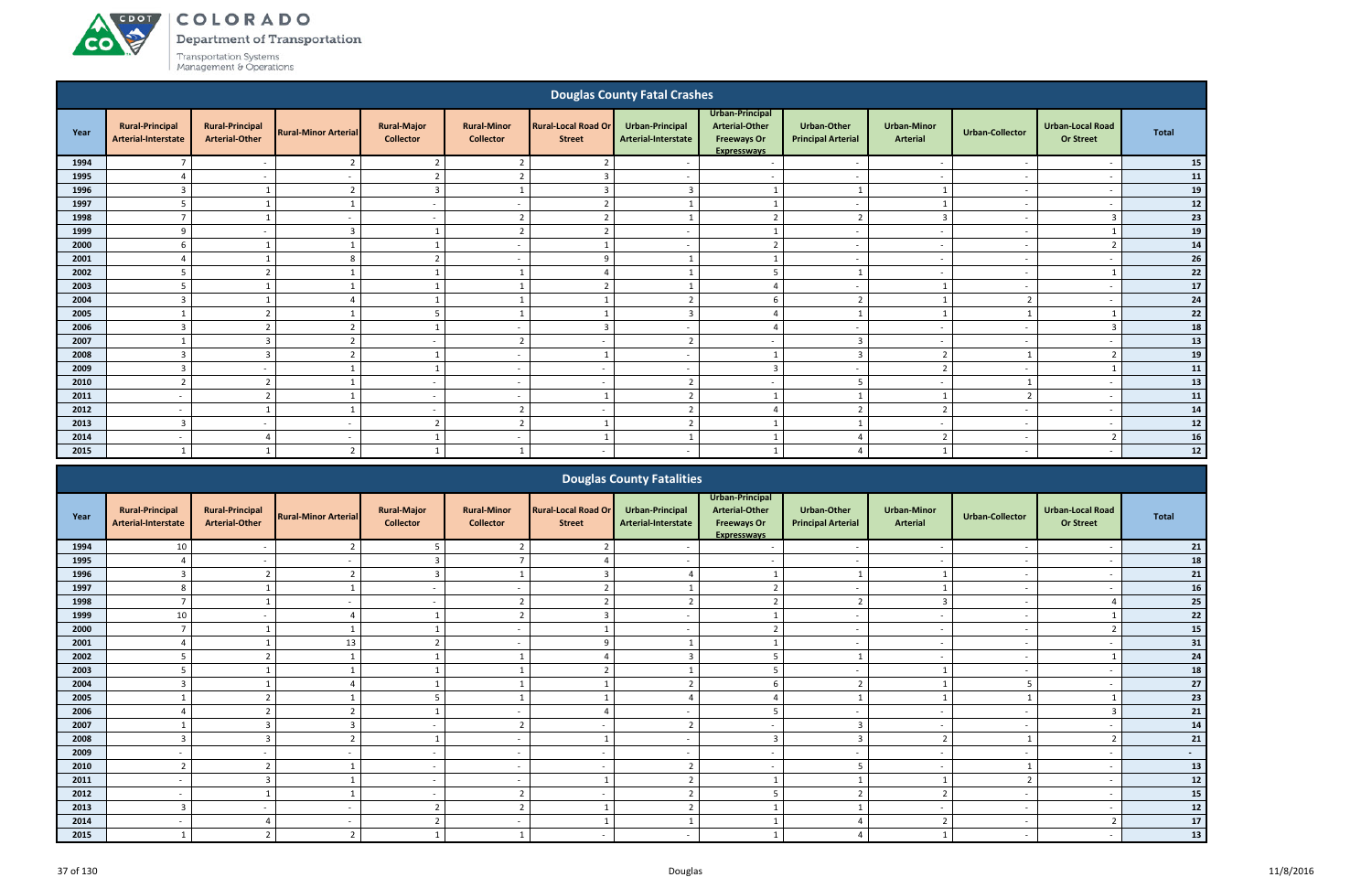# ACDOL **CO**

COLORADO

Department of Transportation

|      |                  |                         |                      | <b>Douglas County Fatal Crashes</b> |                          |                    |                 |                |                          |                      | <b>Douglas County Fatalities</b> |                          |                          |       |
|------|------------------|-------------------------|----------------------|-------------------------------------|--------------------------|--------------------|-----------------|----------------|--------------------------|----------------------|----------------------------------|--------------------------|--------------------------|-------|
| Year | Interstate       | U.S. Highway            | <b>State Highway</b> | <b>County Road</b>                  | <b>Municipality</b>      | <b>Frontage Rd</b> | <b>Total</b>    | Interstate     | U.S. Highway             | <b>State Highway</b> | <b>County Road</b>               | <b>Municipality</b>      | <b>Frontage Road</b>     | Total |
| 1994 |                  | $\sim$                  |                      |                                     |                          |                    | 15 <sup>1</sup> | 9              | $\overline{\phantom{a}}$ |                      |                                  |                          |                          | 21    |
| 1995 |                  | $\sim$                  |                      | $\overline{ }$                      | $\overline{\phantom{a}}$ |                    | 11              |                | $\overline{\phantom{a}}$ |                      | 14                               |                          |                          | 18    |
| 1996 | -6               |                         |                      | 6                                   |                          |                    | 19              | $\overline{7}$ | $\overline{\phantom{0}}$ | -6                   |                                  |                          | $\overline{\phantom{0}}$ | 21    |
| 1997 |                  |                         |                      |                                     | $\overline{\phantom{a}}$ |                    | 12              | 8              | $\overline{\phantom{0}}$ |                      |                                  | $\overline{\phantom{0}}$ |                          | 16    |
| 1998 |                  |                         |                      | 8                                   |                          |                    | 23              | 9              | $\overline{\phantom{0}}$ |                      | $\Omega$                         |                          |                          | 25    |
| 1999 | $\Omega$         | $\mathbf{\Gamma}$       |                      |                                     | $\overline{\phantom{a}}$ |                    | 19              | 10             | $\overline{3}$           | 3                    |                                  | $\overline{\phantom{a}}$ |                          | 22    |
| 2000 |                  |                         |                      |                                     |                          |                    | 14              |                |                          |                      |                                  |                          |                          | 15    |
| 2001 |                  |                         |                      | $\Omega$                            |                          |                    | 26              | .5             | - 6                      | 10                   |                                  |                          |                          | 31    |
| 2002 |                  |                         | 8                    |                                     | $\overline{\phantom{a}}$ |                    | 22              | 8              | $\overline{\mathbf{1}}$  | 8                    |                                  | $\overline{\phantom{0}}$ |                          | 24    |
| 2003 |                  |                         |                      |                                     |                          |                    | 17              | 5              | $\overline{2}$           | b                    |                                  |                          |                          | 18    |
| 2004 |                  | $\mathbf{\overline{a}}$ | 10                   |                                     | $\overline{2}$           |                    | 24              | 5              | $\overline{\phantom{a}}$ | 10                   |                                  | $\overline{2}$           |                          | 27    |
| 2005 |                  |                         | 10                   | 6                                   | $\overline{\phantom{a}}$ |                    | 22              |                | $\overline{2}$           | 10                   |                                  |                          |                          | 23    |
| 2006 |                  |                         |                      |                                     |                          |                    | 18              | $\overline{3}$ |                          | 8                    |                                  |                          |                          | 21    |
| 2007 |                  | $\Delta$                |                      |                                     | $\overline{\phantom{a}}$ |                    | 13              | $\overline{3}$ | - 5                      | -3                   |                                  | $\overline{\phantom{0}}$ |                          | 14    |
| 2008 | $\mathbf{\cdot}$ | $\mathbf{\overline{a}}$ |                      |                                     | $\overline{4}$           |                    | 19              | $\overline{2}$ | $\overline{2}$           | q                    |                                  |                          |                          | 21    |
| 2009 |                  | $\sim$                  |                      |                                     |                          |                    | 11              | 3              | $\overline{\phantom{a}}$ |                      |                                  |                          |                          | 12    |
| 2010 |                  | $\mathbf{\Gamma}$       |                      |                                     |                          |                    | 13              |                | $\overline{2}$           |                      |                                  |                          |                          | 13    |
| 2011 |                  | ຳ                       |                      |                                     | $\mathbf{r}$             |                    | 11              | $\mathbf{r}$   | $\overline{3}$           |                      |                                  | 5                        | $\overline{\phantom{0}}$ | 12    |
| 2012 |                  | $\sim$                  |                      | -6                                  | $\overline{\phantom{a}}$ |                    | 14              | $\overline{2}$ | $\sim$                   |                      |                                  | $\overline{\phantom{a}}$ | $\sim$                   | 15    |
| 2013 |                  | $\sim$                  |                      |                                     | $\overline{\phantom{a}}$ |                    | 12              | 5              | $\overline{\phantom{a}}$ | ຳ                    |                                  |                          |                          | 12    |
| 2014 |                  | $\sim$                  | 8                    | 3                                   | 4                        |                    | 16              |                | $\overline{\phantom{a}}$ | 8                    |                                  |                          | $\overline{\phantom{0}}$ | 17    |
| 2015 |                  |                         |                      |                                     |                          |                    | 12              |                |                          |                      |                                  |                          |                          | 13    |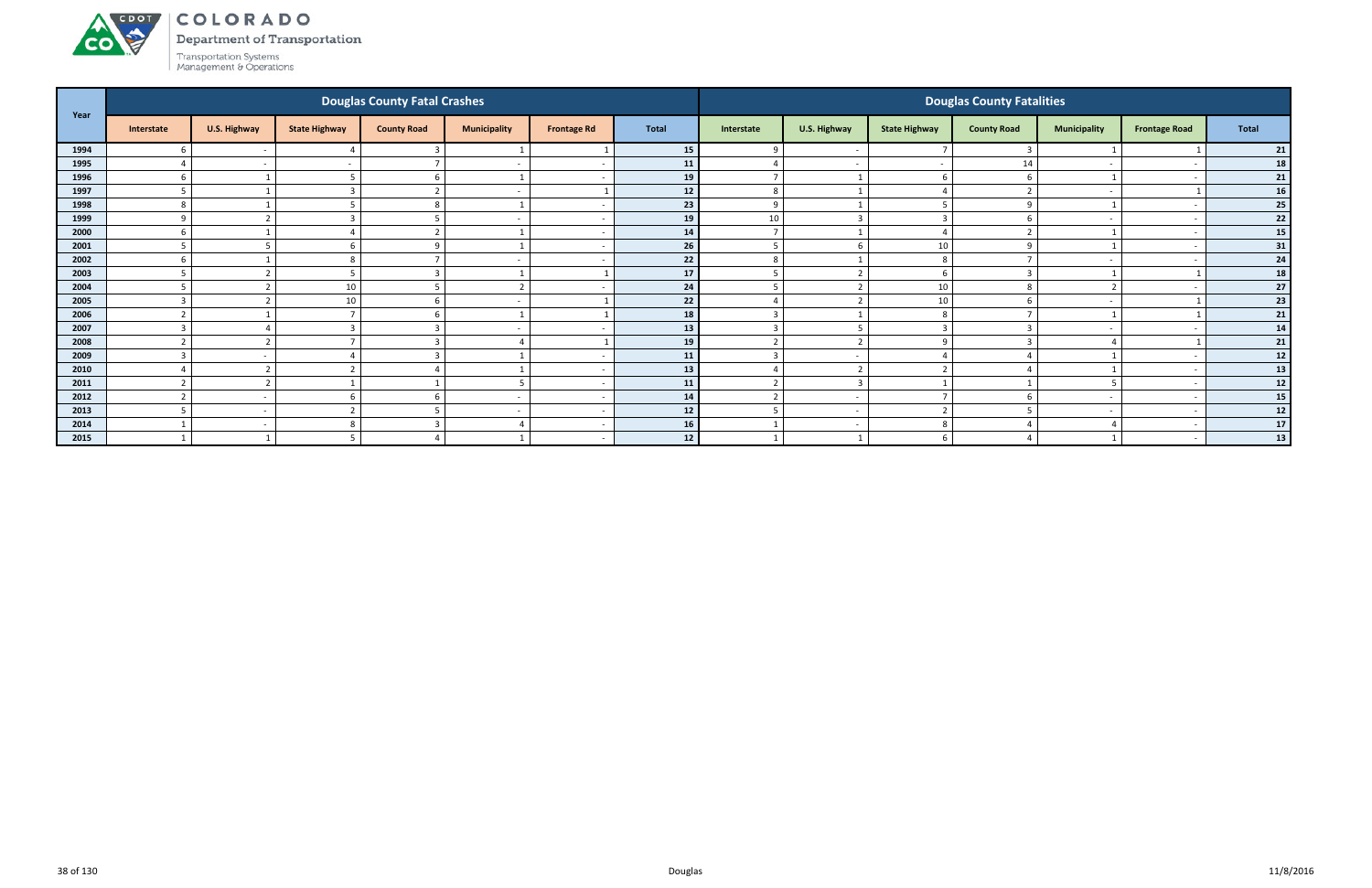A CDOT

**CO** 

Department of Transportation

|                                                                                                                                                                                                                                                                                                                                            |                                               |                                                 |                             |                                        |                                        |                                             | <b>Eagle County Fatal Crashes</b>      |                                                                                      |                                          |                                       |                          |                                             |                |  |
|--------------------------------------------------------------------------------------------------------------------------------------------------------------------------------------------------------------------------------------------------------------------------------------------------------------------------------------------|-----------------------------------------------|-------------------------------------------------|-----------------------------|----------------------------------------|----------------------------------------|---------------------------------------------|----------------------------------------|--------------------------------------------------------------------------------------|------------------------------------------|---------------------------------------|--------------------------|---------------------------------------------|----------------|--|
| Year                                                                                                                                                                                                                                                                                                                                       | <b>Rural-Principal</b><br>Arterial-Interstate | <b>Rural-Principal</b><br><b>Arterial-Other</b> | <b>Rural-Minor Arterial</b> | <b>Rural-Major</b><br><b>Collector</b> | <b>Rural-Minor</b><br><b>Collector</b> | <b>Rural-Local Road Or</b><br><b>Street</b> | Urban-Principal<br>Arterial-Interstate | Urban-Principal<br><b>Arterial-Other</b><br><b>Freeways Or</b><br><b>Expresswavs</b> | Urban-Other<br><b>Principal Arterial</b> | <b>Urban-Minor</b><br><b>Arterial</b> | <b>Urban-Collector</b>   | <b>Urban-Local Road</b><br><b>Or Street</b> | <b>Total</b>   |  |
| 1994                                                                                                                                                                                                                                                                                                                                       | 5                                             | $\overline{\phantom{a}}$                        |                             |                                        |                                        |                                             |                                        | $\overline{\phantom{a}}$                                                             |                                          | $\overline{\phantom{a}}$              |                          | $\overline{\phantom{a}}$                    |                |  |
| 1995                                                                                                                                                                                                                                                                                                                                       | 9                                             | $\sim$                                          |                             |                                        | $\overline{\phantom{a}}$               |                                             |                                        | $\overline{\phantom{a}}$                                                             | $\overline{\phantom{a}}$                 | $\sim$                                | $\sim$                   | $\overline{\phantom{a}}$                    | 15             |  |
| 1996                                                                                                                                                                                                                                                                                                                                       | $\overline{7}$                                |                                                 |                             | $\overline{2}$                         | $\overline{\phantom{0}}$               |                                             |                                        | $\overline{a}$                                                                       | $\overline{\phantom{a}}$                 | $\sim$                                | $\overline{\phantom{a}}$ | $\overline{\phantom{a}}$                    | ${\bf 11}$     |  |
| 1997                                                                                                                                                                                                                                                                                                                                       | 9                                             | $\sim$                                          | $\sim$                      | $\sim$                                 | $\sim$                                 | $\sim$                                      | $\sim$                                 | $\sim$                                                                               | $\overline{a}$                           | $\sim$                                | $\overline{\phantom{a}}$ | $\overline{\phantom{a}}$                    | 9              |  |
| 1998                                                                                                                                                                                                                                                                                                                                       | 6                                             | $\sim$                                          | $\mathbf{1}$                |                                        | $\sim$                                 | $\overline{\phantom{a}}$                    | $\overline{\phantom{a}}$               | $\overline{a}$                                                                       | $\sim$                                   | $\sim$                                | $\sim$                   | $\overline{\phantom{a}}$                    |                |  |
| 1999                                                                                                                                                                                                                                                                                                                                       | 6                                             | $\sim$                                          | $\overline{2}$              | $\overline{3}$                         | $\sim$                                 |                                             | $\sim$                                 | $\overline{\phantom{a}}$                                                             | $\overline{\phantom{a}}$                 | $\sim$                                | $\overline{\phantom{a}}$ | $\overline{\phantom{a}}$                    | 12             |  |
| 2000                                                                                                                                                                                                                                                                                                                                       | $\overline{2}$                                |                                                 |                             | $\overline{3}$                         | $\mathbf{1}$                           |                                             | $\overline{\phantom{a}}$               | $\overline{a}$                                                                       | $\sim$                                   | $\sim$                                | $\overline{\phantom{a}}$ | $\overline{\phantom{a}}$                    | 8              |  |
| 2001                                                                                                                                                                                                                                                                                                                                       | $\overline{7}$                                |                                                 |                             | $\overline{\phantom{a}}$               |                                        |                                             |                                        | $\overline{a}$                                                                       | $\overline{\phantom{a}}$                 | $\overline{\phantom{a}}$              |                          |                                             | 10<br>16       |  |
| $\overline{2}$<br>$\mathbf{\overline{1}}$<br>2002<br>6<br>$\overline{4}$<br>$\mathbf{1}$<br>$\overline{a}$<br>$\sim$<br>$\overline{a}$<br>$\sim$<br>$\overline{\phantom{a}}$<br>2003<br>$\boldsymbol{A}$<br>$\overline{a}$<br>$\overline{\phantom{a}}$<br>$\overline{\phantom{a}}$<br>$\overline{\phantom{a}}$<br>$\overline{\phantom{a}}$ |                                               |                                                 |                             |                                        |                                        |                                             |                                        |                                                                                      |                                          |                                       |                          |                                             |                |  |
|                                                                                                                                                                                                                                                                                                                                            |                                               |                                                 |                             |                                        |                                        |                                             |                                        |                                                                                      |                                          |                                       |                          |                                             |                |  |
| 2004                                                                                                                                                                                                                                                                                                                                       | $\overline{3}$                                | $\sim$                                          | 3                           | $\sim$                                 | $\overline{\phantom{0}}$               | $\sim$                                      | $\overline{\phantom{a}}$               | $\sim$                                                                               | $\sim$                                   | $\sim$                                | $\sim$                   | $\overline{\phantom{a}}$                    | 6              |  |
| 2005                                                                                                                                                                                                                                                                                                                                       | $\overline{7}$                                |                                                 |                             |                                        | $\sim$                                 | $\overline{\phantom{0}}$                    | $\overline{\phantom{a}}$               | $\overline{a}$                                                                       | $\overline{a}$                           | $\sim$                                | $\sim$                   | $\overline{\phantom{a}}$                    | 10             |  |
| 2006                                                                                                                                                                                                                                                                                                                                       | $\overline{2}$                                | $\sim$                                          |                             | $\overline{3}$                         | $\sim$                                 |                                             | $\sim$                                 | $\sim$                                                                               | $\overline{\phantom{a}}$                 | $\sim$                                | $\overline{\phantom{a}}$ | $\overline{\phantom{a}}$                    | $\overline{7}$ |  |
| 2007                                                                                                                                                                                                                                                                                                                                       | $\overline{4}$                                |                                                 |                             | $\overline{2}$                         |                                        |                                             | $\overline{\phantom{a}}$               | $\overline{a}$                                                                       | $\overline{\phantom{a}}$                 | $\sim$                                | $\sim$                   | $\overline{\phantom{a}}$                    | 10             |  |
| 2008                                                                                                                                                                                                                                                                                                                                       | 5                                             | $\sim$                                          |                             |                                        | $\overline{\phantom{a}}$               | $\overline{\phantom{a}}$                    | $\overline{\phantom{a}}$               | $\overline{a}$                                                                       | $\mathbf{1}$                             | $\sim$                                | $\sim$                   | $\overline{\phantom{a}}$                    | 8              |  |
| 2009                                                                                                                                                                                                                                                                                                                                       | $\overline{4}$                                | $\sim$                                          | $\overline{\phantom{0}}$    | $\sim$                                 | $\overline{\phantom{0}}$               |                                             | $\overline{\phantom{a}}$               | $\overline{\phantom{a}}$                                                             | $\overline{\phantom{0}}$                 | $\sim$                                | $\overline{\phantom{a}}$ | $\overline{\phantom{a}}$                    | -5             |  |
| 2010                                                                                                                                                                                                                                                                                                                                       | $\overline{3}$                                | $\sim$                                          | $\overline{\phantom{a}}$    | $\mathbf{1}$                           | $\overline{\phantom{0}}$               | $\overline{\phantom{a}}$                    | $\overline{\phantom{a}}$               | $\overline{a}$                                                                       | $\overline{\phantom{a}}$                 | $\overline{\phantom{a}}$              | $\overline{\phantom{a}}$ | - -                                         | $\overline{a}$ |  |
| 2011                                                                                                                                                                                                                                                                                                                                       | $\overline{4}$                                | $\sim$                                          |                             | $\sim$                                 | $\overline{\phantom{a}}$               | $\overline{\phantom{a}}$                    |                                        | $\overline{\phantom{a}}$                                                             | $\overline{\phantom{a}}$                 | $\overline{\phantom{a}}$              |                          | $\overline{\phantom{a}}$                    |                |  |
| 2012                                                                                                                                                                                                                                                                                                                                       | 4                                             | $\overline{a}$                                  |                             | $\sim$                                 | $\overline{\phantom{a}}$               |                                             | $\mathbf{\hat{}}$                      | $\overline{\phantom{a}}$                                                             |                                          | $\overline{\phantom{a}}$              |                          | $\overline{\phantom{a}}$                    | $\overline{7}$ |  |
| 2013                                                                                                                                                                                                                                                                                                                                       | $\overline{3}$                                | $\sim$                                          |                             | $\sim$                                 | $\overline{\phantom{a}}$               | $\overline{\phantom{a}}$                    |                                        | $\sim$                                                                               | $\overline{a}$                           | $\sim$                                | $\sim$                   | $\overline{\phantom{a}}$                    |                |  |
| 2014                                                                                                                                                                                                                                                                                                                                       | $\overline{3}$                                | $\overline{\phantom{a}}$                        |                             |                                        | $\overline{\phantom{a}}$               |                                             |                                        | $\overline{\phantom{a}}$                                                             |                                          | $\overline{\phantom{a}}$              | $\overline{\phantom{a}}$ | $\overline{\phantom{a}}$                    | 10             |  |
| 2015                                                                                                                                                                                                                                                                                                                                       | $\overline{3}$                                | $\sim$                                          |                             |                                        | 1                                      | $\sim$                                      | $\sim$                                 | $\overline{\phantom{a}}$                                                             | $-$                                      | $\sim$                                | $\sim$                   | $\overline{\phantom{a}}$                    | 6              |  |
|                                                                                                                                                                                                                                                                                                                                            |                                               |                                                 |                             |                                        |                                        |                                             | <b>Fagle County Fatalities</b>         |                                                                                      |                                          |                                       |                          |                                             |                |  |

|      |                                               |                                                 |                             |                                        |                                        |                                             | <b>Eagle County Fatalities</b>         |                                                                                      |                                                 |                                       |                          |                                             |                |
|------|-----------------------------------------------|-------------------------------------------------|-----------------------------|----------------------------------------|----------------------------------------|---------------------------------------------|----------------------------------------|--------------------------------------------------------------------------------------|-------------------------------------------------|---------------------------------------|--------------------------|---------------------------------------------|----------------|
| Year | <b>Rural-Principal</b><br>Arterial-Interstate | <b>Rural-Principal</b><br><b>Arterial-Other</b> | <b>Rural-Minor Arterial</b> | <b>Rural-Major</b><br><b>Collector</b> | <b>Rural-Minor</b><br><b>Collector</b> | <b>Rural-Local Road Or</b><br><b>Street</b> | Urban-Principal<br>Arterial-Interstate | Urban-Principal<br><b>Arterial-Other</b><br><b>Freeways Or</b><br><b>Expresswavs</b> | <b>Urban-Other</b><br><b>Principal Arterial</b> | <b>Urban-Minor</b><br><b>Arterial</b> | <b>Urban-Collector</b>   | <b>Urban-Local Road</b><br><b>Or Street</b> | <b>Total</b>   |
| 1994 | 5                                             |                                                 |                             |                                        |                                        |                                             |                                        |                                                                                      |                                                 |                                       |                          |                                             |                |
| 1995 | 11                                            |                                                 |                             |                                        |                                        |                                             |                                        |                                                                                      |                                                 |                                       |                          |                                             | 17             |
| 1996 | 8                                             |                                                 |                             | ຳ                                      | $\overline{a}$                         |                                             | $\sim$                                 | $\overline{\phantom{a}}$                                                             | $\overline{\phantom{a}}$                        | $\sim$                                | $\sim$                   | $\overline{\phantom{0}}$                    | $12$           |
| 1997 | 12                                            |                                                 |                             |                                        |                                        | $\sim$                                      |                                        | $\overline{\phantom{a}}$                                                             | $\overline{\phantom{a}}$                        | $\overline{\phantom{a}}$              |                          |                                             | 12             |
| 1998 | 6                                             |                                                 |                             |                                        |                                        | $\sim$                                      |                                        | $\overline{\phantom{a}}$                                                             | $\overline{\phantom{a}}$                        | $\sim$                                |                          |                                             | 8              |
| 1999 | 8                                             |                                                 |                             |                                        |                                        |                                             |                                        | $\overline{\phantom{a}}$                                                             | $\overline{\phantom{a}}$                        | $\overline{\phantom{a}}$              |                          |                                             | ${\bf 14}$     |
| 2000 |                                               |                                                 |                             |                                        |                                        |                                             |                                        | $\overline{\phantom{0}}$                                                             | $\overline{\phantom{a}}$                        | $\overline{\phantom{0}}$              |                          |                                             | 8              |
| 2001 |                                               |                                                 | $\sim$                      | $\sim$                                 | $\overline{a}$                         | ຳ                                           | $\overline{\phantom{a}}$               | $\overline{\phantom{a}}$                                                             | $\overline{\phantom{a}}$                        | $\overline{\phantom{a}}$              | $\sim$                   | $\overline{\phantom{0}}$                    | ${\bf 10}$     |
| 2002 | $\overline{ }$                                |                                                 |                             | ຳ                                      |                                        | ຳ                                           |                                        | $\overline{\phantom{a}}$                                                             | $\overline{\phantom{a}}$                        | $\overline{\phantom{a}}$              |                          |                                             | 18             |
| 2003 | 5                                             |                                                 |                             |                                        |                                        | $\overline{\phantom{a}}$                    |                                        | $\overline{\phantom{a}}$                                                             | $\overline{\phantom{a}}$                        | $\overline{\phantom{a}}$              | <sup>-</sup>             |                                             | ${\bf 10}$     |
| 2004 | 3                                             |                                                 |                             |                                        |                                        | $\overline{\phantom{0}}$                    |                                        | $\overline{\phantom{a}}$                                                             | $\overline{\phantom{a}}$                        | $\overline{\phantom{0}}$              |                          |                                             | 6              |
| 2005 | 8                                             |                                                 |                             |                                        | $\overline{\phantom{a}}$               | $\sim$                                      |                                        | $\overline{\phantom{a}}$                                                             | $\blacksquare$                                  | $\sim$                                | $\overline{\phantom{a}}$ |                                             | 11             |
| 2006 | $\overline{2}$                                |                                                 |                             |                                        | $\overline{\phantom{0}}$               |                                             |                                        | $\overline{\phantom{0}}$                                                             | $\overline{\phantom{a}}$                        | $\overline{\phantom{0}}$              | $\overline{\phantom{0}}$ |                                             | $\overline{7}$ |
| 2007 | $\overline{7}$                                |                                                 |                             |                                        |                                        |                                             |                                        | $\overline{\phantom{0}}$                                                             | $\overline{\phantom{a}}$                        | $\overline{\phantom{a}}$              | $\overline{\phantom{a}}$ |                                             | 13             |
| 2008 |                                               |                                                 |                             |                                        |                                        | $\overline{\phantom{a}}$                    |                                        |                                                                                      |                                                 |                                       |                          |                                             |                |
| 2009 | $\overline{3}$                                |                                                 |                             |                                        |                                        |                                             |                                        |                                                                                      | $\overline{\phantom{a}}$                        | $\mathbf{\hat{z}}$                    |                          |                                             | 12             |
| 2010 | $\overline{3}$                                | $\sim$                                          |                             |                                        | $\overline{a}$                         | $\sim$                                      | $\overline{\phantom{a}}$               | $\overline{\phantom{a}}$                                                             | $\overline{\phantom{a}}$                        | $\sim$                                | $\sim$                   |                                             |                |
| 2011 |                                               |                                                 |                             | $\sim$                                 |                                        | $\sim$                                      |                                        | $\overline{\phantom{a}}$                                                             | $\overline{\phantom{a}}$                        | $\overline{\phantom{a}}$              |                          |                                             |                |
| 2012 |                                               |                                                 |                             | $\sim$                                 |                                        |                                             | $\mathbf{r}$                           | $\overline{\phantom{a}}$                                                             | $\overline{\phantom{a}}$                        | $\sim$                                |                          |                                             |                |
| 2013 | 3                                             |                                                 |                             |                                        |                                        |                                             |                                        |                                                                                      |                                                 | $\overline{\phantom{0}}$              |                          |                                             |                |
| 2014 |                                               | $\sim$                                          |                             |                                        | $\overline{\phantom{0}}$               |                                             |                                        | $\overline{\phantom{a}}$                                                             |                                                 | $\overline{\phantom{a}}$              | $\overline{\phantom{0}}$ |                                             | 11             |
| 2015 | 3                                             | $\sim$                                          |                             |                                        |                                        | $\overline{\phantom{a}}$                    |                                        | $\overline{\phantom{a}}$                                                             | $\overline{\phantom{a}}$                        | $\overline{\phantom{a}}$              | $\overline{\phantom{a}}$ |                                             | $\overline{7}$ |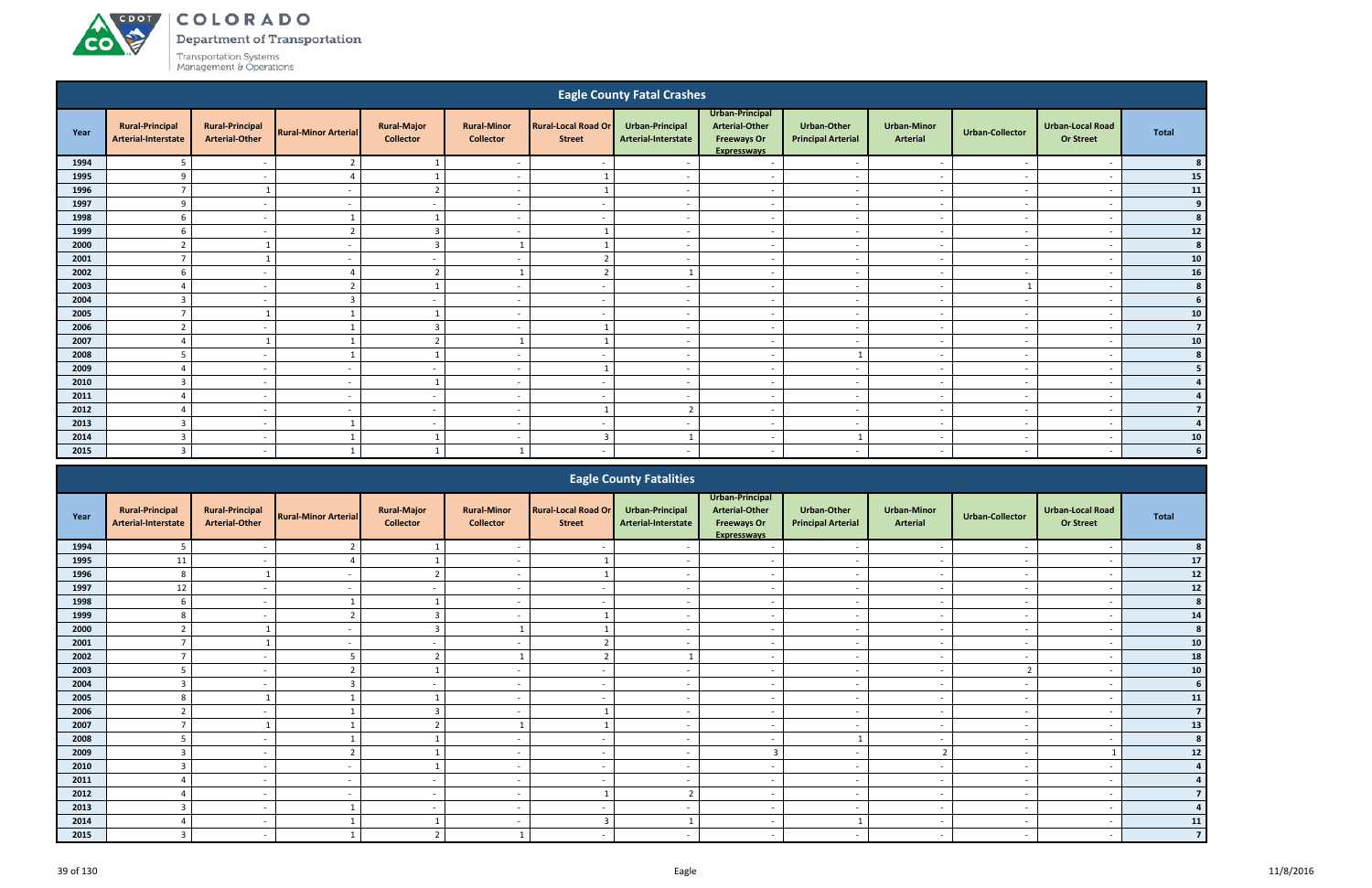#### ACDOL COLORADO

Department of Transportation



| Year |                  |                          |                          | <b>Eagle County Fatal Crashes</b> |                          |                    |                 |                |                          |                          | <b>Eagle County Fatalities</b> |                          |                      |                 |
|------|------------------|--------------------------|--------------------------|-----------------------------------|--------------------------|--------------------|-----------------|----------------|--------------------------|--------------------------|--------------------------------|--------------------------|----------------------|-----------------|
|      | Interstate       | U.S. Highway             | <b>State Highway</b>     | <b>County Road</b>                | <b>Municipality</b>      | <b>Frontage Rd</b> | <b>Total</b>    | Interstate     | U.S. Highway             | <b>State Highway</b>     | <b>County Road</b>             | <b>Municipality</b>      | <b>Frontage Road</b> | Total           |
| 1994 |                  |                          |                          |                                   | $\overline{\phantom{a}}$ |                    |                 | .5             | ີ                        |                          |                                |                          |                      |                 |
| 1995 | $\Omega$         | $\overline{\phantom{a}}$ |                          | $\overline{2}$                    | $\overline{a}$           |                    | 15              | 11             | $\overline{2}$           |                          |                                | $\overline{\phantom{a}}$ |                      | 17              |
| 1996 | 6                | $\overline{2}$           |                          |                                   | $\overline{a}$           |                    | 11              | $\overline{7}$ | $\overline{2}$           |                          |                                | $\sim$                   |                      | $12$            |
| 1997 | 8                |                          |                          |                                   | $\overline{\phantom{a}}$ |                    | 9               | 11             | $\overline{\phantom{a}}$ |                          |                                | $\overline{\phantom{0}}$ |                      | 12              |
| 1998 | b                |                          |                          |                                   | $\overline{\phantom{a}}$ |                    |                 | 6              | $\overline{\phantom{a}}$ |                          |                                | $\overline{\phantom{0}}$ |                      | 8               |
| 1999 |                  |                          |                          |                                   | $\overline{\phantom{a}}$ |                    | 12              | 6              |                          |                          |                                |                          |                      | 14              |
| 2000 |                  | ຳ                        |                          | $\overline{2}$                    | $\overline{a}$           |                    | 8 <sup>1</sup>  |                | $\overline{2}$           | ຳ                        |                                | $\overline{\phantom{a}}$ |                      | 8 <sup>1</sup>  |
| 2001 |                  | $\overline{\phantom{a}}$ |                          | $\overline{2}$                    | $\overline{a}$           |                    | 10              | $\overline{7}$ | $\sim$                   |                          |                                | $\sim$                   |                      | ${\bf 10}$      |
| 2002 | $\blacksquare$   |                          |                          | $\overline{3}$                    | $\overline{a}$           |                    | 16              | 6              | - 6                      |                          |                                |                          |                      | 18              |
| 2003 |                  |                          |                          |                                   |                          |                    | 8               | 5              |                          |                          |                                | $\overline{2}$           |                      | 10 <sup>1</sup> |
| 2004 | $\mathbf{3}$     |                          |                          |                                   | $\overline{a}$           |                    | 6.              | $\overline{3}$ |                          |                          |                                |                          |                      | 6               |
| 2005 |                  |                          |                          |                                   | $\overline{a}$           |                    | 10              | 8              |                          |                          |                                |                          |                      | 11              |
| 2006 | $\mathbf{\cdot}$ | $\overline{3}$           |                          |                                   | $\overline{a}$           |                    | $\overline{7}$  | $\overline{2}$ | $\overline{3}$           |                          |                                | $\sim$                   |                      |                 |
| 2007 |                  | r.                       |                          | 3                                 | $\overline{\phantom{a}}$ |                    | 10 <sup>1</sup> | $\overline{7}$ | $\overline{2}$           |                          |                                |                          |                      | 13              |
| 2008 |                  | $\overline{\phantom{0}}$ |                          |                                   | $\overline{\phantom{a}}$ |                    | $\mathbf{R}$    | 5              | $\overline{a}$           | ຳ                        |                                | $\overline{\phantom{0}}$ |                      |                 |
| 2009 |                  |                          |                          |                                   | $\overline{a}$           |                    |                 |                | $\overline{\phantom{a}}$ |                          |                                |                          |                      |                 |
| 2010 | $\mathbf{r}$     |                          |                          |                                   | $\overline{\phantom{a}}$ |                    |                 | 3              | $\overline{\phantom{0}}$ |                          |                                |                          |                      |                 |
| 2011 | $\mathbf{3}$     | $\sim$                   | $\overline{\phantom{a}}$ | $\sim$                            | $\overline{a}$           |                    |                 | $\overline{3}$ | $\overline{a}$           | $\overline{\phantom{a}}$ |                                | $\sim$                   |                      |                 |
| 2012 | -5               | $\sim$                   | $\overline{\phantom{a}}$ | $\sim$                            |                          |                    |                 | 5              | $\overline{\phantom{a}}$ | $\overline{\phantom{a}}$ | $\overline{\phantom{a}}$       |                          |                      |                 |
| 2013 | $\overline{3}$   | $\sim$                   |                          |                                   | $-$                      |                    |                 | $\overline{3}$ | $\sim$                   |                          |                                | $\overline{\phantom{0}}$ |                      |                 |
| 2014 | $\overline{3}$   |                          |                          |                                   | $\mathcal{L}$            |                    | 10              |                |                          | ຳ                        |                                | $\overline{2}$           |                      | 11              |
| 2015 | $\mathbf{R}$     |                          |                          |                                   |                          |                    | 6 <sup>1</sup>  | $\overline{3}$ |                          |                          |                                |                          |                      | $\overline{7}$  |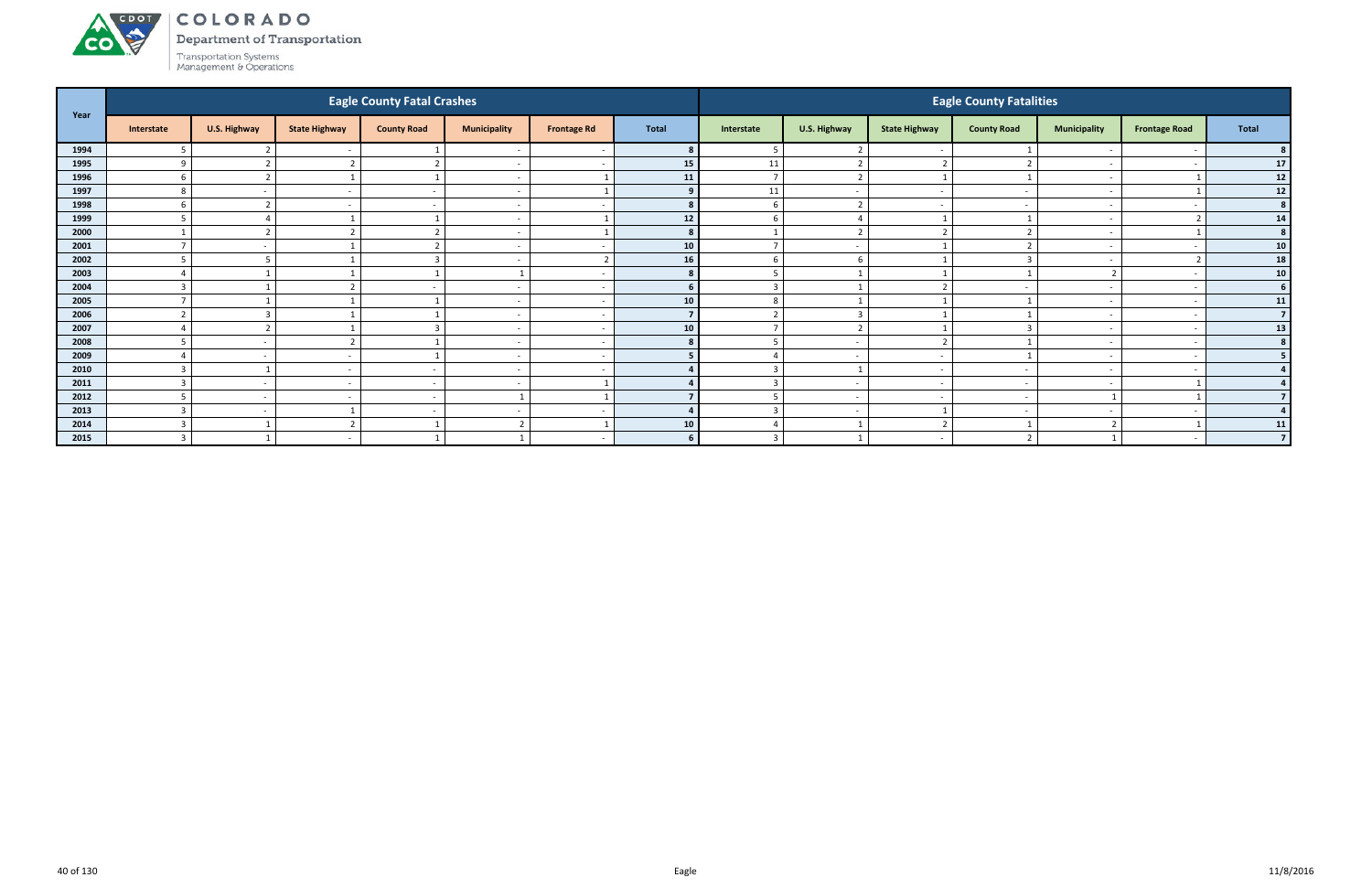A CDOT

**CO** 

Department of Transportation

|                                                                                                                          |                                               |                                                 |                             |                                        |                                        |                                             | <b>El Paso County Fatal Crashes</b>           |                                                                                      |                                                 |                                |                          |                                             |              |
|--------------------------------------------------------------------------------------------------------------------------|-----------------------------------------------|-------------------------------------------------|-----------------------------|----------------------------------------|----------------------------------------|---------------------------------------------|-----------------------------------------------|--------------------------------------------------------------------------------------|-------------------------------------------------|--------------------------------|--------------------------|---------------------------------------------|--------------|
| Year                                                                                                                     | <b>Rural-Principal</b><br>Arterial-Interstate | <b>Rural-Principal</b><br><b>Arterial-Other</b> | <b>Rural-Minor Arterial</b> | <b>Rural-Major</b><br><b>Collector</b> | <b>Rural-Minor</b><br><b>Collector</b> | <b>Rural-Local Road Or</b><br><b>Street</b> | <b>Urban-Principal</b><br>Arterial-Interstate | Urban-Principal<br><b>Arterial-Other</b><br><b>Freeways Or</b><br><b>Expresswavs</b> | <b>Urban-Other</b><br><b>Principal Arterial</b> | <b>Urban-Minor</b><br>Arterial | <b>Urban-Collector</b>   | <b>Urban-Local Road</b><br><b>Or Street</b> | <b>Total</b> |
| 1994                                                                                                                     | 3                                             | 3                                               |                             | $\overline{2}$                         | $\overline{2}$                         |                                             | 9                                             | $\overline{ }$                                                                       | $\overline{7}$                                  | ຳ                              | 3                        |                                             | 41           |
| 1995                                                                                                                     |                                               |                                                 |                             | $\overline{3}$                         | $\overline{2}$                         |                                             | 6                                             | q                                                                                    | 13                                              |                                |                          | -3                                          | 51           |
| 1996                                                                                                                     | $\overline{3}$                                | $\Delta$                                        | $\overline{2}$              | 1                                      | $\overline{3}$                         | $\mathbf{a}$                                | $\Delta$                                      | -5                                                                                   | 14                                              | 5                              | $\mathbf{a}$             |                                             | 48           |
| 1997                                                                                                                     | 5                                             | ຳ                                               |                             | $\sim$                                 |                                        |                                             |                                               | $\mathcal{L}$                                                                        | 5                                               | q                              | $\mathbf{a}$             |                                             | 42           |
| 1998                                                                                                                     | 6                                             | -6                                              | $\mathbf{\hat{}}$           | $\sim$                                 | $\overline{2}$                         | $\mathbf{\overline{1}}$                     |                                               | $\overline{2}$                                                                       | 8                                               | 6                              |                          |                                             | 42           |
| 1999                                                                                                                     | $\overline{4}$                                | $\mathbf{\hat{}}$                               | $\overline{3}$              | $\overline{\phantom{a}}$               | $\overline{2}$                         | 8                                           |                                               | $\overline{2}$                                                                       | 5                                               |                                | $\mathbf{r}$             | 10                                          | 44           |
| 2000                                                                                                                     | 13                                            |                                                 |                             |                                        | $\overline{3}$                         |                                             |                                               | $\overline{2}$                                                                       | 13                                              | 8                              |                          |                                             | 65           |
| 2001<br>11<br>5<br>$\overline{2}$<br>5<br>-6<br>$\overline{a}$<br>6<br>Δ<br>$\sim$<br>$\sim$<br>$\overline{\phantom{a}}$ |                                               |                                                 |                             |                                        |                                        |                                             |                                               |                                                                                      |                                                 |                                |                          |                                             | 48           |
| 2002                                                                                                                     | $\overline{3}$                                | -6                                              |                             | $\sim$                                 | 5                                      | $\mathbf{\overline{2}}$                     |                                               | $\overline{\mathbf{3}}$                                                              | 12                                              | -8                             | $\sim$                   | $\mathbf{R}$                                | 50           |
| 2003                                                                                                                     | $\overline{a}$                                |                                                 | $\mathbf{r}$                |                                        | $\overline{\phantom{0}}$               |                                             | $\overline{\phantom{a}}$                      | $\overline{\phantom{a}}$                                                             | $\overline{a}$                                  | $\overline{\phantom{a}}$       |                          | $\overline{\phantom{a}}$                    |              |
| 2004                                                                                                                     |                                               |                                                 |                             | $\overline{3}$                         | $\overline{3}$                         |                                             | 5                                             | $\overline{\mathbf{3}}$                                                              | 11                                              | 8                              |                          |                                             | 50           |
| 2005                                                                                                                     |                                               | -6                                              | $\overline{3}$              | $\sim$                                 |                                        |                                             | $\overline{3}$                                |                                                                                      | 15                                              | 8                              | $\mathbf{\overline{}}$   | ຳ                                           | 46           |
| 2006                                                                                                                     |                                               |                                                 |                             |                                        |                                        |                                             |                                               |                                                                                      | $\mathbf{1}$                                    |                                |                          |                                             |              |
| 2007                                                                                                                     |                                               | ⊿                                               | $\overline{2}$              | 3                                      | $\overline{\phantom{a}}$               | ຳ                                           | $\mathcal{D}$                                 | $\overline{2}$                                                                       | 9                                               | 12                             | $\sim$                   |                                             | 37           |
| 2008                                                                                                                     | 3                                             | 3                                               | 5                           |                                        |                                        | ຳ                                           |                                               |                                                                                      | 11                                              | -5                             |                          |                                             | 41           |
| 2009                                                                                                                     | $\overline{4}$                                | $\Delta$                                        | $\mathbf{z}$                |                                        | -                                      | . .                                         | $\mathbf{\hat{z}}$                            |                                                                                      | $10\,$                                          | 6                              | $\overline{\phantom{a}}$ |                                             | 40           |
| 2010                                                                                                                     | $\mathbf{1}$                                  | 5                                               | $\mathcal{L}$               | $\sim$                                 | $\overline{\phantom{a}}$               | $\overline{3}$                              |                                               |                                                                                      | 12                                              | $\Delta$                       | $\overline{\phantom{a}}$ |                                             | 37           |
| 2011                                                                                                                     |                                               |                                                 | 8                           | $\overline{\phantom{a}}$               |                                        |                                             |                                               | $\overline{\phantom{a}}$                                                             | 15                                              | 10                             |                          | $\overline{\phantom{a}}$                    | 40           |
| 2012                                                                                                                     |                                               | ຳ                                               | $\overline{2}$              | $\overline{2}$                         | $\overline{\phantom{a}}$               |                                             |                                               | $\overline{\mathbf{3}}$                                                              | 18                                              | $\mathbf{\tau}$                | $\overline{\phantom{a}}$ | $\mathbf{3}$                                | 40           |
| 2013                                                                                                                     | 3                                             | 5                                               |                             | $\sim$                                 | $\overline{\phantom{a}}$               | h                                           |                                               | $\overline{2}$                                                                       | 21                                              | $\Delta$                       |                          |                                             | 55           |
| 2014                                                                                                                     | $\overline{3}$                                | h                                               | $\overline{3}$              | $\sim$                                 | $\overline{\phantom{a}}$               | ຳ                                           | $\Delta$                                      | $\Delta$                                                                             | 17                                              | 11                             |                          | -3                                          | 50           |
| 2015                                                                                                                     |                                               |                                                 | .5                          | $\sim$                                 | $\overline{\phantom{0}}$               | ຳ                                           | 8                                             | 3                                                                                    | 16                                              | $\overline{2}$                 |                          |                                             | 46           |
|                                                                                                                          |                                               |                                                 |                             |                                        |                                        |                                             | <b>FL Denis Complete Federation</b>           |                                                                                      |                                                 |                                |                          |                                             |              |

|      |                                               |                                                 |                             |                                        |                                        |                                             | <b>El Paso County Fatalities</b>       |                                                                                      |                                                 |                                       |                        |                                             |              |
|------|-----------------------------------------------|-------------------------------------------------|-----------------------------|----------------------------------------|----------------------------------------|---------------------------------------------|----------------------------------------|--------------------------------------------------------------------------------------|-------------------------------------------------|---------------------------------------|------------------------|---------------------------------------------|--------------|
| Year | <b>Rural-Principal</b><br>Arterial-Interstate | <b>Rural-Principal</b><br><b>Arterial-Other</b> | <b>Rural-Minor Arterial</b> | <b>Rural-Major</b><br><b>Collector</b> | <b>Rural-Minor</b><br><b>Collector</b> | <b>Rural-Local Road Or</b><br><b>Street</b> | Urban-Principal<br>Arterial-Interstate | Urban-Principal<br><b>Arterial-Other</b><br><b>Freeways Or</b><br><b>Expresswavs</b> | <b>Urban-Other</b><br><b>Principal Arterial</b> | <b>Urban-Minor</b><br><b>Arterial</b> | <b>Urban-Collector</b> | <b>Urban-Local Road</b><br><b>Or Street</b> | <b>Total</b> |
| 1994 | $\overline{a}$                                |                                                 | $\overline{3}$              |                                        |                                        |                                             | 10                                     |                                                                                      | $\overline{7}$                                  |                                       | 3                      |                                             | 48           |
| 1995 |                                               |                                                 |                             |                                        |                                        |                                             |                                        |                                                                                      | 14                                              |                                       |                        |                                             | 54           |
| 1996 | 3                                             | 6                                               | $\overline{2}$              | ി                                      |                                        |                                             |                                        |                                                                                      | 15                                              |                                       |                        |                                             | 55           |
| 1997 | 5                                             | $\overline{2}$                                  |                             |                                        |                                        |                                             |                                        | ີ                                                                                    | 5                                               | 9                                     | 3                      |                                             | 45           |
| 1998 |                                               |                                                 |                             | $\sim$                                 |                                        |                                             |                                        |                                                                                      | 8                                               |                                       |                        |                                             | 44           |
| 1999 | 10                                            |                                                 |                             |                                        |                                        |                                             |                                        |                                                                                      |                                                 |                                       |                        | 11                                          | 52           |
| 2000 | 14                                            |                                                 |                             |                                        |                                        |                                             |                                        |                                                                                      | 15                                              | $\mathbf{8}$                          |                        |                                             | 71           |
| 2001 | $\overline{7}$                                | ŗ.                                              | -6                          | $\sim$                                 | 6                                      |                                             |                                        |                                                                                      | 13                                              |                                       |                        |                                             | ${\bf 54}$   |
| 2002 | $\overline{3}$                                |                                                 |                             |                                        | 6                                      |                                             |                                        |                                                                                      | 12                                              | $\Omega$                              |                        |                                             | 53           |
| 2003 | 5                                             |                                                 |                             |                                        |                                        |                                             |                                        | 10                                                                                   | 12                                              | 10                                    |                        |                                             | 63           |
| 2004 |                                               |                                                 |                             |                                        |                                        |                                             |                                        |                                                                                      | 12                                              |                                       |                        |                                             | 58           |
| 2005 |                                               | 6                                               | 3                           | $\sim$                                 |                                        |                                             |                                        |                                                                                      | 15                                              | 8                                     |                        |                                             | 47           |
| 2006 | $\mathbf{1}$                                  | ຳ                                               | 3                           |                                        | $\mathbf{\Omega}$                      |                                             |                                        |                                                                                      | 9                                               |                                       |                        |                                             | 31           |
| 2007 |                                               |                                                 | 3                           | ി                                      |                                        |                                             |                                        |                                                                                      | 9                                               | 12                                    |                        |                                             | 39           |
| 2008 |                                               |                                                 |                             |                                        |                                        |                                             |                                        |                                                                                      | 12                                              |                                       | 6                      |                                             | 47           |
| 2009 | $\Delta$                                      |                                                 |                             |                                        | $\overline{\phantom{0}}$               |                                             |                                        |                                                                                      | 11                                              | 6                                     |                        |                                             | 42           |
| 2010 | $\overline{2}$                                | 6                                               | 3                           | $\sim$                                 |                                        | $\mathbf{\Omega}$                           |                                        |                                                                                      | 13                                              |                                       |                        |                                             | 41           |
| 2011 |                                               |                                                 | 8                           | $\sim$                                 |                                        |                                             |                                        |                                                                                      | 16                                              | 10                                    |                        |                                             | 43           |
| 2012 |                                               |                                                 |                             |                                        |                                        |                                             |                                        |                                                                                      | $20\,$                                          | 8                                     |                        |                                             | 43           |
| 2013 | 5                                             |                                                 |                             | $\sim$                                 |                                        |                                             |                                        |                                                                                      | 23                                              |                                       |                        |                                             | 63           |
| 2014 | $\Delta$                                      | r.                                              | 3                           | $\sim$                                 | $\overline{\phantom{0}}$               |                                             |                                        |                                                                                      | 18                                              | 11                                    |                        |                                             | 53           |
| 2015 | $\overline{2}$                                |                                                 | 5                           | $\sim$                                 |                                        |                                             | $\mathsf{R}$                           |                                                                                      | 17                                              | $\mathbf{a}$                          |                        |                                             | 48           |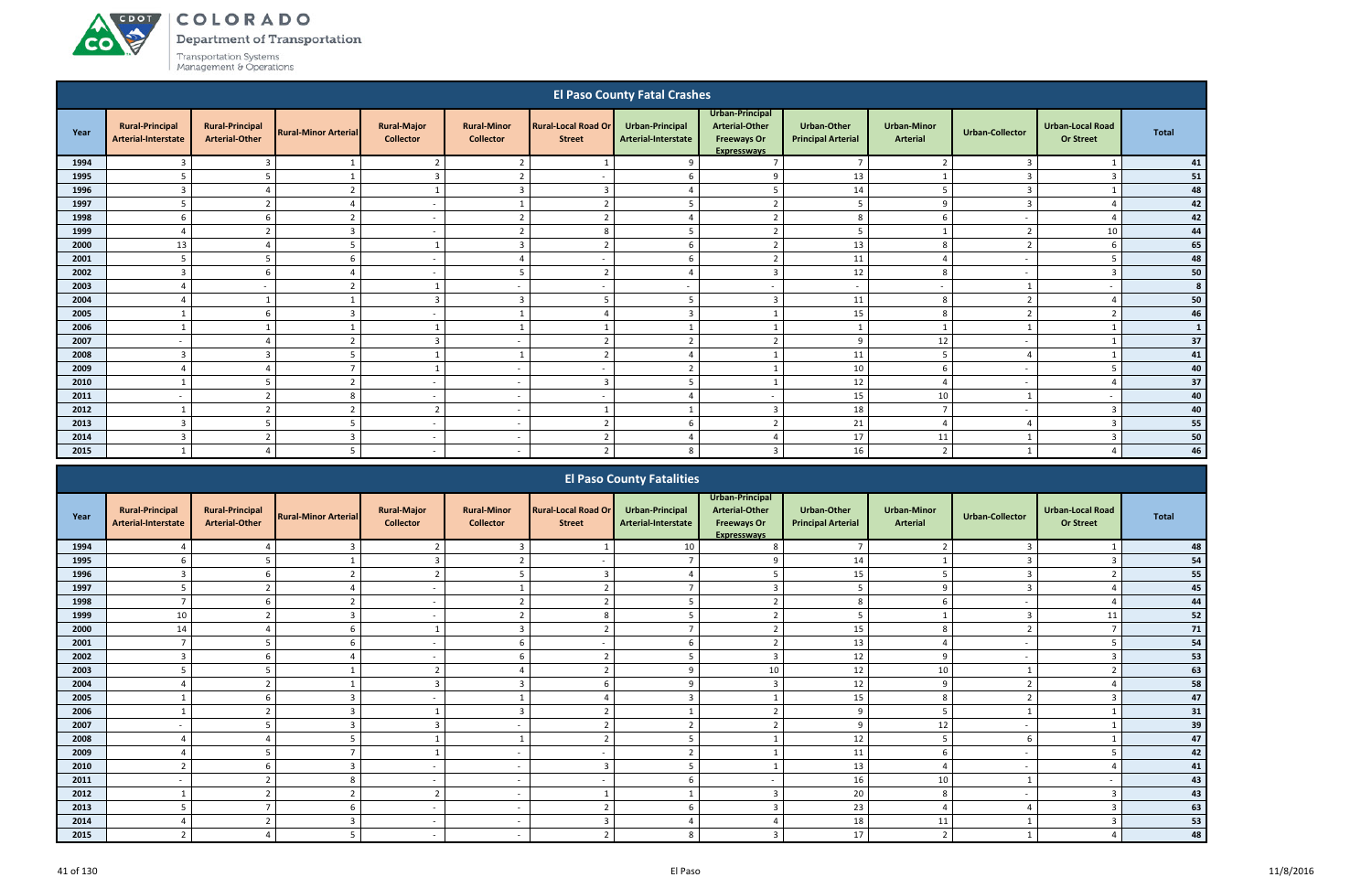Department of Transportation



ACDOT

| Year |                  |                     |                      | <b>El Paso County Fatal Crashes</b> |                     |                    |              |                |                          |                      | <b>El Paso County Fatalities</b> |                     |                      |       |
|------|------------------|---------------------|----------------------|-------------------------------------|---------------------|--------------------|--------------|----------------|--------------------------|----------------------|----------------------------------|---------------------|----------------------|-------|
|      | Interstate       | <b>U.S. Highway</b> | <b>State Highway</b> | <b>County Road</b>                  | <b>Municipality</b> | <b>Frontage Rd</b> | <b>Total</b> | Interstate     | U.S. Highway             | <b>State Highway</b> | <b>County Road</b>               | <b>Municipality</b> | <b>Frontage Road</b> | Total |
| 1994 | 12               | .5                  | $\Omega$             | 6                                   | $\mathbf{q}$        |                    | 41           | 14             | - 5                      | 12                   |                                  | 10                  |                      | 48    |
| 1995 | 11               | 11                  | 10                   | 5                                   | 14                  |                    | 51           | 13             | 11                       | 11                   |                                  | 14                  |                      | 54    |
| 1996 |                  | 10                  | h                    | 10                                  | 15                  |                    | 48           | $\overline{7}$ | 12                       | h                    | 13                               | 17                  |                      | 55    |
| 1997 | $\mathsf{q}$     |                     |                      |                                     | 18                  |                    | 42           | 11             | $\overline{a}$           |                      |                                  | 18                  |                      | 45    |
| 1998 | 10               | 10                  |                      |                                     | 10                  |                    | 42           | 12             | 10                       |                      |                                  | 10                  |                      | 44    |
| 1999 | $\mathbf{q}$     |                     |                      | 10                                  | 16                  |                    | 44           | 15             |                          |                      | 11                               | 17                  |                      | 52    |
| 2000 | 18               | <b>-</b>            | 11                   | 10                                  | 18                  |                    | 65           | 20             | $\overline{7}$           | 12                   | 12                               | 19                  |                      | 71    |
| 2001 | 11               | 11                  | 11                   | 11                                  | 11                  | 11                 | 11           | 11             | 11                       | 11                   | 11                               | 11                  | 11                   | 11    |
| 2002 | $\overline{7}$   | 9                   | 10                   | 9                                   | 15                  |                    | 50           | 8              | -9                       | 10                   | 10                               | 16                  |                      | 53    |
| 2003 | 11               | 8                   | $\Omega$             | 10                                  | 19                  |                    | 57           | 14             | 8                        | 11                   | 11                               | 19                  |                      | 63    |
| 2004 | $\Omega$         |                     | $\Omega$             | 14                                  | 16                  |                    | 50           | 13             | $\overline{3}$           | 10                   | 15                               | 16                  |                      | 58    |
| 2005 |                  |                     | 10                   | 5                                   | 20                  |                    | 46           |                | $\overline{\phantom{a}}$ | 10                   |                                  | 21                  |                      | 47    |
| 2006 |                  | r.                  |                      | -                                   | $\mathbf{q}$        |                    | 29           | $\overline{2}$ | $\overline{\mathbf{3}}$  | $\Omega$             |                                  | 9                   |                      | 31    |
| 2007 | $\overline{2}$   |                     | 6                    | 6                                   | 19                  |                    | 37           | $\overline{2}$ | - 5                      |                      |                                  | 19                  |                      | 39    |
| 2008 |                  |                     |                      | 10                                  | 13                  |                    | 41           | 9              | -6                       |                      | 11                               | 15                  |                      | 47    |
| 2009 | 6                | -6                  |                      | 7                                   | 16                  |                    | 40           | 6              |                          |                      |                                  | 17                  |                      | 42    |
| 2010 |                  |                     |                      | 6                                   | 15                  |                    | 37           | $\overline{7}$ |                          |                      |                                  | 16                  |                      | 41    |
| 2011 |                  |                     |                      | 11                                  | 17                  |                    | 40           | 6              |                          |                      | 11                               | 18                  |                      | 43    |
| 2012 | $\mathbf{\cdot}$ |                     |                      | 6                                   | 23                  |                    | 40           | $\overline{2}$ | -5                       |                      |                                  | 26                  |                      | 43    |
| 2013 | $\mathbf{q}$     | .5                  |                      | 10                                  | 23                  |                    | 55           | 11             | 6                        | q                    | 12                               | 25                  |                      | 63    |
| 2014 |                  | -6                  |                      | 10                                  | 23                  |                    | 50           | 8              | -6                       |                      | 11                               | 24                  |                      | 53    |
| 2015 | $\Omega$         |                     |                      | 5                                   | $17\,$              |                    | 46           | 10             |                          | 8                    |                                  | 18                  |                      | 48    |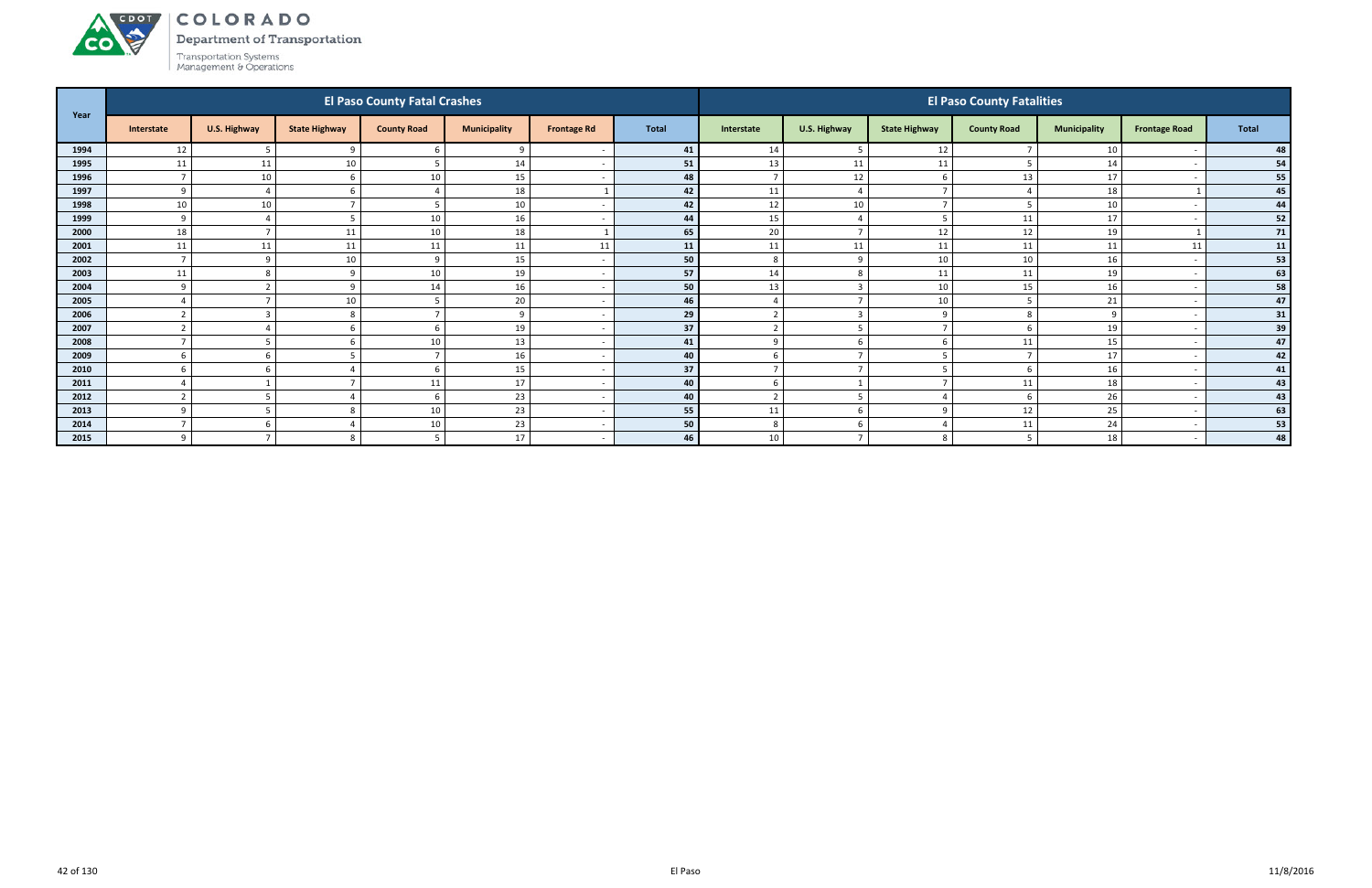ACDOT

**CO** 

Department of Transportation

|      |                                               |                                                 |                             |                                        |                                        |                                             | <b>Elbert County Fatal Crashes</b>            |                                                                                      |                                          |                                |                          |                                             |                  |
|------|-----------------------------------------------|-------------------------------------------------|-----------------------------|----------------------------------------|----------------------------------------|---------------------------------------------|-----------------------------------------------|--------------------------------------------------------------------------------------|------------------------------------------|--------------------------------|--------------------------|---------------------------------------------|------------------|
| Year | <b>Rural-Principal</b><br>Arterial-Interstate | <b>Rural-Principal</b><br><b>Arterial-Other</b> | <b>Rural-Minor Arterial</b> | <b>Rural-Major</b><br><b>Collector</b> | <b>Rural-Minor</b><br><b>Collector</b> | <b>Rural-Local Road Or</b><br><b>Street</b> | <b>Urban-Principal</b><br>Arterial-Interstate | Urban-Principal<br><b>Arterial-Other</b><br><b>Freeways Or</b><br><b>Expresswavs</b> | Urban-Other<br><b>Principal Arterial</b> | <b>Urban-Minor</b><br>Arterial | <b>Urban-Collector</b>   | <b>Urban-Local Road</b><br><b>Or Street</b> | <b>Total</b>     |
| 1994 |                                               | $\overline{\phantom{a}}$                        | $\overline{\phantom{a}}$    | $\overline{\phantom{a}}$               | $\overline{\phantom{a}}$               |                                             | $\overline{\phantom{a}}$                      | $\overline{\phantom{a}}$                                                             | $\overline{\phantom{a}}$                 | $\overline{\phantom{a}}$       | $\sim$                   |                                             |                  |
| 1995 | $\overline{2}$                                | $\overline{a}$                                  | $\overline{\phantom{a}}$    | $\overline{2}$                         | $\overline{\phantom{a}}$               | $\overline{2}$                              | $\overline{\phantom{a}}$                      | $\overline{\phantom{a}}$                                                             | $\overline{\phantom{a}}$                 | $\overline{\phantom{a}}$       | $\sim$                   |                                             | 6                |
| 1996 |                                               | $\overline{\phantom{a}}$                        | $\mathcal{P}$               | $\overline{\phantom{a}}$               | $\overline{a}$                         | $\overline{3}$                              | $\overline{\phantom{a}}$                      | $\overline{\phantom{a}}$                                                             | $\overline{\phantom{a}}$                 | $\overline{\phantom{a}}$       | $\sim$                   | $\overline{\phantom{a}}$                    |                  |
| 1997 |                                               |                                                 | $\overline{\phantom{a}}$    |                                        |                                        | $\sim$                                      | $\overline{\phantom{a}}$                      |                                                                                      | $\overline{\phantom{a}}$                 | $\overline{\phantom{a}}$       | $\sim$                   | $\overline{\phantom{a}}$                    |                  |
| 1998 | $\overline{2}$                                | $\overline{\phantom{a}}$                        |                             | $\overline{1}$                         | $\overline{a}$                         | $\overline{3}$                              | $\sim$                                        | $\sim$                                                                               | $\overline{a}$                           | $\overline{\phantom{a}}$       | $\sim$                   | $\overline{\phantom{a}}$                    | $\overline{7}$   |
| 1999 | $\mathbf{1}$                                  | $\overline{a}$                                  | $\overline{\phantom{a}}$    | $\sim$                                 | $\overline{a}$                         | $\overline{3}$                              | $\overline{\phantom{a}}$                      | $\overline{a}$                                                                       | $\overline{a}$                           | $\sim$                         | $\overline{\phantom{a}}$ | $\overline{\phantom{a}}$                    | $\boldsymbol{A}$ |
| 2000 | $\overline{3}$                                | ຳ                                               | $\overline{\phantom{a}}$    | $\sim$                                 | $\overline{2}$                         | $\overline{\phantom{a}}$                    | $\overline{\phantom{a}}$                      | $\overline{a}$                                                                       | $\overline{\phantom{a}}$                 | $\sim$                         | $\overline{\phantom{a}}$ | $\overline{\phantom{a}}$                    | $\overline{7}$   |
| 2001 | $\overline{3}$                                |                                                 | $\overline{2}$              | $\sim$                                 | $\overline{\phantom{a}}$               | $\overline{\phantom{a}}$                    | $\overline{a}$                                | $\sim$                                                                               | $\overline{\phantom{a}}$                 | $\overline{\phantom{a}}$       | $\sim$                   | $\overline{\phantom{a}}$                    |                  |
| 2002 |                                               |                                                 | $\mathbf{\hat{}}$           |                                        |                                        | Δ                                           | $\overline{\phantom{a}}$                      | $\overline{\phantom{a}}$                                                             | $\overline{\phantom{a}}$                 | $\sim$                         | $\sim$                   | $\overline{\phantom{a}}$                    | 10               |
| 2003 |                                               | $\sim$                                          | $\sim$                      | $\sim$                                 | $\sim$                                 |                                             | $\sim$                                        | $\sim$                                                                               | $\overline{a}$                           | $\sim$                         | $\sim$                   | $\overline{\phantom{a}}$                    | $\overline{2}$   |
| 2004 | $\overline{3}$                                | $\overline{\phantom{a}}$                        | $\overline{a}$              | $\overline{2}$                         | $\overline{2}$                         | $\overline{2}$                              | $\sim$                                        | $\overline{\phantom{a}}$                                                             | $\overline{a}$                           | $\sim$                         | $\overline{\phantom{a}}$ | $\overline{\phantom{a}}$                    |                  |
| 2005 | $\overline{3}$                                | $\overline{z}$                                  | $\overline{z}$              | $\overline{1}$                         | $\overline{\phantom{a}}$               |                                             | $\overline{\phantom{a}}$                      | $\overline{a}$                                                                       | $\overline{\phantom{a}}$                 | $\overline{\phantom{a}}$       | $\overline{\phantom{a}}$ | $\overline{\phantom{a}}$                    |                  |
| 2006 | $\overline{2}$                                | $\overline{\phantom{a}}$                        |                             | $\sim$                                 |                                        |                                             | $\overline{\phantom{a}}$                      | $\overline{\phantom{a}}$                                                             | $\overline{\phantom{a}}$                 | $\overline{\phantom{a}}$       |                          | $\overline{\phantom{a}}$                    |                  |
| 2007 |                                               | $\sim$                                          |                             | ຳ                                      | $\overline{\phantom{a}}$               | $\sim$                                      | $\overline{\phantom{a}}$                      | $\overline{a}$                                                                       | $\overline{\phantom{a}}$                 | $\sim$                         | $\overline{\phantom{a}}$ | . .                                         |                  |
| 2008 |                                               | $\sim$                                          |                             | $\overline{1}$                         | $\overline{\phantom{a}}$               |                                             | $\overline{\phantom{a}}$                      | $\overline{\phantom{a}}$                                                             | $\overline{\phantom{a}}$                 | $\sim$                         | $\sim$                   | $\overline{\phantom{a}}$                    |                  |
| 2009 | $\overline{3}$                                | $\overline{a}$                                  |                             | $\sim$                                 | $\overline{a}$                         | $\sim$                                      | $\overline{\phantom{a}}$                      | $\sim$                                                                               | $\overline{a}$                           | $\sim$                         | $\overline{\phantom{a}}$ | $\overline{\phantom{a}}$                    |                  |
| 2010 | $\mathcal{L}$                                 |                                                 |                             | $\sim$                                 | $\overline{\phantom{a}}$               | $\overline{\mathbf{1}}$                     | $\overline{\phantom{a}}$                      | $\overline{a}$                                                                       | $\overline{a}$                           | $\sim$                         | $\overline{\phantom{a}}$ | $\overline{\phantom{a}}$                    |                  |
| 2011 |                                               | $\overline{\phantom{a}}$                        |                             | $\overline{2}$                         | $\overline{\phantom{a}}$               | $\overline{\phantom{a}}$                    | $\overline{\phantom{a}}$                      | $\overline{\phantom{a}}$                                                             | $\overline{a}$                           | $\overline{\phantom{a}}$       | $\overline{\phantom{a}}$ | $\overline{\phantom{a}}$                    |                  |
| 2012 | $\overline{\phantom{a}}$                      |                                                 |                             |                                        | $\overline{a}$                         |                                             | $\overline{a}$                                | $\sim$                                                                               | $\overline{\phantom{a}}$                 | $\overline{\phantom{a}}$       | $\overline{\phantom{a}}$ | $\overline{\phantom{a}}$                    |                  |
| 2013 | $\mathbf{1}$                                  | $\sim$                                          |                             | $\overline{\mathbf{1}}$                | $\overline{\phantom{a}}$               | $\overline{\phantom{a}}$                    | $\sim$                                        | $\sim$                                                                               | $\overline{a}$                           | $\sim$                         | $\sim$                   | $\overline{\phantom{a}}$                    |                  |
| 2014 | $\overline{\phantom{a}}$                      | $\overline{\phantom{a}}$                        | $\sim$                      | $\mathbf{1}$                           | $\overline{a}$                         | $\sim$                                      | $\sim$                                        | $\overline{a}$                                                                       | $\overline{a}$                           | $\sim$                         | $\sim$                   | $\overline{\phantom{a}}$                    |                  |
| 2015 | $\overline{\phantom{0}}$                      | $\overline{a}$                                  | $\sim$                      | $\overline{2}$                         | $\overline{a}$                         |                                             | $\sim$                                        | $\overline{a}$                                                                       | $\overline{a}$                           | $\sim$                         | $\sim$                   | $\overline{\phantom{a}}$                    | 3                |
|      |                                               |                                                 |                             |                                        |                                        |                                             |                                               |                                                                                      |                                          |                                |                          |                                             |                  |

|      |                                               |                                                 |                             |                                        |                                        |                                             | <b>Elbert County Fatalities</b>        |                                                                                      |                                          |                                       |                          |                                             |              |
|------|-----------------------------------------------|-------------------------------------------------|-----------------------------|----------------------------------------|----------------------------------------|---------------------------------------------|----------------------------------------|--------------------------------------------------------------------------------------|------------------------------------------|---------------------------------------|--------------------------|---------------------------------------------|--------------|
| Year | <b>Rural-Principal</b><br>Arterial-Interstate | <b>Rural-Principal</b><br><b>Arterial-Other</b> | <b>Rural-Minor Arterial</b> | <b>Rural-Major</b><br><b>Collector</b> | <b>Rural-Minor</b><br><b>Collector</b> | <b>Rural-Local Road Or</b><br><b>Street</b> | Urban-Principal<br>Arterial-Interstate | Urban-Principal<br><b>Arterial-Other</b><br><b>Freeways Or</b><br><b>Expresswavs</b> | Urban-Other<br><b>Principal Arterial</b> | <b>Urban-Minor</b><br><b>Arterial</b> | <b>Urban-Collector</b>   | <b>Urban-Local Road</b><br><b>Or Street</b> | <b>Total</b> |
| 1994 |                                               |                                                 |                             |                                        |                                        |                                             |                                        |                                                                                      |                                          |                                       |                          |                                             |              |
| 1995 |                                               |                                                 |                             | $\overline{\phantom{a}}$               |                                        |                                             |                                        | $\overline{\phantom{a}}$                                                             |                                          |                                       |                          |                                             |              |
| 1996 |                                               | $\sim$                                          | $\mathcal{L}$               | $\sim$                                 | $\overline{\phantom{0}}$               |                                             | $\overline{\phantom{a}}$               | $\overline{\phantom{a}}$                                                             | $\overline{\phantom{a}}$                 | $\sim$                                |                          | $\overline{\phantom{a}}$                    |              |
| 1997 | $\overline{\mathbf{1}}$                       |                                                 |                             |                                        | 2                                      |                                             |                                        |                                                                                      | $\overline{\phantom{a}}$                 | $\overline{\phantom{a}}$              |                          | $\overline{\phantom{a}}$                    |              |
| 1998 | 5                                             |                                                 |                             |                                        |                                        |                                             |                                        | $\overline{\phantom{a}}$                                                             | $\overline{\phantom{a}}$                 | $\overline{\phantom{a}}$              |                          |                                             | ${\bf 10}$   |
| 1999 |                                               |                                                 |                             | $\sim$                                 | $\overline{\phantom{0}}$               |                                             |                                        | $\overline{\phantom{0}}$                                                             | $\overline{\phantom{a}}$                 | $\overline{\phantom{a}}$              |                          | $\overline{\phantom{a}}$                    |              |
| 2000 |                                               |                                                 |                             |                                        |                                        |                                             |                                        | $\overline{\phantom{a}}$                                                             | $\overline{\phantom{a}}$                 |                                       |                          |                                             |              |
| 2001 | $\Delta$                                      |                                                 | ຳ                           | $\sim$                                 | $\sim$                                 |                                             | $\sim$                                 | $\sim$                                                                               | $\overline{\phantom{a}}$                 | $\sim$                                | $\overline{\phantom{a}}$ | $\overline{\phantom{a}}$                    |              |
| 2002 | $\mathbf{1}$                                  | ຳ                                               | 3                           |                                        | $\overline{1}$                         |                                             |                                        | $\overline{\phantom{a}}$                                                             | $\overline{\phantom{a}}$                 | $\overline{\phantom{a}}$              |                          | $\overline{\phantom{a}}$                    | $12$         |
| 2003 | $\mathbf{1}$                                  |                                                 |                             |                                        |                                        |                                             |                                        | $\overline{\phantom{0}}$                                                             | $\overline{\phantom{a}}$                 | $\overline{\phantom{a}}$              |                          | $\overline{\phantom{a}}$                    |              |
| 2004 | 3                                             |                                                 |                             |                                        |                                        |                                             |                                        | $\overline{\phantom{a}}$                                                             | $\overline{\phantom{a}}$                 |                                       |                          |                                             | 9            |
| 2005 | 3                                             | $\overline{3}$                                  | ຳ                           |                                        |                                        |                                             |                                        | $\overline{\phantom{0}}$                                                             | $\overline{\phantom{a}}$                 | $\overline{\phantom{a}}$              |                          |                                             | ${\bf 10}$   |
| 2006 | $\overline{2}$                                | $\sim$                                          | $\overline{\phantom{0}}$    | $\sim$                                 | - 1                                    |                                             | $\sim$                                 | $\sim$                                                                               | $\sim$                                   | $\sim$                                | $\sim$                   | $\overline{\phantom{a}}$                    |              |
| 2007 |                                               |                                                 |                             | $\mathcal{L}$                          |                                        |                                             |                                        | $\overline{\phantom{a}}$                                                             | $\overline{\phantom{a}}$                 | $\overline{\phantom{a}}$              |                          | $\overline{\phantom{a}}$                    |              |
| 2008 |                                               | $\sim$                                          |                             |                                        |                                        |                                             |                                        | $\overline{a}$                                                                       | $\overline{\phantom{a}}$                 | $\overline{\phantom{a}}$              |                          | $\overline{\phantom{a}}$                    |              |
| 2009 |                                               |                                                 |                             | $\sim$                                 |                                        |                                             |                                        | $\sim$                                                                               | $\overline{\phantom{a}}$                 | $\overline{\phantom{0}}$              |                          | $\overline{\phantom{a}}$                    |              |
| 2010 | $\overline{3}$                                |                                                 |                             | $\sim$                                 |                                        |                                             |                                        | $\overline{\phantom{a}}$                                                             | $\overline{\phantom{a}}$                 | $\overline{\phantom{a}}$              |                          | $\overline{\phantom{a}}$                    |              |
| 2011 | -1                                            | $\sim$                                          |                             | ຳ                                      | $\overline{\phantom{0}}$               | $\sim$                                      | $\overline{\phantom{0}}$               | $\overline{\phantom{a}}$                                                             | $\overline{\phantom{a}}$                 | $\overline{\phantom{a}}$              |                          | $\overline{\phantom{a}}$                    |              |
| 2012 |                                               |                                                 |                             |                                        |                                        |                                             |                                        | $\overline{\phantom{a}}$                                                             | $\overline{\phantom{a}}$                 | $\overline{\phantom{a}}$              |                          | $\overline{\phantom{a}}$                    |              |
| 2013 | $\mathbf{1}$                                  | $\sim$                                          |                             |                                        | $\overline{a}$                         | $\sim$                                      | $\overline{\phantom{a}}$               | $\sim$                                                                               | $\overline{\phantom{a}}$                 | $\overline{\phantom{a}}$              |                          | $\overline{\phantom{a}}$                    |              |
| 2014 |                                               |                                                 |                             |                                        |                                        |                                             |                                        | $\overline{\phantom{0}}$                                                             |                                          |                                       |                          |                                             |              |
| 2015 |                                               | $\sim$                                          |                             |                                        |                                        |                                             |                                        | $\overline{\phantom{0}}$                                                             | $\overline{\phantom{a}}$                 | $\overline{\phantom{a}}$              |                          |                                             |              |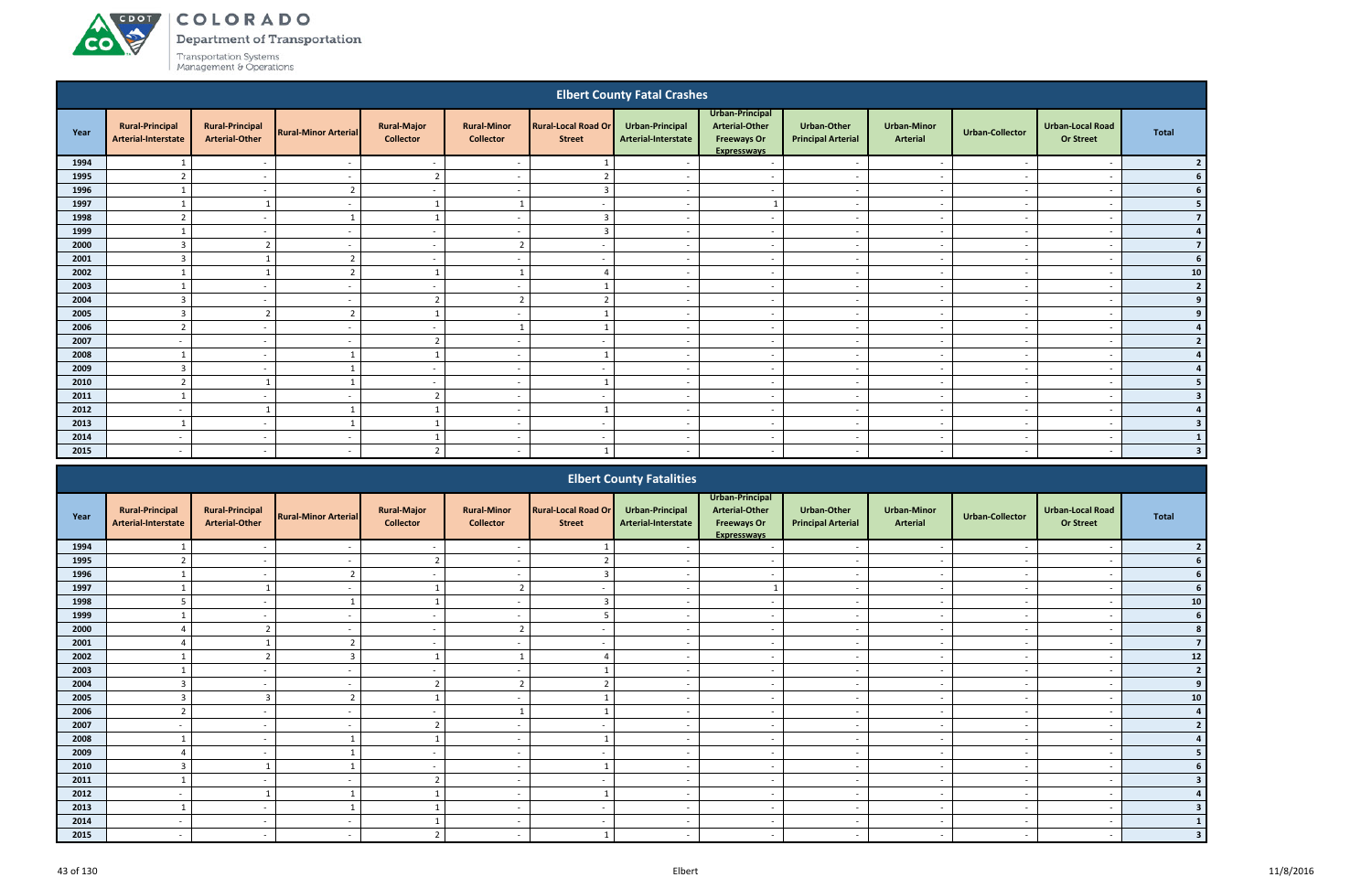#### ACDOL COLORADO

Department of Transportation

Transportation Systems<br>Management & Operations

**CO** 

| Year |                          |                          |                          | <b>Elbert County Fatal Crashes</b> |                          |                    |                |                          |                          |                          | <b>Elbert County Fatalities</b> |                          |                          |                 |
|------|--------------------------|--------------------------|--------------------------|------------------------------------|--------------------------|--------------------|----------------|--------------------------|--------------------------|--------------------------|---------------------------------|--------------------------|--------------------------|-----------------|
|      | Interstate               | U.S. Highway             | <b>State Highway</b>     | <b>County Road</b>                 | <b>Municipality</b>      | <b>Frontage Rd</b> | <b>Total</b>   | Interstate               | U.S. Highway             | <b>State Highway</b>     | <b>County Road</b>              | <b>Municipality</b>      | <b>Frontage Road</b>     | <b>Total</b>    |
| 1994 |                          | $\sim$                   |                          |                                    | $\overline{\phantom{a}}$ |                    |                |                          | $\sim$                   |                          |                                 |                          |                          |                 |
| 1995 |                          | $\sim$                   |                          | 3                                  | $\overline{a}$           |                    |                | $\overline{2}$           | $\sim$                   |                          |                                 | $\overline{\phantom{0}}$ |                          | <b>6</b>        |
| 1996 |                          | $\sim$                   | $\mathbf{r}$             | 3                                  | $\sim$                   |                    |                |                          | $\sim$                   | $\overline{2}$           |                                 | $\sim$                   |                          | <b>6</b>        |
| 1997 |                          | $\overline{\phantom{a}}$ |                          | $\mathbf{r}$                       | $\overline{\phantom{a}}$ |                    |                |                          | $\overline{2}$           |                          |                                 |                          |                          | 6 <sup>1</sup>  |
| 1998 |                          | $\sim$                   |                          |                                    | $\overline{a}$           |                    |                | 5                        | $\overline{a}$           |                          |                                 | $\sim$                   |                          | 10 <sup>1</sup> |
| 1999 |                          | $\sim$                   | <b>.</b>                 | 3                                  | $\overline{\phantom{a}}$ |                    |                |                          | $\overline{a}$           |                          |                                 | $\overline{\phantom{a}}$ |                          | 6 <sup>1</sup>  |
| 2000 | $\mathbf{\Omega}$        |                          | $\overline{\phantom{a}}$ | ຳ                                  | $\overline{\phantom{a}}$ |                    |                |                          | $\mathbf{\cdot}$         |                          |                                 |                          |                          |                 |
| 2001 | ્ર                       |                          |                          | $\sim$                             | $\overline{\phantom{0}}$ |                    | 6 <sup>1</sup> | $\Delta$                 | $\overline{\phantom{0}}$ | $\overline{\phantom{a}}$ |                                 | $\sim$                   |                          |                 |
| 2002 |                          |                          |                          | 5                                  | $\overline{\phantom{a}}$ |                    | 10             |                          | $\overline{2}$           |                          |                                 |                          |                          | 12              |
| 2003 |                          | $\sim$                   | $\overline{\phantom{a}}$ |                                    | $\overline{\phantom{a}}$ |                    | $\overline{2}$ |                          | $\overline{a}$           | $\sim$                   |                                 |                          |                          | $\overline{2}$  |
| 2004 |                          |                          |                          | b                                  | $\overline{\phantom{a}}$ |                    |                | $\overline{3}$           | $\overline{a}$           |                          |                                 |                          |                          | 9               |
| 2005 | $\overline{\mathbf{3}}$  | -                        |                          | ຳ                                  | $\overline{a}$           |                    |                | $\overline{3}$           | $\overline{\mathbf{3}}$  | ຳ                        |                                 | $\overline{\phantom{0}}$ |                          | 10 <sup>1</sup> |
| 2006 | $\mathbf{\hat{z}}$       | $\overline{\phantom{0}}$ | $\overline{\phantom{a}}$ | ຳ                                  | $\overline{\phantom{a}}$ |                    |                | $\overline{2}$           | $\sim$                   | $\sim$                   |                                 | $\sim$                   |                          |                 |
| 2007 | $\sim$                   | $\sim$                   | $\overline{\phantom{0}}$ | $\mathbf{r}$                       | $\overline{a}$           |                    |                |                          | $\sim$                   |                          |                                 | $\overline{\phantom{0}}$ |                          |                 |
| 2008 |                          | $\sim$                   |                          | ຳ                                  | $\overline{a}$           |                    |                |                          | $\overline{a}$           |                          |                                 |                          |                          |                 |
| 2009 |                          | $\sim$                   |                          |                                    | $\overline{\phantom{0}}$ |                    |                |                          | $\overline{\phantom{a}}$ |                          |                                 |                          |                          |                 |
| 2010 | $\mathbf{r}$             |                          |                          |                                    | $\overline{a}$           |                    |                | $\overline{3}$           | $\overline{\phantom{0}}$ |                          |                                 | $\overline{\phantom{a}}$ | $\overline{\phantom{a}}$ |                 |
| 2011 |                          | $\overline{\phantom{a}}$ | $\overline{\phantom{0}}$ |                                    | $\sim$                   |                    |                |                          | $\overline{a}$           | $\sim$                   |                                 | $\sim$                   |                          |                 |
| 2012 | $\overline{a}$           |                          |                          | ຳ                                  | $\overline{\phantom{a}}$ |                    |                | $\overline{\phantom{0}}$ | $\overline{\phantom{a}}$ |                          |                                 |                          |                          |                 |
| 2013 |                          | $\sim$                   |                          |                                    | $\overline{\phantom{a}}$ |                    |                |                          | $\sim$                   |                          |                                 | $\sim$                   |                          |                 |
| 2014 | $\overline{\phantom{a}}$ |                          |                          |                                    | $\overline{\phantom{a}}$ |                    |                |                          | $\sim$                   |                          |                                 |                          |                          |                 |
| 2015 | $\overline{a}$           | $\sim$                   | $\sim$                   | ર                                  | $\sim$                   | $\sim$             | $\mathbf{R}$   | $\overline{a}$           | $\sim$                   | $\sim$                   |                                 | $\sim$                   | $\overline{\phantom{0}}$ | $\mathbf{3}$    |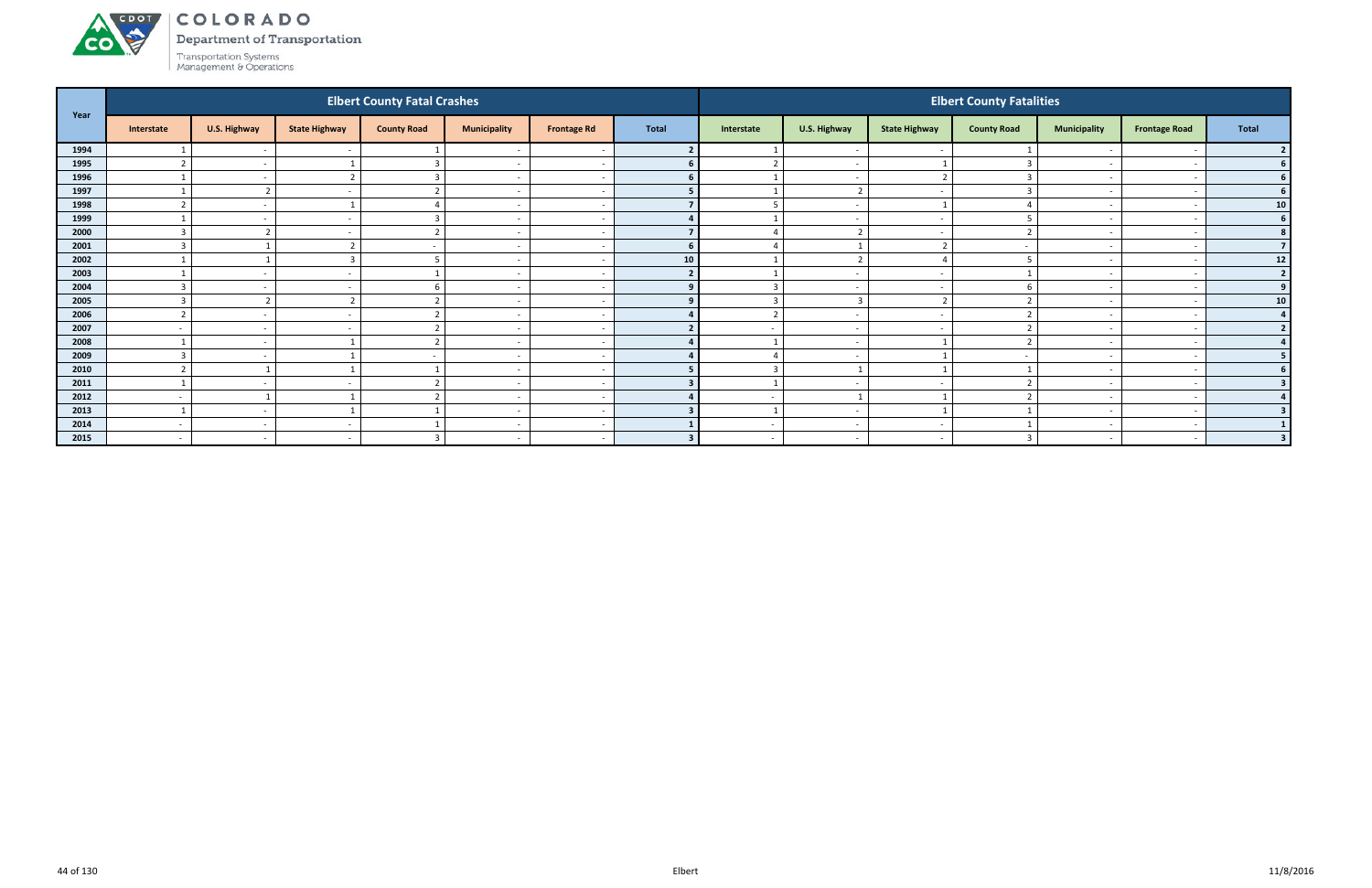# A CDOT

**CO** 

COLORADO

Department of Transportation

|                                                                                                                                                                                                                                                                                                                                                                                                          |                                               |                                                 |                             |                                        |                                        |                                             | <b>Fremont County Fatal Crashes</b>    |                                                                               |                                                 |                                |                          |                                             |                              |  |
|----------------------------------------------------------------------------------------------------------------------------------------------------------------------------------------------------------------------------------------------------------------------------------------------------------------------------------------------------------------------------------------------------------|-----------------------------------------------|-------------------------------------------------|-----------------------------|----------------------------------------|----------------------------------------|---------------------------------------------|----------------------------------------|-------------------------------------------------------------------------------|-------------------------------------------------|--------------------------------|--------------------------|---------------------------------------------|------------------------------|--|
| Year                                                                                                                                                                                                                                                                                                                                                                                                     | <b>Rural-Principal</b><br>Arterial-Interstate | <b>Rural-Principal</b><br><b>Arterial-Other</b> | <b>Rural-Minor Arterial</b> | <b>Rural-Major</b><br><b>Collector</b> | <b>Rural-Minor</b><br><b>Collector</b> | <b>Rural-Local Road Or</b><br><b>Street</b> | Urban-Principal<br>Arterial-Interstate | Urban-Principal<br><b>Arterial-Other</b><br><b>Freeways Or</b><br>Expressways | <b>Urban-Other</b><br><b>Principal Arterial</b> | <b>Urban-Minor</b><br>Arterial | <b>Urban-Collector</b>   | <b>Urban-Local Road</b><br><b>Or Street</b> | <b>Total</b>                 |  |
| 1994                                                                                                                                                                                                                                                                                                                                                                                                     | $\overline{\phantom{0}}$                      | $\overline{3}$                                  | $\overline{\phantom{a}}$    | $\sim$                                 | $\overline{a}$                         | $\overline{\phantom{a}}$                    |                                        | $\sim$                                                                        | $\sim$                                          |                                |                          | $\overline{\phantom{a}}$                    |                              |  |
| 1995                                                                                                                                                                                                                                                                                                                                                                                                     | $\overline{\phantom{a}}$                      | $\Delta$                                        | $\overline{\phantom{a}}$    | $\overline{3}$                         | $\overline{a}$                         | $\overline{2}$                              | $\overline{\phantom{a}}$               | $\overline{a}$                                                                | $\mathbf{1}$                                    | $\overline{\phantom{a}}$       | $\overline{2}$           |                                             | 13                           |  |
| 1996                                                                                                                                                                                                                                                                                                                                                                                                     | $\overline{\phantom{a}}$                      | $\Lambda$                                       |                             | $\sim$                                 |                                        |                                             | $\overline{\phantom{a}}$               | $\sim$                                                                        | $\overline{\phantom{a}}$                        | $\sim$                         |                          | - -                                         | $\overline{7}$               |  |
| 1997                                                                                                                                                                                                                                                                                                                                                                                                     | $\overline{\phantom{a}}$                      | Δ                                               | $\overline{\phantom{a}}$    |                                        | $\overline{\phantom{a}}$               | $\sim$                                      | $\overline{\phantom{a}}$               | $\overline{\phantom{a}}$                                                      | $\mathbf{1}$                                    | $\sim$                         |                          | $\overline{\phantom{a}}$                    | 6                            |  |
| 1998                                                                                                                                                                                                                                                                                                                                                                                                     | $\overline{\phantom{a}}$                      | $\overline{2}$                                  |                             | $\overline{\phantom{a}}$               |                                        | $\overline{a}$                              | $\overline{\phantom{a}}$               |                                                                               | $\overline{\phantom{a}}$                        | $\overline{a}$                 |                          | $\overline{\phantom{a}}$                    | 5                            |  |
| 1999                                                                                                                                                                                                                                                                                                                                                                                                     | $\overline{\phantom{0}}$                      | $\overline{2}$                                  | $\overline{3}$              | $\sim$                                 | $\overline{a}$                         |                                             | $\overline{a}$                         | $\overline{a}$                                                                | $\sim$                                          |                                | $\sim$                   | $\overline{\phantom{a}}$                    | $\overline{\mathbf{z}}$      |  |
| 2000                                                                                                                                                                                                                                                                                                                                                                                                     | $\overline{\phantom{a}}$                      | $\overline{\phantom{a}}$                        | $\mathbf{\hat{}}$           | $\overline{3}$                         | $\overline{2}$                         |                                             | $\overline{\phantom{a}}$               | $\overline{\phantom{a}}$                                                      |                                                 |                                |                          | $\overline{\phantom{a}}$                    | ${\bf 10}$                   |  |
| 2001                                                                                                                                                                                                                                                                                                                                                                                                     | $\overline{\phantom{a}}$                      | 6                                               |                             | $\overline{\phantom{a}}$               | $\overline{2}$                         | $\sim$                                      | $\overline{\phantom{a}}$               | $\overline{\phantom{a}}$                                                      | $\overline{a}$                                  |                                | $\overline{\phantom{a}}$ | $\overline{\phantom{a}}$                    | ${\bf 10}$<br>$\overline{7}$ |  |
| 2002<br>$\overline{2}$<br>$\overline{\phantom{a}}$<br>$\overline{\phantom{a}}$<br>$\overline{\phantom{a}}$<br>$\overline{\phantom{a}}$<br>$\sim$<br>$\overline{\phantom{a}}$<br>2003<br>$\overline{3}$<br>$\mathbf{1}$<br>$\overline{\phantom{a}}$<br>$\overline{\phantom{a}}$<br>$\overline{\phantom{a}}$<br>$\overline{\phantom{a}}$<br>$\overline{\phantom{a}}$<br>$\sim$<br>$\overline{\phantom{a}}$ |                                               |                                                 |                             |                                        |                                        |                                             |                                        |                                                                               |                                                 |                                |                          |                                             |                              |  |
| ຳ<br>$\overline{2}$<br>$\overline{2}$<br>$\sim$<br>$\overline{\phantom{a}}$<br>$\overline{\phantom{a}}$<br>$\sim$<br>$\sim$<br>$\overline{\phantom{a}}$                                                                                                                                                                                                                                                  |                                               |                                                 |                             |                                        |                                        |                                             |                                        |                                                                               |                                                 |                                |                          |                                             |                              |  |
| 2004                                                                                                                                                                                                                                                                                                                                                                                                     |                                               |                                                 |                             |                                        |                                        |                                             |                                        |                                                                               |                                                 |                                |                          |                                             |                              |  |
| 2005                                                                                                                                                                                                                                                                                                                                                                                                     | $\overline{\phantom{a}}$                      | $\overline{z}$                                  | ຳ                           |                                        |                                        | $\overline{\phantom{a}}$                    | $\overline{\phantom{a}}$               | $\sim$                                                                        | $\overline{2}$                                  | $\overline{\phantom{a}}$       | $\sim$                   | $\overline{\phantom{a}}$                    |                              |  |
| 2006                                                                                                                                                                                                                                                                                                                                                                                                     | $\overline{a}$                                |                                                 | $\overline{2}$              | $\sim$                                 | $\mathbf{1}$                           | $\sim$                                      | $\sim$                                 | $\sim$                                                                        | $\sim$                                          | $\sim$                         | $\sim$                   | $\overline{\phantom{a}}$                    |                              |  |
| 2007                                                                                                                                                                                                                                                                                                                                                                                                     | $\overline{\phantom{a}}$                      | $\mathbf{3}$                                    | $\overline{\phantom{a}}$    |                                        | $\overline{\phantom{a}}$               | $\overline{\phantom{a}}$                    | $\sim$                                 | $\sim$                                                                        | $\mathbf{1}$                                    | $\overline{\phantom{a}}$       | $\sim$                   |                                             |                              |  |
| 2008                                                                                                                                                                                                                                                                                                                                                                                                     | $\overline{a}$                                | $\overline{3}$                                  | $\overline{\phantom{a}}$    | $\overline{2}$                         | $\overline{a}$                         | $\sim$                                      | $\sim$                                 | $\sim$                                                                        | $\sim$                                          | $\sim$                         | $\sim$                   | $\overline{\phantom{a}}$                    |                              |  |
| 2009                                                                                                                                                                                                                                                                                                                                                                                                     | $\overline{a}$                                | $\overline{2}$                                  | $\overline{\phantom{a}}$    | $\overline{\mathbf{3}}$                | $\overline{a}$                         |                                             | $\sim$                                 | $\sim$                                                                        | $\overline{a}$                                  | $\sim$                         | $\sim$                   | $\overline{\phantom{a}}$                    |                              |  |
| 2010                                                                                                                                                                                                                                                                                                                                                                                                     | $\overline{a}$                                | $\sim$                                          |                             | $\overline{1}$                         | $\overline{a}$                         |                                             | $\sim$                                 | $\sim$                                                                        | $-$                                             | $\mathbf{1}$                   | $\sim$                   | $\overline{\phantom{a}}$                    |                              |  |
| 2011                                                                                                                                                                                                                                                                                                                                                                                                     | $\overline{\phantom{a}}$                      | $\Delta$                                        | $\overline{\phantom{a}}$    | $\overline{1}$                         | $\mathbf{1}$                           |                                             | $\sim$                                 | $\sim$                                                                        | $\mathbf{1}$                                    | $\sim$                         | $\overline{\phantom{a}}$ |                                             |                              |  |
| 2012                                                                                                                                                                                                                                                                                                                                                                                                     | $\overline{\phantom{a}}$                      |                                                 |                             | $\overline{2}$                         | $\overline{a}$                         | $\sim$                                      | $\overline{a}$                         | $\overline{a}$                                                                | $\overline{a}$                                  |                                |                          | $\overline{\phantom{a}}$                    |                              |  |
| 2013                                                                                                                                                                                                                                                                                                                                                                                                     | $\overline{\phantom{a}}$                      | $\Delta$                                        |                             |                                        | $\overline{\phantom{a}}$               | $\sim$                                      | $\sim$                                 | $\overline{a}$                                                                | $\overline{\phantom{a}}$                        |                                | $\overline{\phantom{a}}$ | $\overline{\phantom{a}}$                    | 7                            |  |
| 2014                                                                                                                                                                                                                                                                                                                                                                                                     | $\overline{\phantom{a}}$                      | $\overline{2}$                                  | $\overline{\phantom{a}}$    | $\overline{2}$                         | $\overline{2}$                         | $\overline{\phantom{a}}$                    | $\sim$                                 | $\sim$                                                                        | $\mathbf{1}$                                    | $\overline{\phantom{a}}$       | $\sim$                   | $\overline{\phantom{a}}$                    | $\overline{ }$               |  |
| 2015                                                                                                                                                                                                                                                                                                                                                                                                     | $\overline{a}$                                | $\overline{2}$                                  | $\overline{3}$              |                                        |                                        | $\sim$                                      | $\sim$                                 |                                                                               | $\sim$                                          |                                | $\sim$                   | $\overline{\phantom{a}}$                    |                              |  |
|                                                                                                                                                                                                                                                                                                                                                                                                          |                                               |                                                 |                             |                                        |                                        |                                             | <b>Fremont County Fatalities</b>       |                                                                               |                                                 |                                |                          |                                             |                              |  |

|      |                                               |                                                 |                             |                                        |                                          |                                             | <b>Fremont County Fatalities</b>       |                                                                               |                                                 |                                       |                          |                                             |                         |
|------|-----------------------------------------------|-------------------------------------------------|-----------------------------|----------------------------------------|------------------------------------------|---------------------------------------------|----------------------------------------|-------------------------------------------------------------------------------|-------------------------------------------------|---------------------------------------|--------------------------|---------------------------------------------|-------------------------|
| Year | <b>Rural-Principal</b><br>Arterial-Interstate | <b>Rural-Principal</b><br><b>Arterial-Other</b> | <b>Rural-Minor Arterial</b> | <b>Rural-Major</b><br><b>Collector</b> | <b>Rural-Minor</b><br><b>Collector</b>   | <b>Rural-Local Road Or</b><br><b>Street</b> | Urban-Principal<br>Arterial-Interstate | Urban-Principal<br>Arterial-Other<br><b>Freeways Or</b><br><b>Expressways</b> | <b>Urban-Other</b><br><b>Principal Arterial</b> | <b>Urban-Minor</b><br><b>Arterial</b> | Urban-Collector          | <b>Urban-Local Road</b><br><b>Or Street</b> | Total                   |
| 1994 | $\overline{\phantom{a}}$                      |                                                 |                             | $\overline{\phantom{0}}$               | $\overline{\phantom{a}}$                 |                                             |                                        |                                                                               | $\overline{\phantom{a}}$                        |                                       |                          |                                             |                         |
| 1995 |                                               |                                                 |                             |                                        |                                          |                                             |                                        | $\overline{\phantom{a}}$                                                      | $\mathbf{\hat{z}}$                              | $\overline{\phantom{0}}$              |                          |                                             | 17                      |
| 1996 | $\overline{\phantom{a}}$                      |                                                 |                             | $\overline{\phantom{0}}$               |                                          |                                             |                                        | $\overline{\phantom{a}}$                                                      | $\overline{\phantom{a}}$                        | $\overline{\phantom{a}}$              |                          |                                             |                         |
| 1997 |                                               |                                                 |                             | ີ                                      | $\overline{\phantom{a}}$                 |                                             |                                        |                                                                               | $\overline{1}$                                  | $\overline{\phantom{a}}$              |                          |                                             |                         |
| 1998 |                                               |                                                 |                             | $\sim$                                 |                                          |                                             |                                        |                                                                               | $\overline{\phantom{a}}$                        | $\overline{\phantom{a}}$              | $\overline{\phantom{a}}$ |                                             | $\overline{7}$          |
| 1999 |                                               |                                                 |                             | $\overline{\phantom{a}}$               |                                          |                                             |                                        | $\overline{\phantom{a}}$                                                      |                                                 |                                       |                          |                                             | 11                      |
| 2000 | $\overline{\phantom{a}}$                      | $\overline{\phantom{a}}$                        |                             |                                        | $\mathbf{\overline{a}}$                  |                                             |                                        | $\overline{\phantom{a}}$                                                      |                                                 |                                       | $\overline{\phantom{a}}$ | $\overline{\phantom{a}}$                    | ${\bf 10}$              |
| 2001 | $\overline{\phantom{a}}$                      |                                                 |                             | $\overline{\phantom{0}}$               | $\overline{2}$                           |                                             | $\overline{\phantom{a}}$               | $\overline{\phantom{a}}$                                                      | $\overline{\phantom{a}}$                        | $\mathbf{3}$                          | $\overline{\phantom{a}}$ | $\overline{\phantom{0}}$                    | 13                      |
| 2002 |                                               | $\mathbf{r}$                                    |                             |                                        |                                          |                                             |                                        |                                                                               | $\overline{\mathbf{1}}$                         |                                       |                          |                                             | $\overline{\mathbf{z}}$ |
| 2003 |                                               |                                                 |                             |                                        |                                          |                                             |                                        |                                                                               |                                                 | $\overline{\phantom{a}}$              |                          |                                             | $\overline{7}$          |
| 2004 |                                               | $\mathbf{\hat{z}}$                              |                             |                                        | $\mathbf{\overline{a}}$<br>$\mathcal{L}$ |                                             |                                        | $\overline{\phantom{a}}$                                                      | $\mathbf{\hat{z}}$<br>$\epsilon$                | $\overline{\phantom{a}}$              |                          |                                             | 9                       |
| 2005 | $\overline{\phantom{a}}$                      |                                                 |                             |                                        |                                          |                                             |                                        | $\overline{\phantom{a}}$                                                      | $\mathcal{L}$                                   | $\overline{\phantom{a}}$              | $\overline{\phantom{a}}$ |                                             | 12                      |
| 2006 |                                               |                                                 |                             | $\sim$                                 |                                          |                                             |                                        | $\overline{\phantom{a}}$                                                      | $\overline{\phantom{a}}$                        | $\overline{\phantom{a}}$              | $\overline{\phantom{a}}$ |                                             |                         |
| 2007 |                                               |                                                 |                             |                                        |                                          |                                             |                                        | $\overline{\phantom{a}}$                                                      | $\overline{\mathbf{1}}$                         | $\overline{\phantom{a}}$              |                          |                                             |                         |
| 2008 |                                               |                                                 |                             |                                        | $\overline{\phantom{a}}$                 |                                             |                                        |                                                                               | $\overline{\phantom{a}}$                        | $\overline{\phantom{a}}$              |                          |                                             |                         |
| 2009 |                                               |                                                 |                             |                                        | $\overline{\phantom{a}}$                 |                                             |                                        | $\overline{\phantom{a}}$                                                      | $\overline{\phantom{a}}$                        | $\overline{\phantom{a}}$              |                          |                                             |                         |
| 2010 | $\overline{\phantom{0}}$                      |                                                 |                             |                                        | $\overline{\phantom{a}}$                 |                                             |                                        | $\overline{\phantom{a}}$                                                      | $\overline{\phantom{a}}$                        |                                       | $\overline{\phantom{a}}$ |                                             |                         |
| 2011 |                                               |                                                 |                             |                                        |                                          |                                             |                                        | $\overline{\phantom{a}}$                                                      | $\overline{1}$                                  | $\overline{\phantom{a}}$              |                          |                                             |                         |
| 2012 |                                               |                                                 |                             |                                        |                                          |                                             |                                        | $\overline{\phantom{a}}$                                                      | $\overline{\phantom{0}}$                        |                                       |                          |                                             |                         |
| 2013 |                                               |                                                 |                             |                                        |                                          |                                             |                                        |                                                                               |                                                 |                                       |                          |                                             |                         |
| 2014 | $\overline{\phantom{0}}$                      |                                                 |                             |                                        | $\mathbf{\Omega}$<br>∠                   |                                             |                                        | $\sim$                                                                        |                                                 | $\overline{\phantom{a}}$              | $\overline{\phantom{a}}$ | $\overline{\phantom{0}}$                    |                         |
| 2015 | $\overline{\phantom{0}}$                      |                                                 | $\overline{3}$              |                                        |                                          |                                             |                                        |                                                                               | $\overline{\phantom{a}}$                        |                                       | $\overline{\phantom{a}}$ |                                             |                         |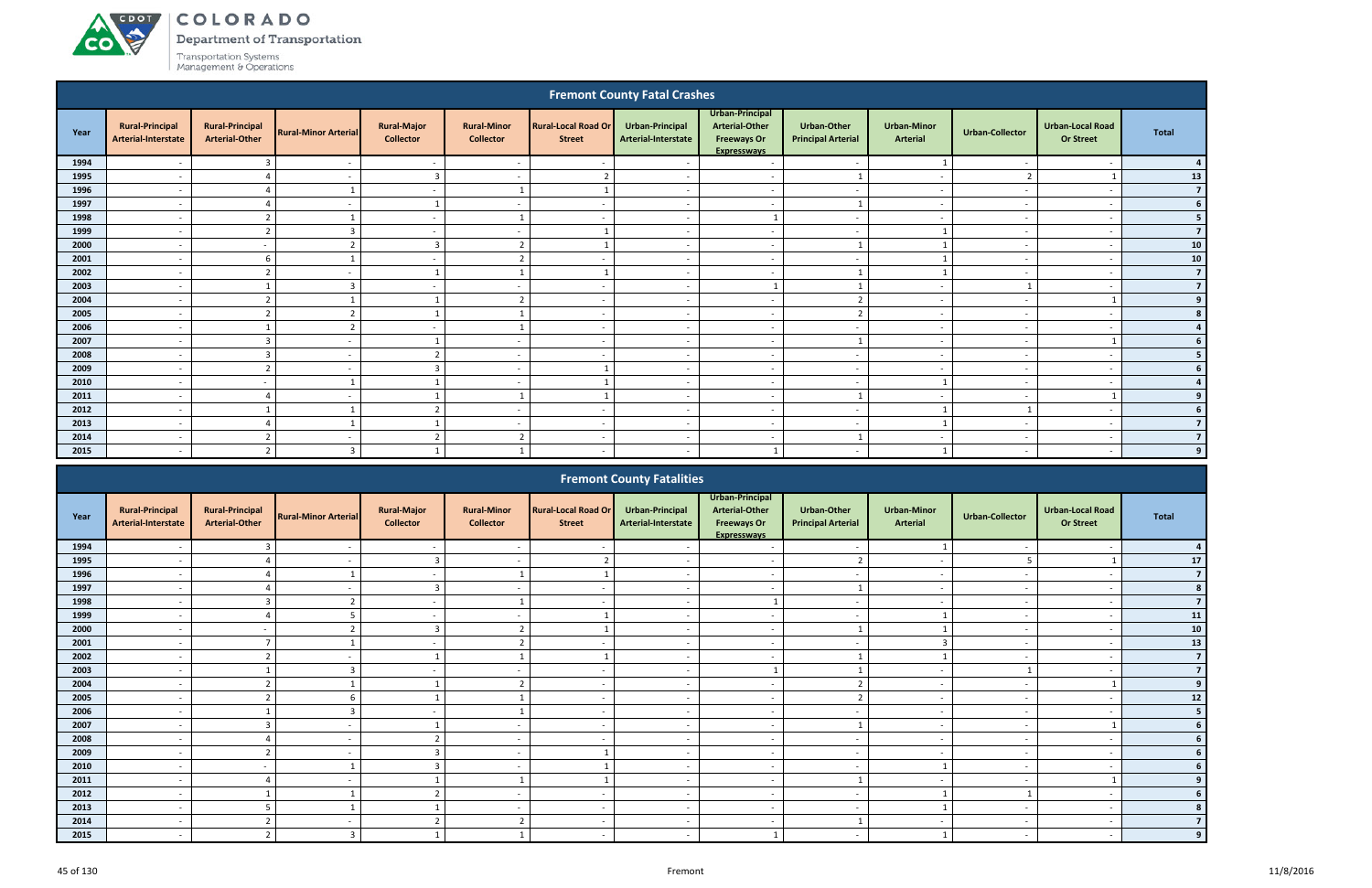# ACDOL

**CO** 

COLORADO

Department of Transportation Transportation Systems<br>Management & Operations

| Year |                          |                         |                      | <b>Fremont County Fatal Crashes</b> |                          |                          |              |                          |                         |                         | <b>Fremont County Fatalities</b> |                          |                      |                 |
|------|--------------------------|-------------------------|----------------------|-------------------------------------|--------------------------|--------------------------|--------------|--------------------------|-------------------------|-------------------------|----------------------------------|--------------------------|----------------------|-----------------|
|      | Interstate               | U.S. Highway            | <b>State Highway</b> | <b>County Road</b>                  | <b>Municipality</b>      | <b>Frontage Rd</b>       | <b>Total</b> | Interstate               | U.S. Highway            | <b>State Highway</b>    | <b>County Road</b>               | <b>Municipality</b>      | <b>Frontage Road</b> | <b>Total</b>    |
| 1994 |                          |                         |                      |                                     |                          | - -                      |              |                          | $\overline{3}$          |                         |                                  |                          |                      |                 |
| 1995 | $\overline{\phantom{a}}$ | 4                       |                      |                                     | $\mathcal{L}$            | - -                      | 13           | $\overline{\phantom{a}}$ | 5                       | ຳ                       |                                  | 5                        |                      | 17              |
| 1996 | $\overline{\phantom{a}}$ | $\Delta$                |                      |                                     | $\overline{\phantom{a}}$ | - -                      |              | $\sim$                   | $\overline{4}$          |                         |                                  | $\overline{\phantom{0}}$ |                      |                 |
| 1997 | $\overline{\phantom{a}}$ |                         |                      |                                     | $\overline{\phantom{a}}$ |                          |              | $\sim$                   | 5                       |                         |                                  |                          |                      |                 |
| 1998 | $\overline{\phantom{a}}$ | 3                       |                      |                                     | $\overline{\phantom{a}}$ |                          |              |                          | $\Delta$                |                         |                                  | $\overline{\phantom{a}}$ |                      |                 |
| 1999 | $\overline{\phantom{a}}$ | <u>ີ</u>                |                      |                                     | $\overline{\phantom{a}}$ |                          |              |                          |                         |                         |                                  |                          |                      | 11              |
| 2000 | $\overline{\phantom{a}}$ |                         |                      |                                     |                          |                          | ${\bf 10}$   |                          |                         |                         |                                  |                          |                      | 10 <sup>1</sup> |
| 2001 | $\overline{\phantom{0}}$ | 6                       |                      |                                     | $\overline{\phantom{a}}$ |                          | 10           | $\sim$                   | $\overline{7}$          |                         |                                  | $\overline{\phantom{a}}$ |                      | 13              |
| 2002 | $\overline{\phantom{a}}$ | ຳ                       |                      |                                     |                          | <u>т</u>                 |              | $\sim$                   | $\overline{2}$          | ຳ                       |                                  | -1                       |                      | $\overline{7}$  |
| 2003 | $\overline{\phantom{a}}$ | 3                       |                      |                                     | $\overline{\phantom{a}}$ |                          |              |                          | $\overline{3}$          |                         |                                  |                          |                      | $\overline{7}$  |
| 2004 | $\overline{\phantom{a}}$ | 3                       |                      |                                     |                          |                          |              | $\sim$                   | $\overline{3}$          |                         |                                  |                          |                      | 9               |
| 2005 | $\overline{\phantom{a}}$ | $\overline{3}$          |                      |                                     |                          |                          |              |                          | $\overline{3}$          |                         |                                  |                          |                      | $12$            |
| 2006 | $\overline{\phantom{a}}$ |                         |                      |                                     | $\overline{\phantom{0}}$ |                          |              |                          |                         |                         |                                  |                          |                      | 5 <sub>1</sub>  |
| 2007 | $\overline{\phantom{a}}$ | $\overline{4}$          |                      |                                     |                          | <u>т</u>                 |              | $\sim$                   | $\overline{4}$          |                         |                                  |                          |                      | 6               |
| 2008 | $\overline{\phantom{a}}$ | $\overline{3}$          |                      |                                     | $\overline{\phantom{a}}$ |                          |              |                          | $\overline{4}$          |                         |                                  | $\overline{\phantom{0}}$ |                      | 6 <sup>1</sup>  |
| 2009 | $\overline{\phantom{a}}$ | $\mathbf{\overline{a}}$ |                      |                                     | $\overline{\phantom{a}}$ |                          |              |                          | $\mathbf{a}$            |                         |                                  |                          |                      |                 |
| 2010 | $\overline{\phantom{a}}$ | $\sim$                  |                      |                                     | $\overline{\phantom{a}}$ |                          |              |                          | $\sim$                  |                         |                                  |                          |                      |                 |
| 2011 | $\overline{\phantom{a}}$ |                         |                      |                                     |                          |                          |              |                          |                         |                         |                                  |                          |                      | 9 <sup>1</sup>  |
| 2012 | $\overline{\phantom{a}}$ |                         |                      |                                     | $\overline{2}$           | <u>т</u>                 |              | $\sim$                   | $\overline{\mathbf{1}}$ | $\mathbf{\overline{a}}$ |                                  | $\overline{2}$           |                      | 6 I             |
| 2013 | $\overline{\phantom{a}}$ | $\Delta$                |                      |                                     |                          |                          |              |                          | 5                       | $\mathbf{\cdot}$        |                                  | $\overline{1}$           |                      |                 |
| 2014 | $\overline{\phantom{a}}$ | $\overline{3}$          |                      |                                     |                          |                          |              | $\overline{\phantom{a}}$ | $\overline{\mathbf{3}}$ |                         |                                  |                          |                      |                 |
| 2015 | $\overline{\phantom{a}}$ | 3                       |                      | n,                                  | $\overline{\phantom{a}}$ | $\overline{\phantom{a}}$ | $\mathbf{q}$ | $\sim$                   | $\mathbf{R}$            |                         |                                  | $\overline{\phantom{0}}$ |                      | $\mathbf{q}$    |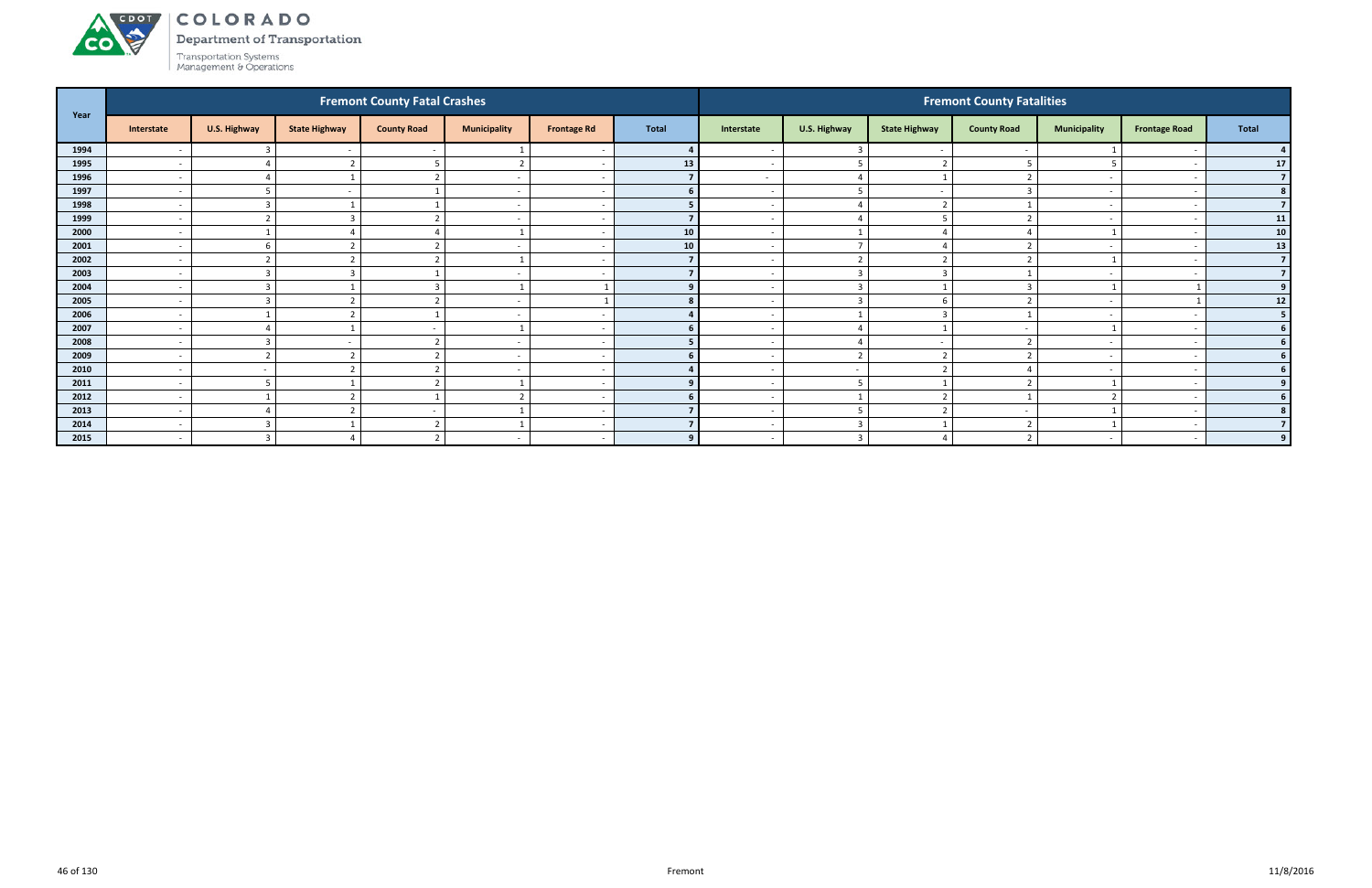ACDOT

**CO** 

Department of Transportation

|                                                                                                                                                                                                                                                                                                                                                                                                          |                                               |                                                 |                             |                                        |                                        |                                             | <b>Garfield County Fatal Crashes</b>   |                                                                                      |                                                 |                                       |                          |                                             |                                           |
|----------------------------------------------------------------------------------------------------------------------------------------------------------------------------------------------------------------------------------------------------------------------------------------------------------------------------------------------------------------------------------------------------------|-----------------------------------------------|-------------------------------------------------|-----------------------------|----------------------------------------|----------------------------------------|---------------------------------------------|----------------------------------------|--------------------------------------------------------------------------------------|-------------------------------------------------|---------------------------------------|--------------------------|---------------------------------------------|-------------------------------------------|
| Year                                                                                                                                                                                                                                                                                                                                                                                                     | <b>Rural-Principal</b><br>Arterial-Interstate | <b>Rural-Principal</b><br><b>Arterial-Other</b> | <b>Rural-Minor Arterial</b> | <b>Rural-Major</b><br><b>Collector</b> | <b>Rural-Minor</b><br><b>Collector</b> | <b>Rural-Local Road Or</b><br><b>Street</b> | Urban-Principal<br>Arterial-Interstate | Urban-Principal<br><b>Arterial-Other</b><br><b>Freeways Or</b><br><b>Expresswavs</b> | <b>Urban-Other</b><br><b>Principal Arterial</b> | <b>Urban-Minor</b><br><b>Arterial</b> | <b>Urban-Collector</b>   | <b>Urban-Local Road</b><br><b>Or Street</b> | <b>Total</b>                              |
| 1994                                                                                                                                                                                                                                                                                                                                                                                                     | $\overline{2}$                                | $\overline{\phantom{a}}$                        | $\overline{3}$              | $\sim$                                 | $\sim$                                 | $\overline{\phantom{a}}$                    |                                        | $\overline{\phantom{a}}$                                                             | $\overline{\phantom{0}}$                        | $\overline{\phantom{a}}$              | <b>.</b>                 | $\overline{\phantom{a}}$                    | 5                                         |
| 1995                                                                                                                                                                                                                                                                                                                                                                                                     |                                               |                                                 | 3                           | $\mathbf{1}$                           | $\overline{2}$                         | h                                           |                                        | $\overline{\phantom{a}}$                                                             | $\overline{\phantom{a}}$                        | $\sim$                                |                          | $\overline{\phantom{a}}$                    | 12                                        |
| 1996                                                                                                                                                                                                                                                                                                                                                                                                     | $\overline{7}$                                | $\mathbf{1}$                                    | $\sim$                      | $\sim$                                 | $\mathbf{1}$                           |                                             | $\overline{a}$                         | $\overline{\phantom{a}}$                                                             | $\overline{a}$                                  | $\sim$                                |                          | $\overline{\phantom{a}}$                    | ${\bf 10}$                                |
| 1997                                                                                                                                                                                                                                                                                                                                                                                                     |                                               |                                                 |                             | $\sim$                                 | $\mathbf{1}$                           | $\overline{\phantom{a}}$                    |                                        | $\overline{\phantom{a}}$                                                             | 1                                               | $\overline{\phantom{a}}$              |                          | $\overline{\phantom{a}}$                    | 6                                         |
| 1998                                                                                                                                                                                                                                                                                                                                                                                                     |                                               |                                                 |                             | 2                                      |                                        |                                             |                                        | $\overline{\phantom{a}}$                                                             | $\overline{\phantom{a}}$                        | $\overline{\phantom{a}}$              |                          | $\overline{\phantom{a}}$                    | 13                                        |
| 1999                                                                                                                                                                                                                                                                                                                                                                                                     | 8                                             | 2                                               | $\mathbf{1}$                | 2                                      | $\overline{\phantom{a}}$               |                                             |                                        | $\overline{\phantom{a}}$                                                             | $\overline{2}$                                  | $\overline{\phantom{a}}$              |                          | $\overline{\phantom{a}}$                    | 15                                        |
| 2000                                                                                                                                                                                                                                                                                                                                                                                                     |                                               |                                                 |                             | $\sim$                                 | $\overline{\phantom{0}}$               |                                             |                                        | $\overline{\phantom{a}}$                                                             |                                                 | $\overline{\phantom{a}}$              | . .                      | $\overline{\phantom{a}}$                    | $\overline{7}$                            |
| 2001                                                                                                                                                                                                                                                                                                                                                                                                     | 6                                             | $\sqrt{2}$                                      | $\overline{\phantom{a}}$    | $\overline{2}$                         | $\mathbf{1}$                           | $\sim$                                      |                                        | $\sim$                                                                               | $\sim$                                          | $\sim$                                | <b>.</b>                 | $\overline{\phantom{a}}$                    | 14                                        |
| 2002                                                                                                                                                                                                                                                                                                                                                                                                     | 5                                             | $\overline{\phantom{a}}$                        | $\sim$                      | $\mathbf{1}$                           | $\mathbf{1}$                           | $\sim$                                      |                                        | $\overline{\phantom{a}}$                                                             | $\sim$                                          | $\sim$                                | <b>.</b>                 | $\overline{\phantom{a}}$                    | 8                                         |
| 2003<br>$\mathbf{1}$<br>$\mathbf{1}$<br>$\lceil$<br>$\overline{\phantom{a}}$<br>$\sim$<br>$\overline{\phantom{a}}$<br>$\sim$<br>$\overline{\phantom{a}}$<br>$\overline{\phantom{a}}$<br>2004<br>$\overline{2}$<br>-1<br>$\sim$<br>$\sim$<br>$\overline{\phantom{a}}$<br>$\overline{\phantom{0}}$<br>$\sim$<br>$\overline{\phantom{a}}$<br>$\overline{\phantom{a}}$<br>$\sim$<br>$\overline{\phantom{a}}$ |                                               |                                                 |                             |                                        |                                        |                                             |                                        |                                                                                      |                                                 |                                       |                          |                                             |                                           |
|                                                                                                                                                                                                                                                                                                                                                                                                          |                                               |                                                 |                             |                                        |                                        |                                             |                                        |                                                                                      |                                                 |                                       |                          |                                             |                                           |
| 2005                                                                                                                                                                                                                                                                                                                                                                                                     | $\overline{2}$                                | -1                                              | $\overline{2}$              | $\sim$                                 | $\mathbf{1}$                           |                                             |                                        | $\overline{\phantom{a}}$                                                             | $\sim$                                          | $\sim$                                | $\sim$                   | $\overline{\phantom{a}}$                    |                                           |
| 2006                                                                                                                                                                                                                                                                                                                                                                                                     | 5                                             | $\sim$                                          | $\sim$                      | $\sim$                                 | $\overline{2}$                         | n,                                          | $\sim$                                 | $\overline{a}$                                                                       | $\mathbf{1}$                                    | $\sim$                                | $\overline{\phantom{a}}$ | $\overline{\phantom{a}}$                    | 10                                        |
| 2007                                                                                                                                                                                                                                                                                                                                                                                                     | 3                                             | $\sim$                                          | $\overline{1}$              | -1                                     | $\overline{4}$                         | $\overline{\phantom{a}}$                    | $\sim$                                 |                                                                                      | $\overline{\phantom{a}}$                        |                                       |                          | $\overline{\phantom{a}}$                    | $12$                                      |
| 2008                                                                                                                                                                                                                                                                                                                                                                                                     | $\overline{7}$                                | $\overline{\phantom{0}}$                        | $\overline{\phantom{a}}$    | $\overline{2}$                         | $\overline{2}$                         | $\overline{\phantom{a}}$                    | $\sim$                                 | $\sim$                                                                               | $\overline{2}$                                  | $\sim$                                | $\sim$                   | $\overline{\phantom{a}}$                    | ${\bf 14}$                                |
| 2009                                                                                                                                                                                                                                                                                                                                                                                                     | $\Delta$                                      | -1                                              | $\mathbf{1}$                | $\sim$                                 | $\overline{3}$                         | n,                                          | $\overline{\phantom{a}}$               | $\overline{\phantom{0}}$                                                             | $\overline{\phantom{0}}$                        | $\overline{\phantom{a}}$              | <b>.</b>                 |                                             | ${\bf 12}$                                |
| 2010                                                                                                                                                                                                                                                                                                                                                                                                     | $\overline{a}$                                | $\sim$                                          | $\overline{4}$              | -1                                     | $\mathbf{1}$                           | $\overline{\mathbf{1}}$                     | $\overline{\phantom{a}}$               | $\overline{a}$                                                                       | $\overline{\phantom{0}}$                        | $\mathbf{1}$                          | $\sim$                   | $\overline{\phantom{a}}$                    | ${\bf 12}$                                |
| 2011                                                                                                                                                                                                                                                                                                                                                                                                     | $\overline{3}$                                | $\overline{1}$                                  | $\overline{\phantom{0}}$    | 1                                      | $\mathbf{1}$                           | $\overline{\phantom{a}}$                    |                                        | $\overline{\phantom{a}}$                                                             | $\overline{\phantom{0}}$                        | $\overline{\phantom{a}}$              | <b>.</b>                 | $\overline{\phantom{a}}$                    | $\overline{7}$                            |
| 2012                                                                                                                                                                                                                                                                                                                                                                                                     | 5                                             | $\overline{\phantom{0}}$                        |                             | $\sim$                                 | $\mathbf{1}$                           |                                             |                                        | $\overline{\phantom{a}}$                                                             | $\overline{\phantom{a}}$                        | $\sim$                                |                          | $\overline{\phantom{a}}$                    | $\overline{7}$                            |
| 2013                                                                                                                                                                                                                                                                                                                                                                                                     |                                               | $\overline{\phantom{0}}$                        |                             | $\sim$                                 | $\overline{a}$                         | $\overline{\phantom{a}}$                    |                                        | $\overline{\phantom{a}}$                                                             | $\mathbf{1}$                                    | $\sim$                                |                          | $\overline{\phantom{a}}$                    | 5                                         |
| 2014                                                                                                                                                                                                                                                                                                                                                                                                     | $\overline{2}$                                | $\overline{2}$                                  |                             | $\sim$                                 | $\mathbf{1}$                           |                                             |                                        | $\overline{\phantom{a}}$                                                             | $\mathbf{1}$                                    | $\overline{\phantom{a}}$              |                          | $\overline{\phantom{a}}$                    | $\overline{7}$<br>$\overline{\mathbf{z}}$ |
| 2015                                                                                                                                                                                                                                                                                                                                                                                                     | 5                                             |                                                 | $\overline{\phantom{a}}$    | $\sim$                                 |                                        |                                             | $\overline{2}$                         | $\overline{\phantom{a}}$                                                             |                                                 | $\overline{\phantom{a}}$              |                          |                                             |                                           |
|                                                                                                                                                                                                                                                                                                                                                                                                          |                                               |                                                 |                             |                                        |                                        |                                             | <b>Garfield County Fatalities</b>      |                                                                                      |                                                 |                                       |                          |                                             |                                           |

|      |                                               |                                                 |                             |                                        |                                        |                                             | <b>Gartield County Fatalities</b>      |                                                                               |                                                 |                                       |                          |                                             |                  |
|------|-----------------------------------------------|-------------------------------------------------|-----------------------------|----------------------------------------|----------------------------------------|---------------------------------------------|----------------------------------------|-------------------------------------------------------------------------------|-------------------------------------------------|---------------------------------------|--------------------------|---------------------------------------------|------------------|
| Year | <b>Rural-Principal</b><br>Arterial-Interstate | <b>Rural-Principal</b><br><b>Arterial-Other</b> | <b>Rural-Minor Arterial</b> | <b>Rural-Major</b><br><b>Collector</b> | <b>Rural-Minor</b><br><b>Collector</b> | <b>Rural-Local Road Or</b><br><b>Street</b> | Urban-Principal<br>Arterial-Interstate | Urban-Principal<br><b>Arterial-Other</b><br><b>Freeways Or</b><br>Expressways | <b>Urban-Other</b><br><b>Principal Arterial</b> | <b>Urban-Minor</b><br><b>Arterial</b> | <b>Urban-Collector</b>   | <b>Urban-Local Road</b><br><b>Or Street</b> | <b>Total</b>     |
| 1994 |                                               |                                                 |                             | $\sim$                                 | $\overline{\phantom{a}}$               |                                             |                                        | $\overline{\phantom{a}}$                                                      | $\sim$                                          | $\overline{\phantom{a}}$              |                          | $\overline{\phantom{a}}$                    |                  |
| 1995 |                                               | $\overline{\phantom{0}}$                        |                             |                                        | $\overline{2}$                         | ຳ                                           |                                        | $\sim$                                                                        | $\overline{\phantom{a}}$                        | $\overline{\phantom{a}}$              |                          | $\overline{\phantom{0}}$                    | 13               |
| 1996 |                                               |                                                 |                             | $\sim$                                 |                                        |                                             |                                        | $\overline{\phantom{a}}$                                                      |                                                 |                                       |                          |                                             | ${\bf 10}$       |
| 1997 |                                               |                                                 |                             |                                        |                                        | $\overline{\phantom{0}}$                    |                                        | $\overline{\phantom{a}}$                                                      |                                                 | $\overline{\phantom{a}}$              |                          | $\overline{\phantom{a}}$                    | $\boldsymbol{9}$ |
| 1998 | 9                                             |                                                 |                             |                                        |                                        | $\overline{\phantom{a}}$                    |                                        | $\overline{\phantom{a}}$                                                      |                                                 |                                       |                          |                                             | 15               |
| 1999 | 9                                             |                                                 |                             |                                        | $\overline{\phantom{0}}$               | $\overline{\phantom{0}}$                    |                                        | $\overline{\phantom{0}}$                                                      | $\overline{3}$                                  | $\overline{\phantom{a}}$              |                          | $\overline{\phantom{0}}$                    | 19               |
| 2000 | .5                                            |                                                 |                             | $\sim$                                 | $\overline{\phantom{0}}$               |                                             |                                        | $\sim$                                                                        | $\overline{2}$                                  | $\overline{\phantom{a}}$              |                          | $\overline{\phantom{a}}$                    | ${\bf 10}$       |
| 2001 | 6                                             | 6                                               |                             | 3                                      |                                        | $\sim$                                      |                                        | $\overline{\phantom{a}}$                                                      | $\sim$                                          | $\overline{\phantom{a}}$              |                          | $\overline{\phantom{a}}$                    | $17$             |
| 2002 | 10                                            |                                                 |                             |                                        |                                        | $\overline{\phantom{0}}$                    |                                        | $\overline{\phantom{a}}$                                                      | $\overline{\phantom{a}}$                        | $\overline{\phantom{a}}$              |                          |                                             | 13               |
| 2003 |                                               |                                                 |                             |                                        |                                        |                                             |                                        | $\overline{\phantom{a}}$                                                      |                                                 | $\overline{\phantom{a}}$              |                          |                                             | 6                |
| 2004 |                                               |                                                 |                             |                                        |                                        |                                             |                                        | $\overline{\phantom{a}}$                                                      |                                                 |                                       |                          |                                             |                  |
| 2005 | $\overline{3}$                                |                                                 |                             | $\sim$                                 | $\mathcal{L}$                          |                                             |                                        | $\overline{\phantom{a}}$                                                      | $\overline{\phantom{a}}$                        | $\overline{\phantom{a}}$              |                          | $\overline{\phantom{a}}$                    | 10               |
| 2006 | 5                                             | $\sim$                                          |                             | $\sim$                                 | $\overline{2}$                         | ຳ                                           |                                        | $\overline{\phantom{0}}$                                                      |                                                 | $\overline{\phantom{a}}$              |                          | $\overline{\phantom{a}}$                    | ${\bf 10}$       |
| 2007 |                                               |                                                 |                             |                                        | $5^{\circ}$                            |                                             |                                        |                                                                               | $\overline{\phantom{0}}$                        |                                       |                          |                                             | 14               |
| 2008 | 9                                             |                                                 |                             |                                        | $\mathbf{r}$                           | $\overline{\phantom{a}}$                    |                                        | $\sim$                                                                        |                                                 | $\overline{\phantom{a}}$              |                          | $\overline{\phantom{a}}$                    | $17\,$           |
| 2009 |                                               |                                                 |                             |                                        | $\mathbf{3}$                           | $\overline{\phantom{a}}$                    |                                        | $\overline{\phantom{a}}$                                                      | $\overline{\phantom{a}}$                        |                                       |                          |                                             | $12$             |
| 2010 |                                               |                                                 |                             |                                        |                                        |                                             |                                        | $\overline{\phantom{a}}$                                                      | $\overline{\phantom{a}}$                        |                                       |                          |                                             | $12$             |
| 2011 | 3                                             |                                                 |                             |                                        |                                        | $\overline{\phantom{a}}$                    |                                        | $\overline{\phantom{a}}$                                                      | $\sim$                                          | $\sim$                                | $\overline{\phantom{a}}$ | $\overline{\phantom{a}}$                    | $\overline{7}$   |
| 2012 | 6                                             |                                                 |                             | $\sim$                                 |                                        | $\overline{1}$                              |                                        | $\overline{\phantom{0}}$                                                      | $\overline{\phantom{a}}$                        | $\overline{\phantom{a}}$              |                          | $\overline{\phantom{a}}$                    |                  |
| 2013 |                                               |                                                 |                             | $\sim$                                 |                                        | $\overline{\phantom{0}}$                    |                                        | $\overline{\phantom{a}}$                                                      |                                                 | $\overline{\phantom{a}}$              |                          | $\overline{\phantom{a}}$                    |                  |
| 2014 |                                               |                                                 |                             | $\sim$                                 |                                        |                                             |                                        | $\overline{\phantom{0}}$                                                      |                                                 |                                       |                          |                                             |                  |
| 2015 |                                               |                                                 |                             |                                        |                                        |                                             | $\mathbf{\Omega}$                      |                                                                               |                                                 |                                       |                          |                                             |                  |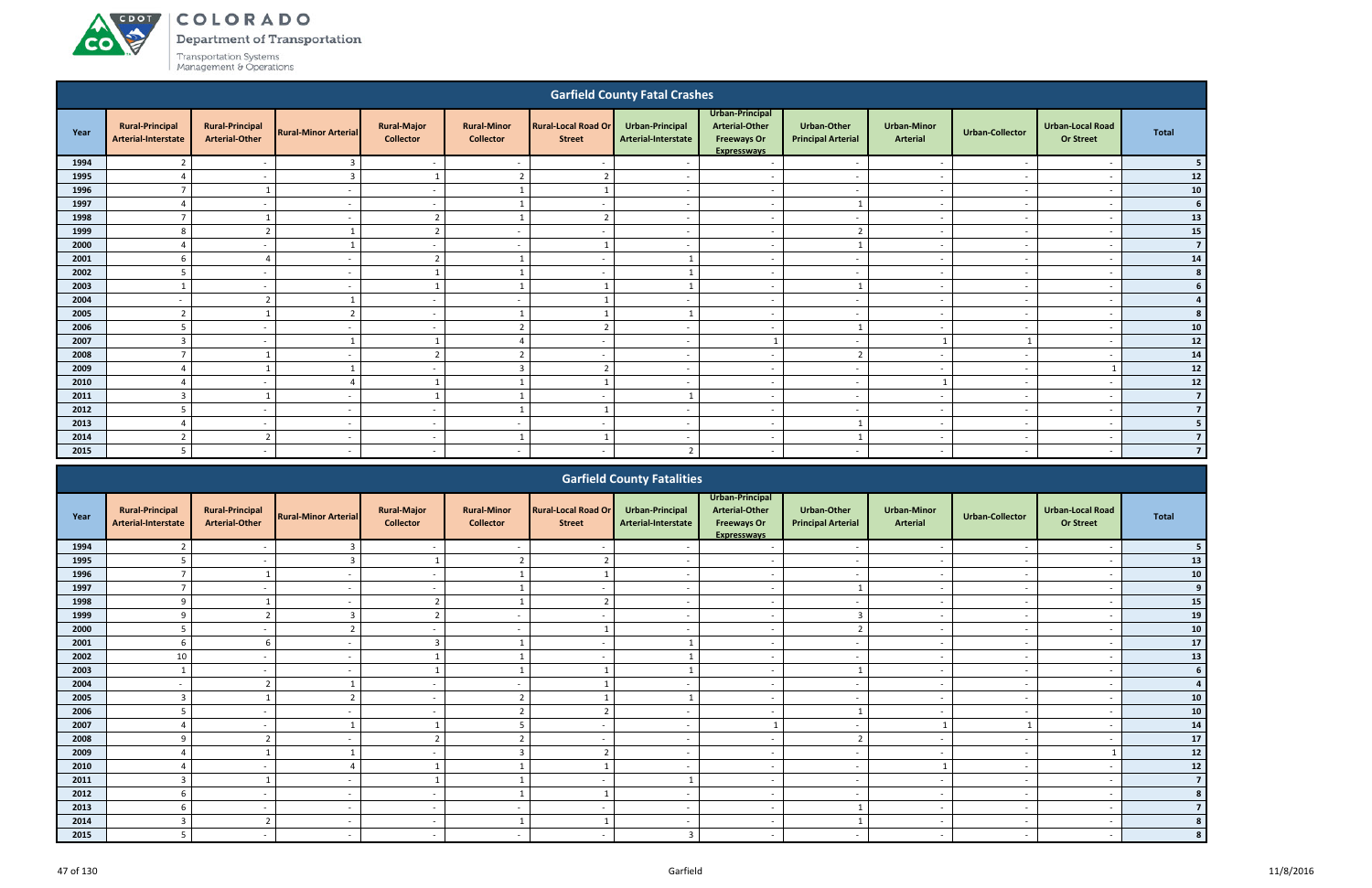# ACDOL **CO**

COLORADO

Department of Transportation

|      |                 |                          |                      | <b>Garfield County Fatal Crashes</b> |                          |                          |              |                |                          |                      | <b>Garfield County Fatalities</b> |                          |                      |                 |
|------|-----------------|--------------------------|----------------------|--------------------------------------|--------------------------|--------------------------|--------------|----------------|--------------------------|----------------------|-----------------------------------|--------------------------|----------------------|-----------------|
| Year | Interstate      | U.S. Highway             | <b>State Highway</b> | <b>County Road</b>                   | <b>Municipality</b>      | <b>Frontage Rd</b>       | <b>Total</b> | Interstate     | U.S. Highway             | <b>State Highway</b> | <b>County Road</b>                | <b>Municipality</b>      | <b>Frontage Road</b> | <b>Total</b>    |
| 1994 |                 | $\sim$                   |                      |                                      |                          |                          |              |                | $\overline{\phantom{a}}$ |                      |                                   |                          |                      |                 |
| 1995 |                 | $\sim$                   |                      |                                      | $\overline{\phantom{a}}$ | - -                      | 12           |                | $\sim$                   |                      |                                   | $\overline{\phantom{0}}$ |                      | 13              |
| 1996 |                 | $\sim$                   |                      |                                      | $\overline{\phantom{a}}$ |                          | 10           | $\overline{7}$ | $\overline{a}$           |                      |                                   | $\overline{\phantom{0}}$ |                      | 10 <sup>1</sup> |
| 1997 |                 | $\sim$                   |                      |                                      | $\overline{\phantom{a}}$ |                          | <b>6</b>     | $\overline{7}$ | $\overline{\phantom{a}}$ |                      |                                   |                          |                      | 9 <sup>1</sup>  |
| 1998 |                 |                          |                      | $\overline{3}$                       |                          |                          | 13           | 9              |                          |                      |                                   |                          |                      | 15              |
| 1999 |                 |                          |                      |                                      | $\overline{\phantom{a}}$ |                          | 15           | $\Omega$       |                          | $\Omega$             |                                   |                          |                      | 19              |
| 2000 |                 | $\sim$                   |                      | $\sim$                               |                          |                          |              | 5              | $\overline{a}$           |                      |                                   |                          |                      | 10 <sup>1</sup> |
| 2001 | $\overline{ }$  |                          |                      |                                      | $\overline{\phantom{a}}$ |                          | 14           | $\overline{7}$ | $\overline{1}$           | 8                    |                                   | $\overline{\phantom{0}}$ |                      | $17\,$          |
| 2002 |                 |                          |                      |                                      | $\overline{\phantom{a}}$ |                          | 8            | 11             | $\overline{\mathbf{1}}$  |                      |                                   |                          |                      | 13              |
| 2003 |                 |                          |                      |                                      | $\overline{\phantom{a}}$ | - -                      | 6.           | $\overline{2}$ | - 1                      |                      |                                   | $\overline{\phantom{0}}$ |                      | 6               |
| 2004 |                 | $\sim$                   |                      |                                      |                          |                          |              |                | $\overline{\phantom{a}}$ | ຳ                    |                                   |                          |                      | $\Delta$        |
| 2005 | $\overline{3}$  | $\sim$                   |                      | $\mathbf{\overline{}}$               | $\overline{\phantom{a}}$ | <u>т</u>                 |              | $\Delta$       | $\overline{\phantom{a}}$ | $\overline{3}$       |                                   |                          |                      | 10 <sup>1</sup> |
| 2006 |                 | $\sim$                   |                      |                                      | $\overline{\phantom{a}}$ |                          | 10           | 5              | $\overline{\phantom{a}}$ | $\sim$               |                                   | $\sim$                   |                      | 10 <sup>°</sup> |
| 2007 | $\mathbf{3}$    |                          |                      | 6                                    | $\overline{\phantom{a}}$ |                          | 12           | $\overline{4}$ | $\overline{1}$           |                      |                                   |                          |                      | 14              |
| 2008 | $\mathbf{\tau}$ | ຳ                        |                      | $\mathbf{r}$                         | $\overline{\phantom{a}}$ |                          | 14           | 9              | $\overline{2}$           |                      |                                   |                          |                      | $17\,$          |
| 2009 |                 | $\overline{\phantom{a}}$ |                      |                                      |                          |                          | 12           |                | $\overline{\phantom{a}}$ |                      |                                   |                          |                      | $12$            |
| 2010 |                 |                          |                      |                                      | $\mathcal{D}$            |                          | 12           |                | $\overline{1}$           |                      |                                   | $\overline{2}$           |                      | 12              |
| 2011 |                 |                          |                      |                                      | $\overline{\phantom{a}}$ |                          |              | $\Delta$       | $\overline{\mathbf{1}}$  |                      |                                   | $\overline{\phantom{0}}$ |                      | $\overline{7}$  |
| 2012 |                 | $\sim$                   |                      |                                      | $\overline{\phantom{a}}$ |                          |              | 6              | $\overline{\phantom{a}}$ |                      |                                   |                          |                      |                 |
| 2013 |                 | $\sim$                   |                      |                                      | $\overline{\phantom{a}}$ |                          |              | 6              | $\overline{\phantom{a}}$ |                      |                                   |                          |                      |                 |
| 2014 |                 | $\sim$                   |                      | n,                                   | $\overline{\phantom{a}}$ | - -                      |              | 3              | $\overline{\phantom{a}}$ | 3                    |                                   |                          |                      |                 |
| 2015 | $\overline{ }$  | $\sim$                   | $\overline{a}$       | $\sim$                               | $\overline{\phantom{a}}$ | $\overline{\phantom{a}}$ |              | 8              | $\overline{a}$           | $\sim$               |                                   | $\overline{\phantom{0}}$ |                      |                 |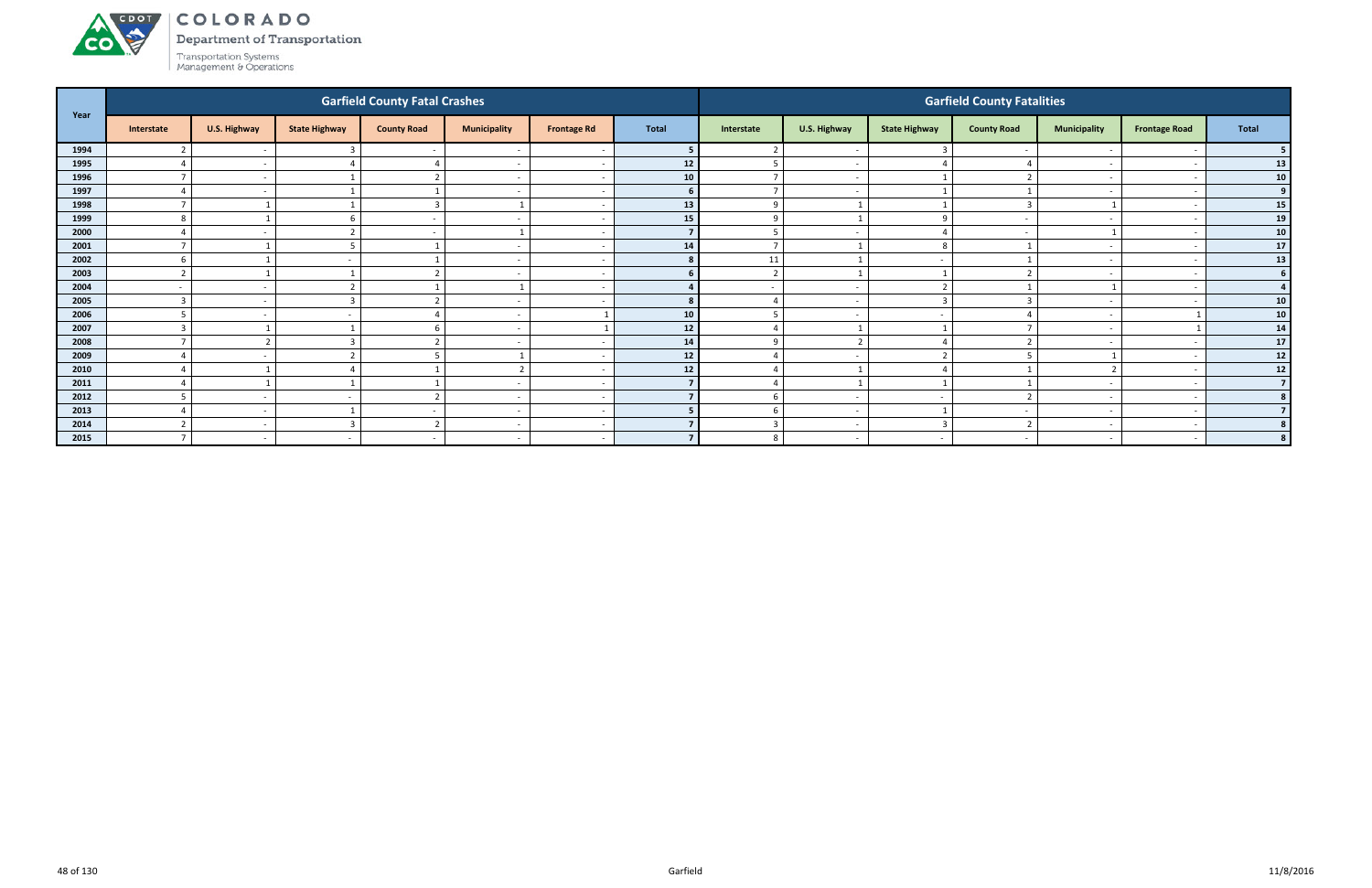# ACDOT

**CO** 

COLORADO

Department of Transportation

|      |                                               |                                                 |                             |                                        |                                        |                                             | <b>Gilpin County Fatal Crashes</b>            |                                                                                      |                                          |                                       |                          |                                             |                         |
|------|-----------------------------------------------|-------------------------------------------------|-----------------------------|----------------------------------------|----------------------------------------|---------------------------------------------|-----------------------------------------------|--------------------------------------------------------------------------------------|------------------------------------------|---------------------------------------|--------------------------|---------------------------------------------|-------------------------|
| Year | <b>Rural-Principal</b><br>Arterial-Interstate | <b>Rural-Principal</b><br><b>Arterial-Other</b> | <b>Rural-Minor Arterial</b> | <b>Rural-Major</b><br><b>Collector</b> | <b>Rural-Minor</b><br><b>Collector</b> | <b>Rural-Local Road Or</b><br><b>Street</b> | <b>Urban-Principal</b><br>Arterial-Interstate | Urban-Principal<br><b>Arterial-Other</b><br><b>Freeways Or</b><br><b>Expresswavs</b> | Urban-Other<br><b>Principal Arterial</b> | <b>Urban-Minor</b><br><b>Arterial</b> | <b>Urban-Collector</b>   | <b>Urban-Local Road</b><br><b>Or Street</b> | <b>Total</b>            |
| 1994 | $\overline{\phantom{a}}$                      | $\overline{\phantom{a}}$                        | $\overline{\phantom{a}}$    | $\sim$                                 | $\sim$                                 | $\sim$                                      | $\overline{\phantom{a}}$                      | $\sim$                                                                               | $\sim$                                   | $\sim$                                | $\sim$                   | $\overline{a}$                              | $\sim 100$              |
| 1995 | $\overline{\phantom{a}}$                      | $\overline{\phantom{a}}$                        | $\overline{\phantom{a}}$    | $\overline{2}$                         | $\overline{a}$                         | $\sim$                                      | $\overline{\phantom{a}}$                      | $\overline{\phantom{a}}$                                                             | $\overline{\phantom{0}}$                 | $\sim$                                | <b>.</b>                 | $\overline{a}$                              | 2                       |
| 1996 | $\overline{\phantom{a}}$                      | $\overline{\phantom{a}}$                        | $\overline{2}$              | 1                                      | $\mathbf{1}$                           | $\sim$                                      | $\overline{a}$                                | $\overline{a}$                                                                       | $\sim$                                   | $\sim$                                | $\overline{\phantom{a}}$ | $\overline{\phantom{a}}$                    | 4                       |
| 1997 | $\sim$                                        | $\sim$                                          | $\overline{\phantom{a}}$    | $\sim$                                 | $\overline{\phantom{a}}$               | $\overline{\phantom{a}}$                    | $\sim$                                        | $\sim$                                                                               | $\sim$                                   | $\overline{\phantom{a}}$              | $\overline{\phantom{a}}$ | $\overline{\phantom{a}}$                    | $\sim$                  |
| 1998 | $\overline{\phantom{a}}$                      | $\sim$                                          | 1                           | $\sim$                                 | $\overline{\phantom{a}}$               | $\overline{\phantom{a}}$                    | $\overline{\phantom{a}}$                      | $\sim$                                                                               | $\overline{\phantom{a}}$                 | $\sim$                                | $\overline{\phantom{a}}$ | $\overline{\phantom{a}}$                    | $\vert 1 \vert$         |
| 1999 | $\overline{\phantom{a}}$                      | $\overline{\phantom{a}}$                        | $\overline{\phantom{a}}$    | $\overline{\phantom{a}}$               | $\overline{a}$                         | $\overline{\phantom{a}}$                    | $\overline{a}$                                | $\sim$                                                                               | $\overline{\phantom{a}}$                 | $\overline{\phantom{a}}$              |                          | $\overline{a}$                              | $\sim$                  |
| 2000 | $\overline{\phantom{a}}$                      | $\overline{\phantom{a}}$                        |                             | $\sim$                                 | $\overline{\phantom{a}}$               | $\overline{\phantom{a}}$                    | $\overline{\phantom{a}}$                      | $\overline{\phantom{a}}$                                                             | $\overline{\phantom{a}}$                 | $\overline{\phantom{a}}$              |                          | $\overline{a}$                              | $\sim$                  |
| 2001 | $\overline{\phantom{a}}$                      | $\overline{\phantom{a}}$                        | $\overline{\phantom{a}}$    | $\sim$                                 | $\overline{a}$                         | $\sim$                                      | $\overline{\phantom{a}}$                      | $\overline{\phantom{a}}$                                                             | $\overline{\phantom{a}}$                 | $\sim$                                |                          | $\overline{\phantom{a}}$                    | $\sim$                  |
| 2002 | $\overline{a}$                                | $\overline{\phantom{a}}$                        | $\overline{2}$              | $\overline{\phantom{a}}$               | $\overline{\phantom{a}}$               | $\sim$                                      | $\overline{\phantom{a}}$                      | $\sim$                                                                               | $\overline{\phantom{a}}$                 | $\sim$                                | <b>.</b>                 | $\overline{\phantom{a}}$                    | 2                       |
| 2003 | $\overline{a}$                                | $\overline{\phantom{a}}$                        | $\overline{\phantom{a}}$    | $\sim$                                 | $\overline{\phantom{a}}$               | 1                                           | $\sim$                                        | $\sim$                                                                               | $\overline{\phantom{a}}$                 | $\overline{\phantom{a}}$              | <b>.</b>                 | $\overline{\phantom{a}}$                    | $\mathbf{1}$            |
| 2004 | $\overline{a}$                                | $\overline{a}$                                  | $\overline{\phantom{a}}$    | $\sim$                                 | $\overline{a}$                         | $\sim$                                      | $\sim$                                        | $\overline{a}$                                                                       | $\overline{\phantom{a}}$                 | $\sim$                                | . .                      | $\overline{\phantom{a}}$                    | $\sim 100$              |
| 2005 | $\sim$                                        | $\sim$                                          | $\overline{\phantom{a}}$    | $\sim$                                 | $\overline{\phantom{a}}$               | $\overline{\phantom{a}}$                    | $\sim$                                        | $\sim$                                                                               | $\sim$                                   | $\sim$                                | $\overline{\phantom{a}}$ | $\overline{\phantom{a}}$                    | $\sim$                  |
| 2006 | $\overline{\phantom{a}}$                      | $\sim$                                          | $\overline{3}$              | $\sim$                                 | $\overline{\phantom{a}}$               | $\overline{\phantom{a}}$                    | $\overline{\phantom{a}}$                      | $\sim$                                                                               | $\sim$                                   | $\overline{\phantom{a}}$              | $\overline{\phantom{a}}$ | $\overline{\phantom{a}}$                    | $\overline{\mathbf{3}}$ |
| 2007 | $\overline{\phantom{a}}$                      | $\overline{\phantom{a}}$                        | $\overline{\phantom{a}}$    | $\sim$                                 | $\overline{\phantom{a}}$               | $\overline{\phantom{a}}$                    | $\sim$                                        | $\sim$                                                                               | $\sim$                                   | $\sim$                                | $\overline{\phantom{a}}$ | $\overline{\phantom{0}}$                    | $\sim$ $-$              |
| 2008 | $\overline{\phantom{a}}$                      | $\overline{\phantom{a}}$                        | $\overline{\phantom{a}}$    | $\overline{\phantom{a}}$               | $\overline{\phantom{a}}$               | $\overline{\phantom{a}}$                    | $\overline{\phantom{a}}$                      | $\sim$                                                                               | $\sim$                                   | $\overline{\phantom{a}}$              | <b>.</b>                 | $\overline{\phantom{a}}$                    | $\sim$ $-$              |
| 2009 | $\overline{\phantom{a}}$                      | $\overline{\phantom{a}}$                        |                             | $\sim$                                 | $\overline{\phantom{a}}$               | $\sim$                                      |                                               | $\overline{\phantom{a}}$                                                             | $\overline{\phantom{a}}$                 | $\overline{\phantom{a}}$              |                          | $\overline{\phantom{a}}$                    | $\mathbf{1}$            |
| 2010 | $\overline{\phantom{a}}$                      | $\overline{\phantom{a}}$                        | $\overline{\phantom{a}}$    | $\sim$                                 | $\overline{a}$                         | $\overline{\phantom{a}}$                    | $\overline{\phantom{a}}$                      | $\sim$                                                                               | $\sim$                                   | $\sim$                                | $\sim$                   | $\overline{a}$                              | $\sim$                  |
| 2011 | $\overline{\phantom{a}}$                      | $\overline{\phantom{a}}$                        | $\overline{\phantom{a}}$    | $\sim$                                 | $\overline{\phantom{a}}$               | $\overline{\mathbf{1}}$                     | $\overline{\phantom{a}}$                      | $\overline{a}$                                                                       | $\overline{a}$                           | $\sim$                                | <b>.</b>                 | $\overline{a}$                              | $\mathbf{1}$            |
| 2012 | $\overline{a}$                                | $\overline{\phantom{a}}$                        | $\overline{\phantom{a}}$    | $\overline{\phantom{a}}$               | $\overline{a}$                         | $\sim$                                      | $\overline{a}$                                | $\sim$                                                                               | $\sim$                                   | $\overline{\phantom{a}}$              | $\sim$                   | $\overline{a}$                              | $\sim 100$              |
| 2013 | $\overline{\phantom{a}}$                      | $\overline{\phantom{a}}$                        |                             | $\sim$                                 | $\overline{\phantom{a}}$               | $\overline{\phantom{a}}$                    | $\sim$                                        | $\sim$                                                                               | $\overline{\phantom{a}}$                 | $\sim$                                |                          | $\overline{\phantom{a}}$                    | $\mathbf{1}$            |
| 2014 | $\sim$                                        | $\sim$                                          |                             | $\sim$                                 | $\overline{\phantom{a}}$               | $\overline{\phantom{a}}$                    | $\sim$                                        | $\sim$                                                                               | $\sim$                                   | $\sim$                                | $\overline{\phantom{a}}$ | $\overline{\phantom{a}}$                    | $\mathbf{1}$            |
| 2015 | $\overline{\phantom{a}}$                      | $\overline{\phantom{a}}$                        |                             | $\sim$                                 | $\overline{\phantom{a}}$               | $\overline{\phantom{a}}$                    | $\overline{\phantom{a}}$                      | $\overline{\phantom{a}}$                                                             | $\overline{\phantom{a}}$                 | $\overline{\phantom{a}}$              |                          |                                             | 4                       |
|      |                                               |                                                 |                             |                                        |                                        |                                             | <b>Gilpin County Fatalities</b>               | Urban-Principal                                                                      |                                          |                                       |                          |                                             |                         |

|      |                                               |                                                 |                             |                                        |                                        |                                             | <b>Supril County Fatalities</b>        |                                                                                      |                                                 |                                |                          |                                      |              |
|------|-----------------------------------------------|-------------------------------------------------|-----------------------------|----------------------------------------|----------------------------------------|---------------------------------------------|----------------------------------------|--------------------------------------------------------------------------------------|-------------------------------------------------|--------------------------------|--------------------------|--------------------------------------|--------------|
| Year | <b>Rural-Principal</b><br>Arterial-Interstate | <b>Rural-Principal</b><br><b>Arterial-Other</b> | <b>Rural-Minor Arterial</b> | <b>Rural-Major</b><br><b>Collector</b> | <b>Rural-Minor</b><br><b>Collector</b> | <b>Rural-Local Road Or</b><br><b>Street</b> | Urban-Principal<br>Arterial-Interstate | Urban-Principal<br><b>Arterial-Other</b><br><b>Freeways Or</b><br><b>Expressways</b> | <b>Urban-Other</b><br><b>Principal Arterial</b> | <b>Urban-Minor</b><br>Arterial | <b>Urban-Collector</b>   | <b>Urban-Local Road</b><br>Or Street | Total        |
| 1994 |                                               |                                                 |                             |                                        |                                        |                                             |                                        |                                                                                      |                                                 |                                |                          |                                      |              |
| 1995 |                                               |                                                 |                             |                                        |                                        | $\overline{\phantom{a}}$                    |                                        |                                                                                      |                                                 |                                |                          |                                      |              |
| 1996 |                                               |                                                 |                             |                                        |                                        | $\sim$                                      |                                        | $\overline{\phantom{a}}$                                                             |                                                 |                                |                          |                                      |              |
| 1997 | $\overline{\phantom{0}}$                      | $\sim$                                          |                             | $\sim$                                 | $\overline{\phantom{a}}$               | $\sim$                                      | $\overline{\phantom{a}}$               | $\overline{a}$                                                                       | $\sim$                                          | $\sim$                         |                          | $\overline{\phantom{a}}$             | $\sim$       |
| 1998 |                                               |                                                 |                             | $\sim$                                 | $\overline{\phantom{0}}$               | $\overline{\phantom{a}}$                    |                                        | $\overline{\phantom{a}}$                                                             | $\overline{\phantom{a}}$                        |                                |                          |                                      |              |
| 1999 |                                               |                                                 |                             | $\sim$                                 |                                        | $\overline{\phantom{a}}$                    |                                        |                                                                                      |                                                 |                                |                          |                                      | $\sim$       |
| 2000 |                                               |                                                 |                             | $\sim$                                 | $\overline{\phantom{a}}$               | $\sim$                                      |                                        | $\overline{\phantom{a}}$                                                             | $\overline{\phantom{a}}$                        | $\overline{\phantom{a}}$       |                          | $\overline{\phantom{a}}$             | $\sim$       |
| 2001 |                                               |                                                 |                             | $\sim$                                 |                                        | $\overline{\phantom{0}}$                    |                                        |                                                                                      |                                                 |                                |                          |                                      | $\sim$       |
| 2002 |                                               |                                                 |                             | $\sim$                                 |                                        |                                             |                                        | $\overline{\phantom{0}}$                                                             |                                                 |                                |                          |                                      | $\mathbf{R}$ |
| 2003 |                                               |                                                 |                             | $\sim$                                 | $\overline{\phantom{a}}$               |                                             |                                        | $\overline{\phantom{a}}$                                                             | $\overline{\phantom{a}}$                        | $\overline{\phantom{a}}$       |                          | $\overline{\phantom{a}}$             |              |
| 2004 | $\overline{\phantom{0}}$                      | $\sim$                                          | $\overline{\phantom{0}}$    | $\sim$                                 | $\overline{\phantom{0}}$               | $\overline{\phantom{a}}$                    | $\overline{\phantom{a}}$               | $\overline{\phantom{a}}$                                                             | $\overline{\phantom{a}}$                        | $\overline{\phantom{a}}$       | $\overline{\phantom{a}}$ | $\overline{\phantom{a}}$             | $\sim$       |
| 2005 |                                               |                                                 |                             | $\sim$                                 |                                        |                                             |                                        | $\overline{\phantom{a}}$                                                             | $\overline{\phantom{a}}$                        |                                |                          | $\overline{\phantom{a}}$             | $\sim$       |
| 2006 |                                               |                                                 |                             | $\sim$                                 |                                        | $\sim$                                      |                                        | $\overline{\phantom{a}}$                                                             |                                                 |                                |                          | $\overline{\phantom{a}}$             | 3            |
| 2007 |                                               |                                                 |                             | $\sim$                                 | $\overline{\phantom{a}}$               | $\overline{\phantom{a}}$                    |                                        | $\overline{\phantom{a}}$                                                             |                                                 |                                |                          |                                      | $\sim$       |
| 2008 |                                               |                                                 |                             |                                        |                                        |                                             |                                        |                                                                                      |                                                 |                                |                          |                                      | $\sim$       |
| 2009 |                                               | $\sim$                                          |                             | $\sim$                                 | $\overline{\phantom{a}}$               | $\sim$                                      |                                        | $\overline{\phantom{0}}$                                                             | $\overline{\phantom{a}}$                        | $\overline{\phantom{0}}$       |                          | $\overline{\phantom{a}}$             | 1            |
| 2010 |                                               |                                                 |                             | $\sim$                                 | $\overline{\phantom{a}}$               | $\overline{\phantom{a}}$                    |                                        | $\overline{\phantom{a}}$                                                             | $\overline{\phantom{a}}$                        |                                |                          |                                      | $\sim$       |
| 2011 |                                               |                                                 |                             | $\sim$                                 |                                        |                                             |                                        | $\overline{\phantom{a}}$                                                             |                                                 | $\overline{\phantom{a}}$       |                          | $\overline{\phantom{a}}$             | $\mathbf{1}$ |
| 2012 |                                               |                                                 |                             |                                        |                                        |                                             |                                        |                                                                                      |                                                 |                                |                          |                                      | $\sim$       |
| 2013 |                                               |                                                 |                             | $\sim$                                 |                                        | $\overline{\phantom{a}}$                    |                                        |                                                                                      |                                                 |                                |                          |                                      |              |
| 2014 |                                               |                                                 |                             | $\sim$                                 |                                        | $\sim$                                      |                                        |                                                                                      |                                                 |                                |                          |                                      |              |
| 2015 |                                               |                                                 |                             |                                        |                                        | $\overline{\phantom{0}}$                    |                                        |                                                                                      |                                                 |                                |                          |                                      |              |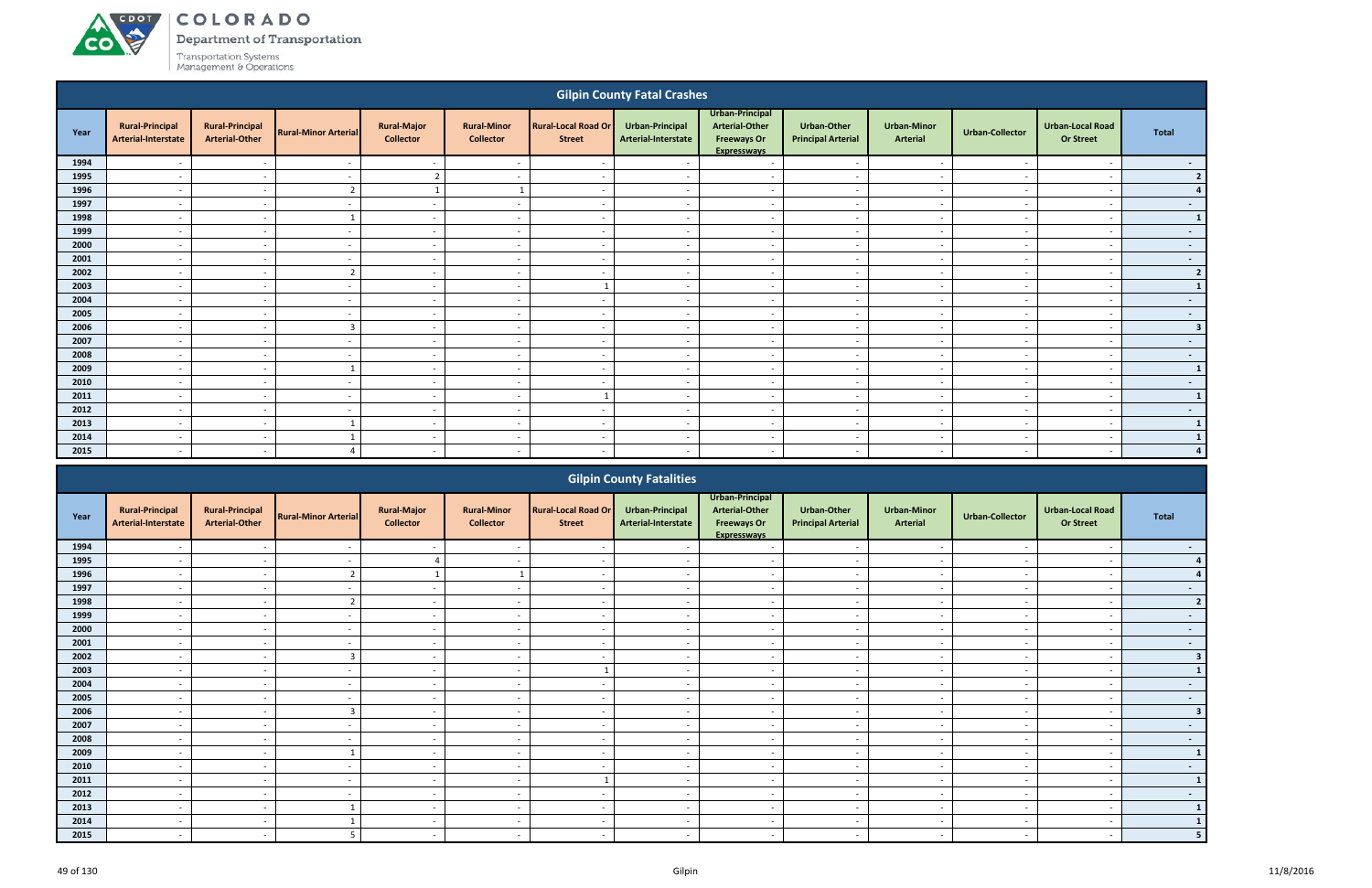

Department of Transportation

| Year |                          |                          |                          | <b>Gilpin County Fatal Crashes</b> |                          |                          |                |                          |                          |                          | <b>Gilpin County Fatalities</b> |                          |                          |                  |
|------|--------------------------|--------------------------|--------------------------|------------------------------------|--------------------------|--------------------------|----------------|--------------------------|--------------------------|--------------------------|---------------------------------|--------------------------|--------------------------|------------------|
|      | Interstate               | U.S. Highway             | <b>State Highway</b>     | <b>County Road</b>                 | <b>Municipality</b>      | <b>Frontage Rd</b>       | <b>Total</b>   | Interstate               | U.S. Highway             | <b>State Highway</b>     | <b>County Road</b>              | <b>Municipality</b>      | <b>Frontage Road</b>     | Total            |
| 1994 | $\overline{\phantom{0}}$ | $\sim$                   |                          | $\overline{\phantom{a}}$           |                          | $\overline{\phantom{a}}$ | $\sim$         |                          | $\overline{\phantom{a}}$ |                          |                                 |                          |                          | $\sim$ $-$       |
| 1995 | $\overline{\phantom{0}}$ | $\overline{\phantom{a}}$ |                          | $\sim$                             | $\overline{\phantom{a}}$ | $\sim$                   |                | $\overline{\phantom{a}}$ | $\overline{\phantom{a}}$ |                          |                                 | $\overline{\phantom{0}}$ |                          | 4 <sup>1</sup>   |
| 1996 | $\sim$                   | $\sim$                   | ີ                        |                                    |                          | $\overline{\phantom{a}}$ |                | $\sim$                   | $\sim$                   | $\overline{2}$           |                                 |                          |                          |                  |
| 1997 | $\sim$                   | $\sim$                   |                          |                                    | $\overline{\phantom{a}}$ | $\overline{\phantom{a}}$ | $\blacksquare$ |                          | $\sim$                   |                          |                                 |                          |                          | $\sim$ 100 $\mu$ |
| 1998 | $\sim$                   | $\sim$                   |                          | $\sim$                             | $\overline{\phantom{a}}$ | $\sim$                   |                | $\sim$                   | $\sim$                   | ຳ                        |                                 | $\overline{\phantom{0}}$ |                          | 2 <sup>1</sup>   |
| 1999 | $\overline{\phantom{a}}$ | $\sim$                   |                          |                                    | $\overline{\phantom{a}}$ | $\overline{\phantom{a}}$ | $\sim$         |                          | $\sim$                   |                          |                                 |                          |                          | $\sim$ $-$       |
| 2000 | $\sim$                   | $\overline{\phantom{a}}$ | $\sim$                   | $\sim$                             | $\overline{\phantom{a}}$ | $\sim$                   | $\sim$         | $\sim$                   | $\sim$                   | $\sim$                   | $\sim$                          | $\overline{\phantom{0}}$ | $\overline{\phantom{a}}$ | $\sim$ 100 $\pm$ |
| 2001 | $\sim$                   | $\sim$                   | -                        | $\overline{\phantom{a}}$           | $\overline{\phantom{a}}$ | $\sim$                   | $\sim$         | $\sim$                   | $\sim$                   | $\sim$                   |                                 | $\sim$                   |                          | $\sim$ $-$       |
| 2002 | $\overline{\phantom{0}}$ | $\sim$                   | ີ                        | $\overline{\phantom{a}}$           | $\overline{\phantom{0}}$ | $\overline{\phantom{a}}$ |                |                          | $\sim$                   | $\overline{3}$           |                                 | $\overline{\phantom{a}}$ |                          | 3                |
| 2003 | $\sim$                   | $\sim$                   |                          | $\overline{\phantom{a}}$           |                          | $\overline{\phantom{a}}$ |                |                          | $\sim$                   | $\sim$                   |                                 |                          |                          |                  |
| 2004 | $\overline{\phantom{a}}$ | $\sim$                   |                          |                                    |                          | $\overline{\phantom{a}}$ | $\sim$         |                          | $\sim$                   |                          |                                 |                          |                          | $\sim$ $-$       |
| 2005 | $\sim$                   | $\overline{\phantom{a}}$ | $\sim$                   | $\sim$                             | $\overline{\phantom{a}}$ | $\sim$                   | $\sim$         | $\sim$                   | $\sim$                   | $\sim$                   | $\overline{\phantom{a}}$        | $\sim$                   | $\sim$                   | $\sim$ $-$       |
| 2006 | $\overline{a}$           | $\overline{\phantom{a}}$ | $\sqrt{2}$               | $\sim$                             | $\overline{\phantom{a}}$ | $\overline{\phantom{a}}$ |                | $\sim$                   | $\overline{\phantom{a}}$ | 3                        | $\overline{\phantom{a}}$        | $\overline{\phantom{0}}$ |                          | 3                |
| 2007 | $\overline{a}$           | $\overline{\phantom{a}}$ | $\overline{\phantom{a}}$ | $\overline{\phantom{a}}$           | $\overline{\phantom{a}}$ | $\overline{\phantom{a}}$ | $\sim$         | $\sim$                   | $\overline{\phantom{a}}$ | $\sim$                   |                                 | $\overline{a}$           | $\overline{\phantom{0}}$ | $\sim$ $-$       |
| 2008 | $\sim$                   | $\overline{\phantom{a}}$ |                          | $\overline{\phantom{a}}$           | $\overline{\phantom{0}}$ | $\overline{\phantom{a}}$ | $\sim$         |                          | $\overline{\phantom{a}}$ | $\overline{\phantom{a}}$ |                                 | $\overline{\phantom{0}}$ |                          | $\sim$ $-$       |
| 2009 | $\sim$                   | $\sim$                   |                          | $\overline{\phantom{a}}$           | $\overline{\phantom{0}}$ | $\overline{\phantom{a}}$ |                |                          | $\sim$                   |                          |                                 | $\overline{\phantom{0}}$ |                          | 1                |
| 2010 | $\sim$                   | $\sim$                   | $\overline{\phantom{a}}$ | $\overline{a}$                     | $\overline{\phantom{a}}$ | $\sim$                   | $\sim$         | $\sim$                   | $\sim$                   | $\sim$                   | $\qquad \qquad \blacksquare$    | $\overline{\phantom{a}}$ | $\overline{\phantom{a}}$ | $\sim$ 100 $\pm$ |
| 2011 | $\overline{\phantom{a}}$ | $\sim$                   |                          |                                    | $\overline{\phantom{a}}$ | $\overline{\phantom{a}}$ |                |                          | $\sim$                   |                          |                                 | $\overline{\phantom{a}}$ |                          | $\mathbf{1}$     |
| 2012 | $\overline{a}$           | $\sim$                   | $\overline{\phantom{0}}$ | $\overline{\phantom{a}}$           | $\overline{\phantom{a}}$ | $\overline{\phantom{a}}$ | $\sim$         | $\sim$                   | $\sim$                   | $\sim$                   |                                 | $\overline{a}$           |                          | $\sim$ $-$       |
| 2013 | $\sim$                   | $\sim$                   |                          | и,                                 | $\overline{\phantom{a}}$ | $\sim$                   |                |                          | $\sim$                   |                          |                                 |                          |                          | $\mathbf{1}$     |
| 2014 | $\overline{a}$           | $\sim$                   |                          | $\sim$                             | $\overline{\phantom{a}}$ | $\overline{\phantom{a}}$ |                | $\overline{\phantom{0}}$ | $\sim$                   |                          |                                 | $\overline{\phantom{0}}$ | $\overline{\phantom{0}}$ | $1\phantom{.}$   |
| 2015 | $\sim$                   | $\sim$                   |                          | $\sim$                             | $\overline{\phantom{a}}$ | $\sim$                   | $\mathbf{A}$   | $\sim$                   | $\sim$                   | -5                       | $\overline{\phantom{a}}$        | $\overline{\phantom{0}}$ | $\overline{a}$           | 5 <sub>1</sub>   |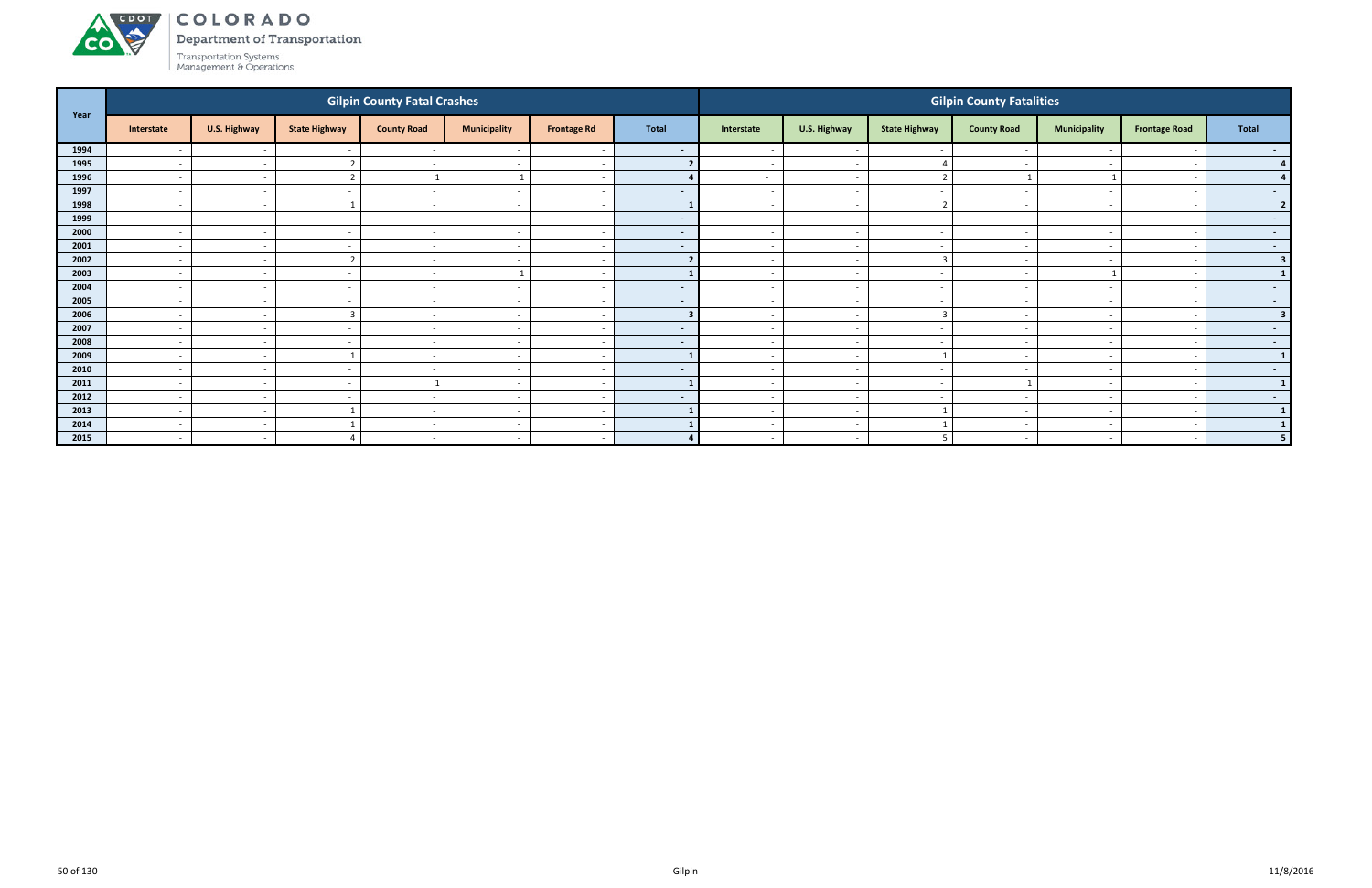# ACDOT **CO**

COLORADO

Department of Transportation

|      |                                               |                                                 |                             |                                        |                                        |                                             | <b>Grand County Fatal Crashes</b>             |                                                                                      |                                                 |                                |                          |                                             |                         |
|------|-----------------------------------------------|-------------------------------------------------|-----------------------------|----------------------------------------|----------------------------------------|---------------------------------------------|-----------------------------------------------|--------------------------------------------------------------------------------------|-------------------------------------------------|--------------------------------|--------------------------|---------------------------------------------|-------------------------|
| Year | <b>Rural-Principal</b><br>Arterial-Interstate | <b>Rural-Principal</b><br><b>Arterial-Other</b> | <b>Rural-Minor Arterial</b> | <b>Rural-Major</b><br><b>Collector</b> | <b>Rural-Minor</b><br><b>Collector</b> | <b>Rural-Local Road Or</b><br><b>Street</b> | <b>Urban-Principal</b><br>Arterial-Interstate | Urban-Principal<br><b>Arterial-Other</b><br><b>Freeways Or</b><br><b>Expressways</b> | <b>Urban-Other</b><br><b>Principal Arterial</b> | <b>Urban-Minor</b><br>Arterial | <b>Urban-Collector</b>   | <b>Urban-Local Road</b><br><b>Or Street</b> | <b>Total</b>            |
| 1994 |                                               | $\overline{\mathbf{3}}$                         | $\overline{\phantom{a}}$    | $\sim$                                 | 1                                      | $\overline{1}$                              |                                               | $\overline{\phantom{a}}$                                                             | $\overline{\phantom{a}}$                        | $\overline{\phantom{a}}$       | $\sim$                   | $\overline{\phantom{a}}$                    | 5                       |
| 1995 | $\overline{\phantom{a}}$                      | $\Delta$                                        | $\overline{\phantom{0}}$    | $\sim$                                 | $\overline{\phantom{0}}$               | $\overline{\phantom{0}}$                    | $\overline{\phantom{a}}$                      | $\overline{\phantom{a}}$                                                             | $\sim$                                          | $\sim$                         | $\overline{\phantom{a}}$ | $\overline{\phantom{a}}$                    | $\overline{a}$          |
| 1996 | $\overline{\phantom{a}}$                      | $\overline{1}$                                  | $\overline{\phantom{a}}$    | $\sim$                                 | $\sim$                                 | $\overline{\phantom{a}}$                    | $\sim$                                        | $\sim$                                                                               | $\sim$                                          | $\overline{\phantom{a}}$       | $\overline{\phantom{a}}$ | $\overline{\phantom{a}}$                    |                         |
| 1997 | $\overline{\phantom{a}}$                      |                                                 | $\overline{\phantom{a}}$    | -1                                     | $\overline{\phantom{a}}$               | $\overline{\phantom{a}}$                    | $\sim$                                        | $\sim$                                                                               | $\overline{\phantom{a}}$                        | $\overline{\phantom{a}}$       | $\sim$                   | $\overline{\phantom{a}}$                    | $\overline{2}$          |
| 1998 | $\overline{a}$                                |                                                 |                             | $\overline{\phantom{a}}$               | $\overline{\phantom{a}}$               |                                             | $\sim$                                        | $\sim$                                                                               | $\overline{\phantom{a}}$                        | $\sim$                         | $\sim$                   | $\overline{\phantom{a}}$                    | $\overline{\mathbf{3}}$ |
| 1999 | $\overline{\phantom{a}}$                      |                                                 |                             | $\overline{\phantom{a}}$               | $\overline{a}$                         | $\overline{2}$                              | $\overline{\phantom{a}}$                      | $\overline{\phantom{a}}$                                                             | $\overline{\phantom{a}}$                        | $\overline{\phantom{a}}$       | $\sim$                   | $\overline{\phantom{a}}$                    | $\overline{7}$          |
| 2000 | $\overline{\phantom{a}}$                      | $\overline{2}$                                  |                             | $\overline{\phantom{a}}$               |                                        | $\overline{\phantom{a}}$                    |                                               | $\overline{\phantom{a}}$                                                             | $\overline{\phantom{a}}$                        | $\sim$                         |                          | $\overline{\phantom{a}}$                    | $\overline{a}$          |
| 2001 | $\overline{\phantom{a}}$                      | 5                                               | $\overline{3}$              | $\sim$                                 | $\overline{\phantom{a}}$               |                                             | $\overline{\phantom{a}}$                      | $\overline{\phantom{a}}$                                                             | $\overline{a}$                                  | $\overline{\phantom{a}}$       | $\sim$                   | $\overline{\phantom{a}}$                    | 9                       |
| 2002 | $\overline{a}$                                |                                                 |                             | $\overline{\phantom{a}}$               | $\overline{\phantom{a}}$               | $\overline{\phantom{a}}$                    | $\overline{a}$                                | $\overline{\phantom{a}}$                                                             | $\overline{a}$                                  | $\overline{\phantom{a}}$       | $\overline{\phantom{a}}$ | $\overline{\phantom{a}}$                    | 5                       |
| 2003 | $\overline{a}$                                | $\mathbf{1}$                                    | $\overline{\phantom{a}}$    | $\mathbf{1}$                           | $\overline{a}$                         | $\overline{\phantom{a}}$                    | $\sim$                                        | $\overline{\phantom{a}}$                                                             | $\overline{\phantom{a}}$                        | $\overline{\phantom{a}}$       | $\overline{\phantom{a}}$ | $\overline{a}$                              | $\overline{2}$          |
| 2004 | $\overline{\phantom{a}}$                      | $\overline{2}$                                  |                             | $\sim$                                 |                                        | $\overline{\phantom{a}}$                    | $\sim$                                        | $\overline{\phantom{a}}$                                                             | $\overline{\phantom{a}}$                        | $\overline{\phantom{a}}$       | $\sim$                   | $\overline{\phantom{a}}$                    | 4                       |
| 2005 | $\overline{\phantom{a}}$                      | $\overline{2}$                                  | ຳ                           |                                        | $\overline{\phantom{a}}$               | $\overline{\phantom{a}}$                    | $\overline{\phantom{a}}$                      | $\overline{\phantom{a}}$                                                             | $\overline{\phantom{a}}$                        | $\overline{\phantom{a}}$       | $\sim$                   | $\overline{\phantom{a}}$                    |                         |
| 2006 | $\overline{\phantom{a}}$                      | $\overline{2}$                                  |                             | $\overline{2}$                         | $\overline{\phantom{a}}$               | $\sim$                                      | $\sim$                                        | $\overline{\phantom{a}}$                                                             | $\overline{\phantom{a}}$                        | $\overline{\phantom{a}}$       | $\sim$                   | $\overline{\phantom{a}}$                    |                         |
| 2007 | $\overline{\phantom{a}}$                      | $\overline{3}$                                  |                             | $\overline{\phantom{a}}$               | $\overline{\phantom{a}}$               |                                             | $\overline{\phantom{a}}$                      | $\overline{\phantom{a}}$                                                             | $\overline{a}$                                  | $\overline{\phantom{a}}$       | $\overline{\phantom{a}}$ | $\overline{\phantom{a}}$                    |                         |
| 2008 | $\overline{\phantom{a}}$                      | $\overline{\mathbf{3}}$                         | $\overline{\phantom{a}}$    | -1                                     | $\overline{\phantom{a}}$               | $\overline{\phantom{a}}$                    | $\overline{\phantom{a}}$                      | $\overline{\phantom{a}}$                                                             | $\overline{a}$                                  | $\overline{\phantom{a}}$       | $\sim$                   | $\overline{\phantom{a}}$                    |                         |
| 2009 | $\overline{\phantom{a}}$                      | $\overline{2}$                                  |                             | $\sim$                                 | $\overline{\phantom{a}}$               |                                             | $\overline{\phantom{a}}$                      | $\overline{a}$                                                                       | $\overline{\phantom{0}}$                        | $\sim$                         | - -                      | $\overline{\phantom{a}}$                    | 4                       |
| 2010 | $\overline{a}$                                | $\mathbf{1}$                                    | $\overline{\phantom{a}}$    | 1                                      | $\overline{a}$                         |                                             | $\sim$                                        | $\overline{\phantom{a}}$                                                             | $\overline{\phantom{a}}$                        | $\overline{\phantom{a}}$       | $\sim$                   | $\overline{\phantom{a}}$                    | $\overline{\mathbf{3}}$ |
| 2011 | $\overline{\phantom{a}}$                      |                                                 | $\overline{\phantom{a}}$    | $\overline{1}$                         | $\overline{\phantom{a}}$               | $\overline{\phantom{a}}$                    | $\sim$                                        | $\overline{\phantom{a}}$                                                             | $\overline{\phantom{a}}$                        | $\overline{\phantom{a}}$       | $\sim$                   | $\overline{\phantom{a}}$                    | $\overline{2}$          |
| 2012 | $\sim$                                        | $\overline{\phantom{a}}$                        |                             | $\sim$                                 | $\overline{\phantom{a}}$               | $\sim$                                      | $\sim$                                        | $\sim$                                                                               | $\overline{\phantom{a}}$                        | $\overline{\phantom{a}}$       | $\sim$                   | $\overline{\phantom{a}}$                    |                         |
| 2013 | $\overline{\phantom{a}}$                      | $\overline{\mathbf{1}}$                         | $\overline{\phantom{a}}$    | $\overline{\phantom{a}}$               | $\overline{\phantom{a}}$               | $\overline{\phantom{a}}$                    | $\sim$                                        | $\overline{\phantom{a}}$                                                             | $\overline{\phantom{a}}$                        | $\overline{\phantom{a}}$       | $\sim$                   | $\overline{\phantom{a}}$                    |                         |
| 2014 | $\overline{\phantom{a}}$                      | $\overline{3}$                                  | $\overline{\phantom{a}}$    | $\overline{\phantom{a}}$               | $\overline{\phantom{a}}$               | $\overline{\phantom{a}}$                    | $\overline{\phantom{a}}$                      | $\overline{\phantom{a}}$                                                             | $\overline{a}$                                  | $\overline{\phantom{a}}$       | $\sim$                   | $\overline{\phantom{a}}$                    | 3                       |
| 2015 |                                               | $\overline{3}$                                  |                             |                                        |                                        |                                             |                                               |                                                                                      |                                                 |                                |                          |                                             |                         |
|      |                                               |                                                 |                             |                                        |                                        |                                             | <b>Grand County Fatalities</b>                | <b>Urban-Principal</b>                                                               |                                                 |                                |                          |                                             |                         |

|      |                                               |                                                 |                             |                                        |                                        |                                             | <b>Startu County Fatallities</b>       |                                                                               |                                                 |                                |                          |                                             |       |
|------|-----------------------------------------------|-------------------------------------------------|-----------------------------|----------------------------------------|----------------------------------------|---------------------------------------------|----------------------------------------|-------------------------------------------------------------------------------|-------------------------------------------------|--------------------------------|--------------------------|---------------------------------------------|-------|
| Year | <b>Rural-Principal</b><br>Arterial-Interstate | <b>Rural-Principal</b><br><b>Arterial-Other</b> | <b>Rural-Minor Arterial</b> | <b>Rural-Major</b><br><b>Collector</b> | <b>Rural-Minor</b><br><b>Collector</b> | <b>Rural-Local Road Or</b><br><b>Street</b> | Urban-Principal<br>Arterial-Interstate | Urban-Principal<br>Arterial-Other<br><b>Freeways Or</b><br><b>Expresswavs</b> | <b>Urban-Other</b><br><b>Principal Arterial</b> | <b>Urban-Minor</b><br>Arterial | <b>Urban-Collector</b>   | <b>Urban-Local Road</b><br><b>Or Street</b> | Total |
| 1994 |                                               |                                                 |                             | $\overline{\phantom{a}}$               | $\overline{2}$                         |                                             |                                        |                                                                               | $\overline{\phantom{a}}$                        |                                |                          |                                             |       |
| 1995 |                                               |                                                 |                             | $\overline{\phantom{a}}$               |                                        |                                             |                                        |                                                                               | $\overline{\phantom{0}}$                        | $\overline{\phantom{0}}$       |                          | $\overline{\phantom{a}}$                    |       |
| 1996 |                                               |                                                 |                             |                                        |                                        |                                             |                                        |                                                                               |                                                 |                                |                          |                                             |       |
| 1997 |                                               |                                                 |                             |                                        | $\overline{\phantom{a}}$               |                                             |                                        | $\overline{\phantom{a}}$                                                      | $\overline{\phantom{a}}$                        | $\overline{\phantom{a}}$       |                          | $\overline{\phantom{a}}$                    |       |
| 1998 | $\overline{\phantom{a}}$                      |                                                 |                             | $\sim$                                 | $\blacksquare$                         |                                             |                                        | $\overline{\phantom{a}}$                                                      | $\overline{a}$                                  | $\overline{\phantom{0}}$       |                          | $\overline{\phantom{a}}$                    |       |
| 1999 |                                               |                                                 |                             | $\overline{\phantom{a}}$               | $\overline{\phantom{a}}$               |                                             |                                        | $\overline{\phantom{a}}$                                                      | $\overline{\phantom{a}}$                        | $\overline{\phantom{a}}$       |                          | $\overline{\phantom{a}}$                    |       |
| 2000 |                                               |                                                 |                             | $\overline{\phantom{a}}$               |                                        |                                             |                                        |                                                                               | $\sim$                                          | $\overline{\phantom{a}}$       |                          | $\overline{\phantom{a}}$                    |       |
| 2001 |                                               |                                                 |                             | $\overline{\phantom{a}}$               | $\overline{\phantom{a}}$               |                                             |                                        | $\overline{\phantom{a}}$                                                      | $\overline{\phantom{a}}$                        | $\sim$                         |                          | $\overline{\phantom{a}}$                    | 10    |
| 2002 |                                               |                                                 |                             |                                        |                                        |                                             |                                        |                                                                               | $\overline{\phantom{a}}$                        | $\overline{\phantom{0}}$       |                          | $\overline{\phantom{a}}$                    |       |
| 2003 |                                               |                                                 |                             |                                        | $\overline{\phantom{a}}$               |                                             |                                        | $\overline{\phantom{0}}$                                                      | $\overline{\phantom{a}}$                        | $\overline{\phantom{a}}$       |                          | $\overline{\phantom{0}}$                    |       |
| 2004 | $\overline{\phantom{a}}$                      |                                                 |                             | $\sim$                                 | $\overline{2}$                         | $\overline{\phantom{0}}$                    | $\sim$                                 | $\overline{a}$                                                                | $\sim$                                          | $\sim$                         | $\sim$                   | $\overline{\phantom{a}}$                    |       |
| 2005 |                                               | $\mathcal{L}$<br>L                              | $\mathbf{\hat{z}}$          |                                        | $\overline{\phantom{a}}$               |                                             |                                        | $\overline{\phantom{a}}$                                                      | $\overline{\phantom{a}}$                        | $\overline{\phantom{a}}$       |                          | $\overline{\phantom{a}}$                    |       |
| 2006 |                                               |                                                 |                             |                                        | $\overline{\phantom{a}}$               |                                             |                                        |                                                                               | $\overline{\phantom{a}}$                        | $\overline{\phantom{a}}$       |                          | $\overline{\phantom{a}}$                    |       |
| 2007 |                                               |                                                 |                             |                                        | $\overline{\phantom{a}}$               |                                             |                                        | $\overline{\phantom{a}}$                                                      | $\overline{\phantom{a}}$                        | $\overline{\phantom{a}}$       |                          | $\overline{\phantom{a}}$                    |       |
| 2008 |                                               |                                                 |                             |                                        |                                        |                                             |                                        |                                                                               | $\overline{\phantom{a}}$                        |                                |                          | $\overline{\phantom{a}}$                    |       |
| 2009 | $\overline{\phantom{a}}$                      |                                                 |                             | $\overline{\phantom{a}}$               | $\overline{\phantom{a}}$               |                                             |                                        | $\overline{\phantom{a}}$                                                      | $\overline{\phantom{a}}$                        | $\sim$                         | $\overline{\phantom{a}}$ | $\overline{\phantom{a}}$                    |       |
| 2010 |                                               |                                                 |                             |                                        | $\overline{\phantom{a}}$               |                                             |                                        | $\overline{\phantom{a}}$                                                      | $\overline{\phantom{a}}$                        | $\overline{\phantom{a}}$       |                          |                                             |       |
| 2011 |                                               |                                                 |                             |                                        | $\overline{\phantom{a}}$               |                                             |                                        |                                                                               | $\overline{\phantom{a}}$                        | $\overline{\phantom{a}}$       |                          |                                             |       |
| 2012 |                                               |                                                 |                             |                                        |                                        |                                             |                                        |                                                                               | $\overline{\phantom{a}}$                        | $\overline{\phantom{a}}$       |                          | $\overline{\phantom{a}}$                    |       |
| 2013 |                                               |                                                 |                             |                                        |                                        |                                             |                                        |                                                                               |                                                 |                                |                          |                                             |       |
| 2014 |                                               |                                                 |                             | $\overline{\phantom{a}}$               | $\overline{\phantom{0}}$               |                                             |                                        | $\overline{\phantom{a}}$                                                      | $\overline{\phantom{a}}$                        | $\overline{\phantom{a}}$       |                          | $\overline{\phantom{0}}$                    |       |
| 2015 | $\overline{\phantom{a}}$                      |                                                 |                             |                                        | $\overline{\phantom{a}}$               |                                             |                                        |                                                                               | $\overline{\phantom{a}}$                        | $\sim$                         |                          |                                             |       |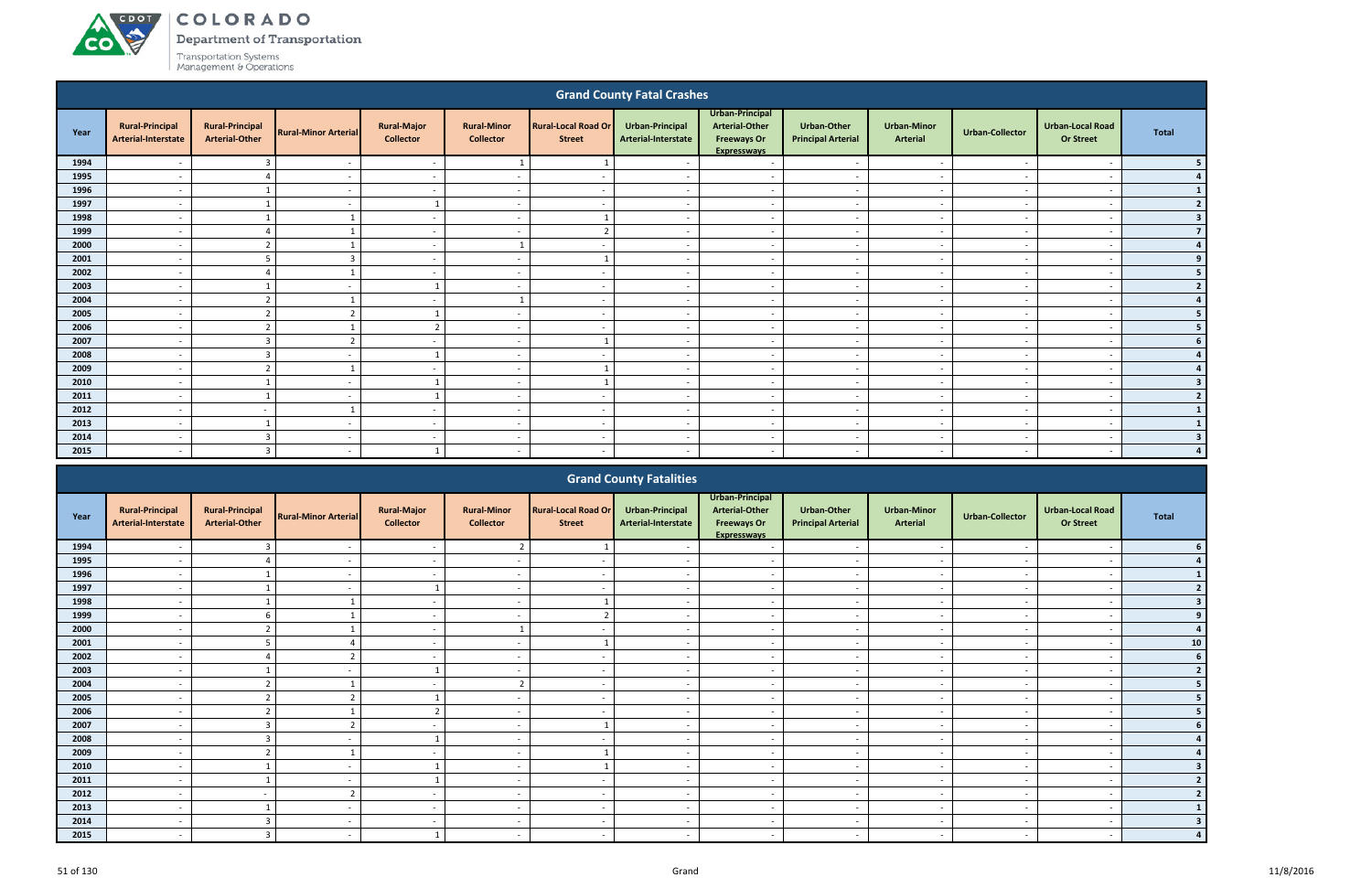

Department of Transportation

| Year |                          |                         |                          | <b>Grand County Fatal Crashes</b> |                          |                          |              |                          |                          |                      | <b>Grand County Fatalities</b> |                          |                          |                |
|------|--------------------------|-------------------------|--------------------------|-----------------------------------|--------------------------|--------------------------|--------------|--------------------------|--------------------------|----------------------|--------------------------------|--------------------------|--------------------------|----------------|
|      | Interstate               | U.S. Highway            | <b>State Highway</b>     | <b>County Road</b>                | <b>Municipality</b>      | <b>Frontage Rd</b>       | <b>Total</b> | Interstate               | U.S. Highway             | <b>State Highway</b> | <b>County Road</b>             | <b>Municipality</b>      | <b>Frontage Road</b>     | <b>Total</b>   |
| 1994 | $\overline{\phantom{a}}$ |                         |                          | <sup>-</sup>                      |                          | $\overline{\phantom{a}}$ |              |                          | $\overline{3}$           |                      |                                |                          |                          |                |
| 1995 | $\sim$                   |                         | $\overline{\phantom{a}}$ | $\overline{\phantom{0}}$          | $\overline{\phantom{a}}$ | $\overline{\phantom{a}}$ |              | $\overline{\phantom{a}}$ | $\overline{4}$           |                      |                                | $\overline{\phantom{0}}$ |                          | 4              |
| 1996 | $\overline{a}$           |                         | $\overline{\phantom{0}}$ | $\sim$                            | $\overline{\phantom{a}}$ | $\sim$                   |              | $\sim$                   | $\overline{1}$           | $\sim$               |                                | $\sim$                   |                          | $1\phantom{.}$ |
| 1997 | $\sim$                   |                         |                          |                                   | $\overline{\phantom{a}}$ | $\sim$                   |              | $\sim$                   | $\overline{\phantom{0}}$ |                      |                                |                          |                          | 2              |
| 1998 | $\sim$                   |                         |                          |                                   | $\overline{\phantom{a}}$ | $\overline{\phantom{a}}$ |              | $\sim$                   | - 1                      |                      |                                | $\sim$                   |                          | 3 <sup>1</sup> |
| 1999 | $\sim$                   |                         |                          |                                   | $\overline{\phantom{a}}$ | $\overline{\phantom{a}}$ |              |                          | -6                       |                      |                                | $\overline{\phantom{a}}$ |                          | 9 <sup>1</sup> |
| 2000 | $\overline{a}$           | $\mathbf{\hat{z}}$      |                          |                                   | $\overline{\phantom{a}}$ | $\overline{\phantom{a}}$ |              | $\overline{\phantom{a}}$ | $\mathbf{\cdot}$         |                      |                                |                          |                          | 4              |
| 2001 | $\sim$                   | 5                       |                          |                                   | $\overline{\phantom{a}}$ | $\sim$                   |              | $\sim$                   | -5                       |                      |                                | $\sim$                   |                          | 10             |
| 2002 | $\overline{\phantom{0}}$ |                         |                          |                                   | $\overline{\phantom{a}}$ | $\overline{\phantom{a}}$ |              |                          | $\overline{4}$           | $\mathbf{r}$         |                                |                          |                          | 6 <sup>1</sup> |
| 2003 | $\sim$                   |                         |                          | $\overline{\phantom{a}}$          | $\overline{\phantom{a}}$ | $\sim$                   |              | $\overline{\phantom{0}}$ |                          |                      |                                | $\overline{\phantom{0}}$ |                          | 2              |
| 2004 | $\overline{\phantom{0}}$ |                         |                          |                                   |                          | $\overline{\phantom{a}}$ |              |                          |                          |                      |                                |                          |                          | 5 <sub>1</sub> |
| 2005 | $\sim$                   | $\overline{2}$          |                          |                                   | $\overline{\phantom{a}}$ | $\overline{\phantom{a}}$ |              | $\sim$                   | $\mathcal{D}$            | ຳ                    |                                | $\overline{\phantom{0}}$ |                          | 5 <sub>1</sub> |
| 2006 | $\sim$                   | $\overline{2}$          |                          |                                   | $\overline{\phantom{a}}$ | $\overline{\phantom{a}}$ |              | $\overline{\phantom{0}}$ | $\overline{2}$           | $\mathbf{r}$         |                                | $\sim$                   |                          | 5 <sub>1</sub> |
| 2007 | $\sim$                   | $\overline{3}$          |                          |                                   | $\overline{\phantom{a}}$ | $\sim$                   |              |                          | $\overline{3}$           | $\mathbf{r}$         |                                | $\overline{\phantom{0}}$ |                          | 6 <sup>1</sup> |
| 2008 | $\sim$                   | 3                       |                          |                                   | $\overline{\phantom{a}}$ | $\sim$                   |              |                          | $\overline{3}$           |                      |                                |                          |                          | 4 <sup>1</sup> |
| 2009 | $\overline{a}$           | $\mathbf{\overline{a}}$ |                          |                                   |                          | $\overline{\phantom{a}}$ |              |                          | $\overline{\phantom{a}}$ |                      |                                |                          |                          |                |
| 2010 | $\overline{a}$           |                         |                          |                                   | $\overline{\phantom{a}}$ | $\overline{\phantom{a}}$ |              | $\sim$                   | $\overline{1}$           |                      |                                | $\overline{\phantom{a}}$ | $\overline{\phantom{a}}$ | 3 <sup>1</sup> |
| 2011 | $\sim$                   |                         | $\overline{\phantom{a}}$ |                                   | $\overline{\phantom{a}}$ | $\sim$                   |              | $\sim$                   | $\overline{1}$           | $\sim$               |                                | $\sim$                   |                          | 2              |
| 2012 | $\sim$                   | $\sim$                  |                          | $\overline{\phantom{a}}$          | $\overline{\phantom{a}}$ | $\overline{a}$           |              |                          | $\overline{\phantom{a}}$ | $\mathbf{r}$         |                                | $\overline{\phantom{0}}$ |                          | 2              |
| 2013 | $\sim$                   |                         | $\overline{\phantom{a}}$ | $\sim$                            | $\overline{\phantom{a}}$ | $\overline{\phantom{a}}$ |              | $\sim$                   |                          | $\sim$               |                                | $\sim$                   |                          | 1 <sup>1</sup> |
| 2014 | $\overline{\phantom{a}}$ | 3                       |                          |                                   |                          | $\overline{\phantom{a}}$ |              |                          |                          |                      |                                |                          |                          | 3 <sup>1</sup> |
| 2015 | $\overline{a}$           | $\mathbf{3}$            |                          | $\sim$                            | $\overline{\phantom{a}}$ | $\sim$                   | $\Delta$     | $\sim$                   | $\mathbf{R}$             |                      | $\overline{\phantom{a}}$       | $\overline{a}$           | $\overline{\phantom{a}}$ | $\overline{4}$ |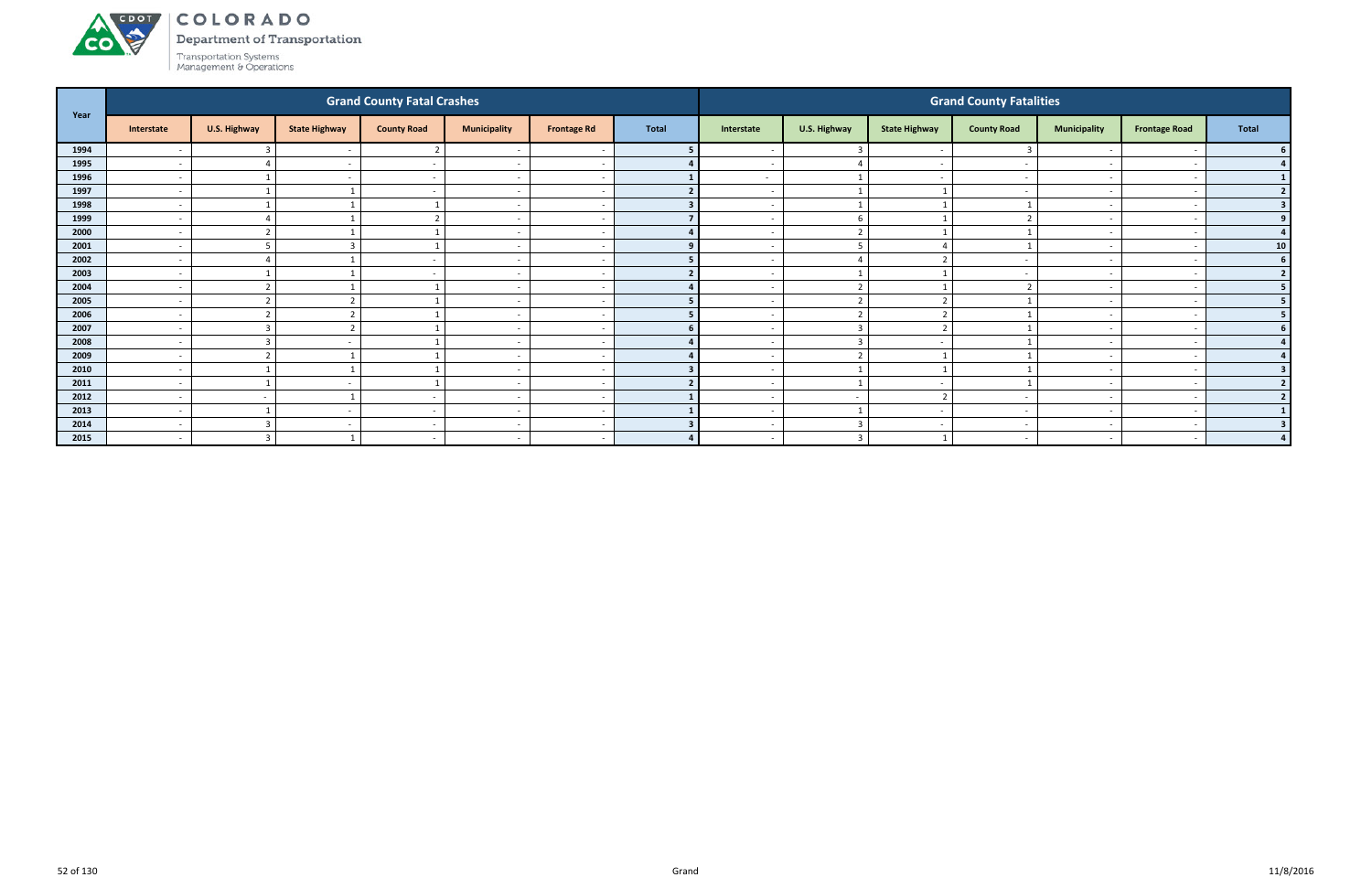### ACDOT COLORADO

**CO** 

Department of Transportation

|                                                                                                                                                                                                                                                                                                                                                                                                                                                              |                                               |                                                 |                             |                                        |                                        |                                             | <b>Gunnison County Fatal Crashes</b>   |                                                                               |                                                 |                                       |                          |                                             |                |  |
|--------------------------------------------------------------------------------------------------------------------------------------------------------------------------------------------------------------------------------------------------------------------------------------------------------------------------------------------------------------------------------------------------------------------------------------------------------------|-----------------------------------------------|-------------------------------------------------|-----------------------------|----------------------------------------|----------------------------------------|---------------------------------------------|----------------------------------------|-------------------------------------------------------------------------------|-------------------------------------------------|---------------------------------------|--------------------------|---------------------------------------------|----------------|--|
| Year                                                                                                                                                                                                                                                                                                                                                                                                                                                         | <b>Rural-Principal</b><br>Arterial-Interstate | <b>Rural-Principal</b><br><b>Arterial-Other</b> | <b>Rural-Minor Arterial</b> | <b>Rural-Major</b><br><b>Collector</b> | <b>Rural-Minor</b><br><b>Collector</b> | <b>Rural-Local Road Or</b><br><b>Street</b> | Urban-Principal<br>Arterial-Interstate | Urban-Principal<br>Arterial-Other<br><b>Freeways Or</b><br><b>Expresswavs</b> | <b>Urban-Other</b><br><b>Principal Arterial</b> | <b>Urban-Minor</b><br><b>Arterial</b> | <b>Urban-Collector</b>   | <b>Urban-Local Road</b><br><b>Or Street</b> | <b>Total</b>   |  |
| 1994                                                                                                                                                                                                                                                                                                                                                                                                                                                         |                                               |                                                 |                             |                                        |                                        |                                             |                                        | $\overline{a}$                                                                |                                                 | . —                                   |                          |                                             |                |  |
| 1995                                                                                                                                                                                                                                                                                                                                                                                                                                                         | $\overline{\phantom{a}}$                      | $\overline{2}$                                  | $\sim$                      | $\overline{2}$                         | $\sim$                                 | $\overline{\phantom{a}}$                    | $\sim$                                 | $\sim$                                                                        | $\sim$                                          | $\sim$                                | $\sim$                   |                                             |                |  |
| 1996                                                                                                                                                                                                                                                                                                                                                                                                                                                         | $\overline{\phantom{a}}$                      | $\overline{3}$                                  |                             | $\sim$                                 | $\overline{3}$                         | $\overline{\phantom{a}}$                    | $\sim$                                 | $\sim$                                                                        | $\sim$                                          | $\sim$                                | $\sim$                   | $\overline{\phantom{a}}$                    |                |  |
| 1997                                                                                                                                                                                                                                                                                                                                                                                                                                                         | $\overline{\phantom{a}}$                      | $\overline{3}$                                  | $\overline{2}$              | $\sim$                                 | $\overline{\phantom{a}}$               | $\overline{\phantom{a}}$                    | $\sim$                                 | $\sim$                                                                        | $\sim$                                          | $\sim$                                | $\sim$                   | $\overline{\phantom{a}}$                    |                |  |
| 1998                                                                                                                                                                                                                                                                                                                                                                                                                                                         | $\overline{\phantom{a}}$                      |                                                 | $\overline{\phantom{a}}$    | $\sim$                                 |                                        | $\overline{\phantom{a}}$                    | $\sim$                                 | $\overline{a}$                                                                | $\sim$                                          | $\sim$                                | $\overline{\phantom{a}}$ | $\overline{\phantom{a}}$                    |                |  |
| 1999                                                                                                                                                                                                                                                                                                                                                                                                                                                         | $\overline{\phantom{a}}$                      | $\overline{\phantom{a}}$                        | $\overline{\phantom{a}}$    |                                        | $\overline{\phantom{a}}$               | ຳ                                           | $\sim$                                 | $\overline{a}$                                                                | $\overline{\phantom{a}}$                        | $\sim$                                | $\sim$                   | $\overline{\phantom{a}}$                    | 3              |  |
| 2000                                                                                                                                                                                                                                                                                                                                                                                                                                                         | $\overline{\phantom{a}}$                      | 5                                               |                             | $\sim$                                 | $\mathbf{1}$                           | $\overline{\phantom{a}}$                    | $\sim$                                 | $\overline{a}$                                                                | $\overline{\phantom{a}}$                        | $\sim$                                | $\sim$                   | $\overline{\phantom{a}}$                    | $\overline{7}$ |  |
| 2001<br>ຳ<br>$\overline{a}$<br>$\sim$<br>$\overline{\phantom{a}}$<br>$\overline{\phantom{a}}$<br>$\overline{\phantom{a}}$<br>$\overline{\phantom{a}}$<br>$\overline{\phantom{0}}$<br>$\overline{\phantom{a}}$<br>5<br>2002<br>$\sim$<br>$\sim$<br>$\sim$<br>$\overline{\phantom{a}}$<br>$\overline{\phantom{a}}$<br>$\overline{\phantom{a}}$<br>$\overline{\phantom{a}}$<br>$\overline{\phantom{a}}$<br>$\overline{\phantom{a}}$<br>$\overline{\phantom{a}}$ |                                               |                                                 |                             |                                        |                                        |                                             |                                        |                                                                               |                                                 |                                       |                          |                                             |                |  |
|                                                                                                                                                                                                                                                                                                                                                                                                                                                              |                                               |                                                 |                             |                                        |                                        |                                             |                                        |                                                                               |                                                 |                                       |                          |                                             |                |  |
| 2003                                                                                                                                                                                                                                                                                                                                                                                                                                                         |                                               | $\overline{3}$                                  |                             |                                        |                                        |                                             |                                        | $\overline{a}$                                                                | $\overline{\phantom{a}}$                        | $\overline{\phantom{a}}$              |                          | $\overline{\phantom{a}}$                    |                |  |
| 2004                                                                                                                                                                                                                                                                                                                                                                                                                                                         |                                               |                                                 |                             |                                        | $\overline{2}$                         |                                             |                                        | $\overline{a}$                                                                | $\overline{\phantom{a}}$                        | $\overline{\phantom{a}}$              |                          | $\overline{\phantom{a}}$                    |                |  |
| 2005                                                                                                                                                                                                                                                                                                                                                                                                                                                         |                                               | $\overline{2}$                                  |                             |                                        |                                        |                                             |                                        | $\overline{a}$                                                                |                                                 | $\overline{\phantom{a}}$              |                          | $\overline{\phantom{a}}$                    |                |  |
| 2006                                                                                                                                                                                                                                                                                                                                                                                                                                                         | $\overline{\phantom{a}}$                      | $\overline{2}$                                  | $\sim$                      | $\sim$                                 | $\overline{\phantom{a}}$               | $\overline{\phantom{a}}$                    | $\sim$                                 | $\overline{\phantom{a}}$                                                      | $\sim$                                          | $\overline{\phantom{a}}$              | $\overline{\phantom{a}}$ | $\overline{\phantom{a}}$                    |                |  |
| 2007                                                                                                                                                                                                                                                                                                                                                                                                                                                         | $\overline{\phantom{a}}$                      | ຳ                                               | . .                         |                                        | $\overline{\phantom{a}}$               |                                             |                                        | $\overline{\phantom{a}}$                                                      |                                                 | $\sim$                                | $\overline{\phantom{a}}$ | $\overline{\phantom{a}}$                    |                |  |
| 2008                                                                                                                                                                                                                                                                                                                                                                                                                                                         | $\overline{\phantom{a}}$                      |                                                 | $\overline{\phantom{a}}$    | $\sim$                                 | $\overline{\phantom{a}}$               | $\overline{\phantom{a}}$                    | $\overline{\phantom{a}}$               | $\overline{\phantom{a}}$                                                      | $\overline{\phantom{a}}$                        | $\overline{\phantom{a}}$              | $\overline{\phantom{a}}$ | $\overline{\phantom{a}}$                    |                |  |
| 2009                                                                                                                                                                                                                                                                                                                                                                                                                                                         | $\overline{\phantom{a}}$                      |                                                 | Δ                           | $\sim$                                 | $\overline{\phantom{a}}$               | $\overline{\phantom{a}}$                    | $\sim$                                 | $\sim$                                                                        | $\sim$                                          | $\sim$                                | $\overline{\phantom{a}}$ | $\overline{\phantom{a}}$                    |                |  |
| 2010                                                                                                                                                                                                                                                                                                                                                                                                                                                         | $\overline{\phantom{a}}$                      |                                                 |                             | $\sim$                                 | $\overline{\phantom{a}}$               | $\overline{\phantom{a}}$                    | $\sim$                                 | $\sim$                                                                        | $\overline{\phantom{a}}$                        | $\overline{\phantom{a}}$              | $\overline{\phantom{a}}$ | $\overline{\phantom{a}}$                    |                |  |
| 2011                                                                                                                                                                                                                                                                                                                                                                                                                                                         | $\overline{\phantom{a}}$                      | $\overline{3}$                                  | $\overline{\phantom{a}}$    | $\sim$                                 | $\overline{\phantom{a}}$               | $\overline{\phantom{a}}$                    | $\sim$                                 | $\overline{a}$                                                                | $\overline{\phantom{a}}$                        | $\sim$                                | $\sim$                   | $\overline{\phantom{a}}$                    | 3              |  |
| 2012                                                                                                                                                                                                                                                                                                                                                                                                                                                         | $\overline{\phantom{a}}$                      | $\mathbf{r}$                                    |                             | $\sim$                                 |                                        | $\overline{\phantom{a}}$                    | $\overline{\phantom{a}}$               | $\overline{\phantom{a}}$                                                      | $\overline{\phantom{0}}$                        |                                       |                          | $\overline{\phantom{a}}$                    |                |  |
| 2013                                                                                                                                                                                                                                                                                                                                                                                                                                                         | $\sim$                                        | $\overline{2}$                                  |                             | $\sim$                                 | $\sim$                                 | $\overline{\phantom{a}}$                    | $\sim$                                 | $\sim$                                                                        | $\overline{\phantom{a}}$                        | $\overline{\phantom{a}}$              | $\overline{a}$           | $\overline{\phantom{a}}$                    |                |  |
| 2014                                                                                                                                                                                                                                                                                                                                                                                                                                                         | $\overline{\phantom{a}}$                      | $\mathbf{\overline{2}}$                         |                             | $\sim$                                 |                                        | - -                                         | - -                                    | $\overline{a}$                                                                | - -                                             | $\overline{\phantom{a}}$              | - -                      | - -                                         | 3              |  |
| 2015                                                                                                                                                                                                                                                                                                                                                                                                                                                         |                                               | $\overline{3}$                                  | $\Delta$                    |                                        |                                        |                                             |                                        |                                                                               |                                                 |                                       |                          |                                             |                |  |
|                                                                                                                                                                                                                                                                                                                                                                                                                                                              |                                               |                                                 |                             |                                        |                                        |                                             | <b>Gunnison County Fatalities</b>      |                                                                               |                                                 |                                       |                          |                                             |                |  |

|      |                                               |                                                 |                             |                                        |                                        |                                             | <b>Gunnison County Fatalities</b>      |                                                                                      |                                                 |                                       |                          |                                             |              |
|------|-----------------------------------------------|-------------------------------------------------|-----------------------------|----------------------------------------|----------------------------------------|---------------------------------------------|----------------------------------------|--------------------------------------------------------------------------------------|-------------------------------------------------|---------------------------------------|--------------------------|---------------------------------------------|--------------|
| Year | <b>Rural-Principal</b><br>Arterial-Interstate | <b>Rural-Principal</b><br><b>Arterial-Other</b> | <b>Rural-Minor Arterial</b> | <b>Rural-Major</b><br><b>Collector</b> | <b>Rural-Minor</b><br><b>Collector</b> | <b>Rural-Local Road Or</b><br><b>Street</b> | Urban-Principal<br>Arterial-Interstate | Urban-Principal<br><b>Arterial-Other</b><br><b>Freeways Or</b><br><b>Expressways</b> | <b>Urban-Other</b><br><b>Principal Arterial</b> | <b>Urban-Minor</b><br><b>Arterial</b> | <b>Urban-Collector</b>   | <b>Urban-Local Road</b><br><b>Or Street</b> | <b>Total</b> |
| 1994 |                                               |                                                 |                             |                                        |                                        |                                             |                                        |                                                                                      |                                                 |                                       |                          |                                             |              |
| 1995 |                                               |                                                 |                             |                                        |                                        |                                             |                                        |                                                                                      |                                                 |                                       |                          |                                             |              |
| 1996 | $\overline{\phantom{a}}$                      |                                                 |                             | $\sim$                                 | $\overline{3}$                         | $\overline{\phantom{a}}$                    | $\sim$                                 | $\overline{\phantom{a}}$                                                             | $\sim$                                          | $\sim$                                | $\overline{\phantom{a}}$ | $\overline{\phantom{a}}$                    |              |
| 1997 |                                               |                                                 |                             | $\overline{\phantom{a}}$               | $\overline{\phantom{a}}$               | $\overline{\phantom{a}}$                    |                                        | $\overline{\phantom{a}}$                                                             | $\overline{\phantom{a}}$                        | $\overline{\phantom{a}}$              |                          | $\overline{\phantom{a}}$                    |              |
| 1998 |                                               |                                                 |                             | $\overline{\phantom{0}}$               |                                        |                                             |                                        | $\overline{\phantom{a}}$                                                             | $\overline{\phantom{a}}$                        | $\overline{\phantom{a}}$              |                          |                                             |              |
| 1999 | $\overline{\phantom{a}}$                      | $\overline{\phantom{0}}$                        |                             |                                        | $\overline{\phantom{a}}$               |                                             |                                        | $\overline{\phantom{a}}$                                                             | $\overline{\phantom{a}}$                        | $\overline{\phantom{a}}$              |                          | $\overline{\phantom{a}}$                    |              |
| 2000 |                                               |                                                 |                             | $\overline{\phantom{a}}$               |                                        |                                             |                                        | $\overline{\phantom{a}}$                                                             | $\sim$                                          | $\overline{\phantom{a}}$              |                          |                                             |              |
| 2001 | $\overline{\phantom{a}}$                      |                                                 | $\overline{\phantom{a}}$    |                                        |                                        | $\overline{\phantom{a}}$                    | $\sim$                                 | $\overline{\phantom{a}}$                                                             | $\sim$                                          | $\sim$                                | $\sim$                   | $\overline{\phantom{a}}$                    |              |
| 2002 |                                               | п.                                              |                             | $\overline{\phantom{a}}$               | $\overline{\phantom{a}}$               | $\overline{\phantom{a}}$                    |                                        | $\sim$                                                                               | $\overline{\phantom{a}}$                        | $\sim$                                |                          | $\overline{\phantom{a}}$                    |              |
| 2003 |                                               |                                                 |                             |                                        | $\overline{\phantom{0}}$               |                                             |                                        | $\overline{\phantom{0}}$                                                             | $\overline{\phantom{a}}$                        | $\overline{\phantom{a}}$              |                          | $\overline{\phantom{0}}$                    |              |
| 2004 |                                               |                                                 |                             |                                        | $\mathbf{\overline{a}}$                |                                             |                                        | $\overline{\phantom{a}}$                                                             | $\overline{\phantom{a}}$                        | $\overline{\phantom{a}}$              |                          |                                             |              |
| 2005 |                                               |                                                 |                             |                                        |                                        |                                             |                                        | $\overline{\phantom{a}}$                                                             | $\sim$                                          | $\overline{\phantom{0}}$              |                          | $\overline{\phantom{0}}$                    |              |
| 2006 | $\overline{\phantom{a}}$                      |                                                 | $\sim$                      | $\sim$                                 | $\overline{a}$                         | $\overline{\phantom{a}}$                    | $\sim$                                 | $\overline{a}$                                                                       | $\overline{\phantom{a}}$                        | $\sim$                                | $\sim$                   | $\overline{\phantom{a}}$                    |              |
| 2007 |                                               | $\mathbf{\hat{z}}$                              |                             |                                        | $\overline{\phantom{a}}$               | $\overline{\phantom{a}}$                    |                                        | $\overline{\phantom{a}}$                                                             | $\mathbf{1}$                                    | $\overline{\phantom{a}}$              |                          |                                             |              |
| 2008 |                                               |                                                 |                             | $\sim$                                 | $\overline{\phantom{a}}$               | $\overline{\phantom{a}}$                    | $\overline{\phantom{a}}$               | $\overline{\phantom{a}}$                                                             | $\sim$                                          | $\sim$                                | $\overline{\phantom{a}}$ | $\overline{\phantom{a}}$                    |              |
| 2009 |                                               |                                                 |                             | $\overline{\phantom{0}}$               | $\overline{\phantom{a}}$               | $\overline{\phantom{a}}$                    |                                        | $\overline{\phantom{0}}$                                                             | $\overline{\phantom{a}}$                        | $\overline{\phantom{0}}$              |                          | $\overline{\phantom{0}}$                    |              |
| 2010 |                                               |                                                 |                             | $\overline{\phantom{0}}$               | $\overline{\phantom{a}}$               | $\overline{\phantom{a}}$                    |                                        | $\overline{\phantom{0}}$                                                             | $\overline{\phantom{a}}$                        | $\overline{\phantom{0}}$              |                          | $\overline{\phantom{a}}$                    |              |
| 2011 |                                               |                                                 |                             | $\overline{\phantom{a}}$               | $\overline{\phantom{a}}$               | $\overline{\phantom{a}}$                    | $\overline{\phantom{a}}$               | $\overline{\phantom{a}}$                                                             | $\overline{\phantom{a}}$                        | $\overline{\phantom{a}}$              | $\overline{\phantom{a}}$ | $\overline{\phantom{a}}$                    |              |
| 2012 |                                               | $\mathbf{\hat{z}}$                              |                             | $\overline{\phantom{a}}$               | 1                                      | $\overline{\phantom{0}}$                    |                                        | $\overline{\phantom{a}}$                                                             | $\sim$                                          |                                       |                          | $\overline{\phantom{a}}$                    |              |
| 2013 | $\overline{\phantom{a}}$                      | $\mathbf{3}$                                    |                             | $\sim$                                 | $\overline{\phantom{a}}$               | $\sim$                                      | $\overline{\phantom{a}}$               | $\overline{\phantom{a}}$                                                             | $\overline{\phantom{a}}$                        | $\sim$                                | $\overline{\phantom{a}}$ | $\overline{\phantom{a}}$                    |              |
| 2014 |                                               |                                                 |                             | $\overline{\phantom{a}}$               | $\overline{\phantom{a}}$               | $\overline{\phantom{a}}$                    |                                        | $\overline{\phantom{a}}$                                                             | $\overline{\phantom{0}}$                        | $\overline{\phantom{0}}$              |                          |                                             |              |
| 2015 |                                               |                                                 | $\mathbf{r}$                |                                        | $\blacksquare$                         | $\overline{\phantom{a}}$                    |                                        |                                                                                      | $\blacksquare$                                  | $\overline{\phantom{0}}$              |                          |                                             |              |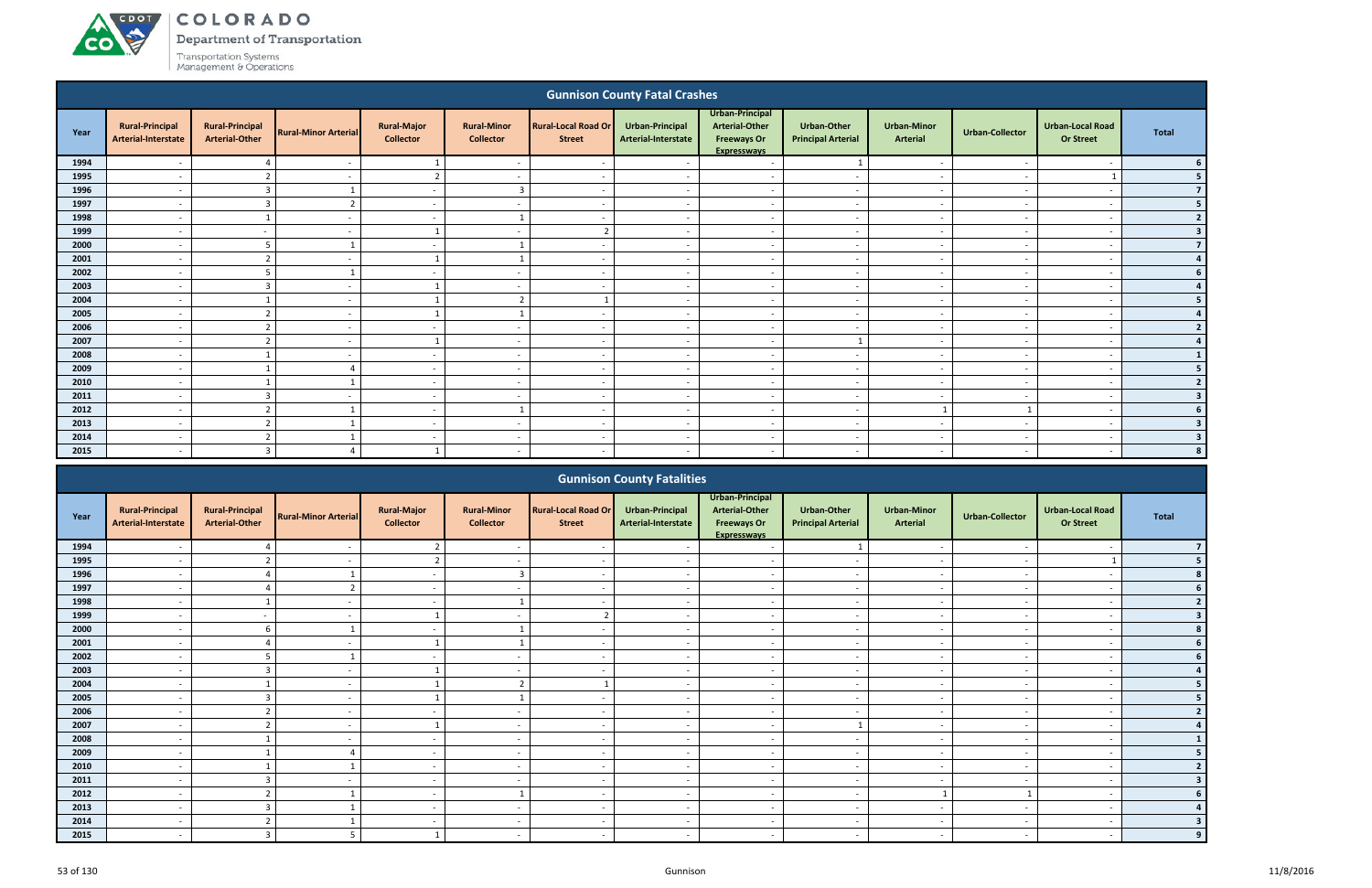#### ACDOL COLORADO

**CO** 

Department of Transportation

|      |                          |                          |                                  | <b>Gunnison County Fatal Crashes</b> |                          |                    |              |                          |                               |                      | <b>Gunnison County Fatalities</b> |                          |                          |                |
|------|--------------------------|--------------------------|----------------------------------|--------------------------------------|--------------------------|--------------------|--------------|--------------------------|-------------------------------|----------------------|-----------------------------------|--------------------------|--------------------------|----------------|
| Year | Interstate               | U.S. Highway             | <b>State Highway</b>             | <b>County Road</b>                   | <b>Municipality</b>      | <b>Frontage Rd</b> | <b>Total</b> | Interstate               | U.S. Highway                  | <b>State Highway</b> | <b>County Road</b>                | <b>Municipality</b>      | <b>Frontage Road</b>     | Total          |
| 1994 | $\overline{\phantom{a}}$ |                          |                                  |                                      |                          |                    |              | $\overline{\phantom{a}}$ |                               |                      |                                   |                          |                          |                |
| 1995 | $\overline{\phantom{a}}$ |                          |                                  |                                      | $\overline{a}$           |                    |              | $\overline{\phantom{0}}$ |                               |                      |                                   |                          |                          | 5 <sub>1</sub> |
| 1996 | $\overline{a}$           | $\mathbf{B}$             |                                  |                                      | $\sim$                   |                    |              | $\sim$ $-$               |                               |                      |                                   | $\overline{\phantom{a}}$ |                          | 8 <sup>1</sup> |
| 1997 | $\overline{\phantom{a}}$ | $\overline{3}$           | $\mathbf{\hat{z}}$<br>$\epsilon$ |                                      | $\overline{\phantom{a}}$ |                    |              | $\sim$                   |                               | ຳ                    | $\overline{\phantom{a}}$          |                          | $\overline{\phantom{a}}$ | 6 <sup>1</sup> |
| 1998 | $\overline{\phantom{a}}$ |                          |                                  |                                      | $\overline{\phantom{0}}$ |                    |              |                          |                               |                      |                                   |                          |                          | 2 <sup>1</sup> |
| 1999 | $\overline{\phantom{a}}$ |                          |                                  |                                      | $\overline{a}$           |                    |              |                          | $\sim$                        |                      |                                   | $\overline{\phantom{0}}$ |                          | 3 <sup>1</sup> |
| 2000 | $\overline{\phantom{a}}$ | 5                        |                                  |                                      | $\overline{\phantom{a}}$ |                    |              | $\overline{\phantom{a}}$ | 6                             |                      |                                   |                          |                          | 8 <sup>1</sup> |
| 2001 | $\overline{a}$           |                          |                                  |                                      | $\overline{a}$           |                    |              | $\overline{\phantom{0}}$ |                               |                      | $\overline{\phantom{0}}$          | $\overline{\phantom{0}}$ |                          | 6 <sup>1</sup> |
| 2002 | $\overline{a}$           | 5                        |                                  |                                      | $\overline{a}$           |                    |              | $\overline{\phantom{0}}$ |                               |                      | $\overline{\phantom{a}}$          |                          |                          | 6 <sup>1</sup> |
| 2003 | $\overline{\phantom{a}}$ | ່າ<br>-2                 |                                  |                                      | $\overline{a}$           |                    |              | $\overline{\phantom{0}}$ | $\overline{3}$                |                      |                                   | $\overline{\phantom{0}}$ |                          | 4 <sup>1</sup> |
| 2004 | $\overline{\phantom{a}}$ |                          |                                  | ຳ                                    | $\overline{a}$           |                    |              | $\overline{\phantom{a}}$ |                               |                      |                                   |                          |                          | 5 <sub>1</sub> |
| 2005 | $\overline{\phantom{a}}$ | $\overline{\phantom{a}}$ |                                  |                                      | $\overline{\phantom{a}}$ |                    |              |                          | $\overline{\mathbf{3}}$       |                      |                                   |                          |                          | 5 <sub>1</sub> |
| 2006 | $\overline{\phantom{a}}$ |                          | $\overline{\phantom{a}}$         |                                      | $\overline{\phantom{0}}$ |                    |              | $\sim$                   | $\overline{\phantom{a}}$      | $\sim$               | $\overline{\phantom{0}}$          | $\overline{\phantom{0}}$ |                          | 2 <sup>1</sup> |
| 2007 | $\overline{a}$           | $\overline{3}$           | $\overline{\phantom{a}}$         |                                      | $\overline{a}$           |                    |              | $\sim$ $-$               | $\overline{\mathbf{3}}$       | $\sim$               |                                   | $\overline{\phantom{0}}$ | $\overline{\phantom{0}}$ |                |
| 2008 | $\overline{\phantom{a}}$ |                          |                                  |                                      | $\overline{\phantom{a}}$ |                    |              | $\overline{\phantom{a}}$ |                               |                      |                                   |                          |                          | 1 <sup>1</sup> |
| 2009 | $\overline{a}$           |                          |                                  | $\sim$                               | $\overline{a}$           |                    |              | $\overline{a}$           |                               |                      | $\overline{\phantom{a}}$          | $\sim$                   | $\overline{\phantom{a}}$ | 5 <sub>1</sub> |
| 2010 | $\overline{\phantom{a}}$ |                          |                                  |                                      | $\overline{\phantom{a}}$ |                    |              | $\overline{\phantom{0}}$ |                               |                      | $\overline{\phantom{a}}$          | $\overline{\phantom{0}}$ |                          | 2 <sub>1</sub> |
| 2011 | $\overline{a}$           | r.                       |                                  |                                      | $\overline{\phantom{a}}$ |                    |              | $\overline{\phantom{0}}$ | $\overline{\phantom{a}}$      | $\sim$               | $\overline{\phantom{a}}$          | $\overline{\phantom{0}}$ |                          | 3 <sup>1</sup> |
| 2012 | $\overline{a}$           | ຳ                        |                                  |                                      |                          |                    |              | $\overline{\phantom{0}}$ | $\overline{2}$                |                      |                                   |                          | $\sim$                   | 6 <sup>1</sup> |
| 2013 | $\overline{\phantom{a}}$ | $\overline{2}$           |                                  |                                      | $\overline{a}$           |                    |              | $\overline{\phantom{a}}$ | $\overline{\mathbf{3}}$       |                      |                                   | $\overline{\phantom{0}}$ |                          | 4 <sup>1</sup> |
| 2014 | $\overline{a}$           | $\overline{\phantom{a}}$ |                                  |                                      | $\overline{a}$           |                    |              | $\sim$                   | $\overline{\phantom{a}}$<br>╶ |                      | $\overline{\phantom{0}}$          | $\overline{\phantom{0}}$ | . .                      | 3 <sup>1</sup> |
| 2015 | $\overline{a}$           | $\overline{3}$           |                                  |                                      | $\overline{\phantom{0}}$ |                    |              | $\overline{\phantom{0}}$ | $\overline{3}$                |                      | $\overline{\phantom{a}}$          | $\overline{\phantom{0}}$ |                          | 9              |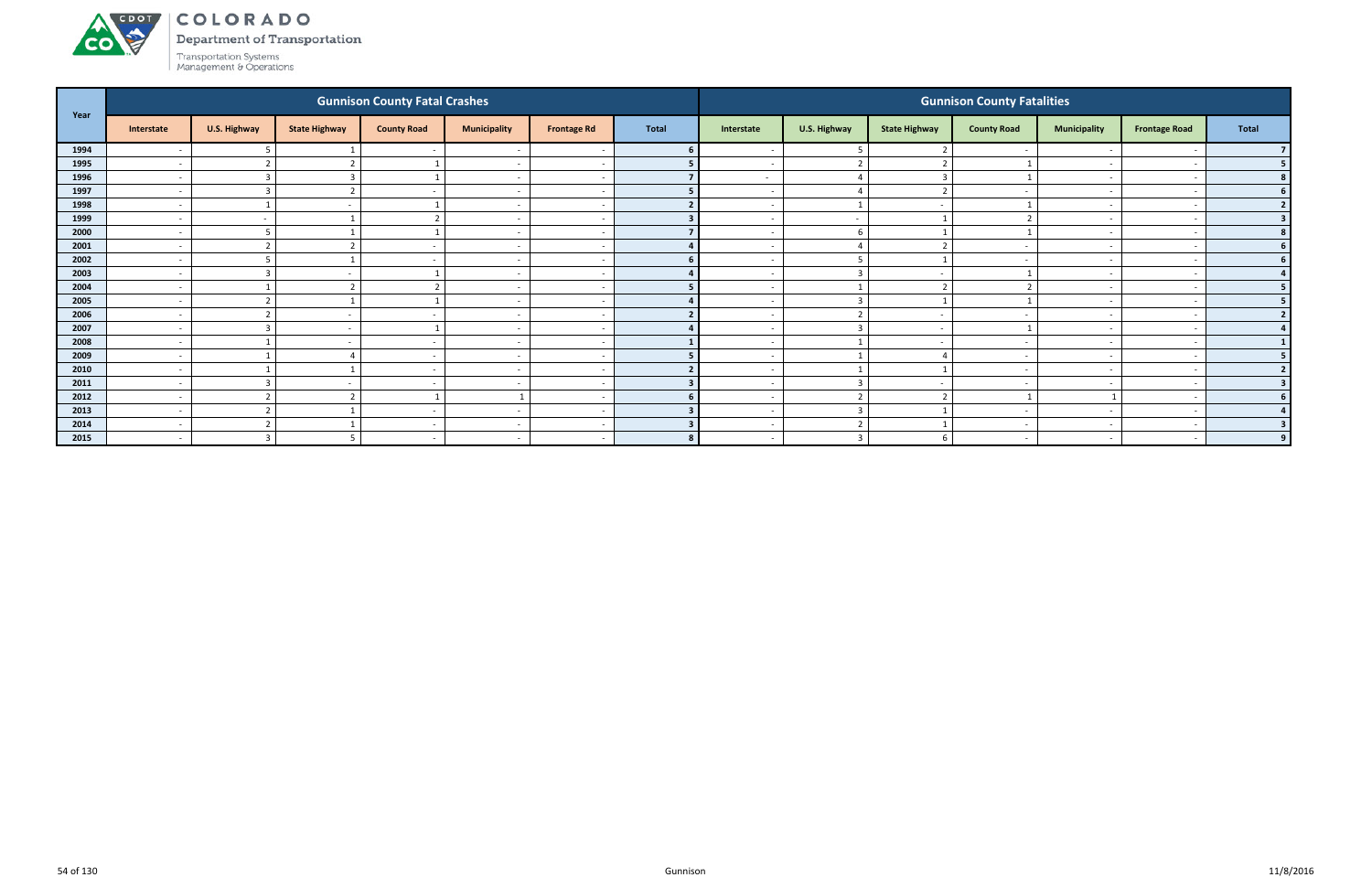# ACDOT **CO**

# COLORADO

**Department of Transportation** 

|                                                                                                                                                                                                                                                                                  |                                               |                                                 |                             |                                        |                                        |                                             | <b>Hinsdale County Fatal Crashes</b>   |                                                                                      |                                                 |                                       |                          |                                             |                |
|----------------------------------------------------------------------------------------------------------------------------------------------------------------------------------------------------------------------------------------------------------------------------------|-----------------------------------------------|-------------------------------------------------|-----------------------------|----------------------------------------|----------------------------------------|---------------------------------------------|----------------------------------------|--------------------------------------------------------------------------------------|-------------------------------------------------|---------------------------------------|--------------------------|---------------------------------------------|----------------|
| Year                                                                                                                                                                                                                                                                             | <b>Rural-Principal</b><br>Arterial-Interstate | <b>Rural-Principal</b><br><b>Arterial-Other</b> | <b>Rural-Minor Arterial</b> | <b>Rural-Major</b><br><b>Collector</b> | <b>Rural-Minor</b><br><b>Collector</b> | <b>Rural-Local Road Or</b><br><b>Street</b> | Urban-Principal<br>Arterial-Interstate | Urban-Principal<br><b>Arterial-Other</b><br><b>Freeways Or</b><br><b>Expresswavs</b> | <b>Urban-Other</b><br><b>Principal Arterial</b> | <b>Urban-Minor</b><br><b>Arterial</b> | <b>Urban-Collector</b>   | <b>Urban-Local Road</b><br><b>Or Street</b> | <b>Total</b>   |
| 1994                                                                                                                                                                                                                                                                             |                                               | $\overline{\phantom{a}}$                        |                             | $\sim$                                 |                                        |                                             |                                        | $\overline{\phantom{a}}$                                                             |                                                 |                                       |                          |                                             | $\sim$         |
| 1995                                                                                                                                                                                                                                                                             | $\overline{a}$                                | $\sim$                                          | $\sim$                      | $\sim$                                 | $\overline{\phantom{a}}$               | $\sim$                                      | $\overline{\phantom{a}}$               | $\sim$                                                                               | $-$                                             | $-$                                   | $\sim$                   | $\overline{\phantom{a}}$                    | $\sim$         |
| 1996                                                                                                                                                                                                                                                                             | $\overline{a}$                                | $\sim$                                          | $\overline{\phantom{a}}$    | $\sim$                                 | $\overline{\phantom{a}}$               | $\overline{\phantom{a}}$                    | . .                                    | $\sim$                                                                               | $\sim$                                          | $\sim$                                | $\overline{\phantom{a}}$ | $\overline{\phantom{a}}$                    | $\sim$         |
| 1997                                                                                                                                                                                                                                                                             | $\overline{\phantom{a}}$                      | $\overline{\phantom{a}}$                        | $\sim$                      | $\sim$                                 | $\overline{\phantom{a}}$               | $\overline{\phantom{a}}$                    |                                        | $\sim$                                                                               | $\sim$                                          | $\sim$                                |                          | $\overline{\phantom{a}}$                    | $\sim$ $-$     |
| 1998                                                                                                                                                                                                                                                                             | $\overline{a}$                                | $\sim$                                          | $\sim$                      | $\sim$                                 |                                        | $\sim$                                      | $\sim$                                 | $\sim$                                                                               | $-$                                             | $-$                                   | $\sim$                   | $\overline{\phantom{a}}$                    | $\mathbf{1}$   |
| 1999                                                                                                                                                                                                                                                                             | $\overline{a}$                                | $\sim$                                          | $\sim$                      | $\sim$                                 | $\overline{\phantom{a}}$               | $\overline{\phantom{a}}$                    | $\sim$                                 | $\sim$                                                                               | $\overline{\phantom{a}}$                        | $-$                                   | $\sim$                   | $\overline{\phantom{a}}$                    | $\sim$ $-$     |
| 2000<br>$\sim$<br>$\overline{\phantom{a}}$<br>$\sim$<br>$\sim$<br>$\overline{\phantom{a}}$<br>$\overline{\phantom{a}}$<br>$\sim$<br>$\sim$<br>$\sim$<br>2001<br>$\sim$<br>$\sim$<br>$\sim$<br>$\sim$<br>$\overline{\phantom{a}}$<br>$\overline{a}$<br>$\sim$<br>$\sim$<br>$\sim$ |                                               |                                                 |                             |                                        |                                        |                                             |                                        |                                                                                      |                                                 |                                       |                          |                                             | $\sim$         |
| 2002<br>$\sim$<br>$\sim$<br>$\sim$<br>$\sim$<br>$\overline{\phantom{a}}$<br>$\overline{\phantom{a}}$<br>$\sim$<br>$\sim$<br>$\overline{\phantom{a}}$                                                                                                                             |                                               |                                                 |                             |                                        |                                        |                                             |                                        |                                                                                      |                                                 |                                       |                          |                                             | $\mathbf{1}$   |
|                                                                                                                                                                                                                                                                                  |                                               |                                                 |                             |                                        |                                        |                                             |                                        |                                                                                      |                                                 |                                       |                          | и,                                          | $\mathbf{1}$   |
| 2003                                                                                                                                                                                                                                                                             | $\overline{a}$                                | $\sim$                                          | $\sim$                      | $\sim$                                 | $\overline{\phantom{a}}$               | $\overline{\phantom{a}}$                    | $\sim$                                 | $\overline{a}$                                                                       | $\sim$                                          | $\sim$                                | $\sim$                   | $\overline{\phantom{a}}$                    | $\sim$ $-$     |
| 2004                                                                                                                                                                                                                                                                             | $\overline{a}$                                | $\overline{\phantom{a}}$                        | $\sim$                      | $\sim$                                 | $\overline{\phantom{a}}$               | $\overline{\phantom{a}}$                    | $\overline{\phantom{a}}$               | $\overline{a}$                                                                       | $\sim$                                          | $\sim$                                | $\sim$                   | $\overline{\phantom{a}}$                    | $\sim$         |
| 2005                                                                                                                                                                                                                                                                             | $\overline{a}$                                | $\overline{\phantom{a}}$                        | $\sim$                      | $\sim$                                 | $\overline{\phantom{a}}$               | $\sim$                                      | $\overline{\phantom{a}}$               | $\overline{\phantom{a}}$                                                             | $\sim$                                          | $\sim$                                | $\overline{\phantom{a}}$ | $\overline{\phantom{a}}$                    | $\sim$ $-$     |
| 2006                                                                                                                                                                                                                                                                             | $\overline{a}$                                | $\overline{\phantom{a}}$                        | $\overline{\phantom{a}}$    | $\sim$                                 | $\overline{\phantom{0}}$               | $\overline{\phantom{0}}$                    | $\overline{\phantom{a}}$               | $\overline{\phantom{0}}$                                                             | $\sim$                                          | $\sim$                                | $\sim$                   | $\overline{\phantom{a}}$                    | $\sim$ $-$     |
| 2007                                                                                                                                                                                                                                                                             | $\overline{\phantom{a}}$                      | $\overline{\phantom{a}}$                        | $\overline{\phantom{a}}$    |                                        |                                        | $\sim$                                      | - -                                    | $\overline{\phantom{a}}$                                                             | $\sim$                                          | $\sim$                                | - -                      |                                             | $\overline{2}$ |
| 2008                                                                                                                                                                                                                                                                             | $\overline{\phantom{a}}$                      | $\sim$                                          | $\sim$                      | $\sim$                                 | $\overline{a}$                         | $\sim$                                      | $\overline{\phantom{a}}$               | $\overline{\phantom{a}}$                                                             | $\sim$                                          | $\sim$                                | $\sim$                   | $\overline{\phantom{a}}$                    | $\sim$         |
| 2009                                                                                                                                                                                                                                                                             | $\overline{\phantom{0}}$                      | $\sim$                                          | $\overline{\phantom{a}}$    | $\sim$                                 | $\overline{\phantom{a}}$               | $\overline{\phantom{a}}$                    |                                        | $\overline{\phantom{0}}$                                                             | $\sim$                                          | $\sim$                                |                          |                                             | $\sim$         |
| 2010                                                                                                                                                                                                                                                                             | $\overline{\phantom{a}}$                      | $\sim$                                          | $\mathbf{1}$                | $\sim$                                 | $\overline{\phantom{0}}$               | $\overline{\phantom{0}}$                    | $\overline{\phantom{a}}$               | $\overline{\phantom{a}}$                                                             | $\overline{\phantom{0}}$                        | $\sim$                                | $\sim$                   |                                             | $\mathbf{1}$   |
| 2011                                                                                                                                                                                                                                                                             | $\overline{\phantom{a}}$                      | $\sim$                                          | $\overline{\phantom{a}}$    |                                        | $\overline{\phantom{a}}$               | $\overline{\phantom{a}}$                    |                                        | $\overline{\phantom{a}}$                                                             | $\overline{a}$                                  | $\sim$                                |                          |                                             | $\mathbf{1}$   |
| 2012                                                                                                                                                                                                                                                                             | $\overline{\phantom{a}}$                      | $\sim$                                          | $\overline{\phantom{a}}$    | $\sim$                                 | $\overline{\phantom{a}}$               | $\overline{\phantom{a}}$                    |                                        | $\overline{\phantom{a}}$                                                             | $\sim$                                          | $\overline{\phantom{a}}$              |                          |                                             | $\sim$         |
| 2013                                                                                                                                                                                                                                                                             | $\overline{\phantom{a}}$                      | $\overline{\phantom{a}}$                        | $\overline{\phantom{a}}$    | $\sim$                                 | $\overline{\phantom{a}}$               | $\overline{\phantom{a}}$                    |                                        | $\overline{a}$                                                                       | $\sim$                                          | $\sim$                                |                          |                                             | $\sim$         |
| 2014                                                                                                                                                                                                                                                                             | $\overline{\phantom{a}}$                      | $\overline{\phantom{a}}$                        | $\overline{\phantom{a}}$    | $\sim$                                 | $\overline{\phantom{a}}$               | $\overline{\phantom{a}}$                    |                                        | $\overline{\phantom{a}}$                                                             | $\overline{\phantom{a}}$                        | $\sim$                                |                          |                                             | $\sim$ $-$     |
| 2015                                                                                                                                                                                                                                                                             | $\overline{\phantom{a}}$                      | $\sim$                                          | $\sim$                      | $\sim$                                 | $\overline{\phantom{a}}$               |                                             |                                        | $\overline{\phantom{a}}$                                                             | $\overline{\phantom{a}}$                        | $\sim$                                | $\sim$                   |                                             | $\mathbf{1}$   |
|                                                                                                                                                                                                                                                                                  |                                               |                                                 |                             |                                        |                                        |                                             | <b>Hinsdale County Fatalities</b>      |                                                                                      |                                                 |                                       |                          |                                             |                |

|      |                                               |                                                 |                             |                                        |                                        |                                             | <b>Hinsdale County Fatalities</b>      |                                                                               |                                                 |                                       |                          |                                             |                |
|------|-----------------------------------------------|-------------------------------------------------|-----------------------------|----------------------------------------|----------------------------------------|---------------------------------------------|----------------------------------------|-------------------------------------------------------------------------------|-------------------------------------------------|---------------------------------------|--------------------------|---------------------------------------------|----------------|
| Year | <b>Rural-Principal</b><br>Arterial-Interstate | <b>Rural-Principal</b><br><b>Arterial-Other</b> | <b>Rural-Minor Arterial</b> | <b>Rural-Major</b><br><b>Collector</b> | <b>Rural-Minor</b><br><b>Collector</b> | <b>Rural-Local Road Or</b><br><b>Street</b> | Urban-Principal<br>Arterial-Interstate | Urban-Principal<br>Arterial-Other<br><b>Freeways Or</b><br><b>Expressways</b> | <b>Urban-Other</b><br><b>Principal Arterial</b> | <b>Urban-Minor</b><br><b>Arterial</b> | <b>Urban-Collector</b>   | <b>Urban-Local Road</b><br><b>Or Street</b> | Total          |
| 1994 |                                               | $\sim$                                          |                             | $\sim$                                 | $\overline{\phantom{a}}$               |                                             |                                        |                                                                               | $\overline{\phantom{a}}$                        | $\overline{\phantom{a}}$              |                          |                                             | $\sim 100$     |
| 1995 |                                               | $\sim$                                          |                             | $\sim$                                 | $\overline{\phantom{a}}$               |                                             |                                        | $\overline{\phantom{a}}$                                                      | $\sim$                                          | $\sim$                                | $\overline{\phantom{0}}$ |                                             | $\sim 100$     |
| 1996 |                                               |                                                 |                             | $\sim$                                 | $\overline{\phantom{a}}$               |                                             |                                        |                                                                               | $\sim$                                          | $\overline{\phantom{a}}$              |                          |                                             | $\sim 100$     |
| 1997 |                                               | $\sim$                                          |                             | $\sim$                                 | $\overline{\phantom{a}}$               |                                             |                                        | $\overline{\phantom{a}}$                                                      | $\overline{\phantom{a}}$                        | $\overline{\phantom{a}}$              |                          |                                             | $\sim$         |
| 1998 |                                               |                                                 |                             | $\sim$                                 |                                        |                                             |                                        |                                                                               |                                                 |                                       |                          |                                             | $\mathbf{1}$   |
| 1999 |                                               | $\sim$                                          |                             | $\sim$                                 | $\overline{\phantom{a}}$               |                                             |                                        | $\overline{\phantom{a}}$                                                      | $\sim$                                          | $\overline{\phantom{a}}$              | $\overline{\phantom{0}}$ |                                             | $\sim 100$     |
| 2000 | $\overline{\phantom{0}}$                      | $\sim$                                          |                             | $\sim$                                 | $\overline{\phantom{a}}$               | $\overline{\phantom{0}}$                    |                                        | $\overline{\phantom{a}}$                                                      | $\sim$                                          | $\sim$                                | $\blacksquare$           | $\overline{\phantom{a}}$                    | $\sim 100$     |
| 2001 |                                               | $\sim$                                          |                             | $\sim$                                 |                                        |                                             |                                        | $\overline{\phantom{a}}$                                                      | $\sim$                                          | $\overline{\phantom{a}}$              | $\overline{\phantom{a}}$ |                                             | $\mathbf{1}$   |
| 2002 |                                               |                                                 |                             | $\sim$                                 | $\overline{\phantom{a}}$               |                                             |                                        |                                                                               | $\overline{\phantom{a}}$                        | $\overline{\phantom{0}}$              |                          |                                             | $\mathbf{1}$   |
| 2003 |                                               | $\sim$                                          |                             | $\sim$                                 | $\overline{\phantom{a}}$               |                                             |                                        | $\overline{\phantom{a}}$                                                      | $\overline{\phantom{a}}$                        | $\overline{\phantom{a}}$              | $\overline{\phantom{0}}$ |                                             | $\sim$         |
| 2004 |                                               |                                                 |                             | $\sim$                                 |                                        |                                             |                                        |                                                                               | $\overline{\phantom{a}}$                        | $\overline{\phantom{a}}$              |                          |                                             | $\sim$         |
| 2005 |                                               | $\sim$                                          |                             | $\sim$                                 | $\overline{\phantom{a}}$               |                                             |                                        | $\overline{\phantom{a}}$                                                      | $\sim$                                          | $\sim$                                | $\sim$                   | $\overline{\phantom{a}}$                    | $\sim 100$     |
| 2006 | $\overline{\phantom{a}}$                      | $\sim$                                          |                             | $\sim$                                 | $\overline{\phantom{a}}$               | $\overline{\phantom{0}}$                    |                                        | $\overline{\phantom{a}}$                                                      | $\overline{\phantom{a}}$                        | $\overline{\phantom{a}}$              | $\overline{\phantom{a}}$ | $\overline{\phantom{a}}$                    | $\sim$         |
| 2007 |                                               |                                                 |                             |                                        |                                        |                                             |                                        |                                                                               | $\overline{\phantom{a}}$                        | $\overline{\phantom{a}}$              |                          |                                             | $\overline{2}$ |
| 2008 |                                               | $\sim$                                          |                             | $\sim$                                 | $\overline{\phantom{a}}$               |                                             |                                        | $\overline{\phantom{a}}$                                                      | $\sim$                                          | $\sim$                                | $\overline{\phantom{0}}$ |                                             | $\sim$         |
| 2009 |                                               |                                                 |                             |                                        |                                        |                                             |                                        |                                                                               |                                                 |                                       |                          |                                             | $\sim$         |
| 2010 |                                               | $\sim$                                          |                             | $\sim$                                 | $\overline{\phantom{a}}$               |                                             |                                        | $\overline{\phantom{a}}$                                                      | $\overline{\phantom{a}}$                        | $\overline{\phantom{a}}$              | $\overline{\phantom{a}}$ | $\overline{\phantom{0}}$                    | $\mathbf{1}$   |
| 2011 | $\overline{\phantom{0}}$                      | $\sim$                                          |                             |                                        | $\overline{\phantom{a}}$               | $\overline{\phantom{0}}$                    |                                        | $\overline{\phantom{a}}$                                                      | $\overline{\phantom{a}}$                        | $\overline{\phantom{a}}$              | $\overline{\phantom{a}}$ | $\overline{\phantom{0}}$                    |                |
| 2012 |                                               |                                                 |                             | $\sim$                                 |                                        |                                             |                                        |                                                                               | $\overline{\phantom{a}}$                        | $\overline{\phantom{a}}$              |                          |                                             | $\sim$         |
| 2013 |                                               | $\sim$                                          |                             | $\sim$                                 | $\overline{\phantom{a}}$               |                                             |                                        | $\overline{\phantom{a}}$                                                      | $\sim$                                          | $\sim$                                | $\overline{\phantom{a}}$ |                                             | $\sim 100$     |
| 2014 |                                               | $\sim$                                          |                             | $\sim$                                 | $\overline{\phantom{0}}$               |                                             |                                        |                                                                               | $\overline{\phantom{0}}$                        | $\overline{\phantom{a}}$              | $\overline{\phantom{a}}$ |                                             | $\sim$         |
| 2015 |                                               |                                                 |                             |                                        |                                        |                                             |                                        |                                                                               |                                                 | $\overline{\phantom{0}}$              |                          |                                             | $\mathbf{1}$   |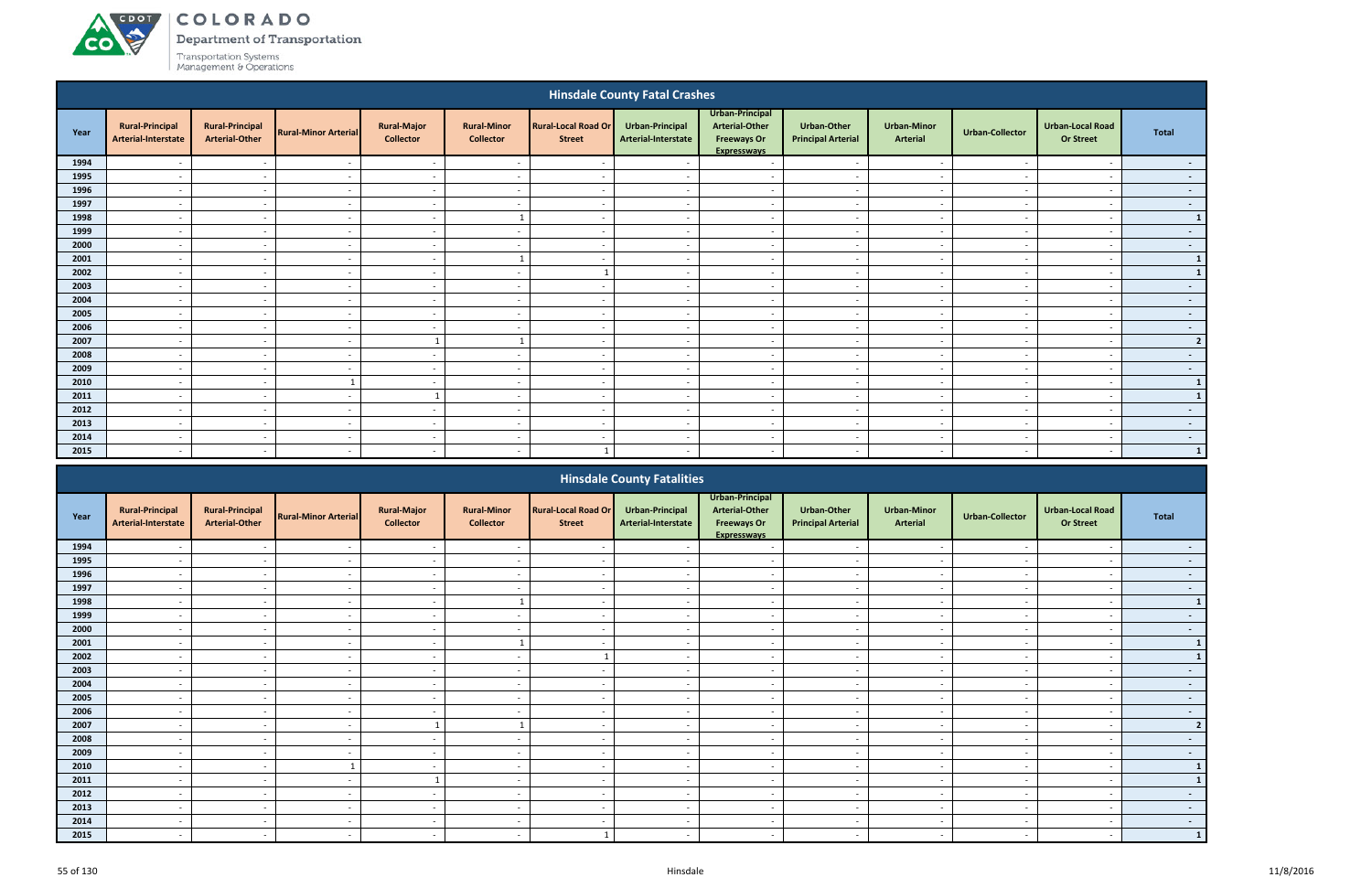

Department of Transportation

|      |                          |              |                              | <b>Hinsdale County Fatal Crashes</b> |                          |                          |                          |                          |                          |                          | <b>Hinsdale County Fatalities</b> |                          |                      |                  |
|------|--------------------------|--------------|------------------------------|--------------------------------------|--------------------------|--------------------------|--------------------------|--------------------------|--------------------------|--------------------------|-----------------------------------|--------------------------|----------------------|------------------|
| Year | Interstate               | U.S. Highway | <b>State Highway</b>         | <b>County Road</b>                   | <b>Municipality</b>      | <b>Frontage Rd</b>       | <b>Total</b>             | Interstate               | U.S. Highway             | <b>State Highway</b>     | <b>County Road</b>                | <b>Municipality</b>      | <b>Frontage Road</b> | <b>Total</b>     |
| 1994 | $\overline{\phantom{a}}$ | $\sim$       |                              |                                      |                          |                          | $\sim$ $-$               |                          | $\overline{\phantom{a}}$ | $\sim$                   |                                   |                          |                      |                  |
| 1995 | $\overline{\phantom{a}}$ | $\sim$       |                              | $\sim$                               | $\overline{\phantom{a}}$ | $\sim$                   | $\sim$                   |                          | $\sim$                   | . —                      |                                   |                          |                      | $\sim$           |
| 1996 | $\overline{a}$           | $\sim$       | $\overline{\phantom{a}}$     | $\sim$ $-$                           | $\sim$                   | $\sim$                   | $\sim$                   | $\sim$                   | $\overline{a}$           | $\sim$                   | $\overline{\phantom{a}}$          | $\sim$                   |                      | $\sim$ 100 $\mu$ |
| 1997 | $\overline{a}$           | $\sim$       | $\overline{\phantom{a}}$     | $\sim$                               | $\overline{\phantom{a}}$ | $\sim$                   | $\sim$                   | $\sim$                   | $\overline{\phantom{a}}$ | $\sim$                   | $\overline{\phantom{a}}$          |                          |                      | $\sim$ 100 $\mu$ |
| 1998 | $\overline{\phantom{0}}$ | $\sim$       |                              | $\sim$                               | $\overline{\phantom{0}}$ | $\overline{\phantom{a}}$ |                          |                          | $\overline{\phantom{a}}$ |                          |                                   | $\overline{\phantom{a}}$ |                      | $\mathbf{1}$     |
| 1999 | $\overline{\phantom{a}}$ | $\sim$       |                              | $\overline{\phantom{0}}$             | $\overline{\phantom{a}}$ | $\sim$                   | $\sim$                   | $\sim$                   | $\overline{\phantom{a}}$ | $\overline{\phantom{0}}$ |                                   | $\overline{\phantom{0}}$ |                      | $\sim$           |
| 2000 | $\overline{\phantom{a}}$ | $\sim$       |                              | $\overline{\phantom{a}}$             | $\overline{\phantom{a}}$ | $\sim$                   | $\overline{\phantom{a}}$ |                          | $\overline{\phantom{a}}$ | $\overline{\phantom{a}}$ | $\overline{\phantom{a}}$          |                          |                      | $\sim$ $-$       |
| 2001 | $\overline{\phantom{a}}$ | $\sim$       |                              | $\sim$                               | $\overline{\phantom{a}}$ | $\sim$                   |                          | $\sim$                   | $\sim$                   |                          | $\overline{\phantom{a}}$          | $\sim$                   |                      | $\mathbf{1}$     |
| 2002 | $\overline{\phantom{a}}$ | $\sim$       | $\overline{\phantom{a}}$     |                                      | $\overline{\phantom{a}}$ | $\sim$                   |                          | $\overline{\phantom{0}}$ | $\overline{\phantom{a}}$ | $\sim$                   |                                   |                          |                      | $\mathbf{1}$     |
| 2003 | $\overline{\phantom{a}}$ | $\sim$       | $\overline{\phantom{0}}$     | $\overline{\phantom{0}}$             | $\overline{\phantom{0}}$ | $\overline{\phantom{a}}$ | $\sim$                   |                          | $\overline{\phantom{a}}$ | $\sim$                   |                                   | $\overline{\phantom{0}}$ |                      | $\sim$ $-$       |
| 2004 | $\overline{\phantom{a}}$ | $\sim$       |                              | $\sim$                               | $\overline{\phantom{a}}$ | $\sim$                   | $\sim$                   | $\sim$                   | $\overline{\phantom{a}}$ | $\overline{\phantom{0}}$ |                                   |                          |                      | $\sim$           |
| 2005 | $\overline{\phantom{a}}$ | $\sim$       |                              | $\overline{\phantom{0}}$             | $\overline{\phantom{0}}$ | $\overline{\phantom{a}}$ | $\blacksquare$           |                          | $\overline{\phantom{a}}$ | $\overline{\phantom{a}}$ |                                   |                          |                      | $\sim$           |
| 2006 | $\overline{\phantom{a}}$ | $\sim$       | $\overline{\phantom{a}}$     | $\sim$ $-$                           | $\overline{\phantom{a}}$ | $\sim$                   | $\sim$                   | $\sim$                   | $\sim$                   | $\sim$                   | $\overline{\phantom{a}}$          | $\overline{a}$           |                      | $\sim$ 100 $\pm$ |
| 2007 | $\overline{a}$           | $\sim$       | ຳ                            | $\sim$                               | $\overline{\phantom{a}}$ | $\sim$                   | $\overline{2}$           | $\sim$                   | $\overline{\phantom{a}}$ | $\overline{2}$           | $\overline{\phantom{a}}$          |                          |                      | $\overline{2}$   |
| 2008 | $\overline{\phantom{a}}$ | $\sim$       |                              | $\overline{\phantom{0}}$             | $\overline{\phantom{0}}$ | $\overline{\phantom{a}}$ | $\sim$                   | $\overline{\phantom{0}}$ | $\overline{\phantom{a}}$ | $\sim$                   |                                   | $\overline{\phantom{0}}$ |                      | $\sim$ $-$       |
| 2009 | $\overline{\phantom{a}}$ | $\sim$       |                              | $\sim$                               | $\overline{\phantom{a}}$ | $\sim$                   | $\sim$                   | $\sim$                   | $\overline{\phantom{a}}$ | $\overline{\phantom{0}}$ |                                   | $\overline{\phantom{0}}$ |                      | $\sim$           |
| 2010 | $\overline{\phantom{a}}$ | $\sim$       |                              |                                      | $\overline{\phantom{0}}$ | $\overline{\phantom{a}}$ |                          |                          | $\overline{\phantom{a}}$ |                          |                                   |                          |                      | $\mathbf{1}$     |
| 2011 | $\overline{\phantom{a}}$ | $\sim$       | $\overline{\phantom{a}}$     |                                      | $\overline{\phantom{a}}$ | $\sim$                   |                          | $\sim$                   | $\sim$                   | $\sim$                   |                                   | $\sim$                   |                      | $\mathbf{1}$     |
| 2012 | $\overline{\phantom{a}}$ | $\sim$       | $\overline{\phantom{0}}$     | $\overline{\phantom{0}}$             | $\overline{\phantom{a}}$ | $\sim$                   | $\sim$                   | $\sim$                   | $\overline{\phantom{a}}$ | $\sim$                   | $\overline{\phantom{a}}$          | $\overline{\phantom{0}}$ |                      | $\sim$           |
| 2013 | $\overline{\phantom{a}}$ | $\sim$       | $\overline{\phantom{a}}$     | $\overline{\phantom{a}}$             | $\overline{\phantom{a}}$ | $\overline{\phantom{a}}$ | $\sim$                   | $\sim$                   | $\overline{\phantom{a}}$ | $\sim$                   |                                   | $\overline{\phantom{0}}$ |                      | $\sim$ $-$       |
| 2014 | $\overline{\phantom{a}}$ | $\sim$       | $\qquad \qquad \blacksquare$ | $\overline{\phantom{0}}$             | $\overline{\phantom{a}}$ | $\sim$                   | $\sim$                   | $\sim$                   | $\overline{\phantom{a}}$ | $\sim$                   |                                   |                          |                      | $\sim$ $-$       |
| 2015 | $\overline{\phantom{a}}$ | $\sim$       | $\overline{\phantom{a}}$     |                                      | $\overline{\phantom{a}}$ | $\sim$                   |                          | $\sim$                   | $\overline{\phantom{a}}$ | $\sim$                   |                                   |                          | $\sim$               | $\vert 1 \vert$  |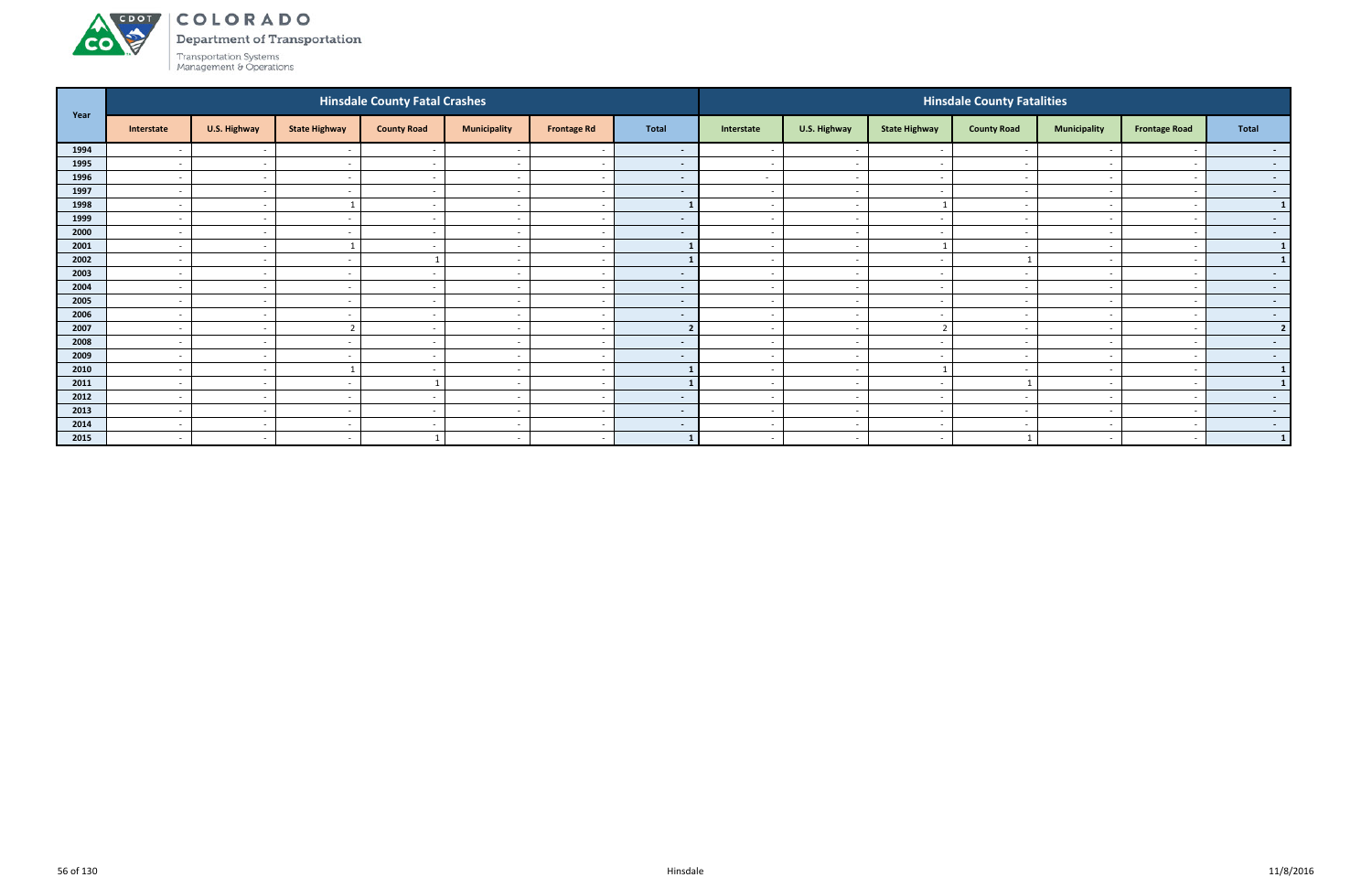ACDOT

**CO** 

Department of Transportation

|                                                                                                                                                                                                                                                                                                                                                                                                                                                 |                                               |                                                 |                             |                                        |                                                      |                                             | <b>Huerfano County Fatal Crashes</b>   |                                                                                      |                                                      |                                       |                                    |                                                      |                |  |
|-------------------------------------------------------------------------------------------------------------------------------------------------------------------------------------------------------------------------------------------------------------------------------------------------------------------------------------------------------------------------------------------------------------------------------------------------|-----------------------------------------------|-------------------------------------------------|-----------------------------|----------------------------------------|------------------------------------------------------|---------------------------------------------|----------------------------------------|--------------------------------------------------------------------------------------|------------------------------------------------------|---------------------------------------|------------------------------------|------------------------------------------------------|----------------|--|
| Year                                                                                                                                                                                                                                                                                                                                                                                                                                            | <b>Rural-Principal</b><br>Arterial-Interstate | <b>Rural-Principal</b><br><b>Arterial-Other</b> | <b>Rural-Minor Arterial</b> | <b>Rural-Major</b><br><b>Collector</b> | <b>Rural-Minor</b><br><b>Collector</b>               | <b>Rural-Local Road Or</b><br><b>Street</b> | Urban-Principal<br>Arterial-Interstate | Urban-Principal<br><b>Arterial-Other</b><br><b>Freeways Or</b><br><b>Expresswavs</b> | <b>Urban-Other</b><br><b>Principal Arterial</b>      | <b>Urban-Minor</b><br><b>Arterial</b> | <b>Urban-Collector</b>             | <b>Urban-Local Road</b><br><b>Or Street</b>          | <b>Total</b>   |  |
| 1994                                                                                                                                                                                                                                                                                                                                                                                                                                            | 3                                             | $\overline{2}$                                  | $\overline{\phantom{a}}$    |                                        | $\overline{\phantom{a}}$                             |                                             |                                        | $\overline{a}$                                                                       | $\overline{\phantom{a}}$                             | $\sim$                                | $\sim$                             | $\overline{\phantom{a}}$                             |                |  |
| 1995                                                                                                                                                                                                                                                                                                                                                                                                                                            | $\Delta$                                      | $\overline{\phantom{a}}$                        | $\overline{\phantom{a}}$    | -1                                     | $\sim$                                               |                                             | $\sim$                                 | $\sim$                                                                               | $\sim$                                               | $\sim$                                | $\overline{\phantom{a}}$           | $\overline{\phantom{a}}$                             |                |  |
| 1996                                                                                                                                                                                                                                                                                                                                                                                                                                            |                                               |                                                 | $\overline{\phantom{a}}$    | $\sim$                                 | $\overline{\phantom{a}}$                             |                                             | $\sim$                                 | $\sim$                                                                               | $\overline{\phantom{a}}$                             | $\sim$                                | $\overline{a}$                     | $\overline{\phantom{a}}$                             | -3             |  |
| 1997                                                                                                                                                                                                                                                                                                                                                                                                                                            | $\overline{\phantom{a}}$                      | 3                                               | $\overline{2}$              | $\sim$                                 | $\overline{\phantom{a}}$                             |                                             | $\sim$                                 | $\overline{a}$                                                                       | $\overline{\phantom{a}}$                             | $\sim$                                | $\sim$                             | $\overline{\phantom{a}}$                             |                |  |
| 1998                                                                                                                                                                                                                                                                                                                                                                                                                                            | $\overline{3}$                                | $\sim$                                          | $\overline{3}$              | $\sim$                                 | $\overline{\phantom{a}}$                             | $\overline{\phantom{a}}$                    | $\sim$                                 | $\overline{a}$                                                                       | $\overline{a}$                                       | $\overline{\phantom{a}}$              | $\sim$                             | $\overline{\phantom{a}}$                             | 6              |  |
| 1999                                                                                                                                                                                                                                                                                                                                                                                                                                            | $\overline{2}$                                |                                                 | $\overline{2}$              | $\overline{2}$                         | $\overline{\phantom{a}}$                             |                                             | $\sim$                                 | $\sim$                                                                               | $\sim$                                               | $\sim$                                | $\overline{\phantom{a}}$           | $\overline{\phantom{a}}$                             |                |  |
| 2000                                                                                                                                                                                                                                                                                                                                                                                                                                            | $\overline{2}$                                | $\overline{2}$                                  | $\overline{\phantom{a}}$    | $\sim$                                 | $\overline{\phantom{a}}$                             | $\overline{\phantom{a}}$                    | $\overline{a}$                         | $\overline{a}$                                                                       | $\sim$                                               | $\sim$                                | $\overline{a}$                     | $\overline{\phantom{a}}$                             |                |  |
| 2001<br>$\overline{2}$<br>$\sim$<br>$\sim$<br>$\overline{\phantom{a}}$<br>$\overline{\phantom{a}}$<br>$\sim$<br>$\overline{\phantom{a}}$<br>$\overline{\phantom{a}}$<br>$\overline{\phantom{a}}$<br>$\overline{\phantom{a}}$<br>2002<br>$\Lambda$<br>$\sim$<br>$\sim$<br>$\overline{\phantom{a}}$<br>$\overline{\phantom{a}}$<br>$\overline{\phantom{a}}$<br>$\sim$<br>$\overline{\phantom{a}}$<br>$\sim$<br>$\sim$<br>$\overline{\phantom{a}}$ |                                               |                                                 |                             |                                        |                                                      |                                             |                                        |                                                                                      |                                                      |                                       |                                    |                                                      |                |  |
| 2003<br>$\overline{3}$<br>$\overline{2}$<br>$\sim$<br>$\sim$<br>$\overline{\phantom{a}}$<br>$\sim$<br>$\overline{\phantom{a}}$<br>$\overline{\phantom{a}}$<br>$\sim$<br>$\sim$<br>$\overline{\phantom{a}}$                                                                                                                                                                                                                                      |                                               |                                                 |                             |                                        |                                                      |                                             |                                        |                                                                                      |                                                      |                                       |                                    |                                                      |                |  |
|                                                                                                                                                                                                                                                                                                                                                                                                                                                 |                                               |                                                 |                             |                                        |                                                      |                                             |                                        |                                                                                      |                                                      |                                       |                                    |                                                      |                |  |
| 2004                                                                                                                                                                                                                                                                                                                                                                                                                                            |                                               | $\sim$                                          | ຳ                           | $\sim$                                 | $\overline{\phantom{a}}$                             |                                             | $\sim$                                 | $\overline{a}$                                                                       | $\overline{\phantom{a}}$                             | $\overline{\phantom{a}}$              | $\sim$                             | $\overline{\phantom{a}}$                             |                |  |
| 2005                                                                                                                                                                                                                                                                                                                                                                                                                                            | $\overline{3}$                                |                                                 | $\overline{\phantom{a}}$    | $\sim$                                 | $\overline{\phantom{a}}$                             |                                             | $\sim$                                 | $\overline{a}$                                                                       | $\overline{\phantom{a}}$                             | $\sim$                                | $\sim$                             | $\overline{\phantom{a}}$                             |                |  |
| 2006<br>2007                                                                                                                                                                                                                                                                                                                                                                                                                                    | $\overline{\phantom{0}}$                      | $\overline{2}$                                  | $\overline{2}$              |                                        |                                                      |                                             | $\sim$                                 | $\overline{a}$                                                                       | $\overline{\phantom{a}}$                             | $\sim$                                | $\sim$                             | $\overline{\phantom{a}}$                             |                |  |
| 2008                                                                                                                                                                                                                                                                                                                                                                                                                                            | $\overline{\phantom{a}}$                      | $\overline{2}$                                  | $\overline{\phantom{a}}$    | $\sim$<br>-1                           | $\overline{\phantom{a}}$<br>$\overline{\phantom{a}}$ | $\overline{\phantom{a}}$                    | $\sim$<br>$\sim$                       | $\sim$<br>$\overline{a}$                                                             | $\overline{a}$                                       | $\sim$<br>$\overline{\phantom{a}}$    | $\sim$<br>$\overline{\phantom{a}}$ | $\overline{\phantom{a}}$<br>$\overline{\phantom{a}}$ |                |  |
| 2009                                                                                                                                                                                                                                                                                                                                                                                                                                            |                                               | $\overline{2}$                                  |                             | $\sim$                                 | $\overline{\phantom{a}}$                             |                                             | $\sim$                                 | $\sim$                                                                               | $\overline{\phantom{a}}$<br>$\overline{\phantom{a}}$ | $\sim$                                | $\overline{\phantom{a}}$           | $\overline{\phantom{a}}$                             |                |  |
| 2010                                                                                                                                                                                                                                                                                                                                                                                                                                            |                                               | $\overline{2}$                                  |                             |                                        | $\overline{\phantom{a}}$                             | $\overline{\phantom{a}}$                    | $\sim$                                 | $\sim$                                                                               | $\overline{\phantom{0}}$                             | $\sim$                                | $\sim$                             | $\overline{\phantom{a}}$                             |                |  |
| 2011                                                                                                                                                                                                                                                                                                                                                                                                                                            | $\overline{\phantom{0}}$                      |                                                 | C.                          | $\sim$                                 | $\overline{\phantom{a}}$                             |                                             |                                        | $\sim$                                                                               | $\overline{\phantom{a}}$                             | $\sim$                                | $\sim$                             | $\overline{\phantom{a}}$                             | 3              |  |
| 2012                                                                                                                                                                                                                                                                                                                                                                                                                                            |                                               | $\sim$                                          |                             | $\sim$                                 | $\overline{\phantom{a}}$                             | $\overline{\phantom{a}}$                    | $\overline{\phantom{a}}$               | $\sim$                                                                               | $\overline{\phantom{a}}$                             | $\overline{\phantom{a}}$              | $\overline{\phantom{a}}$           | $\overline{\phantom{a}}$                             | $\overline{2}$ |  |
| 2013                                                                                                                                                                                                                                                                                                                                                                                                                                            | $\overline{\phantom{0}}$                      |                                                 | $\overline{\phantom{a}}$    | $\sim$                                 | $\overline{\phantom{a}}$                             |                                             | $\sim$                                 | $\sim$                                                                               | $\sim$                                               | $\sim$                                | $\sim$                             | $\overline{\phantom{a}}$                             |                |  |
| 2014                                                                                                                                                                                                                                                                                                                                                                                                                                            | $\overline{2}$                                | $\sim$                                          | $\overline{\phantom{a}}$    | 1                                      | $\overline{\phantom{a}}$                             | $\overline{\phantom{a}}$                    | $\overline{\phantom{a}}$               | $\overline{\phantom{0}}$                                                             | $\overline{\phantom{a}}$                             | $\sim$                                | $\overline{\phantom{a}}$           | $\overline{\phantom{a}}$                             | 3              |  |
| 2015                                                                                                                                                                                                                                                                                                                                                                                                                                            |                                               |                                                 |                             | $\sim$                                 |                                                      |                                             |                                        | $\overline{a}$                                                                       | $\overline{\phantom{a}}$                             | $\sim$                                |                                    |                                                      | $\overline{2}$ |  |
|                                                                                                                                                                                                                                                                                                                                                                                                                                                 |                                               |                                                 |                             |                                        |                                                      |                                             |                                        |                                                                                      |                                                      |                                       |                                    |                                                      |                |  |
|                                                                                                                                                                                                                                                                                                                                                                                                                                                 |                                               |                                                 |                             |                                        |                                                      |                                             | <b>Huerfano County Fatalities</b>      |                                                                                      |                                                      |                                       |                                    |                                                      |                |  |

|      |                                               |                                                 |                             |                                        |                                        |                                             | <b>Huerfano County Fatalities</b>      |                                                                                      |                                          |                                       |                          |                                             |       |
|------|-----------------------------------------------|-------------------------------------------------|-----------------------------|----------------------------------------|----------------------------------------|---------------------------------------------|----------------------------------------|--------------------------------------------------------------------------------------|------------------------------------------|---------------------------------------|--------------------------|---------------------------------------------|-------|
| Year | <b>Rural-Principal</b><br>Arterial-Interstate | <b>Rural-Principal</b><br><b>Arterial-Other</b> | <b>Rural-Minor Arterial</b> | <b>Rural-Major</b><br><b>Collector</b> | <b>Rural-Minor</b><br><b>Collector</b> | <b>Rural-Local Road Or</b><br><b>Street</b> | Urban-Principal<br>Arterial-Interstate | Urban-Principal<br><b>Arterial-Other</b><br><b>Freeways Or</b><br><b>Expressways</b> | Urban-Other<br><b>Principal Arterial</b> | <b>Urban-Minor</b><br><b>Arterial</b> | <b>Urban-Collector</b>   | <b>Urban-Local Road</b><br><b>Or Street</b> | Total |
| 1994 |                                               |                                                 |                             |                                        |                                        |                                             |                                        |                                                                                      |                                          |                                       |                          |                                             |       |
| 1995 |                                               |                                                 |                             |                                        |                                        |                                             |                                        |                                                                                      |                                          |                                       |                          |                                             |       |
| 1996 | $\mathcal{L}$                                 |                                                 |                             | $\sim$                                 | $\blacksquare$                         |                                             |                                        | $\overline{\phantom{0}}$                                                             | $\blacksquare$                           | $\overline{\phantom{0}}$              |                          | $\overline{\phantom{a}}$                    |       |
| 1997 |                                               |                                                 | $\mathbf{r}$                | $\overline{\phantom{a}}$               | $\overline{\phantom{a}}$               | $\overline{\phantom{0}}$                    | $\overline{\phantom{a}}$               | $\overline{\phantom{a}}$                                                             | $\overline{\phantom{a}}$                 | $\overline{\phantom{a}}$              |                          | $\overline{\phantom{0}}$                    |       |
| 1998 | 3                                             |                                                 |                             |                                        | $\overline{\phantom{a}}$               |                                             |                                        |                                                                                      | $\overline{\phantom{a}}$                 |                                       |                          |                                             |       |
| 1999 | $\overline{2}$                                |                                                 |                             |                                        | $\overline{\phantom{a}}$               |                                             |                                        | $\overline{\phantom{a}}$                                                             | $\overline{\phantom{a}}$                 | $\sim$                                |                          | $\overline{\phantom{a}}$                    |       |
| 2000 |                                               |                                                 |                             |                                        | $\overline{\phantom{a}}$               |                                             |                                        |                                                                                      | $\overline{\phantom{a}}$                 | $\overline{\phantom{a}}$              |                          |                                             |       |
| 2001 | $\mathcal{L}$                                 |                                                 |                             | $\sim$                                 | $\overline{\phantom{a}}$               | $\overline{\phantom{0}}$                    | $\overline{\phantom{0}}$               | $\sim$                                                                               | $\overline{\phantom{a}}$                 | $\sim$                                | $\overline{\phantom{a}}$ | $\overline{\phantom{a}}$                    |       |
| 2002 |                                               |                                                 |                             | $\overline{\phantom{a}}$               | $\overline{\phantom{a}}$               |                                             |                                        | $\overline{\phantom{a}}$                                                             | $\overline{\phantom{a}}$                 | $\overline{\phantom{a}}$              |                          |                                             |       |
| 2003 |                                               |                                                 |                             | $\overline{\phantom{a}}$               | $\overline{\phantom{0}}$               |                                             |                                        | $\overline{\phantom{a}}$                                                             | $\overline{\phantom{0}}$                 | $\overline{\phantom{0}}$              |                          |                                             |       |
| 2004 |                                               |                                                 |                             | $\overline{\phantom{a}}$               | $\overline{\phantom{a}}$               |                                             |                                        | $\overline{\phantom{a}}$                                                             | $\overline{\phantom{a}}$                 | $\overline{\phantom{a}}$              |                          |                                             |       |
| 2005 |                                               |                                                 |                             | $\overline{\phantom{a}}$               | $\overline{\phantom{a}}$               |                                             |                                        | $\overline{\phantom{0}}$                                                             | $\sim$                                   | $\overline{\phantom{a}}$              |                          |                                             |       |
| 2006 | $\overline{\phantom{a}}$                      |                                                 |                             |                                        |                                        |                                             | $\sim$                                 | $\overline{\phantom{a}}$                                                             | $\overline{\phantom{a}}$                 | $\sim$                                | $\sim$                   | $\overline{\phantom{a}}$                    |       |
| 2007 |                                               | $\mathbf{r}$                                    | $\mathbf{\hat{z}}$          |                                        | $\overline{\phantom{a}}$               |                                             |                                        | $\overline{\phantom{a}}$                                                             | $\overline{\phantom{a}}$                 | $\overline{\phantom{a}}$              |                          |                                             |       |
| 2008 |                                               |                                                 |                             |                                        | $\overline{\phantom{a}}$               | $\overline{\phantom{a}}$                    | $\overline{\phantom{a}}$               | $\overline{\phantom{a}}$                                                             | $\overline{\phantom{a}}$                 | $\sim$                                |                          | $\overline{\phantom{a}}$                    |       |
| 2009 |                                               |                                                 |                             |                                        | $\overline{\phantom{a}}$               |                                             |                                        | $\overline{\phantom{a}}$                                                             | $\overline{\phantom{a}}$                 | $\overline{\phantom{a}}$              |                          | $\overline{\phantom{a}}$                    |       |
| 2010 |                                               |                                                 |                             |                                        | $\overline{\phantom{a}}$               | $\overline{\phantom{a}}$                    |                                        | $\overline{\phantom{a}}$                                                             | $\overline{\phantom{a}}$                 | $\overline{\phantom{a}}$              |                          | $\overline{\phantom{a}}$                    |       |
| 2011 |                                               |                                                 |                             | $\overline{\phantom{a}}$               | $\overline{\phantom{a}}$               | $\overline{\phantom{0}}$                    | $\overline{\phantom{a}}$               | $\overline{\phantom{a}}$                                                             | $\overline{\phantom{a}}$                 | $\overline{\phantom{a}}$              | $\overline{\phantom{a}}$ | $\overline{\phantom{a}}$                    |       |
| 2012 |                                               |                                                 |                             |                                        | $\overline{\phantom{a}}$               |                                             |                                        |                                                                                      | $\overline{\phantom{a}}$                 | $\overline{\phantom{a}}$              |                          |                                             |       |
| 2013 |                                               |                                                 |                             | $\overline{\phantom{a}}$               | $\overline{\phantom{a}}$               |                                             |                                        |                                                                                      | $\overline{\phantom{a}}$                 | $\overline{\phantom{a}}$              |                          |                                             |       |
| 2014 | $\mathbf{\Omega}$<br>$\epsilon$               |                                                 |                             |                                        | $\overline{\phantom{a}}$               | $\overline{\phantom{a}}$                    |                                        | $\overline{\phantom{a}}$                                                             | $\overline{\phantom{a}}$                 | $\overline{\phantom{a}}$              |                          |                                             |       |
| 2015 |                                               |                                                 |                             | $\overline{\phantom{a}}$               | $\overline{a}$                         | $\sim$                                      |                                        | $\overline{\phantom{a}}$                                                             | $\sim$                                   | $\overline{a}$                        |                          |                                             |       |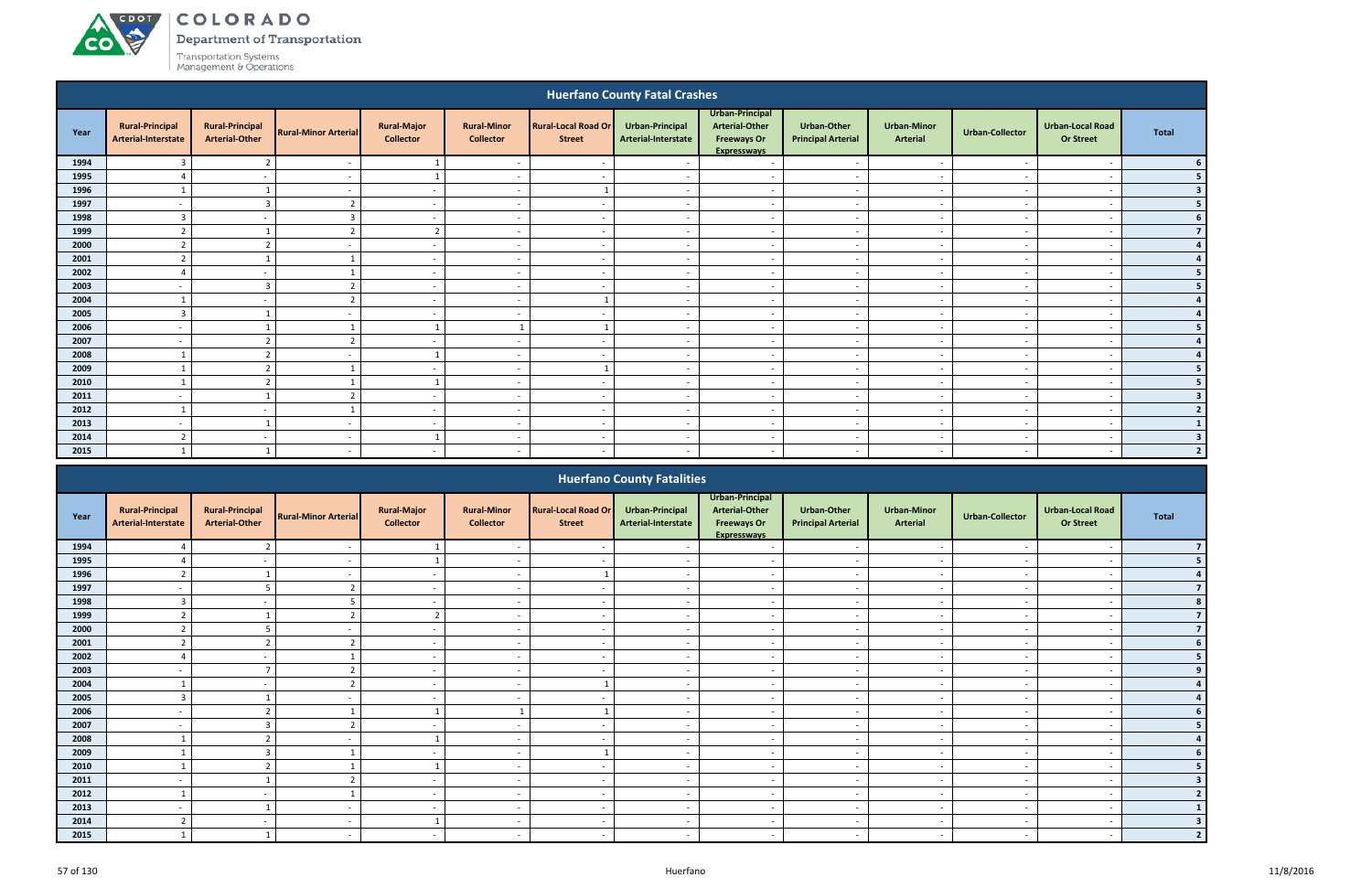#### ACDOL COLORADO

Department of Transportation



|      |                          |                          |                      | <b>Huerfano County Fatal Crashes</b> |                          |                    |                |                          |                          |                          | <b>Huerfano County Fatalities</b> |                          |                          |                |
|------|--------------------------|--------------------------|----------------------|--------------------------------------|--------------------------|--------------------|----------------|--------------------------|--------------------------|--------------------------|-----------------------------------|--------------------------|--------------------------|----------------|
| Year | Interstate               | U.S. Highway             | <b>State Highway</b> | <b>County Road</b>                   | <b>Municipality</b>      | <b>Frontage Rd</b> | <b>Total</b>   | Interstate               | U.S. Highway             | <b>State Highway</b>     | <b>County Road</b>                | <b>Municipality</b>      | <b>Frontage Road</b>     | Total          |
| 1994 |                          | ຳ                        |                      |                                      |                          |                    |                |                          | $\overline{2}$           |                          | $\overline{\phantom{a}}$          |                          |                          |                |
| 1995 |                          | $\overline{\phantom{a}}$ |                      | $\sim$                               | $\overline{\phantom{a}}$ |                    |                |                          | $\overline{a}$           |                          | $\overline{\phantom{a}}$          | $\overline{\phantom{0}}$ |                          | 5 <sub>1</sub> |
| 1996 |                          |                          |                      |                                      | $\overline{\phantom{a}}$ |                    |                | $\overline{2}$           | - 1                      |                          |                                   | $\overline{\phantom{a}}$ |                          | 4              |
| 1997 | $\overline{\phantom{a}}$ | $\overline{3}$           |                      |                                      | $\overline{\phantom{a}}$ |                    |                |                          | -5                       | ຳ                        |                                   |                          |                          | 7 <sup>1</sup> |
| 1998 |                          |                          |                      |                                      | $\overline{\phantom{a}}$ |                    |                | $\overline{\mathbf{3}}$  | $\overline{a}$           |                          |                                   | $\overline{\phantom{0}}$ |                          | 8 <sup>1</sup> |
| 1999 |                          |                          |                      |                                      | $\overline{\phantom{a}}$ |                    |                | ຳ                        |                          | 3                        |                                   |                          |                          | 7 <sup>1</sup> |
| 2000 |                          |                          |                      |                                      | $\overline{\phantom{a}}$ |                    |                | ຳ                        | - 5                      |                          | $\overline{\phantom{a}}$          | $\overline{\phantom{0}}$ |                          | 7 <sup>1</sup> |
| 2001 |                          |                          |                      |                                      | $\overline{\phantom{a}}$ |                    |                | $\overline{2}$           | $\overline{\phantom{a}}$ |                          | $\overline{\phantom{0}}$          | $\overline{\phantom{0}}$ |                          | 6 <sup>1</sup> |
| 2002 |                          | $\overline{\phantom{a}}$ |                      |                                      | $\overline{\phantom{a}}$ |                    |                |                          | $\overline{a}$           |                          | $\overline{\phantom{a}}$          |                          |                          | 5 <sub>1</sub> |
| 2003 | $\overline{\phantom{a}}$ | 3                        |                      |                                      | $\overline{\phantom{a}}$ |                    |                |                          | $\overline{7}$           | $\overline{\phantom{a}}$ | - -                               | $\overline{\phantom{0}}$ |                          | 9 <sub>1</sub> |
| 2004 |                          |                          |                      |                                      | $\overline{\phantom{a}}$ |                    |                |                          | $\overline{a}$           |                          |                                   |                          |                          |                |
| 2005 | $\mathbf{c}$             |                          |                      |                                      | $\overline{\phantom{a}}$ |                    |                | $\overline{3}$           |                          |                          | - -                               |                          |                          | $\overline{4}$ |
| 2006 | $\overline{\phantom{a}}$ |                          |                      | $\overline{2}$                       | $\sim$                   |                    |                | $\sim$                   | $\overline{2}$           | ຳ                        |                                   | $\sim$                   |                          | 6 <sup>1</sup> |
| 2007 | $\overline{\phantom{a}}$ | $\mathbf{\hat{}}$        |                      |                                      | $\overline{\phantom{a}}$ |                    |                | $\overline{\phantom{a}}$ | $\overline{\mathbf{3}}$  | ຳ                        | $\overline{\phantom{a}}$          |                          |                          | 5 <sub>1</sub> |
| 2008 |                          |                          |                      |                                      | $\overline{\phantom{a}}$ |                    |                |                          | $\overline{\phantom{a}}$ |                          |                                   | $\overline{\phantom{0}}$ |                          | 4 <sup>1</sup> |
| 2009 |                          |                          |                      |                                      | $\overline{\phantom{a}}$ |                    |                |                          | $\overline{\mathbf{3}}$  |                          |                                   | $\overline{\phantom{a}}$ |                          | 6 <sup>1</sup> |
| 2010 |                          | n,                       |                      |                                      | $\overline{\phantom{a}}$ |                    |                |                          | $\mathbf{\cdot}$         |                          |                                   | $\overline{\phantom{0}}$ |                          | 5 <sub>1</sub> |
| 2011 | $\overline{\phantom{a}}$ |                          |                      |                                      | $\overline{\phantom{a}}$ |                    |                | $\overline{\phantom{0}}$ |                          |                          | $\overline{\phantom{a}}$          | $\overline{\phantom{0}}$ |                          | 3 <sup>1</sup> |
| 2012 | $\overline{1}$           | $\sim$                   |                      | $\sim$                               | $\overline{a}$           |                    | $\overline{2}$ | $\mathbf{1}$             | $\sim$                   |                          | $\overline{\phantom{0}}$          | $\overline{\phantom{0}}$ |                          | 2              |
| 2013 | $\overline{\phantom{a}}$ |                          |                      |                                      | $\overline{\phantom{a}}$ |                    |                | $\sim$                   | $\overline{\mathbf{1}}$  |                          | $\overline{\phantom{a}}$          | $\sim$                   |                          | 1 <sup>1</sup> |
| 2014 |                          | $\overline{\phantom{a}}$ |                      |                                      | $\overline{\phantom{a}}$ |                    |                | $\overline{2}$           | $\overline{a}$           |                          |                                   | $\overline{\phantom{0}}$ |                          | 3 <sup>1</sup> |
| 2015 |                          |                          |                      |                                      | $\overline{\phantom{a}}$ |                    | $\overline{2}$ | $\mathbf{A}$             |                          |                          | $\overline{\phantom{a}}$          | $\overline{\phantom{0}}$ | $\overline{\phantom{a}}$ | 2 <sup>1</sup> |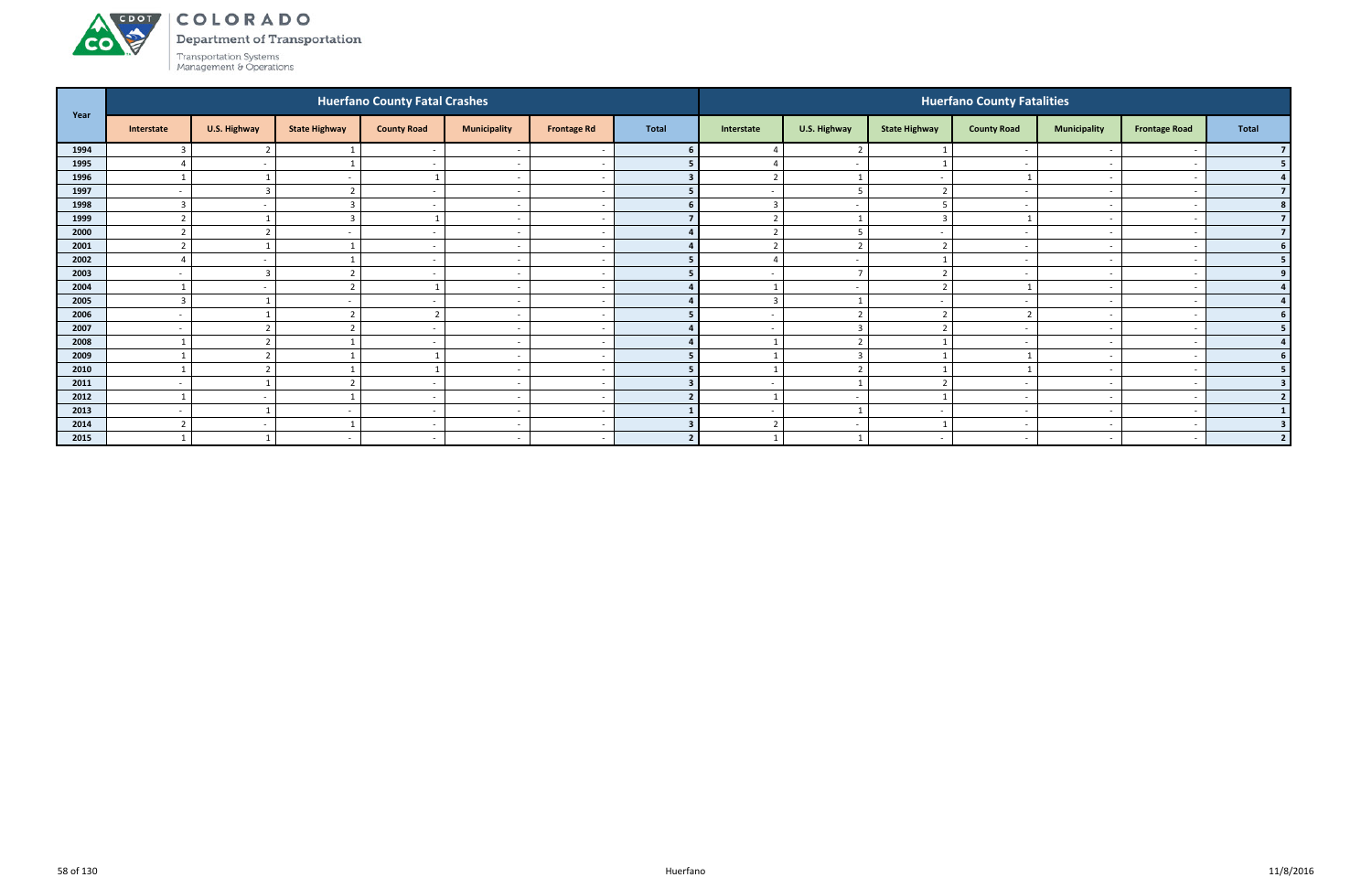# ACDOT **CO**

# COLORADO

Department of Transportation

|      |                                                                                                                                                                                                                                                                                                                                        |                                                 |                             |                                        |                                        |                                             | <b>Jackson County Fatal Crashes</b>    |                                                                                      |                                                 |                                       |                          |                                             |                 |
|------|----------------------------------------------------------------------------------------------------------------------------------------------------------------------------------------------------------------------------------------------------------------------------------------------------------------------------------------|-------------------------------------------------|-----------------------------|----------------------------------------|----------------------------------------|---------------------------------------------|----------------------------------------|--------------------------------------------------------------------------------------|-------------------------------------------------|---------------------------------------|--------------------------|---------------------------------------------|-----------------|
| Year | <b>Rural-Principal</b><br>Arterial-Interstate                                                                                                                                                                                                                                                                                          | <b>Rural-Principal</b><br><b>Arterial-Other</b> | <b>Rural-Minor Arterial</b> | <b>Rural-Major</b><br><b>Collector</b> | <b>Rural-Minor</b><br><b>Collector</b> | <b>Rural-Local Road Or</b><br><b>Street</b> | Urban-Principal<br>Arterial-Interstate | Urban-Principal<br><b>Arterial-Other</b><br><b>Freeways Or</b><br><b>Expresswavs</b> | <b>Urban-Other</b><br><b>Principal Arterial</b> | <b>Urban-Minor</b><br><b>Arterial</b> | <b>Urban-Collector</b>   | <b>Urban-Local Road</b><br><b>Or Street</b> | <b>Total</b>    |
| 1994 |                                                                                                                                                                                                                                                                                                                                        | $\overline{\phantom{a}}$                        |                             | $\sim$                                 | $\overline{\phantom{a}}$               | $\overline{\phantom{a}}$                    |                                        | $\sim$                                                                               |                                                 |                                       |                          | $\overline{\phantom{a}}$                    | $\vert$ 1       |
| 1995 | $\overline{\phantom{a}}$                                                                                                                                                                                                                                                                                                               | $\overline{\phantom{a}}$                        | $\overline{z}$              | $\sim$                                 | $\overline{\phantom{a}}$               | $\sim$                                      | $\sim$                                 | $\overline{a}$                                                                       | $\overline{\phantom{a}}$                        | $\sim$                                | $\overline{\phantom{a}}$ | $\overline{\phantom{a}}$                    | 2               |
| 1996 | $\overline{\phantom{a}}$                                                                                                                                                                                                                                                                                                               | $\overline{a}$                                  | $\overline{2}$              | $\sim$                                 | $\overline{a}$                         | $\sim$                                      | $\sim$                                 | $\sim$                                                                               | $\sim$                                          | $\sim$                                | $\overline{\phantom{a}}$ | $\overline{\phantom{a}}$                    | $2 \mid$        |
| 1997 | $\overline{\phantom{a}}$                                                                                                                                                                                                                                                                                                               | $\overline{\phantom{a}}$                        |                             | $\sim$                                 | $\overline{a}$                         | $\sim$                                      | $\sim$                                 | $\overline{a}$                                                                       | $\overline{\phantom{a}}$                        | $\overline{\phantom{a}}$              | $\overline{\phantom{a}}$ | $\overline{a}$                              | $1\vert$        |
| 1998 | $\overline{\phantom{a}}$                                                                                                                                                                                                                                                                                                               | $\sim$                                          | $\overline{2}$              | $\sim$                                 | $\overline{a}$                         | $\sim$                                      | $\overline{\phantom{a}}$               | $\sim$                                                                               | $\sim$                                          | $\overline{\phantom{a}}$              |                          | $\overline{\phantom{a}}$                    | 2               |
| 1999 | $\overline{\phantom{0}}$                                                                                                                                                                                                                                                                                                               | $\overline{\phantom{a}}$                        |                             | $\sim$                                 | $\overline{\phantom{a}}$               | $\sim$                                      | $\overline{\phantom{a}}$               | $\overline{a}$                                                                       |                                                 | $\sim$                                |                          | $\overline{\phantom{a}}$                    | 4               |
| 2000 |                                                                                                                                                                                                                                                                                                                                        | $\overline{a}$                                  |                             | $\sim$                                 | $\overline{\phantom{a}}$               | $\sim$                                      |                                        | $\overline{a}$                                                                       | $\overline{\phantom{a}}$                        | $\overline{\phantom{a}}$              |                          | $\overline{\phantom{a}}$                    | $\mathbf{1}$    |
| 2001 | $\sim$<br>$\sim$<br>$\sim$<br>$\overline{a}$<br>$\sim$<br>$\sim$<br>$\sim$<br>$\sim$<br>$\overline{\phantom{a}}$<br>$\sim$<br>$\overline{z}$<br>2002<br>$\mathbf{1}$<br>$\overline{\phantom{a}}$<br>$\sim$<br>$\sim$<br>$\sim$<br>$\sim$<br>$\sim$<br>$\overline{a}$<br>$\overline{\phantom{a}}$<br>$\sim$<br>$\overline{\phantom{a}}$ |                                                 |                             |                                        |                                        |                                             |                                        |                                                                                      |                                                 |                                       |                          |                                             | $\sim$          |
|      |                                                                                                                                                                                                                                                                                                                                        |                                                 |                             |                                        |                                        |                                             |                                        |                                                                                      |                                                 |                                       |                          |                                             | 3 <sup>1</sup>  |
| 2003 | $\overline{\phantom{a}}$                                                                                                                                                                                                                                                                                                               | $\sim$                                          | $\sim$                      | $\sim$                                 | $\sim$                                 | $\sim$                                      | $\overline{\phantom{a}}$               | $\sim$                                                                               | $\overline{\phantom{a}}$                        | $\sim$                                |                          | $\overline{\phantom{a}}$                    | $\sim$          |
| 2004 | $\overline{\phantom{a}}$                                                                                                                                                                                                                                                                                                               | $\overline{1}$                                  |                             | $\sim$                                 | $\overline{2}$                         | $\overline{\phantom{a}}$                    | $\sim$                                 | $\sim$                                                                               | $\overline{a}$                                  | $\sim$                                | $\overline{\phantom{a}}$ | $\overline{\phantom{a}}$                    | 4               |
| 2005 | $\overline{\phantom{a}}$                                                                                                                                                                                                                                                                                                               | $\overline{\phantom{a}}$                        |                             | $\sim$                                 | $\overline{a}$                         | $\overline{\phantom{a}}$                    | $\sim$                                 | $\sim$                                                                               | $\overline{a}$                                  | $\sim$                                | $\overline{\phantom{a}}$ | $\overline{\phantom{a}}$                    | $\mathbf{1}$    |
| 2006 | $\overline{\phantom{a}}$                                                                                                                                                                                                                                                                                                               | $\sim$                                          | $\sim$                      | $\sim$                                 | $\overline{a}$                         | $\sim$                                      | $\overline{\phantom{a}}$               | $\overline{a}$                                                                       | $\overline{\phantom{0}}$                        | $\sim$                                | $\overline{\phantom{a}}$ | $\overline{\phantom{a}}$                    | $\sim$          |
| 2007 |                                                                                                                                                                                                                                                                                                                                        | $\overline{\phantom{a}}$                        | $\overline{2}$              | $\sim$                                 | $\overline{a}$                         | $\overline{\phantom{a}}$                    | $\sim$                                 | $\overline{a}$                                                                       | $\overline{\phantom{a}}$                        | $\sim$                                |                          | $\overline{\phantom{a}}$                    | 2               |
| 2008 |                                                                                                                                                                                                                                                                                                                                        | $\overline{\phantom{a}}$                        | $\mathbf{\cdot}$            | $\sim$                                 | $\overline{\phantom{a}}$               |                                             | $\overline{\phantom{a}}$               | $\overline{a}$                                                                       | $\overline{\phantom{a}}$                        | $\sim$                                |                          | $\overline{\phantom{a}}$                    | 3 <sup>1</sup>  |
| 2009 |                                                                                                                                                                                                                                                                                                                                        | $\overline{\phantom{a}}$                        |                             | $\sim$                                 | $\overline{\phantom{a}}$               | $\overline{\phantom{a}}$                    | $\sim$                                 | $\overline{\phantom{a}}$                                                             | $\overline{\phantom{a}}$                        | $\sim$                                |                          | $\overline{\phantom{a}}$                    | $\mathbf{1}$    |
| 2010 |                                                                                                                                                                                                                                                                                                                                        | $\overline{a}$                                  | $\overline{\phantom{a}}$    | $\overline{\phantom{a}}$               | $\overline{\phantom{a}}$               | $\sim$                                      | $\sim$                                 | $\overline{a}$                                                                       | $\overline{\phantom{a}}$                        | $\sim$                                |                          | $\overline{\phantom{a}}$                    | $\sim$ $-$      |
| 2011 | $\overline{\phantom{a}}$                                                                                                                                                                                                                                                                                                               | $\sim$                                          | $\overline{\phantom{a}}$    | $\sim$                                 | $\overline{\phantom{a}}$               | $\sim$                                      | $\sim$                                 | $\sim$                                                                               | $\sim$                                          | $\sim$                                | $\overline{\phantom{a}}$ | $\overline{\phantom{a}}$                    | $\sim$ $-$      |
| 2012 | $\overline{\phantom{a}}$                                                                                                                                                                                                                                                                                                               | $\overline{\phantom{a}}$                        | $\mathbf{1}$                | $\sim$                                 | $\overline{a}$                         | $\sim$                                      | $\overline{\phantom{a}}$               | $\sim$                                                                               | $\sim$                                          | $\sim$                                | $\overline{\phantom{a}}$ | $\overline{\phantom{a}}$                    | $\mathbf{1}$    |
| 2013 | $\overline{\phantom{a}}$                                                                                                                                                                                                                                                                                                               | $\overline{\phantom{a}}$                        | $\sim$                      | $\sim$                                 | $\overline{\phantom{a}}$               | $\overline{\phantom{a}}$                    | $\sim$                                 | $\sim$                                                                               | $\sim$                                          | $\sim$                                | $\overline{\phantom{a}}$ | $\overline{\phantom{a}}$                    | $\sim$          |
| 2014 | $\overline{\phantom{a}}$                                                                                                                                                                                                                                                                                                               | $\overline{\phantom{a}}$                        | $\overline{a}$              | $\sim$                                 | $\overline{a}$                         | $\overline{\phantom{a}}$                    | $\sim$                                 | $\overline{a}$                                                                       | $\sim$                                          | $\overline{\phantom{a}}$              | $\overline{\phantom{a}}$ | $\overline{a}$                              | $\sim 100$      |
| 2015 | $\overline{\phantom{0}}$                                                                                                                                                                                                                                                                                                               | $\sim$                                          |                             | $\sim$                                 | $\overline{\phantom{0}}$               | $\sim$                                      | $\sim$                                 | $\sim$                                                                               | $\sim$                                          | $\sim$                                | $\overline{\phantom{a}}$ | $\overline{\phantom{0}}$                    | $\vert 1 \vert$ |
|      |                                                                                                                                                                                                                                                                                                                                        |                                                 |                             |                                        |                                        |                                             | <b>Jackson County Eatalities</b>       |                                                                                      |                                                 |                                       |                          |                                             |                 |

|      |                                               |                                                 |                             |                                        |                                        |                                             | <b>Jackson County Fatalities</b>       |                                                                                      |                                                 |                                       |                          |                                             |                          |
|------|-----------------------------------------------|-------------------------------------------------|-----------------------------|----------------------------------------|----------------------------------------|---------------------------------------------|----------------------------------------|--------------------------------------------------------------------------------------|-------------------------------------------------|---------------------------------------|--------------------------|---------------------------------------------|--------------------------|
| Year | <b>Rural-Principal</b><br>Arterial-Interstate | <b>Rural-Principal</b><br><b>Arterial-Other</b> | <b>Rural-Minor Arterial</b> | <b>Rural-Major</b><br><b>Collector</b> | <b>Rural-Minor</b><br><b>Collector</b> | <b>Rural-Local Road Or</b><br><b>Street</b> | Urban-Principal<br>Arterial-Interstate | Urban-Principal<br><b>Arterial-Other</b><br><b>Freeways Or</b><br><b>Expresswavs</b> | <b>Urban-Other</b><br><b>Principal Arterial</b> | <b>Urban-Minor</b><br><b>Arterial</b> | <b>Urban-Collector</b>   | <b>Urban-Local Road</b><br><b>Or Street</b> | <b>Total</b>             |
| 1994 |                                               |                                                 |                             |                                        |                                        |                                             |                                        |                                                                                      |                                                 |                                       |                          |                                             |                          |
| 1995 |                                               |                                                 |                             |                                        |                                        |                                             |                                        |                                                                                      |                                                 |                                       |                          |                                             |                          |
| 1996 |                                               | $\sim$                                          |                             | $\sim$                                 | $\overline{\phantom{a}}$               | $\sim$                                      | $\overline{\phantom{a}}$               | $\overline{\phantom{a}}$                                                             | $\sim$                                          | $\sim$                                |                          | $\overline{\phantom{a}}$                    |                          |
| 1997 |                                               |                                                 |                             | $\sim$                                 | $\overline{\phantom{0}}$               | $\overline{\phantom{0}}$                    |                                        | $\overline{\phantom{0}}$                                                             | $\overline{\phantom{0}}$                        | $\overline{\phantom{0}}$              |                          |                                             |                          |
| 1998 |                                               |                                                 |                             | $\sim$                                 |                                        | $\overline{\phantom{a}}$                    |                                        | $\overline{\phantom{a}}$                                                             |                                                 |                                       |                          |                                             |                          |
| 1999 | $\overline{\phantom{0}}$                      | $\sim$                                          |                             | $\sim$                                 | $\overline{\phantom{a}}$               | $\sim$                                      |                                        | $\overline{\phantom{a}}$                                                             | $\overline{\phantom{a}}$                        | $\overline{\phantom{a}}$              |                          | $\overline{\phantom{a}}$                    |                          |
| 2000 |                                               |                                                 |                             |                                        |                                        |                                             |                                        |                                                                                      |                                                 |                                       |                          |                                             |                          |
| 2001 |                                               | $\sim$                                          |                             | $\sim$                                 | $\overline{\phantom{a}}$               | $\overline{\phantom{0}}$                    |                                        | $\overline{\phantom{a}}$                                                             | $\sim$                                          | $\overline{\phantom{a}}$              |                          | $\overline{\phantom{0}}$                    | $\sim$                   |
| 2002 |                                               | $\sim$                                          |                             | $\sim$                                 |                                        | $\overline{\phantom{0}}$                    |                                        | $\overline{\phantom{a}}$                                                             | $\overline{\phantom{a}}$                        | $\overline{\phantom{a}}$              |                          | $\overline{\phantom{a}}$                    |                          |
| 2003 |                                               |                                                 |                             | $\sim$                                 |                                        | $\overline{\phantom{a}}$                    |                                        | $\overline{\phantom{0}}$                                                             |                                                 |                                       |                          | $\overline{\phantom{0}}$                    | $\overline{\phantom{a}}$ |
| 2004 |                                               |                                                 |                             | $\sim$                                 | $\mathbf 4$                            | $\sim$                                      |                                        | $\overline{\phantom{a}}$                                                             | $\sim$                                          | $\sim$                                |                          | $\overline{\phantom{a}}$                    |                          |
| 2005 |                                               |                                                 |                             | $\sim$                                 |                                        |                                             |                                        | $\overline{\phantom{0}}$                                                             |                                                 |                                       |                          |                                             |                          |
| 2006 | $\overline{\phantom{0}}$                      | $\sim$                                          |                             | $\sim$                                 | $\overline{a}$                         | $\sim$                                      | $\overline{\phantom{a}}$               | $\overline{\phantom{a}}$                                                             | $\sim$                                          | $\sim$                                | $\overline{\phantom{a}}$ | $\overline{\phantom{a}}$                    | $\sim$                   |
| 2007 |                                               |                                                 |                             | $\sim$                                 |                                        |                                             |                                        | $\overline{\phantom{a}}$                                                             |                                                 | $\overline{\phantom{a}}$              |                          |                                             |                          |
| 2008 |                                               | $\sim$                                          |                             | $\sim$                                 | $\overline{\phantom{a}}$               |                                             |                                        | $\overline{\phantom{a}}$                                                             | $\overline{\phantom{a}}$                        | $\overline{\phantom{a}}$              |                          | $\overline{\phantom{a}}$                    |                          |
| 2009 |                                               |                                                 |                             | $\sim$                                 | $\overline{\phantom{a}}$               | $\overline{\phantom{a}}$                    |                                        | $\overline{\phantom{0}}$                                                             |                                                 |                                       |                          |                                             |                          |
| 2010 |                                               |                                                 |                             | $\sim$                                 | $\overline{\phantom{0}}$               | $\overline{\phantom{a}}$                    |                                        | $\overline{\phantom{0}}$                                                             | $\overline{\phantom{a}}$                        | $\overline{\phantom{a}}$              |                          | $\overline{\phantom{0}}$                    | $\sim$                   |
| 2011 | $\overline{\phantom{0}}$                      | $\sim$                                          | $\overline{\phantom{0}}$    | $\sim$                                 | $\overline{\phantom{a}}$               | $\sim$                                      | $\overline{\phantom{a}}$               | $\overline{a}$                                                                       | $\sim$                                          | $\sim$                                | $\overline{\phantom{a}}$ | $\overline{\phantom{a}}$                    | $\sim$                   |
| 2012 |                                               |                                                 |                             | $\sim$                                 | $\overline{\phantom{0}}$               | $\overline{\phantom{a}}$                    |                                        | $\overline{\phantom{0}}$                                                             | $\overline{\phantom{a}}$                        | $\overline{\phantom{a}}$              |                          | $\overline{\phantom{a}}$                    |                          |
| 2013 |                                               | $\sim$                                          |                             | $\sim$ $ \sim$                         | $\overline{\phantom{0}}$               | $\sim$                                      | $\overline{\phantom{a}}$               | $\overline{\phantom{0}}$                                                             | $\overline{\phantom{0}}$                        | $\overline{a}$                        |                          | $\overline{\phantom{a}}$                    | $\sim$                   |
| 2014 |                                               | $\sim$                                          |                             | $\sim$                                 | $\overline{\phantom{0}}$               | $\sim$                                      |                                        | $\overline{\phantom{a}}$                                                             | $\overline{\phantom{a}}$                        | $\overline{\phantom{a}}$              |                          | $\overline{\phantom{a}}$                    | $\sim$                   |
| 2015 |                                               |                                                 |                             |                                        |                                        | $\overline{\phantom{a}}$                    |                                        |                                                                                      |                                                 |                                       |                          |                                             |                          |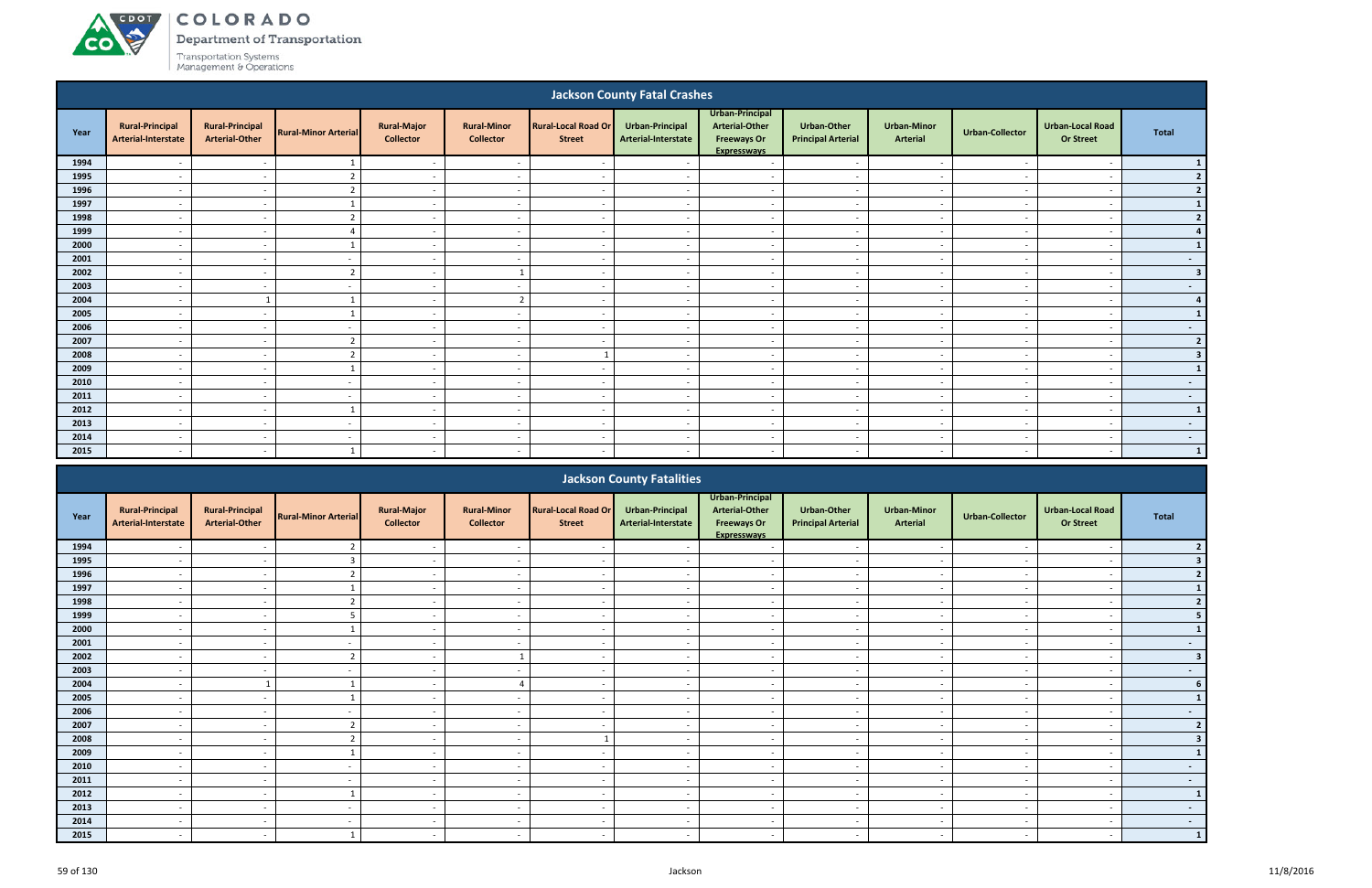

Department of Transportation

|      |                          |              |                          | <b>Jackson County Fatal Crashes</b> |                          |                          |                |                          |                          |                         | <b>Jackson County Fatalities</b> |                          |                      |                         |
|------|--------------------------|--------------|--------------------------|-------------------------------------|--------------------------|--------------------------|----------------|--------------------------|--------------------------|-------------------------|----------------------------------|--------------------------|----------------------|-------------------------|
| Year | Interstate               | U.S. Highway | <b>State Highway</b>     | <b>County Road</b>                  | <b>Municipality</b>      | <b>Frontage Rd</b>       | <b>Total</b>   | Interstate               | U.S. Highway             | <b>State Highway</b>    | <b>County Road</b>               | <b>Municipality</b>      | <b>Frontage Road</b> | Total                   |
| 1994 |                          | $\sim$       |                          | $\sim$                              |                          |                          |                |                          | $\overline{\phantom{a}}$ |                         |                                  |                          |                      |                         |
| 1995 | $\overline{\phantom{a}}$ | $\sim$       |                          | $\sim$                              | $\overline{\phantom{a}}$ | - -                      |                | $\overline{\phantom{a}}$ | $\sim$                   |                         | $\sim$                           | $\sim$                   |                      |                         |
| 1996 | $\overline{\phantom{a}}$ |              |                          | $\sim$                              | $\overline{\phantom{a}}$ |                          |                | $\sim$                   | $\overline{1}$           |                         |                                  | $\overline{\phantom{0}}$ |                      | $\overline{2}$          |
| 1997 | $\overline{\phantom{a}}$ | $\sim$       |                          | $\sim$                              | $\overline{\phantom{a}}$ |                          |                | $\sim$                   | $\overline{\phantom{a}}$ |                         |                                  | $\overline{\phantom{0}}$ |                      |                         |
| 1998 | $\overline{\phantom{0}}$ | $\sim$       |                          | $\overline{a}$                      | $\overline{\phantom{a}}$ | <u>т</u>                 |                |                          | $\overline{a}$           | $\mathbf{\overline{a}}$ |                                  |                          |                      | $\overline{2}$          |
| 1999 | $\overline{\phantom{a}}$ | $\sim$       |                          |                                     | $\overline{\phantom{a}}$ |                          |                |                          | $\sim$                   |                         |                                  |                          |                      |                         |
| 2000 | $\overline{\phantom{0}}$ | $\sim$       |                          | $\sim$                              | $\overline{\phantom{0}}$ | <u>т</u>                 |                | $\sim$                   | $\sim$                   |                         | $\overline{\phantom{a}}$         | $\overline{\phantom{a}}$ |                      |                         |
| 2001 | $\overline{\phantom{a}}$ | $\sim$       |                          | $\sim$                              | $\overline{\phantom{a}}$ | $\overline{\phantom{a}}$ | $\sim$         | $\sim$                   | $\sim$                   | $\sim$                  |                                  | $\overline{\phantom{0}}$ |                      | $\sim$ 100 $\mu$        |
| 2002 | $\overline{\phantom{a}}$ | $\sim$       |                          |                                     | $\overline{\phantom{a}}$ |                          | $\mathbf{R}$   | $\overline{\phantom{a}}$ | $\overline{\phantom{a}}$ | ຳ                       |                                  |                          |                      | $\overline{\mathbf{3}}$ |
| 2003 | $\overline{\phantom{a}}$ | $\sim$       |                          | $\overline{\phantom{a}}$            | $\overline{\phantom{a}}$ | $\overline{\phantom{a}}$ | $\sim$         | $\sim$                   | $\sim$                   | $\sim$                  |                                  | $\overline{\phantom{0}}$ |                      | $\sim$ 100 $\mu$        |
| 2004 | $\overline{\phantom{a}}$ |              |                          | n,                                  | $\overline{\phantom{a}}$ | - -                      |                |                          |                          |                         |                                  |                          |                      |                         |
| 2005 | $\overline{\phantom{0}}$ | $\sim$       |                          | $\sim$                              | $\overline{\phantom{a}}$ | <u>т</u>                 |                | $\sim$                   | $\sim$                   |                         | $\overline{\phantom{a}}$         | $\overline{\phantom{0}}$ |                      | 1                       |
| 2006 | $\overline{\phantom{a}}$ | $\sim$       |                          | $\sim$                              | $\overline{\phantom{a}}$ | $\sim$                   | $\sim$         | $\sim$                   | $\sim$                   | $\sim$                  |                                  | $\sim$                   |                      | $\sim$                  |
| 2007 | $\overline{\phantom{a}}$ | $\sim$       |                          |                                     | $\overline{\phantom{a}}$ |                          | $\mathbf{r}$   |                          | $\overline{\phantom{a}}$ | ຳ                       |                                  |                          |                      | $\overline{2}$          |
| 2008 | $\overline{\phantom{a}}$ | $\sim$       |                          |                                     | $\overline{\phantom{a}}$ | $\sim$                   |                | $\sim$                   | $\sim$                   | ຳ                       |                                  | $\overline{\phantom{0}}$ |                      | 3                       |
| 2009 |                          | $\sim$       |                          |                                     | $\overline{\phantom{a}}$ |                          |                |                          | $\sim$                   |                         |                                  |                          |                      |                         |
| 2010 | $\overline{\phantom{a}}$ | $\sim$       | $\overline{\phantom{a}}$ | $\sim$                              | $\overline{\phantom{a}}$ | $\overline{\phantom{a}}$ | $\blacksquare$ | $\sim$                   | $\sim$                   | $\sim$                  | $\overline{\phantom{a}}$         | $\overline{\phantom{0}}$ |                      | $\sim$ 100 $\mu$        |
| 2011 | $\overline{\phantom{a}}$ | $\sim$       |                          | $\sim$                              | $\overline{\phantom{a}}$ | $\overline{\phantom{a}}$ | $\sim$         | $\sim$                   | $\sim$                   | $\sim$                  |                                  | $\overline{\phantom{0}}$ |                      | $\sim$ 100 $\pm$        |
| 2012 | $\overline{\phantom{a}}$ | $\sim$       |                          | <b>.</b>                            | $\overline{\phantom{a}}$ |                          |                |                          | $\overline{\phantom{a}}$ |                         |                                  |                          |                      | $\mathbf{1}$            |
| 2013 | $\overline{\phantom{a}}$ | $\sim$       |                          | $\sim$                              | $\overline{\phantom{a}}$ | $\overline{\phantom{a}}$ | $\sim$         | $\sim$                   | $\overline{\phantom{a}}$ | $\sim$                  |                                  | $\overline{\phantom{0}}$ |                      | $\sim$ 100 $\mu$        |
| 2014 | $\overline{\phantom{a}}$ | $\sim$       |                          | $\overline{\phantom{a}}$            | $\overline{\phantom{a}}$ | <u>т</u>                 | $\sim$         | $\overline{\phantom{0}}$ | $\overline{a}$           | $\sim$                  |                                  |                          |                      | $\sim$                  |
| 2015 | $\overline{\phantom{0}}$ | $\sim$       |                          | $\sim$                              | $\overline{\phantom{a}}$ | $\overline{\phantom{a}}$ |                | $\sim$                   | $\sim$                   |                         |                                  | $\sim$                   |                      | $\mathbf{1}$            |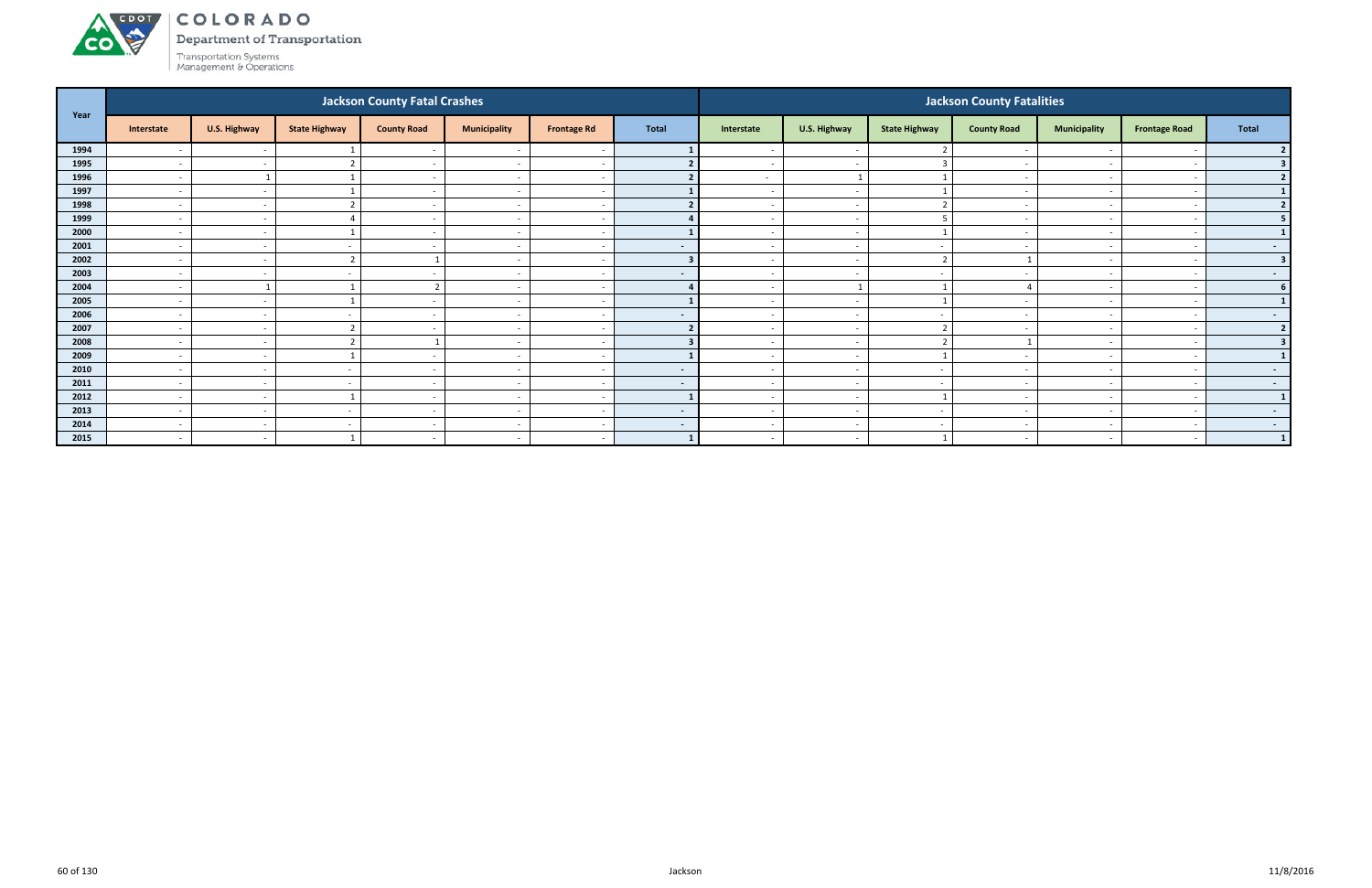A CDOT

**CO** 

Department of Transportation

|      |                                               |                                                 |                             |                                        |                                        |                                             | <b>Jefferson County Fatal Crashes</b>         |                                                                                      |                                                 |                                       |                          |                                             |              |
|------|-----------------------------------------------|-------------------------------------------------|-----------------------------|----------------------------------------|----------------------------------------|---------------------------------------------|-----------------------------------------------|--------------------------------------------------------------------------------------|-------------------------------------------------|---------------------------------------|--------------------------|---------------------------------------------|--------------|
| Year | <b>Rural-Principal</b><br>Arterial-Interstate | <b>Rural-Principal</b><br><b>Arterial-Other</b> | <b>Rural-Minor Arterial</b> | <b>Rural-Major</b><br><b>Collector</b> | <b>Rural-Minor</b><br><b>Collector</b> | <b>Rural-Local Road Or</b><br><b>Street</b> | <b>Urban-Principal</b><br>Arterial-Interstate | Urban-Principal<br><b>Arterial-Other</b><br><b>Freeways Or</b><br><b>Expressways</b> | <b>Urban-Other</b><br><b>Principal Arterial</b> | <b>Urban-Minor</b><br><b>Arterial</b> | <b>Urban-Collector</b>   | <b>Urban-Local Road</b><br><b>Or Street</b> | <b>Total</b> |
| 1994 | 5                                             | 5                                               | $\Delta$                    | 1                                      | $\overline{3}$                         |                                             | $\overline{2}$                                | $\overline{7}$                                                                       | 9                                               | 5                                     | $\overline{3}$           |                                             | 49           |
| 1995 | 9                                             |                                                 | 6                           |                                        | ຳ                                      |                                             |                                               | 5                                                                                    | $\overline{ }$                                  |                                       |                          |                                             | 42           |
| 1996 | $\Delta$                                      | $\overline{3}$                                  | 6                           | $\overline{2}$                         | $\mathbf{1}$                           |                                             | $\overline{3}$                                | 9                                                                                    | 12                                              | $\overline{2}$                        |                          | $\overline{a}$                              | 44           |
| 1997 | $\overline{3}$                                | $\overline{3}$                                  | $\overline{z}$              | $\sim$                                 | $\sim$                                 | $\mathcal{L}$                               |                                               | $\overline{3}$                                                                       | 8                                               | $\mathbf{1}$                          |                          | $\overline{a}$                              | 27           |
| 1998 | $\overline{2}$                                | ຳ                                               | 5                           | $\sim$                                 | $\overline{\phantom{a}}$               |                                             |                                               |                                                                                      | 11                                              | $\overline{3}$                        | $\mathbf{r}$             | $\overline{3}$                              | 31           |
| 1999 | 5                                             | $\overline{7}$                                  |                             | $\sim$                                 | $\overline{\phantom{a}}$               |                                             | $\overline{\phantom{a}}$                      | 10                                                                                   | 10                                              | $\overline{2}$                        | $\overline{\phantom{a}}$ |                                             | 43           |
| 2000 | $\mathbf{\hat{z}}$                            | $\overline{z}$                                  |                             | $\sim$                                 | $\overline{3}$                         | $\overline{\phantom{a}}$                    |                                               | 8                                                                                    | 17                                              | q                                     | $\overline{\phantom{a}}$ |                                             | 50           |
| 2001 | $\overline{2}$                                | 11                                              |                             | $\overline{\phantom{a}}$               | $\overline{\phantom{a}}$               | $\overline{\phantom{a}}$                    | $\sim$                                        | -5                                                                                   | 16                                              | $\overline{ }$                        | 3                        |                                             | 54           |
| 2002 | 6                                             |                                                 |                             |                                        | $\overline{\phantom{a}}$               | $\overline{\phantom{a}}$                    |                                               | 7                                                                                    | 12                                              | b                                     | ຳ                        | $\mathbf{3}$                                | 40           |
| 2003 | $\mathcal{L}$                                 | 8                                               |                             | $\overline{3}$                         | $\overline{a}$                         |                                             | 5                                             | 5                                                                                    | 12                                              | $\overline{7}$                        |                          | $\overline{\phantom{a}}$                    | 48           |
| 2004 |                                               |                                                 |                             | $\sim$                                 |                                        | $\overline{\phantom{a}}$                    |                                               | $\overline{z}$                                                                       | 14                                              | $\overline{3}$                        |                          |                                             | 34           |
| 2005 |                                               |                                                 |                             | $\overline{\phantom{a}}$               | $\overline{\phantom{a}}$               | $\overline{\phantom{a}}$                    |                                               | 6                                                                                    | 13                                              |                                       |                          |                                             | 46           |
| 2006 | $\overline{3}$                                |                                                 |                             | $\sim$                                 | $\mathbf{1}$                           | $\overline{3}$                              | 3                                             | 11                                                                                   | 6                                               | .5                                    | $\mathcal{P}$            | $\mathcal{D}$                               | 41           |
| 2007 | $\overline{2}$                                |                                                 |                             | $\sim$                                 | $\mathbf{1}$                           | $\overline{\phantom{a}}$                    | $\overline{2}$                                | $\overline{3}$                                                                       | 15                                              | $\overline{2}$                        | $\mathbf{D}$             | $\overline{2}$                              | 34           |
| 2008 | $\overline{\phantom{a}}$                      | $\overline{\phantom{a}}$                        |                             | $\overline{1}$                         | $\overline{\phantom{a}}$               |                                             | $\overline{z}$                                | 5                                                                                    | 16                                              | 5                                     | $\mathbf{r}$             |                                             | 37           |
| 2009 | $\overline{\phantom{a}}$                      |                                                 | $\mathbf{\Omega}$           | $\sim$                                 | $\overline{\phantom{a}}$               | $\overline{\phantom{a}}$                    | $\overline{\phantom{a}}$                      | $\overline{ }$                                                                       | 12                                              | $\overline{2}$                        |                          | $\overline{3}$                              | 28           |
| 2010 | $\overline{2}$                                |                                                 | $\overline{3}$              |                                        | $\overline{a}$                         | $\overline{\phantom{a}}$                    |                                               |                                                                                      | 9                                               |                                       | ຳ                        | $\overline{a}$                              | 31           |
| 2011 | $\overline{\phantom{a}}$                      | $\overline{3}$                                  | $\mathcal{P}$               | $\sim$                                 | $\overline{2}$                         | $\overline{\phantom{a}}$                    | $\mathbf{3}$                                  | $\overline{\mathbf{1}}$                                                              | 11                                              | 5                                     | $\sim$                   | $\overline{3}$                              | 30           |
| 2012 | $\overline{\phantom{a}}$                      | $\overline{2}$                                  | $\mathbf{\cdot}$            | $\sim$                                 | $\overline{a}$                         |                                             |                                               |                                                                                      | 10                                              | 6                                     | $\overline{3}$           | $\overline{3}$                              | 32           |
| 2013 | $\overline{\phantom{a}}$                      | $\overline{3}$                                  | $\overline{ }$              | $\sim$                                 | $\overline{\phantom{a}}$               |                                             | 5                                             | $\overline{3}$                                                                       | 11                                              | $\overline{3}$                        |                          | ຳ                                           | 36           |
| 2014 | $\overline{\phantom{a}}$                      | $\overline{3}$                                  | $\overline{3}$              |                                        | $\overline{\phantom{a}}$               |                                             |                                               | $\overline{\mathbf{3}}$                                                              | 16                                              | 5                                     | $\overline{\phantom{a}}$ |                                             | 40           |
| 2015 | $\qquad \qquad \blacksquare$                  |                                                 | 6                           |                                        | $\overline{2}$                         |                                             |                                               |                                                                                      | 15                                              |                                       |                          |                                             | 50           |
|      |                                               |                                                 |                             |                                        |                                        |                                             |                                               |                                                                                      |                                                 |                                       |                          |                                             |              |

|      |                                               |                                                 |                             |                                        |                                        |                                             | <b>Jefferson County Fatalities</b>            |                                                                                      |                                                 |                                       |                          |                                             |              |
|------|-----------------------------------------------|-------------------------------------------------|-----------------------------|----------------------------------------|----------------------------------------|---------------------------------------------|-----------------------------------------------|--------------------------------------------------------------------------------------|-------------------------------------------------|---------------------------------------|--------------------------|---------------------------------------------|--------------|
| Year | <b>Rural-Principal</b><br>Arterial-Interstate | <b>Rural-Principal</b><br><b>Arterial-Other</b> | <b>Rural-Minor Arterial</b> | <b>Rural-Major</b><br><b>Collector</b> | <b>Rural-Minor</b><br><b>Collector</b> | <b>Rural-Local Road Or</b><br><b>Street</b> | <b>Urban-Principal</b><br>Arterial-Interstate | Urban-Principal<br><b>Arterial-Other</b><br><b>Freeways Or</b><br><b>Expresswavs</b> | <b>Urban-Other</b><br><b>Principal Arterial</b> | <b>Urban-Minor</b><br><b>Arterial</b> | <b>Urban-Collector</b>   | <b>Urban-Local Road</b><br><b>Or Street</b> | <b>Total</b> |
| 1994 | .5                                            |                                                 |                             |                                        | $\overline{3}$                         |                                             | $\overline{2}$                                |                                                                                      | 10                                              |                                       | $\mathbf{3}$             |                                             | 51           |
| 1995 | 11                                            |                                                 |                             |                                        |                                        |                                             |                                               |                                                                                      |                                                 |                                       |                          |                                             | 45           |
| 1996 | -5                                            |                                                 |                             | ി                                      | $\overline{2}$                         |                                             | $\Delta$                                      | 11                                                                                   | 12                                              |                                       |                          |                                             | 49           |
| 1997 |                                               |                                                 |                             | $\overline{\phantom{0}}$               | $\overline{\phantom{a}}$               |                                             | 8                                             |                                                                                      | 9                                               |                                       |                          |                                             | 35           |
| 1998 |                                               |                                                 |                             | $\sim$                                 | $\overline{\phantom{a}}$               |                                             |                                               |                                                                                      | 12                                              |                                       |                          |                                             | 36           |
| 1999 |                                               |                                                 |                             |                                        |                                        |                                             |                                               | 12                                                                                   | 10                                              |                                       |                          |                                             | 48           |
| 2000 |                                               |                                                 |                             | $\sim$                                 | $\overline{3}$                         |                                             |                                               |                                                                                      | 21                                              | 10                                    | $\overline{\phantom{a}}$ |                                             | 56           |
| 2001 | $\overline{3}$                                | 12                                              |                             | $\sim$                                 | $\overline{\phantom{a}}$               |                                             |                                               |                                                                                      | 17                                              | 8                                     | $\overline{3}$           |                                             | 59           |
| 2002 | 6                                             |                                                 |                             |                                        | $\overline{\phantom{a}}$               |                                             |                                               |                                                                                      | 12                                              | 6                                     | $\overline{a}$           |                                             | 41           |
| 2003 |                                               |                                                 |                             |                                        |                                        |                                             |                                               |                                                                                      | 13                                              | $\Omega$                              |                          |                                             | $52\,$       |
| 2004 |                                               |                                                 |                             | $\overline{\phantom{0}}$               |                                        |                                             |                                               |                                                                                      | 14                                              | $\mathbf{r}$                          |                          |                                             | 34           |
| 2005 |                                               |                                                 |                             | ຳ                                      | $\overline{\phantom{a}}$               |                                             |                                               | h                                                                                    | 13                                              | 6                                     |                          |                                             | 47           |
| 2006 |                                               |                                                 |                             |                                        | $\mathcal{L}$<br>$\epsilon$            |                                             |                                               | 12                                                                                   | $\overline{7}$                                  |                                       |                          |                                             | 45           |
| 2007 |                                               |                                                 |                             | $\overline{\phantom{0}}$               | $\overline{2}$                         |                                             |                                               |                                                                                      | 17                                              |                                       |                          |                                             | 39           |
| 2008 |                                               |                                                 |                             |                                        |                                        |                                             |                                               |                                                                                      | 17                                              |                                       |                          |                                             | 39           |
| 2009 | $\overline{\phantom{a}}$                      |                                                 |                             | $\sim$                                 | $\overline{\phantom{a}}$               |                                             | $\overline{\phantom{a}}$                      |                                                                                      | 12                                              |                                       |                          |                                             | 28           |
| 2010 | $\mathbf{\overline{a}}$                       |                                                 |                             |                                        | $\overline{\phantom{a}}$               |                                             | $\mathcal{L}$                                 |                                                                                      | 9                                               |                                       |                          |                                             | 35           |
| 2011 |                                               |                                                 |                             | $\sim$                                 | $\overline{2}$                         |                                             |                                               |                                                                                      | 11                                              |                                       |                          |                                             | 32           |
| 2012 |                                               |                                                 |                             | $\sim$                                 | $\overline{\phantom{a}}$               |                                             |                                               |                                                                                      | 10                                              |                                       |                          |                                             | 32           |
| 2013 | $\overline{\phantom{0}}$                      |                                                 |                             | $\sim$                                 | $\overline{\phantom{a}}$               |                                             | $\alpha$                                      |                                                                                      | 12                                              | $\mathbf{R}$                          |                          |                                             | 43           |
| 2014 | $\overline{\phantom{0}}$                      | $\mathbf{3}$                                    | 3                           |                                        | $\overline{\phantom{a}}$               |                                             |                                               |                                                                                      | 17                                              |                                       |                          |                                             | 42           |
| 2015 |                                               |                                                 |                             |                                        | $\overline{2}$                         |                                             |                                               |                                                                                      | 16                                              |                                       | 5                        |                                             | 55           |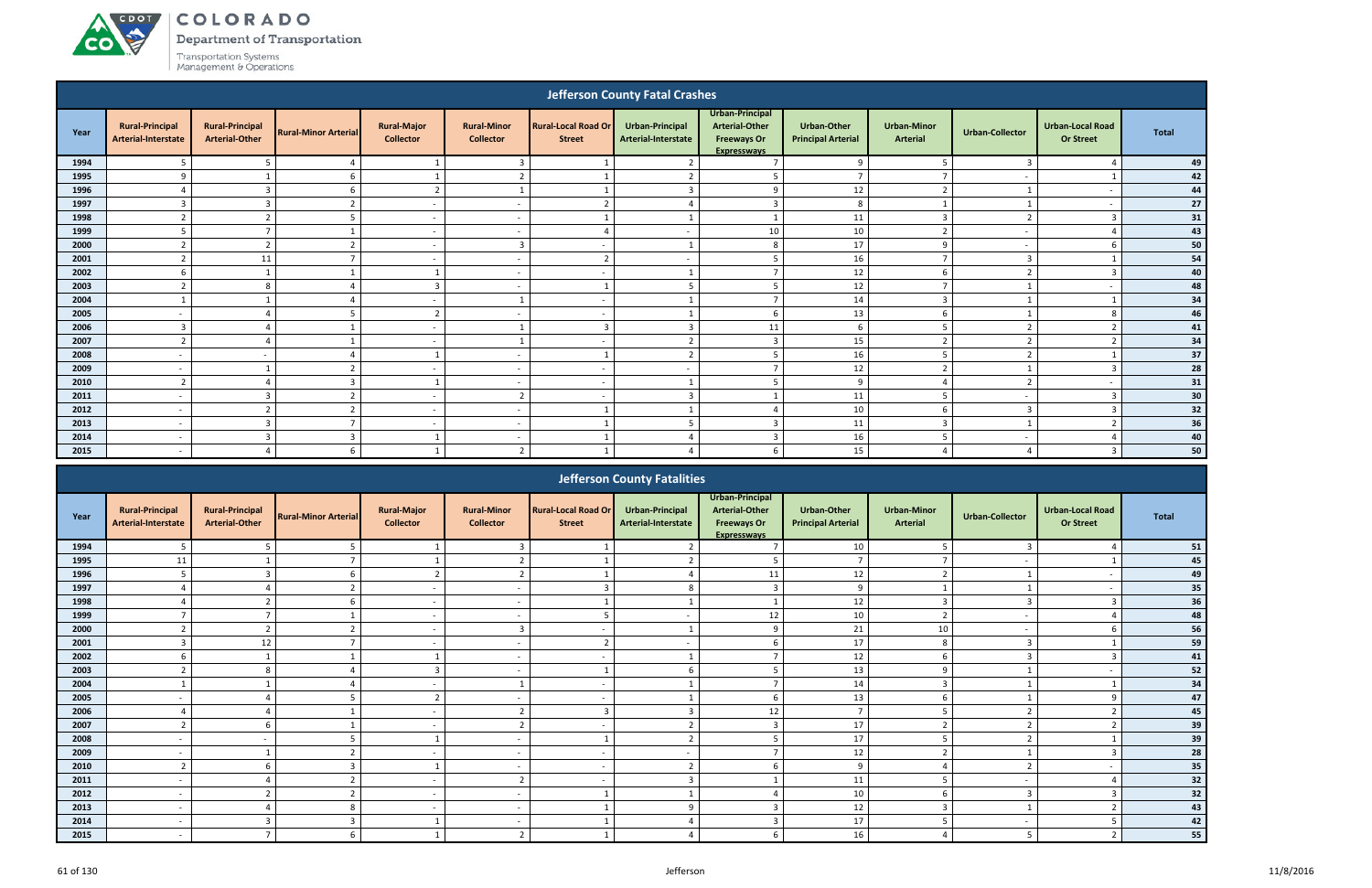Department of Transportation



ACDOL

|      |                          |                          |                      | <b>Jefferson County Fatal Crashes</b> |                     |                          |              |                    |                |                      | <b>Jefferson County Fatalities</b> |                     |                      |       |
|------|--------------------------|--------------------------|----------------------|---------------------------------------|---------------------|--------------------------|--------------|--------------------|----------------|----------------------|------------------------------------|---------------------|----------------------|-------|
| Year | Interstate               | U.S. Highway             | <b>State Highway</b> | <b>County Road</b>                    | <b>Municipality</b> | <b>Frontage Rd</b>       | <b>Total</b> | Interstate         | U.S. Highway   | <b>State Highway</b> | <b>County Road</b>                 | <b>Municipality</b> | <b>Frontage Road</b> | Total |
| 1994 |                          | 15                       | 12                   | 8                                     | $\overline{ }$      |                          | 49           | $\overline{ }$     | 16             | 13                   | 8                                  |                     |                      | 51    |
| 1995 | 11                       | 11                       |                      | 12                                    | $\mathbf{r}$        |                          | 42           | 13                 | 12             | -6                   | 12                                 | $\overline{2}$      |                      | 45    |
| 1996 | $\overline{7}$           | q                        | 21                   |                                       | 2                   |                          | 44           | 9                  | -9             | 23                   | Е.                                 | $\overline{2}$      |                      | 49    |
| 1997 |                          | 9                        |                      |                                       | $\overline{3}$      |                          | 27           | 11                 | 10             | b                    |                                    | $\overline{3}$      |                      | 35    |
| 1998 |                          | 10                       |                      |                                       | 6                   |                          | 31           | 5                  | 11             | 8                    |                                    |                     |                      | 36    |
| 1999 |                          | 16                       | 10                   |                                       | $\overline{7}$      | $\overline{\phantom{a}}$ | 43           | $\overline{7}$     | 16             | 12                   |                                    | $\overline{7}$      |                      | 48    |
| 2000 |                          | 10                       | 19                   |                                       | 13                  |                          | 50           | ຳ                  | 11             | 23                   |                                    | 14                  |                      | 56    |
| 2001 |                          | 19                       | 16                   |                                       | 11                  | - -                      | 54           |                    | 20             | 18                   |                                    | 11                  |                      | 59    |
| 2002 |                          | -8                       | 10                   |                                       | 13                  | $\overline{\phantom{a}}$ | 40           | $\overline{ }$     | 8              | 10                   |                                    | 14                  |                      | 41    |
| 2003 | $\overline{ }$           | 13                       | 14                   | 8                                     | 6                   |                          | 48           | 8                  | 13             | 15                   | 10                                 | 6                   |                      | 52    |
| 2004 |                          | $\overline{ }$           | 17                   |                                       | Δ                   |                          | 34           |                    |                | 17                   |                                    |                     |                      | 34    |
| 2005 |                          | q                        | 16                   |                                       | 15                  |                          | 46           |                    | $\mathbf{q}$   | 16                   |                                    | 15                  |                      | 47    |
| 2006 |                          | 8                        | 12                   |                                       | 5                   |                          | 41           | $\overline{ }$     | 8              | 14                   |                                    | 5                   |                      | 45    |
| 2007 |                          | -8                       | 11                   |                                       | $\overline{7}$      |                          | 34           | $\overline{4}$     | 9              | 14                   |                                    | $\overline{7}$      |                      | 39    |
| 2008 |                          | q                        | 10                   |                                       | 8                   |                          | 37           | $\mathbf{\hat{z}}$ | $\mathbf{q}$   | 10                   |                                    | 8                   |                      | 39    |
| 2009 | $\overline{\phantom{a}}$ | 6                        | 14                   |                                       | 5                   |                          | 28           |                    | -6             | 14                   |                                    | 5                   |                      | 28    |
| 2010 |                          | 8                        |                      |                                       | 6                   |                          | 31           | $\overline{A}$     | 10             | 10                   |                                    | 6                   |                      | 35    |
| 2011 |                          |                          |                      |                                       | 10                  |                          | 30           | ຳ                  | <b>6</b>       | $\Omega$             |                                    | 11                  |                      | 32    |
| 2012 |                          | $\overline{\phantom{a}}$ | 11                   |                                       | 9                   | <u>т</u>                 | 32           |                    | $\overline{7}$ | 11                   |                                    | 9                   |                      | 32    |
| 2013 |                          | -9                       | 16                   |                                       | $\overline{2}$      |                          | 36           | 9                  | 12             | 16                   |                                    | $\overline{2}$      |                      | 43    |
| 2014 |                          | 15                       |                      |                                       | 8                   | - -                      | 40           |                    | 15             | 8                    |                                    | 8                   |                      | 42    |
| 2015 |                          | 14                       | 13                   | 10                                    | 9                   |                          | 50           | $\Delta$           | 17             | 13                   | 10                                 | 11                  |                      | 55    |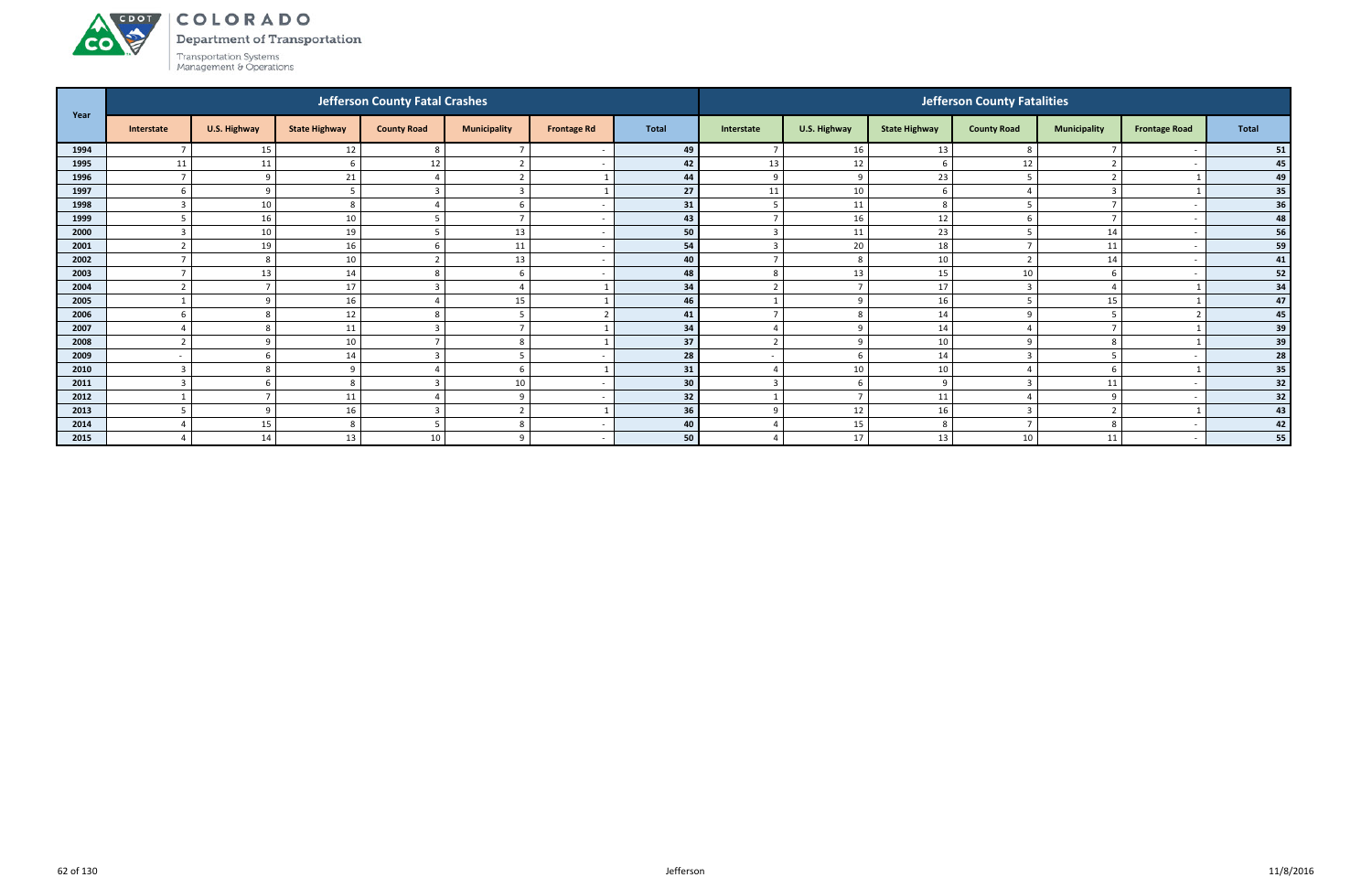#### ACDOT COLORADO

**CO** 

Department of Transportation

|      |                                               |                                                 |                             |                                        |                                        |                                             | <b>Kiowa County Fatal Crashes</b>             |                                                                                      |                                                 |                                       |                          |                                             |                |
|------|-----------------------------------------------|-------------------------------------------------|-----------------------------|----------------------------------------|----------------------------------------|---------------------------------------------|-----------------------------------------------|--------------------------------------------------------------------------------------|-------------------------------------------------|---------------------------------------|--------------------------|---------------------------------------------|----------------|
| Year | <b>Rural-Principal</b><br>Arterial-Interstate | <b>Rural-Principal</b><br><b>Arterial-Other</b> | <b>Rural-Minor Arterial</b> | <b>Rural-Major</b><br><b>Collector</b> | <b>Rural-Minor</b><br><b>Collector</b> | <b>Rural-Local Road Or</b><br><b>Street</b> | <b>Urban-Principal</b><br>Arterial-Interstate | Urban-Principal<br><b>Arterial-Other</b><br><b>Freeways Or</b><br><b>Expressways</b> | <b>Urban-Other</b><br><b>Principal Arterial</b> | <b>Urban-Minor</b><br><b>Arterial</b> | <b>Urban-Collector</b>   | <b>Urban-Local Road</b><br><b>Or Street</b> | <b>Total</b>   |
| 1994 |                                               |                                                 |                             | $\sim$                                 | $\overline{a}$                         | - 1                                         |                                               | $\overline{\phantom{a}}$                                                             | $\overline{\phantom{a}}$                        | $\overline{\phantom{a}}$              |                          | $\overline{\phantom{a}}$                    | $\mathbf{1}$   |
| 1995 |                                               |                                                 |                             | $\overline{2}$                         | $\mathbf{1}$                           | $\overline{\phantom{a}}$                    |                                               | $\overline{\phantom{0}}$                                                             | $\overline{\phantom{a}}$                        | $\overline{\phantom{0}}$              |                          | $\overline{\phantom{0}}$                    | 4              |
| 1996 | $\overline{a}$                                | $\overline{2}$                                  | $\sim$                      | $\sim$                                 | $\sim$                                 | -1                                          | $\sim$                                        | $\overline{a}$                                                                       | $\overline{\phantom{a}}$                        | $\sim$                                | $\sim$                   | $\overline{\phantom{a}}$                    | 3              |
| 1997 |                                               | $\overline{2}$                                  |                             | $\sim$                                 | $\overline{\phantom{a}}$               | $\overline{\phantom{a}}$                    | $\overline{\phantom{a}}$                      | $\overline{a}$                                                                       | $\sim$                                          | $\sim$                                | $\overline{\phantom{a}}$ | $\overline{\phantom{a}}$                    | 3 <sup>1</sup> |
| 1998 | $\overline{a}$                                | $\sim$                                          | $\overline{\phantom{a}}$    | $\mathbf{1}$                           | $\overline{\phantom{a}}$               | $\sim$                                      | $\sim$                                        | $\overline{a}$                                                                       | $\overline{a}$                                  | $\sim$                                | $\sim$                   | $\overline{\phantom{a}}$                    | $\mathbf{1}$   |
| 1999 |                                               |                                                 | $\sim$                      | $\sim$                                 | $\overline{\phantom{a}}$               | $\sim$                                      |                                               | $\overline{\phantom{a}}$                                                             | $\sim$                                          | $\sim$                                |                          | $\overline{\phantom{a}}$                    | $\vert$ 1      |
| 2000 |                                               | -1                                              |                             | $\sim$                                 | $\overline{\phantom{a}}$               | $\overline{\phantom{a}}$                    |                                               | $\overline{\phantom{a}}$                                                             | $\overline{\phantom{a}}$                        | $\sim$                                |                          | $\overline{\phantom{a}}$                    | 2              |
| 2001 |                                               |                                                 | $\overline{\phantom{a}}$    | $\sim$                                 | $\overline{\phantom{a}}$               | $\sim$                                      | $\overline{\phantom{a}}$                      | $\sim$                                                                               | $\overline{\phantom{a}}$                        | $\sim$                                | $\overline{\phantom{a}}$ | $\overline{\phantom{a}}$                    | $\vert$ 1      |
| 2002 |                                               | $\sim$                                          | $\sim$                      | $\sim$                                 | $\overline{a}$                         | $\sim$                                      |                                               | $\overline{\phantom{a}}$                                                             | $\sim$                                          | $\sim$                                |                          | $\overline{\phantom{a}}$                    | $\sim$ $-$     |
| 2003 |                                               | $\sim$ $-$                                      | $\mathbf{1}$                | $\mathbf{1}$                           | $\overline{\phantom{a}}$               | $\overline{\phantom{a}}$                    |                                               | $\overline{\phantom{a}}$                                                             | $\overline{a}$                                  | $\sim$                                |                          | $\overline{\phantom{a}}$                    | 2              |
| 2004 |                                               |                                                 | - 1                         | $\sim$                                 | $\overline{\phantom{a}}$               |                                             |                                               | $\overline{\phantom{a}}$                                                             | $\overline{\phantom{a}}$                        | $\sim$                                |                          | $\overline{\phantom{a}}$                    | $\mathbf{2}$   |
| 2005 | $\overline{\phantom{a}}$                      | $\overline{\mathbf{1}}$                         | $\overline{\phantom{a}}$    | $\sim$                                 | $\overline{a}$                         | $\overline{\phantom{a}}$                    | $\sim$                                        | $\overline{a}$                                                                       | $\sim$                                          | $\sim$                                | $\overline{\phantom{a}}$ | $\overline{\phantom{a}}$                    | $\mathbf{1}$   |
| 2006 | $\overline{\phantom{a}}$                      | $\sim$                                          | $\mathbf{1}$                | -1                                     | $\overline{\phantom{a}}$               | $\sim$                                      | $\overline{\phantom{a}}$                      | $\overline{a}$                                                                       | $\overline{\phantom{a}}$                        | $\sim$                                | $\overline{\phantom{a}}$ | $\overline{\phantom{a}}$                    | 2              |
| 2007 | $\overline{\phantom{a}}$                      | $\overline{\phantom{a}}$                        | $\overline{2}$              | $\sim$                                 | $\overline{\phantom{a}}$               | $\overline{\phantom{a}}$                    |                                               | $\overline{a}$                                                                       | $\overline{\phantom{a}}$                        | $\sim$                                |                          | $\overline{\phantom{a}}$                    | $2 \mid$       |
| 2008 |                                               | -1                                              |                             | $\sim$                                 | $\overline{\phantom{a}}$               | $\sim$                                      |                                               | $\overline{\phantom{a}}$                                                             | $\overline{\phantom{a}}$                        | $\sim$                                |                          | $\overline{\phantom{a}}$                    | $\vert$ 1      |
| 2009 |                                               |                                                 |                             | $\sim$                                 | $\overline{a}$                         | $\sim$                                      |                                               | $\overline{\phantom{a}}$                                                             | $\sim$                                          | $\sim$                                |                          | $\overline{\phantom{a}}$                    | $\vert$ 1      |
| 2010 |                                               | $\sim$                                          | $\sim$                      | $\sim$                                 | $\overline{a}$                         | $\overline{2}$                              | $\sim$                                        | $\overline{a}$                                                                       | $\sim$                                          | $\sim$                                | $\overline{\phantom{a}}$ | $\overline{a}$                              | 2              |
| 2011 |                                               | $\sim$                                          |                             | $\sim$                                 | $\overline{\phantom{a}}$               | $\overline{\phantom{0}}$                    |                                               | $\overline{\phantom{a}}$                                                             | $\overline{\phantom{a}}$                        | $\sim$                                |                          | $\overline{\phantom{a}}$                    | $\sim$         |
| 2012 |                                               | $\sim$                                          | $\sim$                      | $\sim$                                 | $\overline{a}$                         | $\overline{\phantom{a}}$                    |                                               | $\overline{\phantom{a}}$                                                             | $\sim$                                          | $\sim$                                |                          | $\overline{\phantom{a}}$                    | $\sim$ $-$     |
| 2013 | $\overline{\phantom{a}}$                      |                                                 | $\sim$                      | $\sim$                                 | $\overline{\phantom{0}}$               | $\sim$                                      | $\overline{\phantom{a}}$                      | $\overline{\phantom{a}}$                                                             | $\sim$                                          | $\sim$                                | $\overline{\phantom{a}}$ | $\overline{\phantom{a}}$                    | $\vert$ 1      |
| 2014 | $\overline{\phantom{a}}$                      | $\sim$                                          | $\sim$                      | $\sim$                                 | $\sim$                                 | $\sim$                                      | $\sim$                                        | $\overline{a}$                                                                       | $\sim$                                          | $\sim$                                | $\sim$                   | $\overline{\phantom{a}}$                    | $\sim$         |
| 2015 | $\overline{\phantom{a}}$                      | $\overline{\phantom{a}}$                        | $\sim$                      | $\sim$                                 | $\overline{\phantom{a}}$               |                                             | $\overline{\phantom{a}}$                      | $\overline{\phantom{0}}$                                                             | $\overline{\phantom{a}}$                        | $\sim$                                | $\overline{\phantom{a}}$ | $\overline{\phantom{a}}$                    | $\sim 100$     |
|      |                                               |                                                 |                             |                                        |                                        |                                             | <b>Kiowa County Fatalities</b>                | Ilrhan-Princinal                                                                     |                                                 |                                       |                          |                                             |                |

|      |                                               |                                                 |                             |                                        |                                        |                                             | <b>INVITA COMITY LANGUAGO</b>          |                                                                                      |                                                 |                                       |                 |                                             |              |
|------|-----------------------------------------------|-------------------------------------------------|-----------------------------|----------------------------------------|----------------------------------------|---------------------------------------------|----------------------------------------|--------------------------------------------------------------------------------------|-------------------------------------------------|---------------------------------------|-----------------|---------------------------------------------|--------------|
| Year | <b>Rural-Principal</b><br>Arterial-Interstate | <b>Rural-Principal</b><br><b>Arterial-Other</b> | <b>Rural-Minor Arterial</b> | <b>Rural-Major</b><br><b>Collector</b> | <b>Rural-Minor</b><br><b>Collector</b> | <b>Rural-Local Road Or</b><br><b>Street</b> | Urban-Principal<br>Arterial-Interstate | Urban-Principal<br><b>Arterial-Other</b><br><b>Freeways Or</b><br><b>Expresswavs</b> | <b>Urban-Other</b><br><b>Principal Arterial</b> | <b>Urban-Minor</b><br><b>Arterial</b> | Urban-Collector | <b>Urban-Local Road</b><br><b>Or Street</b> | Total        |
| 1994 |                                               |                                                 |                             |                                        |                                        |                                             |                                        |                                                                                      |                                                 |                                       |                 |                                             |              |
| 1995 |                                               |                                                 |                             |                                        |                                        | $\overline{\phantom{0}}$                    |                                        | $\overline{\phantom{a}}$                                                             | $\overline{\phantom{0}}$                        | $\overline{\phantom{a}}$              |                 | $\overline{\phantom{a}}$                    |              |
| 1996 | $\overline{\phantom{0}}$                      |                                                 |                             | $\sim$                                 | $\overline{a}$                         |                                             |                                        | $\overline{\phantom{0}}$                                                             | $\overline{\phantom{a}}$                        | $\overline{\phantom{a}}$              |                 | $\qquad \qquad \blacksquare$                |              |
| 1997 |                                               | $\overline{a}$                                  |                             | $\sim$                                 | $\overline{\phantom{a}}$               | $\overline{\phantom{a}}$                    |                                        | $\overline{\phantom{0}}$                                                             | $\overline{\phantom{a}}$                        | $\overline{\phantom{a}}$              |                 | $\overline{\phantom{a}}$                    |              |
| 1998 |                                               |                                                 |                             |                                        |                                        | $\overline{\phantom{0}}$                    |                                        | $\overline{\phantom{a}}$                                                             |                                                 |                                       |                 |                                             |              |
| 1999 |                                               |                                                 |                             | $\sim$                                 | $\overline{\phantom{a}}$               | $\sim$                                      |                                        | $\overline{\phantom{a}}$                                                             | $\overline{\phantom{a}}$                        | $\overline{\phantom{a}}$              |                 | $\overline{\phantom{a}}$                    |              |
| 2000 |                                               |                                                 |                             | $\sim$                                 |                                        | $\overline{\phantom{0}}$                    |                                        | $\overline{\phantom{a}}$                                                             |                                                 |                                       |                 | $\overline{\phantom{a}}$                    |              |
| 2001 |                                               |                                                 |                             | $\sim$                                 |                                        |                                             |                                        |                                                                                      |                                                 |                                       |                 |                                             |              |
| 2002 | $\overline{\phantom{0}}$                      | $\sim$                                          |                             | $\sim$                                 | $\overline{a}$                         | $\sim$                                      | $\overline{\phantom{a}}$               | $\sim$                                                                               | $\sim$                                          | $\sim$                                |                 | $\overline{\phantom{a}}$                    | $\sim$       |
| 2003 | $\overline{\phantom{0}}$                      |                                                 |                             |                                        | $\overline{a}$                         | $\sim$                                      |                                        | $\overline{\phantom{0}}$                                                             | $\overline{\phantom{a}}$                        | $\overline{\phantom{a}}$              |                 | $\overline{\phantom{a}}$                    |              |
| 2004 |                                               |                                                 |                             | $\sim$                                 |                                        |                                             |                                        | $\overline{\phantom{a}}$                                                             |                                                 |                                       |                 | $\overline{\phantom{a}}$                    |              |
| 2005 |                                               |                                                 |                             | $\sim$                                 | $\overline{\phantom{0}}$               | $\overline{\phantom{0}}$                    |                                        | $\overline{\phantom{0}}$                                                             |                                                 | $\overline{\phantom{a}}$              |                 | $\overline{\phantom{a}}$                    |              |
| 2006 | $\overline{\phantom{0}}$                      |                                                 |                             |                                        | $\overline{\phantom{a}}$               | $\sim$                                      |                                        | $\overline{\phantom{a}}$                                                             | $\overline{\phantom{a}}$                        | $\overline{\phantom{a}}$              |                 | $\overline{\phantom{a}}$                    |              |
| 2007 |                                               |                                                 |                             | $\sim$                                 |                                        | $\overline{\phantom{a}}$                    |                                        | $\overline{\phantom{a}}$                                                             |                                                 |                                       |                 | $\overline{\phantom{a}}$                    |              |
| 2008 |                                               |                                                 |                             | $\sim$                                 | $\overline{\phantom{a}}$               | $\overline{\phantom{0}}$                    |                                        | $\overline{\phantom{0}}$                                                             | $\overline{\phantom{a}}$                        | $\overline{\phantom{a}}$              |                 | $\overline{\phantom{a}}$                    |              |
| 2009 | $\overline{\phantom{0}}$                      |                                                 | $\overline{\phantom{a}}$    | $\sim$                                 | $\overline{\phantom{a}}$               | $\sim$                                      | $\overline{\phantom{a}}$               | $\overline{\phantom{a}}$                                                             | $\sim$                                          | $\sim$                                |                 | $\overline{\phantom{a}}$                    |              |
| 2010 |                                               |                                                 |                             | $\sim$                                 |                                        | $\overline{\phantom{a}}$                    |                                        | $\overline{\phantom{a}}$                                                             | $\overline{\phantom{a}}$                        | $\overline{\phantom{a}}$              |                 | $\overline{\phantom{a}}$                    |              |
| 2011 |                                               |                                                 |                             | $\sim$                                 |                                        | $\overline{\phantom{a}}$                    |                                        | $\overline{\phantom{a}}$                                                             |                                                 |                                       |                 | $\overline{\phantom{a}}$                    | $\sim$       |
| 2012 |                                               |                                                 |                             | $\sim$                                 | $\overline{\phantom{a}}$               | $\sim$                                      |                                        | $\overline{\phantom{a}}$                                                             | $\overline{\phantom{a}}$                        | $\overline{\phantom{a}}$              |                 | $\overline{\phantom{a}}$                    | $\sim$       |
| 2013 |                                               |                                                 |                             | $\sim$                                 |                                        | $\overline{\phantom{0}}$                    |                                        |                                                                                      |                                                 |                                       |                 |                                             | $\mathbf{1}$ |
| 2014 |                                               |                                                 |                             | $\sim$                                 |                                        | $\overline{\phantom{a}}$                    |                                        | $\overline{\phantom{a}}$                                                             |                                                 | $\overline{\phantom{a}}$              |                 |                                             | $\sim$       |
| 2015 | $\overline{\phantom{0}}$                      | $\overline{a}$                                  |                             | $\sim$                                 | $\overline{a}$                         | $\sim$                                      |                                        | $\overline{\phantom{a}}$                                                             | $\overline{\phantom{a}}$                        | $\overline{\phantom{a}}$              |                 |                                             | $\sim 100$   |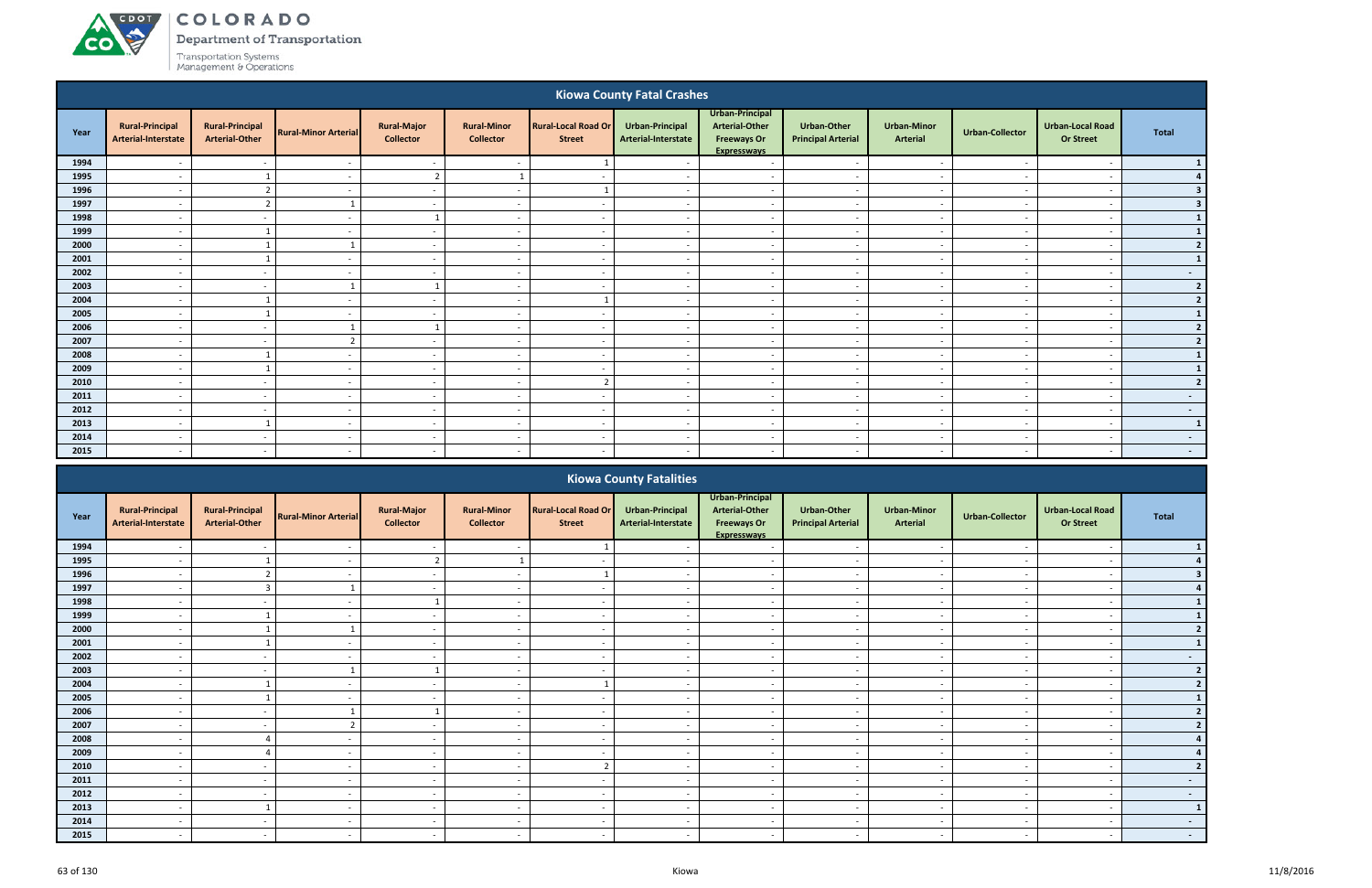### ACDOL COLORADO

**CO** 

Department of Transportation

|      |                          |                          |                          | <b>Kiowa County Fatal Crashes</b> |                          |                          |              |                          |                          |                          | <b>Kiowa County Fatalities</b> |                          |                      |                  |
|------|--------------------------|--------------------------|--------------------------|-----------------------------------|--------------------------|--------------------------|--------------|--------------------------|--------------------------|--------------------------|--------------------------------|--------------------------|----------------------|------------------|
| Year | Interstate               | U.S. Highway             | <b>State Highway</b>     | <b>County Road</b>                | <b>Municipality</b>      | <b>Frontage Rd</b>       | <b>Total</b> | Interstate               | U.S. Highway             | <b>State Highway</b>     | <b>County Road</b>             | <b>Municipality</b>      | <b>Frontage Road</b> | Total            |
| 1994 |                          | $\sim$                   |                          |                                   |                          |                          |              |                          | $\sim$                   |                          |                                |                          |                      |                  |
| 1995 | $\overline{\phantom{a}}$ |                          |                          | ຳ                                 | $\overline{\phantom{a}}$ | $\overline{\phantom{a}}$ |              | $\sim$                   | $\mathbf{1}$             |                          |                                | $\overline{\phantom{0}}$ |                      |                  |
| 1996 | $\overline{\phantom{a}}$ | $\overline{\phantom{a}}$ |                          |                                   | $\overline{\phantom{a}}$ |                          |              | $\sim$                   | $\overline{2}$           | $\sim$                   |                                |                          |                      |                  |
| 1997 | $\overline{\phantom{a}}$ | ຳ                        |                          |                                   | $\overline{\phantom{a}}$ |                          |              | $\overline{\phantom{a}}$ | $\overline{3}$           |                          |                                |                          |                      |                  |
| 1998 | $\overline{\phantom{a}}$ | $\sim$                   | $\overline{\phantom{a}}$ |                                   | $\overline{\phantom{a}}$ | $\overline{\phantom{a}}$ |              | $\sim$                   | $\overline{a}$           | $\sim$                   |                                | $\overline{\phantom{0}}$ |                      |                  |
| 1999 | $\overline{\phantom{a}}$ |                          |                          |                                   | $\overline{\phantom{a}}$ |                          |              |                          |                          |                          |                                |                          |                      |                  |
| 2000 | $\overline{\phantom{a}}$ |                          |                          | $\sim$                            | $\overline{\phantom{a}}$ | $\sim$                   |              | $\sim$                   | $\mathbf{1}$             |                          | $\sim$                         | $\overline{\phantom{0}}$ |                      | $\overline{2}$   |
| 2001 | $\overline{\phantom{a}}$ |                          |                          | $\sim$                            | $\overline{\phantom{a}}$ | $\overline{\phantom{a}}$ |              | $\sim$                   | $\overline{1}$           | $\sim$                   |                                | $\sim$                   |                      |                  |
| 2002 | $\overline{\phantom{a}}$ | $\sim$                   |                          |                                   | $\overline{\phantom{a}}$ |                          | $\sim$       | $\overline{\phantom{a}}$ | $\sim$                   | $\sim$                   |                                | $\overline{\phantom{0}}$ |                      | $\sim$ $-$       |
| 2003 | $\overline{\phantom{a}}$ | $\sim$                   |                          |                                   | $\overline{\phantom{a}}$ | $\overline{\phantom{a}}$ |              |                          | $\sim$                   |                          |                                |                          |                      | $\overline{2}$   |
| 2004 | $\overline{\phantom{a}}$ |                          |                          |                                   | $\overline{\phantom{a}}$ |                          |              |                          |                          |                          |                                |                          |                      | $\overline{2}$   |
| 2005 | $\overline{\phantom{a}}$ |                          | $\overline{\phantom{a}}$ | $\sim$                            | $\overline{\phantom{a}}$ | <u>т</u>                 |              | $\sim$                   | $\mathbf{1}$             | $\sim$                   |                                | $\overline{\phantom{0}}$ |                      |                  |
| 2006 | $\overline{\phantom{a}}$ | $\sim$                   |                          |                                   | $\overline{\phantom{a}}$ | $\overline{\phantom{a}}$ |              | $\sim$                   | $\sim$                   |                          |                                | $\sim$                   |                      | $\overline{2}$   |
| 2007 | $\overline{\phantom{a}}$ |                          |                          |                                   | $\overline{\phantom{a}}$ |                          |              |                          | $\mathbf{1}$             |                          |                                |                          |                      | $\overline{2}$   |
| 2008 | $\overline{\phantom{a}}$ |                          | $\overline{\phantom{a}}$ | $\sim$                            | $\overline{\phantom{a}}$ | $\overline{\phantom{a}}$ |              | $\sim$                   | $\Delta$                 | $\sim$                   |                                | $\overline{\phantom{0}}$ |                      |                  |
| 2009 |                          |                          |                          |                                   | $\overline{\phantom{a}}$ |                          |              |                          |                          | <u>т</u>                 |                                |                          |                      |                  |
| 2010 | $\overline{\phantom{a}}$ | $\sim$                   | $\overline{\phantom{a}}$ | ຳ                                 | $\overline{\phantom{a}}$ | - -                      |              | $\sim$                   | $\overline{\phantom{a}}$ | $\sim$                   |                                | $\overline{\phantom{0}}$ |                      | $\overline{2}$   |
| 2011 | $\overline{\phantom{a}}$ | $\sim$                   |                          | $\sim$                            | $\overline{\phantom{a}}$ | $\overline{\phantom{a}}$ | $\sim$       | $\sim$                   | $\sim$                   | $\sim$                   |                                | $\sim$                   |                      | $\sim$ 100 $\pm$ |
| 2012 | $\overline{\phantom{a}}$ | $\sim$                   | $\overline{\phantom{a}}$ |                                   | $\overline{\phantom{a}}$ |                          | $\sim$       |                          | $\overline{\phantom{a}}$ | $\overline{\phantom{a}}$ |                                |                          |                      | $\sim$ 100 $\mu$ |
| 2013 | $\overline{\phantom{a}}$ |                          | $\overline{\phantom{a}}$ | $\sim$                            | $\overline{\phantom{a}}$ | <u>т</u>                 |              | $\sim$                   | - 1                      | $\sim$                   |                                |                          |                      | $\mathbf{1}$     |
| 2014 | $\overline{\phantom{a}}$ | $\sim$                   |                          | $\overline{\phantom{a}}$          | $\overline{\phantom{a}}$ | - -                      | $\sim$       | $\overline{\phantom{0}}$ | $\sim$                   | $\sim$                   |                                |                          |                      | $\sim$ 100 $\mu$ |
| 2015 | $\overline{\phantom{a}}$ | $\sim$                   | $\overline{\phantom{0}}$ | $\sim$                            | $\overline{\phantom{a}}$ | $\overline{\phantom{a}}$ | $\sim 100$   | $\sim$                   | $\overline{a}$           | $\sim$                   | <b>.</b>                       | $\sim$                   |                      | $\sim$ 100 $\mu$ |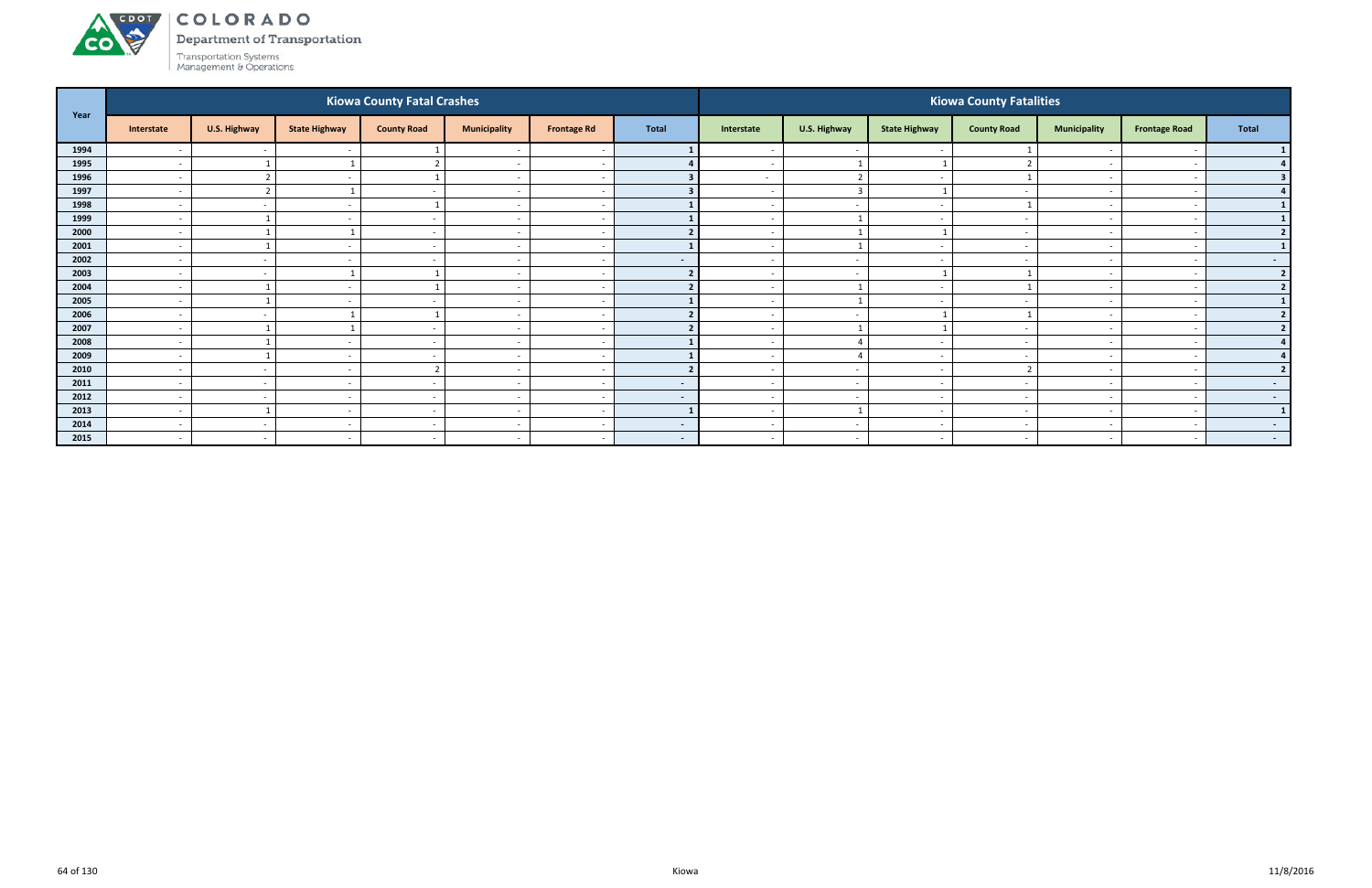ACDOT

**CO** 

Department of Transportation

|      |                                               |                                                 |                             |                                        |                                        |                                             | <b>Kit Carson County Fatal Crashes</b> |                                                                               |                                                 |                                       |                          |                                             |                |
|------|-----------------------------------------------|-------------------------------------------------|-----------------------------|----------------------------------------|----------------------------------------|---------------------------------------------|----------------------------------------|-------------------------------------------------------------------------------|-------------------------------------------------|---------------------------------------|--------------------------|---------------------------------------------|----------------|
| Year | <b>Rural-Principal</b><br>Arterial-Interstate | <b>Rural-Principal</b><br><b>Arterial-Other</b> | <b>Rural-Minor Arterial</b> | <b>Rural-Major</b><br><b>Collector</b> | <b>Rural-Minor</b><br><b>Collector</b> | <b>Rural-Local Road Or</b><br><b>Street</b> | Urban-Principal<br>Arterial-Interstate | Urban-Principal<br><b>Arterial-Other</b><br><b>Freeways Or</b><br>Expressways | <b>Urban-Other</b><br><b>Principal Arterial</b> | <b>Urban-Minor</b><br><b>Arterial</b> | Urban-Collector          | <b>Urban-Local Road</b><br><b>Or Street</b> | <b>Total</b>   |
| 1994 | $\Delta$                                      | $\overline{\phantom{a}}$                        | . .                         | $\sim$                                 | $\overline{\phantom{a}}$               |                                             |                                        | $\overline{\phantom{a}}$                                                      | $\overline{\phantom{a}}$                        | $\overline{\phantom{a}}$              | $\overline{\phantom{a}}$ |                                             |                |
| 1995 |                                               | $\overline{\phantom{a}}$                        |                             | $\sim$                                 |                                        |                                             |                                        | $\overline{a}$                                                                |                                                 | . .                                   |                          |                                             | 3              |
| 1996 | 5                                             |                                                 |                             | $\sim$                                 | $\overline{\phantom{0}}$               | $\mathbf{\Omega}$                           |                                        | $\overline{\phantom{a}}$                                                      | $\overline{\phantom{a}}$                        | $\sim$                                |                          | $\overline{\phantom{a}}$                    |                |
| 1997 |                                               | $\overline{\phantom{a}}$                        |                             |                                        | $\overline{\phantom{a}}$               |                                             |                                        | $\overline{\phantom{a}}$                                                      | $\overline{\phantom{a}}$                        | $\overline{\phantom{a}}$              |                          |                                             |                |
| 1998 |                                               | $\sim$                                          |                             | $\sim$                                 | $\sim$                                 |                                             | $\sim$                                 | $\sim$                                                                        | $\sim$                                          | $\sim$                                | $\sim$                   | $\overline{\phantom{a}}$                    |                |
| 1999 |                                               | $\sim$                                          | $\overline{\phantom{a}}$    | $\sim$                                 | $\overline{\phantom{a}}$               |                                             | $\sim$                                 | $\sim$                                                                        | $\overline{\phantom{a}}$                        | $\sim$                                | $\sim$                   | $\overline{\phantom{a}}$                    |                |
| 2000 | 3                                             | $\sim$                                          |                             |                                        | $\overline{\phantom{a}}$               |                                             | $\overline{\phantom{a}}$               | $\overline{a}$                                                                | $\overline{\phantom{a}}$                        | $\sim$                                | $\overline{\phantom{a}}$ | $\overline{\phantom{a}}$                    | 6              |
| 2001 | 5                                             | $\sim$                                          |                             | $\sim$                                 | $\overline{\phantom{a}}$               | ຳ                                           |                                        | $\overline{\phantom{a}}$                                                      | $\overline{\phantom{a}}$                        | $\sim$                                |                          | $\overline{\phantom{a}}$                    | $\overline{7}$ |
| 2002 |                                               | $\sim$                                          |                             | $\sim$                                 |                                        | $\mathbf{\hat{}}$                           |                                        | $\overline{a}$                                                                |                                                 | $\overline{\phantom{a}}$              |                          | $\overline{\phantom{a}}$                    | $\overline{7}$ |
| 2003 | $\Delta$                                      | $\sim$                                          | . .                         | $\sim$                                 |                                        | . .                                         | $\overline{\phantom{a}}$               | $\overline{a}$                                                                | $\sim$                                          | $\sim$                                | $\overline{\phantom{a}}$ | $\overline{\phantom{a}}$                    |                |
| 2004 | 5                                             | $\overline{\phantom{a}}$                        |                             | $\sim$                                 | $\overline{\phantom{a}}$               |                                             |                                        | $\overline{\phantom{a}}$                                                      | $\sim$                                          | $\sim$                                | $\sim$                   | $\overline{\phantom{a}}$                    |                |
| 2005 | $\Delta$                                      | $\sim$                                          | $\overline{\phantom{a}}$    | $\sim$                                 | $\sim$                                 |                                             | $\overline{\phantom{a}}$               | $\overline{a}$                                                                | $\overline{\phantom{a}}$                        | $\sim$                                | $\overline{\phantom{a}}$ | $\overline{\phantom{a}}$                    |                |
| 2006 | $\Delta$                                      | $\overline{\phantom{a}}$                        | <b>.</b>                    | $\sim$                                 | $\mathbf{1}$                           | $\overline{\phantom{a}}$                    | $\overline{\phantom{a}}$               | $\sim$                                                                        | $\overline{\phantom{a}}$                        | $\sim$                                | $\overline{\phantom{a}}$ | $\overline{\phantom{a}}$                    |                |
| 2007 |                                               | $\overline{\phantom{a}}$                        |                             | $\sim$                                 |                                        |                                             |                                        | $\overline{a}$                                                                |                                                 | $\overline{\phantom{a}}$              |                          |                                             |                |
| 2008 | $\overline{2}$                                | $\overline{\phantom{a}}$                        |                             |                                        | $\overline{\phantom{a}}$               |                                             |                                        | $\overline{\phantom{a}}$                                                      | $\overline{\phantom{a}}$                        | $\overline{\phantom{a}}$              |                          |                                             |                |
| 2009 | $\overline{3}$                                | $\sim$                                          |                             | $\sim$                                 |                                        | $\overline{\phantom{a}}$                    |                                        | $\overline{a}$                                                                | $\sim$                                          | $\sim$                                | $\sim$                   | $\overline{\phantom{a}}$                    |                |
| 2010 |                                               | $\sim$                                          | <b>.</b>                    | $\sim$                                 | $\overline{\phantom{0}}$               | $\mathbf{\Omega}$                           | $\sim$                                 | $\sim$                                                                        | $\overline{\phantom{a}}$                        | $\sim$                                | $\sim$                   | $\overline{\phantom{a}}$                    |                |
| 2011 |                                               | $\sim$                                          |                             | $\sim$                                 | $\overline{\phantom{a}}$               |                                             | $\sim$                                 | $\overline{a}$                                                                | $\overline{\phantom{a}}$                        | $\sim$                                | $\sim$                   | $\overline{\phantom{a}}$                    |                |
| 2012 | 5                                             | $\sim$                                          | <b>.</b>                    | $\sim$                                 |                                        |                                             | $\overline{\phantom{a}}$               | $\overline{a}$                                                                | $\overline{\phantom{a}}$                        | $\sim$                                | $\overline{\phantom{a}}$ | $\overline{\phantom{a}}$                    |                |
| 2013 | $\overline{3}$                                | $\overline{\phantom{a}}$                        |                             | $\sim$                                 | $\mathbf{1}$                           |                                             |                                        | $\overline{a}$                                                                | $\overline{\phantom{a}}$                        | $\sim$                                | $\overline{\phantom{a}}$ | $\overline{\phantom{a}}$                    |                |
| 2014 |                                               |                                                 | $\overline{\phantom{a}}$    | $\sim$                                 | $\overline{\phantom{a}}$               |                                             |                                        | $\overline{\phantom{a}}$                                                      | $\overline{\phantom{a}}$                        | $\overline{\phantom{a}}$              | ٠.                       | $\overline{\phantom{a}}$                    | $\mathbf{z}$   |
| 2015 |                                               |                                                 | $\overline{\phantom{a}}$    | $\sim$                                 | $\overline{\phantom{a}}$               |                                             | $\sim$                                 | $\overline{\phantom{a}}$                                                      | $\overline{\phantom{a}}$                        | $\sim$                                | $\sim$                   |                                             |                |
|      |                                               |                                                 |                             |                                        |                                        |                                             |                                        |                                                                               |                                                 |                                       |                          |                                             |                |

|      |                                               |                                                 |                             |                                        |                                        |                                             | <b>Kit Carson County Fatalities</b>    |                                                                                      |                                                 |                                       |                          |                                             |              |
|------|-----------------------------------------------|-------------------------------------------------|-----------------------------|----------------------------------------|----------------------------------------|---------------------------------------------|----------------------------------------|--------------------------------------------------------------------------------------|-------------------------------------------------|---------------------------------------|--------------------------|---------------------------------------------|--------------|
| Year | <b>Rural-Principal</b><br>Arterial-Interstate | <b>Rural-Principal</b><br><b>Arterial-Other</b> | <b>Rural-Minor Arterial</b> | <b>Rural-Major</b><br><b>Collector</b> | <b>Rural-Minor</b><br><b>Collector</b> | <b>Rural-Local Road Or</b><br><b>Street</b> | Urban-Principal<br>Arterial-Interstate | Urban-Principal<br><b>Arterial-Other</b><br><b>Freeways Or</b><br><b>Expressways</b> | <b>Urban-Other</b><br><b>Principal Arterial</b> | <b>Urban-Minor</b><br><b>Arterial</b> | <b>Urban-Collector</b>   | <b>Urban-Local Road</b><br><b>Or Street</b> | <b>Total</b> |
| 1994 |                                               |                                                 |                             |                                        |                                        |                                             |                                        |                                                                                      |                                                 |                                       |                          |                                             |              |
| 1995 |                                               |                                                 |                             |                                        |                                        |                                             |                                        |                                                                                      |                                                 |                                       |                          |                                             |              |
| 1996 |                                               |                                                 |                             | $\sim$                                 | $\overline{\phantom{a}}$               |                                             |                                        | $\overline{\phantom{a}}$                                                             | $\overline{\phantom{a}}$                        | $\sim$                                | $\overline{\phantom{a}}$ | $\overline{\phantom{a}}$                    | 12           |
| 1997 | $\overline{2}$                                |                                                 |                             |                                        | $\overline{\phantom{a}}$               |                                             |                                        | $\overline{\phantom{a}}$                                                             | $\overline{\phantom{a}}$                        | $\overline{\phantom{a}}$              |                          | $\overline{\phantom{0}}$                    |              |
| 1998 | $\mathbf{r}$                                  |                                                 |                             | $\overline{\phantom{a}}$               | $\overline{\phantom{a}}$               |                                             |                                        |                                                                                      | $\overline{\phantom{a}}$                        | $\overline{\phantom{a}}$              |                          |                                             |              |
| 1999 |                                               | $\overline{\phantom{a}}$                        |                             | $\overline{\phantom{a}}$               | $\overline{\phantom{a}}$               |                                             |                                        | $\overline{\phantom{a}}$                                                             | $\overline{\phantom{a}}$                        | $\overline{\phantom{a}}$              |                          | $\overline{\phantom{a}}$                    |              |
| 2000 |                                               |                                                 |                             |                                        | $\overline{\phantom{a}}$               |                                             |                                        | $\overline{\phantom{0}}$                                                             | $\overline{\phantom{a}}$                        | $\overline{\phantom{a}}$              |                          |                                             |              |
| 2001 |                                               | $\sim$                                          | $\overline{\phantom{a}}$    | $\sim$                                 | $\overline{\phantom{a}}$               |                                             | $\overline{\phantom{a}}$               | $\overline{\phantom{a}}$                                                             | $\overline{\phantom{a}}$                        | $\sim$                                | $\sim$                   | $\overline{\phantom{a}}$                    |              |
| 2002 |                                               |                                                 |                             | $\overline{\phantom{a}}$               | $\overline{\phantom{a}}$               |                                             |                                        | $\overline{\phantom{a}}$                                                             | $\overline{\phantom{a}}$                        | $\sim$                                |                          | $\overline{\phantom{a}}$                    |              |
| 2003 |                                               |                                                 |                             | $\overline{\phantom{0}}$               |                                        |                                             |                                        |                                                                                      | $\overline{\phantom{a}}$                        | $\overline{\phantom{a}}$              |                          | $\overline{\phantom{0}}$                    |              |
| 2004 |                                               |                                                 |                             | $\overline{\phantom{a}}$               |                                        |                                             |                                        |                                                                                      | $\overline{\phantom{a}}$                        | $\qquad \qquad \blacksquare$          |                          |                                             |              |
| 2005 |                                               |                                                 |                             | $\overline{\phantom{a}}$               | $\overline{\phantom{0}}$               |                                             |                                        | $\overline{\phantom{0}}$                                                             | $\overline{\phantom{a}}$                        | $\overline{\phantom{0}}$              |                          |                                             |              |
| 2006 |                                               | $\sim$                                          | $\sim$                      | $\sim$                                 |                                        | $\overline{\phantom{a}}$                    | $\sim$                                 | $\overline{a}$                                                                       | $\overline{\phantom{a}}$                        | $\sim$                                | $\sim$                   | $\overline{\phantom{a}}$                    |              |
| 2007 |                                               |                                                 |                             | $\overline{\phantom{a}}$               | $\overline{\phantom{a}}$               |                                             |                                        | $\overline{\phantom{a}}$                                                             | $\overline{\phantom{a}}$                        | $\overline{\phantom{a}}$              |                          |                                             |              |
| 2008 | $\mathbf{a}$                                  | $\overline{\phantom{a}}$                        |                             |                                        | $\overline{\phantom{a}}$               |                                             |                                        | $\overline{\phantom{a}}$                                                             | $\overline{\phantom{a}}$                        | $\sim$                                |                          | $\overline{\phantom{a}}$                    |              |
| 2009 |                                               |                                                 |                             | $\overline{\phantom{0}}$               |                                        |                                             |                                        | $\overline{\phantom{a}}$                                                             | $\overline{\phantom{a}}$                        | $\overline{\phantom{0}}$              |                          | $\overline{\phantom{0}}$                    |              |
| 2010 |                                               | $\overline{\phantom{a}}$                        |                             | $\overline{\phantom{a}}$               | $\overline{\phantom{a}}$               |                                             |                                        | $\overline{\phantom{a}}$                                                             | $\overline{\phantom{a}}$                        | $\overline{\phantom{0}}$              |                          | $\overline{\phantom{a}}$                    |              |
| 2011 |                                               | $\overline{\phantom{a}}$                        |                             | $\overline{\phantom{a}}$               | $\overline{\phantom{a}}$               |                                             |                                        | $\overline{\phantom{a}}$                                                             | $\overline{\phantom{a}}$                        | $\overline{\phantom{a}}$              | $\overline{\phantom{a}}$ | $\overline{\phantom{a}}$                    |              |
| 2012 |                                               |                                                 |                             | $\overline{\phantom{a}}$               |                                        |                                             |                                        | $\overline{\phantom{a}}$                                                             | $\sim$                                          | $\sim$                                |                          |                                             |              |
| 2013 | $\mathbf{3}$                                  | $\overline{\phantom{a}}$                        |                             | $\sim$                                 |                                        |                                             |                                        | $\overline{\phantom{a}}$                                                             | $\overline{\phantom{a}}$                        | $\sim$                                | $\overline{\phantom{a}}$ | $\overline{\phantom{a}}$                    |              |
| 2014 |                                               |                                                 |                             | $\overline{\phantom{a}}$               |                                        |                                             |                                        |                                                                                      | $\overline{\phantom{0}}$                        | $\overline{\phantom{0}}$              |                          |                                             |              |
| 2015 |                                               |                                                 |                             | $\overline{\phantom{a}}$               | $\overline{\phantom{a}}$               |                                             |                                        |                                                                                      | $\overline{\phantom{a}}$                        | $\overline{\phantom{0}}$              |                          |                                             |              |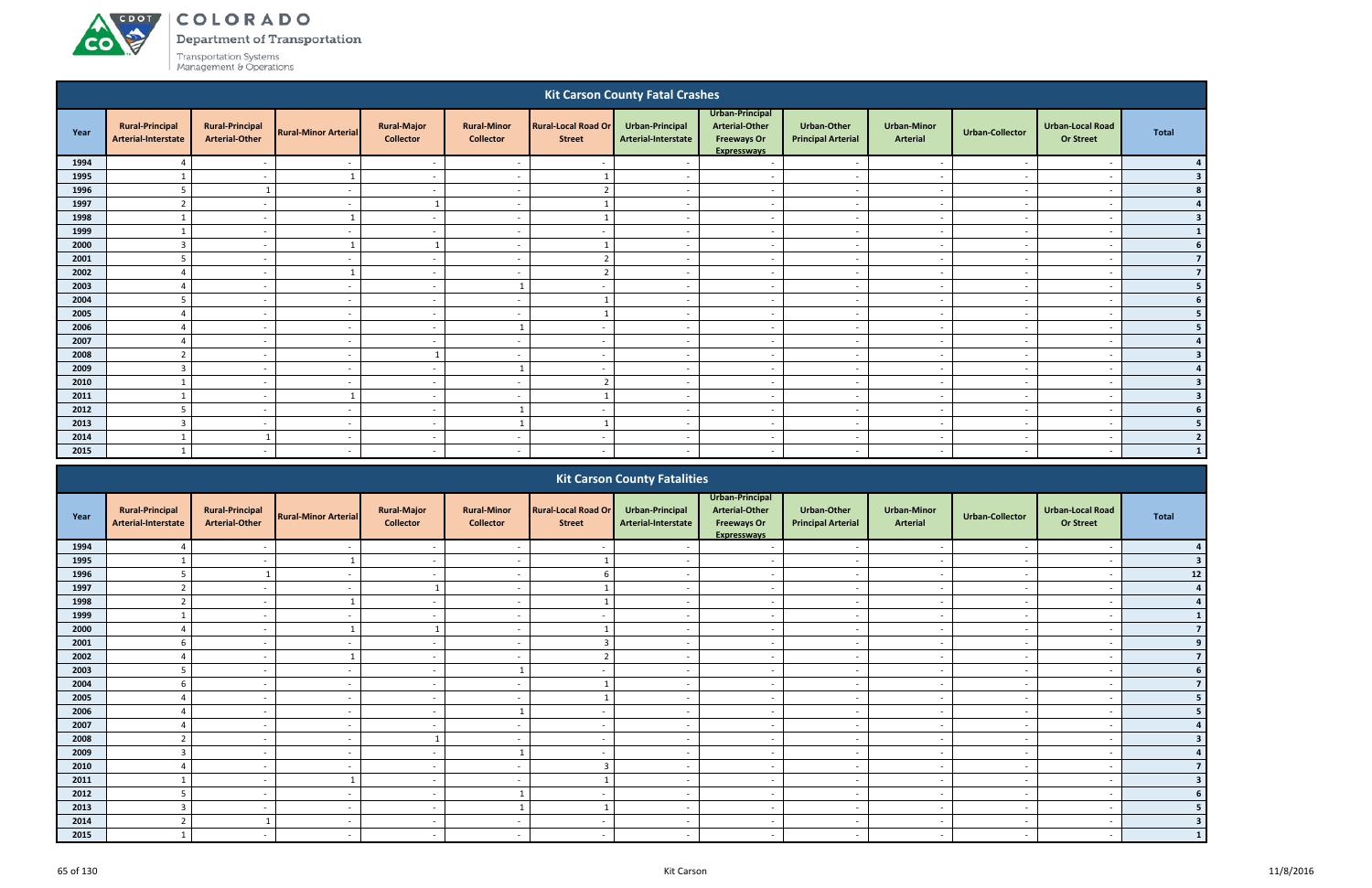### ACDOL COLORADO

**CO** 

Department of Transportation

| Year |                          |                          |                          | <b>Kit Carson County Fatal Crashes</b> |                          |                    |              |                |                          |                          | <b>Kit Carson County Fatalities</b> |                          |                      |              |
|------|--------------------------|--------------------------|--------------------------|----------------------------------------|--------------------------|--------------------|--------------|----------------|--------------------------|--------------------------|-------------------------------------|--------------------------|----------------------|--------------|
|      | Interstate               | U.S. Highway             | <b>State Highway</b>     | <b>County Road</b>                     | <b>Municipality</b>      | <b>Frontage Rd</b> | <b>Total</b> | Interstate     | U.S. Highway             | <b>State Highway</b>     | <b>County Road</b>                  | <b>Municipality</b>      | <b>Frontage Road</b> | <b>Total</b> |
| 1994 |                          | $\sim$                   |                          |                                        |                          |                    |              |                | $\overline{\phantom{a}}$ |                          |                                     |                          |                      |              |
| 1995 |                          | $\sim$                   |                          | $\sim$                                 |                          |                    |              |                | $\overline{\phantom{a}}$ |                          |                                     |                          |                      |              |
| 1996 | $\overline{5}$           |                          | $\overline{\phantom{a}}$ | $\overline{2}$                         | $\sim$                   |                    |              | 5              | $\overline{\mathbf{1}}$  | $\sim$                   |                                     | $\overline{\phantom{0}}$ |                      | 12           |
| 1997 |                          |                          |                          |                                        | $\overline{\phantom{a}}$ |                    |              | $\overline{2}$ | $\overline{\phantom{0}}$ | $\overline{\phantom{a}}$ |                                     |                          |                      |              |
| 1998 |                          | $\sim$                   |                          |                                        | $\overline{\phantom{a}}$ |                    |              | $\overline{2}$ | $\overline{\phantom{a}}$ |                          |                                     | $\overline{\phantom{0}}$ |                      |              |
| 1999 |                          | $\sim$                   |                          |                                        | $\overline{\phantom{a}}$ |                    |              |                | $\overline{\phantom{a}}$ |                          |                                     |                          |                      |              |
| 2000 |                          | $\sim$                   |                          |                                        | $\overline{\phantom{a}}$ |                    |              |                | $\overline{\phantom{a}}$ |                          |                                     |                          |                      |              |
| 2001 | $\overline{\phantom{a}}$ | $\sim$                   |                          | $\mathbf{r}$                           | $\sim$                   |                    |              | 6              | $\sim$                   | $\overline{\phantom{a}}$ |                                     | $\overline{\phantom{0}}$ |                      | 9            |
| 2002 | 4                        | $\overline{\phantom{a}}$ |                          | $\mathbf{r}$                           | $\overline{\phantom{a}}$ |                    |              | $\overline{4}$ | $\overline{\phantom{a}}$ |                          |                                     |                          |                      |              |
| 2003 |                          | $\sim$                   |                          |                                        | $\overline{\phantom{0}}$ |                    |              | 5              | $\overline{\phantom{a}}$ | $\overline{\phantom{a}}$ |                                     |                          |                      |              |
| 2004 |                          | $\sim$                   |                          |                                        | $\overline{\phantom{a}}$ |                    |              | 6              | $\overline{\phantom{a}}$ | $\overline{\phantom{a}}$ |                                     | $\overline{\phantom{0}}$ |                      |              |
| 2005 |                          | $\sim$                   |                          |                                        | $\overline{\phantom{a}}$ |                    |              |                | $\overline{\phantom{a}}$ | $\overline{\phantom{a}}$ |                                     |                          |                      | 5.           |
| 2006 |                          | $\sim$                   | $\overline{\phantom{a}}$ |                                        | $\overline{\phantom{a}}$ |                    |              | $\Delta$       | $\sim$                   | $\overline{\phantom{a}}$ |                                     | $\overline{\phantom{0}}$ |                      | 5            |
| 2007 |                          | $\sim$                   |                          |                                        | $\overline{\phantom{a}}$ |                    |              |                | $\overline{\phantom{a}}$ | $\overline{\phantom{a}}$ |                                     |                          |                      |              |
| 2008 |                          | $\sim$                   | $\overline{\phantom{a}}$ |                                        | $\overline{\phantom{a}}$ |                    |              | $\overline{2}$ | $\overline{\phantom{a}}$ | $\overline{\phantom{a}}$ |                                     | $\overline{\phantom{0}}$ |                      |              |
| 2009 |                          | $\sim$                   |                          |                                        | $\overline{\phantom{a}}$ |                    |              | ຳ              | $\overline{\phantom{a}}$ |                          |                                     |                          |                      |              |
| 2010 |                          | $\sim$ $-$               |                          |                                        | $\overline{\phantom{a}}$ |                    |              |                | $\sim$                   | $\overline{\phantom{a}}$ |                                     |                          |                      |              |
| 2011 |                          | $\sim$                   |                          |                                        | $\sim$                   |                    |              |                | $\sim$                   |                          |                                     | $\sim$                   |                      |              |
| 2012 |                          | $\sim$                   | $\overline{\phantom{a}}$ |                                        | $\overline{\phantom{a}}$ |                    |              | 5              | $\overline{\phantom{a}}$ | $\overline{\phantom{a}}$ |                                     |                          |                      |              |
| 2013 |                          | $\sim$                   |                          | $\mathbf{\overline{a}}$                | $\overline{\phantom{a}}$ |                    |              | $\overline{3}$ | $\overline{\phantom{a}}$ | $\overline{\phantom{a}}$ |                                     |                          |                      |              |
| 2014 |                          |                          |                          |                                        | $\overline{\phantom{a}}$ |                    |              | $\overline{2}$ | $\mathcal{L}$            | $\overline{\phantom{a}}$ |                                     |                          |                      |              |
| 2015 |                          | $\sim$                   | <b>.</b>                 | $\sim$                                 | $\overline{\phantom{a}}$ |                    |              |                | $\overline{\phantom{a}}$ | $\sim$                   |                                     | $\sim$                   |                      |              |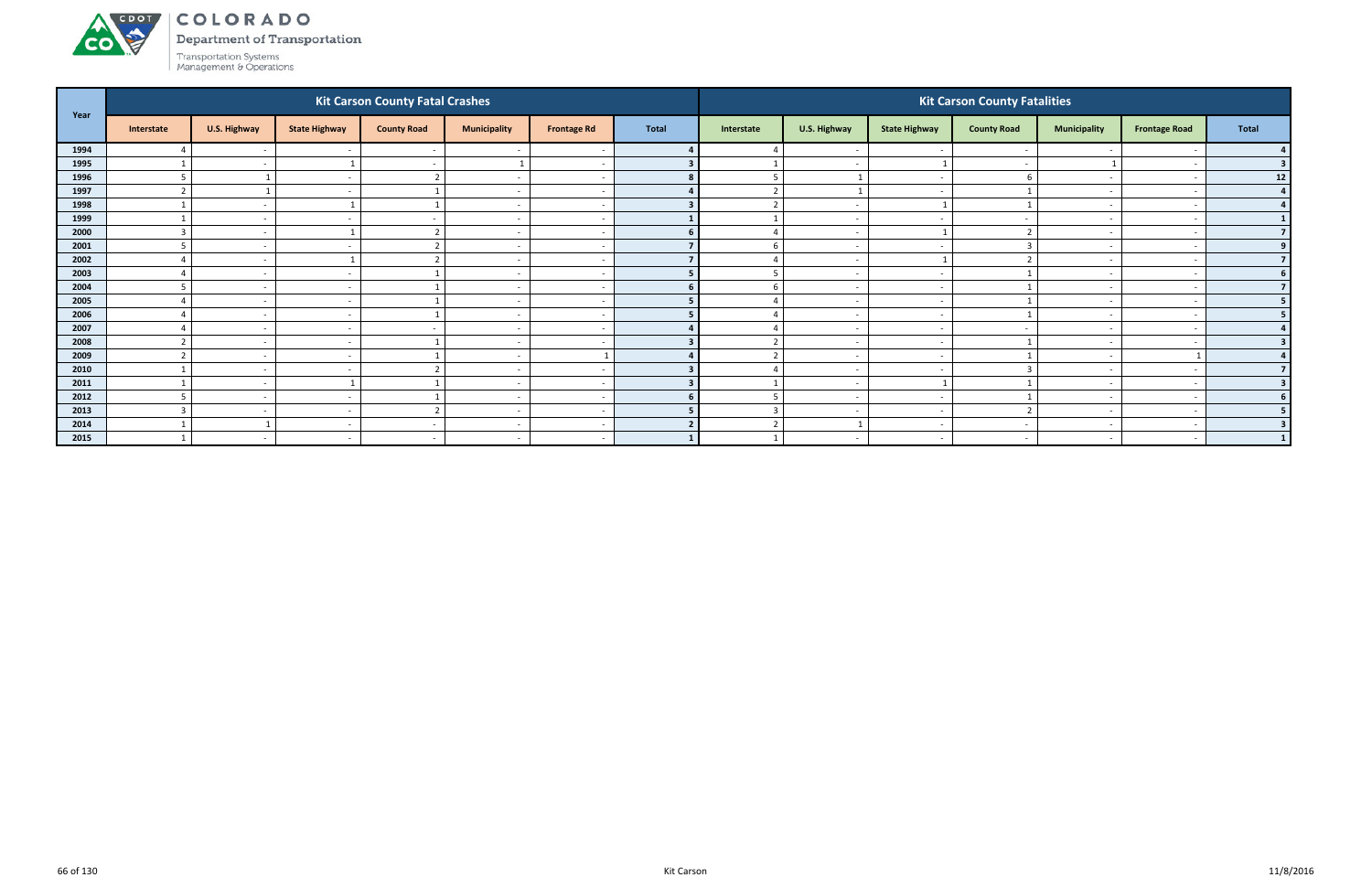# ACDOL **CO**

COLORADO

Department of Transportation

|      |                                               |                                                 |                             |                                        |                                        |                                             | La Plata County Fatal Crashes          |                                                                                      |                                                 |                                       |                          |                                      |                         |
|------|-----------------------------------------------|-------------------------------------------------|-----------------------------|----------------------------------------|----------------------------------------|---------------------------------------------|----------------------------------------|--------------------------------------------------------------------------------------|-------------------------------------------------|---------------------------------------|--------------------------|--------------------------------------|-------------------------|
| Year | <b>Rural-Principal</b><br>Arterial-Interstate | <b>Rural-Principal</b><br><b>Arterial-Other</b> | <b>Rural-Minor Arterial</b> | <b>Rural-Major</b><br><b>Collector</b> | <b>Rural-Minor</b><br><b>Collector</b> | <b>Rural-Local Road Or</b><br><b>Street</b> | Urban-Principal<br>Arterial-Interstate | Urban-Principal<br><b>Arterial-Other</b><br><b>Freeways Or</b><br><b>Expressways</b> | <b>Urban-Other</b><br><b>Principal Arterial</b> | <b>Urban-Minor</b><br><b>Arterial</b> | <b>Urban-Collector</b>   | Urban-Local Road<br><b>Or Street</b> | <b>Total</b>            |
| 1994 |                                               |                                                 |                             | -1                                     |                                        |                                             |                                        | $\overline{\phantom{a}}$                                                             |                                                 | $\overline{\phantom{a}}$              |                          | $\overline{\phantom{a}}$             |                         |
| 1995 | $\overline{\phantom{a}}$                      | 9                                               | $\overline{\phantom{a}}$    | $\overline{\mathbf{3}}$                | $\overline{\phantom{a}}$               |                                             | $\overline{\phantom{a}}$               | $\sim$                                                                               | $\overline{2}$                                  | $\sim$                                | $\sim$                   | $\overline{\phantom{a}}$             | 15                      |
| 1996 | $\overline{\phantom{a}}$                      | 8                                               | $\overline{\phantom{a}}$    | $\overline{2}$                         | $\mathbf{1}$                           | $\overline{\phantom{a}}$                    | $\overline{\phantom{a}}$               | $\sim$                                                                               | $\sim$                                          | $\overline{\phantom{a}}$              | $\sim$                   | $\overline{\phantom{a}}$             | 11                      |
| 1997 | $\overline{\phantom{a}}$                      | $\Delta$                                        | $\overline{\phantom{a}}$    | $\overline{\mathbf{3}}$                | $\overline{3}$                         | $\overline{\phantom{a}}$                    | $\overline{\phantom{a}}$               | $\overline{a}$                                                                       | $\overline{1}$                                  | $\sim$                                | $\sim$                   | $\overline{\phantom{a}}$             | 11                      |
| 1998 | $\overline{\phantom{a}}$                      | -5                                              | $\overline{\phantom{a}}$    | $\overline{\mathbf{3}}$                | $\overline{\phantom{a}}$               |                                             | $\overline{\phantom{a}}$               | $\overline{\phantom{a}}$                                                             | $\mathbf{1}$                                    | $\overline{\phantom{a}}$              | $\overline{\phantom{a}}$ | $\overline{\phantom{a}}$             | ${\bf 10}$              |
| 1999 | $\overline{\phantom{a}}$                      | $\overline{3}$                                  | $\overline{\phantom{a}}$    | $\overline{2}$                         | $\overline{\phantom{a}}$               |                                             | $\overline{\phantom{a}}$               | $\overline{a}$                                                                       | $\overline{ }$                                  | $\sim$                                | $\overline{\phantom{a}}$ | $\overline{3}$                       | ${\bf 14}$              |
| 2000 |                                               | $6\overline{6}$                                 | $\overline{\phantom{a}}$    | $\overline{2}$                         | $\overline{\phantom{a}}$               |                                             |                                        | $\overline{\phantom{a}}$                                                             | $\overline{1}$                                  |                                       | $\overline{\phantom{a}}$ | $\overline{\phantom{a}}$             | 12                      |
| 2001 |                                               |                                                 | $\overline{\phantom{a}}$    | - 5                                    | $\overline{\phantom{a}}$               |                                             |                                        | $\overline{\phantom{a}}$                                                             | $\overline{\phantom{a}}$                        | $\sim$                                | $\overline{\phantom{a}}$ | $\overline{\phantom{a}}$             | ${\bf 10}$              |
| 2002 | $\overline{\phantom{a}}$                      | $\overline{\mathbf{3}}$                         | $\overline{\phantom{a}}$    | $\Delta$                               |                                        | $\overline{\phantom{a}}$                    | $\sim$                                 | $\overline{\phantom{a}}$                                                             | $\overline{2}$                                  | $\overline{\phantom{a}}$              | $\sim$                   | $\overline{\phantom{a}}$             | ${\bf 10}$              |
| 2003 | $\overline{\phantom{a}}$                      | $\overline{4}$                                  | $\overline{\phantom{a}}$    | -5                                     | 1                                      |                                             | $\overline{\phantom{a}}$               | $\overline{\phantom{a}}$                                                             | $\overline{2}$                                  | $\overline{\phantom{a}}$              | $\sim$                   | $\overline{\phantom{a}}$             | 13                      |
| 2004 | $\overline{\phantom{a}}$                      |                                                 | $\overline{\phantom{a}}$    | -5                                     |                                        |                                             | $\overline{\phantom{a}}$               | $\overline{\phantom{a}}$                                                             | $\overline{ }$                                  | $\overline{\phantom{a}}$              | $\sim$                   | $\overline{\phantom{a}}$             | ${\bf 15}$              |
| 2005 | $\overline{\phantom{a}}$                      | $\overline{3}$                                  | $\overline{\phantom{a}}$    | $\overline{4}$                         | $\overline{\phantom{a}}$               | $\overline{\phantom{a}}$                    | $\overline{\phantom{a}}$               | $\overline{\phantom{a}}$                                                             | $\overline{\phantom{a}}$                        | $\overline{\phantom{a}}$              |                          | $\overline{\phantom{a}}$             | 8                       |
| 2006 | $\overline{\phantom{a}}$                      | 8                                               | $\overline{\phantom{a}}$    | $\overline{2}$                         | $\mathbf{1}$                           | $\overline{\phantom{a}}$                    | $\overline{\phantom{a}}$               | $\overline{\phantom{a}}$                                                             | $\sim$                                          | $\sim$                                | $\overline{\phantom{a}}$ | $\overline{\phantom{a}}$             | ${\bf 11}$              |
| 2007 | $\overline{\phantom{a}}$                      | $\overline{3}$                                  | $\overline{\phantom{a}}$    | 8                                      | $\overline{1}$                         |                                             |                                        | $\overline{\phantom{a}}$                                                             | $\mathbf{1}$                                    | $\sim$                                | $\overline{\phantom{a}}$ | $\overline{\phantom{a}}$             | 13                      |
| 2008 | $\overline{\phantom{0}}$                      | $\mathbf{1}$                                    | $\overline{\phantom{a}}$    | $\overline{\mathbf{3}}$                | $\overline{\phantom{a}}$               |                                             |                                        | $\overline{\phantom{a}}$                                                             |                                                 |                                       | $\overline{\phantom{a}}$ | $\overline{\phantom{a}}$             | $\overline{7}$          |
| 2009 | $\overline{\phantom{a}}$                      | $\overline{\mathbf{3}}$                         | $\overline{\phantom{a}}$    | $\overline{4}$                         | $\overline{\phantom{a}}$               |                                             |                                        | $\overline{\phantom{a}}$                                                             |                                                 | $\sim$                                | $\overline{\phantom{a}}$ | $\overline{\phantom{a}}$             | $12$                    |
| 2010 | $\overline{\phantom{a}}$                      | $\overline{\mathbf{1}}$                         | $\overline{\phantom{a}}$    | $\overline{2}$                         | $\overline{2}$                         |                                             | $\overline{\phantom{a}}$               | $\overline{\phantom{a}}$                                                             |                                                 | $\sim$                                | $\overline{\phantom{a}}$ | $\overline{\phantom{a}}$             | 6                       |
| 2011 |                                               | $\overline{2}$                                  | $\overline{\phantom{a}}$    | $\overline{3}$                         | $\overline{\phantom{a}}$               |                                             |                                        | $\overline{\phantom{a}}$                                                             |                                                 | $\sim$                                | $\overline{\phantom{a}}$ | $\overline{\phantom{a}}$             |                         |
| 2012 | $\overline{\phantom{a}}$                      | $\overline{4}$                                  | $\overline{\phantom{a}}$    | 8                                      |                                        |                                             | $\overline{\phantom{a}}$               | $\overline{\phantom{a}}$                                                             | $\sim$                                          | $\overline{\phantom{a}}$              | $\sim$                   | $\overline{\phantom{a}}$             | 15                      |
| 2013 | $\overline{\phantom{a}}$                      | $\overline{3}$                                  | $\overline{\phantom{a}}$    | $\overline{\mathbf{3}}$                | $\overline{\phantom{a}}$               | $\overline{\phantom{a}}$                    | $\sim$                                 | $\sim$                                                                               | $\overline{3}$                                  |                                       | $\sim$                   | $\overline{\phantom{a}}$             | 10                      |
| 2014 | $\overline{\phantom{a}}$                      | $\overline{2}$                                  | $\overline{\phantom{a}}$    | 1                                      | $\overline{\phantom{a}}$               | $\overline{\phantom{a}}$                    | $\sim$                                 | $\overline{\phantom{a}}$                                                             | $\overline{a}$                                  | $\sim$                                | $\sim$                   | $\overline{\phantom{a}}$             | $\overline{\mathbf{3}}$ |
| 2015 | $\overline{\phantom{a}}$                      | -5                                              | $\overline{\phantom{a}}$    | $\overline{1}$                         | $\overline{a}$                         | $\overline{\phantom{a}}$                    | $\sim$                                 | $\overline{a}$                                                                       |                                                 | $\overline{\phantom{a}}$              | $\sim$                   | $\overline{\phantom{a}}$             | $\overline{7}$          |
|      |                                               |                                                 |                             |                                        |                                        |                                             | La Plata County Eatalities             |                                                                                      |                                                 |                                       |                          |                                      |                         |

|      |                                               |                                                 |                             |                                        |                                        |                                             | La Plata County Fatalities             |                                                                                      |                                                 |                                       |                          |                                             |              |
|------|-----------------------------------------------|-------------------------------------------------|-----------------------------|----------------------------------------|----------------------------------------|---------------------------------------------|----------------------------------------|--------------------------------------------------------------------------------------|-------------------------------------------------|---------------------------------------|--------------------------|---------------------------------------------|--------------|
| Year | <b>Rural-Principal</b><br>Arterial-Interstate | <b>Rural-Principal</b><br><b>Arterial-Other</b> | <b>Rural-Minor Arterial</b> | <b>Rural-Major</b><br><b>Collector</b> | <b>Rural-Minor</b><br><b>Collector</b> | <b>Rural-Local Road Or</b><br><b>Street</b> | Urban-Principal<br>Arterial-Interstate | Urban-Principal<br><b>Arterial-Other</b><br><b>Freeways Or</b><br><b>Expressways</b> | <b>Urban-Other</b><br><b>Principal Arterial</b> | <b>Urban-Minor</b><br><b>Arterial</b> | Urban-Collector          | <b>Urban-Local Road</b><br><b>Or Street</b> | <b>Total</b> |
| 1994 |                                               |                                                 |                             |                                        |                                        |                                             |                                        |                                                                                      |                                                 |                                       |                          |                                             |              |
| 1995 |                                               | 10                                              |                             |                                        |                                        |                                             |                                        |                                                                                      |                                                 |                                       |                          |                                             | 19           |
| 1996 | $\overline{\phantom{a}}$                      | 10                                              |                             |                                        |                                        |                                             |                                        | $\overline{\phantom{a}}$                                                             | $\sim$                                          | $\overline{\phantom{a}}$              |                          | $\overline{\phantom{a}}$                    | 13           |
| 1997 |                                               |                                                 |                             |                                        | $\overline{3}$                         |                                             |                                        | $\overline{\phantom{0}}$                                                             |                                                 | $\overline{\phantom{a}}$              |                          |                                             | 15           |
| 1998 |                                               |                                                 |                             |                                        |                                        |                                             |                                        |                                                                                      |                                                 |                                       |                          |                                             | 12           |
| 1999 |                                               |                                                 |                             |                                        | $\overline{\phantom{a}}$               |                                             |                                        | $\overline{\phantom{a}}$                                                             | $\overline{2}$                                  |                                       |                          |                                             | ${\bf 15}$   |
| 2000 |                                               |                                                 |                             |                                        |                                        |                                             |                                        |                                                                                      |                                                 |                                       |                          |                                             | 13           |
| 2001 | $\overline{\phantom{a}}$                      |                                                 |                             |                                        | $\overline{\phantom{a}}$               |                                             |                                        | $\overline{\phantom{a}}$                                                             | $\overline{\phantom{a}}$                        | $\overline{\phantom{a}}$              |                          | $\overline{\phantom{a}}$                    | 12           |
| 2002 |                                               |                                                 |                             |                                        |                                        |                                             |                                        | $\overline{\phantom{a}}$                                                             |                                                 |                                       |                          |                                             | 15           |
| 2003 |                                               |                                                 |                             |                                        |                                        |                                             |                                        | $\overline{\phantom{0}}$                                                             | $\mathbf{\Omega}$                               | $\overline{\phantom{a}}$              |                          |                                             | ${\bf 14}$   |
| 2004 |                                               |                                                 |                             |                                        |                                        |                                             |                                        | $\overline{\phantom{a}}$                                                             |                                                 | $\overline{\phantom{a}}$              |                          |                                             | ${\bf 17}$   |
| 2005 |                                               |                                                 |                             |                                        |                                        |                                             |                                        |                                                                                      | $\overline{\phantom{a}}$                        |                                       |                          |                                             | 11           |
| 2006 | $\overline{\phantom{a}}$                      | $\Omega$                                        | $\overline{\phantom{a}}$    |                                        |                                        | $\overline{\phantom{a}}$                    | $\overline{\phantom{a}}$               | $\overline{\phantom{a}}$                                                             | $\sim$                                          | $\sim$                                |                          | $\overline{\phantom{a}}$                    | 12           |
| 2007 |                                               | $\mathcal{L}$                                   |                             | 10                                     | $\mathbf{1}$                           |                                             |                                        | $\overline{\phantom{a}}$                                                             | $\overline{2}$                                  | $\overline{\phantom{a}}$              |                          |                                             | 16           |
| 2008 |                                               |                                                 |                             |                                        | $\overline{\phantom{a}}$               |                                             |                                        | $\overline{\phantom{a}}$                                                             |                                                 |                                       |                          |                                             | 8            |
| 2009 |                                               |                                                 |                             |                                        |                                        |                                             |                                        |                                                                                      |                                                 |                                       |                          |                                             | 13           |
| 2010 |                                               |                                                 |                             |                                        | $\mathcal{L}$                          |                                             |                                        | $\overline{\phantom{0}}$                                                             |                                                 |                                       |                          |                                             | 6            |
| 2011 | $\overline{\phantom{a}}$                      |                                                 | $\overline{\phantom{a}}$    |                                        | $\overline{\phantom{a}}$               |                                             | $\overline{\phantom{a}}$               | $\overline{\phantom{a}}$                                                             | $\overline{2}$                                  | $\sim$                                | $\overline{\phantom{a}}$ | $\overline{\phantom{a}}$                    | 11           |
| 2012 |                                               |                                                 |                             |                                        |                                        |                                             |                                        | $\overline{\phantom{a}}$                                                             | $\overline{\phantom{a}}$                        |                                       |                          |                                             | 17           |
| 2013 |                                               |                                                 |                             |                                        | $\overline{\phantom{a}}$               |                                             |                                        | $\overline{\phantom{a}}$                                                             | $\mathbf{c}$                                    |                                       |                          |                                             | 12           |
| 2014 |                                               |                                                 |                             |                                        | $\overline{\phantom{a}}$               |                                             |                                        | $\overline{\phantom{a}}$                                                             | $\overline{\phantom{a}}$                        | $\overline{\phantom{a}}$              |                          |                                             | 5            |
| 2015 |                                               |                                                 |                             |                                        |                                        |                                             |                                        |                                                                                      |                                                 |                                       |                          |                                             |              |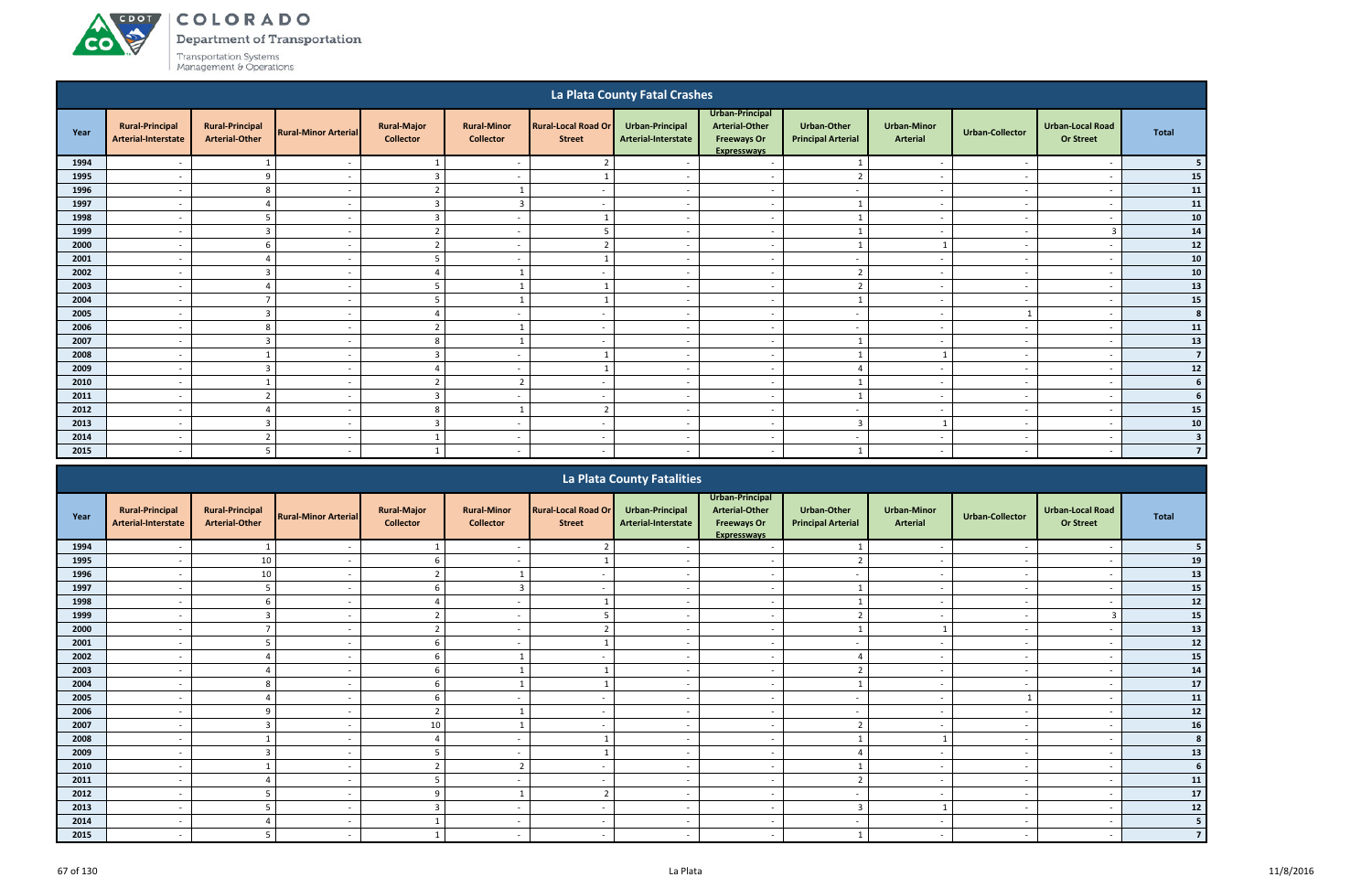### ACDOT COLORADO

**CO** 

Department of Transportation

|      |                          |                          |                      | La Plata County Fatal Crashes |                          |                    |                 |                          |                          |                      | La Plata County Fatalities |                          |                              |                |
|------|--------------------------|--------------------------|----------------------|-------------------------------|--------------------------|--------------------|-----------------|--------------------------|--------------------------|----------------------|----------------------------|--------------------------|------------------------------|----------------|
| Year | Interstate               | <b>U.S. Highway</b>      | <b>State Highway</b> | <b>County Road</b>            | <b>Municipality</b>      | <b>Frontage Rd</b> | <b>Total</b>    | Interstate               | U.S. Highway             | <b>State Highway</b> | <b>County Road</b>         | <b>Municipality</b>      | <b>Frontage Road</b>         | Total          |
| 1994 |                          | $\mathbf{\hat{}}$        |                      |                               |                          |                    |                 |                          | $\overline{2}$           |                      |                            |                          |                              |                |
| 1995 |                          | 10                       |                      |                               | $\overline{\phantom{a}}$ |                    | 15              |                          | 11                       |                      |                            |                          |                              | 19             |
| 1996 | $\overline{\phantom{a}}$ | 8                        |                      |                               | $\overline{\phantom{a}}$ |                    | 11              | $\sim$                   | 10                       | ຳ                    |                            | $\overline{\phantom{0}}$ | $\overline{\phantom{a}}$     | 13             |
| 1997 | $\overline{\phantom{a}}$ | -6                       |                      |                               | $\overline{\phantom{a}}$ |                    | 11              | $\sim$                   | $\overline{7}$           |                      |                            |                          | $\overline{\phantom{a}}$     | 15             |
| 1998 | $\overline{\phantom{a}}$ | -6                       |                      |                               | $\overline{\phantom{0}}$ |                    | 10 <sup>1</sup> | $\overline{\phantom{0}}$ | $\overline{7}$           |                      |                            | $\overline{\phantom{0}}$ |                              | 12             |
| 1999 | $\overline{\phantom{a}}$ |                          |                      |                               |                          |                    | 14              | $\overline{\phantom{0}}$ | - 5                      |                      |                            |                          |                              | 15             |
| 2000 | $\overline{\phantom{a}}$ | $\overline{\phantom{0}}$ |                      |                               |                          |                    | $12$            |                          | 8                        |                      |                            |                          |                              | 13             |
| 2001 | $\overline{\phantom{a}}$ | $\Delta$                 |                      |                               | $\sim$                   |                    | 10              | $\sim$                   | -5                       |                      |                            | $\overline{\phantom{0}}$ | $\overline{\phantom{0}}$     | 12             |
| 2002 | $\overline{\phantom{a}}$ | $\Delta$                 |                      |                               | $\overline{1}$           |                    | 10 <sup>1</sup> | $\overline{\phantom{a}}$ | 5                        | $\overline{3}$       |                            | $\overline{3}$           | $\overline{\phantom{a}}$     | 15             |
| 2003 | $\overline{\phantom{a}}$ |                          |                      |                               | $\overline{\phantom{a}}$ |                    | 13              | $\overline{\phantom{0}}$ | -6                       |                      |                            | $\sim$                   |                              | 14             |
| 2004 | $\overline{\phantom{a}}$ | 8                        |                      |                               | $\overline{\phantom{a}}$ |                    | 15              | $\overline{\phantom{0}}$ | $\Omega$                 | 3                    |                            |                          |                              | $17$           |
| 2005 | $\overline{\phantom{a}}$ | 3                        |                      |                               |                          |                    |                 |                          |                          |                      |                            |                          |                              | 11             |
| 2006 | $\overline{\phantom{a}}$ | -8                       |                      |                               | $\overline{\phantom{a}}$ |                    | 11              | $\sim$                   | -9                       |                      |                            | $\sim$                   |                              | 12             |
| 2007 | $\overline{\phantom{a}}$ | $\overline{4}$           |                      |                               | $\overline{\phantom{a}}$ |                    | 13              | $\overline{\phantom{0}}$ | 5                        | -6                   |                            |                          |                              | 16             |
| 2008 | $\overline{\phantom{a}}$ | $\mathbf{\Gamma}$        |                      |                               |                          |                    | $\overline{ }$  | $\overline{\phantom{0}}$ | $\overline{\phantom{a}}$ |                      |                            |                          |                              | 8 <sup>1</sup> |
| 2009 | $\overline{\phantom{a}}$ | $\mathbf{\tau}$          |                      |                               | $\overline{\phantom{a}}$ |                    | 12              | $\overline{\phantom{0}}$ |                          |                      |                            | $\overline{\phantom{a}}$ |                              | 13             |
| 2010 | $\overline{\phantom{0}}$ | $\mathbf{\overline{a}}$  |                      |                               | $\overline{\phantom{0}}$ |                    |                 |                          | $\mathbf{\cdot}$         |                      |                            |                          |                              | 6 <sup>1</sup> |
| 2011 | $\overline{\phantom{a}}$ | $\overline{3}$           |                      |                               | $\overline{\phantom{a}}$ |                    | 6 <sup>1</sup>  | $\overline{\phantom{0}}$ | - 6                      |                      |                            | $\overline{\phantom{0}}$ |                              | 11             |
| 2012 | $\overline{\phantom{a}}$ | $\overline{4}$           |                      | 8                             | $\overline{\phantom{a}}$ |                    | 15              | $\sim$                   | - 5                      | $\overline{3}$       | $\Omega$                   | $\sim$                   | $\overline{\phantom{a}}$     | 17             |
| 2013 | $\overline{\phantom{a}}$ | -6                       |                      | ຳ                             | $\overline{\phantom{a}}$ |                    | 10 <sup>1</sup> | $\overline{\phantom{0}}$ | 8                        | ຳ                    |                            | $\sim$                   |                              | 12             |
| 2014 | $\overline{\phantom{a}}$ |                          |                      |                               | $\overline{\phantom{a}}$ |                    |                 | $\overline{\phantom{0}}$ |                          |                      |                            | $\overline{\phantom{0}}$ | $\qquad \qquad \blacksquare$ | 5 <sub>1</sub> |
| 2015 | $\overline{\phantom{a}}$ | -6                       |                      |                               | $\overline{\phantom{a}}$ |                    | $\mathbf{z}$    |                          | -6                       |                      | $\overline{\phantom{a}}$   |                          | $\overline{\phantom{a}}$     | 7 <sup>1</sup> |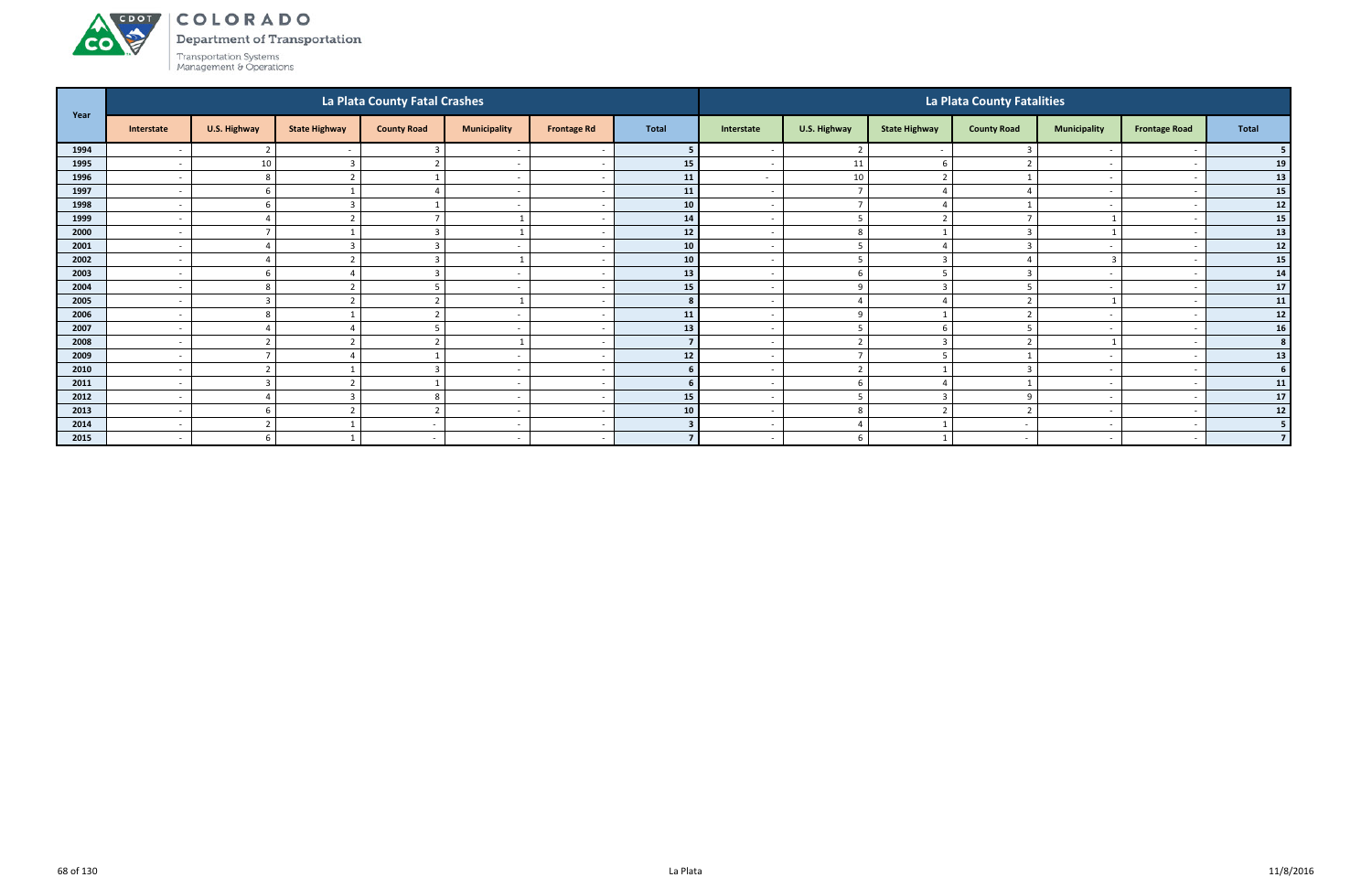## ACDOL COLORADO

**co** 

Department of Transportation

| <b>Lake County Fatal Crashes</b> |                                               |                                                 |                             |                                        |                                        |                                             |                                        |                                                                                      |                                          |                                       |                          |                                             |                 |
|----------------------------------|-----------------------------------------------|-------------------------------------------------|-----------------------------|----------------------------------------|----------------------------------------|---------------------------------------------|----------------------------------------|--------------------------------------------------------------------------------------|------------------------------------------|---------------------------------------|--------------------------|---------------------------------------------|-----------------|
| Year                             | <b>Rural-Principal</b><br>Arterial-Interstate | <b>Rural-Principal</b><br><b>Arterial-Other</b> | <b>Rural-Minor Arterial</b> | <b>Rural-Major</b><br><b>Collector</b> | <b>Rural-Minor</b><br><b>Collector</b> | <b>Rural-Local Road Or</b><br><b>Street</b> | Urban-Principal<br>Arterial-Interstate | Urban-Principal<br><b>Arterial-Other</b><br><b>Freeways Or</b><br><b>Expresswavs</b> | Urban-Other<br><b>Principal Arterial</b> | <b>Urban-Minor</b><br><b>Arterial</b> | <b>Urban-Collector</b>   | <b>Urban-Local Road</b><br><b>Or Street</b> | <b>Total</b>    |
| 1994                             |                                               | $\overline{\phantom{a}}$                        | $\overline{2}$              | $\sim$                                 |                                        | $\overline{\phantom{a}}$                    |                                        | $\overline{\phantom{a}}$                                                             | $\sim$                                   | $\overline{\phantom{a}}$              |                          | $\overline{\phantom{a}}$                    | 2 <sup>1</sup>  |
| 1995                             | $\overline{\phantom{0}}$                      | $\sim$                                          |                             |                                        | $\overline{\phantom{0}}$               | $\sim$                                      |                                        | $\sim$                                                                               | $\overline{\phantom{0}}$                 | $\sim$                                | $\overline{\phantom{a}}$ | $\overline{\phantom{0}}$                    | 2               |
| 1996                             | $\sim$                                        | $\sim$                                          |                             | $\sim$                                 | $-$                                    | $\sim$                                      | $\sim$                                 | $\sim$                                                                               | $\sim$                                   | $\sim$                                | $\sim$                   | $\overline{\phantom{a}}$                    | $\mathbf{1}$    |
| 1997                             | $\overline{\phantom{a}}$                      | $\sim$                                          |                             | $\sim$                                 | $\overline{\phantom{a}}$               | $\sim$                                      | $\overline{\phantom{a}}$               | $\overline{\phantom{a}}$                                                             | $\sim$                                   | $\sim$                                | . .                      | $\overline{\phantom{a}}$                    | $\mathbf{1}$    |
| 1998                             |                                               | $\sim$                                          | 4                           | $\sim$                                 |                                        | $\overline{\phantom{a}}$                    |                                        | $\overline{\phantom{a}}$                                                             |                                          | $\sim$                                |                          | $\overline{\phantom{a}}$                    | 4               |
| 1999                             | $\overline{\phantom{a}}$                      | $\sim$                                          |                             |                                        | $\overline{\phantom{a}}$               | $\overline{\phantom{a}}$                    |                                        | $\overline{\phantom{a}}$                                                             | $\overline{a}$                           | $\sim$                                |                          | $\overline{\phantom{a}}$                    | 2 <sup>1</sup>  |
| 2000                             | $\overline{\phantom{a}}$                      | $\sim$                                          |                             |                                        | $\overline{\phantom{0}}$               | $\sim$                                      |                                        | $\overline{\phantom{0}}$                                                             |                                          | $\sim$                                |                          | $\overline{\phantom{a}}$                    | $2 \mid$        |
| 2001                             | $\overline{\phantom{0}}$                      | $\sim$                                          |                             | $\sim$                                 | $\overline{\phantom{a}}$               | $\overline{\phantom{a}}$                    | $\overline{\phantom{a}}$               | $\sim$                                                                               | $\overline{\phantom{a}}$                 | $\sim$                                | $\overline{\phantom{a}}$ | $\overline{\phantom{a}}$                    | $1\vert$        |
| 2002                             | $\overline{\phantom{0}}$                      | $\sim$                                          | $\overline{3}$              | $\sim$                                 | $\overline{\phantom{0}}$               | $\sim$                                      |                                        | $\overline{\phantom{a}}$                                                             | $\overline{\phantom{0}}$                 | $\sim$                                |                          | $\overline{\phantom{a}}$                    | 3 <sup>1</sup>  |
| 2003                             |                                               | $\overline{\phantom{a}}$                        |                             | $\overline{\phantom{a}}$               |                                        |                                             |                                        | $\overline{\phantom{a}}$                                                             |                                          | $\overline{\phantom{a}}$              |                          | $\overline{\phantom{a}}$                    | 3 <sup>1</sup>  |
| 2004                             | $\overline{a}$                                | $\sim$                                          |                             |                                        | $\overline{a}$                         | $\sim$                                      | $\overline{\phantom{a}}$               | $\sim$                                                                               | $\overline{\phantom{0}}$                 | $\sim$                                | $\sim$                   | $\overline{\phantom{a}}$                    | $\mathbf{2}$    |
| 2005                             | $\overline{\phantom{a}}$                      | $\sim$                                          |                             | $\sim$                                 | $\overline{a}$                         | $\sim$                                      | $\sim$                                 | $\sim$                                                                               | $\overline{\phantom{a}}$                 | $\sim$                                | $\sim$                   | $\overline{\phantom{a}}$                    | $\mathbf{1}$    |
| 2006                             | $\overline{\phantom{0}}$                      | $\overline{\phantom{a}}$                        |                             | $\sim$                                 | $\overline{\phantom{0}}$               | $\overline{\phantom{0}}$                    | . .                                    | $\sim$                                                                               | $\overline{\phantom{0}}$                 | $\sim$                                |                          | $\overline{\phantom{a}}$                    | $\mathbf{1}$    |
| 2007                             | $\overline{\phantom{a}}$                      | $\sim$                                          |                             | $\overline{\phantom{a}}$               | $\overline{\phantom{a}}$               |                                             |                                        | $\overline{\phantom{a}}$                                                             | $\overline{\phantom{a}}$                 | $\sim$                                |                          | $\overline{\phantom{a}}$                    | 2               |
| 2008                             | $\overline{\phantom{a}}$                      | $\sim$                                          | $\overline{\phantom{a}}$    | $\overline{\phantom{a}}$               | $\overline{\phantom{a}}$               | $\overline{\phantom{a}}$                    |                                        | $\overline{\phantom{a}}$                                                             |                                          | $\sim$                                |                          | $\overline{\phantom{a}}$                    | $\sim$ $-$      |
| 2009                             | $\overline{\phantom{a}}$                      | $\sim$                                          |                             | $\sim$                                 | $\overline{\phantom{0}}$               | $\sim$                                      | $\sim$                                 | $\sim$                                                                               | $\overline{a}$                           | $\sim$                                | $\sim$                   | $\overline{\phantom{a}}$                    | $\vert 1 \vert$ |
| 2010                             | $\overline{\phantom{a}}$                      | $\sim$                                          | $\overline{2}$              | $\sim$                                 | $\sim$                                 | $\overline{\phantom{a}}$                    | $\sim$                                 | $\overline{a}$                                                                       | $\sim$                                   | $\sim$                                | $\sim$                   | $\overline{\phantom{a}}$                    | 2               |
| 2011                             | - -                                           | $\overline{\phantom{a}}$                        |                             | $\sim$                                 | $\overline{\phantom{0}}$               | $\overline{\phantom{a}}$                    |                                        | $\overline{\phantom{a}}$                                                             | $\overline{\phantom{0}}$                 | $\sim$                                |                          | $\overline{\phantom{a}}$                    | $\sim$ $-$      |
| 2012                             | $\overline{\phantom{a}}$                      | $\overline{\phantom{a}}$                        | $\overline{\phantom{a}}$    | $\overline{\phantom{a}}$               | $\overline{\phantom{a}}$               | $\overline{\phantom{a}}$                    | $\overline{\phantom{a}}$               | $\overline{a}$                                                                       | $\sim$                                   | $\sim$                                | $\overline{\phantom{a}}$ | $\overline{\phantom{a}}$                    | $\sim$          |
| 2013                             | $\overline{\phantom{a}}$                      | $\sim$                                          | $\overline{\phantom{a}}$    | $\sim$                                 | $\sim$                                 | $\sim$                                      | $\sim$                                 | $\overline{a}$                                                                       | $\sim$                                   | $\sim$                                | $\overline{\phantom{a}}$ | $\sim$                                      | $\sim$          |
| 2014                             | $\sim$                                        | $\sim$                                          | $\overline{\phantom{a}}$    | $\sim$                                 | $\overline{\phantom{a}}$               | $\overline{\phantom{a}}$                    | $\sim$                                 | $\overline{\phantom{a}}$                                                             | $\sim$                                   | $\overline{\phantom{a}}$              | $\sim$                   | $\overline{\phantom{a}}$                    | $\sim$ $-$      |
| 2015                             | $\overline{\phantom{0}}$                      | $\overline{\phantom{0}}$                        |                             | $\sim$                                 | $\overline{\phantom{a}}$               | $\overline{\phantom{0}}$                    |                                        | $\overline{\phantom{a}}$                                                             | $\overline{\phantom{0}}$                 | $\overline{\phantom{0}}$              |                          |                                             | $\vert$ 1       |
|                                  |                                               |                                                 |                             |                                        |                                        |                                             |                                        |                                                                                      |                                          |                                       |                          |                                             |                 |

|      | <b>Lake County Fatalities</b>                 |                                                 |                             |                                        |                                        |                                             |                                        |                                                                                      |                                                 |                                       |                          |                                             |                |
|------|-----------------------------------------------|-------------------------------------------------|-----------------------------|----------------------------------------|----------------------------------------|---------------------------------------------|----------------------------------------|--------------------------------------------------------------------------------------|-------------------------------------------------|---------------------------------------|--------------------------|---------------------------------------------|----------------|
| Year | <b>Rural-Principal</b><br>Arterial-Interstate | <b>Rural-Principal</b><br><b>Arterial-Other</b> | <b>Rural-Minor Arterial</b> | <b>Rural-Major</b><br><b>Collector</b> | <b>Rural-Minor</b><br><b>Collector</b> | <b>Rural-Local Road Or</b><br><b>Street</b> | Urban-Principal<br>Arterial-Interstate | Urban-Principal<br><b>Arterial-Other</b><br><b>Freeways Or</b><br><b>Expressways</b> | <b>Urban-Other</b><br><b>Principal Arterial</b> | <b>Urban-Minor</b><br><b>Arterial</b> | <b>Urban-Collector</b>   | <b>Urban-Local Road</b><br><b>Or Street</b> | <b>Total</b>   |
| 1994 |                                               |                                                 |                             |                                        |                                        |                                             |                                        |                                                                                      |                                                 |                                       |                          |                                             |                |
| 1995 |                                               |                                                 |                             |                                        |                                        |                                             |                                        |                                                                                      |                                                 |                                       |                          |                                             |                |
| 1996 | $\overline{\phantom{a}}$                      | $\overline{\phantom{a}}$                        |                             | $\sim$                                 | $\overline{\phantom{a}}$               |                                             | $\overline{\phantom{a}}$               | $\overline{\phantom{a}}$                                                             | $\overline{\phantom{a}}$                        | $\overline{\phantom{a}}$              | $\overline{\phantom{a}}$ | $\overline{\phantom{a}}$                    |                |
| 1997 |                                               | $\overline{\phantom{a}}$                        |                             | $\sim$                                 | $\overline{\phantom{a}}$               |                                             |                                        | $\overline{\phantom{a}}$                                                             | $\overline{\phantom{a}}$                        | $\overline{\phantom{a}}$              |                          |                                             |                |
| 1998 |                                               | $\overline{\phantom{a}}$                        |                             | $\overline{\phantom{a}}$               | $\overline{\phantom{a}}$               |                                             |                                        |                                                                                      | $\overline{\phantom{a}}$                        | $\overline{\phantom{a}}$              |                          |                                             |                |
| 1999 | $\overline{\phantom{a}}$                      | $\overline{\phantom{a}}$                        |                             |                                        | $\overline{\phantom{a}}$               |                                             |                                        | $\overline{\phantom{a}}$                                                             | $\overline{\phantom{a}}$                        | $\overline{\phantom{a}}$              | $\overline{\phantom{a}}$ |                                             |                |
| 2000 |                                               |                                                 |                             |                                        | $\overline{\phantom{a}}$               |                                             |                                        | $\overline{\phantom{a}}$                                                             |                                                 | $\overline{\phantom{a}}$              |                          |                                             |                |
| 2001 | $\overline{\phantom{a}}$                      | $\sim$                                          |                             | $\sim$                                 | $\overline{a}$                         | $\overline{\phantom{a}}$                    | $\sim$                                 | $\overline{\phantom{a}}$                                                             | $\overline{\phantom{a}}$                        | $\overline{\phantom{a}}$              | $\overline{\phantom{a}}$ | $\overline{\phantom{a}}$                    |                |
| 2002 |                                               | $\sim$                                          | $\mathbf{3}$                | $\sim$                                 | $\overline{\phantom{a}}$               |                                             |                                        | $\overline{\phantom{a}}$                                                             | $\overline{\phantom{a}}$                        | $\overline{\phantom{a}}$              | $\overline{\phantom{a}}$ |                                             |                |
| 2003 |                                               | $\overline{\phantom{0}}$                        |                             | $\overline{\phantom{0}}$               | $\mathcal{L}$<br>∠                     |                                             |                                        | $\overline{\phantom{a}}$                                                             | $\overline{\phantom{0}}$                        | $\overline{\phantom{a}}$              |                          |                                             |                |
| 2004 |                                               |                                                 |                             |                                        | $\overline{\phantom{0}}$               |                                             |                                        | $\overline{\phantom{a}}$                                                             | $\overline{\phantom{a}}$                        | $\overline{\phantom{a}}$              |                          |                                             |                |
| 2005 |                                               | $\overline{\phantom{a}}$                        |                             | $\overline{a}$                         | $\overline{\phantom{a}}$               |                                             |                                        | $\overline{\phantom{a}}$                                                             | $\overline{\phantom{a}}$                        | $\overline{\phantom{a}}$              |                          |                                             |                |
| 2006 | $\overline{a}$                                | $\sim$                                          |                             | $\sim$                                 | $\overline{\phantom{a}}$               | $\overline{\phantom{a}}$                    | $\sim$                                 | $\sim$                                                                               | $\overline{\phantom{a}}$                        | $\overline{\phantom{a}}$              | $\overline{\phantom{a}}$ | $\overline{\phantom{a}}$                    |                |
| 2007 |                                               |                                                 |                             | $\overline{\phantom{a}}$               | $\overline{\phantom{a}}$               |                                             |                                        | $\overline{\phantom{a}}$                                                             | $\overline{\phantom{a}}$                        | $\overline{\phantom{a}}$              |                          |                                             |                |
| 2008 |                                               | $\sim$                                          |                             | $\sim$                                 | $\overline{\phantom{a}}$               |                                             |                                        | $\overline{\phantom{a}}$                                                             | $\overline{\phantom{a}}$                        | $\overline{\phantom{a}}$              | $\overline{\phantom{a}}$ | $\overline{\phantom{0}}$                    | $\sim$         |
| 2009 |                                               | $\overline{\phantom{0}}$                        |                             | $\overline{\phantom{0}}$               | $\overline{\phantom{a}}$               |                                             |                                        | $\overline{\phantom{0}}$                                                             | $\overline{\phantom{a}}$                        | $\overline{\phantom{0}}$              |                          |                                             | 1              |
| 2010 |                                               | $\overline{\phantom{0}}$                        |                             | $\sim$                                 | $\overline{\phantom{a}}$               |                                             |                                        | $\overline{\phantom{a}}$                                                             | $\overline{\phantom{a}}$                        | $\overline{\phantom{a}}$              | $\overline{\phantom{a}}$ |                                             | $\overline{2}$ |
| 2011 | $\overline{\phantom{a}}$                      | $\sim$                                          | $\overline{\phantom{a}}$    | $\sim$                                 | $\overline{\phantom{a}}$               |                                             |                                        | $\overline{\phantom{a}}$                                                             | $\overline{\phantom{a}}$                        | $\overline{\phantom{a}}$              | $\overline{\phantom{a}}$ | $\overline{\phantom{0}}$                    | $\sim$         |
| 2012 |                                               | $\overline{\phantom{0}}$                        |                             | $\sim$                                 | $\overline{\phantom{a}}$               |                                             |                                        | $\overline{\phantom{a}}$                                                             | $\overline{\phantom{a}}$                        | $\overline{\phantom{a}}$              | $\overline{\phantom{a}}$ |                                             | $\sim 100$     |
| 2013 | $\overline{\phantom{a}}$                      | $\sim$                                          | $\overline{\phantom{a}}$    | $\sim$                                 | $\overline{\phantom{a}}$               | $\overline{\phantom{a}}$                    | $\overline{\phantom{a}}$               | $\overline{\phantom{a}}$                                                             | $\overline{\phantom{a}}$                        | $\overline{\phantom{a}}$              | $\overline{\phantom{a}}$ | $\overline{\phantom{a}}$                    | $\sim$         |
| 2014 |                                               |                                                 |                             | $\sim$                                 |                                        |                                             |                                        |                                                                                      | $\overline{\phantom{0}}$                        | $\overline{\phantom{a}}$              |                          |                                             | $\sim$         |
| 2015 |                                               | $\overline{\phantom{0}}$                        |                             | $\sim$                                 | $\overline{\phantom{a}}$               |                                             |                                        |                                                                                      | $\overline{\phantom{a}}$                        | $\overline{\phantom{a}}$              | $\overline{\phantom{a}}$ |                                             | $\mathbf{1}$   |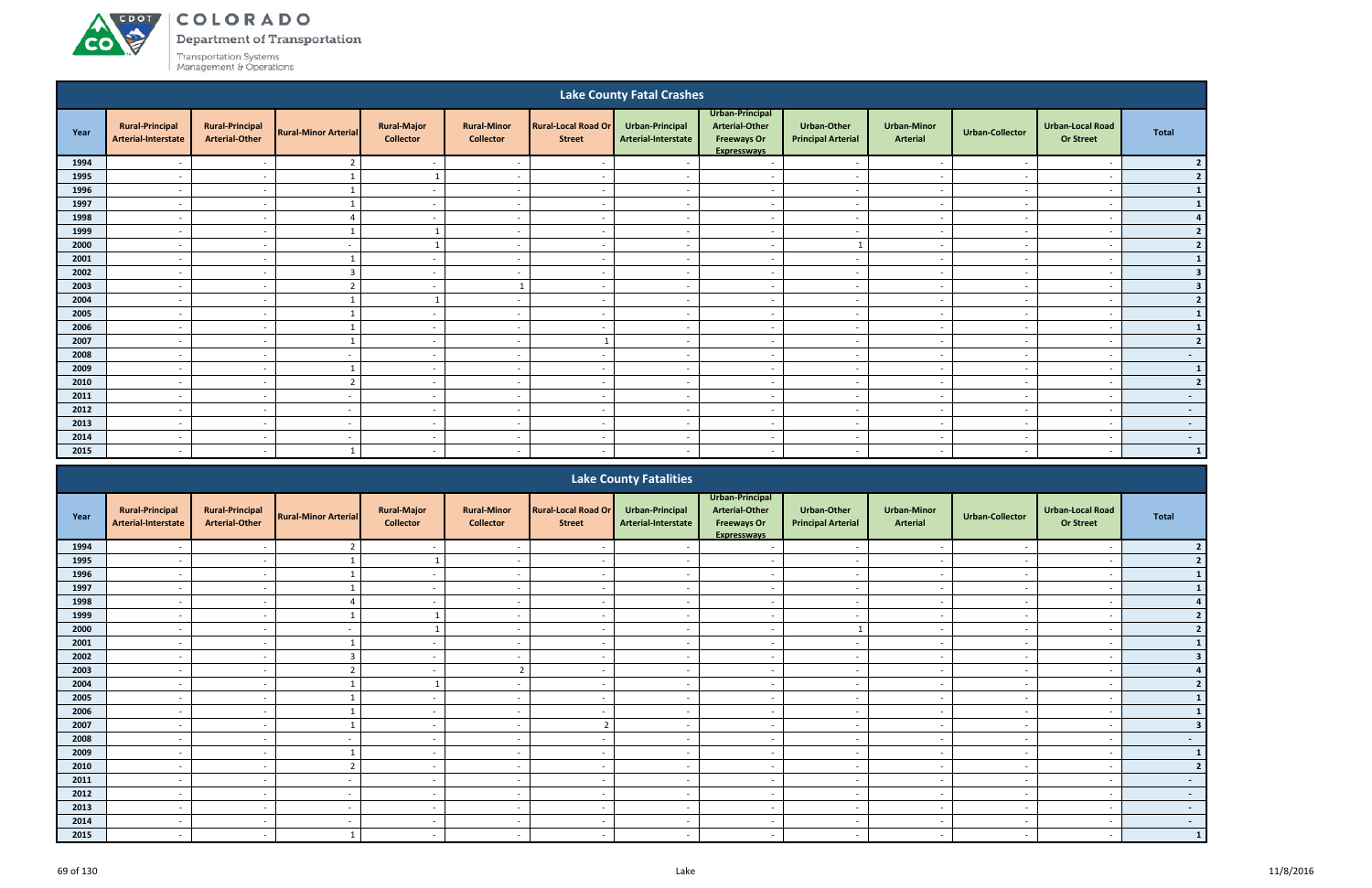

Department of Transportation

| Year |                          |                |                          | Lake County Fatal Crashes |                          |                          | <b>Lake County Fatalities</b> |                          |                          |                          |                          |                          |                          |                  |  |
|------|--------------------------|----------------|--------------------------|---------------------------|--------------------------|--------------------------|-------------------------------|--------------------------|--------------------------|--------------------------|--------------------------|--------------------------|--------------------------|------------------|--|
|      | Interstate               | U.S. Highway   | <b>State Highway</b>     | <b>County Road</b>        | <b>Municipality</b>      | <b>Frontage Rd</b>       | <b>Total</b>                  | Interstate               | U.S. Highway             | <b>State Highway</b>     | <b>County Road</b>       | <b>Municipality</b>      | <b>Frontage Road</b>     | Total            |  |
| 1994 | $\overline{\phantom{a}}$ |                |                          | $\sim$                    |                          |                          |                               |                          |                          |                          |                          |                          |                          |                  |  |
| 1995 |                          |                |                          | $\overline{\phantom{a}}$  | $\overline{\phantom{a}}$ | $\overline{\phantom{a}}$ |                               |                          |                          |                          |                          |                          |                          | $\overline{2}$   |  |
| 1996 | $\overline{a}$           |                | $\overline{\phantom{a}}$ | $\sim$ $-$                | $\overline{\phantom{a}}$ | $\sim$                   |                               | $\sim$                   | 1                        | $\sim$                   | $\overline{\phantom{a}}$ | $\sim$                   |                          | 1                |  |
| 1997 | $\overline{a}$           | $\sim$         |                          | $\overline{\phantom{a}}$  | $\overline{\phantom{a}}$ | $\sim$                   |                               | $\sim$                   | $\overline{\phantom{a}}$ |                          | $\overline{\phantom{a}}$ |                          |                          |                  |  |
| 1998 | $\overline{\phantom{a}}$ | $\overline{2}$ |                          | $\sim$                    | $\overline{\phantom{a}}$ | $\overline{\phantom{a}}$ |                               | $\overline{\phantom{a}}$ | $\overline{2}$           |                          | $\overline{\phantom{a}}$ | $\overline{\phantom{0}}$ |                          |                  |  |
| 1999 | $\overline{\phantom{a}}$ |                |                          | $\sim$                    | $\overline{\phantom{a}}$ | $\sim$                   |                               |                          |                          |                          |                          | $\overline{\phantom{0}}$ |                          | $\overline{2}$   |  |
| 2000 | $\overline{\phantom{a}}$ | $\sim$         |                          | $\sim$                    | $\overline{\phantom{a}}$ | $\sim$                   |                               | $\overline{\phantom{a}}$ | $\overline{\phantom{a}}$ | $\mathbf{\hat{z}}$       | $\overline{\phantom{0}}$ |                          |                          | $\overline{2}$   |  |
| 2001 | $\overline{\phantom{a}}$ | $\sim$         |                          | $\sim$                    | $\overline{\phantom{a}}$ | $\sim$                   |                               |                          | $\overline{\phantom{a}}$ |                          | $\overline{\phantom{a}}$ | $\sim$                   |                          |                  |  |
| 2002 | $\overline{\phantom{a}}$ | $\overline{2}$ |                          |                           | $\overline{\phantom{a}}$ | $\overline{\phantom{a}}$ |                               |                          | $\overline{2}$           |                          |                          | $\overline{\phantom{0}}$ |                          |                  |  |
| 2003 | $\overline{\phantom{a}}$ |                |                          | $\sim$                    | $\overline{\phantom{a}}$ | $\sim$                   |                               |                          |                          | 3                        | $\overline{\phantom{a}}$ | $\sim$                   |                          |                  |  |
| 2004 | $\overline{\phantom{a}}$ |                |                          |                           | $\overline{\phantom{a}}$ | $\overline{\phantom{a}}$ |                               |                          |                          |                          |                          |                          |                          | $\overline{2}$   |  |
| 2005 | $\overline{a}$           |                | $\overline{\phantom{a}}$ | $\sim$ $-$                | $\overline{\phantom{a}}$ | $\sim$                   |                               | $\sim$                   | 1                        | $\sim$                   | $\overline{\phantom{a}}$ | $\sim$                   |                          | $\mathbf{1}$     |  |
| 2006 | $\overline{\phantom{a}}$ |                | $\overline{\phantom{a}}$ | . .                       | $\overline{\phantom{a}}$ | $\sim$                   |                               | $\overline{\phantom{0}}$ | $\overline{1}$           | $\sim$                   |                          | $\sim$                   |                          |                  |  |
| 2007 | $\overline{\phantom{a}}$ |                | $\sim$                   |                           | $\overline{\phantom{a}}$ | $\sim$                   |                               | $\sim$                   | -1                       | $\sim$                   |                          | $\sim$                   |                          | 3                |  |
| 2008 | $\overline{\phantom{a}}$ | $\sim$         |                          | $\overline{\phantom{0}}$  | $\overline{\phantom{a}}$ | $\sim$                   | $\sim$                        |                          | $\overline{\phantom{a}}$ | $\overline{\phantom{a}}$ |                          |                          |                          | $\sim$ 100 $\pm$ |  |
| 2009 | $\overline{\phantom{a}}$ | $\sim$         |                          | $\sim$                    | $\overline{\phantom{a}}$ | $\overline{\phantom{a}}$ |                               |                          | $\sim$                   |                          |                          | $\overline{\phantom{0}}$ |                          | $\vert$ 1        |  |
| 2010 | $\overline{a}$           | $\sim$         |                          | $\sim$                    | $\overline{\phantom{a}}$ | $\sim$                   |                               | $\sim$                   | $\overline{\phantom{a}}$ | $\overline{2}$           | $\overline{\phantom{a}}$ | $\sim$                   |                          | $\overline{2}$   |  |
| 2011 | $\overline{\phantom{a}}$ | $\sim$         |                          | $\overline{\phantom{a}}$  | $\overline{\phantom{a}}$ | $\overline{a}$           | $\blacksquare$                |                          | $\overline{\phantom{a}}$ | $\sim$                   |                          | $\overline{\phantom{0}}$ |                          | $\sim$ 100 $\mu$ |  |
| 2012 | $\overline{\phantom{a}}$ | $\sim$         | $\sim$                   | $\sim$                    | $\overline{\phantom{a}}$ | $\sim$                   | $\sim$                        | $\sim$                   | $\sim$                   | $\sim$                   | $\overline{\phantom{a}}$ | $\sim$                   |                          | $\sim$           |  |
| 2013 | $\overline{\phantom{a}}$ | $\sim$         | $\overline{\phantom{a}}$ |                           | $\overline{\phantom{a}}$ | $\sim$                   | $\sim$                        |                          | $\sim$                   | . —                      |                          |                          |                          | $\sim$ $-$       |  |
| 2014 | $\overline{a}$           | $\sim$         | $\overline{\phantom{a}}$ | $\sim$ $-$                | $\overline{\phantom{a}}$ | $\sim$                   | $\sim$                        | $\sim$                   | $\sim$                   | $\sim$                   | $\overline{\phantom{a}}$ | $\sim$                   | $\overline{\phantom{a}}$ | $\sim$ $-$       |  |
| 2015 | $\overline{\phantom{a}}$ | $\sim$         |                          | $\sim$                    | $\sim$                   | $\sim$                   | $\mathbf{1}$                  | $\sim$                   | $\overline{\phantom{a}}$ | $\mathbf{1}$             | $\overline{\phantom{a}}$ | $\sim$                   |                          | $\vert 1 \vert$  |  |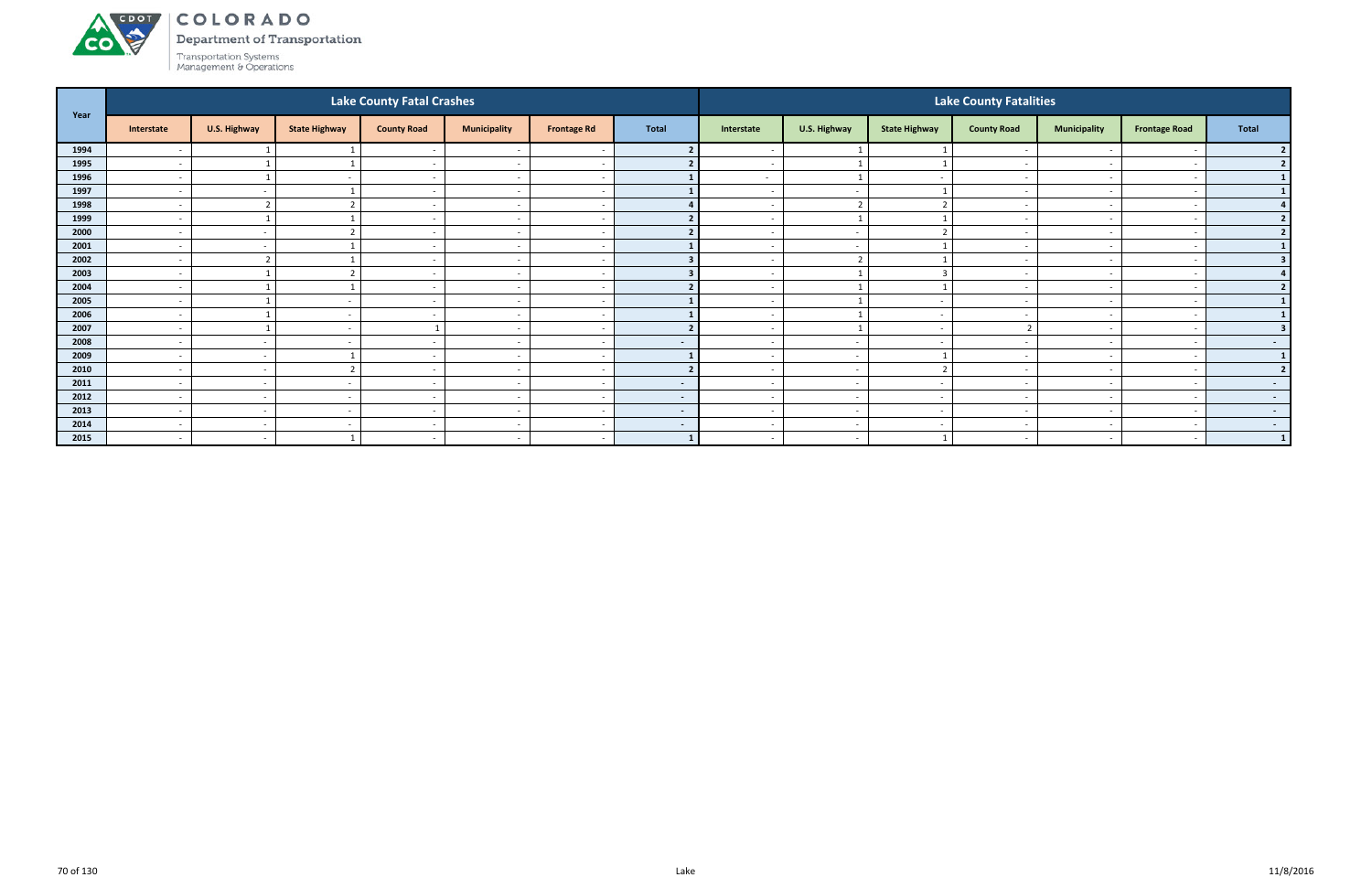ACDOT

**CO** 

Department of Transportation

| <b>Larimer County Fatal Crashes</b> |                                                      |                                                 |                             |                                        |                                        |                                             |                                               |                                                                                      |                                                 |                                |                          |                                             |              |
|-------------------------------------|------------------------------------------------------|-------------------------------------------------|-----------------------------|----------------------------------------|----------------------------------------|---------------------------------------------|-----------------------------------------------|--------------------------------------------------------------------------------------|-------------------------------------------------|--------------------------------|--------------------------|---------------------------------------------|--------------|
| Year                                | <b>Rural-Principal</b><br><b>Arterial-Interstate</b> | <b>Rural-Principal</b><br><b>Arterial-Other</b> | <b>Rural-Minor Arterial</b> | <b>Rural-Major</b><br><b>Collector</b> | <b>Rural-Minor</b><br><b>Collector</b> | <b>Rural-Local Road Or</b><br><b>Street</b> | <b>Urban-Principal</b><br>Arterial-Interstate | Urban-Principal<br><b>Arterial-Other</b><br><b>Freeways Or</b><br><b>Expresswavs</b> | <b>Urban-Other</b><br><b>Principal Arterial</b> | <b>Urban-Minor</b><br>Arterial | <b>Urban-Collector</b>   | <b>Urban-Local Road</b><br><b>Or Street</b> | <b>Total</b> |
| 1994                                | $\mathbf{1}$                                         | 4                                               | $\overline{2}$              | $\overline{3}$                         | $\mathbf{3}$                           | $\sim$                                      | $\sim$                                        | $\overline{a}$                                                                       | $\overline{4}$                                  | $\overline{3}$                 | $\mathbf{1}$             | $\overline{2}$                              | 23           |
| 1995                                |                                                      | -3                                              |                             | $\overline{2}$                         | $\overline{2}$                         |                                             |                                               |                                                                                      | $\overline{a}$                                  | ⊿                              | $\overline{\phantom{a}}$ | $\overline{\phantom{a}}$                    | 25           |
| 1996                                | 2                                                    | -5                                              | $\overline{2}$              | $\overline{7}$                         | 5                                      |                                             | $\overline{2}$                                | $\overline{a}$                                                                       | 6                                               | 6                              | $\overline{\phantom{a}}$ | $\overline{\phantom{a}}$                    | 37           |
| 1997                                | 8                                                    | 6                                               | $\overline{7}$              | 5                                      | $\overline{2}$                         | $\overline{3}$                              | $\overline{3}$                                | $\overline{a}$                                                                       | $\overline{2}$                                  |                                | $\overline{2}$           |                                             | 40           |
| 1998                                | $\mathbf{3}$                                         | q                                               | $\mathbf{1}$                | $\sim$                                 | $\mathbf{1}$                           | $\overline{\phantom{a}}$                    |                                               | $\sim$                                                                               | $\overline{3}$                                  |                                | $\overline{\phantom{a}}$ | $\overline{z}$                              | 21           |
| 1999                                | $\overline{3}$                                       | 3                                               | $\overline{2}$              | $\sim$                                 | $\sim$                                 | 11                                          | $\sim$                                        | $\overline{a}$                                                                       | $\overline{2}$                                  | $\overline{1}$                 | $\sim$                   | $\overline{1}$                              | 23           |
| 2000                                | $\sqrt{2}$                                           | -6                                              | -1                          | $\overline{3}$                         | $\mathbf{1}$                           | $\overline{2}$                              | $\sim$                                        | $\overline{a}$                                                                       | $\mathbf{1}$                                    | $\overline{3}$                 | $\sim$                   |                                             | 25           |
| 2001                                | $\overline{2}$                                       | $\overline{3}$                                  | $\mathbf{1}$                | $\overline{2}$                         | $\overline{2}$                         |                                             | $\overline{2}$                                | $\sim$                                                                               | $\overline{3}$                                  |                                |                          |                                             | 26           |
| 2002                                | 6                                                    | $\overline{2}$                                  | $\overline{3}$              | 3                                      | $\mathbf{1}$                           | $\overline{2}$                              |                                               | $\overline{a}$                                                                       | 6                                               | $\overline{4}$                 | $\overline{2}$           |                                             | 31           |
| 2003                                | $\overline{3}$                                       | $\prime$                                        | $\overline{2}$              | 5                                      | $\mathbf{1}$                           | $\overline{\phantom{a}}$                    | 5                                             |                                                                                      | $\overline{7}$                                  | 8                              |                          | $\overline{2}$                              | 39           |
| 2004                                | $\overline{\phantom{a}}$                             | $\mathbf{z}$                                    | $\overline{2}$              | 5                                      | $\overline{\phantom{0}}$               | $\overline{2}$                              |                                               | $\overline{a}$                                                                       | $\overline{4}$                                  | $\overline{2}$                 | $\overline{\phantom{0}}$ | $\overline{1}$                              | 24           |
| 2005                                | 3                                                    | г.                                              | $\sim$                      | 3                                      | $\overline{a}$                         | ຳ                                           | $\overline{2}$                                | $\overline{a}$                                                                       | $\overline{2}$                                  | $\overline{3}$                 |                          |                                             | 24           |
| 2006                                | $\overline{3}$                                       | Δ                                               | -5                          | $\overline{2}$                         | $\mathbf{1}$                           | $\sim$                                      |                                               | $\overline{a}$                                                                       | $\overline{4}$                                  | $\overline{3}$                 |                          | $\overline{\phantom{a}}$                    | 27           |
| 2007                                | -1                                                   | -5                                              | $\overline{2}$              |                                        | $\mathbf{1}$                           |                                             |                                               | $\overline{a}$                                                                       | $\overline{2}$                                  | $\mathbf{z}$                   | $\mathcal{I}$            | $\overline{2}$                              | 25           |
| 2008                                |                                                      | 6                                               | $\mathbf{1}$                | $\overline{2}$                         | $\mathbf{1}$                           |                                             |                                               |                                                                                      | $\mathbf{1}$                                    | 3                              |                          | - 2                                         | 19           |
| 2009                                |                                                      | $\overline{2}$                                  | $\overline{2}$              |                                        | $\overline{a}$                         |                                             | $\overline{2}$                                |                                                                                      | $\overline{4}$                                  | 9                              |                          | $\overline{2}$                              | 25           |
| 2010                                | -1                                                   |                                                 | $\mathbf{1}$                | $\overline{3}$                         | $\overline{\phantom{0}}$               |                                             | $\overline{2}$                                | $\sim$                                                                               | $\sim$                                          | -5                             |                          | $\overline{a}$                              | 15           |
| 2011                                | 1                                                    | Δ                                               | $\mathbf{1}$                | $\overline{2}$                         | $\mathbf{1}$                           | $\overline{2}$                              | $\overline{2}$                                | $\overline{a}$                                                                       | $\overline{4}$                                  | $\overline{3}$                 |                          | $\overline{1}$                              | 22           |
| 2012                                | 3                                                    | $\overline{3}$                                  | 5                           | $\sim$                                 | $\overline{\phantom{a}}$               | $\overline{\phantom{a}}$                    | $\overline{2}$                                | $\overline{\phantom{a}}$                                                             | 5                                               | 3                              | ຳ                        | $\overline{\phantom{a}}$                    | 23           |
| 2013                                |                                                      | 3                                               | $\overline{\phantom{a}}$    | $\overline{2}$                         | $\overline{\phantom{a}}$               | $\overline{\phantom{a}}$                    | $\overline{\phantom{a}}$                      | $\overline{a}$                                                                       | 5                                               | 5                              |                          | $\mathbf{B}$                                | 19           |
| 2014                                | $\overline{3}$                                       | 2                                               | $\mathbf{1}$                | $\overline{2}$                         | $\overline{\phantom{a}}$               | ി                                           | $\overline{2}$                                | $\overline{\phantom{a}}$                                                             | $\overline{2}$                                  | 4                              | $\overline{2}$           | $\overline{\phantom{a}}$                    | 20           |
| 2015                                | $\mathbf{1}$                                         | 3                                               | $\overline{2}$              | .5                                     |                                        |                                             | $\overline{2}$                                | $\overline{\phantom{a}}$                                                             | $\overline{4}$                                  | $\overline{7}$                 |                          | $\overline{2}$                              | 30           |
|                                     |                                                      |                                                 |                             |                                        |                                        |                                             | <b>Larimer County Fatalities</b>              |                                                                                      |                                                 |                                |                          |                                             |              |
|                                     |                                                      |                                                 |                             |                                        |                                        |                                             |                                               | Urban-Principal                                                                      |                                                 |                                |                          |                                             |              |

|      | <b>LATTLICE COUTLY FALATILICS</b>             |                                                 |                             |                                        |                                        |                                             |                                        |                                                                                      |                                                 |                                       |                 |                                             |       |
|------|-----------------------------------------------|-------------------------------------------------|-----------------------------|----------------------------------------|----------------------------------------|---------------------------------------------|----------------------------------------|--------------------------------------------------------------------------------------|-------------------------------------------------|---------------------------------------|-----------------|---------------------------------------------|-------|
| Year | <b>Rural-Principal</b><br>Arterial-Interstate | <b>Rural-Principal</b><br><b>Arterial-Other</b> | <b>Rural-Minor Arterial</b> | <b>Rural-Major</b><br><b>Collector</b> | <b>Rural-Minor</b><br><b>Collector</b> | <b>Rural-Local Road Or</b><br><b>Street</b> | Urban-Principal<br>Arterial-Interstate | Urban-Principal<br><b>Arterial-Other</b><br><b>Freeways Or</b><br><b>Expresswavs</b> | <b>Urban-Other</b><br><b>Principal Arterial</b> | <b>Urban-Minor</b><br><b>Arterial</b> | Urban-Collector | <b>Urban-Local Road</b><br><b>Or Street</b> | Total |
| 1994 |                                               |                                                 |                             |                                        |                                        |                                             |                                        |                                                                                      |                                                 |                                       |                 |                                             | 28    |
| 1995 |                                               | Ê                                               |                             |                                        |                                        |                                             |                                        |                                                                                      |                                                 |                                       |                 |                                             | 28    |
| 1996 |                                               |                                                 |                             |                                        |                                        |                                             |                                        | $\overline{\phantom{0}}$                                                             |                                                 |                                       |                 |                                             | 37    |
| 1997 | 9                                             | 6                                               |                             |                                        |                                        |                                             |                                        | $\overline{\phantom{a}}$                                                             | 2                                               |                                       |                 |                                             | 41    |
| 1998 | $\mathbf{3}$                                  | 11                                              |                             | $\sim$                                 |                                        |                                             |                                        | $\overline{\phantom{0}}$                                                             | $\overline{3}$                                  |                                       |                 |                                             | 23    |
| 1999 | 3                                             |                                                 |                             |                                        |                                        | 12                                          |                                        | $\overline{\phantom{a}}$                                                             |                                                 |                                       |                 |                                             | 29    |
| 2000 |                                               |                                                 |                             |                                        |                                        |                                             |                                        |                                                                                      |                                                 |                                       |                 |                                             | 27    |
| 2001 |                                               | ຳ                                               |                             |                                        |                                        |                                             |                                        | $\overline{\phantom{a}}$                                                             |                                                 |                                       |                 |                                             | 27    |
| 2002 | 8                                             |                                                 | $\mathbf{a}$                |                                        |                                        |                                             |                                        | $\overline{\phantom{a}}$                                                             | 6                                               |                                       |                 |                                             | 34    |
| 2003 | $\overline{3}$                                |                                                 | 3                           | -8                                     |                                        |                                             |                                        |                                                                                      | 8                                               |                                       |                 |                                             | 46    |
| 2004 |                                               | 10                                              | $\overline{2}$              |                                        |                                        |                                             |                                        | $\overline{\phantom{a}}$                                                             |                                                 |                                       |                 |                                             | 30    |
| 2005 | $\overline{3}$                                |                                                 |                             |                                        |                                        |                                             |                                        | $\overline{\phantom{a}}$                                                             | $\overline{3}$                                  |                                       | ς               |                                             | 27    |
| 2006 |                                               |                                                 |                             |                                        |                                        |                                             |                                        |                                                                                      |                                                 |                                       |                 |                                             | 28    |
| 2007 |                                               |                                                 |                             |                                        |                                        |                                             |                                        | $\overline{\phantom{a}}$                                                             | ຳ                                               |                                       |                 |                                             | 25    |
| 2008 |                                               |                                                 |                             |                                        |                                        |                                             |                                        |                                                                                      |                                                 |                                       |                 |                                             | 26    |
| 2009 |                                               |                                                 |                             |                                        |                                        |                                             |                                        |                                                                                      |                                                 | $\Omega$                              |                 |                                             | 27    |
| 2010 | $\mathbf{1}$                                  |                                                 |                             |                                        |                                        |                                             |                                        |                                                                                      |                                                 |                                       |                 |                                             | 16    |
| 2011 |                                               |                                                 |                             |                                        |                                        |                                             |                                        | $\overline{\phantom{a}}$                                                             |                                                 |                                       |                 |                                             | $22$  |
| 2012 | $\overline{3}$                                | $\mathbf{\Omega}$                               |                             |                                        |                                        |                                             |                                        | $\overline{\phantom{a}}$                                                             |                                                 |                                       |                 |                                             | 23    |
| 2013 |                                               | P                                               |                             |                                        | $\overline{\phantom{0}}$               |                                             |                                        | $\overline{\phantom{0}}$                                                             | $6 \overline{6}$                                |                                       |                 |                                             | 20    |
| 2014 | $\overline{4}$                                | $\overline{3}$                                  |                             |                                        | $\overline{\phantom{0}}$               |                                             | ຳ                                      | $\overline{\phantom{a}}$                                                             | $\overline{2}$                                  |                                       |                 |                                             | 24    |
| 2015 | $\overline{2}$                                | $\overline{3}$                                  | $\overline{2}$              |                                        |                                        |                                             | $\mathbf{\Omega}$                      |                                                                                      |                                                 | $\overline{ }$                        |                 |                                             | 33    |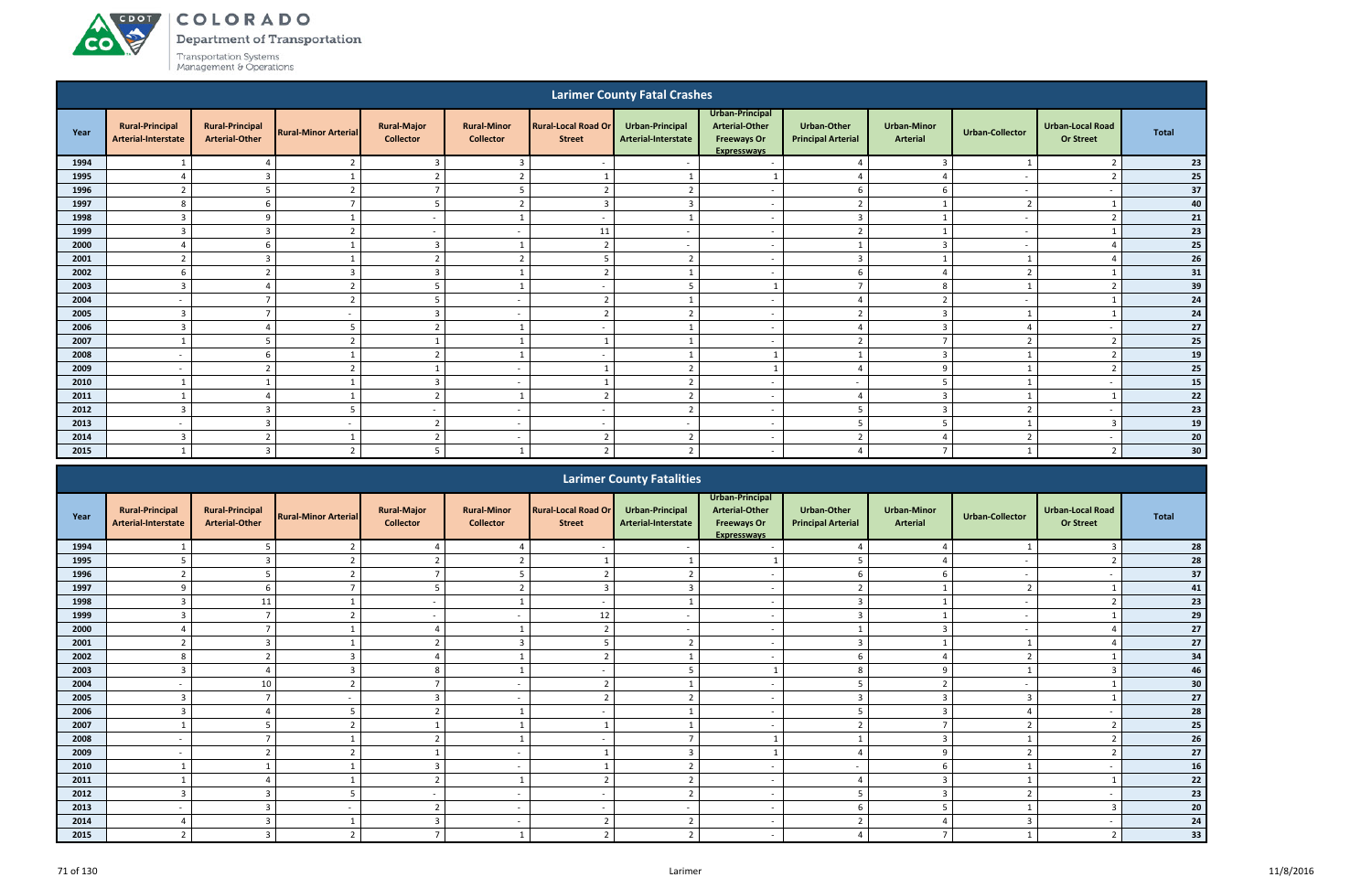#### ACDOT COLORADO

Department of Transportation



|      |                |                          |                      | <b>Larimer County Fatal Crashes</b> |                          |                    |                 | <b>Larimer County Fatalities</b> |                |                          |                    |                     |                          |            |  |  |
|------|----------------|--------------------------|----------------------|-------------------------------------|--------------------------|--------------------|-----------------|----------------------------------|----------------|--------------------------|--------------------|---------------------|--------------------------|------------|--|--|
| Year | Interstate     | U.S. Highway             | <b>State Highway</b> | <b>County Road</b>                  | <b>Municipality</b>      | <b>Frontage Rd</b> | <b>Total</b>    | Interstate                       | U.S. Highway   | <b>State Highway</b>     | <b>County Road</b> | <b>Municipality</b> | <b>Frontage Road</b>     | Total      |  |  |
| 1994 |                | $\Omega$                 |                      |                                     |                          |                    | 23              |                                  | 10             |                          |                    | 9                   |                          | 28         |  |  |
| 1995 |                |                          |                      | -6                                  | 6                        |                    | 25              | 5                                | 8              |                          |                    | 6                   |                          | 28         |  |  |
| 1996 |                | $\Omega$                 |                      | 14                                  |                          |                    | 37              |                                  | -9             |                          | 14                 | 5                   |                          | 37         |  |  |
| 1997 | $11\,$         |                          |                      | 15                                  | $\mathbf{r}$             |                    | 40              | 12                               | $\overline{7}$ |                          | 15                 | $\overline{2}$      |                          | 41         |  |  |
| 1998 | $\overline{3}$ | 12                       |                      | $\overline{2}$                      | $\overline{\phantom{a}}$ |                    | 21              | $\overline{3}$                   | 14             |                          |                    | $\overline{2}$      |                          | 23         |  |  |
| 1999 |                |                          |                      | 10                                  |                          |                    | 23              | $\overline{2}$                   | 8              | $\overline{\phantom{a}}$ | 11                 | 5                   |                          | 29         |  |  |
| 2000 |                |                          |                      | 8                                   |                          |                    | 25              |                                  | $\mathbf{q}$   |                          | $\Omega$           |                     |                          | 27         |  |  |
| 2001 |                |                          |                      | 12                                  |                          |                    | 26              |                                  |                |                          | 13                 |                     |                          | 27         |  |  |
| 2002 |                |                          |                      | 8                                   | 8                        |                    | 31              | 9                                | - 5            | E                        | C                  | 8                   |                          | 34         |  |  |
| 2003 |                | 10                       |                      | 11                                  |                          |                    | 39              | $\overline{7}$                   | 11             | 8                        | 14                 | 5                   |                          | 46         |  |  |
| 2004 |                | 11                       |                      | $\overline{\phantom{a}}$            |                          |                    | 24              |                                  | 15             |                          |                    | $\overline{3}$      |                          | 30         |  |  |
| 2005 |                | $\circ$                  |                      |                                     |                          |                    | 24              |                                  | 10             |                          |                    |                     |                          | 27         |  |  |
| 2006 |                |                          |                      |                                     |                          |                    | 27              |                                  | - 7            |                          |                    |                     |                          | 28         |  |  |
| 2007 |                |                          |                      |                                     | 8                        |                    | 25              | $\overline{2}$                   | $\overline{7}$ |                          |                    | 8                   | $\overline{\phantom{a}}$ | 25         |  |  |
| 2008 |                | -8                       |                      | $\mathbf b$                         |                          |                    | 19              | $\overline{7}$                   | -9             | $\overline{\phantom{a}}$ |                    | $\overline{4}$      |                          | ${\bf 26}$ |  |  |
| 2009 |                |                          |                      |                                     | 12                       |                    | 25              |                                  | $\overline{2}$ |                          |                    | 12                  |                          | 27         |  |  |
| 2010 |                |                          |                      | h                                   |                          |                    | 15              | 3                                |                |                          |                    | 5                   |                          | 16         |  |  |
| 2011 |                |                          |                      |                                     |                          |                    | 22              | $\overline{3}$                   | 6              |                          |                    |                     |                          | 22         |  |  |
| 2012 |                |                          |                      |                                     |                          |                    | 23              |                                  | -8             |                          |                    |                     |                          | 23         |  |  |
| 2013 | $\sim$         |                          |                      | -6                                  |                          |                    | 19              | $\overline{\phantom{a}}$         |                |                          |                    | 4                   |                          | 20         |  |  |
| 2014 |                | $\overline{\phantom{a}}$ | ∠                    |                                     | 6                        |                    | 20 <sup>1</sup> | - 5                              |                | ຳ                        |                    | $\overline{7}$      |                          | 24         |  |  |
| 2015 |                |                          |                      | 11                                  |                          |                    | 30 <sup>°</sup> | $\overline{3}$                   | -6             |                          | 13                 | 6                   |                          | 33         |  |  |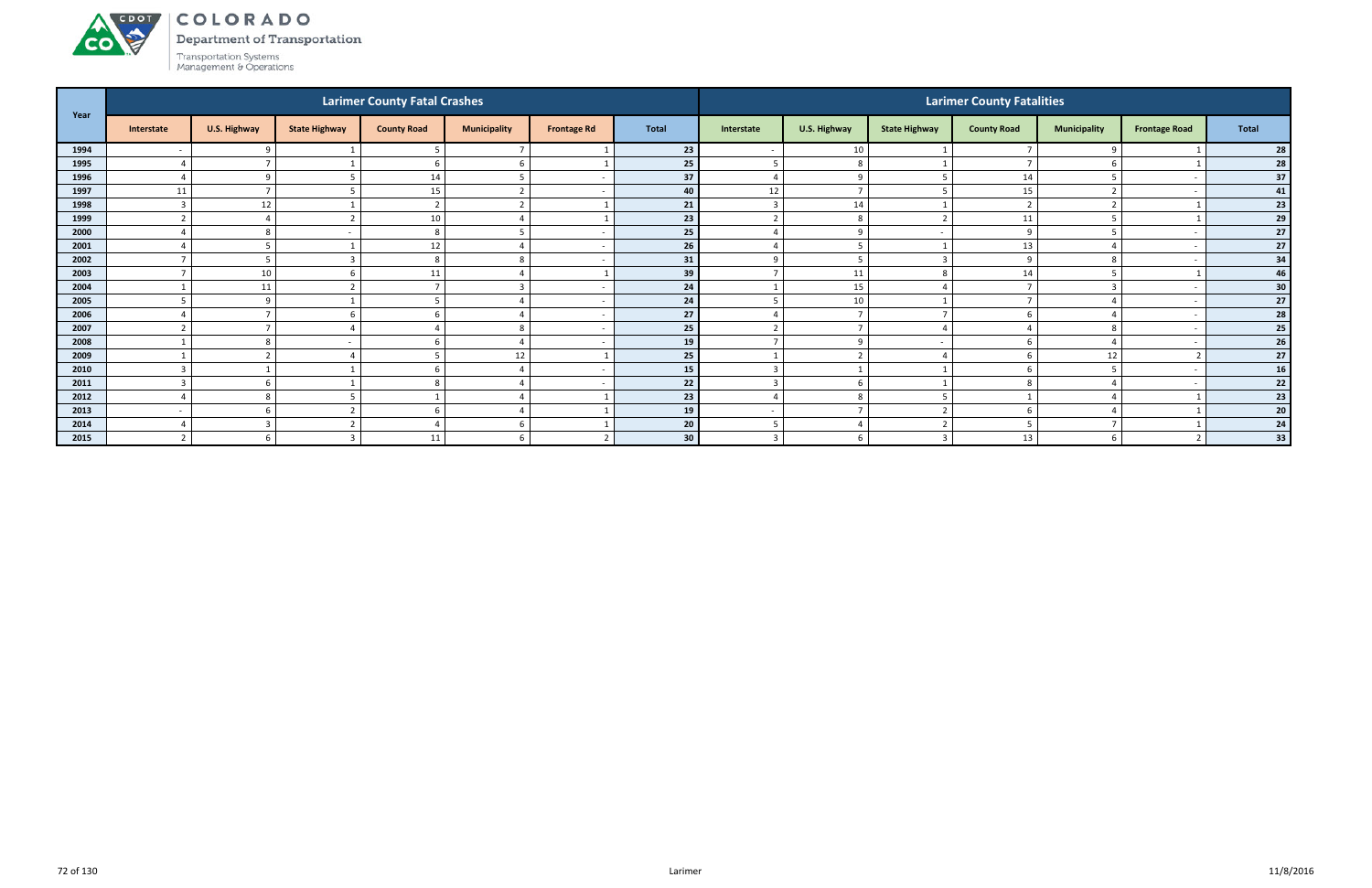ACDOL

**CO** 

**Department of Transportation** 

|                                                                                                                                                                                                                                                                                                                                                        |                                               |                                                 |                             |                                        |                                        |                                             | <b>Las Animas County Fatal Crashes</b> |                                                                                      |                                                 |                                       |                          |                                             |                          |
|--------------------------------------------------------------------------------------------------------------------------------------------------------------------------------------------------------------------------------------------------------------------------------------------------------------------------------------------------------|-----------------------------------------------|-------------------------------------------------|-----------------------------|----------------------------------------|----------------------------------------|---------------------------------------------|----------------------------------------|--------------------------------------------------------------------------------------|-------------------------------------------------|---------------------------------------|--------------------------|---------------------------------------------|--------------------------|
| Year                                                                                                                                                                                                                                                                                                                                                   | <b>Rural-Principal</b><br>Arterial-Interstate | <b>Rural-Principal</b><br><b>Arterial-Other</b> | <b>Rural-Minor Arterial</b> | <b>Rural-Major</b><br><b>Collector</b> | <b>Rural-Minor</b><br><b>Collector</b> | <b>Rural-Local Road Or</b><br><b>Street</b> | Urban-Principal<br>Arterial-Interstate | Urban-Principal<br><b>Arterial-Other</b><br><b>Freeways Or</b><br><b>Expresswavs</b> | <b>Urban-Other</b><br><b>Principal Arterial</b> | <b>Urban-Minor</b><br><b>Arterial</b> | <b>Urban-Collector</b>   | <b>Urban-Local Road</b><br><b>Or Street</b> | <b>Total</b>             |
| 1994                                                                                                                                                                                                                                                                                                                                                   | $\boldsymbol{A}$                              |                                                 |                             |                                        | 1                                      |                                             |                                        | $\overline{\phantom{a}}$                                                             |                                                 | $\overline{\phantom{a}}$              |                          |                                             |                          |
| 1995                                                                                                                                                                                                                                                                                                                                                   |                                               | $\sim$                                          | $\overline{\phantom{a}}$    | 3                                      | $\overline{\phantom{0}}$               | $\overline{\phantom{a}}$                    | $\overline{\phantom{a}}$               | $\overline{a}$                                                                       | $\overline{\phantom{a}}$                        | $\overline{a}$                        | $\overline{\phantom{a}}$ | $\overline{\phantom{a}}$                    |                          |
| 1996                                                                                                                                                                                                                                                                                                                                                   | 5                                             | $\sim$                                          | $\overline{2}$              | 1                                      | $\overline{\phantom{0}}$               | $\overline{\phantom{a}}$                    |                                        | $\overline{a}$                                                                       | $\overline{\phantom{a}}$                        | $\overline{\phantom{a}}$              | $\overline{\phantom{a}}$ | - -                                         |                          |
| 1997                                                                                                                                                                                                                                                                                                                                                   |                                               | $\overline{\phantom{a}}$                        |                             |                                        |                                        |                                             | $\mathbf{\Omega}$                      | $\overline{a}$                                                                       |                                                 | $\overline{\phantom{a}}$              |                          | $\overline{\phantom{a}}$                    |                          |
| 1998                                                                                                                                                                                                                                                                                                                                                   | 5                                             | $\sim$                                          | $\overline{2}$              |                                        | $\overline{\phantom{a}}$               |                                             |                                        | $\overline{\phantom{a}}$                                                             | $\overline{\phantom{a}}$                        | $\sim$                                | $\sim$                   | $\overline{\phantom{a}}$                    |                          |
| 1999                                                                                                                                                                                                                                                                                                                                                   | 3                                             | $\sim$                                          |                             | $\sim$                                 | $\overline{\phantom{a}}$               |                                             |                                        | $\overline{\phantom{a}}$                                                             | $\overline{\phantom{a}}$                        |                                       | $\overline{\phantom{a}}$ | $\overline{\phantom{a}}$                    |                          |
| 2000<br>$\overline{3}$<br>1<br>$\overline{a}$<br>$\overline{\phantom{0}}$<br>$\sim$<br>$\overline{\phantom{0}}$<br>$\sim$<br>$\overline{\phantom{a}}$<br>3<br>$\overline{2}$<br>$\sim$<br>$\overline{\phantom{a}}$<br>$\sim$<br>$\overline{\phantom{a}}$<br>$\sim$<br>$\overline{\phantom{a}}$<br>$\overline{\phantom{a}}$<br>$\overline{\phantom{a}}$ |                                               |                                                 |                             |                                        |                                        |                                             |                                        |                                                                                      |                                                 |                                       |                          |                                             |                          |
| 2001<br>$\mathbf{1}$                                                                                                                                                                                                                                                                                                                                   |                                               |                                                 |                             |                                        |                                        |                                             |                                        |                                                                                      |                                                 |                                       |                          |                                             | $\overline{7}$           |
| 2002                                                                                                                                                                                                                                                                                                                                                   | 5                                             | $\sim$                                          | $\sim$                      | $\sim$                                 |                                        | $\overline{\phantom{a}}$                    | $\overline{\phantom{a}}$               | $\overline{a}$                                                                       | $\overline{\phantom{a}}$                        | $\sim$                                | $\sim$                   |                                             | $\overline{7}$           |
| 2003                                                                                                                                                                                                                                                                                                                                                   |                                               | $\sim$                                          |                             | $\sim$                                 | $\overline{\phantom{0}}$               | $\overline{\phantom{a}}$                    |                                        | $\sim$                                                                               | $\overline{\phantom{0}}$                        | $\overline{\phantom{a}}$              |                          | $\overline{\phantom{a}}$                    | $\mathbf{1}$             |
| 2004                                                                                                                                                                                                                                                                                                                                                   |                                               | $\sim$                                          | 3                           |                                        |                                        |                                             |                                        | $\overline{\phantom{a}}$                                                             |                                                 |                                       |                          |                                             |                          |
| 2005                                                                                                                                                                                                                                                                                                                                                   |                                               | $\sim$                                          | $\mathbf{r}$                |                                        |                                        |                                             |                                        | $\overline{\phantom{a}}$                                                             | $\overline{\phantom{a}}$                        | $\overline{\phantom{a}}$              |                          | $\overline{\phantom{a}}$                    |                          |
| 2006                                                                                                                                                                                                                                                                                                                                                   | ຳ                                             | $\sim$                                          |                             |                                        |                                        |                                             |                                        | $\overline{a}$                                                                       | $\overline{\phantom{a}}$                        | $\sim$                                |                          | $\overline{\phantom{a}}$                    | 7                        |
| 2007                                                                                                                                                                                                                                                                                                                                                   | 3                                             | $\sim$                                          |                             | 3                                      | $\overline{\phantom{a}}$               |                                             |                                        | $\overline{\phantom{a}}$                                                             | $\overline{a}$                                  | $\sim$                                | $\sim$                   | $\overline{\phantom{a}}$                    |                          |
| 2008                                                                                                                                                                                                                                                                                                                                                   | $\overline{2}$                                | $\sim$                                          | -1                          | $\overline{2}$                         | $\overline{\phantom{a}}$               |                                             |                                        | $\overline{\phantom{a}}$                                                             | $\overline{a}$                                  | $\sim$                                | $\sim$                   | $\overline{\phantom{a}}$                    |                          |
| 2009                                                                                                                                                                                                                                                                                                                                                   | 3                                             | $\sim$                                          | $\overline{\phantom{a}}$    |                                        | $\overline{\phantom{0}}$               | $\overline{\phantom{a}}$                    | $\overline{\phantom{a}}$               | $\overline{a}$                                                                       | - -                                             | $\overline{\phantom{a}}$              | $\overline{\phantom{a}}$ | $\overline{\phantom{a}}$                    |                          |
| 2010                                                                                                                                                                                                                                                                                                                                                   | $\overline{3}$                                | $\overline{\phantom{a}}$                        |                             | $\overline{2}$                         | $\overline{\phantom{0}}$               |                                             |                                        | $\overline{a}$                                                                       | $\overline{\phantom{0}}$                        | $\sim$                                | $\overline{\phantom{a}}$ | $\overline{\phantom{a}}$                    |                          |
| 2011                                                                                                                                                                                                                                                                                                                                                   | $\mathbf{r}$                                  | $\overline{\phantom{a}}$                        |                             | $\sim$                                 |                                        |                                             |                                        | $\overline{\phantom{a}}$                                                             |                                                 | $\overline{\phantom{a}}$              |                          |                                             | $\overline{\phantom{a}}$ |
| 2012                                                                                                                                                                                                                                                                                                                                                   |                                               | $\sim$                                          |                             | $\sim$                                 | $\overline{\phantom{a}}$               | $\overline{\phantom{a}}$                    |                                        | $\overline{\phantom{a}}$                                                             | $\overline{\phantom{a}}$                        | $\overline{\phantom{a}}$              |                          | $\overline{\phantom{a}}$                    |                          |
| 2013                                                                                                                                                                                                                                                                                                                                                   | 3                                             | $\sim$                                          |                             |                                        | $\overline{\phantom{a}}$               | $\overline{\phantom{a}}$                    |                                        | $\overline{\phantom{a}}$                                                             | $\overline{\phantom{a}}$                        | $\overline{\phantom{a}}$              | ٠.                       | $\overline{\phantom{a}}$                    |                          |
| 2014                                                                                                                                                                                                                                                                                                                                                   |                                               | $-$                                             |                             | $\sim$                                 | $\sim$                                 | $\sim$                                      | $\sim$                                 | $\sim$                                                                               | $\overline{\phantom{0}}$                        | $\sim$                                | $\sim$                   | $\overline{\phantom{a}}$                    |                          |
| 2015                                                                                                                                                                                                                                                                                                                                                   | $\mathbf{1}$                                  | $\sim$                                          |                             | $\sim$                                 | $\overline{\phantom{a}}$               | $\sim$                                      |                                        | $\sim$                                                                               | $\sim$                                          | $\sim$                                | $\overline{\phantom{a}}$ | . .                                         |                          |
|                                                                                                                                                                                                                                                                                                                                                        |                                               |                                                 |                             |                                        |                                        |                                             | Lon Animon County Fotolition           |                                                                                      |                                                 |                                       |                          |                                             |                          |

|      |                                               |                                                 |                             |                                        |                                        |                                             | <b>Las Animas County Fatalities</b>    |                                                                                      |                                                 |                                       |                          |                                             |            |
|------|-----------------------------------------------|-------------------------------------------------|-----------------------------|----------------------------------------|----------------------------------------|---------------------------------------------|----------------------------------------|--------------------------------------------------------------------------------------|-------------------------------------------------|---------------------------------------|--------------------------|---------------------------------------------|------------|
| Year | <b>Rural-Principal</b><br>Arterial-Interstate | <b>Rural-Principal</b><br><b>Arterial-Other</b> | <b>Rural-Minor Arterial</b> | <b>Rural-Major</b><br><b>Collector</b> | <b>Rural-Minor</b><br><b>Collector</b> | <b>Rural-Local Road Or</b><br><b>Street</b> | Urban-Principal<br>Arterial-Interstate | Urban-Principal<br><b>Arterial-Other</b><br><b>Freeways Or</b><br><b>Expresswavs</b> | <b>Urban-Other</b><br><b>Principal Arterial</b> | <b>Urban-Minor</b><br><b>Arterial</b> | <b>Urban-Collector</b>   | <b>Urban-Local Road</b><br><b>Or Street</b> | Total      |
| 1994 | 6                                             |                                                 |                             |                                        |                                        |                                             |                                        |                                                                                      |                                                 |                                       |                          |                                             |            |
| 1995 |                                               |                                                 |                             |                                        |                                        |                                             |                                        |                                                                                      |                                                 |                                       |                          |                                             |            |
| 1996 | 6                                             | $\sim$                                          |                             |                                        | $\overline{\phantom{a}}$               | $\overline{\phantom{a}}$                    |                                        | $\overline{\phantom{a}}$                                                             | $\overline{\phantom{a}}$                        | $\sim$                                |                          | $\overline{\phantom{a}}$                    |            |
| 1997 |                                               |                                                 |                             |                                        | $\overline{\phantom{0}}$               |                                             |                                        | $\overline{\phantom{0}}$                                                             | $\overline{\phantom{0}}$                        |                                       |                          |                                             |            |
| 1998 | 6                                             |                                                 |                             |                                        |                                        |                                             |                                        |                                                                                      | $\overline{\phantom{a}}$                        |                                       |                          |                                             | ${\bf 10}$ |
| 1999 |                                               | $\overline{\phantom{0}}$                        |                             | $\sim$                                 | $\overline{\phantom{a}}$               |                                             |                                        | $\overline{\phantom{a}}$                                                             | $\overline{\phantom{a}}$                        |                                       |                          | $\overline{\phantom{a}}$                    |            |
| 2000 |                                               |                                                 |                             |                                        |                                        |                                             |                                        |                                                                                      |                                                 |                                       |                          |                                             |            |
| 2001 | 3                                             | $\sim$                                          |                             |                                        |                                        |                                             |                                        | $\overline{\phantom{a}}$                                                             | $\overline{\phantom{a}}$                        | $\overline{\phantom{a}}$              |                          | $\overline{\phantom{0}}$                    |            |
| 2002 | 5                                             |                                                 |                             | $\sim$                                 |                                        | $\overline{\phantom{a}}$                    |                                        | $\overline{\phantom{0}}$                                                             | $\overline{\phantom{a}}$                        | $\overline{\phantom{a}}$              |                          |                                             |            |
| 2003 |                                               |                                                 |                             |                                        |                                        | $\overline{\phantom{a}}$                    |                                        | $\overline{\phantom{a}}$                                                             |                                                 |                                       |                          |                                             |            |
| 2004 |                                               | $\sim$                                          |                             |                                        | $\overline{\phantom{a}}$               | $\sim$                                      |                                        | $\overline{\phantom{a}}$                                                             | $\overline{\phantom{a}}$                        |                                       |                          | $\overline{\phantom{a}}$                    |            |
| 2005 |                                               |                                                 |                             |                                        |                                        |                                             |                                        | $\overline{\phantom{0}}$                                                             |                                                 |                                       |                          |                                             |            |
| 2006 | $\mathcal{D}$                                 | $\sim$                                          |                             |                                        |                                        | ີ                                           | $\overline{\phantom{a}}$               | $\overline{\phantom{a}}$                                                             | $\overline{\phantom{a}}$                        | $\sim$                                | $\overline{\phantom{a}}$ | $\overline{\phantom{a}}$                    |            |
| 2007 | $\mathbf{\Omega}$                             |                                                 |                             |                                        |                                        |                                             |                                        | $\overline{\phantom{a}}$                                                             |                                                 |                                       |                          |                                             |            |
| 2008 |                                               |                                                 |                             |                                        | $\overline{\phantom{a}}$               |                                             |                                        | $\overline{\phantom{a}}$                                                             | $\overline{\phantom{a}}$                        | $\overline{\phantom{a}}$              |                          | $\overline{\phantom{a}}$                    |            |
| 2009 |                                               |                                                 |                             |                                        | $\overline{\phantom{0}}$               |                                             |                                        | $\overline{\phantom{0}}$                                                             | $\overline{\phantom{a}}$                        |                                       |                          |                                             |            |
| 2010 |                                               |                                                 |                             |                                        | $\overline{\phantom{0}}$               |                                             |                                        | $\overline{\phantom{0}}$                                                             | $\overline{\phantom{0}}$                        |                                       |                          |                                             |            |
| 2011 | $\overline{2}$                                | $\sim$                                          | $\sim$                      | $\sim$                                 | $\overline{a}$                         | $\overline{\phantom{0}}$                    | $\overline{\phantom{a}}$               | $\overline{\phantom{a}}$                                                             | $\overline{\phantom{a}}$                        | $\sim$                                | $\overline{\phantom{a}}$ | $\overline{\phantom{a}}$                    |            |
| 2012 | 6                                             |                                                 |                             | $\sim$                                 | $\overline{\phantom{0}}$               | $\overline{\phantom{0}}$                    |                                        | $\overline{\phantom{0}}$                                                             | $\overline{\phantom{a}}$                        | $\overline{\phantom{a}}$              |                          | $\overline{\phantom{a}}$                    |            |
| 2013 |                                               | $\sim$                                          |                             |                                        | $\overline{\phantom{0}}$               | $\sim$                                      | $\mathbf{r}$                           | $\overline{\phantom{0}}$                                                             | $\overline{\phantom{a}}$                        | $\overline{\phantom{a}}$              |                          | $\overline{\phantom{a}}$                    |            |
| 2014 |                                               | $\sim$                                          |                             | $\sim$                                 | $\overline{\phantom{0}}$               | $\sim$                                      |                                        | $\sim$                                                                               | $\overline{\phantom{a}}$                        | $\overline{\phantom{a}}$              |                          | $\overline{\phantom{a}}$                    |            |
| 2015 |                                               |                                                 |                             |                                        |                                        | $\overline{\phantom{a}}$                    |                                        |                                                                                      |                                                 |                                       |                          |                                             |            |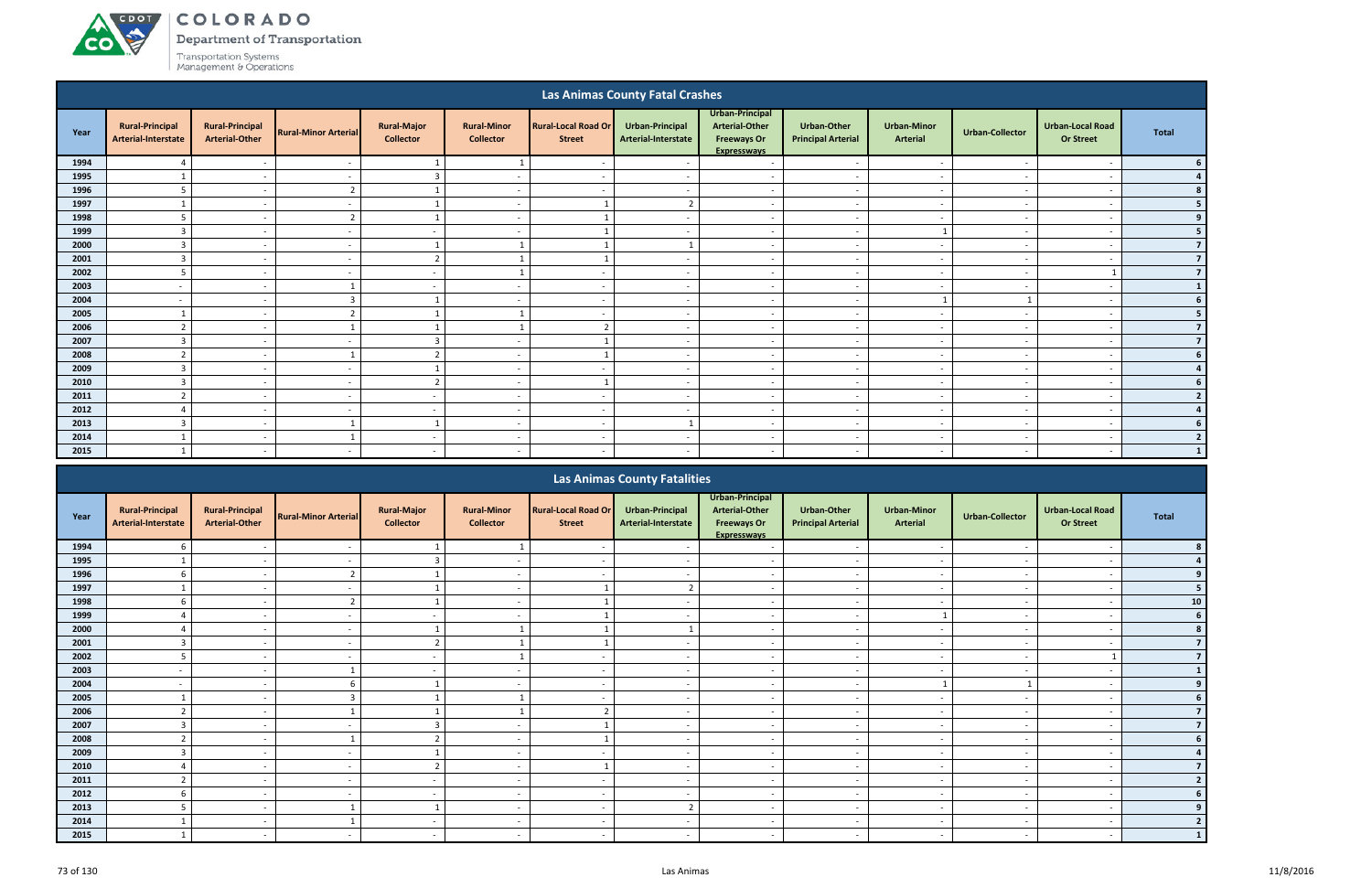Department of Transportation



|      |                          |                          |                          | <b>Las Animas County Fatal Crashes</b> |                          |                    |              |                          |                          |                          | <b>Las Animas County Fatalities</b> |                          |                          |                 |
|------|--------------------------|--------------------------|--------------------------|----------------------------------------|--------------------------|--------------------|--------------|--------------------------|--------------------------|--------------------------|-------------------------------------|--------------------------|--------------------------|-----------------|
| Year | Interstate               | U.S. Highway             | <b>State Highway</b>     | <b>County Road</b>                     | <b>Municipality</b>      | <b>Frontage Rd</b> | <b>Total</b> | Interstate               | U.S. Highway             | <b>State Highway</b>     | <b>County Road</b>                  | <b>Municipality</b>      | <b>Frontage Road</b>     | Total           |
| 1994 |                          | $\sim$                   |                          |                                        | $\overline{\phantom{a}}$ |                    |              | -6                       | $\overline{a}$           |                          |                                     |                          |                          |                 |
| 1995 |                          |                          |                          | $\sim$                                 | $\overline{a}$           |                    |              |                          |                          |                          | $\sim$                              | $\overline{\phantom{0}}$ | $\overline{\phantom{a}}$ | 4 <sup>1</sup>  |
| 1996 | 5                        |                          |                          |                                        | $\overline{a}$           |                    |              | 6                        | $\overline{\phantom{0}}$ | $\mathbf{r}$             |                                     | $\overline{\phantom{a}}$ |                          | 9 <sub>1</sub>  |
| 1997 | $\overline{3}$           |                          |                          |                                        | $\overline{a}$           |                    |              | $\overline{3}$           | $\overline{a}$           |                          |                                     | $\overline{\phantom{0}}$ |                          | 5 <sub>1</sub>  |
| 1998 |                          | r.                       |                          |                                        | $\overline{a}$           |                    |              | -6                       | ຳ                        |                          |                                     | $\overline{\phantom{0}}$ |                          | 10              |
| 1999 |                          | $\overline{\phantom{a}}$ |                          |                                        |                          |                    |              |                          | $\overline{a}$           |                          |                                     |                          |                          | 6               |
| 2000 |                          | $\sim$                   |                          | $\overline{2}$                         | $\sim$                   |                    |              | 5                        | $\sim$                   |                          |                                     | $\overline{\phantom{0}}$ | $\overline{a}$           | 8 <sup>1</sup>  |
| 2001 | $\overline{3}$           | $\sim$                   |                          | $\overline{2}$                         | $\overline{a}$           |                    |              | $\overline{3}$           | $\overline{a}$           | $\overline{ }$           |                                     | $\overline{\phantom{a}}$ |                          | 7 <sup>1</sup>  |
| 2002 | -5                       | $\overline{\phantom{0}}$ | $\overline{\phantom{0}}$ |                                        |                          |                    |              | 5                        | $\overline{a}$           | $\sim$                   |                                     |                          |                          | 7 <sup>1</sup>  |
| 2003 | $\overline{\phantom{a}}$ |                          |                          |                                        | $\overline{a}$           |                    |              | $\overline{\phantom{a}}$ |                          | $\overline{\phantom{0}}$ | <b>.</b>                            | $\overline{\phantom{0}}$ |                          | 1               |
| 2004 | $\overline{\phantom{a}}$ |                          |                          |                                        |                          |                    |              |                          |                          |                          |                                     |                          |                          | 9               |
| 2005 |                          | ຳ                        |                          |                                        | $\sim$                   |                    |              |                          | $\overline{3}$           |                          |                                     | $\sim$                   | $\overline{\phantom{a}}$ | 6 <sup>1</sup>  |
| 2006 | $\overline{2}$           |                          |                          | $\mathbf{B}$                           | $\overline{a}$           |                    |              | $\overline{2}$           |                          |                          |                                     | $\overline{\phantom{a}}$ |                          | 7 <sup>1</sup>  |
| 2007 | $\overline{3}$           | $\sim$                   |                          | ຳ                                      | $\overline{a}$           |                    |              | $\overline{3}$           | $\overline{a}$           |                          |                                     | $\overline{\phantom{0}}$ |                          | 7 <sup>1</sup>  |
| 2008 |                          |                          |                          |                                        | $\overline{a}$           |                    |              | $\overline{2}$           |                          |                          |                                     | $\overline{\phantom{0}}$ |                          | 6               |
| 2009 | $\mathbf{R}$             |                          |                          |                                        | $\overline{\phantom{a}}$ |                    |              | $\overline{3}$           | $\overline{a}$           |                          |                                     |                          |                          | 4 <sup>1</sup>  |
| 2010 | $\overline{3}$           | $\sim$                   |                          | $\overline{2}$                         | $\sim$                   | $\sim$             |              | $\Delta$                 | $\sim$                   |                          |                                     | $\overline{a}$           | $\sim$                   | 7 <sup>1</sup>  |
| 2011 |                          | $\overline{\phantom{a}}$ | $\overline{\phantom{0}}$ |                                        | $\overline{a}$           |                    |              | $\overline{2}$           | $\overline{a}$           | $\sim$                   | <b>.</b>                            | $\overline{\phantom{a}}$ |                          | 2               |
| 2012 |                          |                          |                          |                                        | $\overline{a}$           |                    |              | 6                        | $\overline{a}$           | $\overline{\phantom{a}}$ | . .                                 | $\overline{\phantom{0}}$ |                          | 6 <sup>1</sup>  |
| 2013 |                          |                          |                          |                                        | $\overline{a}$           |                    |              | 7                        |                          |                          | $\overline{\phantom{a}}$            | $\overline{\phantom{a}}$ |                          | 9 <sub>1</sub>  |
| 2014 |                          |                          |                          |                                        | $\overline{\phantom{a}}$ |                    |              |                          |                          |                          |                                     |                          |                          | 2 <sup>1</sup>  |
| 2015 |                          | $\sim$                   | $\overline{\phantom{a}}$ | $\sim$                                 | $\sim$                   | $\sim$             |              |                          | $\sim$                   | $\sim$                   | $\overline{\phantom{a}}$            | $\overline{a}$           | $\overline{\phantom{a}}$ | $1\phantom{.0}$ |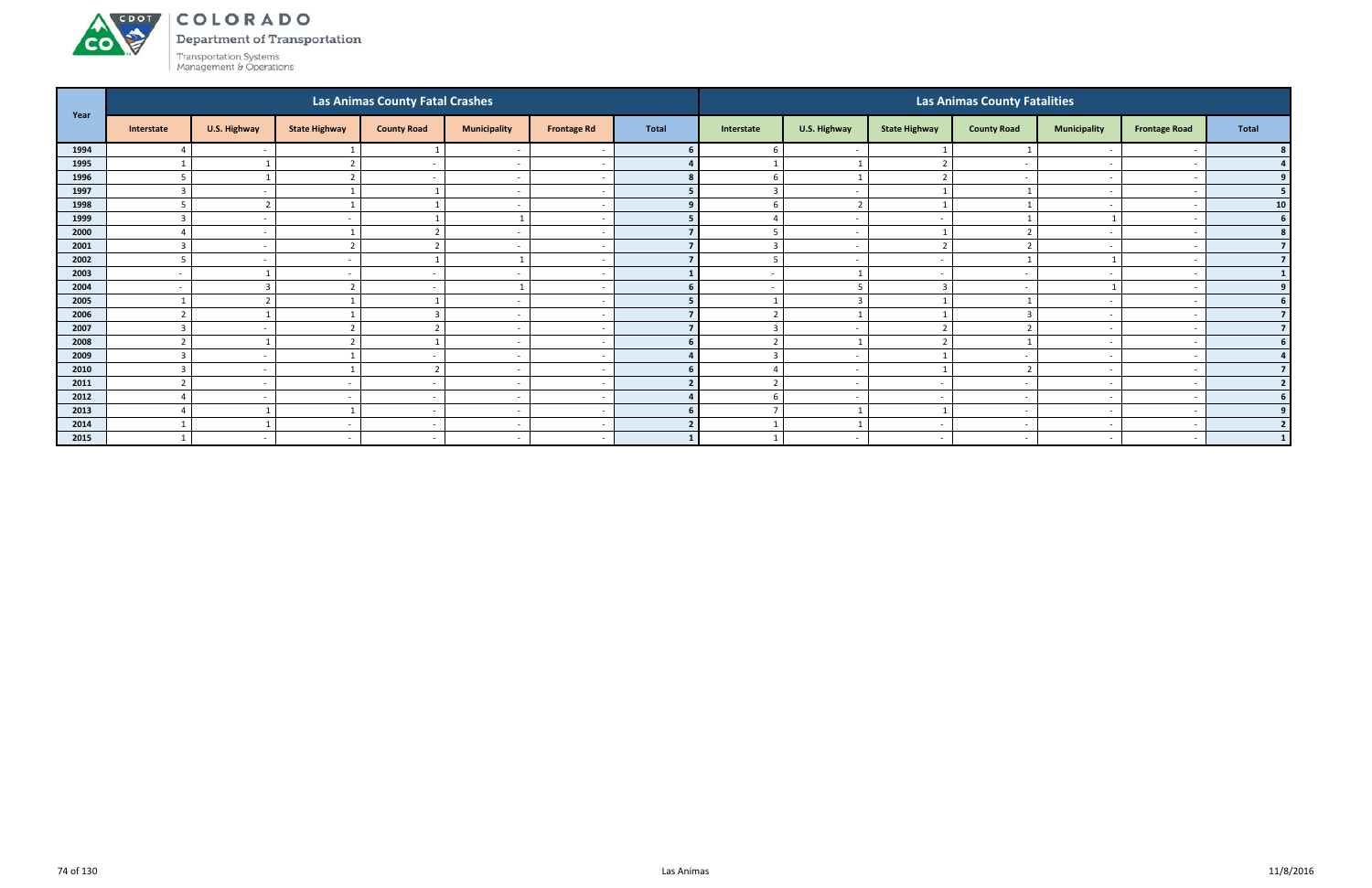ACDOT

**CO** 

Department of Transportation

|                                                                                                                                                                  |                                                                                                                                                                                                                      |                                                 |                             |                                        |                                        |                                             | <b>Lincoln County Fatal Crashes</b>    |                                                                                      |                                                 |                                       |                          |                                             |                         |  |
|------------------------------------------------------------------------------------------------------------------------------------------------------------------|----------------------------------------------------------------------------------------------------------------------------------------------------------------------------------------------------------------------|-------------------------------------------------|-----------------------------|----------------------------------------|----------------------------------------|---------------------------------------------|----------------------------------------|--------------------------------------------------------------------------------------|-------------------------------------------------|---------------------------------------|--------------------------|---------------------------------------------|-------------------------|--|
| Year                                                                                                                                                             | <b>Rural-Principal</b><br>Arterial-Interstate                                                                                                                                                                        | <b>Rural-Principal</b><br><b>Arterial-Other</b> | <b>Rural-Minor Arterial</b> | <b>Rural-Major</b><br><b>Collector</b> | <b>Rural-Minor</b><br><b>Collector</b> | <b>Rural-Local Road Or</b><br><b>Street</b> | Urban-Principal<br>Arterial-Interstate | Urban-Principal<br><b>Arterial-Other</b><br><b>Freeways Or</b><br><b>Expresswavs</b> | <b>Urban-Other</b><br><b>Principal Arterial</b> | <b>Urban-Minor</b><br><b>Arterial</b> | <b>Urban-Collector</b>   | <b>Urban-Local Road</b><br><b>Or Street</b> | <b>Total</b>            |  |
| 1994                                                                                                                                                             |                                                                                                                                                                                                                      |                                                 | ຳ                           | $\sim$                                 |                                        |                                             |                                        | $\overline{a}$                                                                       |                                                 |                                       |                          |                                             |                         |  |
| 1995                                                                                                                                                             |                                                                                                                                                                                                                      | $\sim$                                          | $\overline{3}$              | $\sim$                                 | $\overline{\phantom{a}}$               |                                             | $\sim$                                 | $\sim$                                                                               | $\overline{\phantom{a}}$                        | $\sim$                                | $\overline{\phantom{a}}$ | $\overline{\phantom{a}}$                    |                         |  |
| 1996                                                                                                                                                             | $\mathbf{1}$                                                                                                                                                                                                         | $\overline{\phantom{a}}$                        | $\sim$                      | 1                                      | $\overline{\phantom{a}}$               |                                             | $\sim$                                 | $\sim$                                                                               | $\sim$                                          | $\sim$                                | $\overline{\phantom{a}}$ | $\overline{\phantom{a}}$                    |                         |  |
| 1997                                                                                                                                                             | $\overline{\phantom{a}}$                                                                                                                                                                                             |                                                 |                             | $\sim$                                 |                                        | ຳ                                           | $\sim$                                 | $\overline{a}$                                                                       | $\overline{\phantom{a}}$                        | $\sim$                                | $\sim$                   | $\overline{\phantom{a}}$                    |                         |  |
| 1998                                                                                                                                                             |                                                                                                                                                                                                                      | $\overline{\phantom{a}}$                        |                             | $\sim$                                 | $\overline{\phantom{0}}$               |                                             | $\overline{\phantom{a}}$               | $\overline{a}$                                                                       | $\overline{\phantom{a}}$                        | $\sim$                                | $\overline{\phantom{a}}$ | $\overline{\phantom{a}}$                    | $\overline{2}$          |  |
| 1999                                                                                                                                                             | $\overline{\phantom{0}}$                                                                                                                                                                                             | $\overline{\phantom{a}}$                        |                             | $\sim$                                 | $\overline{\phantom{a}}$               |                                             |                                        | $\overline{a}$                                                                       | $\overline{\phantom{a}}$                        | $\sim$                                | $\overline{\phantom{a}}$ |                                             |                         |  |
| 2000<br>$\sim$<br>$\overline{\phantom{a}}$<br>$\overline{a}$<br>$\overline{\phantom{a}}$<br>ຳ<br>n,                                                              |                                                                                                                                                                                                                      |                                                 |                             |                                        |                                        |                                             |                                        |                                                                                      |                                                 |                                       |                          |                                             |                         |  |
| 2001<br>$\sim$<br>$\overline{a}$<br>$\overline{\phantom{a}}$<br>$\sim$<br>$\overline{\phantom{a}}$<br>$\overline{\phantom{a}}$<br>.,<br>$\overline{\phantom{a}}$ |                                                                                                                                                                                                                      |                                                 |                             |                                        |                                        |                                             |                                        |                                                                                      |                                                 |                                       |                          |                                             |                         |  |
|                                                                                                                                                                  | 2002<br>$\sim$<br>$\overline{\phantom{a}}$<br>$\overline{\phantom{a}}$<br>$\sim$<br>$\overline{\phantom{a}}$<br>$\sim$<br>$\overline{\phantom{a}}$<br>$\overline{\phantom{a}}$<br>$\overline{\phantom{a}}$<br>$\sim$ |                                                 |                             |                                        |                                        |                                             |                                        |                                                                                      |                                                 |                                       |                          |                                             |                         |  |
| 2003                                                                                                                                                             | $\overline{2}$                                                                                                                                                                                                       |                                                 | $\overline{3}$              | $\sim$                                 |                                        |                                             | $\overline{\phantom{a}}$               | $\overline{\phantom{a}}$                                                             | $\overline{\phantom{a}}$                        | $\sim$                                | $\sim$                   | $\overline{\phantom{a}}$                    |                         |  |
| 2004                                                                                                                                                             | $\overline{2}$                                                                                                                                                                                                       | $\sim$                                          | $\overline{2}$              | $\sim$                                 | $\sim$                                 | $\overline{\phantom{a}}$                    | $\overline{\phantom{a}}$               | $\sim$                                                                               | $\sim$                                          | $\sim$                                | $\overline{\phantom{a}}$ | $\overline{\phantom{a}}$                    |                         |  |
| 2005                                                                                                                                                             |                                                                                                                                                                                                                      | $\sim$                                          | $\overline{2}$              | $\sim$                                 | $\mathbf{1}$                           | $\overline{\phantom{a}}$                    | $\sim$                                 | $\overline{a}$                                                                       | $\sim$                                          | $\sim$                                | $\overline{\phantom{a}}$ | $\overline{\phantom{a}}$                    |                         |  |
| 2006                                                                                                                                                             | $\overline{\phantom{0}}$                                                                                                                                                                                             | $\overline{\phantom{a}}$                        |                             | $\sim$                                 | $\overline{\phantom{0}}$               | $\overline{\phantom{a}}$                    | $\overline{\phantom{a}}$               | $\overline{a}$                                                                       | $\overline{\phantom{a}}$                        | $\sim$                                | $\overline{\phantom{a}}$ | $\overline{\phantom{a}}$                    |                         |  |
| 2007                                                                                                                                                             | $\overline{\phantom{0}}$                                                                                                                                                                                             | $\sim$                                          |                             | $\sim$                                 | $\overline{\phantom{0}}$               |                                             |                                        | $\overline{a}$                                                                       | $\overline{\phantom{a}}$                        | $\sim$                                |                          | $\overline{\phantom{a}}$                    |                         |  |
| 2008                                                                                                                                                             | $\mathbf{r}$                                                                                                                                                                                                         | $\sim$                                          |                             | $\sim$                                 | - -                                    |                                             |                                        | $\overline{a}$                                                                       | $\overline{\phantom{0}}$                        | $\sim$                                |                          | $\overline{\phantom{a}}$                    | $\overline{\mathbf{3}}$ |  |
| 2009                                                                                                                                                             | $\overline{2}$                                                                                                                                                                                                       | $\overline{2}$                                  |                             | $\sim$                                 | $\overline{\phantom{a}}$               |                                             |                                        | $\sim$                                                                               |                                                 | $\sim$                                |                          |                                             |                         |  |
| 2010                                                                                                                                                             | $\mathbf{\overline{1}}$                                                                                                                                                                                              |                                                 |                             |                                        | $\overline{\phantom{a}}$               |                                             |                                        | $\overline{a}$                                                                       | $\overline{\phantom{a}}$                        | $\overline{\phantom{a}}$              |                          |                                             |                         |  |
| 2011                                                                                                                                                             | C.                                                                                                                                                                                                                   | $\overline{\phantom{a}}$                        |                             | $\sim$                                 | $\overline{\phantom{a}}$               |                                             |                                        | $\sim$                                                                               | $\overline{\phantom{a}}$                        | $\overline{\phantom{a}}$              |                          | $\overline{\phantom{a}}$                    |                         |  |
| 2012                                                                                                                                                             |                                                                                                                                                                                                                      |                                                 |                             | $\sim$                                 | $\overline{\phantom{a}}$               |                                             |                                        | $\sim$                                                                               | $\overline{\phantom{0}}$                        | $\sim$                                | $\sim$                   | $\overline{\phantom{a}}$                    |                         |  |
| 2013                                                                                                                                                             | 3                                                                                                                                                                                                                    | $\sim$                                          | $\overline{\phantom{a}}$    |                                        | $\overline{\phantom{a}}$               |                                             | $\overline{\phantom{a}}$               | $\sim$                                                                               | $\overline{\phantom{a}}$                        | $\sim$                                | $\sim$                   | $\overline{\phantom{a}}$                    |                         |  |
| 2014                                                                                                                                                             | $\overline{2}$                                                                                                                                                                                                       | $\sim$                                          | $\overline{\phantom{a}}$    | $\sim$                                 | $\overline{\phantom{a}}$               |                                             | $\overline{\phantom{a}}$               | $\overline{a}$                                                                       | $\overline{\phantom{a}}$                        | $\sim$                                | $\overline{\phantom{a}}$ | $\overline{\phantom{a}}$                    | 3                       |  |
| 2015                                                                                                                                                             |                                                                                                                                                                                                                      | $\overline{2}$                                  | $\sim$                      | $\sim$                                 | $\sim$                                 | $\overline{\phantom{a}}$                    | $\sim$                                 | $\sim$                                                                               | $\sim$                                          | $\sim$                                | $\sim$                   | $\overline{\phantom{a}}$                    | $\overline{\mathbf{3}}$ |  |
|                                                                                                                                                                  |                                                                                                                                                                                                                      |                                                 |                             |                                        |                                        |                                             | <b>Lincoln County Eatalities</b>       |                                                                                      |                                                 |                                       |                          |                                             |                         |  |

|      |                                               |                                                 |                             |                                        |                                        |                                             | <b>Lincoln County Fatalities</b>       |                                                                                      |                                                 |                                       |                          |                                             |              |
|------|-----------------------------------------------|-------------------------------------------------|-----------------------------|----------------------------------------|----------------------------------------|---------------------------------------------|----------------------------------------|--------------------------------------------------------------------------------------|-------------------------------------------------|---------------------------------------|--------------------------|---------------------------------------------|--------------|
| Year | <b>Rural-Principal</b><br>Arterial-Interstate | <b>Rural-Principal</b><br><b>Arterial-Other</b> | <b>Rural-Minor Arterial</b> | <b>Rural-Major</b><br><b>Collector</b> | <b>Rural-Minor</b><br><b>Collector</b> | <b>Rural-Local Road Or</b><br><b>Street</b> | Urban-Principal<br>Arterial-Interstate | Urban-Principal<br><b>Arterial-Other</b><br><b>Freeways Or</b><br><b>Expresswavs</b> | <b>Urban-Other</b><br><b>Principal Arterial</b> | <b>Urban-Minor</b><br><b>Arterial</b> | <b>Urban-Collector</b>   | <b>Urban-Local Road</b><br><b>Or Street</b> | <b>Total</b> |
| 1994 |                                               |                                                 |                             |                                        |                                        |                                             |                                        |                                                                                      |                                                 |                                       |                          |                                             |              |
| 1995 |                                               |                                                 |                             |                                        |                                        |                                             |                                        |                                                                                      |                                                 |                                       |                          |                                             |              |
| 1996 |                                               | $\overline{\phantom{0}}$                        |                             |                                        | $\overline{\phantom{a}}$               |                                             |                                        | $\overline{\phantom{a}}$                                                             | $\overline{\phantom{a}}$                        | $\sim$                                |                          | $\overline{\phantom{a}}$                    |              |
| 1997 |                                               | ຳ                                               |                             | $\sim$                                 | 2 <sub>1</sub>                         |                                             |                                        | $\overline{\phantom{0}}$                                                             | $\overline{\phantom{a}}$                        | $\overline{\phantom{0}}$              |                          | $\overline{\phantom{0}}$                    |              |
| 1998 |                                               |                                                 |                             | $\overline{\phantom{a}}$               |                                        |                                             |                                        |                                                                                      | $\overline{\phantom{a}}$                        |                                       |                          |                                             |              |
| 1999 |                                               |                                                 |                             | $\sim$                                 | $\overline{\phantom{a}}$               |                                             |                                        | $\overline{\phantom{0}}$                                                             | $\overline{\phantom{a}}$                        | $\overline{\phantom{a}}$              |                          |                                             |              |
| 2000 |                                               |                                                 |                             | $\sim$                                 |                                        |                                             |                                        |                                                                                      | $\overline{\phantom{a}}$                        |                                       |                          |                                             |              |
| 2001 |                                               | $\overline{\phantom{a}}$                        |                             | $\sim$                                 | $\overline{\phantom{a}}$               |                                             |                                        | $\overline{\phantom{a}}$                                                             | $\overline{\phantom{a}}$                        | $\sim$                                | $\overline{\phantom{a}}$ | $\overline{\phantom{0}}$                    |              |
| 2002 |                                               |                                                 |                             | $\sim$                                 | $\overline{\phantom{a}}$               |                                             |                                        | $\overline{\phantom{a}}$                                                             | $\sim$                                          | $\overline{\phantom{0}}$              |                          |                                             |              |
| 2003 |                                               |                                                 |                             | $\overline{\phantom{0}}$               |                                        |                                             |                                        | $\overline{\phantom{a}}$                                                             | $\overline{\phantom{a}}$                        | $\overline{\phantom{a}}$              |                          |                                             |              |
| 2004 |                                               |                                                 |                             | $\sim$                                 | $\overline{\phantom{a}}$               |                                             |                                        | $\sim$                                                                               | $\overline{\phantom{a}}$                        | $\sim$                                |                          | $\overline{\phantom{a}}$                    |              |
| 2005 |                                               |                                                 |                             | $\overline{\phantom{0}}$               |                                        |                                             |                                        | $\overline{\phantom{a}}$                                                             | $\overline{\phantom{a}}$                        | $\overline{\phantom{a}}$              |                          | $\overline{\phantom{0}}$                    |              |
| 2006 | $\overline{\phantom{a}}$                      | $\sim$                                          |                             | $\sim$                                 | $\overline{\phantom{a}}$               | $\overline{\phantom{a}}$                    | $\overline{\phantom{a}}$               | $\overline{\phantom{a}}$                                                             | $\overline{\phantom{a}}$                        | $\sim$                                | $\sim$                   | $\overline{\phantom{a}}$                    |              |
| 2007 |                                               | $\sim$                                          |                             | $\sim$                                 | $\overline{\phantom{a}}$               |                                             |                                        | $\overline{\phantom{a}}$                                                             | $\overline{\phantom{a}}$                        | $\sim$                                |                          | $\overline{\phantom{a}}$                    |              |
| 2008 |                                               |                                                 |                             | $\sim$                                 | $\overline{\phantom{a}}$               |                                             |                                        | $\overline{\phantom{0}}$                                                             | $\overline{\phantom{0}}$                        | $\overline{\phantom{a}}$              |                          | $\overline{\phantom{0}}$                    |              |
| 2009 |                                               |                                                 |                             | $\sim$                                 | $\overline{\phantom{a}}$               |                                             |                                        |                                                                                      |                                                 | $\overline{\phantom{0}}$              |                          |                                             |              |
| 2010 |                                               |                                                 |                             |                                        | $\overline{\phantom{a}}$               |                                             |                                        | $\overline{\phantom{0}}$                                                             | $\overline{\phantom{a}}$                        | $\overline{\phantom{0}}$              |                          |                                             |              |
| 2011 | 3                                             | $\overline{\phantom{0}}$                        |                             | $\sim$                                 | $\overline{\phantom{a}}$               | $\overline{\phantom{a}}$                    | $\overline{\phantom{a}}$               | $\sim$                                                                               | $\overline{\phantom{a}}$                        | $\sim$                                | $\overline{\phantom{a}}$ | $\overline{\phantom{a}}$                    |              |
| 2012 |                                               |                                                 |                             | $\sim$                                 | $\overline{\phantom{a}}$               |                                             |                                        | $\overline{\phantom{a}}$                                                             | $\overline{\phantom{a}}$                        | $\overline{\phantom{0}}$              |                          | $\overline{\phantom{a}}$                    |              |
| 2013 |                                               | $\sim$                                          |                             |                                        | $\overline{\phantom{a}}$               |                                             |                                        | $\overline{\phantom{a}}$                                                             | $\overline{\phantom{a}}$                        | $\overline{\phantom{0}}$              |                          | $\overline{\phantom{a}}$                    |              |
| 2014 |                                               | $\overline{\phantom{0}}$                        |                             | $\sim$                                 | $\overline{\phantom{a}}$               |                                             |                                        | $\overline{\phantom{a}}$                                                             | $\overline{\phantom{a}}$                        | $\overline{\phantom{a}}$              |                          | $\overline{\phantom{a}}$                    |              |
| 2015 |                                               |                                                 |                             |                                        |                                        |                                             |                                        |                                                                                      | $\overline{\phantom{a}}$                        | $\overline{\phantom{a}}$              |                          |                                             |              |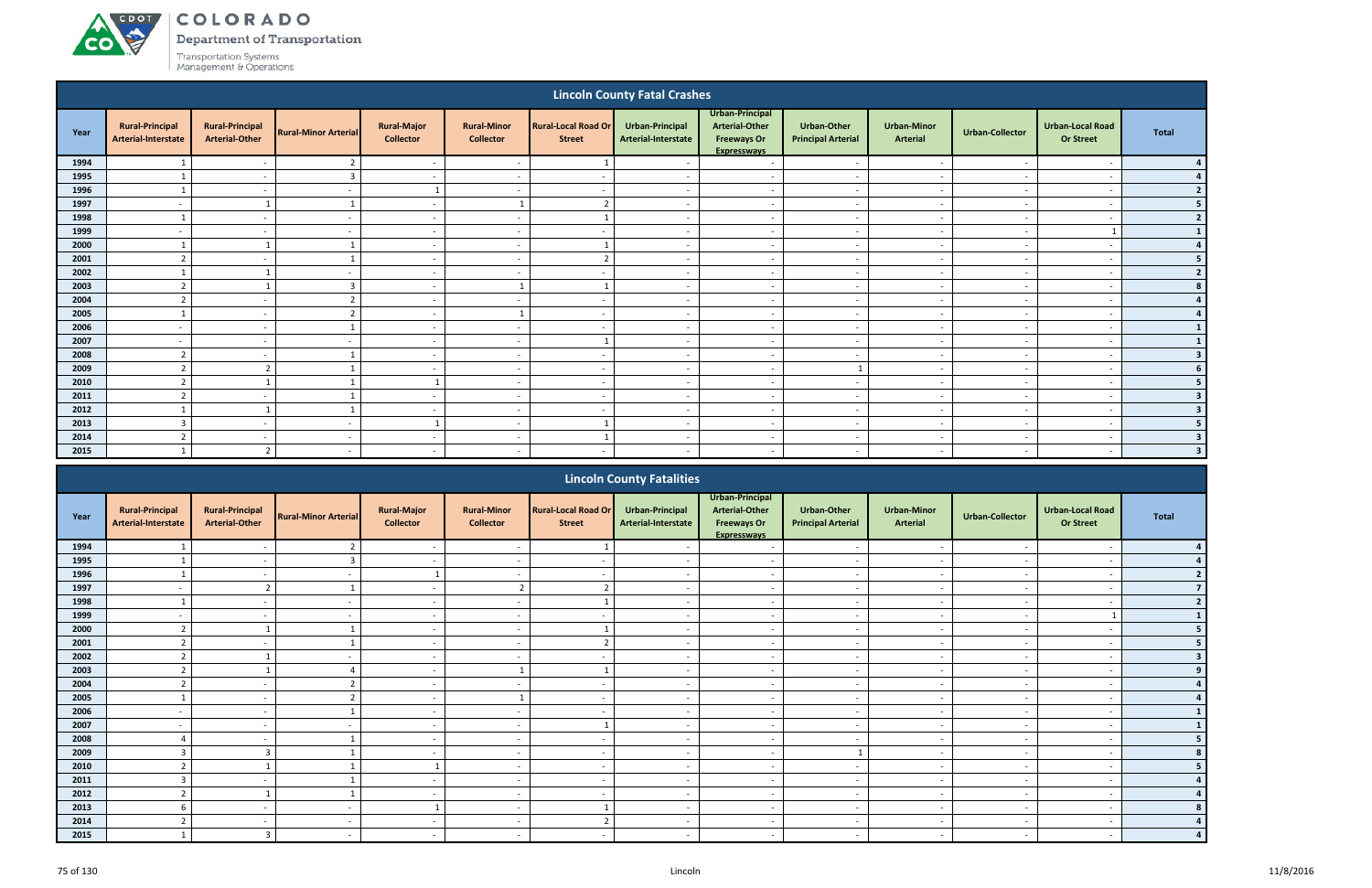Department of Transportation

| Year |                   |                          |                      | <b>Lincoln County Fatal Crashes</b> |                          |                          |       |                          |                          |                          | <b>Lincoln County Fatalities</b> |                          |                      |                |
|------|-------------------|--------------------------|----------------------|-------------------------------------|--------------------------|--------------------------|-------|--------------------------|--------------------------|--------------------------|----------------------------------|--------------------------|----------------------|----------------|
|      | Interstate        | U.S. Highway             | <b>State Highway</b> | <b>County Road</b>                  | <b>Municipality</b>      | <b>Frontage Rd</b>       | Total | Interstate               | U.S. Highway             | <b>State Highway</b>     | <b>County Road</b>               | <b>Municipality</b>      | <b>Frontage Road</b> | <b>Total</b>   |
| 1994 |                   | $\overline{\phantom{a}}$ |                      |                                     |                          |                          |       |                          | $\sim$                   |                          |                                  |                          |                      |                |
| 1995 |                   | $\overline{\phantom{0}}$ | 3                    | $\blacksquare$                      | $\sim$                   | $\overline{\phantom{0}}$ |       |                          | $\sim$                   |                          | $\overline{\phantom{a}}$         | $\overline{\phantom{a}}$ |                      | 4 <sup>1</sup> |
| 1996 |                   | $\overline{\phantom{a}}$ | $\sim$               |                                     | $\overline{\phantom{a}}$ |                          |       |                          | $\sim$                   | $\overline{\phantom{a}}$ |                                  | $\overline{\phantom{0}}$ |                      | 2              |
| 1997 |                   |                          |                      |                                     | $\overline{\phantom{a}}$ | $\overline{\phantom{a}}$ |       | $\overline{\phantom{a}}$ | $\overline{\mathbf{3}}$  | $\overline{\phantom{0}}$ |                                  | $\overline{\phantom{0}}$ |                      | 7 <sup>1</sup> |
| 1998 |                   |                          |                      |                                     | $\overline{\phantom{a}}$ | $\overline{\phantom{a}}$ |       |                          | $\overline{a}$           | $\overline{\phantom{0}}$ |                                  | $\overline{\phantom{a}}$ |                      | 2              |
| 1999 |                   |                          |                      |                                     | $\overline{\phantom{a}}$ |                          |       | $\overline{\phantom{a}}$ | $\sim$                   |                          |                                  | $\overline{\phantom{a}}$ |                      | 1              |
| 2000 |                   |                          |                      |                                     | $\overline{\phantom{a}}$ | $\overline{\phantom{0}}$ |       | $\mathbf{r}$             |                          |                          |                                  | $\overline{\phantom{0}}$ |                      | 5 <sub>1</sub> |
| 2001 |                   | $\overline{\phantom{a}}$ |                      |                                     | $\sim$                   | $\overline{\phantom{a}}$ |       | $\mathcal{D}$            | $\overline{\phantom{a}}$ |                          |                                  | $\sim$                   |                      | 5 <sub>1</sub> |
| 2002 |                   |                          |                      | $\overline{\phantom{a}}$            | <u>. на та</u>           | $\overline{\phantom{a}}$ |       | $\overline{2}$           |                          |                          | . .                              | $\overline{\phantom{a}}$ |                      | 3 <sup>1</sup> |
| 2003 |                   |                          | 3                    |                                     | $\overline{\phantom{a}}$ | $\overline{\phantom{a}}$ |       | ຳ                        |                          |                          |                                  | $\overline{\phantom{a}}$ |                      | 9 <sup>1</sup> |
| 2004 |                   |                          | $\mathbf{r}$         |                                     | $\overline{\phantom{a}}$ | $\sim$                   |       |                          | $\sim$                   |                          |                                  | $\overline{\phantom{a}}$ |                      | 4 <sup>1</sup> |
| 2005 |                   |                          |                      |                                     |                          | $\overline{\phantom{a}}$ |       |                          | $\overline{\phantom{a}}$ |                          |                                  |                          |                      | $\overline{4}$ |
| 2006 |                   | $\overline{\phantom{a}}$ |                      | $\blacksquare$                      | $\overline{\phantom{0}}$ | $\overline{\phantom{a}}$ |       | $\overline{\phantom{a}}$ | $\sim$                   |                          | $\overline{\phantom{a}}$         | $\overline{\phantom{a}}$ |                      | $1\phantom{.}$ |
| 2007 |                   | $\sim$                   |                      |                                     | $\overline{\phantom{a}}$ | $\overline{\phantom{0}}$ |       | $\overline{\phantom{a}}$ | $\sim$                   | $\overline{\phantom{0}}$ |                                  | $\overline{\phantom{a}}$ |                      | $1\vert$       |
| 2008 |                   |                          |                      |                                     | $\overline{\phantom{a}}$ |                          |       |                          | $\sim$                   |                          |                                  | $\overline{\phantom{0}}$ |                      | 5 <sup>1</sup> |
| 2009 |                   |                          |                      | $\overline{\phantom{a}}$            | $\sim$                   | $\sim$                   |       | $\mathbf{3}$             |                          |                          | $\overline{\phantom{a}}$         | $\sim$                   |                      | 8 <sup>1</sup> |
| 2010 |                   |                          |                      |                                     |                          | $\overline{\phantom{a}}$ |       | $\overline{\phantom{a}}$ |                          |                          |                                  | $\overline{\phantom{a}}$ |                      | 5 <sub>1</sub> |
| 2011 |                   | $\overline{\phantom{a}}$ |                      | $\overline{\phantom{a}}$            | $\overline{\phantom{0}}$ | $\overline{\phantom{a}}$ |       |                          | $\sim$                   |                          | $\overline{\phantom{a}}$         | $\overline{\phantom{a}}$ |                      | 4              |
| 2012 |                   |                          | $\mathbf{1}$         | $\overline{\phantom{a}}$            | $\sim$                   | $\sim$                   | 3     | 2                        |                          |                          | $\sim$                           | $\sim$                   |                      | 4              |
| 2013 | $\mathbf{\Omega}$ |                          |                      | $\mathbf{\Omega}$                   | <u>. на та</u>           | $\overline{\phantom{a}}$ |       | -6                       | $\overline{\phantom{a}}$ | $\overline{\phantom{a}}$ |                                  | $\overline{\phantom{a}}$ |                      | 8 <sup>1</sup> |
| 2014 |                   | $\overline{\phantom{a}}$ | $\sim$               |                                     | $\overline{\phantom{a}}$ | $\sim$                   |       | ຳ                        | $\overline{\phantom{a}}$ | $\sim$                   |                                  | $\overline{\phantom{a}}$ |                      |                |
| 2015 |                   |                          |                      | $\overline{\phantom{a}}$            | $\sim$                   | $\overline{\phantom{0}}$ |       |                          | $\overline{3}$           | $\overline{\phantom{a}}$ | $\overline{\phantom{a}}$         | $\overline{\phantom{a}}$ |                      | $\mathbf{A}$   |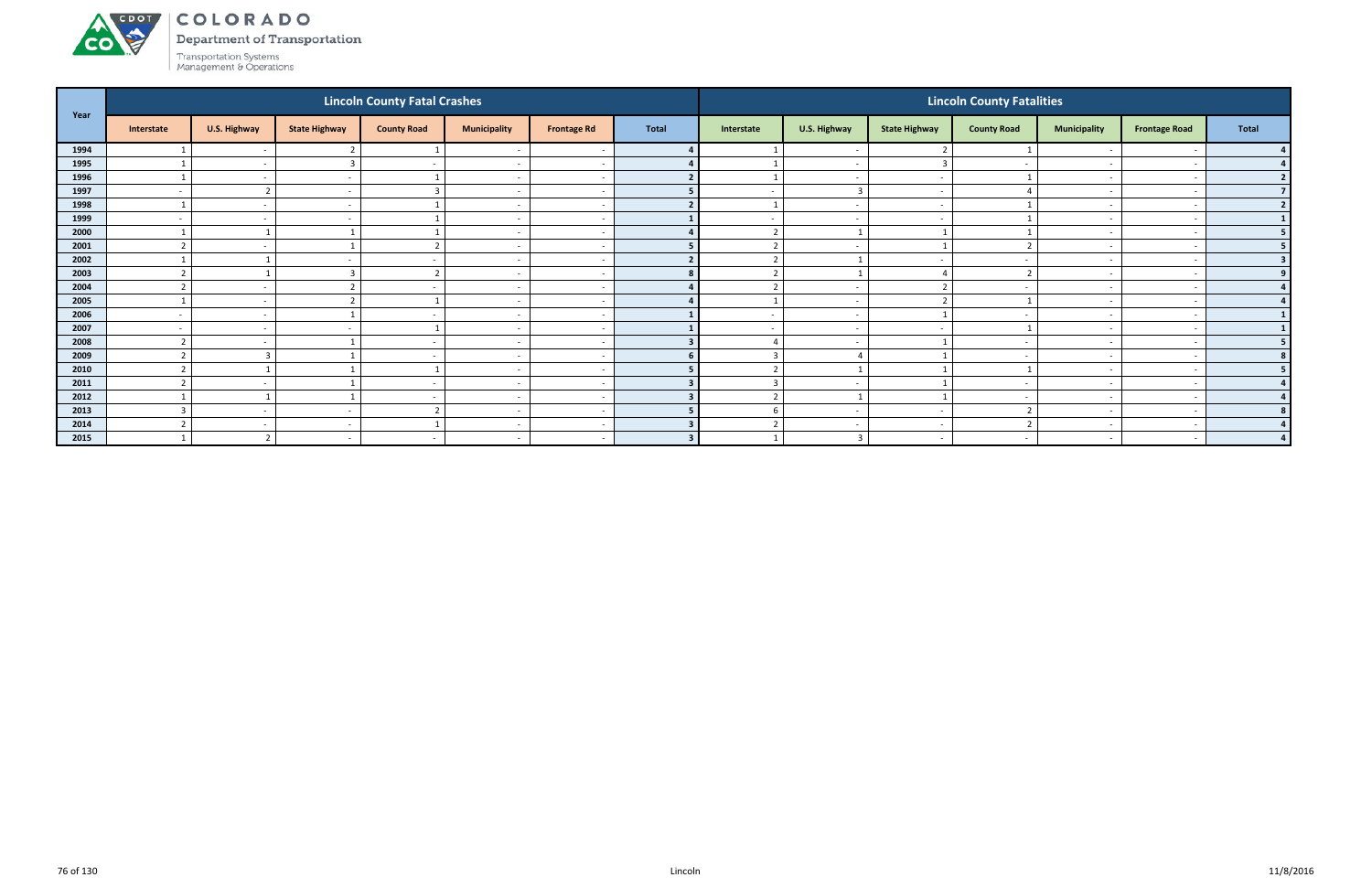**CO** 

Department of Transportation

|                                                                                                                                                                                                                                    |                                               |                                                      |                                            |                                        |                                        |                                             | <b>Logan County Fatal Crashes</b>          |                                                                                      |                                                 |                                                      |                                    |                                                      |                          |
|------------------------------------------------------------------------------------------------------------------------------------------------------------------------------------------------------------------------------------|-----------------------------------------------|------------------------------------------------------|--------------------------------------------|----------------------------------------|----------------------------------------|---------------------------------------------|--------------------------------------------|--------------------------------------------------------------------------------------|-------------------------------------------------|------------------------------------------------------|------------------------------------|------------------------------------------------------|--------------------------|
| Year                                                                                                                                                                                                                               | <b>Rural-Principal</b><br>Arterial-Interstate | <b>Rural-Principal</b><br><b>Arterial-Other</b>      | <b>Rural-Minor Arterial</b>                | <b>Rural-Major</b><br><b>Collector</b> | <b>Rural-Minor</b><br><b>Collector</b> | <b>Rural-Local Road Or</b><br><b>Street</b> | Urban-Principal<br>Arterial-Interstate     | Urban-Principal<br><b>Arterial-Other</b><br><b>Freeways Or</b><br><b>Expresswavs</b> | <b>Urban-Other</b><br><b>Principal Arterial</b> | <b>Urban-Minor</b><br>Arterial                       | <b>Urban-Collector</b>             | <b>Urban-Local Road</b><br><b>Or Street</b>          | <b>Total</b>             |
| 1994                                                                                                                                                                                                                               | $\overline{z}$                                | $\overline{\phantom{a}}$                             |                                            | $\overline{1}$                         | $\overline{\phantom{a}}$               | $\overline{\phantom{a}}$                    |                                            | $\sim$                                                                               | $\overline{\phantom{a}}$                        | $\overline{\phantom{a}}$                             | $\sim$                             |                                                      |                          |
| 1995                                                                                                                                                                                                                               | $\overline{\phantom{a}}$                      | $\overline{\phantom{a}}$                             | $\overline{2}$                             | $\sim$                                 | $\overline{\phantom{a}}$               | $\overline{\phantom{a}}$                    | $\sim$                                     | $\sim$                                                                               | $\overline{\phantom{a}}$                        | $\overline{\phantom{a}}$                             | $\sim$                             | $\overline{\phantom{a}}$                             | $\overline{\phantom{a}}$ |
| 1996                                                                                                                                                                                                                               | $\mathbf{1}$                                  | $\overline{\phantom{a}}$                             |                                            | $\overline{\phantom{a}}$               | $\mathbf{1}$                           | $\overline{\phantom{a}}$                    | $\sim$                                     | $\overline{a}$                                                                       | $\mathbf{1}$                                    | $\overline{\phantom{a}}$                             | $\sim$                             | $\overline{\phantom{a}}$                             |                          |
| 1997                                                                                                                                                                                                                               | ຳ                                             | $\sim$                                               |                                            | $\sim$                                 | $\overline{\phantom{0}}$               | $\overline{2}$                              |                                            | $\overline{a}$                                                                       | $\overline{\phantom{a}}$                        | $\sim$                                               | - -                                | - -                                                  | 5                        |
| 1998                                                                                                                                                                                                                               | $\mathcal{P}$                                 | $\overline{\phantom{a}}$                             | $\Delta$                                   | $\sim$                                 | $\overline{\phantom{a}}$               | $\overline{\phantom{a}}$                    |                                            | $\sim$                                                                               | $\overline{\phantom{a}}$                        | $\overline{\phantom{a}}$                             |                                    |                                                      |                          |
| 1999                                                                                                                                                                                                                               | 3                                             | $\overline{a}$                                       | $\overline{2}$                             |                                        | $\overline{\phantom{a}}$               | $\overline{3}$                              | $\overline{\phantom{a}}$                   | $\overline{\phantom{a}}$                                                             | $\overline{\phantom{a}}$                        | $\overline{a}$                                       |                                    | $\mathbf{\Gamma}$                                    | ${\bf 11}$               |
| 2000                                                                                                                                                                                                                               |                                               | $\sim$                                               |                                            | $\overline{2}$                         | $\overline{a}$                         | $\sim$                                      | $\sim$                                     | $\sim$                                                                               | $\mathbf{1}$                                    | $\sim$                                               |                                    | $\overline{\phantom{a}}$                             | 6                        |
| 2001<br>$\overline{2}$<br>$\sim$<br>$\overline{a}$<br>$\overline{\phantom{a}}$<br>$\overline{\phantom{a}}$<br>$\overline{\phantom{a}}$<br>$\sim$<br>$\sim$<br>$\overline{\phantom{a}}$<br>$\overline{\phantom{a}}$<br>$\mathbf{1}$ |                                               |                                                      |                                            |                                        |                                        |                                             |                                            |                                                                                      |                                                 |                                                      |                                    |                                                      |                          |
| 2002                                                                                                                                                                                                                               |                                               | $\sim$                                               |                                            | $\overline{2}$                         | $\overline{\phantom{a}}$               | $\sim$                                      | $\sim$                                     | $\overline{a}$                                                                       | $\sim$                                          | $\sim$                                               | $\sim$                             | $\overline{\phantom{a}}$                             |                          |
| 2003                                                                                                                                                                                                                               |                                               | $\sim$                                               |                                            | $\mathbf{1}$                           | $\mathbf{1}$                           | $\mathbf{1}$                                | $\sim$                                     | $\sim$                                                                               | $\mathbf{1}$                                    | $\sim$                                               | $\sim$                             | $\overline{\phantom{a}}$                             |                          |
| 2004                                                                                                                                                                                                                               |                                               | $\sim$                                               | $\mathbf{\hat{z}}$                         | $\overline{\phantom{a}}$               | $\overline{\phantom{a}}$               | $\overline{\phantom{0}}$                    |                                            | $\overline{\phantom{a}}$                                                             |                                                 | $\sim$                                               |                                    | - -                                                  |                          |
| 2005                                                                                                                                                                                                                               |                                               | $\overline{\phantom{a}}$                             | $\overline{\phantom{a}}$                   | $\overline{2}$                         | $\mathbf{1}$                           | $\overline{3}$                              |                                            | $\overline{a}$                                                                       | $\sim$                                          |                                                      |                                    |                                                      |                          |
| 2006                                                                                                                                                                                                                               |                                               | $\overline{\phantom{a}}$                             |                                            | $\sim$                                 | $\overline{a}$                         | $\sim$                                      | $\overline{\phantom{a}}$                   | $\overline{\phantom{a}}$                                                             | $\overline{a}$                                  | $\overline{\phantom{a}}$                             |                                    |                                                      |                          |
| 2007                                                                                                                                                                                                                               | $\overline{\phantom{a}}$                      | $\sim$                                               |                                            | $\sim$                                 | $\mathbf{1}$                           | $\sim$                                      | $\sim$<br>$\overline{2}$                   | $\sim$                                                                               | $-$                                             | $\sim$                                               | $\overline{\phantom{a}}$           | $\overline{\phantom{a}}$                             |                          |
| 2008<br>2009                                                                                                                                                                                                                       | $\overline{\phantom{a}}$<br>$\overline{2}$    | $\sim$                                               | $\overline{\phantom{a}}$<br>$\overline{2}$ | $\overline{1}$                         | $\sim$                                 | $\sim$                                      |                                            | $\sim$                                                                               | $\mathbf{1}$                                    | $\sim$                                               |                                    | $\overline{\phantom{a}}$                             |                          |
|                                                                                                                                                                                                                                    |                                               | $\overline{\phantom{a}}$<br>$\overline{\phantom{a}}$ | $\overline{\phantom{a}}$                   | $\overline{\phantom{a}}$               | $\overline{a}$<br>$\overline{a}$       | $\sim$                                      | $\overline{\phantom{a}}$<br>$\overline{a}$ | $\overline{a}$<br>$\overline{\phantom{a}}$                                           | $\overline{a}$<br>$\overline{a}$                | $\overline{\phantom{a}}$<br>$\overline{\phantom{a}}$ | $\sim$<br>$\overline{\phantom{a}}$ | $\overline{\phantom{a}}$<br>$\overline{\phantom{a}}$ |                          |
| 2010<br>2011                                                                                                                                                                                                                       |                                               | $\sim$                                               | $\overline{\phantom{a}}$                   | $\overline{\phantom{a}}$<br>$\sim$     | $\overline{\phantom{a}}$               | $\overline{\phantom{a}}$                    |                                            | $\sim$                                                                               | $\overline{\phantom{a}}$                        | $\sim$                                               |                                    | $\overline{\phantom{a}}$                             | $\overline{2}$           |
| 2012                                                                                                                                                                                                                               | $\overline{\phantom{a}}$                      | $\overline{\phantom{a}}$                             | $\overline{a}$                             |                                        | $\overline{\phantom{a}}$               |                                             | $\sim$                                     | $\overline{\phantom{a}}$                                                             | $\overline{\phantom{a}}$                        | $\sim$                                               | $\sim$                             | $\overline{\phantom{a}}$                             |                          |
| 2013                                                                                                                                                                                                                               | 2                                             | $\sim$                                               |                                            | $\overline{2}$                         | $\overline{\phantom{a}}$               |                                             | $\overline{a}$                             | $\overline{\phantom{a}}$                                                             | $\overline{\phantom{a}}$                        | $\overline{a}$                                       | $\overline{a}$                     | $\overline{\phantom{a}}$                             |                          |
| 2014                                                                                                                                                                                                                               |                                               | $\sim$                                               |                                            | $\overline{2}$                         | $\overline{a}$                         | $\sim$                                      | $\sim$                                     | $\sim$                                                                               | $\overline{a}$                                  |                                                      | $\sim$                             | $\overline{\phantom{a}}$                             |                          |
| 2015                                                                                                                                                                                                                               | $\mathbf{1}$                                  | $\sim$                                               | $\overline{\phantom{a}}$                   | $\overline{2}$                         | $\overline{\phantom{a}}$               |                                             |                                            | $\overline{a}$                                                                       | $\sim$                                          |                                                      | $\overline{\phantom{a}}$           | $\overline{\phantom{a}}$                             |                          |
|                                                                                                                                                                                                                                    |                                               |                                                      |                                            |                                        |                                        |                                             |                                            |                                                                                      |                                                 |                                                      |                                    |                                                      |                          |
|                                                                                                                                                                                                                                    |                                               |                                                      |                                            |                                        |                                        |                                             | Logan County Fotolitics                    |                                                                                      |                                                 |                                                      |                                    |                                                      |                          |

|      |                                               |                                                 |                             |                                        |                                        |                                             | <b>Logan County Fatalities</b>         |                                                                                      |                                          |                                       |                        |                                             |              |
|------|-----------------------------------------------|-------------------------------------------------|-----------------------------|----------------------------------------|----------------------------------------|---------------------------------------------|----------------------------------------|--------------------------------------------------------------------------------------|------------------------------------------|---------------------------------------|------------------------|---------------------------------------------|--------------|
| Year | <b>Rural-Principal</b><br>Arterial-Interstate | <b>Rural-Principal</b><br><b>Arterial-Other</b> | <b>Rural-Minor Arterial</b> | <b>Rural-Major</b><br><b>Collector</b> | <b>Rural-Minor</b><br><b>Collector</b> | <b>Rural-Local Road Or</b><br><b>Street</b> | Urban-Principal<br>Arterial-Interstate | Urban-Principal<br><b>Arterial-Other</b><br><b>Freeways Or</b><br><b>Expresswavs</b> | Urban-Other<br><b>Principal Arterial</b> | <b>Urban-Minor</b><br><b>Arterial</b> | <b>Urban-Collector</b> | <b>Urban-Local Road</b><br><b>Or Street</b> | <b>Total</b> |
| 1994 |                                               |                                                 |                             |                                        |                                        |                                             |                                        |                                                                                      |                                          |                                       |                        |                                             |              |
| 1995 |                                               | $\overline{\phantom{a}}$                        |                             |                                        |                                        |                                             |                                        |                                                                                      |                                          |                                       |                        |                                             |              |
| 1996 |                                               | $\sim$                                          |                             | $\sim$                                 |                                        |                                             |                                        | $\overline{\phantom{a}}$                                                             |                                          | $\overline{\phantom{0}}$              |                        |                                             |              |
| 1997 | Δ                                             | $\overline{\phantom{a}}$                        |                             | $\sim$                                 |                                        |                                             |                                        | $\overline{\phantom{a}}$                                                             | $\overline{\phantom{0}}$                 | $\qquad \qquad \blacksquare$          |                        |                                             |              |
| 1998 | $\overline{2}$                                | $\sim$                                          |                             | $\sim$                                 |                                        |                                             |                                        | $\sim$                                                                               | $\overline{\phantom{a}}$                 | $\overline{\phantom{a}}$              |                        |                                             |              |
| 1999 | 3                                             | $\sim$                                          | $\mathbf{B}$                | $\mathcal{L}$                          | $\overline{\phantom{0}}$               |                                             |                                        | $\overline{\phantom{a}}$                                                             | $\overline{\phantom{a}}$                 | $\sim$                                |                        |                                             | 13           |
| 2000 |                                               |                                                 |                             |                                        |                                        |                                             |                                        |                                                                                      |                                          |                                       |                        |                                             |              |
| 2001 |                                               | $\sim$                                          |                             |                                        | $\overline{\phantom{0}}$               |                                             |                                        | $\overline{\phantom{a}}$                                                             | $\overline{\phantom{a}}$                 | $\overline{\phantom{a}}$              |                        |                                             |              |
| 2002 |                                               | $\sim$                                          |                             | $\overline{\phantom{a}}$               |                                        |                                             |                                        | $\overline{\phantom{0}}$                                                             | $\overline{\phantom{a}}$                 | $\overline{\phantom{0}}$              |                        |                                             |              |
| 2003 |                                               | $\overline{\phantom{a}}$                        |                             |                                        |                                        |                                             |                                        | $\overline{\phantom{a}}$                                                             |                                          |                                       |                        |                                             |              |
| 2004 |                                               | $\sim$                                          |                             | $\sim$                                 |                                        |                                             |                                        | $\sim$                                                                               |                                          | $\overline{\phantom{a}}$              |                        |                                             |              |
| 2005 |                                               | $\overline{\phantom{0}}$                        |                             | $\overline{\phantom{a}}$               |                                        |                                             |                                        |                                                                                      |                                          |                                       |                        |                                             | 10           |
| 2006 | ຳ                                             | $\sim$                                          |                             | $\sim$                                 | $\overline{\phantom{0}}$               |                                             |                                        | $\sim$                                                                               | $\overline{\phantom{a}}$                 | $\sim$                                |                        |                                             |              |
| 2007 |                                               |                                                 |                             |                                        |                                        |                                             |                                        |                                                                                      |                                          |                                       |                        |                                             |              |
| 2008 | $\overline{\phantom{a}}$                      | $\sim$                                          |                             |                                        | $\overline{\phantom{0}}$               |                                             |                                        | $\overline{\phantom{a}}$                                                             |                                          | $\sim$                                |                        |                                             |              |
| 2009 |                                               | $\overline{\phantom{a}}$                        |                             | $\sim$                                 |                                        |                                             |                                        |                                                                                      |                                          |                                       |                        |                                             |              |
| 2010 |                                               | $\sim$                                          |                             | $\sim$                                 | $\overline{\phantom{0}}$               |                                             |                                        | $\overline{\phantom{a}}$                                                             | $\overline{\phantom{a}}$                 | $\overline{a}$                        |                        |                                             |              |
| 2011 |                                               | $-$                                             | $\sim$                      | $\sim$                                 | $\overline{\phantom{0}}$               |                                             |                                        | $\overline{\phantom{0}}$                                                             | $\overline{\phantom{a}}$                 | $\overline{\phantom{a}}$              |                        |                                             |              |
| 2012 |                                               |                                                 |                             |                                        |                                        |                                             |                                        |                                                                                      |                                          |                                       |                        |                                             |              |
| 2013 |                                               | $\overline{\phantom{a}}$                        |                             |                                        |                                        |                                             |                                        |                                                                                      | $\overline{\phantom{0}}$                 |                                       |                        |                                             |              |
| 2014 |                                               | $\sim$                                          |                             | $\mathbf{\Gamma}$                      |                                        |                                             |                                        | $\overline{\phantom{a}}$                                                             | $\overline{\phantom{a}}$                 |                                       |                        |                                             |              |
| 2015 |                                               | $\sim$                                          |                             |                                        | $\overline{\phantom{a}}$               |                                             |                                        | $\overline{\phantom{a}}$                                                             | $\sim$                                   |                                       |                        |                                             |              |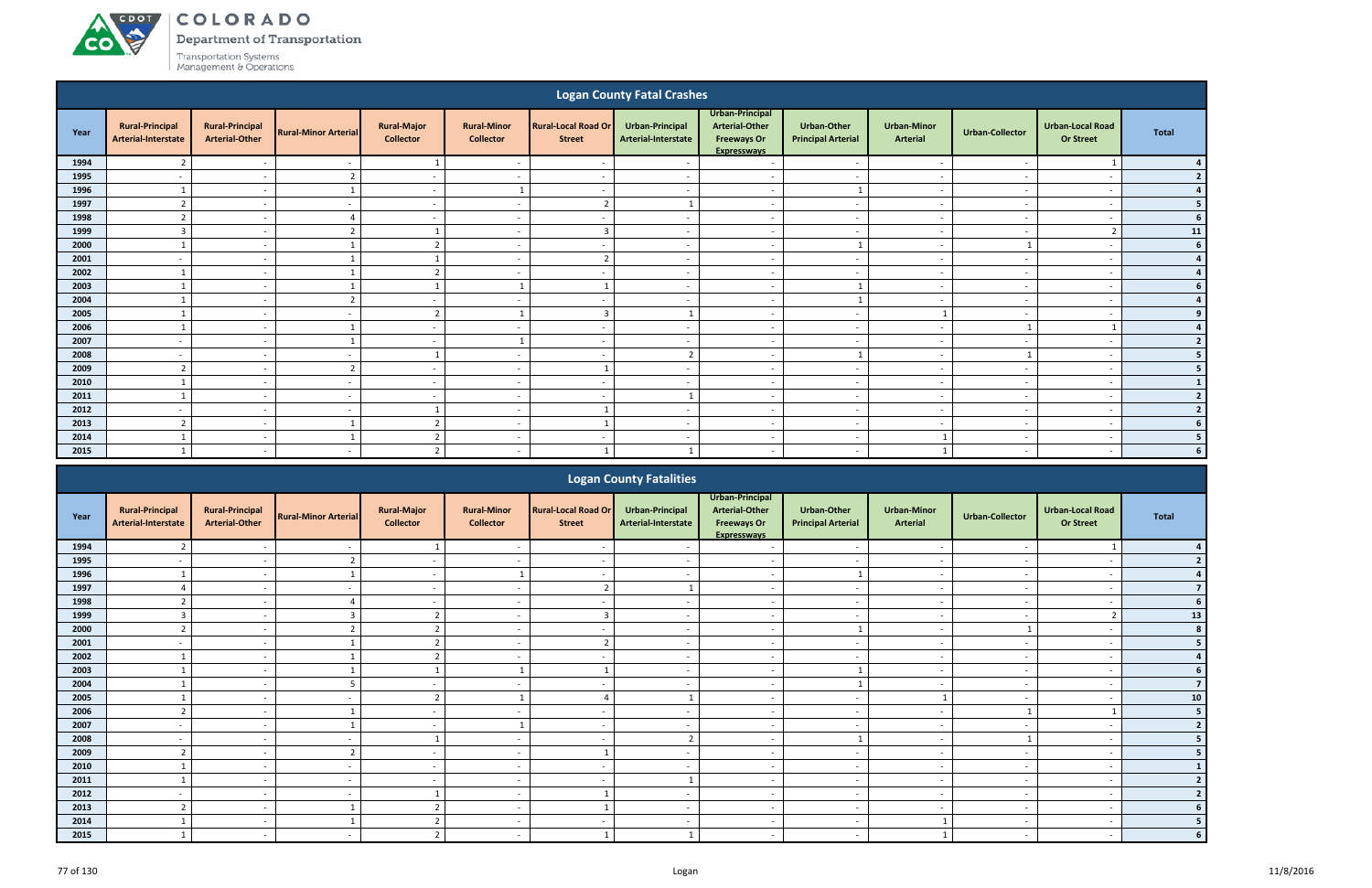# ACDOL

**CO** 

COLORADO Department of Transportation

|      |                          |              |                          | <b>Logan County Fatal Crashes</b> |                          |                          |                |                          |                          |                          | <b>Logan County Fatalities</b> |                          |                          |                          |
|------|--------------------------|--------------|--------------------------|-----------------------------------|--------------------------|--------------------------|----------------|--------------------------|--------------------------|--------------------------|--------------------------------|--------------------------|--------------------------|--------------------------|
| Year | Interstate               | U.S. Highway | <b>State Highway</b>     | <b>County Road</b>                | <b>Municipality</b>      | <b>Frontage Rd</b>       | <b>Total</b>   | Interstate               | U.S. Highway             | <b>State Highway</b>     | <b>County Road</b>             | <b>Municipality</b>      | <b>Frontage Road</b>     | <b>Total</b>             |
| 1994 |                          |              |                          | $\sim$                            |                          | <u>т</u>                 |                |                          |                          | $\sim$                   |                                |                          |                          |                          |
| 1995 | $\overline{\phantom{a}}$ |              |                          | $\sim$                            | $\overline{\phantom{a}}$ | $\sim$                   |                | $\overline{\phantom{0}}$ | $\overline{1}$           |                          |                                | $\overline{\phantom{0}}$ |                          |                          |
| 1996 |                          |              |                          |                                   | $\overline{\phantom{a}}$ |                          |                |                          | 1                        |                          |                                | $\overline{\phantom{0}}$ |                          |                          |
| 1997 | $\overline{3}$           | $\sim$       |                          | $\mathbf{\overline{a}}$           | $\overline{\phantom{a}}$ | - -                      |                | 5                        | $\overline{a}$           | $\sim$                   |                                | $\overline{\phantom{0}}$ |                          |                          |
| 1998 |                          | ຳ            |                          |                                   | $\overline{\phantom{a}}$ | - -                      | 6              |                          | $\mathbf{r}$             |                          |                                | $\overline{\phantom{0}}$ |                          | 6                        |
| 1999 |                          | $\sim$       |                          |                                   |                          |                          | 11             |                          | $\overline{\phantom{a}}$ |                          |                                |                          |                          | 13                       |
| 2000 |                          | ຳ            |                          |                                   |                          | . —                      | 6 <sup>1</sup> | $\overline{2}$           | $\overline{2}$           | $\mathbf{\Omega}$        |                                |                          | $\overline{\phantom{a}}$ | 8 <sup>1</sup>           |
| 2001 | $\overline{\phantom{a}}$ |              |                          |                                   | $\overline{\phantom{a}}$ |                          |                | $\overline{\phantom{0}}$ | $\overline{2}$           |                          |                                | $\overline{\phantom{0}}$ |                          | 5                        |
| 2002 |                          | $\sim$       |                          |                                   | $\overline{\phantom{a}}$ |                          |                |                          | $\overline{\phantom{a}}$ | $\mathbf{\overline{a}}$  |                                |                          |                          |                          |
| 2003 |                          | $\sim$       |                          | ຳ                                 | $\overline{\phantom{a}}$ | <u>т</u>                 |                |                          | $\overline{\phantom{a}}$ | $\mathbf{3}$             |                                | $\overline{\phantom{0}}$ |                          |                          |
| 2004 |                          |              |                          |                                   | $\overline{\phantom{a}}$ |                          |                |                          |                          |                          |                                |                          |                          | $\overline{7}$           |
| 2005 |                          | $\sim$       |                          |                                   |                          |                          |                |                          | $\overline{\phantom{a}}$ |                          |                                |                          |                          | 10 <sup>1</sup>          |
| 2006 |                          |              |                          |                                   | $\overline{\phantom{a}}$ | <u>т</u>                 |                | $\overline{2}$           | $\overline{\mathbf{1}}$  | $\sim$                   |                                | $\sim$                   |                          | 5 <sup>5</sup>           |
| 2007 | $\overline{\phantom{a}}$ | $\sim$       |                          |                                   | $\overline{\phantom{a}}$ |                          |                |                          | $\overline{\phantom{a}}$ |                          |                                |                          |                          | $\overline{2}$           |
| 2008 |                          | $\sim$       |                          |                                   | $\overline{\phantom{a}}$ |                          |                | $\mathbf{\hat{}}$        | $\overline{\phantom{a}}$ |                          |                                |                          |                          | 5                        |
| 2009 | ຳ                        |              |                          |                                   | $\overline{\phantom{a}}$ | $\overline{\phantom{a}}$ |                | $\overline{2}$           | - 1                      |                          |                                | $\sim$                   |                          |                          |
| 2010 |                          | $\sim$       |                          |                                   | $\overline{\phantom{a}}$ |                          |                |                          | $\overline{\phantom{a}}$ |                          |                                |                          |                          |                          |
| 2011 | $\mathcal{L}$            | $\sim$ $-$   | $\overline{\phantom{a}}$ | $\sim$                            | $\overline{\phantom{a}}$ | <u>т</u>                 |                | $\mathbf{r}$             | $\sim$                   | $\sim$                   | $\overline{\phantom{0}}$       | $\overline{\phantom{0}}$ |                          | $\overline{\phantom{a}}$ |
| 2012 | $\overline{\phantom{a}}$ |              | $\overline{\phantom{a}}$ |                                   | $\overline{\phantom{a}}$ | $\sim$                   | $\mathbf{r}$   | $\overline{\phantom{0}}$ | $\overline{\phantom{0}}$ | $\overline{\phantom{0}}$ |                                | $\sim$                   |                          | $\overline{2}$           |
| 2013 | $\mathcal{L}$            | 3            |                          |                                   | $\overline{\phantom{a}}$ |                          | 6              | $\overline{2}$           | $\overline{3}$           | $\overline{\phantom{a}}$ |                                | $\overline{\phantom{0}}$ |                          | 6                        |
| 2014 |                          |              |                          |                                   |                          | - -                      |                |                          |                          |                          |                                |                          |                          |                          |
| 2015 |                          | $\sim$       |                          |                                   |                          | $\overline{\phantom{a}}$ | 6              | ຳ                        | $\overline{\phantom{a}}$ |                          |                                |                          |                          | 6 <sup>1</sup>           |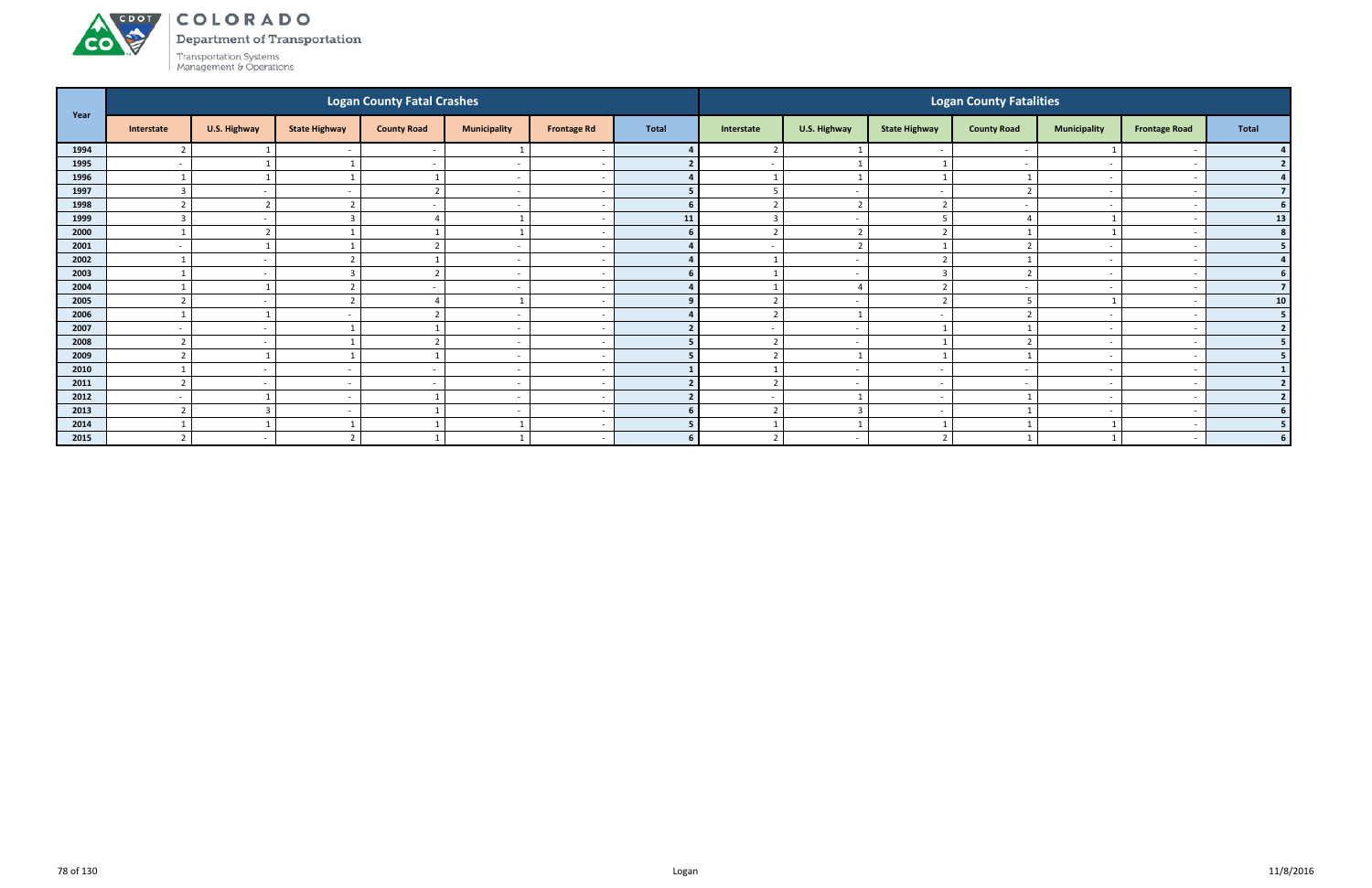ACDOL

**CO** 

Department of Transportation

|      |                                                      |                                                 |                             |                                        |                                        |                                             | <b>Mesa County Fatal Crashes</b>       |                                                                                      |                                                 |                                       |                          |                                             |              |
|------|------------------------------------------------------|-------------------------------------------------|-----------------------------|----------------------------------------|----------------------------------------|---------------------------------------------|----------------------------------------|--------------------------------------------------------------------------------------|-------------------------------------------------|---------------------------------------|--------------------------|---------------------------------------------|--------------|
| Year | <b>Rural-Principal</b><br><b>Arterial-Interstate</b> | <b>Rural-Principal</b><br><b>Arterial-Other</b> | <b>Rural-Minor Arterial</b> | <b>Rural-Major</b><br><b>Collector</b> | <b>Rural-Minor</b><br><b>Collector</b> | <b>Rural-Local Road Or</b><br><b>Street</b> | Urban-Principal<br>Arterial-Interstate | Urban-Principal<br><b>Arterial-Other</b><br><b>Freeways Or</b><br><b>Expresswavs</b> | <b>Urban-Other</b><br><b>Principal Arterial</b> | <b>Urban-Minor</b><br><b>Arterial</b> | <b>Urban-Collector</b>   | <b>Urban-Local Road</b><br><b>Or Street</b> | <b>Total</b> |
| 1994 | 5                                                    |                                                 | $\overline{\phantom{a}}$    | 5                                      | $2^{\circ}$                            | $\overline{\phantom{a}}$                    | $\overline{2}$                         | $\sim$                                                                               | $\overline{2}$                                  |                                       |                          |                                             | 20           |
| 1995 | $\mathbf{r}$                                         | $\sim$                                          | $\overline{a}$              | $\overline{3}$                         | $\overline{\phantom{a}}$               | ຳ                                           | $\overline{\phantom{a}}$               | $\overline{a}$                                                                       | $\overline{2}$                                  | ຳ                                     |                          | $\overline{\phantom{a}}$                    | 12           |
| 1996 | $\overline{3}$                                       |                                                 | $\overline{a}$              | $\overline{2}$                         | $\overline{\phantom{a}}$               | $\overline{\phantom{a}}$                    |                                        | $\overline{2}$                                                                       | 6                                               | $\overline{\phantom{a}}$              |                          |                                             | 21           |
| 1997 |                                                      |                                                 | $\mathbf{\hat{}}$           | $\sim$                                 |                                        | $\overline{2}$                              |                                        | $\overline{\phantom{a}}$                                                             | $\overline{3}$                                  | $\sim$                                |                          |                                             | 15           |
| 1998 | $\overline{2}$                                       |                                                 | $\overline{2}$              | $\overline{1}$                         | $\overline{3}$                         |                                             |                                        | $\sim$                                                                               | $\overline{3}$                                  | $\overline{\phantom{a}}$              | $\sim$                   |                                             | 15           |
| 1999 | $\Delta$                                             | $\Delta$                                        | $\sim$                      | $\overline{2}$                         | $\overline{\phantom{a}}$               | $\mathbf{r}$                                |                                        | $\sim$                                                                               | $\overline{2}$                                  | $\overline{\phantom{a}}$              | $\sim$                   | $\overline{a}$                              | 20           |
| 2000 | $\Delta$                                             | $\sim$                                          | $\overline{2}$              | $\sim$                                 |                                        | $\Lambda$                                   |                                        | $\sim$                                                                               | $\Delta$                                        | $\overline{2}$                        |                          |                                             | 20           |
| 2001 | 6                                                    |                                                 | $\overline{\phantom{0}}$    | $\overline{4}$                         | $\mathbf{1}$                           | $\overline{2}$                              |                                        | $\overline{a}$                                                                       | 6                                               | $\overline{2}$                        | $\mathbf{\overline{a}}$  | $\overline{2}$                              | 27           |
| 2002 | 11                                                   | $\sim$                                          | $\overline{3}$              | $\sim$                                 | $\overline{2}$                         |                                             | $\mathbf{\Omega}$                      | $\overline{a}$                                                                       |                                                 | $\sim$                                |                          | ຳ                                           | 23           |
| 2003 | $\overline{3}$                                       | $\overline{\phantom{a}}$                        | $\sim$                      | $\sim$                                 | $\overline{a}$                         |                                             | $\sim$                                 | $\overline{\phantom{a}}$                                                             | $\overline{2}$                                  | $\overline{a}$                        | $\overline{\phantom{a}}$ | -3                                          | 9            |
| 2004 | $\overline{2}$                                       | $\sim$                                          | $\overline{2}$              | $\overline{2}$                         | $\overline{2}$                         | $\overline{2}$                              | $\overline{2}$                         | $\sim$                                                                               | $\overline{2}$                                  | $\overline{2}$                        |                          | $\overline{\phantom{a}}$                    | 17           |
| 2005 | $\overline{2}$                                       |                                                 | $\overline{3}$              |                                        |                                        |                                             | $\sim$                                 | $\sim$                                                                               | 5                                               |                                       |                          | $\overline{\phantom{a}}$                    | 16           |
| 2006 | $\overline{7}$                                       |                                                 | $\overline{\phantom{0}}$    | $\overline{2}$                         | $\mathbf{1}$                           | $\sim$                                      | $\overline{2}$                         | $\overline{\phantom{a}}$                                                             | 6                                               | $\overline{2}$                        |                          | $\overline{2}$                              | 24           |
| 2007 | 5                                                    | $\overline{\phantom{a}}$                        |                             | $\Delta$                               |                                        | $\overline{\phantom{a}}$                    | з                                      | $\overline{\phantom{a}}$                                                             | 5                                               | ຳ                                     |                          | $\overline{a}$                              | 23           |
| 2008 |                                                      |                                                 | $\overline{2}$              |                                        | $\overline{\phantom{a}}$               | $\overline{\phantom{a}}$                    | $\mathbf{r}$                           | $\overline{\phantom{a}}$                                                             | $\overline{4}$                                  |                                       |                          | $\overline{\phantom{a}}$                    | 13           |
| 2009 | $\Delta$                                             | $\sim$                                          |                             |                                        |                                        | $\overline{\phantom{a}}$                    |                                        | $\sim$                                                                               | $\overline{3}$                                  | $\overline{2}$                        |                          | $\overline{z}$                              | 16           |
| 2010 | $\overline{\phantom{a}}$                             | $\overline{a}$                                  |                             | $\sim$                                 | $\overline{2}$                         | $\sim$                                      | $\overline{\phantom{a}}$               | $\sim$                                                                               | $\overline{3}$                                  | $\overline{2}$                        | ຳ                        | $\overline{a}$                              | 12           |
| 2011 | $\overline{2}$                                       |                                                 | $\overline{3}$              |                                        | $\sim$                                 | $\sim$                                      | $\mathbf{3}$                           | $\overline{a}$                                                                       | $\overline{3}$                                  | $\sim$                                |                          | ્વ                                          | 17           |
| 2012 | $\overline{3}$                                       | $\mathbf{\overline{2}}$                         | $\mathcal{L}$               | $\sim$                                 | $\overline{a}$                         | $\sim$                                      |                                        | $\sim$                                                                               | $\Delta$                                        |                                       |                          |                                             | 15           |
| 2013 | $\overline{\Lambda}$                                 |                                                 | $\overline{2}$              |                                        | $\overline{\phantom{a}}$               | $\sim$                                      | ຳ                                      | $\overline{\phantom{a}}$                                                             | $\overline{2}$                                  | $\overline{2}$                        | ຳ                        | $\overline{2}$                              | 18           |
| 2014 |                                                      | $\overline{\phantom{a}}$                        | $\overline{\phantom{a}}$    |                                        | $\overline{\phantom{a}}$               |                                             | $\sim$                                 | $\overline{\phantom{a}}$                                                             | $\overline{3}$                                  | $\overline{3}$                        | $\overline{\phantom{a}}$ |                                             | ${\bf 12}$   |
| 2015 |                                                      | $\overline{\phantom{0}}$                        | 3                           | $\sim$                                 | $\overline{\phantom{a}}$               |                                             | $\sim$                                 | $\overline{\phantom{a}}$                                                             | 5                                               | $\mathbf{z}$                          |                          |                                             | 19           |
|      |                                                      |                                                 |                             |                                        |                                        | $\sim$                                      | .<br>-                                 |                                                                                      |                                                 |                                       |                          |                                             |              |

|      |                                               |                                                 |                             |                                        |                                        |                                             | <b>Mesa County Fatalities</b>          |                                                                                             |                                                 |                                       |                        |                                             |            |
|------|-----------------------------------------------|-------------------------------------------------|-----------------------------|----------------------------------------|----------------------------------------|---------------------------------------------|----------------------------------------|---------------------------------------------------------------------------------------------|-------------------------------------------------|---------------------------------------|------------------------|---------------------------------------------|------------|
| Year | <b>Rural-Principal</b><br>Arterial-Interstate | <b>Rural-Principal</b><br><b>Arterial-Other</b> | <b>Rural-Minor Arterial</b> | <b>Rural-Major</b><br><b>Collector</b> | <b>Rural-Minor</b><br><b>Collector</b> | <b>Rural-Local Road Or</b><br><b>Street</b> | Urban-Principal<br>Arterial-Interstate | <b>Urban-Principal</b><br><b>Arterial-Other</b><br><b>Freeways Or</b><br><b>Expresswavs</b> | <b>Urban-Other</b><br><b>Principal Arterial</b> | <b>Urban-Minor</b><br><b>Arterial</b> | <b>Urban-Collector</b> | <b>Urban-Local Road</b><br><b>Or Street</b> | Total      |
| 1994 |                                               |                                                 |                             |                                        | $\overline{3}$                         |                                             |                                        |                                                                                             | $\overline{3}$                                  |                                       |                        |                                             | $22$       |
| 1995 |                                               |                                                 |                             |                                        |                                        |                                             |                                        |                                                                                             | $\mathbf{a}$                                    |                                       |                        |                                             | 13         |
| 1996 |                                               |                                                 |                             |                                        | $\overline{a}$                         | $\overline{\phantom{a}}$                    |                                        | ຳ                                                                                           | 6                                               | $\overline{\phantom{a}}$              |                        |                                             | 24         |
| 1997 |                                               |                                                 |                             | $\sim$                                 |                                        | $\overline{\phantom{a}}$                    |                                        | $\overline{\phantom{a}}$                                                                    | $\overline{3}$                                  |                                       |                        |                                             | 16         |
| 1998 |                                               |                                                 |                             |                                        |                                        |                                             |                                        | $\overline{\phantom{a}}$                                                                    | $\overline{3}$                                  | $\overline{\phantom{a}}$              |                        |                                             | ${\bf 15}$ |
| 1999 |                                               |                                                 |                             |                                        |                                        | റ                                           |                                        | $\overline{\phantom{a}}$                                                                    | $\mathcal{L}$<br>$\epsilon$                     |                                       |                        |                                             | 22         |
| 2000 |                                               |                                                 |                             | $\sim$                                 |                                        |                                             |                                        | $\overline{\phantom{0}}$                                                                    | $\Delta$                                        | $\mathbf{a}$                          |                        |                                             | 20         |
| 2001 | 8                                             |                                                 |                             |                                        |                                        |                                             |                                        | $\overline{\phantom{a}}$                                                                    | 6                                               | $\overline{2}$                        |                        |                                             | 31         |
| 2002 | 12                                            |                                                 |                             | $\sim$                                 | $\overline{3}$                         |                                             |                                        | $\overline{\phantom{0}}$                                                                    | $\mathbf{A}$                                    | $\overline{\phantom{a}}$              |                        |                                             | 26         |
| 2003 |                                               |                                                 |                             | $\sim$                                 | $\overline{\phantom{a}}$               |                                             |                                        | $\overline{\phantom{a}}$                                                                    | $\overline{2}$                                  | $\overline{\phantom{a}}$              |                        |                                             | ${\bf 10}$ |
| 2004 |                                               |                                                 |                             |                                        | $\mathbf{\hat{z}}$                     |                                             |                                        | $\overline{\phantom{a}}$                                                                    | $\mathcal{L}$<br>$\epsilon$                     |                                       |                        |                                             | 18         |
| 2005 | $\mathcal{D}$                                 |                                                 |                             |                                        |                                        | ຳ                                           |                                        | $\overline{\phantom{a}}$                                                                    | $5\overline{5}$                                 |                                       | $\overline{2}$         |                                             | 19         |
| 2006 |                                               |                                                 |                             |                                        |                                        |                                             |                                        | $\overline{\phantom{a}}$                                                                    | 6                                               | $\mathbf{\Omega}$                     |                        |                                             | 24         |
| 2007 |                                               |                                                 |                             |                                        | $\overline{\phantom{a}}$               | $\sim$                                      |                                        | $\overline{\phantom{a}}$                                                                    | 6                                               | $\mathcal{L}$                         |                        |                                             | 29         |
| 2008 |                                               |                                                 |                             |                                        |                                        | $\overline{\phantom{a}}$                    |                                        | $\overline{\phantom{a}}$                                                                    |                                                 |                                       |                        |                                             | 14         |
| 2009 |                                               | $\sim$                                          |                             |                                        |                                        | $\overline{\phantom{a}}$                    |                                        | $\sim$                                                                                      | $\Delta$                                        | $\mathcal{D}$                         |                        |                                             | 17         |
| 2010 |                                               |                                                 |                             | $\sim$                                 | $\overline{2}$                         | $\overline{\phantom{a}}$                    |                                        | $\sim$                                                                                      | $\overline{3}$                                  | $\overline{2}$                        |                        |                                             | $12\,$     |
| 2011 |                                               |                                                 |                             |                                        | $\overline{\phantom{a}}$               | $\overline{\phantom{a}}$                    |                                        | $\overline{\phantom{0}}$                                                                    | $\overline{3}$                                  | $\overline{\phantom{a}}$              |                        |                                             | 19         |
| 2012 |                                               |                                                 |                             | $\sim$                                 | $\overline{\phantom{0}}$               | $\overline{\phantom{a}}$                    |                                        | $\overline{\phantom{a}}$                                                                    | $\overline{a}$                                  |                                       |                        |                                             | ${\bf 15}$ |
| 2013 |                                               |                                                 |                             |                                        | $\overline{\phantom{a}}$               | $\overline{\phantom{0}}$                    |                                        | $\overline{\phantom{a}}$                                                                    | $\mathcal{L}$                                   | $\mathcal{L}$                         |                        |                                             | 19         |
| 2014 |                                               | $\overline{\phantom{0}}$                        |                             |                                        | $\overline{\phantom{a}}$               |                                             | $\overline{\phantom{a}}$               | $\overline{\phantom{a}}$                                                                    | $\overline{a}$                                  | 3                                     |                        |                                             | 13         |
| 2015 |                                               |                                                 | $\mathbf{3}$                |                                        | $\overline{\phantom{a}}$               |                                             |                                        |                                                                                             | 5                                               | $\overline{ }$                        |                        |                                             | 20         |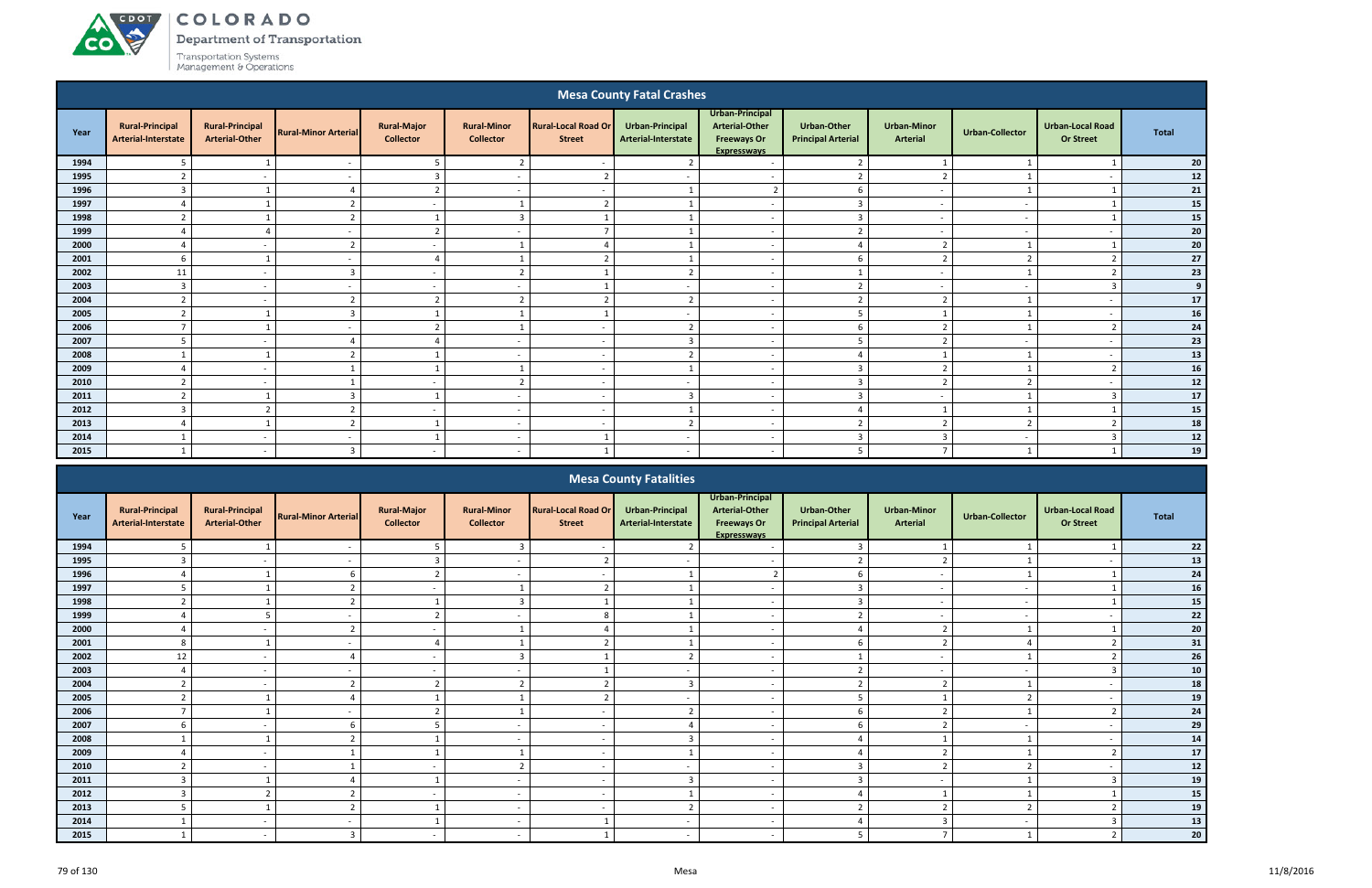Department of Transportation



| Year |                    |                          |                      | <b>Mesa County Fatal Crashes</b> |                          |                    |                 |                |                          |                      | <b>Mesa County Fatalities</b> |                          |                          |                 |
|------|--------------------|--------------------------|----------------------|----------------------------------|--------------------------|--------------------|-----------------|----------------|--------------------------|----------------------|-------------------------------|--------------------------|--------------------------|-----------------|
|      | Interstate         | U.S. Highway             | <b>State Highway</b> | <b>County Road</b>               | <b>Municipality</b>      | <b>Frontage Rd</b> | <b>Total</b>    | Interstate     | U.S. Highway             | <b>State Highway</b> | <b>County Road</b>            | <b>Municipality</b>      | <b>Frontage Road</b>     | <b>Total</b>    |
| 1994 |                    |                          |                      |                                  |                          |                    | 20 <sub>1</sub> | $\overline{7}$ | - 5                      |                      |                               |                          |                          | 22              |
| 1995 | $\mathbf{\hat{z}}$ |                          |                      |                                  |                          |                    | 12              | $\overline{3}$ | $\overline{\phantom{0}}$ | 3                    |                               |                          |                          | 13              |
| 1996 |                    | 10                       |                      | $\overline{2}$                   |                          |                    | 21              | 5              | 10                       | - to                 |                               |                          |                          | 24              |
| 1997 | 5                  | $\overline{2}$           |                      | $\overline{3}$                   | $\overline{3}$           |                    | 15              | 6              | $\overline{2}$           |                      |                               | $\overline{3}$           | $\overline{\phantom{a}}$ | 16              |
| 1998 | $\overline{3}$     | -3                       |                      | 6                                | $\overline{2}$           |                    | 15              | $\overline{3}$ | $\overline{\mathbf{3}}$  |                      |                               | $\overline{2}$           |                          | 15              |
| 1999 |                    |                          |                      | 8                                | $\overline{\phantom{0}}$ |                    | 20              | 5              | -6                       | $\mathbf{\cdot}$     | U                             | $\sim$                   |                          | $\bf 22$        |
| 2000 |                    |                          |                      |                                  |                          |                    | 20              | 5              |                          |                      |                               |                          |                          | ${\bf 20}$      |
| 2001 |                    |                          |                      |                                  |                          |                    | 27              | 9              |                          |                      |                               |                          |                          | 31              |
| 2002 | 13                 | ຳ                        |                      |                                  | $\overline{2}$           |                    | 23              | 14             | $\overline{2}$           | $\overline{3}$       |                               | $\overline{2}$           |                          | 26              |
| 2003 | $\overline{3}$     |                          |                      | ຳ                                | $\overline{3}$           |                    | <b>9</b>        | $\overline{4}$ | $\overline{\phantom{0}}$ |                      |                               | 3                        |                          | 10 <sup>1</sup> |
| 2004 |                    | $\mathbf{\overline{a}}$  |                      |                                  |                          |                    | 17              | 5              | $\overline{2}$           | ຳ                    |                               |                          |                          | 18              |
| 2005 | $\mathbf{\cdot}$   |                          |                      | $\overline{3}$                   | $\overline{3}$           |                    | 16              | $\overline{2}$ |                          | 8                    |                               |                          |                          | 19              |
| 2006 | 8                  |                          |                      |                                  | 6                        |                    | 24              | 8              | 5                        |                      |                               | $\overline{\phantom{0}}$ |                          | 24              |
| 2007 | 8                  | $\overline{3}$           |                      | $\overline{2}$                   | $\overline{2}$           |                    | 23              | 10             |                          | 10                   |                               | $\overline{2}$           |                          | 29              |
| 2008 | $\mathbf{3}$       |                          |                      |                                  | $\overline{2}$           |                    | 13              | $\overline{4}$ | $\overline{\phantom{0}}$ |                      |                               | $\overline{2}$           |                          | 14              |
| 2009 |                    | 3                        |                      |                                  | $\mathbf{\hat{z}}$       |                    | 16              | 5              |                          |                      |                               | $\overline{2}$           |                          | ${\bf 17}$      |
| 2010 |                    |                          |                      | $\overline{3}$                   |                          |                    | 12              |                | $\overline{\phantom{a}}$ | ຳ<br>- 3             |                               |                          |                          | $12$            |
| 2011 | -5                 | E                        |                      | $\overline{3}$                   | $\mathbf{\overline{a}}$  |                    | 17              | 6              |                          |                      |                               | $\overline{2}$           |                          | 19              |
| 2012 |                    |                          | h                    |                                  | $\overline{3}$           |                    | 15              | $\overline{4}$ | $\overline{2}$           | - to                 |                               | $\overline{3}$           |                          | 15              |
| 2013 | 6                  | ຳ                        |                      | $\overline{3}$                   | $\Delta$                 |                    | 18              | $\overline{ }$ | $\overline{2}$           | 3                    |                               | $\overline{4}$           |                          | 19              |
| 2014 |                    | $\sim$                   |                      | $\overline{2}$                   | -5                       |                    | 12              | -1             | $\overline{\phantom{a}}$ |                      |                               | 5                        |                          | 13              |
| 2015 |                    | $\overline{\phantom{a}}$ | $\sim$               | $\mathcal{D}$                    | 6                        |                    | 19              | $\overline{ }$ | $\overline{\phantom{a}}$ | 8                    |                               | 6                        |                          | $\bf{20}$       |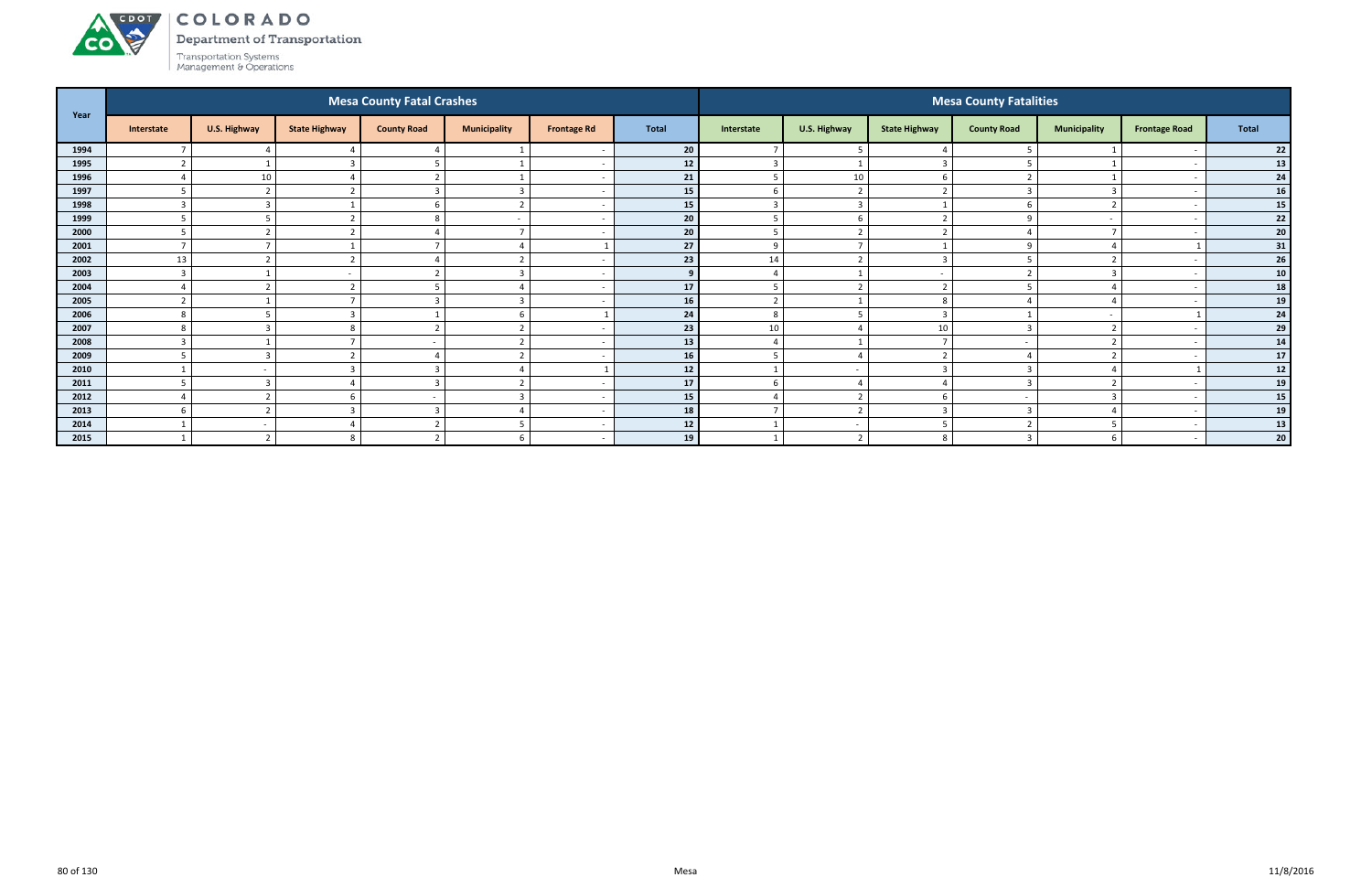# ACDOT **CO**

COLORADO

Department of Transportation

|      |                                                      |                                                 |                             |                                        |                                        |                                             | <b>Mineral County Fatal Crashes</b>    |                                                                                      |                                                   |                                       |                          |                                             |                |
|------|------------------------------------------------------|-------------------------------------------------|-----------------------------|----------------------------------------|----------------------------------------|---------------------------------------------|----------------------------------------|--------------------------------------------------------------------------------------|---------------------------------------------------|---------------------------------------|--------------------------|---------------------------------------------|----------------|
| Year | <b>Rural-Principal</b><br><b>Arterial-Interstate</b> | <b>Rural-Principal</b><br><b>Arterial-Other</b> | <b>Rural-Minor Arterial</b> | <b>Rural-Major</b><br><b>Collector</b> | <b>Rural-Minor</b><br><b>Collector</b> | <b>Rural-Local Road Or</b><br><b>Street</b> | Urban-Principal<br>Arterial-Interstate | Urban-Principal<br><b>Arterial-Other</b><br><b>Freeways Or</b><br><b>Expresswavs</b> | <b>Urban-Other</b><br><b>Principal Arterial</b>   | <b>Urban-Minor</b><br><b>Arterial</b> | <b>Urban-Collector</b>   | <b>Urban-Local Road</b><br><b>Or Street</b> | <b>Total</b>   |
| 1994 |                                                      |                                                 |                             | $\sim$                                 |                                        |                                             |                                        | $\overline{\phantom{a}}$                                                             |                                                   | $\overline{\phantom{a}}$              |                          | $\overline{\phantom{a}}$                    | $\sim$         |
| 1995 |                                                      | 2                                               |                             |                                        |                                        |                                             |                                        | $\overline{a}$                                                                       | $\overline{\phantom{a}}$                          | $\overline{\phantom{a}}$              |                          | $\overline{\phantom{a}}$                    | 3 <sup>1</sup> |
| 1996 |                                                      | - 1                                             | $\overline{\phantom{a}}$    | $\sim$                                 | $\overline{\phantom{0}}$               | $\overline{\phantom{a}}$                    |                                        | $\sim$                                                                               | $\sim$                                            | $\sim$                                | $\overline{\phantom{a}}$ | $\overline{\phantom{a}}$                    | $\mathbf{1}$   |
| 1997 |                                                      | $\sim$                                          | $\overline{\phantom{a}}$    | $\sim$                                 | $\overline{a}$                         | $\overline{\phantom{a}}$                    |                                        | $\sim$                                                                               | $\overline{a}$                                    | $\sim$                                | $\overline{\phantom{a}}$ | $\overline{\phantom{a}}$                    | $\sim$ $-$     |
| 1998 |                                                      | $\overline{\phantom{a}}$                        |                             | $\sim$                                 | $\overline{2}$                         | $\overline{\phantom{a}}$                    |                                        | $\overline{\phantom{a}}$                                                             | $\overline{\phantom{a}}$                          | $\sim$                                |                          | $\overline{\phantom{a}}$                    | 2 <sup>1</sup> |
| 1999 |                                                      |                                                 |                             | $\sim$                                 |                                        |                                             |                                        | $\overline{\phantom{a}}$                                                             | $\overline{\phantom{a}}$                          | $\overline{\phantom{a}}$              |                          | $\overline{\phantom{a}}$                    | $\sim$ $-$     |
| 2000 |                                                      | 1                                               |                             | $\sim$                                 | $\overline{a}$                         |                                             |                                        | $\sim$                                                                               | $\overline{\phantom{a}}$                          | $\overline{\phantom{a}}$              |                          | $\overline{\phantom{a}}$                    | $\mathbf{1}$   |
| 2001 |                                                      | $\overline{2}$                                  | $\overline{\phantom{0}}$    | $\sim$                                 | $\overline{1}$                         | $\overline{\phantom{a}}$                    |                                        | $\overline{\phantom{a}}$                                                             | $\overline{\phantom{0}}$                          | $\sim$                                |                          | $\overline{\phantom{a}}$                    | 3 <sup>1</sup> |
| 2002 |                                                      | $\overline{2}$                                  | $\overline{\phantom{a}}$    | $\sim$                                 | $\mathbf{1}$                           | $\overline{\phantom{a}}$                    |                                        | $\sim$                                                                               | $\sim$                                            | $\sim$                                |                          | $\overline{\phantom{a}}$                    | 3 <sup>1</sup> |
| 2003 |                                                      |                                                 | $\overline{\phantom{a}}$    | $\sim$                                 | $\overline{1}$                         | $\overline{\phantom{a}}$                    |                                        | $\sim$                                                                               | $\overline{\phantom{a}}$                          | $\overline{\phantom{a}}$              |                          | $\overline{\phantom{a}}$                    | $\mathbf{1}$   |
| 2004 |                                                      |                                                 |                             | $\sim$                                 |                                        |                                             |                                        | $\overline{\phantom{a}}$                                                             |                                                   | $\overline{a}$                        |                          | $\overline{\phantom{a}}$                    | $\sim$         |
| 2005 |                                                      | $\overline{3}$                                  | $\overline{\phantom{0}}$    | $\sim$                                 | $\mathbf{1}$                           | $\overline{\phantom{a}}$                    | $\sim$                                 | $\overline{\phantom{a}}$                                                             | $\sim$                                            | $\sim$                                | $\overline{\phantom{a}}$ | $\overline{\phantom{a}}$                    | 4 <sup>1</sup> |
| 2006 |                                                      | $\overline{\phantom{a}}$                        |                             | $\sim$                                 | $\overline{\phantom{a}}$               | <u>. на та</u>                              |                                        | $\overline{\phantom{a}}$                                                             | $\overline{\phantom{a}}$                          | $\sim$                                |                          | $\overline{\phantom{a}}$                    | $\sim$ $-$     |
| 2007 |                                                      | $\overline{2}$                                  |                             | $\sim$                                 | $\overline{a}$                         |                                             |                                        | $\sim$                                                                               | $\sim$                                            | $\sim$                                |                          | $\overline{\phantom{a}}$                    | 2              |
| 2008 |                                                      |                                                 |                             | $\sim$                                 | $\overline{a}$                         |                                             |                                        | $\sim$                                                                               | $\overline{a}$                                    | $\sim$                                |                          | $\overline{\phantom{a}}$                    | $\mathbf{1}$   |
| 2009 |                                                      | - 1                                             |                             | $\sim$                                 | $\overline{\phantom{0}}$               |                                             |                                        | $\overline{a}$                                                                       | $\sim$                                            | $\overline{\phantom{a}}$              |                          | $\overline{\phantom{a}}$                    | $\vert$ 1      |
| 2010 |                                                      | $\mathbf{1}$                                    |                             | $\sim$                                 | $\overline{a}$                         |                                             |                                        | $\overline{\phantom{a}}$                                                             | $\overline{\phantom{a}}$                          | $\overline{\phantom{a}}$              |                          | $\overline{\phantom{a}}$                    | $\vert$ 1      |
| 2011 |                                                      |                                                 |                             | $\sim$                                 |                                        | $\overline{\phantom{a}}$                    |                                        | $\sim$                                                                               | $\overline{\phantom{a}}$                          | $\overline{\phantom{a}}$              |                          | $\overline{\phantom{a}}$                    | $\mathbf{1}$   |
| 2012 |                                                      |                                                 |                             | $\overline{\phantom{a}}$               |                                        |                                             |                                        | $\overline{\phantom{a}}$                                                             | $\overline{\phantom{a}}$                          | $\overline{\phantom{a}}$              |                          | $\overline{\phantom{a}}$                    | $\sim$         |
| 2013 |                                                      | $\overline{\phantom{a}}$                        |                             | $\sim$                                 | $\overline{\phantom{0}}$               |                                             |                                        | $\sim$                                                                               | $\sim$                                            | $\sim$                                | $\overline{\phantom{a}}$ | $\overline{\phantom{a}}$                    | $\sim$         |
| 2014 |                                                      | $\overline{\phantom{0}}$                        | $\overline{\phantom{a}}$    | $\sim$                                 | $\overline{\phantom{0}}$               | $\overline{\phantom{a}}$                    | $\overline{\phantom{a}}$               | $\overline{\phantom{a}}$                                                             | $\overline{\phantom{0}}$                          | $\overline{\phantom{a}}$              | $\overline{\phantom{a}}$ | $\overline{\phantom{a}}$                    | $\sim$         |
| 2015 |                                                      | - 1                                             |                             | $\sim$                                 |                                        |                                             |                                        | $\overline{\phantom{a}}$                                                             |                                                   | $\overline{\phantom{a}}$              |                          |                                             | $\vert$ 1      |
|      |                                                      |                                                 |                             |                                        |                                        |                                             | <b>Mineral County Fatalities</b>       | Urban-Principal                                                                      |                                                   |                                       |                          |                                             |                |
|      | <b>Property Production of the Con-</b>               | <b>Channel Photography of</b>                   |                             | <b>Donal Maction</b>                   | <b>Donald Matures</b>                  | <b>Donald Start David Only</b>              | والمستعاد والمتعادل والمستحدث          | Anti-official Calculus                                                               | $\mathbf{I}$ . The set of the set of $\mathbf{I}$ | <b>Charles and Address and</b>        |                          | <b>The book of a staff the staff</b>        |                |

|      |                                               |                                                 |                             |                                        |                                        |                                             | <b>IVILICIAL COULTLY FALATILICS</b>    |                                                                               |                                          |                                       |                          |                                             |                          |
|------|-----------------------------------------------|-------------------------------------------------|-----------------------------|----------------------------------------|----------------------------------------|---------------------------------------------|----------------------------------------|-------------------------------------------------------------------------------|------------------------------------------|---------------------------------------|--------------------------|---------------------------------------------|--------------------------|
| Year | <b>Rural-Principal</b><br>Arterial-Interstate | <b>Rural-Principal</b><br><b>Arterial-Other</b> | <b>Rural-Minor Arterial</b> | <b>Rural-Major</b><br><b>Collector</b> | <b>Rural-Minor</b><br><b>Collector</b> | <b>Rural-Local Road Or</b><br><b>Street</b> | Urban-Principal<br>Arterial-Interstate | Urban-Principal<br><b>Arterial-Other</b><br><b>Freeways Or</b><br>Expressways | Urban-Other<br><b>Principal Arterial</b> | <b>Urban-Minor</b><br><b>Arterial</b> | Urban-Collector          | <b>Urban-Local Road</b><br><b>Or Street</b> | Total                    |
| 1994 |                                               |                                                 |                             |                                        |                                        |                                             |                                        |                                                                               |                                          |                                       |                          |                                             | $\sim$                   |
| 1995 |                                               | $\overline{3}$                                  |                             |                                        |                                        |                                             |                                        | $\overline{\phantom{a}}$                                                      | $\overline{\phantom{0}}$                 | $\overline{\phantom{a}}$              |                          |                                             |                          |
| 1996 |                                               |                                                 |                             | $\sim$                                 |                                        |                                             |                                        | $\overline{\phantom{0}}$                                                      |                                          |                                       |                          |                                             |                          |
| 1997 | $\overline{\phantom{0}}$                      | $\sim$ $-$                                      | $\sim$                      | $\sim$ $-$                             | $\sim$                                 | $\overline{\phantom{a}}$                    | $\sim$                                 | $\sim$                                                                        | $\sim$                                   | $\sim$                                | $\overline{\phantom{a}}$ | $\overline{\phantom{a}}$                    | $\sim$                   |
| 1998 | $\overline{\phantom{0}}$                      | $\sim$                                          | $\sim$                      | $\sim$                                 | $\overline{2}$                         |                                             |                                        | $\sim$                                                                        | $\sim$                                   | $\sim$                                |                          |                                             |                          |
| 1999 |                                               | $\overline{\phantom{a}}$                        |                             | $\sim$                                 |                                        |                                             |                                        | $\overline{\phantom{a}}$                                                      |                                          | $\overline{\phantom{a}}$              |                          |                                             |                          |
| 2000 |                                               |                                                 |                             | $\sim$                                 |                                        |                                             |                                        | $\overline{\phantom{a}}$                                                      | $\overline{\phantom{a}}$                 | $\overline{\phantom{0}}$              |                          |                                             |                          |
| 2001 |                                               |                                                 |                             | $\sim$ $-$                             |                                        |                                             |                                        | $\overline{\phantom{0}}$                                                      |                                          | $\overline{\phantom{a}}$              |                          |                                             |                          |
| 2002 |                                               |                                                 |                             | $\sim$                                 |                                        |                                             |                                        | $\overline{\phantom{0}}$                                                      |                                          |                                       |                          |                                             |                          |
| 2003 |                                               | $\sim$                                          |                             | $\sim$ $-$                             |                                        |                                             |                                        | $\sim$                                                                        | $\overline{a}$                           | $\sim$                                |                          |                                             |                          |
| 2004 | $\overline{\phantom{0}}$                      | $\sim$                                          | $\sim$                      | $\sim$ $ \sim$                         | $\overline{\phantom{0}}$               | $\overline{\phantom{a}}$                    | $\sim$                                 | $\sim$                                                                        | $\sim$                                   | $\sim$                                | $\overline{\phantom{a}}$ | $\overline{\phantom{a}}$                    | $\sim$                   |
| 2005 |                                               | -5                                              |                             | $\sim$                                 |                                        |                                             |                                        | $\overline{\phantom{a}}$                                                      | $\overline{\phantom{a}}$                 | $\sim$                                |                          |                                             |                          |
| 2006 |                                               |                                                 |                             | $\sim$                                 |                                        |                                             |                                        | $\overline{\phantom{a}}$                                                      |                                          | $\overline{\phantom{0}}$              |                          |                                             | $\overline{\phantom{a}}$ |
| 2007 |                                               |                                                 |                             | $\sim$                                 |                                        |                                             |                                        | $\overline{\phantom{0}}$                                                      |                                          | $\overline{\phantom{a}}$              |                          |                                             |                          |
| 2008 |                                               |                                                 |                             | $\sim$                                 |                                        |                                             |                                        |                                                                               |                                          |                                       |                          |                                             |                          |
| 2009 |                                               |                                                 |                             | $\sim$                                 | $\overline{\phantom{0}}$               |                                             |                                        | $\sim$                                                                        | $\overline{a}$                           | $\sim$                                |                          |                                             |                          |
| 2010 |                                               |                                                 |                             | $\sim$                                 |                                        |                                             |                                        | $\overline{\phantom{0}}$                                                      | $\overline{\phantom{a}}$                 | $\overline{\phantom{a}}$              |                          |                                             |                          |
| 2011 |                                               |                                                 |                             | $\sim$                                 |                                        |                                             |                                        | $\overline{\phantom{a}}$                                                      |                                          |                                       |                          |                                             |                          |
| 2012 |                                               |                                                 |                             | $\sim$                                 |                                        |                                             |                                        | $\overline{\phantom{0}}$                                                      |                                          | $\sim$                                |                          |                                             |                          |
| 2013 |                                               | $\sim$                                          |                             | $\sim$                                 |                                        |                                             |                                        |                                                                               |                                          |                                       |                          |                                             | $\sim$                   |
| 2014 |                                               |                                                 |                             |                                        |                                        |                                             |                                        |                                                                               |                                          |                                       |                          |                                             | $\sim$                   |
| 2015 |                                               |                                                 |                             | $\sim$                                 |                                        |                                             |                                        | $\overline{\phantom{0}}$                                                      | $\overline{\phantom{0}}$                 | $\overline{\phantom{0}}$              |                          |                                             |                          |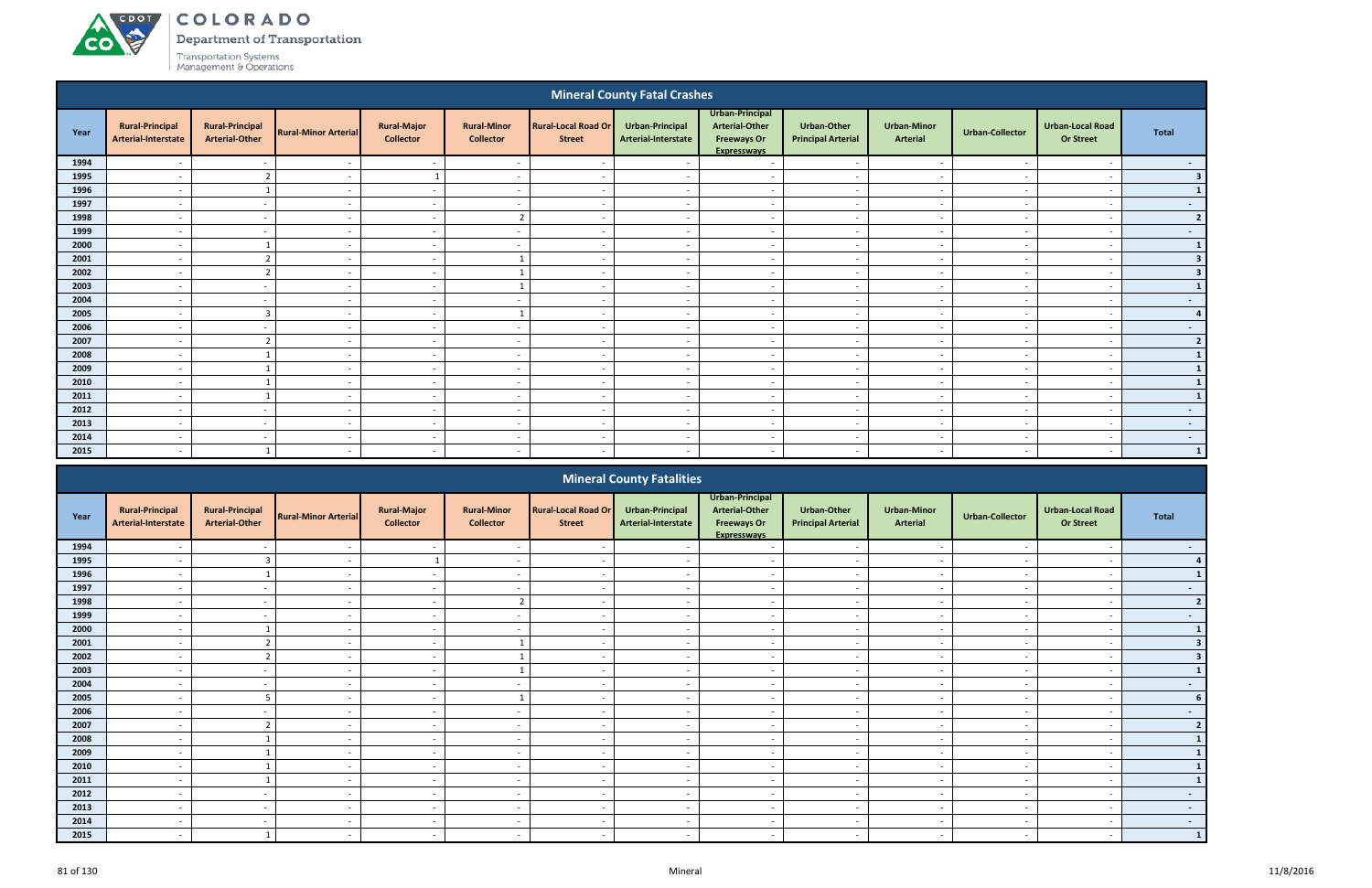

Department of Transportation

|      |                          |                         |                          | <b>Mineral County Fatal Crashes</b> |                          |                          |                |                          |                          |                          | <b>Mineral County Fatalities</b> |                          |                          |                |
|------|--------------------------|-------------------------|--------------------------|-------------------------------------|--------------------------|--------------------------|----------------|--------------------------|--------------------------|--------------------------|----------------------------------|--------------------------|--------------------------|----------------|
| Year | Interstate               | U.S. Highway            | <b>State Highway</b>     | <b>County Road</b>                  | <b>Municipality</b>      | <b>Frontage Rd</b>       | <b>Total</b>   | Interstate               | U.S. Highway             | <b>State Highway</b>     | <b>County Road</b>               | <b>Municipality</b>      | <b>Frontage Road</b>     | Total          |
| 1994 |                          | $\sim$                  |                          | $\sim$                              |                          |                          | $\sim$         |                          | $\sim$                   |                          |                                  |                          |                          | $\sim$ $-$     |
| 1995 | $\overline{\phantom{0}}$ | ຳ                       |                          | $\sim$                              | $\overline{\phantom{0}}$ | $\overline{\phantom{a}}$ |                | $\sim$                   | $\overline{\mathbf{3}}$  |                          | $\sim$                           | $\overline{\phantom{0}}$ |                          | 4 <sup>1</sup> |
| 1996 | $\overline{\phantom{a}}$ |                         |                          | $\sim$                              | $\overline{\phantom{a}}$ | - -                      |                | $\sim$                   | $\mathbf{1}$             | $\sim$                   |                                  | $\sim$                   |                          |                |
| 1997 | $\overline{\phantom{a}}$ | $\sim$                  |                          | $\sim$                              | $\overline{\phantom{a}}$ |                          | $\sim$         | $\sim$                   | $\sim$                   | $\sim$                   |                                  | $\overline{\phantom{0}}$ |                          | $\sim$         |
| 1998 | $\overline{\phantom{a}}$ | $\sim$                  |                          | $\overline{\phantom{a}}$            | $\overline{\phantom{a}}$ | $\overline{\phantom{a}}$ |                |                          | $\overline{\phantom{a}}$ | $\overline{\phantom{a}}$ |                                  | $\overline{\phantom{a}}$ |                          | $\overline{2}$ |
| 1999 | $\overline{\phantom{a}}$ | $\sim$                  |                          |                                     | $\overline{\phantom{a}}$ |                          | $\blacksquare$ |                          | $\sim$                   |                          |                                  |                          |                          | $\sim$         |
| 2000 | $\overline{\phantom{a}}$ |                         | $\overline{\phantom{a}}$ | $\sim$                              | $\overline{\phantom{a}}$ | <u>т</u>                 |                | $\sim$                   | $\overline{1}$           | $\sim$                   | $\overline{\phantom{a}}$         | $\overline{a}$           |                          | $\mathbf{1}$   |
| 2001 | $\overline{\phantom{a}}$ | $\mathbf{\overline{1}}$ |                          | $\sim$                              | $\overline{\phantom{a}}$ | $\overline{\phantom{a}}$ |                | $\sim$                   | $\overline{2}$           |                          |                                  | $\sim$                   |                          |                |
| 2002 | $\overline{\phantom{a}}$ | $\mathbf{\overline{1}}$ |                          |                                     | $\overline{\phantom{a}}$ |                          |                |                          | $\overline{2}$           |                          |                                  | $\overline{\phantom{0}}$ |                          |                |
| 2003 | $\overline{\phantom{a}}$ | $\sim$                  |                          | $\sim$                              | $\overline{\phantom{a}}$ | $\overline{\phantom{a}}$ |                | $\sim$                   | $\overline{a}$           |                          |                                  | $\overline{\phantom{0}}$ |                          |                |
| 2004 |                          | $\sim$                  |                          |                                     |                          |                          | $\sim$         |                          | $\sim$                   |                          |                                  |                          |                          | $\sim$         |
| 2005 | $\overline{\phantom{a}}$ | $\overline{3}$          | $\overline{\phantom{a}}$ |                                     | $\overline{\phantom{a}}$ | <u>т</u>                 |                | $\sim$                   | $5\overline{5}$          | $\sim$                   |                                  | $\overline{\phantom{0}}$ | $\overline{\phantom{a}}$ | 6 <sup>1</sup> |
| 2006 | $\overline{\phantom{a}}$ | $\sim$                  |                          | $\overline{\phantom{a}}$            | $\overline{\phantom{a}}$ | $\overline{\phantom{a}}$ | $\sim$         | $\sim$                   | $\sim$                   | $\overline{\phantom{0}}$ |                                  | $\overline{\phantom{0}}$ |                          | $\sim$ $-$     |
| 2007 | $\overline{\phantom{a}}$ | ຳ                       | $\overline{\phantom{a}}$ | $\sim$                              | $\overline{\phantom{a}}$ |                          |                | $\overline{\phantom{a}}$ | $\overline{2}$           | $\sim$                   |                                  | $\overline{\phantom{0}}$ |                          | $\overline{2}$ |
| 2008 | $\overline{\phantom{a}}$ |                         |                          |                                     | $\overline{\phantom{a}}$ |                          |                |                          |                          | $\sim$                   |                                  | $\overline{\phantom{0}}$ |                          | $\mathbf{1}$   |
| 2009 | $\overline{\phantom{a}}$ |                         |                          | $\sim$                              | $\overline{\phantom{a}}$ |                          |                |                          |                          |                          |                                  |                          |                          | $\mathbf{1}$   |
| 2010 | $\overline{\phantom{a}}$ |                         | $\sim$                   | $\sim$ $-$                          | $\overline{\phantom{a}}$ | . —                      |                | $\sim$                   | $\mathbf{1}$             | $\sim$                   | $\overline{\phantom{a}}$         | $\overline{\phantom{0}}$ |                          | $\mathbf{1}$   |
| 2011 | $\overline{\phantom{a}}$ |                         | $\overline{\phantom{0}}$ | $\sim$                              | $\overline{\phantom{a}}$ | $\overline{\phantom{a}}$ |                | $\sim$                   | $\overline{1}$           | $\sim$                   |                                  | $\sim$                   |                          |                |
| 2012 | $\overline{\phantom{0}}$ | $\sim$                  |                          | $\sim$                              | $\overline{\phantom{a}}$ |                          | $\sim$         | $\sim$                   | $\sim$                   | $\sim$                   |                                  | $\overline{\phantom{a}}$ |                          | $\sim$ $-$     |
| 2013 | $\overline{\phantom{a}}$ | $\sim$                  | $\overline{\phantom{a}}$ | $\sim$                              | $\overline{\phantom{a}}$ | $\overline{\phantom{a}}$ | $\sim$         | $\sim$                   | $\sim$                   | $\overline{\phantom{0}}$ | $\overline{\phantom{a}}$         | $\overline{\phantom{0}}$ |                          | $\sim$ $-$     |
| 2014 | $\overline{\phantom{a}}$ | $\sim$                  |                          |                                     | $\overline{\phantom{a}}$ |                          | $\sim$         |                          | $\sim$                   | $\overline{\phantom{a}}$ |                                  |                          |                          | $\sim$         |
| 2015 | $\overline{\phantom{a}}$ |                         | $\overline{a}$           | $\sim$                              | $\sim$                   | $\sim$                   | $\blacksquare$ | $\sim$                   | $\overline{\mathbf{1}}$  | $\sim$                   | $\overline{\phantom{a}}$         | $\sim$                   | $\overline{\phantom{a}}$ | $\vert$ 1      |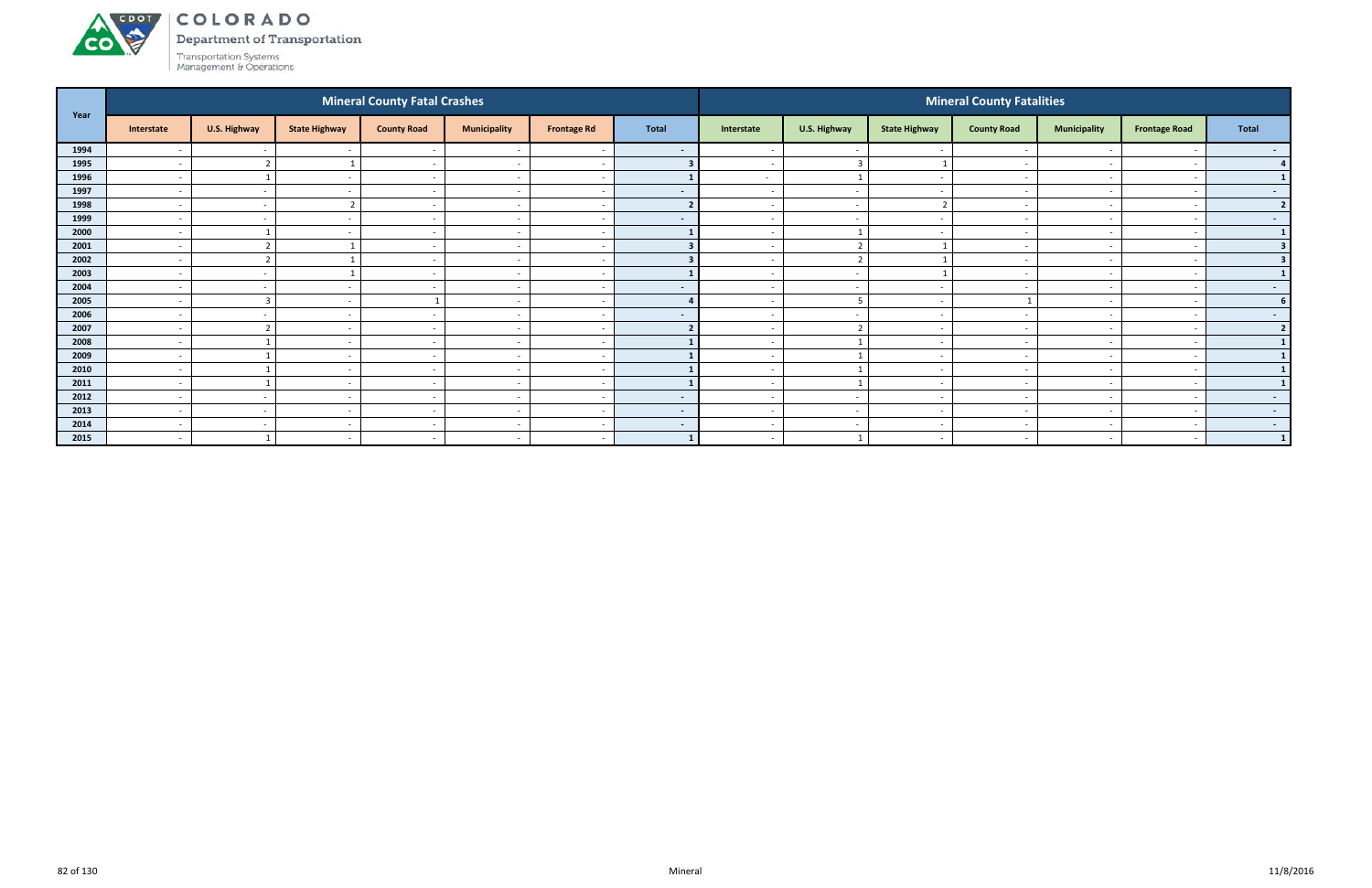# ACDOT **CO**

COLORADO

Department of Transportation

|              |                                                      |                                                 |                             |                                        |                                          |                                             | <b>Moffat County Fatal Crashes</b>     |                                                                                      |                                                 |                                                      |                          |                                             |                                  |
|--------------|------------------------------------------------------|-------------------------------------------------|-----------------------------|----------------------------------------|------------------------------------------|---------------------------------------------|----------------------------------------|--------------------------------------------------------------------------------------|-------------------------------------------------|------------------------------------------------------|--------------------------|---------------------------------------------|----------------------------------|
| Year         | <b>Rural-Principal</b><br><b>Arterial-Interstate</b> | <b>Rural-Principal</b><br><b>Arterial-Other</b> | <b>Rural-Minor Arterial</b> | <b>Rural-Major</b><br><b>Collector</b> | <b>Rural-Minor</b><br><b>Collector</b>   | <b>Rural-Local Road Or</b><br><b>Street</b> | Urban-Principal<br>Arterial-Interstate | Urban-Principal<br><b>Arterial-Other</b><br><b>Freeways Or</b><br><b>Expresswavs</b> | <b>Urban-Other</b><br><b>Principal Arterial</b> | <b>Urban-Minor</b><br><b>Arterial</b>                | <b>Urban-Collector</b>   | <b>Urban-Local Road</b><br><b>Or Street</b> | <b>Total</b>                     |
| 1994         |                                                      |                                                 |                             | $\overline{\phantom{a}}$               |                                          |                                             |                                        | $\overline{\phantom{a}}$                                                             |                                                 | $\overline{\phantom{a}}$                             |                          | $\overline{\phantom{a}}$                    | 2 <sup>1</sup>                   |
| 1995         |                                                      |                                                 | $\overline{\phantom{a}}$    | $\sim$                                 | $\overline{\phantom{0}}$                 |                                             |                                        | $\overline{\phantom{a}}$                                                             | $\overline{\phantom{0}}$                        | $\overline{\phantom{0}}$                             | . .                      | $\overline{\phantom{a}}$                    | $\mathbf{1}$                     |
| 1996         |                                                      | $\overline{\phantom{a}}$                        | 1                           | $\mathbf{1}$                           | $\mathbf{1}$                             |                                             |                                        | $\overline{\phantom{a}}$                                                             | $\sim$                                          | $\sim$                                               |                          | $\overline{\phantom{a}}$                    | 3 <sup>1</sup>                   |
| 1997         |                                                      |                                                 |                             |                                        |                                          |                                             |                                        | $\overline{\phantom{a}}$                                                             | $\overline{\phantom{a}}$                        | $\overline{\phantom{a}}$                             |                          | $\overline{\phantom{a}}$                    | 2                                |
| 1998         |                                                      |                                                 |                             | $\overline{\phantom{a}}$               | $\overline{\phantom{a}}$                 |                                             |                                        | $\overline{\phantom{a}}$                                                             | $\overline{a}$                                  | $\overline{\phantom{a}}$                             |                          | $\overline{\phantom{a}}$                    | $\vert$ 1                        |
| 1999         | $\overline{\phantom{a}}$                             | $\overline{2}$                                  |                             |                                        | $\overline{\phantom{a}}$                 | $\overline{\phantom{a}}$                    | . .                                    | $\overline{a}$                                                                       | $\sim$                                          | $\sim$                                               | $\overline{\phantom{a}}$ | $\overline{\phantom{a}}$                    | 4 <sup>1</sup>                   |
| 2000         |                                                      |                                                 |                             | $\overline{\phantom{a}}$               | $\overline{\phantom{a}}$                 |                                             |                                        | $\overline{\phantom{a}}$                                                             | $\overline{\phantom{a}}$                        | $\overline{\phantom{a}}$                             |                          | $\overline{\phantom{a}}$                    | $2 \mid$                         |
| 2001         | $\overline{\phantom{a}}$                             | $\overline{2}$                                  | $\overline{\phantom{a}}$    |                                        | $\overline{\phantom{a}}$                 | $\overline{\phantom{a}}$                    |                                        | $\overline{\phantom{a}}$                                                             | $\overline{\phantom{a}}$                        | $\sim$                                               |                          | $\overline{\phantom{a}}$                    | 3 <sup>1</sup>                   |
| 2002         |                                                      | $\overline{a}$                                  | $\overline{2}$              | $\sim$                                 | $\overline{\phantom{a}}$                 | $\overline{\phantom{a}}$                    |                                        | $\overline{a}$                                                                       | $\overline{\phantom{0}}$                        | $\sim$                                               |                          | $\overline{a}$                              | 2                                |
| 2003         | $\overline{\phantom{a}}$                             | $\overline{\phantom{a}}$                        | $\overline{3}$              | $\overline{2}$                         | $\overline{\phantom{a}}$                 |                                             | $\overline{\phantom{a}}$               | $\overline{\phantom{a}}$                                                             | $\overline{\phantom{a}}$                        | $\overline{\phantom{a}}$                             | $\overline{\phantom{a}}$ | $\overline{\phantom{a}}$                    | 5 <sub>1</sub>                   |
| 2004         |                                                      |                                                 | $\overline{2}$              | $\sim$                                 | $\overline{\phantom{a}}$                 | $\overline{\phantom{a}}$                    |                                        | $\overline{\phantom{a}}$                                                             | $\overline{\phantom{a}}$                        | $\sim$                                               |                          | $\overline{\phantom{a}}$                    | 3 <sup>1</sup>                   |
| 2005         |                                                      | $\overline{\phantom{a}}$                        |                             |                                        | $\overline{\phantom{a}}$                 |                                             |                                        | $\overline{\phantom{a}}$                                                             | $\overline{\phantom{a}}$                        | $\sim$                                               |                          | $\overline{a}$                              | $\mathbf{1}$                     |
| 2006         |                                                      | $\overline{\phantom{a}}$                        |                             | $\overline{\phantom{a}}$               | $\overline{\phantom{0}}$                 |                                             |                                        | $\overline{\phantom{a}}$                                                             | $\overline{\phantom{a}}$                        | $\overline{\phantom{a}}$                             |                          | $\overline{\phantom{a}}$                    | $\vert$ 1                        |
| 2007         | $\overline{\phantom{a}}$                             |                                                 |                             |                                        | $\overline{\phantom{0}}$                 | $\overline{\phantom{a}}$                    |                                        | $\overline{a}$                                                                       | $\overline{\phantom{0}}$                        | $\overline{\phantom{a}}$                             |                          | $\overline{\phantom{a}}$                    | 3 <sup>1</sup>                   |
| 2008         |                                                      | $\overline{\phantom{a}}$                        |                             | $\sim$                                 | 1                                        |                                             |                                        | $\overline{\phantom{a}}$                                                             | $\sim$                                          | $\overline{\phantom{a}}$                             |                          | $\overline{\phantom{a}}$                    | $2 \mid$                         |
| 2009         | $\overline{\phantom{a}}$                             | $\overline{\phantom{a}}$                        | $\overline{\phantom{a}}$    | $\overline{2}$                         | $\overline{\phantom{a}}$                 |                                             |                                        | $\overline{a}$                                                                       | $\overline{a}$                                  | $\sim$                                               |                          | $\overline{\phantom{a}}$                    | 2                                |
| 2010         | $\overline{\phantom{0}}$                             | $\overline{\phantom{0}}$                        | $\overline{\phantom{a}}$    | $\sim$                                 | $\overline{\phantom{0}}$<br>$\mathbf{1}$ |                                             |                                        | $\overline{\phantom{a}}$                                                             | $\overline{2}$                                  | $\sim$                                               |                          | $\overline{\phantom{a}}$                    | 4                                |
| 2011<br>2012 | $\overline{\phantom{a}}$                             |                                                 |                             | $\sim$                                 |                                          | $\overline{\phantom{a}}$                    |                                        | $\overline{\phantom{a}}$                                                             | $\sim$<br>$\sim$                                | $\overline{\phantom{a}}$                             |                          | $\overline{\phantom{a}}$                    | 3 <sup>1</sup><br>3 <sup>1</sup> |
| 2013         | $\overline{\phantom{a}}$                             | $\overline{\phantom{a}}$                        |                             | $\sim$<br>$\overline{\phantom{a}}$     |                                          | $\sim$                                      |                                        | $\overline{\phantom{a}}$<br>$\overline{\phantom{a}}$                                 |                                                 | $\overline{\phantom{a}}$<br>$\overline{\phantom{a}}$ |                          | $\overline{\phantom{a}}$<br>$\overline{a}$  | $\sim 100$                       |
| 2014         | $\overline{\phantom{a}}$                             |                                                 | $\sim$                      | $\sim$                                 | $\overline{\phantom{a}}$                 |                                             | . .                                    | $\overline{a}$                                                                       | $\mathbf{1}$                                    | $\overline{\phantom{a}}$                             | . .                      | $\overline{\phantom{a}}$                    | 2                                |
| 2015         | $\overline{\phantom{a}}$                             | $\overline{2}$                                  | $\overline{\phantom{a}}$    |                                        | $\overline{\phantom{a}}$                 |                                             | $\overline{\phantom{a}}$               | $\overline{a}$                                                                       | $\overline{\phantom{a}}$                        | $\overline{\phantom{a}}$                             |                          | $\overline{\phantom{a}}$                    | 4                                |
|              |                                                      |                                                 |                             |                                        |                                          |                                             |                                        |                                                                                      |                                                 |                                                      |                          |                                             |                                  |
|              |                                                      |                                                 |                             |                                        |                                          |                                             | <b>Moffat County Fatalities</b>        |                                                                                      |                                                 |                                                      |                          |                                             |                                  |
|              | <b>Rural-Principal</b>                               | <b>Rural-Principal</b>                          |                             | <b>Rural-Maior</b>                     | <b>Rural-Minor</b>                       | <b>Rural-Local Road Orl</b> Urban-Principal |                                        | Urban-Principal<br>Arterial-Other                                                    | <b>Urhan-Other</b>                              | <b>Urhan-Minor</b>                                   |                          | <b>Urban-Local Road</b>                     |                                  |

|      |                                               |                                                 |                             |                                        |                                        |                                             | <b>IVIUIIAL COUIILY FALAILLIES</b>     |                                                                               |                                                 |                                       |                          |                                             |       |
|------|-----------------------------------------------|-------------------------------------------------|-----------------------------|----------------------------------------|----------------------------------------|---------------------------------------------|----------------------------------------|-------------------------------------------------------------------------------|-------------------------------------------------|---------------------------------------|--------------------------|---------------------------------------------|-------|
| Year | <b>Rural-Principal</b><br>Arterial-Interstate | <b>Rural-Principal</b><br><b>Arterial-Other</b> | <b>Rural-Minor Arterial</b> | <b>Rural-Major</b><br><b>Collector</b> | <b>Rural-Minor</b><br><b>Collector</b> | <b>Rural-Local Road Or</b><br><b>Street</b> | Urban-Principal<br>Arterial-Interstate | Urban-Principal<br><b>Arterial-Other</b><br><b>Freeways Or</b><br>Expressways | <b>Urban-Other</b><br><b>Principal Arterial</b> | <b>Urban-Minor</b><br><b>Arterial</b> | Urban-Collector          | <b>Urban-Local Road</b><br><b>Or Street</b> | Total |
| 1994 |                                               |                                                 |                             | $\sim$                                 |                                        |                                             |                                        | $\overline{\phantom{0}}$                                                      |                                                 |                                       |                          |                                             |       |
| 1995 |                                               |                                                 |                             |                                        |                                        |                                             |                                        | $\overline{\phantom{a}}$                                                      | $\overline{\phantom{a}}$                        | $\overline{\phantom{a}}$              |                          |                                             |       |
| 1996 |                                               |                                                 |                             |                                        |                                        |                                             |                                        | $\overline{\phantom{0}}$                                                      |                                                 |                                       |                          |                                             |       |
| 1997 | $\overline{\phantom{0}}$                      |                                                 | $\sim$                      |                                        | $\overline{\phantom{0}}$               | $\overline{\phantom{a}}$                    | $\sim$                                 | $\sim$                                                                        | $\overline{a}$                                  | $\sim$                                | $\overline{\phantom{a}}$ | $\overline{\phantom{a}}$                    |       |
| 1998 | $\overline{\phantom{0}}$                      |                                                 | $\sim$                      | $\sim$                                 | $\overline{\phantom{0}}$               |                                             |                                        | $\sim$                                                                        | $\sim$                                          | $\sim$                                |                          |                                             |       |
| 1999 |                                               | $\overline{3}$                                  |                             |                                        |                                        |                                             |                                        | $\overline{\phantom{a}}$                                                      | $\overline{\phantom{a}}$                        | $\overline{\phantom{a}}$              |                          |                                             |       |
| 2000 |                                               |                                                 |                             | $\sim$                                 |                                        |                                             |                                        | $\overline{\phantom{a}}$                                                      | $\overline{\phantom{0}}$                        | $\overline{\phantom{0}}$              |                          |                                             |       |
| 2001 |                                               | r.                                              |                             |                                        |                                        |                                             |                                        | $\overline{\phantom{0}}$                                                      | $\overline{\phantom{0}}$                        | $\overline{\phantom{a}}$              |                          |                                             |       |
| 2002 |                                               |                                                 |                             |                                        |                                        |                                             |                                        | $\overline{\phantom{0}}$                                                      |                                                 | $\overline{\phantom{a}}$              |                          |                                             |       |
| 2003 |                                               | $\sim$                                          |                             | r.                                     | $\overline{\phantom{0}}$               |                                             |                                        | $\sim$                                                                        | $\overline{\phantom{a}}$                        | $\sim$                                |                          |                                             |       |
| 2004 | $\overline{\phantom{0}}$                      | $\overline{2}$                                  | 2                           | $\sim$                                 | $\overline{\phantom{0}}$               | $\sim$                                      | $\sim$                                 | $\sim$                                                                        | $\overline{a}$                                  | $\sim$                                | $\overline{\phantom{a}}$ | $\overline{\phantom{a}}$                    |       |
| 2005 |                                               | $\overline{\phantom{a}}$                        |                             |                                        |                                        |                                             |                                        | $\overline{\phantom{a}}$                                                      | $\overline{\phantom{a}}$                        | $\sim$                                |                          |                                             |       |
| 2006 |                                               |                                                 |                             | $\sim$                                 |                                        |                                             |                                        | $\overline{\phantom{0}}$                                                      |                                                 | $\overline{\phantom{0}}$              |                          |                                             |       |
| 2007 |                                               | r.                                              |                             |                                        |                                        |                                             |                                        | $\overline{\phantom{0}}$                                                      |                                                 | $\overline{\phantom{a}}$              |                          |                                             |       |
| 2008 |                                               |                                                 |                             |                                        |                                        |                                             |                                        |                                                                               |                                                 |                                       |                          |                                             |       |
| 2009 | $\overline{\phantom{0}}$                      | $\sim$                                          |                             | r.                                     | $\overline{\phantom{a}}$               |                                             |                                        | $\sim$                                                                        | $\overline{a}$                                  | $\sim$                                |                          |                                             |       |
| 2010 |                                               | $\overline{\phantom{0}}$                        |                             | $\sim$                                 |                                        |                                             |                                        | $\overline{\phantom{0}}$                                                      | $\overline{2}$                                  | $\overline{\phantom{a}}$              |                          |                                             |       |
| 2011 |                                               |                                                 |                             | $\sim$                                 |                                        |                                             |                                        | $\overline{\phantom{a}}$                                                      |                                                 |                                       |                          |                                             |       |
| 2012 |                                               | 3                                               |                             | $\sim$                                 |                                        |                                             |                                        | $\overline{\phantom{0}}$                                                      | $\overline{\phantom{a}}$                        | $\sim$                                |                          |                                             |       |
| 2013 |                                               |                                                 |                             | $\sim$                                 |                                        |                                             |                                        | $\overline{\phantom{0}}$                                                      |                                                 | $\overline{\phantom{a}}$              |                          |                                             |       |
| 2014 |                                               |                                                 |                             |                                        |                                        |                                             |                                        |                                                                               |                                                 |                                       |                          |                                             |       |
| 2015 |                                               |                                                 |                             |                                        |                                        |                                             |                                        | $\overline{\phantom{0}}$                                                      |                                                 | $\overline{\phantom{0}}$              |                          |                                             |       |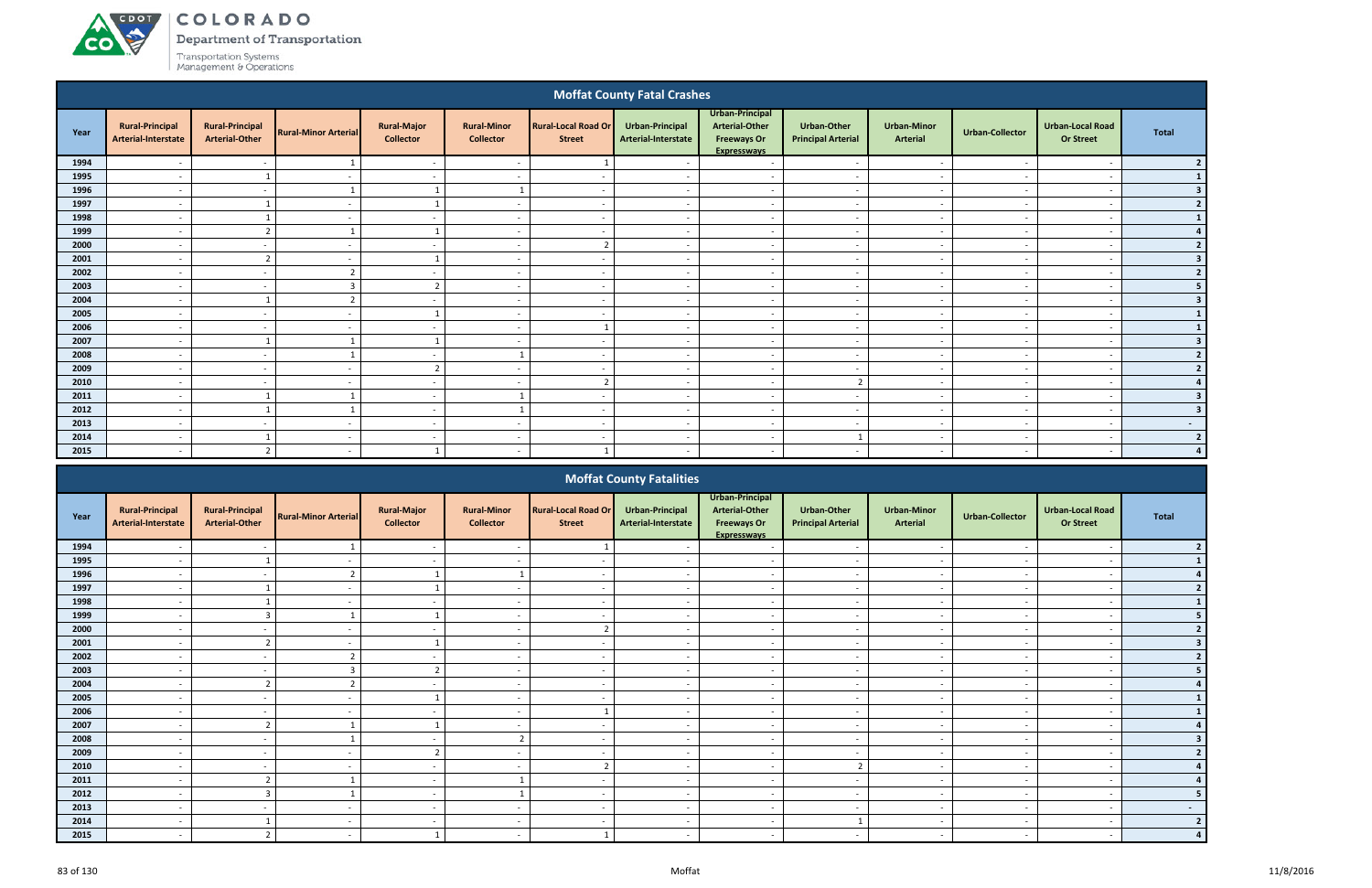

Department of Transportation

|      |                          |                          |                          | <b>Moffat County Fatal Crashes</b> |                          |                          |              |                          |                          |                          | <b>Moffat County Fatalities</b> |                          |                      |                         |
|------|--------------------------|--------------------------|--------------------------|------------------------------------|--------------------------|--------------------------|--------------|--------------------------|--------------------------|--------------------------|---------------------------------|--------------------------|----------------------|-------------------------|
| Year | Interstate               | U.S. Highway             | <b>State Highway</b>     | <b>County Road</b>                 | <b>Municipality</b>      | <b>Frontage Rd</b>       | <b>Total</b> | Interstate               | U.S. Highway             | <b>State Highway</b>     | <b>County Road</b>              | <b>Municipality</b>      | <b>Frontage Road</b> | Total                   |
| 1994 | $\overline{\phantom{a}}$ | $\sim$                   |                          |                                    |                          | $\overline{\phantom{a}}$ |              |                          | $\overline{\phantom{a}}$ |                          |                                 |                          |                      |                         |
| 1995 | $\overline{\phantom{a}}$ |                          | $\overline{\phantom{a}}$ | $\sim$                             | $\overline{\phantom{a}}$ | $\sim$                   |              | $\sim$                   |                          | $\sim$                   |                                 | $\overline{\phantom{0}}$ |                      |                         |
| 1996 | $\overline{\phantom{a}}$ | $\sim$                   |                          | $\overline{2}$                     | $\overline{\phantom{a}}$ | $\overline{\phantom{a}}$ |              | $\sim$                   | $\overline{\phantom{a}}$ | $\overline{\phantom{a}}$ |                                 | $\sim$                   |                      |                         |
| 1997 | $\overline{\phantom{a}}$ |                          |                          | $\overline{\phantom{a}}$           | $\overline{\phantom{a}}$ | $\overline{\phantom{a}}$ |              |                          |                          |                          |                                 |                          |                      |                         |
| 1998 | $\overline{\phantom{a}}$ |                          |                          | $\overline{\phantom{a}}$           | $\overline{\phantom{a}}$ | $\overline{\phantom{a}}$ |              |                          |                          | $\sim$                   |                                 |                          |                      |                         |
| 1999 | $\overline{\phantom{a}}$ | $\overline{\phantom{0}}$ |                          |                                    |                          | $\overline{\phantom{a}}$ |              |                          | $\mathbf{3}$             |                          |                                 |                          |                      | 5.                      |
| 2000 | $\overline{\phantom{a}}$ | $\sim$                   | $\overline{\phantom{a}}$ | ຳ                                  | $\overline{\phantom{a}}$ | $\sim$                   |              | $\sim$                   | $\overline{\phantom{a}}$ | $\sim$                   |                                 | $\overline{\phantom{0}}$ |                      | $\overline{2}$          |
| 2001 | $\overline{\phantom{a}}$ | $\overline{2}$           |                          |                                    | $\overline{\phantom{a}}$ | $\sim$                   |              |                          | $\overline{2}$           | $\sim$                   |                                 | $\overline{\phantom{0}}$ |                      |                         |
| 2002 | $\overline{\phantom{a}}$ | $\sim$                   |                          |                                    | $\overline{\phantom{a}}$ |                          |              |                          | $\overline{\phantom{a}}$ |                          |                                 |                          |                      | $\overline{2}$          |
| 2003 | $\overline{\phantom{a}}$ | $\sim$                   |                          | $\overline{2}$                     | $\overline{\phantom{a}}$ | $\sim$                   |              |                          | $\overline{\phantom{a}}$ | h                        |                                 | $\overline{\phantom{0}}$ |                      | 5                       |
| 2004 | $\overline{\phantom{a}}$ |                          |                          |                                    |                          | $\overline{\phantom{a}}$ |              |                          |                          |                          |                                 |                          |                      |                         |
| 2005 | $\overline{\phantom{a}}$ | $\sim$                   | $\overline{\phantom{a}}$ |                                    | $\overline{\phantom{a}}$ | $\sim$                   |              | $\overline{\phantom{0}}$ | $\overline{\phantom{a}}$ | $\sim$                   |                                 |                          |                      | $\mathbf{1}$            |
| 2006 | $\overline{\phantom{a}}$ | $\sim$                   |                          |                                    | $\overline{\phantom{a}}$ | $\overline{\phantom{a}}$ |              |                          | $\overline{\phantom{a}}$ | $\overline{\phantom{0}}$ |                                 | $\overline{\phantom{0}}$ |                      |                         |
| 2007 | $\overline{\phantom{0}}$ |                          |                          |                                    | $\overline{\phantom{0}}$ | $\overline{\phantom{a}}$ |              |                          | $\overline{2}$           |                          |                                 |                          |                      |                         |
| 2008 | $\overline{\phantom{a}}$ | $\sim$                   |                          |                                    | $\overline{\phantom{a}}$ | $\sim$                   |              |                          | $\overline{\phantom{a}}$ |                          |                                 |                          |                      | $\overline{\mathbf{3}}$ |
| 2009 | $\overline{\phantom{a}}$ | $\sim$                   |                          |                                    |                          | $\sim$                   |              |                          | $\overline{\phantom{a}}$ |                          |                                 |                          |                      | $\mathbf{z}$            |
| 2010 | $\overline{a}$           |                          |                          | ຳ                                  | $\overline{\phantom{a}}$ | $\sim$                   |              | $\sim$                   | $\mathbf{1}$             |                          |                                 | $\overline{\phantom{0}}$ |                      | $\mathbf{A}$            |
| 2011 | $\overline{\phantom{a}}$ |                          |                          |                                    | $\overline{\phantom{a}}$ | $\sim$                   |              | $\overline{\phantom{0}}$ | $\overline{2}$           |                          |                                 | $\overline{\phantom{0}}$ |                      |                         |
| 2012 | $\overline{\phantom{a}}$ |                          |                          |                                    | $\overline{\phantom{a}}$ | $\overline{\phantom{a}}$ |              |                          | $\overline{\mathbf{3}}$  |                          |                                 | $\overline{\phantom{0}}$ |                      |                         |
| 2013 | $\overline{\phantom{a}}$ | $\sim$                   |                          | $\sim$                             | $\overline{\phantom{a}}$ | $\sim$                   | $\sim$       | $\overline{\phantom{0}}$ | $\overline{\phantom{a}}$ | $\overline{\phantom{0}}$ |                                 | $\overline{\phantom{0}}$ |                      | $\sim$ 100 $\pm$        |
| 2014 | $\overline{\phantom{a}}$ | $\overline{2}$           |                          |                                    | $\overline{\phantom{a}}$ | $\overline{a}$           |              |                          |                          | $\overline{\phantom{a}}$ |                                 |                          |                      | $\overline{2}$          |
| 2015 | $\overline{a}$           | $\sim$                   | ີ                        | $\overline{2}$                     | $\overline{\phantom{a}}$ | $\sim$                   | $\mathbf{A}$ | $\sim$                   | $\sim$                   | ຳ                        |                                 | $\sim$                   |                      | $\mathbf{A}$            |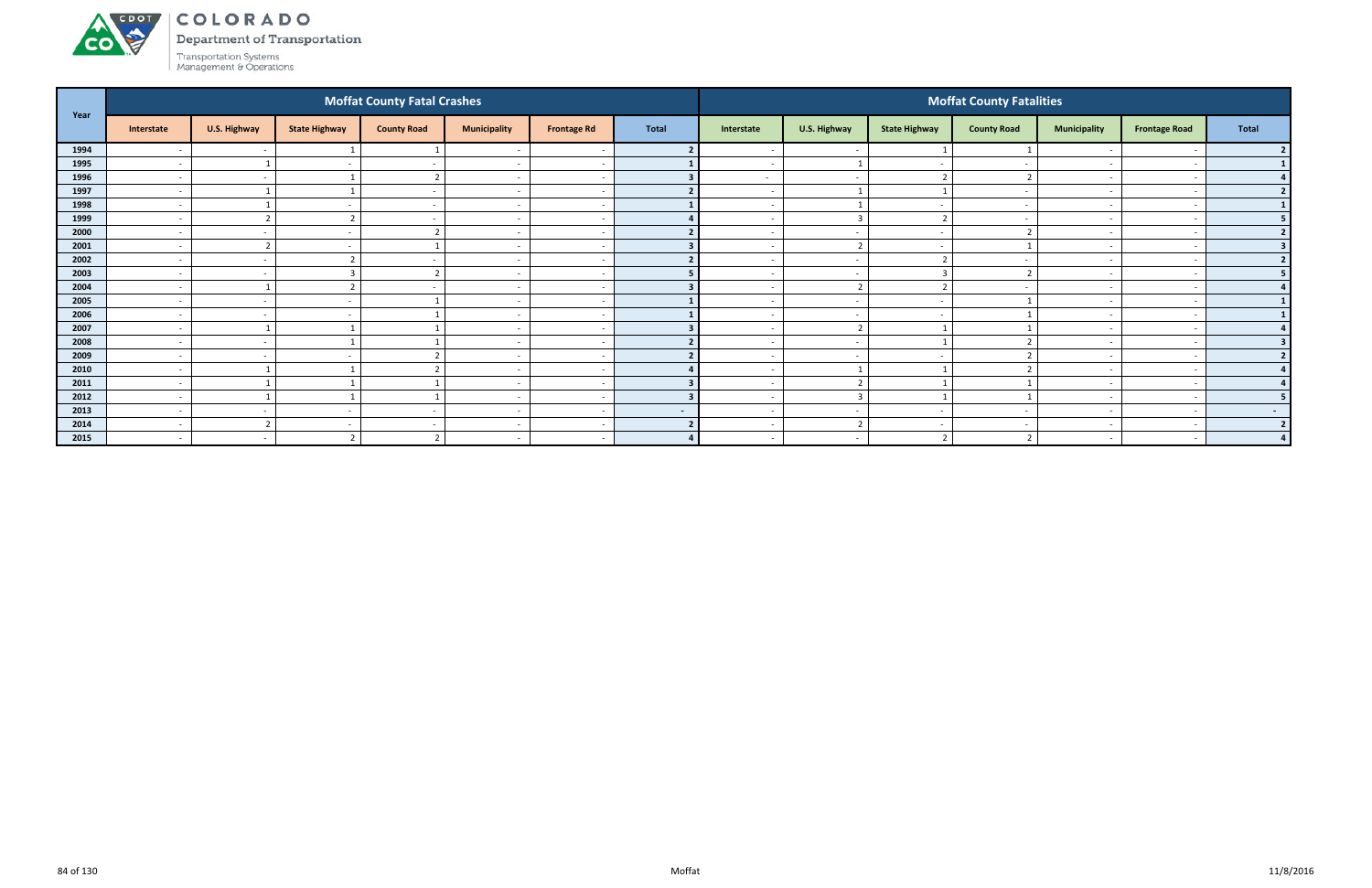**CO** 

Department of Transportation

|                                                                                                                                                                                                                                                                                                                                             |                                               |                                                 |                             |                                        |                                        |                                             | <b>Montezuma County Fatal Crashes</b>  |                                                                                      |                                                 |                                       |                          |                                             |                |  |
|---------------------------------------------------------------------------------------------------------------------------------------------------------------------------------------------------------------------------------------------------------------------------------------------------------------------------------------------|-----------------------------------------------|-------------------------------------------------|-----------------------------|----------------------------------------|----------------------------------------|---------------------------------------------|----------------------------------------|--------------------------------------------------------------------------------------|-------------------------------------------------|---------------------------------------|--------------------------|---------------------------------------------|----------------|--|
| Year                                                                                                                                                                                                                                                                                                                                        | <b>Rural-Principal</b><br>Arterial-Interstate | <b>Rural-Principal</b><br><b>Arterial-Other</b> | <b>Rural-Minor Arterial</b> | <b>Rural-Major</b><br><b>Collector</b> | <b>Rural-Minor</b><br><b>Collector</b> | <b>Rural-Local Road Or</b><br><b>Street</b> | Urban-Principal<br>Arterial-Interstate | Urban-Principal<br><b>Arterial-Other</b><br><b>Freeways Or</b><br><b>Expresswavs</b> | <b>Urban-Other</b><br><b>Principal Arterial</b> | <b>Urban-Minor</b><br><b>Arterial</b> | <b>Urban-Collector</b>   | <b>Urban-Local Road</b><br><b>Or Street</b> | <b>Total</b>   |  |
| 1994                                                                                                                                                                                                                                                                                                                                        |                                               |                                                 |                             | ຳ                                      |                                        |                                             |                                        | $\overline{\phantom{a}}$                                                             |                                                 | $\overline{\phantom{a}}$              |                          | $\overline{\phantom{a}}$                    |                |  |
| 1995                                                                                                                                                                                                                                                                                                                                        | $\overline{\phantom{a}}$                      | $\overline{3}$                                  | $\sim$                      | 3                                      | $\overline{\phantom{a}}$               | $\overline{\phantom{a}}$                    | $\sim$                                 | $\overline{\phantom{a}}$                                                             | $\overline{3}$                                  | $\overline{\phantom{a}}$              | $\sim$                   | $\overline{\phantom{a}}$                    |                |  |
| 1996                                                                                                                                                                                                                                                                                                                                        | $\overline{\phantom{a}}$                      | 4                                               |                             | $\sim$                                 | $\overline{\phantom{0}}$               | $\overline{\phantom{a}}$                    | $\overline{\phantom{a}}$               | $\sim$                                                                               | $\overline{3}$                                  | $\sim$                                | $\sim$                   | $\overline{\phantom{a}}$                    |                |  |
| 1997                                                                                                                                                                                                                                                                                                                                        | $\overline{\phantom{a}}$                      | $\Delta$                                        | $\overline{\phantom{a}}$    | $\sim$                                 | $\sim$                                 | $\overline{\phantom{a}}$                    | $\overline{\phantom{a}}$               | $\sim$                                                                               | $\overline{a}$                                  | $\sim$                                | $\overline{\phantom{a}}$ | $\overline{\phantom{a}}$                    |                |  |
| 1998                                                                                                                                                                                                                                                                                                                                        | $\overline{\phantom{a}}$                      | $\Delta$                                        |                             | $\sim$                                 |                                        | $\overline{\phantom{a}}$                    | $\overline{\phantom{a}}$               | $\overline{\phantom{a}}$                                                             | $\sim$                                          | $\sim$                                | $\sim$                   | $\overline{\phantom{a}}$                    |                |  |
| 1999                                                                                                                                                                                                                                                                                                                                        | $\overline{\phantom{a}}$                      | $\overline{2}$                                  | $\overline{\phantom{a}}$    | $\sim$                                 |                                        | $\overline{\phantom{a}}$                    | $\sim$                                 | $\overline{a}$                                                                       | $\sim$                                          | $\overline{\phantom{a}}$              | $\overline{\phantom{a}}$ | $\overline{\phantom{a}}$                    |                |  |
| 2000<br>$\overline{3}$<br>$\sim$<br>$\overline{\phantom{a}}$<br>$\overline{\phantom{a}}$<br>$\sim$<br>$\overline{\phantom{0}}$<br>$\overline{\phantom{0}}$<br>$\overline{\phantom{a}}$<br>-<br>$\overline{\phantom{a}}$<br>$\overline{\phantom{a}}$<br>2001<br>$\mathbf{\overline{2}}$<br>$\overline{2}$<br>$\overline{a}$<br>$\sim$<br>- - |                                               |                                                 |                             |                                        |                                        |                                             |                                        |                                                                                      |                                                 |                                       |                          |                                             | $\overline{7}$ |  |
| $\overline{7}$<br>$\overline{\mathbf{3}}$<br>2002<br>$\overline{a}$<br>$\sim$<br>$\sim$<br>$\overline{\phantom{0}}$<br>$\overline{\phantom{0}}$<br>$\overline{\phantom{a}}$                                                                                                                                                                 |                                               |                                                 |                             |                                        |                                        |                                             |                                        |                                                                                      |                                                 |                                       |                          |                                             |                |  |
|                                                                                                                                                                                                                                                                                                                                             |                                               |                                                 |                             |                                        |                                        |                                             |                                        |                                                                                      |                                                 |                                       |                          |                                             |                |  |
| 2003                                                                                                                                                                                                                                                                                                                                        |                                               | $\overline{\phantom{a}}$                        |                             |                                        |                                        |                                             |                                        | $\overline{\phantom{a}}$                                                             | $\overline{2}$                                  | $\overline{\phantom{a}}$              |                          |                                             | $\Delta$       |  |
| 2004                                                                                                                                                                                                                                                                                                                                        | $\overline{\phantom{a}}$                      | $\overline{z}$                                  |                             | $\sim$                                 | $\overline{\phantom{a}}$               |                                             | $\sim$                                 | $\overline{\phantom{a}}$                                                             | $\overline{\phantom{a}}$                        | $\sim$                                | $\sim$                   | $\overline{\phantom{a}}$                    |                |  |
| 2005                                                                                                                                                                                                                                                                                                                                        | $\overline{\phantom{a}}$                      | $\overline{2}$                                  |                             | $\sim$                                 | $\overline{\phantom{a}}$               | $\overline{\phantom{a}}$                    | $\sim$                                 | $\overline{\phantom{a}}$                                                             | $\overline{2}$                                  | $\sim$                                |                          | $\overline{\phantom{a}}$                    |                |  |
| 2006                                                                                                                                                                                                                                                                                                                                        | $\overline{\phantom{a}}$                      | 3                                               | $\overline{\phantom{a}}$    | $\mathbf{1}$                           | $\overline{\phantom{a}}$               |                                             | $\sim$                                 | $\overline{\phantom{a}}$                                                             | $\sim$                                          | $\sim$                                | $\sim$                   |                                             |                |  |
| 2007                                                                                                                                                                                                                                                                                                                                        | $\overline{\phantom{a}}$                      | ຳ                                               | $\overline{\phantom{a}}$    |                                        | $\overline{\phantom{a}}$               |                                             | $\sim$                                 | $\overline{a}$                                                                       | $\overline{4}$                                  | $\sim$                                | $\overline{\phantom{a}}$ | $\overline{\phantom{a}}$                    |                |  |
| 2008                                                                                                                                                                                                                                                                                                                                        | $\overline{\phantom{a}}$                      |                                                 | $\overline{\phantom{a}}$    | $\sim$                                 | $\overline{\phantom{a}}$               | $\overline{\phantom{a}}$                    | $\sim$                                 | $\overline{a}$                                                                       | $\overline{2}$                                  | $\sim$                                | $\overline{\phantom{a}}$ | $\overline{\phantom{a}}$                    |                |  |
| 2009                                                                                                                                                                                                                                                                                                                                        | $\overline{\phantom{a}}$                      | $\overline{\phantom{a}}$                        |                             | $\sim$                                 | $\sim$                                 | $\overline{\phantom{a}}$                    | $\sim$                                 | $\sim$                                                                               | $\sim$                                          |                                       |                          |                                             |                |  |
| 2010                                                                                                                                                                                                                                                                                                                                        | $\overline{\phantom{a}}$                      | $\overline{2}$                                  | $\sim$                      | $\sim$                                 |                                        | $\sim$                                      | $\overline{\phantom{a}}$               | $\overline{a}$                                                                       | $\overline{2}$                                  | $\sim$                                | $\overline{\phantom{a}}$ | $\overline{\phantom{a}}$                    |                |  |
| 2011                                                                                                                                                                                                                                                                                                                                        | $\overline{\phantom{a}}$                      | $\overline{3}$                                  | $\overline{\phantom{a}}$    |                                        | $\overline{\phantom{a}}$               | $\overline{\phantom{a}}$                    | $\overline{\phantom{a}}$               | $\overline{a}$                                                                       | $\mathbf{1}$                                    | $\overline{\phantom{a}}$              | $\overline{a}$           | - -                                         |                |  |
| 2012                                                                                                                                                                                                                                                                                                                                        | $\overline{\phantom{a}}$                      |                                                 | $\overline{2}$              | $\sim$                                 | - -                                    |                                             |                                        | $\overline{a}$                                                                       | $\overline{\phantom{0}}$                        | $\sim$                                | - -                      | - -                                         | 3              |  |
| 2013                                                                                                                                                                                                                                                                                                                                        | $\overline{\phantom{0}}$                      | $\overline{3}$                                  | $\overline{\phantom{a}}$    | $\sim$                                 | $\overline{\phantom{0}}$               | - -                                         | - -                                    | $\overline{\phantom{a}}$                                                             | $\overline{2}$                                  | $\sim$                                | $\overline{\phantom{a}}$ |                                             |                |  |
| 2014                                                                                                                                                                                                                                                                                                                                        |                                               | $\overline{3}$                                  |                             | $\sim$                                 | $\overline{\phantom{a}}$               |                                             |                                        | $\sim$                                                                               |                                                 | $\overline{a}$                        |                          | $\overline{\phantom{a}}$                    |                |  |
| 2015                                                                                                                                                                                                                                                                                                                                        | $\overline{\phantom{a}}$                      |                                                 |                             | $\sim$                                 |                                        | $\overline{\phantom{a}}$                    |                                        | $\overline{a}$                                                                       | $\sim$                                          | $\overline{\phantom{a}}$              | $\sim$                   | $\overline{\phantom{a}}$                    | 3              |  |
|                                                                                                                                                                                                                                                                                                                                             |                                               |                                                 |                             |                                        |                                        |                                             | <b>Montezuma County Fatalities</b>     |                                                                                      |                                                 |                                       |                          |                                             |                |  |

|      |                                               |                                                 |                             |                                        |                                        |                                             | <b>Montezuma County Fatalities</b>     |                                                                                      |                                                 |                                       |                          |                                             |                |
|------|-----------------------------------------------|-------------------------------------------------|-----------------------------|----------------------------------------|----------------------------------------|---------------------------------------------|----------------------------------------|--------------------------------------------------------------------------------------|-------------------------------------------------|---------------------------------------|--------------------------|---------------------------------------------|----------------|
| Year | <b>Rural-Principal</b><br>Arterial-Interstate | <b>Rural-Principal</b><br><b>Arterial-Other</b> | <b>Rural-Minor Arterial</b> | <b>Rural-Major</b><br><b>Collector</b> | <b>Rural-Minor</b><br><b>Collector</b> | <b>Rural-Local Road Or</b><br><b>Street</b> | Urban-Principal<br>Arterial-Interstate | Urban-Principal<br><b>Arterial-Other</b><br><b>Freeways Or</b><br><b>Expresswavs</b> | <b>Urban-Other</b><br><b>Principal Arterial</b> | <b>Urban-Minor</b><br><b>Arterial</b> | <b>Urban-Collector</b>   | <b>Urban-Local Road</b><br><b>Or Street</b> | <b>Total</b>   |
| 1994 |                                               |                                                 |                             |                                        |                                        |                                             |                                        |                                                                                      |                                                 |                                       |                          |                                             |                |
| 1995 |                                               |                                                 |                             | F.                                     |                                        |                                             |                                        |                                                                                      |                                                 |                                       |                          |                                             |                |
| 1996 |                                               |                                                 | $\mathbf{A}$                | $\sim$                                 | $\overline{\phantom{a}}$               |                                             |                                        | $\sim$                                                                               |                                                 | $\overline{\phantom{0}}$              |                          |                                             | 8              |
| 1997 | $\overline{\phantom{0}}$                      | 6                                               |                             | $\sim$                                 | $\overline{\phantom{0}}$               |                                             |                                        | $\overline{\phantom{a}}$                                                             |                                                 | $\overline{\phantom{a}}$              |                          |                                             | ${\bf 10}$     |
| 1998 |                                               | 5                                               |                             | $\sim$                                 |                                        |                                             |                                        | $\overline{\phantom{a}}$                                                             |                                                 |                                       |                          |                                             | $\overline{7}$ |
| 1999 |                                               | $\overline{\phantom{a}}$                        |                             | $\sim$                                 |                                        |                                             |                                        | $\overline{\phantom{0}}$                                                             | $\overline{\phantom{0}}$                        | $\overline{\phantom{a}}$              |                          |                                             |                |
| 2000 |                                               |                                                 |                             |                                        |                                        |                                             |                                        |                                                                                      |                                                 |                                       |                          |                                             |                |
| 2001 |                                               |                                                 |                             |                                        | $\overline{\phantom{0}}$               |                                             |                                        | $\overline{\phantom{0}}$                                                             | ຳ                                               | $\overline{a}$                        |                          |                                             | 11             |
| 2002 |                                               | q                                               | $\overline{2}$              | $\overline{3}$                         |                                        |                                             |                                        | $\overline{\phantom{a}}$                                                             | $\overline{\phantom{0}}$                        | $\overline{\phantom{a}}$              |                          |                                             | 16             |
| 2003 |                                               |                                                 |                             |                                        |                                        |                                             |                                        | $\overline{\phantom{a}}$                                                             | $\mathbf{r}$                                    |                                       |                          |                                             | $\overline{a}$ |
| 2004 |                                               | q                                               |                             | $\sim$                                 |                                        |                                             |                                        | $\overline{\phantom{a}}$                                                             | $\overline{a}$                                  | $\sim$                                |                          |                                             | ${\bf 11}$     |
| 2005 |                                               |                                                 |                             |                                        |                                        |                                             |                                        | $\overline{\phantom{0}}$                                                             | $\mathbf{r}$                                    |                                       |                          |                                             | -6             |
| 2006 | $\overline{\phantom{0}}$                      |                                                 | $\sim$                      | ി                                      | $\overline{\phantom{0}}$               |                                             | $\sim$                                 | $\overline{\phantom{a}}$                                                             | $\sim$                                          | $\overline{\phantom{a}}$              |                          |                                             |                |
| 2007 |                                               | $\mathbf{\overline{a}}$                         |                             | $\overline{2}$                         |                                        |                                             |                                        | $\overline{\phantom{0}}$                                                             | $\overline{4}$                                  |                                       |                          |                                             |                |
| 2008 |                                               |                                                 |                             | $\sim$                                 |                                        |                                             |                                        | $\overline{\phantom{0}}$                                                             | ຳ                                               | $\overline{\phantom{0}}$              |                          |                                             |                |
| 2009 |                                               |                                                 |                             | $\sim$                                 |                                        |                                             |                                        | $\sim$                                                                               | $\overline{\phantom{a}}$                        |                                       |                          |                                             |                |
| 2010 |                                               |                                                 |                             | $\sim$                                 |                                        |                                             |                                        | $\overline{\phantom{0}}$                                                             | $\mathcal{L}$                                   | $\overline{\phantom{a}}$              |                          |                                             |                |
| 2011 | $\overline{\phantom{0}}$                      | $\overline{3}$                                  | $\sim$                      |                                        | $\overline{\phantom{0}}$               |                                             |                                        | $\sim$                                                                               |                                                 | $\sim$                                | $\overline{\phantom{a}}$ |                                             |                |
| 2012 |                                               |                                                 | $\overline{2}$              | $\sim$                                 |                                        |                                             |                                        | $\overline{\phantom{a}}$                                                             | $\overline{\phantom{a}}$                        | $\overline{\phantom{a}}$              |                          |                                             |                |
| 2013 |                                               | 5                                               |                             | $\sim$                                 | $\overline{\phantom{0}}$               | $\sim$                                      |                                        | $\sim$                                                                               | $\overline{3}$                                  | $\sim$                                |                          |                                             |                |
| 2014 |                                               | 3                                               |                             | $\sim$                                 |                                        |                                             |                                        |                                                                                      |                                                 | $\overline{\phantom{a}}$              |                          |                                             |                |
| 2015 |                                               |                                                 |                             | $\sim$                                 |                                        |                                             |                                        | $\overline{\phantom{0}}$                                                             | $\overline{\phantom{a}}$                        | $\overline{\phantom{a}}$              |                          |                                             |                |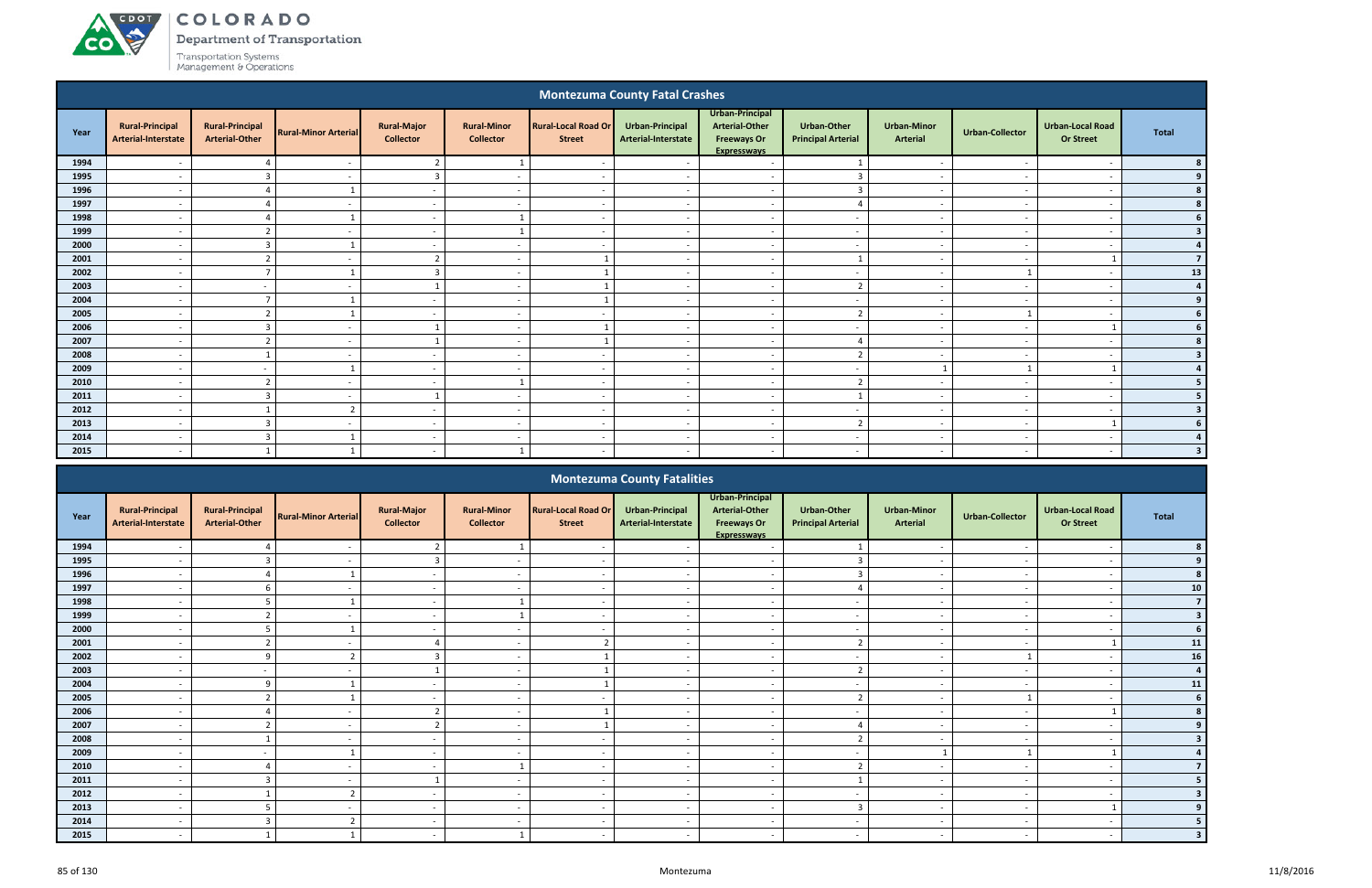Department of Transportation

Transportation Systems<br>Management & Operations

**CO** 

| Year |                          |                          |                          | <b>Montezuma County Fatal Crashes</b> |                              |                    |              |                          |                          |                      | <b>Montezuma County Fatalities</b> |                          |                          |                |
|------|--------------------------|--------------------------|--------------------------|---------------------------------------|------------------------------|--------------------|--------------|--------------------------|--------------------------|----------------------|------------------------------------|--------------------------|--------------------------|----------------|
|      | Interstate               | U.S. Highway             | <b>State Highway</b>     | <b>County Road</b>                    | <b>Municipality</b>          | <b>Frontage Rd</b> | <b>Total</b> | Interstate               | U.S. Highway             | <b>State Highway</b> | <b>County Road</b>                 | <b>Municipality</b>      | <b>Frontage Road</b>     | Total          |
| 1994 |                          | 5                        |                          | -3                                    | $\qquad \qquad \blacksquare$ |                    |              |                          | -5                       |                      |                                    |                          |                          |                |
| 1995 | $\overline{\phantom{a}}$ | -6                       |                          | $\sim$                                | $\overline{\phantom{a}}$     |                    |              | $\sim$                   | -6                       |                      | $\overline{\phantom{a}}$           | $\overline{\phantom{0}}$ |                          | 9 <sub>1</sub> |
| 1996 | $\overline{a}$           |                          |                          |                                       | $\overline{\phantom{a}}$     |                    |              | $\sim$                   | $\overline{ }$           |                      | $\overline{\phantom{a}}$           | $\overline{\phantom{0}}$ |                          | 8 <sup>1</sup> |
| 1997 | $\overline{a}$           |                          |                          | $\overline{\phantom{a}}$              | $\overline{a}$               |                    |              | $\overline{\phantom{0}}$ | -9                       |                      | $\sim$                             | $\overline{\phantom{a}}$ | $\overline{\phantom{a}}$ | 10             |
| 1998 | $\overline{\phantom{a}}$ |                          |                          |                                       | $\overline{a}$               |                    | 6            | $\sim$                   | - 5                      |                      |                                    | $\overline{\phantom{0}}$ |                          | 7 <sup>1</sup> |
| 1999 | $\overline{\phantom{a}}$ | ຳ                        | $\overline{\phantom{a}}$ |                                       | $\overline{\phantom{a}}$     |                    |              | $\overline{\phantom{0}}$ | $\overline{\phantom{a}}$ | $\sim$               |                                    | $\overline{\phantom{0}}$ | $\overline{\phantom{a}}$ | 3 <sup>1</sup> |
| 2000 | $\overline{\phantom{a}}$ | $\overline{3}$           |                          |                                       | $\overline{\phantom{a}}$     |                    |              |                          |                          |                      |                                    |                          |                          | 6 <sup>1</sup> |
| 2001 | $\overline{a}$           |                          |                          | 3                                     |                              |                    |              | $\overline{\phantom{0}}$ |                          |                      |                                    |                          |                          | 11             |
| 2002 | $\sim$                   |                          |                          |                                       |                              |                    | 13           | $\overline{\phantom{0}}$ | -9                       |                      |                                    |                          | $\overline{a}$           | 16             |
| 2003 | $\overline{\phantom{a}}$ | $\overline{\phantom{a}}$ |                          |                                       | $\overline{\phantom{a}}$     |                    |              | $\overline{\phantom{0}}$ | $\overline{2}$           |                      |                                    | $\overline{\phantom{a}}$ |                          | $\overline{4}$ |
| 2004 | $\overline{\phantom{0}}$ |                          |                          |                                       | $\overline{\phantom{a}}$     |                    | $\mathbf{q}$ | $\sim$                   | -9                       |                      |                                    | $\overline{\phantom{0}}$ |                          | 11             |
| 2005 | $\overline{\phantom{a}}$ | 3                        |                          |                                       | $\overline{\phantom{a}}$     |                    |              | $\overline{\phantom{0}}$ | $\overline{3}$           |                      |                                    | $\overline{\phantom{0}}$ |                          | 6 <sup>1</sup> |
| 2006 | $\overline{a}$           | r.                       | $\overline{\phantom{a}}$ | ຳ                                     |                              |                    |              | $\overline{\phantom{a}}$ |                          | $\sim$               |                                    |                          |                          | 8 <sup>1</sup> |
| 2007 | $\overline{a}$           | -6                       | $\overline{\phantom{a}}$ | $\overline{2}$                        | $\overline{a}$               |                    |              | $\sim$                   | 6                        | $\sim$               |                                    | $\overline{\phantom{0}}$ | . .                      | 9 <sub>o</sub> |
| 2008 | $\overline{\phantom{a}}$ | 3                        |                          |                                       | $\overline{\phantom{0}}$     |                    |              | $\overline{\phantom{a}}$ | $\overline{3}$           |                      |                                    | $\overline{\phantom{0}}$ |                          | 3 <sup>1</sup> |
| 2009 | $\overline{a}$           | $\sim$                   |                          |                                       | $\overline{3}$               |                    |              | $\overline{\phantom{0}}$ | $\sim$                   |                      |                                    | $\overline{3}$           |                          | 4 <sup>1</sup> |
| 2010 | $\overline{\phantom{a}}$ |                          |                          |                                       | $\overline{\phantom{a}}$     |                    |              | $\overline{\phantom{a}}$ | 6                        |                      |                                    |                          |                          | 7 <sup>1</sup> |
| 2011 | $\overline{a}$           |                          | $\overline{\phantom{a}}$ |                                       | $\overline{a}$               |                    |              | $\overline{a}$           |                          | $\sim$               |                                    | $\overline{\phantom{a}}$ |                          | 5 <sub>1</sub> |
| 2012 | $\overline{a}$           |                          |                          |                                       | $\sim$                       |                    |              | $\overline{\phantom{0}}$ |                          |                      |                                    | $\overline{\phantom{a}}$ | $\overline{\phantom{a}}$ | 3 <sup>1</sup> |
| 2013 | $\overline{\phantom{0}}$ | $\mathbf{B}$             |                          |                                       |                              |                    |              | $\overline{\phantom{0}}$ | - 5                      | -3                   |                                    |                          |                          | 9 <sup>1</sup> |
| 2014 | $\overline{a}$           | -3                       |                          |                                       | $\overline{\phantom{a}}$     |                    |              | $\overline{\phantom{a}}$ | $\overline{\mathbf{3}}$  | $\sim$               |                                    | $\overline{\phantom{a}}$ |                          | 5 <sub>1</sub> |
| 2015 | $\overline{\phantom{a}}$ |                          |                          | $\overline{2}$                        | $\overline{\phantom{a}}$     |                    | $\mathbf{3}$ | $\overline{\phantom{a}}$ |                          |                      |                                    |                          | $\overline{\phantom{a}}$ | 3 <sup>1</sup> |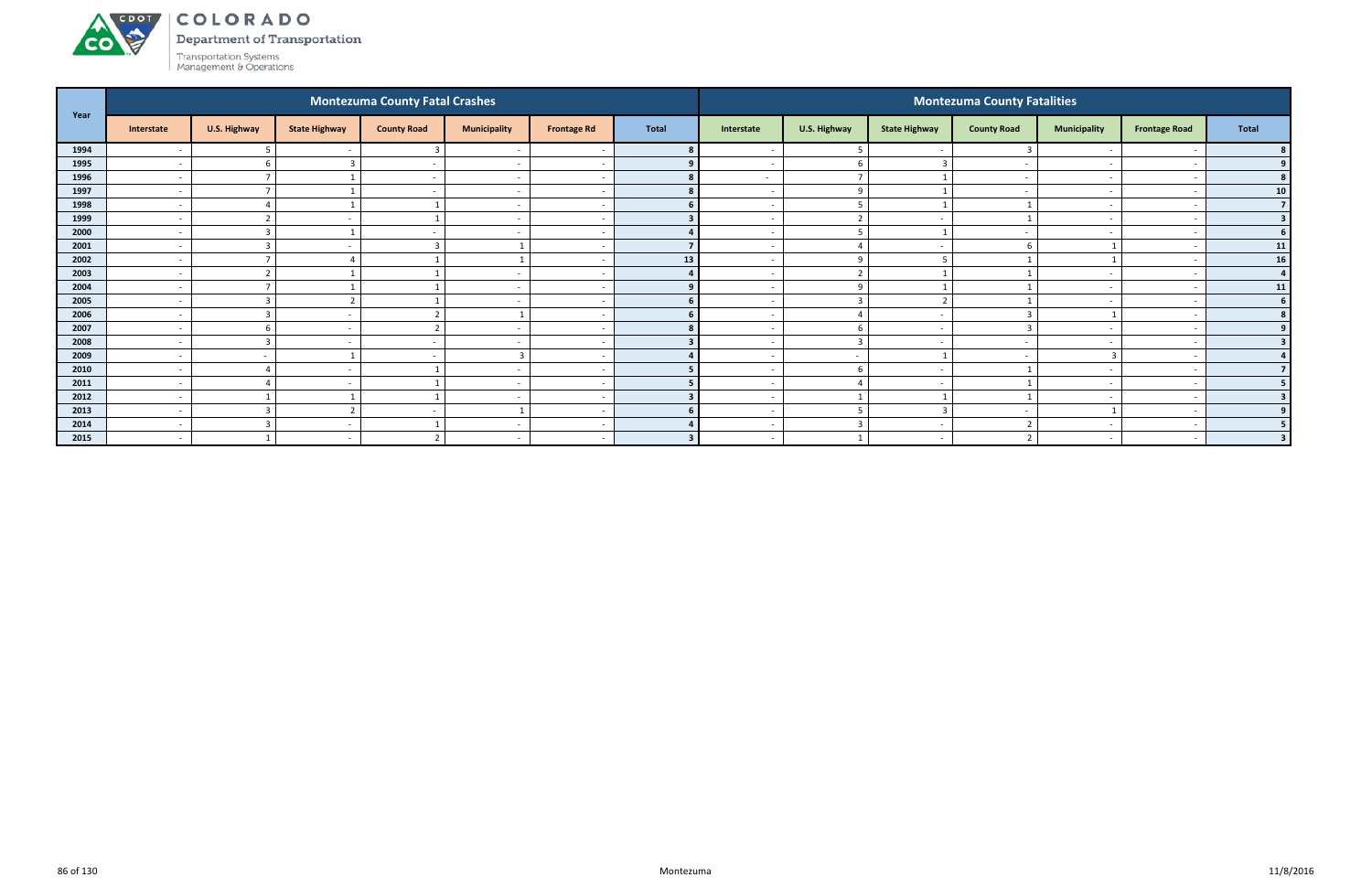# ACDOT **CO**

COLORADO

Department of Transportation

|              |                                                      |                                                 |                                            |                                        |                                        |                                             | <b>Montrose County Fatal Crashes</b>          |                                                                                      |                                          |                                                      |                          |                                             |                |
|--------------|------------------------------------------------------|-------------------------------------------------|--------------------------------------------|----------------------------------------|----------------------------------------|---------------------------------------------|-----------------------------------------------|--------------------------------------------------------------------------------------|------------------------------------------|------------------------------------------------------|--------------------------|---------------------------------------------|----------------|
| Year         | <b>Rural-Principal</b><br><b>Arterial-Interstate</b> | <b>Rural-Principal</b><br><b>Arterial-Other</b> | <b>Rural-Minor Arterial</b>                | <b>Rural-Major</b><br><b>Collector</b> | <b>Rural-Minor</b><br><b>Collector</b> | <b>Rural-Local Road Or</b><br><b>Street</b> | <b>Urban-Principal</b><br>Arterial-Interstate | Urban-Principal<br><b>Arterial-Other</b><br><b>Freeways Or</b><br><b>Expresswavs</b> | Urban-Other<br><b>Principal Arterial</b> | <b>Urban-Minor</b><br><b>Arterial</b>                | <b>Urban-Collector</b>   | <b>Urban-Local Road</b><br><b>Or Street</b> | <b>Total</b>   |
| 1994         |                                                      |                                                 |                                            | 3                                      |                                        |                                             |                                               | $\overline{\phantom{a}}$                                                             | $\overline{\phantom{a}}$                 | $\overline{\phantom{a}}$                             |                          | $\overline{\phantom{a}}$                    |                |
| 1995         |                                                      | 2                                               |                                            | -1                                     | $\overline{\phantom{a}}$               | $\overline{\phantom{a}}$                    |                                               | $\sim$                                                                               |                                          | $\overline{\phantom{a}}$                             | $\sim$                   | $\overline{\phantom{a}}$                    | $\Delta$       |
| 1996         | $\overline{\phantom{0}}$                             | $\overline{2}$                                  | $\overline{3}$                             | $\mathbf{1}$                           | $\mathbf{1}$                           | $\overline{\phantom{a}}$                    | $\overline{\phantom{a}}$                      | $\overline{a}$                                                                       | $-$                                      | $\overline{\phantom{a}}$                             | $\overline{a}$           | $\overline{\phantom{a}}$                    | $\overline{7}$ |
| 1997         |                                                      | 2                                               |                                            |                                        | $\overline{\phantom{a}}$               |                                             |                                               | $\overline{\phantom{a}}$                                                             | $\mathbf{1}$                             | $\sim$                                               |                          | $\overline{\phantom{a}}$                    |                |
| 1998         |                                                      |                                                 |                                            | $\overline{2}$                         | $\overline{2}$                         |                                             |                                               | $\overline{\phantom{a}}$                                                             |                                          | $\overline{\phantom{a}}$                             |                          |                                             | $\overline{7}$ |
| 1999         | $\overline{\phantom{a}}$                             | $\sim$                                          | $\overline{2}$                             | $\mathbf{1}$                           | $\overline{\phantom{a}}$               |                                             | $\sim$                                        | $\overline{a}$                                                                       | $\sim$                                   | $\sim$                                               | $\sim$                   | $\overline{\phantom{a}}$                    |                |
| 2000         |                                                      |                                                 | $\overline{\phantom{a}}$                   | $\sim$                                 | $\overline{\phantom{a}}$               | $\overline{\phantom{a}}$                    | $\overline{\phantom{a}}$                      | $\overline{\phantom{a}}$                                                             | $\mathbf{1}$                             | $\sim$                                               | $\sim$                   | $\overline{\phantom{a}}$                    | $\overline{2}$ |
| 2001         |                                                      |                                                 | $\overline{3}$                             |                                        | $\mathbf{1}$                           | $\overline{\phantom{a}}$                    |                                               | $\overline{\phantom{a}}$                                                             | $\mathbf{1}$                             | $\overline{\phantom{a}}$                             |                          | $\overline{\phantom{a}}$                    | $\overline{7}$ |
| 2002         | $\overline{\phantom{a}}$                             | $\overline{a}$                                  | $\overline{2}$                             | $\sim$                                 | $\mathbf{1}$                           | $\overline{\phantom{a}}$                    | $\sim$                                        | $\overline{\phantom{a}}$                                                             | $\mathbf{1}$                             | $\sim$                                               |                          | $\overline{\phantom{a}}$                    | 5              |
| 2003         |                                                      | -1                                              |                                            | $\sim$                                 | $\overline{\phantom{a}}$               | $\sim$                                      |                                               | $\sim$                                                                               | $\overline{a}$                           | $\sim$                                               |                          | $\overline{\phantom{a}}$                    | $\overline{2}$ |
| 2004         |                                                      |                                                 | $\overline{2}$                             |                                        | $\overline{\phantom{a}}$               |                                             |                                               | $\overline{\phantom{a}}$                                                             | $\overline{\phantom{a}}$                 | $\overline{\phantom{a}}$                             |                          | $\overline{\phantom{a}}$                    |                |
| 2005         | $\overline{\phantom{a}}$                             | $\overline{a}$                                  | $\overline{2}$                             | 1                                      | 1                                      |                                             | $\overline{\phantom{a}}$                      | $\overline{\phantom{a}}$                                                             | $\sim$                                   | $\mathbf{1}$                                         | $\sim$                   | $\overline{\phantom{a}}$                    |                |
| 2006         |                                                      | $\overline{2}$                                  | $\overline{2}$                             | $\sim$                                 | $\overline{\phantom{a}}$               | $\overline{\phantom{a}}$                    |                                               | $\sim$                                                                               | $\overline{2}$                           | $\sim$                                               | $\sim$                   | $\overline{\phantom{a}}$                    |                |
| 2007         |                                                      |                                                 |                                            | $\overline{2}$                         | $\mathbf{1}$                           |                                             |                                               | $\overline{\phantom{a}}$                                                             | $\overline{2}$                           | $\overline{\phantom{a}}$                             |                          | $\overline{\phantom{a}}$                    |                |
| 2008         | $\overline{\phantom{a}}$                             | $\overline{3}$                                  | $\overline{2}$                             | $\overline{2}$                         | $\overline{\phantom{a}}$               | $\overline{2}$                              | $\overline{\phantom{a}}$                      | $\overline{a}$                                                                       | $\sim$                                   | $\overline{\phantom{a}}$                             | $\sim$                   | $\overline{\phantom{a}}$                    |                |
| 2009         |                                                      | $\sim$                                          | $\overline{2}$                             | $\overline{2}$                         | $\overline{\phantom{0}}$               |                                             | $\overline{\phantom{a}}$                      | $\overline{\phantom{a}}$                                                             | $\sim$                                   | $\sim$                                               | $\sim$                   | $\overline{\phantom{a}}$                    |                |
| 2010         |                                                      | $\sim$                                          | $\overline{2}$                             | $\sim$                                 | $\overline{\phantom{0}}$               | $\overline{\phantom{0}}$                    |                                               | $\sim$                                                                               | $\overline{\phantom{a}}$                 | $\overline{a}$                                       | $\overline{\phantom{a}}$ | $\overline{\phantom{a}}$                    | $\overline{2}$ |
| 2011         | $\overline{\phantom{a}}$                             | $\overline{\phantom{a}}$                        | $\overline{2}$                             | $\mathbf{1}$                           | 1                                      |                                             |                                               | $\overline{\phantom{a}}$                                                             | $\sim$                                   | $\sim$                                               | $\overline{\phantom{a}}$ | $\overline{\phantom{a}}$                    |                |
| 2012<br>2013 | $\overline{\phantom{a}}$<br>$\overline{\phantom{a}}$ | $\sim$                                          | $\overline{\phantom{a}}$<br>$\overline{a}$ | $\overline{2}$                         | 1<br>$\overline{\phantom{0}}$          |                                             | $\overline{\phantom{a}}$<br>$\overline{a}$    | $\overline{\phantom{a}}$                                                             | $\overline{\phantom{a}}$<br>$\mathbf{1}$ | $\overline{\phantom{a}}$<br>$\overline{\phantom{a}}$ | $\sim$<br>$\overline{a}$ | $\overline{\phantom{a}}$<br>$\overline{a}$  |                |
| 2014         |                                                      | $\sim$<br>$\overline{2}$                        |                                            | $\sim$                                 | $\overline{\phantom{a}}$               | $\overline{\phantom{a}}$                    | $\overline{\phantom{a}}$                      | $\overline{a}$<br>$\overline{\phantom{a}}$                                           | $\overline{3}$                           | $\mathbf{1}$                                         | $\sim$                   | $\overline{\phantom{a}}$                    |                |
| 2015         |                                                      |                                                 | $\overline{\phantom{a}}$                   |                                        |                                        |                                             |                                               | $\overline{\phantom{a}}$                                                             |                                          |                                                      |                          |                                             |                |
|              |                                                      |                                                 |                                            |                                        |                                        |                                             |                                               |                                                                                      |                                          |                                                      |                          |                                             |                |
|              |                                                      |                                                 |                                            |                                        |                                        |                                             | <b>Montrose County Fatalities</b>             |                                                                                      |                                          |                                                      |                          |                                             |                |
| Year         | <b>Rural-Principal</b>                               | <b>Rural-Principal</b>                          | <b>Rural-Minor Arterial</b>                | <b>Rural-Major</b>                     | <b>Rural-Minor</b>                     | <b>Rural-Local Road Or</b>                  | Urban-Principal                               | Urban-Principal<br><b>Arterial-Other</b>                                             | <b>Urban-Other</b>                       | <b>Urban-Minor</b>                                   | Urban-Collector          | <b>Urban-Local Road</b>                     | <b>Total</b>   |

|      |                                               |                                                 |                             |                                        |                                        |                                             | <b>IVIUIILIUSE CUUIILY FALAIILIES</b>  |                                                                                      |                                                 |                                       |                          |                                             |            |
|------|-----------------------------------------------|-------------------------------------------------|-----------------------------|----------------------------------------|----------------------------------------|---------------------------------------------|----------------------------------------|--------------------------------------------------------------------------------------|-------------------------------------------------|---------------------------------------|--------------------------|---------------------------------------------|------------|
| Year | <b>Rural-Principal</b><br>Arterial-Interstate | <b>Rural-Principal</b><br><b>Arterial-Other</b> | <b>Rural-Minor Arterial</b> | <b>Rural-Major</b><br><b>Collector</b> | <b>Rural-Minor</b><br><b>Collector</b> | <b>Rural-Local Road Or</b><br><b>Street</b> | Urban-Principal<br>Arterial-Interstate | Urban-Principal<br><b>Arterial-Other</b><br><b>Freeways Or</b><br><b>Expressways</b> | <b>Urban-Other</b><br><b>Principal Arterial</b> | <b>Urban-Minor</b><br><b>Arterial</b> | Urban-Collector          | <b>Urban-Local Road</b><br><b>Or Street</b> | Total      |
| 1994 |                                               |                                                 |                             |                                        |                                        |                                             |                                        | $\overline{\phantom{0}}$                                                             |                                                 |                                       |                          |                                             |            |
| 1995 |                                               |                                                 |                             |                                        |                                        |                                             |                                        | $\overline{\phantom{a}}$                                                             |                                                 | $\overline{\phantom{a}}$              |                          |                                             |            |
| 1996 |                                               |                                                 |                             |                                        |                                        |                                             |                                        | $\overline{\phantom{0}}$                                                             |                                                 |                                       |                          |                                             |            |
| 1997 | $\overline{\phantom{0}}$                      |                                                 |                             |                                        | $\overline{\phantom{a}}$               |                                             | $\sim$                                 | $\sim$                                                                               |                                                 | $\sim$                                |                          |                                             |            |
| 1998 | $\overline{\phantom{0}}$                      | $\mathbf{R}$                                    |                             |                                        | $\overline{2}$                         | $\overline{\phantom{0}}$                    |                                        | $\sim$                                                                               |                                                 | $\overline{\phantom{a}}$              |                          |                                             |            |
| 1999 |                                               |                                                 |                             |                                        |                                        |                                             |                                        | $\overline{\phantom{a}}$                                                             | $\overline{\phantom{a}}$                        |                                       |                          |                                             |            |
| 2000 |                                               |                                                 |                             |                                        |                                        |                                             |                                        | $\overline{\phantom{a}}$                                                             |                                                 | $\overline{\phantom{a}}$              |                          |                                             |            |
| 2001 |                                               |                                                 |                             |                                        |                                        | $\sim$                                      |                                        | $\overline{a}$                                                                       | $\mathcal{L}$                                   | $\overline{\phantom{a}}$              |                          |                                             |            |
| 2002 |                                               |                                                 |                             |                                        |                                        |                                             |                                        | $\overline{\phantom{a}}$                                                             |                                                 |                                       |                          |                                             |            |
| 2003 | $\overline{\phantom{a}}$                      |                                                 |                             | $\sim$                                 |                                        |                                             |                                        | $\sim$                                                                               | $\overline{\phantom{a}}$                        | $\overline{\phantom{0}}$              |                          |                                             |            |
| 2004 | $-$                                           |                                                 |                             |                                        | $\overline{a}$                         | ຳ                                           | $\sim$                                 | $\sim$                                                                               | $\overline{\phantom{a}}$                        | $\overline{\phantom{a}}$              | $\overline{\phantom{a}}$ | $\overline{\phantom{a}}$                    |            |
| 2005 |                                               |                                                 |                             |                                        |                                        |                                             |                                        | $\overline{\phantom{a}}$                                                             | $\overline{\phantom{a}}$                        |                                       |                          |                                             |            |
| 2006 |                                               |                                                 |                             |                                        |                                        |                                             |                                        | $\sim$                                                                               | $\overline{2}$                                  | $\overline{\phantom{a}}$              |                          |                                             |            |
| 2007 |                                               |                                                 |                             |                                        |                                        |                                             |                                        | $\overline{\phantom{0}}$                                                             | $\overline{2}$                                  |                                       |                          |                                             | 5          |
| 2008 |                                               |                                                 |                             |                                        |                                        |                                             |                                        |                                                                                      |                                                 |                                       |                          |                                             | ${\bf 10}$ |
| 2009 |                                               | $\sim$                                          |                             |                                        | $\overline{\phantom{0}}$               |                                             |                                        | $\sim$                                                                               | $\overline{\phantom{a}}$                        | $\overline{\phantom{0}}$              |                          |                                             | 5          |
| 2010 |                                               |                                                 |                             |                                        |                                        |                                             |                                        | $\sim$                                                                               | $\overline{a}$                                  | $\overline{\phantom{0}}$              |                          |                                             |            |
| 2011 |                                               |                                                 |                             |                                        |                                        |                                             |                                        | $\overline{a}$                                                                       |                                                 |                                       |                          |                                             |            |
| 2012 |                                               |                                                 |                             |                                        |                                        |                                             |                                        | $\overline{\phantom{0}}$                                                             | $\overline{\phantom{a}}$                        | $\overline{\phantom{a}}$              |                          |                                             |            |
| 2013 |                                               |                                                 |                             |                                        |                                        |                                             |                                        | $\overline{\phantom{0}}$                                                             |                                                 |                                       |                          |                                             |            |
| 2014 |                                               |                                                 |                             |                                        |                                        |                                             |                                        |                                                                                      |                                                 |                                       |                          |                                             |            |
| 2015 |                                               |                                                 |                             |                                        |                                        |                                             |                                        | $\overline{\phantom{0}}$                                                             |                                                 | $\overline{\phantom{a}}$              |                          |                                             |            |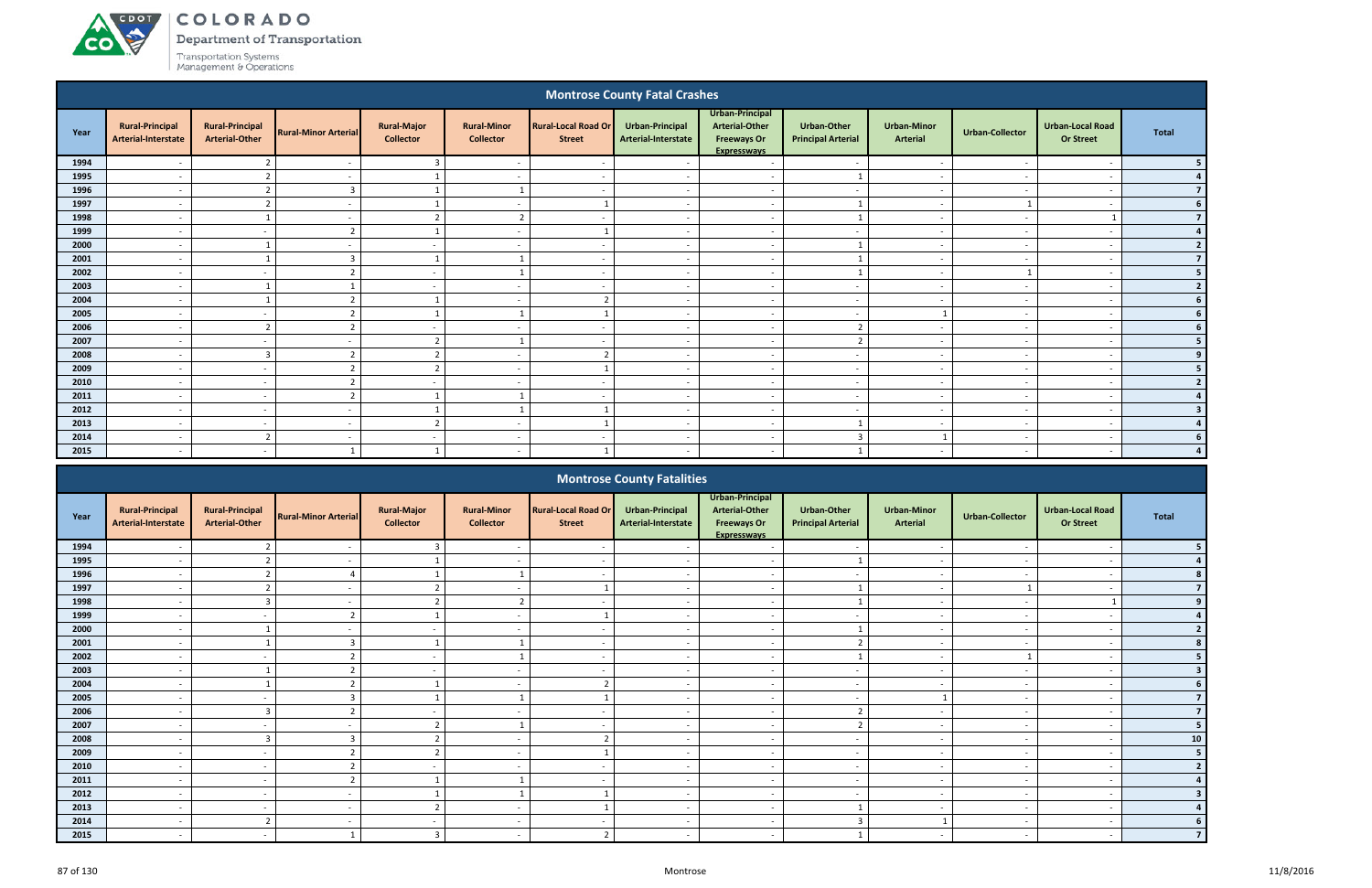# ACDOL **CO**

COLORADO

Department of Transportation

| Year |                          |                  |                      | <b>Montrose County Fatal Crashes</b> |                          |                          |              |                          |                          |                          | <b>Montrose County Fatalities</b> |                          |                      |                          |
|------|--------------------------|------------------|----------------------|--------------------------------------|--------------------------|--------------------------|--------------|--------------------------|--------------------------|--------------------------|-----------------------------------|--------------------------|----------------------|--------------------------|
|      | Interstate               | U.S. Highway     | <b>State Highway</b> | <b>County Road</b>                   | <b>Municipality</b>      | <b>Frontage Rd</b>       | <b>Total</b> | Interstate               | U.S. Highway             | <b>State Highway</b>     | <b>County Road</b>                | <b>Municipality</b>      | <b>Frontage Road</b> | <b>Total</b>             |
| 1994 |                          |                  |                      |                                      |                          |                          |              |                          |                          |                          |                                   |                          |                      |                          |
| 1995 | $\sim$                   | $\overline{3}$   |                      | $\sim$                               | $\overline{\phantom{a}}$ | $\overline{\phantom{a}}$ |              | $\sim$                   | $\overline{3}$           |                          |                                   |                          |                      |                          |
| 1996 | $\overline{\phantom{a}}$ | $\overline{2}$   |                      |                                      | $\overline{\phantom{a}}$ | $\sim$                   |              | $\sim$                   | $\overline{2}$           |                          |                                   |                          |                      |                          |
| 1997 | $\overline{\phantom{a}}$ | $\overline{3}$   |                      |                                      | $\overline{\phantom{a}}$ | $\overline{\phantom{a}}$ |              |                          |                          |                          |                                   |                          |                      |                          |
| 1998 | $\overline{\phantom{a}}$ | $\overline{2}$   |                      | $\overline{\mathbf{a}}$              |                          | $\overline{\phantom{a}}$ |              |                          | $\Delta$                 |                          |                                   |                          |                      |                          |
| 1999 | $\overline{\phantom{a}}$ | $\sim$           |                      |                                      |                          | $\overline{\phantom{a}}$ |              |                          | $\overline{\phantom{0}}$ |                          |                                   |                          |                      |                          |
| 2000 | $\overline{\phantom{a}}$ | $\mathbf{\cdot}$ |                      | $\sim$                               | $\overline{\phantom{a}}$ | $\overline{\phantom{a}}$ |              |                          | $\mathbf{\cdot}$         | $\overline{\phantom{a}}$ |                                   |                          |                      | $\overline{2}$           |
| 2001 | $\overline{\phantom{a}}$ | $\overline{2}$   |                      | $\sim$                               | $\overline{\phantom{a}}$ | $\sim$                   |              | $\sim$                   | $\overline{3}$           |                          |                                   | $\overline{\phantom{0}}$ |                      |                          |
| 2002 | $\overline{\phantom{a}}$ |                  |                      |                                      |                          | $\sim$                   |              |                          |                          | $\mathbf{\hat{z}}$       |                                   | $\mathbf{1}$             |                      |                          |
| 2003 | $\overline{\phantom{0}}$ |                  |                      |                                      | $\overline{\phantom{0}}$ | $\overline{\phantom{a}}$ |              |                          |                          |                          |                                   |                          |                      |                          |
| 2004 | $\overline{\phantom{a}}$ |                  |                      | ຳ                                    | $\overline{\phantom{a}}$ | $\overline{a}$           |              |                          |                          |                          |                                   |                          |                      |                          |
| 2005 | $\overline{\phantom{a}}$ | $\sim$           |                      | $\mathbf{\hat{}}$                    |                          | $\overline{\phantom{a}}$ |              |                          | $\overline{\phantom{a}}$ |                          |                                   |                          |                      | $\overline{\mathbf{z}}$  |
| 2006 | $\overline{\phantom{a}}$ | Δ                |                      |                                      | $\overline{\phantom{a}}$ | $\overline{\phantom{a}}$ |              |                          | -5                       |                          |                                   | $\overline{\phantom{0}}$ |                      |                          |
| 2007 | $\overline{\phantom{a}}$ | $\overline{2}$   |                      |                                      | $\overline{\phantom{a}}$ | $\overline{\phantom{a}}$ |              |                          | $\overline{2}$           |                          |                                   |                          |                      |                          |
| 2008 | $\overline{\phantom{0}}$ | $\overline{3}$   |                      |                                      | $\overline{\phantom{0}}$ | -                        |              |                          | $\overline{3}$           |                          |                                   |                          |                      | 10 <sup>1</sup>          |
| 2009 | $\overline{\phantom{a}}$ | $\sim$           |                      |                                      | $\overline{\phantom{a}}$ | $\sim$                   |              |                          | $\overline{\phantom{a}}$ |                          |                                   |                          |                      | 5                        |
| 2010 | $\overline{\phantom{a}}$ | $\sim$           |                      |                                      | $\overline{\phantom{a}}$ | $\sim$                   |              |                          | $\sim$                   |                          |                                   |                          |                      | $\overline{\mathbf{z}}$  |
| 2011 | $\sim$                   | $\sim$           |                      |                                      | $\overline{\phantom{a}}$ | $\overline{\phantom{a}}$ |              |                          | $\sim$                   |                          |                                   | $\overline{\phantom{0}}$ |                      |                          |
| 2012 | $\overline{a}$           | $\sim$           |                      |                                      | $\overline{\phantom{a}}$ | $\sim$                   |              | $\sim$                   | $\overline{\phantom{a}}$ |                          |                                   | $\overline{\phantom{a}}$ |                      |                          |
| 2013 | $\overline{\phantom{a}}$ |                  |                      | $\overline{\phantom{0}}$             | $\overline{\phantom{a}}$ | . .                      |              |                          |                          |                          |                                   |                          |                      |                          |
| 2014 | $\overline{\phantom{a}}$ | 5                |                      | $\sim$                               | $\overline{\phantom{a}}$ | $\sim$                   | 6            | $\overline{\phantom{0}}$ |                          |                          |                                   |                          |                      |                          |
| 2015 | $\overline{\phantom{a}}$ |                  |                      | $\mathbf{\hat{}}$                    | $\overline{\phantom{a}}$ | $\sim$                   |              |                          |                          |                          |                                   |                          |                      | $\overline{\phantom{a}}$ |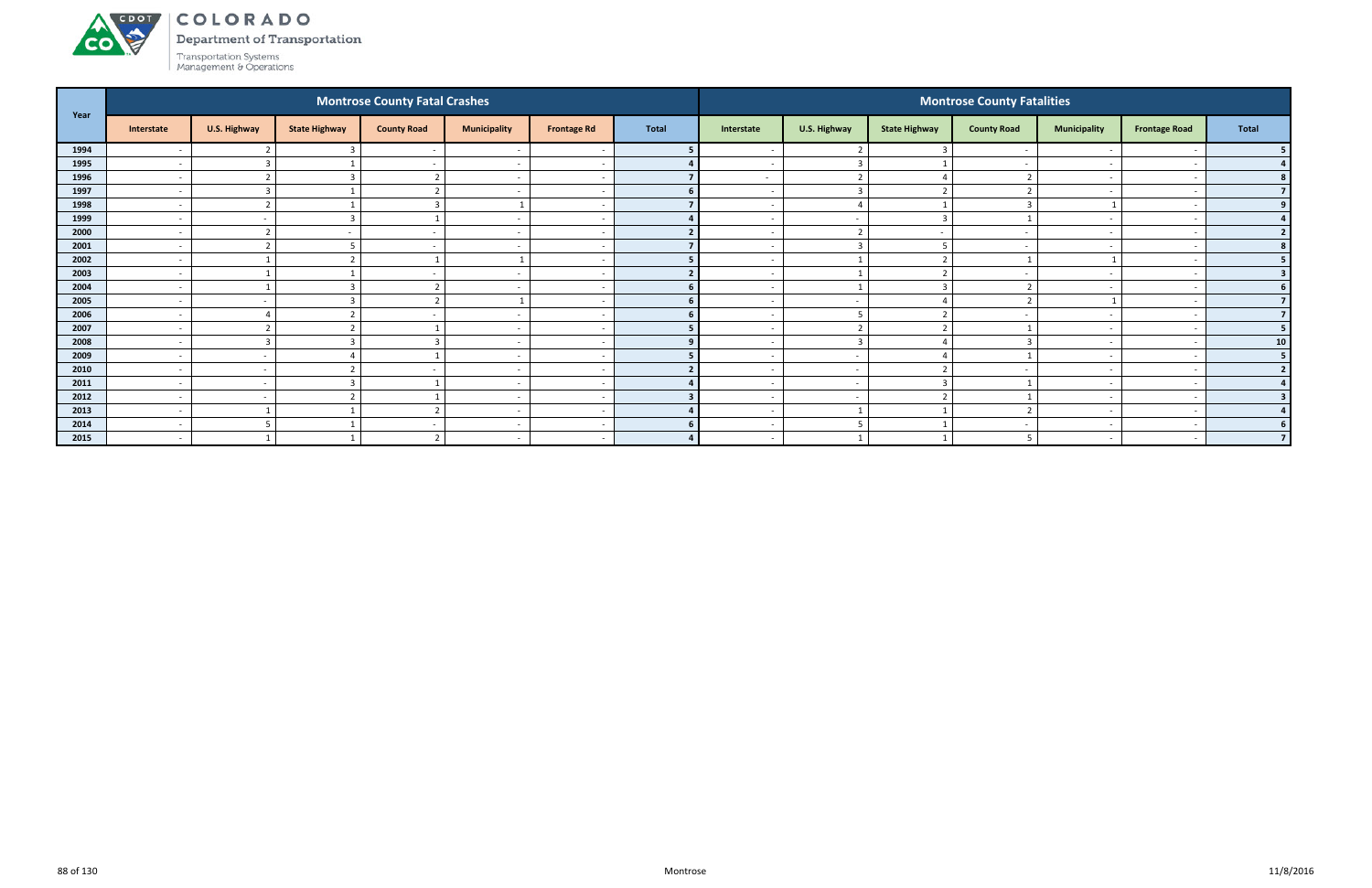**CO** 

Department of Transportation

|      |                                                                                                                                                                                                                    |                                                 |                             |                                        |                                        |                                             | <b>Morgan County Fatal Crashes</b>     |                                                                               |                                                 |                                       |                          |                                             |                |
|------|--------------------------------------------------------------------------------------------------------------------------------------------------------------------------------------------------------------------|-------------------------------------------------|-----------------------------|----------------------------------------|----------------------------------------|---------------------------------------------|----------------------------------------|-------------------------------------------------------------------------------|-------------------------------------------------|---------------------------------------|--------------------------|---------------------------------------------|----------------|
| Year | <b>Rural-Principal</b><br>Arterial-Interstate                                                                                                                                                                      | <b>Rural-Principal</b><br><b>Arterial-Other</b> | <b>Rural-Minor Arterial</b> | <b>Rural-Major</b><br><b>Collector</b> | <b>Rural-Minor</b><br><b>Collector</b> | <b>Rural-Local Road Or</b><br><b>Street</b> | Urban-Principal<br>Arterial-Interstate | Urban-Principal<br><b>Arterial-Other</b><br><b>Freeways Or</b><br>Expressways | <b>Urban-Other</b><br><b>Principal Arterial</b> | <b>Urban-Minor</b><br><b>Arterial</b> | <b>Urban-Collector</b>   | <b>Urban-Local Road</b><br><b>Or Street</b> | <b>Total</b>   |
| 1994 |                                                                                                                                                                                                                    | $\overline{\phantom{a}}$                        | $\overline{\phantom{a}}$    | $\sim$                                 | $\overline{2}$                         |                                             |                                        | $\overline{a}$                                                                | $\overline{\phantom{a}}$                        | $\overline{\phantom{a}}$              |                          | $\overline{\phantom{a}}$                    |                |
| 1995 |                                                                                                                                                                                                                    | $\sim$                                          |                             | 3                                      | 3                                      |                                             |                                        | $\overline{a}$                                                                | $\overline{\phantom{a}}$                        | $\overline{\phantom{a}}$              |                          |                                             | 6              |
| 1996 | $\overline{3}$                                                                                                                                                                                                     | $\overline{\phantom{a}}$                        | $\mathbf{r}$                | $\sim$                                 | $\overline{\phantom{a}}$               | $\mathbf{\Omega}$                           |                                        | $\overline{\phantom{a}}$                                                      | $\overline{\phantom{0}}$                        | $\overline{\phantom{a}}$              |                          | $\overline{\phantom{a}}$                    | $\overline{7}$ |
| 1997 | 3                                                                                                                                                                                                                  | <u>т</u>                                        |                             | $\overline{\phantom{a}}$               |                                        |                                             |                                        | $\overline{\phantom{a}}$                                                      |                                                 | $\overline{\phantom{a}}$              |                          |                                             | 6              |
| 1998 |                                                                                                                                                                                                                    |                                                 | $\overline{\phantom{0}}$    | $\sim$                                 |                                        |                                             |                                        | $\sim$                                                                        | $\sim$                                          | $\sim$                                | $\sim$                   | $\overline{\phantom{a}}$                    | 5              |
| 1999 | $\overline{3}$                                                                                                                                                                                                     | $\overline{\phantom{a}}$                        |                             | $\overline{2}$                         | $\overline{\phantom{a}}$               |                                             |                                        | $-$                                                                           |                                                 | $\sim$                                | $\sim$                   | $\overline{\phantom{a}}$                    | ${\bf 10}$     |
| 2000 | 6                                                                                                                                                                                                                  | $\sim$                                          | $\overline{\phantom{a}}$    | $\sim$                                 | $\mathbf{1}$                           | $\overline{\phantom{a}}$                    |                                        | $\overline{a}$                                                                | $\sim$                                          | $\sim$                                | $\sim$                   | $\overline{\phantom{a}}$                    | 7 <sup>1</sup> |
|      | 2001<br>$\overline{2}$<br>ຳ<br>ຳ<br>$\overline{\phantom{a}}$<br>$\overline{\phantom{0}}$<br>$\sim$<br>$\overline{\phantom{0}}$<br>$\overline{\phantom{a}}$<br>$\overline{\phantom{a}}$<br>$\overline{\phantom{a}}$ |                                                 |                             |                                        |                                        |                                             |                                        |                                                                               |                                                 |                                       |                          |                                             | 7 <sup>1</sup> |
| 2002 | 5                                                                                                                                                                                                                  | $\sim$                                          |                             | $\overline{3}$                         | - 1                                    | $\mathbf{3}$                                |                                        | $\overline{\phantom{a}}$                                                      | $\overline{\phantom{a}}$                        | $\sim$                                |                          | $\overline{\phantom{a}}$                    | 11             |
| 2003 |                                                                                                                                                                                                                    | h                                               |                             | $\overline{2}$                         |                                        |                                             |                                        | $\overline{\phantom{a}}$                                                      | $\overline{\phantom{a}}$                        | $\overline{\phantom{a}}$              |                          |                                             |                |
| 2004 |                                                                                                                                                                                                                    |                                                 |                             |                                        | $\overline{\phantom{0}}$               |                                             |                                        | $\overline{\phantom{a}}$                                                      | $\overline{\phantom{a}}$                        | $\sim$                                |                          |                                             |                |
| 2005 |                                                                                                                                                                                                                    |                                                 | $\overline{\phantom{a}}$    | $\sim$                                 |                                        |                                             |                                        | $\overline{\phantom{a}}$                                                      | $\overline{\phantom{a}}$                        | $\sim$                                | $\sim$                   | $\overline{\phantom{a}}$                    |                |
| 2006 | 3                                                                                                                                                                                                                  | $\sim$                                          |                             | $\sim$                                 | $\overline{\phantom{a}}$               |                                             | $\overline{\phantom{a}}$               | $\overline{a}$                                                                | $\overline{\phantom{a}}$                        | $\overline{\phantom{a}}$              | $\sim$                   | $\overline{\phantom{a}}$                    |                |
| 2007 |                                                                                                                                                                                                                    |                                                 |                             |                                        |                                        | $\overline{\phantom{a}}$                    |                                        | $\sim$                                                                        | $\sim$                                          | $\sim$                                | $\overline{\phantom{a}}$ | $\overline{\phantom{a}}$                    |                |
| 2008 | 3                                                                                                                                                                                                                  | $\overline{\phantom{a}}$                        |                             | $\sim$                                 | $\overline{\phantom{a}}$               |                                             |                                        | $\overline{\phantom{a}}$                                                      | $\overline{\phantom{0}}$                        | $\sim$                                |                          | $\overline{\phantom{a}}$                    |                |
| 2009 | 3                                                                                                                                                                                                                  | $\sim$                                          |                             | $\sim$                                 |                                        |                                             |                                        | $\overline{\phantom{a}}$                                                      |                                                 | $\overline{\phantom{a}}$              |                          |                                             | 3              |
| 2010 | $\overline{3}$                                                                                                                                                                                                     | $\overline{3}$                                  |                             |                                        | $\overline{\phantom{a}}$               | $\overline{\phantom{a}}$                    |                                        | $\overline{\phantom{a}}$                                                      | $\overline{\phantom{a}}$                        | $\sim$                                |                          | $\overline{\phantom{a}}$                    |                |
| 2011 |                                                                                                                                                                                                                    |                                                 |                             | $\overline{\phantom{a}}$               | $\overline{\phantom{0}}$               |                                             |                                        | $\overline{\phantom{a}}$                                                      | $\sim$                                          | $\sim$                                |                          |                                             |                |
| 2012 | $\mathbf{1}$                                                                                                                                                                                                       | $\sim$                                          |                             | $\overline{4}$                         | $\sim$                                 | n,                                          | $\sim$                                 | $\overline{a}$                                                                | $\overline{\phantom{a}}$                        |                                       | $\sim$                   | $\overline{\phantom{a}}$                    |                |
| 2013 | $\overline{3}$                                                                                                                                                                                                     | $\sim$                                          | $\overline{\phantom{a}}$    | $\sim$                                 | $\overline{a}$                         | ຳ                                           | $\overline{\phantom{a}}$               | $\overline{a}$                                                                | $\overline{\phantom{a}}$                        | $\sim$                                | $\sim$                   | $\overline{\phantom{a}}$                    |                |
| 2014 | $\mathbf{r}$                                                                                                                                                                                                       | $\overline{\phantom{a}}$                        |                             |                                        | 1                                      | $\overline{\phantom{a}}$                    |                                        | $\overline{a}$                                                                |                                                 | $\overline{\phantom{a}}$              | $\overline{\phantom{a}}$ | $\overline{\phantom{a}}$                    |                |
| 2015 | 5                                                                                                                                                                                                                  |                                                 |                             |                                        |                                        |                                             |                                        |                                                                               |                                                 |                                       |                          |                                             |                |
|      |                                                                                                                                                                                                                    |                                                 |                             |                                        |                                        |                                             | あきえん こうかん しょうきょうせいしょ                   |                                                                               |                                                 |                                       |                          |                                             |                |

|      |                                               |                                                 |                             |                                        |                                        |                                             | <b>Morgan County Fatalities</b>               |                                                                                      |                                                 |                                       |                          |                                             |              |
|------|-----------------------------------------------|-------------------------------------------------|-----------------------------|----------------------------------------|----------------------------------------|---------------------------------------------|-----------------------------------------------|--------------------------------------------------------------------------------------|-------------------------------------------------|---------------------------------------|--------------------------|---------------------------------------------|--------------|
| Year | <b>Rural-Principal</b><br>Arterial-Interstate | <b>Rural-Principal</b><br><b>Arterial-Other</b> | <b>Rural-Minor Arterial</b> | <b>Rural-Major</b><br><b>Collector</b> | <b>Rural-Minor</b><br><b>Collector</b> | <b>Rural-Local Road Or</b><br><b>Street</b> | <b>Urban-Principal</b><br>Arterial-Interstate | Urban-Principal<br><b>Arterial-Other</b><br><b>Freeways Or</b><br><b>Expressways</b> | <b>Urban-Other</b><br><b>Principal Arterial</b> | <b>Urban-Minor</b><br><b>Arterial</b> | <b>Urban-Collector</b>   | <b>Urban-Local Road</b><br><b>Or Street</b> | <b>Total</b> |
| 1994 |                                               |                                                 |                             |                                        | 3                                      |                                             |                                               |                                                                                      |                                                 |                                       |                          |                                             | 10           |
| 1995 |                                               |                                                 |                             | ີ                                      | $\overline{3}$                         |                                             |                                               |                                                                                      |                                                 |                                       |                          |                                             |              |
| 1996 | $\overline{3}$                                | $\sim$                                          | $\mathbf{a}$                | $\sim$                                 | $\overline{\phantom{a}}$               |                                             | $\overline{\phantom{a}}$                      | $\overline{\phantom{a}}$                                                             | $\overline{\phantom{a}}$                        | $\sim$                                | $\sim$                   | $\overline{\phantom{a}}$                    |              |
| 1997 |                                               | $\overline{\phantom{a}}$                        |                             | $\sim$                                 | $\overline{\phantom{a}}$               |                                             |                                               | $\overline{\phantom{a}}$                                                             | $\sim$                                          | $\overline{\phantom{0}}$              |                          | $\overline{\phantom{a}}$                    |              |
| 1998 |                                               |                                                 |                             | $\sim$                                 |                                        | ີ                                           |                                               | $\overline{\phantom{a}}$                                                             | $\overline{\phantom{a}}$                        | $\overline{\phantom{0}}$              |                          | $\overline{\phantom{a}}$                    |              |
| 1999 |                                               |                                                 |                             | $\overline{\phantom{a}}$               | $\overline{\phantom{a}}$               |                                             |                                               | $\overline{\phantom{a}}$                                                             |                                                 | $\qquad \qquad \blacksquare$          |                          | $\overline{\phantom{a}}$                    | 11           |
| 2000 |                                               |                                                 |                             | $\overline{\phantom{0}}$               |                                        |                                             |                                               | $\overline{\phantom{a}}$                                                             | $\overline{\phantom{0}}$                        | $\overline{\phantom{0}}$              |                          |                                             | ${\bf 10}$   |
| 2001 |                                               |                                                 | $\sim$                      |                                        | $\overline{\phantom{a}}$               |                                             | $\overline{\phantom{a}}$                      | $\overline{\phantom{a}}$                                                             | $\overline{\phantom{a}}$                        | $\sim$                                | $\overline{\phantom{a}}$ | $\overline{\phantom{a}}$                    | 11           |
| 2002 |                                               |                                                 |                             |                                        | $\overline{\phantom{a}}$               | $\sqrt{2}$                                  |                                               | $\overline{\phantom{a}}$                                                             | $\overline{\phantom{a}}$                        | $\overline{\phantom{a}}$              |                          |                                             | 12           |
| 2003 |                                               |                                                 |                             |                                        | $\overline{\phantom{a}}$               |                                             |                                               | $\overline{\phantom{a}}$                                                             | $\sim$                                          | $\overline{\phantom{a}}$              |                          | $\overline{\phantom{a}}$                    |              |
| 2004 |                                               |                                                 |                             |                                        |                                        |                                             |                                               | $\overline{\phantom{a}}$                                                             | $\overline{\phantom{0}}$                        | $\overline{\phantom{0}}$              |                          |                                             |              |
| 2005 |                                               |                                                 |                             | $\sim$                                 |                                        |                                             |                                               | $\overline{\phantom{a}}$                                                             | $\overline{a}$                                  | $\overline{\phantom{a}}$              |                          | $\overline{\phantom{a}}$                    |              |
| 2006 | 3                                             | $\overline{\phantom{a}}$                        |                             | $\sim$                                 | $\overline{\phantom{a}}$               |                                             | $\overline{\phantom{a}}$                      | $\overline{\phantom{a}}$                                                             | $\overline{\phantom{a}}$                        | $\overline{\phantom{a}}$              | $\overline{\phantom{a}}$ | $\overline{\phantom{a}}$                    |              |
| 2007 | $\mathbf{r}$                                  |                                                 |                             |                                        |                                        |                                             |                                               | $\overline{\phantom{a}}$                                                             | $\sim$                                          | $\overline{\phantom{a}}$              |                          |                                             |              |
| 2008 |                                               |                                                 |                             | $\sim$                                 | $\overline{\phantom{a}}$               |                                             |                                               | $\overline{\phantom{a}}$                                                             | $\overline{\phantom{a}}$                        | $\sim$                                |                          | $\overline{\phantom{a}}$                    |              |
| 2009 |                                               |                                                 |                             | $\sim$                                 |                                        |                                             |                                               | $\overline{\phantom{a}}$                                                             | $\overline{\phantom{a}}$                        | $\overline{\phantom{a}}$              |                          |                                             |              |
| 2010 |                                               |                                                 |                             |                                        | $\overline{\phantom{a}}$               |                                             |                                               | $\overline{\phantom{a}}$                                                             | $\overline{\phantom{a}}$                        | $\sim$                                |                          | $\overline{\phantom{a}}$                    |              |
| 2011 |                                               |                                                 |                             | $\overline{\phantom{0}}$               | $\overline{\phantom{a}}$               |                                             |                                               | $\overline{\phantom{0}}$                                                             | $\sim$                                          | $\overline{\phantom{0}}$              |                          |                                             |              |
| 2012 |                                               |                                                 |                             |                                        |                                        |                                             |                                               |                                                                                      | $\overline{\phantom{a}}$                        |                                       |                          |                                             |              |
| 2013 |                                               |                                                 |                             | $\overline{\phantom{a}}$               | $\overline{\phantom{a}}$               |                                             |                                               |                                                                                      | $\overline{\phantom{a}}$                        | $\overline{\phantom{a}}$              |                          |                                             |              |
| 2014 |                                               | $\overline{\phantom{a}}$                        |                             |                                        |                                        |                                             |                                               | $\overline{\phantom{a}}$                                                             |                                                 | $\overline{\phantom{a}}$              |                          | $\overline{\phantom{a}}$                    |              |
| 2015 |                                               |                                                 |                             | $\sim$                                 | $\overline{\phantom{a}}$               |                                             |                                               | $\sim$                                                                               | $\overline{\phantom{a}}$                        | $\sim$                                |                          |                                             |              |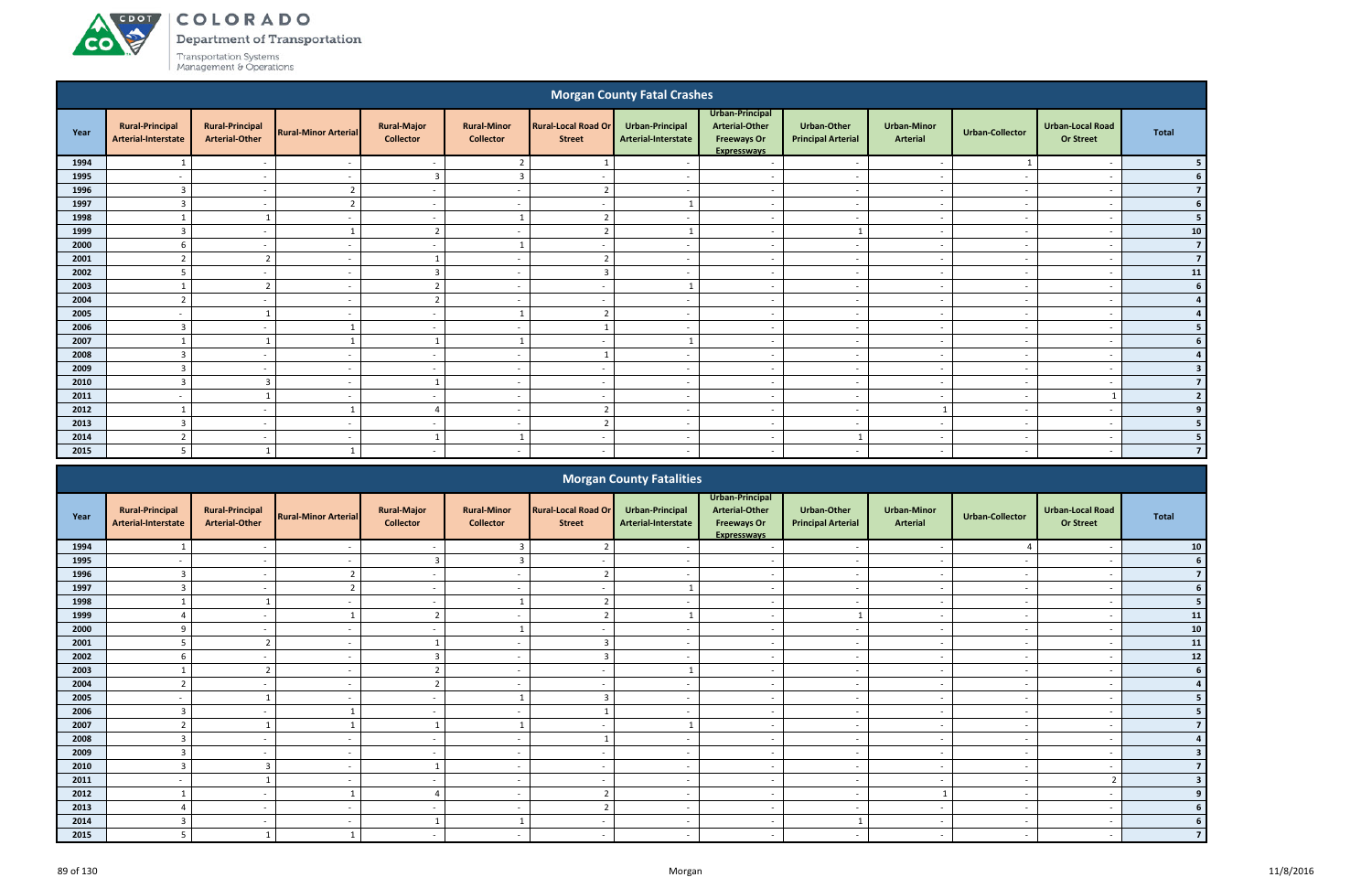**CO** 

Department of Transportation Transportation Systems<br>Management & Operations

| Year |            |                          |                          | <b>Morgan County Fatal Crashes</b> |                          |                          |                         |                          |                          |                          | <b>Morgan County Fatalities</b> |                          |                          |                         |
|------|------------|--------------------------|--------------------------|------------------------------------|--------------------------|--------------------------|-------------------------|--------------------------|--------------------------|--------------------------|---------------------------------|--------------------------|--------------------------|-------------------------|
|      | Interstate | U.S. Highway             | <b>State Highway</b>     | <b>County Road</b>                 | <b>Municipality</b>      | <b>Frontage Rd</b>       | <b>Total</b>            | Interstate               | U.S. Highway             | <b>State Highway</b>     | <b>County Road</b>              | <b>Municipality</b>      | <b>Frontage Road</b>     | <b>Total</b>            |
| 1994 |            | $\sim$                   | $\sim$                   |                                    |                          |                          | 5                       |                          | $\sim$                   | $\overline{\phantom{a}}$ |                                 | 4                        | $\overline{\phantom{a}}$ | 10 <sub>1</sub>         |
| 1995 |            | $\overline{\phantom{a}}$ | $\sim$                   |                                    |                          |                          | 6                       | $\overline{\phantom{0}}$ | $\sim$                   | $\overline{\phantom{a}}$ |                                 |                          |                          | 6 <sup>1</sup>          |
| 1996 |            |                          |                          |                                    | $\overline{\phantom{0}}$ |                          | $\overline{\mathbf{z}}$ | $\mathbf{R}$             |                          |                          |                                 | $\overline{\phantom{a}}$ |                          | 7 <sup>1</sup>          |
| 1997 |            | $\overline{\phantom{a}}$ | ຳ                        | $\overline{\phantom{a}}$           |                          |                          | 6 <sup>1</sup>          |                          | $\overline{\phantom{a}}$ |                          |                                 |                          | -                        | 6 <sup>1</sup>          |
| 1998 |            |                          | $\sim$                   |                                    | $\overline{\phantom{a}}$ |                          | 5                       |                          |                          | $\overline{\phantom{a}}$ |                                 | $\overline{\phantom{0}}$ |                          | 5 <sup>1</sup>          |
| 1999 |            |                          | $\overline{z}$           |                                    | $\sim$                   |                          | 10                      | -5                       |                          |                          |                                 | $\overline{\phantom{a}}$ | $\overline{\phantom{a}}$ | $11$                    |
| 2000 |            |                          | $\overline{\phantom{a}}$ |                                    |                          |                          | $\overline{7}$          |                          | $\sim$                   | $\overline{\phantom{a}}$ |                                 | $\overline{\phantom{0}}$ |                          | 10 <sup>1</sup>         |
| 2001 |            | $\overline{\phantom{0}}$ | $\sim$                   |                                    | $\overline{\phantom{0}}$ |                          | $\overline{7}$          |                          | ຳ                        | $\overline{\phantom{a}}$ |                                 | $\sim$                   |                          | 11                      |
| 2002 |            |                          | $\mathcal{L}$            |                                    |                          |                          | 11                      |                          |                          |                          |                                 |                          |                          | $12$                    |
| 2003 |            | $\mathbf{\hat{z}}$       |                          |                                    | $\overline{\phantom{0}}$ |                          | 6                       |                          | $\mathbf{\hat{z}}$       |                          |                                 | $\overline{\phantom{a}}$ | -                        | 6 <sup>1</sup>          |
| 2004 |            | $\overline{\phantom{a}}$ | $\overline{2}$           | $\sim$                             | $\overline{\phantom{0}}$ |                          | 4                       | ຳ                        | $\sim$                   | ຳ                        | $\overline{\phantom{a}}$        | $\overline{\phantom{a}}$ | $\overline{a}$           | $\overline{4}$          |
| 2005 |            |                          | $\sim$                   | $\overline{3}$                     |                          |                          | $\mathbf{A}$            | $\overline{\phantom{a}}$ |                          | -                        |                                 | $\overline{\phantom{0}}$ |                          | 5 <sup>1</sup>          |
| 2006 |            |                          | $\sim$                   |                                    | $\sim$                   |                          | 5                       | $\mathbf{R}$             |                          | $\overline{\phantom{a}}$ |                                 | $\overline{\phantom{a}}$ |                          | 5                       |
| 2007 |            | $\mathbf{\hat{z}}$       | $\overline{\phantom{a}}$ |                                    |                          |                          | 6                       |                          | ຳ                        |                          |                                 |                          |                          | 7 <sup>1</sup>          |
| 2008 |            | $\sim$                   | $\sim$                   |                                    | $\sim$                   |                          |                         |                          | $\sim$                   | $\overline{\phantom{a}}$ |                                 | $\sim$                   |                          |                         |
| 2009 |            | $\overline{\phantom{a}}$ | $\sim$                   | $\sim$                             | $\sim$                   |                          | $\overline{\mathbf{3}}$ | $\mathbf{R}$             | $\overline{a}$           | $\overline{\phantom{a}}$ | $\overline{\phantom{a}}$        | $\overline{\phantom{0}}$ | $\overline{\phantom{0}}$ | 3                       |
| 2010 |            | $\overline{2}$           | $\mathcal{D}$            | $\overline{a}$                     | $\overline{\phantom{0}}$ |                          | $\overline{ }$          | $\mathbf{R}$             | ຳ                        | ີ                        | $\sim$                          | $\overline{\phantom{0}}$ |                          | $\overline{7}$          |
| 2011 |            |                          | $\sim$                   | $\sim$                             |                          |                          |                         | $\overline{\phantom{a}}$ |                          | $\overline{\phantom{0}}$ |                                 | $\mathcal{L}$            |                          | $\overline{\mathbf{3}}$ |
| 2012 |            |                          | $\sqrt{2}$               |                                    |                          |                          | 9                       |                          |                          |                          |                                 |                          |                          | 9 <sup>1</sup>          |
| 2013 |            | $\sim$                   | $\sim$                   |                                    | $\sim$                   |                          | 5                       |                          | $\sim$                   | $\overline{\phantom{a}}$ |                                 | $\sim$                   | $\overline{\phantom{a}}$ | 6 <sup>1</sup>          |
| 2014 |            |                          |                          |                                    |                          | $\overline{\phantom{a}}$ | 5                       | $\overline{3}$           |                          |                          |                                 |                          | $\overline{\phantom{a}}$ | 6 <sup>1</sup>          |
| 2015 |            |                          |                          | $\overline{\phantom{a}}$           |                          |                          |                         |                          |                          |                          | $\overline{\phantom{a}}$        | $\overline{\phantom{0}}$ |                          | $\overline{7}$          |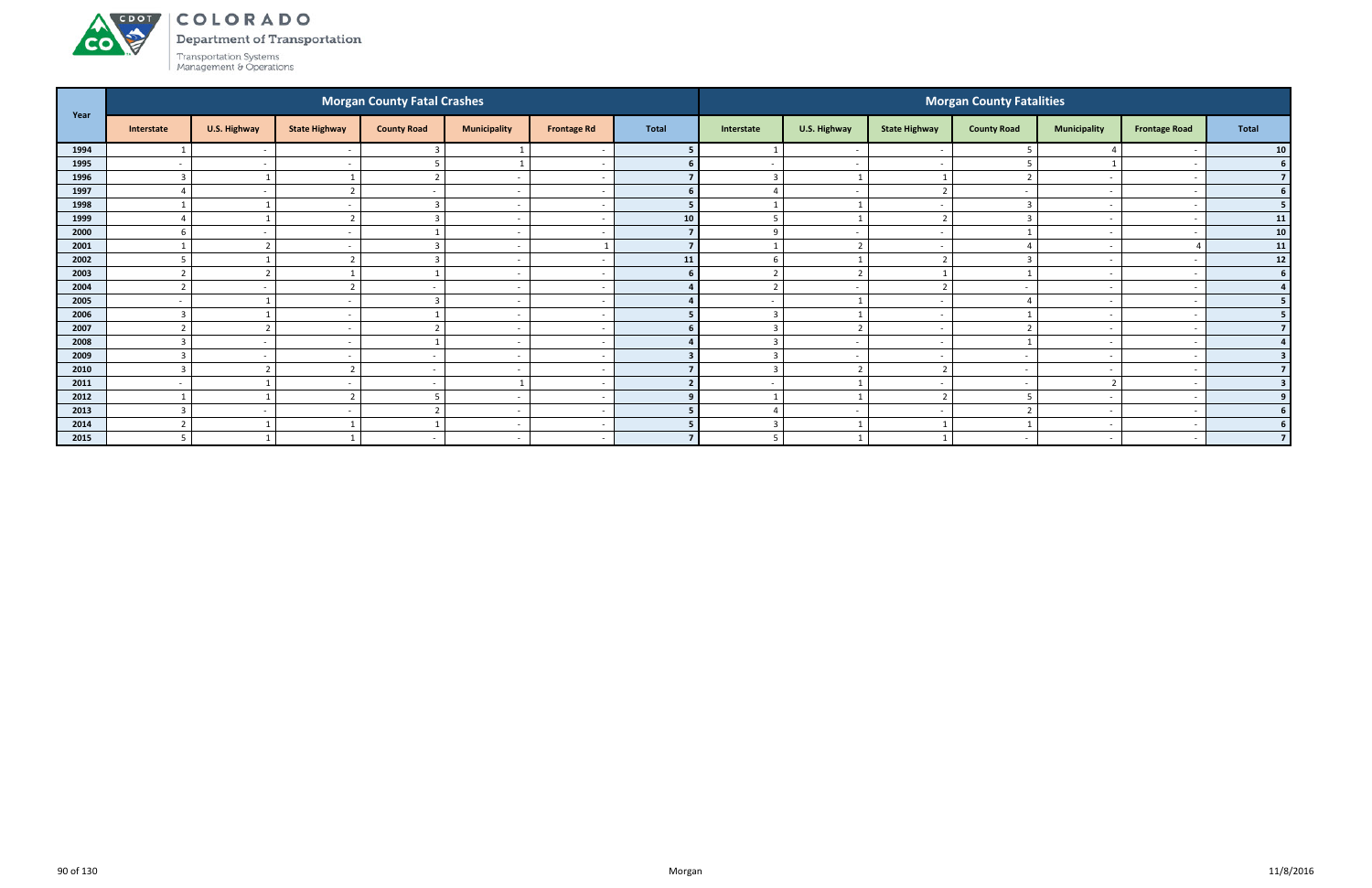**CO** 

Department of Transportation

|                                                                                                                                                                                                                                                                                                                                                                                                                                                           |                                               |                                                 |                             |                                        |                                        |                                             | <b>Otero County Fatal Crashes</b>      |                                                                               |                                          |                                |                          |                                             |                |
|-----------------------------------------------------------------------------------------------------------------------------------------------------------------------------------------------------------------------------------------------------------------------------------------------------------------------------------------------------------------------------------------------------------------------------------------------------------|-----------------------------------------------|-------------------------------------------------|-----------------------------|----------------------------------------|----------------------------------------|---------------------------------------------|----------------------------------------|-------------------------------------------------------------------------------|------------------------------------------|--------------------------------|--------------------------|---------------------------------------------|----------------|
| Year                                                                                                                                                                                                                                                                                                                                                                                                                                                      | <b>Rural-Principal</b><br>Arterial-Interstate | <b>Rural-Principal</b><br><b>Arterial-Other</b> | <b>Rural-Minor Arterial</b> | <b>Rural-Major</b><br><b>Collector</b> | <b>Rural-Minor</b><br><b>Collector</b> | <b>Rural-Local Road Or</b><br><b>Street</b> | Urban-Principal<br>Arterial-Interstate | Urban-Principal<br><b>Arterial-Other</b><br><b>Freeways Or</b><br>Expressways | Urban-Other<br><b>Principal Arterial</b> | <b>Urban-Minor</b><br>Arterial | <b>Urban-Collector</b>   | <b>Urban-Local Road</b><br><b>Or Street</b> | <b>Total</b>   |
| 1994                                                                                                                                                                                                                                                                                                                                                                                                                                                      |                                               | $\overline{2}$                                  | $\overline{\phantom{a}}$    | $\overline{3}$                         |                                        |                                             |                                        | $\sim$                                                                        | $\overline{\phantom{a}}$                 | $\sim$                         | $\sim$                   |                                             |                |
| 1995                                                                                                                                                                                                                                                                                                                                                                                                                                                      | $\overline{\phantom{a}}$                      | $\overline{2}$                                  |                             |                                        | $\overline{a}$                         | $\mathcal{D}$                               | $\sim$                                 | $\sim$                                                                        | $\overline{a}$                           | $\overline{\phantom{a}}$       | $\sim$                   | $\overline{\phantom{a}}$                    |                |
| 1996                                                                                                                                                                                                                                                                                                                                                                                                                                                      | $\overline{\phantom{a}}$                      | $\sim$                                          | $\mathbf{1}$                | $\overline{1}$                         | $\mathbf{1}$                           | $\overline{\mathbf{1}}$                     | $\sim$                                 | $\sim$                                                                        | $\overline{a}$                           | $\sim$                         | $\sim$                   | $\overline{\phantom{a}}$                    |                |
| 1997                                                                                                                                                                                                                                                                                                                                                                                                                                                      | $\overline{\phantom{a}}$                      | $\overline{3}$                                  | $\overline{\phantom{0}}$    | $\sim$                                 |                                        | $\sim$                                      | $\sim$                                 | $\overline{a}$                                                                | $\sim$                                   | $\overline{\phantom{a}}$       | $\overline{a}$           | $\overline{\phantom{a}}$                    |                |
| 1998                                                                                                                                                                                                                                                                                                                                                                                                                                                      | $\overline{\phantom{a}}$                      | $\overline{2}$                                  | $\overline{\phantom{a}}$    | - 1                                    |                                        | $\overline{\phantom{a}}$                    | $\sim$                                 | $\sim$                                                                        | $\overline{\phantom{a}}$                 | $\sim$                         | $\sim$                   |                                             |                |
| 1999                                                                                                                                                                                                                                                                                                                                                                                                                                                      | $\overline{\phantom{a}}$                      | $\overline{\phantom{a}}$                        | $\overline{\phantom{a}}$    | $\overline{\phantom{a}}$               | $\overline{\phantom{a}}$               | $\overline{2}$                              | $\sim$                                 | $\overline{a}$                                                                | $\overline{\phantom{a}}$                 | $\overline{\phantom{a}}$       |                          |                                             |                |
| 2000<br>$\overline{z}$<br>$\overline{z}$<br>$\overline{\phantom{a}}$<br>$\overline{\phantom{a}}$<br>$\sim$<br>$\overline{\phantom{a}}$<br>$\overline{\phantom{a}}$<br>$\overline{\phantom{a}}$<br>$\overline{\phantom{a}}$<br>$\overline{\phantom{a}}$<br>$\overline{\phantom{a}}$<br>2001<br>$\overline{3}$<br>$\sim$<br>$\overline{\phantom{a}}$<br>$\overline{\phantom{a}}$<br>$\sim$<br>$\sim$<br>$\sim$<br>$-$<br>$\sim$<br>$\overline{\phantom{a}}$ |                                               |                                                 |                             |                                        |                                        |                                             |                                        |                                                                               |                                          |                                |                          |                                             |                |
| 2002<br>$\overline{2}$<br>$\mathbf{1}$<br>$\overline{1}$<br>$\sim$<br>$\overline{a}$<br>$\overline{\phantom{a}}$<br>$\sim$<br>$\overline{a}$<br>$\sim$<br>$\sim$<br>$\overline{\phantom{a}}$                                                                                                                                                                                                                                                              |                                               |                                                 |                             |                                        |                                        |                                             |                                        |                                                                               |                                          |                                |                          |                                             |                |
|                                                                                                                                                                                                                                                                                                                                                                                                                                                           |                                               |                                                 |                             |                                        |                                        |                                             |                                        |                                                                               |                                          |                                |                          |                                             |                |
| 2003                                                                                                                                                                                                                                                                                                                                                                                                                                                      | $\overline{\phantom{a}}$                      | $\sim$                                          | $\sim$                      |                                        | $\overline{a}$                         | $\sim$                                      | $\sim$                                 | $\overline{a}$                                                                | $\mathbf{1}$                             | $\overline{\phantom{a}}$       | $\sim$                   | $\overline{\phantom{a}}$                    | $\overline{2}$ |
| 2004                                                                                                                                                                                                                                                                                                                                                                                                                                                      | $\overline{\phantom{a}}$                      |                                                 |                             | $\sim$                                 | $\overline{a}$                         | $\sim$                                      | $\overline{a}$                         | $\sim$                                                                        | $\sim$                                   | $\sim$                         | $\overline{\phantom{a}}$ | $\overline{\phantom{a}}$                    | $\overline{2}$ |
| 2005                                                                                                                                                                                                                                                                                                                                                                                                                                                      | $\overline{\phantom{a}}$                      |                                                 |                             | $\overline{2}$                         | $\overline{\phantom{a}}$               | $\sim$                                      | $\overline{\phantom{a}}$               | $\overline{a}$                                                                | $\sim$                                   | $\sim$                         | $\sim$                   | $\overline{\phantom{a}}$                    |                |
| 2006                                                                                                                                                                                                                                                                                                                                                                                                                                                      | $\overline{\phantom{a}}$                      |                                                 | $\overline{\phantom{a}}$    | $\overline{2}$                         | $\overline{\phantom{a}}$               |                                             | $\overline{\phantom{a}}$               | $\overline{a}$                                                                | $\overline{\phantom{a}}$                 | $\overline{\phantom{a}}$       | ۰.                       | $\overline{\phantom{a}}$                    |                |
| 2007                                                                                                                                                                                                                                                                                                                                                                                                                                                      | $\overline{\phantom{a}}$                      | $\overline{\phantom{a}}$                        |                             |                                        | $\overline{\phantom{a}}$               | $\sim$                                      | $\sim$                                 | $\overline{\phantom{a}}$                                                      | $\overline{\phantom{a}}$                 | $\overline{\phantom{a}}$       | $\sim$                   | $\overline{\phantom{a}}$                    |                |
| 2008                                                                                                                                                                                                                                                                                                                                                                                                                                                      | $\overline{\phantom{a}}$                      | $\overline{\phantom{a}}$                        | $\overline{\phantom{a}}$    | $\sim$                                 | $\overline{2}$                         | $\sim$                                      | $\overline{\phantom{a}}$               | $\overline{a}$                                                                | $\sim$                                   | $\overline{\phantom{a}}$       | $\overline{\phantom{a}}$ | $\overline{\phantom{a}}$                    | $\overline{2}$ |
| 2009                                                                                                                                                                                                                                                                                                                                                                                                                                                      | $\overline{a}$                                | $\sim$                                          | $\overline{\phantom{a}}$    | $\sim$                                 | $\overline{a}$                         | $\overline{\phantom{a}}$                    | $\sim$                                 | $\sim$                                                                        | $\sim$                                   | $\sim$                         | $\sim$                   | $\overline{\phantom{a}}$                    | $\sim$         |
| 2010                                                                                                                                                                                                                                                                                                                                                                                                                                                      | $\overline{a}$                                | $\sim$                                          | $\overline{2}$              | $\sim$                                 | $\overline{a}$                         | $\sim$                                      | $\sim$                                 | $\sim$                                                                        | $\overline{\phantom{a}}$                 | $\sim$                         | $\sim$                   | $\overline{\phantom{a}}$                    | $\overline{2}$ |
| 2011                                                                                                                                                                                                                                                                                                                                                                                                                                                      | $\overline{a}$                                |                                                 |                             |                                        | $\mathbf{1}$                           |                                             | $\sim$                                 | $\overline{a}$                                                                | $\sim$                                   |                                | $\sim$                   | $\overline{\phantom{a}}$                    |                |
| 2012                                                                                                                                                                                                                                                                                                                                                                                                                                                      | $\overline{\phantom{a}}$                      | $\mathbf{1}$                                    | $\overline{\phantom{a}}$    | $\overline{1}$                         | $\overline{a}$                         | $\overline{2}$                              | $\overline{\phantom{a}}$               | $\overline{a}$                                                                | $\sim$                                   | $\sim$                         | $\overline{\phantom{a}}$ | $\overline{\phantom{a}}$                    |                |
| 2013                                                                                                                                                                                                                                                                                                                                                                                                                                                      | $\overline{\phantom{a}}$                      | $\overline{3}$                                  |                             | $\overline{\phantom{a}}$               | $\overline{\phantom{a}}$               |                                             | $\overline{\phantom{a}}$               | $\sim$                                                                        | $\overline{\phantom{a}}$                 | $\sim$                         | $\overline{\phantom{a}}$ | $\overline{\phantom{a}}$                    | 5              |
| 2014                                                                                                                                                                                                                                                                                                                                                                                                                                                      | $\overline{\phantom{a}}$                      | $\sim$                                          | $\overline{\phantom{a}}$    |                                        | $\overline{\phantom{a}}$               |                                             | $\sim$                                 | $\overline{a}$                                                                | $\overline{\phantom{a}}$                 | $\sim$                         | $\sim$                   | $\overline{\phantom{a}}$                    | $\overline{2}$ |
| 2015                                                                                                                                                                                                                                                                                                                                                                                                                                                      | $\overline{\phantom{a}}$                      | $\sim$                                          | $\overline{2}$              |                                        | $\overline{2}$                         | $\overline{2}$                              | $\overline{\phantom{a}}$               | $\overline{a}$                                                                | $\overline{\phantom{a}}$                 | $\sim$                         | $\overline{\phantom{a}}$ |                                             | $\overline{7}$ |
|                                                                                                                                                                                                                                                                                                                                                                                                                                                           |                                               |                                                 |                             |                                        |                                        |                                             | Otoro County Estalities                |                                                                               |                                          |                                |                          |                                             |                |

|      |                                               |                                                 |                             |                                        |                                        |                                             | <b>Otero County Fatalities</b>         |                                                                               |                                                 |                                       |                        |                                             |                          |
|------|-----------------------------------------------|-------------------------------------------------|-----------------------------|----------------------------------------|----------------------------------------|---------------------------------------------|----------------------------------------|-------------------------------------------------------------------------------|-------------------------------------------------|---------------------------------------|------------------------|---------------------------------------------|--------------------------|
| Year | <b>Rural-Principal</b><br>Arterial-Interstate | <b>Rural-Principal</b><br><b>Arterial-Other</b> | <b>Rural-Minor Arterial</b> | <b>Rural-Major</b><br><b>Collector</b> | <b>Rural-Minor</b><br><b>Collector</b> | <b>Rural-Local Road Or</b><br><b>Street</b> | Urban-Principal<br>Arterial-Interstate | Urban-Principal<br>Arterial-Other<br><b>Freeways Or</b><br><b>Expressways</b> | <b>Urban-Other</b><br><b>Principal Arterial</b> | <b>Urban-Minor</b><br><b>Arterial</b> | <b>Urban-Collector</b> | <b>Urban-Local Road</b><br><b>Or Street</b> | Total                    |
| 1994 |                                               |                                                 |                             |                                        |                                        |                                             |                                        |                                                                               |                                                 |                                       |                        |                                             |                          |
| 1995 |                                               |                                                 |                             |                                        |                                        |                                             |                                        | $\overline{\phantom{a}}$                                                      | $\overline{\phantom{a}}$                        |                                       |                        | $\overline{\phantom{a}}$                    |                          |
| 1996 |                                               |                                                 |                             |                                        |                                        |                                             |                                        | $\overline{\phantom{a}}$                                                      | $\overline{\phantom{a}}$                        |                                       |                        |                                             |                          |
| 1997 | $\overline{\phantom{0}}$                      |                                                 |                             | $\sim$                                 |                                        | $\sim$                                      |                                        | $\sim$                                                                        | $\sim$                                          | $\sim$                                |                        | $\overline{\phantom{a}}$                    |                          |
| 1998 | $\overline{\phantom{0}}$                      |                                                 |                             |                                        |                                        | $\overline{\phantom{a}}$                    |                                        | $\overline{\phantom{0}}$                                                      | $\overline{\phantom{a}}$                        | $\overline{\phantom{a}}$              |                        | $\overline{\phantom{a}}$                    |                          |
| 1999 |                                               |                                                 |                             | $\sim$                                 | $\overline{\phantom{0}}$               |                                             |                                        | $\overline{\phantom{a}}$                                                      | $\overline{\phantom{0}}$                        | $\overline{\phantom{a}}$              |                        |                                             |                          |
| 2000 |                                               |                                                 |                             |                                        |                                        |                                             |                                        |                                                                               |                                                 |                                       |                        |                                             |                          |
| 2001 |                                               |                                                 |                             |                                        |                                        |                                             |                                        | $\overline{\phantom{a}}$                                                      | $\overline{\phantom{a}}$                        | $\overline{\phantom{a}}$              |                        | $\overline{\phantom{a}}$                    |                          |
| 2002 | $\overline{\phantom{0}}$                      |                                                 |                             |                                        | $\overline{\phantom{0}}$               | ຳ                                           |                                        | $\sim$                                                                        |                                                 | $\overline{\phantom{a}}$              |                        | $\overline{\phantom{a}}$                    |                          |
| 2003 |                                               |                                                 |                             |                                        |                                        |                                             |                                        | $\overline{\phantom{a}}$                                                      |                                                 |                                       |                        |                                             |                          |
| 2004 |                                               |                                                 |                             |                                        | $\overline{\phantom{0}}$               | $\sim$                                      |                                        | $\sim$                                                                        | $\overline{\phantom{0}}$                        | $\overline{\phantom{a}}$              |                        | $\overline{\phantom{a}}$                    |                          |
| 2005 |                                               |                                                 |                             |                                        |                                        |                                             |                                        |                                                                               |                                                 |                                       |                        |                                             |                          |
| 2006 |                                               |                                                 |                             |                                        | $\overline{\phantom{a}}$               |                                             |                                        | $\overline{\phantom{0}}$                                                      | $\overline{\phantom{a}}$                        | $\overline{\phantom{a}}$              |                        | $\overline{\phantom{a}}$                    |                          |
| 2007 |                                               |                                                 |                             |                                        | $\overline{\phantom{0}}$               |                                             |                                        | $\overline{\phantom{0}}$                                                      | $\overline{\phantom{a}}$                        |                                       |                        |                                             |                          |
| 2008 |                                               |                                                 |                             |                                        |                                        | $\overline{\phantom{0}}$                    |                                        |                                                                               |                                                 |                                       |                        |                                             |                          |
| 2009 |                                               |                                                 |                             | $\sim$                                 | $\overline{\phantom{a}}$               | $\overline{\phantom{0}}$                    |                                        | $\overline{\phantom{a}}$                                                      | $\overline{\phantom{0}}$                        | $\overline{\phantom{a}}$              |                        | $\overline{\phantom{a}}$                    | $\sim$                   |
| 2010 |                                               |                                                 |                             |                                        |                                        |                                             |                                        | $\overline{\phantom{0}}$                                                      | $\overline{\phantom{a}}$                        |                                       |                        |                                             | $\overline{\phantom{a}}$ |
| 2011 | $\overline{\phantom{0}}$                      |                                                 |                             |                                        | $\overline{2}$                         |                                             | $\overline{\phantom{a}}$               | $\overline{\phantom{a}}$                                                      | $\overline{\phantom{a}}$                        |                                       |                        | $\overline{\phantom{a}}$                    |                          |
| 2012 |                                               |                                                 |                             |                                        | $\overline{\phantom{a}}$               | $\mathbf{\hat{z}}$                          |                                        | $\overline{\phantom{a}}$                                                      | $\overline{\phantom{a}}$                        | $\overline{\phantom{a}}$              |                        | $\overline{\phantom{a}}$                    |                          |
| 2013 |                                               |                                                 |                             | $\sim$                                 | $\overline{\phantom{0}}$               |                                             |                                        | $\overline{\phantom{0}}$                                                      | $\overline{\phantom{a}}$                        | $\overline{\phantom{a}}$              |                        | $\overline{\phantom{a}}$                    |                          |
| 2014 |                                               | $\sim$                                          |                             |                                        | $\overline{\phantom{0}}$               |                                             |                                        | $\overline{\phantom{a}}$                                                      | $\overline{\phantom{a}}$                        | $\overline{\phantom{a}}$              |                        | $\overline{\phantom{0}}$                    |                          |
| 2015 |                                               |                                                 |                             |                                        |                                        |                                             |                                        |                                                                               |                                                 |                                       |                        |                                             |                          |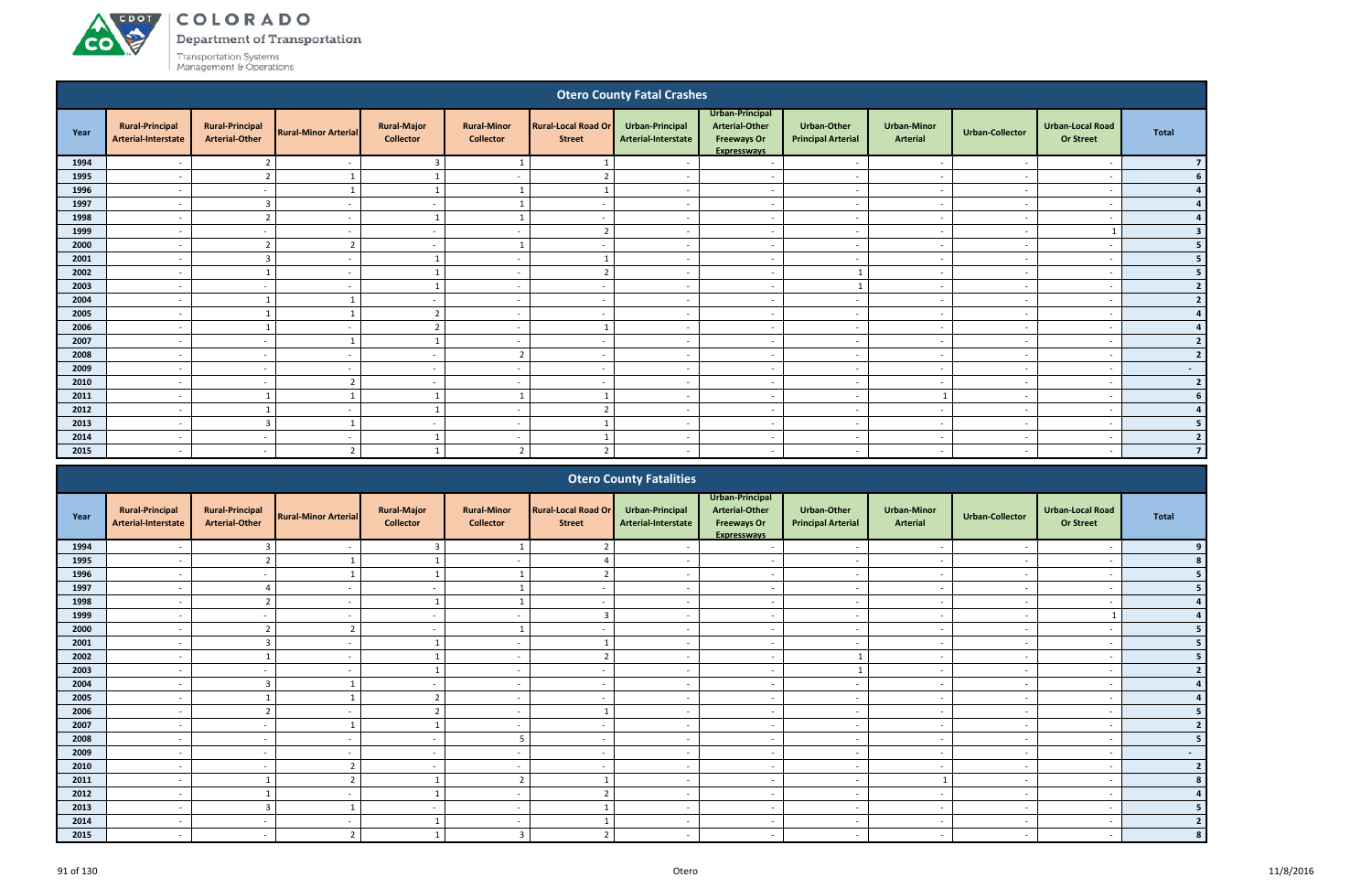# ACDOT **CO**

COLORADO

Department of Transportation

| Year |                          |                         |                          | <b>Otero County Fatal Crashes</b> |                          |                    |                |                          |                          |                      | <b>Otero County Fatalities</b> |                          |                          |                |
|------|--------------------------|-------------------------|--------------------------|-----------------------------------|--------------------------|--------------------|----------------|--------------------------|--------------------------|----------------------|--------------------------------|--------------------------|--------------------------|----------------|
|      | Interstate               | U.S. Highway            | <b>State Highway</b>     | <b>County Road</b>                | <b>Municipality</b>      | <b>Frontage Rd</b> | <b>Total</b>   | Interstate               | U.S. Highway             | <b>State Highway</b> | <b>County Road</b>             | <b>Municipality</b>      | <b>Frontage Road</b>     | Total          |
| 1994 | $\overline{\phantom{a}}$ |                         |                          |                                   |                          |                    |                |                          | $\overline{\mathbf{3}}$  |                      |                                |                          |                          | 9              |
| 1995 | $\overline{\phantom{a}}$ | $\overline{3}$          |                          |                                   | $\overline{\phantom{a}}$ |                    |                | $\sim$                   | $\overline{\mathbf{3}}$  |                      |                                | $\sim$                   | $\overline{\phantom{a}}$ | 8 <sup>1</sup> |
| 1996 | $\overline{\phantom{a}}$ |                         |                          |                                   | $\overline{\phantom{a}}$ |                    |                | $\sim$                   | $\overline{1}$           |                      |                                | $\overline{\phantom{0}}$ |                          | 5 <sub>1</sub> |
| 1997 | $\overline{\phantom{0}}$ | 3                       |                          |                                   | $\overline{\phantom{a}}$ |                    |                | $\overline{\phantom{a}}$ |                          |                      |                                | $\overline{\phantom{0}}$ |                          | 5 <sub>1</sub> |
| 1998 | $\overline{\phantom{a}}$ | $\mathbf{\overline{a}}$ |                          |                                   | $\overline{\phantom{a}}$ |                    |                |                          | $\mathbf{\cdot}$         |                      |                                |                          |                          | 4              |
| 1999 | $\overline{\phantom{a}}$ | $\sim$                  |                          |                                   |                          |                    |                |                          | $\sim$                   |                      |                                |                          |                          | $\overline{4}$ |
| 2000 | $\overline{\phantom{0}}$ | ຳ                       |                          |                                   | $\overline{\phantom{a}}$ |                    |                | $\overline{\phantom{0}}$ | $\overline{2}$           |                      |                                | $\overline{\phantom{0}}$ |                          | 5 <sub>1</sub> |
| 2001 | $\overline{\phantom{a}}$ | 3                       |                          |                                   | $\overline{\phantom{a}}$ |                    |                | $\overline{\phantom{a}}$ | $\overline{3}$           |                      |                                | $\sim$                   |                          | 5 <sub>1</sub> |
| 2002 | $\overline{\phantom{a}}$ | $\mathbf{\overline{a}}$ |                          |                                   | $\overline{\phantom{a}}$ |                    |                |                          | $\overline{2}$           |                      |                                |                          |                          | 5 <sub>1</sub> |
| 2003 | $\overline{\phantom{a}}$ |                         |                          | $\sim$                            | $\overline{\phantom{a}}$ |                    |                | $\overline{\phantom{0}}$ |                          |                      |                                | $\sim$                   |                          | 2 <sup>1</sup> |
| 2004 | $\overline{\phantom{a}}$ |                         |                          |                                   | $\overline{\phantom{a}}$ |                    |                |                          |                          |                      |                                |                          |                          | 4 <sup>1</sup> |
| 2005 | $\overline{\phantom{a}}$ |                         |                          |                                   | $\overline{\phantom{a}}$ |                    |                |                          | $\overline{\phantom{0}}$ | -3                   |                                |                          |                          | $\overline{4}$ |
| 2006 | $\overline{\phantom{0}}$ |                         |                          |                                   | $\overline{\phantom{a}}$ |                    |                | $\overline{\phantom{0}}$ | $\overline{2}$           | ຳ                    |                                | $\sim$                   |                          | 5 <sub>1</sub> |
| 2007 | $\overline{\phantom{a}}$ | $\sim$                  | $\mathbf{\hat{z}}$       | $\overline{\phantom{a}}$          | $\overline{\phantom{a}}$ |                    |                | $\sim$                   | $\sim$                   | $\overline{2}$       | $\overline{\phantom{a}}$       | $\overline{\phantom{a}}$ | $\overline{\phantom{a}}$ | 2              |
| 2008 | $\overline{\phantom{0}}$ | $\sim$                  |                          |                                   | $\overline{\phantom{a}}$ |                    |                |                          | $\overline{\phantom{a}}$ |                      |                                | $\overline{\phantom{0}}$ |                          | 5 <sub>1</sub> |
| 2009 | $\overline{\phantom{a}}$ | $\sim$                  |                          | $\sim$                            | $\overline{\phantom{a}}$ |                    | $\sim$         | $\overline{\phantom{0}}$ | $\overline{\phantom{a}}$ | $\sim$               | $\overline{\phantom{a}}$       | $\sim$                   |                          | $\sim$ $-$     |
| 2010 | $\overline{\phantom{a}}$ |                         |                          |                                   |                          |                    |                |                          |                          |                      |                                |                          |                          | 2              |
| 2011 | $\overline{\phantom{a}}$ |                         |                          |                                   |                          |                    |                | $\overline{\phantom{0}}$ | ຳ                        |                      |                                |                          |                          | 8 <sup>1</sup> |
| 2012 | $\overline{\phantom{a}}$ |                         | $\overline{\phantom{a}}$ | 3                                 | $\sim$                   |                    |                | $\sim$                   | $\overline{\phantom{0}}$ |                      |                                | $\sim$                   | $\overline{a}$           | 4              |
| 2013 | $\overline{\phantom{a}}$ | $\overline{4}$          |                          |                                   | $\overline{1}$           |                    |                | $\overline{\phantom{0}}$ | $\overline{a}$           |                      |                                |                          |                          | 5 <sub>1</sub> |
| 2014 | $\overline{\phantom{a}}$ | $\sim$                  |                          |                                   | $\overline{\phantom{a}}$ |                    |                | $\overline{\phantom{0}}$ | $\overline{\phantom{a}}$ |                      |                                | $\overline{\phantom{0}}$ |                          | 2 <sup>1</sup> |
| 2015 | $\overline{\phantom{a}}$ |                         |                          |                                   | $\overline{\phantom{a}}$ |                    | $\overline{ }$ | $\sim$                   |                          | ຳ                    |                                | $\overline{\phantom{0}}$ |                          | 8 <sup>1</sup> |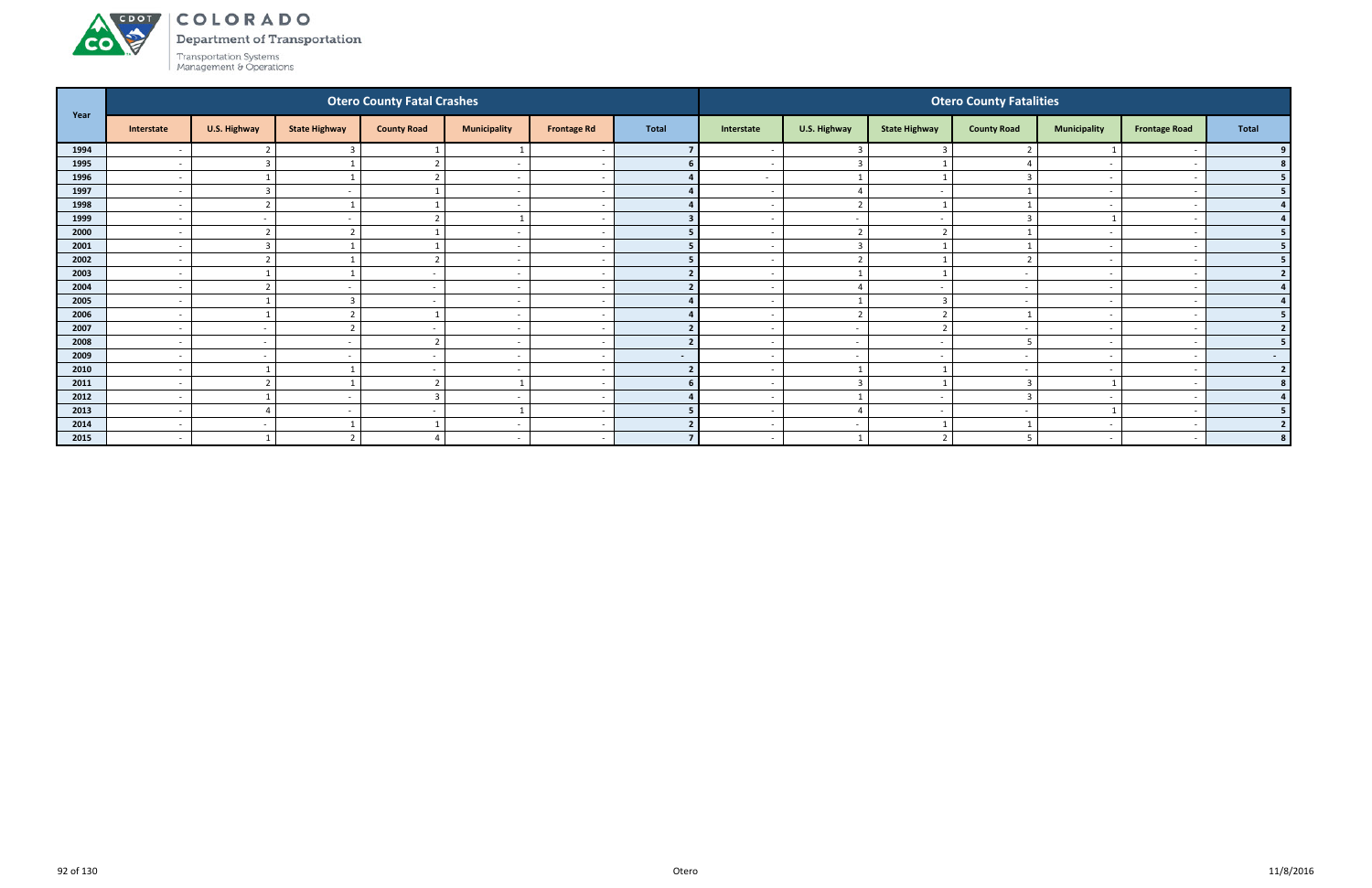**CO** 

Department of Transportation

|              |                                                      |                                                 |                             |                                        |                                        |                                             | <b>Ouray County Fatal Crashes</b>             |                                                                                             |                                                 |                                       |                          |                                             |                         |
|--------------|------------------------------------------------------|-------------------------------------------------|-----------------------------|----------------------------------------|----------------------------------------|---------------------------------------------|-----------------------------------------------|---------------------------------------------------------------------------------------------|-------------------------------------------------|---------------------------------------|--------------------------|---------------------------------------------|-------------------------|
| Year         | <b>Rural-Principal</b><br>Arterial-Interstate        | <b>Rural-Principal</b><br><b>Arterial-Other</b> | <b>Rural-Minor Arterial</b> | <b>Rural-Major</b><br><b>Collector</b> | <b>Rural-Minor</b><br><b>Collector</b> | <b>Rural-Local Road Or</b><br><b>Street</b> | Urban-Principal<br>Arterial-Interstate        | <b>Urban-Principal</b><br><b>Arterial-Other</b><br><b>Freeways Or</b><br><b>Expresswavs</b> | <b>Urban-Other</b><br><b>Principal Arterial</b> | <b>Urban-Minor</b><br><b>Arterial</b> | <b>Urban-Collector</b>   | <b>Urban-Local Road</b><br><b>Or Street</b> | <b>Total</b>            |
| 1994         | $\overline{a}$                                       | $\overline{2}$                                  |                             | $\sim$                                 | $\sim$                                 | $\overline{\phantom{a}}$                    |                                               | $\sim$                                                                                      | $\sim$                                          | $\overline{\phantom{a}}$              | $\sim$                   | $\overline{\phantom{a}}$                    | $\overline{2}$          |
| 1995         | $\overline{\phantom{0}}$                             | $\overline{1}$                                  | $\sim$                      | $\sim$                                 | $\sim$                                 | $\sim$                                      | $\sim$                                        | $\sim$                                                                                      | $\sim$                                          | $\sim$                                | $\sim$                   | $\overline{a}$                              | $\mathbf{1}$            |
| 1996         | $\overline{\phantom{0}}$                             | $\overline{3}$                                  | $\mathbf{1}$                | $\sim$                                 | $\mathbf{1}$                           | $\sim$                                      | $\sim$                                        | $\sim$                                                                                      | $\sim$                                          | $\sim$                                | $\sim$                   | $\overline{\phantom{0}}$                    | $5\phantom{a}$          |
| 1997         | $\overline{\phantom{a}}$                             | $\sim$                                          | $\sim$                      | $\sim$                                 | $\overline{a}$                         | $\sim$                                      | $\sim$                                        | $\sim$                                                                                      | $\sim$                                          | $\sim$                                | $\overline{a}$           | $\overline{\phantom{a}}$                    | $\sim$                  |
| 1998         | $\overline{\phantom{0}}$                             | $\sim$                                          | $\sim$                      | $\sim$                                 | $\sim$                                 | $\sim$                                      | $\sim$                                        | $\sim$                                                                                      | $\sim$                                          | $\sim$                                | $\sim$                   | $\sim$                                      | $\sim$                  |
| 1999         | $\sim$                                               | $\overline{2}$                                  | $\overline{\phantom{a}}$    | $\sim$                                 | $\overline{a}$                         | $\overline{\phantom{a}}$                    | $\overline{\phantom{a}}$                      | $\sim$                                                                                      | $\sim$                                          | $\overline{\phantom{a}}$              | $\sim$                   | $\overline{\phantom{a}}$                    | $\overline{2}$          |
| 2000         |                                                      | $\overline{\phantom{a}}$                        | $\sim$                      | $\sim$                                 | $\overline{\phantom{a}}$               | $\overline{a}$                              | $\overline{\phantom{a}}$                      | $\overline{\phantom{a}}$                                                                    | $\overline{\phantom{a}}$                        | $\overline{\phantom{a}}$              | $\overline{\phantom{a}}$ | $\overline{\phantom{a}}$                    | $\sim$ $-$              |
| 2001         |                                                      | $\overline{2}$                                  | $\mathbf{1}$                | $\sim$                                 | $\overline{a}$                         | $\overline{\phantom{a}}$                    | $\sim$                                        | $\sim$                                                                                      | $\sim$                                          | $\sim$                                | $\sim$                   | $\overline{\phantom{a}}$                    | $\overline{\mathbf{3}}$ |
| 2002         | $\sim$                                               | $\sim$                                          | $\sim$                      | $\sim$                                 | $\overline{a}$                         | $\overline{\phantom{a}}$                    | $\sim$                                        | $\sim$                                                                                      | $\sim$                                          | $\sim$                                | $\overline{\phantom{a}}$ | $\overline{\phantom{a}}$                    | $\sim$                  |
| 2003         |                                                      | $\overline{1}$                                  | $\sim$                      | $\sim$                                 | 1                                      | $\sim$                                      | $\sim$                                        | $\sim$                                                                                      | $\overline{\phantom{a}}$                        | $\sim$                                | $\sim$                   | $\overline{\phantom{a}}$                    | $\overline{2}$          |
| 2004         | $\sim$                                               | $\sim$                                          | $\sim$                      | $\sim$                                 | $\overline{a}$                         | $\sim$                                      | $\sim$                                        | $\sim$                                                                                      | $\sim$                                          | $\sim$                                | $\sim$                   | $\overline{\phantom{a}}$                    | $\sim$                  |
| 2005         | $\sim$                                               | $\sim$                                          | $\sim$                      | $\sim$                                 | $\overline{\phantom{a}}$               | $\overline{\phantom{a}}$                    | $\overline{\phantom{a}}$                      | $\sim$                                                                                      | $\sim$                                          | $\sim$                                | $\overline{\phantom{a}}$ | $\overline{\phantom{a}}$                    | $\sim$                  |
| 2006         | $\sim$                                               | 5                                               | $\sim$                      | $\sim$                                 | $\mathbf{1}$                           | $\overline{\phantom{a}}$                    | $\overline{\phantom{a}}$                      | $\sim$                                                                                      | $\sim$                                          | $\overline{\phantom{a}}$              | $\sim$                   | $\overline{\phantom{a}}$                    | 6 <sup>1</sup>          |
| 2007         | $\sim$                                               | $\mathbf{1}$                                    | 1                           | $\sim$                                 | $\overline{\phantom{a}}$               | $\overline{\phantom{a}}$                    | $\overline{a}$                                | $\sim$                                                                                      | $\sim$                                          | $\overline{a}$                        | $\sim$                   | $\overline{a}$                              | $\overline{2}$          |
| 2008         | $\overline{a}$                                       | $\overline{2}$                                  | $\sim$                      | $\sim$                                 | $\overline{\phantom{a}}$               | $\overline{\phantom{a}}$                    | $\sim$                                        | $\sim$                                                                                      | $\sim$                                          | $\overline{\phantom{a}}$              | $\overline{a}$           | $\overline{\phantom{a}}$                    | $\overline{2}$          |
| 2009         | $\overline{a}$                                       | $\overline{3}$                                  | $\overline{a}$              | $\sim$                                 | $\overline{\phantom{a}}$               | $\overline{\phantom{a}}$                    | $\sim$                                        | $\sim$                                                                                      | $\sim$                                          | $\sim$                                | $\sim$                   | $\overline{\phantom{a}}$                    | 3                       |
| 2010<br>2011 | $\sim$<br>$\sim$                                     | $\overline{1}$<br>$\sim$                        | $\sim$<br>$\overline{a}$    | $\sim$                                 | $\sim$<br>$\sim$                       | $\sim$<br>$\sim$                            | $\sim$<br>$\sim$                              | $\sim$                                                                                      | $\sim$                                          | $\sim$                                | $\sim$<br>$\sim$         | $\sim$                                      | $\mathbf{1}$            |
| 2012         | $\sim$                                               | $\sim$                                          | $\sim$                      | $\sim$                                 | $\sim$                                 | $\overline{a}$                              | $\sim$                                        | $\sim$<br>$\sim$                                                                            | $\sim$<br>$\sim$                                | $\sim$<br>$\sim$                      | $\sim$                   | $\sim$<br>$\sim$                            | $\sim$ $-$              |
| 2013         | $\sim$                                               | $\sim$                                          | $\sim$                      | $\sim$<br>$\sim$                       | $\sim$                                 | $\sim$                                      | $\sim$                                        | $\sim$                                                                                      | $\sim$                                          | $\sim$                                | $\sim$                   | $\sim$                                      | $\sim$ $-$<br>$\sim$    |
| 2014         | $\sim$                                               | $\overline{1}$                                  | $\sim$                      | $\overline{1}$                         | $\sim$                                 | $\sim$                                      | $\sim$                                        | $\sim$                                                                                      | $\sim$                                          | $\sim$                                | $\sim$                   | $\sim$                                      | $\overline{2}$          |
| 2015         | $\sim$                                               | $\overline{3}$                                  | $\sim$                      | $\sim$                                 | $\overline{a}$                         | $\sim$                                      | $\sim$                                        | $\overline{\phantom{a}}$                                                                    | $\sim$                                          | $\sim$                                | $\sim$                   | $\overline{\phantom{a}}$                    | $\overline{\mathbf{3}}$ |
|              |                                                      |                                                 |                             |                                        |                                        |                                             |                                               |                                                                                             |                                                 |                                       |                          |                                             |                         |
|              |                                                      |                                                 |                             |                                        |                                        |                                             | <b>Ouray County Fatalities</b>                |                                                                                             |                                                 |                                       |                          |                                             |                         |
| Year         | <b>Rural-Principal</b><br><b>Arterial-Interstate</b> | <b>Rural-Principal</b><br><b>Arterial-Other</b> | <b>Rural-Minor Arterial</b> | <b>Rural-Major</b><br><b>Collector</b> | <b>Rural-Minor</b><br><b>Collector</b> | <b>Rural-Local Road Or</b><br><b>Street</b> | <b>Urban-Principal</b><br>Arterial-Interstate | Urban-Principal<br><b>Arterial-Other</b><br><b>Freeways Or</b><br><b>Expressways</b>        | <b>Urban-Other</b><br><b>Principal Arterial</b> | <b>Urban-Minor</b><br><b>Arterial</b> | <b>Urban-Collector</b>   | <b>Urban-Local Road</b><br><b>Or Street</b> | <b>Total</b>            |
| 1994         |                                                      | $\overline{2}$                                  | $\overline{\phantom{a}}$    | $\sim$                                 | $\overline{a}$                         | $\overline{\phantom{a}}$                    |                                               | $\sim$                                                                                      | $\sim$                                          | $\overline{a}$                        | $\overline{\phantom{a}}$ | $\overline{a}$                              | $\overline{2}$          |
| 1995         | $\overline{a}$                                       | $\mathbf{1}$                                    | $\sim$                      | $\sim$                                 | $\sim$                                 | $\sim$                                      | $\overline{\phantom{a}}$                      | $\sim$                                                                                      | $\sim$                                          | $\overline{\phantom{a}}$              | $\sim$                   | $\overline{a}$                              | $\vert 1 \vert$         |
| 1996         | $\sim$                                               | $\overline{4}$                                  | 1                           | $\sim$                                 | $\mathbf{1}$                           | $\sim$                                      | $\sim$                                        | $\sim$                                                                                      | $\sim$                                          | $\overline{\phantom{a}}$              | $\overline{a}$           | $\overline{a}$                              | $6\overline{6}$         |
| 1997         |                                                      | $\overline{\phantom{a}}$                        | $\overline{a}$              | $\sim$                                 | $\overline{\phantom{0}}$               |                                             | $\sim$                                        | $\sim$                                                                                      | $\overline{\phantom{0}}$                        | $\sim$                                | $\sim$                   |                                             | $\blacksquare$          |

|      |                                               |                                                 |                             |                                        |                                        |                                             | <b>Cardy County Fatamics</b>           |                                                                                      |                                          |                                       |                          |                                             |                |
|------|-----------------------------------------------|-------------------------------------------------|-----------------------------|----------------------------------------|----------------------------------------|---------------------------------------------|----------------------------------------|--------------------------------------------------------------------------------------|------------------------------------------|---------------------------------------|--------------------------|---------------------------------------------|----------------|
| Year | <b>Rural-Principal</b><br>Arterial-Interstate | <b>Rural-Principal</b><br><b>Arterial-Other</b> | <b>Rural-Minor Arterial</b> | <b>Rural-Major</b><br><b>Collector</b> | <b>Rural-Minor</b><br><b>Collector</b> | <b>Rural-Local Road Or</b><br><b>Street</b> | Urban-Principal<br>Arterial-Interstate | Urban-Principal<br><b>Arterial-Other</b><br><b>Freeways Or</b><br><b>Expresswavs</b> | Urban-Other<br><b>Principal Arterial</b> | <b>Urban-Minor</b><br><b>Arterial</b> | <b>Urban-Collector</b>   | <b>Urban-Local Road</b><br><b>Or Street</b> | Total          |
| 1994 |                                               |                                                 |                             |                                        |                                        |                                             |                                        |                                                                                      |                                          |                                       |                          |                                             |                |
| 1995 |                                               |                                                 |                             |                                        |                                        |                                             |                                        |                                                                                      |                                          |                                       |                          |                                             |                |
| 1996 |                                               |                                                 |                             | $\overline{\phantom{a}}$               |                                        |                                             |                                        | $\overline{\phantom{a}}$                                                             | $\overline{\phantom{a}}$                 | $\overline{\phantom{0}}$              |                          |                                             |                |
| 1997 | $\overline{\phantom{a}}$                      | $\sim$                                          | $\sim$                      | $\sim$                                 | $\overline{\phantom{a}}$               | $\overline{\phantom{a}}$                    | $\sim$                                 | $\overline{\phantom{a}}$                                                             | $\sim$                                   | $\sim$                                | $\sim$                   | $\overline{\phantom{a}}$                    | $\sim$         |
| 1998 |                                               |                                                 |                             | $\overline{\phantom{a}}$               | $\overline{\phantom{a}}$               | $\overline{\phantom{a}}$                    |                                        | $\overline{\phantom{a}}$                                                             | $\overline{\phantom{a}}$                 | $\overline{\phantom{a}}$              |                          | $\overline{\phantom{a}}$                    | $\sim$         |
| 1999 |                                               |                                                 |                             | $\overline{\phantom{0}}$               | $\overline{\phantom{a}}$               |                                             |                                        |                                                                                      | $\overline{\phantom{a}}$                 |                                       |                          |                                             | $\overline{2}$ |
| 2000 |                                               | $\overline{\phantom{a}}$                        |                             | $\overline{\phantom{a}}$               | $\overline{\phantom{a}}$               | $\overline{\phantom{a}}$                    |                                        | $\overline{\phantom{a}}$                                                             | $\overline{\phantom{a}}$                 | $\overline{\phantom{a}}$              |                          | $\overline{\phantom{a}}$                    | $\sim$         |
| 2001 |                                               |                                                 |                             |                                        |                                        |                                             |                                        |                                                                                      |                                          |                                       |                          |                                             |                |
| 2002 |                                               |                                                 |                             | $\overline{\phantom{a}}$               |                                        |                                             |                                        | $\overline{\phantom{0}}$                                                             | $\overline{\phantom{0}}$                 | $\overline{\phantom{a}}$              |                          |                                             | $\sim$         |
| 2003 |                                               |                                                 |                             | $\overline{\phantom{0}}$               |                                        | $\overline{\phantom{a}}$                    |                                        | $\overline{\phantom{a}}$                                                             | $\sim$                                   | $\overline{\phantom{a}}$              |                          | $\overline{\phantom{a}}$                    | $\overline{2}$ |
| 2004 | $\overline{\phantom{a}}$                      | $\overline{\phantom{a}}$                        | $\overline{\phantom{a}}$    | $\sim$                                 | $\overline{\phantom{a}}$               | $\overline{\phantom{a}}$                    | $\overline{\phantom{a}}$               | $\overline{\phantom{a}}$                                                             | $\overline{\phantom{a}}$                 | $\overline{\phantom{a}}$              | $\overline{\phantom{a}}$ | $\overline{\phantom{a}}$                    | $\sim$         |
| 2005 |                                               |                                                 |                             | $\overline{\phantom{a}}$               | $\overline{\phantom{a}}$               |                                             |                                        | $\overline{\phantom{a}}$                                                             | $\overline{\phantom{a}}$                 | $\overline{\phantom{0}}$              |                          |                                             | $\sim$         |
| 2006 |                                               |                                                 |                             | $\overline{\phantom{a}}$               |                                        |                                             |                                        |                                                                                      | $\overline{\phantom{a}}$                 | $\overline{\phantom{a}}$              |                          | $\overline{\phantom{a}}$                    |                |
| 2007 |                                               |                                                 |                             | $\overline{\phantom{a}}$               | $\overline{\phantom{a}}$               |                                             |                                        |                                                                                      | $\overline{\phantom{a}}$                 | $\overline{\phantom{a}}$              |                          |                                             |                |
| 2008 |                                               |                                                 |                             |                                        |                                        |                                             |                                        |                                                                                      |                                          |                                       |                          |                                             |                |
| 2009 |                                               |                                                 |                             | $\overline{\phantom{a}}$               | $\overline{\phantom{a}}$               | $\overline{\phantom{0}}$                    |                                        | $\overline{\phantom{0}}$                                                             | $\sim$                                   | $\overline{\phantom{0}}$              |                          | $\overline{\phantom{a}}$                    |                |
| 2010 |                                               |                                                 |                             | $\overline{\phantom{a}}$               | $\overline{\phantom{a}}$               |                                             |                                        | $\overline{\phantom{a}}$                                                             | $\sim$                                   | $\overline{\phantom{a}}$              |                          |                                             |                |
| 2011 |                                               | $\overline{\phantom{a}}$                        |                             | $\sim$                                 | $\overline{\phantom{a}}$               | $\overline{\phantom{a}}$                    |                                        | $\overline{\phantom{a}}$                                                             | $\sim$                                   | $\sim$                                |                          | $\overline{\phantom{a}}$                    | $\sim$         |
| 2012 |                                               |                                                 |                             |                                        |                                        |                                             |                                        |                                                                                      |                                          |                                       |                          |                                             | $\sim$         |
| 2013 |                                               |                                                 |                             |                                        | $\overline{\phantom{a}}$               |                                             |                                        |                                                                                      | $\overline{\phantom{a}}$                 | $\overline{\phantom{a}}$              |                          |                                             | $\sim$         |
| 2014 |                                               |                                                 |                             |                                        |                                        | $\overline{\phantom{a}}$                    |                                        |                                                                                      |                                          | $\overline{\phantom{0}}$              |                          |                                             | $\overline{2}$ |
| 2015 |                                               |                                                 |                             |                                        |                                        |                                             |                                        |                                                                                      |                                          |                                       |                          |                                             |                |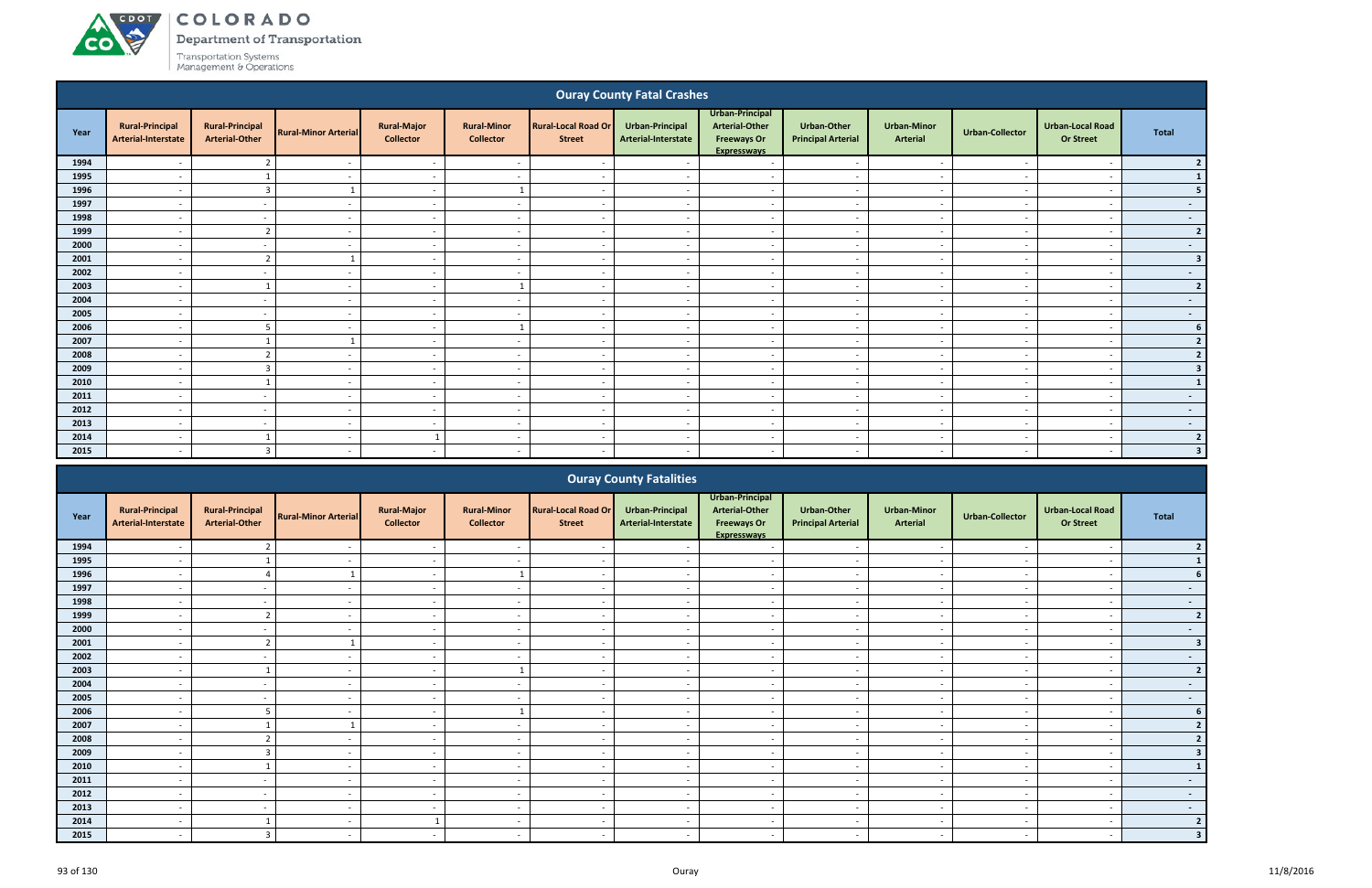

Department of Transportation

|      |                          |                |                          | <b>Ouray County Fatal Crashes</b> |                          |                          |                |                          |                         |                          | <b>Ouray County Fatalities</b> |                          |                          |                         |
|------|--------------------------|----------------|--------------------------|-----------------------------------|--------------------------|--------------------------|----------------|--------------------------|-------------------------|--------------------------|--------------------------------|--------------------------|--------------------------|-------------------------|
| Year | Interstate               | U.S. Highway   | <b>State Highway</b>     | <b>County Road</b>                | <b>Municipality</b>      | <b>Frontage Rd</b>       | <b>Total</b>   | Interstate               | U.S. Highway            | <b>State Highway</b>     | <b>County Road</b>             | <b>Municipality</b>      | <b>Frontage Road</b>     | Total                   |
| 1994 | $\overline{\phantom{a}}$ |                |                          | $\sim$                            |                          |                          |                |                          | $\mathbf{\Omega}$       | $\overline{\phantom{a}}$ |                                |                          |                          |                         |
| 1995 | $\overline{\phantom{a}}$ |                | $\overline{\phantom{a}}$ | $\sim$                            | $\overline{\phantom{a}}$ | $\overline{\phantom{a}}$ |                | $\sim$                   | $\overline{\mathbf{1}}$ | $\overline{\phantom{a}}$ |                                | $\overline{\phantom{0}}$ |                          |                         |
| 1996 | $\overline{\phantom{a}}$ | 3              |                          |                                   | $\overline{\phantom{a}}$ | <u>т</u>                 |                | $\sim$                   | $\overline{4}$          | $\overline{\mathbf{1}}$  |                                | $\sim$                   |                          |                         |
| 1997 | $\overline{\phantom{a}}$ | $\sim$         |                          |                                   | $\overline{\phantom{a}}$ |                          | $\blacksquare$ | $\sim$                   | $\sim$                  | $\sim$                   |                                |                          |                          | $\sim$                  |
| 1998 | $\overline{\phantom{a}}$ | $\sim$         | $\overline{\phantom{a}}$ | $\sim$                            | $\overline{\phantom{a}}$ | $\overline{\phantom{a}}$ | $\sim$         | $\sim$                   | $\sim$                  | $\sim$                   | $\overline{\phantom{a}}$       | $\overline{\phantom{0}}$ |                          | $\sim$ $-$              |
| 1999 | $\overline{\phantom{a}}$ | $\overline{2}$ |                          |                                   | $\overline{\phantom{a}}$ |                          |                |                          | $\overline{2}$          |                          |                                |                          |                          | $\overline{2}$          |
| 2000 | $\overline{\phantom{a}}$ | $\sim$         | $\overline{a}$           | $\sim$                            | $\overline{\phantom{a}}$ | $\overline{\phantom{a}}$ | $\sim$         | $\sim$                   | $\sim$                  | $\sim$                   | $\sim$                         | $\overline{\phantom{0}}$ | $\overline{\phantom{a}}$ | $\sim$ 100 $\mu$        |
| 2001 | $\overline{\phantom{a}}$ | $\overline{2}$ |                          | $\sim$ $-$                        | $\overline{\phantom{a}}$ | $\overline{\phantom{a}}$ |                | $\sim$                   | $\overline{2}$          | $\overline{\mathbf{1}}$  |                                | $\sim$                   |                          | 3                       |
| 2002 | $\overline{\phantom{0}}$ | $\sim$         | $\overline{\phantom{a}}$ | $\sim$                            | $\overline{\phantom{0}}$ |                          | $\sim$         | $\sim$                   | $\overline{a}$          | $\sim$                   |                                | $\overline{\phantom{0}}$ |                          | $\sim$                  |
| 2003 | $\overline{\phantom{a}}$ |                | $\overline{\phantom{a}}$ |                                   | $\overline{\phantom{a}}$ | $\overline{\phantom{a}}$ |                | $\sim$                   |                         | $\overline{\phantom{0}}$ |                                | $\overline{\phantom{0}}$ |                          | $\overline{2}$          |
| 2004 | $\overline{\phantom{a}}$ | $\sim$         |                          |                                   | $\overline{\phantom{a}}$ |                          | $\sim$         |                          | $\sim$                  |                          |                                |                          |                          | $\sim$                  |
| 2005 | $\overline{a}$           | $\sim$         | $\overline{\phantom{a}}$ | $\sim$ $-$                        | $\overline{\phantom{a}}$ | $\overline{\phantom{a}}$ | $\sim$         | $\sim$                   | $\sim$                  | $\sim$                   | $\overline{\phantom{a}}$       | $\overline{\phantom{0}}$ | $\overline{\phantom{a}}$ | $\sim$ 100 $\pm$        |
| 2006 | $\overline{\phantom{a}}$ | 5              | $\overline{\phantom{a}}$ |                                   | $\overline{\phantom{a}}$ | <u>т</u>                 | 6              | $\sim$                   | 5                       | $\sim$                   |                                | $\overline{\phantom{0}}$ |                          |                         |
| 2007 | $\overline{\phantom{a}}$ |                |                          | $\sim$                            | $\overline{\phantom{a}}$ | <u>т</u>                 |                | $\sim$                   | $\overline{\mathbf{1}}$ |                          |                                | $\overline{\phantom{0}}$ |                          |                         |
| 2008 | $\overline{\phantom{a}}$ | ຳ              |                          | $\sim$                            | $\overline{\phantom{0}}$ | - -                      |                |                          | $\overline{2}$          | $\overline{\phantom{a}}$ |                                | $\overline{\phantom{0}}$ |                          | $\overline{2}$          |
| 2009 | $\overline{\phantom{a}}$ | 3              |                          | $\sim$                            | $\overline{\phantom{a}}$ |                          |                |                          | $\overline{3}$          | $\sim$                   |                                | $\overline{\phantom{0}}$ |                          | 3                       |
| 2010 | $\overline{\phantom{a}}$ |                | $\overline{\phantom{a}}$ | $\sim$ $-$                        | $\overline{\phantom{a}}$ | $\overline{\phantom{a}}$ |                | $\sim$                   | $\mathbf{1}$            | $\sim$                   | $\sim$                         | $\overline{\phantom{a}}$ |                          | $\mathbf{1}$            |
| 2011 | $\overline{\phantom{a}}$ | $\sim$         |                          |                                   | $\overline{\phantom{a}}$ |                          | $\sim$         |                          | $\overline{a}$          | $\overline{\phantom{a}}$ |                                | $\overline{\phantom{0}}$ |                          | $\sim$ $-$              |
| 2012 | $\overline{\phantom{a}}$ | $\sim$         | $\overline{a}$           | $\sim$                            | $\overline{\phantom{a}}$ | <u>т</u>                 | $\sim$         | $\sim$                   | $\sim$                  | $\sim$                   | $\overline{\phantom{a}}$       | $\sim$                   |                          | $\sim$ $-$              |
| 2013 | $\overline{\phantom{a}}$ | $\sim$         |                          |                                   | $\overline{\phantom{a}}$ | $\sim$                   | $\sim$         | $\overline{\phantom{0}}$ | $\sim$                  | . —                      |                                |                          |                          | $\sim$ $-$              |
| 2014 | $\overline{\phantom{a}}$ |                | $\overline{\phantom{0}}$ |                                   | $\overline{\phantom{a}}$ | $\overline{\phantom{a}}$ |                | $\sim$                   | - 1                     | $\sim$                   |                                | $\overline{\phantom{0}}$ |                          | ຳ                       |
| 2015 | $\sim$                   | $\overline{3}$ | $\overline{\phantom{0}}$ | $\sim$                            | $\sim$                   | $\sim$                   | $\mathbf{R}$   | $\overline{\phantom{0}}$ | $\overline{3}$          | $\sim$                   | $\overline{\phantom{a}}$       | $\sim$                   | $\overline{\phantom{a}}$ | $\overline{\mathbf{3}}$ |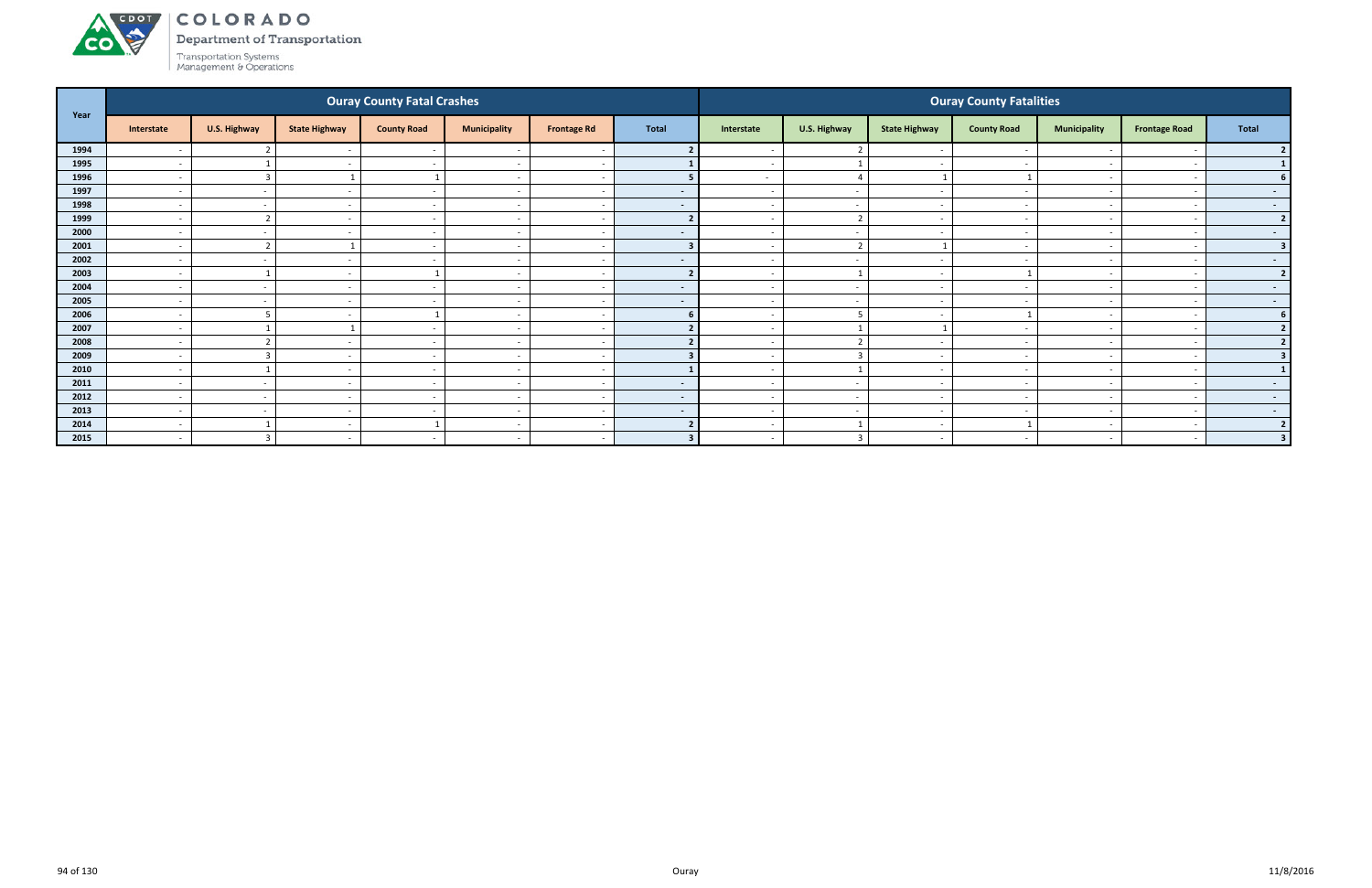Department of Transportation

**CO** 

|              |                                               |                                                 |                             |                                        |                                        |                                             | <b>Park County Fatal Crashes</b>                                     |                                                                                      |                                                      |                                       |                        |                                             |                |
|--------------|-----------------------------------------------|-------------------------------------------------|-----------------------------|----------------------------------------|----------------------------------------|---------------------------------------------|----------------------------------------------------------------------|--------------------------------------------------------------------------------------|------------------------------------------------------|---------------------------------------|------------------------|---------------------------------------------|----------------|
| Year         | <b>Rural-Principal</b><br>Arterial-Interstate | <b>Rural-Principal</b><br><b>Arterial-Other</b> | <b>Rural-Minor Arterial</b> | <b>Rural-Major</b><br><b>Collector</b> | <b>Rural-Minor</b><br><b>Collector</b> | <b>Rural-Local Road Or</b><br><b>Street</b> | Urban-Principal<br>Arterial-Interstate                               | Urban-Principal<br><b>Arterial-Other</b><br><b>Freeways Or</b><br><b>Expresswavs</b> | <b>Urban-Other</b><br><b>Principal Arterial</b>      | <b>Urban-Minor</b><br><b>Arterial</b> | <b>Urban-Collector</b> | <b>Urban-Local Road</b><br><b>Or Street</b> | <b>Total</b>   |
| 1994         |                                               |                                                 |                             | 2                                      |                                        |                                             |                                                                      | $\overline{\phantom{a}}$                                                             |                                                      |                                       |                        |                                             |                |
| 1995         |                                               | 5                                               |                             | $\sim$                                 |                                        |                                             |                                                                      | $\overline{\phantom{a}}$                                                             |                                                      | $\overline{\phantom{a}}$              |                        | $\overline{\phantom{a}}$                    | 5              |
| 1996         |                                               |                                                 | 1                           | $\overline{1}$                         | 1                                      |                                             |                                                                      | $\sim$                                                                               | $\overline{\phantom{a}}$                             | $\overline{\phantom{a}}$              |                        | $\overline{\phantom{a}}$                    |                |
| 1997         |                                               | $\overline{2}$                                  | $\overline{2}$              | $\overline{\phantom{a}}$               |                                        |                                             |                                                                      | $\overline{\phantom{a}}$                                                             |                                                      |                                       |                        |                                             |                |
| 1998         |                                               | 6                                               | 3                           | $\sim$                                 | $\overline{\phantom{0}}$               | <u>т</u>                                    |                                                                      | $\overline{\phantom{a}}$                                                             | $\overline{\phantom{0}}$                             | $\overline{\phantom{a}}$              |                        | $\overline{\phantom{a}}$                    | 9              |
| 1999         |                                               | -1                                              | $\mathbf{1}$                | $\sim$                                 | $\overline{\phantom{0}}$               |                                             |                                                                      | $\overline{\phantom{a}}$                                                             | $\overline{\phantom{a}}$                             | $\overline{\phantom{a}}$              |                        |                                             |                |
| 2000         |                                               | 6                                               | $\mathbf{1}$                | $\sim$                                 | $\overline{a}$                         |                                             |                                                                      | $\overline{\phantom{a}}$                                                             | $\overline{\phantom{a}}$                             | $\overline{\phantom{a}}$              |                        | $\overline{\phantom{a}}$                    |                |
| 2001         |                                               |                                                 | $\overline{2}$              | $\sim$                                 | $\mathbf{1}$                           |                                             |                                                                      | $\overline{\phantom{a}}$                                                             | $\overline{\phantom{a}}$                             | $\overline{\phantom{a}}$              |                        | $\overline{\phantom{a}}$                    |                |
| 2002         |                                               | -6                                              | $\overline{3}$              | -1                                     | $\overline{2}$                         |                                             |                                                                      | $\overline{\phantom{a}}$                                                             |                                                      | $\overline{\phantom{a}}$              |                        |                                             | 13             |
| 2003         |                                               |                                                 |                             | $\sim$                                 | $\overline{\phantom{0}}$               |                                             |                                                                      | $\overline{\phantom{a}}$                                                             | $\overline{\phantom{0}}$                             | $\overline{\phantom{a}}$              | <b>.</b>               | $\overline{\phantom{a}}$                    | $\overline{2}$ |
| 2004         |                                               | q                                               | $\mathbf{1}$                | 2                                      | $\overline{\phantom{a}}$               |                                             |                                                                      | $\overline{\phantom{a}}$                                                             | $\overline{\phantom{a}}$                             | $\overline{\phantom{a}}$              |                        | $\overline{\phantom{a}}$                    | 13             |
| 2005         |                                               | 3                                               | $\mathbf{1}$                | -1                                     | $\overline{3}$                         |                                             |                                                                      | $\overline{\phantom{a}}$                                                             |                                                      | $\overline{\phantom{a}}$              |                        | $\overline{\phantom{a}}$                    | 8              |
| 2006         |                                               | $\overline{2}$                                  | $\overline{2}$              | $\sim$                                 | $\overline{a}$                         |                                             |                                                                      | $\sim$                                                                               | $\overline{\phantom{a}}$                             | $\overline{\phantom{a}}$              |                        | $\overline{\phantom{a}}$                    |                |
| 2007         |                                               |                                                 |                             | $\sim$                                 | $\overline{\phantom{a}}$               |                                             |                                                                      | $\sim$                                                                               | 1                                                    | $\overline{\phantom{a}}$              |                        | $\overline{\phantom{a}}$                    |                |
| 2008         |                                               |                                                 |                             | $\overline{\phantom{0}}$               | $\overline{\phantom{0}}$               | $\overline{\phantom{a}}$                    |                                                                      | $\overline{\phantom{a}}$                                                             | $\sim$                                               | $\sim$                                |                        | $\overline{\phantom{a}}$                    |                |
| 2009         |                                               | 5                                               | 1                           | $\sim$                                 |                                        |                                             |                                                                      | $\sim$                                                                               | $\overline{\phantom{a}}$                             |                                       |                        | $\overline{\phantom{a}}$                    |                |
| 2010         |                                               | -3                                              | $\mathbf{1}$                | $\sim$                                 |                                        |                                             |                                                                      | $\sim$                                                                               | $\overline{\phantom{a}}$                             | $\overline{\phantom{a}}$              |                        | $\overline{\phantom{a}}$                    |                |
| 2011         |                                               |                                                 | $\mathbf{1}$                |                                        | $\overline{\phantom{a}}$               | . —                                         |                                                                      | $\overline{\phantom{a}}$                                                             | $\overline{\phantom{a}}$                             | $\overline{\phantom{a}}$              |                        | $\overline{\phantom{a}}$                    | 3              |
| 2012         |                                               | -1                                              | -1<br>$\overline{2}$        | -1<br>$\overline{2}$                   |                                        |                                             |                                                                      | $\overline{\phantom{a}}$                                                             | $\overline{\phantom{a}}$<br>$\overline{\phantom{a}}$ | $\overline{\phantom{a}}$              |                        |                                             |                |
| 2013<br>2014 |                                               |                                                 |                             |                                        |                                        |                                             |                                                                      | $\overline{a}$                                                                       |                                                      | $\overline{\phantom{a}}$              |                        | $\overline{\phantom{a}}$                    | $\overline{7}$ |
| 2015         |                                               | -5                                              | $\overline{2}$              | $\sim$                                 |                                        | . —                                         |                                                                      | $\sim$                                                                               |                                                      | $\overline{\phantom{a}}$              |                        |                                             | 3              |
|              |                                               |                                                 |                             |                                        |                                        |                                             |                                                                      |                                                                                      |                                                      |                                       |                        |                                             |                |
|              |                                               |                                                 |                             |                                        |                                        |                                             | <b>Park County Fatalities</b>                                        |                                                                                      |                                                      |                                       |                        |                                             |                |
| Year         | <b>Rural-Principal</b><br>Artorial Interstate | <b>Rural-Principal</b><br>Artorial Othor        | <b>Rural-Minor Arterial</b> | <b>Rural-Major</b><br>Collector        | <b>Rural-Minor</b><br>Collector        | <b>Rural-Local Road Or</b><br><b>Ctroot</b> | Urban-Principal<br>$\blacksquare$ Artorial Interctate $\blacksquare$ | Urban-Principal<br><b>Arterial-Other</b><br>$E$ rooways Or                           | <b>Urban-Other</b><br><b>Drincinal Artorial</b>      | <b>Urban-Minor</b><br><b>Artorial</b> | <b>Urban-Collector</b> | <b>Urban-Local Road</b><br>Or Stroot        | <b>Total</b>   |

|      |                                               |                                                 |                             |                                        |                                        |                                             | <b>TUIN COUTTY LUGHLICS</b>            |                                                                                      |                                          |                                |                          |                                             |                |
|------|-----------------------------------------------|-------------------------------------------------|-----------------------------|----------------------------------------|----------------------------------------|---------------------------------------------|----------------------------------------|--------------------------------------------------------------------------------------|------------------------------------------|--------------------------------|--------------------------|---------------------------------------------|----------------|
| Year | <b>Rural-Principal</b><br>Arterial-Interstate | <b>Rural-Principal</b><br><b>Arterial-Other</b> | <b>Rural-Minor Arterial</b> | <b>Rural-Major</b><br><b>Collector</b> | <b>Rural-Minor</b><br><b>Collector</b> | <b>Rural-Local Road Or</b><br><b>Street</b> | Urban-Principal<br>Arterial-Interstate | Urban-Principal<br><b>Arterial-Other</b><br><b>Freeways Or</b><br><b>Expressways</b> | Urban-Other<br><b>Principal Arterial</b> | <b>Urban-Minor</b><br>Arterial | Urban-Collector          | <b>Urban-Local Road</b><br><b>Or Street</b> | Total          |
| 1994 |                                               | 3                                               |                             |                                        |                                        |                                             |                                        | $\overline{\phantom{a}}$                                                             | $\overline{\phantom{a}}$                 |                                |                          |                                             |                |
| 1995 |                                               |                                                 |                             |                                        |                                        |                                             |                                        |                                                                                      |                                          |                                |                          |                                             |                |
| 1996 |                                               | $\sim$                                          |                             |                                        |                                        |                                             |                                        | $\sim$                                                                               | $\overline{a}$                           | $\sim$                         |                          | $\overline{\phantom{0}}$                    |                |
| 1997 | $\sim$                                        | $\overline{2}$                                  | $\overline{2}$              | $\sim$                                 | $\overline{\phantom{a}}$               | $\sim$                                      | $\sim$                                 | $\sim$                                                                               | $\overline{\phantom{a}}$                 | $\overline{\phantom{a}}$       | $\overline{\phantom{a}}$ | $\overline{\phantom{a}}$                    |                |
| 1998 |                                               |                                                 |                             | $\sim$                                 |                                        |                                             |                                        | $\overline{\phantom{a}}$                                                             | $\overline{\phantom{a}}$                 | $\overline{\phantom{a}}$       |                          | $\overline{\phantom{a}}$                    | 11             |
| 1999 |                                               |                                                 |                             | $\sim$                                 |                                        |                                             |                                        | $\overline{\phantom{0}}$                                                             | $\overline{\phantom{a}}$                 | $\overline{\phantom{a}}$       |                          |                                             |                |
| 2000 |                                               |                                                 |                             | $\sim$                                 |                                        |                                             |                                        | $\overline{\phantom{a}}$                                                             | $\overline{\phantom{a}}$                 | $\overline{\phantom{a}}$       |                          | $\overline{\phantom{a}}$                    | 9              |
| 2001 |                                               |                                                 |                             |                                        |                                        |                                             |                                        | $\overline{\phantom{a}}$                                                             |                                          |                                |                          | $\overline{\phantom{a}}$                    | 11             |
| 2002 | $\overline{\phantom{a}}$                      |                                                 |                             |                                        | ຳ                                      |                                             | $\overline{\phantom{0}}$               | $\sim$                                                                               | $\overline{\phantom{a}}$                 | $\overline{\phantom{a}}$       |                          | $\overline{\phantom{a}}$                    | 14             |
| 2003 | $\overline{\phantom{0}}$                      |                                                 |                             | $\sim$                                 | $\overline{\phantom{0}}$               |                                             |                                        | $\sim$                                                                               | $\overline{\phantom{a}}$                 | $\overline{\phantom{a}}$       |                          | $\overline{\phantom{a}}$                    | $\overline{2}$ |
| 2004 |                                               | 9                                               |                             | 3                                      |                                        |                                             |                                        | $\overline{\phantom{0}}$                                                             | $\overline{\phantom{a}}$                 | $\overline{\phantom{a}}$       |                          | $\overline{\phantom{a}}$                    | 14             |
| 2005 |                                               | 3                                               |                             |                                        |                                        | $\sim$                                      |                                        | $\sim$ $ \sim$                                                                       | $\overline{\phantom{a}}$                 | $\overline{\phantom{a}}$       |                          | $\overline{\phantom{a}}$                    |                |
| 2006 |                                               |                                                 |                             | $\sim$                                 |                                        | $\sim$                                      |                                        | $\sim$                                                                               |                                          |                                |                          | $\overline{\phantom{a}}$                    |                |
| 2007 |                                               |                                                 | $\overline{\phantom{a}}$    | $\sim$                                 |                                        |                                             |                                        | $\sim$                                                                               |                                          |                                |                          |                                             |                |
| 2008 |                                               |                                                 |                             | $\sim$                                 |                                        | $\sim$                                      |                                        | $\overline{\phantom{0}}$                                                             | $\overline{\phantom{a}}$                 | $\overline{\phantom{a}}$       |                          | $\overline{\phantom{a}}$                    |                |
| 2009 | $\sim$                                        |                                                 |                             | $\sim$                                 | $\overline{\phantom{a}}$               | $\sim$                                      | $\sim$                                 | $\sim$                                                                               | $\overline{\phantom{a}}$                 | $\sim$                         |                          | $\overline{\phantom{a}}$                    |                |
| 2010 |                                               | $\overline{3}$                                  |                             |                                        |                                        |                                             |                                        | $\sim$                                                                               | $\overline{\phantom{a}}$                 |                                |                          | $\overline{\phantom{a}}$                    |                |
| 2011 |                                               |                                                 |                             |                                        |                                        | $\sim$                                      |                                        | $\overline{\phantom{0}}$                                                             | $\overline{\phantom{a}}$                 | $\overline{\phantom{a}}$       |                          |                                             |                |
| 2012 |                                               |                                                 |                             |                                        |                                        | $\sim$                                      |                                        | $\overline{\phantom{a}}$                                                             |                                          |                                |                          | $\overline{\phantom{a}}$                    |                |
| 2013 |                                               |                                                 |                             |                                        |                                        |                                             |                                        |                                                                                      |                                          |                                |                          |                                             |                |
| 2014 |                                               |                                                 |                             | $\sim$                                 | $\overline{\phantom{0}}$               | $\sim$                                      |                                        | $\sim$ $-$                                                                           | $\overline{\phantom{a}}$                 | $\overline{\phantom{a}}$       |                          | $\overline{\phantom{0}}$                    |                |
| 2015 |                                               | ຳ                                               |                             | $\sim$                                 | $\sim$                                 | $\sim$                                      |                                        | $\sim$                                                                               | $\sim$                                   | $\overline{\phantom{a}}$       |                          |                                             |                |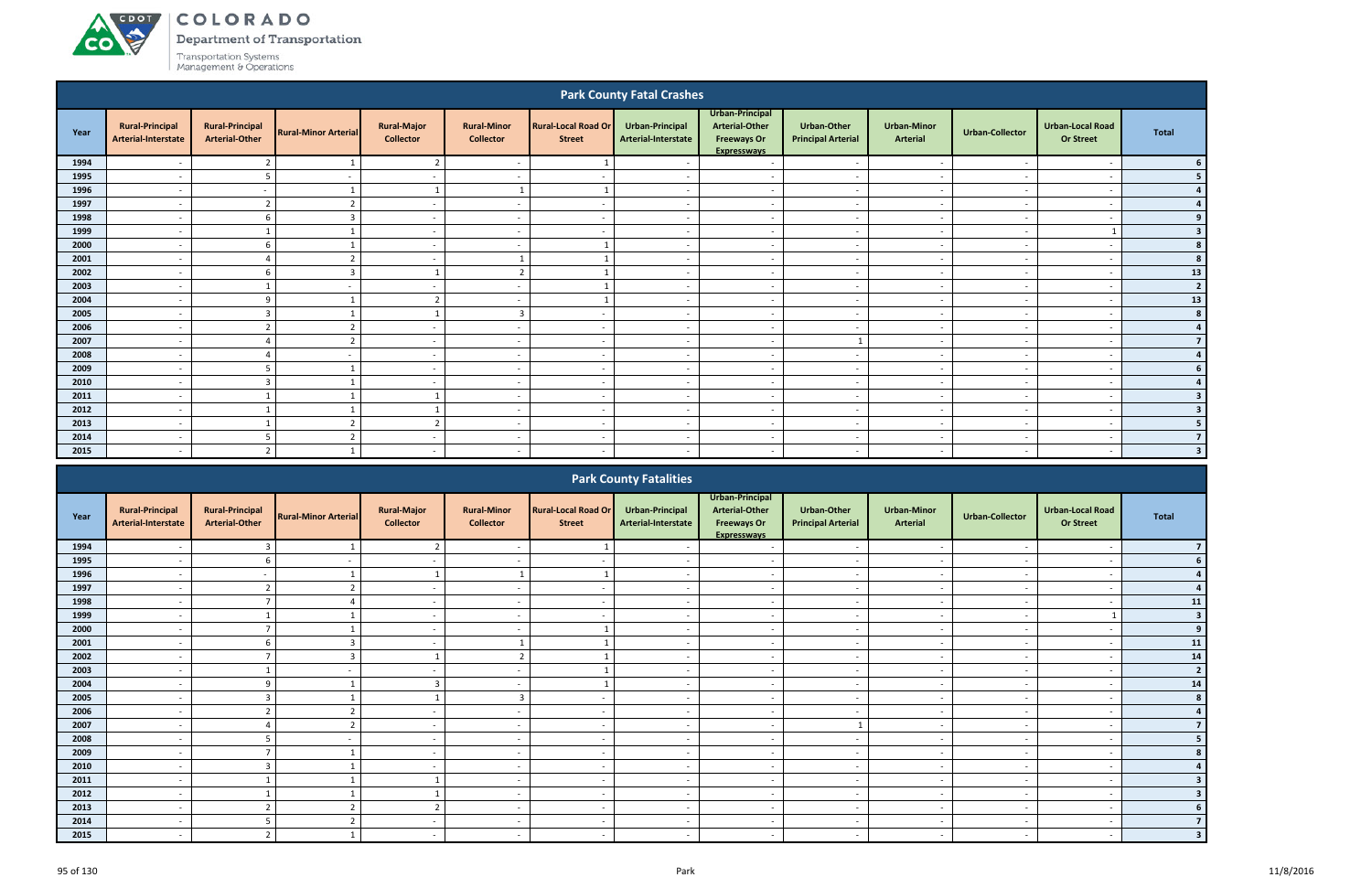

Department of Transportation

|      |                          |                 |                          | <b>Park County Fatal Crashes</b> |                          |                          |                |                          |                          |                          | <b>Park County Fatalities</b> |                          |                          |                |
|------|--------------------------|-----------------|--------------------------|----------------------------------|--------------------------|--------------------------|----------------|--------------------------|--------------------------|--------------------------|-------------------------------|--------------------------|--------------------------|----------------|
| Year | Interstate               | U.S. Highway    | <b>State Highway</b>     | <b>County Road</b>               | <b>Municipality</b>      | <b>Frontage Rd</b>       | <b>Total</b>   | Interstate               | U.S. Highway             | <b>State Highway</b>     | <b>County Road</b>            | <b>Municipality</b>      | <b>Frontage Road</b>     | <b>Total</b>   |
| 1994 | $\overline{\phantom{a}}$ |                 |                          |                                  |                          |                          |                |                          |                          | ຳ                        |                               |                          |                          |                |
| 1995 | $\overline{\phantom{a}}$ |                 |                          |                                  | $\overline{\phantom{a}}$ | - -                      |                | $\overline{\phantom{a}}$ | -6                       | $\overline{\phantom{a}}$ |                               | $\overline{\phantom{0}}$ |                          | 6 <sup>1</sup> |
| 1996 | $\overline{\phantom{a}}$ |                 |                          | 3                                | $\overline{\phantom{a}}$ |                          |                | $\sim$                   | 1                        | $\sim$                   |                               | $\sim$                   |                          |                |
| 1997 | $\overline{\phantom{a}}$ | $\overline{3}$  |                          | $\sim$                           | $\overline{\phantom{a}}$ |                          |                | $\sim$                   | $\overline{\mathbf{3}}$  |                          |                               |                          |                          |                |
| 1998 | $\overline{\phantom{0}}$ | 8               |                          |                                  | $\overline{\phantom{0}}$ | - -                      |                |                          | $10\,$                   |                          |                               | $\overline{\phantom{0}}$ |                          | 11             |
| 1999 | $\overline{\phantom{a}}$ |                 |                          |                                  | $\overline{\phantom{a}}$ |                          |                |                          | $\overline{1}$           |                          |                               |                          |                          | 3              |
| 2000 | $\overline{\phantom{a}}$ | $\mathbf{\tau}$ |                          |                                  | $\overline{\phantom{a}}$ |                          |                |                          | 8                        |                          |                               |                          |                          | 9 <sup>1</sup> |
| 2001 | $\overline{\phantom{a}}$ | $\Delta$        |                          |                                  | $\overline{\phantom{a}}$ |                          | 8              | $\sim$                   | 6                        | 3                        |                               | $\overline{\phantom{0}}$ |                          | 11             |
| 2002 | $\overline{\phantom{a}}$ | $\overline{ }$  |                          |                                  | $\overline{\phantom{a}}$ |                          | 13             |                          | 8                        | $\mathbf{\hat{z}}$       |                               |                          |                          | 14             |
| 2003 | $\overline{\phantom{0}}$ |                 |                          |                                  | $\overline{\phantom{a}}$ |                          | $\overline{2}$ |                          | $\mathbf{1}$             | $\sim$                   |                               | $\overline{\phantom{0}}$ |                          | $\overline{2}$ |
| 2004 | $\overline{\phantom{a}}$ | 10              |                          |                                  | $\overline{\phantom{a}}$ |                          | 13             |                          | 10                       | $\sim$                   |                               |                          |                          | 14             |
| 2005 | $\overline{\phantom{a}}$ |                 |                          | h                                | $\overline{\phantom{a}}$ |                          |                | $\overline{\phantom{0}}$ | -5                       | $\overline{\phantom{a}}$ |                               |                          |                          | 8 <sup>1</sup> |
| 2006 | $\overline{\phantom{a}}$ | $\overline{3}$  |                          | $\sim$                           | $\overline{\phantom{a}}$ |                          |                | $\sim$                   | $\overline{3}$           |                          |                               | $\overline{\phantom{0}}$ |                          | $\mathbf{A}$   |
| 2007 | $\overline{\phantom{a}}$ | 6               |                          | $\sim$                           | $\overline{\phantom{a}}$ |                          |                |                          | 6                        | 1                        |                               |                          |                          |                |
| 2008 | $\overline{\phantom{0}}$ | $\Delta$        |                          | $\sim$                           | $\overline{\phantom{a}}$ | - -                      |                |                          | 5                        | $\sim$                   |                               | $\overline{\phantom{0}}$ |                          | 5              |
| 2009 | $\overline{\phantom{a}}$ | -6              |                          | $\sim$                           | $\overline{\phantom{a}}$ | $\overline{\phantom{a}}$ |                | $\overline{\phantom{0}}$ | 8                        | $\sim$                   |                               | $\overline{\phantom{0}}$ |                          |                |
| 2010 | $\overline{\phantom{a}}$ | $\Delta$        |                          | $\sim$                           | $\overline{\phantom{a}}$ |                          |                |                          | $\overline{4}$           | $\overline{\phantom{a}}$ |                               |                          |                          |                |
| 2011 | $\overline{\phantom{a}}$ |                 |                          |                                  | $\overline{\phantom{a}}$ | <u>т</u>                 |                | $\sim$                   | $\overline{\phantom{0}}$ |                          |                               | $\overline{\phantom{0}}$ |                          |                |
| 2012 | $\overline{\phantom{a}}$ |                 |                          |                                  | $\overline{\phantom{a}}$ | $\overline{\phantom{a}}$ |                | $\sim$                   | $\mathbf{1}$             |                          |                               | $\overline{\phantom{0}}$ |                          |                |
| 2013 | $\overline{\phantom{a}}$ |                 |                          | ຳ                                | $\overline{\phantom{a}}$ |                          |                | $\sim$                   | $\overline{2}$           | ຳ                        |                               | $\overline{\phantom{0}}$ |                          |                |
| 2014 | $\overline{\phantom{a}}$ | $\overline{ }$  |                          |                                  | $\overline{\phantom{a}}$ | $\overline{\phantom{a}}$ |                | $\sim$                   |                          | $\sim$                   |                               | $\overline{\phantom{0}}$ |                          |                |
| 2015 | $\overline{a}$           | $\overline{3}$  | $\overline{\phantom{a}}$ | $\sim$                           | $\overline{\phantom{a}}$ | $\overline{\phantom{a}}$ | $\mathbf{z}$   |                          | $\overline{3}$           |                          |                               |                          | $\overline{\phantom{a}}$ | $\overline{3}$ |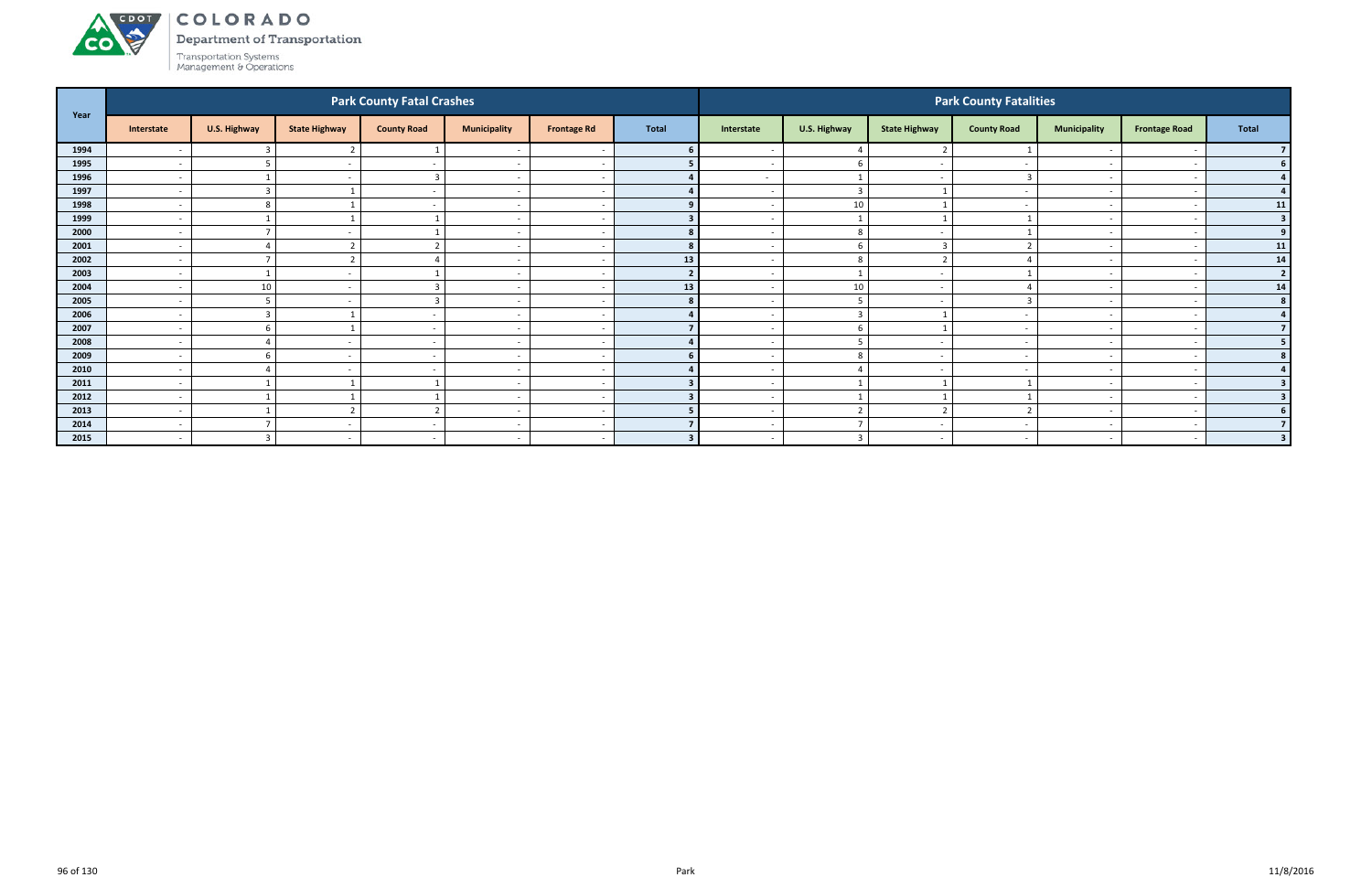# ACDOL

**CO** 

COLORADO

Department of Transportation

|      |                                                                                                                                                                                                                                                                                                                                                                                                                                    |                                                 |                             |                                        |                                        |                                             | <b>Phillips County Fatal Crashes</b>          |                                                                               |                                                 |                                       |                          |                                             |                 |
|------|------------------------------------------------------------------------------------------------------------------------------------------------------------------------------------------------------------------------------------------------------------------------------------------------------------------------------------------------------------------------------------------------------------------------------------|-------------------------------------------------|-----------------------------|----------------------------------------|----------------------------------------|---------------------------------------------|-----------------------------------------------|-------------------------------------------------------------------------------|-------------------------------------------------|---------------------------------------|--------------------------|---------------------------------------------|-----------------|
| Year | <b>Rural-Principal</b><br>Arterial-Interstate                                                                                                                                                                                                                                                                                                                                                                                      | <b>Rural-Principal</b><br><b>Arterial-Other</b> | <b>Rural-Minor Arterial</b> | <b>Rural-Major</b><br><b>Collector</b> | <b>Rural-Minor</b><br><b>Collector</b> | <b>Rural-Local Road Or</b><br><b>Street</b> | <b>Urban-Principal</b><br>Arterial-Interstate | Urban-Principal<br>Arterial-Other<br><b>Freeways Or</b><br><b>Expresswavs</b> | <b>Urban-Other</b><br><b>Principal Arterial</b> | <b>Urban-Minor</b><br><b>Arterial</b> | <b>Urban-Collector</b>   | <b>Urban-Local Road</b><br><b>Or Street</b> | <b>Total</b>    |
| 1994 |                                                                                                                                                                                                                                                                                                                                                                                                                                    | $\overline{\phantom{a}}$                        | $\overline{\phantom{a}}$    | $\sim$                                 | $\overline{\phantom{a}}$               |                                             |                                               | $\overline{\phantom{a}}$                                                      | $\overline{\phantom{0}}$                        | $\overline{\phantom{a}}$              |                          | $\overline{\phantom{a}}$                    | $\sim$ $-$      |
| 1995 |                                                                                                                                                                                                                                                                                                                                                                                                                                    | $\overline{\phantom{a}}$                        | $\overline{\phantom{a}}$    | $\sim$                                 | $\overline{\phantom{a}}$               |                                             |                                               | $\overline{a}$                                                                | $\overline{\phantom{a}}$                        | $\overline{\phantom{a}}$              |                          | $\sim$                                      | $\mathbf{1}$    |
| 1996 | $\overline{\phantom{a}}$                                                                                                                                                                                                                                                                                                                                                                                                           | $\overline{\phantom{a}}$                        | $\overline{\phantom{a}}$    | $\sim$                                 | $\mathbf{1}$                           | $\overline{\phantom{a}}$                    | $\overline{\phantom{a}}$                      | $\overline{a}$                                                                | $\sim$                                          | $\sim$                                | $\overline{\phantom{a}}$ | $\overline{\phantom{a}}$                    | $\mathbf{1}$    |
| 1997 | $\overline{a}$                                                                                                                                                                                                                                                                                                                                                                                                                     |                                                 | $\sim$                      | $\sim$                                 | $\overline{\phantom{a}}$               | $\sim$                                      | $\overline{\phantom{a}}$                      | $\overline{\phantom{a}}$                                                      | $\sim$                                          | $\sim$                                | $\overline{\phantom{a}}$ | $\overline{\phantom{a}}$                    | $\mathbf{1}$    |
| 1998 | $\overline{\phantom{a}}$                                                                                                                                                                                                                                                                                                                                                                                                           | $\overline{\phantom{a}}$                        |                             | $\sim$                                 | $\overline{\phantom{a}}$               | $\overline{\phantom{a}}$                    | $\overline{\phantom{a}}$                      | $\overline{\phantom{a}}$                                                      | $\sim$                                          | $\sim$                                | $\overline{\phantom{a}}$ | $\overline{\phantom{a}}$                    | $\mathbf{1}$    |
| 1999 | $\overline{\phantom{a}}$                                                                                                                                                                                                                                                                                                                                                                                                           | $\overline{\phantom{a}}$                        |                             |                                        | $\overline{\phantom{a}}$               | $\overline{\phantom{a}}$                    |                                               | $\overline{a}$                                                                | $\overline{\phantom{a}}$                        | $\sim$                                |                          | $\overline{\phantom{a}}$                    | $2 \mid$        |
| 2000 | $\sim$<br>$\overline{\phantom{a}}$<br>$\overline{\phantom{a}}$<br>$\overline{\phantom{a}}$<br>$\sim$<br>$\overline{\phantom{a}}$<br>$\overline{\phantom{a}}$<br>$\overline{\phantom{a}}$<br>$\overline{\phantom{a}}$<br>$\sim$<br>$\overline{\phantom{a}}$<br>$\overline{a}$<br>$\overline{\phantom{a}}$<br>$\sim$<br>$\overline{\phantom{a}}$<br>$\overline{\phantom{a}}$<br>$\overline{\phantom{a}}$<br>$\overline{\phantom{a}}$ |                                                 |                             |                                        |                                        |                                             |                                               |                                                                               |                                                 |                                       | 2                        |                                             |                 |
| 2001 |                                                                                                                                                                                                                                                                                                                                                                                                                                    |                                                 |                             |                                        |                                        |                                             |                                               |                                                                               |                                                 |                                       |                          |                                             | $\sim$ $-$      |
| 2002 | $\sim$<br>$\overline{\phantom{a}}$<br>$\overline{\phantom{a}}$<br>$\overline{a}$<br>$\sim$<br>$\overline{a}$<br>$\overline{\phantom{a}}$<br>$\overline{\phantom{a}}$<br>$\overline{\phantom{a}}$                                                                                                                                                                                                                                   |                                                 |                             |                                        |                                        |                                             |                                               |                                                                               |                                                 |                                       | $\mathbf{1}$             |                                             |                 |
| 2003 | $\overline{\phantom{a}}$                                                                                                                                                                                                                                                                                                                                                                                                           | $\sim$                                          | $\sim$                      | $\sim$                                 | $\sim$                                 | $\overline{\phantom{0}}$                    | $\sim$                                        | $\overline{a}$                                                                | $\overline{\phantom{0}}$                        | $\sim$                                | $\overline{\phantom{a}}$ | $\sim$                                      | $\sim$ $-$      |
| 2004 | $\overline{\phantom{a}}$                                                                                                                                                                                                                                                                                                                                                                                                           | $\overline{\phantom{a}}$                        | $\sim$                      | $\sim$                                 | $\ddot{\phantom{0}}$                   | $\overline{\phantom{a}}$                    | <b>.</b>                                      | $\overline{a}$                                                                | $\overline{\phantom{a}}$                        | $\sim$                                | $\overline{\phantom{a}}$ | $\overline{\phantom{a}}$                    | $\mathbf{1}$    |
| 2005 | $\overline{\phantom{a}}$                                                                                                                                                                                                                                                                                                                                                                                                           | $\sim$                                          | $\sim$                      | $\sim$                                 | $\sim$                                 | $\overline{\phantom{a}}$                    | $\overline{\phantom{a}}$                      | $\overline{a}$                                                                | $\sim$                                          | $\overline{\phantom{a}}$              |                          | $\overline{\phantom{a}}$                    | $\sim 100$      |
| 2006 | $\overline{a}$                                                                                                                                                                                                                                                                                                                                                                                                                     | $\sim$                                          | $\overline{\phantom{a}}$    | $\sim$                                 |                                        |                                             | $\overline{\phantom{a}}$                      | $\sim$                                                                        | $\overline{\phantom{a}}$                        | $\sim$                                | $\overline{\phantom{a}}$ | $\overline{\phantom{a}}$                    | 2               |
| 2007 | $\overline{\phantom{a}}$                                                                                                                                                                                                                                                                                                                                                                                                           | -1                                              | $\overline{\phantom{a}}$    | $\sim$                                 | $\overline{\phantom{a}}$               | $\overline{\phantom{a}}$                    | $\overline{\phantom{a}}$                      | $\overline{a}$                                                                | $\overline{\phantom{a}}$                        | $\sim$                                |                          | $\overline{\phantom{a}}$                    | $\mathbf{1}$    |
| 2008 | $\overline{a}$                                                                                                                                                                                                                                                                                                                                                                                                                     |                                                 | $\overline{a}$              | $\overline{\phantom{a}}$               | $\overline{a}$                         | $\overline{\phantom{a}}$                    | $\overline{\phantom{a}}$                      | $\overline{\phantom{a}}$                                                      | $\overline{\phantom{a}}$                        | $\overline{\phantom{a}}$              |                          | $\overline{\phantom{a}}$                    | $\vert$ 1       |
| 2009 |                                                                                                                                                                                                                                                                                                                                                                                                                                    | $\overline{a}$                                  | $\overline{\phantom{a}}$    | $\sim$                                 |                                        | $\overline{\phantom{a}}$                    |                                               | $\overline{a}$                                                                | $\overline{\phantom{a}}$                        | $\overline{\phantom{a}}$              |                          | $\overline{\phantom{a}}$                    | $\mathbf{1}$    |
| 2010 | $\overline{\phantom{a}}$                                                                                                                                                                                                                                                                                                                                                                                                           | $\sim$                                          | $\sim$                      | $\sim$                                 | $\sim$                                 | $\overline{\phantom{a}}$                    | $\overline{\phantom{a}}$                      | $\overline{\phantom{a}}$                                                      | $\sim$                                          | $\sim$                                | $\overline{\phantom{a}}$ | $\overline{\phantom{a}}$                    | $\sim$          |
| 2011 | $\overline{a}$                                                                                                                                                                                                                                                                                                                                                                                                                     | $\sim$                                          | $\overline{\phantom{a}}$    | $\sim$                                 | $\overline{\phantom{a}}$               | $\overline{\phantom{a}}$                    | <b>.</b>                                      | $\sim$                                                                        | $\overline{\phantom{0}}$                        | $\sim$                                | . .                      | $\overline{\phantom{a}}$                    | $\sim$ $-$      |
| 2012 | $\overline{\phantom{a}}$                                                                                                                                                                                                                                                                                                                                                                                                           | $\mathbf{1}$                                    | $\sim$                      | $\sim$                                 | $\overline{\phantom{a}}$               |                                             | $\sim$                                        | $\overline{\phantom{a}}$                                                      | $\overline{\phantom{a}}$                        | $\sim$                                | $\overline{\phantom{a}}$ | $\overline{\phantom{a}}$                    | $2 \mid$        |
| 2013 | $\overline{\phantom{a}}$                                                                                                                                                                                                                                                                                                                                                                                                           | $\sim$                                          | $\sim$                      | -1                                     | $\overline{\phantom{a}}$               | $\overline{a}$                              | $\overline{\phantom{a}}$                      | $\overline{\phantom{a}}$                                                      | $\overline{\phantom{a}}$                        | $\sim$                                |                          | $\overline{\phantom{a}}$                    | $\mathbf{1}$    |
| 2014 | $\overline{a}$                                                                                                                                                                                                                                                                                                                                                                                                                     | -1                                              | $\sim$                      | $\sim$                                 | $\sim$                                 | $\overline{\phantom{a}}$                    | $\sim$                                        | $\overline{\phantom{0}}$                                                      | $\sim$                                          | $\sim$                                |                          | $\overline{\phantom{a}}$                    | $\vert$ 1       |
| 2015 | $\overline{\phantom{a}}$                                                                                                                                                                                                                                                                                                                                                                                                           | $\overline{\phantom{a}}$                        | $\overline{\phantom{a}}$    |                                        | $\overline{\phantom{a}}$               |                                             | <b>.</b>                                      | $\overline{\phantom{a}}$                                                      |                                                 |                                       |                          |                                             | $\vert 1 \vert$ |
|      |                                                                                                                                                                                                                                                                                                                                                                                                                                    |                                                 |                             |                                        |                                        |                                             | <b>Phillips County Fatalities</b>             | Urban-Principal                                                               |                                                 |                                       |                          |                                             |                 |

|      |                                               |                                                 |                             |                                        |                                        |                                             | <b>Fillings County Fatalities</b>      |                                                                                      |                                                 |                                       |                          |                                             |        |
|------|-----------------------------------------------|-------------------------------------------------|-----------------------------|----------------------------------------|----------------------------------------|---------------------------------------------|----------------------------------------|--------------------------------------------------------------------------------------|-------------------------------------------------|---------------------------------------|--------------------------|---------------------------------------------|--------|
| Year | <b>Rural-Principal</b><br>Arterial-Interstate | <b>Rural-Principal</b><br><b>Arterial-Other</b> | <b>Rural-Minor Arterial</b> | <b>Rural-Major</b><br><b>Collector</b> | <b>Rural-Minor</b><br><b>Collector</b> | <b>Rural-Local Road Or</b><br><b>Street</b> | Urban-Principal<br>Arterial-Interstate | Urban-Principal<br><b>Arterial-Other</b><br><b>Freeways Or</b><br><b>Expressways</b> | <b>Urban-Other</b><br><b>Principal Arterial</b> | <b>Urban-Minor</b><br><b>Arterial</b> | Urban-Collector          | <b>Urban-Local Road</b><br><b>Or Street</b> | Total  |
| 1994 |                                               |                                                 |                             |                                        |                                        |                                             |                                        |                                                                                      |                                                 |                                       |                          |                                             |        |
| 1995 |                                               | $\overline{\phantom{0}}$                        |                             | $\sim$                                 |                                        |                                             |                                        |                                                                                      |                                                 |                                       |                          |                                             |        |
| 1996 |                                               |                                                 |                             | $\sim$                                 |                                        |                                             |                                        | $\overline{\phantom{0}}$                                                             |                                                 |                                       |                          |                                             |        |
| 1997 | $\overline{\phantom{0}}$                      |                                                 | $\sim$                      | $\sim$ $-$                             | $\sim$                                 | $\sim$                                      | $\sim$                                 | $\sim$                                                                               | $\sim$                                          | $\sim$                                |                          | $\overline{\phantom{a}}$                    |        |
| 1998 | $\overline{\phantom{0}}$                      | $\sim$                                          |                             | $\sim$                                 | $\overline{\phantom{0}}$               | $\sim$                                      |                                        | $\overline{\phantom{0}}$                                                             | $\overline{\phantom{a}}$                        | $\overline{\phantom{a}}$              |                          | $\overline{\phantom{a}}$                    |        |
| 1999 |                                               |                                                 |                             |                                        |                                        |                                             |                                        | $\overline{\phantom{a}}$                                                             |                                                 |                                       |                          | $\overline{\phantom{a}}$                    |        |
| 2000 |                                               |                                                 |                             | $\sim$                                 |                                        |                                             |                                        | $\overline{\phantom{a}}$                                                             |                                                 | $\overline{\phantom{a}}$              |                          | $\overline{\phantom{a}}$                    |        |
| 2001 |                                               |                                                 |                             | $\sim$                                 |                                        |                                             |                                        | $\overline{\phantom{0}}$                                                             |                                                 |                                       |                          | $\overline{\phantom{a}}$                    |        |
| 2002 |                                               |                                                 |                             | $\sim$                                 |                                        |                                             |                                        | $\overline{\phantom{a}}$                                                             |                                                 |                                       |                          |                                             |        |
| 2003 |                                               | $\sim$                                          |                             | $\sim$                                 |                                        | $\sim$                                      |                                        | $\sim$                                                                               | $\overline{\phantom{a}}$                        | $\overline{\phantom{a}}$              |                          | $\overline{\phantom{a}}$                    | $\sim$ |
| 2004 | $\overline{\phantom{0}}$                      | $\sim$                                          | $\sim$                      | $\sim$ $ \sim$                         |                                        | $\sim$                                      | $\overline{\phantom{0}}$               | $\sim$                                                                               | $\sim$                                          | $\overline{\phantom{a}}$              | $\overline{\phantom{0}}$ | $\overline{\phantom{a}}$                    |        |
| 2005 |                                               | $\overline{\phantom{a}}$                        |                             | $\sim$                                 |                                        |                                             |                                        | $\overline{\phantom{a}}$                                                             | $\overline{\phantom{a}}$                        | $\overline{\phantom{a}}$              |                          | $\overline{\phantom{a}}$                    | $\sim$ |
| 2006 |                                               |                                                 |                             | $\sim$                                 |                                        |                                             |                                        | $\overline{\phantom{a}}$                                                             |                                                 |                                       |                          | $\overline{\phantom{a}}$                    |        |
| 2007 |                                               |                                                 |                             |                                        |                                        |                                             |                                        | $\overline{\phantom{0}}$                                                             |                                                 |                                       |                          |                                             |        |
| 2008 |                                               |                                                 |                             |                                        |                                        |                                             |                                        |                                                                                      |                                                 |                                       |                          |                                             |        |
| 2009 |                                               | $\sim$                                          |                             | $\sim$                                 |                                        | $\sim$                                      |                                        | $\sim$                                                                               | $\overline{\phantom{a}}$                        | $\sim$                                |                          | $\overline{\phantom{0}}$                    |        |
| 2010 |                                               | $\overline{\phantom{a}}$                        |                             | $\sim$                                 |                                        |                                             |                                        | $\overline{\phantom{a}}$                                                             | $\overline{\phantom{a}}$                        | $\overline{\phantom{0}}$              |                          | $\overline{\phantom{a}}$                    | $\sim$ |
| 2011 |                                               |                                                 |                             | $\sim$                                 |                                        |                                             |                                        | $\overline{\phantom{a}}$                                                             |                                                 |                                       |                          |                                             | $\sim$ |
| 2012 |                                               |                                                 |                             |                                        |                                        |                                             |                                        | $\overline{\phantom{0}}$                                                             |                                                 |                                       |                          |                                             |        |
| 2013 |                                               |                                                 |                             |                                        |                                        |                                             |                                        |                                                                                      |                                                 |                                       |                          |                                             |        |
| 2014 |                                               |                                                 |                             |                                        |                                        |                                             |                                        |                                                                                      |                                                 |                                       |                          |                                             |        |
| 2015 |                                               |                                                 |                             |                                        |                                        | $\sim$                                      |                                        | $\overline{\phantom{a}}$                                                             | $\overline{\phantom{a}}$                        | $\overline{\phantom{a}}$              |                          |                                             |        |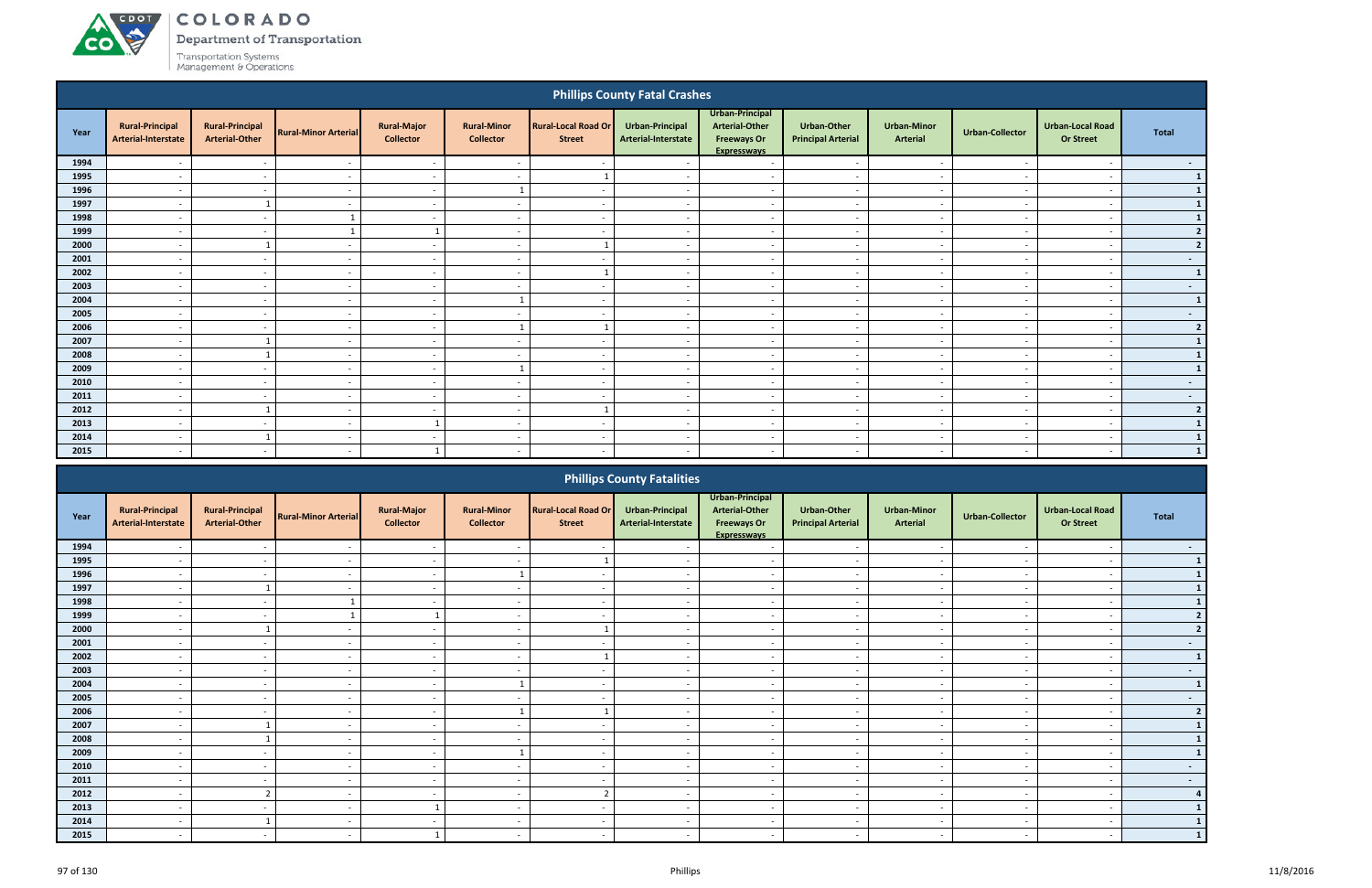

Department of Transportation

| Year |                          |                          |                      | <b>Phillips County Fatal Crashes</b> |                          |                          |              |                          |                          |                          | <b>Phillips County Fatalities</b> |                          |                          |                  |
|------|--------------------------|--------------------------|----------------------|--------------------------------------|--------------------------|--------------------------|--------------|--------------------------|--------------------------|--------------------------|-----------------------------------|--------------------------|--------------------------|------------------|
|      | Interstate               | U.S. Highway             | <b>State Highway</b> | <b>County Road</b>                   | <b>Municipality</b>      | <b>Frontage Rd</b>       | <b>Total</b> | Interstate               | U.S. Highway             | <b>State Highway</b>     | <b>County Road</b>                | <b>Municipality</b>      | <b>Frontage Road</b>     | <b>Total</b>     |
| 1994 |                          | $\overline{\phantom{a}}$ |                      |                                      |                          |                          | $\sim$       |                          | $\overline{\phantom{a}}$ | $\overline{\phantom{a}}$ |                                   |                          |                          | $\sim$           |
| 1995 | $\overline{\phantom{0}}$ | $\overline{\phantom{a}}$ | $\sim$               |                                      | $\overline{\phantom{a}}$ | . .                      |              | $\overline{\phantom{a}}$ | $\overline{\phantom{a}}$ | $\overline{\phantom{a}}$ |                                   | $\overline{\phantom{0}}$ |                          | $\mathbf{1}$     |
| 1996 | $\overline{a}$           | $\sim$                   | $\sim$               |                                      | $\overline{\phantom{a}}$ | $\overline{\phantom{a}}$ |              | $\sim$                   | $\overline{a}$           | $\overline{\phantom{0}}$ |                                   | $\overline{\phantom{0}}$ |                          |                  |
| 1997 | $\overline{\phantom{a}}$ | $\sim$                   |                      | $\overline{\phantom{a}}$             | $\overline{\phantom{a}}$ |                          |              |                          | $\overline{\phantom{a}}$ |                          |                                   |                          |                          | $1\phantom{.}$   |
| 1998 | $\overline{\phantom{0}}$ |                          | $\sim$               | $\sim$                               | $\overline{\phantom{a}}$ | $\overline{\phantom{a}}$ |              | $\overline{\phantom{0}}$ |                          | $\sim$                   |                                   | $\sim$                   |                          | $\mathbf{1}$     |
| 1999 | $\overline{\phantom{0}}$ |                          |                      |                                      | $\overline{\phantom{a}}$ |                          |              |                          |                          |                          |                                   |                          |                          | 2                |
| 2000 | $\sim$ $-$               |                          | $\sim$               |                                      | $\overline{\phantom{a}}$ | $\overline{\phantom{a}}$ |              | $\sim$                   |                          | $\sim$                   |                                   | $\overline{\phantom{0}}$ | $\overline{\phantom{a}}$ | 2                |
| 2001 | $\overline{\phantom{0}}$ | $\sim$                   | $\sim$               | $\overline{\phantom{a}}$             | $\overline{\phantom{a}}$ | $\overline{\phantom{0}}$ | $\sim$       | $\overline{\phantom{0}}$ | $\overline{\phantom{a}}$ | $\overline{\phantom{0}}$ |                                   | $\sim$                   |                          | $\sim$ 100 $\pm$ |
| 2002 | $\overline{\phantom{0}}$ | $\overline{\phantom{a}}$ | $\sim$               |                                      | $\overline{\phantom{a}}$ |                          |              | $\overline{\phantom{a}}$ | $\overline{\phantom{a}}$ | $\overline{\phantom{a}}$ |                                   | $\overline{\phantom{0}}$ |                          | $\mathbf{1}$     |
| 2003 | $\overline{\phantom{0}}$ | $\overline{\phantom{a}}$ | $\sim$               | $\sim$                               | $\overline{\phantom{a}}$ | $\overline{\phantom{a}}$ | $\sim$       |                          | $\overline{\phantom{a}}$ | $\overline{\phantom{0}}$ |                                   | $\overline{\phantom{a}}$ |                          | $\sim$ $-$       |
| 2004 |                          | $\overline{\phantom{a}}$ |                      |                                      |                          |                          |              |                          | $\overline{\phantom{a}}$ |                          |                                   |                          |                          | $\mathbf{1}$     |
| 2005 | $\sim$ $-$               | $\sim$                   | $\sim$               | $\sim$                               | $\overline{\phantom{a}}$ | <u>. на т</u>            | $\sim$       | $\sim$                   | $\overline{\phantom{a}}$ | $\sim$                   |                                   | $\overline{\phantom{0}}$ | $\sim$                   | $\sim$ 100 $\pm$ |
| 2006 | $\overline{a}$           | $\overline{\phantom{a}}$ | $\sim$               | $\mathbf{r}$                         | $\overline{\phantom{a}}$ | $\overline{\phantom{a}}$ |              | $\overline{\phantom{0}}$ | $\overline{\phantom{a}}$ | $\sim$                   |                                   | $\overline{\phantom{0}}$ |                          | $2 \mid$         |
| 2007 | $\sim$                   |                          | $\sim$               | $\overline{\phantom{a}}$             | $\overline{\phantom{a}}$ | $\overline{\phantom{a}}$ |              | $\overline{\phantom{0}}$ |                          | $\sim$                   |                                   | $\overline{\phantom{a}}$ |                          | $\mathbf{1}$     |
| 2008 | $\overline{\phantom{0}}$ |                          | $\sim$               | $\overline{\phantom{a}}$             | $\overline{\phantom{0}}$ | -                        |              |                          |                          | $\overline{\phantom{a}}$ |                                   |                          |                          | $\mathbf{1}$     |
| 2009 | $\overline{\phantom{0}}$ | $\sim$                   | $\sim$               |                                      | $\overline{\phantom{0}}$ | $\overline{\phantom{a}}$ |              |                          | $\overline{\phantom{a}}$ | $\overline{\phantom{a}}$ |                                   |                          |                          | 1 <sup>1</sup>   |
| 2010 | $\overline{\phantom{0}}$ | $\sim$                   | $\sim$               | $\sim$                               | $\overline{\phantom{a}}$ | <u>. на т</u>            | $\sim$       | $\sim$                   | $\overline{\phantom{a}}$ | $\sim$                   | $\qquad \qquad \blacksquare$      | $\overline{\phantom{0}}$ | $\overline{\phantom{a}}$ | $\sim$ 100 $\pm$ |
| 2011 | $\overline{a}$           | $\sim$                   | $\sim$               |                                      | $\overline{\phantom{a}}$ |                          | $\sim$       |                          | $\overline{\phantom{a}}$ | $\overline{\phantom{a}}$ |                                   | $\overline{\phantom{a}}$ |                          | $\sim$ $-$       |
| 2012 | $\sim$                   |                          | $\sim$               |                                      | $\overline{\phantom{a}}$ |                          |              | $\overline{\phantom{0}}$ | $\overline{2}$           | $\sim$                   |                                   | $\overline{\phantom{0}}$ |                          |                  |
| 2013 | $\overline{\phantom{a}}$ | $\overline{\phantom{a}}$ | $\sim$               |                                      | $\overline{\phantom{a}}$ |                          |              |                          | $\overline{\phantom{a}}$ | . —                      |                                   |                          |                          | $\mathbf{1}$     |
| 2014 | $\overline{\phantom{0}}$ |                          | $\sim$               | $\overline{\phantom{a}}$             | $\overline{\phantom{a}}$ | -                        |              | $\overline{\phantom{0}}$ |                          | $\sim$                   |                                   | $\overline{\phantom{0}}$ | $\overline{\phantom{0}}$ | $1\phantom{.}$   |
| 2015 | $\sim$                   | $\sim$                   | $\sim$               |                                      | $\overline{\phantom{a}}$ | $\sim$                   |              | $\sim$                   | $\sim$                   | $\sim$                   |                                   | $\sim$                   | $\sim$                   | 1                |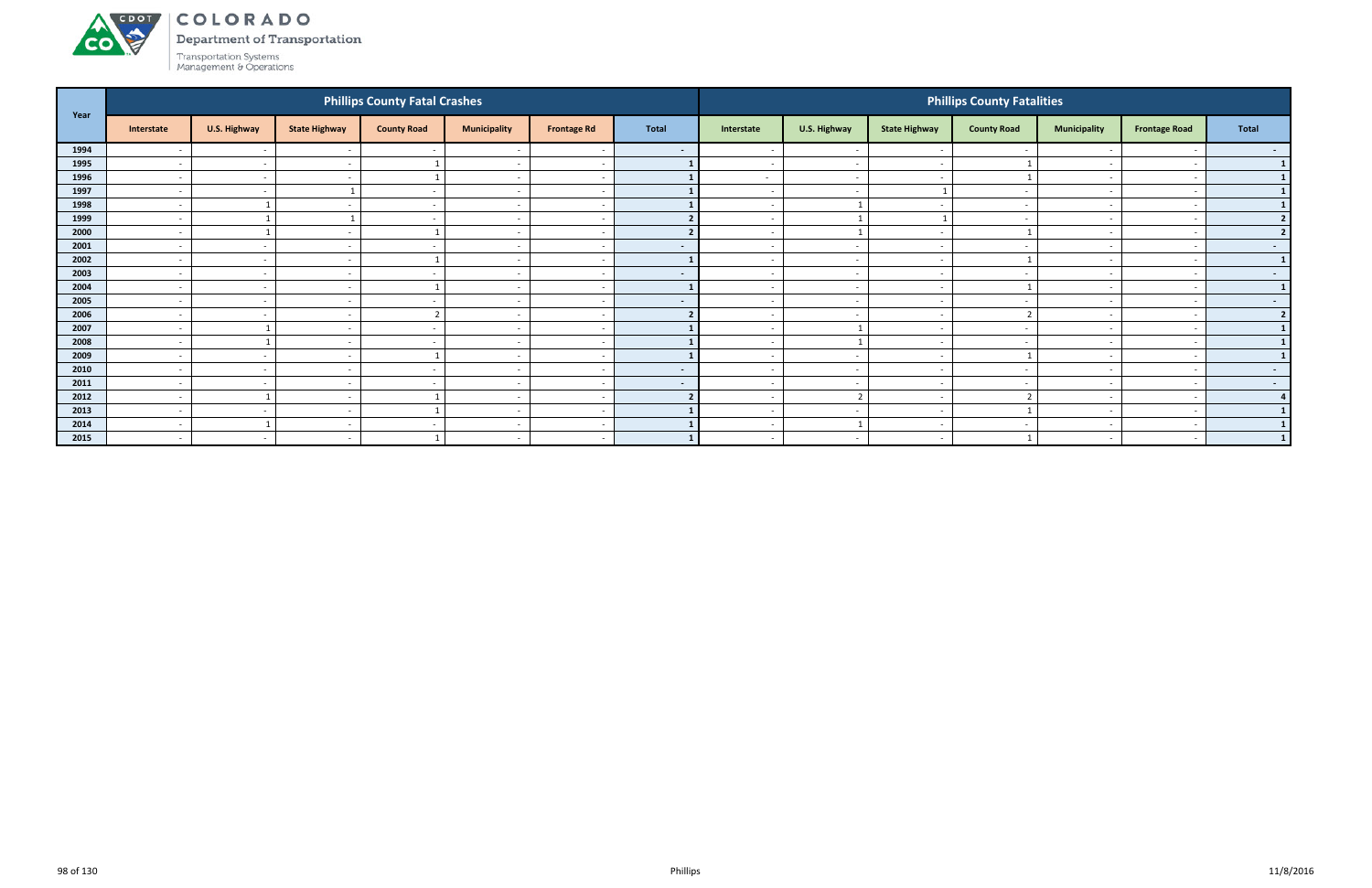# ACDOT **CO**

COLORADO

Department of Transportation

|              |                                               |                                                 |                                    |                                        |                                          |                                             | <b>Pitkin County Fatal Crashes</b>     |                                                                                      |                                                 |                                       |                                                      |                                             |                                         |
|--------------|-----------------------------------------------|-------------------------------------------------|------------------------------------|----------------------------------------|------------------------------------------|---------------------------------------------|----------------------------------------|--------------------------------------------------------------------------------------|-------------------------------------------------|---------------------------------------|------------------------------------------------------|---------------------------------------------|-----------------------------------------|
| Year         | <b>Rural-Principal</b><br>Arterial-Interstate | <b>Rural-Principal</b><br><b>Arterial-Other</b> | <b>Rural-Minor Arterial</b>        | <b>Rural-Major</b><br><b>Collector</b> | <b>Rural-Minor</b><br><b>Collector</b>   | <b>Rural-Local Road Or</b><br><b>Street</b> | Urban-Principal<br>Arterial-Interstate | Urban-Principal<br><b>Arterial-Other</b><br><b>Freeways Or</b><br><b>Expresswavs</b> | <b>Urban-Other</b><br><b>Principal Arterial</b> | <b>Urban-Minor</b><br><b>Arterial</b> | <b>Urban-Collector</b>                               | <b>Urban-Local Road</b><br><b>Or Street</b> | <b>Total</b>                            |
| 1994         |                                               | $\sim$                                          | 1                                  | $\mathbf{1}$                           | $\mathbf{1}$                             | $\sim$                                      |                                        | $\overline{\phantom{a}}$                                                             | $\overline{\phantom{a}}$                        | $\overline{\phantom{a}}$              |                                                      | $\overline{\phantom{a}}$                    | 3                                       |
| 1995         |                                               |                                                 | $\overline{2}$                     | $\sim$                                 | $\mathbf{1}$                             | $\overline{\phantom{a}}$                    |                                        | $\overline{\phantom{a}}$                                                             | $\overline{\phantom{a}}$                        | $\overline{\phantom{a}}$              | $\overline{\phantom{a}}$                             | $\overline{\phantom{a}}$                    | $\overline{\mathbf{3}}$                 |
| 1996         | $\overline{\phantom{0}}$                      | $\overline{2}$                                  | $\sim$                             | $\sim$                                 | $\overline{a}$                           | $\overline{\phantom{a}}$                    | $\overline{a}$                         | $\sim$                                                                               | $\sim$                                          | $\overline{a}$                        | $\overline{a}$                                       | $\overline{\phantom{a}}$                    | $\overline{2}$                          |
| 1997         |                                               | -1                                              | $\overline{\phantom{a}}$           | $\sim$                                 | $\overline{a}$                           | $\overline{\phantom{a}}$                    | $\overline{\phantom{a}}$               | $\overline{\phantom{a}}$                                                             | $\sim$                                          | $\sim$                                | <b>.</b>                                             |                                             | $\overline{2}$                          |
| 1998         | $\overline{\phantom{0}}$                      | $\overline{2}$                                  | $\sim$                             | -1                                     | $\sim$                                   | $\sim$                                      | $\overline{\phantom{a}}$               | $\overline{a}$                                                                       | $\sim$                                          | $\sim$                                | $\sim$                                               | $\overline{\phantom{a}}$                    | $\overline{\mathbf{3}}$                 |
| 1999         |                                               | $\mathbf{1}$                                    | $\sim$                             | $\sim$                                 | $\overline{a}$                           | $\overline{2}$                              | $\overline{\phantom{a}}$               | $\overline{\phantom{a}}$                                                             | $\overline{\phantom{a}}$                        | $\overline{\phantom{a}}$              | $\overline{\phantom{a}}$                             | $\overline{\phantom{a}}$                    | $\overline{\mathbf{3}}$                 |
| 2000<br>2001 |                                               | $\mathbf{1}$<br>$\mathbf{1}$                    | $\overline{\phantom{a}}$           | $\sim$                                 | $\overline{\phantom{a}}$<br>$\mathbf{1}$ | $\overline{\phantom{a}}$<br>$\mathbf{1}$    |                                        | $\overline{\phantom{a}}$                                                             | $\overline{\phantom{a}}$                        | $\sim$                                | $\overline{\phantom{a}}$                             | $\overline{\phantom{a}}$                    | $\mathbf{1}$<br>$\overline{\mathbf{3}}$ |
| 2002         |                                               | $\overline{1}$                                  | $\sim$<br>$\overline{\phantom{a}}$ | $\sim$<br>$\overline{2}$               | $\sim$                                   | $\sim$                                      | $\sim$<br>$\sim$                       | $\overline{\phantom{a}}$<br>$\overline{\phantom{a}}$                                 | $\overline{\phantom{a}}$<br>$\mathbf{1}$        | $\overline{\phantom{a}}$<br>$\sim$    | $\overline{\phantom{a}}$<br>$\overline{\phantom{a}}$ | $\overline{a}$<br>$\overline{\phantom{a}}$  | $\overline{a}$                          |
| 2003         | $\overline{\phantom{0}}$                      | $\overline{3}$                                  | $\mathbf{1}$                       | $\sim$                                 | $\mathbf{1}$                             | $\sim$                                      | $\overline{a}$                         | $\sim$                                                                               | $\sim$                                          | $\sim$                                | $\overline{a}$                                       | $\overline{\phantom{0}}$                    | 5                                       |
| 2004         |                                               |                                                 | $\overline{2}$                     | $\overline{1}$                         | $\overline{a}$                           | $\overline{a}$                              | $\overline{\phantom{a}}$               | $\overline{\phantom{a}}$                                                             | $\overline{a}$                                  | $\sim$                                | $\overline{\phantom{a}}$                             | $\overline{\phantom{a}}$                    | $\overline{\mathbf{3}}$                 |
| 2005         |                                               | $\mathbf{1}$                                    | $\overline{2}$                     | $\sim$                                 | $\overline{a}$                           | $\overline{\phantom{a}}$                    | $\sim$                                 | $\sim$                                                                               | $\sim$                                          | $\sim$                                | $\overline{\phantom{a}}$                             | $\overline{\phantom{a}}$                    | $\overline{\mathbf{3}}$                 |
| 2006         |                                               | $\sim$                                          | $\overline{2}$                     | $\mathbf{1}$                           | $\overline{a}$                           | $\overline{a}$                              | $\overline{\phantom{a}}$               | $\overline{\phantom{a}}$                                                             | $\overline{\phantom{a}}$                        | $\sim$                                | $\overline{\phantom{a}}$                             | $\overline{\phantom{a}}$                    | $\overline{\mathbf{3}}$                 |
| 2007         |                                               | $\sim$                                          | $\mathbf{1}$                       | $\overline{1}$                         | $\overline{a}$                           | $\overline{\phantom{a}}$                    | $\overline{\phantom{a}}$               | $\overline{a}$                                                                       | $\sim$                                          | $\overline{\phantom{a}}$              | $\overline{\phantom{a}}$                             | $\overline{\phantom{a}}$                    | $\overline{2}$                          |
| 2008         | $\overline{\phantom{0}}$                      | $\sim$                                          | $\mathbf{1}$                       | -1                                     | $\overline{a}$                           | $\sim$                                      | $\sim$                                 | $\overline{a}$                                                                       | $\overline{a}$                                  | $\sim$                                | $\sim$                                               | $\overline{\phantom{a}}$                    | $\overline{2}$                          |
| 2009         |                                               | $\mathbf{1}$                                    | $\mathbf{1}$                       | $\sim$                                 | $\overline{\phantom{a}}$                 | $\sim$                                      | $\sim$                                 | $\sim$                                                                               | $\overline{\phantom{0}}$                        | $\sim$                                | $\overline{\phantom{a}}$                             | $\overline{\phantom{a}}$                    | $\overline{2}$                          |
| 2010         | $\overline{\phantom{0}}$                      | $\sim$                                          | $\mathbf{1}$                       | $\sim$                                 | $\overline{a}$                           | $\sim$                                      | $\sim$                                 | $\sim$                                                                               | $\mathbf{1}$                                    | $\sim$                                | $\sim$                                               | $\overline{a}$                              | $\overline{2}$                          |
| 2011         |                                               | $\overline{2}$                                  |                                    | $\sim$                                 | $\overline{\phantom{a}}$                 | $\overline{\phantom{a}}$                    | $\overline{\phantom{a}}$               | $\overline{a}$                                                                       | $\mathbf{1}$                                    | $\overline{\phantom{a}}$              | $\overline{\phantom{a}}$                             | $\overline{\phantom{a}}$                    | $\overline{\mathbf{3}}$                 |
| 2012         | $\overline{\phantom{0}}$                      | $\sim$                                          | $\sim$                             | $\sim$                                 | $\overline{a}$                           | $\sim$                                      | $\overline{\phantom{a}}$               | $\overline{a}$                                                                       | $\mathbf{1}$                                    | $\overline{\phantom{a}}$              | $\overline{\phantom{a}}$                             | $\overline{a}$                              | $\sqrt{1}$                              |
| 2013         |                                               | $\mathbf{1}$                                    | $\mathbf{1}$                       | $\sim$                                 | $\overline{a}$                           | $\overline{a}$                              | $\sim$                                 | $\sim$                                                                               | $\overline{a}$                                  | $\overline{\phantom{a}}$              | $\overline{\phantom{a}}$                             | $\overline{\phantom{a}}$                    | $\overline{2}$                          |
| 2014         |                                               | $\mathbf{1}$                                    | $\mathbf{1}$                       | $\sim$                                 | $\overline{\phantom{a}}$                 | $\overline{\phantom{a}}$                    |                                        | $\overline{\phantom{a}}$                                                             | $\overline{\phantom{a}}$                        | $\overline{\phantom{a}}$              | $\overline{\phantom{a}}$                             | $\overline{\phantom{a}}$                    | 2                                       |
| 2015         |                                               |                                                 |                                    | $\sim$                                 |                                          |                                             |                                        | $\overline{\phantom{a}}$                                                             |                                                 | $\overline{\phantom{a}}$              |                                                      | $\overline{\phantom{a}}$                    | $\sim 100$                              |
|              |                                               |                                                 |                                    |                                        |                                          |                                             | <b>Pitkin County Fatalities</b>        |                                                                                      |                                                 |                                       |                                                      |                                             |                                         |
| Year         | <b>Rural-Principal</b><br>Arterial-Interstate | <b>Rural-Principal</b><br><b>Arterial-Other</b> | <b>Rural-Minor Arterial</b>        | <b>Rural-Major</b><br><b>Collector</b> | <b>Rural-Minor</b><br><b>Collector</b>   | <b>Rural-Local Road Or</b><br><b>Street</b> | Urban-Principal<br>Arterial-Interstate | Urban-Principal<br><b>Arterial-Other</b><br><b>Freeways Or</b><br><b>Expresswavs</b> | <b>Urban-Other</b><br><b>Principal Arterial</b> | <b>Urban-Minor</b><br><b>Arterial</b> | <b>Urban-Collector</b>                               | <b>Urban-Local Road</b><br><b>Or Street</b> | <b>Total</b>                            |

|      |                                               |                                                 |                             |                                        |                                        |                                             | <b>FILATE COUTLY FALATILIES</b>        |                                                                                      |                                                 |                                |                          |                                             |            |
|------|-----------------------------------------------|-------------------------------------------------|-----------------------------|----------------------------------------|----------------------------------------|---------------------------------------------|----------------------------------------|--------------------------------------------------------------------------------------|-------------------------------------------------|--------------------------------|--------------------------|---------------------------------------------|------------|
| Year | <b>Rural-Principal</b><br>Arterial-Interstate | <b>Rural-Principal</b><br><b>Arterial-Other</b> | <b>Rural-Minor Arterial</b> | <b>Rural-Major</b><br><b>Collector</b> | <b>Rural-Minor</b><br><b>Collector</b> | <b>Rural-Local Road Or</b><br><b>Street</b> | Urban-Principal<br>Arterial-Interstate | Urban-Principal<br><b>Arterial-Other</b><br><b>Freeways Or</b><br><b>Expressways</b> | <b>Urban-Other</b><br><b>Principal Arterial</b> | <b>Urban-Minor</b><br>Arterial | <b>Urban-Collector</b>   | <b>Urban-Local Road</b><br><b>Or Street</b> | Total      |
| 1994 |                                               |                                                 |                             |                                        |                                        |                                             |                                        |                                                                                      |                                                 |                                |                          |                                             |            |
| 1995 |                                               | $\overline{\phantom{a}}$                        |                             | $\overline{\phantom{a}}$               |                                        | $\overline{\phantom{a}}$                    |                                        | $\overline{\phantom{a}}$                                                             | $\overline{\phantom{a}}$                        | $\overline{\phantom{a}}$       |                          | $\overline{\phantom{0}}$                    |            |
| 1996 |                                               |                                                 |                             | $\overline{\phantom{a}}$               |                                        |                                             |                                        | $\overline{\phantom{a}}$                                                             | $\overline{\phantom{0}}$                        | $\overline{\phantom{a}}$       |                          |                                             |            |
| 1997 | $\overline{\phantom{a}}$                      |                                                 | $\sim$                      | $\sim$                                 | $\overline{\phantom{a}}$               | $\overline{\phantom{0}}$                    | $\sim$                                 | $\overline{\phantom{a}}$                                                             | $\overline{\phantom{a}}$                        | $\sim$                         | $\sim$                   |                                             |            |
| 1998 | $\overline{\phantom{a}}$                      |                                                 | $\overline{\phantom{0}}$    |                                        | $\overline{\phantom{a}}$               | $\overline{\phantom{0}}$                    | $\overline{\phantom{a}}$               | $\overline{\phantom{a}}$                                                             | $\overline{\phantom{a}}$                        | $\overline{\phantom{a}}$       |                          |                                             |            |
| 1999 |                                               | $\sim$                                          |                             | $\overline{\phantom{a}}$               | $\overline{\phantom{a}}$               |                                             |                                        | $\overline{\phantom{a}}$                                                             | $\overline{\phantom{a}}$                        | $\overline{\phantom{a}}$       |                          |                                             |            |
| 2000 |                                               |                                                 |                             | $\overline{\phantom{a}}$               | $\overline{\phantom{a}}$               |                                             |                                        | $\overline{\phantom{a}}$                                                             | $\overline{\phantom{0}}$                        | $\overline{\phantom{0}}$       |                          | $\overline{\phantom{a}}$                    |            |
| 2001 |                                               |                                                 |                             | $\overline{\phantom{0}}$               |                                        |                                             |                                        | $\overline{\phantom{a}}$                                                             | $\overline{\phantom{a}}$                        | $\overline{\phantom{a}}$       |                          | $\overline{\phantom{a}}$                    |            |
| 2002 |                                               |                                                 |                             |                                        |                                        |                                             |                                        | $\overline{\phantom{a}}$                                                             |                                                 | $\overline{\phantom{a}}$       |                          | $\overline{\phantom{a}}$                    |            |
| 2003 |                                               |                                                 |                             | $\overline{\phantom{0}}$               |                                        | $\overline{\phantom{a}}$                    | $\overline{a}$                         | $\overline{\phantom{a}}$                                                             | $\sim$                                          | $\overline{\phantom{0}}$       |                          | $\overline{\phantom{a}}$                    |            |
| 2004 | $\overline{\phantom{a}}$                      | $\overline{\phantom{a}}$                        |                             |                                        | $\overline{\phantom{a}}$               | $\overline{\phantom{a}}$                    | $\overline{\phantom{a}}$               | $\overline{\phantom{a}}$                                                             | $\overline{\phantom{a}}$                        | $\overline{\phantom{a}}$       | $\overline{\phantom{a}}$ | $\overline{\phantom{a}}$                    |            |
| 2005 |                                               |                                                 | $\mathbf{\hat{z}}$          |                                        | $\overline{\phantom{a}}$               | $\overline{\phantom{a}}$                    |                                        | $\overline{\phantom{a}}$                                                             | $\overline{\phantom{a}}$                        | $\sim$                         |                          |                                             |            |
| 2006 |                                               | $\overline{\phantom{a}}$                        |                             |                                        | $\overline{\phantom{a}}$               | $\overline{\phantom{a}}$                    |                                        | $\overline{\phantom{a}}$                                                             | $\overline{\phantom{0}}$                        | $\overline{\phantom{a}}$       |                          | $\overline{\phantom{a}}$                    |            |
| 2007 |                                               | $\overline{\phantom{a}}$                        |                             |                                        | $\overline{\phantom{a}}$               |                                             |                                        |                                                                                      | $\overline{\phantom{a}}$                        | $\overline{\phantom{0}}$       |                          | $\overline{\phantom{a}}$                    |            |
| 2008 |                                               |                                                 |                             |                                        |                                        |                                             |                                        |                                                                                      |                                                 |                                |                          |                                             |            |
| 2009 |                                               |                                                 |                             | $\sim$                                 | $\overline{\phantom{a}}$               | $\overline{\phantom{0}}$                    | $\overline{a}$                         | $\sim$                                                                               | $\overline{\phantom{a}}$                        | $\overline{\phantom{a}}$       |                          | $\overline{\phantom{0}}$                    |            |
| 2010 |                                               | $\overline{\phantom{a}}$                        |                             | $\overline{\phantom{0}}$               | $\overline{\phantom{a}}$               | $\overline{\phantom{0}}$                    |                                        | $\overline{\phantom{a}}$                                                             |                                                 | $\overline{\phantom{0}}$       |                          | $\overline{\phantom{a}}$                    |            |
| 2011 |                                               |                                                 |                             |                                        | $\overline{\phantom{a}}$               |                                             |                                        |                                                                                      |                                                 |                                |                          |                                             |            |
| 2012 |                                               |                                                 |                             | $\overline{\phantom{a}}$               | $\overline{\phantom{a}}$               | $\overline{\phantom{a}}$                    |                                        |                                                                                      |                                                 | $\sim$                         |                          |                                             |            |
| 2013 |                                               |                                                 |                             | $\overline{\phantom{0}}$               | $\overline{\phantom{a}}$               |                                             |                                        |                                                                                      |                                                 | $\overline{\phantom{a}}$       |                          |                                             |            |
| 2014 |                                               |                                                 |                             | $\overline{\phantom{a}}$               | $\overline{\phantom{a}}$               |                                             |                                        |                                                                                      |                                                 | $\overline{\phantom{a}}$       |                          |                                             |            |
| 2015 |                                               |                                                 |                             | $\overline{\phantom{a}}$               | $\overline{\phantom{a}}$               | $\overline{\phantom{a}}$                    |                                        |                                                                                      | $\overline{\phantom{a}}$                        | $\sim$                         |                          |                                             | $\sim$ $-$ |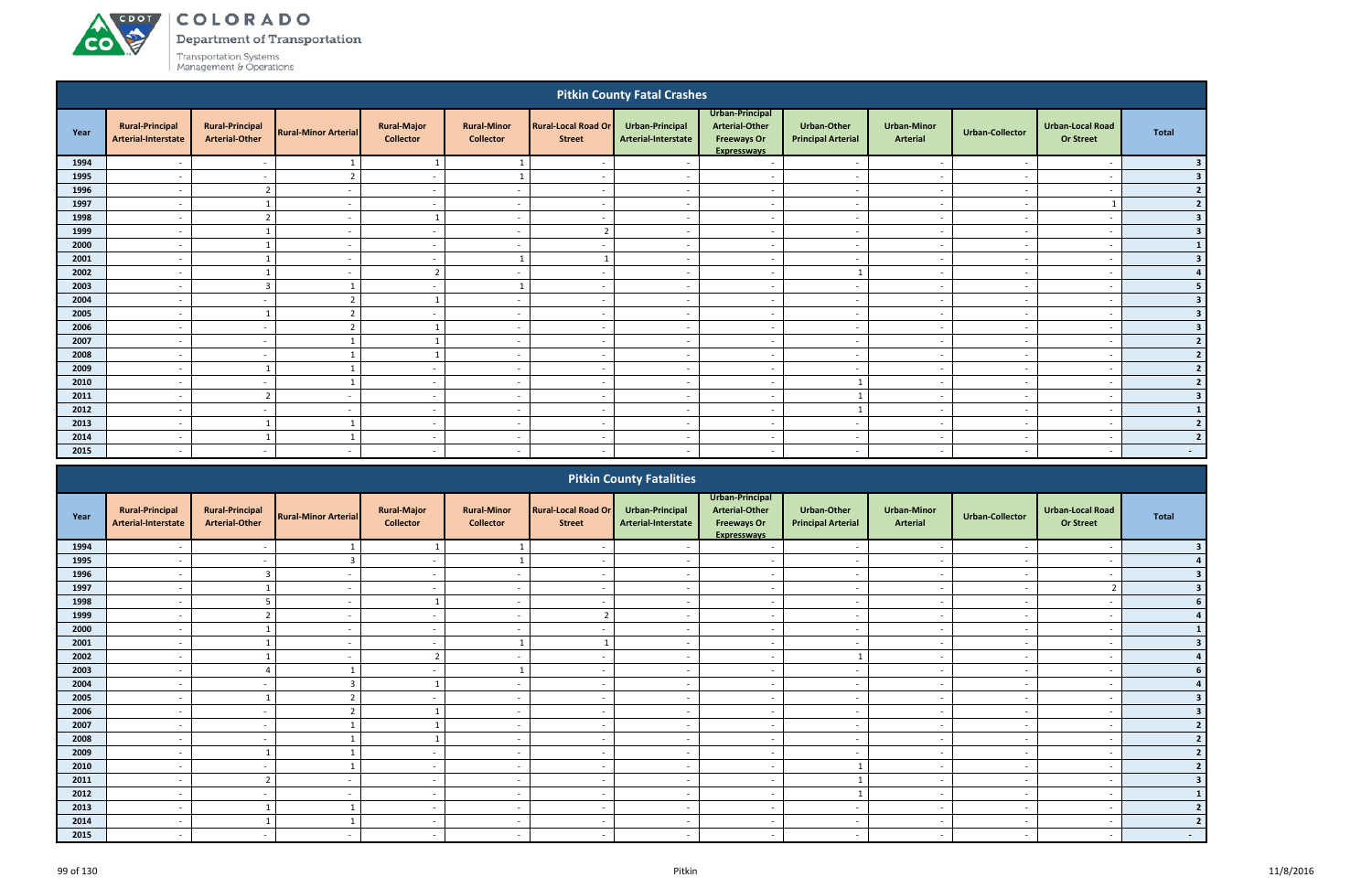

Department of Transportation

| Year |                          |                          |                      | <b>Pitkin County Fatal Crashes</b> |                          |                          |              |                          |                          |                      | <b>Pitkin County Fatalities</b> |                          |                          |                         |
|------|--------------------------|--------------------------|----------------------|------------------------------------|--------------------------|--------------------------|--------------|--------------------------|--------------------------|----------------------|---------------------------------|--------------------------|--------------------------|-------------------------|
|      | Interstate               | U.S. Highway             | <b>State Highway</b> | <b>County Road</b>                 | <b>Municipality</b>      | <b>Frontage Rd</b>       | <b>Total</b> | Interstate               | U.S. Highway             | <b>State Highway</b> | <b>County Road</b>              | <b>Municipality</b>      | <b>Frontage Road</b>     | <b>Total</b>            |
| 1994 | $\overline{\phantom{a}}$ | $\sim$                   |                      |                                    |                          |                          |              |                          | $\overline{\phantom{a}}$ |                      |                                 |                          |                          |                         |
| 1995 | $\sim$                   | $\sim$                   |                      |                                    | $\overline{\phantom{a}}$ | $\sim$                   |              | $\sim$                   | $\sim$                   | $\overline{a}$       |                                 | $\sim$                   | $\overline{\phantom{a}}$ |                         |
| 1996 | $\sim$                   | $\sim$                   |                      | $\overline{\phantom{a}}$           | $\overline{\phantom{a}}$ | $\overline{\phantom{a}}$ |              | $\sim$                   | $\sim$                   | 3                    |                                 | $\overline{\phantom{0}}$ |                          |                         |
| 1997 | $\sim$                   | $\sim$                   |                      |                                    | $\overline{\phantom{a}}$ |                          |              |                          | $\overline{\phantom{a}}$ |                      |                                 |                          |                          |                         |
| 1998 | $\sim$                   | $\sim$                   |                      |                                    | $\overline{\phantom{a}}$ | $\overline{\phantom{a}}$ |              |                          | $\overline{\phantom{a}}$ |                      |                                 |                          |                          |                         |
| 1999 | $\overline{\phantom{a}}$ | $\sim$                   |                      |                                    | $\overline{\phantom{0}}$ | . .                      |              |                          | $\overline{\phantom{a}}$ |                      |                                 |                          |                          | $\mathbf{A}$            |
| 2000 | $\sim$                   | $\sim$                   |                      | $\overline{\phantom{a}}$           | $\overline{\phantom{a}}$ | $\sim$                   |              | $\sim$                   | $\overline{\phantom{a}}$ |                      | $\overline{\phantom{a}}$        |                          |                          |                         |
| 2001 | $\sim$                   | $\sim$                   |                      | $\overline{2}$                     | $\overline{\phantom{a}}$ | $\overline{\phantom{a}}$ |              | $\overline{\phantom{0}}$ | $\overline{\phantom{a}}$ |                      |                                 | $\overline{\phantom{0}}$ |                          |                         |
| 2002 | $\sim$                   | $\sim$                   |                      | $\overline{\phantom{a}}$           | $\overline{\phantom{a}}$ | $\overline{\phantom{a}}$ |              | $\overline{\phantom{a}}$ | $\overline{\phantom{a}}$ | $\Delta$             |                                 | $\overline{\phantom{a}}$ |                          |                         |
| 2003 | $\sim$                   | $\sim$                   |                      |                                    | $\overline{\phantom{a}}$ | $\overline{\phantom{a}}$ |              |                          | $\overline{\phantom{a}}$ |                      |                                 | $\overline{\phantom{0}}$ |                          |                         |
| 2004 | $\sim$                   | $\overline{\phantom{a}}$ |                      |                                    | $\overline{\phantom{a}}$ |                          |              |                          | $\overline{\phantom{a}}$ |                      |                                 |                          |                          |                         |
| 2005 | $\sim$                   | $\sim$                   |                      | $\sim$                             | $\overline{\phantom{a}}$ | $\sim$                   |              | $\overline{\phantom{0}}$ | $\sim$                   | 3                    | $\overline{\phantom{a}}$        | $\sim$                   |                          | з                       |
| 2006 | $\sim$                   | $\sim$                   |                      | $\overline{\phantom{a}}$           | $\overline{\phantom{a}}$ | $\overline{\phantom{a}}$ |              |                          | $\sim$                   | 3                    | $\overline{\phantom{a}}$        |                          |                          |                         |
| 2007 | $\sim$                   | $\sim$                   |                      | $\overline{\phantom{a}}$           |                          | $\overline{\phantom{a}}$ |              | $\overline{\phantom{0}}$ | $\sim$                   |                      | $\sim$                          | $\mathbf{1}$             |                          |                         |
| 2008 | $\sim$                   | $\sim$                   |                      | $\overline{\phantom{a}}$           |                          | $\overline{\phantom{a}}$ |              |                          | $\overline{\phantom{a}}$ |                      | $\overline{\phantom{a}}$        |                          |                          |                         |
| 2009 | $\sim$                   | $\sim$                   |                      | $\sim$                             | $\overline{\phantom{a}}$ | $\overline{\phantom{a}}$ |              |                          | $\overline{\phantom{a}}$ | $\mathbf{\Gamma}$    | $\overline{\phantom{a}}$        | $\overline{\phantom{0}}$ |                          |                         |
| 2010 | $\sim$                   | $\sim$                   |                      | $\overline{\phantom{a}}$           | $\overline{\phantom{a}}$ | $\sim$                   |              | $\overline{\phantom{0}}$ | $\sim$                   | ຳ                    | $\overline{\phantom{a}}$        | $\overline{\phantom{0}}$ |                          |                         |
| 2011 | $\sim$                   | $\sim$                   |                      |                                    | $\overline{\phantom{a}}$ |                          |              |                          | $\overline{\phantom{a}}$ | $\overline{3}$       |                                 | $\overline{\phantom{0}}$ |                          |                         |
| 2012 | $\overline{a}$           | $\sim$                   |                      | $\overline{\phantom{a}}$           | $\overline{\phantom{a}}$ | $\overline{\phantom{a}}$ |              | $\overline{\phantom{0}}$ | $\sim$                   |                      | $\overline{\phantom{a}}$        | $\sim$                   |                          |                         |
| 2013 | $\sim$                   | $\sim$                   |                      | $\overline{\phantom{a}}$           | $\overline{\phantom{a}}$ | $\overline{\phantom{a}}$ |              |                          | $\overline{\phantom{a}}$ |                      | $\overline{\phantom{a}}$        |                          |                          | ຳ                       |
| 2014 | $\sim$                   | $\sim$                   |                      | $\sim$                             | $\overline{\phantom{a}}$ | -                        |              | $\overline{\phantom{0}}$ | $\overline{\phantom{a}}$ | $\mathbf{\Gamma}$    | $\overline{\phantom{a}}$        | $\overline{\phantom{0}}$ |                          | $\overline{\mathbf{z}}$ |
| 2015 | $\sim$                   | $\sim$                   | $\sim$               | $\sim$                             | $\overline{\phantom{a}}$ | $\sim$                   | $\sim$ $-$   | $\overline{\phantom{a}}$ | $\sim$                   | $\sim$               | $\overline{\phantom{a}}$        | $\overline{\phantom{0}}$ | $\overline{\phantom{a}}$ | $\sim$ 10 $\pm$         |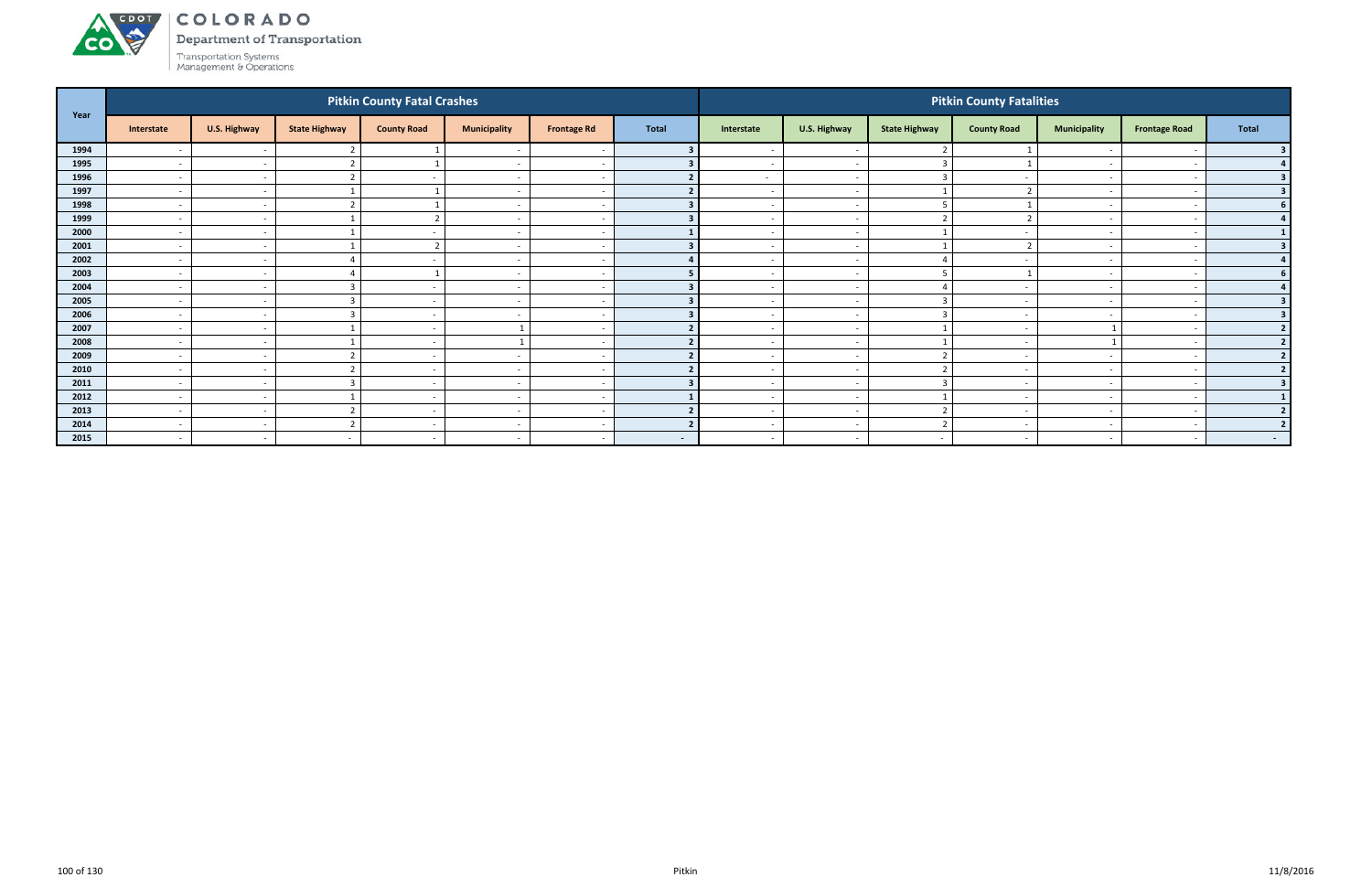**CO** 

Department of Transportation

|                                                                                                                                                                                  |                                               |                                                 |                             |                                        |                                        |                                             | <b>Prowers County Fatal Crashes</b>    |                                                                        |                                                 |                                       |                          |                                             |                |
|----------------------------------------------------------------------------------------------------------------------------------------------------------------------------------|-----------------------------------------------|-------------------------------------------------|-----------------------------|----------------------------------------|----------------------------------------|---------------------------------------------|----------------------------------------|------------------------------------------------------------------------|-------------------------------------------------|---------------------------------------|--------------------------|---------------------------------------------|----------------|
| Year                                                                                                                                                                             | <b>Rural-Principal</b><br>Arterial-Interstate | <b>Rural-Principal</b><br><b>Arterial-Other</b> | <b>Rural-Minor Arterial</b> | <b>Rural-Major</b><br><b>Collector</b> | <b>Rural-Minor</b><br><b>Collector</b> | <b>Rural-Local Road Or</b><br><b>Street</b> | Urban-Principal<br>Arterial-Interstate | Urban-Principal<br>Arterial-Other<br><b>Freeways Or</b><br>Expressways | <b>Urban-Other</b><br><b>Principal Arterial</b> | <b>Urban-Minor</b><br><b>Arterial</b> | <b>Urban-Collector</b>   | <b>Urban-Local Road</b><br><b>Or Street</b> | <b>Total</b>   |
| 1994                                                                                                                                                                             |                                               | $\overline{2}$                                  | $\sim$                      | $\sim$                                 | $\overline{\phantom{a}}$               |                                             | $\overline{\phantom{a}}$               | $\overline{\phantom{a}}$                                               | $\overline{\phantom{a}}$                        | $\overline{\phantom{a}}$              | $\overline{\phantom{a}}$ | $\overline{\phantom{a}}$                    | 2 <sub>1</sub> |
| 1995                                                                                                                                                                             | $\overline{\phantom{a}}$                      |                                                 | $\sim$                      |                                        |                                        |                                             |                                        | $\sim$                                                                 | $\overline{\phantom{a}}$                        | $\overline{\phantom{a}}$              |                          | $\overline{\phantom{a}}$                    | 3 <sup>1</sup> |
| 1996                                                                                                                                                                             | $\overline{\phantom{a}}$                      | $\overline{2}$                                  | $\overline{\phantom{0}}$    | $\sim$                                 | $\overline{\phantom{0}}$               | ຳ                                           |                                        | $\overline{a}$                                                         | $\overline{\phantom{a}}$                        | $\overline{\phantom{a}}$              |                          | $\overline{\phantom{a}}$                    | $4 \mid$       |
| 1997                                                                                                                                                                             |                                               | $\overline{2}$                                  | $\overline{2}$              | $\sim$                                 |                                        |                                             |                                        | $\overline{\phantom{a}}$                                               |                                                 | $\overline{\phantom{a}}$              |                          |                                             | 6 <sup>1</sup> |
| 1998                                                                                                                                                                             | $\overline{a}$                                | $\overline{2}$                                  | $\sim$                      | - 1                                    | $\overline{\phantom{a}}$               |                                             | $\sim$                                 | $\overline{\phantom{a}}$                                               | $\sim$                                          | $\sim$                                | $\overline{\phantom{a}}$ |                                             | 5 <sub>1</sub> |
| 1999                                                                                                                                                                             | $\overline{\phantom{a}}$                      |                                                 | $\sim$                      | $\sim$                                 | $\overline{\phantom{a}}$               | ຳ                                           | <b>.</b>                               | $\overline{\phantom{a}}$                                               | $\overline{\phantom{a}}$                        |                                       |                          | $\overline{\phantom{a}}$                    | 4              |
| 2000                                                                                                                                                                             | $\overline{\phantom{a}}$                      | $\overline{2}$                                  |                             | $\sim$                                 | $\sim$                                 | $\overline{\phantom{a}}$                    | $\overline{\phantom{a}}$               | $\overline{\phantom{a}}$                                               | $\sim$                                          | $\sim$                                | $\overline{\phantom{a}}$ |                                             | 4              |
| 2001<br>$\mathcal{L}$<br>$\mathbf{1}$<br>$\overline{a}$<br>$\sim$<br>$\overline{a}$<br>$\overline{\phantom{a}}$<br>$\sim$<br>$\sim$<br>$\sim$<br>$\overline{\phantom{a}}$<br>. . |                                               |                                                 |                             |                                        |                                        |                                             |                                        |                                                                        |                                                 |                                       |                          |                                             | 4              |
| 2002                                                                                                                                                                             | $\overline{\phantom{a}}$                      | $\sim$                                          |                             | $\sim$                                 | $\overline{\phantom{a}}$               |                                             | <b>.</b>                               | $\sim$                                                                 | $\overline{\phantom{a}}$                        | $\sim$                                |                          | $\overline{\phantom{a}}$                    | 5 <sub>1</sub> |
| 2003                                                                                                                                                                             |                                               |                                                 |                             | $\sim$                                 |                                        |                                             |                                        | $\overline{\phantom{a}}$                                               |                                                 | $\overline{\phantom{a}}$              |                          |                                             | 2 <sub>1</sub> |
| 2004                                                                                                                                                                             | $\overline{\phantom{a}}$                      |                                                 | $\sim$                      | $\sim$                                 | $\overline{\phantom{a}}$               | $\overline{\phantom{a}}$                    |                                        | $\overline{\phantom{a}}$                                               | $\overline{\phantom{a}}$                        | $\overline{\phantom{a}}$              |                          | $\overline{\phantom{a}}$                    | $1\vert$       |
| 2005                                                                                                                                                                             | $\overline{a}$                                | $\overline{2}$                                  | $\overline{\phantom{a}}$    | $\sim$                                 | $\overline{a}$                         | $\sim$                                      | $\sim$                                 | $\sim$                                                                 | $\sim$                                          | $\sim$                                | $\overline{\phantom{a}}$ | $\overline{\phantom{a}}$                    | 2              |
| 2006                                                                                                                                                                             | $\overline{\phantom{a}}$                      | $\overline{2}$                                  | $\sim$                      | $\overline{2}$                         |                                        |                                             | $\overline{\phantom{a}}$               | $\overline{\phantom{a}}$                                               |                                                 | $\overline{\phantom{a}}$              |                          | $\overline{\phantom{a}}$                    | 6 <sup>1</sup> |
| 2007                                                                                                                                                                             | $\overline{\phantom{a}}$                      | $\overline{2}$                                  | $\overline{a}$              |                                        | $\overline{\phantom{a}}$               | $\overline{\phantom{0}}$                    | $\overline{\phantom{a}}$               | $\sim$                                                                 | $\overline{\phantom{a}}$                        | $\sim$                                | $\overline{\phantom{a}}$ | $\overline{\phantom{a}}$                    | 3 <sup>1</sup> |
| 2008                                                                                                                                                                             | $\overline{a}$                                | $\sim$                                          |                             |                                        | $\overline{\phantom{a}}$               | $\overline{\phantom{a}}$                    | <b>.</b>                               | $\sim$                                                                 | $\overline{\phantom{a}}$                        | $\overline{\phantom{a}}$              | . .                      | $\overline{\phantom{a}}$                    | 2              |
| 2009                                                                                                                                                                             | $\overline{\phantom{a}}$                      |                                                 | $\overline{\phantom{a}}$    |                                        |                                        |                                             |                                        | $\sim$                                                                 | $\overline{\phantom{a}}$                        | $\overline{\phantom{a}}$              |                          | $\overline{\phantom{a}}$                    | 4              |
| 2010                                                                                                                                                                             |                                               | $\overline{2}$                                  | $\overline{\phantom{a}}$    | $\sim$                                 | $\overline{\phantom{0}}$               |                                             |                                        | $\overline{\phantom{a}}$                                               |                                                 | $\overline{\phantom{a}}$              |                          | $\overline{\phantom{a}}$                    | 2 <sup>1</sup> |
| 2011                                                                                                                                                                             | $\overline{\phantom{a}}$                      | $\mathcal{D}$                                   | $\overline{\phantom{a}}$    | $\sim$                                 |                                        |                                             |                                        | $\overline{a}$                                                         | $\overline{\phantom{a}}$                        | $\overline{\phantom{a}}$              |                          | $\overline{\phantom{a}}$                    | 3 <sup>1</sup> |
| 2012                                                                                                                                                                             | $\overline{a}$                                |                                                 | $\overline{2}$              | $\sim$                                 | $\sim$                                 | $\overline{\phantom{a}}$                    | $\overline{\phantom{a}}$               | $\sim$                                                                 | $\sim$                                          | $\sim$                                | $\overline{\phantom{a}}$ | $\overline{\phantom{a}}$                    | 3 <sup>1</sup> |
| 2013                                                                                                                                                                             | $\overline{a}$                                | $\sim$                                          | $\sim$                      | -1                                     | $\sim$                                 | $\overline{\phantom{a}}$                    | $\sim$                                 | $\overline{a}$                                                         | $\overline{a}$                                  | $\sim$                                |                          | $\overline{\phantom{a}}$                    | $\mathbf{1}$   |
| 2014                                                                                                                                                                             | $\overline{\phantom{0}}$                      | $\overline{3}$                                  | $\sim$                      | $\sim$                                 |                                        | . .                                         | $\overline{\phantom{a}}$               | $\overline{a}$                                                         | $\sim$                                          | $\overline{\phantom{a}}$              | $\overline{\phantom{a}}$ | $\overline{\phantom{a}}$                    | 4 <sup>1</sup> |
| 2015                                                                                                                                                                             | $\overline{\phantom{a}}$                      | $\overline{2}$                                  |                             | $\sim$                                 | $\overline{\phantom{0}}$               |                                             |                                        | $\overline{\phantom{a}}$                                               |                                                 | $\overline{\phantom{a}}$              |                          |                                             | 3 <sup>1</sup> |
|                                                                                                                                                                                  |                                               |                                                 |                             |                                        |                                        |                                             | <b>Daniel Communicate Hotel Hattan</b> |                                                                        |                                                 |                                       |                          |                                             |                |

|      |                                               |                                                 |                             |                                        |                                        |                                             | <b>Prowers County Fatalities</b>       |                                                                                      |                                                 |                                       |                          |                                             |                |
|------|-----------------------------------------------|-------------------------------------------------|-----------------------------|----------------------------------------|----------------------------------------|---------------------------------------------|----------------------------------------|--------------------------------------------------------------------------------------|-------------------------------------------------|---------------------------------------|--------------------------|---------------------------------------------|----------------|
| Year | <b>Rural-Principal</b><br>Arterial-Interstate | <b>Rural-Principal</b><br><b>Arterial-Other</b> | <b>Rural-Minor Arterial</b> | <b>Rural-Major</b><br><b>Collector</b> | <b>Rural-Minor</b><br><b>Collector</b> | <b>Rural-Local Road Or</b><br><b>Street</b> | Urban-Principal<br>Arterial-Interstate | Urban-Principal<br><b>Arterial-Other</b><br><b>Freeways Or</b><br><b>Expressways</b> | <b>Urban-Other</b><br><b>Principal Arterial</b> | <b>Urban-Minor</b><br><b>Arterial</b> | <b>Urban-Collector</b>   | <b>Urban-Local Road</b><br><b>Or Street</b> | Total          |
| 1994 |                                               |                                                 |                             |                                        |                                        |                                             |                                        |                                                                                      |                                                 |                                       |                          |                                             |                |
| 1995 |                                               |                                                 |                             |                                        |                                        |                                             |                                        |                                                                                      |                                                 |                                       |                          |                                             |                |
| 1996 | $\overline{\phantom{a}}$                      |                                                 |                             | $\sim$                                 | $\overline{\phantom{a}}$               |                                             |                                        | $\overline{\phantom{a}}$                                                             | $\overline{\phantom{a}}$                        | $\sim$                                | $\overline{\phantom{a}}$ | $\overline{\phantom{a}}$                    |                |
| 1997 |                                               | $\overline{2}$                                  | 2                           | $\overline{\phantom{0}}$               | $\overline{\phantom{a}}$               |                                             |                                        | $\overline{\phantom{a}}$                                                             | $\overline{\phantom{a}}$                        | $\overline{\phantom{a}}$              |                          |                                             |                |
| 1998 |                                               |                                                 |                             |                                        | $\overline{\phantom{a}}$               |                                             |                                        |                                                                                      | $\overline{\phantom{a}}$                        | $\overline{\phantom{a}}$              |                          |                                             |                |
| 1999 |                                               |                                                 |                             | $\overline{\phantom{a}}$               | $\overline{\phantom{a}}$               |                                             |                                        | $\overline{\phantom{a}}$                                                             | $\overline{\phantom{a}}$                        |                                       |                          |                                             |                |
| 2000 |                                               |                                                 |                             |                                        | $\overline{\phantom{a}}$               |                                             |                                        | $\overline{\phantom{0}}$                                                             | $\overline{\phantom{a}}$                        |                                       |                          |                                             |                |
| 2001 | $\overline{\phantom{a}}$                      |                                                 | $\overline{\phantom{0}}$    |                                        | $\overline{\phantom{a}}$               |                                             | $\overline{\phantom{a}}$               | $\overline{\phantom{a}}$                                                             | $\overline{\phantom{a}}$                        | $\sim$                                | $\sim$                   | $\overline{\phantom{a}}$                    |                |
| 2002 |                                               |                                                 |                             | $\overline{\phantom{a}}$               | $\overline{\phantom{a}}$               |                                             |                                        | $\overline{\phantom{a}}$                                                             | $\overline{\phantom{a}}$                        | $\sim$                                |                          |                                             |                |
| 2003 |                                               |                                                 |                             | $\overline{\phantom{0}}$               | $\overline{\phantom{a}}$               |                                             |                                        |                                                                                      | $\overline{\phantom{0}}$                        | $\overline{\phantom{a}}$              |                          |                                             |                |
| 2004 |                                               |                                                 |                             | $\overline{\phantom{a}}$               | $\overline{\phantom{a}}$               |                                             |                                        |                                                                                      | $\overline{\phantom{a}}$                        | $\qquad \qquad \blacksquare$          |                          |                                             |                |
| 2005 |                                               |                                                 |                             | $\overline{\phantom{a}}$               | $\overline{\phantom{a}}$               |                                             |                                        | $\overline{\phantom{0}}$                                                             | $\overline{\phantom{a}}$                        | $\overline{\phantom{0}}$              |                          |                                             | $\overline{2}$ |
| 2006 | $\overline{\phantom{a}}$                      |                                                 | $\sim$                      |                                        | 6                                      | $\overline{\phantom{a}}$                    | $\sim$                                 | $\overline{a}$                                                                       |                                                 | $\sim$                                | $\sim$                   | $\overline{\phantom{a}}$                    | 12             |
| 2007 |                                               | $\mathbf{a}$                                    |                             |                                        | $\overline{\phantom{a}}$               |                                             |                                        | $\overline{\phantom{a}}$                                                             | $\overline{\phantom{a}}$                        | $\overline{\phantom{a}}$              |                          |                                             |                |
| 2008 |                                               |                                                 |                             |                                        | $\overline{\phantom{a}}$               |                                             |                                        | $\overline{\phantom{a}}$                                                             | $\overline{\phantom{a}}$                        | $\sim$                                |                          | $\overline{\phantom{a}}$                    |                |
| 2009 |                                               | $\mathbf{\Omega}$<br>z.                         |                             |                                        |                                        |                                             |                                        | $\overline{\phantom{a}}$                                                             | $\overline{\phantom{0}}$                        | $\overline{\phantom{0}}$              |                          | $\overline{\phantom{0}}$                    |                |
| 2010 |                                               |                                                 |                             | $\overline{\phantom{a}}$               | $\overline{\phantom{0}}$               |                                             |                                        | $\overline{\phantom{a}}$                                                             | $\sim$                                          | $\overline{\phantom{a}}$              |                          | $\overline{\phantom{a}}$                    |                |
| 2011 | $\overline{\phantom{a}}$                      | $\mathcal{L}$                                   |                             | $\overline{\phantom{a}}$               |                                        |                                             |                                        | $\overline{\phantom{a}}$                                                             | $\overline{\phantom{a}}$                        | $\overline{\phantom{a}}$              | $\overline{\phantom{a}}$ | $\overline{\phantom{a}}$                    |                |
| 2012 | $\overline{\phantom{a}}$                      |                                                 | $\mathbf{\Omega}$           | $\overline{\phantom{a}}$               | $\overline{\phantom{a}}$               |                                             |                                        | $\overline{\phantom{a}}$                                                             | $\overline{\phantom{a}}$                        | $\sim$                                |                          |                                             |                |
| 2013 | $\overline{\phantom{a}}$                      | $\sim$                                          |                             |                                        | $\overline{\phantom{a}}$               | $\overline{\phantom{a}}$                    |                                        | $\overline{\phantom{a}}$                                                             | $\overline{\phantom{a}}$                        | $\sim$                                | $\overline{\phantom{a}}$ | $\overline{\phantom{a}}$                    |                |
| 2014 |                                               |                                                 |                             |                                        |                                        |                                             |                                        |                                                                                      | $\overline{\phantom{0}}$                        | $\overline{\phantom{0}}$              |                          |                                             |                |
| 2015 | $\overline{\phantom{a}}$                      |                                                 |                             | $\overline{\phantom{a}}$               |                                        |                                             |                                        |                                                                                      | $\overline{\phantom{a}}$                        | $\overline{\phantom{0}}$              |                          |                                             |                |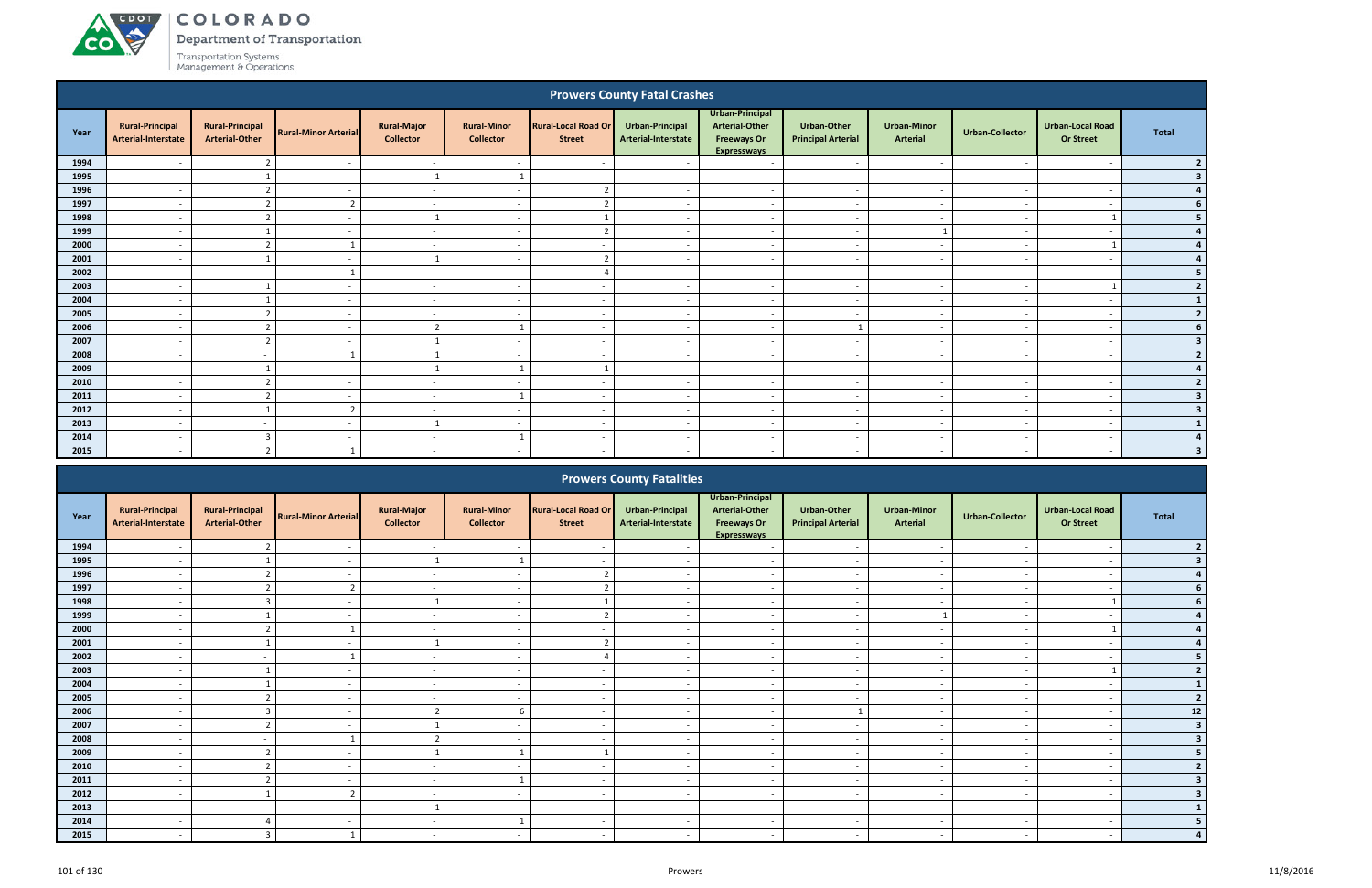# ACDOL

**CO** 

COLORADO

Department of Transportation

| Year |                          |                          |                          | <b>Prowers County Fatal Crashes</b> |                          |                    |              |                          |                          |                          | <b>Prowers County Fatalities</b> |                          |                          |              |
|------|--------------------------|--------------------------|--------------------------|-------------------------------------|--------------------------|--------------------|--------------|--------------------------|--------------------------|--------------------------|----------------------------------|--------------------------|--------------------------|--------------|
|      | Interstate               | U.S. Highway             | <b>State Highway</b>     | <b>County Road</b>                  | <b>Municipality</b>      | <b>Frontage Rd</b> | <b>Total</b> | Interstate               | U.S. Highway             | <b>State Highway</b>     | <b>County Road</b>               | <b>Municipality</b>      | <b>Frontage Road</b>     | <b>Total</b> |
| 1994 | $\overline{\phantom{a}}$ |                          |                          |                                     | $\overline{a}$           |                    |              |                          | $\overline{2}$           |                          |                                  |                          |                          |              |
| 1995 | $\overline{a}$           | r.                       | $\overline{\phantom{a}}$ |                                     | $\sim$                   |                    |              | $\sim$                   | $\overline{2}$           | $\overline{\phantom{a}}$ |                                  | $\sim$                   |                          |              |
| 1996 | $\overline{\phantom{a}}$ | ຳ                        |                          |                                     |                          |                    |              | $\sim$                   | $\overline{2}$           |                          |                                  |                          |                          |              |
| 1997 | $\overline{a}$           |                          | $\overline{\phantom{a}}$ | ຳ                                   | $\overline{a}$           |                    |              |                          |                          | $\overline{\phantom{a}}$ |                                  | $\overline{\phantom{0}}$ |                          |              |
| 1998 | $\overline{\phantom{a}}$ |                          |                          | $\overline{2}$                      |                          |                    |              |                          | $\overline{3}$           |                          |                                  |                          |                          |              |
| 1999 | $\overline{\phantom{a}}$ |                          |                          | ຳ                                   |                          |                    |              | $\overline{\phantom{0}}$ |                          |                          |                                  |                          |                          |              |
| 2000 | $\sim$                   | $\overline{\phantom{a}}$ |                          | $\overline{\phantom{a}}$            |                          |                    |              | $\overline{\phantom{0}}$ | $\overline{2}$           |                          |                                  |                          |                          |              |
| 2001 | $\overline{\phantom{a}}$ |                          |                          | $\overline{2}$                      | $\overline{a}$           |                    |              |                          | $\overline{\phantom{0}}$ |                          |                                  | $\sim$                   |                          |              |
| 2002 | $\overline{\phantom{a}}$ |                          |                          |                                     | $\overline{a}$           |                    |              | $\overline{\phantom{0}}$ | $\overline{1}$           | $\overline{\phantom{a}}$ |                                  | $\overline{\phantom{0}}$ |                          |              |
| 2003 | $\overline{\phantom{a}}$ |                          |                          |                                     |                          |                    |              |                          |                          | $\overline{\phantom{a}}$ |                                  |                          |                          |              |
| 2004 |                          |                          |                          |                                     | $\overline{\phantom{a}}$ |                    |              |                          |                          |                          |                                  |                          |                          |              |
| 2005 | $\overline{a}$           | ຳ                        | $\overline{\phantom{a}}$ | $\sim$                              | $\overline{a}$           |                    |              | $\overline{a}$           | ຳ                        | $\overline{\phantom{a}}$ |                                  | $\overline{\phantom{a}}$ |                          |              |
| 2006 | $\overline{a}$           | $\mathbf{3}$             |                          |                                     | $\overline{a}$           |                    |              | $\overline{\phantom{0}}$ |                          | - 7                      |                                  | $\overline{\phantom{0}}$ |                          | 12           |
| 2007 | $\overline{a}$           | ຳ                        |                          |                                     | $\overline{a}$           |                    |              | $\overline{\phantom{0}}$ | $\mathcal{L}$            |                          |                                  | $\overline{\phantom{0}}$ |                          |              |
| 2008 | $\overline{\phantom{a}}$ |                          |                          |                                     | $\overline{a}$           |                    |              |                          |                          |                          |                                  |                          |                          |              |
| 2009 | $\overline{\phantom{a}}$ |                          |                          | $\overline{z}$                      | $\overline{\phantom{a}}$ |                    |              |                          |                          |                          |                                  |                          |                          |              |
| 2010 | $\overline{a}$           | ຳ                        | <b>.</b>                 |                                     | $\overline{a}$           |                    |              | $\overline{\phantom{0}}$ | $\overline{\phantom{a}}$ |                          |                                  | $\overline{\phantom{0}}$ |                          |              |
| 2011 | $\overline{a}$           |                          | $\overline{\phantom{a}}$ |                                     | $-$                      |                    |              | $\overline{\phantom{0}}$ | $\overline{\phantom{a}}$ | $\overline{\phantom{a}}$ |                                  | $\sim$                   |                          |              |
| 2012 | $\overline{\phantom{a}}$ | -3                       | $\overline{\phantom{a}}$ |                                     | $\overline{a}$           |                    |              |                          | $\overline{\mathbf{3}}$  |                          |                                  |                          |                          |              |
| 2013 | $\overline{a}$           | $\sim$                   | $\overline{\phantom{a}}$ |                                     | $\overline{\phantom{0}}$ |                    |              | $\overline{\phantom{0}}$ | $\overline{a}$           | $\overline{\phantom{a}}$ |                                  | $\overline{\phantom{0}}$ |                          |              |
| 2014 | $\overline{\phantom{a}}$ | -3                       |                          |                                     | $\overline{a}$           |                    |              |                          |                          |                          |                                  |                          |                          |              |
| 2015 | $\overline{\phantom{a}}$ | -3                       | $\overline{\phantom{a}}$ | $\overline{\phantom{a}}$            | $\overline{a}$           |                    | $\mathbf{R}$ | $\overline{\phantom{0}}$ |                          |                          |                                  |                          | $\overline{\phantom{a}}$ | $\mathbf{A}$ |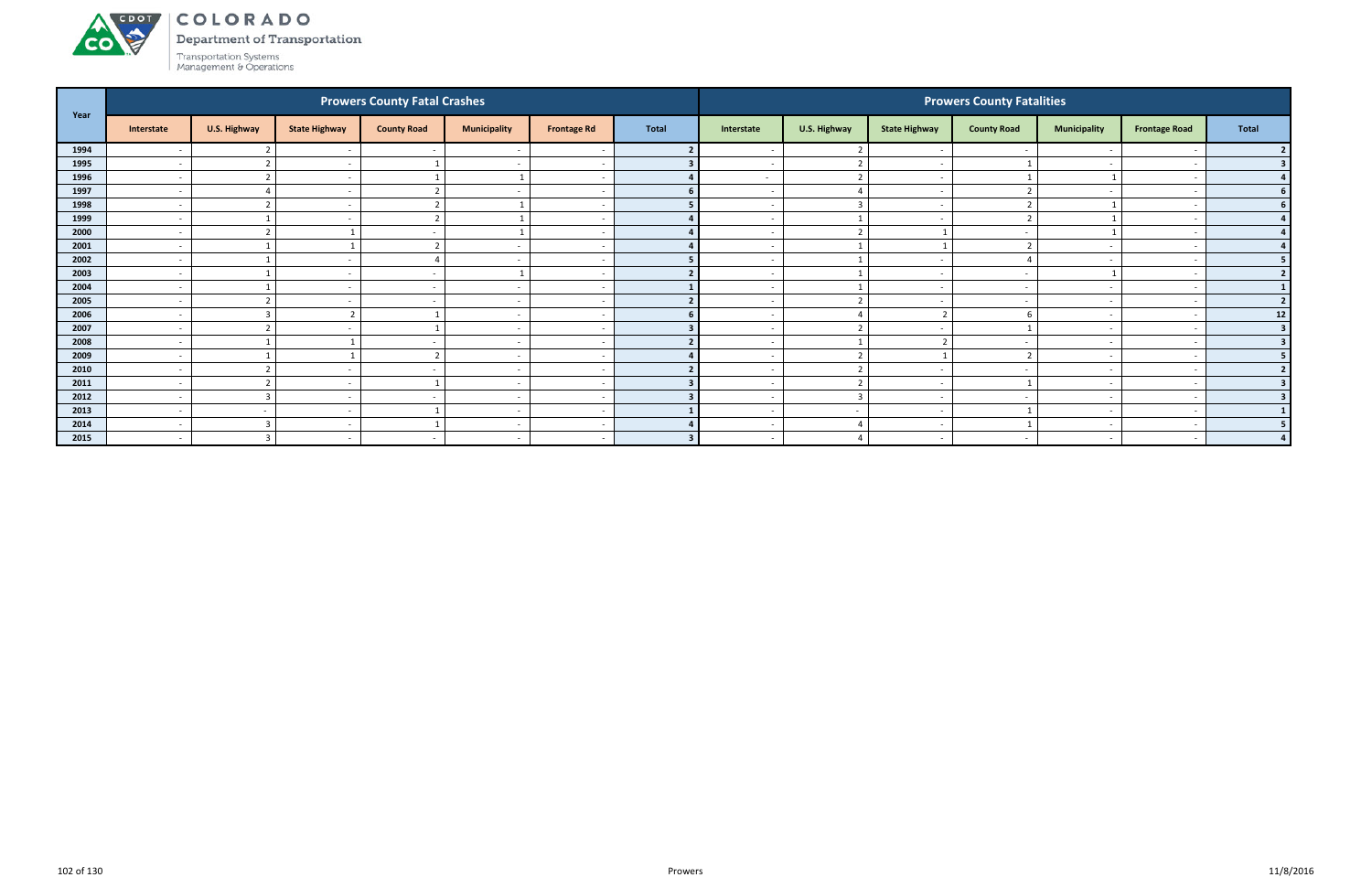ACDOT

**CO** 

Department of Transportation

|                                                                                                                                                                                                                                                                                    |                                               |                                                 |                             |                                        |                                        |                                             | <b>Pueblo County Fatal Crashes</b>     |                                                                                      |                                                 |                                |                          |                                             |              |  |
|------------------------------------------------------------------------------------------------------------------------------------------------------------------------------------------------------------------------------------------------------------------------------------|-----------------------------------------------|-------------------------------------------------|-----------------------------|----------------------------------------|----------------------------------------|---------------------------------------------|----------------------------------------|--------------------------------------------------------------------------------------|-------------------------------------------------|--------------------------------|--------------------------|---------------------------------------------|--------------|--|
| Year                                                                                                                                                                                                                                                                               | <b>Rural-Principal</b><br>Arterial-Interstate | <b>Rural-Principal</b><br><b>Arterial-Other</b> | <b>Rural-Minor Arterial</b> | <b>Rural-Major</b><br><b>Collector</b> | <b>Rural-Minor</b><br><b>Collector</b> | <b>Rural-Local Road Or</b><br><b>Street</b> | Urban-Principal<br>Arterial-Interstate | Urban-Principal<br><b>Arterial-Other</b><br><b>Freeways Or</b><br><b>Expresswavs</b> | <b>Urban-Other</b><br><b>Principal Arterial</b> | <b>Urban-Minor</b><br>Arterial | <b>Urban-Collector</b>   | <b>Urban-Local Road</b><br><b>Or Street</b> | <b>Total</b> |  |
| 1994                                                                                                                                                                                                                                                                               | 6                                             |                                                 |                             |                                        | $\overline{\phantom{0}}$               |                                             |                                        | - 5                                                                                  |                                                 | -5                             |                          |                                             | 27           |  |
| 1995                                                                                                                                                                                                                                                                               | $\overline{2}$                                | $\overline{3}$                                  | $\overline{\phantom{a}}$    | 5                                      | $\overline{\phantom{a}}$               | $\overline{\phantom{a}}$                    |                                        | $\overline{4}$                                                                       | 8                                               |                                |                          |                                             | 29           |  |
| 1996                                                                                                                                                                                                                                                                               | 6                                             | $\overline{3}$                                  | 4                           | $\overline{3}$                         | $\overline{\phantom{a}}$               |                                             | $\overline{3}$                         |                                                                                      | $\overline{3}$                                  | 5                              |                          |                                             | 31           |  |
| 1997                                                                                                                                                                                                                                                                               | 8                                             |                                                 | $\overline{\phantom{a}}$    | $\overline{4}$                         | $\overline{2}$                         | $\overline{\phantom{a}}$                    | $\sim$                                 | $\overline{2}$                                                                       | $\overline{a}$                                  | $\overline{z}$                 |                          |                                             | 25           |  |
| 1998                                                                                                                                                                                                                                                                               | $\overline{4}$                                | $\mathbf{r}$                                    | $\overline{2}$              | $\sim$                                 | $\overline{a}$                         |                                             | 3                                      | $\overline{\phantom{a}}$                                                             | $\overline{3}$                                  | 3                              | $\sim$                   | $\overline{\phantom{a}}$                    | 27           |  |
| 1999                                                                                                                                                                                                                                                                               | 6                                             | Δ                                               | $\Delta$                    | $\overline{2}$                         | $\overline{\phantom{a}}$               | $\overline{\phantom{a}}$                    | $\overline{2}$                         | $\overline{\mathbf{3}}$                                                              | $\overline{3}$                                  | $\overline{2}$                 | $\sim$                   | $\overline{3}$                              | 29<br>18     |  |
| 2000<br>$\overline{2}$<br>$\overline{2}$<br>$\overline{z}$<br>$\overline{\phantom{a}}$<br>1<br>⊿<br>$\overline{a}$<br>$\overline{2}$<br>2001<br>$\overline{2}$<br>$\overline{3}$<br>$\overline{3}$<br>$\Delta$<br>$\Delta$<br>$\overline{\phantom{a}}$<br>$\overline{\phantom{a}}$ |                                               |                                                 |                             |                                        |                                        |                                             |                                        |                                                                                      |                                                 |                                |                          |                                             |              |  |
| $\overline{2}$<br>$\overline{2}$<br>$\overline{2}$<br>6<br>8<br>2002<br>$\overline{2}$<br>-5<br>$\overline{a}$<br>$\overline{\phantom{a}}$                                                                                                                                         |                                               |                                                 |                             |                                        |                                        |                                             |                                        |                                                                                      |                                                 |                                |                          |                                             |              |  |
| $\overline{ }$<br>ຳ                                                                                                                                                                                                                                                                |                                               |                                                 |                             |                                        |                                        |                                             |                                        |                                                                                      |                                                 |                                |                          |                                             |              |  |
| 2003                                                                                                                                                                                                                                                                               | $\overline{4}$                                |                                                 | $\overline{3}$              |                                        |                                        |                                             |                                        | $\overline{2}$                                                                       | $\overline{2}$                                  |                                |                          | $\overline{\phantom{a}}$                    | 25           |  |
| 2004                                                                                                                                                                                                                                                                               | 3                                             | $\overline{\phantom{a}}$                        |                             | $\overline{2}$                         | $\overline{a}$                         | $\mathcal{D}$                               |                                        | -5                                                                                   | $\overline{3}$                                  |                                | $\overline{\phantom{a}}$ | $\overline{\phantom{a}}$                    | 23           |  |
| 2005                                                                                                                                                                                                                                                                               | 5                                             | n,                                              |                             | $\overline{\phantom{a}}$               | $\overline{2}$                         | $\overline{\phantom{a}}$                    |                                        |                                                                                      | $\overline{2}$                                  |                                | $\overline{a}$           | $\overline{a}$                              | 15           |  |
| 2006                                                                                                                                                                                                                                                                               | 6                                             |                                                 | $\overline{\phantom{a}}$    | $\sim$                                 | $\sim$                                 | $\sim$                                      |                                        |                                                                                      | $\overline{3}$                                  | $\overline{2}$                 | $\sim$                   |                                             | 15           |  |
| 2007                                                                                                                                                                                                                                                                               | $\overline{4}$                                | Δ                                               | $\sim$                      |                                        | $\overline{a}$                         |                                             |                                        |                                                                                      | $\overline{7}$                                  |                                | $\overline{2}$           | $\overline{a}$                              | 22           |  |
| 2008                                                                                                                                                                                                                                                                               | $\overline{4}$                                | $\Delta$                                        | $\overline{\phantom{a}}$    | $\sim$                                 | $\overline{\phantom{a}}$               | $\overline{\phantom{a}}$                    |                                        |                                                                                      | $\overline{7}$                                  | $\overline{3}$                 | $\sim$                   |                                             | 21           |  |
| 2009                                                                                                                                                                                                                                                                               | $\overline{2}$                                | Δ                                               |                             | $\overline{2}$                         |                                        | $\overline{\phantom{a}}$                    | 5                                      | $\overline{a}$                                                                       | $\overline{4}$                                  |                                |                          |                                             | 22           |  |
| 2010                                                                                                                                                                                                                                                                               | 5                                             | $\mathcal{D}$                                   | $\overline{2}$              | $\sim$                                 | $\overline{\phantom{a}}$               | $\overline{\phantom{a}}$                    | $\mathcal{L}$                          | $\overline{a}$                                                                       | 6                                               |                                |                          | $\overline{a}$                              | 19           |  |
| 2011                                                                                                                                                                                                                                                                               | $\mathbf{1}$                                  | $\overline{\phantom{0}}$                        | $\mathbf{1}$                | $\overline{2}$                         | $\overline{\phantom{0}}$               |                                             | $\Delta$                               | $\sim$                                                                               | 9                                               |                                | $\overline{\phantom{a}}$ | $\Lambda$                                   | 23           |  |
| 2012                                                                                                                                                                                                                                                                               |                                               | 3                                               |                             | $\overline{\phantom{a}}$               |                                        |                                             | $\mathbf{\Omega}$                      | $\overline{a}$                                                                       | 10                                              | $\overline{3}$                 | ຳ                        | $\mathbf{R}$                                | 23           |  |
| 2013                                                                                                                                                                                                                                                                               | $\overline{2}$                                | $\overline{\phantom{a}}$                        |                             |                                        | $\overline{\phantom{0}}$               | $\overline{\phantom{a}}$                    |                                        |                                                                                      | $\overline{3}$                                  | $\overline{2}$                 |                          |                                             | 13           |  |
| 2014                                                                                                                                                                                                                                                                               | $\overline{3}$                                |                                                 | $\overline{\phantom{a}}$    |                                        |                                        | $\overline{\phantom{a}}$                    | $\overline{3}$                         | -5                                                                                   | $\overline{3}$                                  | $\overline{a}$                 |                          | $\overline{a}$                              | 18           |  |
| 2015                                                                                                                                                                                                                                                                               | $\overline{4}$                                | $\overline{\phantom{0}}$                        |                             | $\sim$                                 | $\overline{\phantom{a}}$               |                                             | $\overline{\phantom{a}}$               | $\sim$                                                                               | 5                                               | $\overline{2}$                 | $\overline{\phantom{a}}$ | $\overline{\phantom{a}}$                    | $12\,$       |  |
|                                                                                                                                                                                                                                                                                    |                                               |                                                 |                             |                                        |                                        |                                             | <b>Pueblo County Fatalities</b>        |                                                                                      |                                                 |                                |                          |                                             |              |  |

|      |                                               |                                                 |                             |                                        |                                        |                                             | <b>Pueblo County Fatalities</b>               |                                                                                      |                                          |                                       |                        |                                             |              |
|------|-----------------------------------------------|-------------------------------------------------|-----------------------------|----------------------------------------|----------------------------------------|---------------------------------------------|-----------------------------------------------|--------------------------------------------------------------------------------------|------------------------------------------|---------------------------------------|------------------------|---------------------------------------------|--------------|
| Year | <b>Rural-Principal</b><br>Arterial-Interstate | <b>Rural-Principal</b><br><b>Arterial-Other</b> | <b>Rural-Minor Arterial</b> | <b>Rural-Major</b><br><b>Collector</b> | <b>Rural-Minor</b><br><b>Collector</b> | <b>Rural-Local Road Or</b><br><b>Street</b> | <b>Urban-Principal</b><br>Arterial-Interstate | Urban-Principal<br><b>Arterial-Other</b><br><b>Freeways Or</b><br><b>Expresswavs</b> | Urban-Other<br><b>Principal Arterial</b> | <b>Urban-Minor</b><br><b>Arterial</b> | <b>Urban-Collector</b> | <b>Urban-Local Road</b><br><b>Or Street</b> | <b>Total</b> |
| 1994 | $\overline{ }$                                |                                                 |                             |                                        |                                        |                                             |                                               |                                                                                      |                                          |                                       |                        |                                             | 29           |
| 1995 |                                               |                                                 |                             | 5                                      |                                        |                                             |                                               |                                                                                      | ۰Q                                       |                                       |                        |                                             | 36           |
| 1996 | $\overline{7}$                                | $\mathbf{B}$                                    | $\Delta$                    | 3                                      | $\sim$                                 |                                             | $\mathbf{3}$                                  |                                                                                      | $\mathbf{3}$                             |                                       |                        |                                             | 32           |
| 1997 | 8                                             |                                                 |                             | -5                                     | $\overline{2}$                         |                                             |                                               |                                                                                      |                                          |                                       |                        |                                             | 31           |
| 1998 |                                               |                                                 |                             | $\sim$                                 |                                        |                                             |                                               |                                                                                      |                                          |                                       |                        |                                             | 29           |
| 1999 | $\overline{ }$                                |                                                 |                             | 2                                      |                                        |                                             |                                               |                                                                                      |                                          | $\mathbf{\cdot}$                      |                        |                                             | 31           |
| 2000 |                                               |                                                 |                             |                                        |                                        |                                             |                                               |                                                                                      |                                          |                                       |                        |                                             | 20           |
| 2001 | 5                                             | $\mathbf{B}$                                    | $\sim$                      |                                        | $\overline{2}$                         | -                                           |                                               |                                                                                      | 3                                        |                                       |                        |                                             | 28           |
| 2002 | $\overline{a}$                                | 3                                               | ຳ                           |                                        | $\overline{2}$                         |                                             | ຳ                                             |                                                                                      | 6                                        | 8                                     |                        |                                             | 36           |
| 2003 |                                               | n,                                              | 3                           |                                        | $\mathbf{1}$                           |                                             |                                               |                                                                                      |                                          |                                       |                        |                                             | ${\bf 28}$   |
| 2004 |                                               | $\overline{\phantom{a}}$                        |                             | $\overline{3}$                         |                                        |                                             |                                               |                                                                                      | $\mathbf{\Omega}$                        | $\overline{\phantom{a}}$              |                        |                                             | 27           |
| 2005 | 5                                             | n,                                              |                             | $\sim$                                 | $\overline{3}$                         |                                             |                                               |                                                                                      | $\mathbf{\hat{z}}$                       |                                       |                        |                                             | 16           |
| 2006 | 6                                             |                                                 | $\sim$                      | $\sim$                                 | $\overline{\phantom{0}}$               |                                             |                                               |                                                                                      | $\overline{3}$                           | ຳ                                     |                        |                                             | 15           |
| 2007 | $\Delta$                                      |                                                 |                             | $\overline{\mathbf{1}}$                |                                        |                                             |                                               |                                                                                      | $\overline{ }$                           |                                       | ຳ                      |                                             | 23           |
| 2008 | 6                                             |                                                 |                             | $\sim$                                 |                                        |                                             |                                               |                                                                                      | 8                                        |                                       |                        |                                             | ${\bf 26}$   |
| 2009 | $\overline{ }$                                |                                                 |                             | $\overline{2}$                         |                                        |                                             |                                               |                                                                                      |                                          |                                       |                        |                                             | 22           |
| 2010 | 5                                             | $\mathbf{r}$                                    | 3                           | $\sim$                                 | $\sim$                                 |                                             |                                               | $\overline{\phantom{a}}$                                                             | 6                                        |                                       |                        |                                             | 20           |
| 2011 |                                               | $\overline{\phantom{a}}$                        |                             | $\overline{2}$                         |                                        |                                             |                                               | $\overline{\phantom{0}}$                                                             | 10                                       |                                       |                        |                                             | 24           |
| 2012 |                                               | 3                                               |                             | $\sim$                                 |                                        |                                             |                                               |                                                                                      | 12                                       |                                       |                        |                                             | 26           |
| 2013 | $\mathbf{\hat{}}$                             | $\overline{\phantom{a}}$                        |                             |                                        |                                        |                                             |                                               |                                                                                      | $\mathbf{3}$                             |                                       |                        |                                             | ${\bf 14}$   |
| 2014 | 3                                             |                                                 | $\overline{\phantom{a}}$    |                                        |                                        |                                             |                                               |                                                                                      |                                          | $\overline{\phantom{a}}$              |                        |                                             | 19           |
| 2015 | $\overline{4}$                                | $\sim$                                          |                             | $\sim$                                 | $\overline{\phantom{a}}$               |                                             |                                               |                                                                                      |                                          | $\mathcal{D}$                         |                        |                                             | $12\,$       |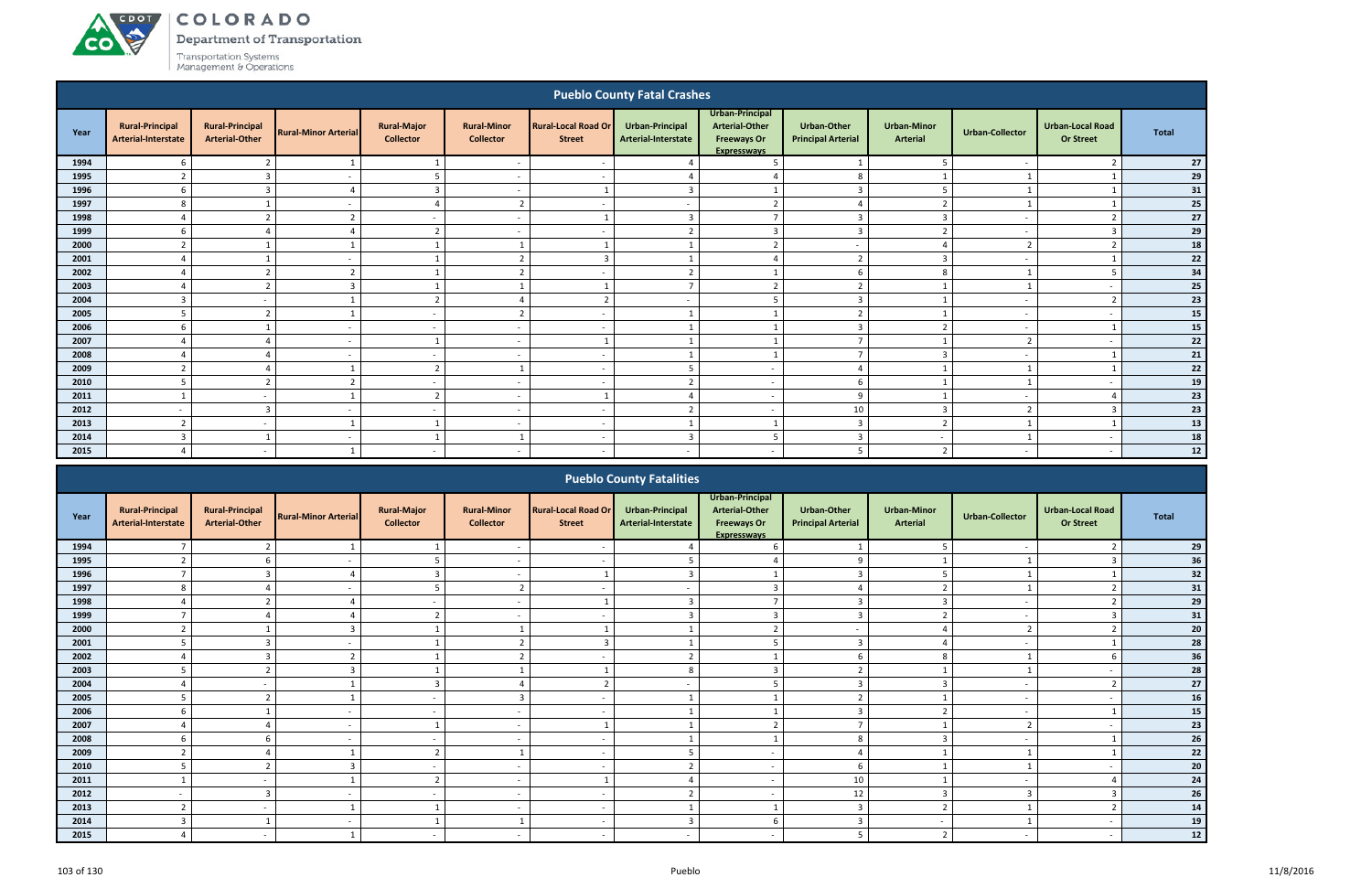Department of Transportation



ACDOL

| Year |                |                |                      | <b>Pueblo County Fatal Crashes</b> |                          |                    |                 |                          |                |                      | <b>Pueblo County Fatalities</b> |                     |                          |                 |
|------|----------------|----------------|----------------------|------------------------------------|--------------------------|--------------------|-----------------|--------------------------|----------------|----------------------|---------------------------------|---------------------|--------------------------|-----------------|
|      | Interstate     | U.S. Highway   | <b>State Highway</b> | <b>County Road</b>                 | <b>Municipality</b>      | <b>Frontage Rd</b> | <b>Total</b>    | Interstate               | U.S. Highway   | <b>State Highway</b> | <b>County Road</b>              | <b>Municipality</b> | <b>Frontage Road</b>     | Total           |
| 1994 | 10             |                |                      |                                    |                          |                    | 27              | 11                       |                |                      |                                 |                     |                          | 29              |
| 1995 | 6              | 11             |                      | $\overline{2}$                     | $\overline{3}$           |                    | 29              | $\overline{7}$           | 15             |                      |                                 | -5                  |                          | 36              |
| 1996 | $\mathbf{q}$   | -8             |                      |                                    | $\overline{\phantom{a}}$ |                    | 31              | 10                       | - 8            |                      |                                 | $\overline{7}$      | $\overline{\phantom{a}}$ | 32              |
| 1997 | 8              |                |                      |                                    | $\overline{3}$           |                    | 25              | 8                        |                | 10                   |                                 |                     | $\overline{\phantom{a}}$ | 31              |
| 1998 |                | 8              |                      |                                    | 5                        |                    | 27              | $\overline{ }$           | 8              |                      |                                 | 5                   |                          | 29              |
| 1999 | $\mathbf{8}$   | 10             |                      |                                    |                          |                    | 29              | 10                       | 10             |                      |                                 |                     |                          | 31              |
| 2000 | ຳ              | ຳ<br>-C        |                      | $\overline{3}$                     | 8                        |                    | 18              | $\overline{3}$           | $\overline{3}$ |                      |                                 | 8                   |                          | 20 <sub>2</sub> |
| 2001 | 5              | E              |                      | -6                                 | -5                       |                    | 22              | 6                        | $\overline{5}$ |                      |                                 | $\mathbf{z}$        | $\overline{\phantom{a}}$ | 28              |
| 2002 | 6              | $\overline{ }$ |                      | 3                                  | 15                       |                    | 34              | 6                        | $\overline{2}$ | q                    |                                 | 16                  | $\overline{\phantom{a}}$ | 36              |
| 2003 | 11             |                |                      | ຳ                                  | $\overline{3}$           |                    | 25              | 13                       |                |                      |                                 | $\overline{3}$      |                          | 28              |
| 2004 | $\overline{3}$ |                |                      |                                    | $\overline{3}$           |                    | 23              |                          |                |                      |                                 | -5                  |                          | 27              |
| 2005 | 6              | -              |                      | ി                                  |                          |                    | 15 <sup>1</sup> | -6                       | $\mathbf{R}$   |                      |                                 | ຳ                   |                          | 16              |
| 2006 |                |                |                      |                                    | $\mathcal{D}$            |                    | 15              | 7                        |                |                      | $\overline{\phantom{a}}$        | $\overline{2}$      | $\overline{\phantom{a}}$ | 15              |
| 2007 | -5             | 6              |                      |                                    | 6                        |                    | 22              | 5                        | 6              |                      |                                 | 6                   |                          | 23              |
| 2008 |                |                |                      |                                    |                          |                    | 21              |                          |                |                      |                                 |                     |                          | 26              |
| 2009 |                |                |                      | $\overline{2}$                     |                          |                    | 22              | $\overline{7}$           |                |                      |                                 |                     |                          | 22              |
| 2010 |                |                |                      |                                    | $\mathbf{a}$             |                    | 19              | $\overline{\phantom{a}}$ |                |                      |                                 | 3                   |                          | 20 <sub>2</sub> |
| 2011 |                |                |                      |                                    | 6                        |                    | 23              |                          |                |                      |                                 | 6                   |                          | 24              |
| 2012 | $\overline{2}$ |                |                      | .5                                 | 6                        |                    | 23              | $\overline{2}$           |                |                      |                                 | 6                   |                          | 26              |
| 2013 | $\overline{3}$ | ຳ              |                      |                                    |                          |                    | 13              | $\overline{3}$           | $\overline{2}$ | -                    |                                 |                     |                          | 14              |
| 2014 | b              | <b>D</b>       |                      |                                    |                          |                    | 18              | 6                        | b              |                      |                                 |                     |                          | 19              |
| 2015 |                | -2             |                      |                                    |                          |                    | 12              |                          | $\mathcal{L}$  |                      |                                 |                     | $\overline{\phantom{a}}$ | 12              |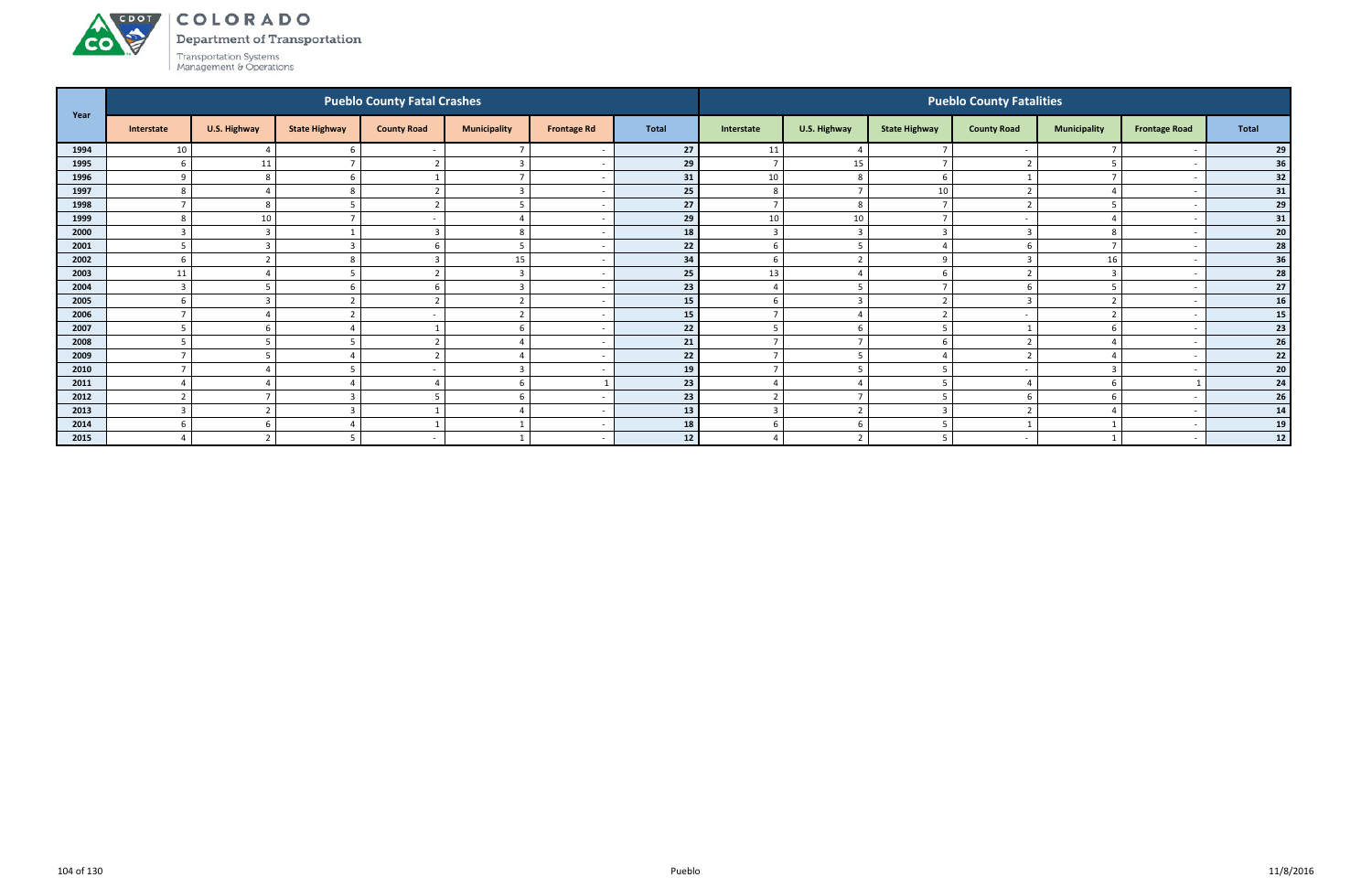## ACDOT **CO**

COLORADO

**Department of Transportation** 

| <b>Rio Blanco County Fatal Crashes</b> |                                                      |                                                      |                                            |                                        |                                        |                                                      |                                                      |                                                                                      |                                                      |                                                      |                          |                                                      |                |
|----------------------------------------|------------------------------------------------------|------------------------------------------------------|--------------------------------------------|----------------------------------------|----------------------------------------|------------------------------------------------------|------------------------------------------------------|--------------------------------------------------------------------------------------|------------------------------------------------------|------------------------------------------------------|--------------------------|------------------------------------------------------|----------------|
| Year                                   | <b>Rural-Principal</b><br>Arterial-Interstate        | <b>Rural-Principal</b><br><b>Arterial-Other</b>      | <b>Rural-Minor Arterial</b>                | <b>Rural-Major</b><br><b>Collector</b> | <b>Rural-Minor</b><br><b>Collector</b> | <b>Rural-Local Road Or</b><br><b>Street</b>          | <b>Urban-Principal</b><br>Arterial-Interstate        | Urban-Principal<br><b>Arterial-Other</b><br><b>Freeways Or</b><br><b>Expresswavs</b> | Urban-Other<br><b>Principal Arterial</b>             | <b>Urban-Minor</b><br><b>Arterial</b>                | <b>Urban-Collector</b>   | <b>Urban-Local Road</b><br><b>Or Street</b>          | <b>Total</b>   |
| 1994                                   |                                                      | $\overline{\phantom{a}}$                             |                                            | $\sim$                                 |                                        |                                                      |                                                      | $\overline{\phantom{a}}$                                                             | $\overline{\phantom{a}}$                             | $\overline{a}$                                       |                          | $\overline{\phantom{a}}$                             | $\vert$ 1      |
| 1995                                   |                                                      | $\overline{\phantom{a}}$                             | $\overline{\phantom{a}}$                   | $\overline{2}$                         |                                        |                                                      | $\overline{\phantom{a}}$                             | $\overline{\phantom{a}}$                                                             | $\overline{\phantom{a}}$                             | $\sim$                                               |                          | $\overline{a}$                                       | 4              |
| 1996                                   | $\overline{\phantom{a}}$                             | $\overline{\phantom{a}}$                             | $\mathbf{1}$                               | $\overline{2}$                         | $\overline{\phantom{a}}$               | $\sim$                                               | $\overline{\phantom{a}}$                             | $\sim$                                                                               | $\overline{\phantom{a}}$                             | $\sim$                                               |                          | $\overline{\phantom{a}}$                             | 3 <sup>1</sup> |
| 1997                                   | $\overline{\phantom{a}}$                             | $\overline{\phantom{a}}$                             | $\overline{\phantom{a}}$                   | $\sim$                                 | $\overline{\phantom{a}}$               | $\sim$                                               | $\overline{\phantom{a}}$                             | $\overline{a}$                                                                       | $\overline{\phantom{a}}$                             | $\sim$                                               |                          | $\sim$                                               | $\sim$ $-$     |
| 1998                                   | $\overline{\phantom{a}}$                             | $\overline{\phantom{a}}$                             |                                            | $\overline{2}$                         | $\overline{a}$                         | $\overline{1}$                                       | $\overline{\phantom{a}}$                             | $\overline{a}$                                                                       | $\overline{\phantom{a}}$                             | $\sim$                                               |                          | $\overline{a}$                                       | 4              |
| 1999                                   | $\overline{\phantom{a}}$                             | $\overline{a}$                                       | $\overline{2}$                             | $\sim$                                 | $\overline{\phantom{a}}$               | $\sim$                                               | $\overline{\phantom{a}}$                             | $\sim$                                                                               | $\overline{\phantom{0}}$                             | $\sim$                                               | <b>.</b>                 | $\overline{a}$                                       | $2 \mid$       |
| 2000                                   | $\overline{\phantom{a}}$                             | $\overline{\phantom{a}}$                             |                                            | $\sim$                                 | $\overline{a}$                         | $\overline{\phantom{a}}$                             | $\sim$                                               | $\sim$                                                                               | $\overline{\phantom{a}}$                             | $\sim$                                               | $\sim$                   | $\overline{a}$                                       | $\mathbf{1}$   |
| 2001                                   | $\overline{\phantom{a}}$                             | $\overline{\phantom{a}}$                             |                                            | $\overline{1}$                         | $\overline{a}$                         | $\overline{\phantom{a}}$                             | $\sim$                                               | $\sim$<br>$\overline{a}$                                                             |                                                      | $\sim$<br><b>.</b>                                   |                          | $\overline{a}$                                       | $\overline{2}$ |
| 2002                                   | $\sim$                                               | $\overline{\phantom{a}}$                             | 5                                          | 1                                      | $\overline{\phantom{a}}$               | $\overline{\phantom{a}}$<br>$\overline{\phantom{a}}$ |                                                      | $\overline{a}$                                                                       | $\overline{\phantom{a}}$                             | $\overline{\phantom{a}}$<br>$\overline{\phantom{a}}$ |                          | $\overline{\phantom{a}}$                             | 6 <sup>1</sup> |
| 2003                                   | $\overline{\phantom{a}}$                             | $\overline{\phantom{a}}$                             |                                            | $\sim$                                 | $\overline{\phantom{a}}$               | $\sim$                                               | $\sim$                                               | $\sim$<br>$\overline{\phantom{a}}$                                                   |                                                      | $\sim$<br>$\overline{\phantom{a}}$                   |                          | $\overline{\phantom{a}}$                             | 5 <sub>1</sub> |
| 2004                                   | $\overline{\phantom{a}}$                             | $\overline{\phantom{a}}$                             |                                            | $\sim$                                 | $\sim$                                 | $\sim$                                               | $\sim$                                               | $\sim$<br>$\sim$                                                                     |                                                      | $\sim$<br>$\overline{\phantom{a}}$                   |                          | $\overline{\phantom{a}}$                             | 4              |
| 2005                                   | $\overline{\phantom{a}}$                             | $\sim$                                               | $\overline{3}$                             | $\mathbf{1}$                           | $\overline{\phantom{a}}$               | $\overline{2}$                                       | $\overline{\phantom{a}}$                             | $\sim$                                                                               | $\overline{\phantom{a}}$                             | $\sim$                                               | $\overline{\phantom{a}}$ | $\overline{\phantom{a}}$                             | 6 <sup>1</sup> |
| 2006                                   | $\overline{\phantom{a}}$                             | $\overline{\phantom{a}}$                             |                                            | -1                                     | $\overline{a}$                         | $\overline{\phantom{a}}$                             | $\sim$                                               | $\sim$                                                                               | $\overline{\phantom{a}}$                             | $\sim$                                               | . .                      | $\overline{\phantom{a}}$                             | 5 <sub>1</sub> |
| 2007                                   | $\overline{\phantom{a}}$                             | $\sim$                                               |                                            | $\sim$                                 | $\overline{\phantom{a}}$               | $\overline{\phantom{a}}$                             | $\sim$                                               | $\sim$                                                                               | $\overline{\phantom{a}}$                             | $\overline{\phantom{a}}$                             | $\overline{\phantom{a}}$ | $\overline{\phantom{a}}$                             | $\mathbf{1}$   |
| 2008                                   | $\overline{\phantom{a}}$                             | $\overline{\phantom{a}}$                             | 5                                          |                                        | $\overline{\phantom{a}}$               | $\overline{\phantom{a}}$                             | $\overline{\phantom{a}}$                             | $\overline{\phantom{a}}$                                                             | $\overline{\phantom{a}}$                             | $\overline{\phantom{a}}$                             |                          | $\overline{\phantom{a}}$                             | 6 <sup>1</sup> |
| 2009                                   | $\overline{\phantom{a}}$<br>$\overline{\phantom{a}}$ | $\overline{\phantom{a}}$                             | $\overline{\phantom{a}}$<br>$\overline{2}$ | $\sim$<br>$\sim$                       | $\overline{a}$                         | $\overline{\phantom{a}}$                             | $\sim$                                               | $\overline{\phantom{a}}$<br>$\overline{a}$                                           | $\sim$                                               | $\overline{\phantom{a}}$                             |                          | $\overline{\phantom{a}}$                             | $\sim$         |
| 2010<br>2011                           | $\overline{\phantom{a}}$                             | $\overline{\phantom{a}}$<br>$\overline{\phantom{a}}$ |                                            | $\sim$                                 | $\overline{a}$<br>$\mathbf{1}$         | $\sim$<br>$\overline{\phantom{a}}$                   | $\overline{\phantom{a}}$<br>$\overline{\phantom{a}}$ | $\overline{a}$                                                                       | $\overline{\phantom{a}}$                             | $\sim$<br>$\overline{\phantom{a}}$                   |                          | $\overline{a}$                                       | 2<br>2         |
| 2012                                   | $\overline{a}$                                       | $\overline{\phantom{a}}$                             | $\overline{\phantom{a}}$                   | $\overline{1}$                         | $\overline{\phantom{a}}$               | $\sim$                                               | $\overline{\phantom{a}}$                             | $\overline{a}$                                                                       | $\overline{\phantom{a}}$<br>$\overline{\phantom{a}}$ | $\sim$                                               |                          | $\overline{\phantom{a}}$<br>$\overline{\phantom{a}}$ | $\mathbf{1}$   |
| 2013                                   | $\overline{a}$                                       | $\overline{\phantom{a}}$                             | $\overline{\phantom{a}}$                   | $\overline{\phantom{a}}$               | $\overline{a}$                         | $\overline{\phantom{a}}$                             | $\sim$                                               | $\sim$                                                                               | $\sim$                                               | $\sim$                                               | $\sim$                   | $\overline{a}$                                       | $\sim 100$     |
| 2014                                   | $\overline{a}$                                       | $\overline{\phantom{a}}$                             |                                            | $\sim$                                 | $\overline{a}$                         | $\overline{\phantom{a}}$                             | $\sim$                                               | $\overline{a}$                                                                       | $\overline{\phantom{0}}$                             | $\sim$                                               | . .                      | $\overline{a}$                                       | $\mathbf{1}$   |
| 2015                                   | $\overline{\phantom{a}}$                             | $\overline{\phantom{a}}$                             |                                            | $\overline{a}$                         | $\overline{a}$                         | $\sim$                                               | $\sim$                                               | $\sim$                                                                               | $\overline{a}$                                       | $\sim$                                               | $\overline{\phantom{a}}$ | $\overline{\phantom{a}}$                             | $\vert$ 1      |
|                                        |                                                      |                                                      |                                            |                                        |                                        |                                                      |                                                      |                                                                                      |                                                      |                                                      |                          |                                                      |                |
|                                        |                                                      |                                                      |                                            |                                        |                                        |                                                      | <b>Rio Blanco County Fatalities</b>                  |                                                                                      |                                                      |                                                      |                          |                                                      |                |

|      | <b>RIO BIANCO COUNTY FATAILIES</b>            |                                                 |                             |                                        |                                        |                                             |                                        |                                                                               |                                                 |                                |                          |                                             |                          |  |
|------|-----------------------------------------------|-------------------------------------------------|-----------------------------|----------------------------------------|----------------------------------------|---------------------------------------------|----------------------------------------|-------------------------------------------------------------------------------|-------------------------------------------------|--------------------------------|--------------------------|---------------------------------------------|--------------------------|--|
| Year | <b>Rural-Principal</b><br>Arterial-Interstate | <b>Rural-Principal</b><br><b>Arterial-Other</b> | <b>Rural-Minor Arterial</b> | <b>Rural-Major</b><br><b>Collector</b> | <b>Rural-Minor</b><br><b>Collector</b> | <b>Rural-Local Road Or</b><br><b>Street</b> | Urban-Principal<br>Arterial-Interstate | Urban-Principal<br><b>Arterial-Other</b><br><b>Freeways Or</b><br>Expressways | <b>Urban-Other</b><br><b>Principal Arterial</b> | <b>Urban-Minor</b><br>Arterial | <b>Urban-Collector</b>   | <b>Urban-Local Road</b><br><b>Or Street</b> | Total                    |  |
| 1994 |                                               |                                                 |                             | $\sim$                                 |                                        |                                             |                                        |                                                                               | $\overline{\phantom{a}}$                        |                                |                          |                                             |                          |  |
| 1995 |                                               |                                                 |                             | $\overline{\phantom{a}}$               | $\mathcal{L}$<br>∠                     |                                             |                                        |                                                                               | $\overline{\phantom{0}}$                        |                                |                          |                                             |                          |  |
| 1996 |                                               | $\sim$                                          |                             |                                        | $\overline{\phantom{a}}$               |                                             |                                        |                                                                               | $\overline{\phantom{a}}$                        | $\overline{\phantom{a}}$       |                          |                                             |                          |  |
| 1997 |                                               |                                                 |                             |                                        |                                        |                                             |                                        |                                                                               |                                                 |                                |                          |                                             |                          |  |
| 1998 |                                               |                                                 |                             |                                        |                                        |                                             |                                        |                                                                               | $\overline{\phantom{0}}$                        | $\overline{\phantom{0}}$       |                          |                                             |                          |  |
| 1999 | $\overline{\phantom{0}}$                      | $\sim$                                          |                             | $\sim$                                 | $\overline{\phantom{a}}$               |                                             |                                        | $\overline{\phantom{a}}$                                                      | $\overline{\phantom{a}}$                        | $\overline{\phantom{a}}$       | $\overline{\phantom{a}}$ | $\overline{\phantom{0}}$                    |                          |  |
| 2000 |                                               |                                                 |                             |                                        |                                        |                                             |                                        |                                                                               | $\overline{\phantom{a}}$                        | $\overline{\phantom{a}}$       |                          |                                             |                          |  |
| 2001 |                                               |                                                 |                             |                                        |                                        |                                             |                                        |                                                                               | $\overline{\phantom{a}}$                        | $\overline{\phantom{a}}$       |                          |                                             |                          |  |
| 2002 |                                               |                                                 |                             |                                        | $\overline{\phantom{a}}$               |                                             |                                        | $\overline{\phantom{a}}$                                                      | $\overline{\phantom{a}}$                        | $\overline{\phantom{a}}$       |                          |                                             |                          |  |
| 2003 |                                               |                                                 |                             |                                        |                                        |                                             |                                        |                                                                               | $\overline{\phantom{a}}$                        |                                |                          |                                             |                          |  |
| 2004 |                                               | $\sim$                                          |                             | $\sim$                                 | $\overline{\phantom{a}}$               |                                             |                                        | $\sim$                                                                        | $\overline{\phantom{a}}$                        | $\sim$                         | $\overline{\phantom{0}}$ | $\overline{\phantom{a}}$                    |                          |  |
| 2005 |                                               |                                                 |                             |                                        | $\overline{\phantom{a}}$               | $\sqrt{ }$                                  |                                        | $\overline{\phantom{0}}$                                                      | $\overline{\phantom{a}}$                        | $\overline{\phantom{a}}$       |                          |                                             |                          |  |
| 2006 |                                               |                                                 |                             |                                        |                                        |                                             |                                        |                                                                               | $\overline{\phantom{a}}$                        | $\overline{\phantom{a}}$       |                          |                                             |                          |  |
| 2007 |                                               |                                                 |                             |                                        | $\overline{\phantom{a}}$               |                                             |                                        | $\overline{\phantom{a}}$                                                      | $\overline{\phantom{a}}$                        | $\sim$                         |                          |                                             |                          |  |
| 2008 |                                               |                                                 |                             |                                        |                                        |                                             |                                        |                                                                               |                                                 |                                |                          |                                             |                          |  |
| 2009 |                                               | $\sim$                                          |                             | $\sim$                                 | $\overline{\phantom{0}}$               |                                             |                                        | $\overline{\phantom{0}}$                                                      | $\overline{\phantom{a}}$                        | $\overline{\phantom{a}}$       |                          |                                             |                          |  |
| 2010 |                                               | $\sim$                                          |                             | $\sim$                                 | $\overline{\phantom{a}}$               |                                             |                                        | $\overline{\phantom{a}}$                                                      | $\overline{\phantom{a}}$                        | $\overline{\phantom{a}}$       |                          |                                             |                          |  |
| 2011 |                                               |                                                 |                             | $\sim$                                 |                                        |                                             |                                        |                                                                               | $\overline{\phantom{a}}$                        | $\overline{\phantom{a}}$       |                          |                                             |                          |  |
| 2012 |                                               |                                                 |                             |                                        |                                        |                                             |                                        |                                                                               | $\overline{\phantom{0}}$                        | $\overline{\phantom{0}}$       |                          |                                             |                          |  |
| 2013 |                                               |                                                 |                             | $\sim$                                 | $\overline{\phantom{a}}$               |                                             |                                        |                                                                               | $\overline{\phantom{a}}$                        | $\overline{\phantom{a}}$       |                          |                                             | $\overline{\phantom{a}}$ |  |
| 2014 |                                               |                                                 |                             |                                        |                                        |                                             |                                        |                                                                               |                                                 |                                |                          |                                             |                          |  |
| 2015 |                                               |                                                 |                             | $\sim$                                 | $\overline{\phantom{a}}$               |                                             |                                        |                                                                               | $\overline{\phantom{a}}$                        | $\overline{\phantom{a}}$       |                          |                                             |                          |  |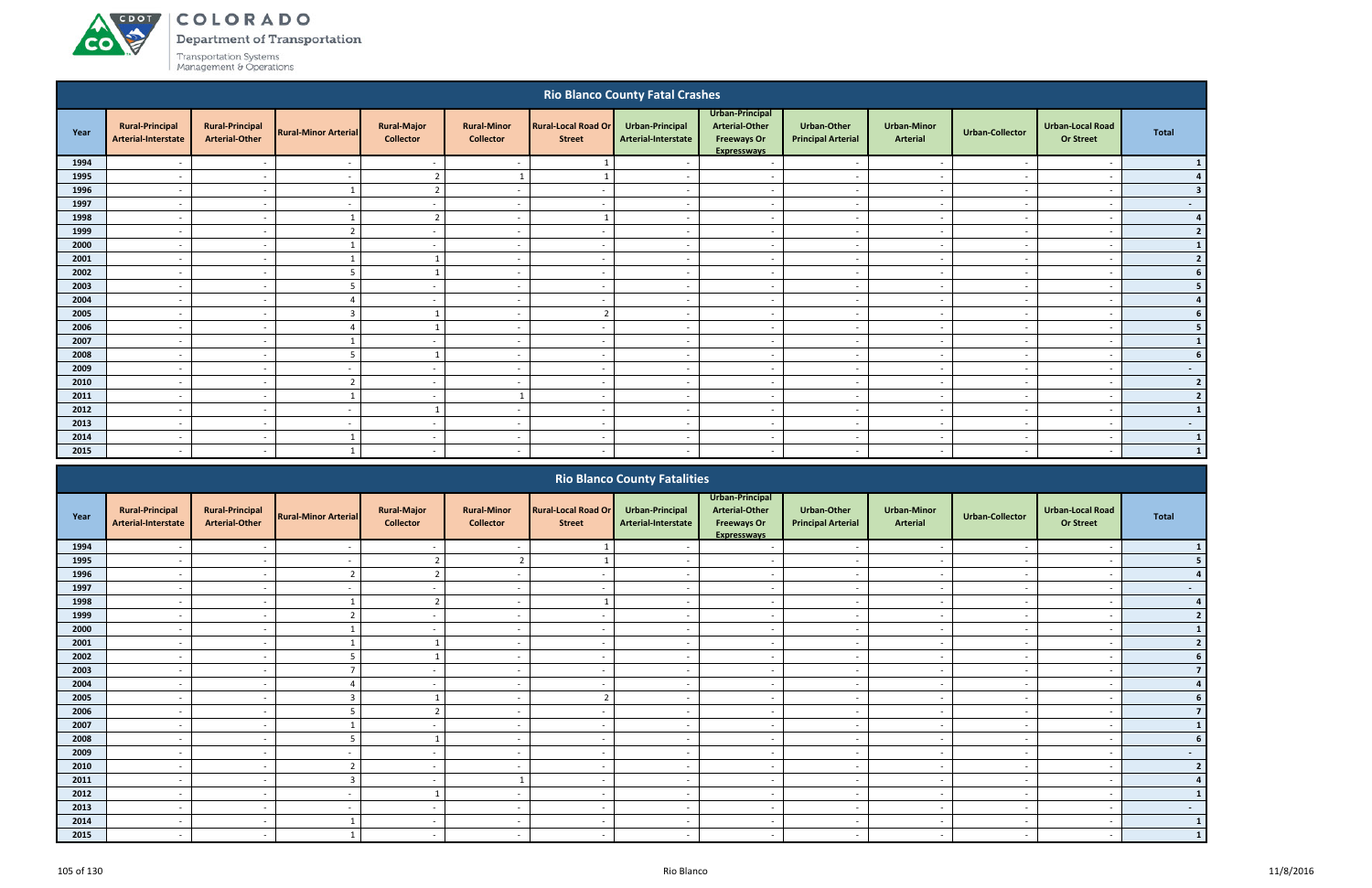Department of Transportation



| Year |                          | <b>Rio Blanco County Fatal Crashes</b> |                      |                          |                          |                          |                |                          |                          | <b>Rio Blanco County Fatalities</b> |                          |                          |                          |                |  |  |  |  |
|------|--------------------------|----------------------------------------|----------------------|--------------------------|--------------------------|--------------------------|----------------|--------------------------|--------------------------|-------------------------------------|--------------------------|--------------------------|--------------------------|----------------|--|--|--|--|
|      | Interstate               | U.S. Highway                           | <b>State Highway</b> | <b>County Road</b>       | <b>Municipality</b>      | <b>Frontage Rd</b>       | <b>Total</b>   | Interstate               | U.S. Highway             | <b>State Highway</b>                | <b>County Road</b>       | <b>Municipality</b>      | <b>Frontage Road</b>     | Total          |  |  |  |  |
| 1994 | $\overline{\phantom{a}}$ | $\sim$                                 |                      |                          |                          | $\overline{\phantom{a}}$ |                |                          | $\sim$                   |                                     |                          |                          |                          |                |  |  |  |  |
| 1995 | $\overline{a}$           | $\sim$                                 |                      | ຳ                        | $\overline{\phantom{a}}$ | $\sim$                   |                | $\sim$                   | $\sim$                   |                                     |                          | $\overline{\phantom{0}}$ |                          | 5 <sub>1</sub> |  |  |  |  |
| 1996 | $\overline{\phantom{0}}$ | $\sim$                                 |                      | $\overline{2}$           | $\overline{\phantom{a}}$ | $\overline{\phantom{a}}$ |                | $\sim$                   | $\overline{a}$           | $\mathcal{L}$                       |                          | $\overline{\phantom{0}}$ |                          | 4 <sup>1</sup> |  |  |  |  |
| 1997 | $\overline{\phantom{0}}$ | $\sim$                                 |                      |                          | $\overline{\phantom{a}}$ | $\overline{\phantom{a}}$ | $\blacksquare$ |                          | $\sim$                   |                                     |                          | $\overline{\phantom{0}}$ |                          | $\sim$ $-$     |  |  |  |  |
| 1998 | $\sim$                   | $\sim$                                 |                      | $\mathbf{3}$             | $\overline{\phantom{a}}$ | $\overline{a}$           |                |                          | $\sim$                   |                                     |                          |                          |                          | 4              |  |  |  |  |
| 1999 | $\overline{\phantom{a}}$ | $\sim$                                 |                      |                          |                          |                          |                |                          | $\sim$                   |                                     |                          |                          |                          | 2              |  |  |  |  |
| 2000 | $\overline{a}$           | $\overline{\phantom{a}}$               |                      | $\overline{\phantom{a}}$ | $\overline{\phantom{a}}$ | $\sim$                   |                | $\sim$                   | $\sim$                   |                                     |                          | $\sim$                   |                          | $\mathbf{1}$   |  |  |  |  |
| 2001 | $\sim$                   | $\sim$                                 |                      |                          | $\overline{\phantom{a}}$ | $\overline{a}$           |                |                          | $\sim$                   |                                     |                          | $\sim$                   |                          | $2 \mid$       |  |  |  |  |
| 2002 | $\overline{\phantom{a}}$ | $\sim$                                 |                      |                          | $\overline{\phantom{a}}$ |                          |                |                          | $\sim$                   |                                     |                          |                          |                          | 6 <sup>1</sup> |  |  |  |  |
| 2003 | $\sim$                   | $\overline{\phantom{a}}$               |                      |                          | $\overline{\phantom{a}}$ | $\sim$                   |                |                          | $\overline{\phantom{a}}$ |                                     |                          | $\sim$                   |                          | 7 <sup>1</sup> |  |  |  |  |
| 2004 | $\overline{\phantom{a}}$ | $\sim$                                 |                      |                          |                          |                          |                |                          | $\sim$                   |                                     |                          |                          |                          | $\overline{4}$ |  |  |  |  |
| 2005 | $\overline{a}$           | $\overline{\phantom{a}}$               |                      |                          |                          | $\sim$                   |                | $\sim$                   | $\overline{\phantom{a}}$ | 3                                   |                          |                          | $\overline{\phantom{a}}$ | 6 <sup>1</sup> |  |  |  |  |
| 2006 | $\overline{\phantom{0}}$ | $\sim$                                 |                      |                          | $\overline{\phantom{a}}$ | $\overline{a}$           |                |                          | $\sim$                   | 5                                   |                          | $\sim$                   |                          | 7 <sup>1</sup> |  |  |  |  |
| 2007 | $\sim$                   | $\overline{\phantom{a}}$               |                      |                          | $\overline{\phantom{0}}$ | . .                      |                |                          | $\overline{\phantom{a}}$ |                                     |                          | $\overline{\phantom{0}}$ |                          | 1 <sup>1</sup> |  |  |  |  |
| 2008 | $\sim$                   | $\sim$                                 |                      |                          | $\overline{\phantom{a}}$ | $\sim$                   | 6              |                          | $\sim$                   | 5                                   |                          |                          |                          | 6 <sup>1</sup> |  |  |  |  |
| 2009 | $\sim$                   | $\sim$                                 |                      |                          |                          | $\sim$                   | $\sim$         |                          | $\sim$                   |                                     |                          |                          |                          | $\sim$ $-$     |  |  |  |  |
| 2010 | $\overline{a}$           | $\sim$                                 |                      | $\sim$                   | $\overline{\phantom{a}}$ | $\sim$                   |                | $\sim$                   | $\overline{\phantom{a}}$ | $\mathbf{\Omega}$                   | $\overline{\phantom{0}}$ | $\overline{\phantom{a}}$ | $\overline{\phantom{a}}$ | $\overline{2}$ |  |  |  |  |
| 2011 | $\overline{a}$           | $\sim$                                 |                      |                          | $\overline{\phantom{a}}$ | $\overline{\phantom{a}}$ |                | $\overline{\phantom{0}}$ | $\overline{\phantom{a}}$ | $\overline{3}$                      |                          | $\sim$                   |                          | 4              |  |  |  |  |
| 2012 | $\sim$                   | $\sim$                                 |                      |                          | $\overline{\phantom{a}}$ | $\overline{\phantom{a}}$ |                |                          | $\overline{\phantom{a}}$ |                                     |                          | $\overline{\phantom{a}}$ |                          | 1              |  |  |  |  |
| 2013 | $\sim$                   | $\sim$                                 |                      | $\overline{\phantom{a}}$ | $\overline{\phantom{a}}$ | $\sim$                   | $\sim$         | $\overline{\phantom{0}}$ | $\overline{\phantom{a}}$ | $\overline{\phantom{a}}$            |                          | $\sim$                   |                          | $\sim$ $-$     |  |  |  |  |
| 2014 | $\overline{\phantom{a}}$ | $\sim$                                 |                      |                          | $\overline{\phantom{a}}$ | $\overline{\phantom{a}}$ |                |                          | $\sim$                   |                                     |                          |                          |                          | $\mathbf{1}$   |  |  |  |  |
| 2015 | $\overline{a}$           | $\sim$                                 |                      | $\sim$                   | $\overline{\phantom{a}}$ | $\sim$                   |                | $\sim$                   | $\sim$                   |                                     | $\overline{\phantom{a}}$ | $\overline{a}$           | $\overline{\phantom{a}}$ | 1              |  |  |  |  |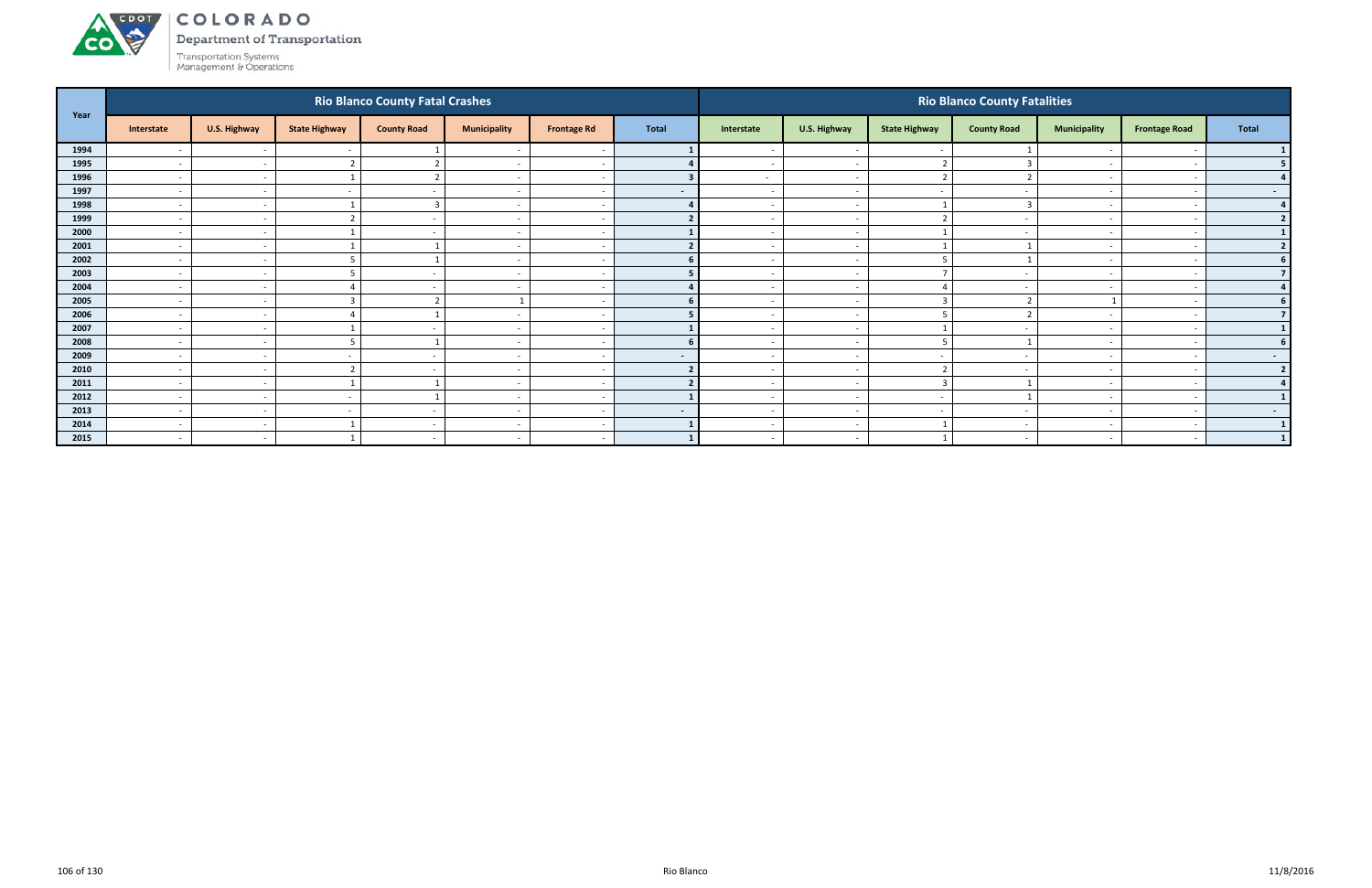**CO** 

**Department of Transportation** 

|              | <b>Rio Grande County Fatal Crashes</b>               |                                                 |                                                      |                                                      |                                            |                                             |                                                      |                                                                                      |                                                 |                                       |                                    |                                                      |                                           |
|--------------|------------------------------------------------------|-------------------------------------------------|------------------------------------------------------|------------------------------------------------------|--------------------------------------------|---------------------------------------------|------------------------------------------------------|--------------------------------------------------------------------------------------|-------------------------------------------------|---------------------------------------|------------------------------------|------------------------------------------------------|-------------------------------------------|
| Year         | <b>Rural-Principal</b><br>Arterial-Interstate        | <b>Rural-Principal</b><br><b>Arterial-Other</b> | <b>Rural-Minor Arterial</b>                          | <b>Rural-Major</b><br><b>Collector</b>               | <b>Rural-Minor</b><br><b>Collector</b>     | <b>Rural-Local Road Or</b><br><b>Street</b> | Urban-Principal<br>Arterial-Interstate               | Urban-Principal<br><b>Arterial-Other</b><br><b>Freeways Or</b><br><b>Expresswavs</b> | <b>Urban-Other</b><br><b>Principal Arterial</b> | <b>Urban-Minor</b><br><b>Arterial</b> | <b>Urban-Collector</b>             | <b>Urban-Local Road</b><br><b>Or Street</b>          | <b>Total</b>                              |
| 1994         | $\overline{\phantom{a}}$                             |                                                 | $\overline{\phantom{a}}$                             | $\overline{1}$                                       |                                            | $\overline{a}$                              | $\overline{\phantom{a}}$                             | $\overline{\phantom{a}}$                                                             | $\sim$                                          | $\sim$                                | $\overline{\phantom{a}}$           | $\overline{\phantom{a}}$                             | $\overline{\mathbf{3}}$                   |
| 1995         | $\overline{\phantom{a}}$                             | $\overline{a}$                                  | $\mathbf{1}$                                         | $\sim$                                               | $\overline{a}$                             | $\overline{\phantom{a}}$                    | $\overline{\phantom{a}}$                             | $\overline{a}$                                                                       | $\sim$                                          | $\overline{\phantom{a}}$              | $\sim$                             | $\overline{\phantom{a}}$                             |                                           |
| 1996         | $\overline{\phantom{a}}$                             | $\overline{2}$                                  |                                                      | $\sim$                                               | $\overline{a}$                             | $\sim$                                      | $\overline{a}$                                       | $\overline{a}$                                                                       | $\overline{a}$                                  | $\sim$                                | $\overline{a}$                     | $\overline{\phantom{a}}$                             | $\overline{\mathbf{3}}$                   |
| 1997         | $\overline{\phantom{a}}$                             | $\overline{a}$                                  |                                                      | $\overline{1}$                                       | $\overline{a}$                             | $\overline{\phantom{a}}$                    | $\overline{\phantom{a}}$                             | $\overline{\phantom{a}}$                                                             | $\overline{a}$                                  | $\overline{\phantom{a}}$              | $\overline{\phantom{a}}$           | $\overline{\phantom{a}}$                             | $\overline{2}$                            |
| 1998         | $\overline{\phantom{a}}$                             | $\overline{a}$                                  | ຳ                                                    | $\sim$                                               | $\overline{a}$                             | $\sim$                                      | $\overline{\phantom{a}}$                             | $\overline{a}$                                                                       | $\overline{a}$                                  | $\sim$                                | $\overline{\phantom{a}}$           | $\overline{\phantom{a}}$                             | $\overline{2}$                            |
| 1999         | $\overline{\phantom{a}}$                             | $\overline{3}$                                  | $\overline{a}$                                       | $\overline{\phantom{a}}$                             | $\overline{\phantom{a}}$                   | 1                                           | $\overline{a}$                                       | $\sim$                                                                               | $\overline{a}$                                  | $\overline{\phantom{a}}$              | $\sim$                             | $\overline{\phantom{a}}$                             |                                           |
| 2000         | $\overline{\phantom{a}}$                             | $\overline{\phantom{a}}$                        |                                                      | $\sim$                                               | $\overline{1}$                             | $\overline{1}$                              | $\sim$                                               | $\overline{\phantom{a}}$                                                             | $\overline{\phantom{a}}$                        | $\sim$                                | $\overline{\phantom{a}}$           | $\overline{\phantom{a}}$                             | $\overline{\mathbf{3}}$                   |
| 2001         | $\overline{\phantom{a}}$                             | $\overline{1}$                                  | $\overline{\phantom{a}}$                             | $\sim$                                               | $\overline{\phantom{a}}$                   | $\overline{\phantom{a}}$                    | $\overline{\phantom{a}}$                             | $\overline{\phantom{a}}$                                                             | $\sim$                                          | $\overline{\phantom{a}}$              | $\overline{\phantom{a}}$           | $\overline{\phantom{a}}$                             | $\mathbf{1}$                              |
| 2002         | $\overline{\phantom{a}}$                             | $\overline{\phantom{a}}$                        | $\overline{\phantom{a}}$                             | $\sim$                                               | $\overline{2}$                             | $\overline{\phantom{a}}$                    | $\sim$                                               | $\overline{\phantom{a}}$                                                             | $\sim$                                          | $\overline{\phantom{a}}$              | $\sim$                             | $\overline{\phantom{a}}$                             | $\overline{2}$                            |
| 2003         | $\overline{\phantom{a}}$                             | $\overline{\phantom{a}}$                        | $\overline{\phantom{0}}$                             | $\sim$                                               | $\mathbf{1}$                               | $\overline{\phantom{a}}$                    | $\overline{\phantom{a}}$                             | $\overline{\phantom{a}}$                                                             | $\sim$                                          | $\overline{\phantom{a}}$              | $\overline{\phantom{a}}$           | $\overline{\phantom{a}}$                             | $\mathbf{1}$                              |
| 2004         | $\overline{\phantom{a}}$                             | $\overline{3}$                                  |                                                      | $\sim$                                               | $\overline{\phantom{a}}$                   | $\overline{\phantom{a}}$                    | $\overline{\phantom{a}}$                             | $\overline{\phantom{a}}$                                                             | $\overline{\phantom{a}}$                        | $\sim$                                | $\overline{\phantom{a}}$           | $\overline{\phantom{a}}$                             | $\overline{a}$                            |
| 2005         | $\overline{\phantom{a}}$                             | $\overline{\phantom{a}}$                        |                                                      | $\overline{1}$                                       | $\overline{a}$                             | $\sim$                                      | $\overline{\phantom{a}}$                             | $\overline{\phantom{a}}$                                                             | $\overline{a}$                                  | $\overline{\phantom{a}}$              | $\overline{\phantom{a}}$           | $\overline{\phantom{a}}$                             | $\overline{2}$                            |
| 2006         | $\overline{\phantom{0}}$                             |                                                 | $\overline{\phantom{0}}$                             | $\overline{\phantom{a}}$                             | $\overline{1}$                             | $\sim$                                      | $\overline{\phantom{a}}$                             | $\overline{a}$                                                                       | $\overline{\phantom{a}}$                        | $\overline{\phantom{a}}$              | - -                                | $\overline{\phantom{a}}$                             | $\overline{2}$                            |
| 2007         | $\overline{\phantom{a}}$                             | $\overline{a}$<br>$\mathbf{1}$                  | $\overline{\phantom{a}}$                             | $\overline{1}$                                       | $\overline{a}$                             | 1                                           | $\overline{\phantom{a}}$                             | $\overline{\phantom{a}}$                                                             | $\overline{a}$                                  | $\overline{\phantom{a}}$              | $\overline{\phantom{a}}$           | $\overline{\phantom{a}}$                             | $\overline{2}$                            |
| 2008         | $\overline{\phantom{a}}$                             |                                                 | $\overline{\phantom{a}}$                             | $\overline{\phantom{a}}$                             | $\mathbf{1}$                               | $\sim$                                      | $\overline{\phantom{a}}$                             | $\overline{\phantom{a}}$                                                             | $\overline{\phantom{a}}$                        | $\sim$                                | $\overline{\phantom{a}}$           | $\overline{\phantom{a}}$                             | $\overline{2}$                            |
| 2009<br>2010 | $\overline{\phantom{a}}$<br>$\overline{\phantom{a}}$ | $\overline{3}$                                  | $\overline{\phantom{a}}$<br>$\overline{\phantom{a}}$ | $\overline{\phantom{a}}$<br>$\overline{\phantom{a}}$ | $\overline{a}$<br>$\overline{\phantom{a}}$ | $\overline{\phantom{a}}$<br>1               | $\overline{\phantom{a}}$<br>$\overline{\phantom{a}}$ | $\overline{\phantom{a}}$<br>$\overline{\phantom{a}}$                                 | $\sim$<br>$\overline{a}$                        | $\overline{\phantom{a}}$<br>$\sim$    | $\sim$<br>$\overline{\phantom{a}}$ | $\overline{\phantom{a}}$<br>$\overline{\phantom{a}}$ | $\overline{\mathbf{3}}$<br>$\overline{2}$ |
| 2011         | $\overline{\phantom{a}}$                             | $\overline{\phantom{a}}$                        | $\overline{\phantom{a}}$                             | $\sim$                                               | $\mathbf{1}$                               | $\sim$                                      | $\overline{\phantom{a}}$                             | $\overline{a}$                                                                       | $\sim$                                          | $\sim$                                | $\overline{\phantom{a}}$           | $\overline{\phantom{a}}$                             | $\mathbf{1}$                              |
| 2012         | $\overline{\phantom{a}}$                             |                                                 | $\overline{\phantom{a}}$                             |                                                      | $\overline{\phantom{a}}$                   | $\sim$                                      | $\overline{\phantom{a}}$                             | $\overline{\phantom{a}}$                                                             | $\overline{\phantom{a}}$                        | $\overline{\phantom{a}}$              | - -                                | $\overline{\phantom{a}}$                             | $\overline{2}$                            |
| 2013         | $\overline{\phantom{a}}$                             |                                                 | $\overline{\phantom{a}}$                             | $\overline{\phantom{a}}$                             | $\mathbf{1}$                               | $\sim$                                      | $\overline{\phantom{a}}$                             | $\overline{\phantom{a}}$                                                             | $\sim$                                          | $\sim$                                | $\overline{\phantom{a}}$           | $\overline{\phantom{a}}$                             | $\overline{2}$                            |
| 2014         | $\overline{\phantom{a}}$                             |                                                 | $\overline{\phantom{a}}$                             | $\sim$                                               | $\overline{\phantom{a}}$                   | $\sim$                                      | $\overline{\phantom{a}}$                             | $\overline{\phantom{a}}$                                                             | $\overline{\phantom{a}}$                        | $\sim$                                | $\overline{\phantom{a}}$           | $\overline{\phantom{a}}$                             | $\mathbf{1}$                              |
| 2015         |                                                      |                                                 |                                                      |                                                      |                                            | $\overline{\phantom{a}}$                    |                                                      | $\overline{\phantom{a}}$                                                             |                                                 | $\overline{\phantom{a}}$              |                                    |                                                      |                                           |
|              |                                                      |                                                 |                                                      |                                                      |                                            |                                             |                                                      |                                                                                      |                                                 |                                       |                                    |                                                      |                                           |
|              |                                                      |                                                 |                                                      |                                                      |                                            |                                             | <b>Rio Grande County Fatalities</b>                  |                                                                                      |                                                 |                                       |                                    |                                                      |                                           |

|      | <b>KIO Grande County Fatalities</b>           |                                                 |                             |                                        |                                        |                                             |                                        |                                                                               |                                          |                                |                          |                                             |       |  |
|------|-----------------------------------------------|-------------------------------------------------|-----------------------------|----------------------------------------|----------------------------------------|---------------------------------------------|----------------------------------------|-------------------------------------------------------------------------------|------------------------------------------|--------------------------------|--------------------------|---------------------------------------------|-------|--|
| Year | <b>Rural-Principal</b><br>Arterial-Interstate | <b>Rural-Principal</b><br><b>Arterial-Other</b> | <b>Rural-Minor Arterial</b> | <b>Rural-Major</b><br><b>Collector</b> | <b>Rural-Minor</b><br><b>Collector</b> | <b>Rural-Local Road Or</b><br><b>Street</b> | Urban-Principal<br>Arterial-Interstate | Urban-Principal<br>Arterial-Other<br><b>Freeways Or</b><br><b>Expresswavs</b> | Urban-Other<br><b>Principal Arterial</b> | <b>Urban-Minor</b><br>Arterial | Urban-Collector          | <b>Urban-Local Road</b><br><b>Or Street</b> | Total |  |
| 1994 |                                               |                                                 |                             |                                        |                                        |                                             |                                        |                                                                               | $\overline{\phantom{a}}$                 |                                |                          |                                             |       |  |
| 1995 |                                               |                                                 |                             |                                        |                                        |                                             |                                        |                                                                               | $\overline{\phantom{a}}$                 | $\overline{\phantom{0}}$       |                          | $\overline{\phantom{a}}$                    |       |  |
| 1996 |                                               |                                                 |                             |                                        |                                        |                                             |                                        |                                                                               |                                          |                                |                          |                                             |       |  |
| 1997 |                                               |                                                 |                             | $\overline{\phantom{a}}$               | $\overline{\phantom{a}}$               |                                             |                                        | $\overline{\phantom{a}}$                                                      | $\overline{\phantom{a}}$                 | $\overline{\phantom{a}}$       |                          | $\overline{\phantom{a}}$                    |       |  |
| 1998 | $\overline{\phantom{a}}$                      | $\overline{\phantom{a}}$                        |                             | $\sim$                                 | $\blacksquare$                         |                                             |                                        | $\overline{\phantom{a}}$                                                      | $\overline{a}$                           | $\overline{\phantom{a}}$       |                          | $\overline{\phantom{a}}$                    |       |  |
| 1999 |                                               |                                                 |                             | $\overline{\phantom{a}}$               | $\overline{\phantom{a}}$               |                                             |                                        | $\overline{\phantom{a}}$                                                      | $\overline{\phantom{a}}$                 | $\overline{\phantom{a}}$       |                          | $\overline{\phantom{a}}$                    |       |  |
| 2000 |                                               |                                                 |                             | $\overline{\phantom{a}}$               |                                        |                                             |                                        |                                                                               | $\overline{\phantom{a}}$                 | $\overline{\phantom{a}}$       |                          | $\overline{\phantom{a}}$                    |       |  |
| 2001 |                                               |                                                 |                             | $\sim$                                 |                                        |                                             |                                        | $\overline{\phantom{a}}$                                                      | $\sim$                                   | $\sim$                         |                          | $\overline{\phantom{a}}$                    |       |  |
| 2002 |                                               |                                                 |                             | $\overline{\phantom{a}}$               | $\mathbf{\hat{z}}$                     |                                             |                                        |                                                                               | $\overline{\phantom{a}}$                 | $\overline{\phantom{0}}$       |                          | $\overline{\phantom{a}}$                    |       |  |
| 2003 |                                               |                                                 |                             | $\overline{\phantom{a}}$               |                                        |                                             |                                        | $\overline{\phantom{0}}$                                                      | $\overline{\phantom{a}}$                 | $\overline{\phantom{a}}$       |                          | $\overline{\phantom{0}}$                    |       |  |
| 2004 | $\overline{\phantom{a}}$                      |                                                 |                             | $\sim$                                 | $\overline{\phantom{a}}$               | $\overline{\phantom{0}}$                    | $\sim$                                 | $\overline{a}$                                                                | $\overline{\phantom{a}}$                 | $\sim$                         | $\sim$                   | $\overline{\phantom{a}}$                    |       |  |
| 2005 |                                               |                                                 |                             |                                        | $\overline{\phantom{a}}$               |                                             |                                        | $\overline{\phantom{a}}$                                                      | $\overline{\phantom{a}}$                 | $\overline{\phantom{a}}$       |                          | $\overline{\phantom{a}}$                    |       |  |
| 2006 |                                               |                                                 |                             |                                        |                                        |                                             |                                        |                                                                               | $\sim$                                   | $\overline{\phantom{a}}$       |                          | $\overline{\phantom{a}}$                    |       |  |
| 2007 |                                               |                                                 |                             |                                        |                                        |                                             |                                        | $\overline{\phantom{a}}$                                                      | $\overline{\phantom{a}}$                 | $\overline{\phantom{a}}$       |                          | $\overline{\phantom{a}}$                    |       |  |
| 2008 |                                               |                                                 |                             |                                        | $\mathbf{\hat{z}}$                     |                                             |                                        |                                                                               | $\overline{\phantom{a}}$                 |                                |                          |                                             |       |  |
| 2009 | $\overline{\phantom{a}}$                      |                                                 |                             | $\sim$                                 | $\overline{\phantom{a}}$               |                                             |                                        | $\overline{\phantom{a}}$                                                      | $\sim$                                   | $\sim$                         | $\overline{\phantom{a}}$ | $\overline{\phantom{a}}$                    |       |  |
| 2010 |                                               |                                                 |                             | $\overline{\phantom{a}}$               | $\overline{\phantom{a}}$               |                                             |                                        | $\overline{\phantom{a}}$                                                      | $\overline{\phantom{a}}$                 | $\overline{\phantom{a}}$       |                          |                                             |       |  |
| 2011 |                                               |                                                 |                             |                                        |                                        |                                             |                                        |                                                                               | $\overline{\phantom{a}}$                 | $\overline{\phantom{a}}$       |                          |                                             |       |  |
| 2012 |                                               |                                                 |                             |                                        |                                        |                                             |                                        |                                                                               | $\overline{\phantom{a}}$                 | $\overline{\phantom{a}}$       |                          | $\overline{\phantom{a}}$                    |       |  |
| 2013 |                                               |                                                 |                             |                                        |                                        |                                             |                                        |                                                                               |                                          |                                |                          |                                             |       |  |
| 2014 |                                               |                                                 |                             | $\overline{\phantom{a}}$               |                                        |                                             |                                        | $\overline{\phantom{0}}$                                                      | $\overline{\phantom{a}}$                 | $\overline{\phantom{a}}$       |                          | $\overline{\phantom{0}}$                    |       |  |
| 2015 | $\overline{\phantom{a}}$                      |                                                 |                             |                                        |                                        |                                             |                                        |                                                                               | $\sim$                                   | $\sim$                         |                          |                                             |       |  |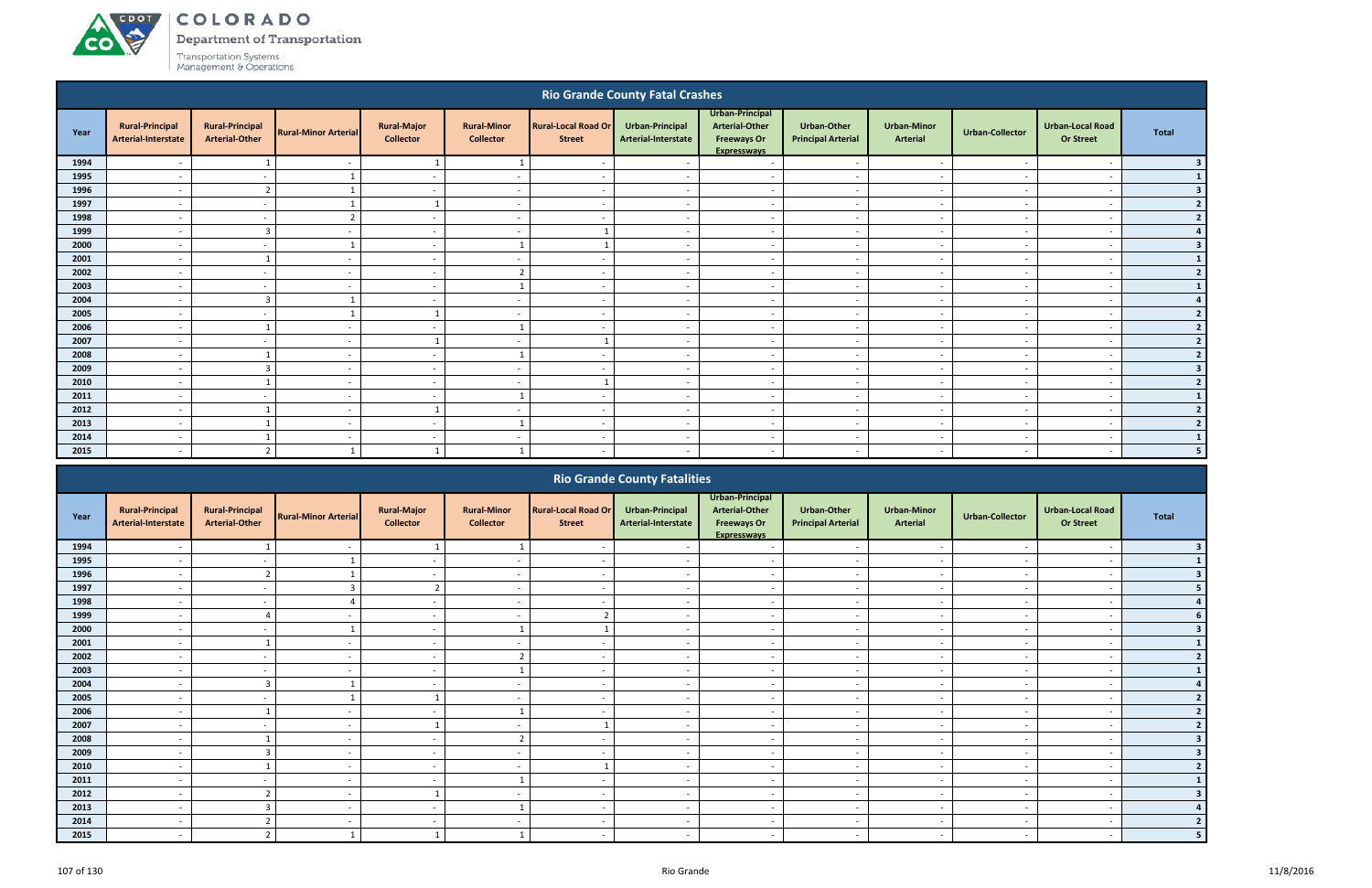**CO** 

Department of Transportation

|      |                          | <b>Rio Grande County Fatal Crashes</b> |                          |                         |                          |                    |                |                          |                         | <b>Rio Grande County Fatalities</b> |                          |                          |                          |                |  |  |  |
|------|--------------------------|----------------------------------------|--------------------------|-------------------------|--------------------------|--------------------|----------------|--------------------------|-------------------------|-------------------------------------|--------------------------|--------------------------|--------------------------|----------------|--|--|--|
| Year | Interstate               | U.S. Highway                           | <b>State Highway</b>     | <b>County Road</b>      | <b>Municipality</b>      | <b>Frontage Rd</b> | <b>Total</b>   | Interstate               | U.S. Highway            | <b>State Highway</b>                | <b>County Road</b>       | <b>Municipality</b>      | <b>Frontage Road</b>     | Total          |  |  |  |
| 1994 | $\overline{\phantom{a}}$ |                                        |                          | $\overline{2}$          |                          |                    |                |                          |                         |                                     |                          |                          |                          |                |  |  |  |
| 1995 | $\overline{\phantom{a}}$ |                                        |                          |                         | $\overline{\phantom{a}}$ |                    |                |                          |                         |                                     |                          |                          |                          | $1\phantom{0}$ |  |  |  |
| 1996 | $\sim$                   | $\mathbf{R}$                           |                          | $\sim$                  | $\overline{\phantom{a}}$ |                    |                | $\sim$ $-$               | $\overline{3}$          | $\sim$                              | $\overline{\phantom{a}}$ | $\sim$                   |                          | 3 <sup>1</sup> |  |  |  |
| 1997 | $\overline{\phantom{a}}$ |                                        |                          | -1                      | $\overline{\phantom{a}}$ |                    |                | $\overline{\phantom{0}}$ | $\overline{\mathbf{3}}$ | $\sim$                              |                          |                          |                          | 5 <sub>1</sub> |  |  |  |
| 1998 | $\overline{\phantom{a}}$ | n,                                     |                          |                         | $\overline{\phantom{0}}$ |                    |                |                          |                         |                                     |                          | $\overline{\phantom{0}}$ |                          | 4 <sup>1</sup> |  |  |  |
| 1999 | $\overline{\phantom{a}}$ | -3                                     |                          |                         | $\overline{\phantom{a}}$ |                    |                | $\overline{\phantom{0}}$ |                         |                                     |                          | $\overline{\phantom{0}}$ |                          | 6 <sup>1</sup> |  |  |  |
| 2000 | $\overline{\phantom{a}}$ |                                        |                          | $\mathbf{\overline{1}}$ | $\overline{\phantom{a}}$ |                    |                |                          | $\sim$                  |                                     |                          |                          |                          | 3 <sup>1</sup> |  |  |  |
| 2001 | $\overline{\phantom{a}}$ |                                        | $\overline{\phantom{a}}$ |                         | $\overline{\phantom{a}}$ |                    |                | $\overline{\phantom{0}}$ |                         | $\sim$                              | $\overline{\phantom{a}}$ | $\overline{\phantom{a}}$ |                          | $1\phantom{.}$ |  |  |  |
| 2002 | $\overline{\phantom{a}}$ | $\overline{\phantom{a}}$               |                          | $\overline{2}$          | $\overline{\phantom{a}}$ |                    |                | $\overline{\phantom{a}}$ | $\sim$                  |                                     |                          | $\overline{\phantom{0}}$ |                          | 2              |  |  |  |
| 2003 | $\overline{\phantom{a}}$ | $\overline{\phantom{a}}$               |                          |                         | $\overline{\phantom{0}}$ |                    |                |                          | $\sim$                  | $\sim$                              |                          | $\overline{\phantom{0}}$ |                          | $1\phantom{.}$ |  |  |  |
| 2004 | $\overline{\phantom{a}}$ |                                        |                          |                         | $\overline{\phantom{a}}$ |                    |                |                          |                         |                                     |                          | $\overline{\phantom{a}}$ |                          | 4 <sup>1</sup> |  |  |  |
| 2005 | $\overline{\phantom{a}}$ |                                        |                          |                         | $\overline{\phantom{a}}$ |                    |                |                          | $\sim$                  |                                     |                          |                          |                          | 2              |  |  |  |
| 2006 | $\overline{\phantom{a}}$ |                                        |                          |                         | $\overline{\phantom{a}}$ |                    |                | $\overline{\phantom{0}}$ |                         |                                     |                          | $\overline{a}$           |                          | 2 <sup>1</sup> |  |  |  |
| 2007 | $\overline{\phantom{a}}$ | $\overline{\phantom{a}}$               |                          | $\overline{2}$          | $\overline{\phantom{a}}$ |                    |                | $\overline{\phantom{a}}$ | $\sim$                  |                                     |                          |                          |                          | 2 <sup>1</sup> |  |  |  |
| 2008 | $\overline{\phantom{a}}$ |                                        |                          |                         | $\overline{\phantom{a}}$ |                    |                | $\overline{\phantom{0}}$ |                         |                                     |                          | $\overline{\phantom{0}}$ |                          | 3 <sup>1</sup> |  |  |  |
| 2009 | $\overline{\phantom{a}}$ | 3                                      |                          |                         | $\overline{\phantom{a}}$ |                    |                | $\overline{\phantom{0}}$ | $\mathbf{R}$            | $\sim$                              |                          | $\overline{\phantom{a}}$ |                          | 3 <sup>1</sup> |  |  |  |
| 2010 | $\overline{\phantom{a}}$ |                                        |                          |                         | $\overline{\phantom{a}}$ |                    |                |                          |                         |                                     |                          |                          |                          | 2 <sup>1</sup> |  |  |  |
| 2011 | $\overline{\phantom{a}}$ | $\overline{\phantom{a}}$               | $\overline{\phantom{a}}$ |                         | $\overline{\phantom{a}}$ |                    |                | $\overline{\phantom{0}}$ | $\sim$                  | $\sim$                              |                          | $\overline{\phantom{0}}$ |                          |                |  |  |  |
| 2012 | $\overline{\phantom{a}}$ |                                        |                          | $\mathbf{1}$            | $\overline{\phantom{a}}$ |                    | $\overline{2}$ | $\overline{\phantom{a}}$ | $\overline{2}$          | $\sim$                              |                          | $\overline{\phantom{0}}$ |                          | 3 <sup>1</sup> |  |  |  |
| 2013 | $\overline{\phantom{a}}$ |                                        |                          |                         | $\overline{\phantom{a}}$ |                    |                | $\sim$                   | $\overline{\mathbf{3}}$ | $\overline{\phantom{a}}$            |                          | $\overline{\phantom{0}}$ |                          |                |  |  |  |
| 2014 | $\overline{\phantom{a}}$ |                                        |                          |                         | $\overline{\phantom{a}}$ |                    |                | $\overline{\phantom{a}}$ |                         | $\sim$                              |                          |                          | $\overline{\phantom{a}}$ | 2 <sub>1</sub> |  |  |  |
| 2015 | $\overline{\phantom{a}}$ | ຳ                                      |                          | $\overline{2}$          | $\overline{\phantom{0}}$ |                    | 5.             | $\overline{\phantom{0}}$ | $\overline{2}$          |                                     |                          |                          | $\overline{\phantom{a}}$ | 5 <sub>1</sub> |  |  |  |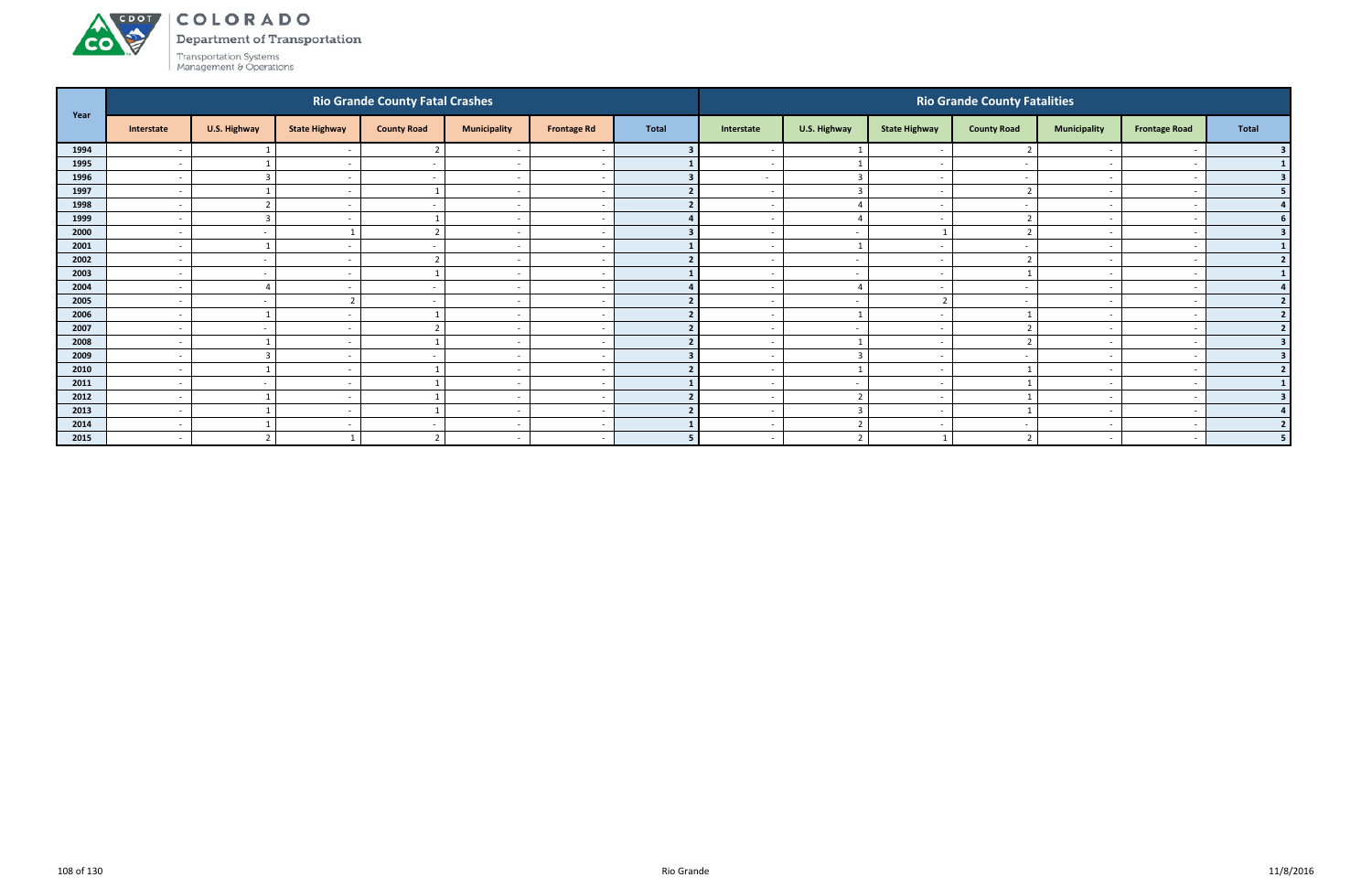**CO** 

Department of Transportation

|                                                                                                                                                                                                                                                                                                                                                                        |                                               |                                                 |                             |                                        |                                        |                                             | <b>Routt County Fatal Crashes</b>      |                                                                                      |                                          |                                       |                          |                                             |                          |  |
|------------------------------------------------------------------------------------------------------------------------------------------------------------------------------------------------------------------------------------------------------------------------------------------------------------------------------------------------------------------------|-----------------------------------------------|-------------------------------------------------|-----------------------------|----------------------------------------|----------------------------------------|---------------------------------------------|----------------------------------------|--------------------------------------------------------------------------------------|------------------------------------------|---------------------------------------|--------------------------|---------------------------------------------|--------------------------|--|
| Year                                                                                                                                                                                                                                                                                                                                                                   | <b>Rural-Principal</b><br>Arterial-Interstate | <b>Rural-Principal</b><br><b>Arterial-Other</b> | <b>Rural-Minor Arterial</b> | <b>Rural-Major</b><br><b>Collector</b> | <b>Rural-Minor</b><br><b>Collector</b> | <b>Rural-Local Road Or</b><br><b>Street</b> | Urban-Principal<br>Arterial-Interstate | Urban-Principal<br><b>Arterial-Other</b><br><b>Freeways Or</b><br><b>Expresswavs</b> | Urban-Other<br><b>Principal Arterial</b> | <b>Urban-Minor</b><br><b>Arterial</b> | <b>Urban-Collector</b>   | <b>Urban-Local Road</b><br><b>Or Street</b> | <b>Total</b>             |  |
| 1994                                                                                                                                                                                                                                                                                                                                                                   |                                               | 3                                               |                             | -1                                     | $\overline{\phantom{a}}$               |                                             |                                        | $\sim$                                                                               | $\overline{\phantom{a}}$                 | $\overline{\phantom{a}}$              |                          |                                             |                          |  |
| 1995                                                                                                                                                                                                                                                                                                                                                                   | $\overline{a}$                                | $\overline{3}$                                  |                             | $\sim$                                 | $\overline{a}$                         | $\sim$                                      | $\sim$                                 | $\sim$                                                                               | $\sim$                                   | $\sim$                                | $\sim$                   | $\overline{\phantom{a}}$                    |                          |  |
| 1996                                                                                                                                                                                                                                                                                                                                                                   | $\overline{\phantom{a}}$                      | $\overline{2}$                                  |                             | $\sim$                                 | $\overline{\phantom{a}}$               | $\sim$                                      | $\sim$                                 | $\sim$                                                                               | $\sim$                                   |                                       | $\overline{\phantom{a}}$ | $\overline{\phantom{a}}$                    |                          |  |
| 1997                                                                                                                                                                                                                                                                                                                                                                   | $\overline{\phantom{a}}$                      |                                                 |                             | $\sim$                                 | $\overline{\phantom{a}}$               | $\sim$                                      | $\overline{\phantom{a}}$               | $\overline{a}$                                                                       | $\sim$                                   | $\sim$                                | $\overline{\phantom{a}}$ |                                             | -3                       |  |
| 1998                                                                                                                                                                                                                                                                                                                                                                   | $\overline{\phantom{a}}$                      | $\overline{2}$                                  |                             |                                        | $\overline{\phantom{a}}$               | $\sim$                                      | $\sim$                                 | $\sim$                                                                               | $\overline{\phantom{a}}$                 | $\overline{\phantom{a}}$              | $\sim$                   | $\overline{\phantom{a}}$                    |                          |  |
| 1999                                                                                                                                                                                                                                                                                                                                                                   | $\overline{a}$                                | $\overline{3}$                                  |                             | $\overline{\phantom{a}}$               | $\overline{\phantom{a}}$               |                                             | $\sim$                                 | $\overline{a}$                                                                       | $\overline{\phantom{a}}$                 | $\overline{\phantom{a}}$              | $\overline{\phantom{a}}$ |                                             |                          |  |
| 2000<br>$\overline{3}$<br>$\sim$<br>$\overline{a}$<br>$\sim$<br>$\sim$<br>$\sim$<br>$\overline{a}$<br>$\sim$<br>$\overline{a}$<br>$\overline{\phantom{a}}$<br>$\sim$<br>$\overline{2}$<br>2001<br>$\overline{3}$<br>$\sim$<br>$\overline{a}$<br>$\sim$<br>$\overline{\phantom{a}}$<br>$\overline{\phantom{a}}$<br>$\overline{\phantom{a}}$<br>$\overline{\phantom{a}}$ |                                               |                                                 |                             |                                        |                                        |                                             |                                        |                                                                                      |                                          |                                       |                          |                                             |                          |  |
| 2002<br>$\mathbf{1}$<br>$\overline{\phantom{a}}$<br>$\sim$<br>$\overline{\phantom{a}}$<br>$\overline{\phantom{a}}$<br>$\overline{\phantom{a}}$<br>$\overline{\phantom{a}}$<br>$\overline{\phantom{a}}$<br>- -<br>$\overline{\phantom{a}}$                                                                                                                              |                                               |                                                 |                             |                                        |                                        |                                             |                                        |                                                                                      |                                          |                                       |                          |                                             |                          |  |
| $\overline{\phantom{a}}$<br>$\overline{a}$<br>$\overline{\phantom{a}}$<br>$\overline{\phantom{a}}$<br>$\overline{\phantom{a}}$<br>$\sim$<br>$\overline{\phantom{a}}$<br>$\overline{\phantom{a}}$<br>$\overline{\phantom{a}}$<br>$\sim$                                                                                                                                 |                                               |                                                 |                             |                                        |                                        |                                             |                                        |                                                                                      |                                          |                                       |                          |                                             |                          |  |
| 2003                                                                                                                                                                                                                                                                                                                                                                   |                                               |                                                 |                             |                                        |                                        |                                             |                                        |                                                                                      |                                          |                                       |                          |                                             |                          |  |
| 2004                                                                                                                                                                                                                                                                                                                                                                   | $\overline{\phantom{a}}$                      | $\overline{2}$                                  | $\overline{\phantom{a}}$    | $\overline{\phantom{a}}$               |                                        | $\sim$                                      | $\sim$                                 | $\overline{\phantom{a}}$                                                             | $\overline{a}$                           | $\sim$                                | $\sim$                   | $\overline{\phantom{a}}$                    | 3                        |  |
| 2005                                                                                                                                                                                                                                                                                                                                                                   | $\overline{\phantom{a}}$                      | Δ                                               |                             | $\overline{\phantom{a}}$               | $\overline{\phantom{a}}$               | $\sim$                                      | $\overline{\phantom{a}}$               | $\overline{\phantom{a}}$                                                             | $\overline{a}$                           | $\overline{\phantom{a}}$              | $\overline{\phantom{a}}$ | $\overline{\phantom{a}}$                    | 5                        |  |
| 2006                                                                                                                                                                                                                                                                                                                                                                   | $\overline{\phantom{a}}$                      |                                                 | $\overline{\phantom{a}}$    | $\overline{1}$                         | $\overline{a}$                         |                                             | $\sim$                                 | $\sim$                                                                               | $\mathbf{1}$                             | $\sim$                                | $\sim$                   | $\overline{\phantom{a}}$                    |                          |  |
| 2007                                                                                                                                                                                                                                                                                                                                                                   | $\overline{a}$                                | 5                                               | $\overline{\mathbf{3}}$     | $\overline{1}$                         | $\mathbf{1}$                           | $\sim$                                      | $\sim$                                 | $\sim$                                                                               | $-$                                      | $\sim$                                | $\sim$                   | $\overline{\phantom{a}}$                    | 10                       |  |
| 2008                                                                                                                                                                                                                                                                                                                                                                   | $\overline{a}$                                |                                                 | $\sim$                      | $\sim$                                 | $\overline{a}$                         | $\sim$                                      | $\sim$                                 | $\sim$                                                                               | $\sim$                                   | $\sim$                                | $\sim$                   | $\overline{\phantom{a}}$                    | <sup>1</sup>             |  |
| 2009                                                                                                                                                                                                                                                                                                                                                                   | $\overline{\phantom{a}}$                      |                                                 |                             | $\overline{1}$                         |                                        | $\sim$                                      | $\overline{\phantom{a}}$               | $\overline{a}$                                                                       | $\overline{2}$                           | $\sim$                                | $\overline{\phantom{a}}$ | $\overline{\phantom{a}}$                    |                          |  |
| 2010                                                                                                                                                                                                                                                                                                                                                                   | $\overline{\phantom{a}}$                      |                                                 | $\overline{\phantom{a}}$    | $\sim$                                 | $\overline{a}$                         | $\overline{2}$                              | $\sim$                                 | $\sim$                                                                               | $\sim$                                   | $\overline{\phantom{a}}$              | $\overline{\phantom{a}}$ | $\overline{\phantom{a}}$                    | -3                       |  |
| 2011                                                                                                                                                                                                                                                                                                                                                                   | $\overline{\phantom{a}}$                      |                                                 |                             | $\sim$                                 | $\overline{a}$                         |                                             | $\sim$                                 | $\overline{a}$                                                                       | $\sim$                                   | $\overline{\phantom{a}}$              | $\sim$                   | $\overline{\phantom{a}}$                    | $\overline{\mathbf{3}}$  |  |
| 2012                                                                                                                                                                                                                                                                                                                                                                   | $\overline{\phantom{a}}$                      |                                                 |                             | $\sim$                                 | $\overline{a}$                         | $\sim$                                      | $\overline{\phantom{a}}$               | $\sim$                                                                               | $\overline{a}$                           | $\overline{\phantom{a}}$              | $\overline{\phantom{a}}$ | $\overline{\phantom{a}}$                    | $\overline{2}$           |  |
| 2013                                                                                                                                                                                                                                                                                                                                                                   | $\overline{a}$                                | $\mathbf{1}$                                    | $\overline{2}$              | $\sim$                                 | $\overline{a}$                         | $\overline{\phantom{a}}$                    | $\overline{\phantom{a}}$               | $\sim$                                                                               | $\mathbf{1}$                             | $\overline{\phantom{a}}$              | $\sim$                   | $\overline{\phantom{a}}$                    |                          |  |
| 2014                                                                                                                                                                                                                                                                                                                                                                   | $\overline{\phantom{a}}$                      | $\sim$                                          | $\overline{\phantom{a}}$    | $\sim$                                 | $\overline{\phantom{0}}$               | $\sim$                                      | $\overline{\phantom{a}}$               | $\overline{a}$                                                                       | $\overline{\phantom{a}}$                 | $\sim$                                | - -                      | - -                                         | $\overline{\phantom{a}}$ |  |
| 2015                                                                                                                                                                                                                                                                                                                                                                   |                                               |                                                 |                             | $\overline{\phantom{a}}$               |                                        |                                             |                                        | $\overline{\phantom{a}}$                                                             |                                          |                                       |                          |                                             |                          |  |
|                                                                                                                                                                                                                                                                                                                                                                        |                                               |                                                 |                             |                                        |                                        |                                             | <b>Routt County Fatalities</b>         |                                                                                      |                                          |                                       |                          |                                             |                          |  |

|      |                                               |                                                 |                             |                                        |                                        |                                             | <b>Routt County Fatalities</b>         |                                                                                      |                                                 |                                       |                          |                                             |              |
|------|-----------------------------------------------|-------------------------------------------------|-----------------------------|----------------------------------------|----------------------------------------|---------------------------------------------|----------------------------------------|--------------------------------------------------------------------------------------|-------------------------------------------------|---------------------------------------|--------------------------|---------------------------------------------|--------------|
| Year | <b>Rural-Principal</b><br>Arterial-Interstate | <b>Rural-Principal</b><br><b>Arterial-Other</b> | <b>Rural-Minor Arterial</b> | <b>Rural-Major</b><br><b>Collector</b> | <b>Rural-Minor</b><br><b>Collector</b> | <b>Rural-Local Road Or</b><br><b>Street</b> | Urban-Principal<br>Arterial-Interstate | Urban-Principal<br><b>Arterial-Other</b><br><b>Freeways Or</b><br><b>Expressways</b> | <b>Urban-Other</b><br><b>Principal Arterial</b> | <b>Urban-Minor</b><br><b>Arterial</b> | Urban-Collector          | <b>Urban-Local Road</b><br><b>Or Street</b> | <b>Total</b> |
| 1994 |                                               |                                                 |                             |                                        |                                        |                                             |                                        |                                                                                      | $\overline{\phantom{a}}$                        |                                       |                          |                                             |              |
| 1995 |                                               |                                                 |                             |                                        |                                        |                                             |                                        |                                                                                      |                                                 |                                       |                          |                                             |              |
| 1996 |                                               |                                                 |                             | $\sim$                                 | $\overline{\phantom{0}}$               | $\overline{\phantom{a}}$                    | $\overline{\phantom{a}}$               | $\overline{\phantom{a}}$                                                             | $\sim$                                          |                                       | $\blacksquare$           |                                             |              |
| 1997 | $\overline{\phantom{0}}$                      |                                                 |                             | $\sim$                                 | $\overline{a}$                         | $\sim$                                      |                                        | $\overline{\phantom{a}}$                                                             | $\overline{\phantom{a}}$                        | $\overline{\phantom{a}}$              |                          |                                             |              |
| 1998 |                                               |                                                 |                             |                                        |                                        |                                             |                                        |                                                                                      | $\overline{\phantom{a}}$                        |                                       |                          |                                             |              |
| 1999 |                                               | $\mathbf{R}$                                    |                             | $\sim$                                 | $\overline{\phantom{a}}$               |                                             |                                        | $\overline{\phantom{a}}$                                                             | $\overline{\phantom{a}}$                        | $\overline{\phantom{a}}$              |                          |                                             |              |
| 2000 |                                               | ຳ                                               |                             |                                        |                                        |                                             |                                        |                                                                                      | $\overline{\phantom{a}}$                        |                                       |                          |                                             |              |
| 2001 | $\overline{\phantom{0}}$                      | P                                               |                             | $\sim$                                 | ຳ                                      |                                             | $\overline{\phantom{a}}$               | $\overline{\phantom{a}}$                                                             | $\overline{\phantom{a}}$                        | $\sim$                                | $\overline{\phantom{0}}$ | $\overline{\phantom{a}}$                    |              |
| 2002 |                                               |                                                 |                             | $\sim$                                 |                                        | $\overline{\phantom{a}}$                    |                                        | $\overline{\phantom{a}}$                                                             |                                                 | $\overline{\phantom{a}}$              |                          |                                             |              |
| 2003 |                                               |                                                 |                             |                                        |                                        | $\overline{\phantom{a}}$                    |                                        | $\overline{\phantom{0}}$                                                             | $\overline{\phantom{0}}$                        | $\overline{\phantom{0}}$              |                          |                                             |              |
| 2004 |                                               |                                                 |                             | $\sim$                                 |                                        | $\sim$                                      |                                        | $\overline{\phantom{a}}$                                                             | $\sim$                                          | $\overline{\phantom{a}}$              |                          |                                             |              |
| 2005 |                                               |                                                 |                             |                                        |                                        | $\overline{\phantom{a}}$                    |                                        | $\overline{\phantom{0}}$                                                             | $\overline{\phantom{a}}$                        | $\overline{\phantom{0}}$              |                          |                                             |              |
| 2006 | $\overline{\phantom{0}}$                      |                                                 |                             |                                        | $\overline{a}$                         |                                             | $\overline{\phantom{a}}$               | $\overline{\phantom{a}}$                                                             |                                                 | $\sim$                                | $\sim$                   | $\overline{\phantom{a}}$                    |              |
| 2007 |                                               | 6                                               | $\overline{3}$              |                                        | $\overline{\phantom{a}}$               | $\overline{\phantom{0}}$                    |                                        | $\overline{\phantom{a}}$                                                             | $\sim$                                          | $\overline{\phantom{a}}$              |                          |                                             | 11           |
| 2008 |                                               |                                                 |                             | $\sim$                                 |                                        | $\overline{\phantom{0}}$                    |                                        | $\overline{\phantom{a}}$                                                             | $\overline{\phantom{0}}$                        | $\overline{\phantom{0}}$              |                          |                                             | $\mathbf{1}$ |
| 2009 |                                               |                                                 |                             |                                        |                                        | $\overline{\phantom{a}}$                    |                                        | $\overline{\phantom{a}}$                                                             | $\overline{2}$                                  | $\overline{\phantom{a}}$              |                          |                                             |              |
| 2010 |                                               |                                                 |                             | $\sim$                                 |                                        | ∍                                           |                                        | $\overline{\phantom{a}}$                                                             | $\blacksquare$                                  | $\overline{\phantom{0}}$              |                          |                                             |              |
| 2011 | $\overline{\phantom{0}}$                      |                                                 |                             | $\sim$                                 | $\overline{\phantom{0}}$               |                                             | $\overline{\phantom{a}}$               | $\overline{\phantom{a}}$                                                             | $\overline{\phantom{a}}$                        | $\overline{\phantom{a}}$              | $\overline{\phantom{a}}$ | $\overline{\phantom{0}}$                    |              |
| 2012 |                                               |                                                 |                             | $\sim$                                 | $\overline{\phantom{a}}$               | $\sim$                                      |                                        | $\overline{\phantom{a}}$                                                             | $\overline{\phantom{a}}$                        | $\sim$                                |                          |                                             |              |
| 2013 | $\overline{\phantom{0}}$                      |                                                 |                             | $\sim$                                 | $\overline{\phantom{0}}$               | $\sim$                                      | $\overline{\phantom{a}}$               | $\overline{\phantom{a}}$                                                             |                                                 | $\sim$                                | $\sim$                   | $\overline{\phantom{a}}$                    |              |
| 2014 |                                               |                                                 |                             | $\sim$                                 |                                        | $\overline{\phantom{a}}$                    |                                        |                                                                                      | $\overline{\phantom{a}}$                        | $\overline{\phantom{0}}$              |                          |                                             |              |
| 2015 | $\overline{\phantom{0}}$                      |                                                 |                             | $\sim$                                 |                                        |                                             |                                        | $\overline{\phantom{a}}$                                                             | $\overline{\phantom{a}}$                        | $\overline{\phantom{0}}$              |                          |                                             |              |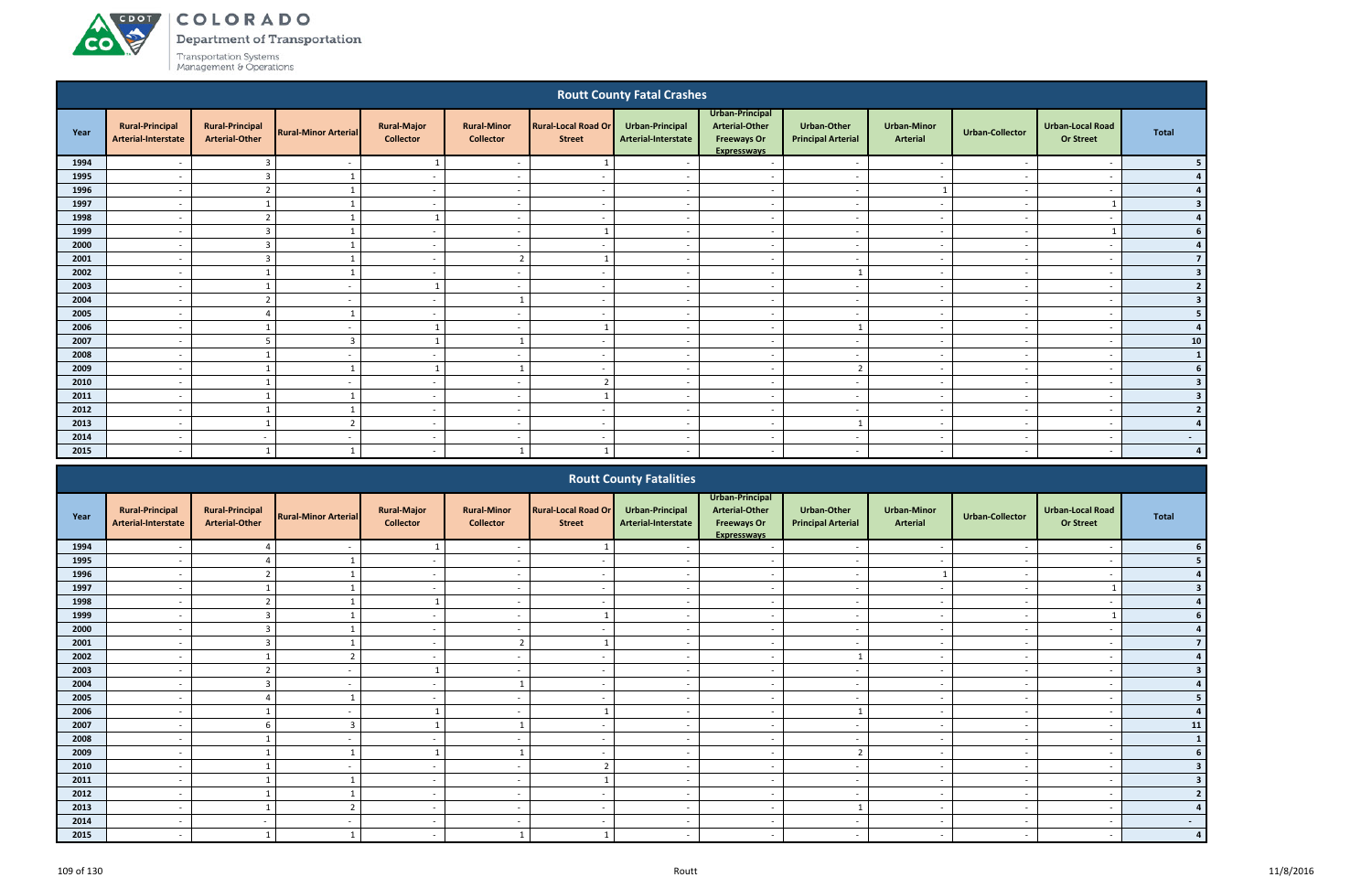# ACDOL **CO**

COLORADO

Department of Transportation

|      |                          |                         |                      | <b>Routt County Fatal Crashes</b> |                          |                          |              |                          |                          |                          | <b>Routt County Fatalities</b> |                          |                          |                         |
|------|--------------------------|-------------------------|----------------------|-----------------------------------|--------------------------|--------------------------|--------------|--------------------------|--------------------------|--------------------------|--------------------------------|--------------------------|--------------------------|-------------------------|
| Year | Interstate               | U.S. Highway            | <b>State Highway</b> | <b>County Road</b>                | <b>Municipality</b>      | <b>Frontage Rd</b>       | <b>Total</b> | Interstate               | U.S. Highway             | <b>State Highway</b>     | <b>County Road</b>             | <b>Municipality</b>      | <b>Frontage Road</b>     | Total                   |
| 1994 |                          |                         |                      |                                   |                          |                          |              |                          |                          |                          |                                |                          |                          |                         |
| 1995 | $\overline{\phantom{a}}$ | $\overline{3}$          |                      |                                   | $\overline{\phantom{a}}$ | - -                      |              | $\overline{\phantom{a}}$ | $\Delta$                 | $\overline{\phantom{a}}$ |                                | $\overline{\phantom{0}}$ |                          | 5.                      |
| 1996 | $\overline{\phantom{a}}$ | ຳ                       |                      | $\sim$                            | 1                        | $\overline{\phantom{a}}$ |              | $\sim$                   | $\overline{2}$           |                          |                                |                          |                          |                         |
| 1997 | $\overline{\phantom{a}}$ |                         |                      |                                   | 1                        |                          |              | $\sim$                   | $\mathbf{1}$             |                          |                                | $\overline{1}$           |                          |                         |
| 1998 | $\overline{\phantom{0}}$ | $\mathbf{\overline{a}}$ |                      |                                   | $\overline{\phantom{a}}$ |                          |              |                          | $\mathcal{L}$            |                          |                                | $\overline{\phantom{0}}$ |                          |                         |
| 1999 | $\overline{\phantom{a}}$ | 3                       |                      |                                   | $\overline{\phantom{a}}$ |                          |              |                          | $\overline{3}$           |                          |                                |                          |                          |                         |
| 2000 | $\overline{\phantom{a}}$ | 3                       |                      |                                   | $\overline{\phantom{a}}$ |                          |              | $\overline{\phantom{a}}$ | $\overline{3}$           |                          |                                |                          |                          | $\Delta$                |
| 2001 | $\overline{\phantom{a}}$ | $\overline{3}$          |                      | 3                                 | $\overline{\phantom{a}}$ |                          |              | $\sim$                   | $\overline{\mathbf{3}}$  |                          |                                | $\sim$                   |                          |                         |
| 2002 | $\overline{\phantom{a}}$ | $\mathbf{\overline{a}}$ |                      |                                   | $\overline{\phantom{a}}$ |                          |              |                          | $\overline{2}$           | $\mathbf{\Omega}$        |                                |                          |                          |                         |
| 2003 | $\overline{\phantom{a}}$ |                         |                      |                                   | $\overline{\phantom{a}}$ |                          |              | $\overline{\phantom{a}}$ | $\overline{2}$           | $\sim$                   |                                | $\overline{\phantom{0}}$ |                          |                         |
| 2004 | $\overline{\phantom{a}}$ |                         |                      |                                   | $\overline{\phantom{a}}$ |                          |              |                          | $\overline{3}$           |                          |                                |                          |                          |                         |
| 2005 | $\overline{\phantom{a}}$ | $\Delta$                |                      |                                   | $\overline{\phantom{a}}$ |                          |              |                          | $\overline{4}$           |                          |                                |                          |                          | 5.                      |
| 2006 | $\overline{\phantom{a}}$ | ຳ                       |                      | ຳ                                 | $\overline{\phantom{a}}$ |                          |              | $\sim$                   | $\overline{2}$           | $\sim$                   |                                | $\sim$                   |                          |                         |
| 2007 | $\overline{\phantom{a}}$ | 5                       |                      | $\overline{2}$                    | $\overline{\phantom{a}}$ |                          | 10           | $\overline{\phantom{0}}$ | 6                        | $\overline{3}$           | $\mathbf{\hat{z}}$             |                          |                          | 11                      |
| 2008 | $\overline{\phantom{a}}$ |                         |                      |                                   | $\overline{\phantom{a}}$ |                          |              | $\overline{\phantom{0}}$ |                          | $\sim$                   |                                | $\overline{\phantom{0}}$ |                          | $\mathbf{1}$            |
| 2009 | $\overline{\phantom{a}}$ | 3                       |                      | n,                                | $\overline{\phantom{a}}$ | $\overline{\phantom{a}}$ |              | $\sim$                   | $\overline{3}$           |                          |                                | $\overline{\phantom{a}}$ |                          |                         |
| 2010 | $\overline{\phantom{a}}$ |                         |                      | n,                                | $\overline{\phantom{a}}$ |                          |              |                          | $\overline{1}$           |                          |                                |                          |                          | $\overline{\mathbf{3}}$ |
| 2011 | $\overline{\phantom{a}}$ |                         |                      |                                   | $\overline{\phantom{a}}$ | <u>т</u>                 |              | $\sim$                   | $\overline{1}$           |                          |                                | $\overline{\phantom{0}}$ |                          |                         |
| 2012 | $\overline{\phantom{a}}$ |                         |                      | $\sim$                            | $\overline{\phantom{a}}$ | $\overline{\phantom{a}}$ |              | $\sim$                   | $\mathbf{1}$             | $\mathbf{1}$             |                                | $\overline{\phantom{0}}$ |                          |                         |
| 2013 | $\overline{\phantom{a}}$ | ຳ                       |                      | $\sim$                            | $\overline{\phantom{a}}$ | - -                      |              | $\sim$                   | $\overline{2}$           | ຳ                        |                                | $\sim$                   |                          |                         |
| 2014 | $\overline{\phantom{a}}$ | $\sim$                  |                      | $\overline{\phantom{a}}$          | $\overline{\phantom{a}}$ | $\overline{\phantom{a}}$ | $\sim$       | $\sim$                   | $\overline{\phantom{a}}$ | $\sim$                   |                                | $\overline{\phantom{0}}$ |                          | $\sim$                  |
| 2015 | $\overline{\phantom{0}}$ |                         |                      | $\overline{z}$                    | $\overline{\phantom{a}}$ | $\overline{\phantom{a}}$ | $\mathbf{A}$ | $\overline{\phantom{0}}$ | $\overline{\phantom{0}}$ |                          |                                |                          | $\overline{\phantom{a}}$ | $\mathbf{A}$            |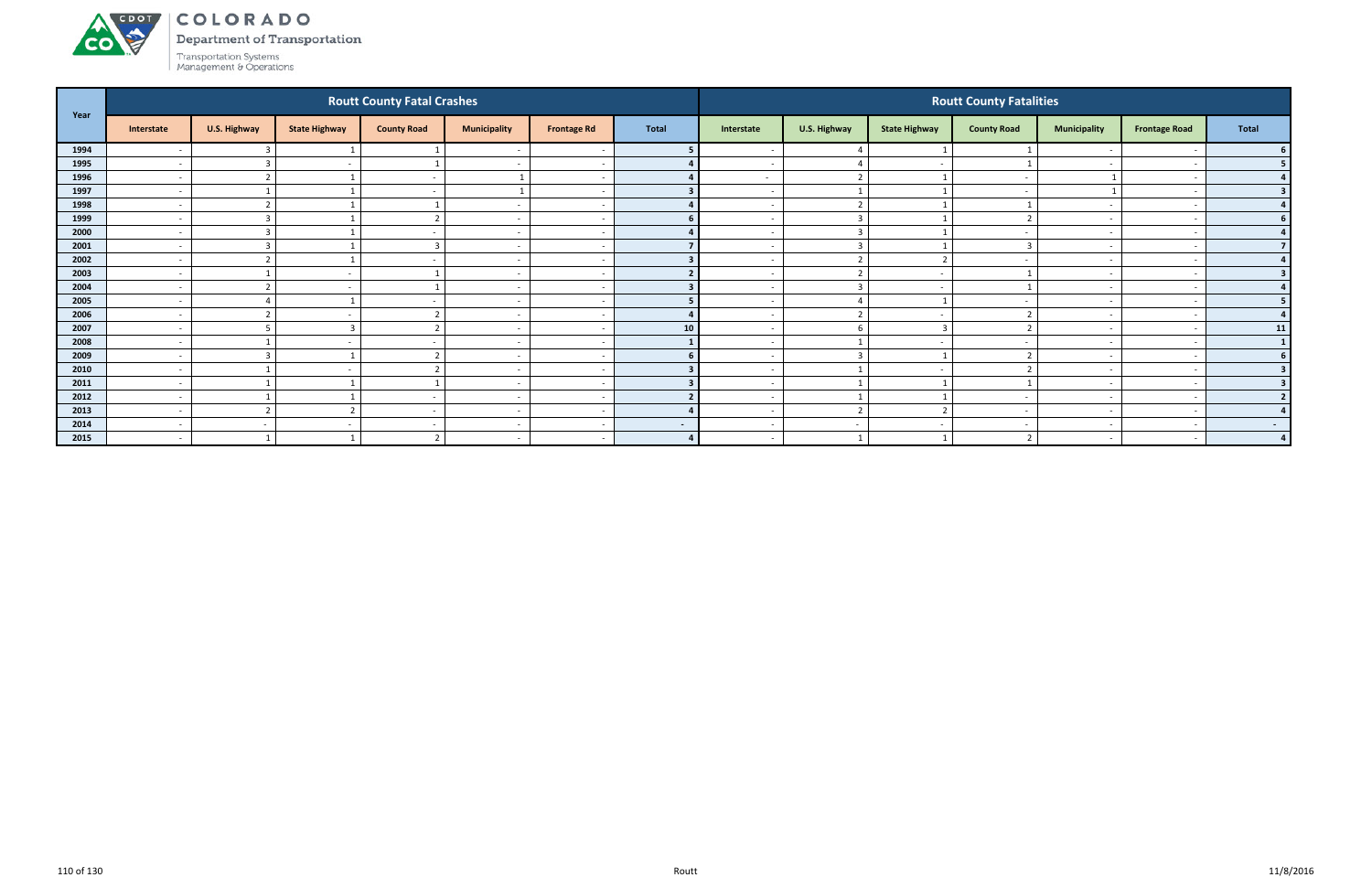**CO** 

Department of Transportation

|                                                                                                                                                                                                                                                                                                                                                                                                                                                              |                                               |                                                 |                             |                                        |                                        |                                             | <b>Saguache County Fatal Crashes</b>   |                                                                               |                                                 |                                       |                          |                                      |                  |  |
|--------------------------------------------------------------------------------------------------------------------------------------------------------------------------------------------------------------------------------------------------------------------------------------------------------------------------------------------------------------------------------------------------------------------------------------------------------------|-----------------------------------------------|-------------------------------------------------|-----------------------------|----------------------------------------|----------------------------------------|---------------------------------------------|----------------------------------------|-------------------------------------------------------------------------------|-------------------------------------------------|---------------------------------------|--------------------------|--------------------------------------|------------------|--|
| Year                                                                                                                                                                                                                                                                                                                                                                                                                                                         | <b>Rural-Principal</b><br>Arterial-Interstate | <b>Rural-Principal</b><br><b>Arterial-Other</b> | <b>Rural-Minor Arterial</b> | <b>Rural-Major</b><br><b>Collector</b> | <b>Rural-Minor</b><br><b>Collector</b> | <b>Rural-Local Road Or</b><br><b>Street</b> | Urban-Principal<br>Arterial-Interstate | Urban-Principal<br><b>Arterial-Other</b><br><b>Freeways Or</b><br>Expressways | <b>Urban-Other</b><br><b>Principal Arterial</b> | <b>Urban-Minor</b><br><b>Arterial</b> | <b>Urban-Collector</b>   | <b>Urban-Local Road</b><br>Or Street | <b>Total</b>     |  |
| 1994                                                                                                                                                                                                                                                                                                                                                                                                                                                         |                                               |                                                 |                             |                                        |                                        |                                             |                                        | $\overline{a}$                                                                |                                                 |                                       |                          | $\overline{\phantom{a}}$             | $\overline{2}$   |  |
| 1995                                                                                                                                                                                                                                                                                                                                                                                                                                                         | $\overline{\phantom{a}}$                      |                                                 |                             | $\sim$                                 | $\overline{\phantom{a}}$               | $\sim$                                      | $\sim$                                 | $\sim$                                                                        | $\sim$                                          | $\sim$                                | $\sim$                   | $\overline{\phantom{a}}$             | $2 \mid$         |  |
| 1996                                                                                                                                                                                                                                                                                                                                                                                                                                                         | $\overline{\phantom{a}}$                      |                                                 |                             | $\sim$                                 | $\overline{\phantom{a}}$               |                                             | $\sim$                                 | $\sim$                                                                        | $\sim$                                          | $\sim$                                | $\overline{\phantom{a}}$ | $\overline{\phantom{a}}$             | 3 <sup>1</sup>   |  |
| 1997                                                                                                                                                                                                                                                                                                                                                                                                                                                         | $\overline{\phantom{a}}$                      |                                                 |                             | $\overline{1}$                         | $\overline{a}$                         | $\sim$                                      | $\overline{\phantom{a}}$               | $\overline{a}$                                                                | $\overline{\phantom{a}}$                        | $\sim$                                | $\overline{\phantom{a}}$ | $\overline{\phantom{a}}$             | 3 <sup>1</sup>   |  |
| 1998                                                                                                                                                                                                                                                                                                                                                                                                                                                         | $\overline{\phantom{a}}$                      | $\sim$                                          | $\overline{z}$              | $\overline{2}$                         | $\overline{a}$                         |                                             | $\overline{\phantom{a}}$               | $\sim$                                                                        | $\overline{\phantom{a}}$                        | $\sim$                                |                          | $\overline{a}$                       | 5 <sub>1</sub>   |  |
| 1999                                                                                                                                                                                                                                                                                                                                                                                                                                                         | $\overline{\phantom{0}}$                      | $\overline{3}$                                  | $\overline{\phantom{a}}$    | $\overline{2}$                         |                                        | $\sim$                                      | $\overline{\phantom{a}}$               | $\overline{a}$                                                                | $\overline{\phantom{a}}$                        | $\sim$                                |                          | $\overline{a}$                       | 6 <sup>1</sup>   |  |
| 2000                                                                                                                                                                                                                                                                                                                                                                                                                                                         |                                               |                                                 | $\overline{\phantom{a}}$    |                                        | $\overline{\phantom{a}}$               |                                             |                                        | $\overline{\phantom{a}}$                                                      | $\overline{\phantom{a}}$                        | $\overline{\phantom{a}}$              |                          | $\overline{\phantom{a}}$             | 3 <sup>1</sup>   |  |
| 2001<br>$\overline{\phantom{a}}$<br>$\overline{\phantom{a}}$<br>$\overline{\phantom{a}}$<br>$\overline{\phantom{a}}$<br>$\overline{\phantom{a}}$<br>$\overline{\phantom{a}}$<br>$\overline{\phantom{a}}$<br>2002<br>$\overline{\phantom{a}}$<br>$\sim$<br>$\overline{\phantom{a}}$<br>$\overline{\phantom{a}}$<br>$\overline{\phantom{a}}$<br>$\sim$<br>$\overline{\phantom{a}}$<br>$\sim$<br>$\sim$<br>$\overline{\phantom{a}}$<br>$\overline{\phantom{a}}$ |                                               |                                                 |                             |                                        |                                        |                                             |                                        |                                                                               |                                                 |                                       |                          |                                      |                  |  |
| 2003<br>$\overline{1}$<br>$\overline{\phantom{a}}$<br>$\overline{\phantom{0}}$<br>$\overline{a}$<br>$\sim$<br>$\sim$<br>$\sim$<br>$\sim$<br>$\overline{\phantom{a}}$                                                                                                                                                                                                                                                                                         |                                               |                                                 |                             |                                        |                                        |                                             |                                        |                                                                               |                                                 |                                       |                          |                                      |                  |  |
|                                                                                                                                                                                                                                                                                                                                                                                                                                                              |                                               |                                                 |                             |                                        |                                        |                                             |                                        |                                                                               |                                                 |                                       |                          |                                      | 4 <sup>1</sup>   |  |
| 2004                                                                                                                                                                                                                                                                                                                                                                                                                                                         | $\overline{\phantom{a}}$                      | $\overline{\phantom{a}}$                        |                             |                                        | $\overline{a}$                         |                                             | $\sim$                                 | $\overline{a}$                                                                | $\overline{\phantom{a}}$                        | $\sim$                                | . .                      | $\overline{a}$                       | 3 <sup>1</sup>   |  |
| 2005                                                                                                                                                                                                                                                                                                                                                                                                                                                         | $\overline{\phantom{a}}$                      | $\overline{\phantom{a}}$                        | $\overline{\phantom{a}}$    | $\sim$                                 | $\overline{\phantom{a}}$               | $\overline{\phantom{a}}$                    | $\overline{\phantom{a}}$               | $\overline{a}$                                                                | $\sim$                                          | $\sim$                                | $\overline{\phantom{a}}$ | $\overline{a}$                       | $\sim 100$       |  |
| 2006                                                                                                                                                                                                                                                                                                                                                                                                                                                         | $\overline{\phantom{a}}$                      |                                                 | $\overline{\phantom{a}}$    | $\overline{1}$                         | $\overline{\phantom{a}}$               | $\sim$                                      | $\overline{a}$                         | $\overline{a}$                                                                | $\overline{\phantom{a}}$                        | $\sim$                                |                          | $\overline{\phantom{a}}$             | $2 \mid$         |  |
| 2007                                                                                                                                                                                                                                                                                                                                                                                                                                                         |                                               |                                                 |                             | $\overline{\phantom{a}}$               | $\overline{\phantom{a}}$               | $\overline{\phantom{a}}$                    |                                        | $\overline{\phantom{a}}$                                                      |                                                 | $\overline{\phantom{a}}$              |                          | $\overline{\phantom{a}}$             | 2 <sup>1</sup>   |  |
| 2008                                                                                                                                                                                                                                                                                                                                                                                                                                                         |                                               |                                                 | $\overline{\phantom{a}}$    |                                        | $\overline{\phantom{a}}$               | $\sim$                                      |                                        | $\overline{a}$                                                                |                                                 | $\overline{\phantom{a}}$              |                          | $\overline{\phantom{a}}$             | 3 <sup>1</sup>   |  |
| 2009                                                                                                                                                                                                                                                                                                                                                                                                                                                         | $\overline{\phantom{a}}$                      |                                                 | $\overline{\phantom{a}}$    | $\sim$                                 | $\overline{\phantom{a}}$               | $\overline{\phantom{a}}$                    | $\sim$                                 | $\sim$                                                                        | $\sim$                                          | $\sim$                                | . .                      | $\overline{\phantom{a}}$             | $\mathbf{1}$     |  |
| 2010                                                                                                                                                                                                                                                                                                                                                                                                                                                         | $\overline{\phantom{a}}$                      | $\overline{\phantom{a}}$                        | $\overline{\phantom{a}}$    | $\sim$                                 | $\overline{\phantom{a}}$               | $\sim$                                      | $\sim$                                 | $\sim$                                                                        | $\overline{\phantom{a}}$                        | $\sim$                                |                          | $\overline{a}$                       | $\sim$ 100 $\mu$ |  |
| 2011                                                                                                                                                                                                                                                                                                                                                                                                                                                         | $\overline{\phantom{a}}$                      | $\overline{\mathbf{1}}$                         | $\sim$                      | $\mathbf{1}$                           | $\overline{a}$                         | $\sim$                                      | $\sim$                                 | $\sim$                                                                        | $\sim$                                          | $\sim$                                |                          | $\sim$                               | 2                |  |
| 2012                                                                                                                                                                                                                                                                                                                                                                                                                                                         | $\overline{\phantom{a}}$                      | $\overline{2}$                                  | $\overline{\phantom{a}}$    | $\overline{1}$                         | $\mathbf{1}$                           |                                             | $\sim$                                 | $\sim$                                                                        | $\overline{a}$                                  | $\sim$                                | $\overline{\phantom{a}}$ | $\overline{a}$                       | 5 <sub>1</sub>   |  |
| 2013                                                                                                                                                                                                                                                                                                                                                                                                                                                         | $\overline{\phantom{a}}$                      | $\overline{\phantom{a}}$                        | $\overline{\phantom{a}}$    | $\overline{\phantom{a}}$               | $\overline{a}$                         |                                             | $\sim$                                 | $\overline{a}$                                                                | $\mathbf{1}$                                    | $\sim$                                | $\overline{\phantom{a}}$ | $\overline{a}$                       | $2 \mid$         |  |
| 2014                                                                                                                                                                                                                                                                                                                                                                                                                                                         | $\overline{\phantom{a}}$                      | $\overline{1}$                                  | $\overline{\phantom{a}}$    | $\sim$                                 | $\overline{\phantom{0}}$               | $\sim$                                      | $\sim$                                 | $\sim$                                                                        | $\sim$                                          | $\overline{\phantom{a}}$              |                          | $\overline{\phantom{0}}$             | $\mathbf{1}$     |  |
| 2015                                                                                                                                                                                                                                                                                                                                                                                                                                                         |                                               |                                                 |                             | $\overline{\phantom{a}}$               |                                        |                                             |                                        |                                                                               |                                                 |                                       |                          |                                      | $\mathbf{1}$     |  |
|                                                                                                                                                                                                                                                                                                                                                                                                                                                              |                                               |                                                 |                             |                                        |                                        |                                             | Saguache County Estalities             |                                                                               |                                                 |                                       |                          |                                      |                  |  |

|      |                                               |                                                 |                             |                                        |                                        |                                             | <b>Saguache County Fatalities</b>      |                                                                                      |                                                 |                                       |                          |                                             |              |
|------|-----------------------------------------------|-------------------------------------------------|-----------------------------|----------------------------------------|----------------------------------------|---------------------------------------------|----------------------------------------|--------------------------------------------------------------------------------------|-------------------------------------------------|---------------------------------------|--------------------------|---------------------------------------------|--------------|
| Year | <b>Rural-Principal</b><br>Arterial-Interstate | <b>Rural-Principal</b><br><b>Arterial-Other</b> | <b>Rural-Minor Arterial</b> | <b>Rural-Major</b><br><b>Collector</b> | <b>Rural-Minor</b><br><b>Collector</b> | <b>Rural-Local Road Or</b><br><b>Street</b> | Urban-Principal<br>Arterial-Interstate | Urban-Principal<br><b>Arterial-Other</b><br><b>Freeways Or</b><br><b>Expresswavs</b> | <b>Urban-Other</b><br><b>Principal Arterial</b> | <b>Urban-Minor</b><br><b>Arterial</b> | <b>Urban-Collector</b>   | <b>Urban-Local Road</b><br><b>Or Street</b> | <b>Total</b> |
| 1994 |                                               |                                                 |                             |                                        |                                        |                                             |                                        |                                                                                      |                                                 |                                       |                          |                                             |              |
| 1995 |                                               |                                                 |                             |                                        |                                        |                                             |                                        |                                                                                      |                                                 |                                       |                          |                                             |              |
| 1996 | $\overline{\phantom{0}}$                      |                                                 |                             | $\sim$                                 | $\overline{\phantom{a}}$               |                                             | $\overline{\phantom{a}}$               | $\overline{\phantom{a}}$                                                             | $\overline{\phantom{a}}$                        | $\sim$                                |                          | $\overline{\phantom{a}}$                    |              |
| 1997 |                                               |                                                 |                             |                                        | $\overline{\phantom{0}}$               | $\overline{\phantom{0}}$                    |                                        | $\overline{\phantom{0}}$                                                             | $\overline{\phantom{a}}$                        | $\overline{\phantom{a}}$              |                          | $\overline{\phantom{a}}$                    |              |
| 1998 |                                               |                                                 |                             |                                        | $\overline{\phantom{a}}$               |                                             |                                        | $\overline{\phantom{a}}$                                                             | $\overline{\phantom{a}}$                        | $\overline{\phantom{0}}$              |                          |                                             |              |
| 1999 |                                               |                                                 |                             |                                        |                                        | $\overline{\phantom{0}}$                    |                                        | $\overline{\phantom{a}}$                                                             | $\overline{\phantom{a}}$                        | $\overline{\phantom{a}}$              |                          | $\overline{\phantom{a}}$                    |              |
| 2000 |                                               |                                                 |                             |                                        |                                        |                                             |                                        | $\overline{\phantom{a}}$                                                             | $\overline{\phantom{a}}$                        |                                       |                          |                                             |              |
| 2001 | $\overline{\phantom{0}}$                      | $\overline{a}$                                  |                             |                                        | $\overline{\phantom{a}}$               | $\sim$                                      | $\overline{\phantom{a}}$               | $\overline{a}$                                                                       | $\overline{\phantom{a}}$                        | $\sim$                                | $\overline{\phantom{a}}$ | $\overline{\phantom{a}}$                    |              |
| 2002 |                                               |                                                 |                             | $\sim$                                 | $\overline{\phantom{a}}$               | $\sim$                                      |                                        | $\overline{\phantom{a}}$                                                             | $\overline{\phantom{a}}$                        | $\overline{\phantom{a}}$              |                          | $\overline{\phantom{a}}$                    |              |
| 2003 |                                               |                                                 |                             |                                        |                                        |                                             |                                        | $\overline{\phantom{0}}$                                                             | $\overline{\phantom{a}}$                        | $\overline{\phantom{a}}$              |                          | $\overline{\phantom{a}}$                    |              |
| 2004 |                                               |                                                 |                             |                                        |                                        |                                             |                                        | $\qquad \qquad \blacksquare$                                                         | $\overline{\phantom{0}}$                        | $\overline{\phantom{0}}$              |                          |                                             |              |
| 2005 |                                               |                                                 |                             |                                        | $\overline{\phantom{0}}$               | $\overline{\phantom{a}}$                    |                                        | $\overline{\phantom{a}}$                                                             | $\overline{\phantom{a}}$                        | $\overline{\phantom{0}}$              |                          | $\overline{\phantom{0}}$                    | $\sim$       |
| 2006 | $\overline{a}$                                |                                                 | $\sim$                      |                                        | $\overline{\phantom{a}}$               | $\overline{\phantom{a}}$                    | $\overline{\phantom{a}}$               | $\overline{a}$                                                                       | $\overline{\phantom{a}}$                        | $\sim$                                | $\overline{\phantom{a}}$ | $\overline{\phantom{a}}$                    |              |
| 2007 |                                               |                                                 |                             |                                        | $\overline{\phantom{a}}$               | $\overline{\phantom{a}}$                    |                                        | $\overline{\phantom{a}}$                                                             | $\overline{\phantom{a}}$                        | $\overline{\phantom{a}}$              |                          | $\overline{\phantom{a}}$                    |              |
| 2008 |                                               |                                                 |                             |                                        | $\overline{\phantom{a}}$               | $\sim$                                      |                                        | $\overline{\phantom{a}}$                                                             | $\overline{\phantom{a}}$                        | $\overline{\phantom{a}}$              |                          | $\overline{\phantom{a}}$                    |              |
| 2009 |                                               |                                                 |                             | $\sim$                                 | $\overline{\phantom{0}}$               | $\overline{\phantom{0}}$                    |                                        | $\overline{\phantom{0}}$                                                             | $\overline{\phantom{0}}$                        | $\overline{\phantom{0}}$              |                          | $\overline{\phantom{a}}$                    |              |
| 2010 |                                               |                                                 |                             | $\sim$                                 | $\overline{\phantom{a}}$               | $\overline{\phantom{0}}$                    |                                        | $\overline{\phantom{a}}$                                                             | $\overline{\phantom{a}}$                        | $\overline{\phantom{a}}$              |                          | $\overline{\phantom{a}}$                    | $\sim$       |
| 2011 | $\overline{\phantom{0}}$                      |                                                 |                             |                                        | $\overline{\phantom{a}}$               | $\overline{\phantom{a}}$                    |                                        | $\overline{\phantom{a}}$                                                             | $\overline{\phantom{a}}$                        | $\overline{\phantom{a}}$              |                          | $\overline{\phantom{a}}$                    |              |
| 2012 |                                               | $\mathbf{\overline{a}}$                         |                             |                                        |                                        |                                             |                                        | $\overline{\phantom{a}}$                                                             | $\overline{\phantom{a}}$                        | $\overline{\phantom{a}}$              |                          | $\overline{\phantom{a}}$                    |              |
| 2013 | $\overline{\phantom{0}}$                      | $\sim$                                          |                             | $\sim$                                 | $\overline{\phantom{a}}$               |                                             | $\overline{\phantom{a}}$               | $\overline{a}$                                                                       |                                                 | $\sim$                                |                          | $\overline{\phantom{a}}$                    |              |
| 2014 |                                               |                                                 |                             | $\sim$                                 |                                        | $\overline{\phantom{a}}$                    |                                        |                                                                                      |                                                 |                                       |                          |                                             |              |
| 2015 | $\overline{\phantom{0}}$                      |                                                 |                             | $\sim$                                 | $\overline{a}$                         | $\sim$                                      |                                        | $\overline{\phantom{a}}$                                                             |                                                 | $\overline{\phantom{a}}$              |                          |                                             |              |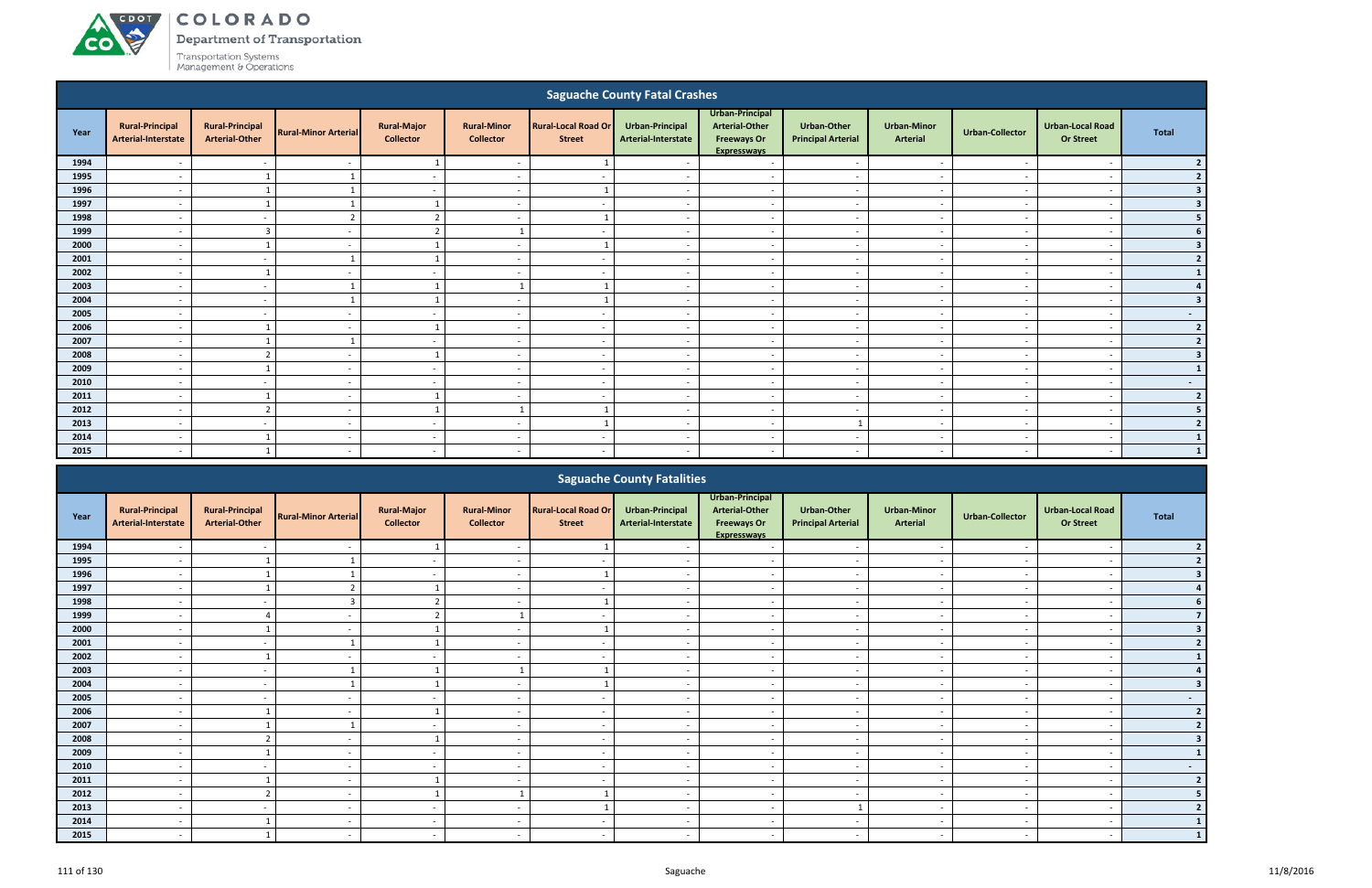Department of Transportation



|      |                              |                         |                          | <b>Saguache County Fatal Crashes</b> |                          |                    |                |                          |                          |                          | <b>Saguache County Fatalities</b> |                          |                          |                  |
|------|------------------------------|-------------------------|--------------------------|--------------------------------------|--------------------------|--------------------|----------------|--------------------------|--------------------------|--------------------------|-----------------------------------|--------------------------|--------------------------|------------------|
| Year | Interstate                   | U.S. Highway            | <b>State Highway</b>     | <b>County Road</b>                   | <b>Municipality</b>      | <b>Frontage Rd</b> | <b>Total</b>   | Interstate               | U.S. Highway             | <b>State Highway</b>     | <b>County Road</b>                | <b>Municipality</b>      | <b>Frontage Road</b>     | Total            |
| 1994 | $\overline{\phantom{a}}$     | $\sim$                  |                          | $\sim$                               |                          |                    |                |                          | $\sim$                   |                          | $\overline{\phantom{a}}$          |                          |                          | 2 <sub>1</sub>   |
| 1995 | $\overline{\phantom{a}}$     |                         |                          | $\sim$                               | $\overline{\phantom{a}}$ |                    |                | $\overline{\phantom{0}}$ | $\overline{1}$           |                          | $\sim$                            | $\sim$                   | $\overline{\phantom{a}}$ | $\overline{2}$   |
| 1996 | $\overline{\phantom{a}}$     | $\mathbf{\overline{1}}$ |                          |                                      | $\overline{\phantom{a}}$ |                    |                | $\sim$                   | $\overline{2}$           |                          |                                   | $\overline{\phantom{a}}$ |                          | 3                |
| 1997 | $\overline{\phantom{a}}$     |                         |                          |                                      | $\overline{\phantom{a}}$ |                    |                | $\overline{\phantom{0}}$ | $\overline{\phantom{a}}$ | $\overline{\phantom{a}}$ |                                   | $\sim$                   |                          |                  |
| 1998 |                              |                         |                          |                                      | $\overline{\phantom{a}}$ |                    |                | $\overline{\phantom{0}}$ | $\overline{3}$           |                          |                                   | $\overline{\phantom{a}}$ |                          | 6 <sup>1</sup>   |
| 1999 | $\overline{\phantom{a}}$     | ຳ                       |                          |                                      | $\overline{\phantom{a}}$ |                    |                |                          |                          |                          |                                   | $\overline{\phantom{0}}$ |                          | 7 <sup>1</sup>   |
| 2000 | $\overline{\phantom{a}}$     |                         | $\overline{\phantom{a}}$ | ຳ                                    | $\overline{\phantom{a}}$ |                    |                | $\overline{\phantom{0}}$ | - 1                      | $\sim$                   |                                   | $\overline{\phantom{0}}$ | $\overline{\phantom{a}}$ | 3 <sup>1</sup>   |
| 2001 | $\overline{\phantom{0}}$     |                         |                          | $\sim$                               | $\overline{\phantom{a}}$ |                    |                | $\overline{\phantom{0}}$ | $\overline{1}$           |                          | $\overline{\phantom{a}}$          | $\sim$                   |                          | 2                |
| 2002 | $\overline{\phantom{0}}$     |                         |                          |                                      | $\overline{\phantom{a}}$ |                    |                | $\overline{\phantom{0}}$ | $\overline{1}$           |                          |                                   | $\sim$                   |                          | 1 <sub>1</sub>   |
| 2003 | $\overline{\phantom{a}}$     |                         |                          | ຳ                                    | $\overline{\phantom{a}}$ |                    |                | $\overline{\phantom{0}}$ |                          |                          |                                   | $\sim$                   |                          | 4 <sup>1</sup>   |
| 2004 |                              |                         |                          |                                      | $\overline{\phantom{a}}$ |                    |                |                          |                          |                          |                                   |                          |                          | 3 <sup>1</sup>   |
| 2005 | $\overline{\phantom{a}}$     | $\sim$                  | $\overline{\phantom{a}}$ | $\sim$                               | $\overline{\phantom{a}}$ |                    | $\sim$         | $-$                      | $\sim$                   |                          | $\sim$                            | $\overline{\phantom{0}}$ | $\sim$                   | $\sim$ 100 $\mu$ |
| 2006 | $\overline{\phantom{a}}$     |                         |                          | $\overline{\phantom{a}}$             | $\overline{\phantom{a}}$ |                    |                | $\overline{\phantom{0}}$ | $\overline{\phantom{0}}$ |                          | $\overline{\phantom{a}}$          | $\overline{\phantom{0}}$ |                          | 2                |
| 2007 | $\overline{\phantom{a}}$     | $\mathbf{\overline{a}}$ |                          | $\sim$                               | $\overline{\phantom{a}}$ |                    |                | $\overline{\phantom{0}}$ | $\overline{2}$           | $\sim$                   | $\overline{\phantom{a}}$          | $\overline{a}$           |                          | 2 <sup>1</sup>   |
| 2008 | $\qquad \qquad \blacksquare$ |                         |                          |                                      | $\overline{\phantom{a}}$ |                    |                | $\overline{\phantom{0}}$ |                          |                          | $\overline{\phantom{a}}$          | $\overline{\phantom{0}}$ |                          | 3 <sup>1</sup>   |
| 2009 | $\overline{\phantom{a}}$     |                         |                          |                                      | $\overline{\phantom{a}}$ |                    |                |                          |                          |                          |                                   | $\overline{\phantom{0}}$ |                          | 1                |
| 2010 | $\overline{\phantom{a}}$     | $\sim$                  | $\overline{\phantom{a}}$ | $\sim$                               | $\overline{\phantom{a}}$ |                    | $\blacksquare$ | $-$                      | $\sim$                   | $\sim$                   | $\sim$                            | $\overline{a}$           | $\sim$                   | $\sim$ 100 $\mu$ |
| 2011 | $\overline{\phantom{a}}$     | ຳ                       |                          |                                      | $\overline{\phantom{a}}$ |                    |                | $\overline{\phantom{0}}$ | $\overline{\phantom{0}}$ |                          |                                   | $\sim$                   |                          | 2                |
| 2012 | $\overline{\phantom{a}}$     |                         |                          |                                      | $\overline{\phantom{a}}$ |                    |                | $\overline{\phantom{0}}$ | $\overline{2}$           |                          |                                   | $\sim$                   |                          | 5 <sub>1</sub>   |
| 2013 | $\overline{\phantom{a}}$     | $\sim$                  |                          |                                      | $\overline{\phantom{a}}$ |                    |                | $\overline{\phantom{0}}$ | $\overline{\phantom{a}}$ |                          |                                   | $\sim$                   |                          | 2 <sup>1</sup>   |
| 2014 | $\overline{\phantom{a}}$     |                         |                          |                                      | $\overline{\phantom{a}}$ |                    |                |                          |                          |                          |                                   |                          |                          | $1\phantom{0}$   |
| 2015 | $\overline{\phantom{a}}$     |                         | $\overline{\phantom{0}}$ | $\sim$                               | $\sim$                   |                    |                | $\sim$                   |                          | $\sim$                   | $\overline{\phantom{a}}$          | $\overline{a}$           | $\overline{\phantom{a}}$ | 1                |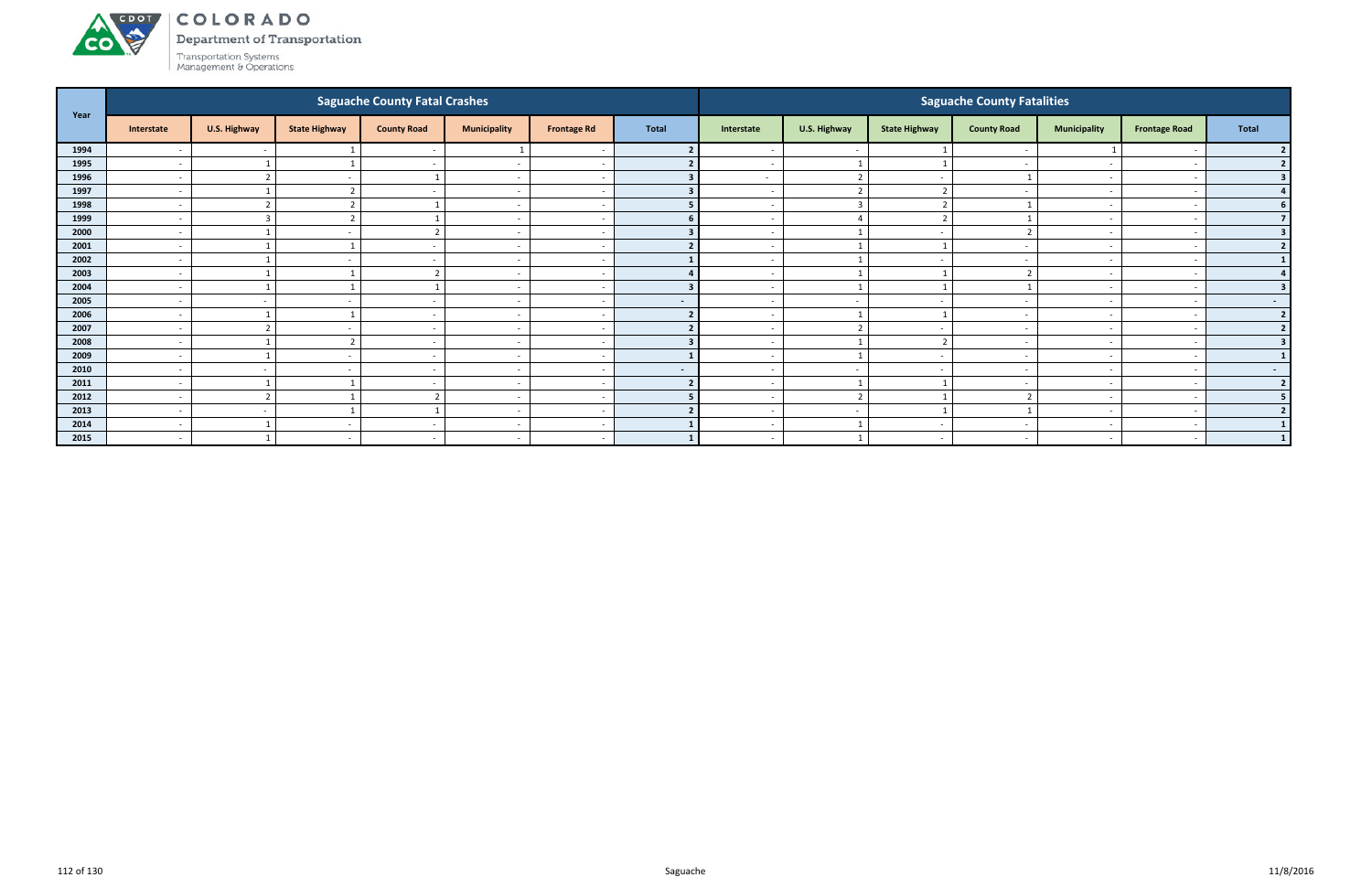# ACDOT **CO**

# COLORADO

**Department of Transportation** 

|                                                                                                                                                                                                                                                                                                                                                                                                                                                                                                            |                                               |                                                 |                             |                                        |                                        |                                             | <b>San Juan County Fatal Crashes</b>   |                                                                                      |                                                 |                                       |                          |                                             |                  |  |
|------------------------------------------------------------------------------------------------------------------------------------------------------------------------------------------------------------------------------------------------------------------------------------------------------------------------------------------------------------------------------------------------------------------------------------------------------------------------------------------------------------|-----------------------------------------------|-------------------------------------------------|-----------------------------|----------------------------------------|----------------------------------------|---------------------------------------------|----------------------------------------|--------------------------------------------------------------------------------------|-------------------------------------------------|---------------------------------------|--------------------------|---------------------------------------------|------------------|--|
| Year                                                                                                                                                                                                                                                                                                                                                                                                                                                                                                       | <b>Rural-Principal</b><br>Arterial-Interstate | <b>Rural-Principal</b><br><b>Arterial-Other</b> | <b>Rural-Minor Arterial</b> | <b>Rural-Major</b><br><b>Collector</b> | <b>Rural-Minor</b><br><b>Collector</b> | <b>Rural-Local Road Or</b><br><b>Street</b> | Urban-Principal<br>Arterial-Interstate | Urban-Principal<br><b>Arterial-Other</b><br><b>Freeways Or</b><br><b>Expresswavs</b> | <b>Urban-Other</b><br><b>Principal Arterial</b> | <b>Urban-Minor</b><br><b>Arterial</b> | <b>Urban-Collector</b>   | <b>Urban-Local Road</b><br><b>Or Street</b> | <b>Total</b>     |  |
| 1994                                                                                                                                                                                                                                                                                                                                                                                                                                                                                                       |                                               | $\overline{a}$                                  |                             | $\sim$                                 |                                        | $\overline{\phantom{a}}$                    |                                        | $\overline{a}$                                                                       |                                                 | $\overline{\phantom{a}}$              |                          | $\overline{a}$                              | $\sim$           |  |
| 1995                                                                                                                                                                                                                                                                                                                                                                                                                                                                                                       |                                               | $\overline{\phantom{a}}$                        | $\overline{\phantom{a}}$    | $\sim$                                 | $\overline{a}$                         | $\overline{\phantom{a}}$                    | $\overline{a}$                         | $\sim$                                                                               | $\overline{\phantom{a}}$                        | $\sim$                                | $\overline{\phantom{a}}$ | $\overline{\phantom{a}}$                    | $\sim$           |  |
| 1996                                                                                                                                                                                                                                                                                                                                                                                                                                                                                                       | $\overline{\phantom{a}}$                      | $\overline{\phantom{a}}$                        | $\overline{\phantom{a}}$    | $\sim$                                 | $\overline{\phantom{a}}$               | $\overline{\phantom{a}}$                    | $\sim$                                 | $\overline{\phantom{a}}$                                                             | $\overline{\phantom{a}}$                        | $\overline{\phantom{a}}$              |                          | $\overline{a}$                              | $\sim$           |  |
| 1997                                                                                                                                                                                                                                                                                                                                                                                                                                                                                                       | $\overline{\phantom{a}}$                      | $\overline{\phantom{a}}$                        | $\overline{\phantom{a}}$    | $\overline{\phantom{a}}$               | $\overline{\phantom{a}}$               | $\overline{\phantom{a}}$                    | $\overline{\phantom{a}}$               | $\sim$                                                                               | $\overline{\phantom{a}}$                        | $\sim$                                | . .                      | $\overline{\phantom{a}}$                    | $\sim$           |  |
| 1998                                                                                                                                                                                                                                                                                                                                                                                                                                                                                                       |                                               |                                                 | $\overline{\phantom{a}}$    | $\sim$                                 | $\overline{\phantom{a}}$               | $\overline{\phantom{a}}$                    | $\sim$                                 | $\sim$                                                                               | $\sim$                                          | $\overline{\phantom{a}}$              |                          | $\overline{\phantom{a}}$                    | $\mathbf{1}$     |  |
| 1999                                                                                                                                                                                                                                                                                                                                                                                                                                                                                                       | $\overline{\phantom{a}}$                      | $\overline{\phantom{a}}$                        | $\overline{\phantom{a}}$    | $\sim$                                 | $\mathbf{1}$                           | $\overline{\phantom{a}}$                    | $\sim$                                 | $\sim$                                                                               | $\sim$                                          | $\sim$                                | $\overline{\phantom{a}}$ | $\overline{\phantom{a}}$                    | $\mathbf{1}$     |  |
| 2000                                                                                                                                                                                                                                                                                                                                                                                                                                                                                                       | $\overline{\phantom{a}}$                      | $\overline{\phantom{a}}$                        | $\overline{\phantom{a}}$    | $\sim$                                 | $\overline{a}$                         | $\sim$                                      | $\sim$                                 | $\sim$                                                                               | $\overline{\phantom{0}}$                        | $\overline{\phantom{0}}$              | $\overline{\phantom{a}}$ | $\overline{\phantom{0}}$                    | $\sim 100$       |  |
| 2001<br>$\overline{2}$<br>$\sim$<br>$\overline{\phantom{a}}$<br>$\sim$<br>$\sim$<br>$\overline{\phantom{a}}$<br>$\overline{a}$<br>$\sim$<br>$\overline{\phantom{a}}$<br>$\sim$<br>$\overline{\phantom{a}}$<br>$\overline{\phantom{a}}$<br>2002<br>$\sim$<br>$\overline{\phantom{a}}$<br>$\overline{\phantom{a}}$<br>$\overline{a}$<br>$\overline{\phantom{a}}$<br>$\overline{a}$<br>$\overline{\phantom{a}}$<br>$\overline{\phantom{a}}$<br>$\overline{\phantom{a}}$<br>$\sim$<br>$\overline{\phantom{a}}$ |                                               |                                                 |                             |                                        |                                        |                                             |                                        |                                                                                      |                                                 |                                       |                          |                                             |                  |  |
| 2003<br>$\overline{1}$<br>$\sim$<br>$\overline{a}$<br>$\overline{\phantom{a}}$<br>$\sim$<br>$\overline{a}$<br>$\sim$<br>$\sim$<br>$\sim$<br>$\sim$<br>$\overline{\phantom{a}}$<br>$\overline{\phantom{a}}$                                                                                                                                                                                                                                                                                                 |                                               |                                                 |                             |                                        |                                        |                                             |                                        |                                                                                      |                                                 |                                       |                          |                                             |                  |  |
|                                                                                                                                                                                                                                                                                                                                                                                                                                                                                                            |                                               |                                                 |                             |                                        |                                        |                                             |                                        |                                                                                      |                                                 |                                       |                          |                                             |                  |  |
| 2004                                                                                                                                                                                                                                                                                                                                                                                                                                                                                                       | $\overline{\phantom{a}}$                      | $\overline{\phantom{a}}$                        | $\overline{\phantom{a}}$    | $\overline{\phantom{a}}$               | $\overline{a}$                         | $\sim$                                      | $\sim$                                 | $\overline{a}$                                                                       | $\sim$                                          | $\sim$                                | $\overline{\phantom{a}}$ | $\overline{\phantom{a}}$                    | $\sim 100$       |  |
| 2005                                                                                                                                                                                                                                                                                                                                                                                                                                                                                                       | $\overline{\phantom{a}}$                      | - 1                                             | $\overline{a}$              | $\sim$                                 | $\overline{a}$                         |                                             | $\sim$                                 | $\overline{a}$                                                                       | $\overline{\phantom{a}}$                        | $\sim$                                | $\overline{\phantom{a}}$ | $\overline{\phantom{a}}$                    | $2 \mid$         |  |
| 2006                                                                                                                                                                                                                                                                                                                                                                                                                                                                                                       | $\overline{a}$                                | $\overline{a}$                                  | $\overline{a}$              | $\sim$                                 | $\mathbf{1}$                           | $\sim$                                      | $\sim$                                 | $\overline{a}$                                                                       | $\sim$                                          | $\sim$                                | $\overline{\phantom{a}}$ | $\overline{\phantom{a}}$                    | $\mathbf{1}$     |  |
| 2007                                                                                                                                                                                                                                                                                                                                                                                                                                                                                                       | $\overline{\phantom{a}}$                      |                                                 | $\overline{\phantom{a}}$    | $\overline{\phantom{a}}$               | $\overline{a}$                         |                                             | $\overline{\phantom{a}}$               | $\overline{a}$                                                                       | $\overline{\phantom{a}}$                        | $\sim$                                | $\overline{\phantom{a}}$ | $\overline{\phantom{a}}$                    | $\overline{2}$   |  |
| 2008                                                                                                                                                                                                                                                                                                                                                                                                                                                                                                       | $\overline{\phantom{a}}$                      | $\overline{\mathbf{1}}$                         | $\overline{\phantom{a}}$    | $\sim$                                 | $\overline{a}$                         | $\overline{\phantom{a}}$                    | $\sim$                                 | $\sim$                                                                               | $\overline{\phantom{a}}$                        | $\sim$                                | $\overline{\phantom{a}}$ | $\overline{\phantom{a}}$                    | $1\vert$         |  |
| 2009                                                                                                                                                                                                                                                                                                                                                                                                                                                                                                       | $\overline{\phantom{a}}$                      | $\overline{\phantom{a}}$                        | $\overline{\phantom{a}}$    | $\sim$                                 | $\overline{\phantom{a}}$               | $\overline{\phantom{a}}$                    | $\overline{\phantom{a}}$               | $\sim$                                                                               | $\overline{\phantom{a}}$                        | $\sim$                                |                          | $\overline{\phantom{a}}$                    | $\sim$           |  |
| 2010                                                                                                                                                                                                                                                                                                                                                                                                                                                                                                       | $\overline{\phantom{a}}$                      | $\overline{\phantom{a}}$                        | $\sim$                      | $\sim$                                 | $\overline{a}$                         | $\overline{\phantom{a}}$                    | $\sim$                                 | $\overline{a}$                                                                       | $\sim$                                          | $\sim$                                | $\overline{\phantom{a}}$ | $\sim$                                      | $\sim$           |  |
| 2011                                                                                                                                                                                                                                                                                                                                                                                                                                                                                                       | $\overline{\phantom{a}}$                      | $\sim$                                          | $\overline{\phantom{a}}$    | $\overline{\phantom{a}}$               | $\overline{a}$                         | $\sim$                                      | $\overline{\phantom{a}}$               | $\overline{a}$                                                                       | $\overline{\phantom{a}}$                        | $\sim$                                |                          | $\overline{\phantom{a}}$                    | $\sim$ $-$       |  |
| 2012                                                                                                                                                                                                                                                                                                                                                                                                                                                                                                       | $\overline{\phantom{a}}$                      | $\overline{2}$                                  | $\overline{\phantom{a}}$    | $\sim$                                 |                                        | $\sim$                                      | $\sim$                                 | $\sim$                                                                               | $\sim$                                          | $\sim$                                |                          | $\overline{\phantom{a}}$                    | 3 <sup>1</sup>   |  |
| 2013                                                                                                                                                                                                                                                                                                                                                                                                                                                                                                       | $\overline{\phantom{a}}$                      |                                                 | $\overline{\phantom{a}}$    | $\sim$                                 | $\overline{\phantom{a}}$               | $\sim$                                      | $\overline{\phantom{a}}$               | $\overline{a}$                                                                       | $\overline{\phantom{a}}$                        | $\sim$                                |                          | $\sim$                                      | $\mathbf{1}$     |  |
| 2014                                                                                                                                                                                                                                                                                                                                                                                                                                                                                                       |                                               | $\overline{2}$                                  | $\overline{\phantom{a}}$    | $\overline{\phantom{a}}$               | $\overline{\phantom{a}}$               | $\overline{a}$                              | $\sim$                                 | $\overline{\phantom{a}}$                                                             | $\overline{\phantom{a}}$                        | $\overline{\phantom{a}}$              |                          | $\overline{\phantom{a}}$                    | 2 <sup>1</sup>   |  |
| 2015                                                                                                                                                                                                                                                                                                                                                                                                                                                                                                       |                                               | $\overline{a}$                                  | $\overline{\phantom{a}}$    | $\overline{\phantom{a}}$               | $\overline{\phantom{a}}$               | $\sim$                                      | $\sim$                                 | $\overline{\phantom{a}}$                                                             | $\overline{\phantom{a}}$                        | $\overline{\phantom{a}}$              |                          | $\overline{\phantom{a}}$                    | $\sim$ 100 $\mu$ |  |
|                                                                                                                                                                                                                                                                                                                                                                                                                                                                                                            |                                               |                                                 |                             |                                        |                                        |                                             | <b>San Juan County Fatalities</b>      |                                                                                      |                                                 |                                       |                          |                                             |                  |  |

|      |                                               |                                                 |                             |                                        |                                        |                                             | <b>San Juan County Fatalities</b>      |                                                                               |                                                 |                                       |                          |                                             |                          |
|------|-----------------------------------------------|-------------------------------------------------|-----------------------------|----------------------------------------|----------------------------------------|---------------------------------------------|----------------------------------------|-------------------------------------------------------------------------------|-------------------------------------------------|---------------------------------------|--------------------------|---------------------------------------------|--------------------------|
| Year | <b>Rural-Principal</b><br>Arterial-Interstate | <b>Rural-Principal</b><br><b>Arterial-Other</b> | <b>Rural-Minor Arterial</b> | <b>Rural-Major</b><br><b>Collector</b> | <b>Rural-Minor</b><br><b>Collector</b> | <b>Rural-Local Road Or</b><br><b>Street</b> | Urban-Principal<br>Arterial-Interstate | Urban-Principal<br><b>Arterial-Other</b><br><b>Freeways Or</b><br>Expressways | <b>Urban-Other</b><br><b>Principal Arterial</b> | <b>Urban-Minor</b><br><b>Arterial</b> | <b>Urban-Collector</b>   | <b>Urban-Local Road</b><br><b>Or Street</b> | Total                    |
| 1994 |                                               | $\sim$                                          |                             | $\sim$                                 | $\overline{\phantom{a}}$               | $\sim$                                      |                                        |                                                                               | $\sim$                                          | $\overline{\phantom{a}}$              | $\overline{\phantom{0}}$ |                                             | $\sim 100$               |
| 1995 |                                               |                                                 |                             | $\sim$                                 | $\overline{\phantom{0}}$               | $\overline{\phantom{a}}$                    |                                        | $\overline{\phantom{a}}$                                                      | $\sim$                                          | $\overline{\phantom{a}}$              | $\overline{\phantom{a}}$ |                                             | $\sim 100$               |
| 1996 |                                               |                                                 |                             |                                        |                                        | $\overline{\phantom{a}}$                    |                                        |                                                                               | $\overline{\phantom{a}}$                        | $\overline{\phantom{a}}$              |                          |                                             | $\sim 100$               |
| 1997 |                                               |                                                 |                             | $\sim$                                 | $\overline{\phantom{a}}$               | $\sim$                                      |                                        | $\overline{\phantom{a}}$                                                      | $\sim$                                          | $\sim$                                |                          |                                             | $\sim$                   |
| 1998 |                                               |                                                 |                             | $\sim$                                 |                                        | $\overline{\phantom{a}}$                    |                                        |                                                                               |                                                 |                                       |                          |                                             | $\mathbf{1}$             |
| 1999 |                                               | $\sim$                                          |                             | $\sim$                                 |                                        | $\sim$                                      |                                        | $\overline{\phantom{a}}$                                                      | $\sim$                                          | $\overline{\phantom{a}}$              | $\sim$                   | $\overline{\phantom{0}}$                    | $\mathbf{1}$             |
| 2000 | $\overline{\phantom{0}}$                      | $\sim$                                          |                             | $\sim$                                 | $\overline{\phantom{0}}$               | $\sim$                                      |                                        | $\overline{\phantom{a}}$                                                      | $\overline{\phantom{a}}$                        | $\overline{\phantom{a}}$              | $\overline{\phantom{a}}$ |                                             | $\sim$                   |
| 2001 |                                               | $\overline{2}$                                  |                             | $\sim$                                 |                                        | $\sim$                                      |                                        | $\overline{\phantom{a}}$                                                      | $\sim$                                          | $\sim$                                |                          |                                             | $\overline{2}$           |
| 2002 |                                               |                                                 |                             | $\sim$                                 | $\overline{\phantom{0}}$               | $\sim$                                      |                                        | $\overline{\phantom{a}}$                                                      | $\overline{\phantom{a}}$                        | $\sim$                                | $\overline{\phantom{0}}$ |                                             | $\overline{\phantom{a}}$ |
| 2003 |                                               |                                                 |                             |                                        |                                        | $\overline{\phantom{a}}$                    |                                        |                                                                               |                                                 |                                       |                          |                                             | $\overline{2}$           |
| 2004 |                                               |                                                 |                             | $\sim$                                 |                                        |                                             |                                        | $\overline{\phantom{a}}$                                                      | $\overline{\phantom{a}}$                        | $\overline{\phantom{a}}$              |                          |                                             |                          |
| 2005 |                                               |                                                 |                             | $\sim$                                 | $\overline{\phantom{0}}$               |                                             |                                        | $\overline{\phantom{a}}$                                                      | $\overline{\phantom{a}}$                        | $\sim$                                | $\blacksquare$           |                                             |                          |
| 2006 |                                               |                                                 |                             | $\sim$                                 |                                        | $\overline{\phantom{a}}$                    |                                        | $\overline{\phantom{a}}$                                                      | $\sim$                                          | $\overline{\phantom{a}}$              |                          |                                             |                          |
| 2007 |                                               |                                                 |                             | $\sim$                                 |                                        |                                             |                                        |                                                                               | $\overline{\phantom{a}}$                        | $\overline{\phantom{0}}$              |                          |                                             |                          |
| 2008 |                                               |                                                 |                             | $\sim$                                 | $\overline{\phantom{a}}$               | $\overline{\phantom{a}}$                    |                                        | $\overline{\phantom{a}}$                                                      | $\overline{\phantom{a}}$                        | $\overline{\phantom{a}}$              |                          |                                             |                          |
| 2009 |                                               |                                                 |                             |                                        |                                        |                                             |                                        |                                                                               |                                                 | $\overline{\phantom{a}}$              |                          |                                             | $\sim$                   |
| 2010 |                                               | $\sim$                                          |                             | $\sim$                                 | $\overline{\phantom{a}}$               | $\overline{\phantom{a}}$                    |                                        | $\overline{\phantom{a}}$                                                      | $\sim$                                          | $\overline{a}$                        | $\overline{\phantom{a}}$ | $\overline{\phantom{a}}$                    | $\sim 100$               |
| 2011 | $\overline{\phantom{0}}$                      | $\sim$                                          |                             | $\sim$                                 | $\overline{a}$                         | $\sim$                                      | -                                      | $\overline{\phantom{a}}$                                                      | $\overline{\phantom{a}}$                        | $\overline{\phantom{a}}$              | $\sim$                   | $\overline{\phantom{0}}$                    | <b>SOF</b>               |
| 2012 |                                               |                                                 |                             |                                        |                                        |                                             |                                        |                                                                               | $\overline{\phantom{a}}$                        | $\overline{\phantom{0}}$              |                          |                                             |                          |
| 2013 |                                               |                                                 |                             | $\sim$                                 |                                        | $\sim$                                      |                                        | $\overline{\phantom{a}}$                                                      | $\sim$                                          | $\sim$                                | $\overline{\phantom{a}}$ |                                             |                          |
| 2014 |                                               | r.                                              |                             | $\sim$                                 |                                        | $\sim$                                      |                                        |                                                                               | $\overline{\phantom{a}}$                        | $\overline{\phantom{a}}$              |                          |                                             |                          |
| 2015 |                                               |                                                 |                             |                                        |                                        | $\overline{\phantom{a}}$                    |                                        |                                                                               |                                                 |                                       |                          |                                             |                          |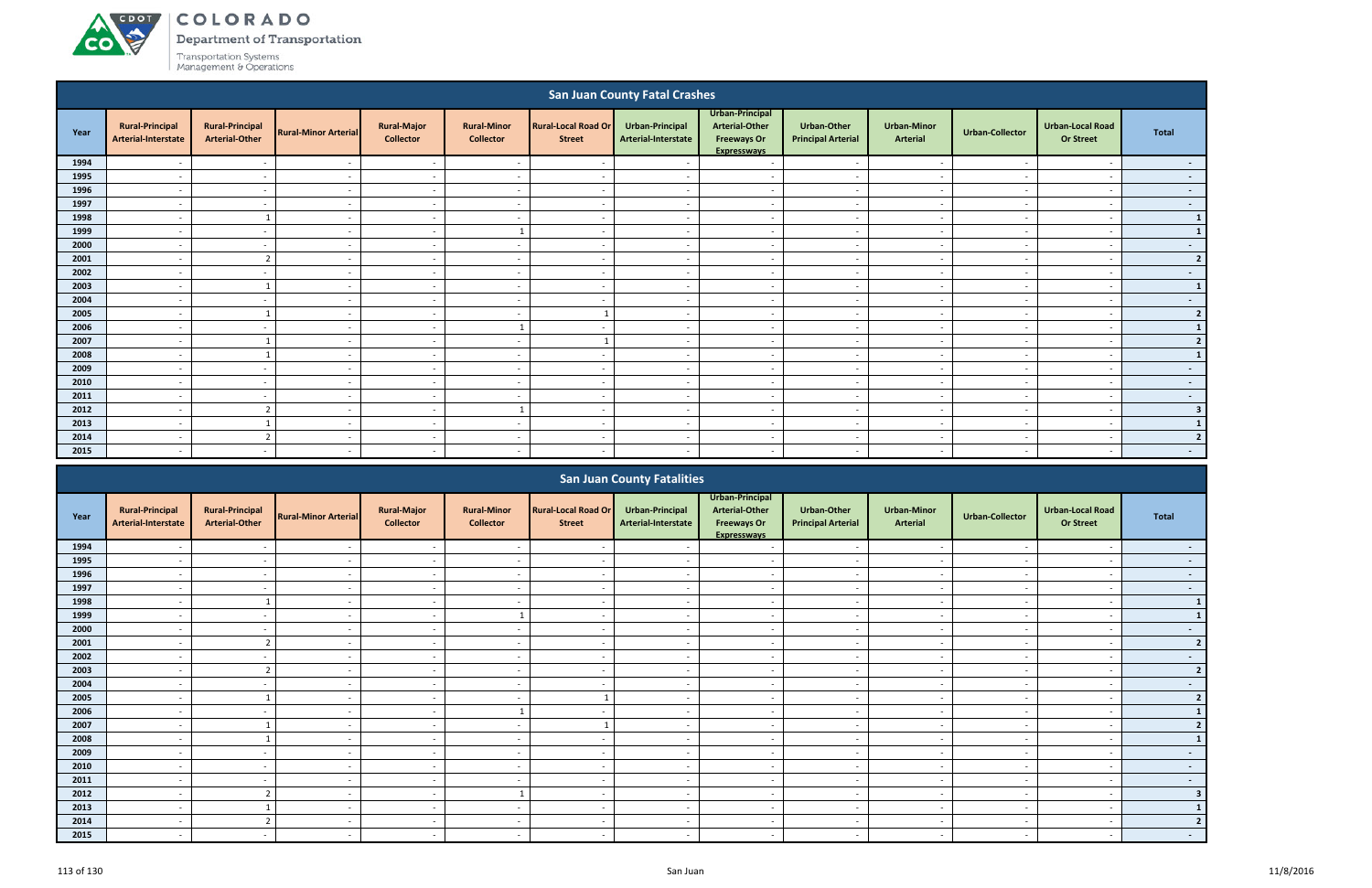

Department of Transportation

|      |                          |                |                          | <b>San Juan County Fatal Crashes</b> |                          |                          |                          |                          |                          |                          | <b>San Juan County Fatalities</b> |                          |                          |                          |
|------|--------------------------|----------------|--------------------------|--------------------------------------|--------------------------|--------------------------|--------------------------|--------------------------|--------------------------|--------------------------|-----------------------------------|--------------------------|--------------------------|--------------------------|
| Year | Interstate               | U.S. Highway   | <b>State Highway</b>     | <b>County Road</b>                   | <b>Municipality</b>      | <b>Frontage Rd</b>       | Total                    | Interstate               | U.S. Highway             | <b>State Highway</b>     | <b>County Road</b>                | <b>Municipality</b>      | <b>Frontage Road</b>     | Total                    |
| 1994 | $\overline{\phantom{a}}$ | $\sim$         |                          | $\overline{\phantom{a}}$             |                          | $\overline{\phantom{a}}$ | $\sim$                   |                          | $\overline{\phantom{a}}$ | $\sim$                   |                                   |                          |                          | $\sim$                   |
| 1995 | $\sim$                   | $\sim$         | $\overline{\phantom{a}}$ | $\sim$                               | $\overline{\phantom{a}}$ | $\sim$                   | $\sim$                   | $\sim$                   | $\sim$                   | $\sim$                   | $\sim$                            | $\overline{\phantom{0}}$ |                          | $\sim$ 100 $\mu$         |
| 1996 | $\overline{\phantom{a}}$ | $\sim$         |                          | $\sim$                               | $\overline{\phantom{a}}$ | $\sim$                   | <b>START OF</b>          | $\sim$                   | $\sim$                   | $\sim$                   |                                   | $\sim$                   |                          | $\sim$ $-$               |
| 1997 | $\overline{\phantom{a}}$ | $\sim$         |                          | $\overline{\phantom{0}}$             | $\overline{\phantom{a}}$ | $\overline{\phantom{a}}$ | $\sim$                   | $\sim$                   | $\overline{\phantom{a}}$ | $\overline{\phantom{0}}$ |                                   | $\overline{\phantom{0}}$ |                          | $\sim$ $-$               |
| 1998 | $\overline{\phantom{a}}$ |                |                          | $\overline{\phantom{0}}$             | $\overline{\phantom{a}}$ | $\overline{\phantom{a}}$ |                          |                          |                          | $\sim$                   |                                   | $\overline{\phantom{0}}$ |                          | $\mathbf{1}$             |
| 1999 |                          | $\sim$         |                          |                                      |                          | $\overline{\phantom{a}}$ |                          |                          | $\overline{\phantom{a}}$ |                          |                                   |                          |                          | $\mathbf{1}$             |
| 2000 | $\overline{\phantom{a}}$ | $\sim$         | $\overline{\phantom{a}}$ | $\sim$                               | $\overline{\phantom{a}}$ | $\sim$                   | $\overline{\phantom{a}}$ | $\sim$                   | $\sim$                   | $\sim$                   | $\overline{\phantom{a}}$          | $\overline{\phantom{0}}$ |                          | $\sim$ 100 $\mu$         |
| 2001 | $\overline{\phantom{a}}$ | $\overline{2}$ | $\overline{\phantom{0}}$ | $\sim$                               | $\overline{\phantom{a}}$ | $\sim$                   |                          | $\sim$                   | $\overline{2}$           | $\sim$                   |                                   | $\sim$                   |                          | $\overline{2}$           |
| 2002 | $\overline{\phantom{a}}$ | $\sim$         |                          |                                      | $\overline{\phantom{a}}$ | $\overline{\phantom{a}}$ | $\overline{\phantom{a}}$ |                          | $\overline{\phantom{a}}$ | $\overline{\phantom{a}}$ |                                   |                          |                          | $\sim$ 100 $\mu$         |
| 2003 | $\overline{\phantom{a}}$ |                |                          | $\sim$                               | $\overline{\phantom{a}}$ | $\sim$                   |                          | $\sim$                   | $\overline{2}$           | $\sim$                   |                                   | $\overline{\phantom{0}}$ |                          | $\overline{2}$           |
| 2004 | $\overline{\phantom{a}}$ | $\sim$         |                          |                                      |                          | $\overline{\phantom{a}}$ | $\sim$                   |                          | $\overline{\phantom{0}}$ | <u>т</u>                 |                                   |                          |                          | $\sim$                   |
| 2005 | $\overline{\phantom{a}}$ |                | $\overline{\phantom{a}}$ | $\overline{\phantom{0}}$             |                          | $\overline{\phantom{a}}$ |                          | $\sim$                   | $\mathbf{1}$             | $\sim$                   | $\overline{\phantom{a}}$          | -1                       |                          | 2 <sup>1</sup>           |
| 2006 | $\overline{\phantom{a}}$ | $\sim$         |                          |                                      | $\overline{\phantom{a}}$ | $\overline{\phantom{a}}$ |                          | $\overline{\phantom{0}}$ | $\overline{\phantom{a}}$ | $\overline{\phantom{0}}$ |                                   | $\overline{\phantom{0}}$ |                          |                          |
| 2007 | $\overline{\phantom{a}}$ |                |                          |                                      | $\overline{\phantom{a}}$ | $\overline{\phantom{a}}$ |                          |                          |                          | $\sim$                   |                                   | $\overline{\phantom{0}}$ |                          | $\overline{\phantom{a}}$ |
| 2008 | $\overline{\phantom{a}}$ |                |                          |                                      | $\overline{\phantom{a}}$ | $\sim$                   |                          |                          |                          | $\sim$                   |                                   |                          |                          |                          |
| 2009 | $\overline{\phantom{a}}$ | $\sim$         |                          |                                      |                          | $\sim$                   | $\sim$                   |                          | $\overline{\phantom{a}}$ | $\sim$                   |                                   |                          |                          | $\sim$                   |
| 2010 | $\overline{a}$           | $\sim$         | $\overline{\phantom{a}}$ | $\sim$ $-$                           | $\overline{\phantom{a}}$ | $\sim$                   | $\sim$                   | $\sim$                   | $\sim$                   | $\sim$                   | $\overline{\phantom{a}}$          | $\sim$                   | $\overline{\phantom{a}}$ | $\sim$ 100 $\pm$         |
| 2011 | $\overline{a}$           | $\sim$         | $\overline{\phantom{0}}$ | $\sim$                               | $\overline{\phantom{a}}$ | $\sim$                   | $\sim$                   | $\overline{\phantom{0}}$ | $\overline{\phantom{a}}$ | $\sim$                   |                                   | $\sim$                   |                          | $\sim$ $-$               |
| 2012 | $\overline{\phantom{a}}$ | $\overline{2}$ | $\overline{\phantom{a}}$ |                                      | $\overline{\phantom{a}}$ | $\overline{\phantom{a}}$ |                          |                          | $\overline{2}$           | $\sim$                   |                                   | $\overline{\phantom{0}}$ |                          | $\overline{\mathbf{3}}$  |
| 2013 | $\overline{\phantom{a}}$ |                | $\overline{\phantom{0}}$ | $\sim$                               | $\overline{\phantom{a}}$ | $\overline{a}$           |                          |                          |                          | $\overline{\phantom{0}}$ |                                   | $\overline{\phantom{0}}$ |                          |                          |
| 2014 | $\overline{\phantom{a}}$ | $\overline{2}$ |                          |                                      | $\overline{\phantom{a}}$ | $\overline{a}$           |                          |                          |                          | $\overline{\phantom{a}}$ |                                   |                          |                          |                          |
| 2015 | $\overline{a}$           | $\sim$         | $\overline{\phantom{a}}$ | $\sim$                               | $\overline{\phantom{a}}$ | $\sim$                   | $\sim$                   | $\sim$                   | $\sim$                   | $\sim$                   | $\overline{\phantom{a}}$          | $\sim$                   | $\overline{\phantom{a}}$ | $\sim$ 100 $\mu$         |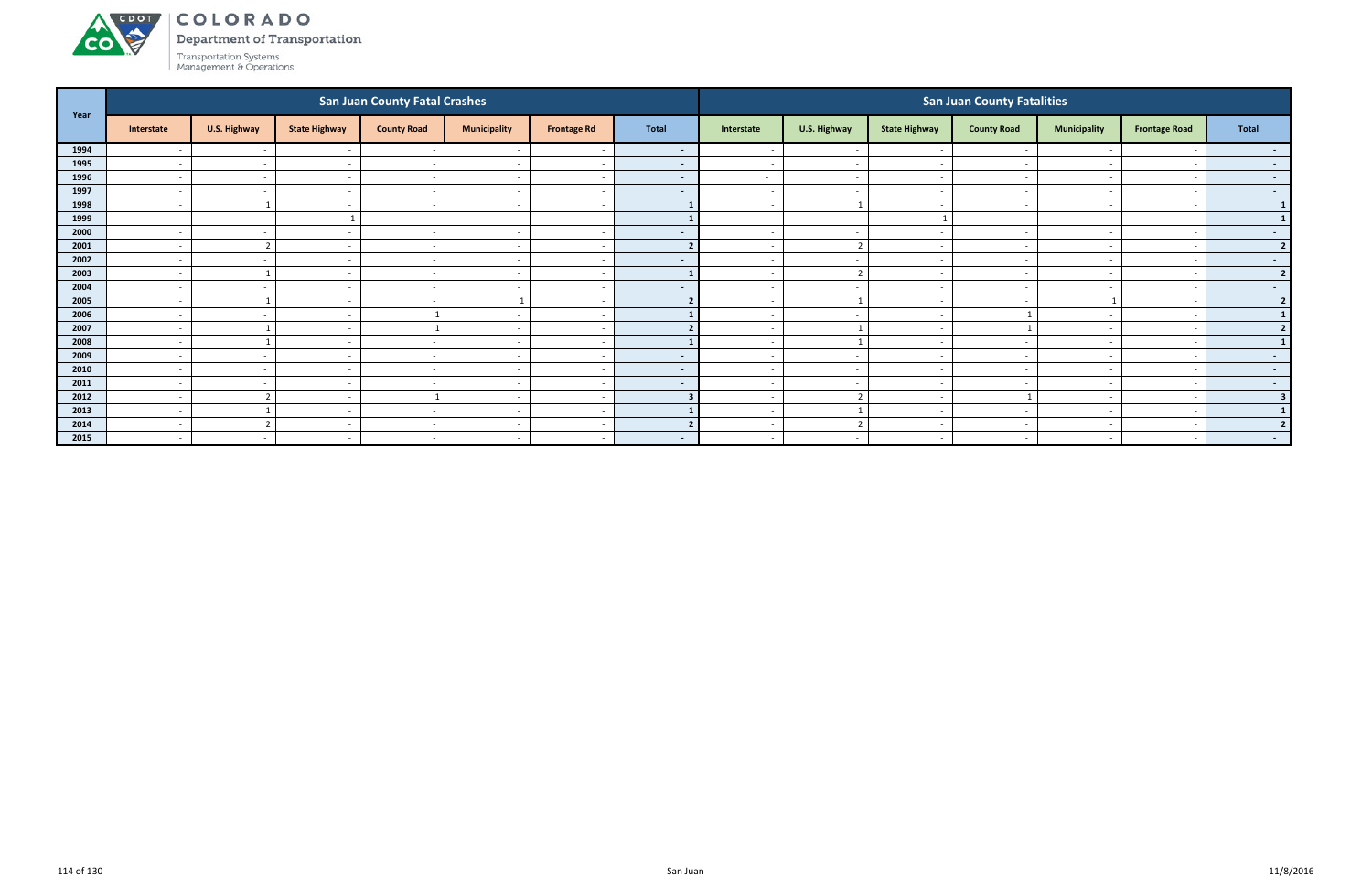**co** 

Department of Transportation

|      |                                               |                                                 |                             |                                        |                                        |                                             | <b>San Miguel County Fatal Crashes</b> |                                                                                      |                                                 |                                |                          |                                             |                         |
|------|-----------------------------------------------|-------------------------------------------------|-----------------------------|----------------------------------------|----------------------------------------|---------------------------------------------|----------------------------------------|--------------------------------------------------------------------------------------|-------------------------------------------------|--------------------------------|--------------------------|---------------------------------------------|-------------------------|
| Year | <b>Rural-Principal</b><br>Arterial-Interstate | <b>Rural-Principal</b><br><b>Arterial-Other</b> | <b>Rural-Minor Arterial</b> | <b>Rural-Major</b><br><b>Collector</b> | <b>Rural-Minor</b><br><b>Collector</b> | <b>Rural-Local Road Or</b><br><b>Street</b> | Urban-Principal<br>Arterial-Interstate | Urban-Principal<br><b>Arterial-Other</b><br><b>Freeways Or</b><br><b>Expressways</b> | <b>Urban-Other</b><br><b>Principal Arterial</b> | <b>Urban-Minor</b><br>Arterial | <b>Urban-Collector</b>   | <b>Urban-Local Road</b><br><b>Or Street</b> | <b>Total</b>            |
| 1994 |                                               | $\overline{\phantom{a}}$                        | $\overline{\phantom{a}}$    | $\overline{2}$                         | $\overline{\phantom{a}}$               | $\overline{\phantom{a}}$                    | $\overline{\phantom{a}}$               | $\overline{\phantom{a}}$                                                             | $\overline{\phantom{a}}$                        | $\overline{\phantom{a}}$       | $\sim$                   | $\overline{\phantom{a}}$                    | $\overline{2}$          |
| 1995 | $\overline{\phantom{a}}$                      | $\overline{\phantom{a}}$                        | $\sim$                      | 1                                      | $\overline{a}$                         | $\sim$                                      | $\sim$                                 | $\sim$                                                                               | $\overline{a}$                                  | $\overline{\phantom{a}}$       | $\sim$                   | $\overline{\phantom{0}}$                    |                         |
| 1996 | $\sim$                                        | $\overline{\phantom{a}}$                        | $\overline{2}$              | $\overline{1}$                         | $\overline{a}$                         | $\sim$                                      | $\sim$                                 | $\overline{\phantom{a}}$                                                             | $\overline{a}$                                  | $\overline{\phantom{a}}$       | $\sim$                   | $\overline{a}$                              | в                       |
| 1997 | $\overline{\phantom{a}}$                      | $\overline{\phantom{a}}$                        |                             | $\sim$                                 | $\overline{\phantom{a}}$               | $\overline{\phantom{a}}$                    | $\overline{\phantom{a}}$               | $\overline{\phantom{a}}$                                                             | $\sim$                                          | $\overline{\phantom{a}}$       | $\overline{a}$           | $\overline{\phantom{a}}$                    |                         |
| 1998 | $\overline{\phantom{a}}$                      | $\overline{\phantom{a}}$                        | $\overline{a}$              |                                        | $\overline{\phantom{a}}$               | $\overline{\phantom{a}}$                    | $\overline{\phantom{a}}$               | $\overline{\phantom{a}}$                                                             |                                                 | $\overline{\phantom{a}}$       | $\sim$                   | $\overline{\phantom{a}}$                    | $\overline{2}$          |
| 1999 | $\overline{a}$                                | $\sim$                                          | $\overline{\phantom{a}}$    | $\sim$                                 | $\overline{\phantom{a}}$               | $\overline{a}$                              | $\sim$                                 | $\sim$                                                                               | $\sim$                                          | $\sim$                         | $\sim$                   | $\overline{\phantom{a}}$                    | $\sim$                  |
| 2000 | $\overline{\phantom{a}}$                      | $\overline{\phantom{a}}$                        |                             |                                        | $\overline{\phantom{a}}$               |                                             | $\overline{\phantom{a}}$               | $\overline{\phantom{a}}$                                                             | $\overline{a}$                                  | $\overline{\phantom{a}}$       | $\sim$                   | $\overline{\phantom{a}}$                    | $\overline{\mathbf{3}}$ |
| 2001 | $\overline{\phantom{a}}$                      | $\overline{\phantom{a}}$                        |                             | $\mathbf{1}$                           | $\overline{\phantom{a}}$               |                                             | $\overline{a}$                         | $\overline{\phantom{a}}$                                                             | $\overline{a}$                                  | $\overline{\phantom{a}}$       | $\overline{\phantom{a}}$ | $\overline{\phantom{a}}$                    | $\overline{\mathbf{3}}$ |
| 2002 | $\overline{\phantom{a}}$                      | $\overline{\phantom{a}}$                        |                             | $\sim$                                 | $\overline{\phantom{a}}$               |                                             | $\overline{\phantom{a}}$               | $\overline{\phantom{a}}$                                                             | $\overline{\phantom{a}}$                        | $\overline{\phantom{a}}$       | $\sim$                   | $\overline{\phantom{a}}$                    | $\overline{2}$          |
| 2003 | $\overline{\phantom{a}}$                      | $\overline{\phantom{a}}$                        | $\overline{\phantom{a}}$    | $\overline{\phantom{a}}$               | $\overline{\phantom{a}}$               |                                             | $\overline{\phantom{a}}$               | $\overline{\phantom{a}}$                                                             | $\overline{\phantom{a}}$                        | $\overline{\phantom{a}}$       | $\sim$                   | $\overline{\phantom{a}}$                    |                         |
| 2004 | $\overline{a}$                                | $\sim$                                          | 5                           | $\overline{1}$                         | $\overline{a}$                         | $\sim$                                      | $\sim$                                 | $\overline{\phantom{a}}$                                                             | $\overline{a}$                                  | $\overline{\phantom{a}}$       | $\sim$                   | $\overline{\phantom{a}}$                    | 6                       |
| 2005 | $\overline{\phantom{0}}$                      | $\overline{\phantom{a}}$                        | $\overline{\phantom{a}}$    | 1                                      | $\overline{\phantom{a}}$               | $\overline{\phantom{a}}$                    | $\overline{a}$                         | $\overline{\phantom{a}}$                                                             | $\overline{a}$                                  | $\overline{\phantom{a}}$       | $\overline{\phantom{a}}$ | $\overline{\phantom{a}}$                    | $\mathbf{1}$            |
| 2006 | $\overline{\phantom{a}}$                      | $\overline{\phantom{a}}$                        | $\mathbf{\hat{z}}$          | $\overline{\phantom{a}}$               | $\overline{\phantom{a}}$               | $\overline{\phantom{a}}$                    | $\overline{\phantom{a}}$               | $\overline{\phantom{a}}$                                                             | $\overline{\phantom{a}}$                        | $\sim$                         | $\overline{\phantom{a}}$ | $\overline{\phantom{a}}$                    | $\overline{2}$          |
| 2007 | $\overline{\phantom{a}}$                      | $\overline{\phantom{a}}$                        | $\overline{\phantom{a}}$    |                                        | $\overline{\phantom{a}}$               | $\overline{\phantom{a}}$                    | $\sim$                                 | $\overline{\phantom{a}}$                                                             | $\overline{\phantom{a}}$                        | $\overline{\phantom{a}}$       | $\overline{\phantom{a}}$ | $\overline{\phantom{a}}$                    |                         |
| 2008 | $\overline{\phantom{a}}$                      | $\overline{\phantom{a}}$                        | $\overline{3}$              | $\sim$                                 | $\overline{\phantom{a}}$               |                                             | $\sim$                                 | $\overline{\phantom{a}}$                                                             | $\overline{a}$                                  | $\sim$                         | $\sim$                   | $\overline{\phantom{a}}$                    |                         |
| 2009 | $\overline{a}$                                | $\overline{a}$                                  |                             | $\overline{1}$                         | $\overline{\phantom{0}}$               | $\overline{a}$                              | $\overline{a}$                         | $\overline{a}$                                                                       | $\overline{a}$                                  | $\overline{a}$                 | $\overline{\phantom{a}}$ | $\overline{\phantom{a}}$                    | $\overline{2}$          |
| 2010 | $\overline{\phantom{a}}$                      | $\overline{\phantom{a}}$                        | $\overline{\phantom{a}}$    | $\sim$                                 | $\overline{a}$                         | $\overline{\phantom{a}}$                    | $\overline{\phantom{a}}$               | $\overline{\phantom{a}}$                                                             | $\overline{a}$                                  | $\overline{\phantom{a}}$       | $\overline{\phantom{a}}$ | $\overline{\phantom{0}}$                    | $\sim$                  |
| 2011 | $\overline{\phantom{a}}$                      | $\overline{\phantom{a}}$                        |                             | $\overline{\phantom{a}}$               | $\overline{\phantom{a}}$               | $\overline{\phantom{a}}$                    | $\overline{\phantom{a}}$               | $\sim$                                                                               | $\overline{\phantom{a}}$                        | $\sim$                         | $\overline{\phantom{a}}$ | $\overline{\phantom{a}}$                    | $\mathbf{1}$            |
| 2012 | $\overline{\phantom{a}}$                      | $\sim$                                          |                             | $\sim$                                 | $\sim$                                 | $\sim$                                      | $\sim$                                 | $\sim$                                                                               | $\sim$                                          | $\overline{\phantom{a}}$       | $\sim$                   | $\overline{\phantom{a}}$                    |                         |
| 2013 | $\overline{\phantom{a}}$                      | $\overline{2}$                                  | $\overline{\phantom{a}}$    | $\sim$                                 | $\overline{\phantom{a}}$               | $\sim$                                      | $\sim$                                 | $\overline{\phantom{a}}$                                                             | $\sim$                                          | $\overline{\phantom{a}}$       | $\sim$                   | $\overline{\phantom{a}}$                    | $\overline{\mathbf{z}}$ |
| 2014 | $\overline{\phantom{a}}$                      | $\overline{\phantom{a}}$                        |                             | $\sim$                                 | $\overline{\phantom{a}}$               |                                             | $\overline{a}$                         | $\overline{\phantom{a}}$                                                             | $\overline{\phantom{a}}$                        | $\overline{\phantom{a}}$       | $\overline{\phantom{a}}$ | $\overline{\phantom{a}}$                    |                         |
| 2015 | $\overline{\phantom{a}}$                      |                                                 | $\overline{\phantom{a}}$    | $\sim$                                 | $\overline{a}$                         | $\overline{\phantom{a}}$                    | $\sim$                                 | $\overline{\phantom{a}}$                                                             | $\sim$                                          | $\overline{\phantom{a}}$       | $\sim$                   | $\overline{\phantom{a}}$                    |                         |
|      |                                               |                                                 |                             |                                        |                                        |                                             |                                        |                                                                                      |                                                 |                                |                          |                                             |                         |

|      |                                               |                                                 |                             |                                        |                                        |                                             | <b>San Miguel County Fatalities</b>    |                                                                                      |                                          |                                       |                          |                                             |        |
|------|-----------------------------------------------|-------------------------------------------------|-----------------------------|----------------------------------------|----------------------------------------|---------------------------------------------|----------------------------------------|--------------------------------------------------------------------------------------|------------------------------------------|---------------------------------------|--------------------------|---------------------------------------------|--------|
| Year | <b>Rural-Principal</b><br>Arterial-Interstate | <b>Rural-Principal</b><br><b>Arterial-Other</b> | <b>Rural-Minor Arterial</b> | <b>Rural-Major</b><br><b>Collector</b> | <b>Rural-Minor</b><br><b>Collector</b> | <b>Rural-Local Road Or</b><br><b>Street</b> | Urban-Principal<br>Arterial-Interstate | Urban-Principal<br><b>Arterial-Other</b><br><b>Freeways Or</b><br><b>Expresswavs</b> | Urban-Other<br><b>Principal Arterial</b> | <b>Urban-Minor</b><br><b>Arterial</b> | <b>Urban-Collector</b>   | <b>Urban-Local Road</b><br><b>Or Street</b> | Total  |
| 1994 |                                               |                                                 |                             |                                        |                                        |                                             |                                        |                                                                                      |                                          |                                       |                          |                                             |        |
| 1995 |                                               |                                                 |                             |                                        |                                        |                                             |                                        |                                                                                      |                                          |                                       |                          |                                             |        |
| 1996 | $\overline{\phantom{a}}$                      | $\sim$                                          |                             |                                        | $\overline{\phantom{a}}$               |                                             |                                        | $\overline{\phantom{a}}$                                                             | $\overline{\phantom{a}}$                 | $\sim$                                |                          | $\overline{\phantom{a}}$                    |        |
| 1997 |                                               | $\overline{\phantom{0}}$                        |                             | $\sim$                                 | $\overline{\phantom{0}}$               |                                             |                                        | $\overline{\phantom{0}}$                                                             | $\overline{\phantom{0}}$                 | $\overline{\phantom{0}}$              |                          | $\overline{\phantom{0}}$                    |        |
| 1998 |                                               |                                                 |                             |                                        |                                        |                                             |                                        |                                                                                      | $\mathcal{L}$                            |                                       |                          |                                             |        |
| 1999 |                                               |                                                 |                             | $\overline{\phantom{a}}$               | $\overline{\phantom{a}}$               |                                             |                                        | $\overline{\phantom{a}}$                                                             | $\overline{\phantom{a}}$                 | $\qquad \qquad \blacksquare$          |                          | $\overline{\phantom{a}}$                    | $\sim$ |
| 2000 |                                               |                                                 |                             |                                        |                                        |                                             |                                        |                                                                                      |                                          |                                       |                          |                                             |        |
| 2001 | $\overline{\phantom{a}}$                      | $\overline{\phantom{a}}$                        |                             |                                        | $\overline{\phantom{a}}$               |                                             |                                        | $\overline{\phantom{a}}$                                                             | $\overline{\phantom{a}}$                 | $\sim$                                |                          | $\overline{\phantom{a}}$                    |        |
| 2002 |                                               |                                                 |                             | $\sim$                                 | $\overline{\phantom{a}}$               |                                             |                                        | $\overline{\phantom{a}}$                                                             | $\overline{\phantom{a}}$                 | $\overline{\phantom{0}}$              |                          |                                             |        |
| 2003 |                                               | $\overline{\phantom{a}}$                        |                             |                                        |                                        |                                             |                                        |                                                                                      | $\overline{\phantom{0}}$                 | $\overline{\phantom{0}}$              |                          |                                             |        |
| 2004 |                                               |                                                 |                             |                                        | $\overline{\phantom{a}}$               |                                             |                                        | $\overline{\phantom{a}}$                                                             | $\overline{\phantom{a}}$                 | $\overline{\phantom{a}}$              |                          | $\overline{\phantom{a}}$                    |        |
| 2005 |                                               |                                                 |                             |                                        | $\overline{\phantom{a}}$               |                                             |                                        | $\overline{\phantom{a}}$                                                             | $\overline{\phantom{a}}$                 |                                       |                          |                                             |        |
| 2006 | $\overline{\phantom{a}}$                      | $\sim$                                          | ີ                           | $\sim$                                 | $\overline{\phantom{a}}$               | $\overline{\phantom{a}}$                    | $\overline{\phantom{a}}$               | $\sim$                                                                               | $\overline{\phantom{a}}$                 | $\sim$                                | $\overline{\phantom{a}}$ | $\overline{\phantom{a}}$                    |        |
| 2007 |                                               |                                                 |                             |                                        | $\overline{\phantom{a}}$               |                                             |                                        | $\overline{\phantom{a}}$                                                             | $\overline{\phantom{a}}$                 | $\overline{\phantom{a}}$              |                          | $\overline{\phantom{a}}$                    |        |
| 2008 |                                               | $\overline{\phantom{0}}$                        |                             | $\overline{\phantom{0}}$               |                                        |                                             |                                        | $\overline{\phantom{a}}$                                                             | $\overline{\phantom{0}}$                 | $\overline{\phantom{0}}$              |                          | $\overline{\phantom{0}}$                    |        |
| 2009 |                                               |                                                 |                             |                                        |                                        |                                             |                                        |                                                                                      | $\overline{\phantom{a}}$                 |                                       |                          |                                             |        |
| 2010 |                                               | $\overline{\phantom{a}}$                        |                             | $\sim$                                 | $\overline{\phantom{a}}$               |                                             |                                        | $\overline{\phantom{a}}$                                                             | $\sim$                                   | $\overline{\phantom{0}}$              |                          | $\overline{\phantom{0}}$                    | $\sim$ |
| 2011 | $\overline{\phantom{a}}$                      | $\sim$                                          |                             | $\sim$                                 | $\overline{\phantom{a}}$               | $\overline{\phantom{a}}$                    | $\overline{\phantom{a}}$               | $\sim$                                                                               | $\overline{\phantom{a}}$                 | $\sim$                                | $\overline{\phantom{a}}$ | $\overline{\phantom{a}}$                    |        |
| 2012 |                                               |                                                 |                             | $\sim$                                 | $\overline{\phantom{a}}$               |                                             |                                        | $\overline{\phantom{a}}$                                                             | $\overline{\phantom{a}}$                 | $\overline{\phantom{0}}$              |                          | $\overline{\phantom{a}}$                    |        |
| 2013 |                                               |                                                 |                             | $\sim$                                 | $\overline{\phantom{a}}$               |                                             |                                        | $\overline{\phantom{a}}$                                                             | $\overline{\phantom{0}}$                 | $\overline{\phantom{0}}$              |                          | $\overline{\phantom{a}}$                    |        |
| 2014 |                                               |                                                 |                             | $\sim$                                 | $\overline{\phantom{a}}$               |                                             |                                        | $\overline{\phantom{a}}$                                                             | $\overline{\phantom{a}}$                 | $\overline{\phantom{a}}$              |                          | $\overline{\phantom{a}}$                    |        |
| 2015 |                                               |                                                 |                             | $\overline{\phantom{0}}$               |                                        |                                             |                                        |                                                                                      | $\overline{\phantom{a}}$                 | $\overline{\phantom{a}}$              |                          |                                             |        |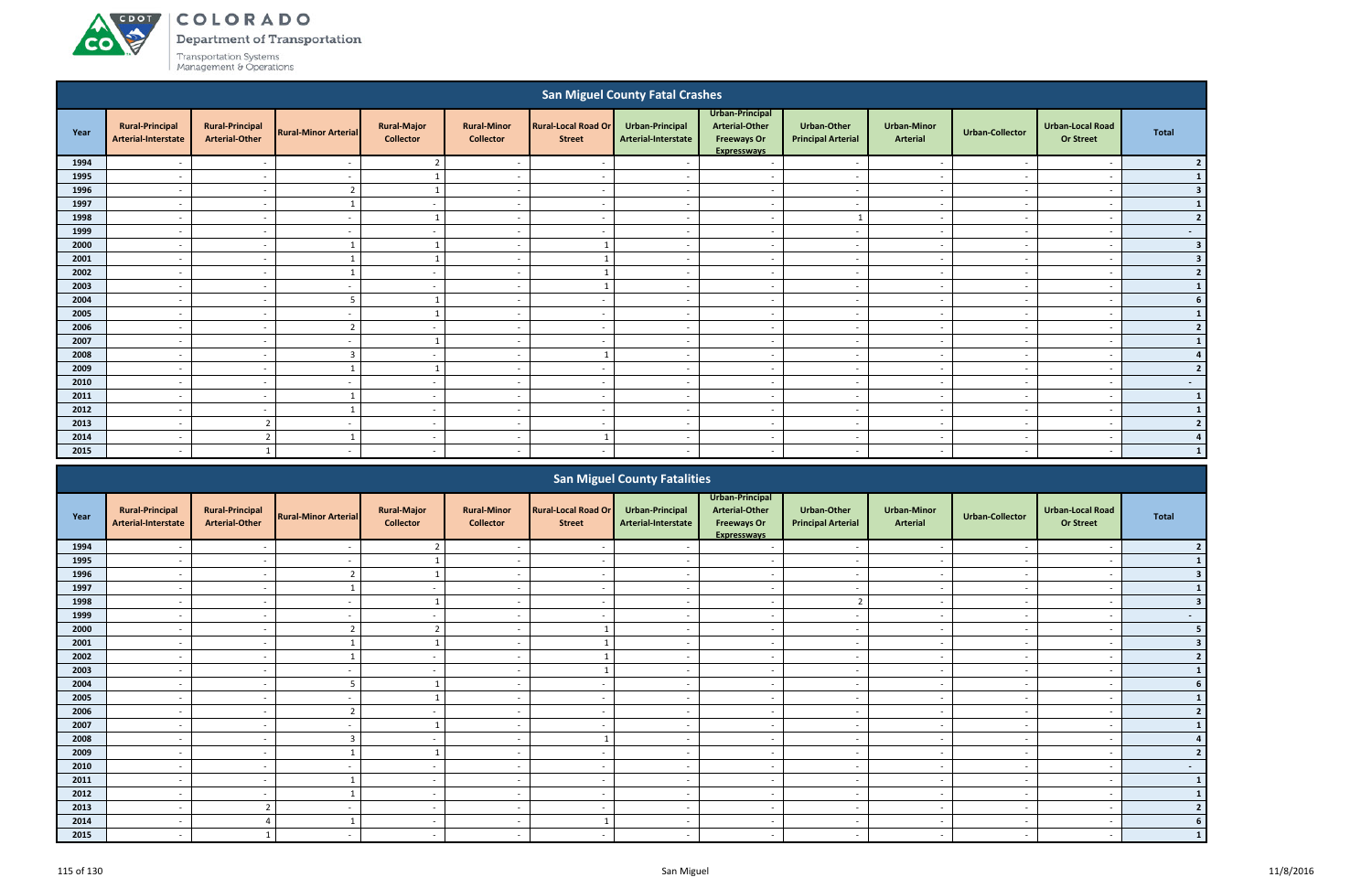

Department of Transportation

| Year |                          |                          |                      | <b>San Miguel County Fatal Crashes</b> |                          |                          |              |                          |                          |                          | <b>San Miguel County Fatalities</b> |                          |                      |                |
|------|--------------------------|--------------------------|----------------------|----------------------------------------|--------------------------|--------------------------|--------------|--------------------------|--------------------------|--------------------------|-------------------------------------|--------------------------|----------------------|----------------|
|      | Interstate               | U.S. Highway             | <b>State Highway</b> | <b>County Road</b>                     | <b>Municipality</b>      | <b>Frontage Rd</b>       | <b>Total</b> | Interstate               | U.S. Highway             | <b>State Highway</b>     | <b>County Road</b>                  | <b>Municipality</b>      | <b>Frontage Road</b> | Total          |
| 1994 |                          | $\overline{\phantom{a}}$ |                      | $\sim$                                 |                          |                          |              |                          | $\sim$                   |                          |                                     |                          |                      |                |
| 1995 | $\overline{a}$           | $\sim$                   |                      | $\sim$                                 | $\overline{\phantom{a}}$ | $\overline{\phantom{a}}$ |              | $\overline{\phantom{0}}$ | $\sim$                   |                          | $\sim$                              |                          |                      |                |
| 1996 | $\overline{\phantom{0}}$ | $\sim$                   |                      | $\sim$                                 | $\overline{\phantom{a}}$ |                          |              | $\sim$                   | $\overline{a}$           | 3                        | $\overline{\phantom{a}}$            | $\overline{\phantom{0}}$ |                      |                |
| 1997 | $\overline{\phantom{a}}$ | $\overline{\phantom{a}}$ |                      | $\sim$                                 | $\overline{\phantom{a}}$ |                          |              |                          | $\overline{\phantom{a}}$ |                          |                                     |                          |                      |                |
| 1998 | $\overline{\phantom{0}}$ | $\overline{\phantom{a}}$ |                      | $\sim$                                 | $\overline{\phantom{a}}$ |                          |              |                          | $\overline{\phantom{a}}$ | 3                        |                                     |                          |                      |                |
| 1999 |                          | $\overline{\phantom{a}}$ |                      |                                        |                          |                          | $\sim$       |                          | $\sim$                   | $\overline{\phantom{a}}$ |                                     |                          |                      | $\sim$         |
| 2000 | $\overline{a}$           | $\sim$                   |                      |                                        | $\overline{\phantom{a}}$ |                          |              | $\overline{\phantom{a}}$ | $\sim$                   | $\Delta$                 |                                     |                          |                      | 5              |
| 2001 | $\overline{\phantom{a}}$ | $\sim$                   |                      |                                        | $\overline{\phantom{a}}$ |                          |              |                          | $\sim$                   | $\mathbf{\Gamma}$        |                                     | $\sim$                   |                      |                |
| 2002 |                          | $\sim$                   |                      |                                        | $\overline{\phantom{a}}$ |                          |              |                          | $\sim$                   |                          |                                     |                          |                      | $\overline{2}$ |
| 2003 | $\sim$                   | $\sim$                   |                      |                                        | $\sim$                   |                          |              |                          | $\sim$                   | $\sim$                   |                                     | $\sim$                   |                      | $\mathbf{1}$   |
| 2004 |                          | $\overline{\phantom{a}}$ |                      |                                        |                          |                          |              |                          | $\overline{a}$           |                          |                                     |                          |                      |                |
| 2005 | $\overline{a}$           | $\sim$                   |                      | $\overline{a}$                         | $\sim$                   | и.                       |              | $\overline{\phantom{a}}$ | $\sim$                   |                          | $\sim$                              |                          |                      |                |
| 2006 | $\overline{\phantom{0}}$ | $\sim$                   |                      | $\sim$                                 | $\overline{\phantom{a}}$ |                          |              |                          | $\sim$                   | ຳ                        |                                     | $\sim$                   |                      |                |
| 2007 | $\overline{\phantom{0}}$ | $\sim$                   |                      | $\overline{\phantom{a}}$               | $\overline{\phantom{a}}$ |                          |              |                          | $\sim$                   |                          |                                     |                          |                      |                |
| 2008 |                          | $\sim$                   |                      |                                        | $\sim$                   |                          |              |                          | $\sim$                   | 3                        |                                     |                          |                      |                |
| 2009 |                          | $\sim$                   |                      |                                        |                          |                          |              |                          | $\sim$                   |                          |                                     |                          |                      | $\overline{2}$ |
| 2010 | $\sim$                   | $\overline{\phantom{a}}$ | $\sim$               | $\sim$                                 | $\sim$                   | $\overline{\phantom{a}}$ | $\sim$       | $\sim$                   | $\overline{a}$           | $\sim$                   | $\overline{\phantom{a}}$            | $\sim$                   |                      | $\sim$ $-$     |
| 2011 | $\sim$                   | $\sim$                   |                      | $\sim$                                 | $\overline{\phantom{a}}$ |                          |              | $\overline{\phantom{0}}$ | $\sim$                   |                          | $\overline{\phantom{a}}$            | $\overline{\phantom{0}}$ |                      | $\mathbf{1}$   |
| 2012 | $\overline{\phantom{0}}$ | $\overline{\phantom{a}}$ |                      | $\sim$                                 | $\overline{\phantom{a}}$ |                          |              |                          | $\sim$                   |                          |                                     |                          |                      |                |
| 2013 | $\sim$                   | $\sim$                   |                      | $\sim$                                 | $\overline{\phantom{a}}$ |                          |              |                          | $\sim$                   | ຳ                        | $\overline{\phantom{a}}$            | $\overline{\phantom{0}}$ |                      | $\overline{2}$ |
| 2014 |                          | $\sim$                   |                      | $\sim$                                 |                          |                          |              |                          | $\sim$                   |                          |                                     |                          |                      |                |
| 2015 | $\sim$                   | $\sim$                   |                      | $\sim$                                 | $\sim$                   | $\overline{\phantom{a}}$ |              | $\sim$                   | $\sim$                   |                          | $\overline{\phantom{a}}$            | $\sim$                   |                      | $\mathbf{1}$   |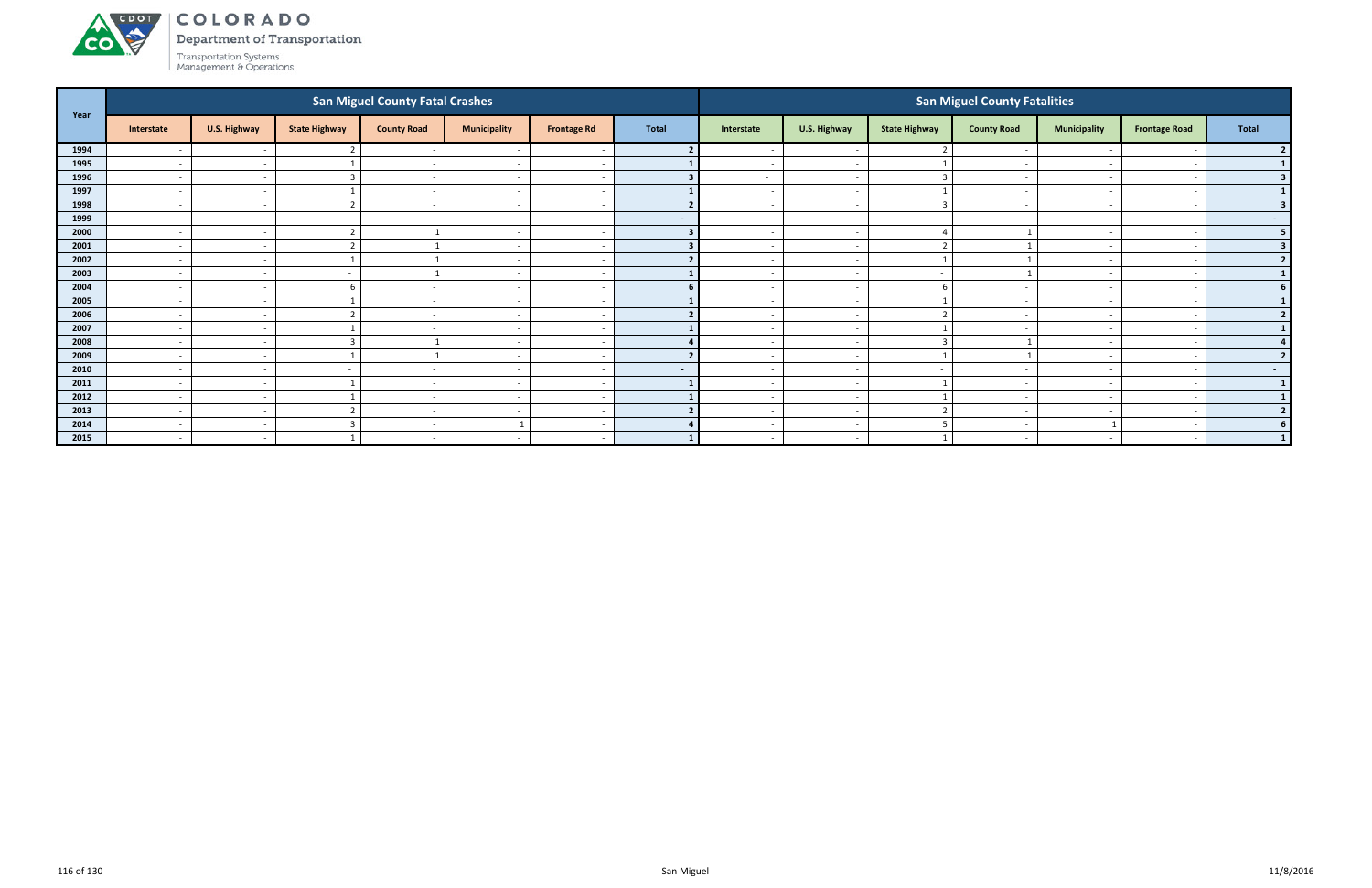# ACDOT

**CO** 

COLORADO

Department of Transportation

|                                                                                                                                                                                                                                                                                                                                                                                                                                        |                                                                                                                                                                                                  |                                                 |                             |                                        |                                        |                                             | <b>Sedgwick County Fatal Crashes</b>   |                                                                               |                                                 |                                       |                          |                                             |                |  |  |
|----------------------------------------------------------------------------------------------------------------------------------------------------------------------------------------------------------------------------------------------------------------------------------------------------------------------------------------------------------------------------------------------------------------------------------------|--------------------------------------------------------------------------------------------------------------------------------------------------------------------------------------------------|-------------------------------------------------|-----------------------------|----------------------------------------|----------------------------------------|---------------------------------------------|----------------------------------------|-------------------------------------------------------------------------------|-------------------------------------------------|---------------------------------------|--------------------------|---------------------------------------------|----------------|--|--|
| Year                                                                                                                                                                                                                                                                                                                                                                                                                                   | <b>Rural-Principal</b><br>Arterial-Interstate                                                                                                                                                    | <b>Rural-Principal</b><br><b>Arterial-Other</b> | <b>Rural-Minor Arterial</b> | <b>Rural-Major</b><br><b>Collector</b> | <b>Rural-Minor</b><br><b>Collector</b> | <b>Rural-Local Road Or</b><br><b>Street</b> | Urban-Principal<br>Arterial-Interstate | Urban-Principal<br><b>Arterial-Other</b><br><b>Freeways Or</b><br>Expressways | <b>Urban-Other</b><br><b>Principal Arterial</b> | <b>Urban-Minor</b><br><b>Arterial</b> | <b>Urban-Collector</b>   | <b>Urban-Local Road</b><br><b>Or Street</b> | <b>Total</b>   |  |  |
| 1994                                                                                                                                                                                                                                                                                                                                                                                                                                   |                                                                                                                                                                                                  | $\overline{\phantom{a}}$                        |                             | $\overline{1}$                         | $\overline{\phantom{a}}$               | $\overline{\phantom{a}}$                    |                                        | $\overline{a}$                                                                |                                                 |                                       |                          | $\overline{\phantom{a}}$                    | 3 <sup>1</sup> |  |  |
| 1995                                                                                                                                                                                                                                                                                                                                                                                                                                   | $\overline{\phantom{a}}$                                                                                                                                                                         | $\overline{\phantom{a}}$                        | $\overline{a}$              | $\sim$                                 |                                        | $\sim$                                      | $\sim$                                 | $\sim$                                                                        | $\sim$                                          | $\sim$                                | $\sim$                   | $\overline{a}$                              | $\mathbf{1}$   |  |  |
| 1996                                                                                                                                                                                                                                                                                                                                                                                                                                   | $\overline{\phantom{a}}$                                                                                                                                                                         | $\overline{\phantom{a}}$                        | $\overline{\phantom{a}}$    | $\sim$                                 | $\sim$                                 | $\overline{\phantom{a}}$                    | $\sim$                                 | $\sim$                                                                        | $\sim$                                          | $\sim$                                | $\sim$                   | $\overline{a}$                              | $\sim 100$     |  |  |
| 1997                                                                                                                                                                                                                                                                                                                                                                                                                                   |                                                                                                                                                                                                  | $\sim$                                          | $\sim$                      | $\sim$                                 |                                        | $\sim$                                      | $\overline{\phantom{a}}$               | $\overline{a}$                                                                | $\overline{\phantom{a}}$                        | $\sim$                                | $\overline{\phantom{a}}$ | $\overline{a}$                              | 2              |  |  |
| 1998                                                                                                                                                                                                                                                                                                                                                                                                                                   |                                                                                                                                                                                                  | $\sim$                                          | $\overline{\phantom{a}}$    | $\sim$                                 | $\overline{\phantom{a}}$               | $\sim$                                      | $\sim$                                 | $\overline{a}$                                                                | $\sim$                                          | $\sim$                                |                          | $\overline{\phantom{a}}$                    | $\sim$         |  |  |
| 1999                                                                                                                                                                                                                                                                                                                                                                                                                                   |                                                                                                                                                                                                  | $\overline{\phantom{a}}$                        | $\overline{\phantom{a}}$    | $\sim$                                 | $\overline{\phantom{a}}$               | $\sim$                                      | $\overline{\phantom{a}}$               | $\overline{a}$                                                                |                                                 | $\overline{\phantom{a}}$              |                          | $\overline{\phantom{a}}$                    | $\sim$ $-$     |  |  |
| 2000                                                                                                                                                                                                                                                                                                                                                                                                                                   |                                                                                                                                                                                                  | $\overline{a}$                                  | $\overline{\phantom{a}}$    | $\sim$                                 | $\overline{a}$                         |                                             | $\overline{a}$                         | $\overline{\phantom{a}}$                                                      | $\overline{\phantom{a}}$                        | $\overline{\phantom{a}}$              |                          | $\overline{\phantom{a}}$                    | $2 \mid$       |  |  |
| 2001                                                                                                                                                                                                                                                                                                                                                                                                                                   |                                                                                                                                                                                                  | $\overline{\phantom{a}}$                        | $\sim$                      | $\sim$                                 | $\overline{a}$                         | $\sim$                                      | $\overline{\phantom{a}}$               | $\sim$                                                                        | $\overline{\phantom{a}}$                        | $\sim$                                |                          | $\overline{\phantom{a}}$                    | $\mathbf{1}$   |  |  |
| 2002                                                                                                                                                                                                                                                                                                                                                                                                                                   | $\overline{\phantom{a}}$                                                                                                                                                                         | $\overline{1}$                                  | $\sim$                      | $\sim$                                 | $\overline{a}$                         | $\sim$                                      | $\sim$                                 | $\sim$                                                                        | $\sim$                                          | $\sim$                                | $\sim$                   | $\sim$                                      | $\mathbf{1}$   |  |  |
| 2003<br>$\sim$<br>$\sim$<br>$\sim$<br>$\overline{\phantom{a}}$<br>$\overline{a}$<br>$\overline{a}$<br>$\overline{\phantom{a}}$<br>$\overline{\phantom{a}}$<br>$\sim$<br>$\overline{a}$<br>$\overline{\phantom{a}}$<br>2004<br>$\overline{a}$<br>$\sim$<br>$\overline{a}$<br>$\overline{a}$<br>$\sim$<br>$\overline{a}$<br>$\sim$<br>$\overline{\phantom{a}}$<br>$\overline{a}$<br>$\overline{\phantom{a}}$<br>$\overline{\phantom{0}}$ |                                                                                                                                                                                                  |                                                 |                             |                                        |                                        |                                             |                                        |                                                                               |                                                 |                                       |                          |                                             |                |  |  |
|                                                                                                                                                                                                                                                                                                                                                                                                                                        | $\overline{\phantom{a}}$<br>$\overline{\phantom{a}}$<br>$\overline{a}$<br>$\sim$<br>$\overline{\phantom{a}}$<br>$\sim$<br>$\overline{\phantom{a}}$<br>$\overline{\phantom{a}}$<br>$\overline{a}$ |                                                 |                             |                                        |                                        |                                             |                                        |                                                                               |                                                 |                                       |                          |                                             |                |  |  |
|                                                                                                                                                                                                                                                                                                                                                                                                                                        | $\overline{2}$<br>2005<br>$\sim$                                                                                                                                                                 |                                                 |                             |                                        |                                        |                                             |                                        |                                                                               |                                                 |                                       |                          |                                             |                |  |  |
| 2006                                                                                                                                                                                                                                                                                                                                                                                                                                   |                                                                                                                                                                                                  | $\sim$                                          | $\overline{\phantom{a}}$    | $\sim$                                 | $\overline{\phantom{a}}$               | $\sim$                                      | $\overline{\phantom{a}}$               | $\overline{a}$                                                                |                                                 | $\overline{\phantom{a}}$              |                          | $\overline{\phantom{a}}$                    | $\sim$         |  |  |
| 2007                                                                                                                                                                                                                                                                                                                                                                                                                                   |                                                                                                                                                                                                  | $\sim$                                          | $\sim$                      | $\sim$                                 | $\overline{\phantom{a}}$               | $\overline{\phantom{a}}$                    | $\sim$                                 | $\overline{a}$                                                                | $\overline{\phantom{a}}$                        | $\sim$                                |                          | $\overline{a}$                              | $\mathbf{1}$   |  |  |
| 2008                                                                                                                                                                                                                                                                                                                                                                                                                                   |                                                                                                                                                                                                  | $\sim$                                          | $\overline{\phantom{a}}$    | $\sim$                                 | $\overline{a}$                         | $\sim$                                      | $\overline{\phantom{a}}$               | $\overline{a}$                                                                | $\overline{\phantom{a}}$                        | $\overline{\phantom{a}}$              |                          | $\overline{\phantom{a}}$                    | $\sim 100$     |  |  |
| 2009                                                                                                                                                                                                                                                                                                                                                                                                                                   | $\mathbf{1}$                                                                                                                                                                                     | $\overline{\mathbf{1}}$                         | $\sim$                      | $\sim$                                 | $\overline{a}$                         | $\sim$                                      | $\sim$                                 | $\sim$                                                                        | $\overline{\phantom{0}}$                        | $\sim$                                | $\overline{\phantom{a}}$ | $\overline{\phantom{a}}$                    | $2 \mid$       |  |  |
| 2010                                                                                                                                                                                                                                                                                                                                                                                                                                   | $\overline{\phantom{a}}$                                                                                                                                                                         | $\overline{a}$                                  | $\overline{a}$              | $\mathbf{1}$                           | $\overline{\phantom{a}}$               | $\sim$                                      | $\sim$                                 | $\sim$                                                                        | $\overline{\phantom{0}}$                        | $\sim$                                |                          | $\overline{\phantom{0}}$                    | 1              |  |  |
| 2011                                                                                                                                                                                                                                                                                                                                                                                                                                   | $\overline{\phantom{a}}$                                                                                                                                                                         | $\overline{\phantom{a}}$                        | $\overline{a}$              | $\sim$                                 | $\overline{a}$                         | $\overline{\phantom{a}}$                    | $\sim$                                 | $\overline{a}$                                                                | $\sim$                                          | $\overline{\phantom{a}}$              | $\overline{\phantom{a}}$ | $\overline{a}$                              | $\sim 100$     |  |  |
| 2012                                                                                                                                                                                                                                                                                                                                                                                                                                   | $\overline{\phantom{0}}$                                                                                                                                                                         | $\overline{\phantom{a}}$                        | $\overline{\phantom{a}}$    | $\sim$                                 | $\overline{a}$                         | $\sim$                                      | $\sim$                                 | $\overline{a}$                                                                | $\sim$                                          | $\sim$                                | $\overline{\phantom{a}}$ | $\overline{\phantom{a}}$                    | $\sim$         |  |  |
| 2013                                                                                                                                                                                                                                                                                                                                                                                                                                   |                                                                                                                                                                                                  | $\overline{\mathbf{1}}$                         | $\overline{\phantom{a}}$    | $\sim$                                 | $\overline{\phantom{a}}$               | $\sim$                                      | $\overline{\phantom{a}}$               | $\sim$                                                                        | $\overline{\phantom{a}}$                        | $\sim$                                |                          | $\overline{a}$                              | 2              |  |  |
| 2014                                                                                                                                                                                                                                                                                                                                                                                                                                   |                                                                                                                                                                                                  | $\sim$                                          | $\overline{\phantom{a}}$    |                                        | $\overline{\phantom{a}}$               | $\sim$                                      | $\sim$                                 | $\overline{a}$                                                                | $\overline{\phantom{a}}$                        | $\overline{\phantom{a}}$              |                          | $\overline{\phantom{a}}$                    | 2 <sup>1</sup> |  |  |
| 2015                                                                                                                                                                                                                                                                                                                                                                                                                                   |                                                                                                                                                                                                  | $\sim$                                          | $\overline{\phantom{a}}$    |                                        | $\overline{\phantom{a}}$               | $\sim$                                      |                                        | $\overline{a}$                                                                | $\overline{\phantom{a}}$                        | $\overline{\phantom{a}}$              |                          | $\overline{\phantom{a}}$                    | 1              |  |  |
|                                                                                                                                                                                                                                                                                                                                                                                                                                        |                                                                                                                                                                                                  |                                                 |                             |                                        |                                        |                                             | Codawick County Entalities             |                                                                               |                                                 |                                       |                          |                                             |                |  |  |

|      |                                               |                                                 |                             |                                        |                                        |                                             | <b>Sedgwick County Fatalities</b>      |                                                                                      |                                                 |                                       |                          |                                             |                         |
|------|-----------------------------------------------|-------------------------------------------------|-----------------------------|----------------------------------------|----------------------------------------|---------------------------------------------|----------------------------------------|--------------------------------------------------------------------------------------|-------------------------------------------------|---------------------------------------|--------------------------|---------------------------------------------|-------------------------|
| Year | <b>Rural-Principal</b><br>Arterial-Interstate | <b>Rural-Principal</b><br><b>Arterial-Other</b> | <b>Rural-Minor Arterial</b> | <b>Rural-Major</b><br><b>Collector</b> | <b>Rural-Minor</b><br><b>Collector</b> | <b>Rural-Local Road Or</b><br><b>Street</b> | Urban-Principal<br>Arterial-Interstate | Urban-Principal<br><b>Arterial-Other</b><br><b>Freeways Or</b><br><b>Expressways</b> | <b>Urban-Other</b><br><b>Principal Arterial</b> | <b>Urban-Minor</b><br><b>Arterial</b> | <b>Urban-Collector</b>   | <b>Urban-Local Road</b><br><b>Or Street</b> | Total                   |
| 1994 |                                               |                                                 |                             |                                        |                                        |                                             |                                        |                                                                                      |                                                 |                                       |                          |                                             |                         |
| 1995 |                                               |                                                 |                             |                                        |                                        |                                             |                                        |                                                                                      |                                                 |                                       |                          |                                             |                         |
| 1996 | $\overline{\phantom{a}}$                      | $\sim$                                          | $\overline{\phantom{a}}$    | $\sim$                                 | $\overline{\phantom{a}}$               |                                             |                                        | $\overline{\phantom{a}}$                                                             | $\sim$                                          | $\sim$                                | $\overline{\phantom{a}}$ | $\overline{\phantom{a}}$                    | $\sim$                  |
| 1997 |                                               |                                                 |                             | $\overline{\phantom{a}}$               | $\overline{2}$                         |                                             |                                        |                                                                                      | $\sim$                                          | $\qquad \qquad \blacksquare$          |                          |                                             |                         |
| 1998 |                                               |                                                 |                             | $\overline{\phantom{a}}$               | $\overline{\phantom{a}}$               |                                             |                                        |                                                                                      | $\overline{\phantom{a}}$                        | $\overline{\phantom{a}}$              |                          |                                             |                         |
| 1999 | $\overline{\phantom{0}}$                      | $\overline{\phantom{a}}$                        |                             | $\overline{\phantom{a}}$               | $\overline{\phantom{a}}$               |                                             |                                        | $\overline{\phantom{a}}$                                                             | $\overline{\phantom{a}}$                        | $\overline{\phantom{a}}$              |                          | $\overline{\phantom{a}}$                    | $\sim$                  |
| 2000 |                                               |                                                 |                             | $\overline{\phantom{a}}$               | $\overline{\phantom{a}}$               |                                             |                                        |                                                                                      | $\overline{\phantom{a}}$                        | $\overline{\phantom{a}}$              |                          |                                             |                         |
| 2001 | 6                                             | $\sim$                                          | $\overline{\phantom{a}}$    | $\sim$                                 | $\overline{\phantom{a}}$               | $\overline{\phantom{a}}$                    | $\overline{\phantom{a}}$               | $\overline{\phantom{a}}$                                                             | $\overline{\phantom{a}}$                        | $\sim$                                | $\sim$                   | $\overline{\phantom{a}}$                    |                         |
| 2002 |                                               |                                                 |                             | $\overline{\phantom{a}}$               | $\overline{\phantom{a}}$               |                                             |                                        | $\overline{\phantom{a}}$                                                             | $\sim$                                          | $\sim$                                |                          | $\overline{\phantom{a}}$                    |                         |
| 2003 |                                               |                                                 |                             | $\overline{\phantom{0}}$               | $\overline{\phantom{a}}$               |                                             |                                        |                                                                                      | $\overline{\phantom{0}}$                        | $\overline{\phantom{a}}$              |                          | $\overline{\phantom{0}}$                    |                         |
| 2004 |                                               |                                                 |                             | $\overline{\phantom{a}}$               | $\overline{\phantom{0}}$               |                                             |                                        |                                                                                      | $\overline{\phantom{a}}$                        | $\qquad \qquad \blacksquare$          |                          |                                             | $\sim$                  |
| 2005 |                                               |                                                 |                             | $\overline{\phantom{a}}$               | $\overline{\phantom{a}}$               |                                             |                                        | $\overline{\phantom{0}}$                                                             | $\overline{\phantom{a}}$                        | $\overline{\phantom{0}}$              |                          |                                             | $\overline{2}$          |
| 2006 | $\overline{\phantom{a}}$                      | $\sim$                                          | $\sim$                      | $\sim$                                 | $\overline{\phantom{a}}$               | $\overline{\phantom{a}}$                    | $\overline{\phantom{a}}$               | $\overline{a}$                                                                       | $\sim$                                          | $\sim$                                | $\sim$                   | $\overline{\phantom{a}}$                    | $\sim$                  |
| 2007 |                                               |                                                 |                             | $\overline{\phantom{a}}$               | $\overline{\phantom{a}}$               |                                             |                                        | $\overline{\phantom{a}}$                                                             | $\overline{\phantom{a}}$                        | $\overline{\phantom{a}}$              |                          |                                             |                         |
| 2008 |                                               |                                                 |                             | $\overline{\phantom{a}}$               | $\overline{\phantom{a}}$               |                                             |                                        | $\overline{\phantom{a}}$                                                             | $\sim$                                          | $\sim$                                |                          | $\overline{\phantom{a}}$                    | $\sim$                  |
| 2009 |                                               |                                                 |                             |                                        | $\overline{\phantom{a}}$               |                                             |                                        |                                                                                      | $\overline{\phantom{0}}$                        | $\overline{\phantom{0}}$              |                          | $\overline{\phantom{a}}$                    |                         |
| 2010 |                                               | -                                               |                             |                                        | $\overline{\phantom{a}}$               |                                             |                                        | $\overline{\phantom{a}}$                                                             | $\overline{\phantom{a}}$                        | $\overline{\phantom{a}}$              |                          | $\overline{\phantom{a}}$                    |                         |
| 2011 | $\overline{\phantom{a}}$                      | $\overline{\phantom{a}}$                        |                             | $\overline{\phantom{a}}$               | $\overline{\phantom{a}}$               |                                             |                                        | $\overline{\phantom{a}}$                                                             | $\overline{\phantom{a}}$                        | $\overline{\phantom{a}}$              | $\overline{\phantom{a}}$ | $\overline{\phantom{a}}$                    | $\sim$                  |
| 2012 | $\overline{\phantom{a}}$                      |                                                 |                             | $\overline{\phantom{a}}$               | $\overline{\phantom{a}}$               |                                             |                                        | $\overline{\phantom{a}}$                                                             | $\sim$                                          | $\sim$                                |                          |                                             | $\sim$ $-$              |
| 2013 | $\mathbf{\hat{z}}$                            |                                                 | $\overline{\phantom{a}}$    | $\sim$                                 | $\overline{\phantom{a}}$               | $\overline{\phantom{a}}$                    |                                        | $\overline{\phantom{a}}$                                                             | $\sim$                                          | $\sim$                                | $\overline{\phantom{a}}$ | $\overline{\phantom{a}}$                    | $\overline{\mathbf{3}}$ |
| 2014 |                                               |                                                 |                             |                                        |                                        |                                             |                                        |                                                                                      | $\overline{\phantom{a}}$                        | $\overline{\phantom{0}}$              |                          |                                             |                         |
| 2015 |                                               |                                                 |                             |                                        | $\overline{\phantom{a}}$               |                                             |                                        |                                                                                      | $\overline{\phantom{a}}$                        | $\overline{\phantom{0}}$              |                          |                                             |                         |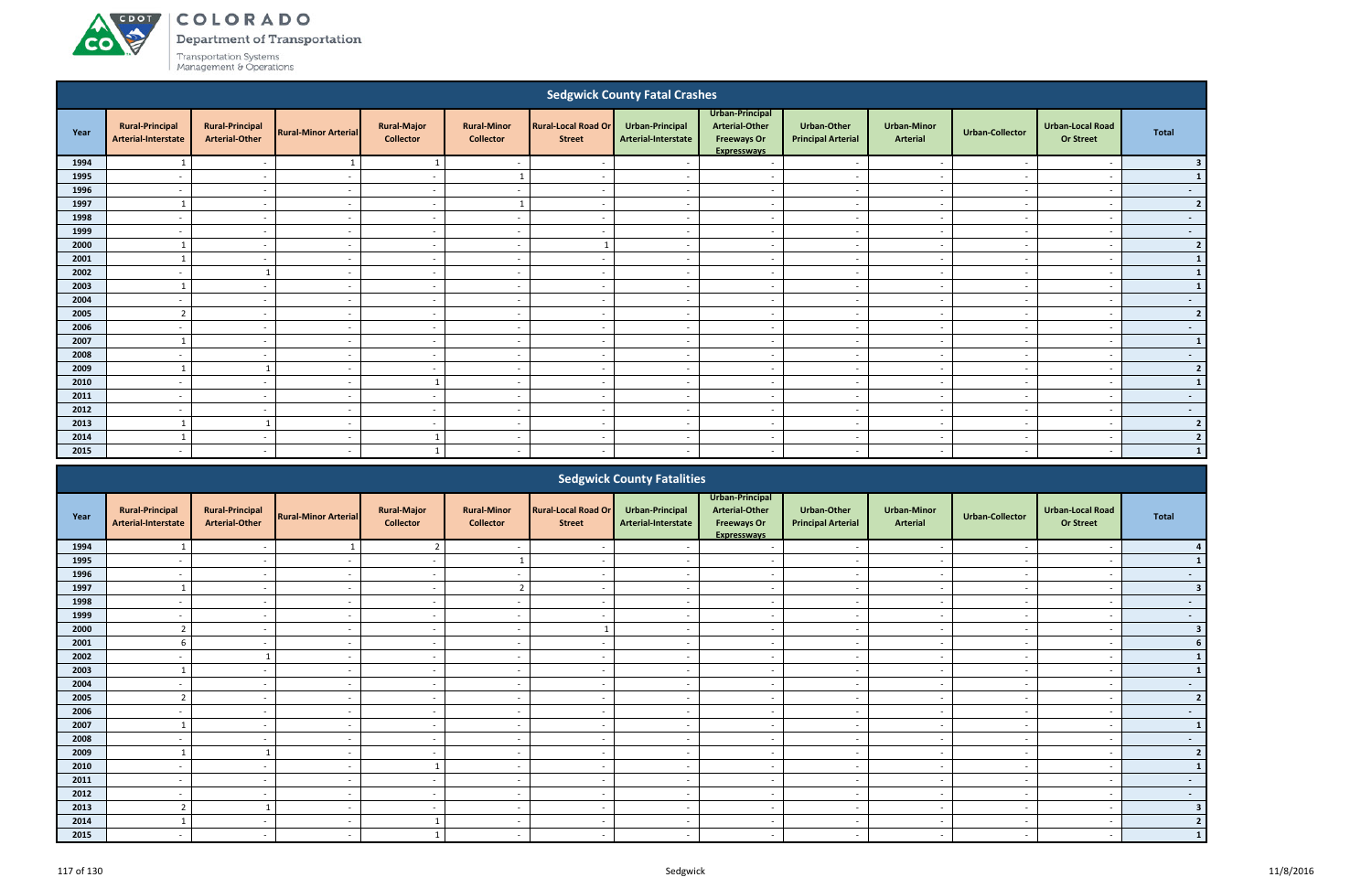Department of Transportation

Transportation Systems<br>Management & Operations

**CO** 

| Year |                          |                          |                          | <b>Sedgwick County Fatal Crashes</b> |                          |                    |                |                          |                          |                          | <b>Sedgwick County Fatalities</b> |                          |                          |                         |
|------|--------------------------|--------------------------|--------------------------|--------------------------------------|--------------------------|--------------------|----------------|--------------------------|--------------------------|--------------------------|-----------------------------------|--------------------------|--------------------------|-------------------------|
|      | Interstate               | U.S. Highway             | <b>State Highway</b>     | <b>County Road</b>                   | <b>Municipality</b>      | <b>Frontage Rd</b> | <b>Total</b>   | Interstate               | U.S. Highway             | <b>State Highway</b>     | <b>County Road</b>                | <b>Municipality</b>      | <b>Frontage Road</b>     | <b>Total</b>            |
| 1994 |                          |                          |                          |                                      | $\overline{\phantom{0}}$ |                    |                |                          | $\overline{3}$           |                          |                                   |                          |                          |                         |
| 1995 | $\overline{a}$           | $\sim$                   | $\overline{\phantom{a}}$ |                                      | $\overline{\phantom{a}}$ |                    |                | $\sim$                   | $\sim$                   |                          |                                   | $\overline{\phantom{0}}$ |                          |                         |
| 1996 | $\sim$                   | $\sim$                   | $\overline{\phantom{0}}$ | $\sim$                               | $\overline{a}$           |                    | $\blacksquare$ | $\sim$                   | $\overline{\phantom{0}}$ |                          |                                   | $\overline{\phantom{0}}$ |                          | $\sim$ $-$              |
| 1997 |                          | $\sim$                   | $\sim$                   |                                      | $\overline{a}$           |                    | $\overline{2}$ |                          | $\sim$                   | $\overline{\phantom{a}}$ |                                   | $\overline{\phantom{a}}$ | $\overline{\phantom{a}}$ | $\overline{\mathbf{3}}$ |
| 1998 | $\sim$                   | $\sim$                   | $\overline{\phantom{a}}$ |                                      | $\overline{a}$           |                    | $\sim$         | $\sim$                   | $\sim$                   | $\sim$                   |                                   | $\sim$                   |                          | $\sim$                  |
| 1999 | $\sim$                   | $\sim$                   | $\sim$                   | $\overline{\phantom{a}}$             | $\overline{a}$           |                    | $\blacksquare$ | $\overline{\phantom{0}}$ | $\sim$                   | $\sim$                   |                                   | $\overline{a}$           |                          | $\sim$ $-$              |
| 2000 |                          | $\sim$                   | <b>.</b>                 |                                      | $\overline{\phantom{a}}$ |                    |                | $\overline{2}$           | $\sim$                   |                          |                                   |                          |                          | $\overline{\mathbf{3}}$ |
| 2001 |                          | $\sim$                   | $\overline{\phantom{a}}$ |                                      | $\overline{\phantom{0}}$ |                    |                | 6                        | $\overline{a}$           |                          |                                   | $\overline{\phantom{0}}$ |                          | <b>6</b>                |
| 2002 | $\overline{a}$           |                          | $\overline{a}$           | $\sim$                               | $\sim$                   |                    |                | $\overline{\phantom{0}}$ | $\overline{\mathbf{1}}$  | $\sim$                   | $\overline{\phantom{a}}$          | $\overline{\phantom{a}}$ | $\overline{\phantom{a}}$ | $\mathbf{1}$            |
| 2003 |                          | $\sim$                   | $\overline{\phantom{a}}$ |                                      | $\overline{\phantom{a}}$ |                    |                |                          | $\overline{a}$           |                          |                                   | $\overline{\phantom{a}}$ |                          |                         |
| 2004 | $\sim$                   | $\sim$                   | $\overline{\phantom{a}}$ | $\overline{\phantom{a}}$             | $\overline{a}$           |                    | $\blacksquare$ | $\overline{\phantom{0}}$ | $\sim$                   | $\sim$                   |                                   | $\sim$                   |                          | $\sim$ $-$              |
| 2005 |                          | $\sim$                   | <b>.</b>                 | $\overline{\phantom{a}}$             | $\overline{\phantom{a}}$ |                    | 2              | $\overline{2}$           | $\overline{a}$           |                          |                                   | $\overline{\phantom{0}}$ |                          | $\overline{2}$          |
| 2006 | $\overline{\phantom{a}}$ | $\sim$                   | $\overline{\phantom{a}}$ | $\overline{\phantom{a}}$             | $\overline{\phantom{a}}$ |                    | $\blacksquare$ | $\overline{\phantom{0}}$ | $\sim$                   | $\sim$                   |                                   | $\sim$                   |                          | $\sim$ $-$              |
| 2007 |                          | $\sim$                   | $\sim$                   | $\sim$                               | $\overline{\phantom{a}}$ |                    |                |                          | $\sim$                   | $\overline{\phantom{a}}$ | $\overline{\phantom{a}}$          | $\overline{\phantom{0}}$ |                          | $\mathbf{1}$            |
| 2008 | $\overline{\phantom{a}}$ | $\overline{\phantom{a}}$ | $\overline{\phantom{0}}$ |                                      | $\overline{\phantom{a}}$ |                    | $\blacksquare$ | $\overline{\phantom{a}}$ | $\sim$                   |                          |                                   | $\overline{\phantom{a}}$ |                          | $\sim$ 100 $\mu$        |
| 2009 |                          |                          | $\sim$                   | $\sim$                               | $\sim$                   |                    | $\overline{2}$ |                          |                          | $\sim$                   |                                   | $\overline{a}$           |                          | $\overline{2}$          |
| 2010 | $\overline{\phantom{a}}$ |                          |                          |                                      | $\overline{\phantom{a}}$ |                    |                |                          |                          |                          |                                   |                          |                          | $\mathbf{1}$            |
| 2011 | $\overline{a}$           | $\sim$                   | $\overline{\phantom{a}}$ | $\sim$                               | $\overline{a}$           |                    | $\sim$         | $\overline{a}$           | $\sim$                   | $\sim$                   | $\overline{\phantom{a}}$          | $\sim$                   |                          | $\sim 100$              |
| 2012 | $\overline{a}$           | $\sim$                   | $\overline{\phantom{a}}$ | $\sim$                               | $\overline{\phantom{a}}$ |                    | $\sim$         | $\overline{\phantom{0}}$ | $\sim$                   | $\sim$                   | $\overline{\phantom{a}}$          | $\sim$                   |                          | $\sim$ 100 $\pm$        |
| 2013 |                          |                          | $\overline{\phantom{a}}$ | $\overline{\phantom{a}}$             | $\overline{\phantom{0}}$ |                    | $\overline{2}$ | $\overline{2}$           | $\overline{\mathbf{1}}$  | $\sim$                   |                                   | $\sim$                   |                          | $\overline{\mathbf{3}}$ |
| 2014 |                          |                          | $\overline{\phantom{a}}$ |                                      | $\overline{\phantom{a}}$ |                    |                |                          |                          | $\sim$                   |                                   | $\overline{\phantom{0}}$ |                          | $\overline{2}$          |
| 2015 | $\sim$                   |                          | $\overline{\phantom{0}}$ | $\sim$                               | $\overline{a}$           |                    |                | $\sim$                   |                          |                          | $\overline{\phantom{a}}$          |                          | $\overline{\phantom{a}}$ | $\mathbf{1}$            |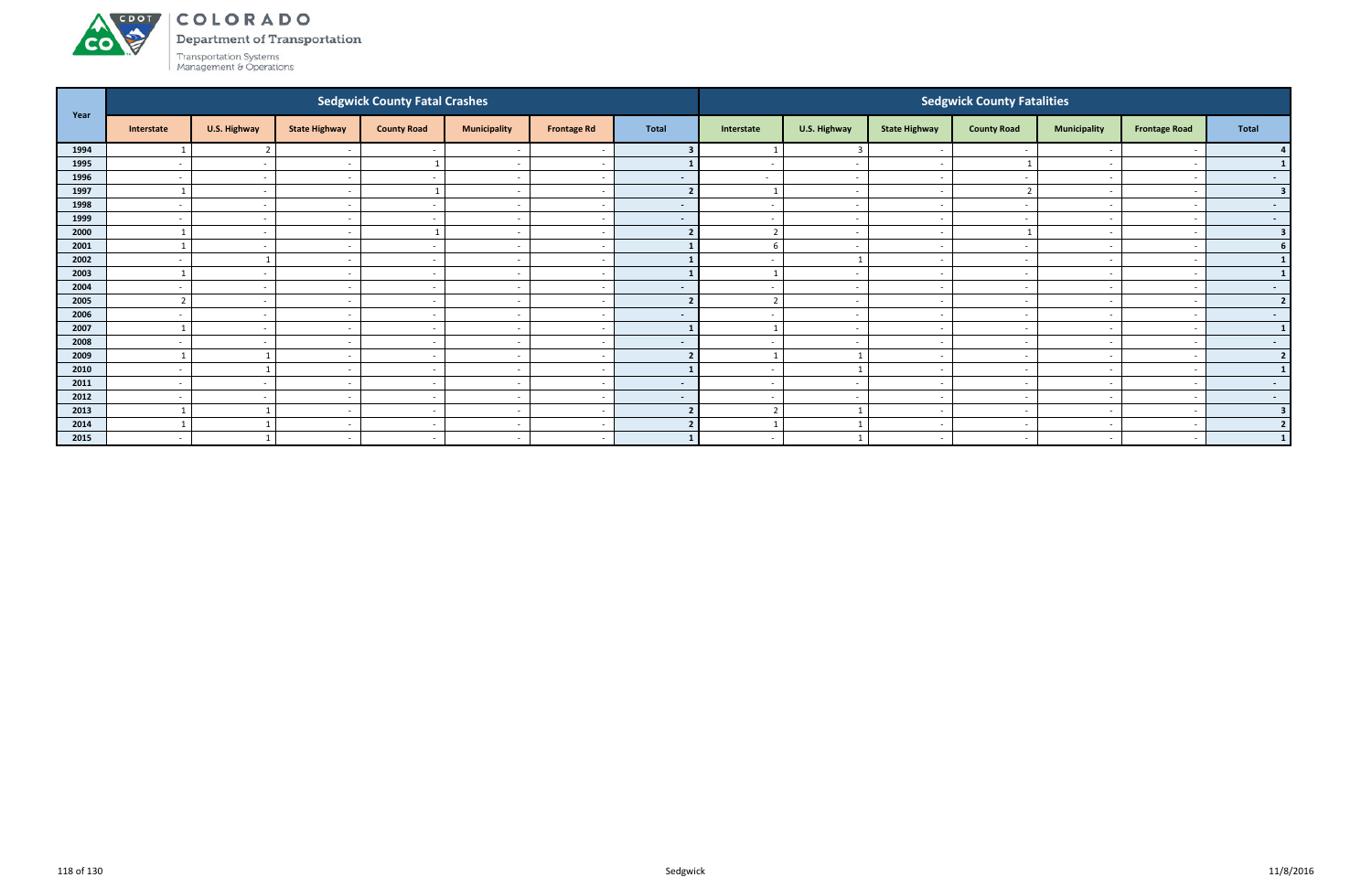**A**CDOT

**CO** 

Department of Transportation

|                                                                                                                                                                                                                                                                                                                                                                                                                                         |                                               |                                                 |                             |                                        |                                        |                                      | <b>Summit County Fatal Crashes</b>            |                                                                               |                                                 |                                       |                          |                                             |                         |
|-----------------------------------------------------------------------------------------------------------------------------------------------------------------------------------------------------------------------------------------------------------------------------------------------------------------------------------------------------------------------------------------------------------------------------------------|-----------------------------------------------|-------------------------------------------------|-----------------------------|----------------------------------------|----------------------------------------|--------------------------------------|-----------------------------------------------|-------------------------------------------------------------------------------|-------------------------------------------------|---------------------------------------|--------------------------|---------------------------------------------|-------------------------|
| Year                                                                                                                                                                                                                                                                                                                                                                                                                                    | <b>Rural-Principal</b><br>Arterial-Interstate | <b>Rural-Principal</b><br><b>Arterial-Other</b> | <b>Rural-Minor Arterial</b> | <b>Rural-Major</b><br><b>Collector</b> | <b>Rural-Minor</b><br><b>Collector</b> | Rural-Local Road Or<br><b>Street</b> | <b>Urban-Principal</b><br>Arterial-Interstate | Urban-Principal<br>Arterial-Other<br><b>Freeways Or</b><br><b>Expresswavs</b> | <b>Urban-Other</b><br><b>Principal Arterial</b> | <b>Urban-Minor</b><br><b>Arterial</b> | <b>Urban-Collector</b>   | <b>Urban-Local Road</b><br><b>Or Street</b> | <b>Total</b>            |
| 1994                                                                                                                                                                                                                                                                                                                                                                                                                                    |                                               |                                                 |                             | $\overline{4}$                         |                                        |                                      |                                               | $\overline{\phantom{a}}$                                                      |                                                 |                                       |                          |                                             |                         |
| 1995                                                                                                                                                                                                                                                                                                                                                                                                                                    | $\Delta$                                      |                                                 | $\overline{2}$              |                                        | $\overline{\phantom{a}}$               | $\overline{\phantom{a}}$             | $\overline{\phantom{a}}$                      | $\sim$                                                                        | $\overline{\phantom{a}}$                        | $\sim$                                | $\overline{\phantom{a}}$ | $\overline{\phantom{a}}$                    |                         |
| 1996                                                                                                                                                                                                                                                                                                                                                                                                                                    | $\overline{2}$                                |                                                 | $\overline{\phantom{a}}$    | $\sim$                                 | $\overline{\phantom{a}}$               |                                      | $\overline{\phantom{a}}$                      | $\sim$                                                                        | $\sim$                                          | $\sim$                                | $\overline{\phantom{a}}$ | $\overline{\phantom{a}}$                    | 3                       |
| 1997                                                                                                                                                                                                                                                                                                                                                                                                                                    | 3                                             |                                                 |                             | $\overline{3}$                         | $\overline{\phantom{0}}$               | ຳ                                    | $\overline{\phantom{a}}$                      | $\overline{a}$                                                                | $\overline{\phantom{a}}$                        | $\sim$                                | $\overline{\phantom{a}}$ | $\overline{\phantom{a}}$                    | 10                      |
| 1998                                                                                                                                                                                                                                                                                                                                                                                                                                    | $\overline{2}$                                |                                                 |                             | $\sim$                                 | $\overline{2}$                         |                                      |                                               | $\overline{a}$                                                                | $\overline{\phantom{0}}$                        | $\sim$                                | $\overline{\phantom{a}}$ | $\overline{\phantom{a}}$                    | 6                       |
| 1999                                                                                                                                                                                                                                                                                                                                                                                                                                    | $\overline{3}$                                | $\sim$                                          | $\mathcal{L}$               | $\sim$                                 | $\overline{\phantom{a}}$               |                                      |                                               | $\overline{a}$                                                                |                                                 | $\sim$                                |                          | $\overline{\phantom{a}}$                    | $\overline{7}$          |
| 2000                                                                                                                                                                                                                                                                                                                                                                                                                                    | 8                                             | $\overline{\phantom{a}}$                        | $\overline{3}$              |                                        |                                        | ຳ                                    |                                               | $\overline{a}$                                                                | $\overline{\phantom{a}}$                        | $\overline{\phantom{a}}$              |                          |                                             | 14                      |
| 2001                                                                                                                                                                                                                                                                                                                                                                                                                                    |                                               |                                                 |                             | $\sim$                                 |                                        |                                      |                                               | $\overline{a}$                                                                | $\overline{\phantom{a}}$                        | $\overline{\phantom{a}}$              |                          |                                             |                         |
| 2002<br>5<br>$\sim$<br>$\sim$<br>$\overline{\phantom{a}}$<br>$\sim$<br>$\overline{\phantom{a}}$<br>$\overline{\phantom{a}}$<br>$\overline{\phantom{a}}$<br>$\overline{\phantom{a}}$<br>$\sim$<br>$\sim$<br>$\overline{\phantom{a}}$<br>2003<br>$\overline{3}$<br>$\sim$<br>$\overline{\phantom{0}}$<br>$\overline{\phantom{a}}$<br>$\overline{\phantom{a}}$<br>$\sim$<br>$\sim$<br>$\overline{\phantom{a}}$<br>$\overline{\phantom{a}}$ |                                               |                                                 |                             |                                        |                                        |                                      |                                               |                                                                               |                                                 |                                       |                          |                                             |                         |
|                                                                                                                                                                                                                                                                                                                                                                                                                                         |                                               |                                                 |                             |                                        |                                        |                                      |                                               |                                                                               |                                                 |                                       |                          |                                             |                         |
| 2004<br>$\mathcal{D}$<br>$\sim$<br>$\overline{a}$<br>$\sim$<br>$\overline{\phantom{a}}$<br>$\overline{\phantom{a}}$<br>$\sim$<br>$\overline{\phantom{a}}$<br>$\sim$                                                                                                                                                                                                                                                                     |                                               |                                                 |                             |                                        |                                        |                                      |                                               |                                                                               |                                                 |                                       |                          |                                             |                         |
| 2005                                                                                                                                                                                                                                                                                                                                                                                                                                    | $\overline{3}$                                | $\overline{\phantom{a}}$                        |                             | $\sim$                                 | $\sim$                                 | $\overline{\phantom{a}}$             | $\sim$                                        | $\sim$                                                                        | $\sim$                                          | $\sim$                                | $\sim$                   | $\overline{\phantom{a}}$                    |                         |
| 2006                                                                                                                                                                                                                                                                                                                                                                                                                                    |                                               | $\overline{\phantom{a}}$                        | $\mathcal{L}$               | $\sim$                                 |                                        | $\overline{\phantom{a}}$             | $\overline{\phantom{a}}$                      | $\overline{a}$                                                                | $\overline{\phantom{a}}$                        | $\sim$                                | $\overline{\phantom{a}}$ | $\overline{\phantom{a}}$                    |                         |
| 2007                                                                                                                                                                                                                                                                                                                                                                                                                                    | $\overline{2}$                                |                                                 |                             |                                        |                                        |                                      |                                               | $\overline{a}$                                                                | $\overline{\phantom{a}}$                        | $\sim$                                |                          | $\overline{\phantom{a}}$                    |                         |
| 2008                                                                                                                                                                                                                                                                                                                                                                                                                                    | $\mathbf{\hat{z}}$                            |                                                 |                             | $\sim$                                 |                                        |                                      |                                               | $\overline{a}$                                                                |                                                 | $\overline{\phantom{a}}$              |                          |                                             | 3                       |
| 2009                                                                                                                                                                                                                                                                                                                                                                                                                                    | 3                                             | $\overline{\phantom{a}}$                        | $\overline{3}$              | $\sim$                                 | $\overline{\phantom{a}}$               | $\overline{\phantom{a}}$             |                                               | $\sim$                                                                        | $\overline{\phantom{a}}$                        | $\overline{\phantom{a}}$              | $\sim$                   | $\overline{\phantom{a}}$                    |                         |
| 2010                                                                                                                                                                                                                                                                                                                                                                                                                                    | ຳ                                             |                                                 |                             |                                        | $\overline{\phantom{a}}$               |                                      |                                               | $\overline{a}$                                                                | $\overline{\phantom{a}}$                        | $\overline{\phantom{a}}$              | ٠.                       | $\overline{\phantom{a}}$                    |                         |
| 2011                                                                                                                                                                                                                                                                                                                                                                                                                                    | 3                                             | $\sim$                                          | ຳ                           |                                        |                                        |                                      | $\overline{\phantom{a}}$                      | $\sim$                                                                        | $\sim$                                          | $\sim$                                | $\sim$                   | $\overline{\phantom{a}}$                    |                         |
| 2012                                                                                                                                                                                                                                                                                                                                                                                                                                    |                                               | $\overline{\phantom{a}}$                        |                             | $\sim$                                 | $\overline{\phantom{a}}$               |                                      |                                               | $\overline{a}$                                                                | $\sim$                                          | $\sim$                                | $\sim$                   | $\overline{\phantom{a}}$                    |                         |
| 2013                                                                                                                                                                                                                                                                                                                                                                                                                                    |                                               | $\sim$                                          | $\overline{\phantom{a}}$    | $\sim$                                 | $\overline{\phantom{a}}$               | $\overline{\phantom{a}}$             | $\overline{a}$                                | $\sim$                                                                        | $\overline{\phantom{a}}$                        | $\sim$                                | $\overline{\phantom{a}}$ | $\overline{\phantom{a}}$                    |                         |
| 2014                                                                                                                                                                                                                                                                                                                                                                                                                                    |                                               | $\overline{\phantom{a}}$                        | $\overline{2}$              | $\sim$                                 | $\overline{\phantom{a}}$               | $\overline{\phantom{a}}$             | $\sim$                                        | $\overline{a}$                                                                | $\overline{\phantom{a}}$                        | $\sim$                                | $\sim$                   | $\overline{\phantom{a}}$                    | $\overline{\mathbf{3}}$ |
| 2015                                                                                                                                                                                                                                                                                                                                                                                                                                    | $\overline{\phantom{0}}$                      |                                                 | $\overline{\phantom{a}}$    | $\sim$                                 | $\overline{\phantom{0}}$               | - -                                  |                                               | $\overline{\phantom{0}}$                                                      | $\overline{\phantom{0}}$                        |                                       | - -                      |                                             | $\overline{\mathbf{3}}$ |
|                                                                                                                                                                                                                                                                                                                                                                                                                                         |                                               |                                                 |                             |                                        |                                        |                                      | <b>Summit County Estalities</b>               |                                                                               |                                                 |                                       |                          |                                             |                         |

|      |                                               |                                                 |                             |                                        |                                        |                                             | <b>Summit County Fatalities</b>        |                                                                                      |                                          |                                       |                          |                                             |                |
|------|-----------------------------------------------|-------------------------------------------------|-----------------------------|----------------------------------------|----------------------------------------|---------------------------------------------|----------------------------------------|--------------------------------------------------------------------------------------|------------------------------------------|---------------------------------------|--------------------------|---------------------------------------------|----------------|
| Year | <b>Rural-Principal</b><br>Arterial-Interstate | <b>Rural-Principal</b><br><b>Arterial-Other</b> | <b>Rural-Minor Arterial</b> | <b>Rural-Major</b><br><b>Collector</b> | <b>Rural-Minor</b><br><b>Collector</b> | <b>Rural-Local Road Or</b><br><b>Street</b> | Urban-Principal<br>Arterial-Interstate | Urban-Principal<br><b>Arterial-Other</b><br><b>Freeways Or</b><br><b>Expresswavs</b> | Urban-Other<br><b>Principal Arterial</b> | <b>Urban-Minor</b><br><b>Arterial</b> | <b>Urban-Collector</b>   | <b>Urban-Local Road</b><br><b>Or Street</b> | Total          |
| 1994 |                                               |                                                 |                             |                                        |                                        |                                             |                                        |                                                                                      |                                          |                                       |                          |                                             |                |
| 1995 |                                               |                                                 |                             |                                        |                                        |                                             |                                        | $\overline{\phantom{a}}$                                                             |                                          |                                       |                          |                                             |                |
| 1996 | $\overline{2}$                                |                                                 |                             | $\sim$                                 | $\overline{\phantom{a}}$               | $\sim$                                      | $\sim$                                 | $\sim$                                                                               | $\sim$                                   | $\sim$                                | $\overline{\phantom{a}}$ | $\overline{\phantom{a}}$                    |                |
| 1997 | $\mathbf{3}$                                  |                                                 |                             | 3                                      |                                        |                                             |                                        | $\overline{\phantom{a}}$                                                             | $\overline{\phantom{a}}$                 | $\overline{\phantom{a}}$              |                          | $\overline{\phantom{a}}$                    | 11             |
| 1998 | $\mathbf{r}$                                  | $\overline{\phantom{a}}$                        |                             | $\sim$                                 | $\sqrt{ }$                             |                                             |                                        | $\overline{\phantom{a}}$                                                             | $\overline{\phantom{a}}$                 | $\overline{\phantom{a}}$              |                          | $\overline{\phantom{a}}$                    |                |
| 1999 | $\overline{3}$                                |                                                 |                             |                                        |                                        |                                             |                                        | $\overline{\phantom{0}}$                                                             |                                          | $\overline{\phantom{a}}$              |                          | $\overline{\phantom{a}}$                    | $\overline{7}$ |
| 2000 | q                                             | $\overline{\phantom{a}}$                        |                             |                                        |                                        |                                             |                                        | $\overline{\phantom{0}}$                                                             | $\overline{\phantom{a}}$                 | $\overline{\phantom{0}}$              |                          | $\overline{\phantom{0}}$                    | $17$           |
| 2001 | 4                                             | $\sim$                                          | $\sim$                      | $\sim$                                 | $\overline{\phantom{a}}$               | $\sim$                                      | $\sim$                                 | $\sim$                                                                               | $\overline{\phantom{a}}$                 | $\sim$                                | $\overline{\phantom{a}}$ | $\overline{\phantom{a}}$                    |                |
| 2002 | 5                                             | $\overline{\phantom{a}}$                        |                             | $\sim$                                 |                                        | $\sim$                                      |                                        | $\overline{\phantom{a}}$                                                             | $\overline{\phantom{a}}$                 | $\overline{\phantom{a}}$              |                          | $\overline{\phantom{a}}$                    |                |
| 2003 |                                               |                                                 |                             | $\sim$                                 |                                        |                                             |                                        | $\overline{\phantom{0}}$                                                             | $\overline{\phantom{a}}$                 |                                       |                          | $\overline{\phantom{a}}$                    | 11             |
| 2004 |                                               | $\overline{3}$                                  |                             | $\sim$                                 |                                        |                                             |                                        | $\overline{\phantom{0}}$                                                             |                                          | $\overline{\phantom{0}}$              |                          | $\overline{\phantom{a}}$                    |                |
| 2005 | $\overline{3}$                                | $\overline{\phantom{a}}$                        |                             | $\sim$                                 | $\overline{\phantom{0}}$               |                                             |                                        | $\sim$                                                                               | $\blacksquare$                           | $\overline{\phantom{a}}$              |                          | $\overline{\phantom{a}}$                    |                |
| 2006 | $\mathbf{1}$                                  | $\overline{\phantom{0}}$                        |                             | $\sim$                                 |                                        | $\overline{\phantom{a}}$                    |                                        | $\overline{\phantom{0}}$                                                             | $\overline{\phantom{a}}$                 | $\overline{\phantom{0}}$              |                          | $\overline{\phantom{0}}$                    |                |
| 2007 | $\overline{2}$                                |                                                 |                             |                                        |                                        |                                             |                                        | $\overline{\phantom{0}}$                                                             | $\overline{\phantom{a}}$                 | $\overline{\phantom{a}}$              |                          | $\overline{\phantom{a}}$                    |                |
| 2008 |                                               |                                                 |                             |                                        |                                        |                                             |                                        | $\overline{\phantom{a}}$                                                             |                                          |                                       |                          |                                             |                |
| 2009 | $\overline{3}$                                |                                                 | $\mathcal{L}$               |                                        |                                        |                                             |                                        | $\overline{\phantom{a}}$                                                             | $\overline{\phantom{0}}$                 |                                       |                          | $\overline{\phantom{a}}$                    |                |
| 2010 | $\overline{2}$                                |                                                 |                             |                                        | $\sim$                                 | $\sim$                                      | $\overline{\phantom{a}}$               | $\sim$                                                                               | $\sim$                                   | $\overline{\phantom{a}}$              | $\overline{\phantom{a}}$ | $\overline{\phantom{a}}$                    |                |
| 2011 | 3                                             |                                                 |                             |                                        |                                        |                                             |                                        | $\overline{a}$                                                                       | $\overline{\phantom{a}}$                 | $\overline{\phantom{a}}$              |                          | $\overline{\phantom{a}}$                    |                |
| 2012 | $\mathbf{r}$                                  | $\sim$                                          |                             | $\sim$                                 |                                        | $\sim$                                      |                                        | $\overline{\phantom{0}}$                                                             | $\overline{\phantom{a}}$                 | $\sim$                                |                          | $\overline{\phantom{a}}$                    |                |
| 2013 |                                               | $\overline{\phantom{a}}$                        |                             |                                        |                                        |                                             |                                        | $\overline{\phantom{0}}$                                                             |                                          |                                       |                          | $\overline{\phantom{a}}$                    |                |
| 2014 |                                               | $\sim$                                          | $\mathbf{r}$                | $\sim$                                 | $\overline{\phantom{a}}$               | $\sim$                                      |                                        | $\overline{\phantom{0}}$                                                             | $\overline{\phantom{a}}$                 | $\sim$                                |                          | $\overline{\phantom{0}}$                    |                |
| 2015 |                                               |                                                 |                             | $\sim$                                 | $\sim$                                 | $\sim$                                      |                                        | $\overline{\phantom{0}}$                                                             | $\overline{\phantom{a}}$                 |                                       |                          |                                             |                |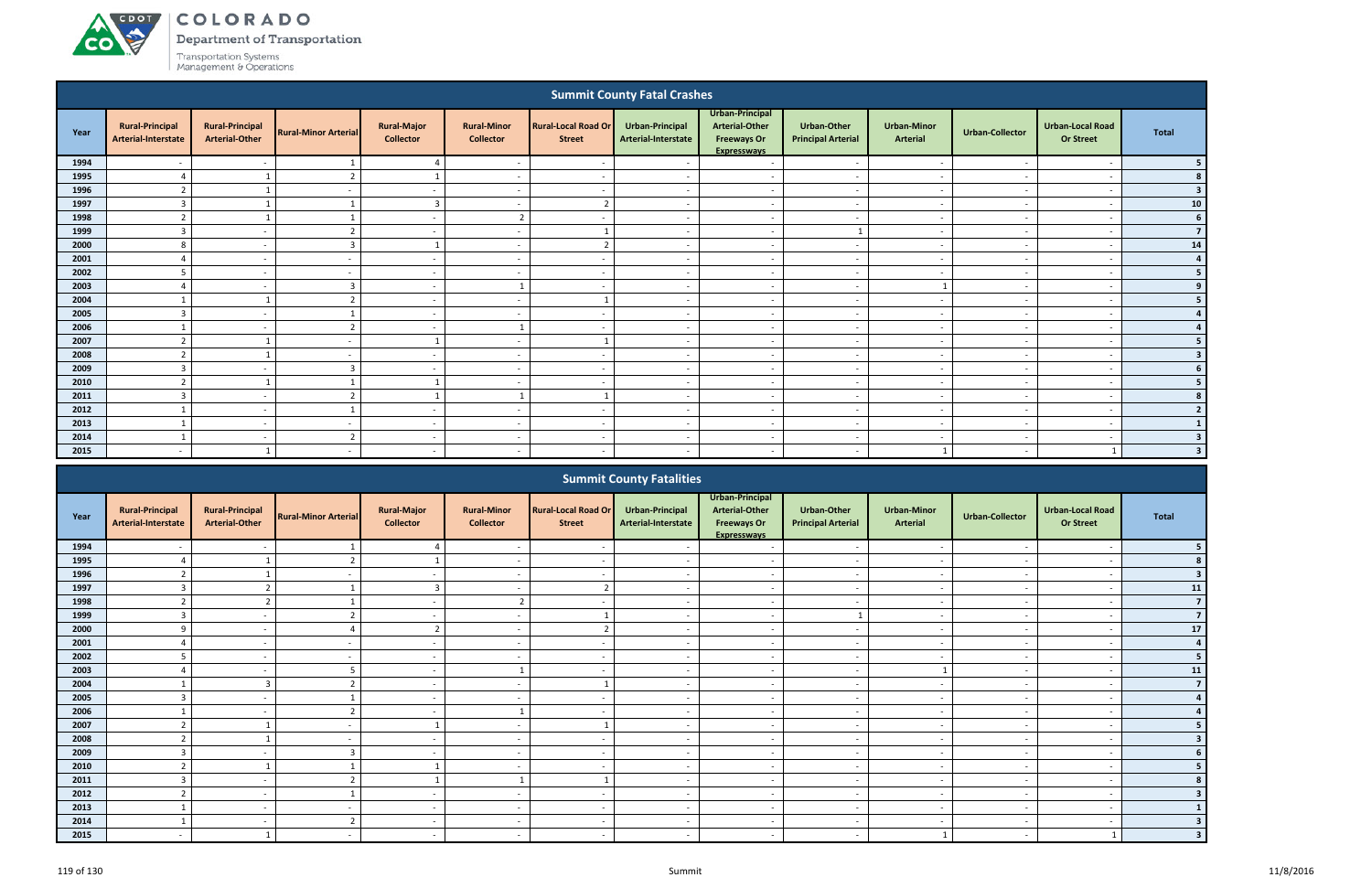Department of Transportation



ACDOT

| Year |                          |                |                          | <b>Summit County Fatal Crashes</b> |                          |                          |              |                   |                          |                          | <b>Summit County Fatalities</b> |                          |                          |                         |
|------|--------------------------|----------------|--------------------------|------------------------------------|--------------------------|--------------------------|--------------|-------------------|--------------------------|--------------------------|---------------------------------|--------------------------|--------------------------|-------------------------|
|      | Interstate               | U.S. Highway   | <b>State Highway</b>     | <b>County Road</b>                 | <b>Municipality</b>      | <b>Frontage Rd</b>       | <b>Total</b> | Interstate        | U.S. Highway             | <b>State Highway</b>     | <b>County Road</b>              | <b>Municipality</b>      | <b>Frontage Road</b>     | <b>Total</b>            |
| 1994 |                          | ຳ              |                          |                                    |                          |                          |              |                   | $\overline{2}$           |                          |                                 |                          |                          |                         |
| 1995 |                          | $\sim$         |                          |                                    | $\overline{\phantom{a}}$ | - -                      |              |                   | $\overline{\phantom{a}}$ |                          |                                 | $\overline{\phantom{0}}$ |                          |                         |
| 1996 |                          | $\sim$         |                          |                                    | $\overline{\phantom{a}}$ |                          |              | $\overline{2}$    | $\sim$                   |                          |                                 | $\sim$                   |                          | 3                       |
| 1997 | $\mathbf{3}$             | $\overline{2}$ |                          |                                    | $\overline{\phantom{a}}$ |                          | 10           | 3                 | $\overline{2}$           | $\overline{3}$           |                                 |                          |                          | 11                      |
| 1998 |                          | $\sim$         |                          | $\overline{\phantom{a}}$           | $\overline{\phantom{a}}$ |                          |              |                   | $\overline{a}$           |                          |                                 |                          |                          | $\overline{7}$          |
| 1999 |                          | $\sim$         |                          |                                    |                          |                          |              |                   | $\overline{a}$           | 3                        |                                 |                          |                          | $\overline{7}$          |
| 2000 |                          | $\sim$         |                          | $\mathbf{r}$                       | $\overline{\phantom{a}}$ |                          | 14           | 9                 | $\overline{\phantom{a}}$ | 6                        |                                 |                          |                          | 17                      |
| 2001 |                          | $\sim$         |                          | $\sim$                             | $\overline{\phantom{a}}$ |                          |              |                   | $\sim$                   | $\sim$                   |                                 | $\overline{\phantom{0}}$ |                          | $\overline{4}$          |
| 2002 |                          | $\sim$         |                          |                                    | $\overline{\phantom{a}}$ |                          |              |                   | $\overline{\phantom{a}}$ | $\overline{\phantom{a}}$ |                                 |                          |                          | 5                       |
| 2003 |                          |                |                          |                                    | $\overline{\phantom{a}}$ |                          |              |                   | - 1                      |                          |                                 | $\overline{\phantom{0}}$ |                          | 11                      |
| 2004 |                          | $\sim$         |                          |                                    | $\overline{\phantom{a}}$ |                          |              |                   | $\overline{\phantom{a}}$ |                          |                                 |                          |                          | $\overline{7}$          |
| 2005 |                          | $\sim$         |                          |                                    | $\overline{\phantom{a}}$ |                          |              | ຳ                 | $\overline{\phantom{a}}$ |                          |                                 |                          |                          | $\overline{4}$          |
| 2006 |                          | $\sim$         |                          |                                    | $\overline{\phantom{a}}$ |                          |              |                   | $\overline{a}$           | ຳ                        |                                 | $\sim$                   |                          |                         |
| 2007 | $\overline{2}$           | $\sim$         |                          |                                    |                          |                          |              | $\overline{2}$    | $\overline{\phantom{a}}$ |                          |                                 | $\mathbf{1}$             |                          |                         |
| 2008 |                          | $\sim$         |                          |                                    | $\overline{\phantom{a}}$ |                          |              |                   | $\overline{\phantom{a}}$ |                          |                                 | $\overline{\phantom{a}}$ |                          | $\overline{\mathbf{3}}$ |
| 2009 | ्द                       | $\sim$         |                          |                                    | $\overline{\phantom{a}}$ | - 11                     |              | 3                 | $\overline{\phantom{a}}$ | 3                        |                                 | $\overline{\phantom{0}}$ |                          |                         |
| 2010 | $\mathbf{a}$             | $\sim$         |                          |                                    | $\overline{\phantom{a}}$ |                          |              | $\mathbf{\hat{}}$ | $\overline{a}$           | $\mathbf{\overline{a}}$  |                                 |                          |                          | 5 <sub>1</sub>          |
| 2011 | $\mathbf{R}$             |                |                          | Е                                  | $\overline{\phantom{a}}$ | <u>т</u>                 |              | $\overline{3}$    | - 1                      |                          |                                 | $\overline{\phantom{0}}$ |                          | 8                       |
| 2012 |                          |                | $\overline{\phantom{a}}$ | $\sim$                             | $\overline{\phantom{a}}$ | $\overline{\phantom{a}}$ |              | $\overline{2}$    | $\mathbf{1}$             | $\sim$                   | $\overline{\phantom{a}}$        | $\overline{\phantom{0}}$ |                          |                         |
| 2013 |                          | $\sim$         |                          | $\sim$                             | $\overline{\phantom{a}}$ |                          |              |                   | $\overline{a}$           | $\sim$                   |                                 | $\overline{\phantom{0}}$ |                          |                         |
| 2014 |                          | $\sim$         |                          | $\sim$                             | $\overline{\phantom{a}}$ | $\overline{\phantom{a}}$ |              |                   | $\overline{\phantom{a}}$ | ຳ                        |                                 | $\overline{\phantom{0}}$ |                          |                         |
| 2015 | $\overline{\phantom{0}}$ | $\sim$         |                          | $\sim$                             |                          |                          | $\bullet$    |                   | $\overline{a}$           | $\mathbf{\overline{a}}$  |                                 | $\mathbf{1}$             | $\overline{\phantom{0}}$ | $\overline{3}$          |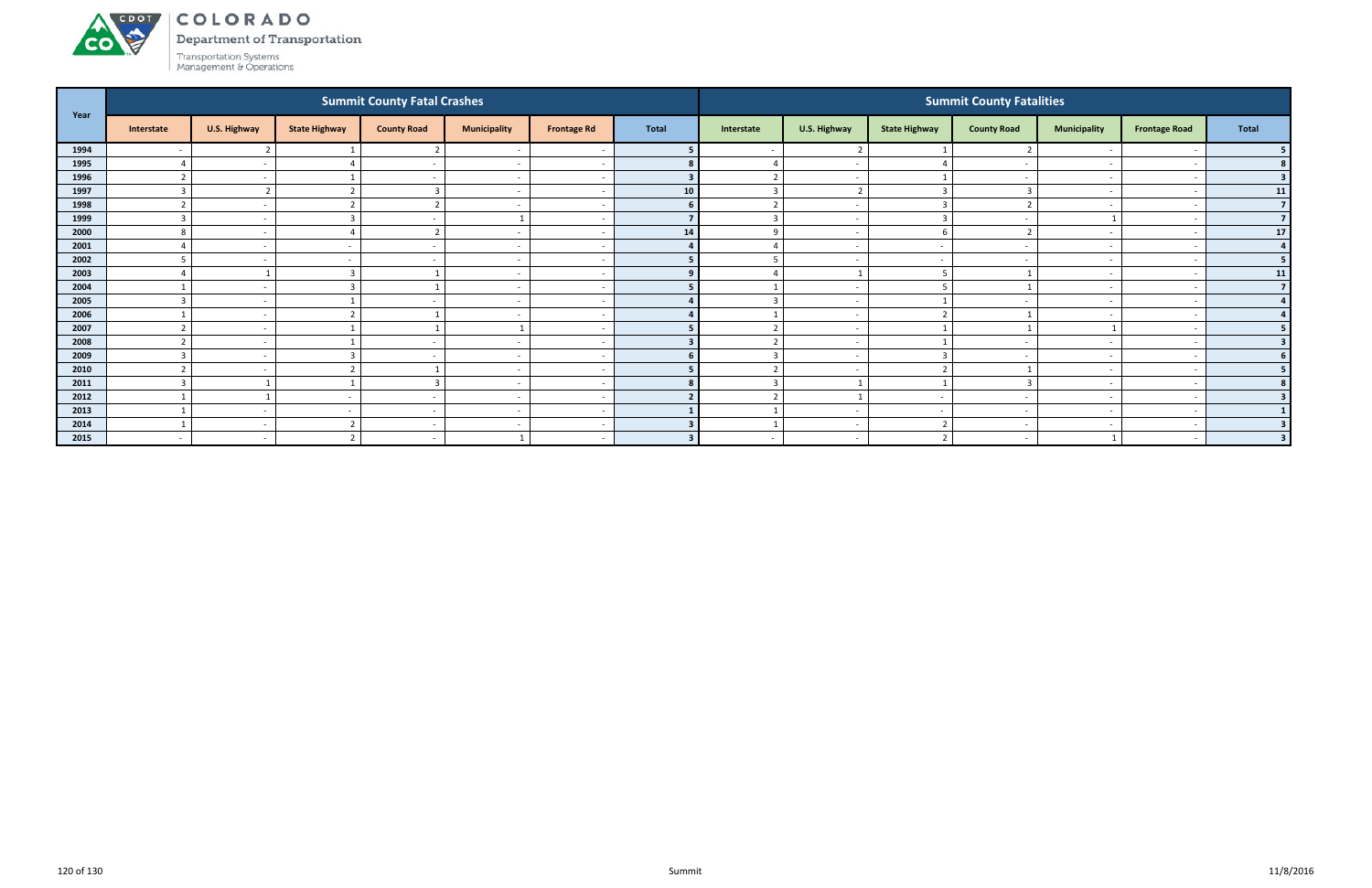**CO** 

Department of Transportation

|                                                                                                                                                                                                                                                                                                                                                                                                                                                                    |                                               |                                                 |                             |                                        |                                        |                                             | <b>Teller County Fatal Crashes</b>            |                                                                                      |                                                 |                                       |                          |                                             |                         |  |
|--------------------------------------------------------------------------------------------------------------------------------------------------------------------------------------------------------------------------------------------------------------------------------------------------------------------------------------------------------------------------------------------------------------------------------------------------------------------|-----------------------------------------------|-------------------------------------------------|-----------------------------|----------------------------------------|----------------------------------------|---------------------------------------------|-----------------------------------------------|--------------------------------------------------------------------------------------|-------------------------------------------------|---------------------------------------|--------------------------|---------------------------------------------|-------------------------|--|
| Year                                                                                                                                                                                                                                                                                                                                                                                                                                                               | <b>Rural-Principal</b><br>Arterial-Interstate | <b>Rural-Principal</b><br><b>Arterial-Other</b> | <b>Rural-Minor Arterial</b> | <b>Rural-Major</b><br><b>Collector</b> | <b>Rural-Minor</b><br><b>Collector</b> | <b>Rural-Local Road Or</b><br><b>Street</b> | <b>Urban-Principal</b><br>Arterial-Interstate | Urban-Principal<br><b>Arterial-Other</b><br><b>Freeways Or</b><br><b>Expresswavs</b> | <b>Urban-Other</b><br><b>Principal Arterial</b> | <b>Urban-Minor</b><br><b>Arterial</b> | <b>Urban-Collector</b>   | <b>Urban-Local Road</b><br><b>Or Street</b> | <b>Total</b>            |  |
| 1994                                                                                                                                                                                                                                                                                                                                                                                                                                                               |                                               | $\sim$                                          |                             |                                        | $\overline{\phantom{a}}$               |                                             |                                               | $\overline{\phantom{a}}$                                                             | $\overline{\phantom{a}}$                        | $\sim$                                |                          | . —                                         |                         |  |
| 1995                                                                                                                                                                                                                                                                                                                                                                                                                                                               |                                               | $\overline{\phantom{a}}$                        | 3                           | $\overline{2}$                         | $\overline{a}$                         | $\overline{\phantom{a}}$                    | $\overline{a}$                                | $\sim$                                                                               | $\overline{\phantom{a}}$                        | $\overline{\phantom{a}}$              | $\sim$                   | $\overline{\phantom{a}}$                    |                         |  |
| 1996                                                                                                                                                                                                                                                                                                                                                                                                                                                               | $\overline{\phantom{a}}$                      | $\overline{\phantom{a}}$                        | ຳ                           | $\overline{2}$                         | $\overline{\phantom{a}}$               | $\sim$                                      | $\overline{\phantom{a}}$                      | $\overline{\phantom{a}}$                                                             | $\overline{a}$                                  | $\overline{\phantom{a}}$              | $\overline{\phantom{a}}$ | $\overline{\phantom{a}}$                    |                         |  |
| 1997                                                                                                                                                                                                                                                                                                                                                                                                                                                               | $\overline{\phantom{a}}$                      | $\sim$                                          | $\overline{\phantom{0}}$    | $\overline{2}$                         | $\overline{\phantom{a}}$               |                                             | $\sim$                                        | $\sim$                                                                               | $\overline{a}$                                  | $\sim$                                | $\sim$                   | $\overline{\phantom{a}}$                    |                         |  |
| 1998                                                                                                                                                                                                                                                                                                                                                                                                                                                               | $\overline{\phantom{a}}$                      | $\overline{2}$                                  |                             | $\sim$                                 | $\overline{\phantom{a}}$               | $\overline{2}$                              | $\sim$                                        | $\sim$                                                                               | $\overline{a}$                                  | $\sim$                                | $\overline{\phantom{a}}$ | $\overline{\phantom{a}}$                    |                         |  |
| 1999                                                                                                                                                                                                                                                                                                                                                                                                                                                               | $\overline{\phantom{a}}$                      | $\overline{3}$                                  | $\sim$                      | $\sim$                                 | $\overline{\phantom{a}}$               | $\overline{2}$                              | $\overline{\phantom{a}}$                      | $\sim$                                                                               | $\overline{\phantom{a}}$                        | $\overline{\phantom{a}}$              | $\sim$                   | $\overline{\phantom{a}}$                    |                         |  |
| 2000                                                                                                                                                                                                                                                                                                                                                                                                                                                               | $\overline{\phantom{a}}$                      | $\overline{2}$                                  | $\overline{2}$              | $\sim$                                 | $\mathbf{1}$                           | $\overline{\phantom{a}}$                    | $\overline{a}$                                | $\overline{a}$                                                                       | $\sim$                                          | $\overline{\phantom{a}}$              | $\sim$                   | $\overline{\phantom{a}}$                    |                         |  |
| 2001                                                                                                                                                                                                                                                                                                                                                                                                                                                               | $\overline{\phantom{a}}$                      | $\overline{a}$                                  |                             | $\overline{\mathbf{1}}$                | $\overline{a}$                         | $\overline{\phantom{0}}$                    | $\sim$                                        | $\overline{a}$                                                                       | $\overline{a}$                                  | $\sim$                                | $\overline{\phantom{a}}$ | $\overline{\phantom{a}}$                    | 3                       |  |
| 2002                                                                                                                                                                                                                                                                                                                                                                                                                                                               | $\overline{\phantom{a}}$                      | 1                                               | $\overline{3}$              | $\overline{2}$                         | 1                                      | $\sim$                                      | $\sim$                                        | $\overline{\phantom{a}}$                                                             | $\sim$                                          | $\sim$                                | $\sim$                   | $\overline{\phantom{a}}$                    | $\overline{\mathbf{z}}$ |  |
| 2003<br>$\overline{2}$<br>$\overline{\phantom{a}}$<br>$\overline{a}$<br>$\overline{\phantom{a}}$<br>$\overline{\phantom{a}}$<br>$\overline{\phantom{a}}$<br>$\overline{\phantom{a}}$<br>$\overline{\phantom{a}}$<br>$\overline{\phantom{a}}$<br>2004<br>$\overline{\phantom{a}}$<br>$\overline{a}$<br>$\overline{\phantom{a}}$<br>$\overline{\phantom{a}}$<br>$\overline{\phantom{a}}$<br>$\sim$<br>$\overline{\phantom{a}}$<br>$\sim$<br>$\overline{\phantom{a}}$ |                                               |                                                 |                             |                                        |                                        |                                             |                                               |                                                                                      |                                                 |                                       |                          |                                             |                         |  |
| $\overline{\phantom{a}}$<br>$\overline{\phantom{a}}$<br>$\overline{a}$<br>$\overline{\phantom{a}}$<br>$\overline{a}$<br>$\overline{a}$<br>$\overline{\phantom{a}}$<br>$\overline{\phantom{a}}$<br>$\sim$<br>$\overline{\phantom{a}}$                                                                                                                                                                                                                               |                                               |                                                 |                             |                                        |                                        |                                             |                                               |                                                                                      |                                                 |                                       |                          |                                             |                         |  |
| 2005                                                                                                                                                                                                                                                                                                                                                                                                                                                               |                                               |                                                 |                             |                                        |                                        |                                             |                                               |                                                                                      |                                                 |                                       |                          |                                             | $\overline{\mathbf{3}}$ |  |
| 2006                                                                                                                                                                                                                                                                                                                                                                                                                                                               | $\overline{\phantom{a}}$                      |                                                 |                             | $\overline{\phantom{a}}$               |                                        | $\sim$                                      | $\overline{a}$                                | $\sim$                                                                               | $\sim$                                          | $\overline{\phantom{a}}$              | $\sim$                   | $\overline{\phantom{a}}$                    | -3                      |  |
| 2007                                                                                                                                                                                                                                                                                                                                                                                                                                                               | $\overline{\phantom{a}}$                      | $\sim$                                          | $\sim$                      | -1                                     | $\overline{\phantom{a}}$               | $\overline{\phantom{a}}$                    | $\overline{\phantom{a}}$                      | $\sim$                                                                               | $\overline{a}$                                  | $\sim$                                | $\sim$                   | $\overline{\phantom{a}}$                    |                         |  |
| 2008                                                                                                                                                                                                                                                                                                                                                                                                                                                               | $\overline{\phantom{a}}$                      | $\mathbf{1}$                                    |                             | $\sim$                                 | $\overline{\phantom{a}}$               | $\sim$                                      | $\overline{\phantom{a}}$                      | $\sim$                                                                               | $\overline{a}$                                  | $\sim$                                | $\sim$                   | $\overline{\phantom{a}}$                    | $\overline{2}$          |  |
| 2009                                                                                                                                                                                                                                                                                                                                                                                                                                                               | $\overline{\phantom{a}}$                      | $\overline{a}$                                  | $\mathcal{P}$               | $\sim$                                 | $\overline{a}$                         | $\sim$                                      | $\sim$                                        | $\sim$                                                                               | $\overline{a}$                                  | $\sim$                                | $\sim$                   | $\overline{\phantom{a}}$                    | $\overline{2}$          |  |
| 2010                                                                                                                                                                                                                                                                                                                                                                                                                                                               | $\overline{\phantom{a}}$                      | $\overline{\phantom{a}}$                        |                             | 1                                      | $\overline{a}$                         | $\overline{\phantom{a}}$                    | $\sim$                                        | $\overline{a}$                                                                       | $\overline{a}$                                  | $\overline{\phantom{a}}$              | $\sim$                   | $\overline{\phantom{a}}$                    | $\overline{2}$          |  |
| 2011                                                                                                                                                                                                                                                                                                                                                                                                                                                               | $\overline{\phantom{a}}$                      | $\overline{\phantom{a}}$                        |                             | $\sim$                                 | $\overline{a}$                         | $\overline{\phantom{a}}$                    | $\sim$                                        | $\sim$                                                                               | $\overline{a}$                                  | $\overline{\phantom{a}}$              | $\sim$                   | $\overline{\phantom{a}}$                    | $1\vert$                |  |
| 2012                                                                                                                                                                                                                                                                                                                                                                                                                                                               | $\overline{\phantom{a}}$                      | $\overline{a}$                                  | $\overline{\phantom{a}}$    | $\sim$                                 | $\overline{\phantom{0}}$               | $\overline{1}$                              | $\overline{\phantom{a}}$                      | $\overline{a}$                                                                       | $\overline{\phantom{0}}$                        | $\sim$                                | $\overline{\phantom{a}}$ | $\overline{\phantom{a}}$                    | $\mathbf{1}$            |  |
| 2013                                                                                                                                                                                                                                                                                                                                                                                                                                                               | $\overline{\phantom{a}}$                      | $\mathbf{1}$                                    | $\overline{2}$              | $\overline{2}$                         | $\overline{a}$                         | $\overline{\phantom{a}}$                    | $\overline{\phantom{a}}$                      | $\overline{a}$                                                                       | $\overline{a}$                                  | $\overline{\phantom{a}}$              | $\overline{a}$           | $\overline{\phantom{a}}$                    | -5                      |  |
| 2014                                                                                                                                                                                                                                                                                                                                                                                                                                                               | $\overline{\phantom{a}}$                      | $\overline{\phantom{a}}$                        |                             | $\sim$                                 |                                        | $\overline{\phantom{a}}$                    | $\overline{\phantom{a}}$                      | $\overline{\phantom{a}}$                                                             | $\overline{\phantom{a}}$                        | $\overline{\phantom{a}}$              | <b>.</b>                 | $\overline{\phantom{a}}$                    | $\overline{2}$          |  |
| 2015                                                                                                                                                                                                                                                                                                                                                                                                                                                               | $\overline{\phantom{a}}$                      | $\overline{\phantom{a}}$                        |                             | $\overline{2}$                         | $\overline{\phantom{a}}$               | $\overline{\phantom{a}}$                    | $\overline{\phantom{a}}$                      | $\overline{\phantom{a}}$                                                             | -1                                              | $\overline{\phantom{a}}$              | $\sim$                   | $\overline{\phantom{a}}$                    |                         |  |
|                                                                                                                                                                                                                                                                                                                                                                                                                                                                    |                                               |                                                 |                             |                                        |                                        |                                             | <b>Teller County Fatalities</b>               |                                                                                      |                                                 |                                       |                          |                                             |                         |  |

|      |                                               |                                                 |                             |                                        |                                        |                                             | <b>Teller County Fatalities</b>        |                                                                                      |                                                 |                                       |                          |                                             |       |
|------|-----------------------------------------------|-------------------------------------------------|-----------------------------|----------------------------------------|----------------------------------------|---------------------------------------------|----------------------------------------|--------------------------------------------------------------------------------------|-------------------------------------------------|---------------------------------------|--------------------------|---------------------------------------------|-------|
| Year | <b>Rural-Principal</b><br>Arterial-Interstate | <b>Rural-Principal</b><br><b>Arterial-Other</b> | <b>Rural-Minor Arterial</b> | <b>Rural-Major</b><br><b>Collector</b> | <b>Rural-Minor</b><br><b>Collector</b> | <b>Rural-Local Road Or</b><br><b>Street</b> | Urban-Principal<br>Arterial-Interstate | Urban-Principal<br><b>Arterial-Other</b><br><b>Freeways Or</b><br><b>Expresswavs</b> | <b>Urban-Other</b><br><b>Principal Arterial</b> | <b>Urban-Minor</b><br><b>Arterial</b> | <b>Urban-Collector</b>   | <b>Urban-Local Road</b><br><b>Or Street</b> | Total |
| 1994 |                                               |                                                 |                             |                                        |                                        |                                             |                                        |                                                                                      |                                                 |                                       |                          |                                             |       |
| 1995 |                                               |                                                 |                             |                                        |                                        |                                             |                                        | $\overline{\phantom{a}}$                                                             | $\overline{\phantom{a}}$                        |                                       |                          |                                             |       |
| 1996 | $\sim$                                        | $\sim$                                          | $\mathbf{R}$                |                                        | $\overline{a}$                         | $\sim$                                      | $\sim$                                 | $\overline{\phantom{a}}$                                                             | $\overline{\phantom{a}}$                        | $\sim$                                | $\sim$                   | $\overline{\phantom{a}}$                    |       |
| 1997 |                                               |                                                 |                             | $\mathcal{L}$                          |                                        |                                             |                                        | $\overline{\phantom{a}}$                                                             | $\overline{\phantom{a}}$                        | $\overline{\phantom{a}}$              |                          |                                             |       |
| 1998 |                                               |                                                 |                             | $\sim$                                 |                                        | ຳ                                           |                                        | $\overline{\phantom{a}}$                                                             | $\overline{\phantom{a}}$                        | $\sim$                                |                          |                                             |       |
| 1999 |                                               | 3                                               |                             |                                        |                                        | $\overline{\phantom{a}}$                    |                                        | $\overline{\phantom{a}}$                                                             | $\overline{\phantom{a}}$                        | $\overline{\phantom{a}}$              |                          |                                             |       |
| 2000 |                                               |                                                 |                             | $\sim$                                 |                                        | $\overline{\phantom{a}}$                    |                                        | $\overline{\phantom{0}}$                                                             | $\overline{\phantom{a}}$                        | $\overline{\phantom{0}}$              |                          |                                             |       |
| 2001 | $\sim$                                        | $\sim$                                          |                             |                                        | $\overline{a}$                         |                                             | $\sim$                                 | $\overline{\phantom{a}}$                                                             | $\overline{\phantom{a}}$                        | $\overline{\phantom{a}}$              | $\overline{\phantom{a}}$ | $\overline{\phantom{a}}$                    |       |
| 2002 |                                               |                                                 | ຳ                           | ຳ                                      |                                        | $\overline{\phantom{a}}$                    |                                        |                                                                                      | $\overline{\phantom{a}}$                        | $\overline{\phantom{a}}$              |                          |                                             |       |
| 2003 |                                               |                                                 |                             |                                        |                                        | $\overline{\phantom{a}}$                    |                                        |                                                                                      | $\overline{\phantom{a}}$                        | $\sim$                                | $\overline{\phantom{a}}$ |                                             |       |
| 2004 |                                               |                                                 |                             |                                        |                                        | $\overline{\phantom{0}}$                    |                                        | $\overline{\phantom{a}}$                                                             | $\overline{\phantom{a}}$                        | $\overline{\phantom{0}}$              |                          |                                             |       |
| 2005 |                                               |                                                 |                             | $\sim$                                 | $\overline{\phantom{a}}$               | $\sim$                                      |                                        | $\sim$                                                                               | $\blacksquare$                                  | $\sim$                                | $\overline{\phantom{a}}$ | $\overline{\phantom{a}}$                    |       |
| 2006 | $\overline{\phantom{0}}$                      |                                                 |                             | $\sim$                                 |                                        | $\sim$                                      |                                        | $\overline{\phantom{0}}$                                                             | $\overline{\phantom{a}}$                        | $\overline{\phantom{0}}$              | $\overline{\phantom{0}}$ |                                             |       |
| 2007 |                                               |                                                 |                             |                                        |                                        | $\overline{\phantom{0}}$                    |                                        | $\overline{\phantom{a}}$                                                             | $\overline{\phantom{a}}$                        | $\sim$                                |                          |                                             |       |
| 2008 |                                               |                                                 |                             |                                        |                                        | $\overline{\phantom{a}}$                    |                                        |                                                                                      | $\overline{\phantom{a}}$                        | $\overline{\phantom{a}}$              |                          |                                             |       |
| 2009 |                                               |                                                 |                             |                                        |                                        |                                             |                                        | $\overline{\phantom{a}}$                                                             | $\overline{\phantom{a}}$                        | $\overline{\phantom{a}}$              |                          |                                             |       |
| 2010 | $\sim$                                        | $\sim$                                          |                             |                                        | $\overline{a}$                         | $\sim$                                      | $\overline{\phantom{a}}$               | $\overline{\phantom{a}}$                                                             | $\overline{\phantom{a}}$                        | $\sim$                                | $\sim$                   | $\overline{\phantom{0}}$                    |       |
| 2011 |                                               |                                                 |                             | $\sim$                                 |                                        | $\sim$                                      |                                        | $\overline{\phantom{a}}$                                                             | $\overline{\phantom{a}}$                        | $\sim$                                |                          |                                             |       |
| 2012 |                                               |                                                 |                             |                                        |                                        |                                             |                                        | $\overline{\phantom{a}}$                                                             | $\overline{\phantom{a}}$                        | $\sim$                                |                          |                                             |       |
| 2013 |                                               |                                                 |                             |                                        |                                        | $\overline{\phantom{a}}$                    |                                        |                                                                                      | $\overline{\phantom{a}}$                        | $\overline{\phantom{0}}$              |                          |                                             |       |
| 2014 |                                               | $\sim$                                          |                             | $\sim$                                 |                                        | $\overline{\phantom{a}}$                    | $\overline{\phantom{0}}$               | $\overline{\phantom{0}}$                                                             | $\sim$                                          | $\overline{\phantom{a}}$              | $\overline{\phantom{0}}$ |                                             |       |
| 2015 | $\overline{\phantom{0}}$                      | $\sim$                                          |                             | 3                                      | $\overline{\phantom{0}}$               | $\sim$                                      | $\overline{\phantom{a}}$               | $\overline{\phantom{0}}$                                                             |                                                 | $\overline{\phantom{a}}$              | $\overline{\phantom{a}}$ |                                             |       |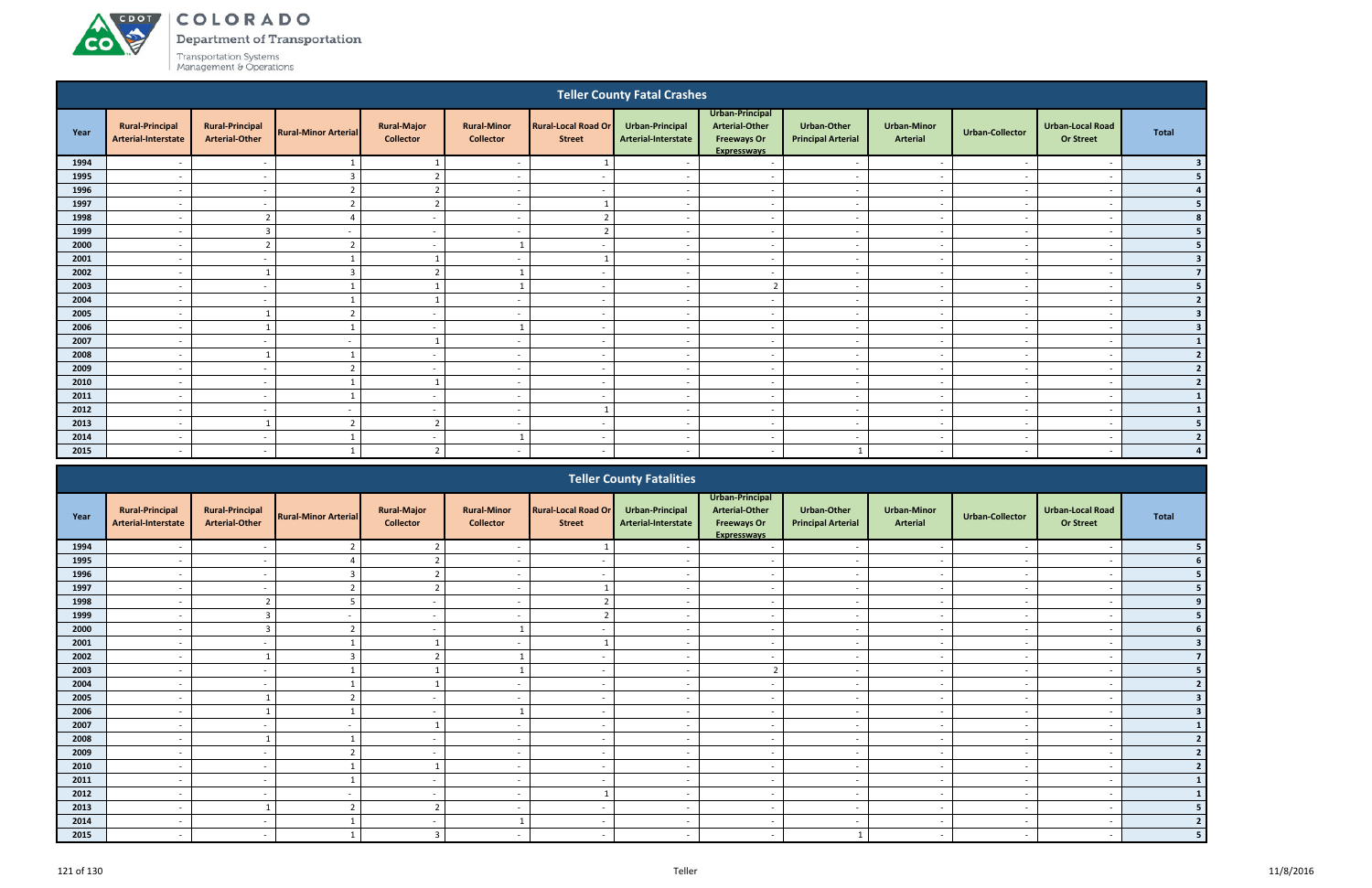# ACDOL

**CO** 

COLORADO

Department of Transportation

| Year |                          |                          |                          | <b>Teller County Fatal Crashes</b> |                          |                          |              |                          |                          |                      | <b>Teller County Fatalities</b> |                          |                          |                  |
|------|--------------------------|--------------------------|--------------------------|------------------------------------|--------------------------|--------------------------|--------------|--------------------------|--------------------------|----------------------|---------------------------------|--------------------------|--------------------------|------------------|
|      | Interstate               | U.S. Highway             | <b>State Highway</b>     | <b>County Road</b>                 | <b>Municipality</b>      | <b>Frontage Rd</b>       | <b>Total</b> | Interstate               | U.S. Highway             | <b>State Highway</b> | <b>County Road</b>              | <b>Municipality</b>      | <b>Frontage Road</b>     | Total            |
| 1994 |                          |                          |                          |                                    |                          |                          |              |                          |                          |                      |                                 |                          |                          |                  |
| 1995 | $\overline{\phantom{a}}$ | $\overline{3}$           |                          |                                    | $\overline{\phantom{a}}$ | $\sim$                   |              | $\sim$                   | $\overline{4}$           |                      |                                 | $\overline{\phantom{0}}$ | $\overline{\phantom{a}}$ | <b>6</b>         |
| 1996 | $\overline{\phantom{a}}$ | $\sim$                   |                          | $\mathbf{\overline{}}$             | $\overline{\phantom{a}}$ | <u>т</u>                 |              | $\sim$                   | $\overline{\phantom{a}}$ | $\overline{3}$       | $\mathbf{r}$                    | $\sim$                   |                          | 5                |
| 1997 | $\overline{\phantom{a}}$ | $\sim$                   |                          |                                    | $\overline{\phantom{a}}$ |                          |              | $\overline{\phantom{a}}$ | $\overline{\phantom{a}}$ |                      |                                 | $\overline{\phantom{0}}$ |                          | 5                |
| 1998 | $\overline{\phantom{a}}$ | $\mathbf{\overline{1}}$  |                          | $\mathbf{r}$                       | $\overline{\phantom{a}}$ | $\overline{\phantom{a}}$ |              | $\sim$                   | $\overline{2}$           | 5                    |                                 | $\overline{\phantom{a}}$ |                          | 9                |
| 1999 | $\overline{\phantom{a}}$ | $\overline{3}$           |                          |                                    |                          |                          |              |                          | $\overline{3}$           |                      |                                 |                          |                          |                  |
| 2000 | $\overline{\phantom{0}}$ | $\overline{3}$           |                          |                                    | $\overline{\phantom{0}}$ | $\overline{\phantom{a}}$ |              | $\sim$                   | $\overline{4}$           |                      |                                 |                          |                          | 6                |
| 2001 | $\overline{\phantom{a}}$ | $\sim$                   |                          | h                                  | $\overline{\phantom{a}}$ | $\overline{\phantom{a}}$ |              | $\sim$                   | $\sim$                   |                      |                                 | $\sim$                   |                          | 3                |
| 2002 | $\overline{\phantom{a}}$ |                          |                          | $\mathbf{\overline{}}$             | $\overline{\phantom{a}}$ |                          |              | $\overline{\phantom{0}}$ | $\mathbf{1}$             | $\Delta$             |                                 |                          |                          |                  |
| 2003 | $\overline{\phantom{a}}$ | $\mathbf{\overline{a}}$  |                          |                                    | $\overline{\phantom{a}}$ | - -                      |              |                          | $\mathbf{r}$             |                      |                                 |                          |                          | 5                |
| 2004 | $\overline{\phantom{a}}$ | $\sim$                   |                          |                                    | $\overline{\phantom{a}}$ | $\overline{\phantom{a}}$ |              | $\sim$                   | $\sim$                   |                      |                                 | $\overline{\phantom{a}}$ |                          | $\mathbf{\cdot}$ |
| 2005 | $\overline{\phantom{a}}$ | ຳ                        |                          |                                    | $\overline{\phantom{a}}$ |                          |              |                          | $\mathbf{a}$             |                      |                                 |                          |                          | 3                |
| 2006 | $\overline{\phantom{a}}$ |                          |                          | $\sim$                             |                          | - -                      |              | $\sim$                   |                          |                      | $\overline{\phantom{0}}$        |                          |                          |                  |
| 2007 | $\overline{\phantom{a}}$ | $\sim$                   |                          | $\sim$                             | $\overline{\phantom{a}}$ | <u>т</u>                 |              | $\sim$                   | $\sim$                   |                      | $\overline{\phantom{a}}$        | $\overline{\phantom{a}}$ |                          |                  |
| 2008 | $\overline{\phantom{0}}$ |                          |                          |                                    | $\overline{\phantom{0}}$ |                          |              |                          | $\overline{1}$           |                      |                                 | $\sim$                   |                          |                  |
| 2009 | $\overline{\phantom{a}}$ |                          |                          | $\sim$                             | $\overline{\phantom{a}}$ | <u>т</u>                 |              | $\sim$                   |                          |                      | $\overline{\phantom{a}}$        | $\overline{\phantom{a}}$ |                          |                  |
| 2010 | $\overline{\phantom{a}}$ | $\overline{\phantom{a}}$ |                          | . .                                |                          |                          |              |                          | $\overline{\phantom{a}}$ |                      |                                 |                          |                          | ຳ                |
| 2011 | $\overline{\phantom{a}}$ | $\sim$                   |                          |                                    | $\overline{\phantom{a}}$ |                          |              |                          | $\overline{a}$           |                      |                                 | $\overline{\phantom{0}}$ |                          |                  |
| 2012 | $\overline{\phantom{a}}$ | $\sim$                   | $\overline{\phantom{a}}$ |                                    | $\overline{\phantom{a}}$ | $\overline{\phantom{a}}$ |              | $\sim$                   | $\sim$                   | $\sim$               |                                 | $\overline{\phantom{0}}$ | $\overline{\phantom{a}}$ |                  |
| 2013 | $\overline{\phantom{a}}$ | $\overline{\mathbf{3}}$  | $\overline{\phantom{a}}$ | $\mathbf{\overline{}}$             | $\overline{\phantom{a}}$ |                          |              | $\sim$                   | $\overline{\mathbf{3}}$  | $\sim$               |                                 |                          |                          |                  |
| 2014 | $\overline{\phantom{a}}$ | $\sim$                   |                          |                                    | $\overline{\phantom{a}}$ |                          |              | $\sim$                   | $\sim$                   |                      |                                 | $\overline{\phantom{0}}$ |                          |                  |
| 2015 | $\overline{\phantom{a}}$ |                          |                          | ຳ                                  | $\overline{\phantom{a}}$ | $\sim$                   |              | $\sim$                   |                          |                      |                                 | $-$                      |                          |                  |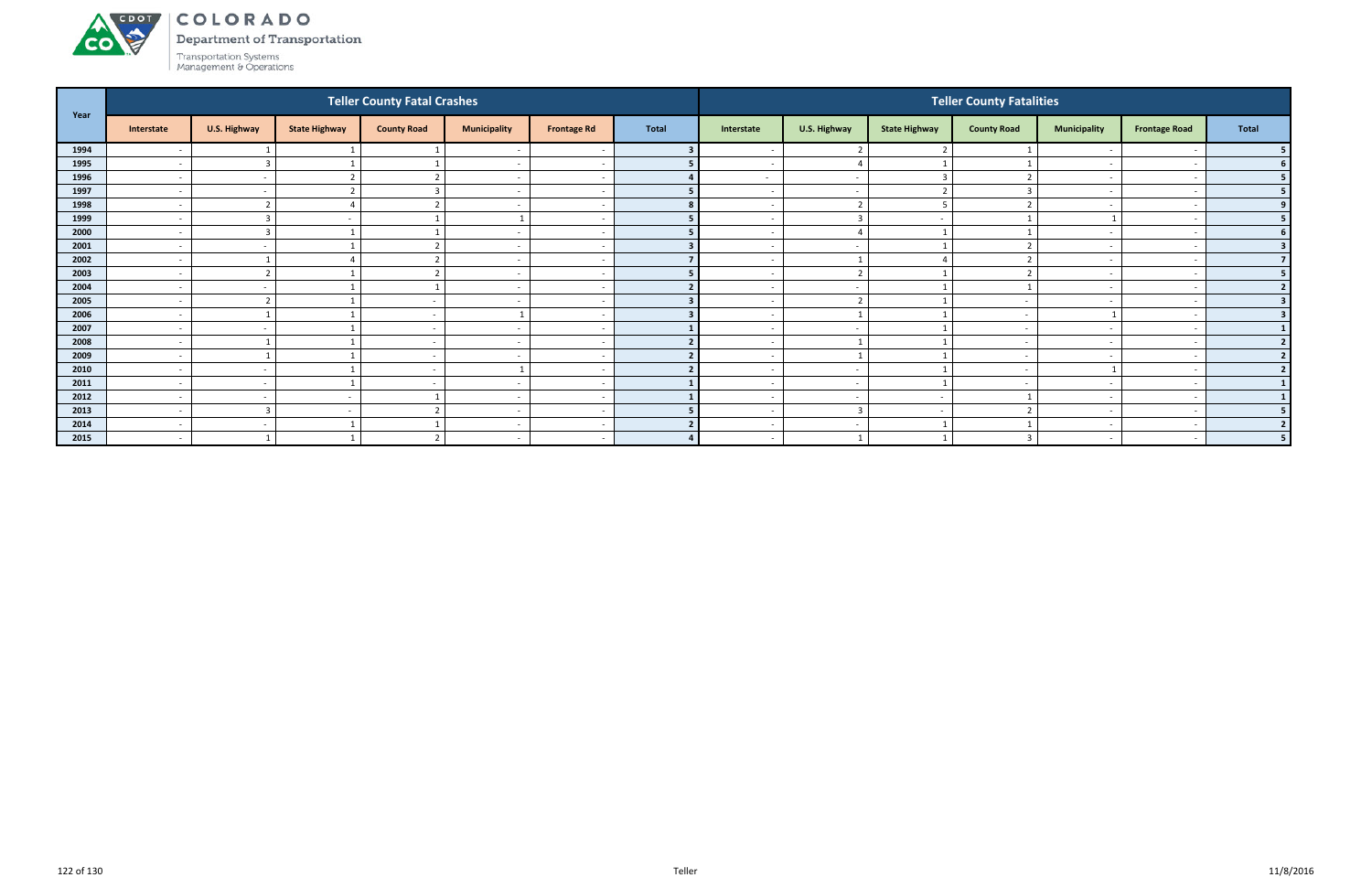ACDOT

**CO** 

Department of Transportation

|      |                                               |                                                 |                             |                                        |                                        |                                             | <b>Washinton County Fatal Crashes</b>  |                                                                                      |                                                 |                                |                          |                                             |                          |
|------|-----------------------------------------------|-------------------------------------------------|-----------------------------|----------------------------------------|----------------------------------------|---------------------------------------------|----------------------------------------|--------------------------------------------------------------------------------------|-------------------------------------------------|--------------------------------|--------------------------|---------------------------------------------|--------------------------|
| Year | <b>Rural-Principal</b><br>Arterial-Interstate | <b>Rural-Principal</b><br><b>Arterial-Other</b> | <b>Rural-Minor Arterial</b> | <b>Rural-Major</b><br><b>Collector</b> | <b>Rural-Minor</b><br><b>Collector</b> | <b>Rural-Local Road Or</b><br><b>Street</b> | Urban-Principal<br>Arterial-Interstate | Urban-Principal<br><b>Arterial-Other</b><br><b>Freeways Or</b><br><b>Expresswavs</b> | <b>Urban-Other</b><br><b>Principal Arterial</b> | <b>Urban-Minor</b><br>Arterial | <b>Urban-Collector</b>   | <b>Urban-Local Road</b><br><b>Or Street</b> | <b>Total</b>             |
| 1994 |                                               |                                                 | $\overline{\phantom{a}}$    |                                        | $\overline{\phantom{a}}$               | $\sim$                                      |                                        | $\overline{a}$                                                                       | $\overline{\phantom{a}}$                        | $\sim$                         |                          |                                             | -3                       |
| 1995 |                                               | $\sim$                                          | $\sim$                      | $\sim$                                 | $\overline{a}$                         | $\sim$                                      | $\sim$                                 | $\sim$                                                                               | $\overline{\phantom{a}}$                        | $\overline{\phantom{a}}$       | $\sim$                   | $\overline{\phantom{a}}$                    |                          |
| 1996 |                                               | $\mathbf{1}$                                    | $\sim$                      | $\sim$                                 | $\overline{a}$                         | $\sim$                                      | $\sim$                                 | $\sim$                                                                               | $\sim$                                          | $\sim$                         | $\sim$                   | $\overline{\phantom{a}}$                    |                          |
| 1997 |                                               | $\sim$                                          | $\sim$                      | $\overline{\phantom{a}}$               | $\overline{a}$                         |                                             | $\sim$                                 | $\overline{a}$                                                                       | $\overline{\phantom{a}}$                        | $\overline{\phantom{a}}$       | $\overline{\phantom{a}}$ | $\overline{\phantom{a}}$                    | $\mathbf{z}$             |
| 1998 | $\overline{\phantom{a}}$                      |                                                 |                             |                                        |                                        | $\overline{\phantom{a}}$                    | $\overline{\phantom{a}}$               | $\overline{a}$                                                                       | $\overline{\phantom{a}}$                        | $\sim$                         | $\overline{\phantom{a}}$ | $\overline{\phantom{a}}$                    | $\Delta$                 |
| 1999 | $\overline{\phantom{a}}$                      | $\sim$                                          |                             | $\overline{\phantom{a}}$               | $\overline{\phantom{a}}$               | $\sim$                                      | $\sim$                                 | $\overline{\phantom{a}}$                                                             | $\overline{\phantom{a}}$                        | $\overline{\phantom{a}}$       | $\sim$                   | $\overline{\phantom{a}}$                    |                          |
| 2000 | $\overline{\phantom{a}}$                      |                                                 |                             | $\sim$                                 | $\overline{a}$                         | $\overline{\phantom{a}}$                    | $\sim$                                 | $\sim$                                                                               | $\overline{\phantom{a}}$                        | $\overline{\phantom{a}}$       | $\sim$                   | $\overline{\phantom{a}}$                    | $\overline{2}$           |
| 2001 | $\overline{a}$                                | $\overline{2}$                                  | $\sim$                      | $\sim$                                 | $\overline{a}$                         |                                             | $\sim$                                 | $\overline{a}$                                                                       | $\overline{a}$                                  | $\overline{\phantom{a}}$       | $\overline{a}$           | $\overline{\phantom{a}}$                    | $\overline{\mathbf{3}}$  |
| 2002 | $\mathbf{1}$                                  | $\sim$                                          | $\sim$                      | $\overline{\phantom{a}}$               | $\mathbf{1}$                           | $\sim$                                      | $\overline{\phantom{a}}$               | $\overline{\phantom{a}}$                                                             | $\sim$                                          | $\overline{\phantom{a}}$       | $\overline{\phantom{a}}$ | $\overline{\phantom{a}}$                    | $\overline{2}$           |
| 2003 | $\overline{\phantom{a}}$                      | $\overline{\phantom{a}}$                        |                             | $\overline{2}$                         | $\overline{\phantom{a}}$               | $\overline{3}$                              | $\sim$                                 | $\overline{\phantom{a}}$                                                             | $\overline{\phantom{a}}$                        | $\overline{\phantom{a}}$       |                          | $\overline{\phantom{a}}$                    | 6                        |
| 2004 |                                               |                                                 | ຳ                           | $\sim$                                 | $\overline{\phantom{a}}$               |                                             | $\overline{\phantom{a}}$               | $\sim$                                                                               | $\overline{\phantom{a}}$                        | $\overline{\phantom{a}}$       | $\overline{\phantom{a}}$ | $\overline{\phantom{a}}$                    |                          |
| 2005 | $\overline{a}$                                | $\sim$                                          | ຳ                           | $\sim$                                 | $\overline{\phantom{a}}$               |                                             | $\sim$                                 | $\overline{a}$                                                                       | $\overline{\phantom{0}}$                        | $\sim$                         | $\sim$                   | $\overline{\phantom{a}}$                    | 3                        |
| 2006 |                                               | $\sim$                                          | $\sim$                      | $\sim$                                 | $\overline{\phantom{a}}$               |                                             | $\sim$                                 | $\sim$                                                                               | $\overline{a}$                                  | $\sim$                         | $\overline{\phantom{a}}$ | $\overline{\phantom{a}}$                    | $\overline{2}$           |
| 2007 | $\overline{\phantom{a}}$                      | $\overline{2}$                                  | $\overline{\phantom{a}}$    | $\sim$                                 | $\overline{\phantom{a}}$               | $\overline{\phantom{a}}$                    | $\overline{\phantom{a}}$               | $\overline{a}$                                                                       | $\overline{\phantom{a}}$                        | $\overline{\phantom{a}}$       | $\overline{\phantom{a}}$ | $\overline{\phantom{a}}$                    | $\overline{2}$           |
| 2008 | $\overline{\phantom{a}}$                      | $\overline{2}$                                  | $\overline{\phantom{a}}$    | $\overline{\phantom{a}}$               | $\overline{\phantom{a}}$               | $\overline{\phantom{a}}$                    | $\overline{\phantom{a}}$               | $\overline{a}$                                                                       |                                                 | $\overline{\phantom{a}}$       |                          | $\overline{\phantom{a}}$                    | $\overline{2}$           |
| 2009 | $\overline{2}$                                | $\sim$                                          | $\sim$                      | $\sim$                                 | $\overline{a}$                         | $\sim$                                      | $\sim$                                 | $\sim$                                                                               | $\sim$                                          | $\sim$                         | $\sim$                   | $\overline{\phantom{a}}$                    |                          |
| 2010 |                                               | $\sim$                                          |                             | $\sim$                                 | $\sim$                                 |                                             | $\sim$                                 | $\sim$                                                                               | $\overline{a}$                                  | $\sim$                         | $\overline{\phantom{a}}$ | $\overline{\phantom{a}}$                    |                          |
| 2011 |                                               |                                                 | $\sim$                      | $\overline{\phantom{a}}$               |                                        | $\sim$                                      | $\overline{\phantom{a}}$               | $\sim$                                                                               | $\overline{\phantom{a}}$                        | $\overline{\phantom{a}}$       | $\overline{\phantom{a}}$ | $\overline{\phantom{a}}$                    | 3                        |
| 2012 |                                               | $\sim$                                          | $\sim$                      | $\overline{\phantom{a}}$               | $\overline{\phantom{a}}$               |                                             | $\sim$                                 | $\overline{\phantom{a}}$                                                             | $\overline{\phantom{a}}$                        | $\overline{\phantom{a}}$       | $\sim$                   | $\overline{\phantom{a}}$                    | $\overline{\phantom{a}}$ |
| 2013 | $\overline{\phantom{a}}$                      |                                                 | $\overline{a}$              | $\overline{\phantom{a}}$               | $\overline{\phantom{a}}$               | $\overline{z}$                              | $\overline{\phantom{a}}$               | $\overline{\phantom{a}}$                                                             | $\overline{\phantom{a}}$                        | $\overline{\phantom{a}}$       | $\sim$                   | $\overline{\phantom{a}}$                    | 3                        |
| 2014 | $\mathbf{1}$                                  |                                                 | $\sim$                      | - 1                                    | $\mathbf{1}$                           | $\sim$                                      | $\overline{\phantom{a}}$               | $\sim$                                                                               | $\overline{\phantom{0}}$                        | $\sim$                         | $\sim$                   | $\overline{\phantom{a}}$                    |                          |
| 2015 |                                               |                                                 | $\sim$                      | $\sim$                                 | $\overline{a}$                         | $\sim$                                      | $\sim$                                 | $\sim$                                                                               | $\sim$                                          | $\sim$                         | $\sim$                   | $\overline{\phantom{a}}$                    |                          |
|      |                                               |                                                 |                             |                                        |                                        |                                             |                                        |                                                                                      |                                                 |                                |                          |                                             |                          |

|      |                                               |                                                 |                             |                                        |                                        |                                             | <b>Washington County Fatalities</b>    |                                                                                      |                                                 |                                       |                          |                                             |              |
|------|-----------------------------------------------|-------------------------------------------------|-----------------------------|----------------------------------------|----------------------------------------|---------------------------------------------|----------------------------------------|--------------------------------------------------------------------------------------|-------------------------------------------------|---------------------------------------|--------------------------|---------------------------------------------|--------------|
| Year | <b>Rural-Principal</b><br>Arterial-Interstate | <b>Rural-Principal</b><br><b>Arterial-Other</b> | <b>Rural-Minor Arterial</b> | <b>Rural-Major</b><br><b>Collector</b> | <b>Rural-Minor</b><br><b>Collector</b> | <b>Rural-Local Road Or</b><br><b>Street</b> | Urban-Principal<br>Arterial-Interstate | Urban-Principal<br><b>Arterial-Other</b><br><b>Freeways Or</b><br><b>Expresswavs</b> | <b>Urban-Other</b><br><b>Principal Arterial</b> | <b>Urban-Minor</b><br><b>Arterial</b> | <b>Urban-Collector</b>   | <b>Urban-Local Road</b><br><b>Or Street</b> | <b>Total</b> |
| 1994 |                                               |                                                 |                             |                                        |                                        |                                             |                                        |                                                                                      |                                                 |                                       |                          |                                             |              |
| 1995 |                                               |                                                 |                             |                                        |                                        |                                             |                                        |                                                                                      |                                                 |                                       |                          |                                             |              |
| 1996 |                                               |                                                 |                             | $\sim$                                 | $\overline{\phantom{a}}$               |                                             |                                        | $\overline{\phantom{a}}$                                                             | $\overline{\phantom{a}}$                        | $\overline{\phantom{0}}$              |                          | $\overline{\phantom{a}}$                    |              |
| 1997 | ຳ                                             |                                                 |                             | $\sim$                                 | $\overline{\phantom{0}}$               |                                             |                                        | $\overline{\phantom{a}}$                                                             | $\overline{\phantom{0}}$                        | $\overline{\phantom{a}}$              |                          | $\overline{\phantom{a}}$                    |              |
| 1998 |                                               |                                                 |                             |                                        | $\mathbf{r}$                           |                                             |                                        |                                                                                      |                                                 |                                       |                          |                                             |              |
| 1999 |                                               |                                                 |                             | $\sim$                                 | $\overline{\phantom{a}}$               | $\sim$                                      |                                        | $\overline{\phantom{a}}$                                                             | $\overline{\phantom{a}}$                        | $\overline{\phantom{a}}$              |                          | $\overline{\phantom{a}}$                    |              |
| 2000 |                                               |                                                 |                             |                                        |                                        |                                             |                                        |                                                                                      |                                                 |                                       |                          |                                             |              |
| 2001 | $\overline{\phantom{0}}$                      |                                                 |                             | $\sim$                                 | $\overline{a}$                         |                                             |                                        | $\overline{\phantom{a}}$                                                             | $\overline{\phantom{a}}$                        | $\overline{\phantom{a}}$              |                          | $\overline{\phantom{a}}$                    |              |
| 2002 |                                               |                                                 |                             | $\sim$                                 |                                        |                                             |                                        | $\overline{\phantom{a}}$                                                             | $\overline{\phantom{a}}$                        | $\overline{\phantom{0}}$              |                          |                                             |              |
| 2003 |                                               |                                                 |                             |                                        | $\overline{\phantom{0}}$               |                                             |                                        | $\overline{\phantom{0}}$                                                             | $\overline{\phantom{0}}$                        | $\overline{\phantom{a}}$              |                          |                                             |              |
| 2004 |                                               |                                                 |                             | $\sim$                                 | $\overline{\phantom{a}}$               |                                             |                                        | $\overline{\phantom{a}}$                                                             | $\overline{\phantom{a}}$                        |                                       |                          |                                             |              |
| 2005 |                                               |                                                 |                             | $\sim$                                 | $\overline{\phantom{0}}$               |                                             |                                        | $\overline{\phantom{0}}$                                                             | $\overline{\phantom{0}}$                        | $\overline{\phantom{a}}$              |                          |                                             |              |
| 2006 | 2                                             | $\sim$                                          |                             | $\sim$                                 | $\overline{\phantom{a}}$               |                                             | $\overline{\phantom{a}}$               | $\overline{\phantom{a}}$                                                             | $\overline{\phantom{a}}$                        | $\sim$                                | $\overline{\phantom{a}}$ | $\overline{\phantom{a}}$                    |              |
| 2007 |                                               |                                                 |                             | $\sim$                                 |                                        | $\overline{\phantom{a}}$                    |                                        | $\overline{\phantom{a}}$                                                             | $\overline{\phantom{a}}$                        | $\overline{\phantom{a}}$              |                          |                                             |              |
| 2008 |                                               |                                                 |                             | $\sim$                                 | $\overline{a}$                         | $\sim$                                      |                                        | $\overline{\phantom{a}}$                                                             | $\sim$                                          | $\sim$                                |                          | $\overline{\phantom{a}}$                    |              |
| 2009 |                                               |                                                 |                             | $\sim$                                 |                                        |                                             |                                        |                                                                                      |                                                 |                                       |                          |                                             |              |
| 2010 |                                               |                                                 |                             | $\sim$                                 | $\overline{\phantom{a}}$               |                                             |                                        | $\overline{\phantom{a}}$                                                             | $\blacksquare$                                  | $\overline{\phantom{a}}$              |                          | $\overline{\phantom{a}}$                    |              |
| 2011 |                                               |                                                 |                             | $\sim$                                 |                                        | $\overline{\phantom{0}}$                    |                                        | $\overline{\phantom{a}}$                                                             | $\overline{\phantom{a}}$                        | $\overline{\phantom{a}}$              |                          | $\overline{\phantom{0}}$                    |              |
| 2012 |                                               |                                                 |                             | $\sim$                                 |                                        |                                             |                                        |                                                                                      |                                                 |                                       |                          |                                             |              |
| 2013 |                                               |                                                 |                             | $\sim$                                 | $\overline{\phantom{a}}$               |                                             |                                        | $\qquad \qquad \blacksquare$                                                         | $\overline{\phantom{a}}$                        | $\overline{\phantom{0}}$              |                          |                                             |              |
| 2014 |                                               |                                                 |                             |                                        |                                        |                                             |                                        | $\overline{\phantom{a}}$                                                             | $\overline{\phantom{a}}$                        | $\overline{\phantom{a}}$              |                          |                                             |              |
| 2015 |                                               |                                                 |                             | $\sim$                                 | $\overline{a}$                         | $\sim$                                      |                                        | $\overline{\phantom{a}}$                                                             | $\sim$                                          | $\sim$                                |                          |                                             |              |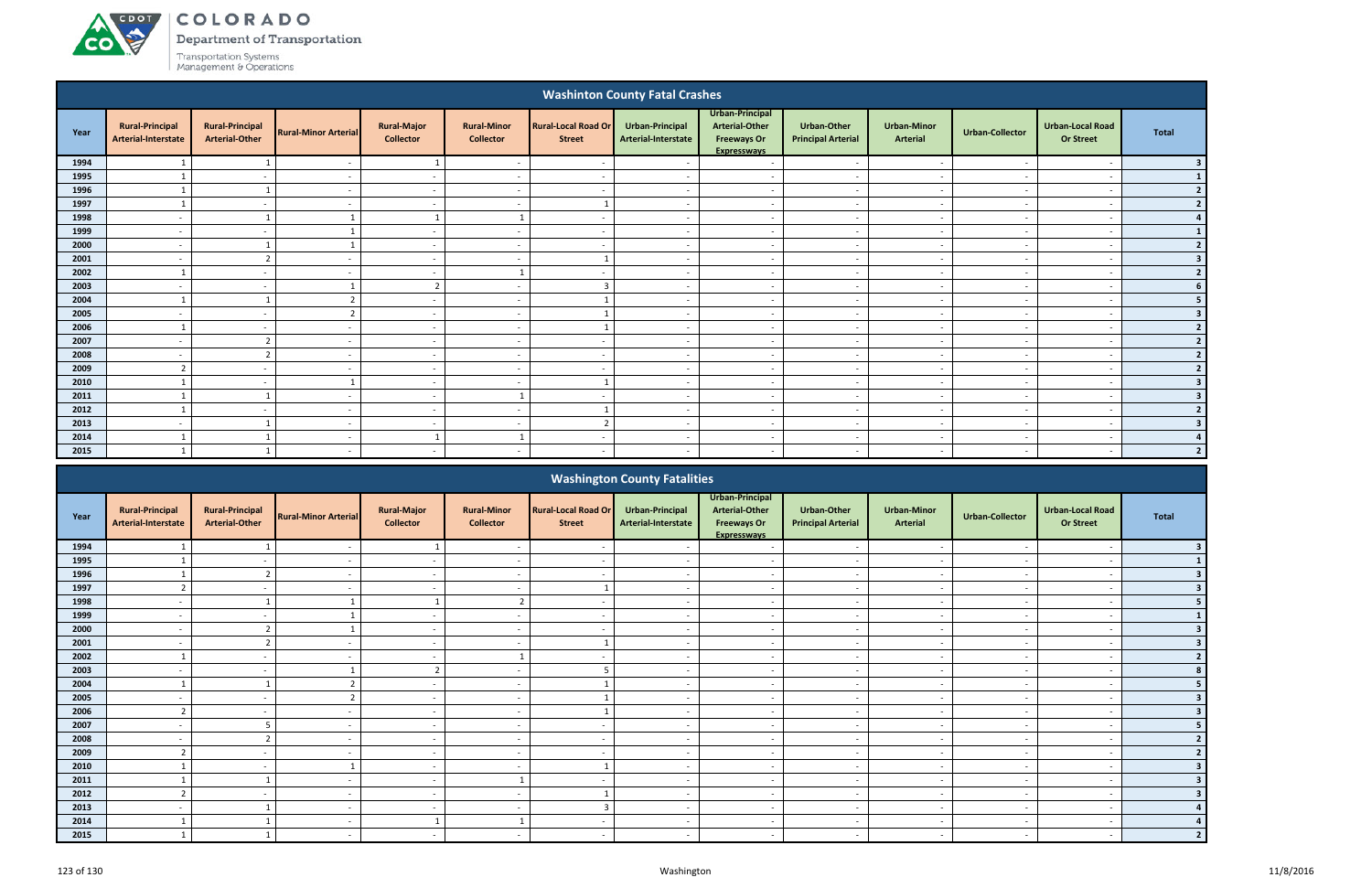Department of Transportation



|      |                          |                          |                          | <b>Washington County Fatal Crashes</b> |                          |                          |              |                         |                          |                          | <b>Washington County Fatalities</b> |                          |                          |                         |
|------|--------------------------|--------------------------|--------------------------|----------------------------------------|--------------------------|--------------------------|--------------|-------------------------|--------------------------|--------------------------|-------------------------------------|--------------------------|--------------------------|-------------------------|
| Year | Interstate               | U.S. Highway             | <b>State Highway</b>     | <b>County Road</b>                     | <b>Municipality</b>      | <b>Frontage Rd</b>       | <b>Total</b> | Interstate              | U.S. Highway             | <b>State Highway</b>     | <b>County Road</b>                  | <b>Municipality</b>      | <b>Frontage Road</b>     | <b>Total</b>            |
| 1994 |                          |                          |                          |                                        |                          |                          |              |                         |                          |                          |                                     |                          |                          | 3 <sup>1</sup>          |
| 1995 |                          | $\sim$                   | $\overline{\phantom{a}}$ | $\sim$                                 | $\overline{\phantom{a}}$ | $\sim$                   |              |                         | $\sim$                   | $\overline{\phantom{a}}$ | $\overline{\phantom{a}}$            | $\overline{\phantom{0}}$ | $\overline{\phantom{a}}$ | 1 <sub>1</sub>          |
| 1996 |                          |                          |                          |                                        | $\overline{\phantom{a}}$ |                          |              |                         | $\overline{2}$           |                          |                                     |                          |                          | 3 <sup>1</sup>          |
| 1997 |                          | $\sim$                   |                          |                                        | $\overline{\phantom{a}}$ |                          |              | $\mathbf{r}$            | $\overline{\phantom{a}}$ |                          |                                     |                          |                          | 3 <sup>1</sup>          |
| 1998 | $\overline{\phantom{a}}$ | $\overline{2}$           |                          |                                        | $\overline{\phantom{a}}$ | $\overline{\phantom{a}}$ |              |                         | $\overline{2}$           |                          |                                     | $\overline{\phantom{0}}$ |                          | 5 <sub>1</sub>          |
| 1999 | $\overline{\phantom{0}}$ | $\overline{\phantom{a}}$ |                          |                                        | $\overline{\phantom{0}}$ |                          |              |                         | $\overline{\phantom{a}}$ |                          |                                     | $\overline{\phantom{0}}$ |                          | 1                       |
| 2000 | $\overline{a}$           |                          |                          | $\sim$                                 | $\overline{\phantom{a}}$ | . —                      |              | $\sim$                  | $\overline{2}$           |                          | $\overline{\phantom{a}}$            |                          | $\overline{\phantom{a}}$ | 3 <sup>1</sup>          |
| 2001 | $\overline{\phantom{0}}$ | $\overline{2}$           |                          |                                        | $\overline{\phantom{a}}$ | - -                      |              |                         | $\overline{2}$           | $\overline{\phantom{a}}$ |                                     | $\overline{\phantom{0}}$ |                          | 3 <sup>1</sup>          |
| 2002 |                          | $\sim$                   |                          |                                        | $\overline{\phantom{0}}$ |                          |              |                         | $\overline{\phantom{a}}$ |                          |                                     | $\overline{\phantom{0}}$ |                          | 2 <sub>1</sub>          |
| 2003 | $\overline{\phantom{a}}$ |                          |                          |                                        | $\overline{\phantom{a}}$ | $\overline{\phantom{a}}$ |              |                         |                          |                          |                                     | $\overline{\phantom{a}}$ |                          | 8 <sup>1</sup>          |
| 2004 |                          |                          |                          |                                        |                          |                          |              |                         |                          |                          |                                     |                          |                          | 5 <sub>1</sub>          |
| 2005 | $\overline{\phantom{a}}$ | $\sim$                   |                          |                                        | $\overline{\phantom{a}}$ | . —                      |              | $\sim$                  | $\sim$                   | ຳ                        |                                     | $\overline{\phantom{a}}$ | $\overline{\phantom{a}}$ | 3 <sup>1</sup>          |
| 2006 |                          | $\sim$                   |                          |                                        | $\overline{\phantom{a}}$ | - -                      |              | $\overline{2}$          | $\overline{\phantom{a}}$ | $\overline{\phantom{a}}$ |                                     | $\overline{\phantom{0}}$ |                          | 3 <sup>1</sup>          |
| 2007 | $\overline{\phantom{0}}$ |                          |                          |                                        | $\overline{\phantom{a}}$ |                          |              |                         | $\overline{3}$           | $\mathbf{\Gamma}$        |                                     |                          |                          | 5 <sub>1</sub>          |
| 2008 | $\overline{\phantom{a}}$ | $\sim$                   |                          | $\sim$                                 | $\overline{\phantom{a}}$ |                          |              |                         | $\sim$                   | ຳ                        |                                     | $\overline{\phantom{a}}$ |                          | 2                       |
| 2009 |                          | $\sim$                   |                          |                                        |                          |                          |              |                         | $\overline{\phantom{a}}$ |                          |                                     |                          |                          | 2 <sup>1</sup>          |
| 2010 |                          |                          | $\overline{\phantom{a}}$ |                                        | $\overline{\phantom{a}}$ | <u>т</u>                 |              |                         | $\overline{\phantom{0}}$ | $\overline{\phantom{a}}$ |                                     |                          | $\overline{\phantom{a}}$ | 3 <sup>1</sup>          |
| 2011 |                          | $\sim$                   |                          |                                        | $\overline{\phantom{a}}$ | - -                      |              |                         | $\overline{\phantom{a}}$ |                          |                                     | $\overline{\phantom{0}}$ |                          | $\overline{\mathbf{3}}$ |
| 2012 |                          | $\sim$                   |                          |                                        | $\overline{\phantom{a}}$ |                          |              | $\mathbf{\overline{a}}$ | $\overline{\phantom{a}}$ |                          |                                     |                          |                          |                         |
| 2013 | $\overline{\phantom{a}}$ |                          |                          |                                        | $\overline{\phantom{a}}$ |                          |              |                         |                          |                          |                                     |                          |                          |                         |
| 2014 |                          | $\overline{2}$           |                          |                                        | $\overline{\phantom{a}}$ | - -                      |              |                         |                          |                          |                                     |                          |                          |                         |
| 2015 |                          | $\sim$                   |                          | $\sim$                                 | $\overline{\phantom{a}}$ | $\sim$                   |              |                         | $\overline{\phantom{a}}$ |                          |                                     | $\overline{\phantom{0}}$ | $\overline{\phantom{0}}$ | 2 <sup>1</sup>          |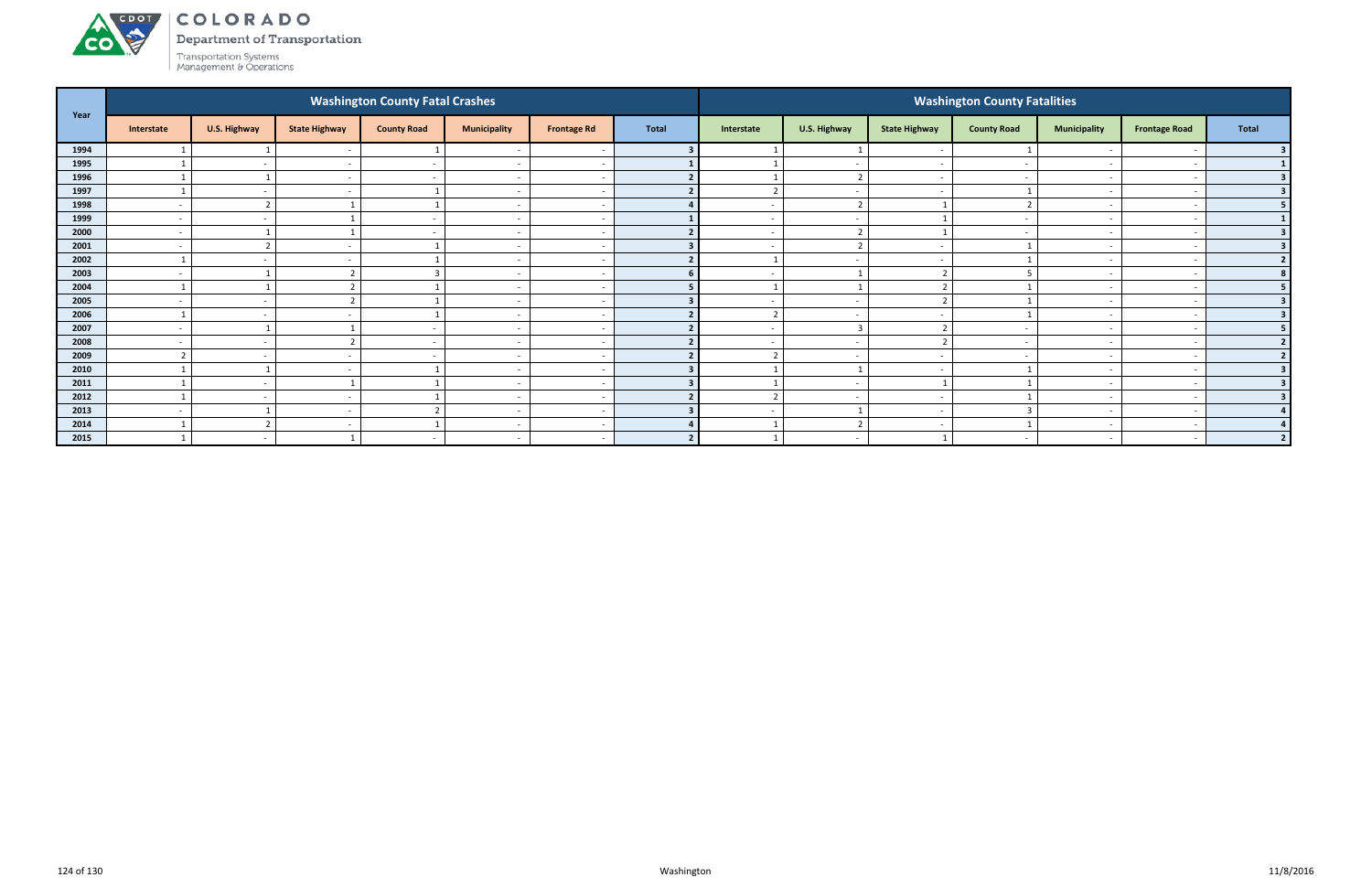ACDOT

**CO** 

Department of Transportation

| <b>Weld County Fatal Crashes</b> |                                               |                                                 |                             |                                        |                                        |                                             |                                        |                                                                                      |                                                 |                                |                          |                                             |              |
|----------------------------------|-----------------------------------------------|-------------------------------------------------|-----------------------------|----------------------------------------|----------------------------------------|---------------------------------------------|----------------------------------------|--------------------------------------------------------------------------------------|-------------------------------------------------|--------------------------------|--------------------------|---------------------------------------------|--------------|
| Year                             | <b>Rural-Principal</b><br>Arterial-Interstate | <b>Rural-Principal</b><br><b>Arterial-Other</b> | <b>Rural-Minor Arterial</b> | <b>Rural-Major</b><br><b>Collector</b> | <b>Rural-Minor</b><br><b>Collector</b> | <b>Rural-Local Road Or</b><br><b>Street</b> | Urban-Principal<br>Arterial-Interstate | Urban-Principal<br><b>Arterial-Other</b><br><b>Freeways Or</b><br><b>Expresswavs</b> | <b>Urban-Other</b><br><b>Principal Arterial</b> | <b>Urban-Minor</b><br>Arterial | <b>Urban-Collector</b>   | <b>Urban-Local Road</b><br><b>Or Street</b> | <b>Total</b> |
| 1994                             | 6                                             | 9                                               |                             | 14                                     | $\overline{3}$                         |                                             |                                        |                                                                                      | $\overline{2}$                                  |                                |                          |                                             | 42           |
| 1995                             | $11\,$                                        | 5                                               |                             | 10                                     |                                        | 3                                           | $\overline{\phantom{a}}$               |                                                                                      |                                                 | ⊿                              | $\overline{\phantom{a}}$ | $\mathbf{3}$                                | 40           |
| 1996                             | 6                                             | $\overline{3}$                                  | $\overline{2}$              | - 5                                    | $\overline{7}$                         | b                                           | $\sim$                                 | $\overline{\mathbf{3}}$                                                              | $\overline{2}$                                  |                                | $\overline{z}$           |                                             | 38           |
| 1997                             | $\overline{7}$                                | 5                                               | $\overline{ }$              | $\overline{\mathbf{3}}$                | 6                                      | $\mathcal{D}$                               | $\sim$                                 | $\overline{3}$                                                                       | $\overline{a}$                                  | $\overline{2}$                 |                          | $\overline{a}$                              | 36           |
| 1998                             | 8                                             | $\overline{ }$                                  | 8                           | 6                                      | $\overline{3}$                         |                                             | $\overline{\phantom{a}}$               | -5                                                                                   | $\overline{2}$                                  | $\overline{a}$                 |                          | $\overline{a}$                              | 44           |
| 1999                             | 12                                            | 6                                               | 5                           | $\sim$                                 |                                        | 8                                           | $\overline{z}$                         | $\overline{\phantom{a}}$                                                             | $\overline{2}$                                  | $\overline{2}$                 | $\overline{\phantom{a}}$ |                                             | 42           |
| 2000                             | 5                                             | $\overline{ }$                                  | $\overline{3}$              | 6                                      | 6                                      |                                             | $\overline{\phantom{a}}$               | $\Delta$                                                                             | $\sim$                                          | $\sim$                         |                          | $\overline{a}$                              | 36           |
| 2001                             | 16                                            | $11\,$                                          | 11                          | $\Delta$                               | $\sim$                                 |                                             | $\sim$                                 | $\overline{3}$                                                                       | $\overline{2}$                                  | $\overline{\mathbf{3}}$        |                          | ຳ                                           | 59           |
| 2002                             | 10                                            | 9                                               | 6                           | - 5                                    | 5                                      | -5                                          | $\sim$                                 | - 5                                                                                  | $\overline{ }$                                  | 5                              |                          |                                             | ${\bf 52}$   |
| 2003                             | -8                                            | 14                                              |                             | $\Delta$                               | $\overline{3}$                         |                                             | $\overline{3}$                         | $\Delta$                                                                             |                                                 | 5                              |                          | $\overline{a}$                              | ${\bf 51}$   |
| 2004                             | 14                                            | 6                                               | $\overline{7}$              | 11                                     | 6                                      | $\mathbf{z}$                                | $\sim$                                 | 5                                                                                    | $\overline{7}$                                  | 5                              | ົາ                       | $\overline{2}$                              | 72           |
| 2005                             | $\Delta$                                      | $\overline{ }$                                  | $\overline{7}$              | $\overline{7}$                         | $\overline{a}$                         | 5                                           | $\overline{\phantom{a}}$               | $\overline{a}$                                                                       | $\mathbf{1}$                                    | ⊿                              | $\mathbf{R}$             |                                             | 43           |
| 2006                             | 5                                             | $\overline{ }$                                  | $\overline{3}$              | $\Delta$                               | $\overline{ }$                         |                                             | $\overline{\phantom{a}}$               | $\overline{a}$                                                                       |                                                 | $\Lambda$                      | $\overline{\phantom{a}}$ |                                             | 36           |
| 2007                             | 6                                             | 5                                               | $\overline{3}$              | $\overline{7}$                         | 5                                      |                                             |                                        | $\overline{2}$                                                                       | $\overline{4}$                                  |                                | $\overline{\phantom{a}}$ | $\mathbf{3}$                                | 44           |
| 2008                             | 8                                             | Δ                                               | $\mathbf{q}$                | $\overline{ }$                         |                                        | $\overline{z}$                              | $\overline{\phantom{a}}$               |                                                                                      | $\mathbf{1}$                                    | $\overline{2}$                 | $\sim$                   | $\sim$                                      | 35           |
| 2009                             | 6                                             | 5                                               | 6                           | 5                                      |                                        |                                             | $\overline{\phantom{a}}$               | $\overline{\phantom{a}}$                                                             | $\overline{3}$                                  | $\sim$                         |                          |                                             | 35           |
| 2010                             | $\overline{3}$                                | $\overline{2}$                                  | 6                           | $\overline{\mathbf{3}}$                | $\overline{2}$                         |                                             | $\sim$                                 | $\overline{3}$                                                                       | $\overline{2}$                                  | $\overline{\mathbf{3}}$        |                          | $\overline{2}$                              | 36           |
| 2011                             | $\overline{2}$                                | ຳ                                               | 9                           | $\overline{ }$                         | $\overline{2}$                         |                                             | $\sim$                                 | $\overline{\phantom{a}}$                                                             | $\overline{4}$                                  | $\overline{2}$                 | $\overline{\phantom{a}}$ |                                             | 34           |
| 2012                             | $\overline{\phantom{a}}$                      | $\Delta$                                        | $\overline{\mathbf{3}}$     | -5                                     | $\overline{3}$                         | $\mathcal{D}$                               | $\sim$                                 | $\overline{2}$                                                                       | $\overline{3}$                                  | -6                             | Δ                        |                                             | 35           |
| 2013                             |                                               | $\overline{7}$                                  | $\overline{3}$              | - 5                                    | $\mathbf{1}$                           | 3                                           | $\overline{2}$                         | $\overline{\mathbf{1}}$                                                              | $\overline{3}$                                  | $\overline{2}$                 | $\mathbf{r}$             | $\overline{a}$                              | 30           |
| 2014                             | 5                                             | 8                                               |                             | 10                                     | $\overline{2}$                         |                                             | ຳ                                      | $\overline{2}$                                                                       | 5                                               | -5                             |                          |                                             | 49           |
| 2015                             | $\overline{7}$                                | $\overline{\phantom{a}}$                        | $\overline{\phantom{a}}$    | 8                                      | $\overline{4}$                         |                                             |                                        | $\overline{2}$                                                                       | 9                                               | $\overline{4}$                 |                          | $\overline{2}$                              | 46           |

|      |                                               |                                                 |                             |                                        |                                        |                                             | <b>Weld County Fatalities</b>                 |                                                                                      |                                                 |                                       |                         |                                             |              |
|------|-----------------------------------------------|-------------------------------------------------|-----------------------------|----------------------------------------|----------------------------------------|---------------------------------------------|-----------------------------------------------|--------------------------------------------------------------------------------------|-------------------------------------------------|---------------------------------------|-------------------------|---------------------------------------------|--------------|
| Year | <b>Rural-Principal</b><br>Arterial-Interstate | <b>Rural-Principal</b><br><b>Arterial-Other</b> | <b>Rural-Minor Arterial</b> | <b>Rural-Major</b><br><b>Collector</b> | <b>Rural-Minor</b><br><b>Collector</b> | <b>Rural-Local Road Or</b><br><b>Street</b> | <b>Urban-Principal</b><br>Arterial-Interstate | Urban-Principal<br><b>Arterial-Other</b><br><b>Freeways Or</b><br><b>Expresswavs</b> | <b>Urban-Other</b><br><b>Principal Arterial</b> | <b>Urban-Minor</b><br><b>Arterial</b> | <b>Urban-Collector</b>  | <b>Urban-Local Road</b><br><b>Or Street</b> | <b>Total</b> |
| 1994 | 10                                            | 11                                              |                             | 16                                     |                                        |                                             |                                               |                                                                                      | $\overline{2}$                                  |                                       |                         |                                             | 50           |
| 1995 | 13                                            |                                                 |                             | 12                                     |                                        |                                             |                                               |                                                                                      |                                                 |                                       |                         |                                             | 46           |
| 1996 |                                               |                                                 |                             | -5                                     | 12                                     |                                             | $\overline{\phantom{0}}$                      |                                                                                      | 2                                               |                                       | $\mathbf{\overline{1}}$ |                                             | 47           |
| 1997 | $\overline{ }$                                |                                                 | 10                          |                                        | h                                      |                                             |                                               |                                                                                      | $\overline{\phantom{0}}$                        | ຳ                                     |                         |                                             | 42           |
| 1998 | 9                                             | 10                                              | 13                          | 8                                      | $\mathbf{3}$                           |                                             |                                               | $\circ$                                                                              | $\overline{2}$                                  | $\overline{\phantom{a}}$              |                         |                                             | 58           |
| 1999 | 13                                            |                                                 |                             |                                        |                                        | $\Omega$                                    | $\mathbf{\cdot}$                              |                                                                                      | $\mathcal{L}$<br>∠                              | $\mathbf{\Omega}$                     |                         |                                             | 44           |
| 2000 |                                               | 8                                               |                             |                                        |                                        |                                             |                                               |                                                                                      | $\overline{a}$                                  | $\overline{\phantom{a}}$              |                         |                                             | 40           |
| 2001 | 18                                            | 13                                              | 15                          |                                        |                                        |                                             |                                               |                                                                                      | $\overline{2}$                                  | $\mathbf{3}$                          |                         |                                             | 69           |
| 2002 | 11                                            | 11                                              | 8                           |                                        |                                        |                                             |                                               |                                                                                      |                                                 |                                       |                         |                                             | 59           |
| 2003 | 8                                             | 15                                              |                             |                                        |                                        |                                             |                                               |                                                                                      |                                                 |                                       |                         |                                             | 54           |
| 2004 | 21                                            |                                                 |                             | 13                                     |                                        |                                             |                                               |                                                                                      |                                                 |                                       |                         |                                             | 89           |
| 2005 |                                               |                                                 | 8                           |                                        |                                        |                                             |                                               | $\overline{\phantom{a}}$                                                             |                                                 |                                       |                         |                                             | 46           |
| 2006 | -5                                            |                                                 |                             |                                        | $\overline{ }$                         |                                             |                                               |                                                                                      |                                                 |                                       |                         |                                             | 38           |
| 2007 |                                               |                                                 |                             | 8                                      |                                        |                                             |                                               |                                                                                      |                                                 |                                       |                         |                                             | 47           |
| 2008 | $\mathbf{q}$                                  |                                                 | 11                          | 13                                     |                                        |                                             |                                               |                                                                                      |                                                 |                                       |                         |                                             | 45           |
| 2009 |                                               |                                                 | 8                           |                                        |                                        |                                             | $\blacksquare$                                |                                                                                      | $\overline{3}$                                  | $\overline{\phantom{a}}$              |                         |                                             | 39           |
| 2010 | $\mathbf{3}$                                  | ຳ                                               | 8                           |                                        | $\mathbf{r}$                           |                                             |                                               |                                                                                      | $\overline{2}$                                  | 3                                     |                         |                                             | 41           |
| 2011 |                                               |                                                 | $\Omega$                    | c                                      |                                        |                                             |                                               | $\overline{\phantom{0}}$                                                             |                                                 |                                       |                         |                                             | 36           |
| 2012 |                                               |                                                 |                             | 8                                      |                                        |                                             |                                               |                                                                                      | $\overline{3}$                                  | b                                     |                         |                                             | 39           |
| 2013 |                                               |                                                 |                             |                                        |                                        |                                             |                                               |                                                                                      | $\overline{3}$                                  |                                       |                         |                                             | 35           |
| 2014 | -5                                            | 11                                              |                             | 12                                     | $\overline{2}$                         |                                             |                                               |                                                                                      | -5                                              |                                       |                         |                                             | 55           |
| 2015 | 10                                            | 11                                              |                             | 8                                      |                                        |                                             |                                               |                                                                                      | 11                                              |                                       |                         |                                             | 55           |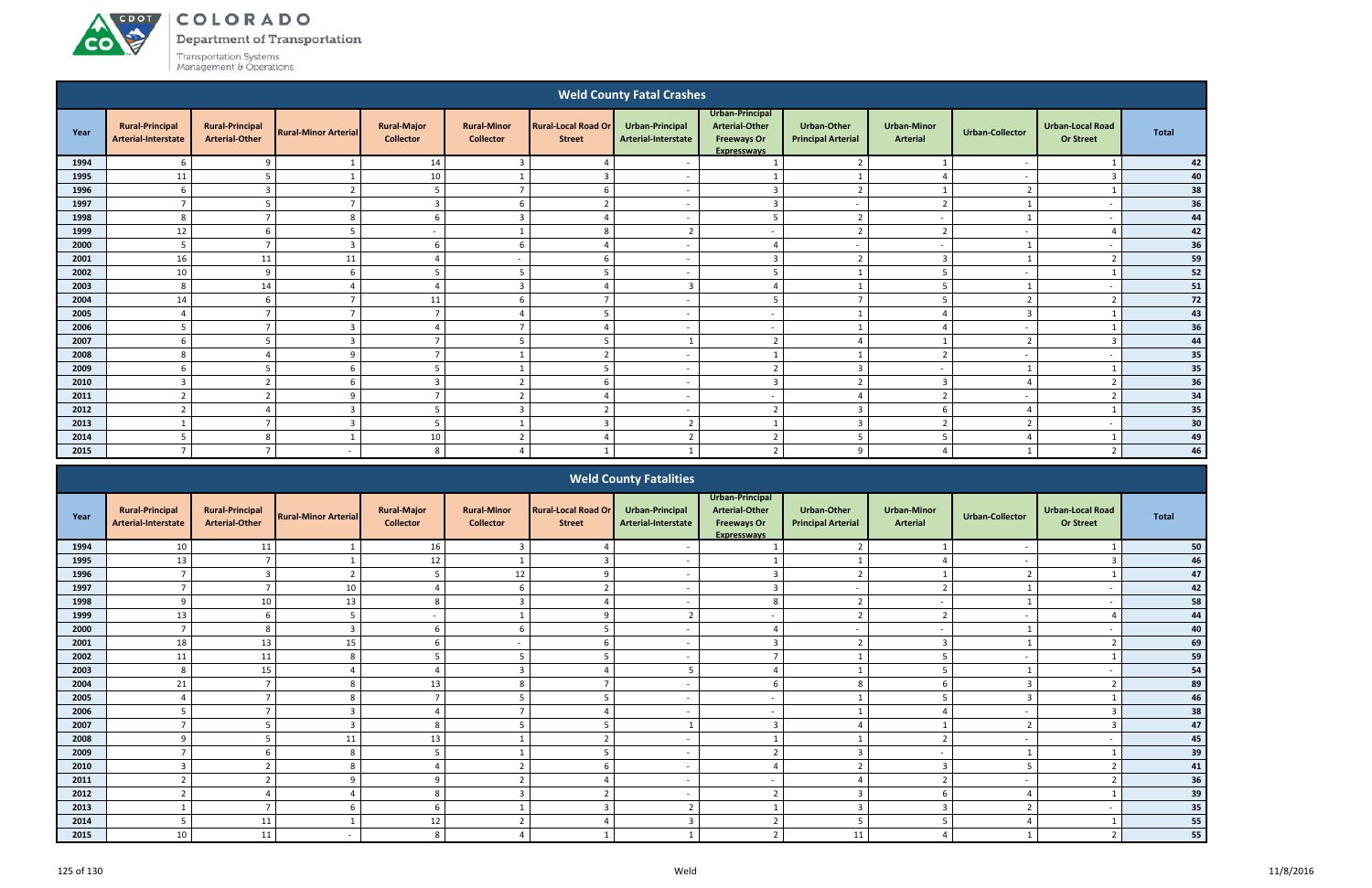Department of Transportation



ACDOL

|      |                |                          |                      | <b>Weld County Fatal Crashes</b> |                          |                          |              | <b>Weld County Fatalities</b> |                |                      |                    |                     |                      |       |  |  |
|------|----------------|--------------------------|----------------------|----------------------------------|--------------------------|--------------------------|--------------|-------------------------------|----------------|----------------------|--------------------|---------------------|----------------------|-------|--|--|
| Year | Interstate     | U.S. Highway             | <b>State Highway</b> | <b>County Road</b>               | <b>Municipality</b>      | <b>Frontage Rd</b>       | <b>Total</b> | Interstate                    | U.S. Highway   | <b>State Highway</b> | <b>County Road</b> | <b>Municipality</b> | <b>Frontage Road</b> | Total |  |  |
| 1994 |                | 11                       |                      | 18                               |                          |                          | 42           | 8                             | 13             |                      | 20                 |                     |                      | 50    |  |  |
| 1995 | 10             |                          |                      | 10                               | 6                        |                          | 40           | 12                            | 8              | Õ                    | 11                 | 6                   |                      | 46    |  |  |
| 1996 |                | 5                        |                      | 16                               | 6                        |                          | 38           | 6                             | -5             | 5                    | 24                 | 6                   |                      | 47    |  |  |
| 1997 | -5             | -9                       |                      | 10                               | $\overline{2}$           |                          | 36           | 5                             | 11             | 12                   | 10                 | $\overline{2}$      |                      | 42    |  |  |
| 1998 | $\overline{ }$ | 15                       | 11                   | 10                               | $\overline{\phantom{a}}$ |                          | 44           | 8                             | 21             | 17                   | 11                 |                     |                      | 58    |  |  |
| 1999 | 13             | $\overline{ }$           |                      | 10                               | 5                        |                          | 42           | 14                            | $\overline{7}$ |                      | 11                 | 5                   |                      | 44    |  |  |
| 2000 |                | 10                       |                      | 14                               | $\overline{\phantom{a}}$ |                          | 36           | 5                             | 11             |                      | 15                 |                     |                      | 40    |  |  |
| 2001 | 15             | 15                       | 11                   | 11                               | 6                        |                          | 59           | 17                            | 21             | 11                   | 13                 | 6                   |                      | 69    |  |  |
| 2002 | -8             | 14                       | $\circ$              | 15                               | $5\overline{5}$          |                          | 52           | 9                             | 18             | 10                   | 15                 | 5                   |                      | 59    |  |  |
| 2003 |                | 16                       | 11                   | 11                               | $\mathcal{L}$            |                          | 51           | 11                            | 17             | 11                   | 11                 | ຳ                   |                      | 54    |  |  |
| 2004 | 11             | 17                       | 11                   | 21                               | 9                        |                          | 72           | 18                            | 20             | 14                   | 23                 | 11                  |                      | 89    |  |  |
| 2005 | ຳ              | 6                        | 11                   | 16                               | 6                        |                          | 43           | ຳ                             | -6             | 13                   | 17                 | 6                   |                      | 46    |  |  |
| 2006 |                | $\overline{ }$           |                      | 16                               | $\mathcal{D}$            |                          | 36           | 5                             | $\overline{7}$ |                      | 18                 | $\overline{2}$      |                      | 38    |  |  |
| 2007 |                | 11                       |                      | 15                               | $\overline{4}$           |                          | 44           |                               | 12             |                      | 16                 | $\overline{4}$      |                      | 47    |  |  |
| 2008 |                | -6                       |                      | 9                                | $\mathbf{3}$             |                          | 35           | 8                             | $\overline{7}$ | 11                   | 15                 | 3                   |                      | 45    |  |  |
| 2009 |                | $\Omega$                 |                      | $\Omega$                         | $\overline{2}$           |                          | 35           |                               | 10             | 11                   | $\Omega$           | $\overline{2}$      |                      | 39    |  |  |
| 2010 |                | $\alpha$                 |                      | 12                               |                          |                          | 36           |                               | 10             | q                    | 14                 | 5                   |                      | 41    |  |  |
| 2011 | ຳ              | $\sqrt{ }$               | 12                   | 13                               | $\overline{3}$           |                          | 34           | ຳ                             | $\overline{4}$ | 12                   | 15                 | $\overline{3}$      |                      | 36    |  |  |
| 2012 | ຳ              | $\overline{\phantom{a}}$ | 11                   | 11                               | $\overline{4}$           | $\overline{\phantom{a}}$ | 35           | ຳ                             | $\overline{7}$ | 12                   | 14                 | $\overline{4}$      |                      | 39    |  |  |
| 2013 |                | 8                        | 10                   | $\overline{ }$                   | $\overline{2}$           |                          | 30           | 3                             | 10             | 12                   | 8                  | $\overline{2}$      |                      | 35    |  |  |
| 2014 |                | 11                       | 15                   | 13                               | $\overline{3}$           |                          | 49           | -6                            | 12             | 19                   | 13                 | 3                   |                      | 55    |  |  |
| 2015 | $\overline{ }$ | 13                       |                      | 16                               | $\overline{2}$           |                          | 46           | 10                            | 19             |                      | 16                 | $\overline{2}$      |                      | 55    |  |  |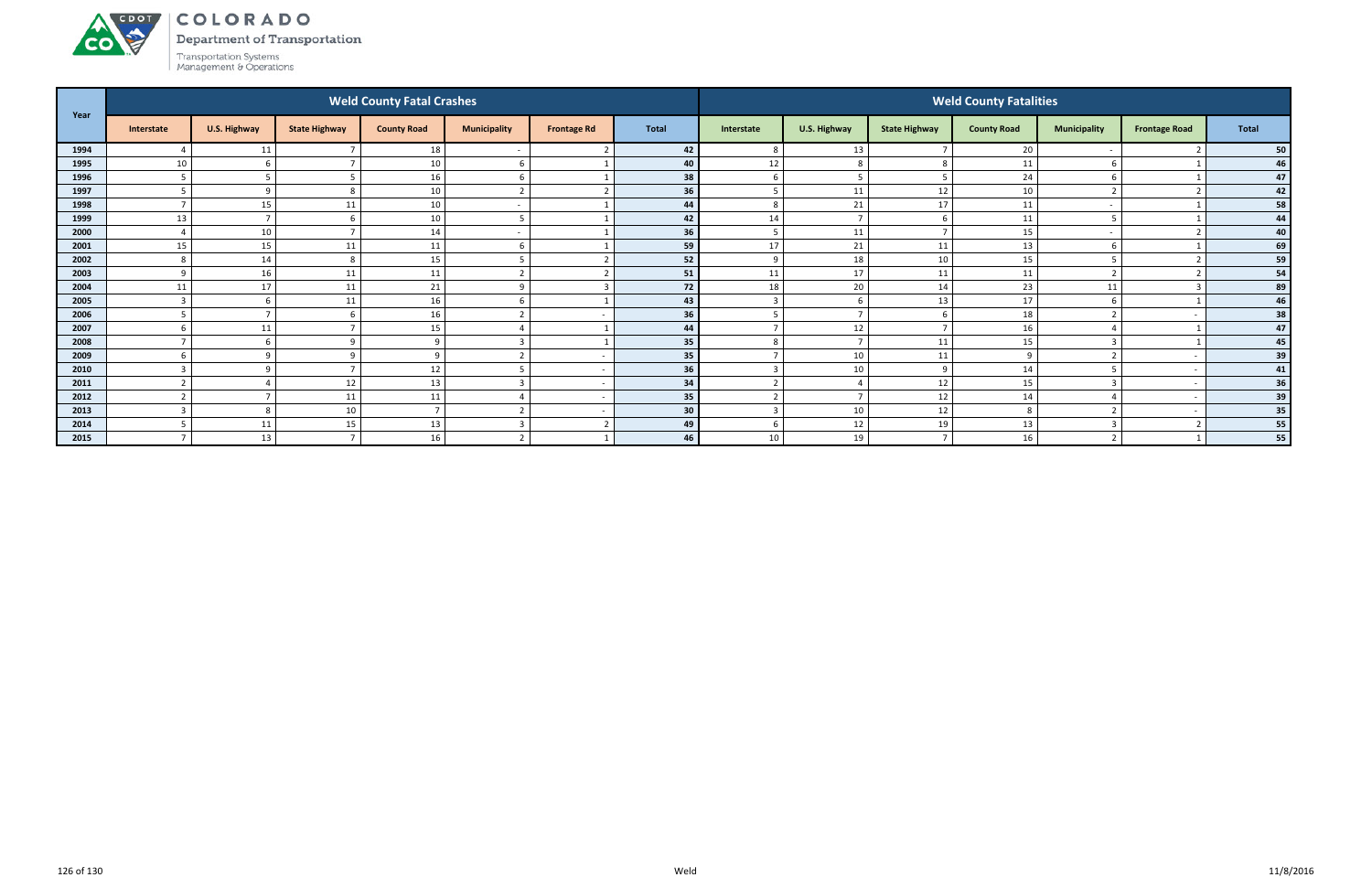**CO** 

Department of Transportation

| <b>Yuma County Fatal Crashes</b> |                                                                                                                                                                                                              |                                                 |                             |                                        |                                        |                                             |                                        |                                                                                      |                                          |                                |                          |                                             |                          |
|----------------------------------|--------------------------------------------------------------------------------------------------------------------------------------------------------------------------------------------------------------|-------------------------------------------------|-----------------------------|----------------------------------------|----------------------------------------|---------------------------------------------|----------------------------------------|--------------------------------------------------------------------------------------|------------------------------------------|--------------------------------|--------------------------|---------------------------------------------|--------------------------|
| Year                             | <b>Rural-Principal</b><br>Arterial-Interstate                                                                                                                                                                | <b>Rural-Principal</b><br><b>Arterial-Other</b> | <b>Rural-Minor Arterial</b> | <b>Rural-Major</b><br><b>Collector</b> | <b>Rural-Minor</b><br><b>Collector</b> | <b>Rural-Local Road Or</b><br><b>Street</b> | Urban-Principal<br>Arterial-Interstate | Urban-Principal<br><b>Arterial-Other</b><br><b>Freeways Or</b><br><b>Expresswavs</b> | Urban-Other<br><b>Principal Arterial</b> | <b>Urban-Minor</b><br>Arterial | <b>Urban-Collector</b>   | <b>Urban-Local Road</b><br><b>Or Street</b> | <b>Total</b>             |
| 1994                             |                                                                                                                                                                                                              | $\overline{\phantom{a}}$                        | $\overline{\phantom{a}}$    | $\sim$                                 | $\overline{\phantom{a}}$               |                                             |                                        | $\sim$                                                                               | $\overline{\phantom{a}}$                 | $\overline{\phantom{a}}$       |                          |                                             |                          |
| 1995                             | $\overline{\phantom{a}}$                                                                                                                                                                                     | $\sim$                                          |                             | - 1                                    | $\overline{\phantom{a}}$               | $\mathcal{D}$                               | $\sim$                                 | $\overline{a}$                                                                       | $\overline{\phantom{a}}$                 | $\sim$                         | $\sim$                   | $\overline{\phantom{a}}$                    |                          |
| 1996                             | $\overline{a}$                                                                                                                                                                                               | $\mathbf{1}$                                    | $\overline{a}$              | $\sim$                                 | $\overline{a}$                         | $\mathbf{1}$                                | $\sim$                                 | $\sim$                                                                               | $\sim$                                   | $\sim$                         | $\sim$                   | $\overline{\phantom{a}}$                    | $\overline{2}$           |
| 1997                             | $\overline{\phantom{a}}$                                                                                                                                                                                     | $\sim$                                          | $\sim$                      | $\sim$                                 | $\overline{a}$                         | ຳ                                           | $\sim$                                 | $\overline{a}$                                                                       | $\overline{a}$                           | $\overline{\phantom{a}}$       | $\sim$                   | $\overline{\phantom{a}}$                    | $\overline{2}$           |
| 1998                             | $\overline{\phantom{a}}$                                                                                                                                                                                     | $\overline{2}$                                  |                             | $\overline{1}$                         | $\overline{\phantom{a}}$               | $\overline{3}$                              | $\overline{\phantom{a}}$               | $\sim$                                                                               | $\overline{\phantom{0}}$                 | $\sim$                         | $\overline{\phantom{a}}$ | $\overline{\phantom{a}}$                    | $\overline{7}$           |
|                                  | 1999<br>ຳ<br>$\sim$<br>$\overline{a}$<br>$\overline{\phantom{a}}$<br>$\sim$<br>$\sim$<br>$\overline{\phantom{a}}$<br>$\overline{\phantom{a}}$<br>$\overline{\phantom{a}}$<br>$\overline{\phantom{a}}$<br>- - |                                                 |                             |                                        |                                        |                                             |                                        |                                                                                      |                                          |                                |                          |                                             |                          |
| 2000                             |                                                                                                                                                                                                              | $\overline{2}$                                  | $\overline{\phantom{a}}$    | $\sim$                                 |                                        | 3                                           | $\overline{\phantom{a}}$               | $\overline{\phantom{a}}$                                                             | $\overline{\phantom{a}}$                 | $\overline{\phantom{a}}$       |                          | $\overline{\phantom{a}}$                    |                          |
| 2001                             | $\overline{\phantom{a}}$                                                                                                                                                                                     | $\overline{2}$                                  | $\overline{\phantom{a}}$    | $\sim$                                 | $\sim$ $-$                             |                                             | $\sim$                                 | $\sim$                                                                               | $\overline{\phantom{a}}$                 | $\sim$                         | $\sim$                   | $\overline{\phantom{a}}$                    | $\overline{\mathbf{3}}$  |
| 2002                             | $\overline{\phantom{a}}$                                                                                                                                                                                     |                                                 | $\overline{2}$              | $\sim$                                 | $\overline{\phantom{a}}$               | $\overline{3}$                              | $\sim$                                 | $\sim$                                                                               | $\overline{\phantom{a}}$                 | $\sim$                         | $\sim$                   | $\overline{\phantom{a}}$                    |                          |
| 2003                             | $\overline{\phantom{a}}$                                                                                                                                                                                     | $\sim$                                          | $\sim$                      | $\sim$                                 | $\overline{\phantom{a}}$               | $\sim$                                      | $\sim$                                 | $\overline{a}$                                                                       | $\sim$                                   | $\sim$                         | $\sim$                   | $\overline{\phantom{a}}$                    | $\sim$                   |
| 2004                             | $\overline{a}$                                                                                                                                                                                               | $\overline{2}$                                  | $\sim$                      |                                        | $\overline{a}$                         |                                             | $\sim$                                 | $\sim$                                                                               | $\overline{a}$                           | $\overline{\phantom{a}}$       | $\overline{\phantom{a}}$ | $\overline{\phantom{a}}$                    | $\overline{a}$           |
| 2005                             | $\overline{a}$                                                                                                                                                                                               | $\sim$                                          | $\overline{\phantom{a}}$    | $\sim$                                 | $\overline{\phantom{a}}$               |                                             | $\sim$                                 | $\sim$                                                                               | $\overline{a}$                           | $\sim$                         | $\overline{\phantom{a}}$ | $\overline{\phantom{a}}$                    |                          |
| 2006                             | $\overline{\phantom{a}}$                                                                                                                                                                                     | $\sim$                                          |                             | $\overline{\phantom{a}}$               | $\overline{a}$                         |                                             | $\overline{\phantom{a}}$               | $\sim$                                                                               | $\overline{\phantom{a}}$                 | $\sim$                         | $\overline{\phantom{a}}$ | $\overline{\phantom{a}}$                    | $\overline{2}$           |
| 2007                             | $\overline{\phantom{a}}$                                                                                                                                                                                     | $\overline{\phantom{a}}$                        | $\overline{\phantom{a}}$    | $\sim$                                 | $\mathbf{1}$                           | $\sim$                                      | $\sim$                                 | $\sim$                                                                               | $\overline{\phantom{a}}$                 | $\overline{\phantom{a}}$       | $\sim$                   | $\overline{\phantom{a}}$                    |                          |
| 2008                             | $\overline{\phantom{a}}$                                                                                                                                                                                     | $\sim$                                          | $\overline{\phantom{a}}$    | $\sim$                                 |                                        | $\overline{2}$                              | $\overline{\phantom{a}}$               | $\overline{a}$                                                                       | $\overline{\phantom{a}}$                 | $\overline{\phantom{a}}$       | $\overline{\phantom{a}}$ | $\overline{\phantom{a}}$                    | $\overline{\mathbf{3}}$  |
| 2009                             | $\overline{\phantom{a}}$                                                                                                                                                                                     |                                                 | $\overline{\phantom{a}}$    | $\sim$                                 | $\overline{\phantom{a}}$               | $\overline{\phantom{a}}$                    | $\sim$                                 | $\overline{\phantom{a}}$                                                             | $\overline{\phantom{a}}$                 | $\overline{\phantom{a}}$       | $\sim$                   | $\overline{\phantom{a}}$                    |                          |
| 2010                             | $\overline{a}$                                                                                                                                                                                               | $\sim$                                          |                             | $\overline{\phantom{a}}$               | $\overline{\phantom{a}}$               |                                             | $\sim$                                 | $\overline{\phantom{a}}$                                                             | $\overline{\phantom{a}}$                 | $\sim$                         | $\sim$                   | $\overline{\phantom{a}}$                    | $\overline{\phantom{a}}$ |
| 2011                             | $\overline{a}$                                                                                                                                                                                               | -3                                              | $\sim$                      | $\sim$                                 | $\overline{a}$                         | $\sim$                                      | $\sim$                                 | $\sim$                                                                               | $\sim$                                   | $\sim$                         | $\sim$                   | $\overline{\phantom{a}}$                    |                          |
| 2012                             | $\overline{\phantom{a}}$                                                                                                                                                                                     | $\mathbf{1}$                                    | $\sim$                      | $\sim$                                 | $\overline{a}$                         |                                             | $\overline{\phantom{a}}$               | $\sim$                                                                               | $\sim$                                   | $\sim$                         | $\overline{\phantom{a}}$ | $\overline{\phantom{a}}$                    |                          |
| 2013                             | $\overline{\phantom{a}}$                                                                                                                                                                                     | $\sim$                                          | $\overline{\phantom{a}}$    | $\overline{2}$                         | $\overline{a}$                         | $\sim$                                      | $\sim$                                 | $\sim$                                                                               | $\overline{\phantom{a}}$                 | $\overline{\phantom{a}}$       | $\sim$                   | $\overline{\phantom{a}}$                    |                          |
| 2014                             | $\overline{a}$                                                                                                                                                                                               | $\overline{\phantom{a}}$                        |                             | $\sim$                                 | $\mathbf{1}$                           | $\overline{2}$                              | $\sim$                                 | $\overline{a}$                                                                       | $\overline{\phantom{a}}$                 | $\overline{\phantom{a}}$       | $\sim$                   | $\overline{\phantom{a}}$                    |                          |
| 2015                             | $\overline{\phantom{0}}$                                                                                                                                                                                     |                                                 | $\sim$                      | $\sim$                                 | $\overline{\phantom{0}}$               | $\overline{2}$                              | $\sim$                                 | $\sim$                                                                               | $\overline{\phantom{a}}$                 | $\sim$                         | $\sim$                   | $\overline{\phantom{a}}$                    | $\overline{\mathbf{3}}$  |
|                                  |                                                                                                                                                                                                              |                                                 |                             |                                        |                                        |                                             | Vuma County Eatalities                 |                                                                                      |                                          |                                |                          |                                             |                          |

|      |                                               |                                                 |                             |                                        |                                        |                                             | <b>Yuma County Fatalities</b>          |                                                                                      |                                          |                                       |                          |                                             |                          |
|------|-----------------------------------------------|-------------------------------------------------|-----------------------------|----------------------------------------|----------------------------------------|---------------------------------------------|----------------------------------------|--------------------------------------------------------------------------------------|------------------------------------------|---------------------------------------|--------------------------|---------------------------------------------|--------------------------|
| Year | <b>Rural-Principal</b><br>Arterial-Interstate | <b>Rural-Principal</b><br><b>Arterial-Other</b> | <b>Rural-Minor Arterial</b> | <b>Rural-Major</b><br><b>Collector</b> | <b>Rural-Minor</b><br><b>Collector</b> | <b>Rural-Local Road Or</b><br><b>Street</b> | Urban-Principal<br>Arterial-Interstate | Urban-Principal<br><b>Arterial-Other</b><br><b>Freeways Or</b><br><b>Expresswavs</b> | Urban-Other<br><b>Principal Arterial</b> | <b>Urban-Minor</b><br><b>Arterial</b> | <b>Urban-Collector</b>   | <b>Urban-Local Road</b><br><b>Or Street</b> | Total                    |
| 1994 |                                               |                                                 |                             |                                        |                                        |                                             |                                        |                                                                                      |                                          |                                       |                          |                                             |                          |
| 1995 |                                               |                                                 |                             |                                        |                                        |                                             |                                        | $\overline{\phantom{a}}$                                                             |                                          |                                       |                          |                                             |                          |
| 1996 |                                               |                                                 |                             | $\sim$                                 | $\overline{\phantom{0}}$               |                                             | $\overline{\phantom{a}}$               | $\overline{\phantom{a}}$                                                             | $\overline{\phantom{a}}$                 | $\sim$                                |                          | $\overline{\phantom{a}}$                    |                          |
| 1997 |                                               |                                                 |                             | $\sim$                                 |                                        |                                             |                                        | $\overline{\phantom{a}}$                                                             | $\overline{\phantom{a}}$                 | $\overline{\phantom{a}}$              |                          | $\overline{\phantom{a}}$                    |                          |
| 1998 |                                               | $\overline{\phantom{a}}$                        |                             | <u>и</u>                               |                                        |                                             |                                        | $\overline{\phantom{a}}$                                                             | $\overline{\phantom{a}}$                 | $\overline{\phantom{0}}$              |                          |                                             |                          |
| 1999 | $\overline{\phantom{0}}$                      |                                                 |                             | $\sim$                                 | $\overline{\phantom{0}}$               |                                             |                                        | $\sim$                                                                               | $\overline{\phantom{a}}$                 | $\overline{\phantom{a}}$              |                          |                                             |                          |
| 2000 |                                               |                                                 |                             |                                        |                                        |                                             |                                        | $\overline{\phantom{a}}$                                                             | $\overline{\phantom{a}}$                 |                                       |                          |                                             |                          |
| 2001 | $\overline{\phantom{0}}$                      | ຳ                                               | $\sim$                      | $\sim$ $-$                             | $\overline{a}$                         |                                             | $\sim$                                 | $\sim$                                                                               | $\overline{\phantom{a}}$                 | $\sim$                                | $\overline{\phantom{a}}$ | $\overline{\phantom{a}}$                    |                          |
| 2002 |                                               |                                                 | $\overline{2}$              | $\sim$                                 |                                        | ຳ                                           |                                        | $\overline{\phantom{a}}$                                                             | $\overline{\phantom{a}}$                 | $\overline{\phantom{a}}$              |                          | $\overline{\phantom{a}}$                    |                          |
| 2003 |                                               |                                                 |                             | $\sim$                                 |                                        |                                             |                                        | $\overline{\phantom{0}}$                                                             | $\overline{\phantom{a}}$                 | $\overline{\phantom{a}}$              |                          | $\overline{\phantom{a}}$                    | $\overline{\phantom{0}}$ |
| 2004 |                                               | $\overline{\phantom{a}}$                        |                             |                                        |                                        |                                             |                                        | $\overline{\phantom{a}}$                                                             | $\overline{\phantom{a}}$                 |                                       |                          |                                             |                          |
| 2005 |                                               |                                                 |                             | $\sim$                                 |                                        |                                             |                                        | $\overline{\phantom{0}}$                                                             | $\overline{\phantom{a}}$                 | $\overline{\phantom{a}}$              |                          |                                             |                          |
| 2006 | $\overline{\phantom{0}}$                      | $\sim$                                          |                             | $\sim$                                 | $\sim$                                 |                                             | $\sim$                                 | $\sim$                                                                               | $\sim$                                   | $\overline{\phantom{a}}$              | $\sim$                   | $\overline{\phantom{a}}$                    |                          |
| 2007 |                                               |                                                 |                             | $\sim$                                 | $\overline{\mathbf{1}}$                |                                             |                                        | $\overline{\phantom{a}}$                                                             | $\sim$                                   | $\overline{\phantom{a}}$              |                          | $\overline{\phantom{a}}$                    |                          |
| 2008 |                                               | $\overline{\phantom{a}}$                        |                             | $\sim$                                 |                                        |                                             |                                        | $\overline{\phantom{a}}$                                                             | $\overline{\phantom{a}}$                 | $\overline{\phantom{a}}$              |                          | $\overline{\phantom{a}}$                    |                          |
| 2009 |                                               |                                                 |                             | $\sim$                                 |                                        |                                             |                                        | $\overline{\phantom{0}}$                                                             | $\overline{\phantom{a}}$                 | $\overline{\phantom{0}}$              |                          | $\overline{\phantom{a}}$                    |                          |
| 2010 |                                               |                                                 |                             | $\sim$                                 |                                        |                                             |                                        | $\overline{a}$                                                                       | $\overline{\phantom{a}}$                 | $\sim$                                |                          | $\overline{\phantom{a}}$                    |                          |
| 2011 | $\overline{\phantom{0}}$                      | $\overline{3}$                                  |                             | $\sim$                                 | $\overline{\phantom{0}}$               | $\sim$                                      | $\overline{\phantom{0}}$               | $\overline{\phantom{0}}$                                                             | $\overline{\phantom{a}}$                 | $\overline{\phantom{a}}$              |                          | $\overline{\phantom{a}}$                    |                          |
| 2012 |                                               |                                                 |                             |                                        |                                        |                                             |                                        | $\overline{\phantom{a}}$                                                             | $\overline{\phantom{a}}$                 | $\overline{\phantom{a}}$              |                          | $\overline{\phantom{a}}$                    |                          |
| 2013 | $\overline{\phantom{0}}$                      | $\sim$                                          |                             | ി                                      | $\overline{a}$                         | $\sim$                                      | $\overline{\phantom{a}}$               | $\sim$                                                                               | $\overline{\phantom{a}}$                 | $\overline{\phantom{a}}$              |                          | $\overline{\phantom{a}}$                    |                          |
| 2014 |                                               |                                                 |                             |                                        |                                        |                                             |                                        | $\overline{\phantom{0}}$                                                             |                                          |                                       |                          | $\overline{\phantom{a}}$                    |                          |
| 2015 | $\overline{\phantom{0}}$                      |                                                 |                             | $\sim$                                 |                                        |                                             |                                        | $\overline{\phantom{0}}$                                                             | $\overline{\phantom{a}}$                 | $\overline{\phantom{a}}$              |                          |                                             |                          |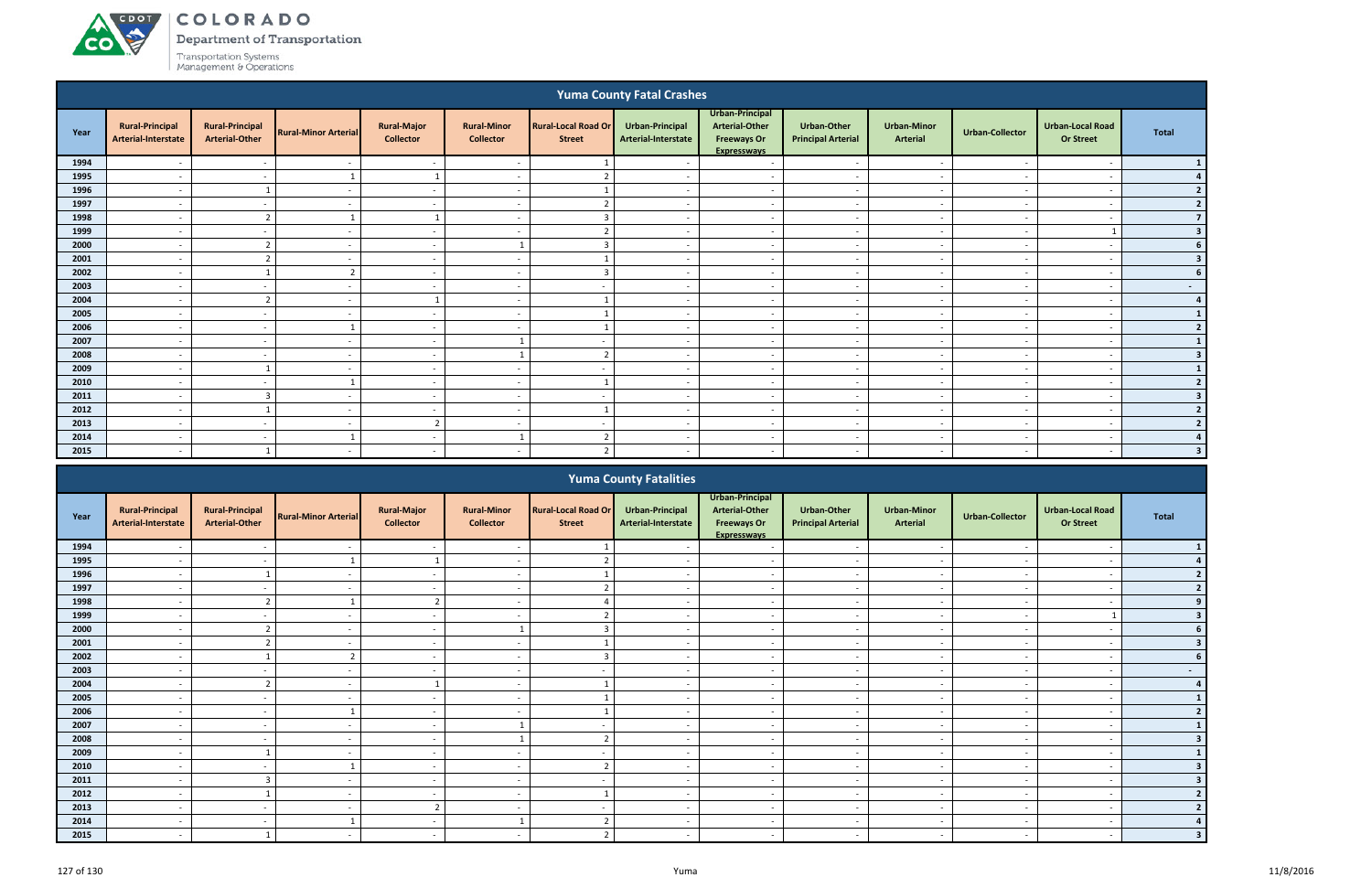

Department of Transportation

|      |                          |                         |                          | <b>Yuma County Fatal Crashes</b> |                          |                          |                          | <b>Yuma County Fatalities</b> |                          |                          |                    |                          |                      |                          |  |  |
|------|--------------------------|-------------------------|--------------------------|----------------------------------|--------------------------|--------------------------|--------------------------|-------------------------------|--------------------------|--------------------------|--------------------|--------------------------|----------------------|--------------------------|--|--|
| Year | Interstate               | U.S. Highway            | <b>State Highway</b>     | <b>County Road</b>               | <b>Municipality</b>      | <b>Frontage Rd</b>       | <b>Total</b>             | Interstate                    | U.S. Highway             | <b>State Highway</b>     | <b>County Road</b> | <b>Municipality</b>      | <b>Frontage Road</b> | <b>Total</b>             |  |  |
| 1994 | $\overline{\phantom{a}}$ | $\sim$                  |                          |                                  | $\overline{\phantom{a}}$ | - -                      |                          | $\sim$                        | $\overline{\phantom{a}}$ | $\overline{\phantom{a}}$ |                    |                          |                      |                          |  |  |
| 1995 | $\overline{\phantom{a}}$ |                         | $\overline{\phantom{a}}$ |                                  | $\overline{\phantom{a}}$ |                          |                          |                               |                          | $\overline{\phantom{a}}$ |                    |                          |                      |                          |  |  |
| 1996 | $\overline{\phantom{a}}$ |                         | $\overline{\phantom{a}}$ |                                  | $\overline{\phantom{a}}$ | $\overline{\phantom{a}}$ |                          | $\sim$                        | $\mathbf{1}$             | $\sim$                   |                    | $\sim$                   |                      | $\overline{2}$           |  |  |
| 1997 | $\overline{\phantom{a}}$ | $\sim$                  | $\overline{\phantom{a}}$ | $\mathbf{\overline{a}}$          | $\overline{\phantom{a}}$ | <u>т</u>                 |                          | $\sim$                        | $\sim$                   | $\overline{\phantom{a}}$ |                    |                          |                      |                          |  |  |
| 1998 | $\overline{\phantom{a}}$ | 3                       |                          |                                  | $\overline{\phantom{a}}$ |                          |                          |                               | $\overline{3}$           | $\sim$                   |                    |                          |                      |                          |  |  |
| 1999 | $\overline{\phantom{a}}$ | $\sim$                  |                          |                                  | $\overline{\phantom{a}}$ | $\sim$                   |                          | $\overline{\phantom{0}}$      | $\sim$                   | $\sim$                   |                    | $\overline{\phantom{0}}$ |                      | $\overline{\mathbf{3}}$  |  |  |
| 2000 | $\overline{\phantom{a}}$ | $\mathbf{\cdot}$        |                          |                                  | $\overline{\phantom{a}}$ |                          |                          |                               | $\overline{2}$           | . —                      |                    |                          |                      |                          |  |  |
| 2001 | $\overline{a}$           | $\mathbf{\overline{a}}$ |                          |                                  | $\overline{\phantom{a}}$ | - -                      |                          | $\sim$                        | $\overline{\phantom{a}}$ | $\sim$                   |                    | $\overline{\phantom{0}}$ |                      | 3                        |  |  |
| 2002 | $\overline{\phantom{a}}$ |                         |                          | 3                                | $\overline{\phantom{a}}$ | $\sim$                   | 6 <sup>1</sup>           | $\sim$                        | 1                        | ຳ                        | 3                  | $\overline{\phantom{0}}$ |                      | 6                        |  |  |
| 2003 | $\overline{\phantom{a}}$ | $\sim$                  |                          |                                  | $\overline{\phantom{a}}$ |                          | $\overline{\phantom{a}}$ | $\overline{\phantom{0}}$      | $\overline{a}$           | $\sim$                   |                    | $\overline{\phantom{0}}$ |                      | $\sim$ 100 $\mu$         |  |  |
| 2004 | $\overline{\phantom{a}}$ | $\overline{\mathbf{3}}$ | $\overline{\phantom{a}}$ |                                  | $\overline{\phantom{a}}$ | $\overline{\phantom{a}}$ |                          | $\overline{\phantom{0}}$      | $\overline{3}$           | $\sim$                   |                    |                          |                      |                          |  |  |
| 2005 | $\overline{\phantom{a}}$ | $\sim$                  |                          |                                  | $\overline{\phantom{0}}$ | <u>т</u>                 |                          |                               | $\overline{\phantom{a}}$ | <u>т</u>                 |                    |                          |                      |                          |  |  |
| 2006 | $\overline{\phantom{a}}$ |                         |                          |                                  | $\overline{\phantom{a}}$ |                          |                          |                               |                          | $\sim$                   |                    | $\overline{\phantom{0}}$ |                      | $\overline{\phantom{a}}$ |  |  |
| 2007 | $\overline{\phantom{a}}$ | $\sim$                  | $\overline{\phantom{a}}$ |                                  | $\overline{\phantom{a}}$ | $\overline{\phantom{a}}$ |                          | $\overline{\phantom{0}}$      | $\sim$                   | $\overline{\phantom{0}}$ |                    | $\overline{\phantom{a}}$ |                      |                          |  |  |
| 2008 | $\overline{\phantom{a}}$ | $\sim$                  | $\overline{\phantom{a}}$ | $\mathbf{\hat{z}}$               | $\overline{\phantom{a}}$ |                          |                          |                               | $\sim$                   | $\sim$                   |                    |                          |                      |                          |  |  |
| 2009 | $\overline{\phantom{a}}$ |                         | $\overline{\phantom{a}}$ |                                  | $\overline{\phantom{a}}$ | - -                      |                          | $\sim$                        |                          | $\sim$                   |                    | $\overline{\phantom{0}}$ |                      |                          |  |  |
| 2010 | $\overline{\phantom{a}}$ |                         |                          |                                  | $\overline{\phantom{a}}$ |                          |                          |                               |                          | $\overline{\phantom{a}}$ |                    | $\overline{\phantom{0}}$ |                      |                          |  |  |
| 2011 | $\overline{\phantom{a}}$ |                         |                          |                                  | $\overline{\phantom{a}}$ |                          |                          |                               |                          |                          |                    |                          |                      |                          |  |  |
| 2012 | $\overline{\phantom{a}}$ |                         | $\overline{a}$           |                                  | $\overline{\phantom{a}}$ | <u>т</u>                 |                          | $\sim$                        | $\mathbf{1}$             | $\sim$                   |                    | $\sim$                   |                      | $\overline{2}$           |  |  |
| 2013 | $\overline{\phantom{a}}$ | $\sim$                  | $\overline{\phantom{a}}$ | $\overline{\phantom{0}}$         | $\overline{\phantom{a}}$ | <u>т</u>                 |                          | $\sim$                        | $\sim$                   | $\sim$                   |                    | $\overline{\phantom{0}}$ |                      |                          |  |  |
| 2014 | $\overline{\phantom{a}}$ | $\sim$                  |                          | h                                | $\overline{\phantom{a}}$ | - -                      |                          | $\sim$                        | $\sim$                   |                          |                    |                          |                      |                          |  |  |
| 2015 | $\overline{\phantom{a}}$ |                         | $\overline{\phantom{a}}$ | ຳ                                | $\overline{\phantom{a}}$ | $\sim$                   |                          | $\sim$                        | - 1                      | $\sim$                   |                    | $\sim$                   |                      | $\overline{\mathbf{3}}$  |  |  |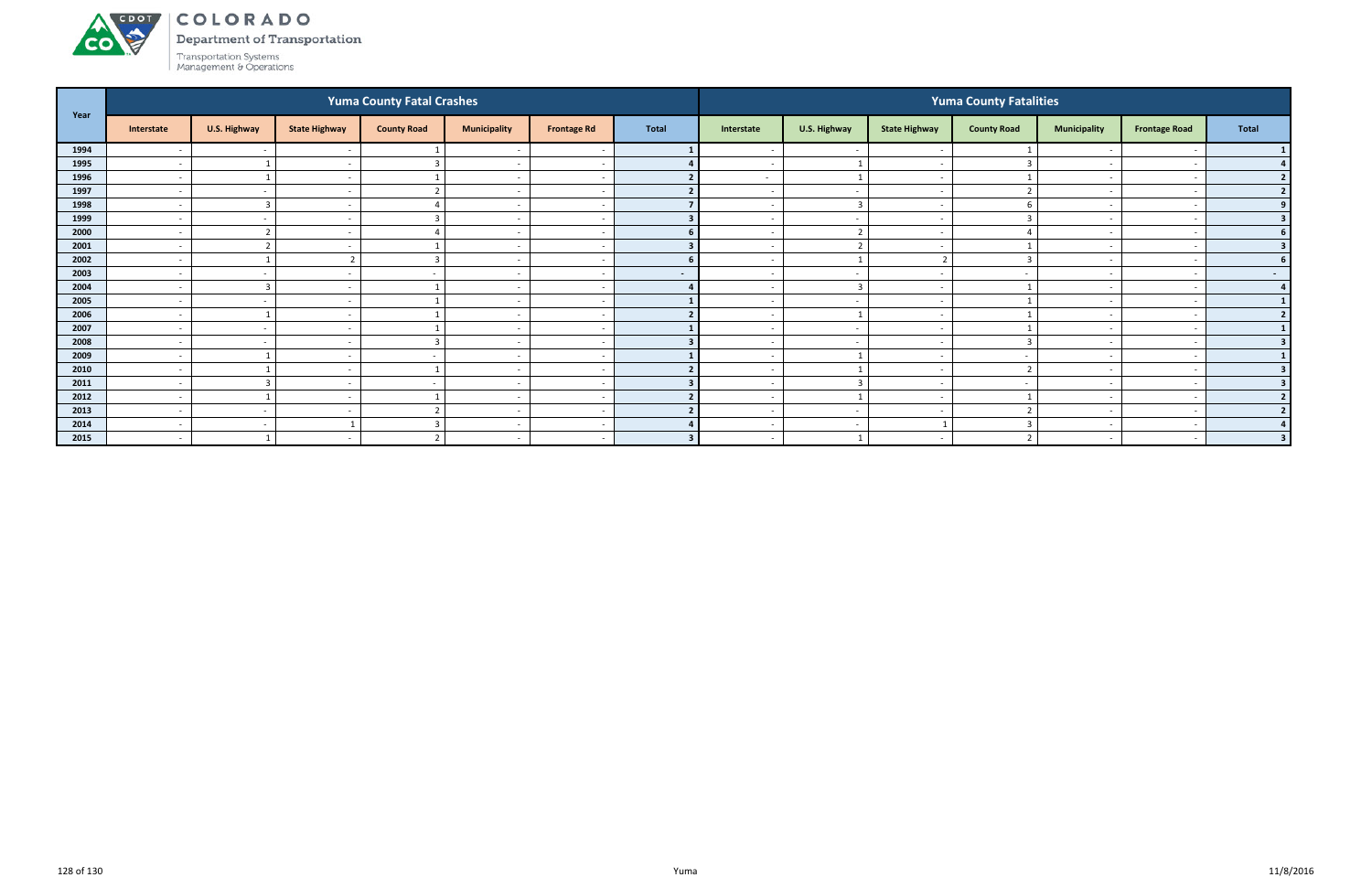ACDOT

**CO** 

Department of Transportation

|      |                                               |                                                 |                             |                                        |                                        |                                             | <b>All Fatal Crashes</b>                      |                                                                                      |                                                 |                                       |                        |                                             |              |
|------|-----------------------------------------------|-------------------------------------------------|-----------------------------|----------------------------------------|----------------------------------------|---------------------------------------------|-----------------------------------------------|--------------------------------------------------------------------------------------|-------------------------------------------------|---------------------------------------|------------------------|---------------------------------------------|--------------|
| Year | <b>Rural-Principal</b><br>Arterial-Interstate | <b>Rural-Principal</b><br><b>Arterial-Other</b> | <b>Rural-Minor Arterial</b> | <b>Rural-Maior</b><br><b>Collector</b> | <b>Rural-Minor</b><br><b>Collector</b> | <b>Rural-Local Road Or</b><br><b>Street</b> | <b>Urban-Principal</b><br>Arterial-Interstate | Urban-Principal<br><b>Arterial-Other</b><br><b>Freeways Or</b><br><b>Expresswavs</b> | <b>Urban-Other</b><br><b>Principal Arterial</b> | <b>Urban-Minor</b><br><b>Arterial</b> | <b>Urban-Collector</b> | <b>Urban-Local Road</b><br><b>Or Street</b> | <b>Total</b> |
| 1994 | 64                                            | 62                                              | 38                          | 76                                     | 31                                     | 32                                          | 45                                            | 24                                                                                   | 80                                              | 35                                    | 15                     | 21                                          | 523          |
| 1995 | 78                                            | 74                                              | 44                          | 82                                     | 30                                     | 30                                          | 40                                            | 23                                                                                   | 94                                              | 40                                    | 16                     | 21                                          | 572          |
| 1996 | 66                                            | 79                                              | 59                          | 43                                     | 34                                     | 41                                          | 33                                            | 37                                                                                   | 94                                              | 40                                    | 19                     | 10                                          | 555          |
| 1997 | 76                                            | 72                                              | 58                          | 39                                     | 29                                     | 34                                          | 39                                            | 31                                                                                   | 79                                              | 34                                    | 23                     | 20                                          | 534          |
| 1998 | 71                                            | 76                                              | 79                          | 36                                     | 33                                     | 40                                          | 34                                            | 26                                                                                   | 90                                              | 26                                    | 10                     | 30                                          | 551          |
| 1999 | 81                                            | 82                                              | 54                          | 29                                     | 10                                     | 91                                          | 24                                            | 20                                                                                   | 58                                              | 25                                    | -5                     | 79                                          | 558          |
| 2000 | 80                                            | 82                                              | 56                          | 37                                     | 33                                     | 45                                          | 33                                            | 28                                                                                   | 95                                              | 70                                    | 21                     | 33                                          | 613          |
| 2001 | 86                                            | 105                                             | 71                          | 39                                     | 28                                     | 69                                          | 31                                            | 27                                                                                   | 106                                             | 40                                    | 20                     | 25                                          | 647          |
| 2002 | 94                                            | 83                                              | 80                          | 39                                     | 38                                     | 52                                          | 40                                            | 36                                                                                   | 110                                             | 53                                    | 22                     | 30                                          | 677          |
| 2003 | 53                                            | 82                                              | 58                          | 45                                     | 31                                     | 29                                          | 51                                            | 35                                                                                   | 96                                              | 61                                    | 11                     | 18                                          | 570          |
| 2004 | 57                                            | 83                                              | 80                          | 50                                     | 35                                     | 38                                          | 25                                            | 41                                                                                   | 107                                             | 43                                    | 19                     | 18                                          | 596          |
| 2005 | 48                                            | 88                                              | 63                          | 46                                     | 25                                     | 30                                          | 35                                            | 23                                                                                   | 106                                             | 46                                    | 18                     | 26                                          | 554          |
| 2006 | 52                                            | 72                                              | 48                          | 39                                     | 32                                     | 31                                          | 30 <sup>°</sup>                               | 22                                                                                   | 86                                              | 38                                    | 14                     | 21                                          | 485          |
| 2007 | 45                                            | 78                                              | 54                          | 53                                     | 24                                     | 27                                          | 29                                            | 10                                                                                   | 106                                             | 46                                    | 15                     | 21                                          | 508          |
| 2008 | 53                                            | 65                                              | 57                          | 43                                     | 13                                     | 19                                          | 28                                            | 20                                                                                   | 102                                             | 32                                    | 19                     | 22                                          | 473          |
| 2009 | 53                                            | 55                                              | 58                          | 30                                     | 11                                     | 23                                          | 19                                            | 20                                                                                   | 89                                              | 39                                    | 14                     | 26                                          | 437          |
| 2010 | 42                                            | 59                                              | 52                          | 28                                     | 11                                     | 31                                          | 27                                            | 12                                                                                   | 79                                              | 39                                    | 16                     | 15                                          | 411          |
| 2011 | 27                                            | 57                                              | 48                          | 32                                     | 18                                     | 19                                          | 35                                            | 6                                                                                    | 93                                              | 37                                    | 13                     | 22                                          | 407          |
| 2012 | 37                                            | 56                                              | 38                          | 35                                     | 17                                     | 23                                          | 19                                            | 19                                                                                   | 107                                             | 47                                    | 19                     | 17                                          | 434          |
| 2013 | 43                                            | 63                                              | 44                          | 35                                     | 6                                      | 20                                          | 40                                            | 11                                                                                   | 96                                              | 34                                    | 16                     | 24                                          | 432          |
| 2014 | 37                                            | 68                                              | 31                          | 33                                     | 11                                     | 23                                          | 32                                            | 20                                                                                   | 107                                             | 51                                    | 15                     | 23                                          | 451          |
| 2015 | 41                                            | 67                                              | 52                          | 35                                     | 18                                     | 20                                          | 45                                            | 19                                                                                   | 122                                             | 49                                    | 12                     | 27                                          | 507          |

|      |                                                      |                                                 |                             |                                        |                                        |                                             | <b>All Fatalities</b>                         |                                                                                      |                                                 |                                       |                        |                                             |              |
|------|------------------------------------------------------|-------------------------------------------------|-----------------------------|----------------------------------------|----------------------------------------|---------------------------------------------|-----------------------------------------------|--------------------------------------------------------------------------------------|-------------------------------------------------|---------------------------------------|------------------------|---------------------------------------------|--------------|
| Year | <b>Rural-Principal</b><br><b>Arterial-Interstate</b> | <b>Rural-Principal</b><br><b>Arterial-Other</b> | <b>Rural-Minor Arterial</b> | <b>Rural-Major</b><br><b>Collector</b> | <b>Rural-Minor</b><br><b>Collector</b> | <b>Rural-Local Road Or</b><br><b>Street</b> | <b>Urban-Principal</b><br>Arterial-Interstate | Urban-Principal<br><b>Arterial-Other</b><br><b>Freeways Or</b><br><b>Expressways</b> | <b>Urban-Other</b><br><b>Principal Arterial</b> | <b>Urban-Minor</b><br><b>Arterial</b> | <b>Urban-Collector</b> | <b>Urban-Local Road</b><br><b>Or Street</b> | <b>Total</b> |
| 1994 | 76                                                   | 70                                              | 45                          | 86                                     | 36                                     | 34                                          | 51                                            | 26                                                                                   | 84                                              | 38                                    | 18                     | 22                                          | 586          |
| 1995 | 89                                                   | 85                                              | 51                          | 92                                     | 37                                     | 35                                          | 47                                            | 24                                                                                   | 99                                              | 40                                    | 23                     | 23                                          | 645          |
| 1996 | 75                                                   | 91                                              | 67                          | 45                                     | 43                                     | 52                                          | 35                                            | 41                                                                                   | 97                                              | 41                                    | 19                     | 11                                          | 617          |
| 1997 | 93                                                   | 90                                              | 66                          | 49                                     | 33                                     | 35                                          | 47                                            | 35                                                                                   | 83                                              | 35                                    | 25                     | 22                                          | 613          |
| 1998 | 84                                                   | 93                                              | 99                          | 40                                     | 36                                     | 43                                          | 39                                            | 30                                                                                   | 96                                              | 26                                    | 11                     | 31                                          | 628          |
| 1999 | 98                                                   | 97                                              | 61                          | 30                                     | 10                                     | 103                                         | 26                                            | 22                                                                                   | 61                                              | 26                                    |                        | 86                                          | 626          |
| 2000 | 95                                                   | 95                                              | 68                          | 41                                     | 33                                     | 48                                          | 34                                            | 30                                                                                   | 105                                             | 76                                    | 22                     | 34                                          | 681          |
| 2001 | 104                                                  | 126                                             | 86                          | 47                                     | 31                                     | 75                                          | 33                                            | 31                                                                                   | 116                                             | 45                                    | 22                     | 25                                          | 741          |
| 2002 | 108                                                  | 95                                              | 90                          | 42                                     | 41                                     | 53                                          | 48                                            | 39                                                                                   | 116                                             | 54                                    | 25                     | 32                                          | 743          |
| 2003 | 59                                                   | 104                                             | 69                          | 51                                     | 32                                     | 32                                          | 58                                            | 39                                                                                   | 102                                             | 64                                    | 12                     | 20                                          | 642          |
| 2004 | 66                                                   | 98                                              | 89                          | 57                                     | 40                                     | 39                                          | 33                                            | 42                                                                                   | 114                                             | 48                                    | 23                     | 18                                          | 667          |
| 2005 | 51                                                   | 98                                              | 74                          | 48                                     | 29                                     | 33                                          | 37                                            | 25                                                                                   | 113                                             | 48                                    | 22                     | 28                                          | 606          |
| 2006 | 59                                                   | 83                                              | 51                          | 42                                     | 39                                     | 32                                          | 34                                            | 27                                                                                   | 89                                              | 42                                    | 14                     | 23                                          | 535          |
| 2007 | 52                                                   | 89                                              | 61                          | 58                                     | 26                                     | 30                                          | 31                                            | 12                                                                                   | 111                                             | 46                                    | 15                     | 23                                          | 554          |
| 2008 | 63                                                   | 78                                              | 65                          | 51                                     | 18                                     | 21                                          | 39                                            | 25                                                                                   | 110                                             | 34                                    | 21                     | 23                                          | 548          |
| 2009 | 56                                                   | 66                                              | 63                          | 31                                     | 11                                     | 25                                          | 20                                            | 21                                                                                   | 91                                              | 40                                    | 15                     | 26                                          | 465          |
| 2010 | 48                                                   | 66                                              | 56                          | 33                                     | 11                                     | 33                                          | 28                                            | 14                                                                                   | 86                                              | 42                                    | 18                     | 15                                          | 450          |
| 2011 | 29                                                   | 70                                              | 53                          | 36                                     | 20                                     | 19                                          | 37                                            |                                                                                      | 96                                              | 43                                    | 13                     | 24                                          | 447          |
| 2012 | 46                                                   | 63                                              | 41                          | 40                                     | 18                                     | 25                                          | 20                                            | 20                                                                                   | 111                                             | 50                                    | 23                     | 17                                          | 474          |
| 2013 | 55                                                   | 76                                              | 50                          | 36                                     | 6                                      | 21                                          | 46                                            | 12                                                                                   | 102                                             | 37                                    | 16                     | 25                                          | 482          |
| 2014 | 43                                                   | 79                                              | 32                          | 38                                     | 11                                     | 25                                          | 33                                            | 21                                                                                   | 112                                             | 52                                    | 18                     | 24                                          | 488          |
| 2015 | 46                                                   | 78                                              | 55                          | 41                                     | 19                                     | 21                                          | 48                                            | 19                                                                                   | 129                                             | 50                                    | 13                     | 26                                          | 547          |